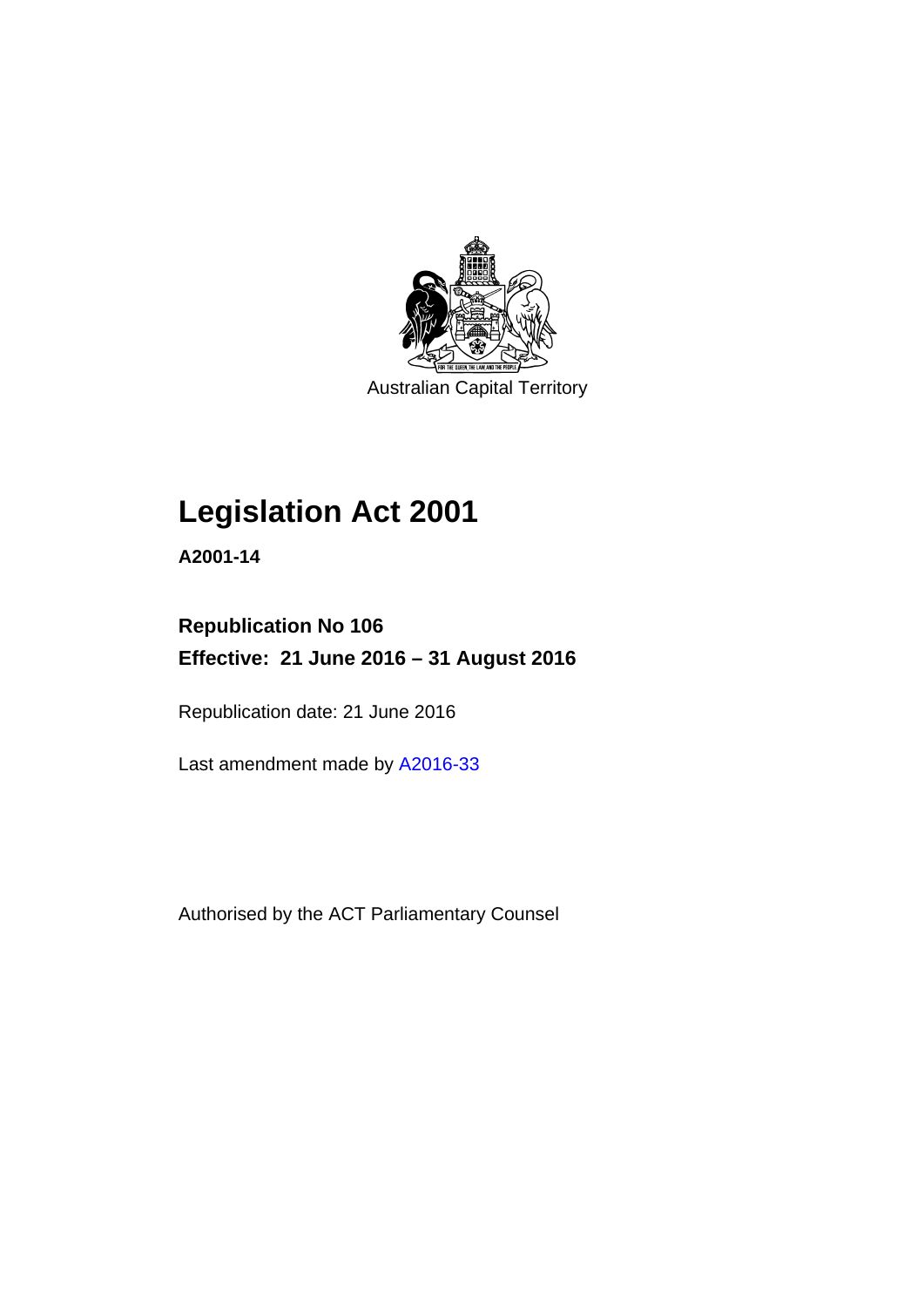### **About this republication**

#### **The republished law**

This is a republication of the *Legislation Act 2001* (including any amendment made under the *[Legislation Act 2001](http://www.legislation.act.gov.au/a/2001-14)*, part 11.3 (Editorial changes)) as in force on 21 June 2016*.* It also includes any commencement, amendment, repeal or expiry affecting this republished law to 21 June 2016.

The legislation history and amendment history of the republished law are set out in endnotes 3 and 4.

#### **Kinds of republications**

The Parliamentary Counsel's Office prepares 2 kinds of republications of ACT laws (see the ACT legislation register at [www.legislation.act.gov.au](http://www.legislation.act.gov.au/)):

- authorised republications to which the *[Legislation Act 2001](http://www.legislation.act.gov.au/a/2001-14)* applies
- unauthorised republications.

The status of this republication appears on the bottom of each page.

#### **Editorial changes**

The *[Legislation Act 2001](http://www.legislation.act.gov.au/a/2001-14)*, part 11.3 authorises the Parliamentary Counsel to make editorial amendments and other changes of a formal nature when preparing a law for republication. Editorial changes do not change the effect of the law, but have effect as if they had been made by an Act commencing on the republication date (see *[Legislation Act 2001](http://www.legislation.act.gov.au/a/2001-14)*, s 115 and s 117). The changes are made if the Parliamentary Counsel considers they are desirable to bring the law into line, or more closely into line, with current legislative drafting practice.

This republication does not include amendments made under part 11.3 (see endnote 1).

#### **Uncommenced provisions and amendments**

If a provision of the republished law has not commenced, the symbol  $\mathbf{U}$  appears immediately before the provision heading. Any uncommenced amendments that affect this republished law are accessible on the ACT legislation register [\(www.legislation.act.gov.au](http://www.legislation.act.gov.au/)). For more information, see the home page for this law on the register.

#### **Modifications**

If a provision of the republished law is affected by a current modification, the symbol  $\mathbf{M}$ appears immediately before the provision heading. The text of the modifying provision appears in the endnotes. For the legal status of modifications, see the *[Legislation Act 2001](http://www.legislation.act.gov.au/a/2001-14)*, section 95.

#### **Penalties**

At the republication date, the value of a penalty unit for an offence against this law is \$150 for an individual and \$750 for a corporation (see *[Legislation Act 2001](http://www.legislation.act.gov.au/a/2001-14)*, s 133).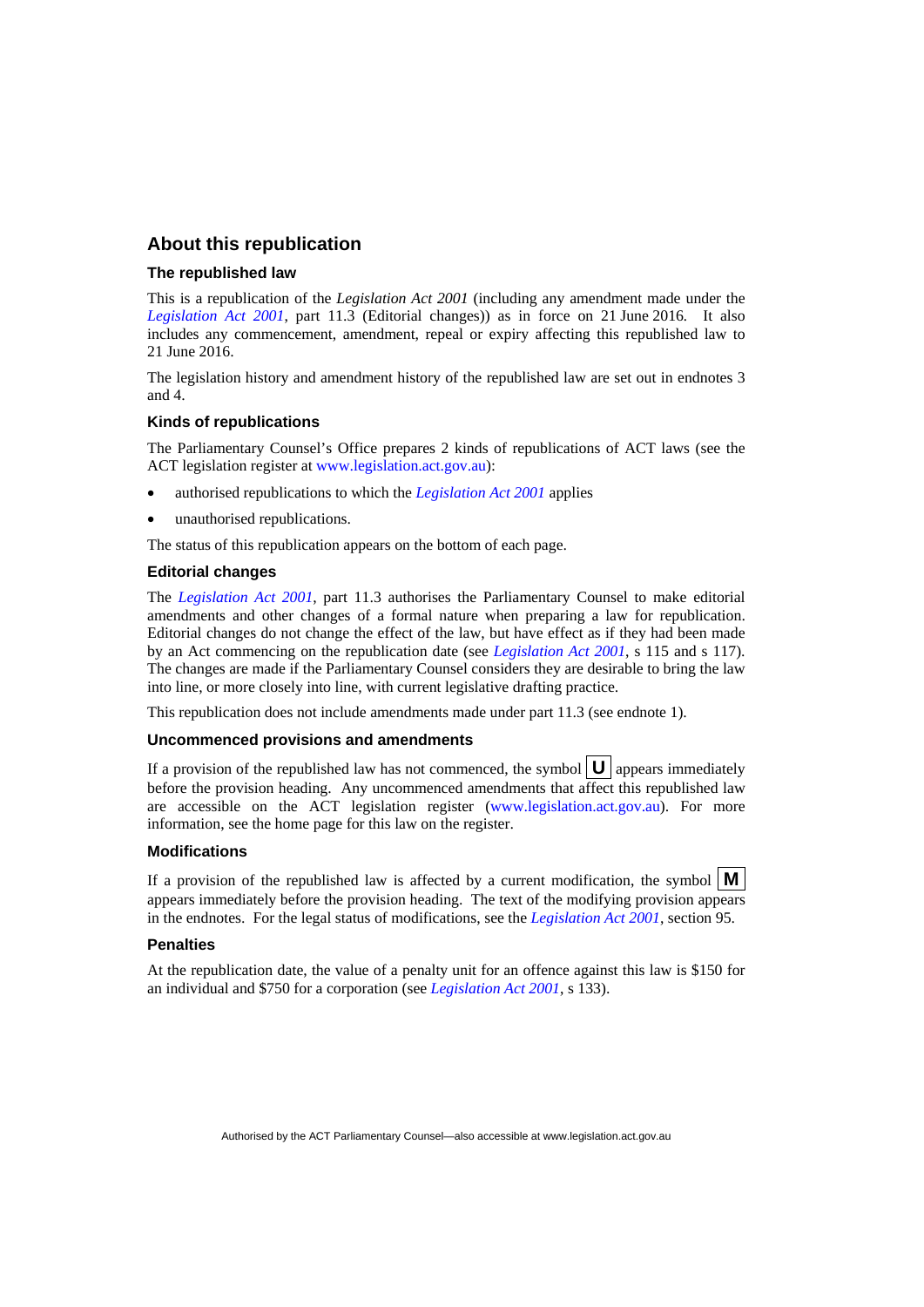

## **Legislation Act 2001**

## **Contents**

## **Chapter 1 [Preliminary](#page-17-0)**

| <b>Part 1.1</b>   | General                                        |                 |
|-------------------|------------------------------------------------|-----------------|
| 1                 | Name of Act                                    | 2               |
| 2                 | Dictionary                                     | 2               |
| 2A                | <b>Notes</b>                                   | 2               |
| 3                 | Objects                                        | 3               |
| 4                 | Application of Act                             | 4               |
| 5                 | Determinative and non-determinative provisions | 5               |
| 6                 | Legislation Act provisions must be applied     | 5               |
| <b>Part 1.2</b>   | <b>Basic concepts</b>                          |                 |
| 7                 | Meaning of Act generally                       | 9               |
| 8                 | Meaning of subordinate law                     | 9               |
| D <sub>10</sub> c | Logiolation Ast 2001                           | $\sim$ ntonto 1 |

| R <sub>106</sub> | Legislation Act 2001         | contents 1 |
|------------------|------------------------------|------------|
| 21/06/16         | Effective: 21/06/16-31/08/16 |            |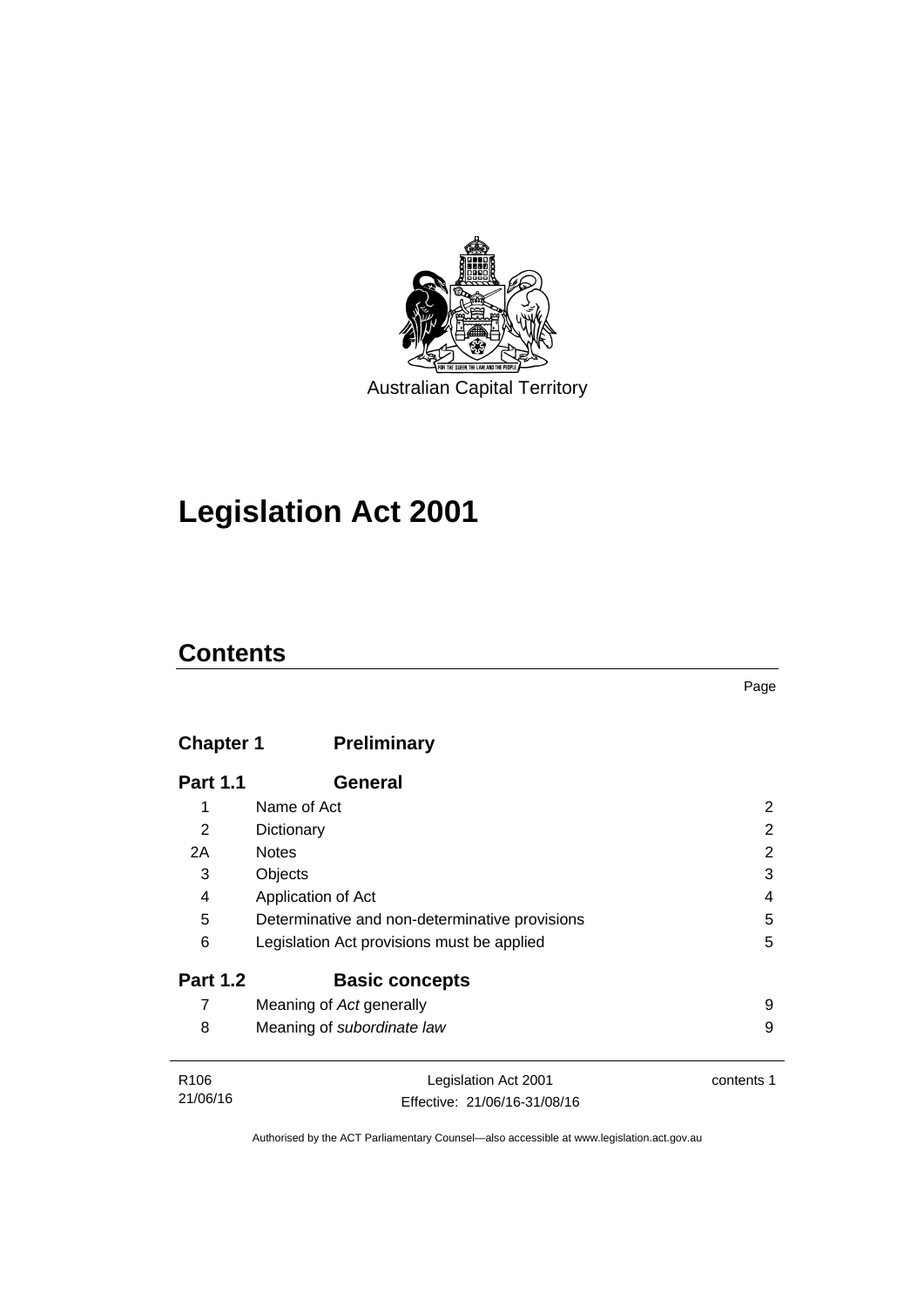| Contents         |                                                                      |                  |
|------------------|----------------------------------------------------------------------|------------------|
|                  |                                                                      | Page             |
| 9                | Meaning of disallowable instrument                                   | 9                |
| 10               | Meaning of notifiable instrument                                     | 10               |
| 11               | Meaning of commencement notice                                       |                  |
| 12               | Meaning of legislative instrument                                    | 10               |
| 13               | Meaning of statutory instrument                                      | 11               |
| 14               | Meaning of instrument                                                | 11               |
| 15               | Meaning of authorised republication                                  | 11               |
| 16               | Meaning of <i>provision</i>                                          | 12               |
| <b>Part 1.3</b>  | Sources of law in the ACT                                            |                  |
| 17               | References to Acts include references to former Cwlth enactments etc | 14               |
|                  |                                                                      |                  |
| <b>Chapter 2</b> | <b>ACT legislation register and website</b>                          |                  |
| 18               | <b>ACT legislation register</b>                                      | 15               |
| 19               | Contents of register                                                 | 15               |
| 20               | Prompt registration                                                  | 19               |
| 21               | Approved website                                                     | 20               |
| 22               | Access to registered material at approved website                    | 20               |
|                  |                                                                      |                  |
| <b>Chapter 3</b> | Authorised versions and evidence of laws                             |                  |
|                  | and legislative material                                             |                  |
| 22A              | Definitions-ch 3                                                     | 21               |
| 23               | Authorisation of versions by parliamentary counsel                   | 22               |
| 24               | Authorised electronic versions                                       | 22               |
| 25               | Authorised written versions                                          | 23               |
| 26               | Judicial notice of certain matters                                   | 25               |
|                  |                                                                      |                  |
| <b>Chapter 4</b> | <b>Numbering and notification of Acts</b>                            |                  |
| 27               | Numbering of Acts                                                    | 27               |
| 28               | <b>Notification of Acts</b>                                          | 27               |
| 29               | References to enactment or passing of Acts                           | 29               |
| 30               | References to notification of Acts                                   | 29               |
|                  |                                                                      |                  |
| contents 2       | Legislation Act 2001                                                 | R <sub>106</sub> |
|                  | Effective: 21/06/16-31/08/16                                         | 21/06/16         |

Effective: 21/06/16-31/08/16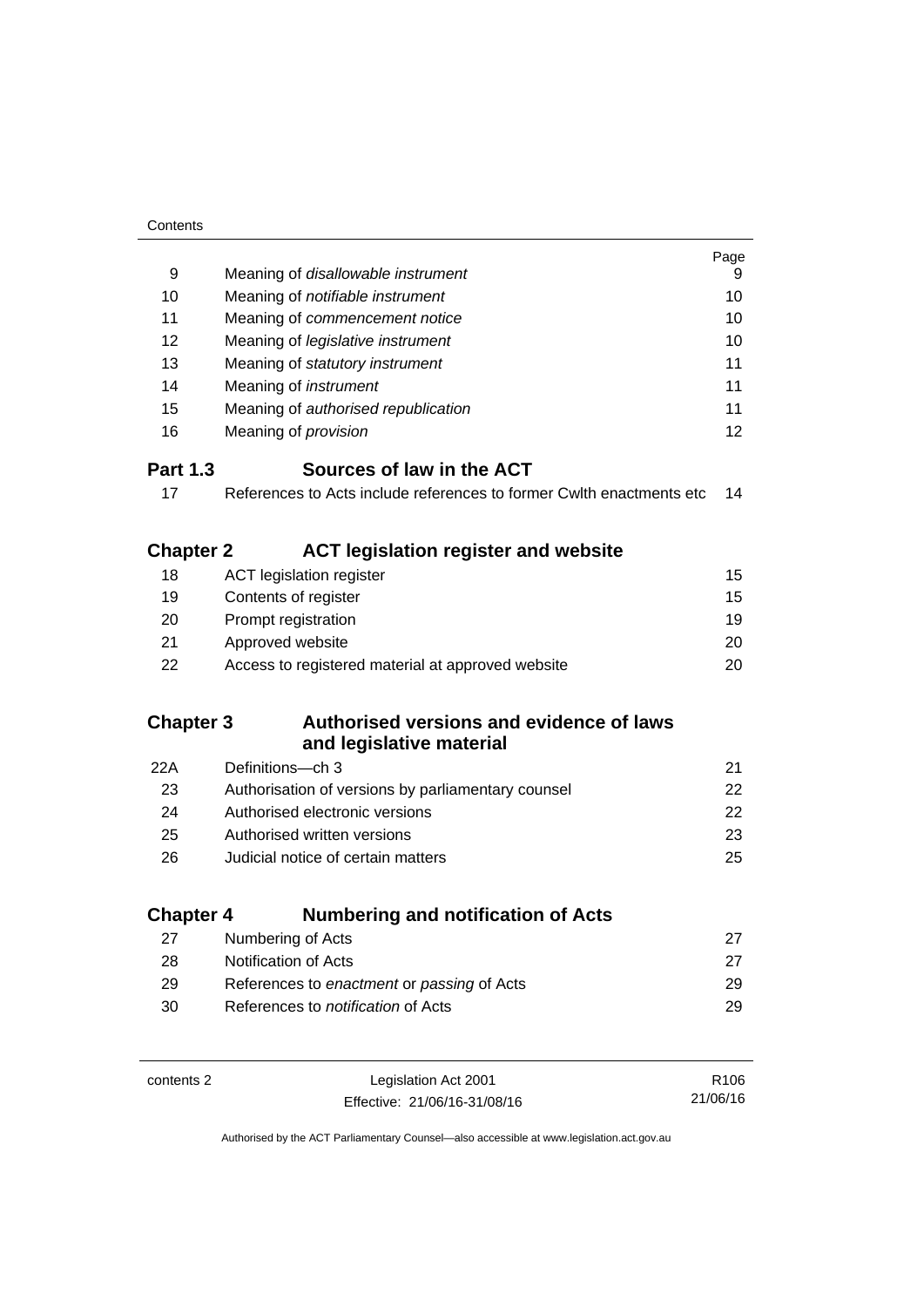| <b>Chapter 5</b> | <b>Regulatory impact statements for subordinate</b>                                   | Page       |
|------------------|---------------------------------------------------------------------------------------|------------|
|                  | laws and disallowable instruments                                                     |            |
| <b>Part 5.1</b>  | <b>Preliminary</b>                                                                    |            |
| 31               | Definitions-ch 5                                                                      | 30         |
| 32               | Other publication or consultation requirements not affected                           | 31         |
| 33               | Guidelines about costs of proposed subordinate laws and disallowable<br>instruments   | 31         |
| <b>Part 5.2</b>  | <b>Requirements for regulatory impact</b><br><b>statements</b>                        |            |
| 34               | Preparation of regulatory impact statements                                           | 32         |
| 35               | Content of regulatory impact statements                                               | 33         |
| 36               | When is preparation of regulatory impact statement unnecessary?                       | 34         |
| 37               | When must regulatory impact statement be presented?                                   | 35         |
| <b>Part 5.3</b>  | <b>Failure to comply with requirements for</b><br>regulatory impact statements        |            |
| 38               | Effect of failure to comply with pt 5.2                                               | 36         |
| <b>Chapter 6</b> | Making, notification and numbering of<br>statutory instruments                        |            |
| <b>Part 6.1</b>  | General                                                                               |            |
| 39               | Meaning of <i>matter</i> -ch 6                                                        | 37         |
| 40               | Presumption of validity                                                               | 37         |
| 41               | Making of certain statutory instruments by Executive                                  | 37         |
| <b>Part 6.2</b>  | Making of statutory instruments generally                                             |            |
| 42               | Power to make statutory instruments                                                   | 39         |
| 43               | Statutory instruments to be interpreted not to exceed powers under<br>authorising law | 40         |
| 44               | Power to make statutory instruments for Act etc                                       | 42         |
| 45               | Power to make court rules                                                             | 43         |
| 46               | Power to make instrument includes power to amend or repeal                            | 44         |
| R106             | Legislation Act 2001                                                                  | contents 3 |

R106 21/06/16 Legislation Act 2001 Effective: 21/06/16-31/08/16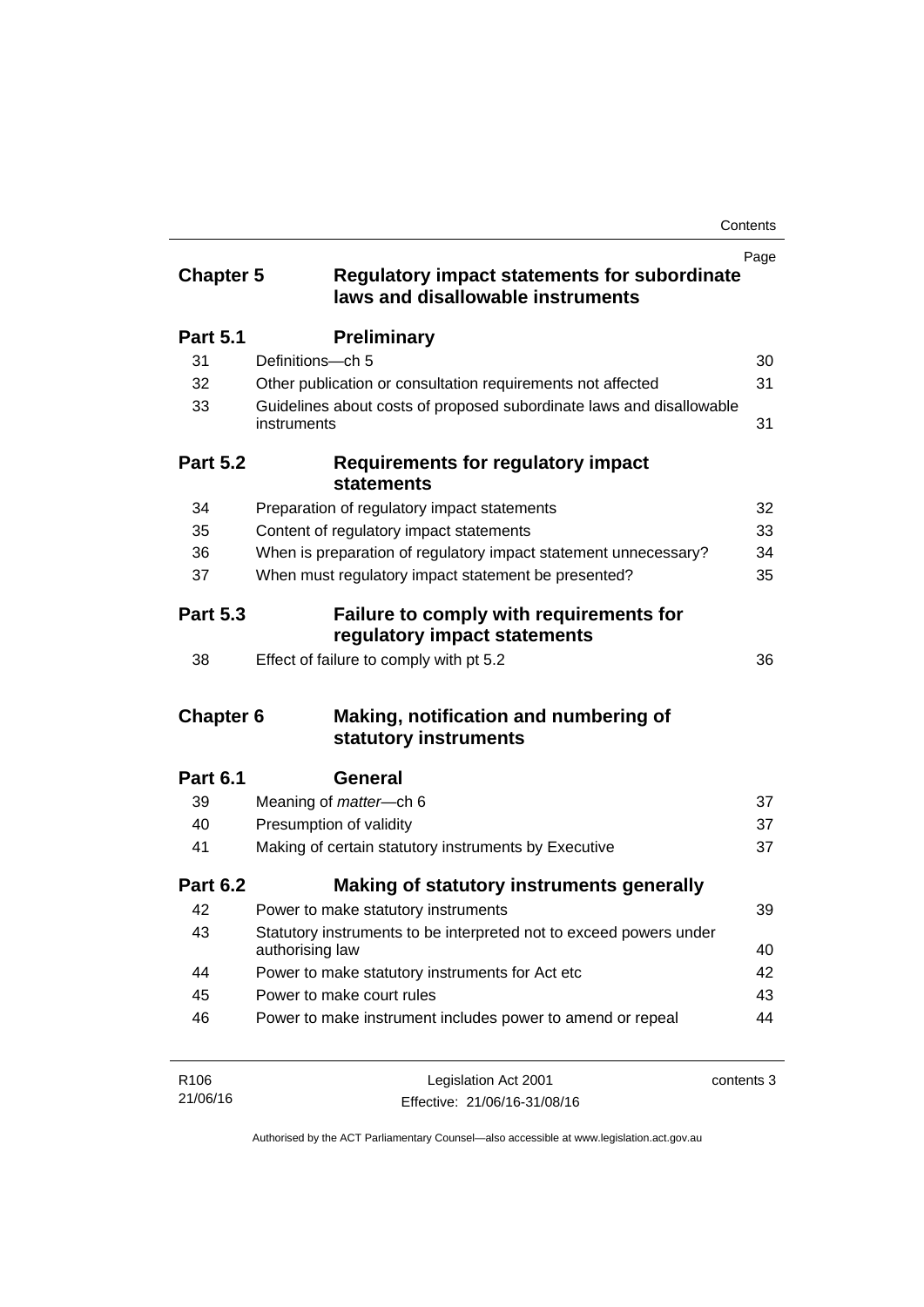| Contents         |                                                                                                     |                  |
|------------------|-----------------------------------------------------------------------------------------------------|------------------|
|                  |                                                                                                     | Page             |
| 47               | Statutory instrument may make provision by applying law or<br>instrument                            | 44               |
| 48               | Power to make instrument includes power to make different provision<br>for different categories etc | 49               |
| 49               | Single instrument may exercise several powers or satisfy several<br>requirements                    | 49               |
| 50               | Relationship between authorising law and instrument dealing with<br>same matter                     | 50               |
| 51               | Instrument may make provision in relation to land by reference to map<br>etc                        | 50               |
| 52               | Instrument may authorise determination of matter etc                                                | 51               |
| 53               | Instrument may prohibit                                                                             | 52               |
| 54               | Instrument may require making of statutory declaration                                              | 52               |
| <b>Part 6.3</b>  | Making of certain statutory instruments about<br>fees                                               |                  |
| 55               | Definitions-pt 6.3                                                                                  | 53               |
| 56               | Determination of fees by disallowable instrument                                                    | 53               |
| 57               | Fees payable in accordance with determination etc                                                   | 55               |
| 58               | Regulations may make provision about fees                                                           | 56               |
| <b>Part 6.4</b>  | <b>Numbering and notification of legislative</b>                                                    |                  |
|                  | instruments                                                                                         |                  |
| 59               | Numbering                                                                                           | 59               |
| 60               | Correction etc of name of instrument                                                                | 59               |
| 60A              | Correction of name of explanatory statement etc                                                     | 61               |
| 61               | Notification of legislative instruments                                                             | 61               |
| 62               | Effect of failure to notify legislative instrument                                                  | 64               |
| 63               | References to notification of legislative instruments                                               | 65               |
| <b>Chapter 7</b> | <b>Presentation, amendment and disallowance</b><br>of subordinate laws and disallowable             |                  |
|                  | instruments                                                                                         |                  |
| 64               | Presentation of subordinate laws and disallowable instruments                                       | 66               |
| 65               | Disallowance by resolution of Assembly                                                              | 66               |
| contents 4       | Legislation Act 2001                                                                                | R <sub>106</sub> |

21/06/16

Effective: 21/06/16-31/08/16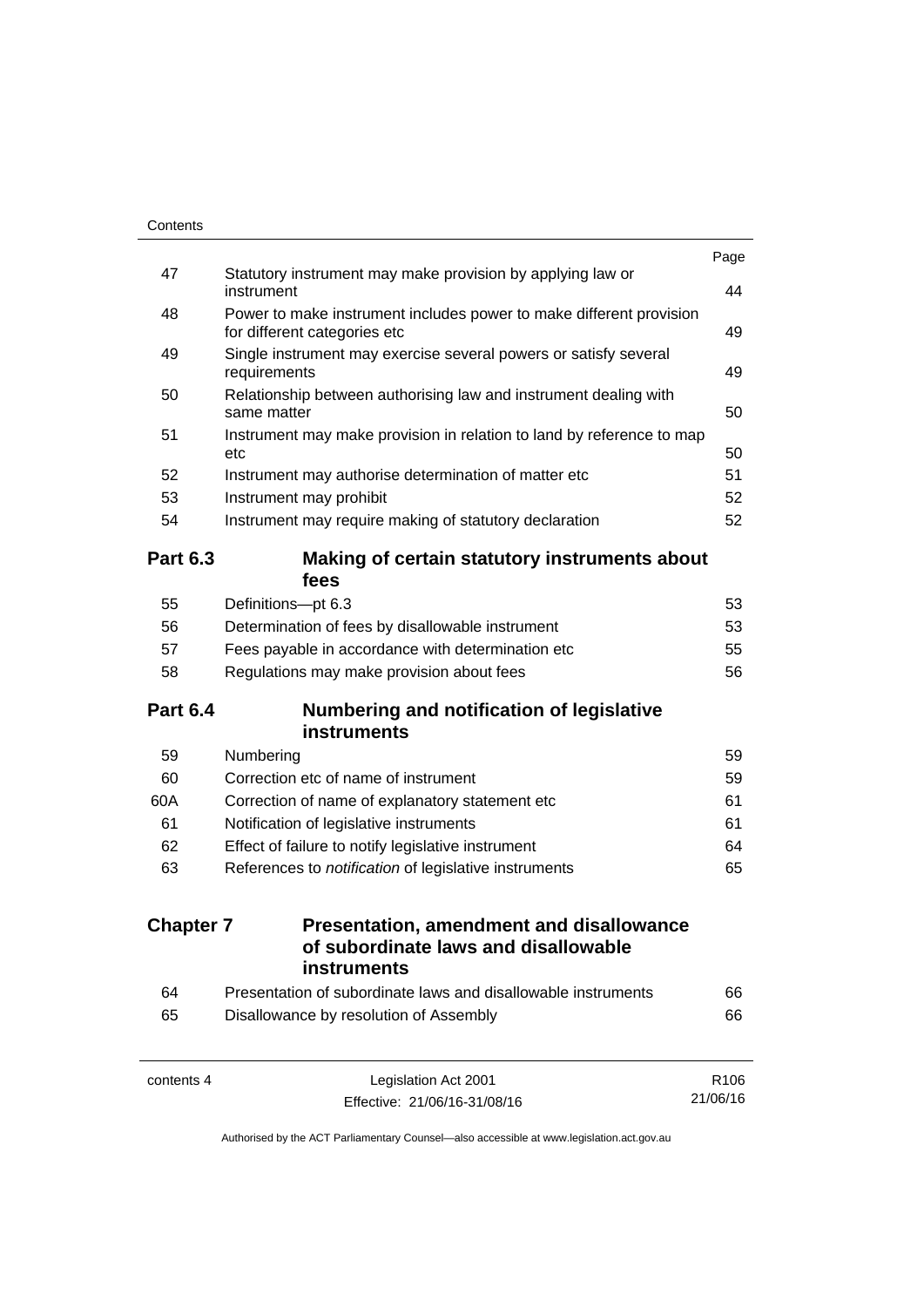|     |                                                                   | Contents |
|-----|-------------------------------------------------------------------|----------|
|     |                                                                   | Page     |
| 65A | Notification of disallowance by resolution of Assembly            | 67       |
| 66  | Revival of affected laws                                          | 69       |
| 67  | Making of instrument same in substance within 6 months after      |          |
|     | disallowance                                                      | 70       |
| 68  | Amendment by resolution of Assembly                               | 70       |
| 69  | Notification of amendments made by resolution of Assembly         | 72       |
| 70  | Making of amendment restoring effect of law within 6 months after |          |
|     | amendment                                                         | 74       |
| 71  | Effect of dissolution or expiry of Assembly on notice of motion   | 74       |

### **Chapter 8 [Commencement and exercise of powers](#page-91-0)  [before commencement](#page-91-0)**

| 72   | Meaning of law-ch 8                                      | 76 |
|------|----------------------------------------------------------|----|
| 73   | General rules about commencement                         | 76 |
| 74   | Time of commencement                                     | 78 |
| 75   | Commencement of naming and commencement provisions       | 79 |
| 75AA | Commencement of provisions identifying amended laws      | 80 |
| 75A  | Meaning of commences retrospectively                     | 81 |
| 75B  | Retrospective commencement requires clear indication     | 81 |
| 76   | Non-prejudicial provision may commence retrospectively   | 82 |
| 77   | Commencement by commencement notice                      | 83 |
| 78   | Separate commencement of amendments                      | 84 |
| 79   | Automatic commencement of postponed law                  | 85 |
| 79A  | Commencement of amendment of uncommenced law             | 86 |
| 80   | References to <i>commencement</i> of law                 | 86 |
| 81   | Exercise of powers between notification and commencement | 87 |

### **Chapter 9 [Repeal and amendment of laws](#page-105-0)**

| <b>Part 9.1</b> | General                                                  |    |
|-----------------|----------------------------------------------------------|----|
| 82              | Definitions-ch 9                                         | 90 |
| 83              | Consequences of amendment of statutory instrument by Act | 90 |
| 84              | Saving of operation of repealed and amended laws         | 90 |
| 84A             | Creation of offences and changes in penalties            | 91 |
|                 |                                                          |    |

| R <sub>106</sub> | Legislation Act 2001         | contents 5 |
|------------------|------------------------------|------------|
| 21/06/16         | Effective: 21/06/16-31/08/16 |            |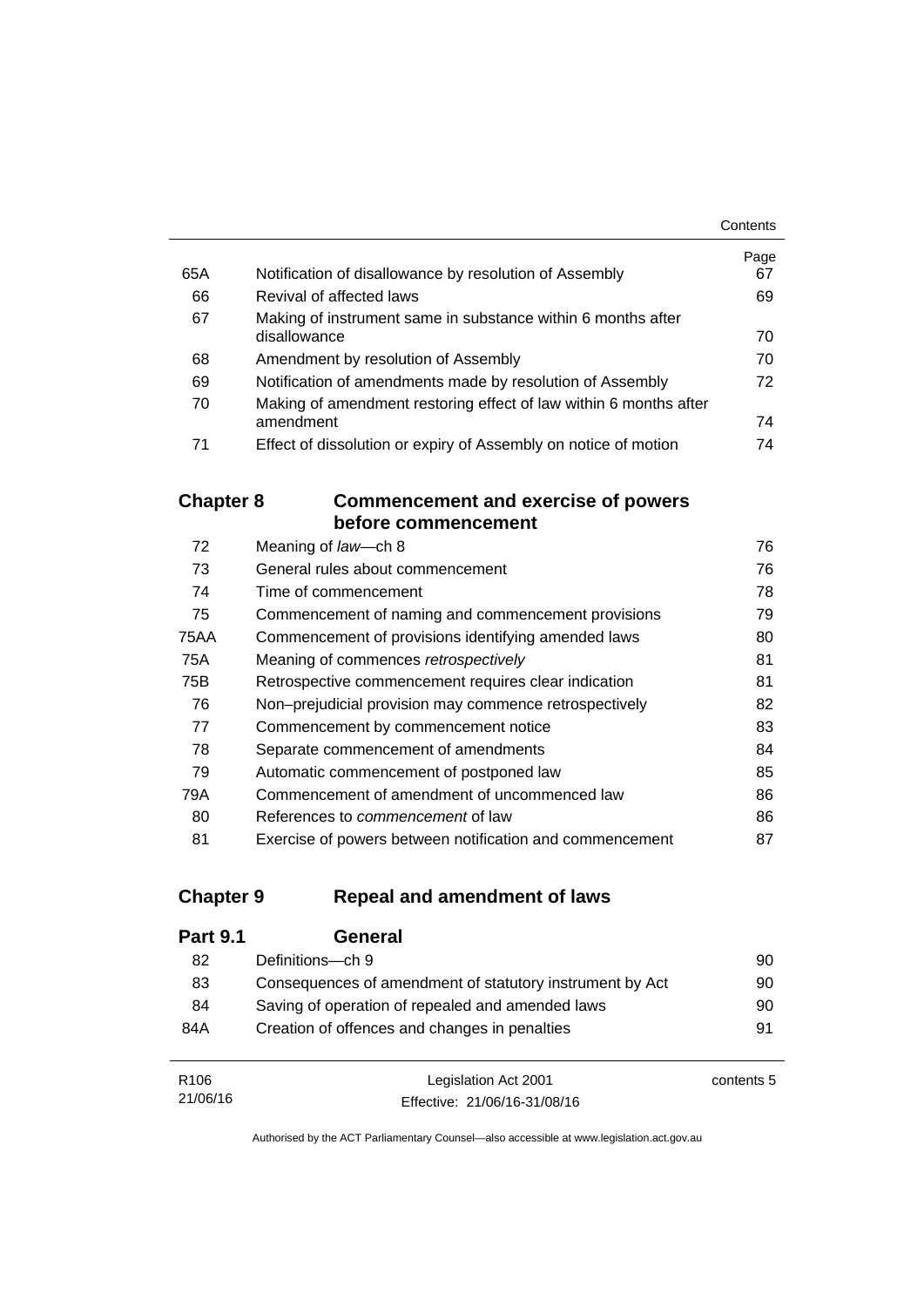| Contents |
|----------|
|----------|

|                 |                                                                                   | Page |
|-----------------|-----------------------------------------------------------------------------------|------|
| <b>Part 9.2</b> | Repeal                                                                            |      |
| 85              | When repeal takes effect                                                          | 93   |
| 86              | Repealed and amended laws not revived on repeal of repealing and<br>amending laws | 93   |
| 87              | Commencement not undone if repealed                                               | 95   |
| 88              | Repeal does not end effect of transitional laws etc                               | 95   |
| 89              | Automatic repeal of certain laws and provisions                                   | 97   |
| <b>Part 9.3</b> | <b>Amendment</b>                                                                  |      |
| 90              | Law and amending laws to be read as one                                           | 102  |
| 91              | Insertion of provisions by amending law                                           | 102  |
| 92              | Amendment to be made wherever possible                                            | 104  |
| 93              | Provisions included in another provision for amendment purposes                   | 105  |
| 94              | Continuance of appointments etc made under amended provisions                     | 106  |
| 95              | Status of modifications                                                           | 107  |

96 Relocated provisions **108** 

## **Chapter 10 [Referring to laws](#page-124-0)**

| 97   | Definitions-ch 10                                                      | 109 |
|------|------------------------------------------------------------------------|-----|
| 98   | References to ACT law include law containing reference                 | 110 |
| 99   | References in ACT statutory instruments to the Act                     | 110 |
| 100  | Referring to particular ACT laws                                       | 110 |
| 101  | Referring to particular laws of other jurisdictions etc                | 112 |
| 102  | References to laws include references to laws as in force from time to |     |
|      | time                                                                   | 112 |
| 103  | References to repealed laws                                            | 114 |
| 104  | References to laws include references to instruments under laws        | 114 |
| 105  | Referring to provisions of laws                                        | 115 |
| 106  | References to provisions of laws are inclusive                         | 115 |
| 106A | References to paragraphs etc of laws                                   | 116 |

contents 6 Legislation Act 2001 Effective: 21/06/16-31/08/16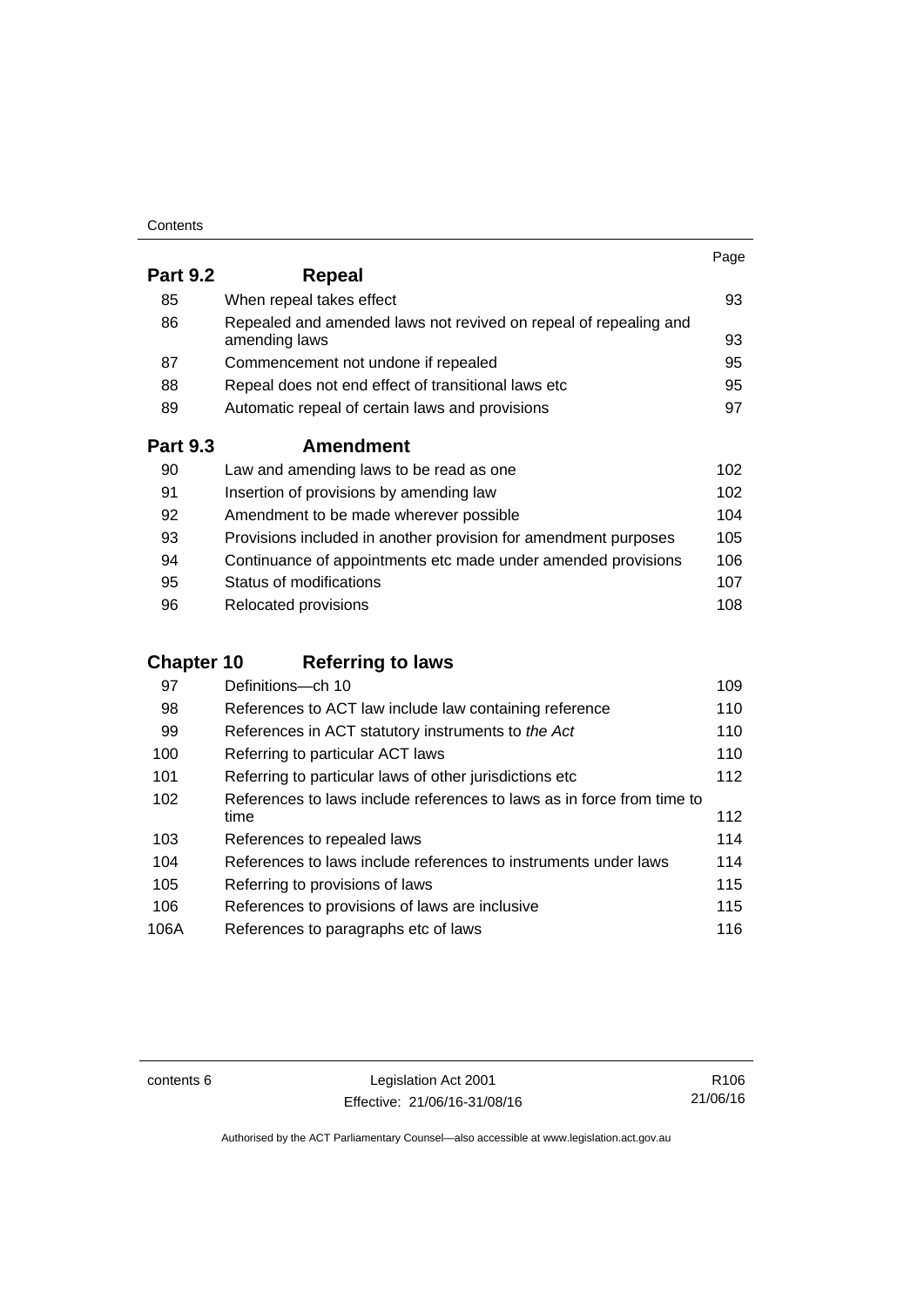| Contents |
|----------|
|----------|

| <b>Chapter 11</b> |                            | <b>Republication of Acts and statutory</b><br><b>instruments</b>   | Page |
|-------------------|----------------------------|--------------------------------------------------------------------|------|
| <b>Part 11.1</b>  |                            | <b>General</b>                                                     |      |
| 107               | Definitions-ch 11          |                                                                    | 117  |
| 108               |                            | Republication in register                                          | 117  |
| 109               |                            | Republications may be published with other information             | 117  |
| 110               | <b>Collections of laws</b> |                                                                    | 118  |
| <b>Part 11.2</b>  |                            | Substantive amendments made by laws                                |      |
| 111               |                            | Incorporation of amendments                                        | 119  |
| 112               |                            | Reference to amending laws                                         | 119  |
| 113               |                            | Provisions not republished or relocated                            | 119  |
| Part 11.3         |                            | <b>Editorial changes</b>                                           |      |
| 114               |                            | Authorisation for parliamentary counsel                            | 121  |
| 115               |                            | Amendments not to change effect                                    | 121  |
| 116               |                            | Ambit of editorial amendments                                      | 121  |
| 117               |                            | Legal effect of editorial changes                                  | 124  |
| 118               |                            | Reference to editorial amendments                                  | 124  |
| <b>Chapter 12</b> |                            | Scope of Acts and statutory instruments                            |      |
| 120               |                            | Act to be interpreted not to exceed legislative powers of Assembly | 125  |
| 121               |                            | <b>Binding effect of Acts</b>                                      | 125  |
| 122               |                            | Application to Territory                                           | 127  |
| <b>Chapter 13</b> |                            | <b>Structure of Acts and statutory instruments</b>                 |      |
| Part 13 1         |                            | General                                                            |      |

| . a.l. v. l | ovnom                                                    |     |
|-------------|----------------------------------------------------------|-----|
| 125         | Meaning of law—ch 13                                     | 128 |
| 126         | Material that is part of Act or statutory instrument     | 128 |
| 127         | Material that is not part of Act or statutory instrument | 129 |
|             |                                                          |     |

| R106     | Legislation Act 2001         | contents 7 |
|----------|------------------------------|------------|
| 21/06/16 | Effective: 21/06/16-31/08/16 |            |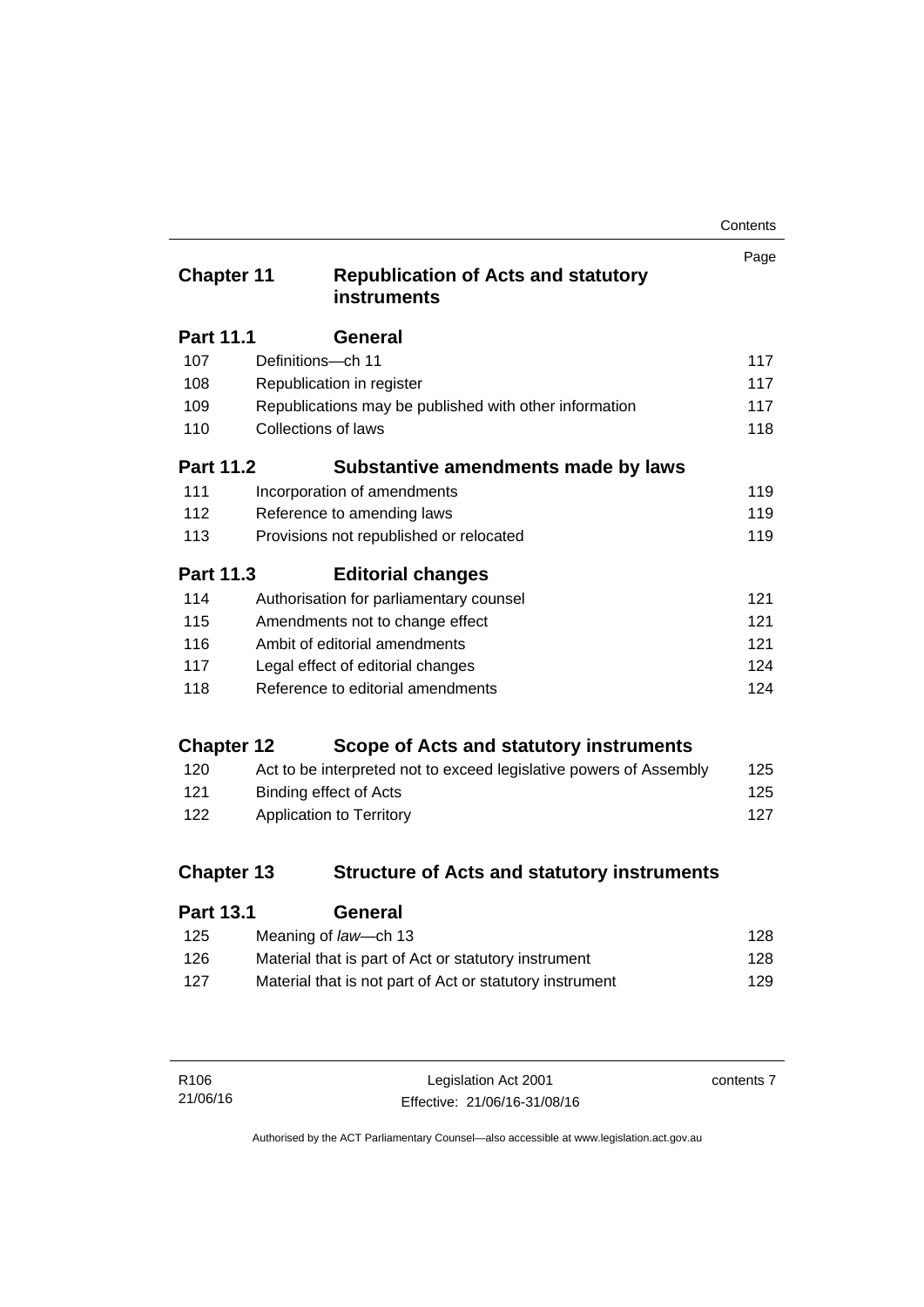| Contents |
|----------|
|----------|

|                   |                                                                        | Page             |
|-------------------|------------------------------------------------------------------------|------------------|
| <b>Part 13.2</b>  | <b>Particular kinds of provisions</b>                                  |                  |
| 130               | What is a definition?                                                  | 131              |
| 131               | Signpost definitions                                                   | 132              |
| 132               | Examples                                                               | 133              |
| 133               | Penalty units                                                          | 134              |
| 134               | Penalties at end of sections and subsections                           | 134              |
| 135               | Penalties not at end of sections and subsections                       | 137              |
| <b>Chapter 14</b> | <b>Interpretation of Acts and statutory</b><br><b>instruments</b>      |                  |
| <b>Part 14.1</b>  | <b>Purpose and scope</b>                                               |                  |
| 136               | Meaning of Act-ch 14                                                   | 139              |
| 137               | Purpose and scope-ch 14                                                | 139              |
| <b>Part 14.2</b>  | Key principles of interpretation                                       |                  |
| 138               | Meaning of working out the meaning of an Act-pt 14.2                   | 140              |
| 139               | Interpretation best achieving Act's purpose                            | 140              |
| 140               | Legislative context                                                    | 141              |
| 141               | Non-legislative context generally                                      | 142              |
| 142               | Non-legislative context-material that may be considered                | 143              |
| 143               | Law stating material for consideration in working out meaning          | 144              |
| <b>Chapter 15</b> | Aids to interpretation                                                 |                  |
| <b>Part 15.1</b>  | <b>General</b>                                                         |                  |
| 144               | Meaning of commonly-used terms                                         | 146              |
| 145               | Gender and number                                                      | 146              |
| 146               | Meaning of may and must                                                | 146              |
| 147               | Changes of drafting practice not to affect meaning                     | 147              |
| 148               | Terms used in instruments have same meanings as in authorising<br>laws | 148              |
| 149               | Age in years                                                           | 148              |
| 150               | Measurement of distance                                                | 148              |
| contents 8        | Legislation Act 2001                                                   | R <sub>106</sub> |

21/06/16

Effective: 21/06/16-31/08/16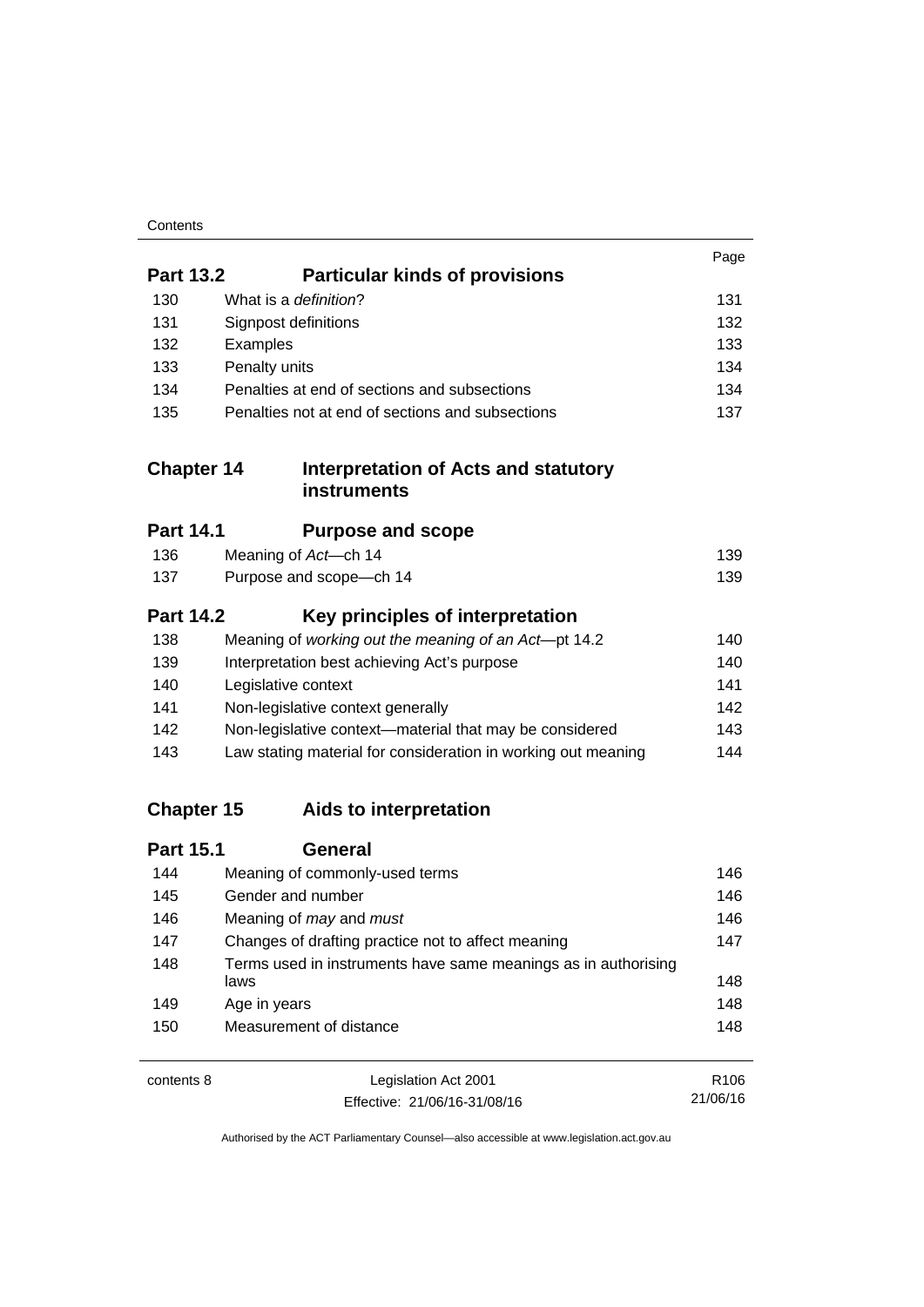|                   |                                                                                   | Contents   |
|-------------------|-----------------------------------------------------------------------------------|------------|
|                   |                                                                                   | Page       |
| 151               | Working out periods of time generally                                             | 149        |
| 151A              | Periods of time ending on non-working days                                        | 151        |
| 151 <sub>B</sub>  | Doing things for which no time is fixed                                           | 152        |
| 151C              | Power to extend time                                                              | 153        |
| 152               | Continuing effect of obligations                                                  | 154        |
| <b>Part 15.2</b>  | <b>Definitions</b>                                                                |            |
| 155               | Definitions apply subject to contrary intention                                   | 155        |
| 156               | Application of definitions in dictionaries and sections                           | 155        |
| 157               | Defined terms—other parts of speech and grammatical forms                         | 157        |
| <b>Part 15.3</b>  | References to various entities and things                                         |            |
| 160               | References to people generally                                                    | 158        |
| 161               | Corporations liable to offences                                                   | 159        |
| 162               | References to a Minister or the Minister                                          | 160        |
| 163               | References to a director-general or the director-general                          | 161        |
| 164               | References to Australian Standards etc                                            | 162        |
| 165               | References to Assembly committees that no longer exist                            | 163        |
| 168               | References to person with interest in land include personal<br>representative etc | 163        |
| 169               | References to domestic partner and domestic partnership                           | 163        |
| 169A              | References to transgender people                                                  | 164        |
| 169B              | References to intersex people                                                     | 165        |
| <b>Part 15.4</b>  | Preservation of certain common law                                                |            |
|                   | privileges                                                                        |            |
| 170               | Privileges against self-incrimination and exposure to civil penalty               | 166        |
| 171               | Client legal privilege                                                            | 166        |
| <b>Chapter 16</b> | Courts, tribunals and other decision-makers                                       |            |
| 175               | Meaning of law-ch 16                                                              | 167        |
| 176               | Jurisdiction of courts and tribunals                                              | 167        |
| 177               | Recovery of amounts owing under laws                                              | 167        |
| 178               | Power to decide includes power to take evidence etc                               | 167        |
| 179               | Content of statements of reasons for decisions                                    | 168        |
| R <sub>106</sub>  | Legislation Act 2001                                                              | contents 9 |
| 21/06/16          | Effective: 21/06/16-31/08/16                                                      |            |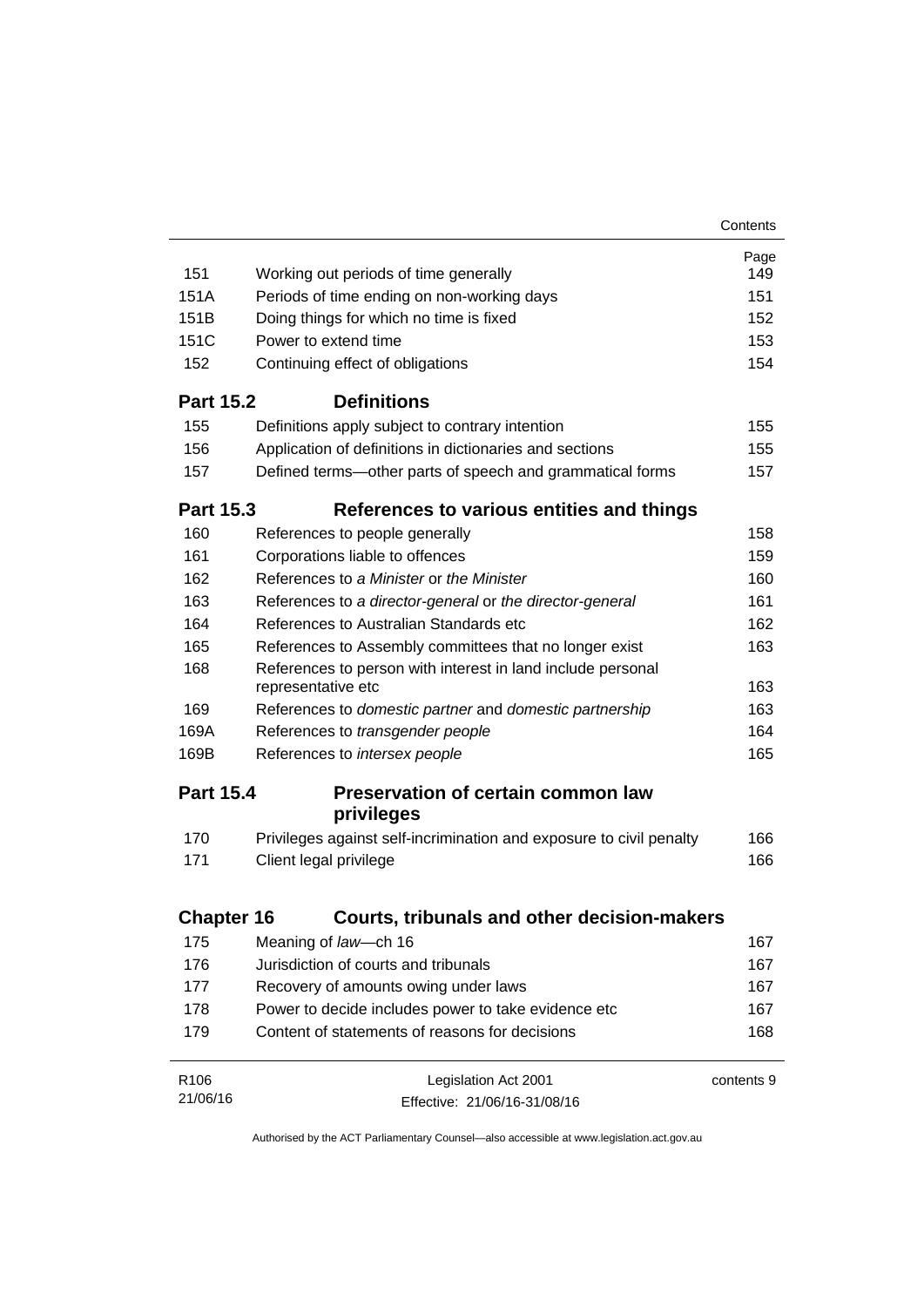#### **Contents**

| 180               |                                     | Power to make decision includes power to reverse or change            | Page<br>169 |  |
|-------------------|-------------------------------------|-----------------------------------------------------------------------|-------------|--|
| <b>Chapter 17</b> |                                     | <b>Entities and positions</b>                                         |             |  |
| 182               |                                     | Meaning of law-ch 17                                                  | 170         |  |
| 183               |                                     | Change of name of entity                                              | 170         |  |
| 184               |                                     | Change in constitution of entity                                      | 170         |  |
| 184A              |                                     | References to entity                                                  | 171         |  |
| 185               |                                     | References to occupant of position                                    | 171         |  |
| 186               |                                     | Change of name of position                                            | 172         |  |
| 187               |                                     | Chair and deputy chair etc                                            | 172         |  |
| <b>Chapter 18</b> |                                     | <b>Offences</b>                                                       |             |  |
| 188               |                                     | Meaning of ACT law-ch 18                                              | 173         |  |
| 189               |                                     | Reference to offence includes reference to related ancillary offences | 173         |  |
| 190               | Indictable and summary offences     |                                                                       |             |  |
| 191               | Offences against 2 or more laws     |                                                                       | 174         |  |
| 192               |                                     | When must prosecutions begin?                                         | 175         |  |
| 193               |                                     | Continuing offences                                                   |             |  |
| <b>Chapter 19</b> |                                     | <b>Administrative and machinery provisions</b>                        |             |  |
| <b>Part 19.1</b>  |                                     | <b>Introductory</b>                                                   |             |  |
| 195               |                                     | Meaning of law-ch 19                                                  | 177         |  |
| <b>Part 19.2</b>  |                                     | <b>Functions</b>                                                      |             |  |
| 196               |                                     | Provision giving function gives power to exercise function            | 178         |  |
| 197               |                                     | Statutory functions may be exercised from time to time                | 178         |  |
| 199               |                                     | <b>Functions of bodies</b>                                            | 178         |  |
| 200               | Functions of occupants of positions |                                                                       | 180         |  |
| <b>Part 19.3</b>  |                                     | <b>Appointments</b>                                                   |             |  |
| Division 19.3.1   |                                     | Appointments-general                                                  |             |  |
| 205               |                                     | Application-div 19.3.1                                                | 181         |  |
| contents 10       |                                     | Legislation Act 2001                                                  | R106        |  |
|                   |                                     | Effective: 21/06/16-31/08/16                                          | 21/06/16    |  |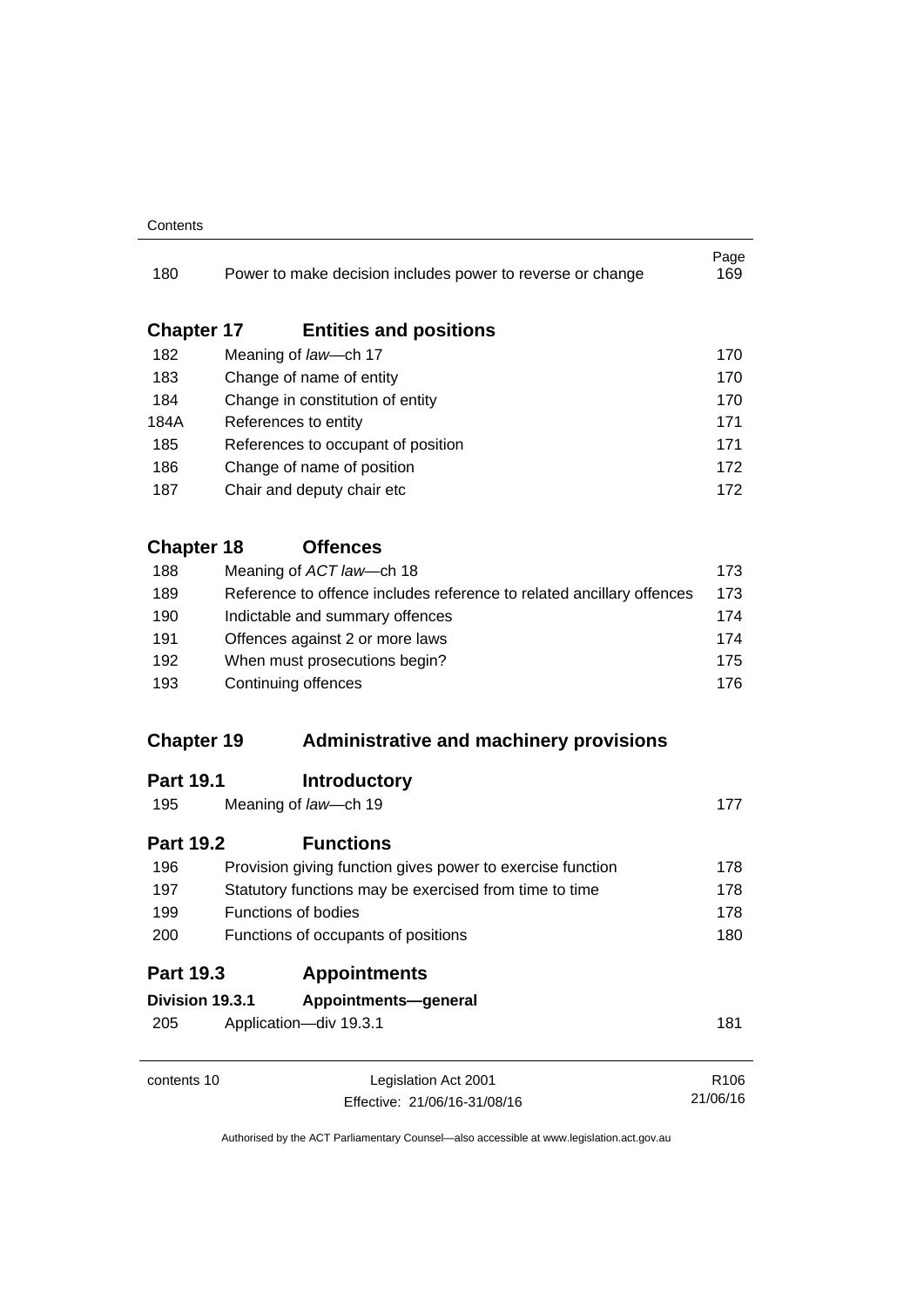|                  |                                                                               | Contents    |
|------------------|-------------------------------------------------------------------------------|-------------|
|                  |                                                                               | Page        |
| 206              | Appointments must be in writing etc                                           | 181         |
| 207              | Appointment may be by name or position                                        | 181         |
| 208              | Power of appointment includes power to suspend etc                            | 182         |
| 209              | Power of appointment includes power to make acting appointment                | 182         |
| 210              | Resignation of appointment                                                    | 184         |
| 211              | Appointment not affected by appointer changes                                 | 184         |
| 212              | Appointment not affected by defect etc                                        | 184         |
| Division 19.3.2  | <b>Acting appointments</b>                                                    |             |
| 215              | Application-div 19.3.2                                                        | 185         |
| 216              | Acting appointments must be in writing etc                                    | 185         |
| 217              | Acting appointment may be made by name or position                            | 185         |
| 218              | Instrument may provide when acting appointment has effect etc                 | 186         |
| 219              | Appointer may decide terms of acting appointment etc                          | 186         |
| 220              | Appointee may exercise functions under acting appointment etc                 | 187         |
| 221              | How long does an acting appointment operate?                                  | 187         |
| 222              | Resignation of acting appointment                                             | 188         |
| 223              | Effect of acting appointment on substantive appointment etc                   | 188         |
| 224              | Acting appointment not affected by appointer changes                          | 189         |
| 225              | Acting appointment not affected by defect etc                                 | 189         |
|                  | Division 19.3.2A<br><b>Standing acting arrangements</b>                       |             |
| 225A             | Application-div 19.3.2A                                                       | 190         |
| 225B             | Person acting under standing acting arrangement may exercise<br>functions etc | 190         |
| Division 19.3.3  | <b>Appointments-Assembly consultation</b>                                     |             |
| 226              | Meaning of statutory position-div 19.3.3                                      | 190         |
| 227              | Application-div 19.3.3                                                        | 191         |
| 228              | Consultation with appropriate Assembly committee                              | 191         |
| 229              | Appointment is disallowable instrument                                        | 192         |
| <b>Part 19.4</b> | <b>Delegations</b>                                                            |             |
| 230              | Application-pt 19.4 generally                                                 | 193         |
| 231              | Application-pt 19.4 to subdelegations                                         | 193         |
| 232              | Delegation must be in writing etc                                             | 193         |
| 233              | Delegation may be made by name or position                                    | 194         |
| R106             | Legislation Act 2001                                                          | contents 11 |

Effective: 21/06/16-31/08/16

21/06/16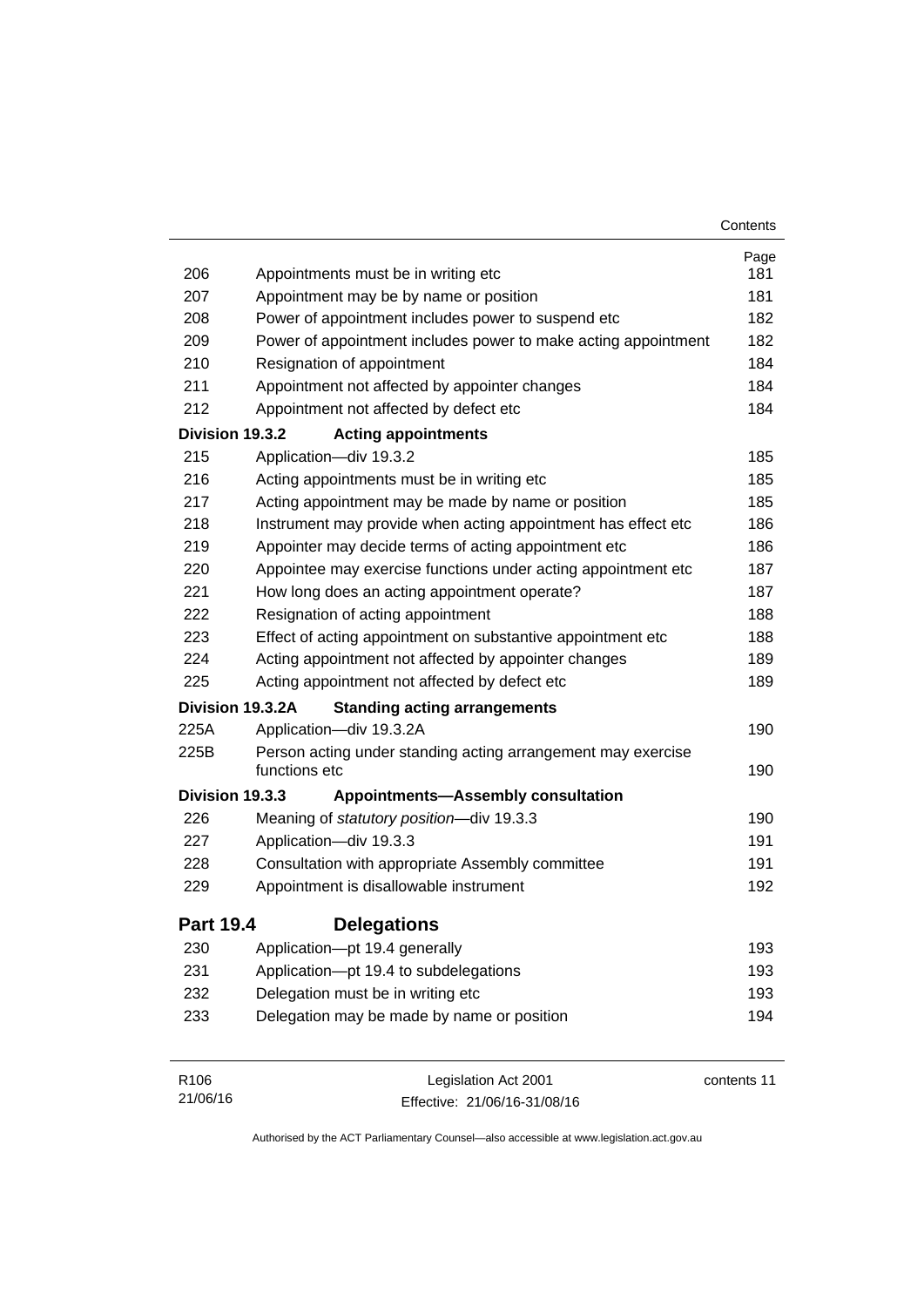| Contents          |                                                                  |                  |
|-------------------|------------------------------------------------------------------|------------------|
|                   |                                                                  | Page             |
| 234               | Instrument may provide when delegation has effect etc.           | 194              |
| 235               | Delegation may be made to 2 or more delegates                    | 194              |
| 236               | Power to delegate may not be delegated                           | 195              |
| 237               | Delegation may be amended or revoked                             | 195              |
| 238               | Appointer responsible for delegated function                     | 196              |
| 239               | Exercise of delegation by delegate                               | 196              |
| 240               | Appointer may exercise delegated function                        | 196              |
| 241               | Delegation not affected by appointer changes                     | 197              |
| 242               | Delegation not affected by defect etc                            | 197              |
| <b>Part 19.5</b>  | <b>Service of documents</b>                                      |                  |
| 245               | Application-pt 19.5                                              | 198              |
| 246               | Definitions-pt 19.5                                              | 198              |
| 247               | Service of documents on individuals                              | 200              |
| 248               | Service of documents on corporations                             | 200              |
| 249               | Service of documents on agencies                                 | 201              |
| 250               | When document taken to be served                                 | 201              |
| 251               | Other laws not affected etc                                      | 203              |
| 252               | Powers of courts and tribunals not affected                      | 203              |
| <b>Part 19.6</b>  | <b>Functions of Executive and Ministers</b>                      |                  |
| 253               | Exercise of functions of Executive                               | 204              |
| 254               | Administration of matters not allocated                          | 204              |
| 254A              | Delegation by Minister                                           | 205              |
| <b>Part 19.7</b>  | <b>Other matters</b>                                             |                  |
| 255               | Forms                                                            | 206              |
| 256               | Production of records kept in computers etc                      | 208              |
| 257               | Out-of-session presentation of documents to Legislative Assembly | 208              |
| <b>Chapter 20</b> | <b>Miscellaneous</b>                                             |                  |
| 300               | Delegation by parliamentary counsel                              | 211              |
| 301               | References to Administration Act 1989 etc                        | 211              |
| 302               | Regulation-making power                                          | 211              |
| contents 12       | Legislation Act 2001                                             | R <sub>106</sub> |

21/06/16

Effective: 21/06/16-31/08/16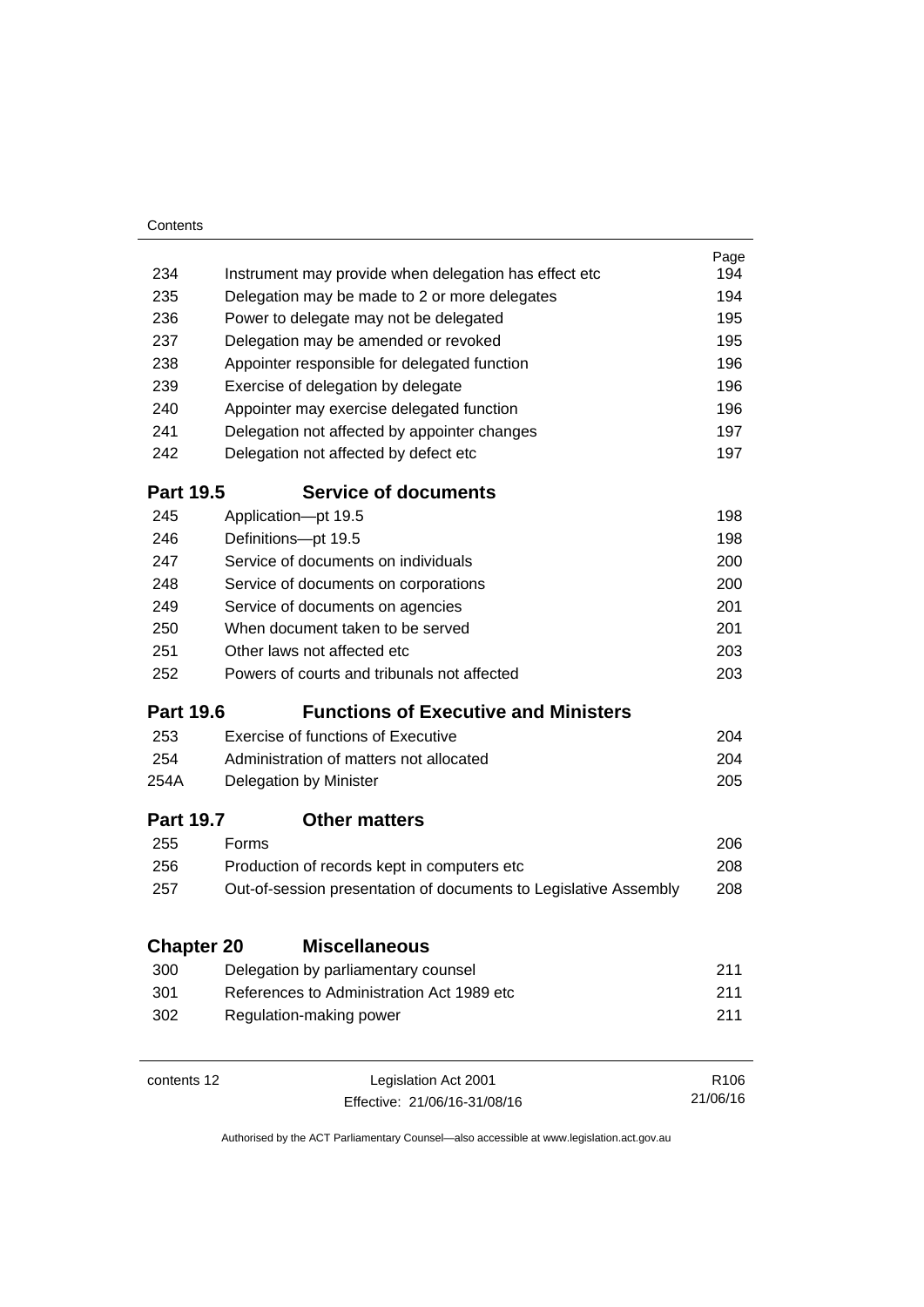|                   |                                                                      | Contents    |
|-------------------|----------------------------------------------------------------------|-------------|
| Schedule 1        | Acts included in sources of law in the ACT                           | Page<br>212 |
| <b>Part 1.1</b>   | Former NSW and UK Acts in force before<br>establishment of Territory | 212         |
| <b>Part 1.2</b>   | Former NSW Acts applied after establishment of<br><b>Territory</b>   | 213         |
| <b>Dictionary</b> |                                                                      | 214         |
| Part 1            | <b>Meaning of commonly-used terms</b>                                | 214         |
| Part 2            | <b>Terms for Legislation Act 2001 only</b>                           | 246         |
| <b>Endnotes</b>   |                                                                      |             |

### 1 [About the endnotes 250](#page-265-1) 2 [Abbreviation key 250](#page-265-2) 3 [Legislation history 251](#page-266-0) 4 [Amendment history 267](#page-282-0) 5 [Earlier republications 306](#page-321-0)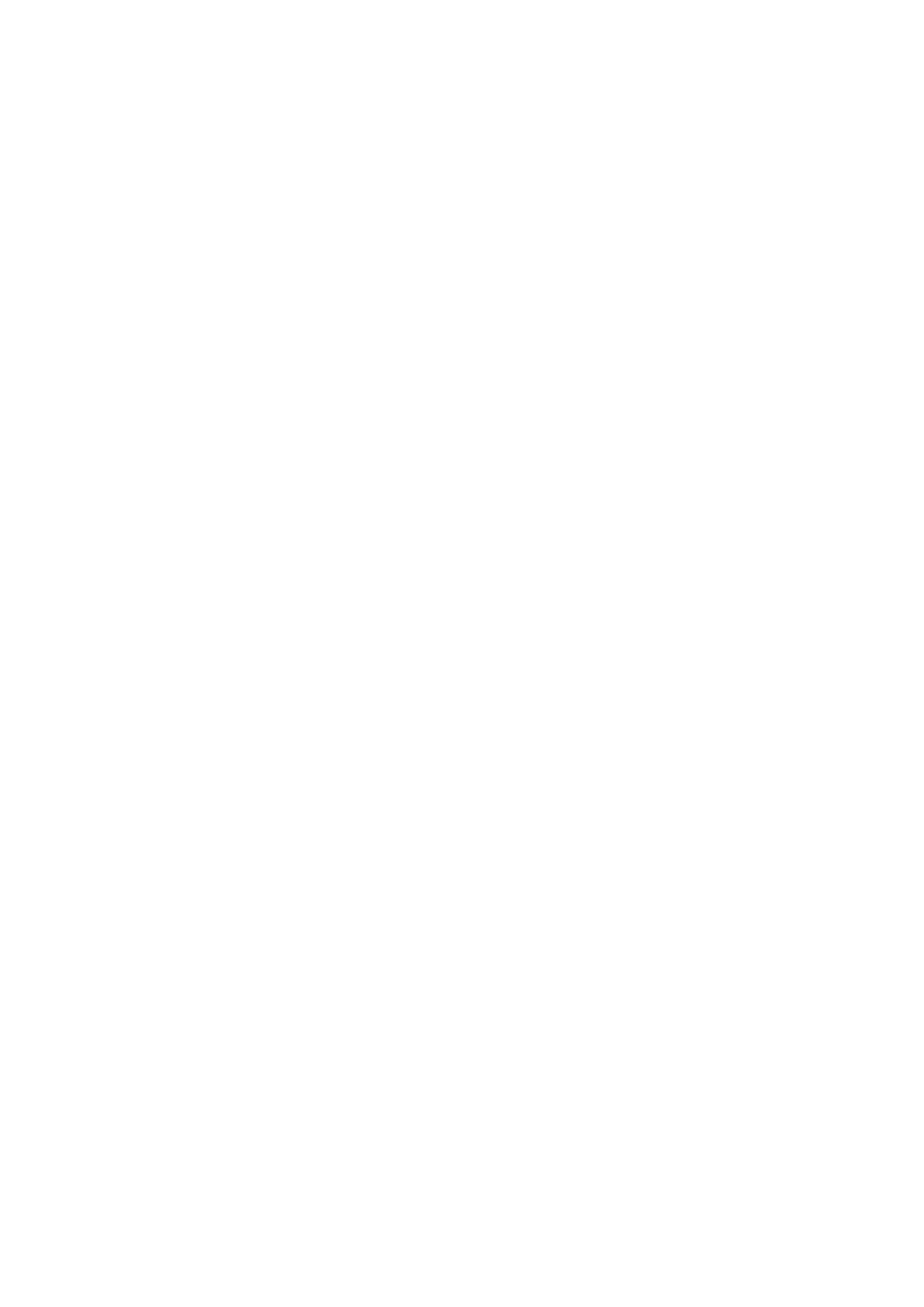

# **Legislation Act 2001**

An Act about legislation

l

R106 21/06/16 page 1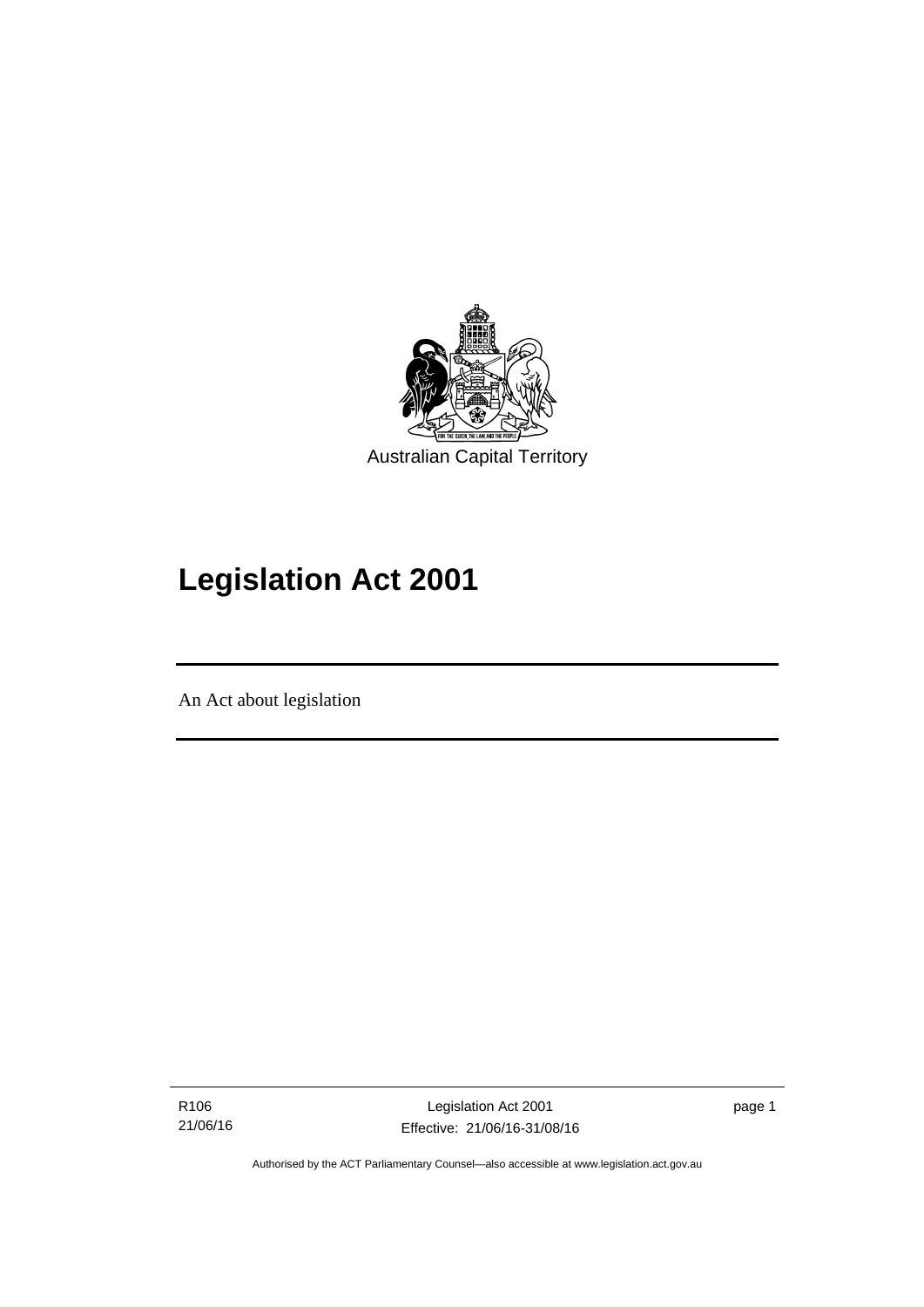**Chapter 1** Preliminary<br>**Part 1.1** General General

Section 1

## <span id="page-17-0"></span>**Chapter 1** Preliminary

## <span id="page-17-1"></span>**Part 1.1 General**

### <span id="page-17-2"></span>**1 Name of Act**

This Act is the *Legislation Act 2001.* 

### <span id="page-17-3"></span>**2 Dictionary**

The dictionary at the end of this Act is part of this Act.

- *Note 1* The dictionary at the end of an Act usually defines certain terms used in the Act, and includes references (*signpost definitions*) to other terms defined elsewhere in the Act. However, in this Act the dictionary is divided into 2 parts.
- *Note 2* Pt 1 defines terms commonly used in Acts (including this Act) and statutory instruments. For example, because of the definition '*calendar month* means one of the 12 months of the year.', the term 'calendar month' has the defined meaning wherever the term is used in an Act or statutory instrument unless the Act or instrument provides otherwise or the contrary intention otherwise appears (see s 144 and s 155).
- *Note 3* Pt 2 defines certain terms used in this Act. For example, the signpost definition '*administrator*, for part 19.5 (Service of documents)—see section 246.' means that the term 'administrator' is defined in s 246 for this Act, pt 19.5. A definition in pt 2 applies to all of this Act unless the definition, or another provision of this Act, provides otherwise or the contrary intention otherwise appears (see s 155 and s 156 (1)).

### <span id="page-17-4"></span>**2A Notes**

A note included in this Act is explanatory and is not part of this Act.

*Note* See s 127 (1), (4) and (5) for the legal status of notes.

R106 21/06/16

Authorised by the ACT Parliamentary Counsel—also accessible at www.legislation.act.gov.au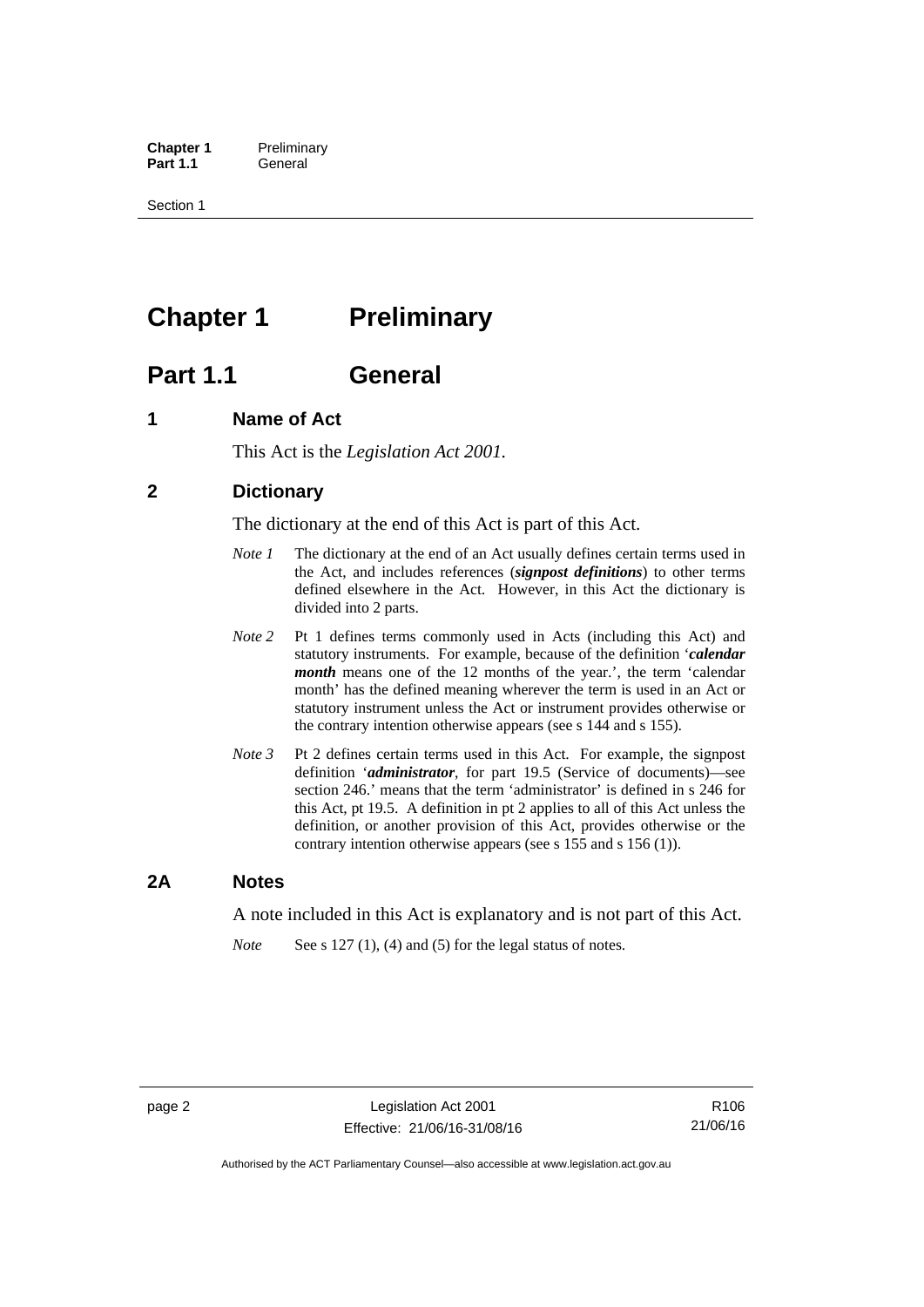### <span id="page-18-0"></span>**3 Objects**

- (1) The main object of this Act is to make legislation more accessible.
- (2) This is to be achieved particularly by—
	- (a) encouraging access to legislation through the internet, while maintaining access to printed legislation; and
	- (b) restating the law dealing with the 'life cycle' of legislation, improving its structure and content, and simplifying its provisions where practicable; and
	- (c) assisting users of legislation to find, read, understand and use legislation by—
		- (i) facilitating the shortening and simplification of legislation; and
		- (ii) promoting consistency in the form and language of legislation; and
		- (iii) providing rules about the interpretation of legislation; and
		- (iv) facilitating the updating and republication of legislation to ensure its ready availability.
- (3) For this section, the '*life cycle*' of legislation includes the making (where relevant), notification, commencement, presentation and disallowance (where relevant), operation, interpretation, proof, republication, amendment and repeal of legislation and instruments made under legislation.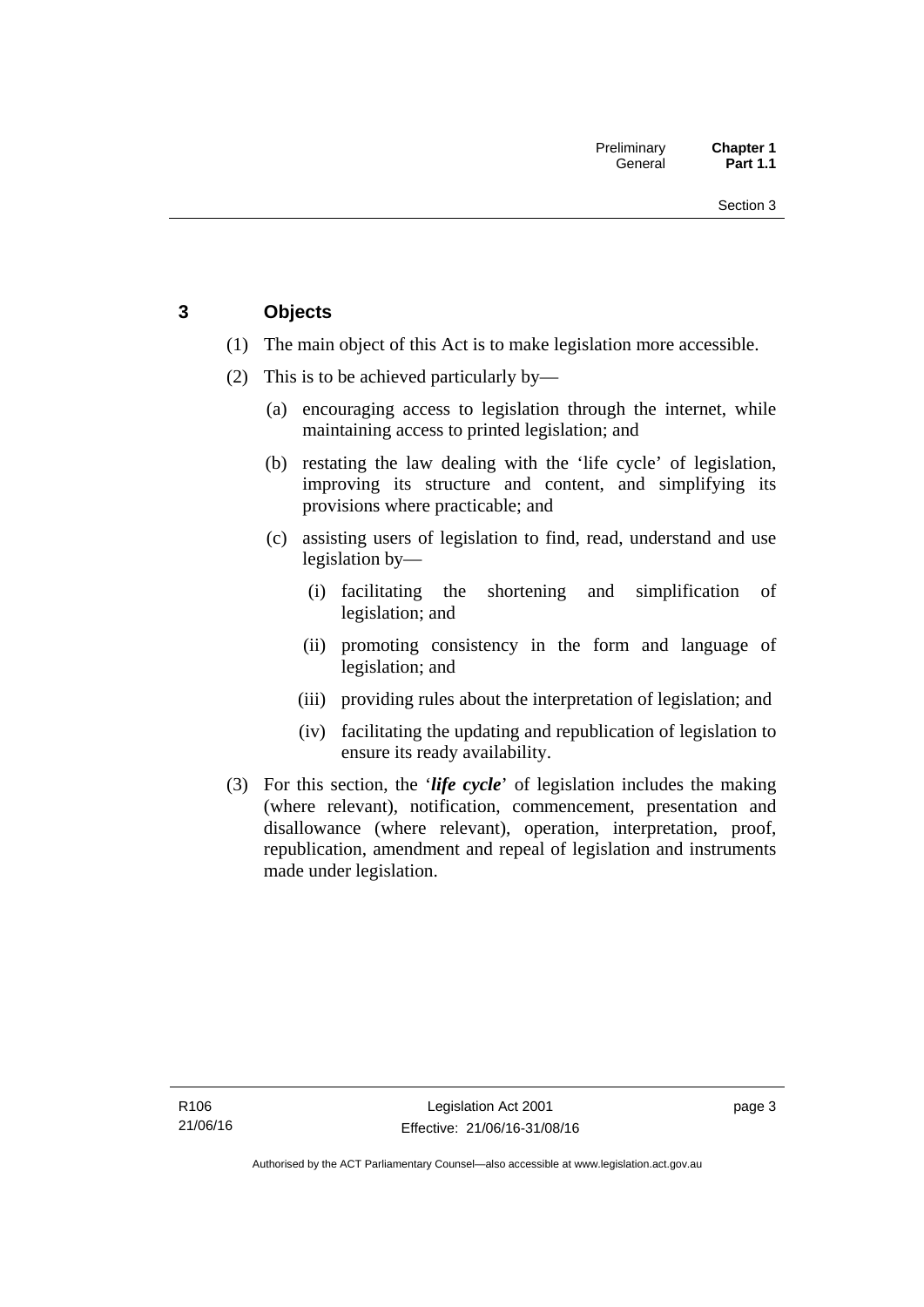### <span id="page-19-0"></span>**4 Application of Act**

- (1) This Act applies to all Acts (including this Act) and statutory instruments.
- (2) In particular, Acts and statutory instruments are taken to be made on the basis that they will operate in conjunction with this Act.

#### **Examples**

- 1 An Act imposes an obligation and provides that people who 'fail' to carry out the obligation are liable to the penalty. The Act does not, however, define 'fail' or indicate that the word is used in a special way. In accordance with this Act, dictionary, pt 1 (see s 144), the word 'fail' includes 'refuse'. In other words, a person who refuses to carry out the obligation will be subject to the penalty in the same way as someone who only neglects the obligation. In this case, the presence in an Act of a word that is defined in this Act attracts the operation of the definition in the dictionary.
- 2 The *XYZ Act 2001* contains the following provision:

The Minister may determine fees for this Act.

Because the XYZ Act authorises a fee to be determined 'for this Act', this Act, s 56 applies and therefore the provisions of pt 6.3 (Making of certain statutory instruments about fees) apply to the determination of fees under the provision. In this case, the operation of provisions of this Act is attracted because the *XYZ Act 2001* contains a provision that triggers the application of the part.

- *Note 1* The determination of a fee by a Minister under an Act is a disallowable instrument and must be in writing (see s 9 (1) (b) and s 42 (2)).
- *Note 2* An example is part of the Act, is not exhaustive and may extend, but does not limit, the meaning of the provision in which it appears (see s 126 and s 132).
- (3) This section is a determinative provision.
	- *Note* See s 5 for the meaning of determinative provisions, and s 6 for their displacement.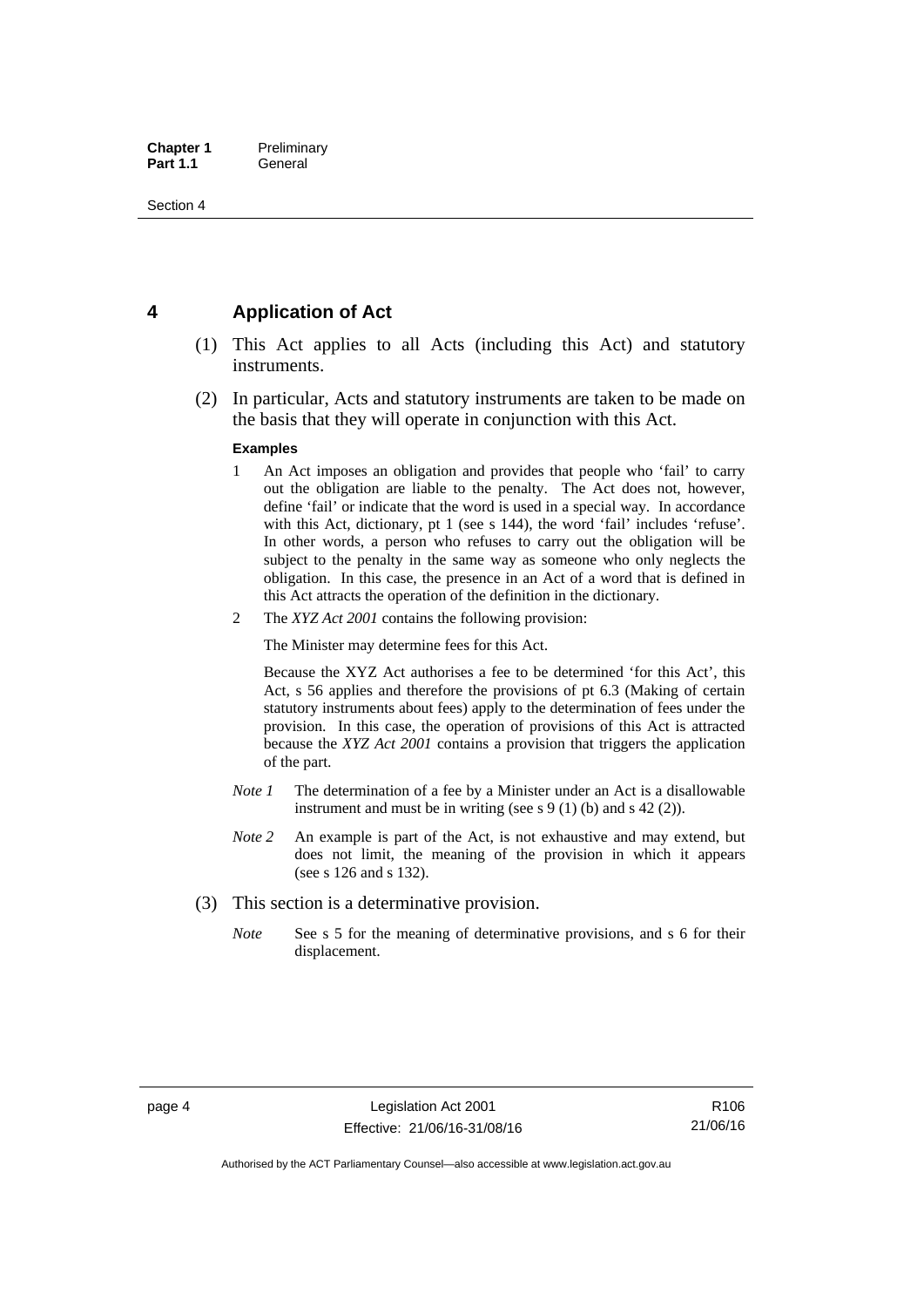### <span id="page-20-0"></span>**5 Determinative and non-determinative provisions**

- (1) This Act consists of determinative and non-determinative provisions.
- (2) A *determinative provision* is a provision of this Act that is declared to be a determinative provision.

#### **Example**

Section 4 (3) provides that s 4 is a determinative provision.

(3) A *non-determinative provision* is any other provision of this Act.

#### **Example**

Section 3 does not contain a provision corresponding to s 4 (3). Therefore, s 3 is not a determinative provision.

*Note* An example is part of the Act, is not exhaustive and may extend, but does not limit, the meaning of the provision in which it appears (see s 126 and s 132).

### <span id="page-20-1"></span>**6 Legislation Act provisions must be applied**

- (1) A provision of this Act must be applied to an Act or statutory instrument, in accordance with the terms of the provision, except so far as it is displaced.
- (2) A determinative provision may be displaced expressly or by a manifest contrary intention.
- (3) A non-determinative provision may be displaced expressly or by a contrary intention.
	- *Note* For the distinction between a 'manifest contrary intention' (see s (2)) and 'contrary intention' (see s (3)), see the examples in this section.
- (4) The declaration of a provision as 'determinative' indicates that it is the intention of the Legislative Assembly that, if the provision is to be displaced at all in a particular case, a more deliberate displacement is required than if the provision were a non-determinative provision.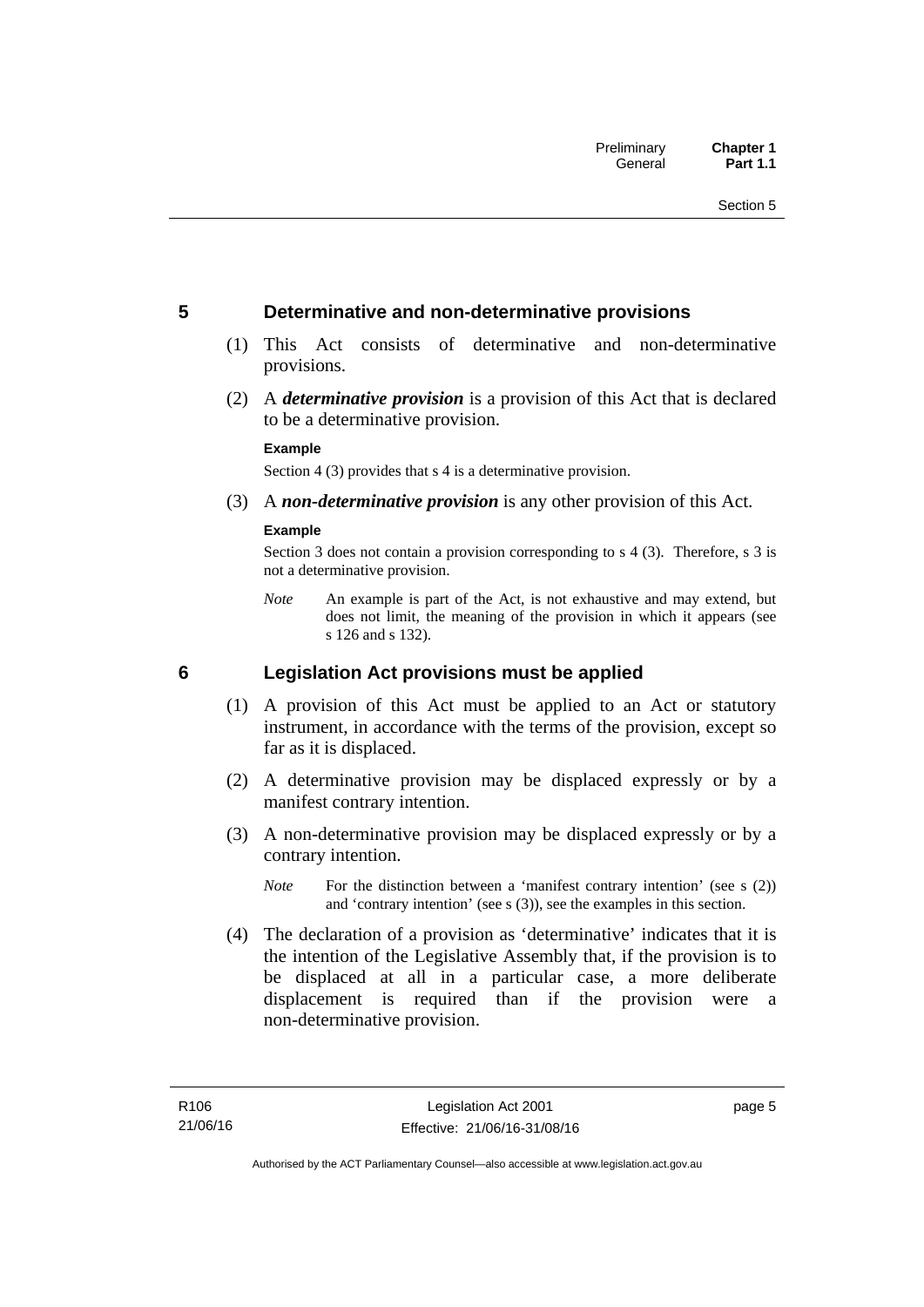- (5) This section applies despite any presumption or rule of interpretation.
- (6) A provision of this Act must not be taken to be displaced by a provision of an Act or statutory instrument so far as the provisions can operate concurrently.
- (7) In particular and without limiting subsection (5), a provision of this Act is not displaced by a provision of an Act or statutory instrument because the provisions deal with the same or a similar subject matter.
- (8) This section is a determinative provision.

#### **Examples—different kinds of displacement**

1 *Determinative provision—express displacement*

The *Collections Regulation Act 1999* (hypothetical), s 83 contains the following provision:

(2) The Legislation Act, section 47 (3) does not apply to a regulation under this Act.

Section 83 (2) illustrates a provision expressly displacing this Act, s 47 (3), a determinative provision.

2 *Determinative provision—manifest contrary intention*

The *Motor Repairers Act 2001* (hypothetical) does not contain a provision like the *Collections Regulation Act 1999*, s 83, but s 79 contains the following provision:

(3) A regulation may apply, adopt or incorporate an instrument or provision of an instrument as in force from time to time.

Section 79 (3) illustrates a provision displacing this Act, s 47 (3), a determinative provision, by a manifest contrary intention because s 79 (3) clearly contradicts s 47 (3).

R106 21/06/16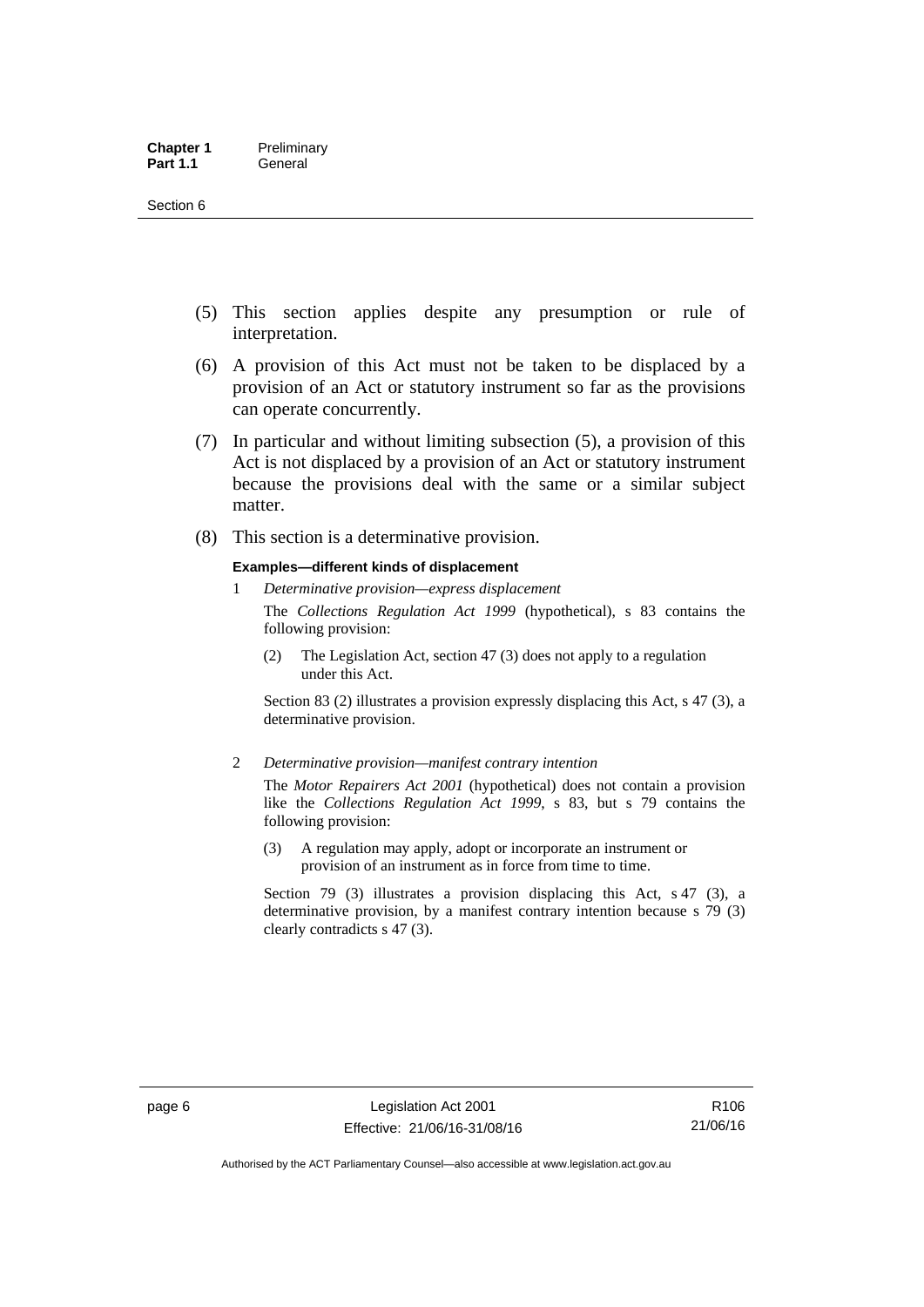#### 3 *Non-determinative provision—contrary intention*

The master of a vessel is charged with contravening the *Liquor Act 2001* (hypothetical), s 126 by selling liquor on or from 'licensed premises' otherwise than at a time authorised by the Act. It is claimed that the sale took place on the vessel. The Act defines 'licensed premises' to mean that part or those parts of a building or buildings and of the land adjoining it or them as defined by the licensing court. It is argued that the complaint is defective in that a vessel cannot be 'licensed premises'. However, s 126 is expressed to apply to 'a licensee, servant, agent or master who sells liquor on or from licensed premises'. In this case, the reference to 'master' indicates a contrary intention indicating that the section is intended to apply to liquor sold on or from vessels.

#### **Example—concurrent operation (no displacement)**

The *Small Clubs Act 2002* (hypothetical) contains the following provision about how notice of the club's annual general meeting may be served on members of a registered small club:

#### **60 Serving notice of annual general meeting**

The executive committee of a registered small club may serve notice of the annual general meeting of the club on members by pinning the notice to a noticeboard in the club house.

This Act, s 247, a non-determinative provision, allows a document to be served on an individual under an Act in a number of ways (by giving the document to the individual, by sending it by prepaid post etc), but does not mention pinning the document to a noticeboard as a method of giving the notice.

Section 247 is not displaced by the *Small Clubs Act 2002*, s 60, because—

- s 60 does not expressly displace section 247 nor does it indicate a contrary intention (see s 6 (1) and (3)) and, in particular, s 60 does not indicate an intention that the method of service it authorises is to be the only method of serving notice of annual general meetings on members of small clubs; and
- the application of s 247 is not displaced by any presumption or rule of interpretation (see s  $6(5)$ ); and
- s 60 and s 247 can operate concurrently (see s 6 (6)) by allowing complementary methods of service; and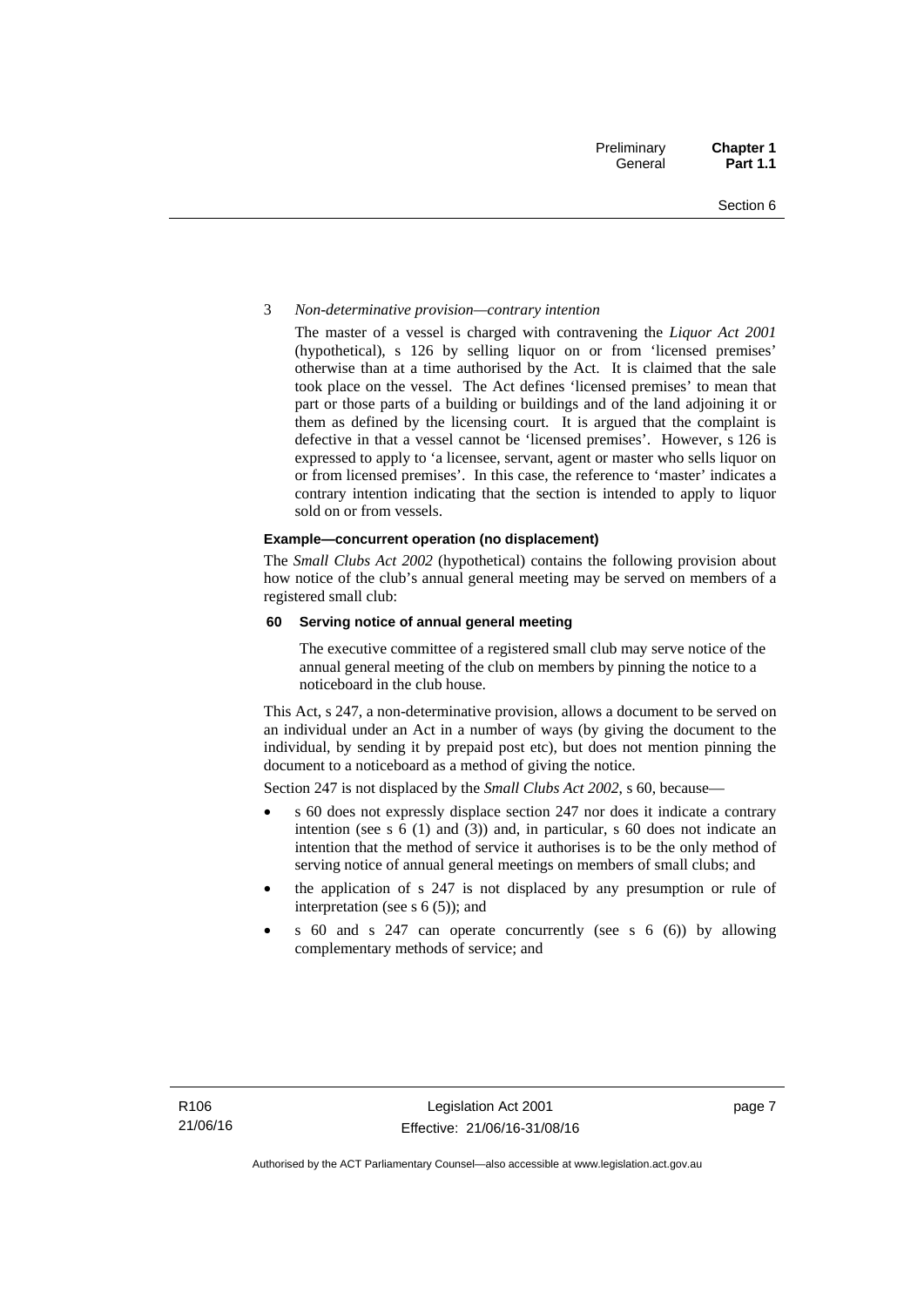Section 6

• the fact that s 60 and s 247 deal with the same (or a similar) subject matter does not of itself displace s 247 (see s 6 (7) and also s 6 (5)).

It follows, therefore, that the executive committee is free to serve notice of the annual general meeting under s 60 or s 247.

*Note* An example is part of the Act, is not exhaustive and may extend, but does not limit, the meaning of the provision in which it appears (see s 126 and s 132).

page 8 Legislation Act 2001 Effective: 21/06/16-31/08/16

R106 21/06/16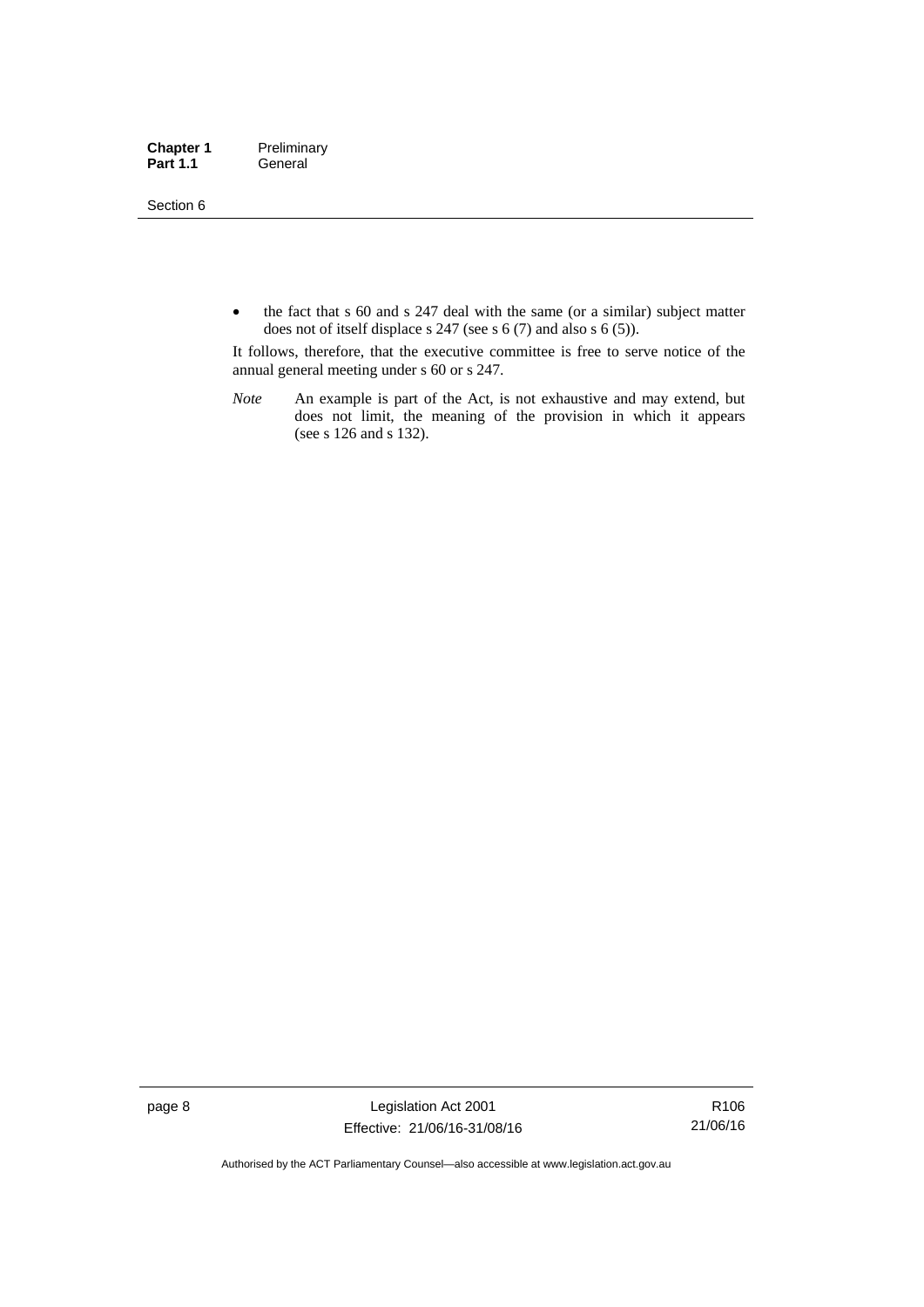## <span id="page-24-0"></span>**Part 1.2 Basic concepts**

### <span id="page-24-1"></span>**7 Meaning of** *Act* **generally**

- (1) An *Act* is an Act of the Legislative Assembly.
- (2) An *Act of the Legislative Assembly* is a law (however described or named) made by the Legislative Assembly under the [Self-Government Act.](http://www.comlaw.gov.au/Series/C2004A03699)
- (3) A reference to an *Act* includes a reference to a provision of an Act.
	- *Note 1* Section 17 deals with former Commonwealth enactments, and former NSW and UK Acts, that have become ACT Acts.
	- *Note 2* Section 100 (1) deals with references to particular Acts.

### <span id="page-24-2"></span>**8 Meaning of** *subordinate law*

- (1) A *subordinate law* is a regulation, rule or by-law (whether or not legislative in nature) made under—
	- (a) an Act; or
	- (b) another subordinate law; or
	- (c) power given by an Act or subordinate law and also power given otherwise by law.
- (2) A reference to a *subordinate law* includes a reference to a provision of a subordinate law.

### <span id="page-24-3"></span>**9 Meaning of** *disallowable instrument*

- (1) A *disallowable instrument* is—
	- (a) a statutory instrument (whether or not legislative in nature) that is declared to be a disallowable instrument by an Act, subordinate law or another disallowable instrument; or

page 9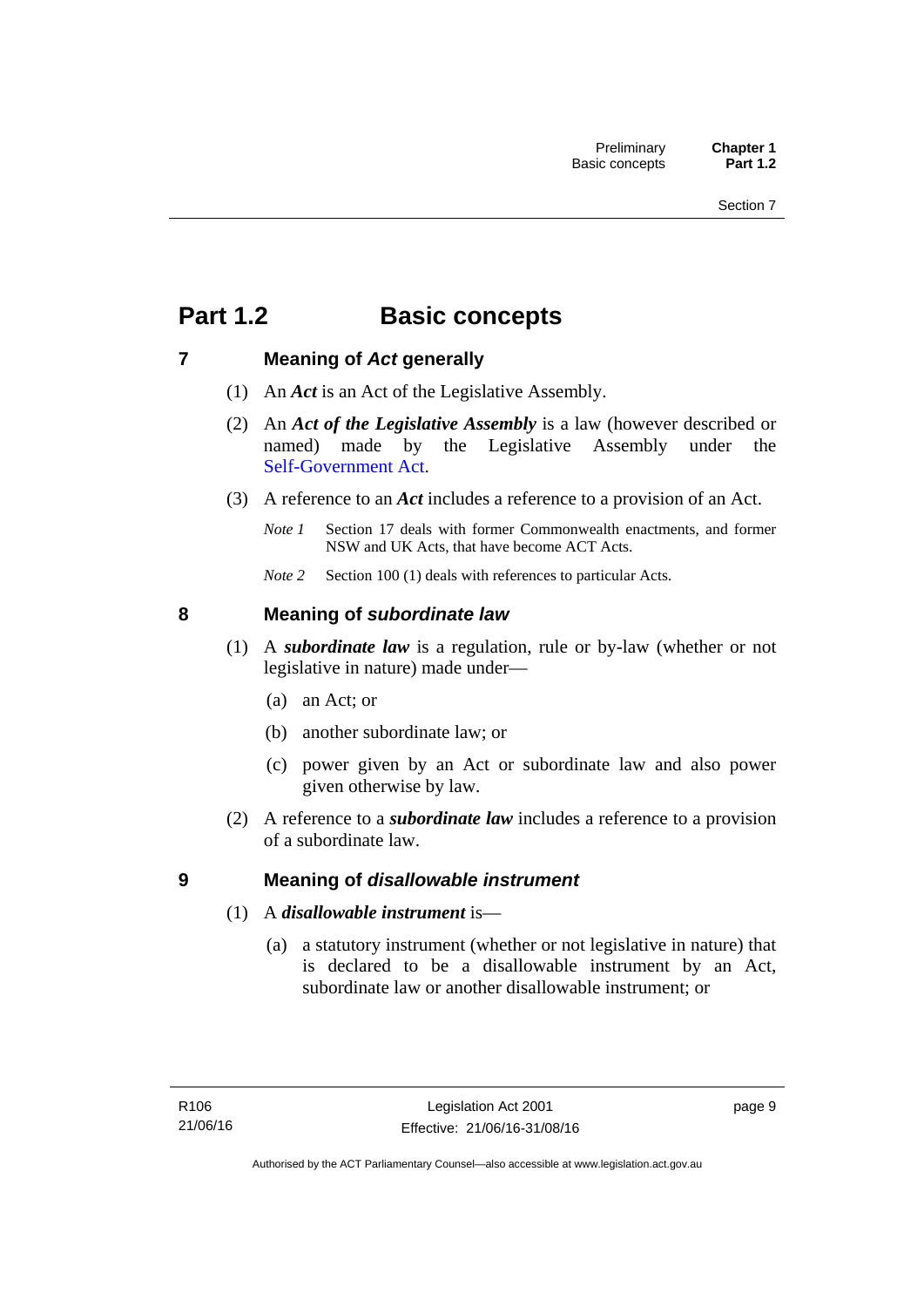(b) a determination of fees or charges by a Minister under an Act or subordinate law.

*Note Statutory instrument* is defined in s 13.

 (2) A reference to a *disallowable instrument* includes a reference to a provision of a disallowable instrument.

### <span id="page-25-0"></span>**10 Meaning of** *notifiable instrument*

- (1) A *notifiable instrument* is a statutory instrument (whether or not legislative in nature) that is declared to be a notifiable instrument by an Act, subordinate law, disallowable instrument or another notifiable instrument.
- (2) A reference to a *notifiable instrument* includes a reference to a provision of a notifiable instrument.

### <span id="page-25-1"></span>**11 Meaning of** *commencement notice*

- (1) A *commencement notice* is a statutory instrument that fixes or otherwise determines the commencement of an Act, subordinate law, disallowable instrument or notifiable instrument.
- (2) A reference to a *commencement notice* includes a reference to a provision of a commencement notice.

### <span id="page-25-2"></span>**12 Meaning of** *legislative instrument*

- (1) A *legislative instrument* is—
	- (a) a subordinate law; or
	- (b) a disallowable instrument; or
	- (c) a notifiable instrument; or
	- (d) a commencement notice.
- (2) A reference to a *legislative instrument* includes a reference to a provision of a legislative instrument.

R106 21/06/16

Authorised by the ACT Parliamentary Counsel—also accessible at www.legislation.act.gov.au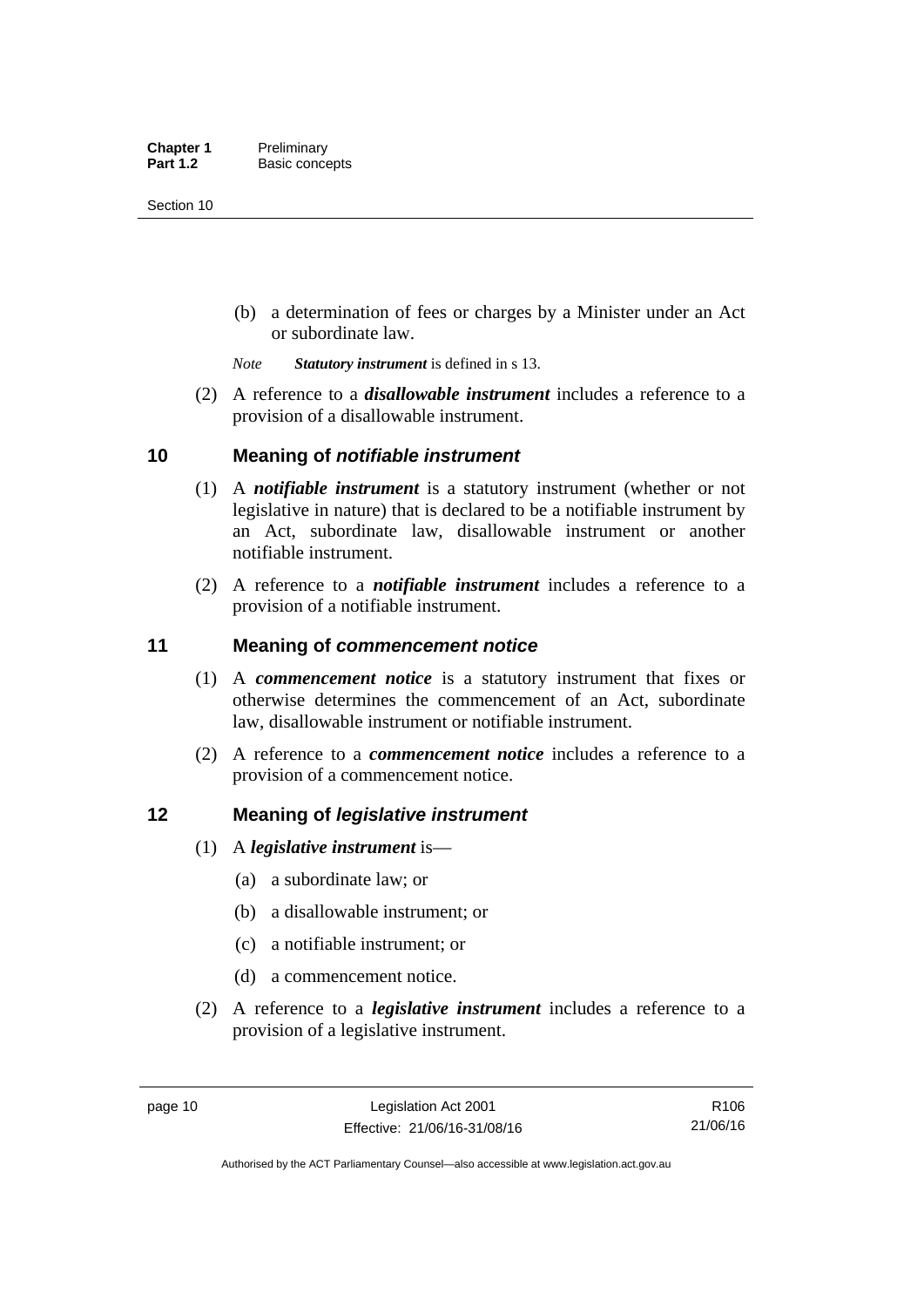### <span id="page-26-0"></span>**13 Meaning of** *statutory instrument*

- (1) A *statutory instrument* is an instrument (whether or not legislative in nature) made under—
	- (a) an Act; or
	- (b) another statutory instrument; or
	- (c) power given by an Act or statutory instrument and also power given otherwise by law.
- (2) A *statutory instrument* includes a subordinate law, disallowable instrument, notifiable instrument and commencement notice.
- (3) A reference to a *statutory instrument* includes a reference to a provision of a statutory instrument.

### <span id="page-26-1"></span>**14 Meaning of** *instrument*

(1) An *instrument* is any writing or other document.

*Note Writing* is defined in the dictionary, pt 1.

 (2) A reference to an *instrument* includes a reference to a provision of an instrument.

### <span id="page-26-2"></span>**15 Meaning of** *authorised republication*

- (1) An *authorised republication* is a republication of a law authorised by the parliamentary counsel under this Act.
- (2) A reference to an *authorised republication* includes a reference to a provision of an authorised republication.
- (3) In this section:

*law*—see section 107 (Definitions—ch 11).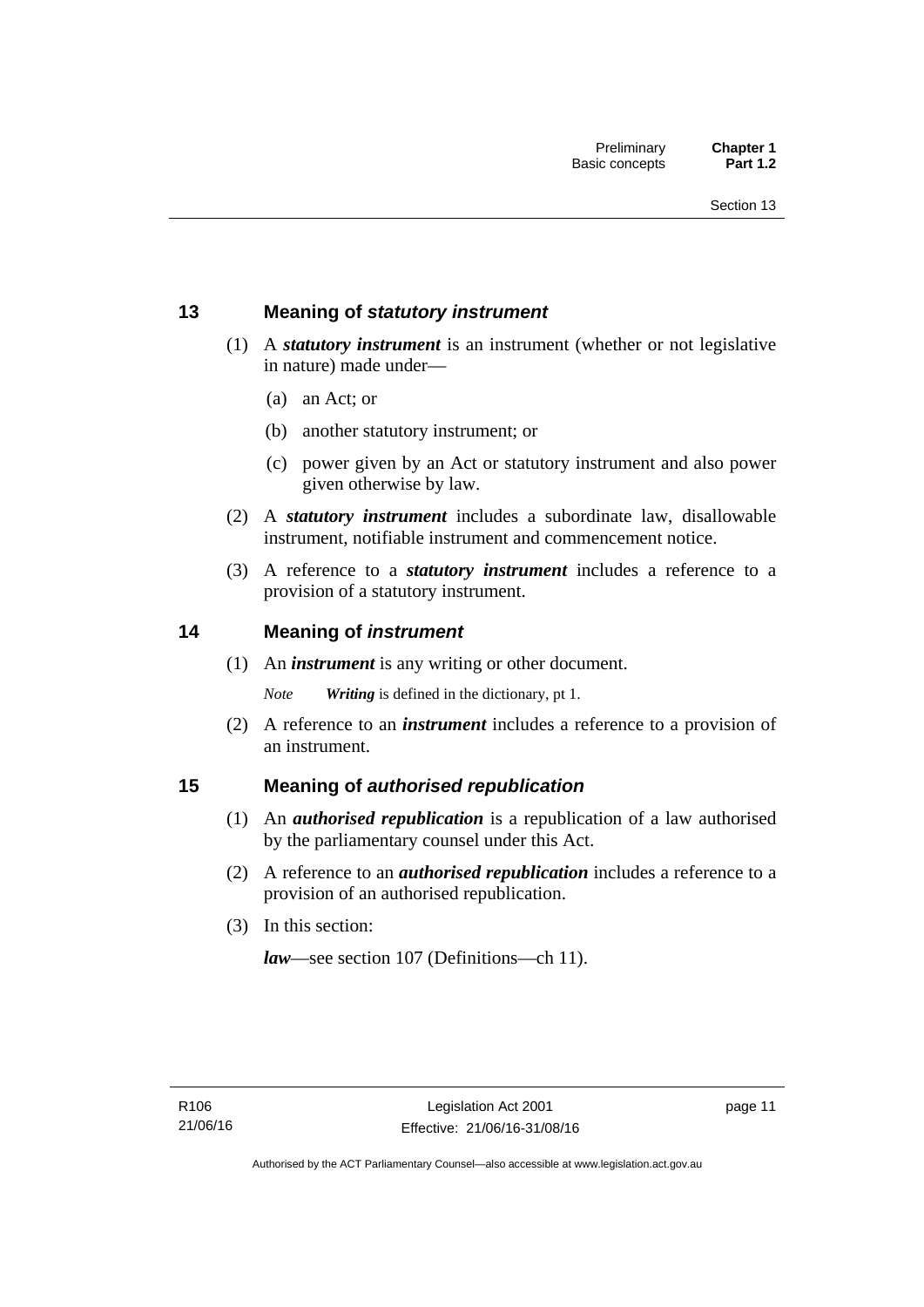### <span id="page-27-0"></span>**16 Meaning of** *provision*

A *provision* of an Act or instrument is any words or anything else that forms part of the Act or instrument.

#### **Examples—provisions consisting of groups of words**

sections, subsections, paragraphs, subparagraphs, sub-subparagraphs, examples

#### **Examples—provisions consisting of groups of other provisions**

chapters, parts, divisions, subdivisions, schedules

- *Note 1* An example is part of the Act, is not exhaustive and may extend, but does not limit, the meaning of the provision in which it appears (see s 126 and s 132).
- *Note 2* See s 126 and s 127 for material that is, or is not, part of an Act or statutory instrument.

page 12 Legislation Act 2001 Effective: 21/06/16-31/08/16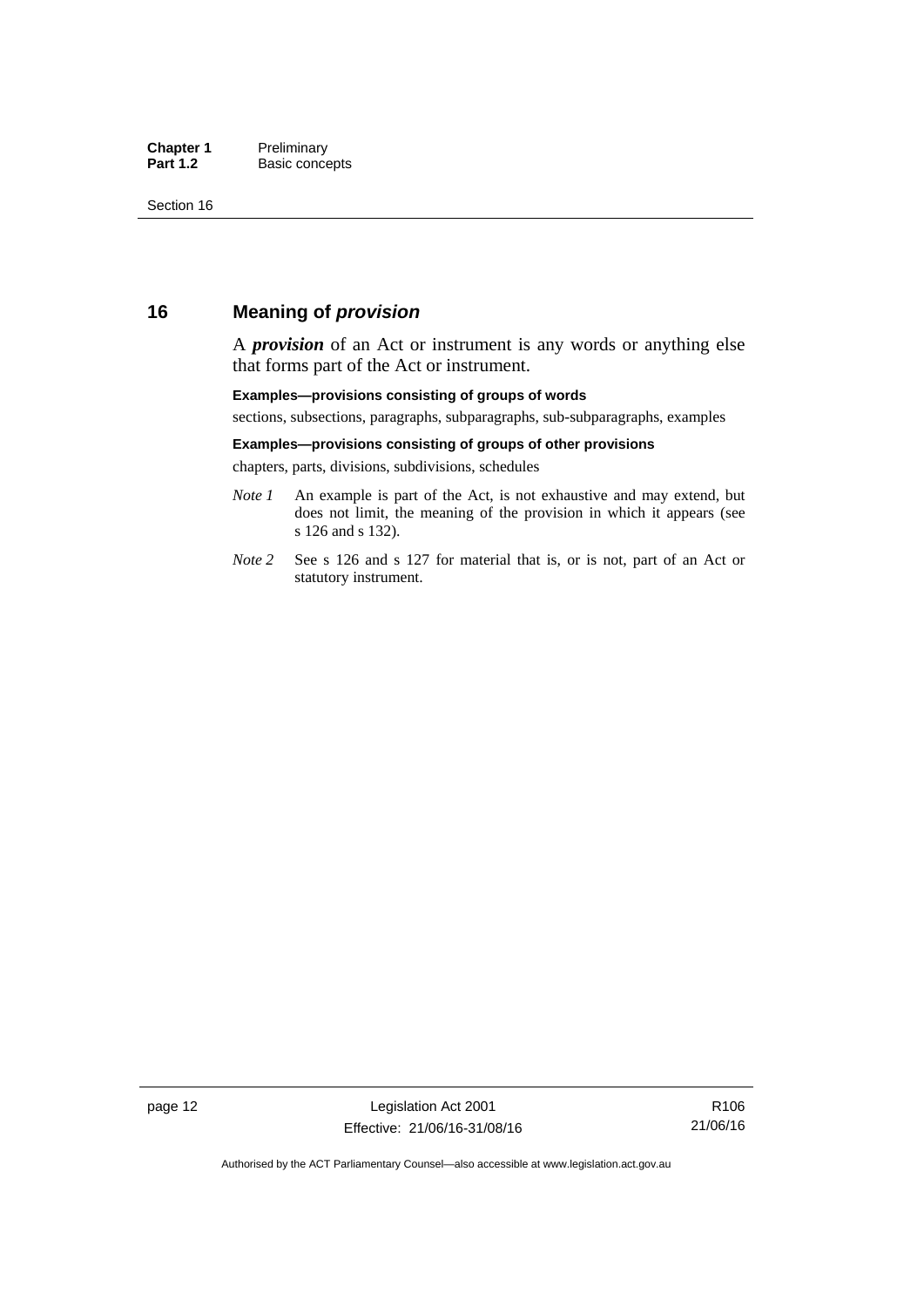### <span id="page-28-0"></span>**Part 1.3 Sources of law in the ACT**

#### **Notes on sources of law**

- *Note 1* The laws in force in the ACT consist of the written law and various unwritten laws known as the principles and rules of common law and equity.
- *Note* 2 The written law of the Territory consists primarily of laws, known as Acts, made by the Legislative Assembly. It also includes regulations, rules of court and other legislative instruments made under specific powers given by Acts. (Written laws made under an Act are commonly called 'subordinate' or 'delegated' legislation.)
- *Note 3* Before self-government, ordinances made by the Governor-General under the *[Seat of Government \(Administration\) Act 1910](http://www.comlaw.gov.au/Series/C2004A07446)* (Cwlth) were the main form of legislation made for the ACT. Most of the ordinances in force at self-government have been converted into Acts (see the [Self-Government Act,](http://www.comlaw.gov.au/Series/C2004A03699) s 34). However, the Governor-General has power to make ordinances for the ACT on a limited number of topics (see *[Seat of Government \(Administration\) Act 1910](http://www.comlaw.gov.au/Series/C2004A07446)* (Cwlth), s 12).
- *Note 4* The written laws in force in the ACT also include the Commonwealth Constitution, Commonwealth Acts, and regulations and other legislative instruments made under Commonwealth Acts. As a general rule, Commonwealth Acts and legislative instruments apply in the ACT in the same way as they apply in other parts of Australia. Commonwealth Acts and instruments prevail over the Acts made by the Legislative Assembly to the extent to which they are inconsistent (see [Self-Government Act](http://www.comlaw.gov.au/Series/C2004A03699), s 28).
- *Note 5* Certain Acts of New South Wales and the United Kingdom also formed part of the written laws in force in the ACT. Because of the *[Interpretation Act 1967](http://www.legislation.act.gov.au/a/1967-48)*, s 65, these are now taken to be laws made by the Legislative Assembly as if they had been enacted by the Assembly. (Section 65 has expired, but its previous operation was saved–see s 65 (3)). These Acts are listed in sch 1.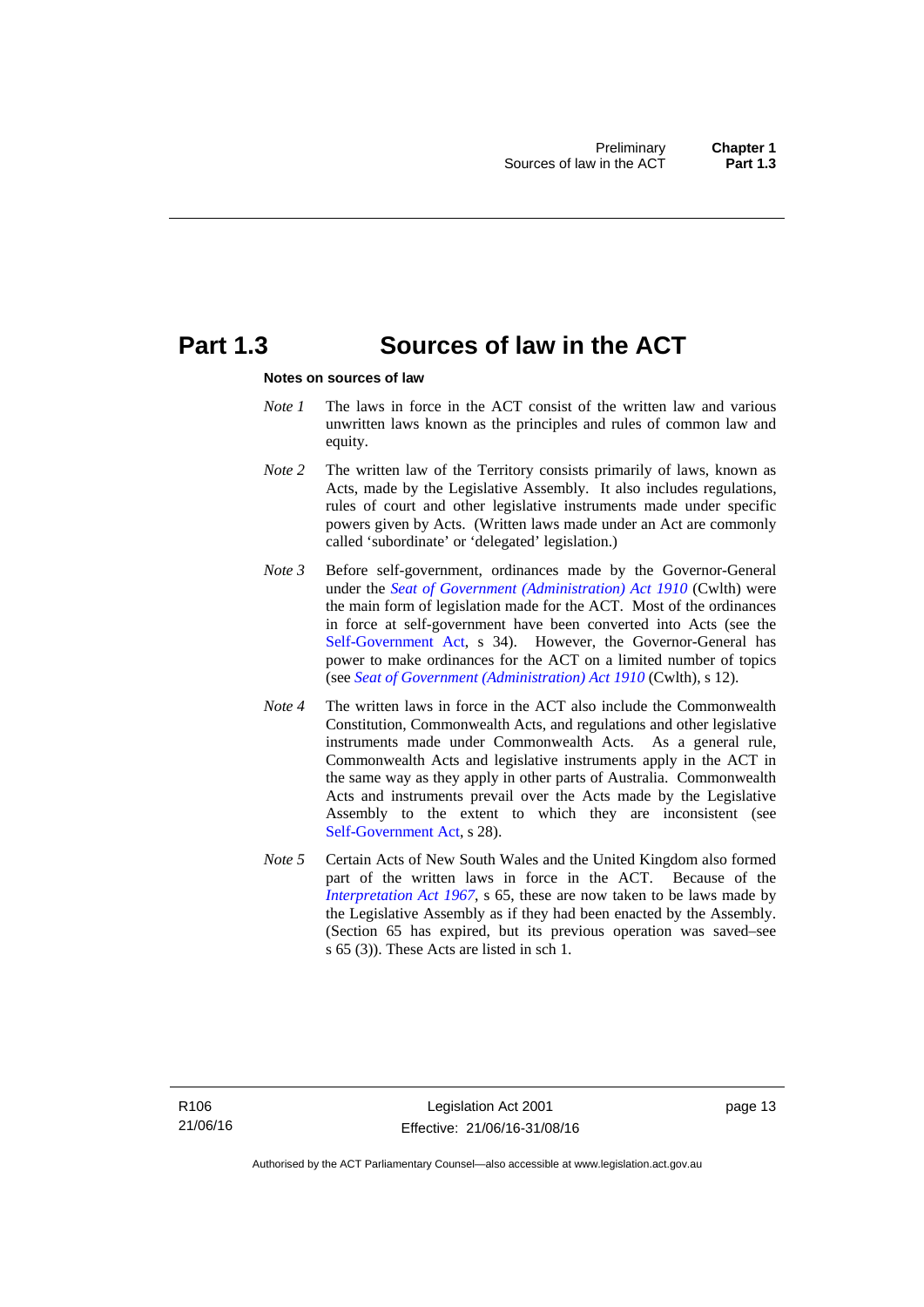### <span id="page-29-0"></span>**17 References to Acts include references to former Cwlth enactments etc**

- (1) A reference to an *Act* includes a reference to a former Commonwealth enactment.
- (2) Without limiting subsection (1), a reference to an *Act* includes a reference to a former NSW Act or former UK Act mentioned in schedule 1.
- (3) In this section:

*former Commonwealth enactment* means a Commonwealth Act or ordinance, a New South Wales Act or Imperial Act that is—

- (a) an enactment within the meaning of the [Self-Government Act](http://www.comlaw.gov.au/Series/C2004A03699) because of that Act, section 34; or
- (b) an enactment because of the *[A.C.T. Self-Government](http://www.comlaw.gov.au/Series/C2004A03702)  [\(Consequential Provisions\) Act 1988](http://www.comlaw.gov.au/Series/C2004A03702)* (Cwlth), section 10 (3) or section 12 (2) or (3).

R106 21/06/16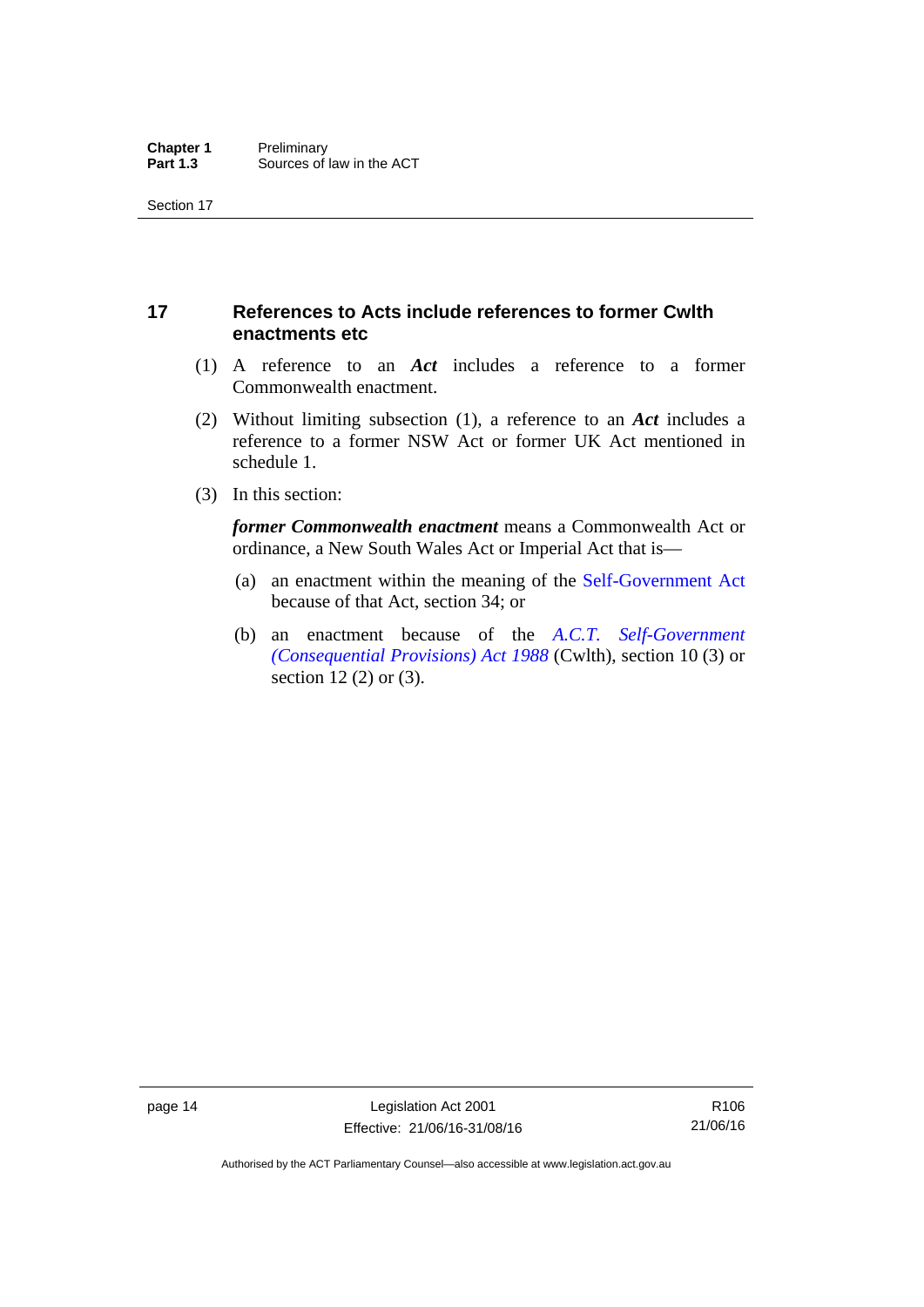## <span id="page-30-0"></span>**Chapter 2 ACT legislation register and website**

### <span id="page-30-1"></span>**18 ACT legislation register**

- (1) The parliamentary counsel must establish and maintain a register of Acts and statutory instruments (the *ACT legislation register*).
- (2) The register must be kept electronically.

### **Example—how register may be kept**

The register may be kept in the form of, or as part of, 1 or more computer databases, and may include data compiled electronically from the databases.

*Note* An example is part of the Act, is not exhaustive and may extend, but does not limit, the meaning of the provision in which it appears (see s 126 and s 132).

### <span id="page-30-2"></span>**19 Contents of register**

- (1) The ACT legislation register must contain the following:
	- (a) authorised republications of laws currently in force;
	- (b) Acts as made;
	- (c) subordinate laws as made;
	- (d) disallowable instruments as made;
	- (e) notifiable instruments as made;
	- (f) commencement notices as made;
	- (g) resolutions passed, or taken to have been passed, by the Legislative Assembly to disallow a subordinate law or disallowable instrument;

page 15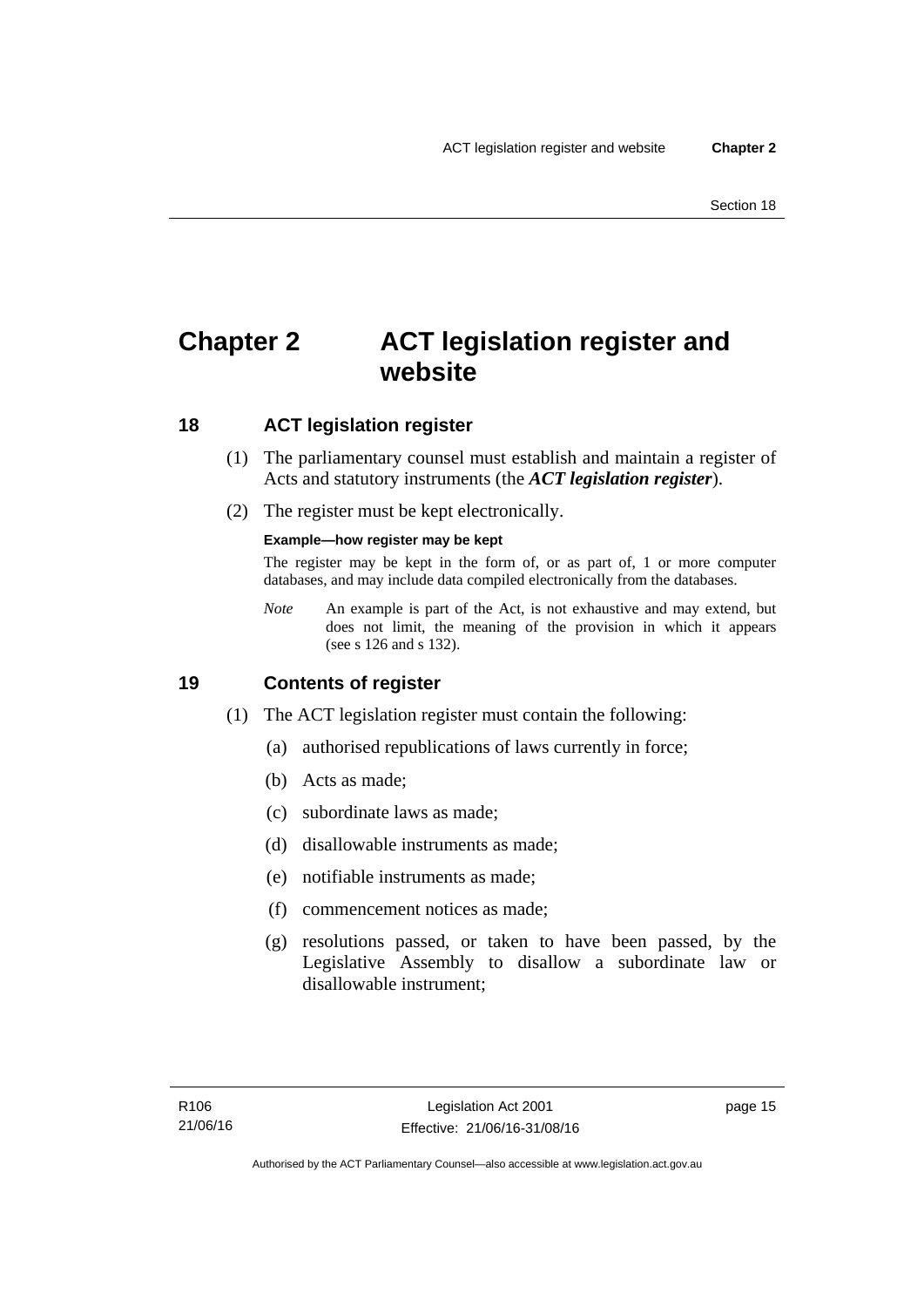- (h) resolutions passed, or taken to have been passed, by the Legislative Assembly to amend a subordinate law or disallowable instrument;
- (i) bills presented to the Legislative Assembly;
- (j) explanatory statements for bills, and amendments of bills, presented to the Legislative Assembly;
- (k) explanatory statements, and regulatory impact statements under chapter 5, for subordinate laws and disallowable instruments.
- (2) The ACT legislation register must also contain the following:
	- (a) notifications of the making of Acts;
	- (b) notifications of the making of subordinate laws;
	- (c) notifications of the making of disallowable instruments;
	- (d) notifications of the making of notifiable instruments;
	- (e) notifications of the making of commencement notices;
	- (f) notifications of the disallowance of subordinate laws or disallowable instruments under section 65 (Disallowance by resolution of Assembly);
	- (g) notifications of the amendment of subordinate laws or disallowable instruments under section 68 (Amendment by resolution of Assembly).
- (3) The parliamentary counsel may enter additional material in the register if the parliamentary counsel considers that it is likely to be useful to users of the register.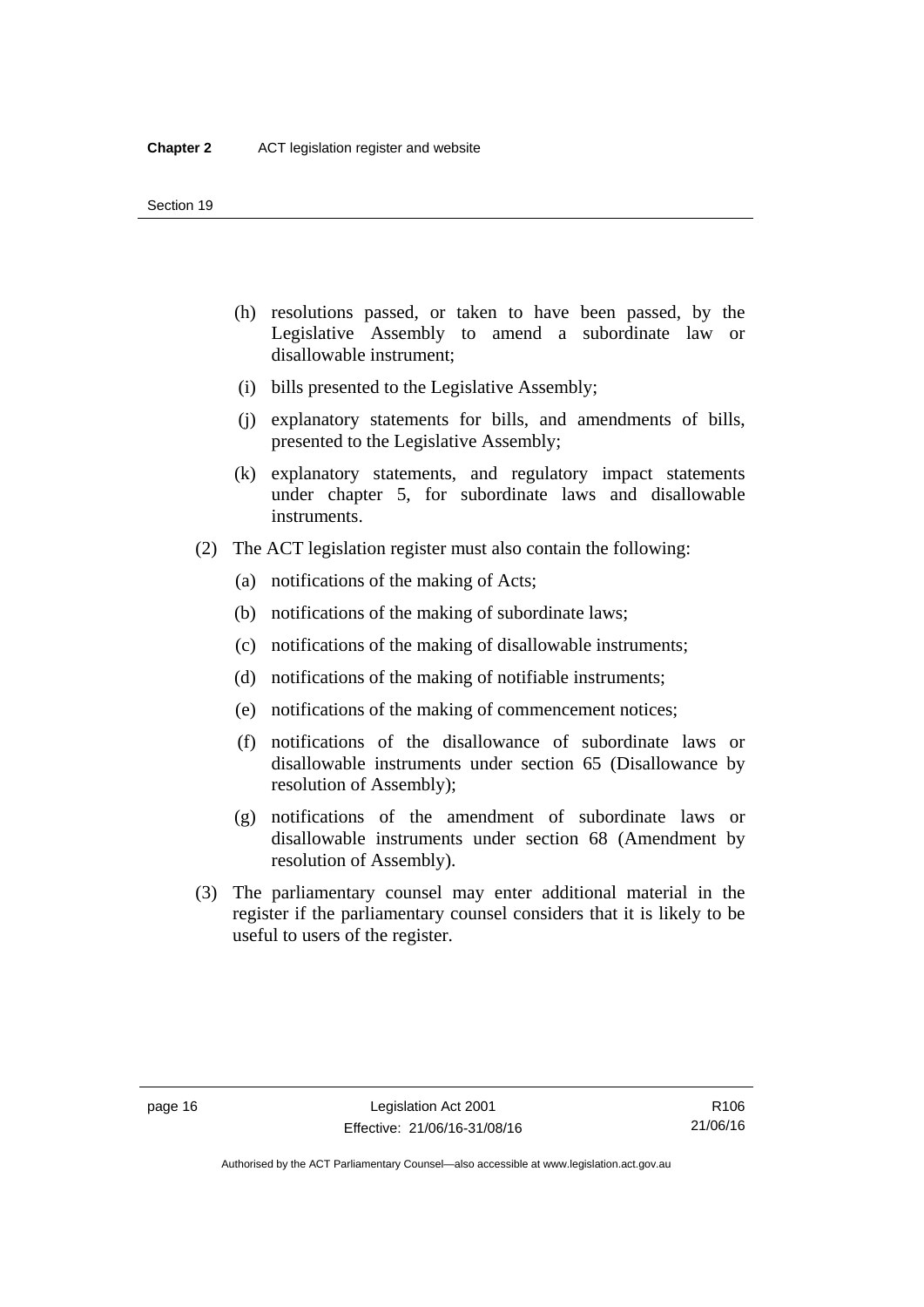- (4) Without limiting subsection (3), the additional material may include the following:
	- (a) unauthorised republications of laws currently in force;
	- (b) past versions of unauthorised republications;
	- (c) past versions of authorised republications;
	- (d) statutory instruments that are not legislative instruments;
	- (e) repealed Acts and statutory instruments;
	- (f) Commonwealth laws that apply in or in relation to the ACT;
	- (g) material relevant to interpreting the rights set out in the *[Human](http://www.legislation.act.gov.au/a/2004-5)  [Rights Act 2004](http://www.legislation.act.gov.au/a/2004-5)*, including documents mentioned in that Act, dictionary, definition of *international law*.
	- *Note* The following sections deal with the entry of material in the register:
		- s 28 (Notification of Acts)
		- s 61 (Notification of legislative instruments)
		- s 65A (Notification of disallowance by resolution of Assembly)
		- s 69 (Notification of amendments made by resolution of Assembly)
		- s 108 (Republication in register).
- (5) The parliamentary counsel may enter additional material in the register in any way the parliamentary counsel considers is likely to be helpful to users of the register.

#### **Examples**

1 A uniform legislative scheme is entered into under heads of agreement signed on behalf of the Commonwealth, States and Territories. The Legislative Assembly later passes an Act to implement the scheme on behalf of the ACT and the Act is notified and entered in the register. The agreement is also entered in the register as a notifiable instrument with a notifiable instrument number even though the instrument is not taken to be a notifiable instrument under s 10 (Meaning of *notifiable instrument*). The page of the register for the Act contains the heading 'Legislative instruments' and the agreement is listed underneath. The page of the register for the agreement gives particulars for the agreement and mentions that it is not a notifiable instrument but is included in the register for information.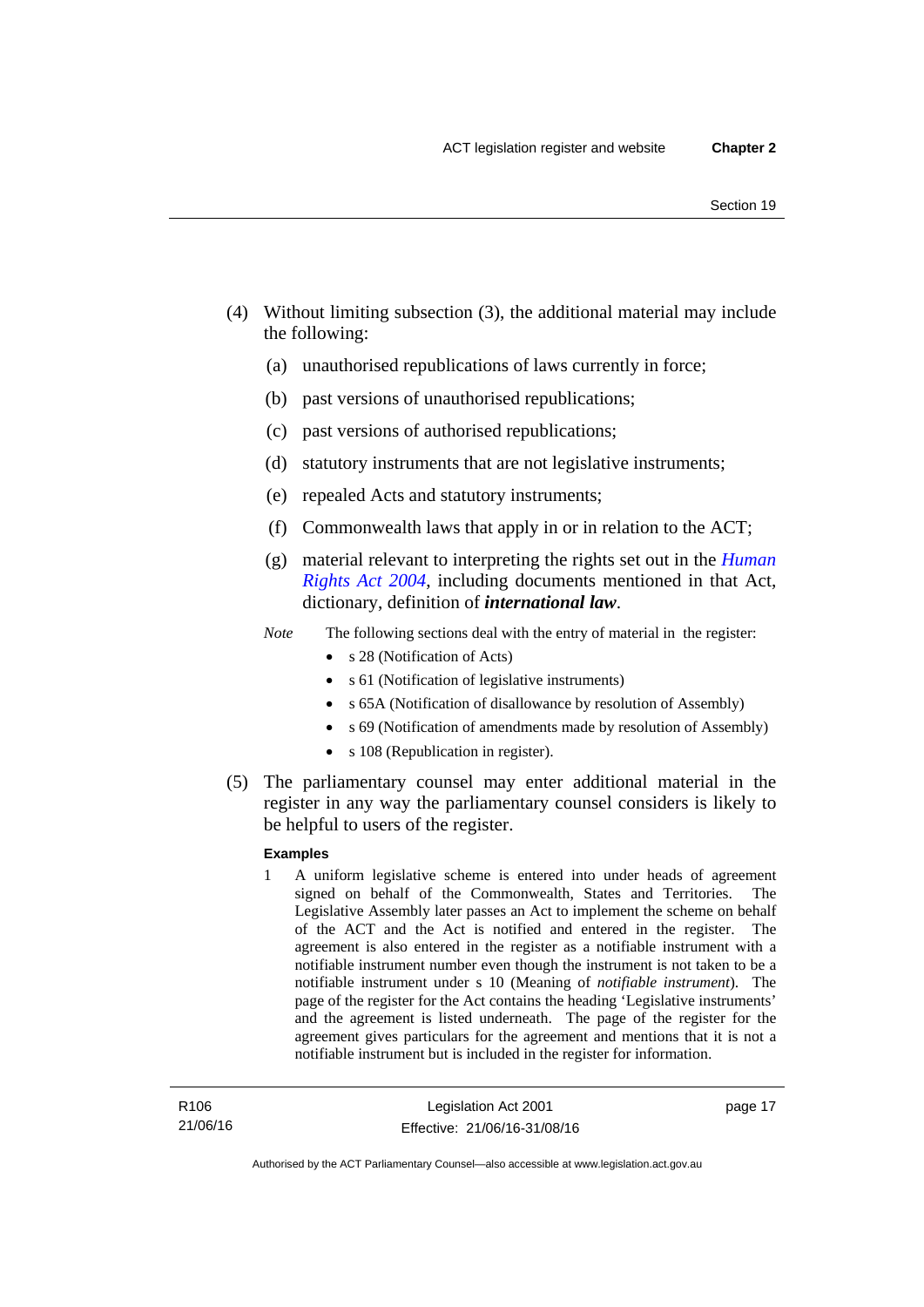- 2 An instrument under the [Self-Government Act](http://www.comlaw.gov.au/Series/C2004A03699) notifying the appointment of Ministers is entered in the register as a notifiable instrument even though the instrument is not taken to be a notifiable instrument under s 10 (Meaning of *notifiable instrument*). The instrument is also numbered as a notifiable instrument. The page of the register for the notification mentions that it is made under the [Self-Government Act](http://www.comlaw.gov.au/Series/C2004A03699) and is not a notifiable instrument but is included in the register for information.
- *Note* An example is part of the Act, is not exhaustive and may extend, but does not limit, the meaning of the provision in which it appears (see s 126 and s 132).
- (6) Without limiting subsection (3) or (5), a regulation may prescribe requirements to be satisfied for additional material to be entered in the register under this section, including, for example, requirements about—
	- (a) the form of the material; and
	- (b) the making of requests for its entry in the register.
- (7) A regulation may also make provision about the following in relation to instruments (other than legislative instruments) to be entered in the register under this section:
	- (a) the numbering of the instruments by the parliamentary counsel, whether in a series of numbers allocated under section 59 (Numbering) or otherwise;
	- (b) the identification of the instruments, including, for example, authorising the parliamentary counsel to—
		- (i) add a name to an unnamed instrument; or
		- (ii) amend an instrument's name; or
		- (iii) add notes to an instrument to assist in its identification; or
		- (iv) do anything else in relation to an instrument to assist users of the register to identify or refer to the instrument.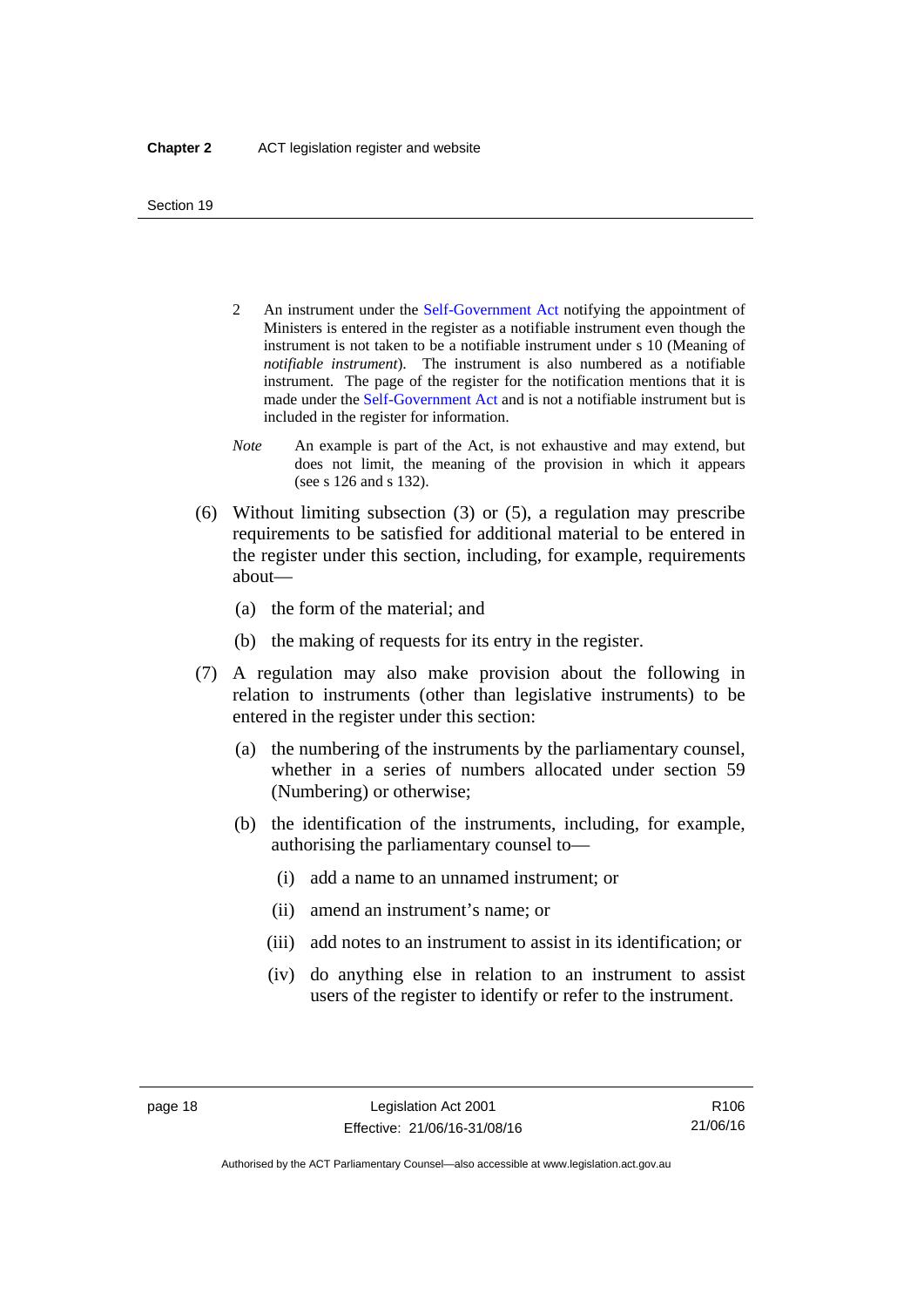- (8) If the register contains an authorised republication of a law currently in force, and the law is amended, the parliamentary counsel must replace the republication with an authorised republication of the law as amended.
- (9) If the register contains an authorised republication of a law, and the law is repealed, expires or, for a subordinate law or disallowable instrument, is disallowed by the Legislative Assembly, the parliamentary counsel must ensure that the republication is no longer shown as a republication of law currently in force.
- (10) If the parliamentary counsel considers it likely to be useful to users of the register to enter information (in any form) in the register, the parliamentary counsel may enter the information at any time.

#### **Example**

guides and indexes to the register

- (11) If an Act passed by the Legislative Assembly, or a legislative instrument made, before the commencement of this Act need not be notified under this Act, the parliamentary counsel may enter the text of the Act or instrument in the register.
- (12) The parliamentary counsel may correct any mistake, error or omission in the register subject to the requirements (if any) of the regulations.
- (13) In this section:

*amended* includes modified.

*law*—see section 107 (Definitions—ch 11).

*repealed* includes lapsed and expired.

### <span id="page-34-0"></span>**20 Prompt registration**

The parliamentary counsel must ensure that anything the parliamentary counsel is required to do in relation to the register is done promptly.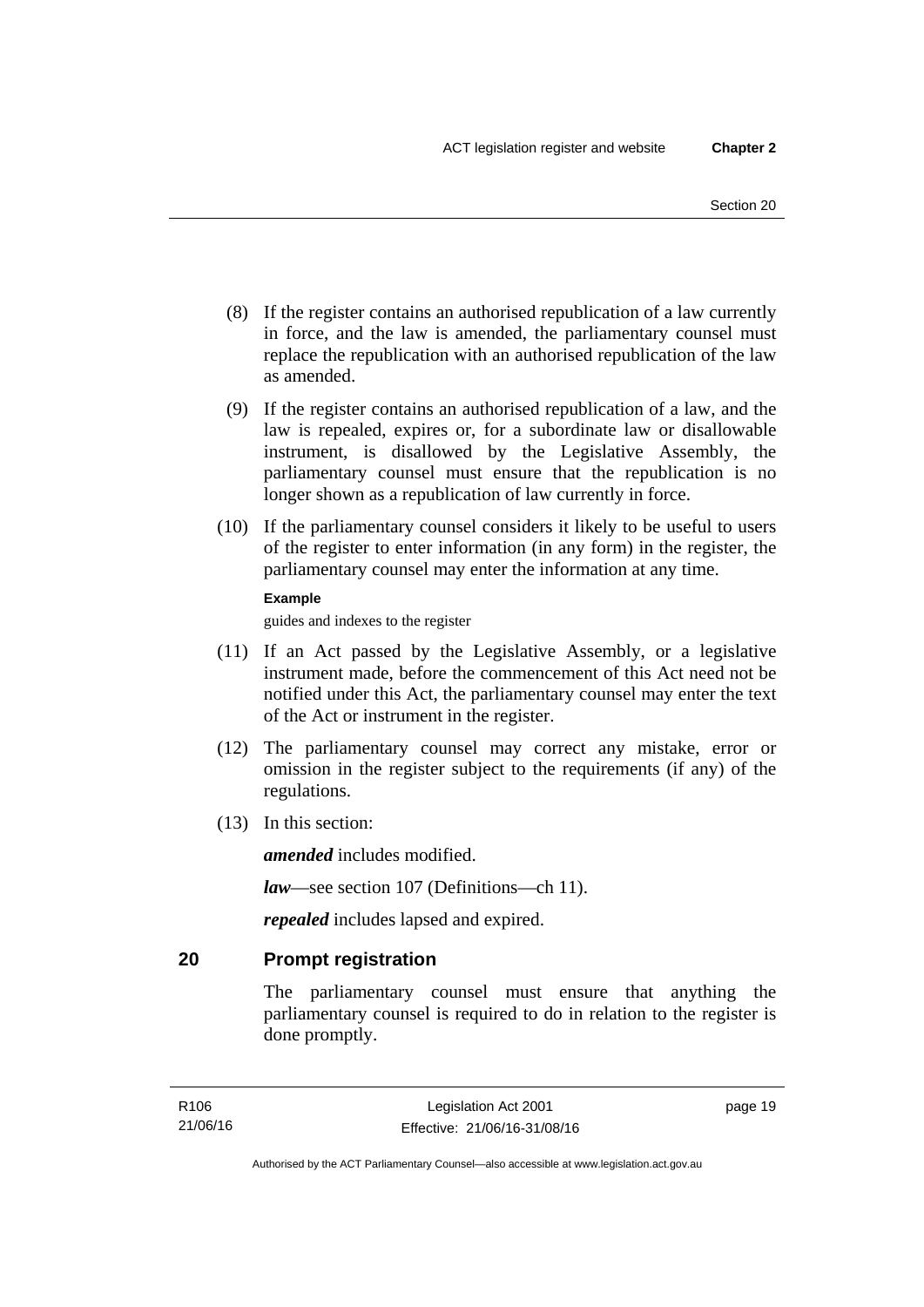Section 21

### <span id="page-35-0"></span>**21 Approved website**

- (1) The parliamentary counsel must approve an internet site, and may approve additional internet sites, for this Act.
- (2) The parliamentary counsel may enter into agreements or arrangements to ensure that users can authenticate an approved website or the material accessible on an approved website.

### <span id="page-35-1"></span>**22 Access to registered material at approved website**

- (1) The parliamentary counsel must ensure, as far as practicable, that a copy of the material mentioned in section 19 (1) and (2) (Contents of register) is accessible at all times on an approved website.
- (2) Access is to be provided without charge by the Territory.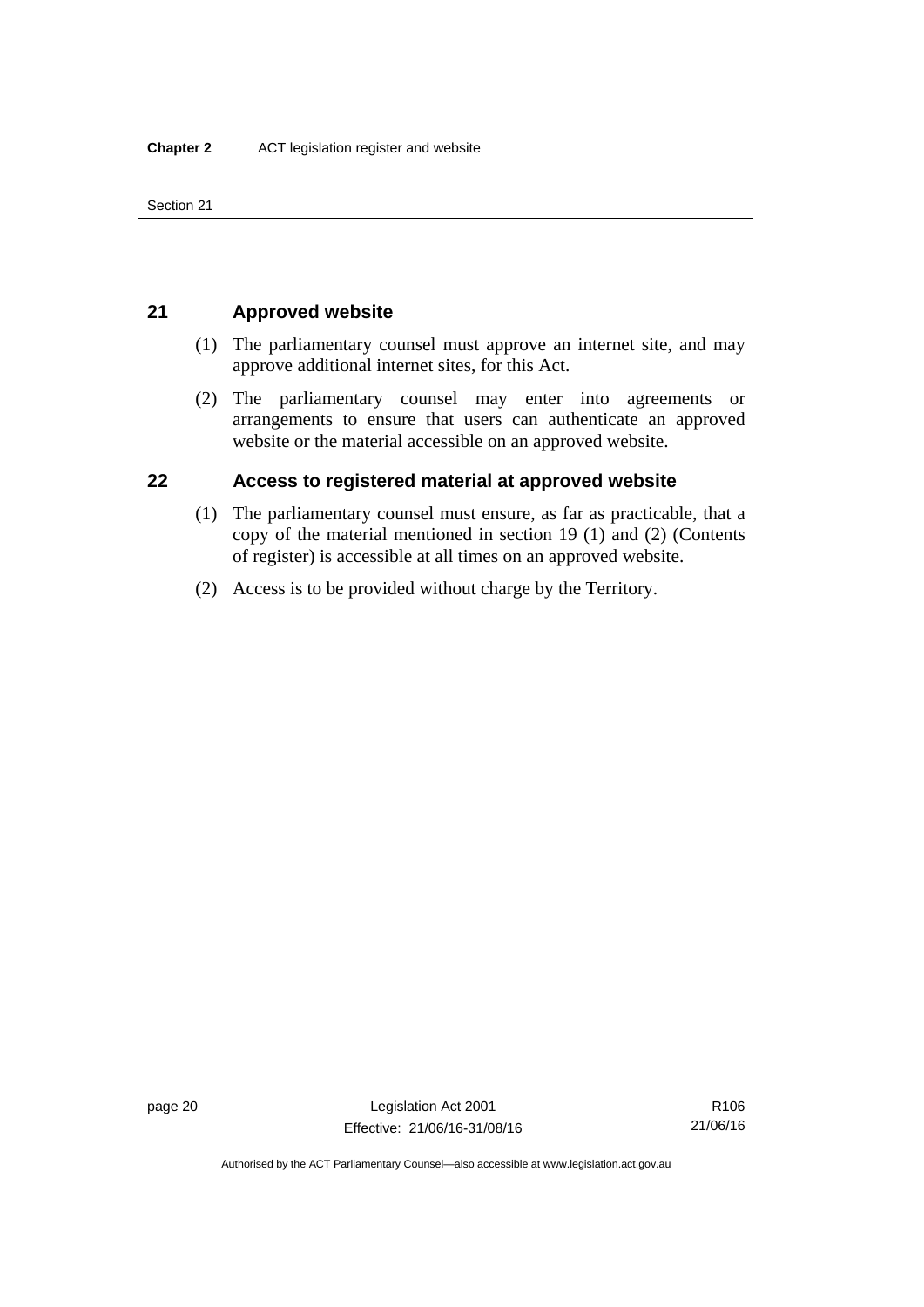# **Chapter 3 Authorised versions and evidence of laws and legislative material**

### **22A Definitions—ch 3**

In this chapter:

*law* means an Act or statutory instrument, whether or not it has been amended, and includes, in relation to a republication—

- (a) a collection of 2 or more Acts or statutory instruments; or
- (b) all or part of an agreement or other instrument that has the force of law or is in, or attached to, an Act or statutory instrument.
- *Note* A reference to an Act or statutory instrument includes a reference to a provision of the Act or instrument (see s 7 and s 13).

*legislative material* means material (other than a law or provision of a law) relating to an Act or statutory instrument.

#### **Examples—legislative material**

- 1 Additional material entered in the register under s 19 (3) (Contents of register) that is not an Act or statutory instrument, for example, appointments of Ministers. Ministers are appointed by the Chief Minister under the [Self-Government Act,](http://www.comlaw.gov.au/Series/C2004A03699) s 41. An instrument notifying an appointment may be entered in the register even though the instrument is not a statutory instrument.
- 2 Material that may be considered under ch 14 in working out the meaning of an Act or statutory instrument, for example, an explanatory statement for the bill that became the relevant Act that was presented to the Legislative Assembly before the Act was passed.
- *Note* An example is part of the Act, is not exhaustive and may extend, but does not limit, the meaning of the provision in which it appears (see s 126 and s 132).

#### *republication* includes part of a republication.

page 21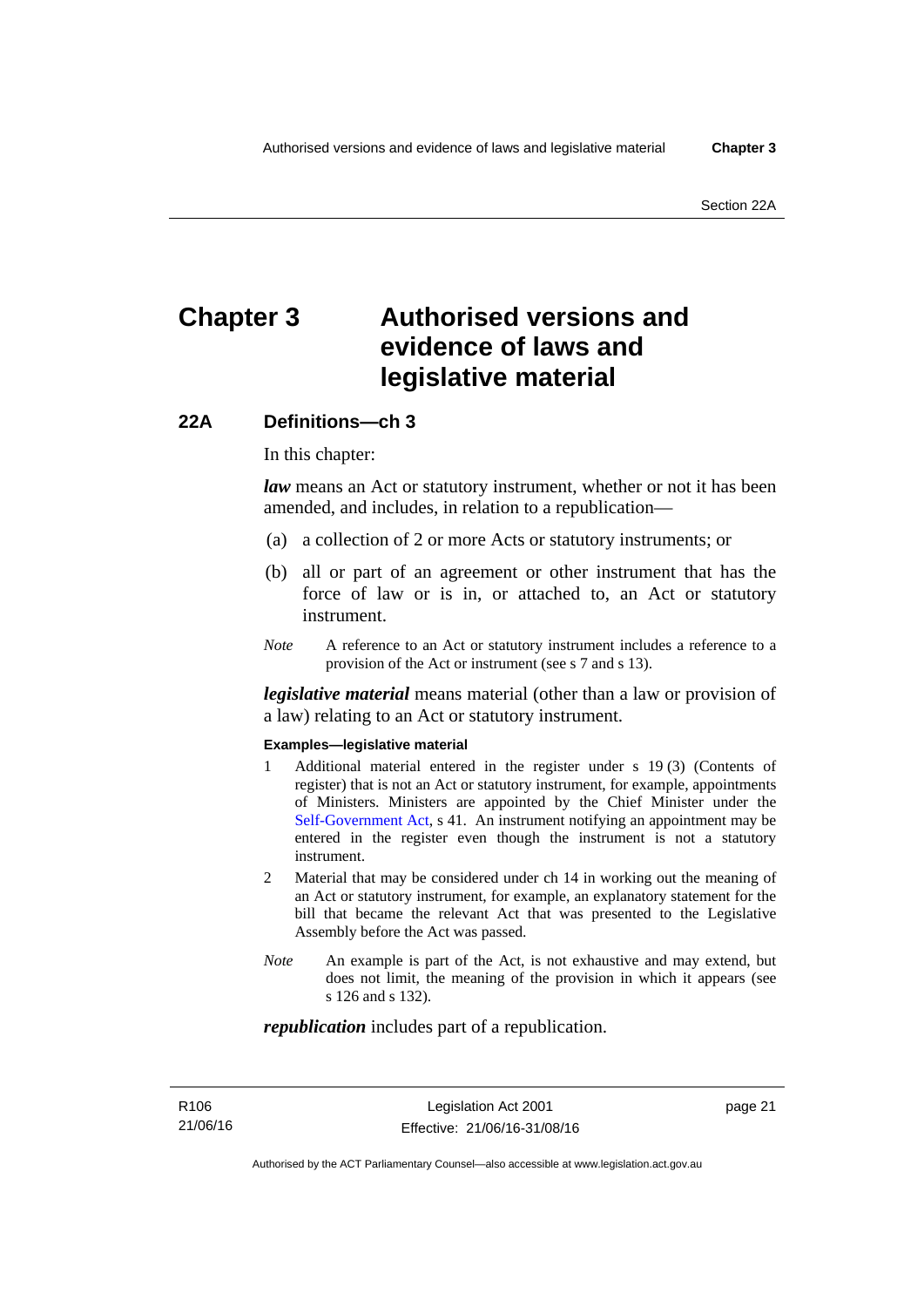### **23 Authorisation of versions by parliamentary counsel**

The parliamentary counsel may authorise written or electronic versions of a law, republication or legislative material.

*Note Written* includes printed (see dict, pt 1, def *writing*).

### **24 Authorised electronic versions**

- (1) An electronic copy of a law, republication or legislative material is an authorised version if—
	- (a) it is accessed at, or downloaded from, an approved website in a format authorised by the parliamentary counsel; or
	- (b) it is authorised by the parliamentary counsel and is in the format in which it is authorised by the parliamentary counsel.

**Example—authorised electronic format** 

a locked pdf file

- *Note* An example is part of the Act, is not exhaustive and may extend, but does not limit, the meaning of the provision in which it appears (see s 126 and s 132).
- (2) It is presumed, unless the contrary is proved—
	- (a) that an internet site purporting to be an approved website is an approved website; and
	- (b) that an electronic copy of a law, republication or legislative material accessed at, or downloaded from, an approved website and purporting to be authorised by the parliamentary counsel (however expressed) is an authorised version of the law, republication or legislative material; and
	- (c) that any other electronic copy of a law, republication or legislative material purporting to be authorised by the parliamentary counsel (however expressed) is an authorised version of the law, republication or legislative material; and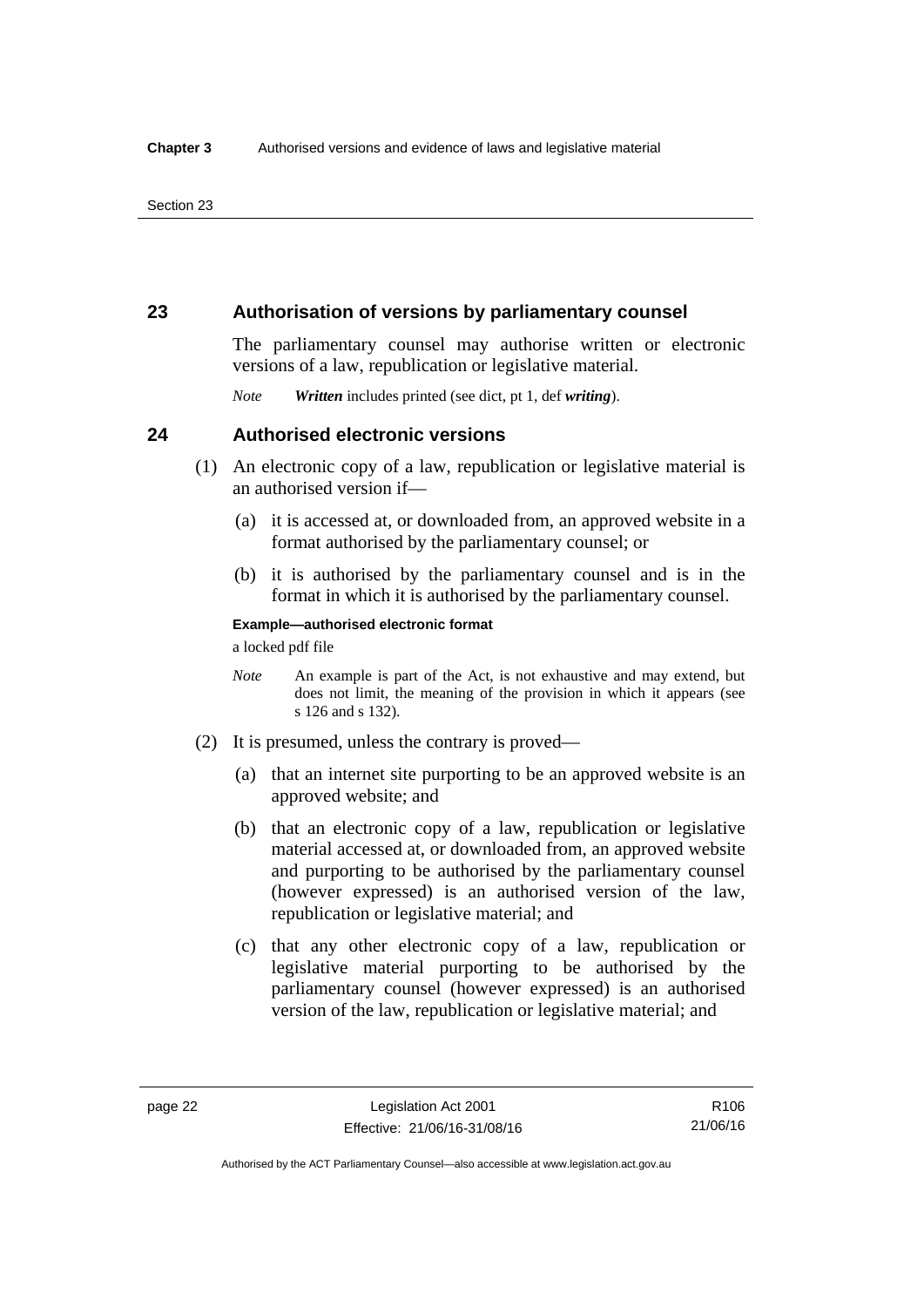- (d) that an authorised electronic version of an Act or statutory instrument correctly shows the Act or instrument; and
- (e) that an authorised electronic version of a republication of a law correctly shows the law as at the republication date; and
- (f) that an authorised electronic version of legislative material correctly shows the material.

#### **Examples—electronic copy of republication purporting to be authorised by parliamentary counsel**

- 1 The republication has the words 'Authorised by the ACT Parliamentary Counsel' on the front cover and the words 'Authorised when accessed at [www.legislation.act.gov.au](http://www.legislation.act.gov.au/) or in authorised printed form' at the foot of each page of the republication.
- 2 The republication has the words 'Authorised by the ACT Parliamentary Counsel' on the front cover and the words 'Authorised by the ACT Parliamentary Counsel—also accessible at [www.legislation.act.gov.au](http://www.legislation.act.gov.au/)' at the foot of each page of the republication.
- *Note* A reference to an Act or statutory instrument includes a reference to a provision of the Act or instrument (see s 7 (3) and s 13 (3)). A reference to a republication includes a reference to part of a republication (see s 22A def *republication*).

### **25 Authorised written versions**

- (1) A written copy of a law, republication or legislative material is an authorised version if—
	- (a) it is a written copy produced directly from an authorised electronic version of the law, republication or legislative material; or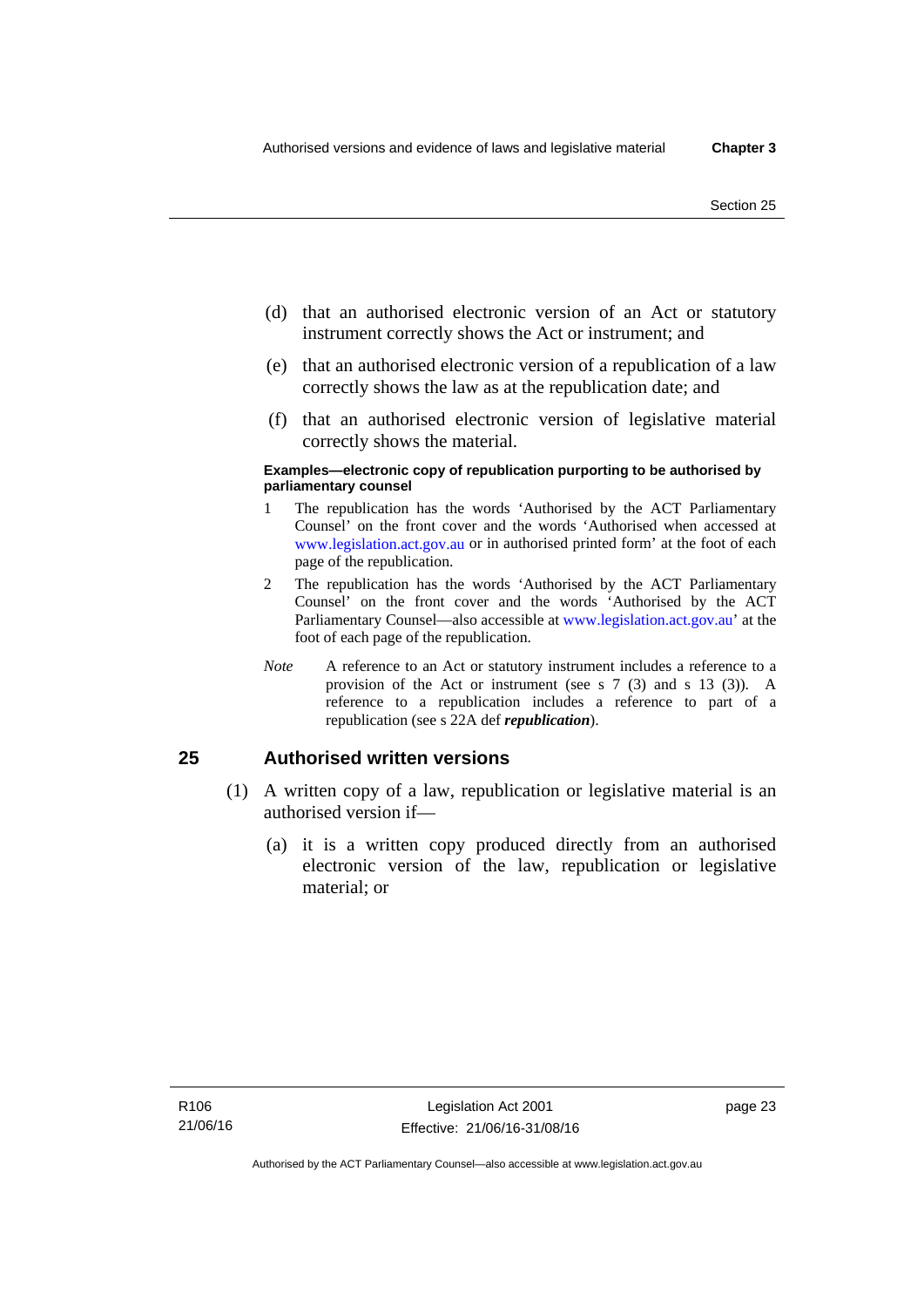(b) it is a written copy of another version of the law, republication or legislative material authorised by the parliamentary counsel.

#### **Example—par (a)**

An authorised electronic version of an Act is downloaded from an approved website and printed. The printed copy is an authorised written version of the Act.

- *Note* An example is part of the Act, is not exhaustive and may extend, but does not limit, the meaning of the provision in which it appears (see s 126 and s 132).
- (2) It is presumed, unless the contrary is proved—
	- (a) that a written copy of a law, republication or legislative material purporting to be authorised by the parliamentary counsel (however expressed) is an authorised version of the law, republication or legislative material; and
	- (b) that an authorised written version of an Act or statutory instrument correctly shows the Act or instrument; and
	- (c) that an authorised written version of a republication of a law correctly shows the law as at the republication date; and
	- (d) that an authorised written version of legislative material correctly shows the material.

#### **Examples—written copy of republication purporting to be authorised by parliamentary counsel**

- 1 The republication has the words 'Authorised by the ACT Parliamentary Counsel' on the front cover and the words 'Authorised by the parliamentary counsel and printed by authority of the ACT Government' at the foot of each page of the republication.
- 2 The republication has the words 'Authorised by the ACT Parliamentary Counsel and printed by authority of the ACT Government' on the front cover and the words 'Authorised by the ACT Parliamentary Counsel—also accessible at [www.legislation.act.gov.au'](http://www.legislation.act.gov.au/) at the foot of each page of the republication.
- 3 The republication has the words 'Authorised by the ACT Parliamentary Counsel' on the front cover and the words 'Authorised by the ACT Parliamentary Counsel—also accessible at [www.legislation.act.gov.au](http://www.legislation.act.gov.au/)' at the foot of each page of the republication.

Authorised by the ACT Parliamentary Counsel—also accessible at www.legislation.act.gov.au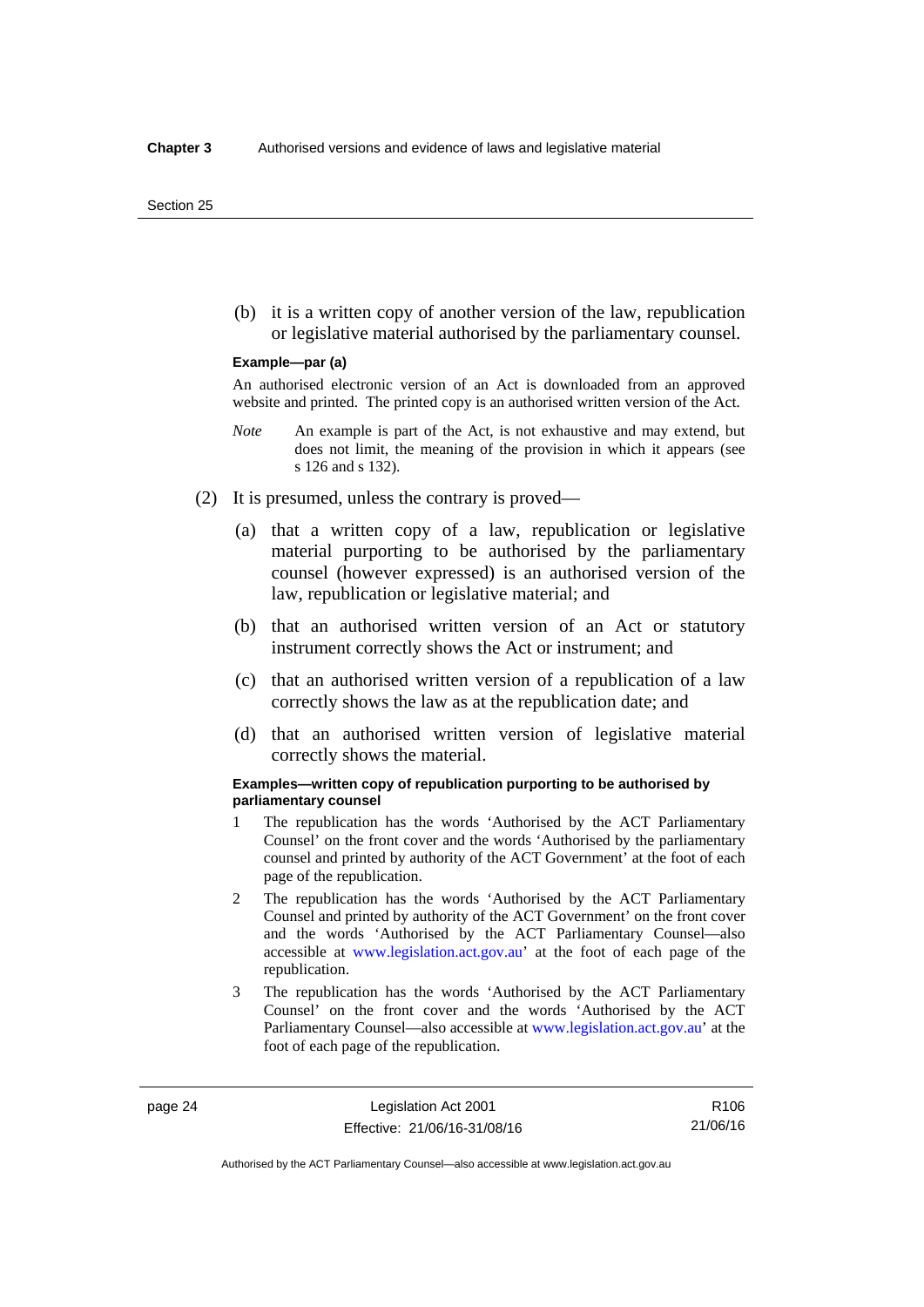*Note* A reference to an Act or statutory instrument includes a reference to a provision of the Act or instrument (see s 7 (3) and s 13 (3)). A reference to a republication includes a reference to part of a republication (see s 22A def *republication*).

### **26 Judicial notice of certain matters**

- (1) Proof is not required about—
	- (a) the passing of a proposed law by the Legislative Assembly or its notification in the register, the gazette or otherwise under section 28 (2) (b); or
	- (b) the making, or notification or publication in the register, the gazette or otherwise under section 61 (2) (b), of a subordinate law, disallowable instrument, notifiable instrument, commencement notice or any other statutory instrument; or
	- (c) the approval (however described) of a statutory instrument by the Executive, a Minister or any other entity; or
	- (d) the provisions of an Act, subordinate law, disallowable instrument, notifiable instrument, commencement notice or any other statutory instrument; or
	- (e) the commencement of an Act, subordinate law, disallowable instrument, notifiable instrument, or any other statutory instrument; or
	- (f) the presentation of a subordinate law, disallowable instrument or any other statutory instrument to the Legislative Assembly; or
	- (g) anything done or not done by or in the Legislative Assembly in relation to a subordinate law, disallowable instrument or any other statutory instrument; or
	- (h) amendments or other changes made under chapter 11 (Republication of Acts and statutory instruments); or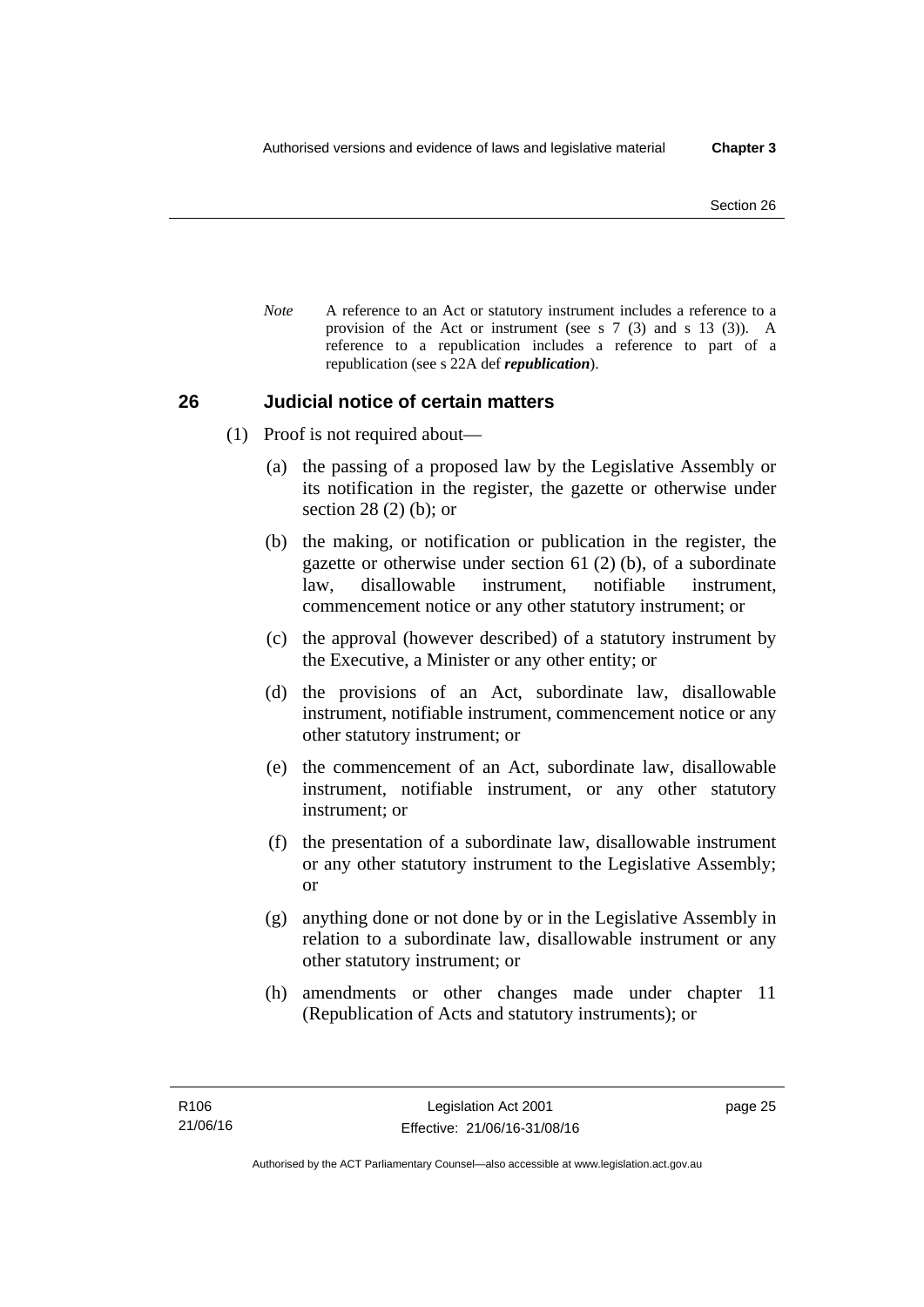#### Section 26

- (i) the authorisation of a republication under this Act, the provisions of an authorised republication or the republication date of an authorised republication.
- (2) A court or tribunal may inform itself of anything mentioned in subsection (1) in any way it considers appropriate.

#### **Examples—ways that may be appropriate**

- 1 using a version of an Act downloaded from an approved website using the internet
- 2 using information obtained from an approved website using the internet
- 3 using an authorised written version of a republication
- *Note* An example is part of the Act, is not exhaustive and may extend, but does not limit, the meaning of the provision in which it appears (see s 126 and s 132).
- (3) However, the court or tribunal must consider whether the source it intends to use appears to be a reliable source of information.
- (4) For subsection (3), an authorised version of a law, republication or legislative material is a reliable source of information.
- (5) This section does not limit any other law providing how a court or tribunal may be informed about a matter mentioned in subsection  $(1)$ .

Authorised by the ACT Parliamentary Counsel—also accessible at www.legislation.act.gov.au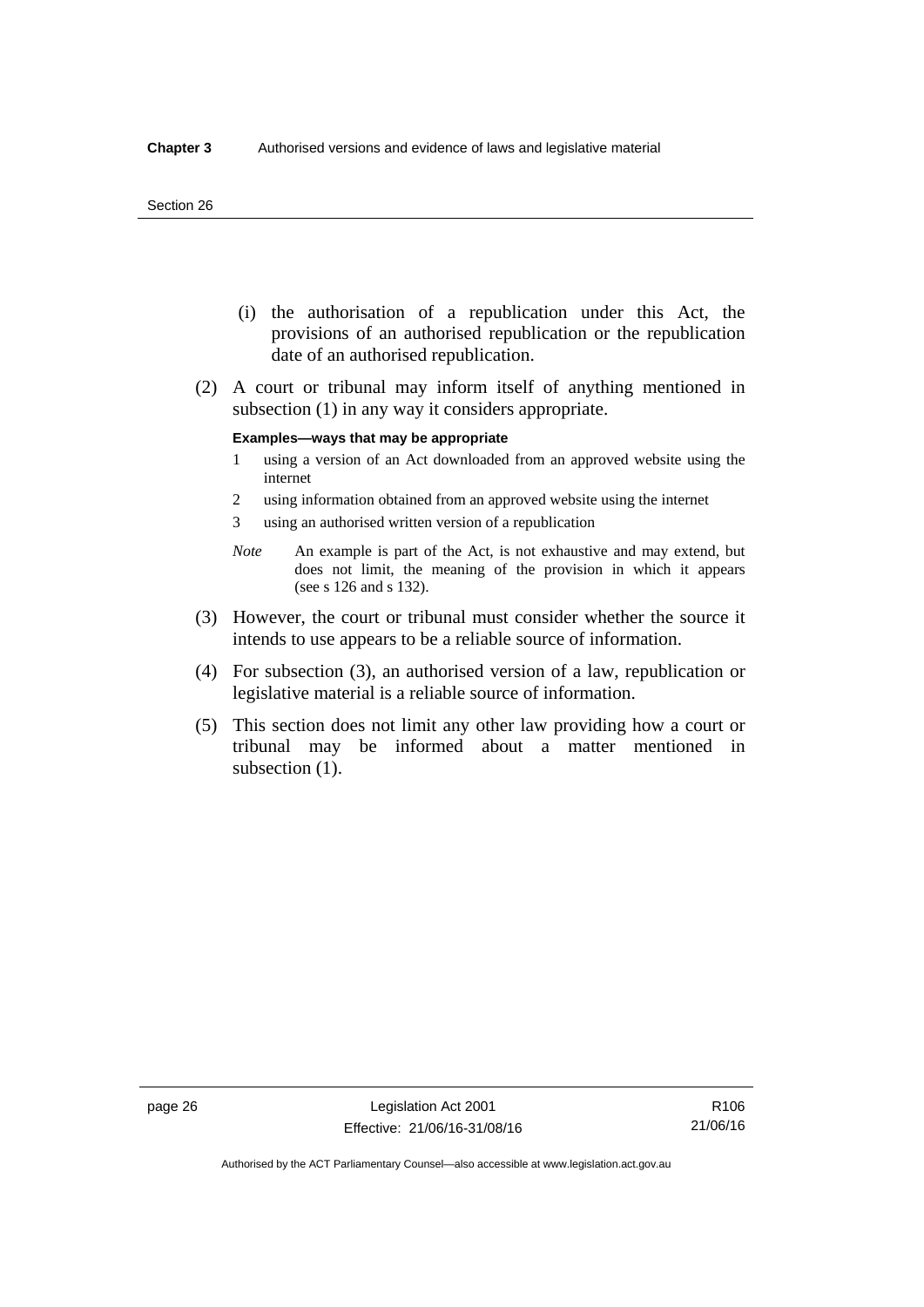# **Chapter 4 Numbering and notification of Acts**

### **27 Numbering of Acts**

The Acts passed in each year are to be numbered as nearly as practicable in the order in which they are passed.

### **28 Notification of Acts**

- (1) If a proposed law is passed by the Legislative Assembly, the Speaker must ask the parliamentary counsel to notify the making of the law.
- (2) If the Speaker asks the parliamentary counsel to notify the making of the proposed law, the parliamentary counsel must—
	- (a) notify the making of the law in the register; or
	- (b) if it is not practicable to notify the making of the proposed law in the register—notify the making of the law in another place the parliamentary counsel considers appropriate.

### **Examples—other places**

- 1 another government website
- 2 outside the Legislative Assembly
- *Note* An example is part of the Act, is not exhaustive and may extend, but does not limit, the meaning of the provision in which it appears (see s 126 and s 132).
- (3) If the Speaker asks the parliamentary counsel to notify the making of the proposed law on a particular day, the parliamentary counsel must notify the making of the law on that day unless it is impracticable to do so.
- (4) The making of the proposed law is notified in the register by entering in the register—

page 27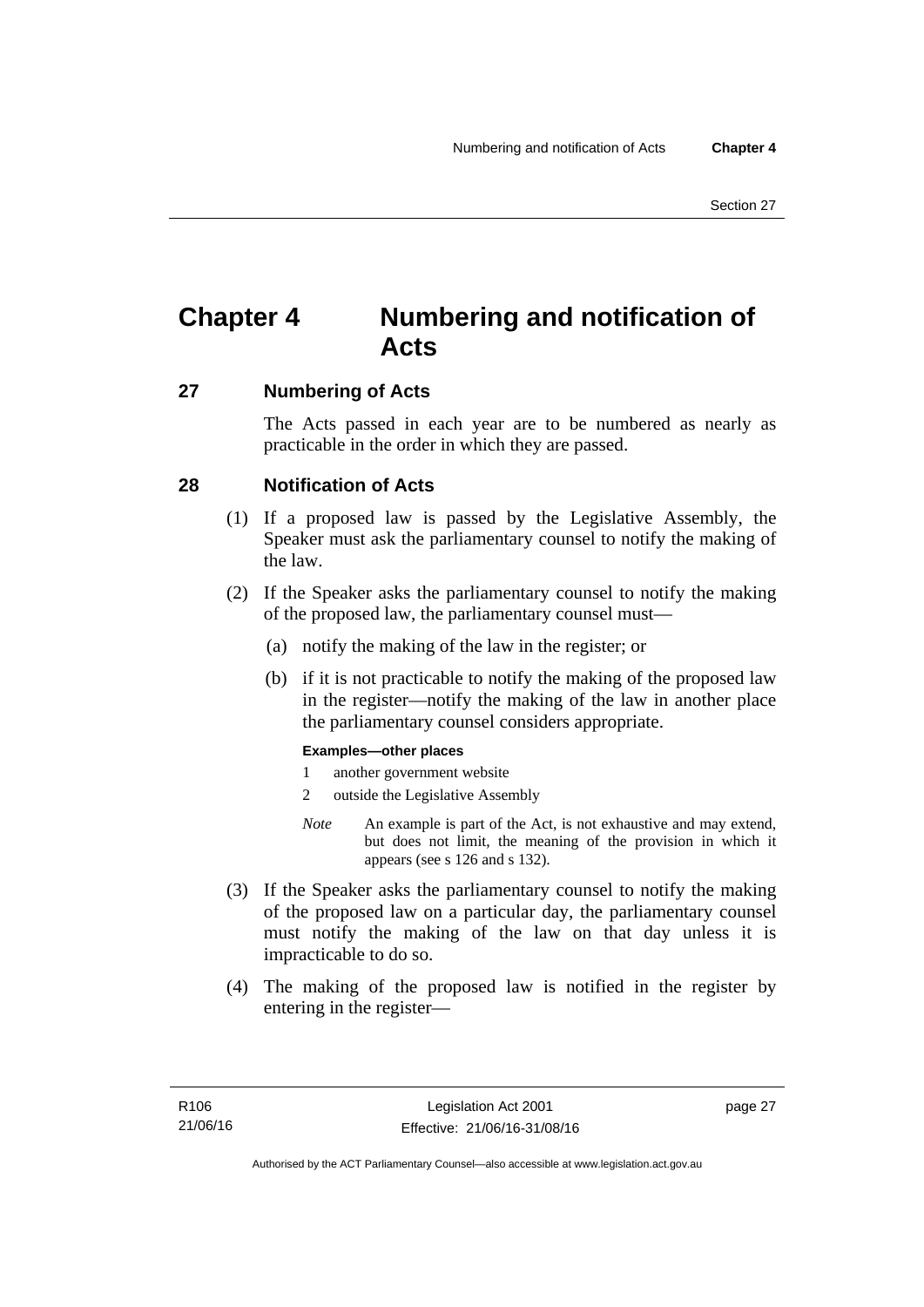- (a) a statement that the law has been passed by the Legislative Assembly; and
- (b) the text of the law.
- (5) The making of the proposed law is notified under subsection (2) (b)  $by-$ 
	- (a) publishing the text of the law in the place decided by the parliamentary counsel under subsection (2) (b); or
	- (b) publishing in that place a statement that—
		- (i) the law has been passed by the Legislative Assembly; and
		- (ii) copies of the law can be obtained at a stated place or stated places (whether by purchase or otherwise).
- (6) If the making of the proposed law is notified under subsection  $(2)$  (b), the parliamentary counsel must as soon as practicable enter in the register—
	- (a) a statement that the law—
		- (i) has been passed by the Legislative Assembly; and
		- (ii) was notified in the stated place on a stated date; and
	- (b) the text of the law.
- (7) If the making of the proposed law is notified by publishing the statement mentioned in subsection (5) (b), copies of the law must be available on the day of publication, or as soon as practicable after that day, at the stated place or each of the stated places.
- (8) If on that day no copies of the law are available at the stated place or any of the stated places, the parliamentary counsel must give the Minister a statement—
	- (a) that copies of the law were not available; and
	- (b) explaining why they were not available.

Authorised by the ACT Parliamentary Counsel—also accessible at www.legislation.act.gov.au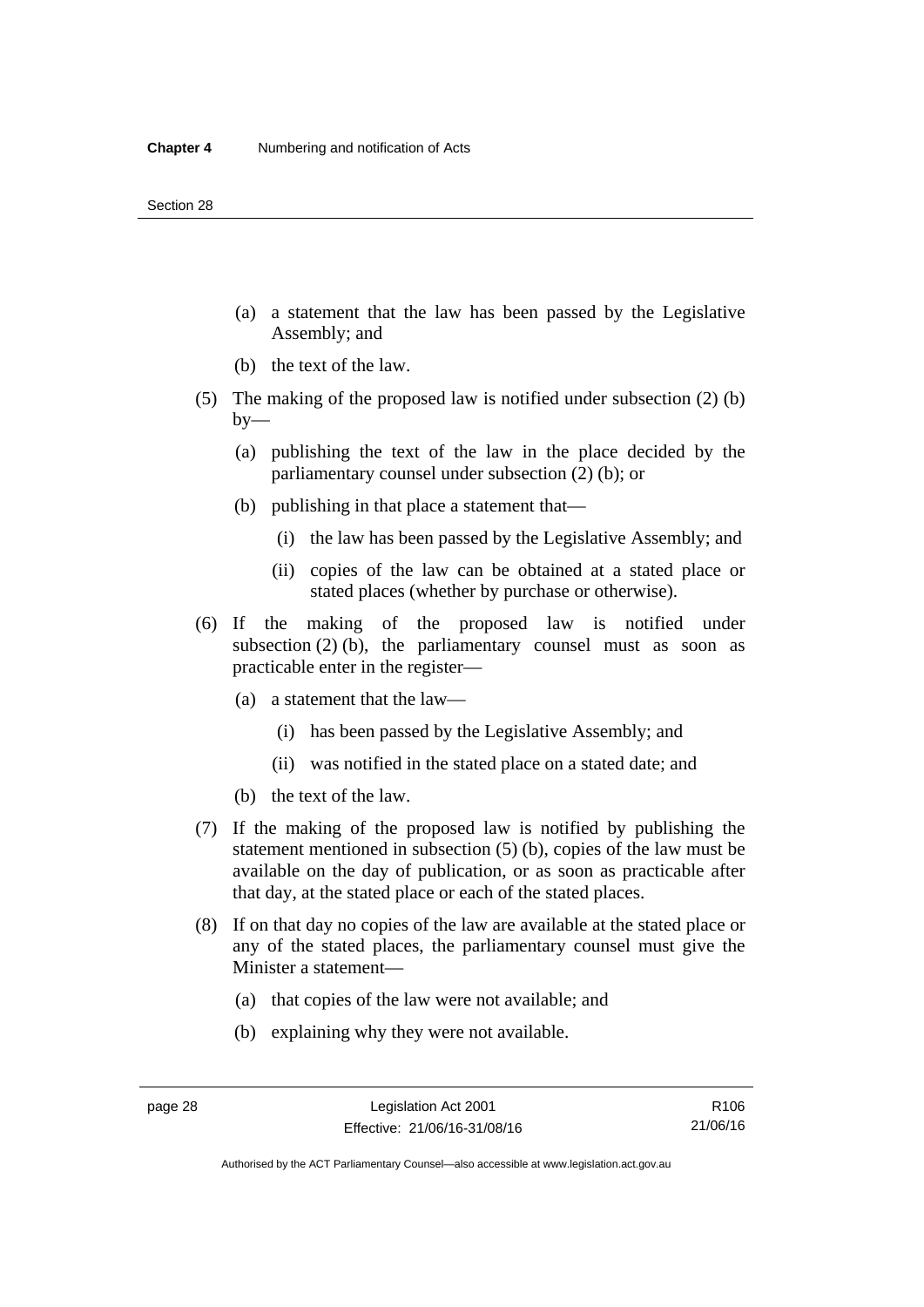- (9) The Minister must present the statement to the Legislative Assembly not later than 6 sitting days after receiving it.
- (10) This section is a determinative provision.
	- *Note* See s 5 for the meaning of determinative provisions, and s 6 for their displacement.

### **29 References to** *enactment* **or** *passing* **of Acts**

In an Act or statutory instrument, a reference to the *enactment* or *passing* of an Act is a reference to the making of the Act having been notified in the register, the gazette or otherwise under section 28 (2) (b).

### **30 References to** *notification* **of Acts**

In an Act or statutory instrument, a reference to the *notification* of an Act is a reference to the making of the Act having been notified in the register, the gazette or otherwise under section 28 (2) (b).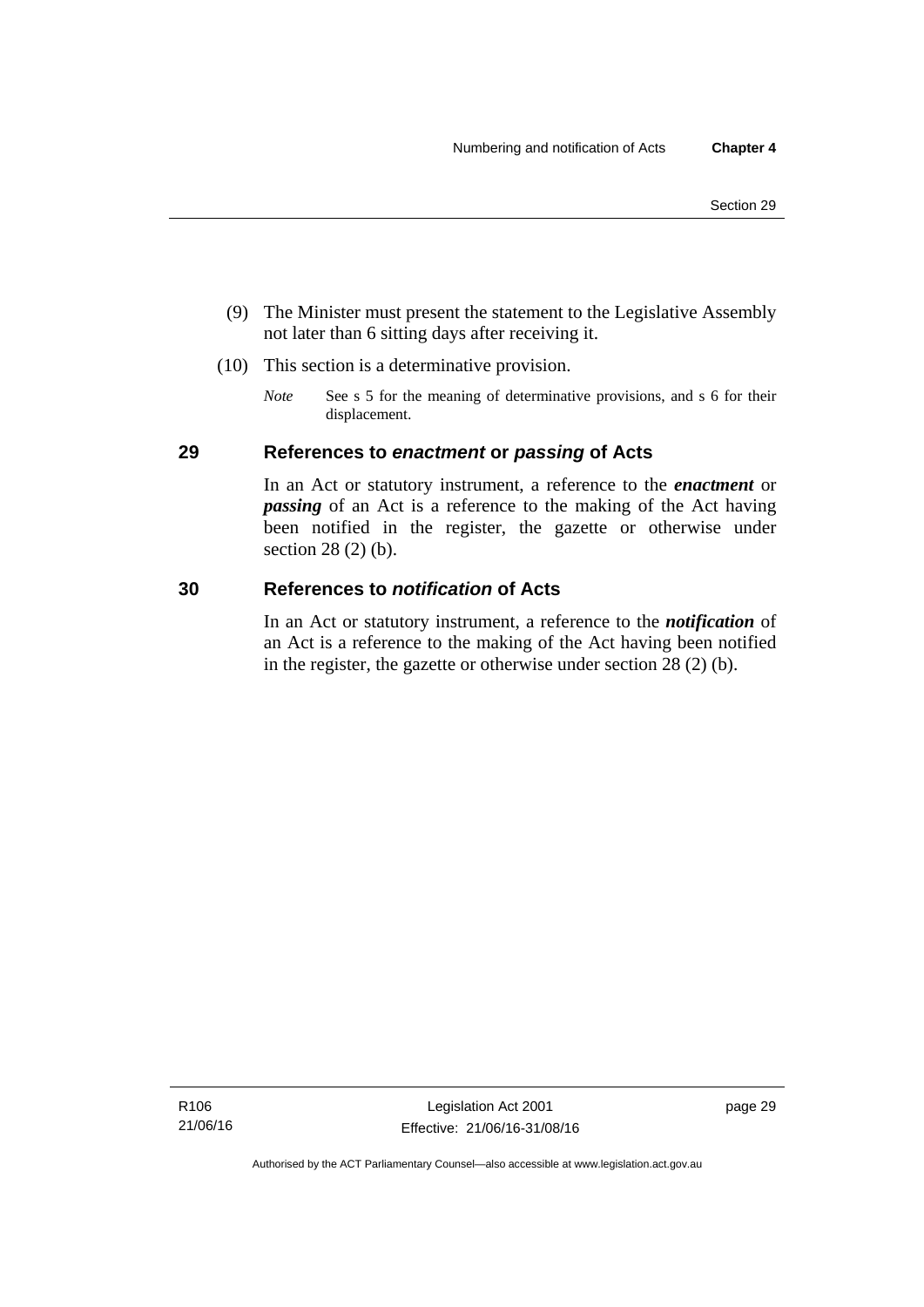#### **Chapter 5** Regulatory impact statements for subordinate laws and disallowable instruments Part 5.1 **Preliminary**

Section 31

# **Chapter 5 Regulatory impact statements for subordinate laws and disallowable instruments**

# **Part 5.1** Preliminary

### **31 Definitions—ch 5**

In this chapter:

*authorising law*, in relation to a proposed subordinate law or disallowable instrument (the *proposed law*), means the Act or statutory instrument (and, if appropriate, the provision of the Act or statutory instrument) under which the proposed law will be made.

*benefits* includes—

- (a) advantages; and
- (b) direct and indirect economic, environmental and social benefits.

*costs* includes—

- (a) burdens and disadvantages; and
- (b) direct and indirect economic, environmental and social costs.

*scrutiny committee principles* means the terms of reference of the Legislative Assembly standing committee performing the duties of a scrutiny of bills and subordinate legislation committee that apply to subordinate laws and disallowable instruments.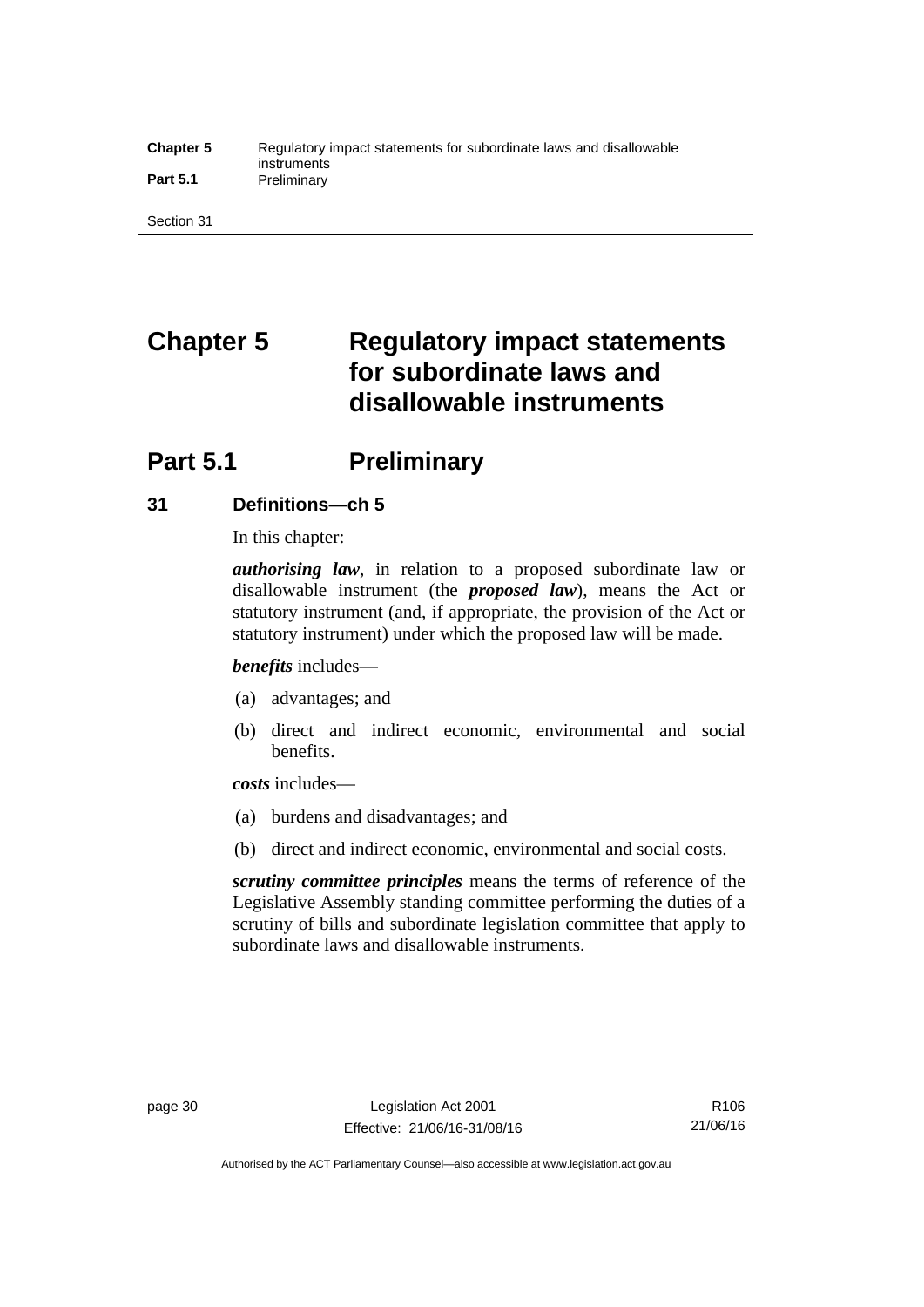### **32 Other publication or consultation requirements not affected**

- (1) Part 5.2 (Requirements for regulatory impact statements) does not affect any requirements in any other territory law for publication or consultation about a proposal to make a subordinate law or disallowable instrument.
- (2) Part 5.2 does not apply to the subordinate law or disallowable instrument if the requirements are of a comparable level to publication and consultation under the part.

### **33 Guidelines about costs of proposed subordinate laws and disallowable instruments**

- (1) The Minister may issue guidelines to be applied in deciding whether a proposed subordinate law or disallowable instrument is, or is not, likely to impose appreciable costs on the community or a part of the community.
- (2) A guideline is a disallowable instrument.
	- *Note* A disallowable instrument must be notified, and presented to the Legislative Assembly, under this Act.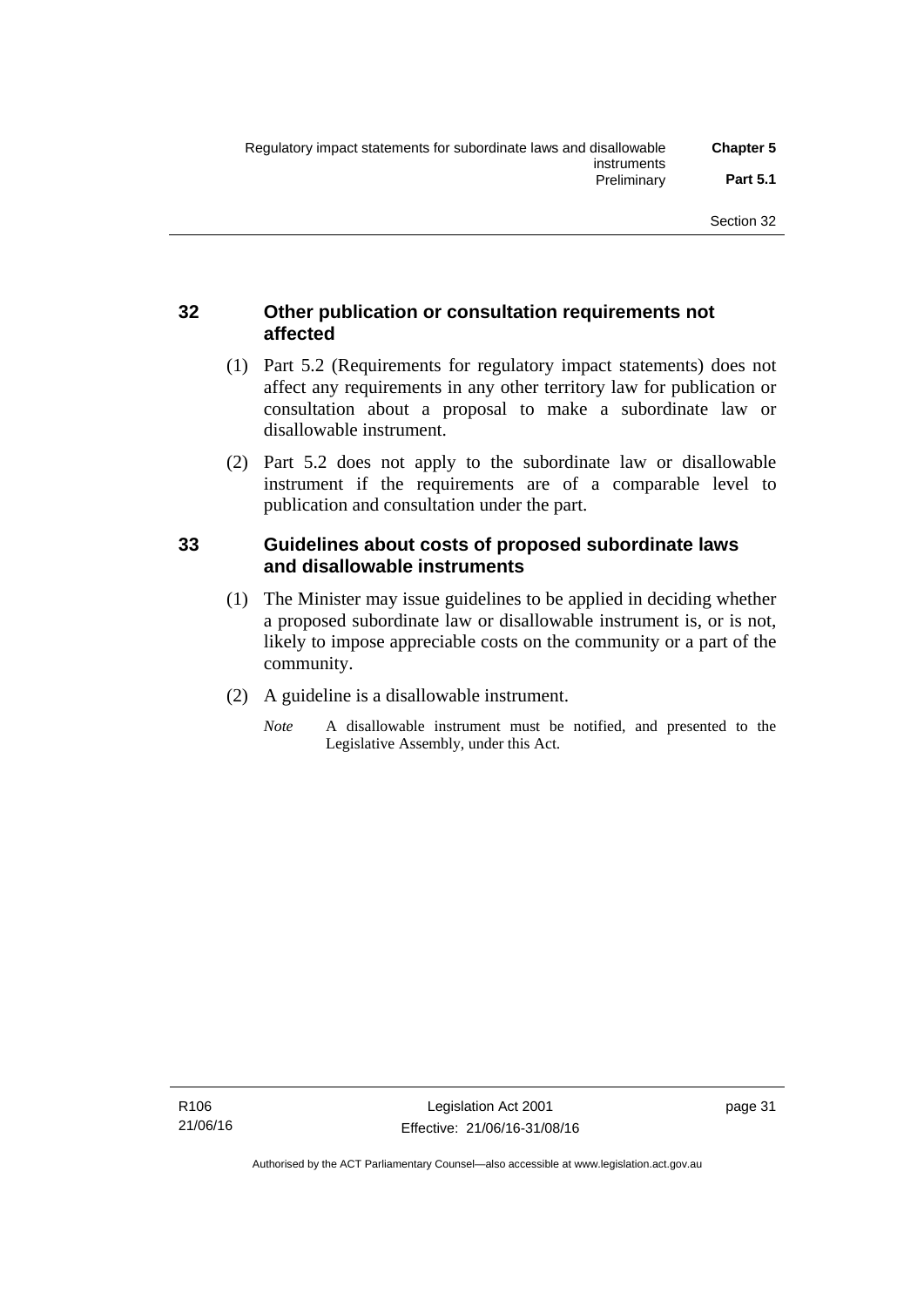# **Part 5.2 Requirements for regulatory impact statements**

### **34 Preparation of regulatory impact statements**

- (1) If a proposed subordinate law or disallowable instrument (the *proposed law*) is likely to impose appreciable costs on the community, or a part of the community, then, before the proposed law is made, the Minister administering the authorising law (the *administering Minister*) must arrange for a regulatory impact statement to be prepared for the proposed law.
- (2) However, this section does not apply to the proposed law if the administering Minister exempts the proposed law from subsection  $(1)$ .

*Note* Section 32 and s 36 also state other circumstances when a regulatory impact statement is not required.

- (3) An exemption under subsection (2) (the *RIS exemption*) is a disallowable instrument.
	- *Note* A disallowable instrument must be notified, and presented to the Legislative Assembly, under this Act.
- (4) If the RIS exemption is disallowed under this Act after the proposed law has been made, the administering Minister must arrange for a regulatory impact statement to be prepared for the subordinate law or disallowable instrument.
- (5) The regulatory impact statement prepared under subsection (4) must be presented to the Legislative Assembly not later than 5 sitting days after the day the RIS exemption is disallowed.
- (6) This chapter (other than section 37 (When must regulatory impact statement be presented?)) applies to the law as if the law were a proposed subordinate law or disallowable instrument.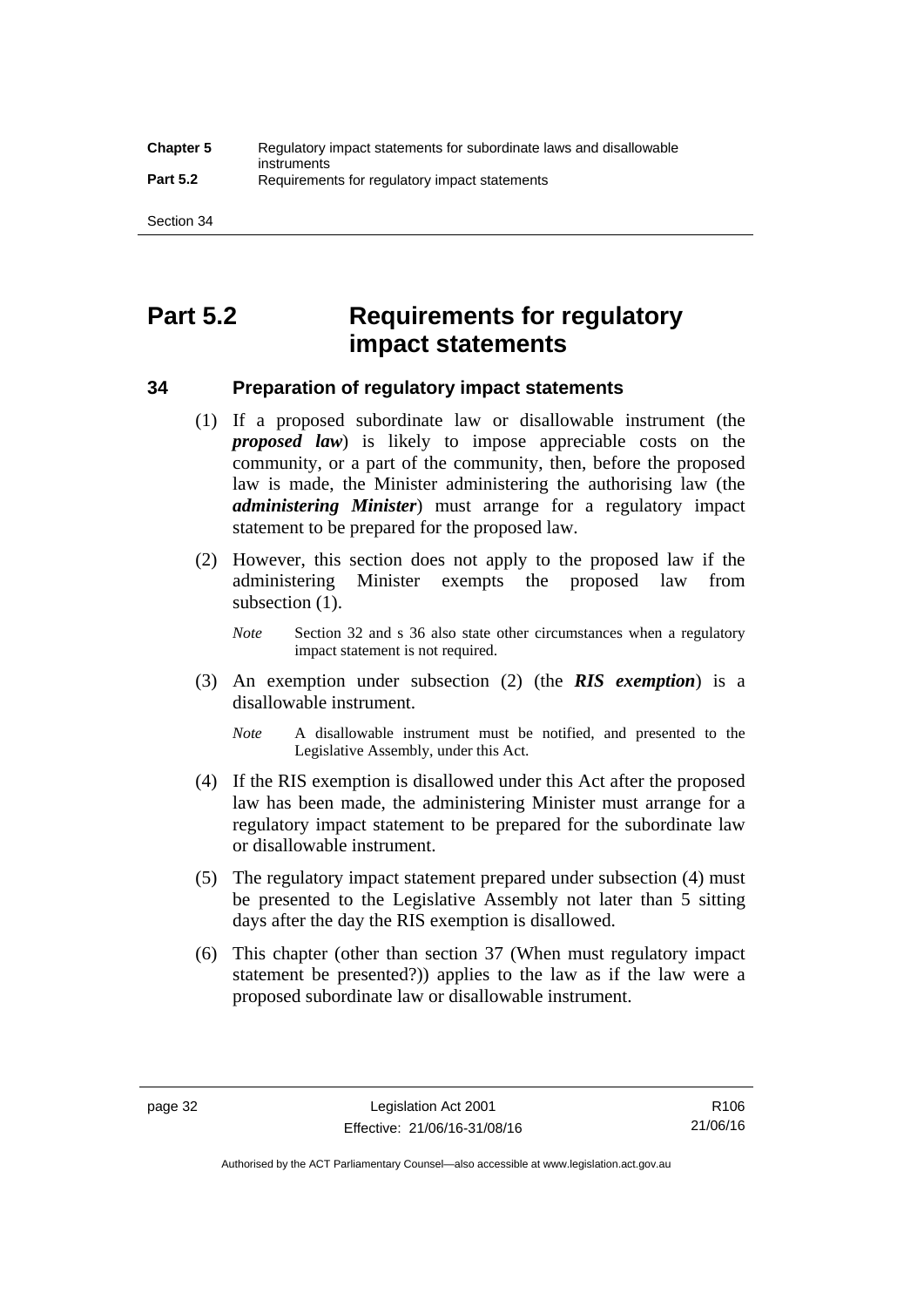### **35 Content of regulatory impact statements**

A regulatory impact statement for a proposed subordinate law or disallowable instrument (the *proposed law*) must include the following information about the proposed law in clear and precise language:

- (a) the authorising law;
- (b) a brief statement of the policy objectives of the proposed law and the reasons for them;
- (c) a brief statement of the way the policy objectives will be achieved by the proposed law and why this way of achieving them is reasonable and appropriate;
- (d) a brief explanation of how the proposed law is consistent with the policy objectives of the authorising law;
- (e) if the proposed law is inconsistent with the policy objectives of another territory law—
	- (i) a brief explanation of the relationship with the other law; and
	- (ii) a brief explanation for the inconsistency;
- (f) if appropriate, a brief statement of any reasonable alternative way of achieving the policy objectives (including the option of not making a subordinate law or disallowable instrument) and why the alternative was rejected;
- (g) a brief assessment of the benefits and costs of implementing the proposed law that—
	- (i) if practicable and appropriate, quantifies the benefits and costs; and
	- (ii) includes a comparison of the benefits and costs with the benefits and costs of any reasonable alternative way of achieving the policy objectives stated under paragraph (f);

page 33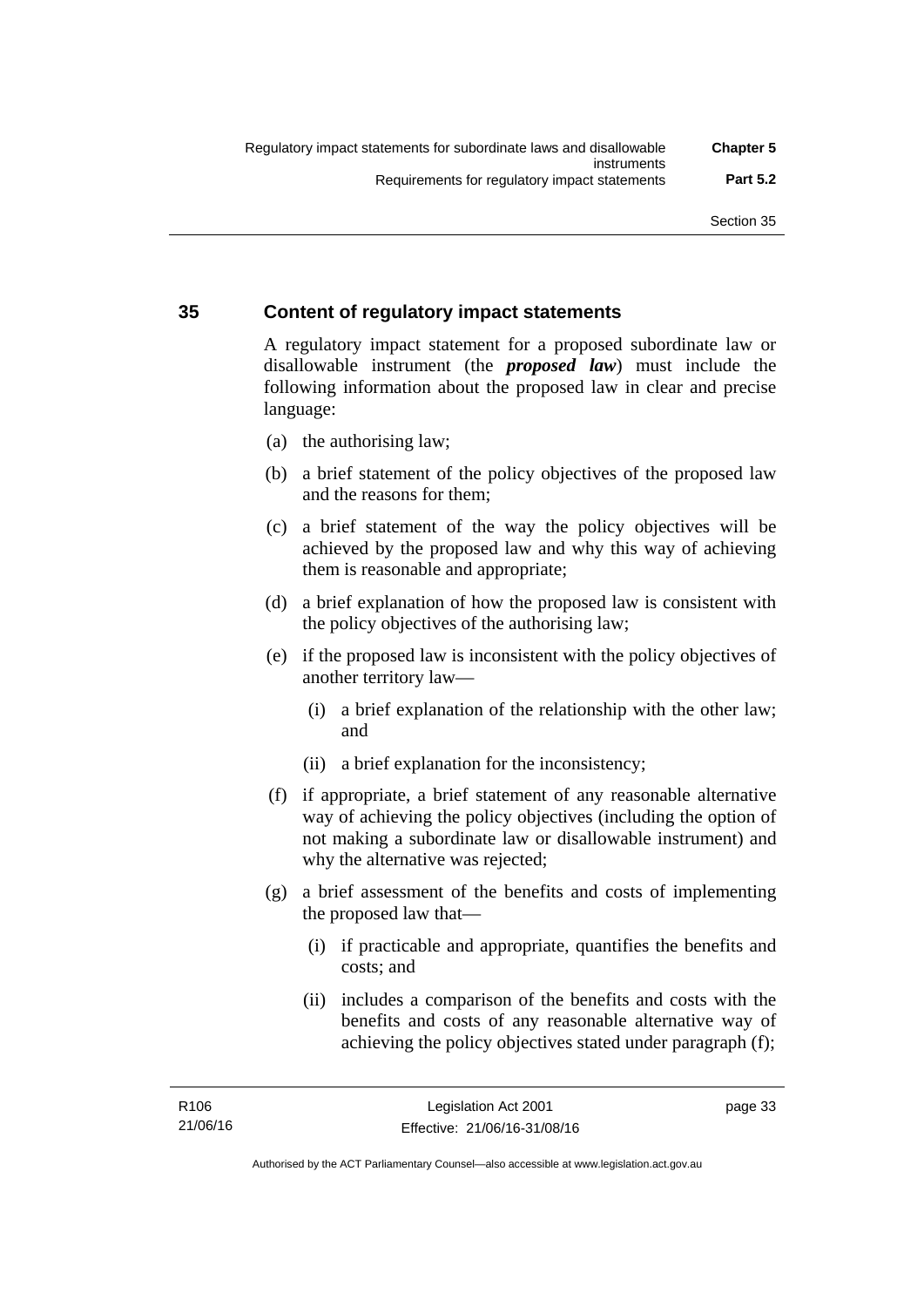| <b>Chapter 5</b> | Regulatory impact statements for subordinate laws and disallowable |
|------------------|--------------------------------------------------------------------|
| <b>Part 5.2</b>  | instruments<br>Requirements for regulatory impact statements       |

Section 36

 (h) a brief assessment of the consistency of the proposed law with the scrutiny committee principles and, if it is inconsistent with the principles, the reasons for the inconsistency.

### **36 When is preparation of regulatory impact statement unnecessary?**

- (1) A regulatory impact statement need not be prepared for a proposed subordinate law or disallowable instrument (the *proposed law*) if the proposed law only provides for, or to the extent it only provides for, any of the following:
	- (a) a matter that is not of a legislative nature, including, for example, a matter of a machinery, administrative, drafting or formal nature;
	- (b) a matter that does not operate to the disadvantage of anyone (other than the Territory or a territory authority or instrumentality) by—
		- (i) adversely affecting the person's rights; or
		- (ii) imposing liabilities on the person;
	- (c) an amendment of a territory law to take account of current legislative drafting practice;
	- (d) the commencement of an Act or statutory instrument;
		- *Note* A reference to an Act or statutory instrument includes a reference to a provision of the Act or instrument (see s 7 and s 13).
	- (e) an amendment of a territory law that does not fundamentally affect the law's application or operation;
	- (f) a matter of a transitional character;
	- (g) a matter arising under a territory law that is part of a uniform scheme of legislation or complementary with legislation of the Commonwealth, a State or New Zealand;

Authorised by the ACT Parliamentary Counsel—also accessible at www.legislation.act.gov.au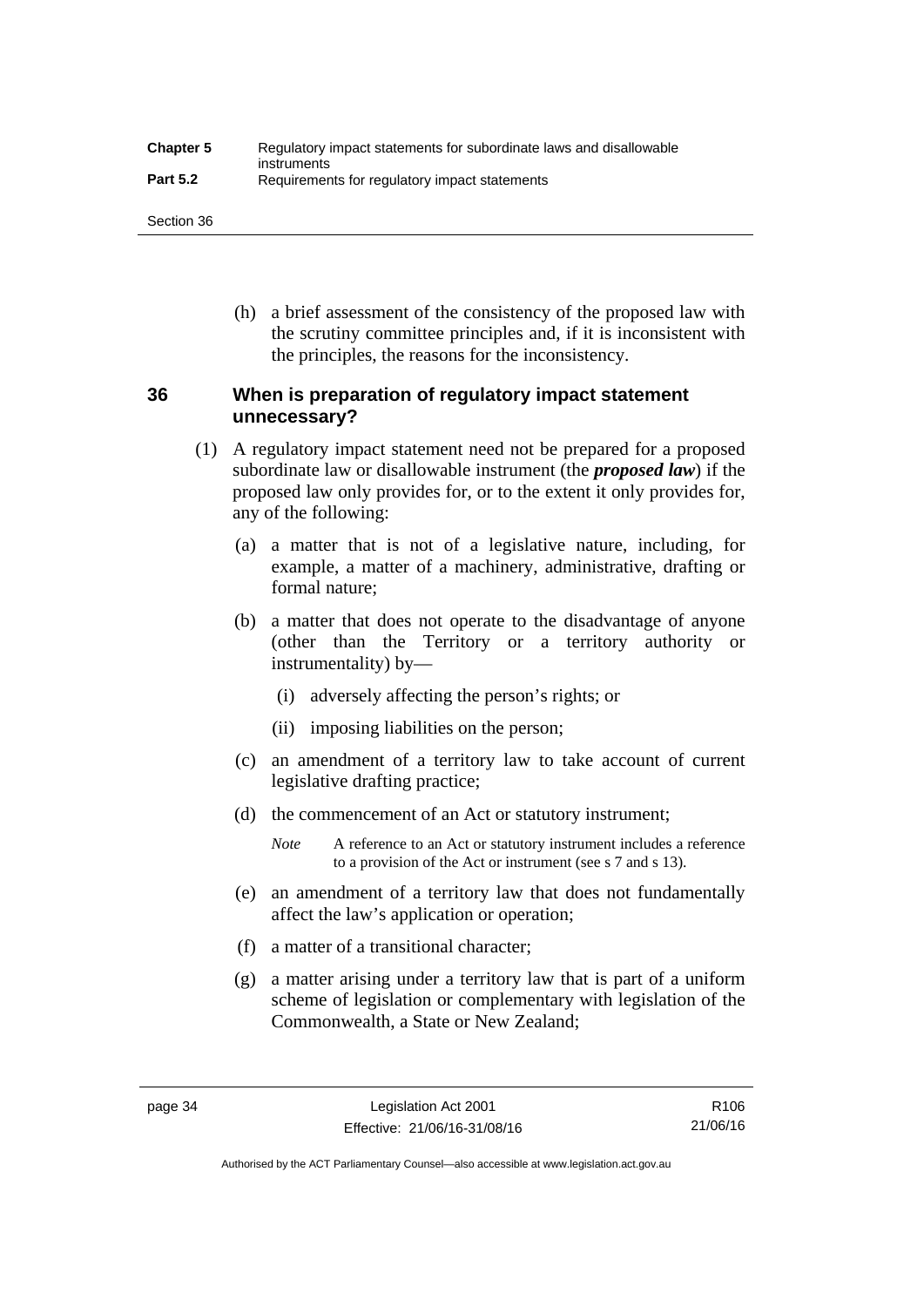- (h) a matter involving the adoption of an Australian or international protocol, standard, code, or intergovernmental agreement or instrument, if an assessment of the benefits and costs has already been made and the assessment was made for, or is relevant to, the ACT;
- (i) a proposal to make, amend or repeal rules of court;
- (j) a matter advance notice of which would enable someone to gain unfair advantage;
- (k) an amendment of a fee, charge or tax consistent with announced government policy.
- (2) A regulatory impact statement also need not be prepared for the proposed law if, or to the extent that, it would be against the public interest because of the nature of the proposed law or the circumstances in which it is made.

### **Example**

A law may need to be made urgently for controlling the spread of a disease or dealing with another urgent situation.

- *Note 1* An example is part of the Act, is not exhaustive and may extend, but does not limit, the meaning of the provision in which it appears (see this Act, s 126 and s 132).
- *Note* 2 Section 32 and s 34 also state other circumstances when a regulatory impact statement is not required.

### **37 When must regulatory impact statement be presented?**

- (1) This section applies if a regulatory impact statement for a proposed subordinate law or disallowable instrument (the *proposed law*) has been prepared and the proposed law is made.
- (2) The statement must be presented to the Legislative Assembly with the subordinate law or disallowable instrument.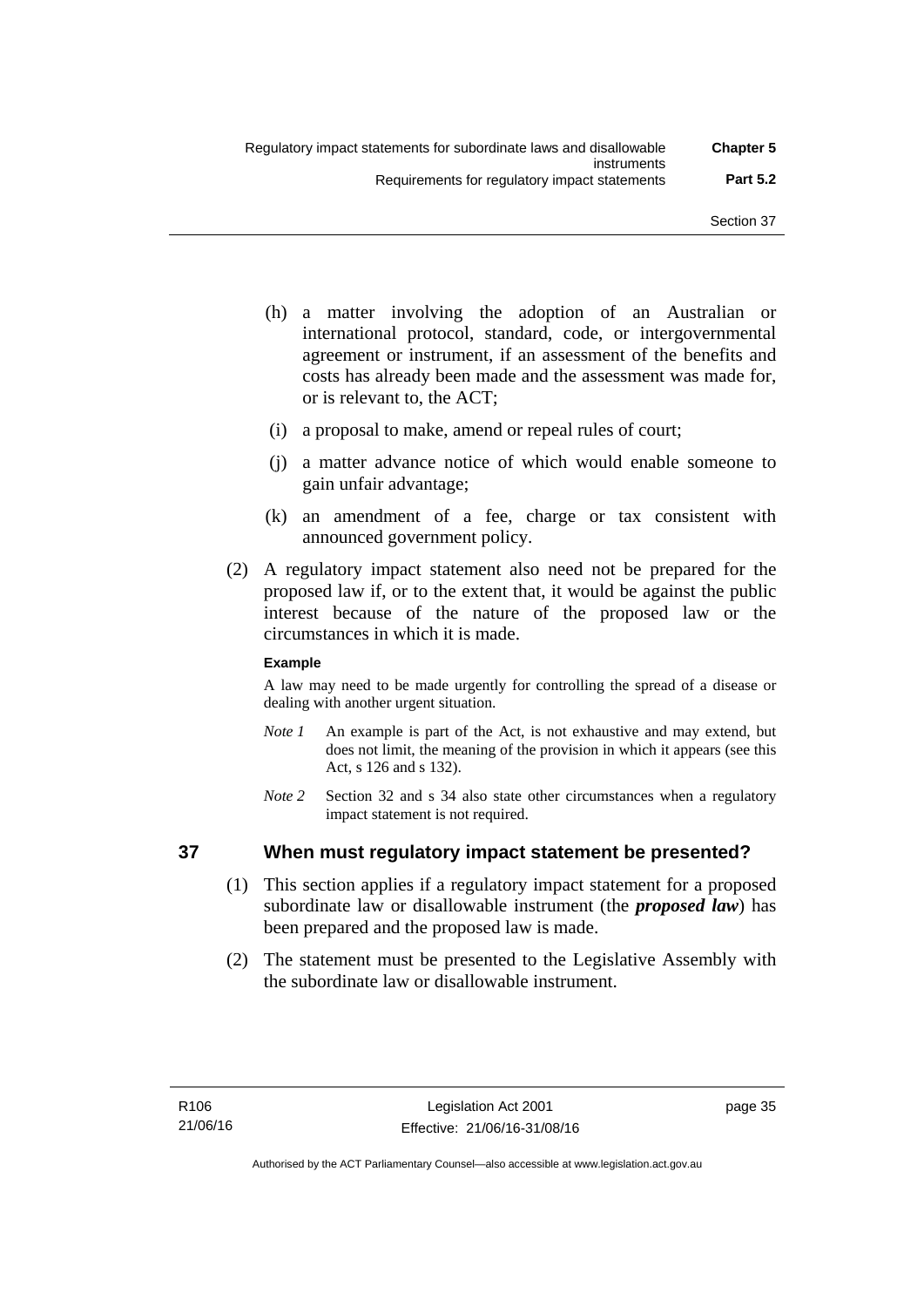### **Chapter 5** Regulatory impact statements for subordinate laws and disallowable instruments **Part 5.3** Failure to comply with requirements for regulatory impact statements

Section 38

# **Part 5.3 Failure to comply with requirements for regulatory impact statements**

### **38 Effect of failure to comply with pt 5.2**

- (1) Failure to comply with part 5.2 (Requirements for regulatory impact statements) in relation to a subordinate law or disallowable instrument (the *law*) does not—
	- (a) affect the law's validity; or
	- (b) create rights or impose legally enforceable obligations on the Territory, a Minister or anyone else.
- (2) In addition, a decision made, or appearing to be made, under part 5.2 is final and conclusive.
- (3) In this section:

*decision* includes—

- (a) conduct engaged in to make a decision; and
- (b) conduct related to making a decision; and
- (c) failure to make a decision.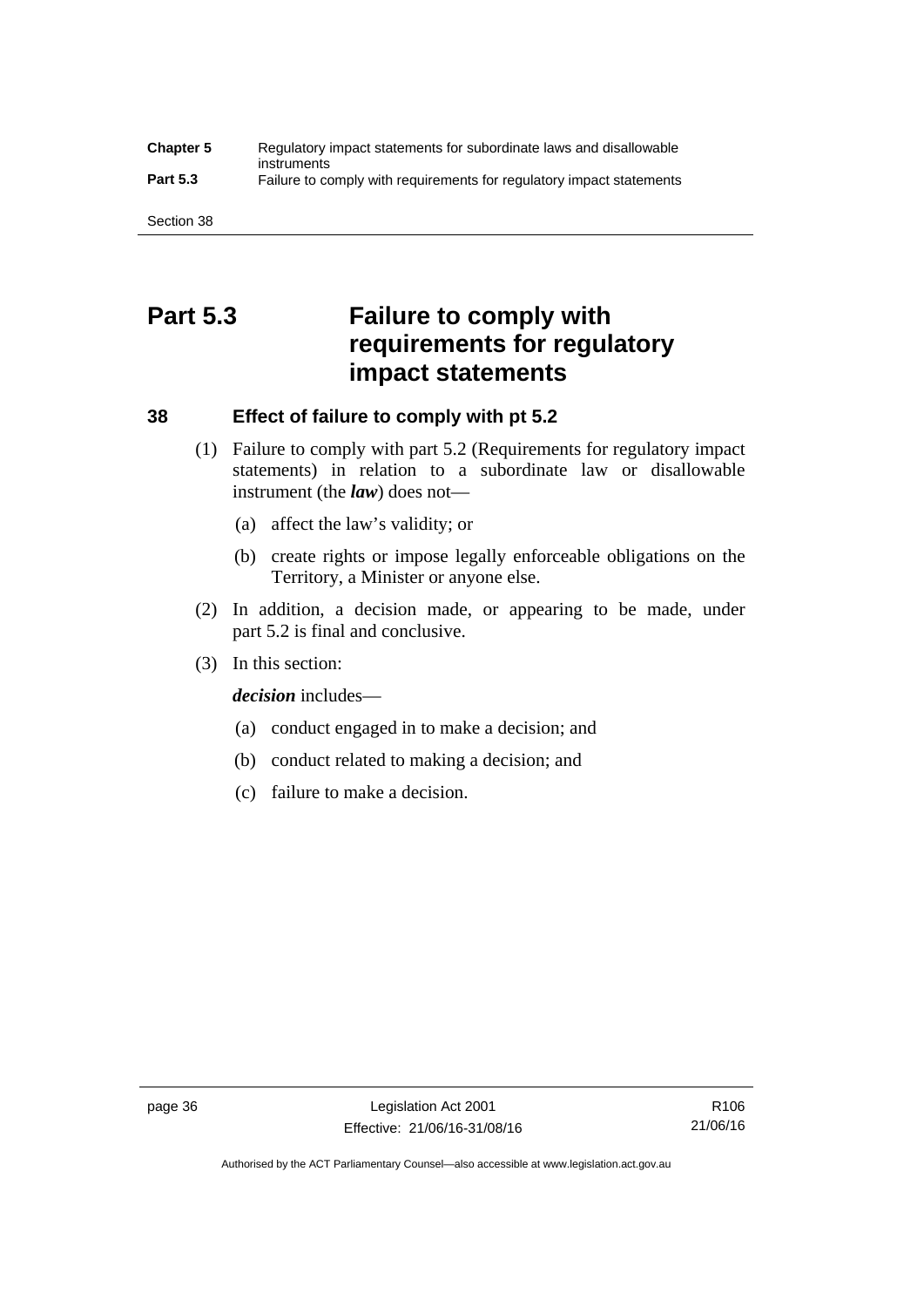# **Chapter 6 Making, notification and numbering of statutory instruments**

# **Part 6.1 General**

## **39 Meaning of** *matter***—ch 6**

In this chapter:

*matter*, in relation to a statutory instrument, includes circumstance, person, place and purpose.

## **40 Presumption of validity**

It is presumed, unless the contrary is proved, that all conditions and steps required for the making of a statutory instrument have been satisfied and carried out.

## **41 Making of certain statutory instruments by Executive**

- (1) This section applies if an Act authorises or requires the Executive to make a subordinate law or disallowable instrument.
- (2) The subordinate law or disallowable instrument is taken to be made by the Executive if—
	- (a) it is signed by 2 or more Ministers who are members of the Executive; and
	- (b) 1 of the signing Ministers is the responsible Minister.
- (3) A subordinate law or disallowable instrument made in accordance with subsection (2) is taken to be made when it is signed by the second Minister signing.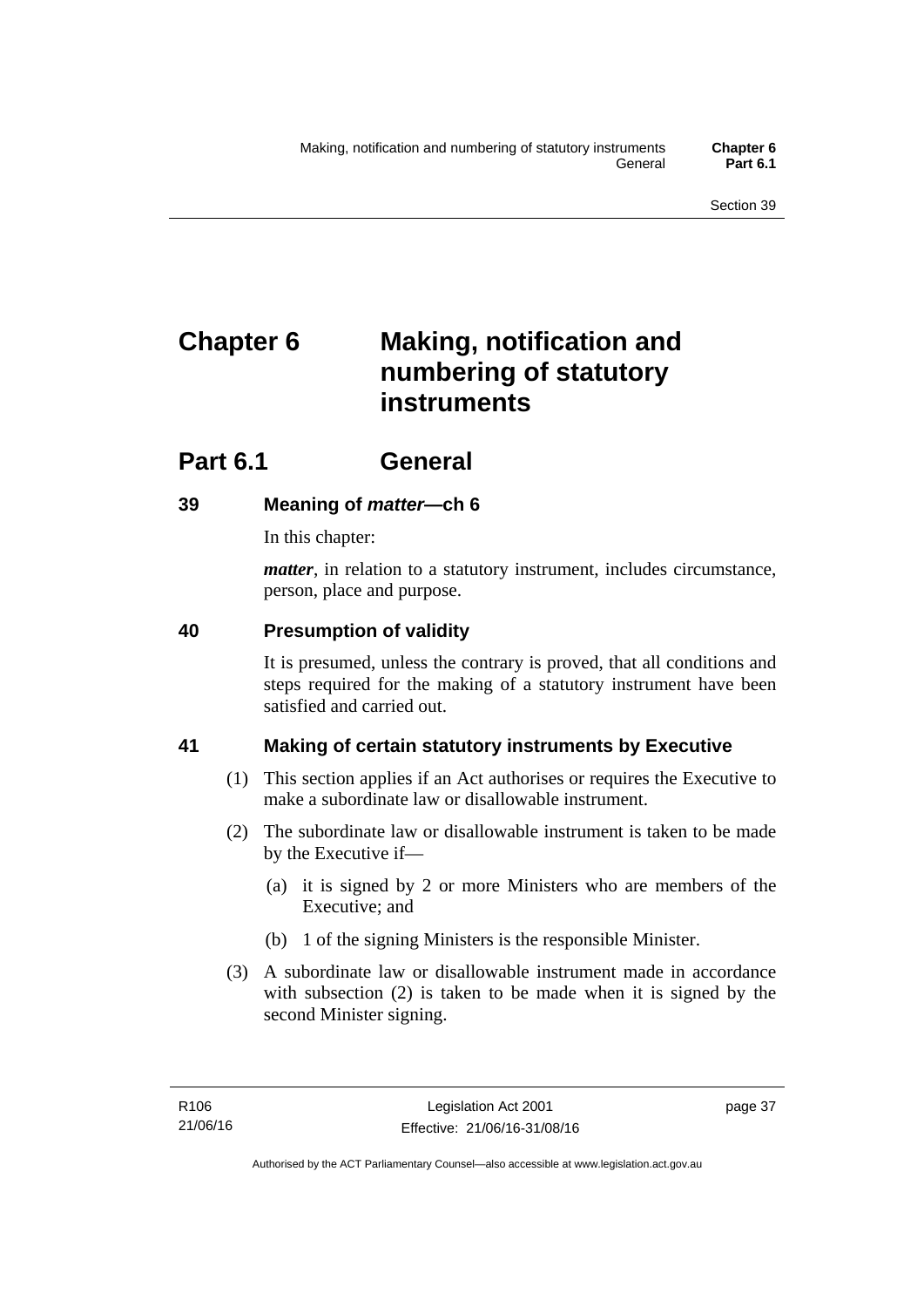- (4) Subsection (2) (b) does not apply if the responsible Minister cannot sign because he or she is absent from the ACT, ill or on leave.
- (5) In this section:

*responsible Minister* means—

- (a) the Minister for the time being administering the Act; or
- (b) if, for the time being, different Ministers administer the Act in relation to different matters—
	- (i) if only 1 Minister administers the Act in relation to the relevant matter—that Minister; or
	- (ii) if 2 or more Ministers administer the Act in relation to the relevant matter—any of the Ministers; or
	- (iii) if subparagraph (ii) does not apply and, for the time being, 2 or more Ministers administer the Act—any of the Ministers;

but does not include a Minister for the time being acting on behalf of the Minister or 2 or more Ministers.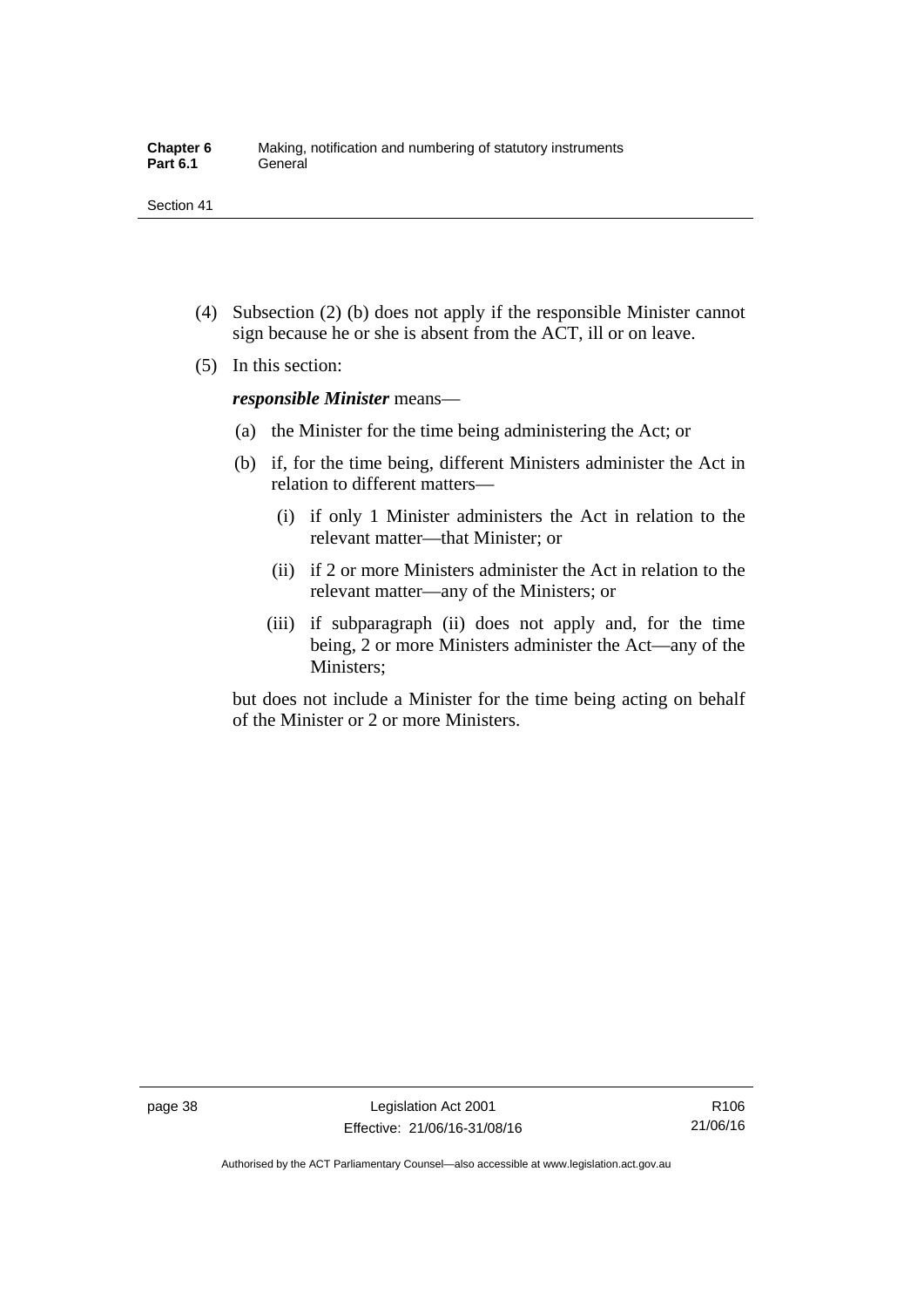# **Part 6.2 Making of statutory instruments generally**

### **42 Power to make statutory instruments**

 (1) If an Act or statutory instrument gives a power that can be exercised by making an instrument, the Act or statutory instrument gives power to make the instrument.

#### **Example**

An Act gives a Minister power to approve codes of practice, but does not require the approval to be in writing or to be given by a particular instrument. The power can be exercised by giving a written approval. The Act, therefore, gives power to make an instrument, namely, a written approval.

- *Note* An example is part of the Act, is not exhaustive and may extend, but does not limit, the meaning of the provision in which it appears (see s 126 and s 132).
- (2) If an Act or statutory instrument gives power to make an instrument that would be a legislative instrument, the power can only be exercised by making an instrument.

#### **Examples**

See examples to s 56 (3) and s 255 (3).

- (3) If an Act or statutory instrument gives power to make an instrument, the power may be exercised from time to time.
- (4) This section is a determinative provision.
	- *Note* See s 5 for the meaning of determinative provisions, and s 6 for their displacement.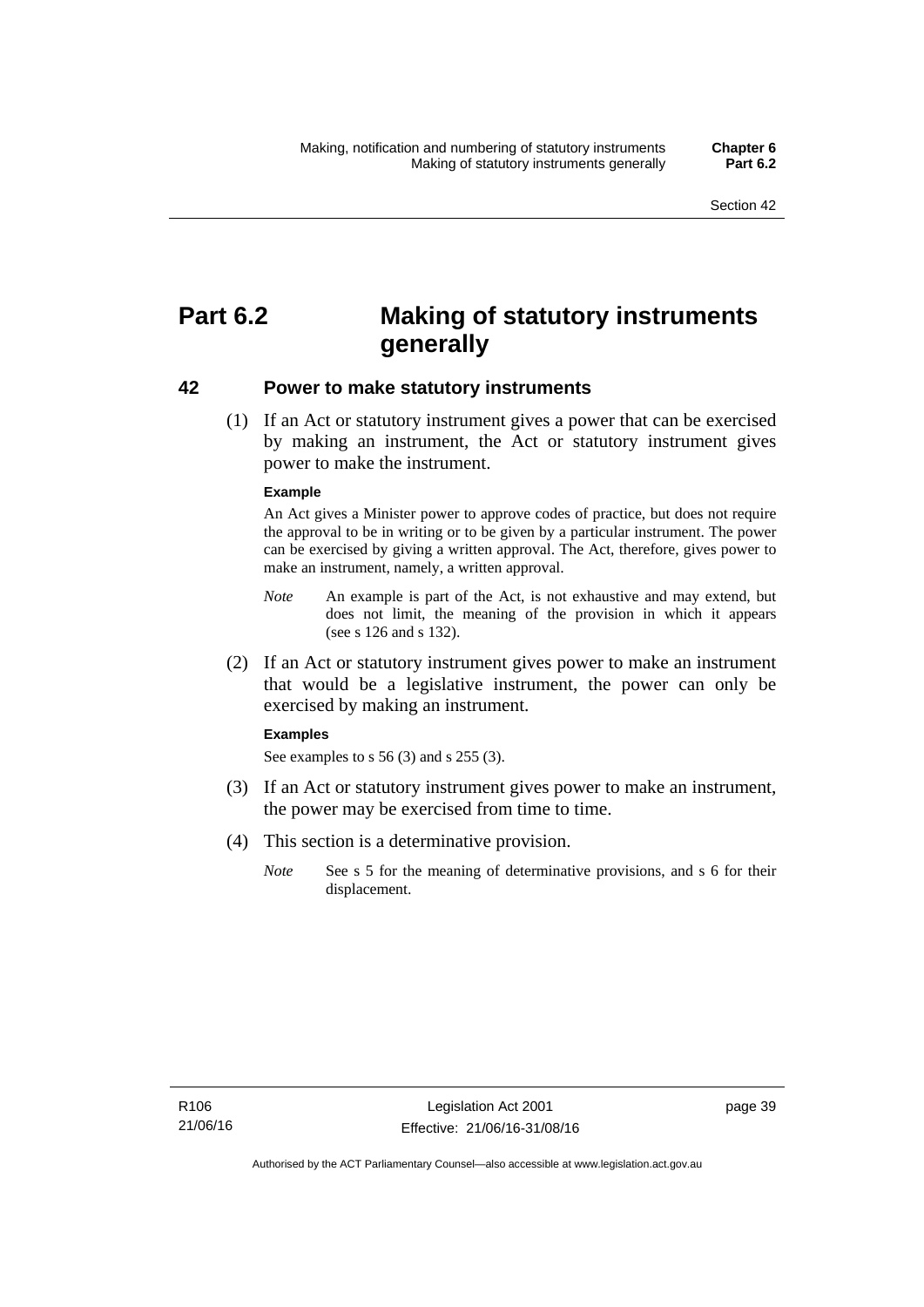### **43 Statutory instruments to be interpreted not to exceed powers under authorising law**

- (1) A statutory instrument is to be interpreted as operating to the full extent of, but not to exceed, the power given by the Act or statutory instrument under which it is made (the *authorising law*).
- (2) Without limiting subsection (1), if a provision of a statutory instrument would, apart from this section, be interpreted as exceeding power—
	- (a) the provision is valid to the extent to which it does not exceed power; and
	- (b) the remainder of the instrument is not affected.

#### **Example 1**

The *Agriculture Services Determination* 2001, pt 4 exceeds the determination– making power given by the *Agriculture Services Act 2000* (hypothetical). The other provisions of the determination are within power.

The determination (apart from pt 4) operates effectively. Pt 4 is treated as if it did not form part of the determination and is disregarded.

*Note* The kind of interpretation indicated in example 1 is known as a divisible interpretation of the determination.

#### **Example 2**

The *Goats Regulation 2001* (hypothetical) is made under the *Goats Act 2001*. The *Goats Regulation 2001*, s 39 seeks to impose rules about the care of 'animals', but the Act only gives power to make regulations about goats.

Section 39 is read restrictively ('read down') as if it mentioned goats. In other words, the section is effective but treated as if it applied only to goats.

*Note* The kind of interpretation indicated in example 2 is known as a distributive interpretation of the regulation.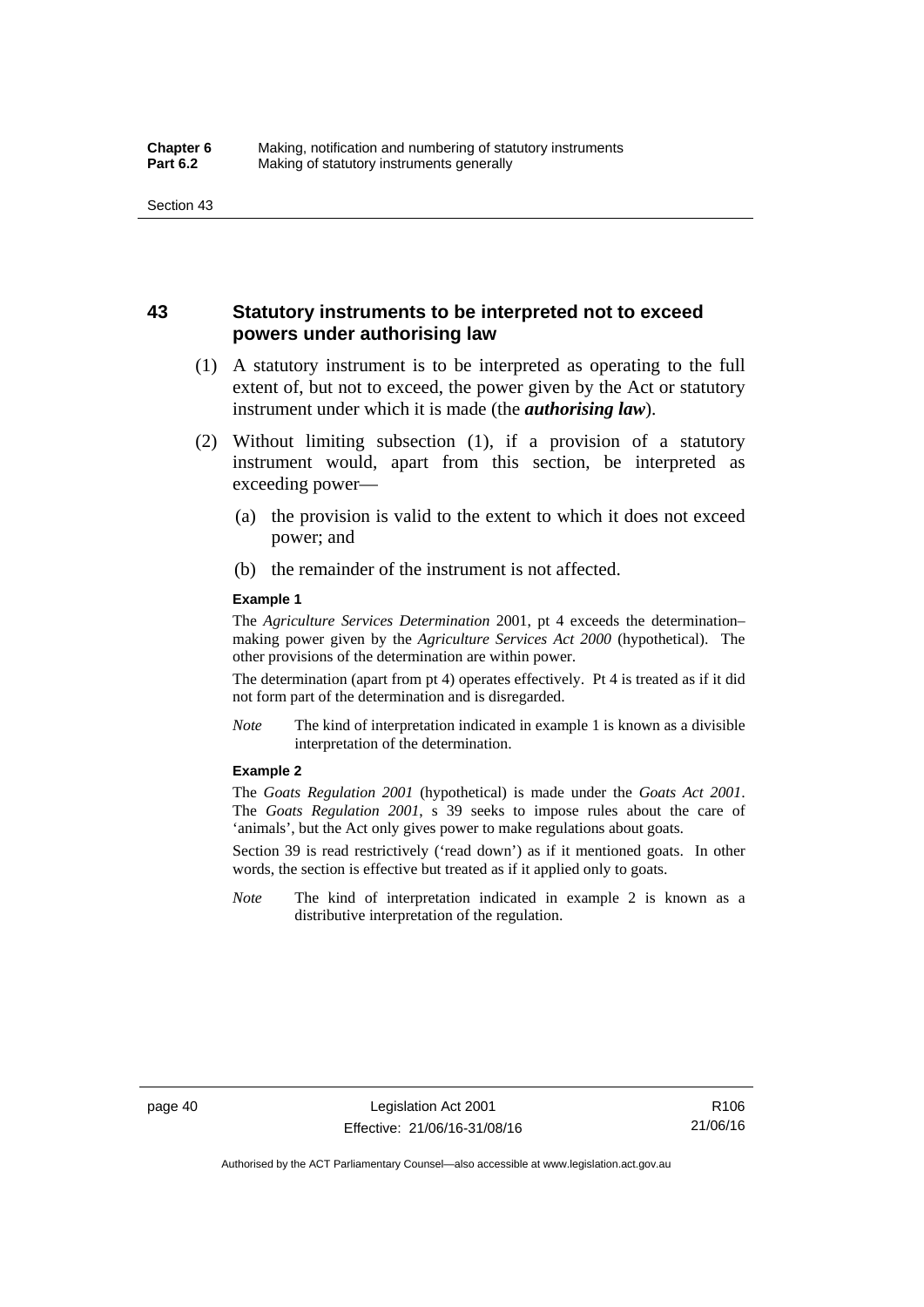#### **Example 3**

The *Wombat Protection Act 2003* (hypothetical) provides that the Minister may appoint a Wombat Advocate. The instrument making the appointment states that the appointment is for 5 years, but the maximum term of appointment authorised under the Act is 4 years.

The instrument is read restrictively ('read down') as if it referred to 4 years. In other words, the instrument is effective but the appointment is only valid for 4 years.

- *Note 1* The kind of interpretation indicated in example 3 is known as a distributive interpretation of the instrument.
- *Note 2* An example is part of the Act, is not exhaustive and may extend, but does not limit, the meaning of the provision in which it appears (see s 126 and s 132).
- (3) Without limiting subsection (1), if the application of a provision of a statutory instrument to a matter would, apart from this section, be interpreted as exceeding power, the provision's application to other matters is not affected.

#### **Example**

The *Community Safety Order 2001* is expressed to apply to all members of the community without qualification although it is in fact made under the *Building Industry (Safety) Act 2000* (hypothetical). That Act is restricted in its operation to the building industry. The order is cast in such wide terms that it cannot be interpreted divisibly or distributively. However, the order applies to entities such as XYZ Constructions Pty Ltd because it is a company in the construction industry.

- (4) This section is in addition to any provision of the statutory instrument or authorising law.
- (5) This section is a determinative provision.
	- *Note* See s 5 for the meaning of determinative provisions, and s 6 for their displacement.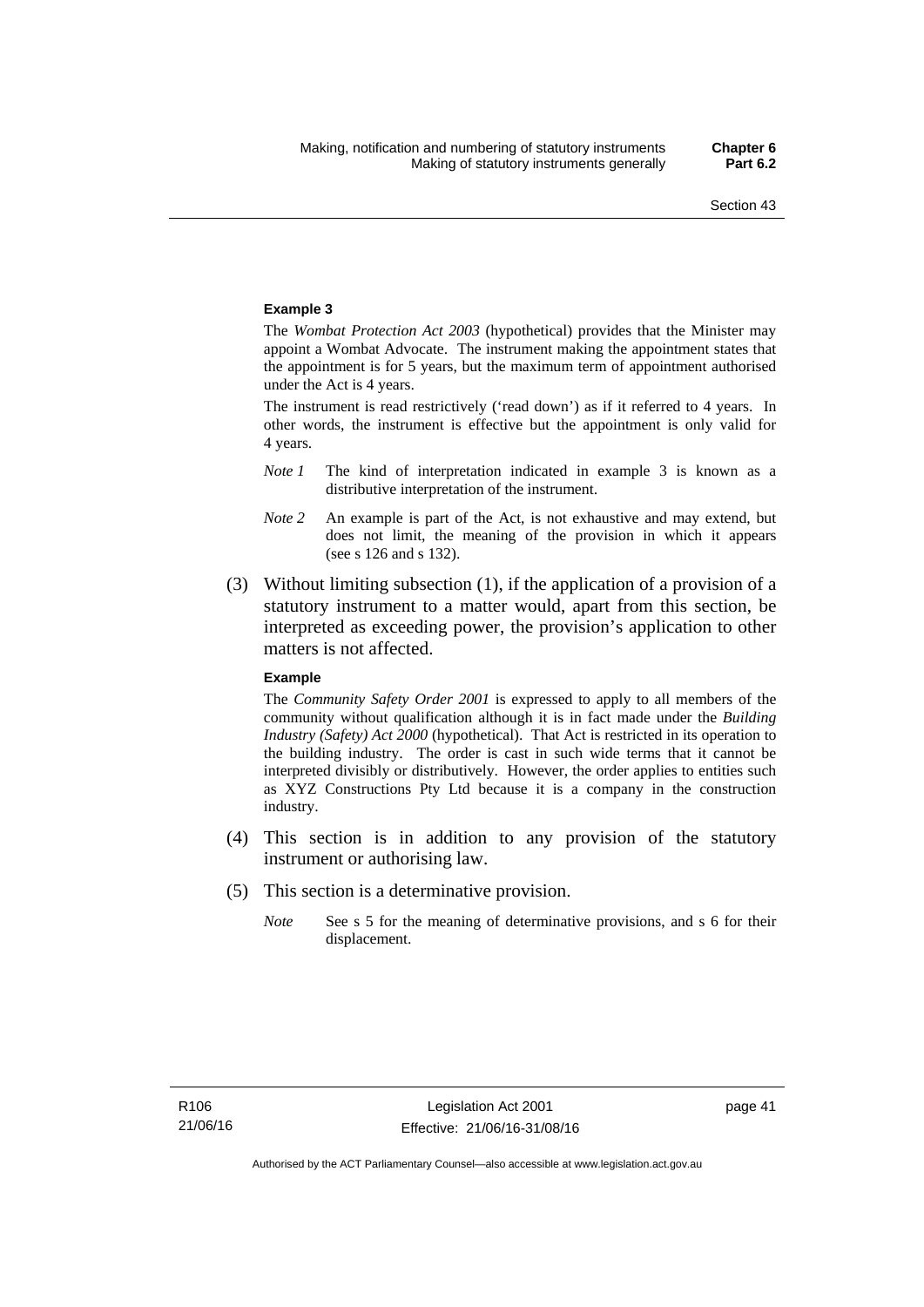### **44 Power to make statutory instruments for Act etc**

- (1) If an Act or statutory instrument (the *authorising law*) authorises or requires the making of a statutory instrument for the authorising law or another Act or statutory instrument (the *other law*), the power authorises a statutory instrument to be made in relation to any matter that—
	- (a) is required or permitted to be prescribed by the authorising law or other law; or
	- (b) is necessary or convenient to be prescribed for carrying out or giving effect to the authorising law or other law.
- (2) Subsection (1) applies to the authorising law even though the authorising law—
	- (a) only authorises the making of a statutory instrument for the authorising law; or
	- (b) also authorises or requires the making of a statutory instrument about a particular matter.
- (3) Power given by the authorising law to make a statutory instrument about a particular matter does not limit power given by the authorising law or other law to make a statutory instrument (whether or not of the same kind) about any other matter.
- (4) This section is a determinative provision.
	- *Note* See s 5 for the meaning of determinative provisions, and s 6 for their displacement.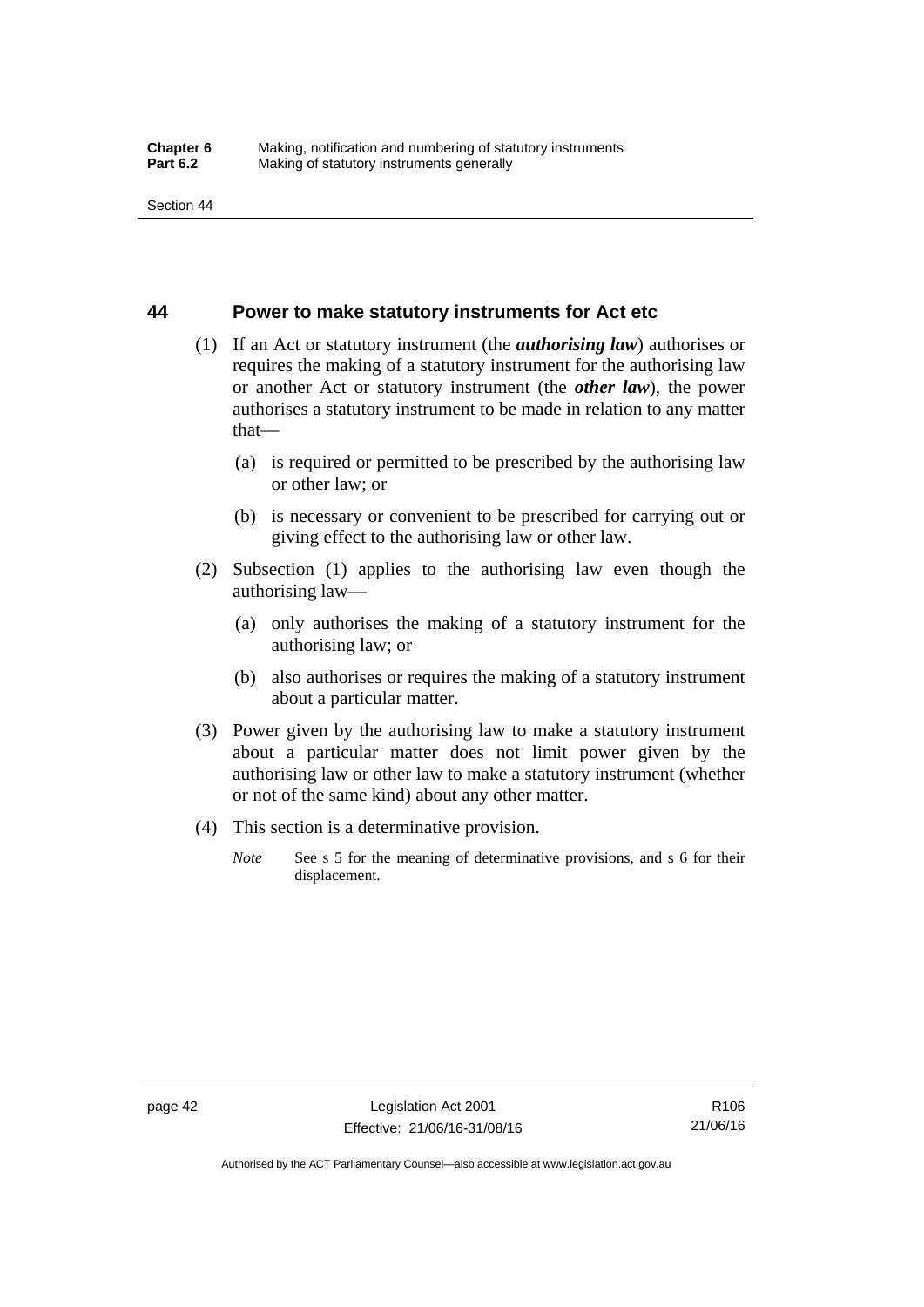### **45 Power to make court rules**

- (1) The power of an entity to make rules for a court includes power to make rules in relation to any matter necessary or convenient to be prescribed for carrying out or giving effect to the court's jurisdiction under any law that authorises or requires anything to be done in or in relation to the court.
- (2) This section is additional to section 44.
- (3) This section is a determinative provision.
	- *Note* See s 5 for the meaning of determinative provisions, and s 6 for their displacement.
- (4) In this section:

*court* includes a tribunal*.*

*disallowable instrument*, for a Commonwealth Act, means an instrument that can be disallowed under the *[Legislative Instruments](http://www.comlaw.gov.au/Series/C2004A01224)  [Act 2003](http://www.comlaw.gov.au/Series/C2004A01224)* (Cwlth), part 5 (Parliamentary scrutiny of legislative instruments), including that part, or provisions of that part, applied by another Commonwealth law.

*law* means—

- (a) an Act, subordinate law or disallowable instrument; or
	- *Note* A reference to an Act, subordinate law or disallowable instrument includes a reference to a provision of the Act, law or instrument (see s 7, s 8 and s 9).
- (b) a Commonwealth Act or a disallowable instrument under a Commonwealth Act (or a provision of such an Act or instrument).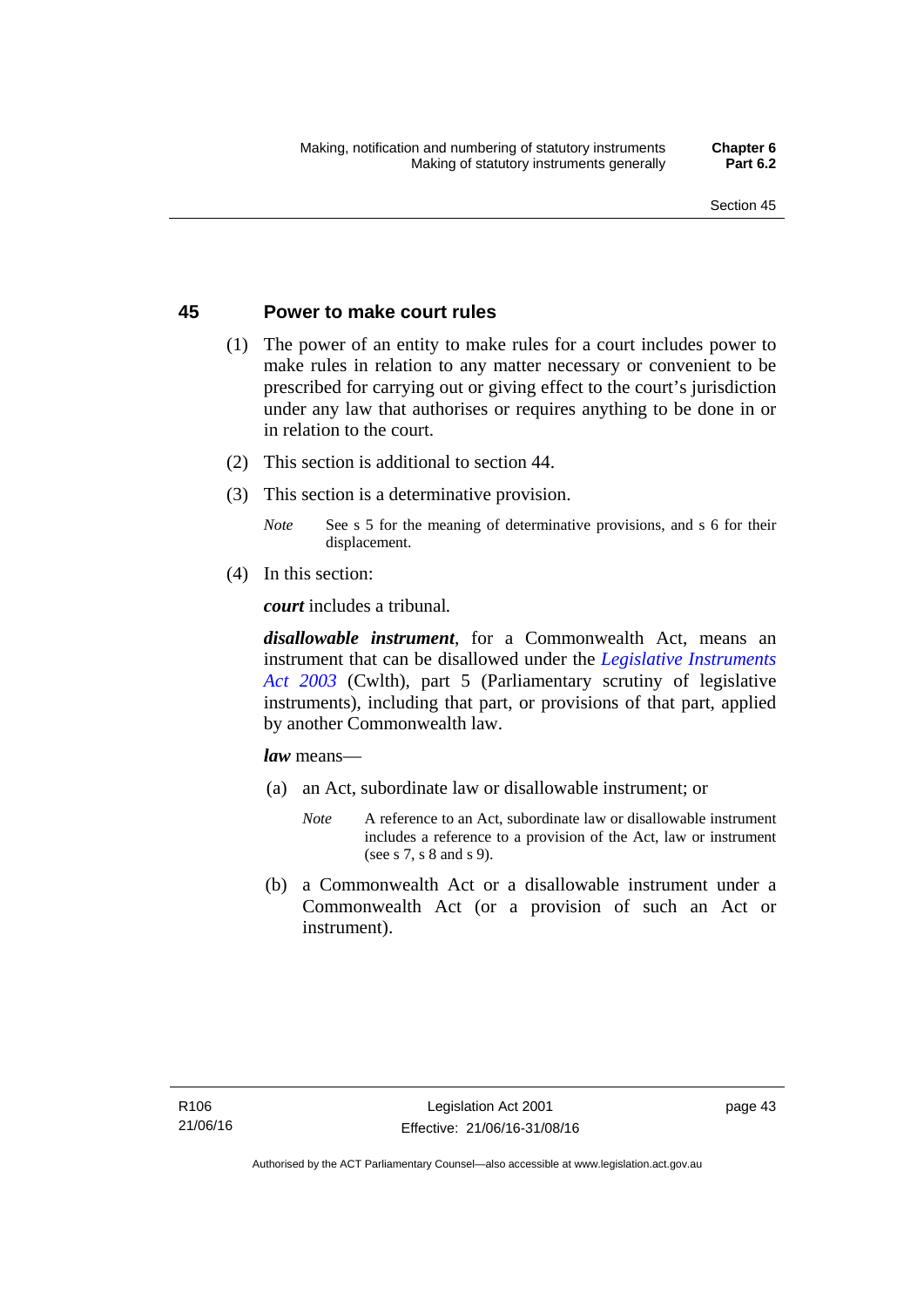### **46 Power to make instrument includes power to amend or repeal**

- (1) Power given under an Act or statutory instrument (the *authorising law*) to make a statutory instrument includes power to amend or repeal the instrument.
- (2) The power to amend or repeal the instrument is exercisable in the same way, and subject to the same conditions, as the power to make the instrument.

#### **Examples**

- 1 If the instrument is a disallowable instrument, an amendment or repeal of the instrument is also a disallowable instrument.
- 2 If the instrument is a notifiable instrument, an amendment or repeal of the instrument is also a notifiable instrument.
- 3 If notice of the making of the instrument must be published in a newspaper, notice of an amendment or repeal of the instrument must also be published in the newspaper.
- *Note* An example is part of the Act, is not exhaustive and may extend, but does not limit, the meaning of the provision in which it appears (see s 126 and s 132).
- (3) Despite subsection (1), a form that is a legislative instrument may be repealed or repealed and remade (with or without changes), but may not be amended.
- (4) This section is a determinative provision.
	- *Note* See s 5 for the meaning of determinative provisions, and s 6 for their displacement.

### **47 Statutory instrument may make provision by applying law or instrument**

 (1) This section applies if an Act, subordinate law or disallowable instrument (the *authorising law*) authorises or requires the making of a statutory instrument (the *relevant instrument*) about a matter.

Authorised by the ACT Parliamentary Counsel—also accessible at www.legislation.act.gov.au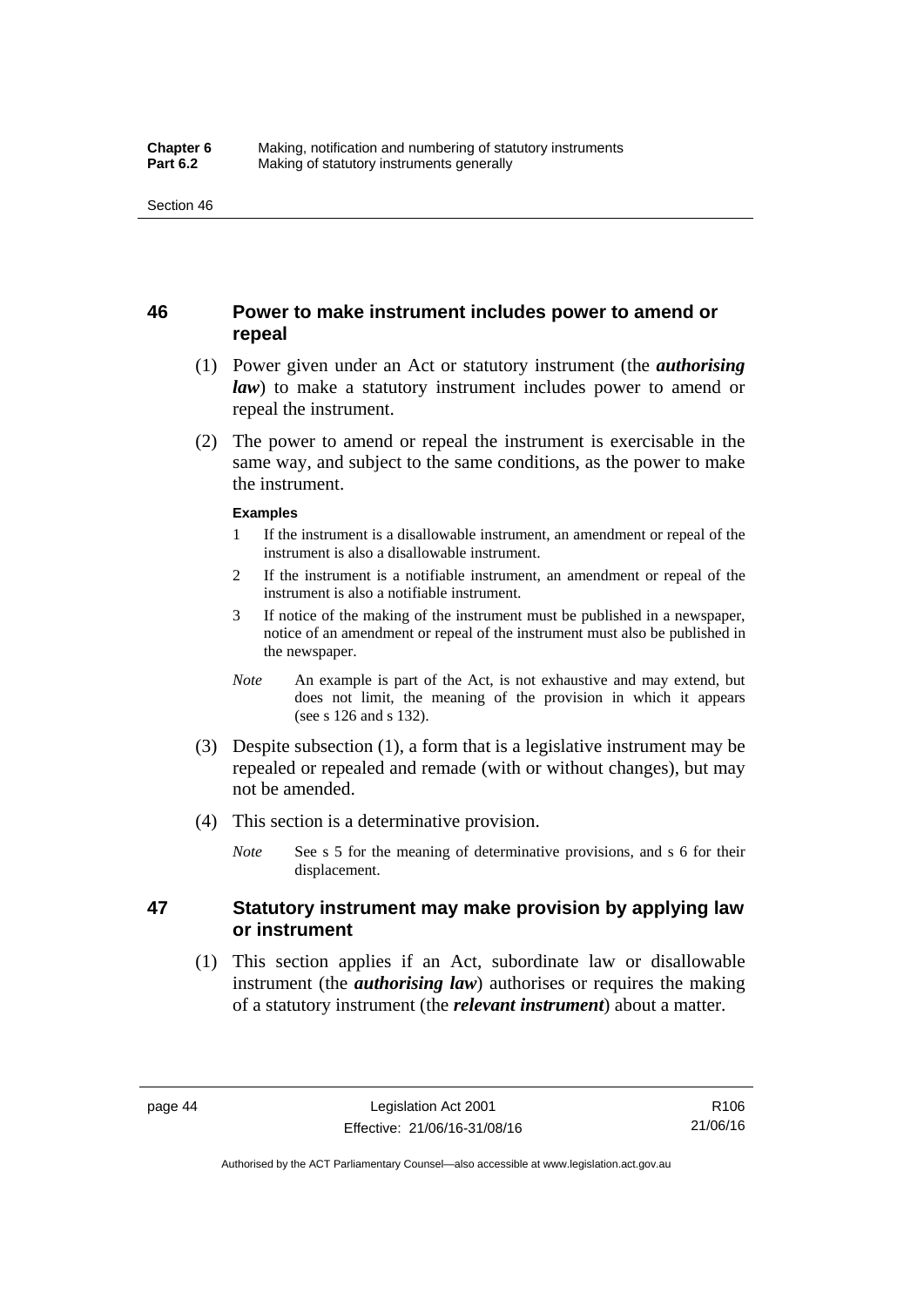- (2) The relevant instrument may make provision about the matter by applying an ACT law—
	- (a) as in force at a particular time; or
	- (b) as in force from time to time.
- (3) The relevant instrument may make provision about the matter by applying a law of another jurisdiction, or an instrument, as in force only at a particular time.

*Note* For information on the operation of s (3), see the examples to s (9).

- (4) If the relevant instrument makes provision about the matter by applying a law of another jurisdiction or an instrument, the following provisions apply:
	- (a) if subsection (3) is displaced by, or under authority given by, an Act or the authorising law—the law of the other jurisdiction or instrument is applied as in force from time to time;
		- *Note* For the displacement of s (3), see s 6, examples 1 and 2.
	- (b) if subsection (3) is not so displaced and the relevant instrument does not provide that the law of the other jurisdiction or instrument is applied as in force at a particular time—the law or instrument is taken to be applied as in force when the relevant instrument is made.

### **Examples—s (4) (b)**

1 The *Locust Damage Compensation Determination 2003* (a hypothetical disallowable instrument) provides for the making of claims against a compensation fund. Section 43 states that disputes about claims must be decided in accordance with the *[Commercial Arbitration Act 1984](http://www.legislation.nsw.gov.au/maintop/view/repealed/act+160+1984+cd+0+Y)* (NSW) (the *NSW Act*) as in force from time to time. The determination is made on 1 August 2003. The Act under which the determination is made does not displace s (3). Therefore, even though s 43 purports to apply the [NSW Act](http://www.legislation.nsw.gov.au/maintop/view/repealed/act+160+1984+cd+0+Y) as in force from time to time, the [NSW Act](http://www.legislation.nsw.gov.au/maintop/view/repealed/act+160+1984+cd+0+Y) as in force on 1 August 2003 is applied by the determination.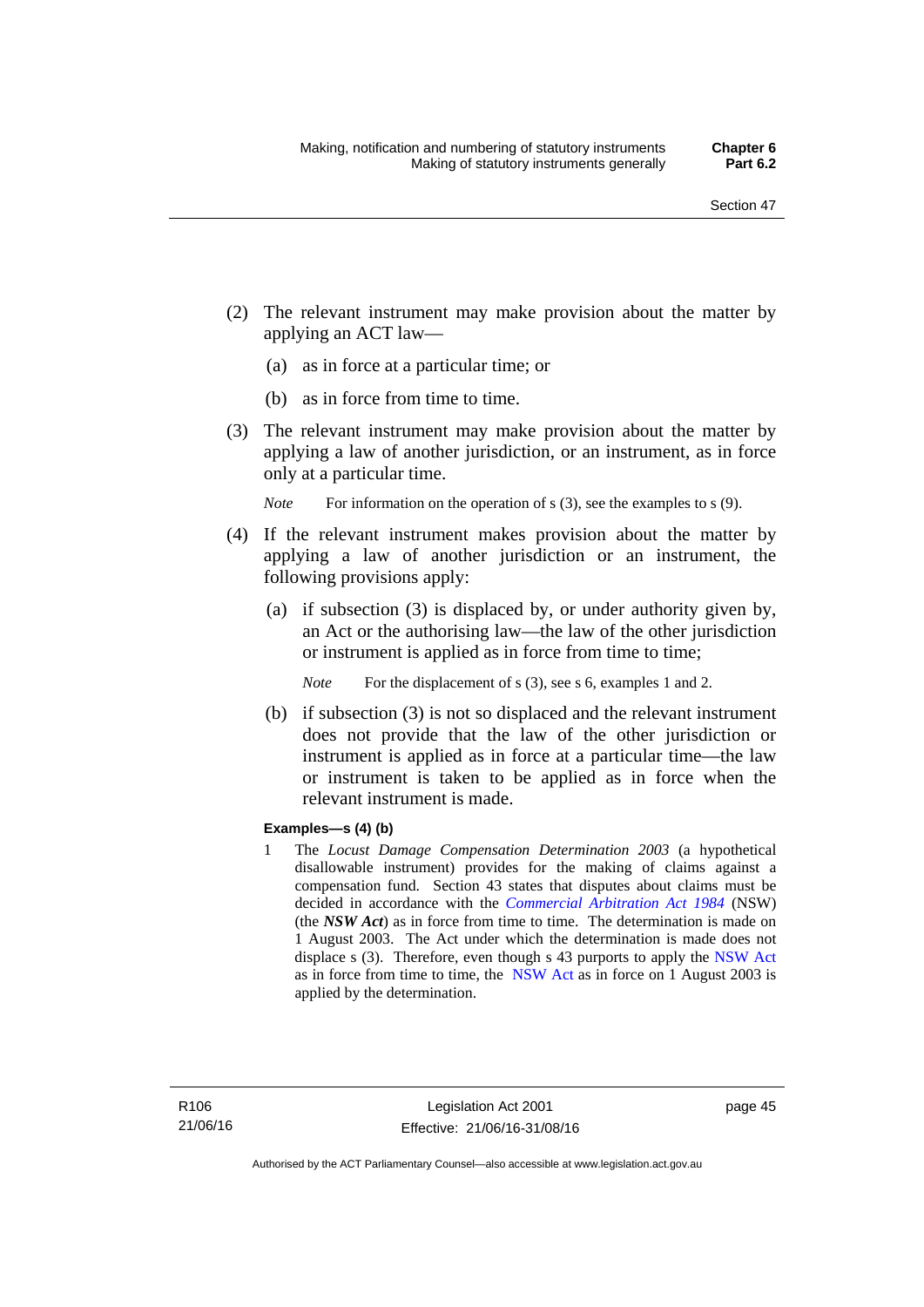Section 47

- 2 The *Locust Damage Compensation Determination 2003* (mentioned in example 1), s 43 states that disputes about claims must be decided in accordance with the *[Commercial Arbitration Act 1984](http://www.legislation.nsw.gov.au/maintop/view/repealed/act+160+1984+cd+0+Y)* (NSW) (the *NSW Act*), but does not state that the [NSW Act](http://www.legislation.nsw.gov.au/maintop/view/repealed/act+160+1984+cd+0+Y) is to be applied as in force from time to time or at a particular time. The determination is made on 1 August 2003. The Act under which the determination is made does not displace s (3). Therefore, the [NSW Act](http://www.legislation.nsw.gov.au/maintop/view/repealed/act+160+1984+cd+0+Y) as in force on 1 August 2003 is applied by the determination.
- *Note* An example is part of the Act, is not exhaustive and may extend, but does not limit, the meaning of the provision in which it appears (see s 126 and s 132).
- (5) If a law of another jurisdiction or an instrument is applied as in force at a particular time, the text of the law or instrument (as in force at that time) is taken to be a notifiable instrument made under the relevant instrument by the entity authorised or required to make the relevant instrument.
- (6) If subsection (3) is displaced and a law of another jurisdiction or an instrument is applied as in force from time to time, the text of each of the following is taken to be a notifiable instrument made under the relevant instrument by the entity authorised or required to make the relevant instrument:
	- (a) the law or instrument as in force at the time the relevant instrument is made;
	- (b) each subsequent amendment of the law or instrument;
	- (c) if the law or instrument is repealed and remade (with or without changes)—the law or instrument as remade and each subsequent amendment of the law or instrument;
	- (d) if a provision of the law or instrument is omitted and remade (with or without changes) in another law or instrument—the provision as remade and each subsequent amendment of the provision.

R106 21/06/16

Authorised by the ACT Parliamentary Counsel—also accessible at www.legislation.act.gov.au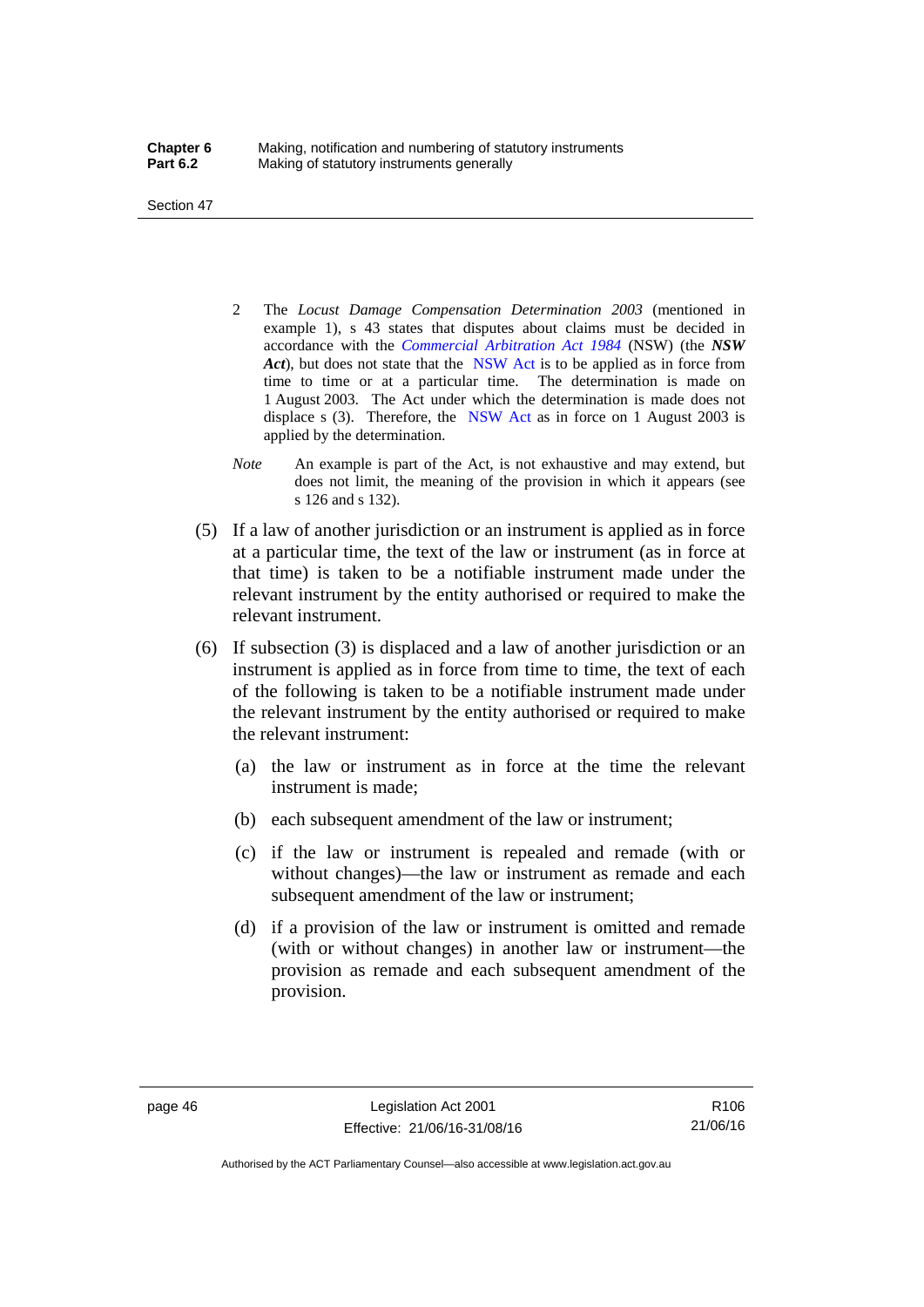- (7) The authorising law or, if the relevant instrument is a subordinate law or disallowable instrument, the relevant instrument may provide that—
	- (a) subsection (5) or (6) does not apply to the relevant instrument; or
	- (b) subsection (5) or (6) applies with the modifications stated in the authorising law or relevant instrument.
- (8) If a provision of an Act, subordinate law or disallowable instrument authorises or requires the application of a law or instrument, the provision authorises the making of changes or modifications to the law or instrument for that application.
- (9) This section is a determinative provision.

#### **Examples—s (3) and s (9)**

Here are 2 examples about the operation of s (3) and (9): the first illustrates how s (3) might be displaced and the second illustrates how a law of another jurisdiction that applies as in force from time to time would operate—

- 1 The effect of s (3) and s (9), and s (10), def *applying*, is that if it is intended to apply, adopt or incorporate a law or instrument as in force from time to time, the authorising law would need to expressly displace s (3) (as illustrated in s 6, examples of different kinds of displacement, example 1) *or* indicate a manifest contrary intention (as illustrated in example 2 in those examples).
- 2 The *ABC Regulation 2001* (made under a provision like those illustrated in s 6, examples of different kinds of displacement, examples 1 and 2) provides that noise measurements are to be taken in accordance with the NSW noise control manual as in force from time to time. The effect of the *ABC Regulation 2001* is that whenever the NSW noise control manual is amended in future, the noise measurements must be taken in accordance with the manual as last amended.
- *Note* See s 5 for the meaning of determinative provisions, and s 6 for their displacement.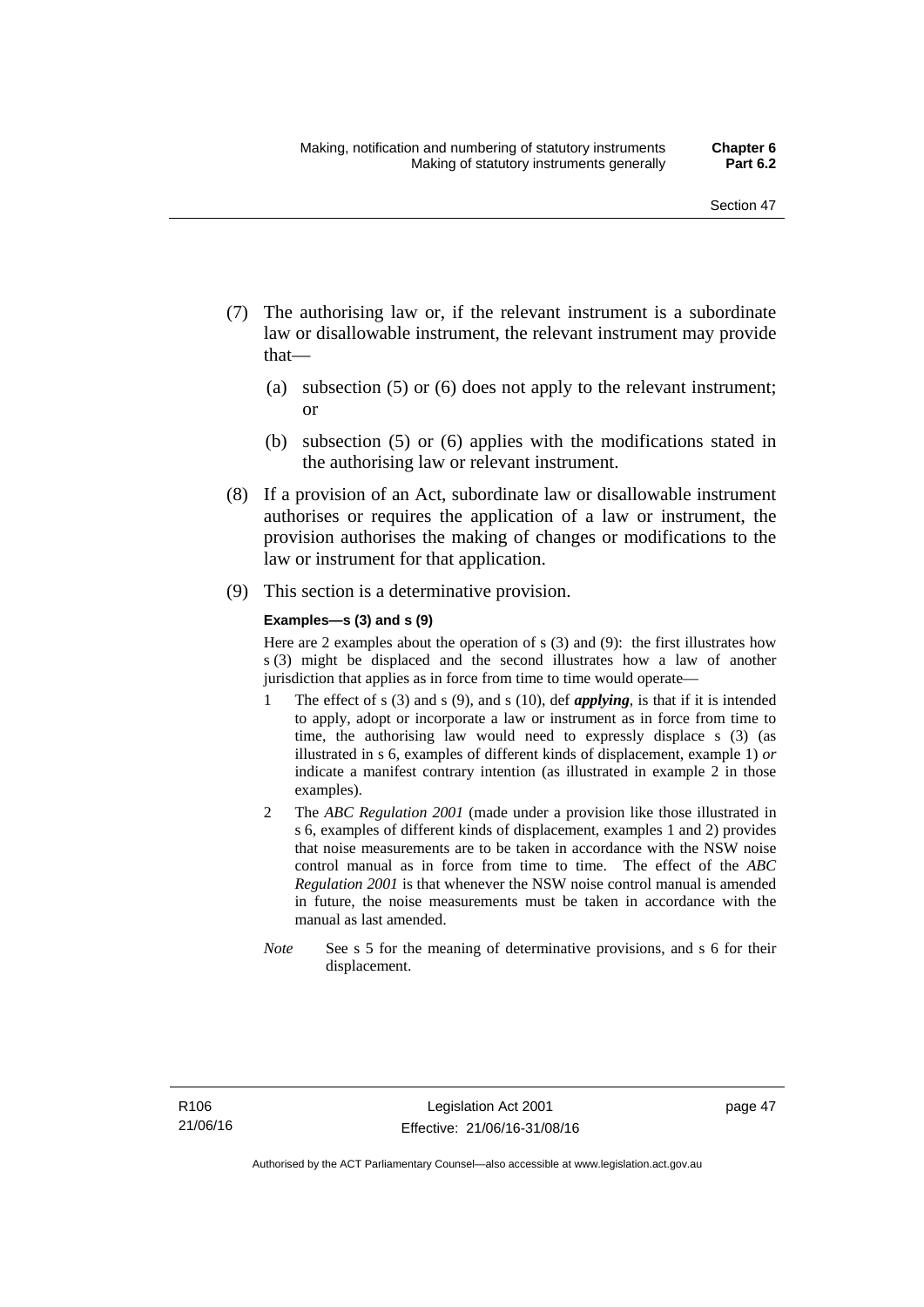(10) In this section:

*ACT law* means an Act, subordinate law or disallowable instrument.

*Note* A reference to an Act, subordinate law or disallowable instrument includes a reference to a provision of the Act, law or instrument (see s 7, s 8 and s 9).

*applying* includes adopting or incorporating.

*Note* See also s 157 (Defined terms–other parts of speech and grammatical forms).

*disallowable instrument*, for a Commonwealth Act, means an instrument that can be disallowed under the *[Legislative Instruments](http://www.comlaw.gov.au/Series/C2004A01224)  [Act 2003](http://www.comlaw.gov.au/Series/C2004A01224)* (Cwlth), part 5 (Parliamentary scrutiny of legislative instruments), including that part, or provisions of that part, applied by another Commonwealth law.

*instrument* includes a provision of an instrument, but does not include an ACT law or a law of another jurisdiction.

*law of another jurisdiction* means—

- (a) a Commonwealth Act or a disallowable instrument under a Commonwealth Act; or
- (b) a State Act, or any regulation or rule under a State Act; or
- (c) a New Zealand or Norfolk Island Act, or any regulation or rule under a New Zealand or Norfolk Island Act; or
- (d) a provision of a law mentioned in paragraphs (a) to (c).

Authorised by the ACT Parliamentary Counsel—also accessible at www.legislation.act.gov.au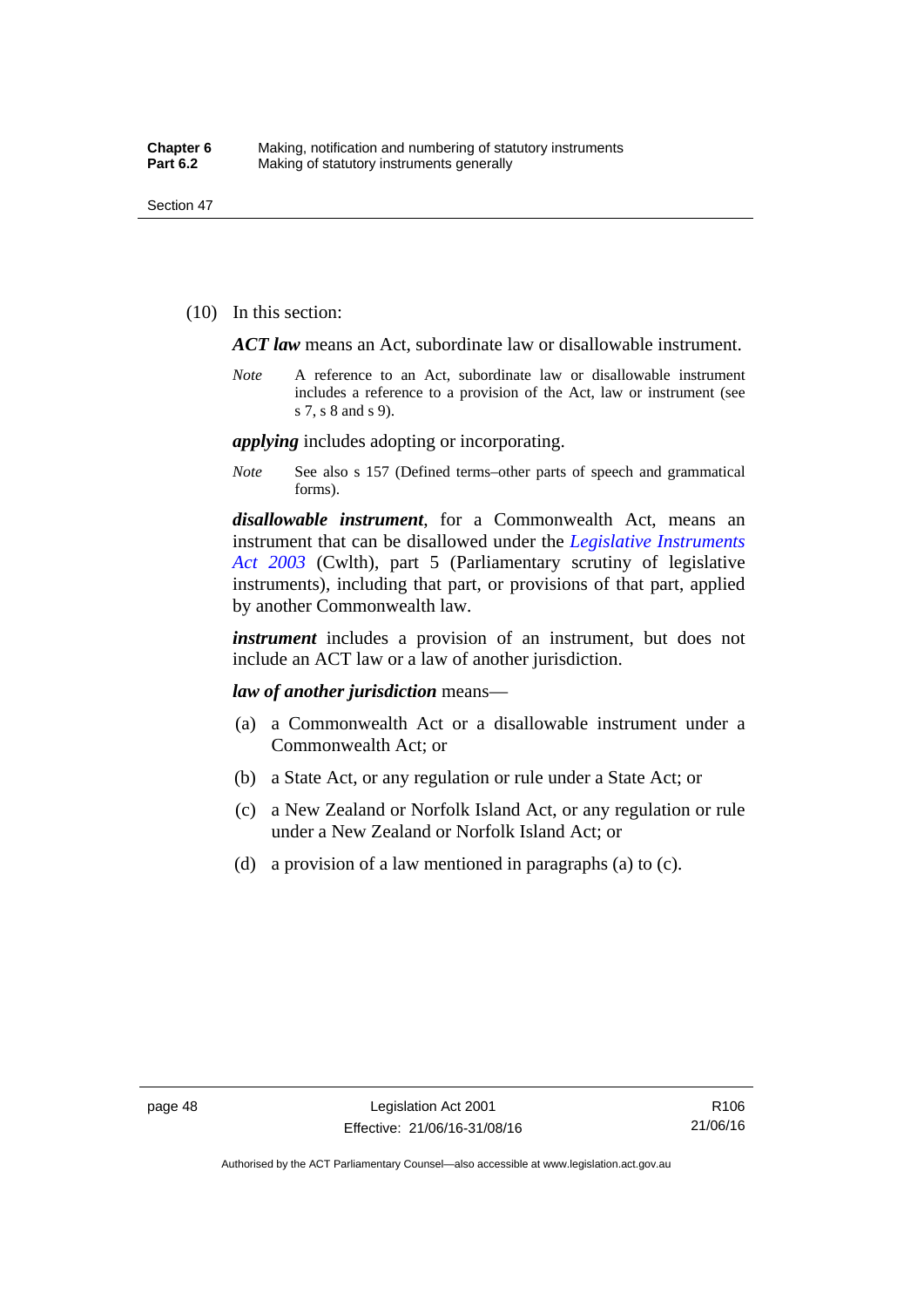## **48 Power to make instrument includes power to make different provision for different categories etc**

- (1) Power given under an Act or statutory instrument to make a statutory instrument includes power—
	- (a) to make different provision in relation to different matters or different classes of matters; or
	- (b) to make an instrument that applies differently by reference to stated exceptions or factors.
- (2) Without limiting subsection (1), power given under an Act or statutory instrument to make a statutory instrument about particular matters includes power to make a statutory instrument about any 1 or more of the matters or a particular class of the matters.
- (3) For this section, a class may consist of a single matter.
- (4) This section is a determinative provision.
	- *Note* See s 5 for the meaning of determinative provisions, and s 6 for their displacement.

### **49 Single instrument may exercise several powers or satisfy several requirements**

- (1) Power given under an Act or statutory instrument may be exercised with any other power to make a single instrument—
	- (a) whether or not the powers are exercised in relation to separate provisions, some of the same provisions, or all of the provisions, of the instrument; or
	- (b) whether or not the other powers are given under the same Act or statutory instrument, another Act or statutory instrument or any other territory law.
- (2) A statutory instrument is taken—
	- (a) to be made under each power given under territory law under which it could be made; and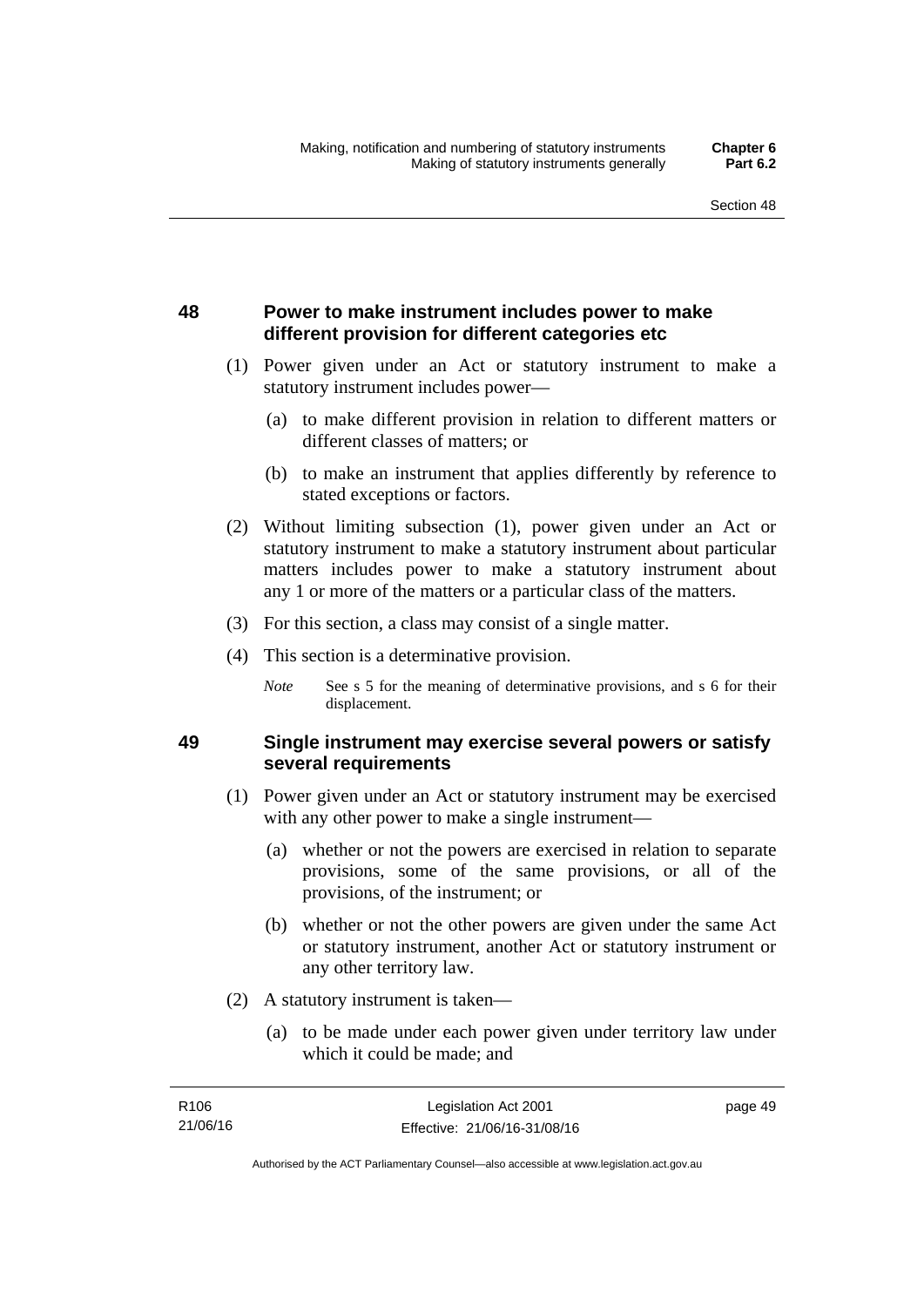- (b) to satisfy each requirement under territory law that it could satisfy.
- (3) Without limiting subsection (2), that subsection applies to an instrument even though—
	- (a) it is stated to be made under a particular territory law (the *authorising law*) or a particular provision of the authorising law; and
	- (b) it is stated to be made for a particular territory law (the *requiring law*) or a particular provision of the requiring law.
- (4) This section is a determinative provision.
	- *Note* See s 5 for the meaning of determinative provisions, and s 6 for their displacement.

### **50 Relationship between authorising law and instrument dealing with same matter**

- (1) If an Act or statutory instrument (the *authorising law*) gives power to make a statutory instrument about a matter, the instrument may make provision in relation to a particular aspect of the matter even though provision is made by the authorising law in relation to another aspect of the matter or in relation to another matter.
- (2) This section is a determinative provision.
	- *Note* See s 5 for the meaning of determinative provisions, and s 6 for their displacement.

### **51 Instrument may make provision in relation to land by reference to map etc**

- (1) This section applies if an Act or statutory instrument authorises or requires provision to be made by statutory instrument in relation to land or waters.
- (2) Provision may be made by reference to—
	- (a) a particular map or plan held by an entity; or

Authorised by the ACT Parliamentary Counsel—also accessible at www.legislation.act.gov.au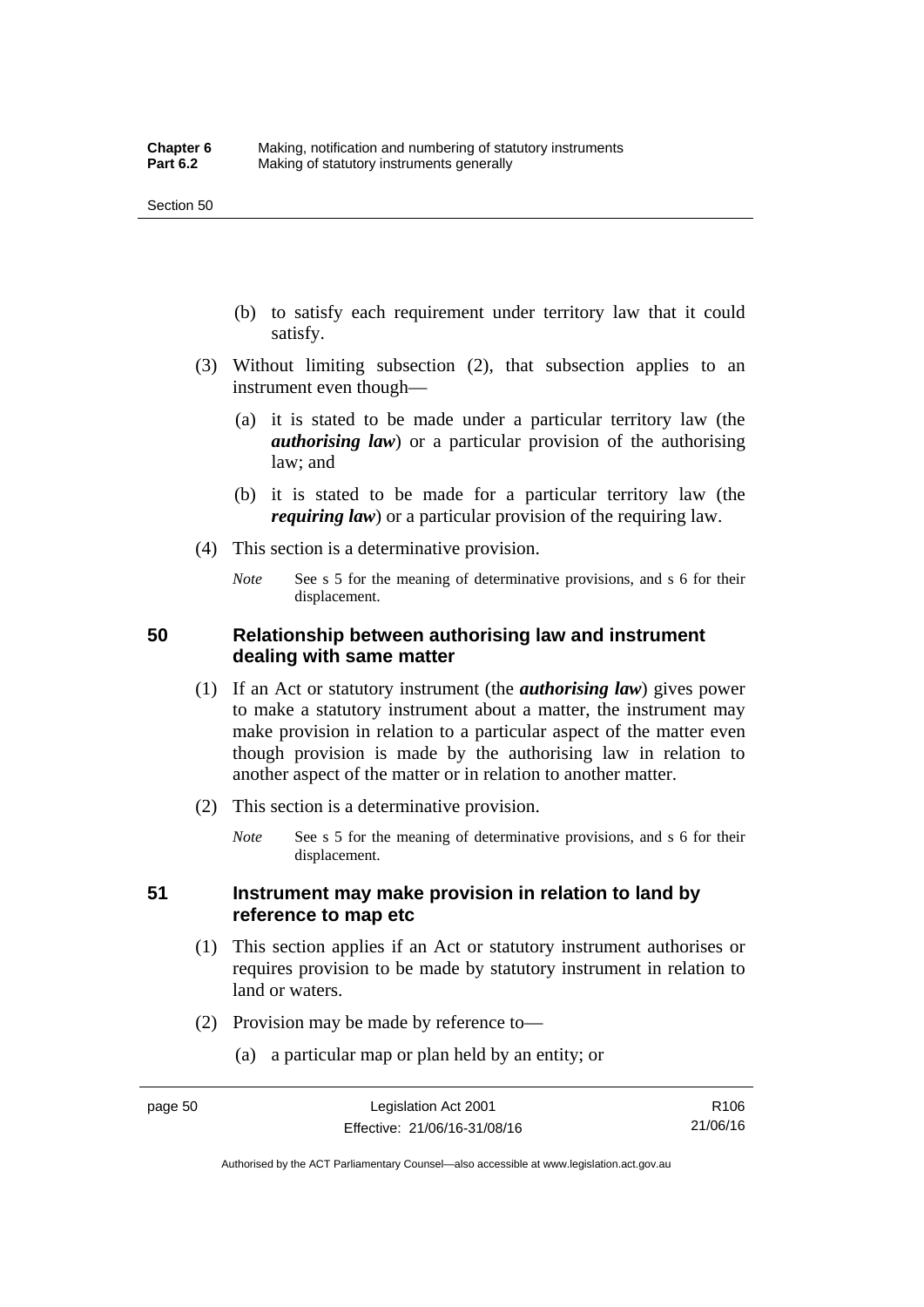(b) a particular entry in a register kept by an entity;

if the map, plan or register is available for inspection (on the internet or otherwise) by members of the public, whether or not on payment of a fee.

### **52 Instrument may authorise determination of matter etc**

- (1) This section applies if an Act or statutory instrument (the *authorising law*) authorises or requires provision to be made about a matter by statutory instrument.
- (2) A statutory instrument made under the authorising law may make provision about the matter by authorising or requiring a stated entity to make provision about the matter, or any aspect of the matter, whether or not from time to time.
- (3) This section is a determinative provision.
	- *Note* See s 5 for the meaning of determinative provisions, and s 6 for their displacement.
- (4) In this section:

*provision*, for a matter, includes determining or regulating the matter, applying the instrument to the matter, being satisfied or forming an opinion about anything relating to the matter, or doing anything else in relation to the matter.

#### **Example**

If an Act provides that an application is to be in a prescribed form, a regulation made under the Act may provide that the form is to be a form approved by the Minister.

*Note* An example is part of the Act, is not exhaustive and may extend, but does not limit, the meaning of the provision in which it appears (see s 126 and s 132).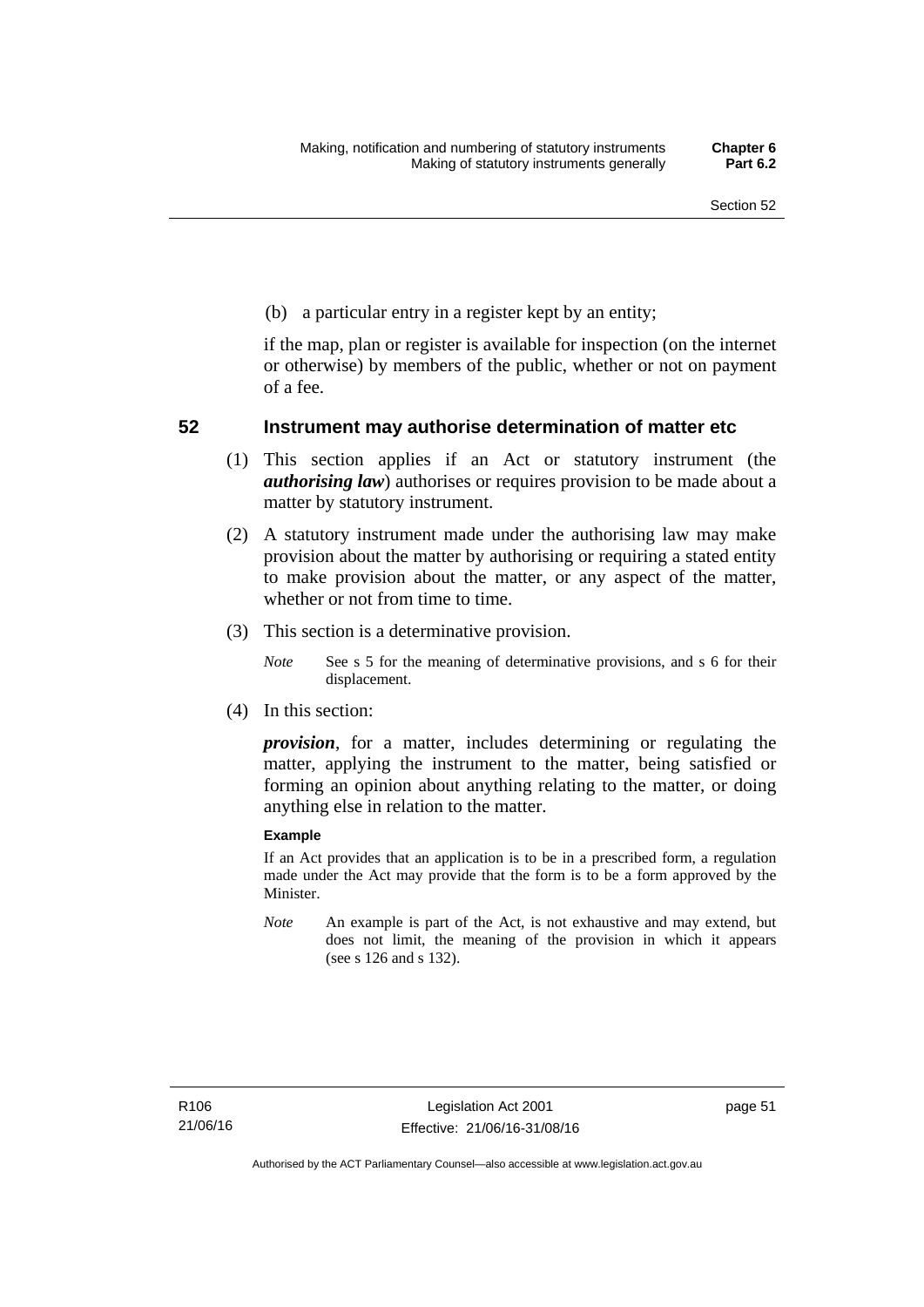### **53 Instrument may prohibit**

- (1) If an Act or statutory instrument authorises or requires a matter to be regulated (however described) by statutory instrument, the power may be exercised by prohibiting by statutory instrument the matter or any aspect of the matter.
- (2) This section is a determinative provision.
	- *Note* See s 5 for the meaning of determinative provisions, and s 6 for their displacement.

### **54 Instrument may require making of statutory declaration**

- (1) If an Act or statutory instrument (the *authorising law*) gives power to make a statutory instrument, the instrument may require the making of a statutory declaration.
	- *Note* The *[Statutory Declarations Act 1959](http://www.comlaw.gov.au/Series/C2004A07365)* (Cwlth) applies to the making of statutory declarations under territory laws (see that Act, s 5).
- (2) Subsection (1) applies—
	- (a) whether or not the authorising law authorises or requires penalties to be prescribed by instrument; and
	- (b) if the authorising law authorises or requires penalties to be prescribed by instrument—irrespective of the level of penalties that may be prescribed.
- (3) This section is a determinative provision.
	- *Note* See s 5 for the meaning of determinative provisions, and s 6 for their displacement.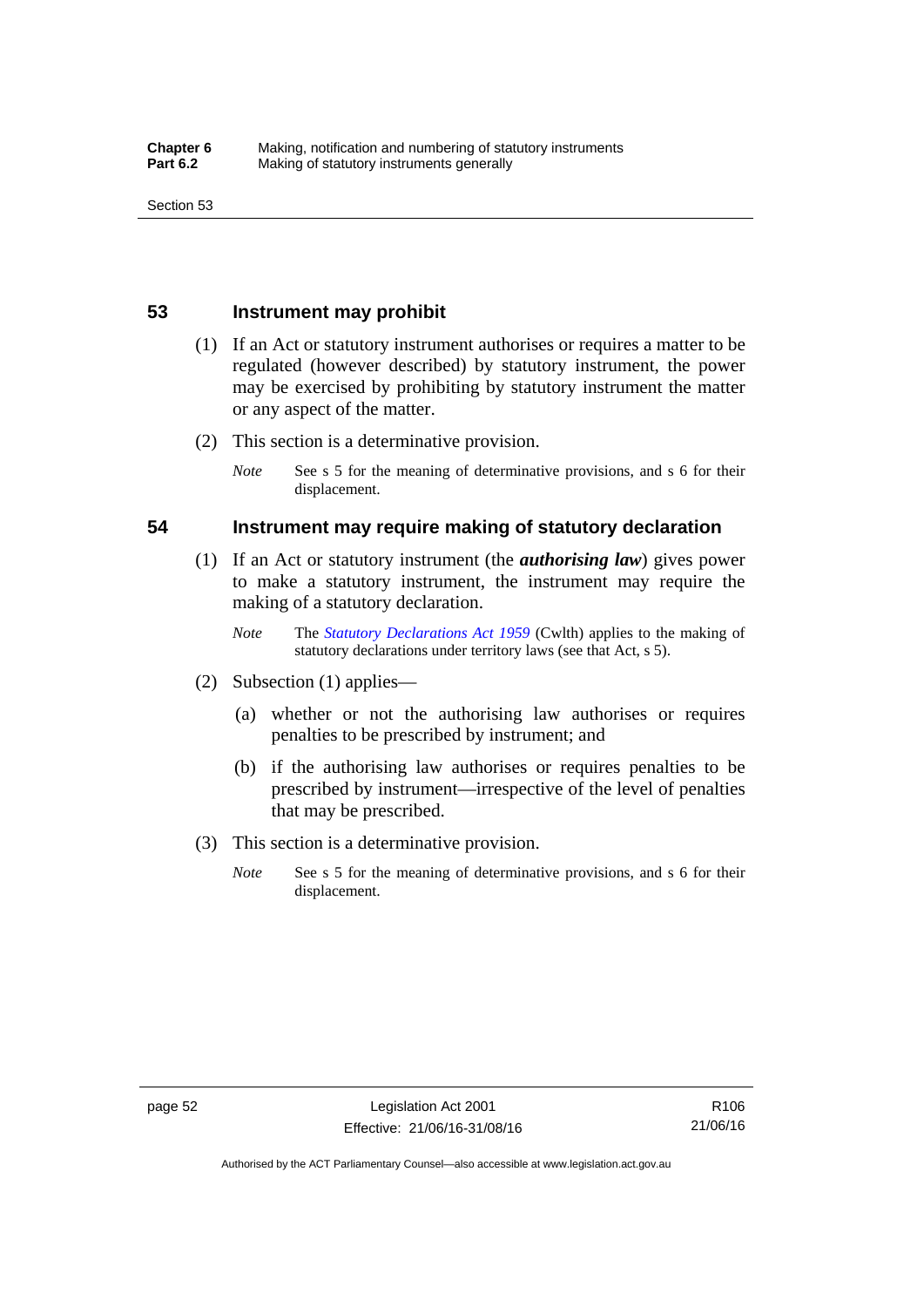# **Part 6.3 Making of certain statutory instruments about fees**

### **55 Definitions—pt 6.3**

In this part:

*fee* includes a charge or other amount.

*provide* a service includes exercise a function.

*service* includes a function or facility.

### **56 Determination of fees by disallowable instrument**

- (1) This section applies if an Act (the *authorising law*) authorises fees to be determined for an Act or statutory instrument (the *relevant law*).
- (2) The authorising law authorises a fee to be determined in relation to any matter under or related to the relevant law.
- (3) To remove any doubt, a fee may be determined for a provision of the relevant law even though the provision does not mention a fee.

#### **Example**

The X Act, s 15 provides for a person to apply for an approval but makes no mention of a fee for the approval. However, the Act, s 79 (1) provides:

(1) The Minister may determine fees for this Act.

Because s 79 (1) permits a fee to be determined 'for this Act', this Act, s 56 applies in relation to s 15 and the Minister may, in writing, determine an application fee for the approval.

- *Note 1* The determination of a fee by a Minister under an Act is a disallowable instrument and must be in writing (see s 9 (1) (b) and s 42 (2)).
- *Note 2* An example is part of the Act, is not exhaustive and may extend, but does not limit, the meaning of the provision in which it appears (see s 126 and s 132).

page 53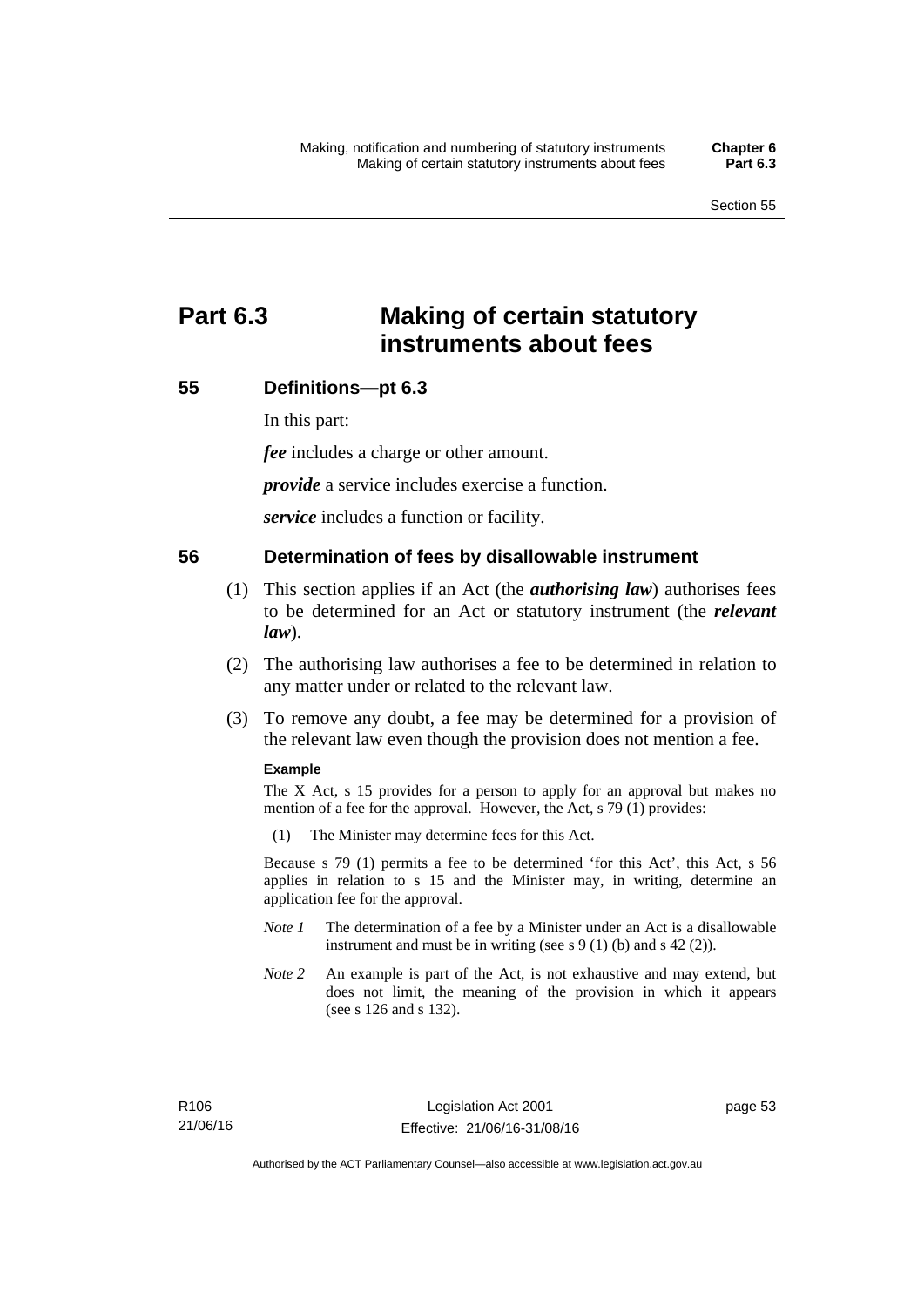- (4) A fee may be determined—
	- (a) by stating the fee; or
	- (b) by setting a rate, or providing a formula or other method, by which the fee is to be worked out; or
	- (c) by a combination of a stated fee and a rate, formula or other method.

#### **Examples—different methods of determining fees**

An instrument may determine a fee by stating an amount (eg \$250), or a rate (eg \$7.50 per kilogram). An instrument may also determine a fee by providing a formula. For example, the fee for a licence issued for part of a year could be worked out using the following formula:

annual fee  $\times$  whole and part months for which licence issued  $\frac{12}{\sqrt{12}}$ 

- (5) The determination—
	- (a) must provide by whom the fee is payable; and
	- (b) must provide to whom the fee is to be paid; and
	- (c) may make provision about the circumstances in which the fee is payable; and
	- (d) may make provision about exempting a person from payment of the fee; and
	- (e) may make provision about when the fee is payable and how it is to be paid (for example, as a lump sum or by instalments); and
	- (f) may mention the service for which the fee is payable; and
	- (g) may make provision about waiving, postponing or refunding the fee (completely or partly); and
	- (h) may make provision about anything else relating to the fee.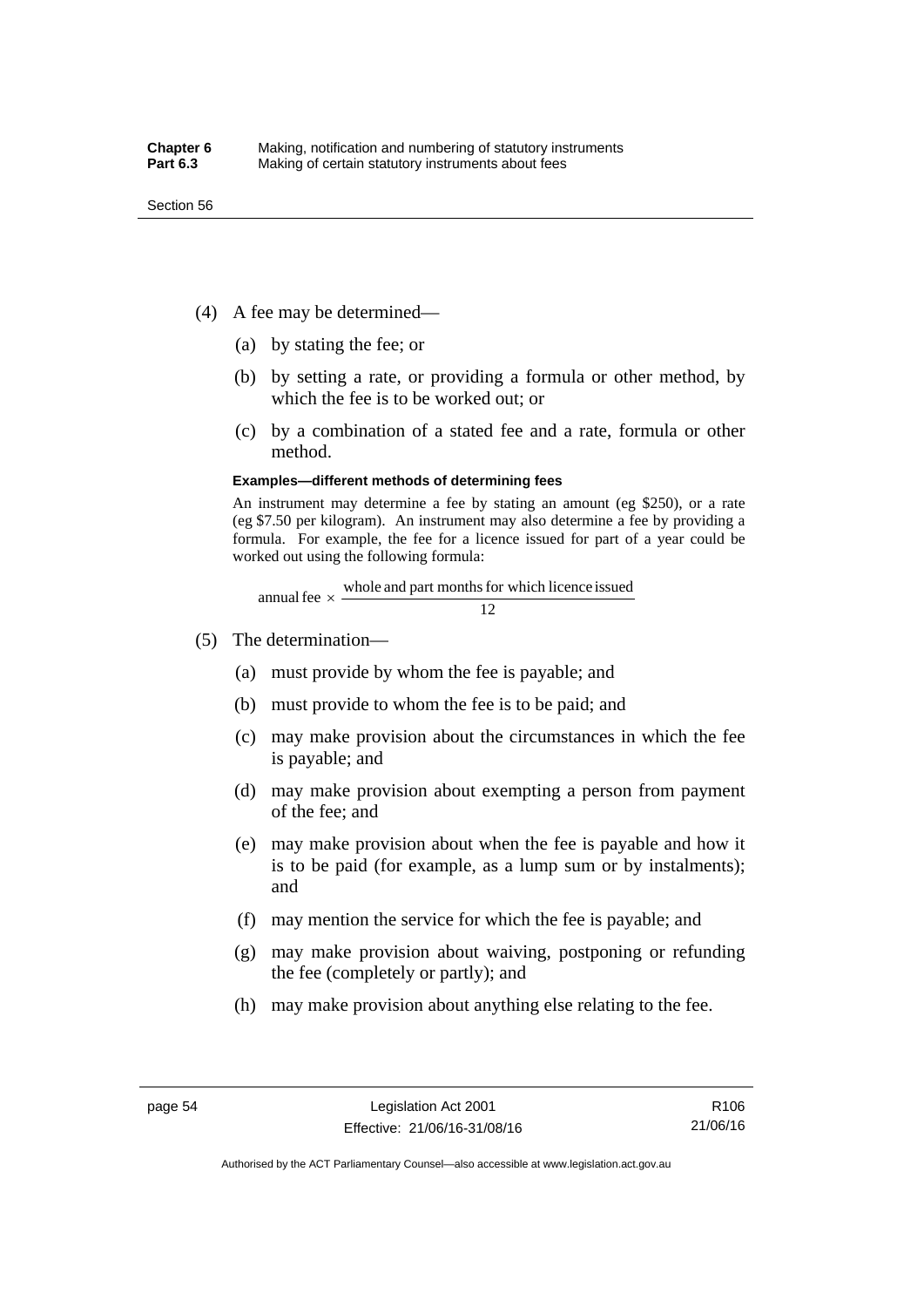### **Example—par (a)**

a provision that the owner for the time being of a vehicle is liable for any unpaid registration fee

#### **Examples—par (c)**

- 1 a provision that a document prepared and submitted in accordance with a condition imposed under the Act be accompanied by a fee
- 2 a provision that royalty ceases to be payable if the percentage of recoverable minerals is less than the prescribed limit

#### **Examples—par (e)**

- 1 a provision that a levy is payable within 30 days after the day goods are sold
- 2 a provision that, if a licensee fails to pay an instalment payable in the financial year within 14 days after the day it is payable, all remaining instalments payable in the financial year become payable

#### **Example—par (g)**

a provision that a stated official may waive all or part of a charge in stated circumstances, including if the official is satisfied about a stated circumstance

- (6) This section is a determinative provision.
	- *Note* See s 5 for the meaning of determinative provisions, and s 6 for their displacement.

- **57 Fees payable in accordance with determination etc**  (1) A fee determined by a disallowable instrument is payable by the
	- person by whom the fee is payable under the determination, in relation to the service (if any) mentioned in the determination and in accordance with the determination, to the person to whom the fee is payable under the determination.
	- (2) If a service is mentioned in the determination, the fee is payable before the service is provided unless the determination provides otherwise.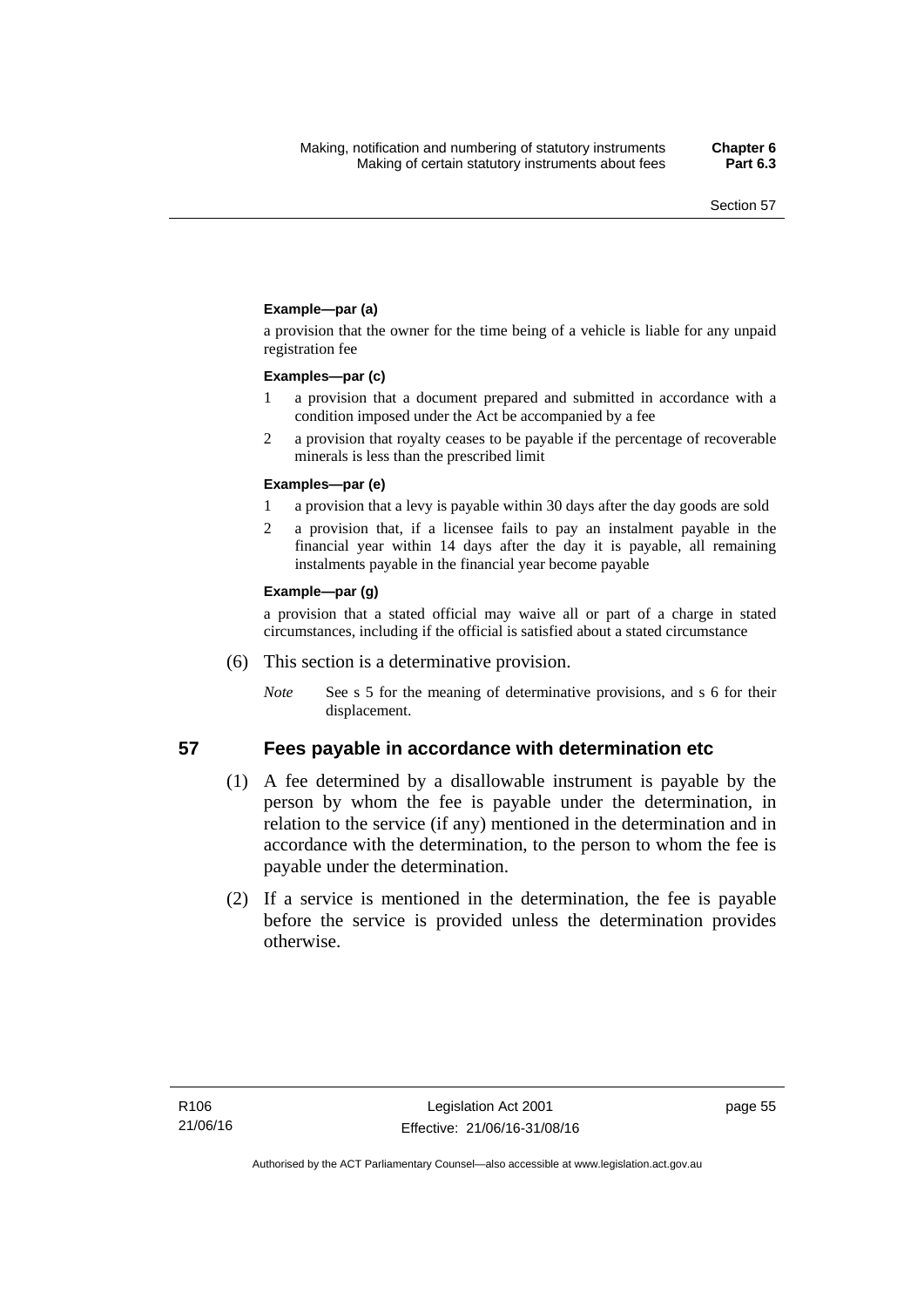#### Section 58

 (3) If the fee is payable in relation to a service mentioned in the determination and the fee has not been paid in accordance with the determination, no-one is obliged to provide the service.

#### **Examples**

- 1 If a fee for a service is payable in advance under a disallowable instrument and the fee is not paid, there is no obligation to provide the service.
- 2 If fees for services over a period of time are payable by instalment under a disallowable instrument and the person paying the fees falls behind in payments on the instalments, there is no obligation to provide further services for the person.
- *Note* An example is part of the Act, is not exhaustive and may extend, but does not limit, the meaning of the provision in which it appears (see s 126 and s 132).
- (4) Subsection (3) applies to a service even though, apart from that subsection, someone is under a duty to provide the service.

#### **Example**

A provision of an Act provides that a registrar 'must' renew a licence if the holder of the licence applies to the registrar for its renewal before the end of the licence term. If a fee is determined for renewal of the licence, the registrar is not required to renew the licence unless the fee is paid.

- (5) This section is a determinative provision.
	- *Note* See s 5 for the meaning of determinative provisions, and s 6 for their displacement.

## **58 Regulations may make provision about fees**

- (1) This section applies if an Act (the *authorising law*)—
	- (a) authorises or requires fees to be determined for the authorising law, or another Act or a statutory instrument (the *fees law*); and
	- (b) the authorising law authorises the making of regulations by the Executive.

Authorised by the ACT Parliamentary Counsel—also accessible at www.legislation.act.gov.au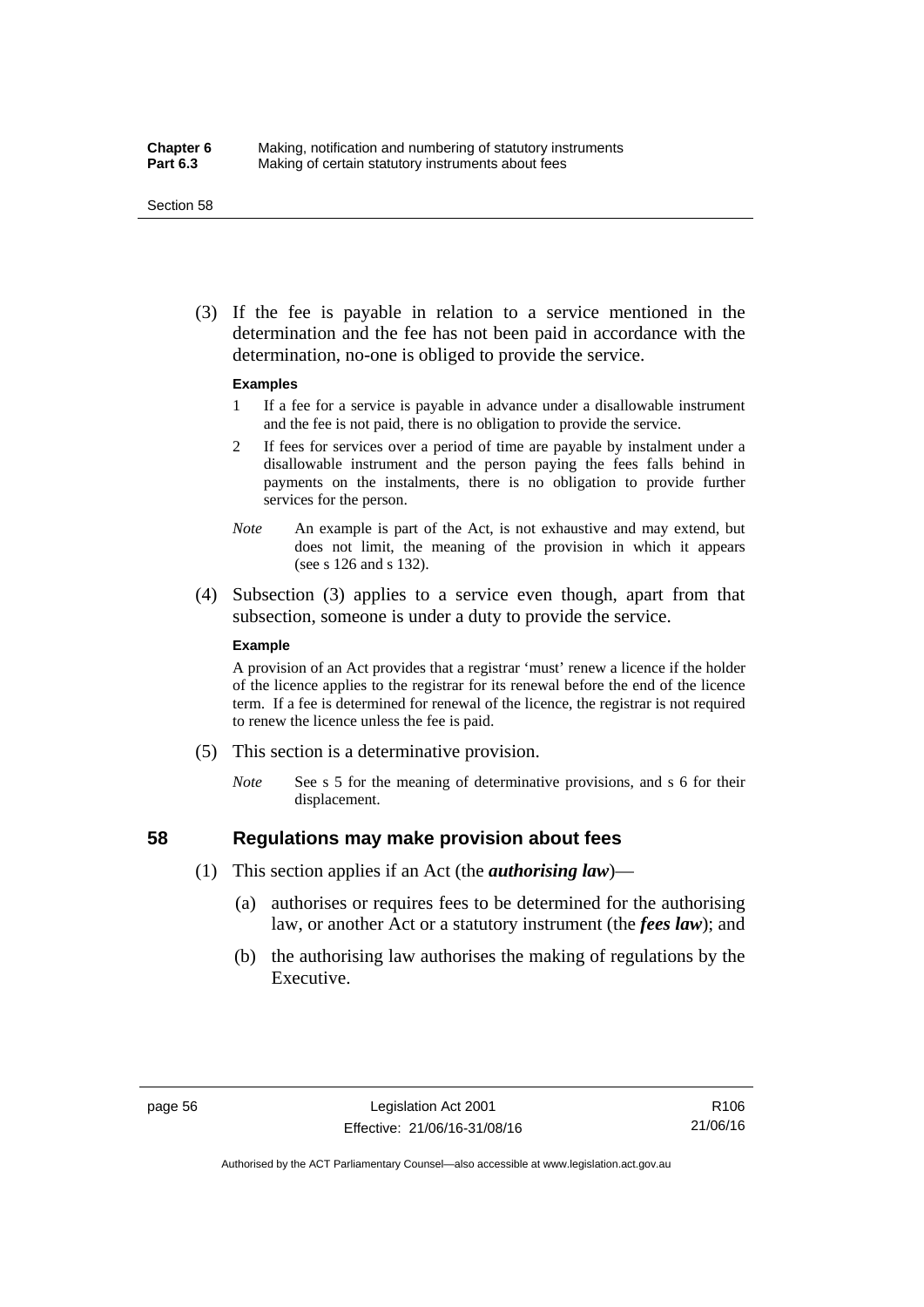- (2) A regulation under the authorising law may make provision in relation to—
	- (a) the payment, collection and recovery of determined fees; and
	- (b) the waiver, postponement or refund of the fees (completely or partly); and
	- (c) anything else about which provision may, under section 56 (Determination of fees by disallowable instrument), be made by determination in relation to determined fees.
- (3) The power mentioned in subsection (2) (b) includes power to make provision in relation to an entitlement to a waiver, postponement or refund of determined fees in circumstances prescribed by regulation (including the removal of a statutory capacity).
- (4) A regulation or the authorising law may make provision in relation to the payment of determined fees by cheque or credit card, including, for example, the consequences of a cheque not being honoured on presentation or a credit card transaction not being honoured.
- (5) A regulation or the authorising law may make provision in relation to the removal of a statutory capacity if any determined fee—
	- (a) is not paid when it is required to be paid; or
	- (b) is paid by cheque and the cheque is not honoured on presentation; or
	- (c) is paid by credit card and the credit card transaction is not honoured.
- (6) A regulation or the authorising law may make provision in relation to the restoration of a statutory capacity (whether prospectively or during any past period).
- (7) This section is in addition to any provision of the authorising law or fees law.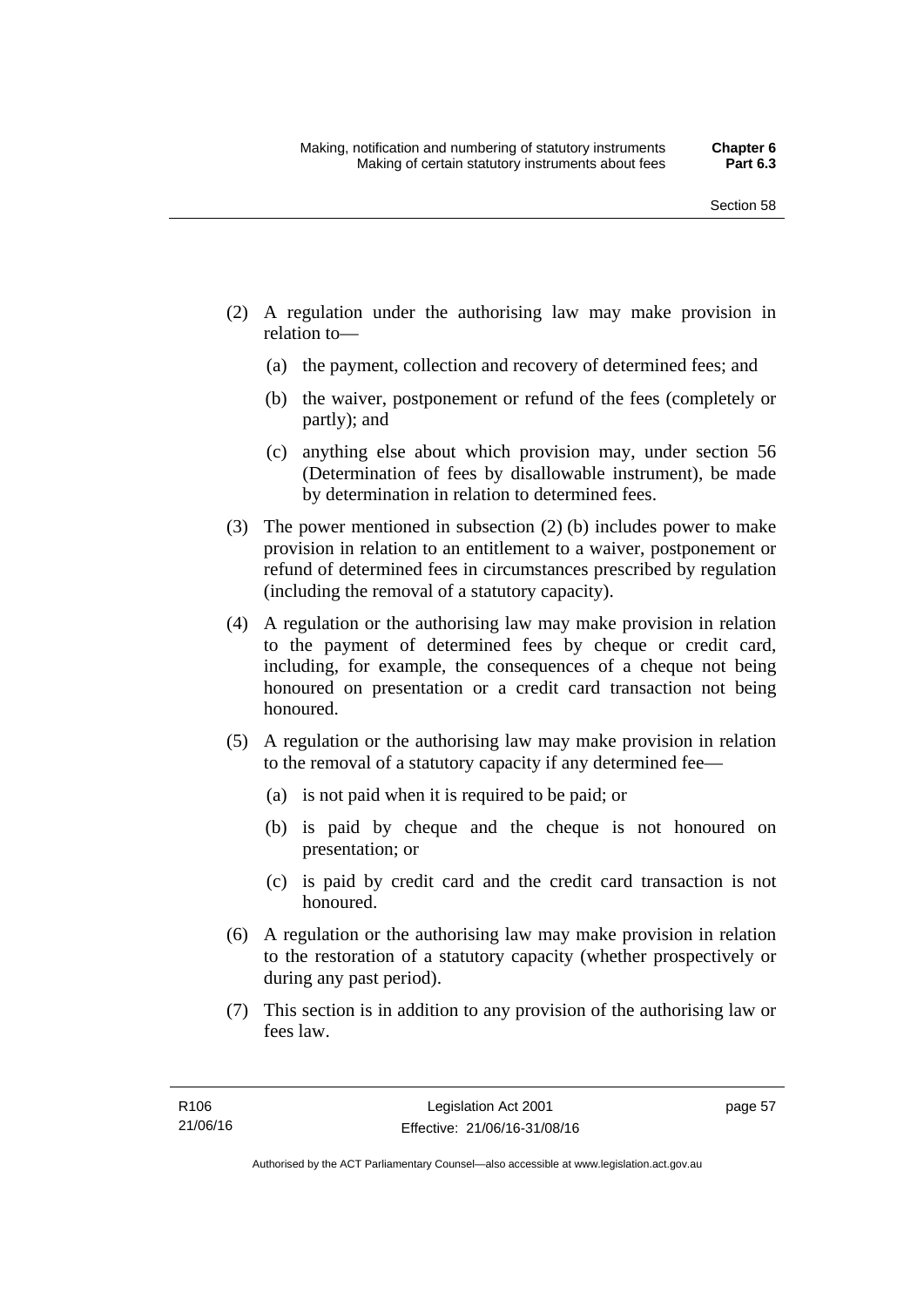- (8) This section is a determinative provision.
	- *Note* See s 5 for the meaning of determinative provisions, and s 6 for their displacement.
- (9) In this section:

*credit card* includes debit card.

*removal*, of a statutory capacity, includes suspension, cancellation, revocation, withdrawal, surrender or other prescribed restriction or termination of a statutory capacity under the fees law or authorising law.

*statutory capacity* includes an accreditation, approval, assessment, authority, certificate, condition, decision, determination, exemption, licence, permission, permit, registration or other prescribed thing giving a status, privilege or benefit under the fees law or authorising law (whether or not required under either law for doing anything).

page 58 Legislation Act 2001 Effective: 21/06/16-31/08/16

R106 21/06/16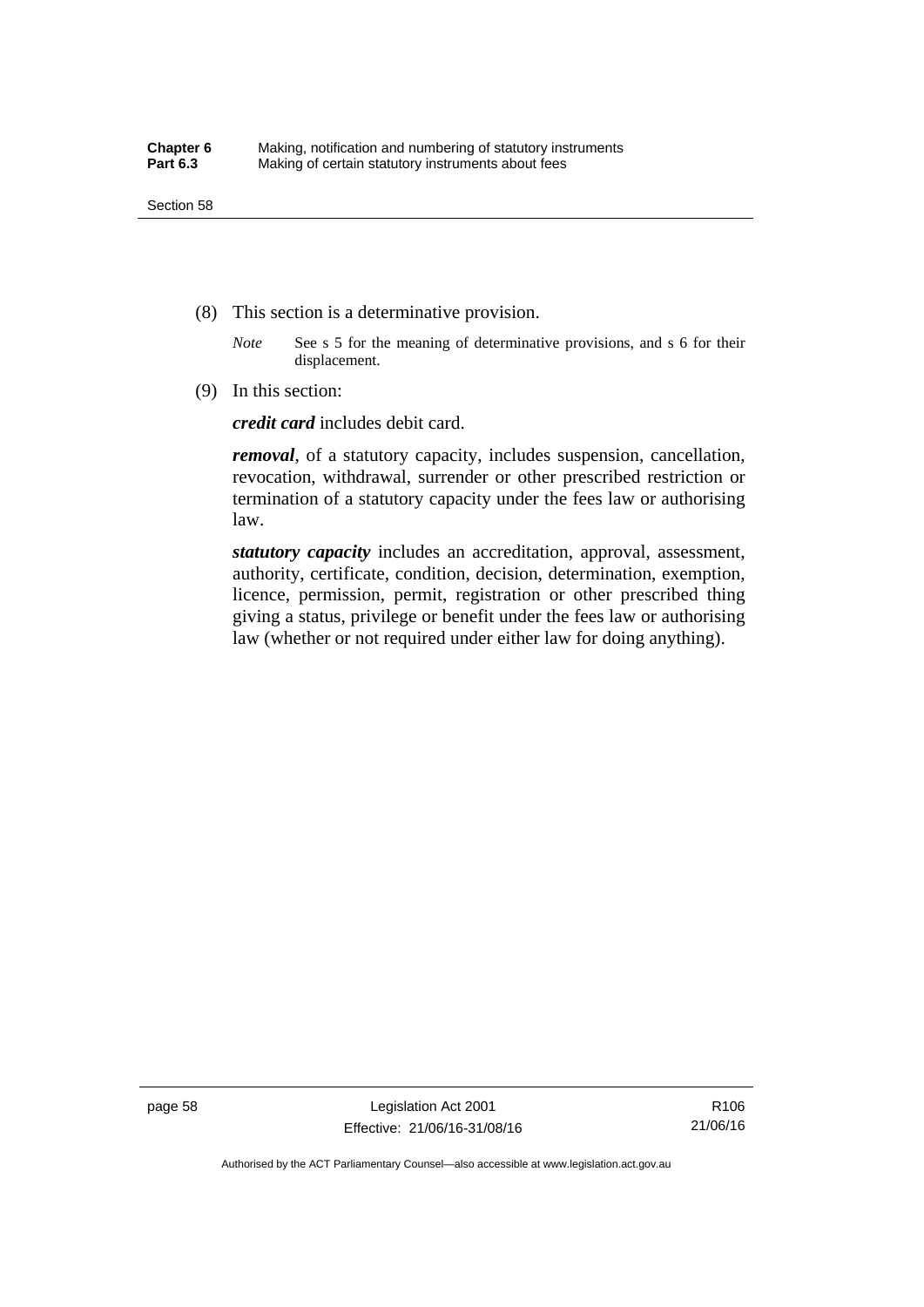# **Part 6.4 Numbering and notification of legislative instruments**

## **59 Numbering**

- (1) The legislative instruments registered in each year must be numbered by the parliamentary counsel as nearly as practicable in the order in which they are notified.
- (2) However, the parliamentary counsel may—
	- (a) allocate different kinds of legislative instruments to different series for numbering purposes; or
	- (b) add distinguishing letters to numbers to indicate the kind of legislative instrument.

## **Examples**

- 1 The parliamentary counsel may number subordinate laws, disallowable instruments, commencement notices and other legislative instruments in different series.
- 2 The parliamentary counsel may add the letters 'SL' to the numbers of registered subordinate laws, the letters 'DI' to the numbers of registered disallowable instruments and the letters 'CN' to the numbers of registered commencement notices.
- *Note* An example is part of the Act, is not exhaustive and may extend, but does not limit, the meaning of the provision in which it appears (see s 126 and s 132).
- (3) Also, a regulation may provide that this section does not apply to a notifiable instrument of a kind prescribed by regulation.

## **60 Correction etc of name of instrument**

- (1) This section applies if a legislative instrument, or a statutory instrument entered on the register under section 19 (3), is unnamed or the name it gives to itself—
	- (a) includes a year that is not the year in which the instrument was notified; or

page 59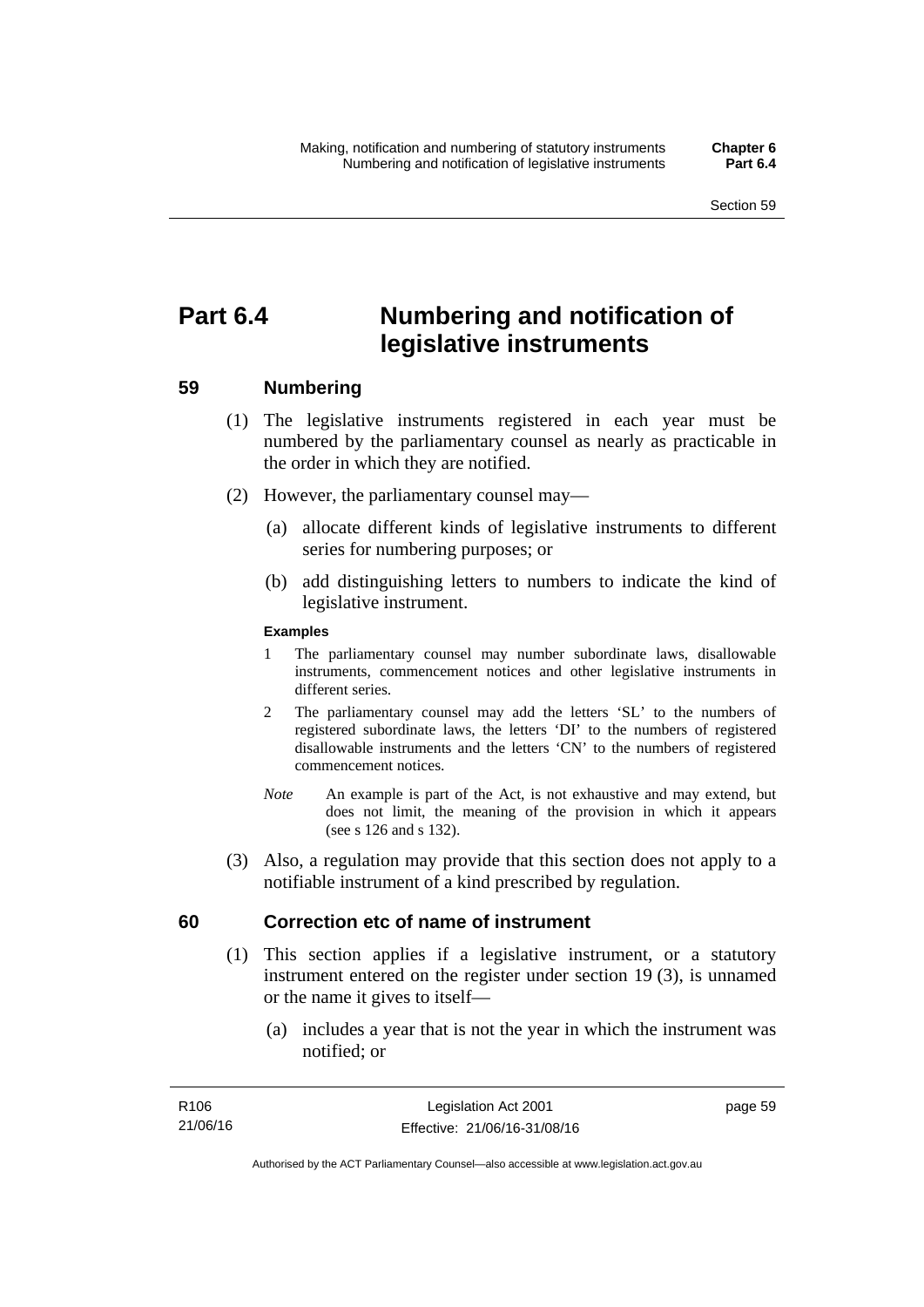#### Section 60

- (b) is the same as another instrument that has been, or is to be, notified under this Act; or
- (c) includes a number that is not consecutive with other instruments that have been notified under this Act; or
- (d) does not include a number that would give the instrument a unique name; or
- (e) is otherwise not in accordance with current legislative drafting practice.

## **Example—par (c)**

A legislative instrument has the name '*XYZ Amendment Rule 2000* (*No 5*)'. Legislative instruments with the names '*XYZ Amendment Rule 2000 (No 1)*', '*XYZ Amendment Rule 2000 (No 2)*' and '*XYZ Amendment Rule 2000 (No 3)*' have already been notified under the Act

#### **Example—par (d)**

A legislative instrument has the name '*XYZ Amendment Rule 2000 (No )*'.

#### **Example—par (e)**

A legislative instrument has the name '*XYY Amendment Order 2002 (No 1)*'. The instrument was made under the *XYZ Act 2000* (the *authorising Act*). The name of the instrument does not correctly reflect the name of the authorising Act.

- *Note* An example is part of the Act, is not exhaustive and may extend, but does not limit, the meaning of the provision in which it appears (see s 126 and s 132).
- (2) The parliamentary counsel may, before notifying the instrument under this Act—
	- (a) add a name to an unnamed instrument; or
	- (b) amend the instrument's name to bring it into line with current legislative drafting practice.
- (3) If the name of an instrument is added or amended under this section, the instrument has effect for all purposes as if the instrument were made with the name as added or amended.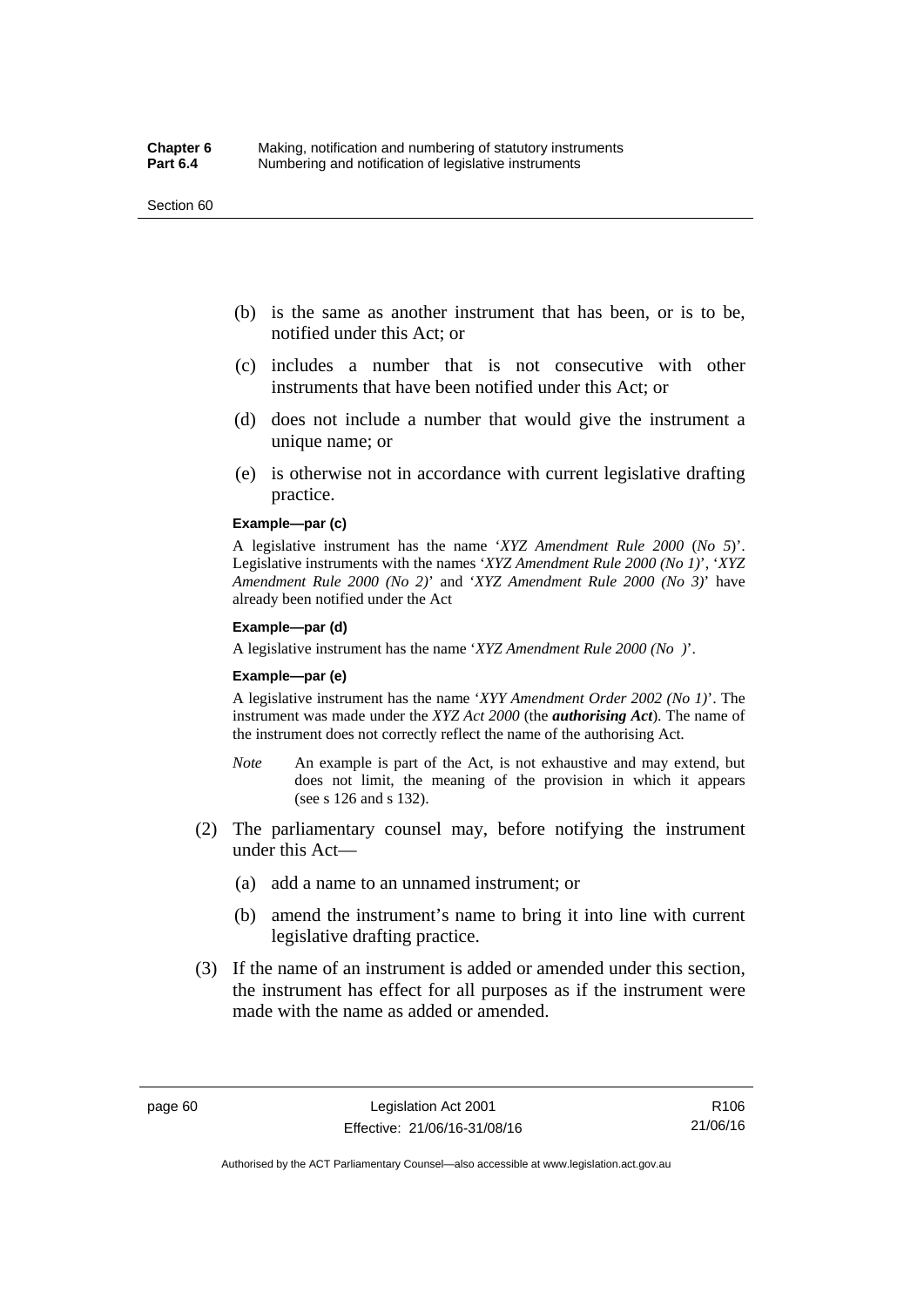(4) If the name of an instrument is added or amended under this section, the parliamentary counsel may make a corresponding change to any explanatory statement or regulatory impact statement for the instrument.

## **60A Correction of name of explanatory statement etc**

- (1) This section applies if an explanatory statement or regulatory impact statement for a legislative instrument—
	- (a) does not include the instrument's number or name in an appropriate place; or
	- (b) includes a reference to the instrument's number or name that is incorrect.
- (2) The parliamentary counsel may, before entering the statement in the register—
	- (a) include the instrument's number or name in an appropriate place in the statement; or
	- (b) correct the reference to the instrument's number or name.

## **61 Notification of legislative instruments**

- (1) If a legislative instrument is made, an authorised person for making a notification request for the instrument may ask the parliamentary counsel to notify the making of the instrument.
- (2) If an authorised person for making a notification request for a legislative instrument asks the parliamentary counsel to notify the making of the instrument and complies with the requirements (if any) prescribed by regulation (whether in relation to the form of the instrument, in relation to the making of the request or otherwise), the parliamentary counsel must—
	- (a) notify the making of the instrument in the register; or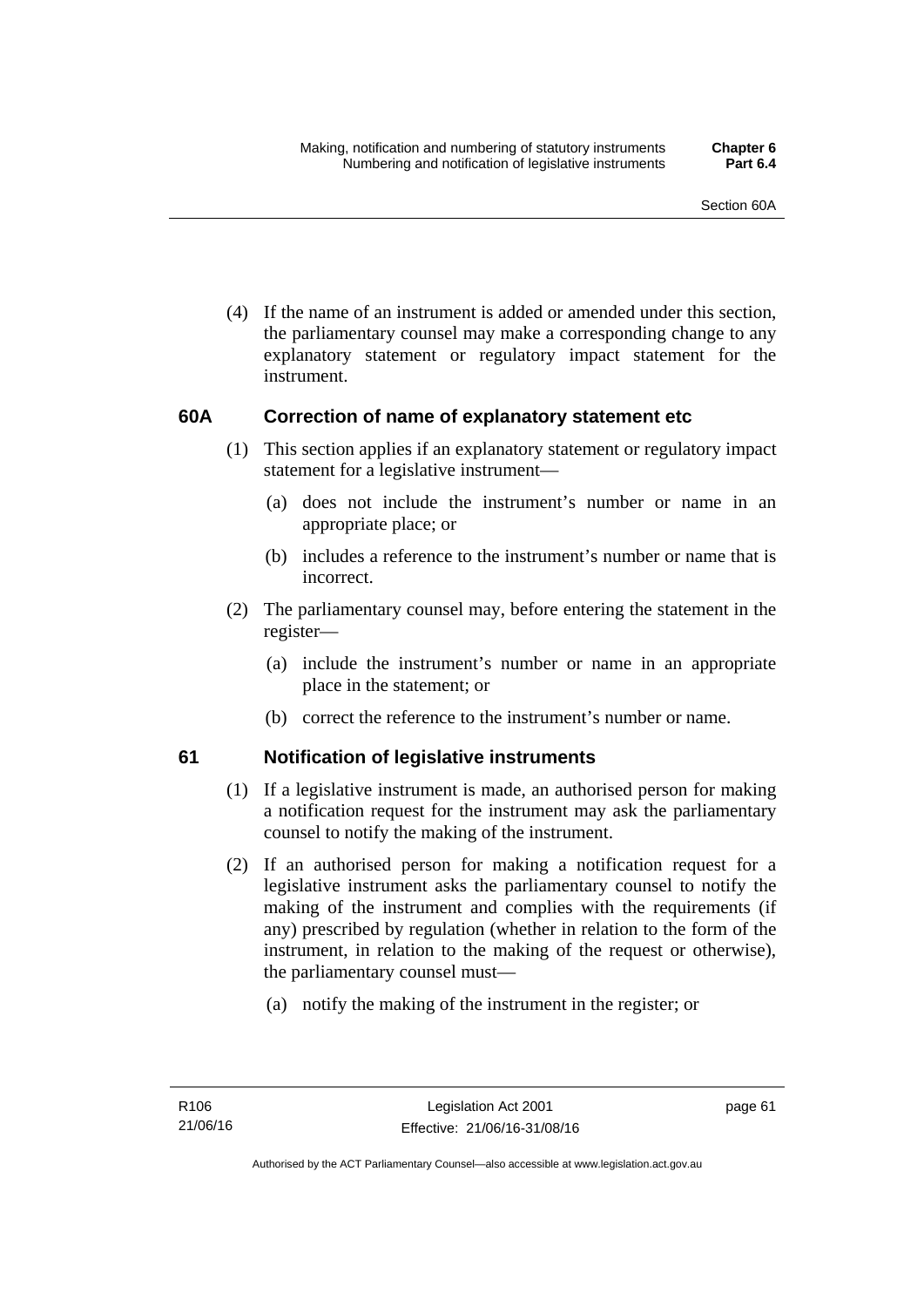#### Section 61

 (b) if it is not practicable to notify the making of the instrument in the register—notify the making of the instrument in another place the parliamentary counsel considers appropriate.

#### **Examples—other places**

- 1 another government website
- 2 outside the Legislative Assembly
- *Note* An example is part of the Act, is not exhaustive and may extend, but does not limit, the meaning of the provision in which it appears (see s 126 and s 132).
- (3) The making of the legislative instrument is notified in the register by entering in the register—
	- (a) a statement that the instrument has been made; and
	- (b) the text of the instrument.
- (4) The making of the legislative instrument is notified under subsection  $(2)$  (b) by—
	- (a) publishing the text of the instrument in the place decided by the parliamentary counsel under subsection (2) (b); or
	- (b) publishing in that place a statement that—
		- (i) the instrument has been made; and
		- (ii) copies of the instrument can be obtained at a stated place or stated places (whether by purchase or otherwise).
- (5) If the making of the legislative instrument is notified under subsection  $(2)$  (b), the parliamentary counsel must as soon as practicable enter in the register—
	- (a) a statement that the instrument—
		- (i) has been made; and
		- (ii) was notified in the stated place on a stated date; and
	- (b) the text of the instrument.

Authorised by the ACT Parliamentary Counsel—also accessible at www.legislation.act.gov.au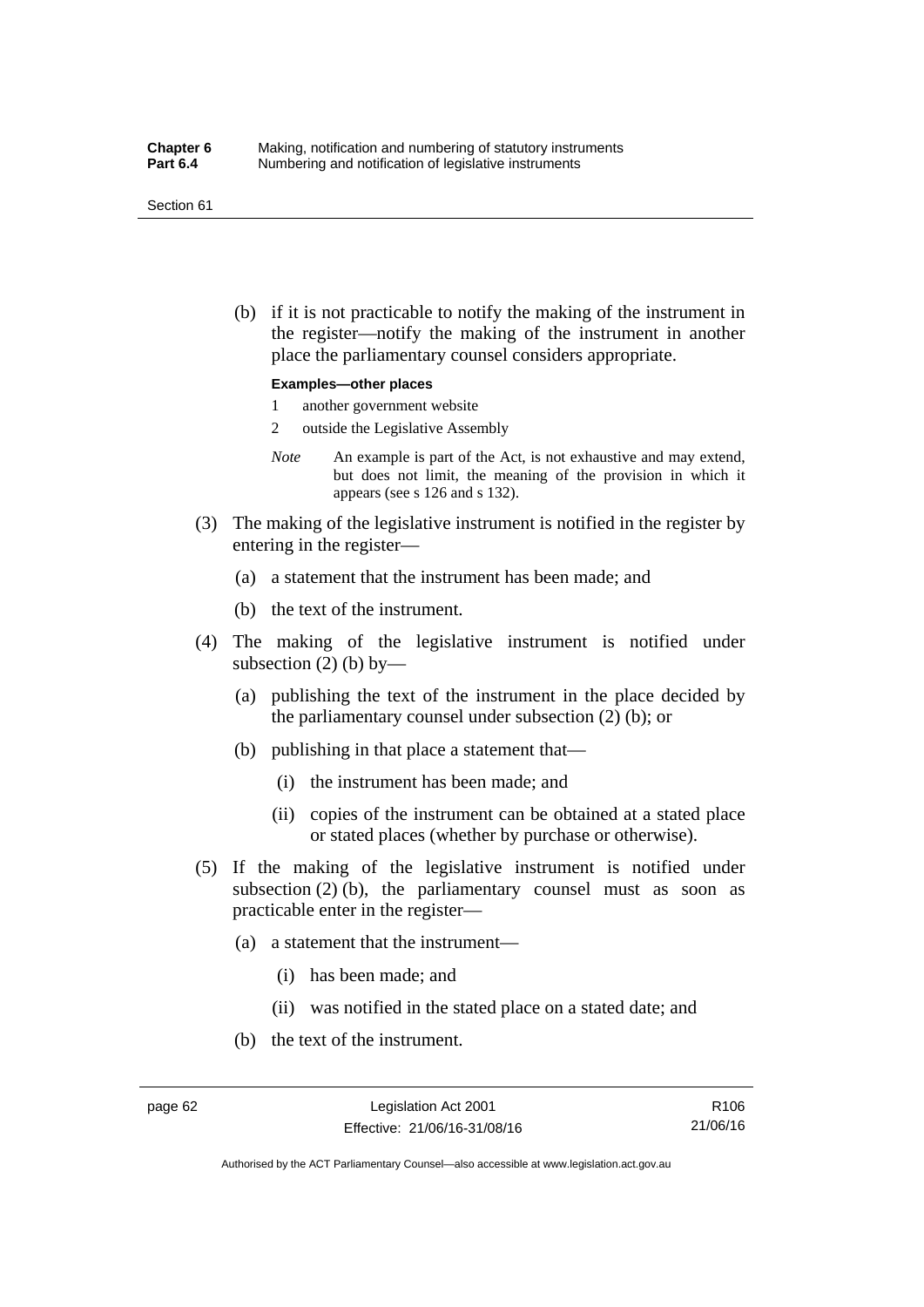- (6) If the making of the legislative instrument is notified by publishing the statement mentioned in subsection (4) (b), copies of the instrument must be available on the day of publication, or as soon as practicable after that day, at the stated place or each of the stated places.
- (7) If on that day no copies of the legislative instrument are available at the stated place or any of the stated places, the parliamentary counsel must give the Minister a statement—
	- (a) that copies of the instrument were not available; and
	- (b) explaining why they were not available.
- (8) The Minister must present the statement to the Legislative Assembly not later than 6 sitting days after receiving it.
- (9) Despite subsection (2), the parliamentary counsel may notify the making of a legislative instrument even though a requirement prescribed by regulation for subsection (2) (a *prescribed requirement*) is not complied with.
- (10) The notification of a legislative instrument is valid even if—
	- (a) a prescribed requirement was not complied with; or
	- (b) the notification was made on the request of a person who was not, or was no longer, a delegate of an authorised person for making a notification request for the instrument.
- (11) This section is a determinative provision.
	- *Note* See s 5 for the meaning of determinative provisions, and s 6 for their displacement.
- (12) In this section:

*authorised person*, for making a notification request for a legislative instrument, means—

(a) the maker of the instrument; or

page 63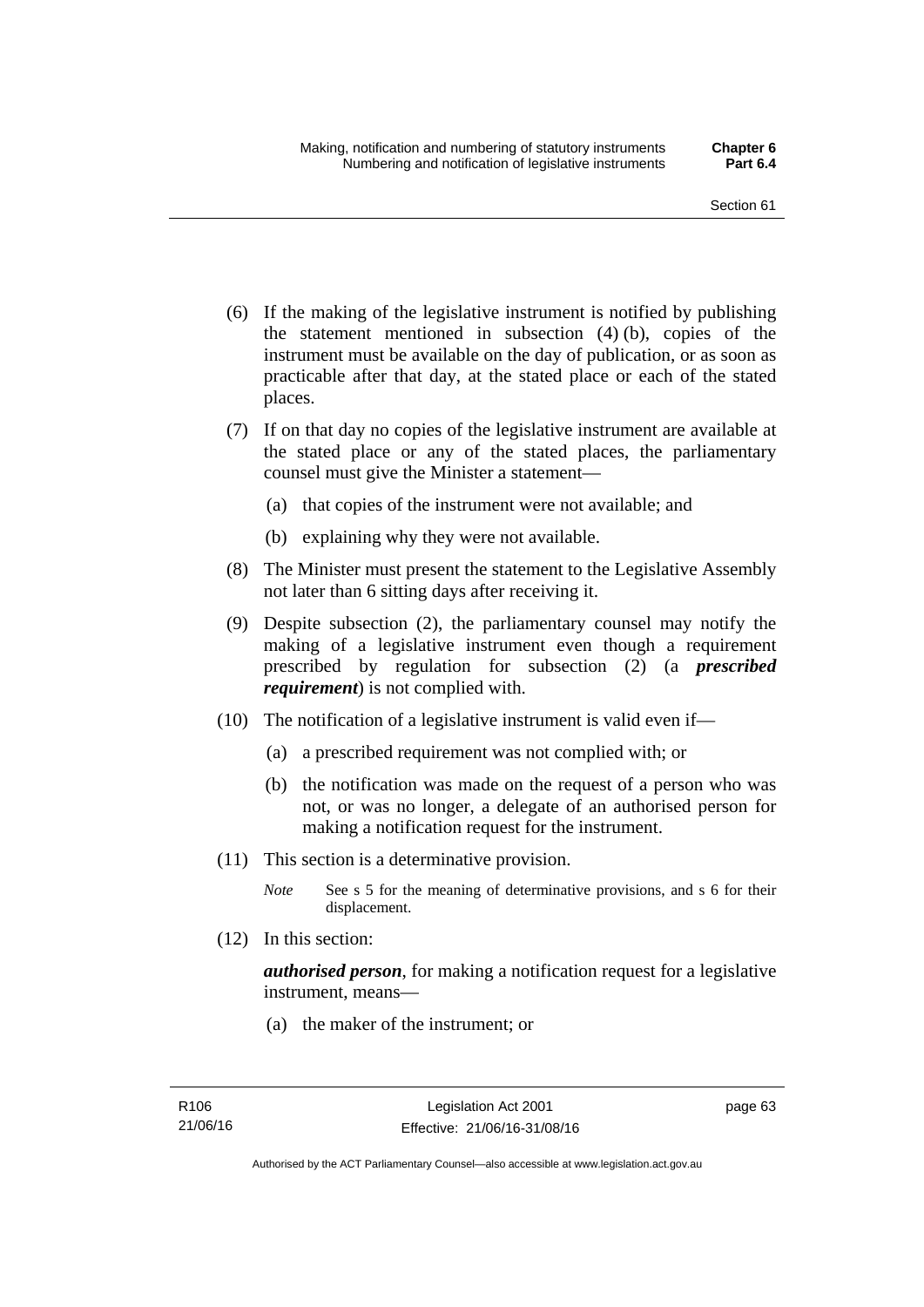- (b) for a legislative instrument made by the Executive—a Minister or director-general; or
- (c) for a legislative instrument made by a Minister—a director-general; or
- (d) for a legislative instrument made by the rule-making committee—
	- (i) the secretary of the committee; or
	- (ii) the registrar of a court or tribunal in relation to which the instrument applies; or
- (e) for any other legislative instrument made by a court or tribunal, or by a member (however described) of a court or tribunal the registrar of the court or tribunal; or
- (f) for any other legislative instrument (other than an instrument prescribed by regulation for this paragraph)—a director-general; or
- (g) for a legislative instrument prescribed by regulation for this paragraph—a person prescribed by regulation as an authorised person for making a notification request for the instrument.

*rule-making committee* means the rule-making committee established under the *[Court Procedures Act 2004](http://www.legislation.act.gov.au/a/2004-59)*.

## **62 Effect of failure to notify legislative instrument**

- (1) A legislative instrument is not enforceable by or against the Territory or anyone else unless it is notified.
- (2) This section is a determinative provision.
	- *Note* See s 5 for the meaning of determinative provisions, and s 6 for their displacement.

R106 21/06/16

Authorised by the ACT Parliamentary Counsel—also accessible at www.legislation.act.gov.au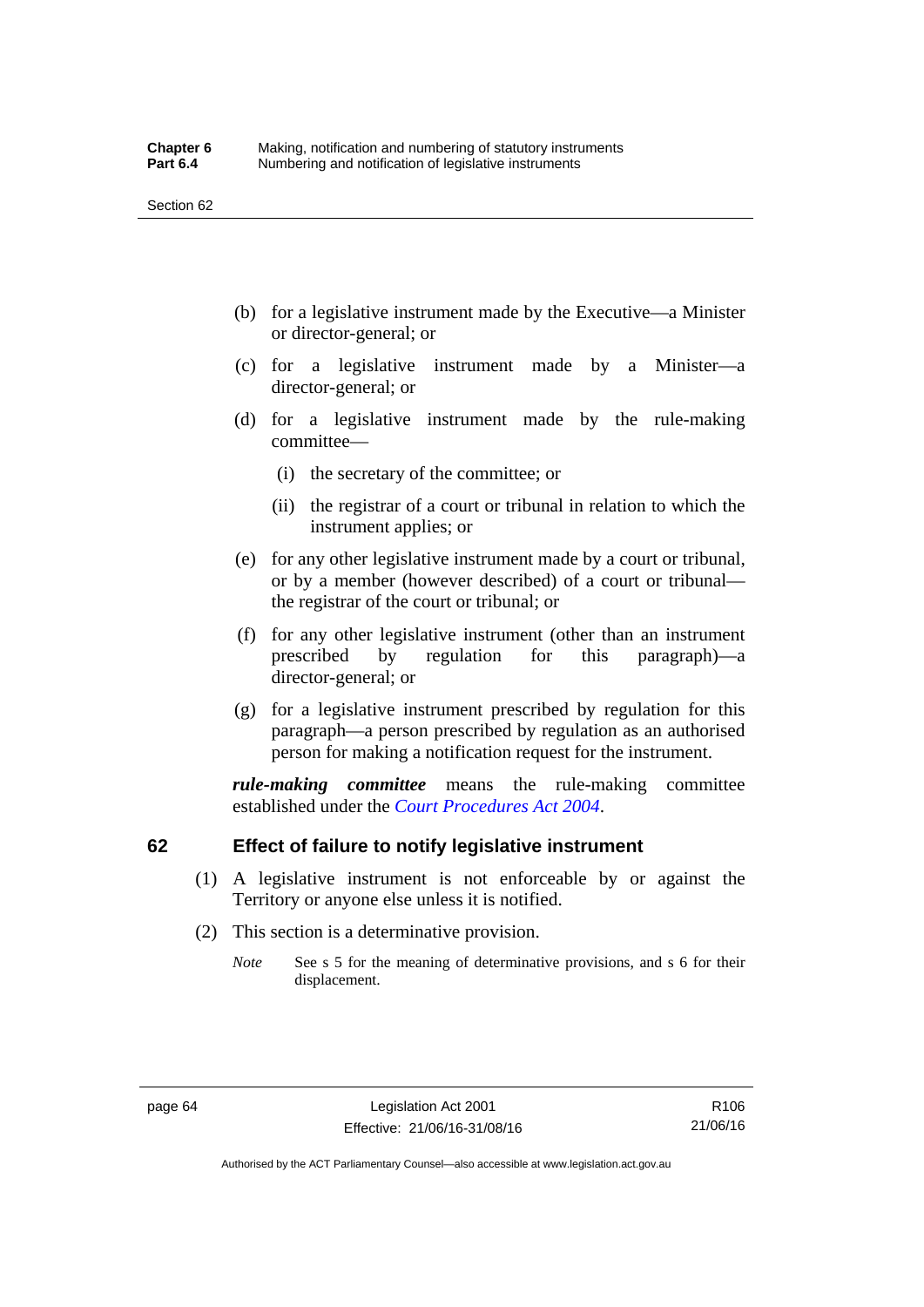## **63 References to** *notification* **of legislative instruments**

In an Act or statutory instrument, a reference to the *notification* of a legislative instrument is a reference to the instrument having been notified in the register, the gazette or otherwise under section  $61$  (2) (b).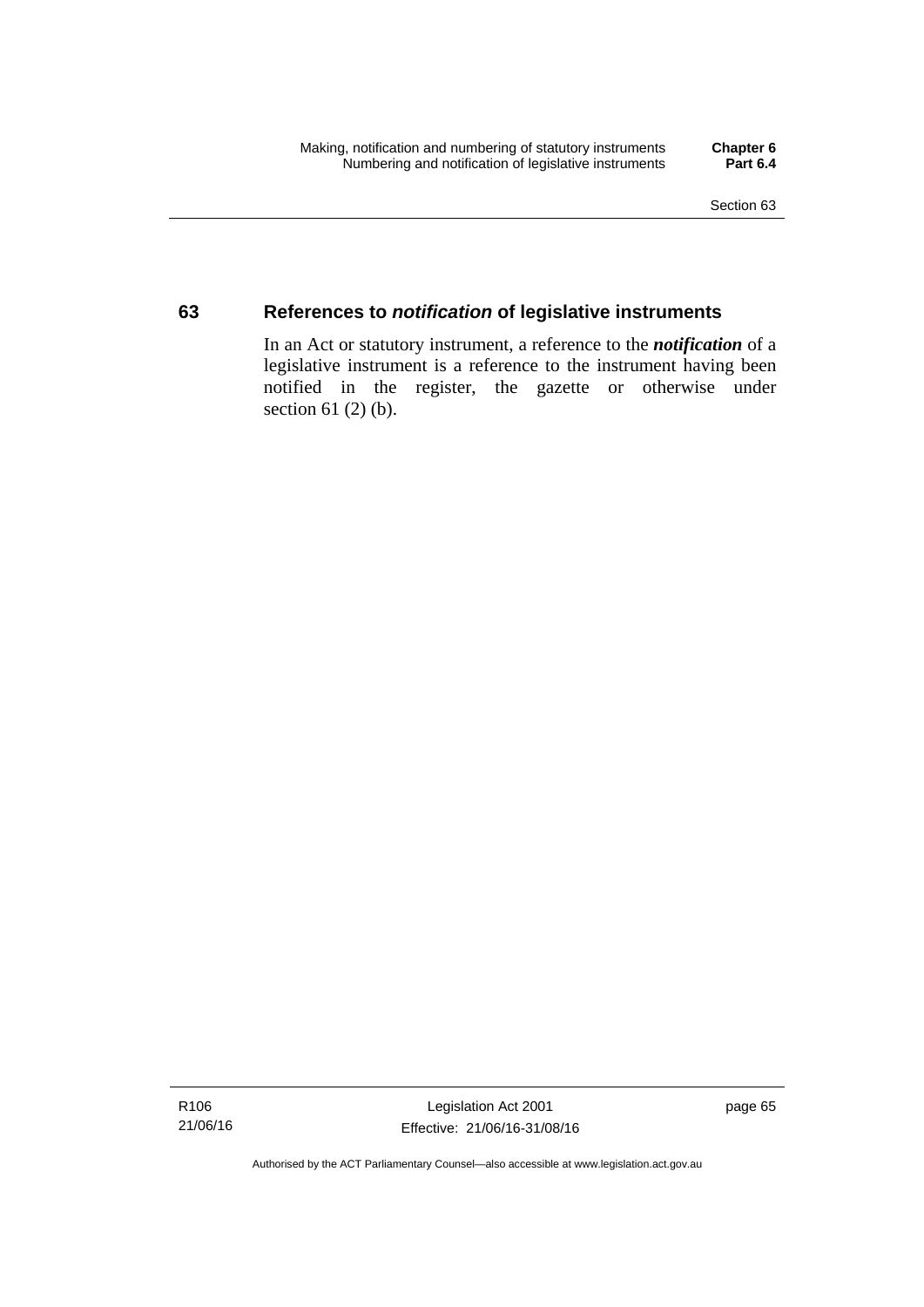#### **Chapter 7** Presentation, amendment and disallowance of subordinate laws and disallowable instruments

# **Chapter 7** Presentation, amendment and **disallowance of subordinate laws and disallowable instruments**

*Note* In this chapter, a reference to a subordinate law or disallowable instrument includes a reference to a provision of a subordinate law or disallowable instrument (see s 8 (2) and s 9 (2)).

## **64 Presentation of subordinate laws and disallowable instruments**

- (1) A subordinate law or disallowable instrument must be presented to the Legislative Assembly not later than 6 sitting days after its notification day.
- (2) If a subordinate law or disallowable instrument is not presented in accordance with subsection (1), it is taken to be repealed.
- (3) This section is a determinative provision.
	- *Note* See s 5 for the meaning of determinative provisions, and s 6 for their displacement.

## **65 Disallowance by resolution of Assembly**

- (1) This section applies if notice of a motion to disallow a subordinate law or disallowable instrument is given in the Legislative Assembly not later than 6 sitting days after the day it is presented to the Assembly.
- (2) If the Legislative Assembly passes a resolution to disallow the subordinate law or disallowable instrument, it is taken to be repealed—
	- (a) on the day after the day the disallowance is notified; or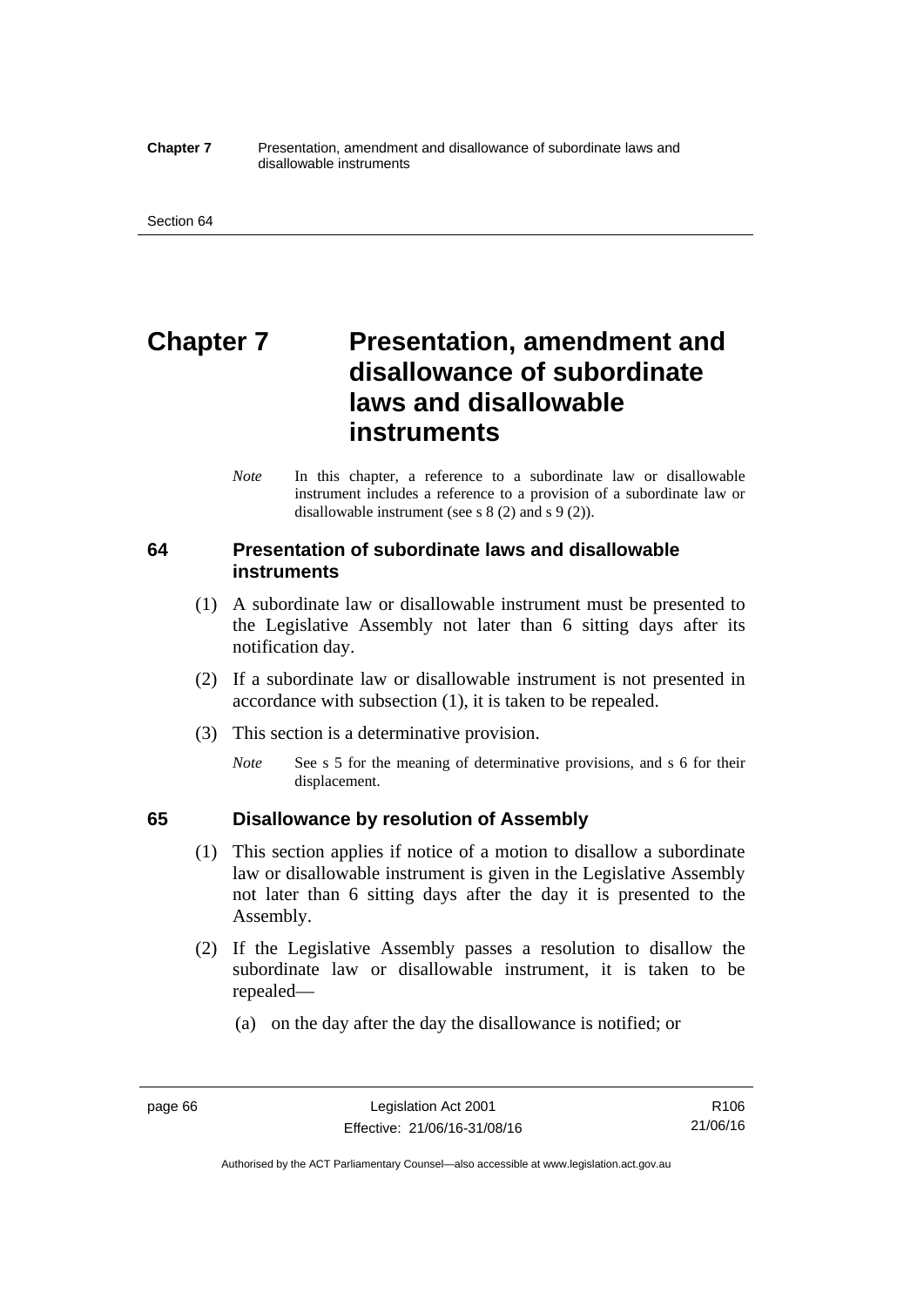- (b) if the resolution provides that it takes effect on the day the resolution is passed—that day.
- (3) For this chapter, the Legislative Assembly is taken to have passed a resolution to disallow the subordinate law or disallowable instrument if, at the end of 6 sitting days after the day the notice is given—
	- (a) the notice has not been withdrawn and the motion has not been called on; or
	- (b) the motion has been called on and moved, but has not been withdrawn or otherwise disposed of.
- (4) If subsection (3) applies, the resolution is taken to be the resolution set out in the motion for the resolution.
- (5) A disallowance under this section has effect for all purposes as if it were a repeal made by an Act.
- (6) This section is a determinative provision.
	- *Note* See s 5 for the meaning of determinative provisions, and s 6 for their displacement.

## **65A Notification of disallowance by resolution of Assembly**

- (1) If a subordinate law or disallowable instrument is disallowed, or taken to have been disallowed, under section 65, the Speaker must ask the parliamentary counsel to notify the disallowance.
- (2) If the Speaker asks the parliamentary counsel to notify the disallowance, the parliamentary counsel must—
	- (a) notify the disallowance in the register; or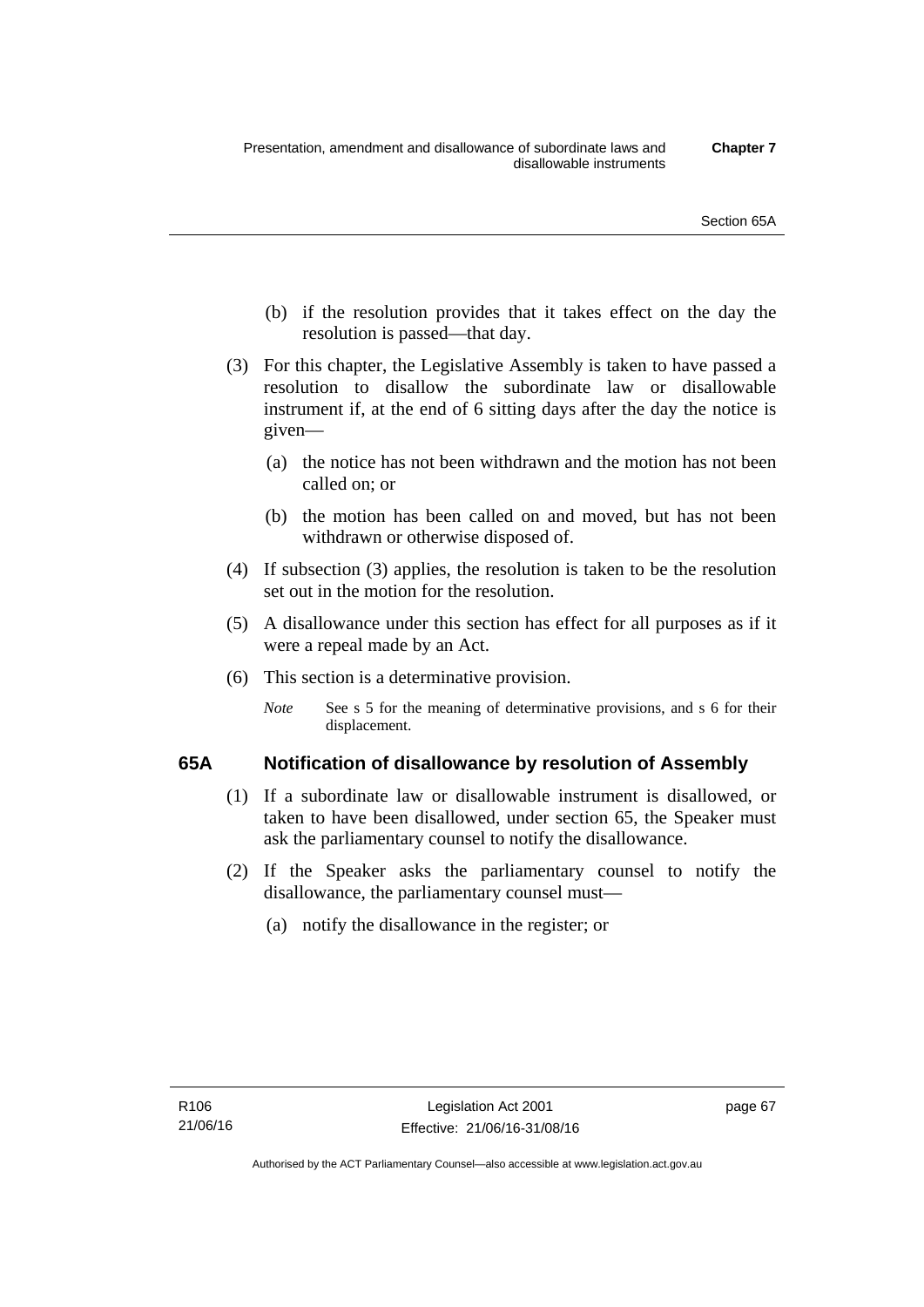#### **Chapter 7** Presentation, amendment and disallowance of subordinate laws and disallowable instruments

#### Section 65A

 (b) if it is not practicable to notify the disallowance in the register—notify the disallowance in another place the parliamentary counsel considers appropriate.

#### **Examples—other places**

- 1 another government website
- 2 outside the Legislative Assembly
- *Note* An example is part of the Act, is not exhaustive and may extend, but does not limit, the meaning of the provision in which it appears (see s 126 and s 132).
- (3) If the Speaker asks the parliamentary counsel to notify the disallowance on a particular day, the parliamentary counsel must notify the disallowance on that day unless it is impracticable to do so.
- (4) The disallowance is notified in the register by entering in the register—
	- (a) a statement that the subordinate law or disallowable instrument has been disallowed under section 65; and
	- (b) the text of the resolution passed, or taken to have been passed, by the Legislative Assembly under section 65; and
	- (c) the day when the resolution was passed or taken to have been passed; and
	- (d) the day when the subordinate law or disallowable instrument is taken to be repealed because of the resolution.
- (5) The disallowance is notified under subsection (2) (b) by publishing in the place decided by the parliamentary counsel under that subsection—
	- (a) a statement that the subordinate law or disallowable instrument has been disallowed under section 65; and
	- (b) the text of the resolution passed, or taken to have been passed, by the Legislative Assembly under section 65; and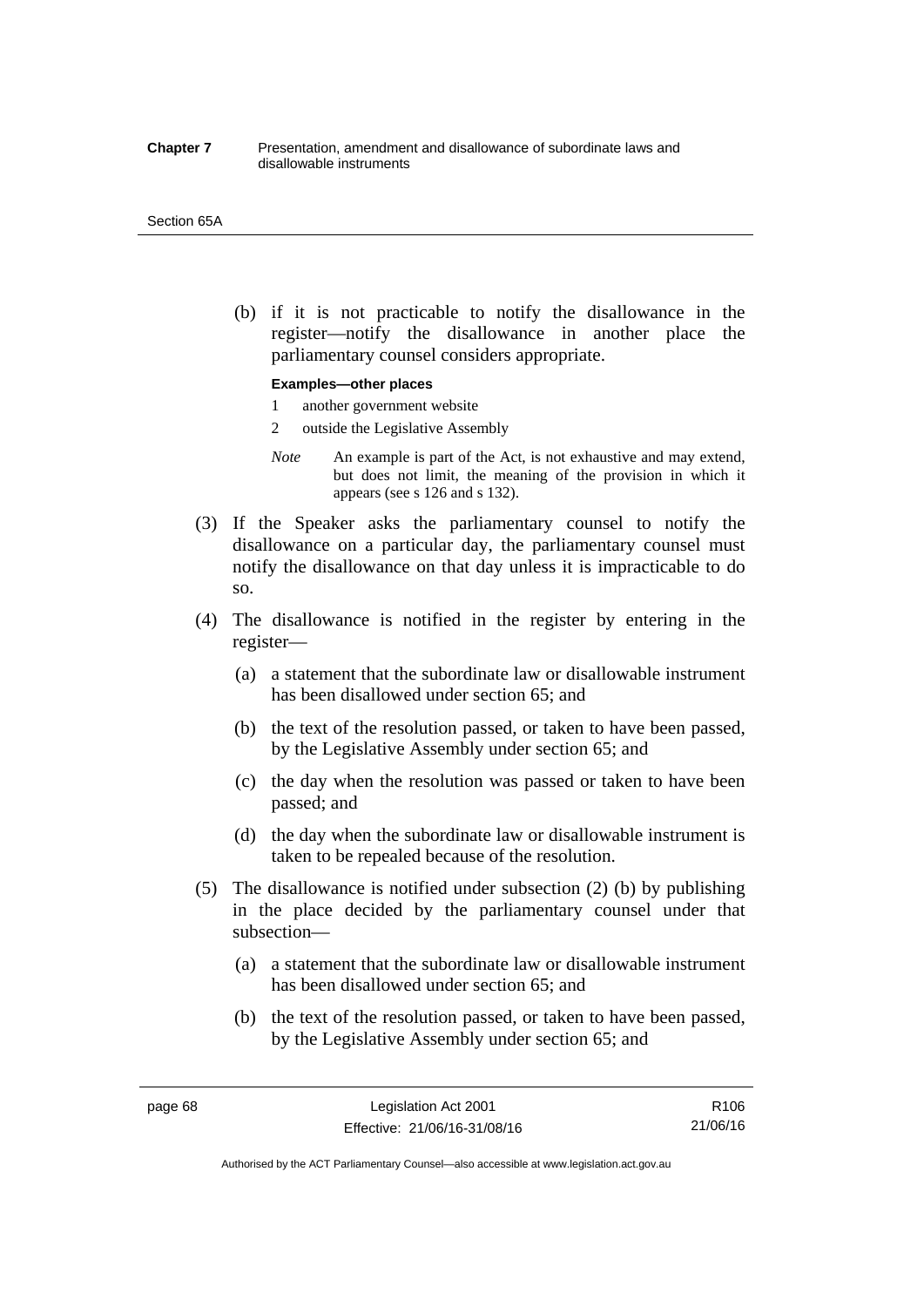- (c) the day when the resolution was passed or taken to have been passed; and
- (d) the day when the subordinate law or disallowable instrument is taken to be repealed because of the resolution.
- (6) If the disallowance is notified under subsection (2) (b), the parliamentary counsel must enter in the register—
	- (a) a statement that the subordinate law or disallowable instrument has been disallowed under section 65; and
	- (b) a statement that the disallowance was notified under subsection (2) (b) in a stated place on a stated date; and
	- (c) the text of the resolution passed, or taken to have been passed, under section 65; and
	- (d) the day when the resolution was passed or taken to have been passed; and
	- (e) the day when the subordinate law or disallowable instrument is taken to be repealed because of the resolution.
- (7) This section is a determinative provision.
	- *Note* See s 5 for the meaning of determinative provisions, and s 6 for their displacement.

## **66 Revival of affected laws**

- (1) This section applies if—
	- (a) a subordinate law or disallowable instrument (the *disallowed law*) is taken to be repealed under section 64 (Presentation of subordinate laws and disallowable instruments) or section 65 (Disallowance by resolution of Assembly); and
	- (b) the disallowed law repealed or amended an Act or statutory instrument (the *affected law*); and
	- (c) the repeal or amendment has commenced.

page 69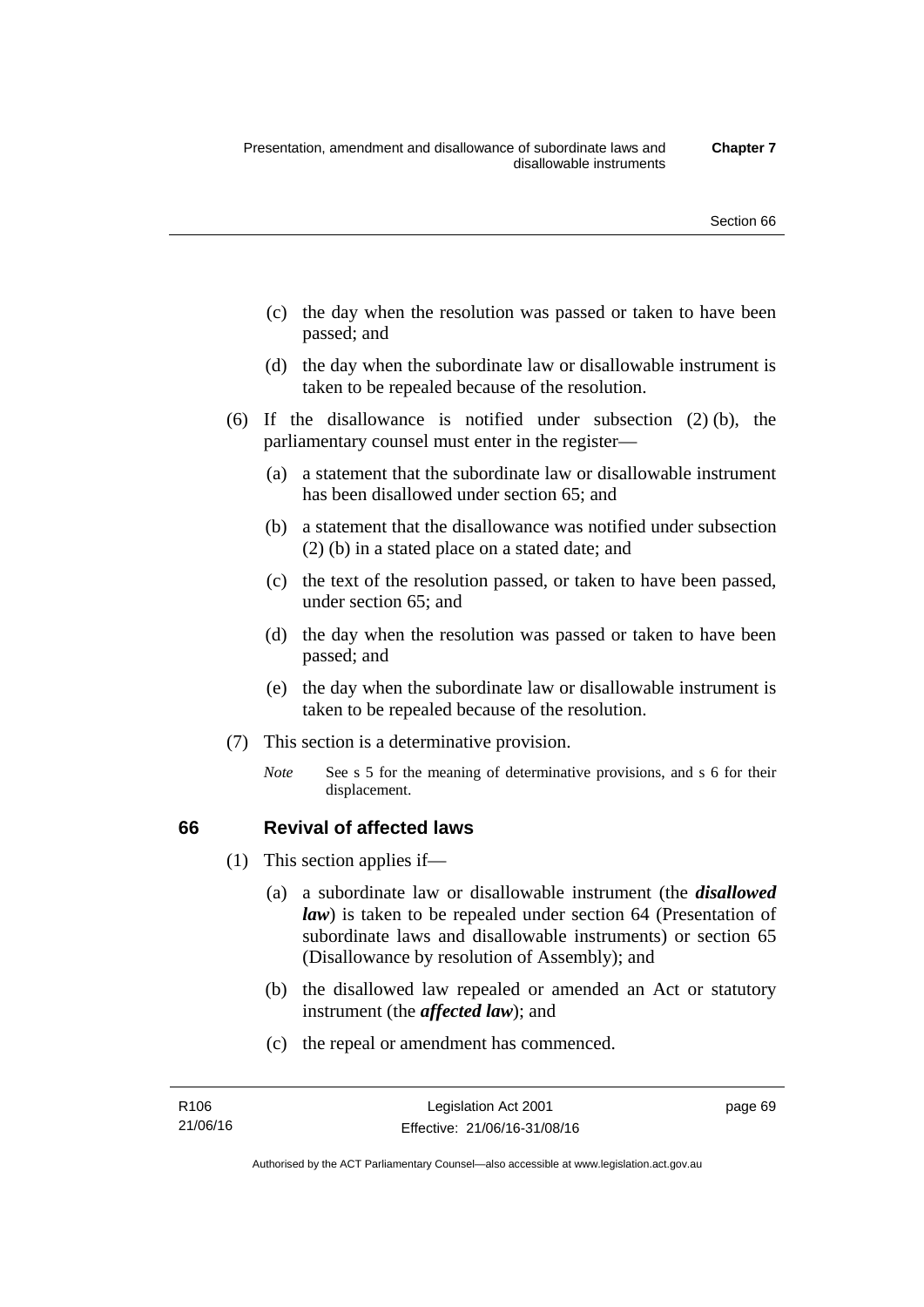#### **Chapter 7** Presentation, amendment and disallowance of subordinate laws and disallowable instruments

#### Section 67

- (2) The affected law is revived, from the beginning of the day after the disallowed law is taken to have been repealed, as if the disallowed law had never been made.
- (3) This section is a determinative provision.
	- *Note* See s 5 for the meaning of determinative provisions, and s 6 for their displacement.

## **67 Making of instrument same in substance within 6 months after disallowance**

- (1) This section applies if a subordinate law or disallowable instrument (the *disallowed law*) is disallowed under section 65 (Disallowance by resolution of Assembly).
- (2) A subordinate law or disallowable instrument the same in substance must not be made within 6 months beginning on the day of the disallowance unless the Legislative Assembly has—
	- (a) rescinded the resolution that disallowed the disallowed law; or
	- (b) by resolution, approved the making of—
		- (i) a subordinate law or disallowable instrument in those terms; or
		- (ii) a subordinate law or disallowable instrument the same in substance as the disallowed law.
- (3) A subordinate law or disallowable instrument made in contravention of this section is void.
- (4) This section is a determinative provision.
	- *Note* See s 5 for the meaning of determinative provisions, and s 6 for their displacement.

## **68 Amendment by resolution of Assembly**

(1) In this section:

page 70 Legislation Act 2001 Effective: 21/06/16-31/08/16

R106 21/06/16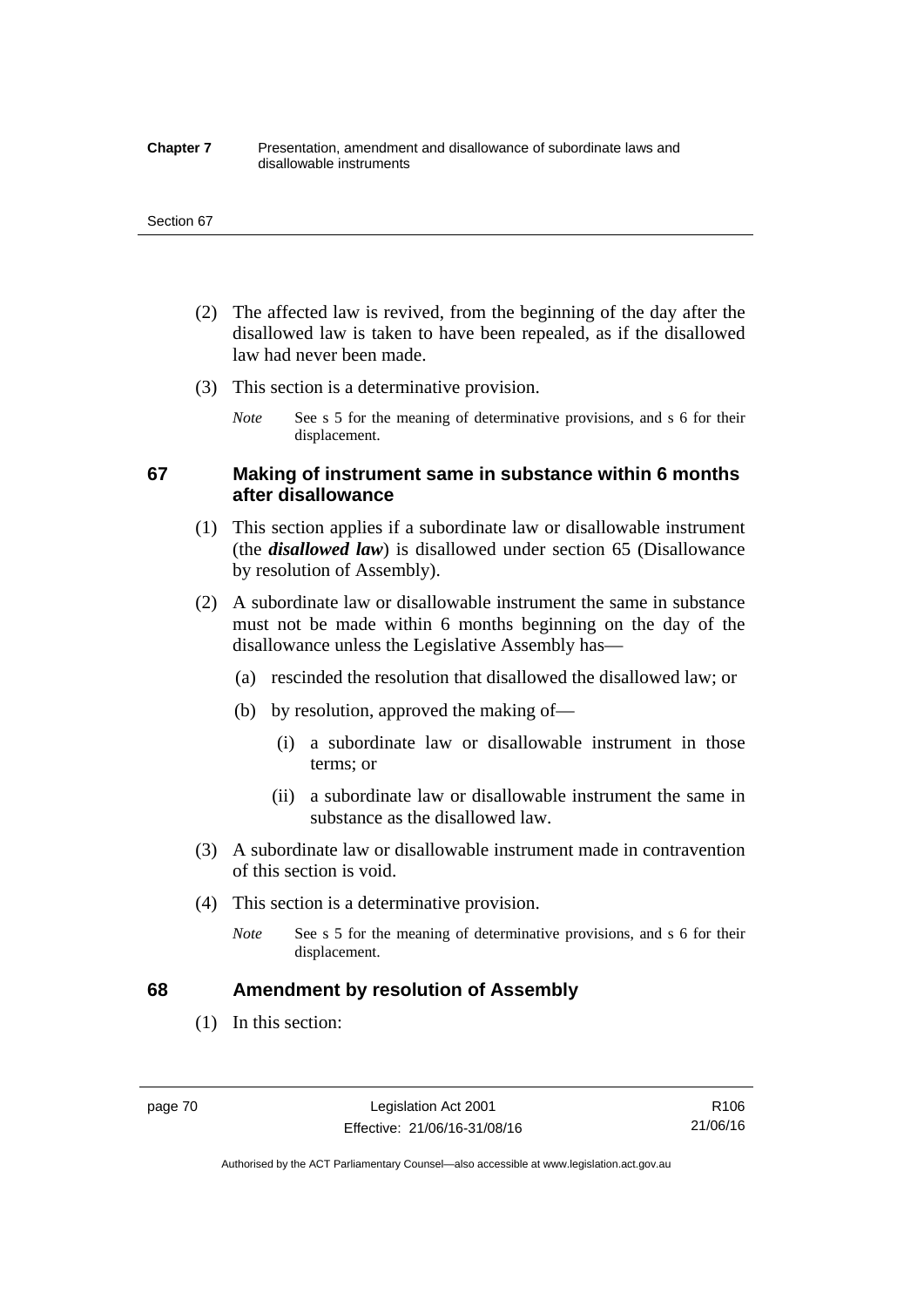*amendment* does not include an amendment that would have the effect of waiving or changing any fee, charge, penalty or other amount payable to the Territory.

*disallowable instrument* does not include a determination of fees or charges by a Minister under an Act or subordinate law.

- (2) This section applies if notice of a motion to amend a subordinate law or disallowable instrument is given in the Legislative Assembly not later than 6 sitting days after the day it is presented to the Assembly.
- (3) If the Legislative Assembly passes a resolution to amend the subordinate law or disallowable instrument, it is amended accordingly—
	- (a) on the day after the day the amendment is notified; or
	- (b) if the resolution provides that it takes effect on the day the resolution is passed—that day.
- (4) For this chapter, the Legislative Assembly is taken to have passed a resolution to amend the subordinate law or disallowable instrument if, at the end of 6 sitting days after the day the notice is given—
	- (a) the notice has not been withdrawn and the motion has not been called on; or
	- (b) the motion has been called on and moved, but has not been withdrawn or otherwise disposed of.
- (5) If subsection (4) applies, the resolution is taken to be the resolution set out in the motion for the resolution.
- (6) An amendment under this section has effect for all purposes as if it had been made by an Act.
- (7) Without limiting subsection (6), section 83 (Consequences of amendment of statutory instrument by Act) applies to the amendment as if it had been made by an Act.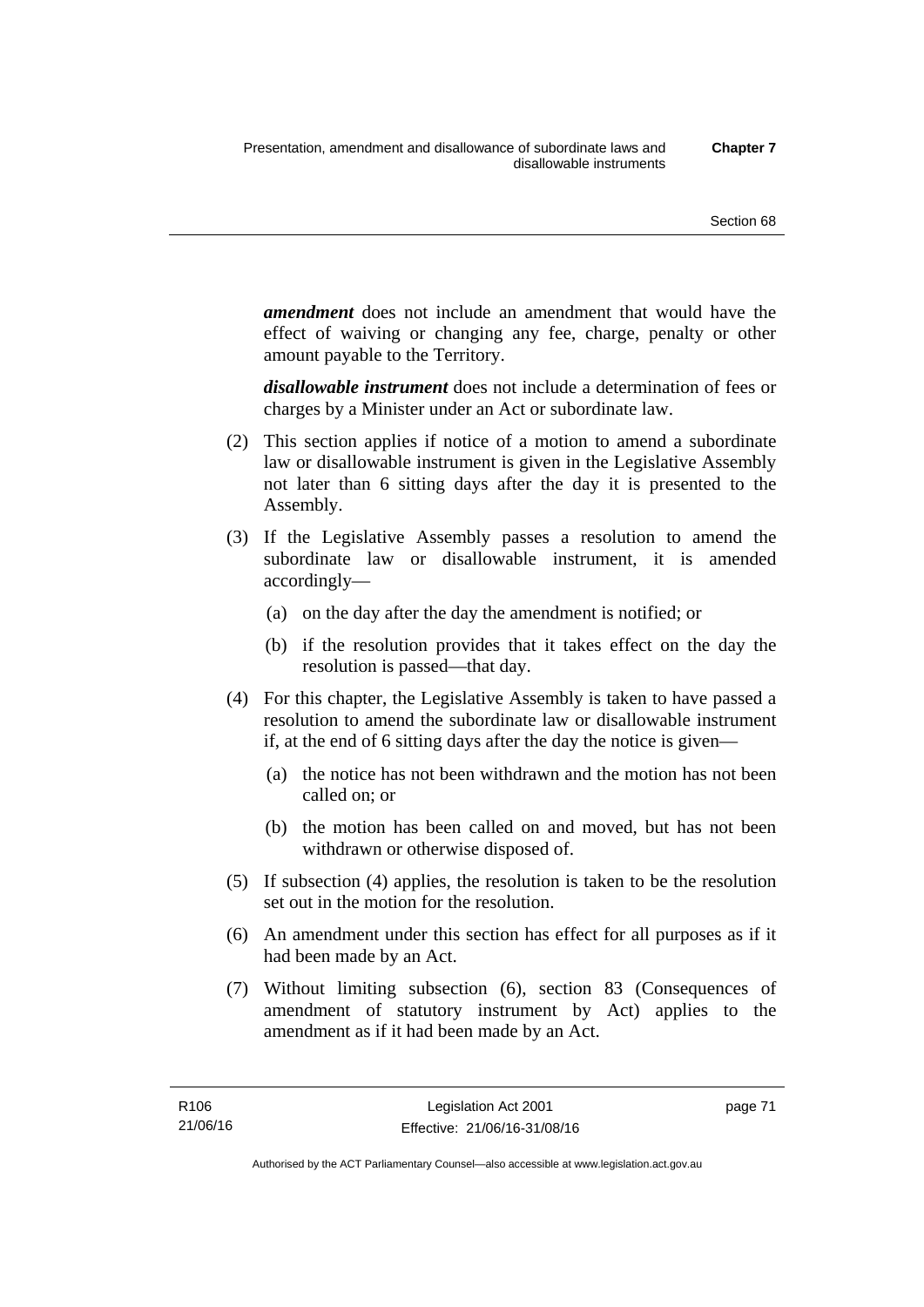#### **Chapter 7** Presentation, amendment and disallowance of subordinate laws and disallowable instruments

#### Section 69

- (8) This section is a determinative provision.
	- *Note* See s 5 for the meaning of determinative provisions, and s 6 for their displacement.

## **69 Notification of amendments made by resolution of Assembly**

- (1) If a subordinate law or disallowable instrument (the *amended law*) is amended under section 68, the Speaker must ask the parliamentary counsel to notify the amendment.
- (2) If the Speaker asks the parliamentary counsel to notify the amendment, the parliamentary counsel must—
	- (a) notify the amendment in the register; or
	- (b) if it is not practicable to notify the amendment in the register notify the amendment in another place the parliamentary counsel considers appropriate.

### **Examples—other places**

- 1 another government website
- 2 outside the Legislative Assembly
- *Note* An example is part of the Act, is not exhaustive and may extend, but does not limit, the meaning of the provision in which it appears (see s 126 and s 132).
- (3) If the Speaker asks the parliamentary counsel to notify the amendment on a particular day, the parliamentary counsel must notify the amendment on that day unless it is impracticable to do so.
- (4) The amendment is notified in the register by entering in the register—
	- (a) a statement that the amendment of the amended law has been made under section 68; and
	- (b) the text of the resolution passed, or taken to have been passed, by the Legislative Assembly under section 68; and

Authorised by the ACT Parliamentary Counsel—also accessible at www.legislation.act.gov.au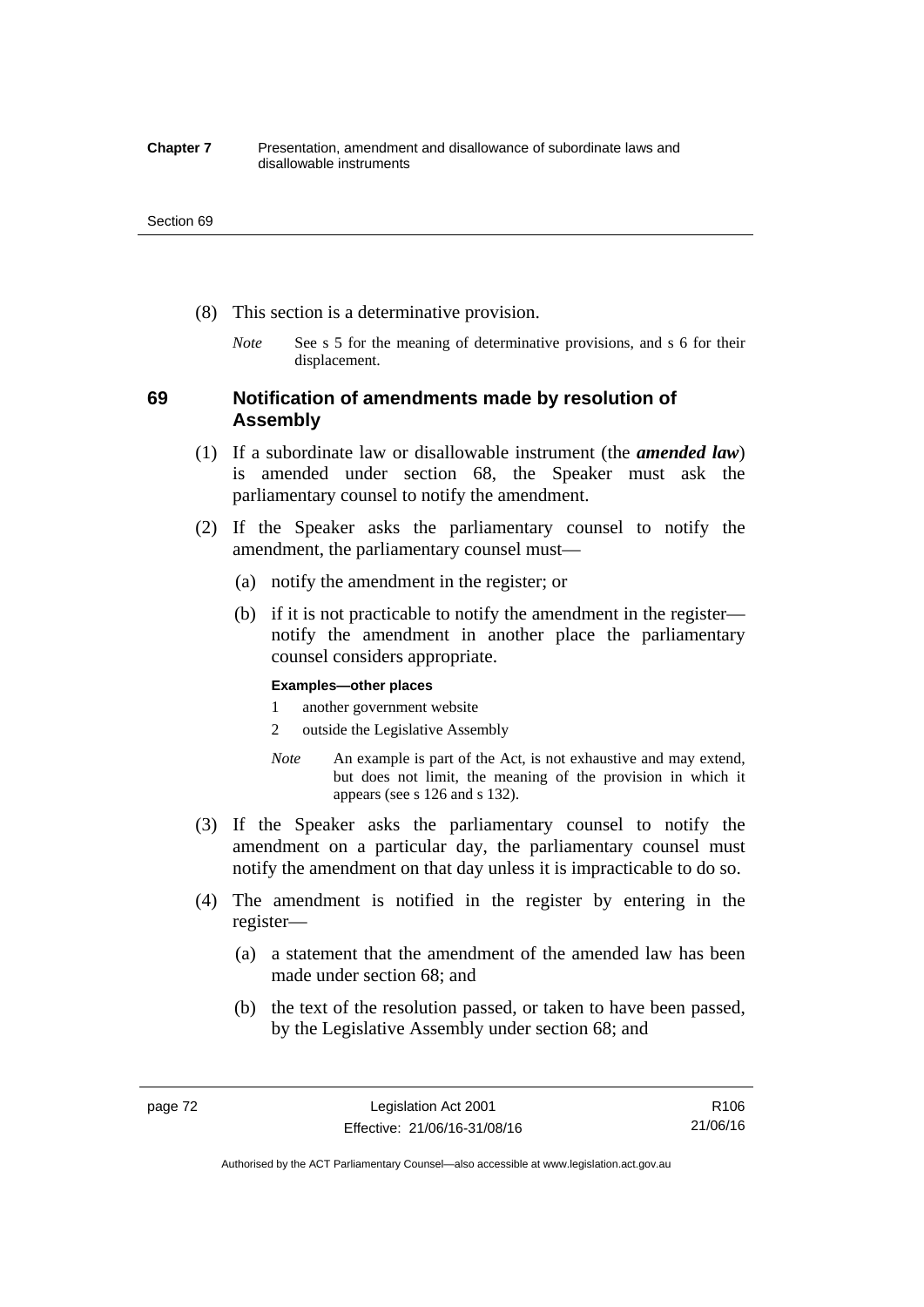- (c) the day when the resolution was passed or taken to have been passed; and
- (d) the day when the subordinate law or disallowable instrument is taken to be amended because of the resolution.
- (5) The amendment is notified under subsection (2) (b) by publishing in the place decided by the parliamentary counsel under that subsection—
	- (a) a statement that the amendment of the amended law has been made under section 68; and
	- (b) the text of the resolution passed, or taken to have been passed, by the Legislative Assembly under section 68; and
	- (c) the day when the resolution was passed or taken to have been passed; and
	- (d) the day when the subordinate law or disallowable instrument is taken to be amended because of the resolution.
- (6) If the amendment is notified under subsection (2) (b), the parliamentary counsel must enter in the register—
	- (a) a statement that the amendment of the amended law has been made under section 68; and
	- (b) a statement that the amendment was notified under subsection (2) (b) in a stated place on a stated date; and
	- (c) the text of the resolution passed, or taken to have been passed, by the Legislative Assembly under section 68; and
	- (d) the day when the resolution was passed or taken to have been passed; and
	- (e) the day when the subordinate law or disallowable instrument is taken to be amended because of the resolution.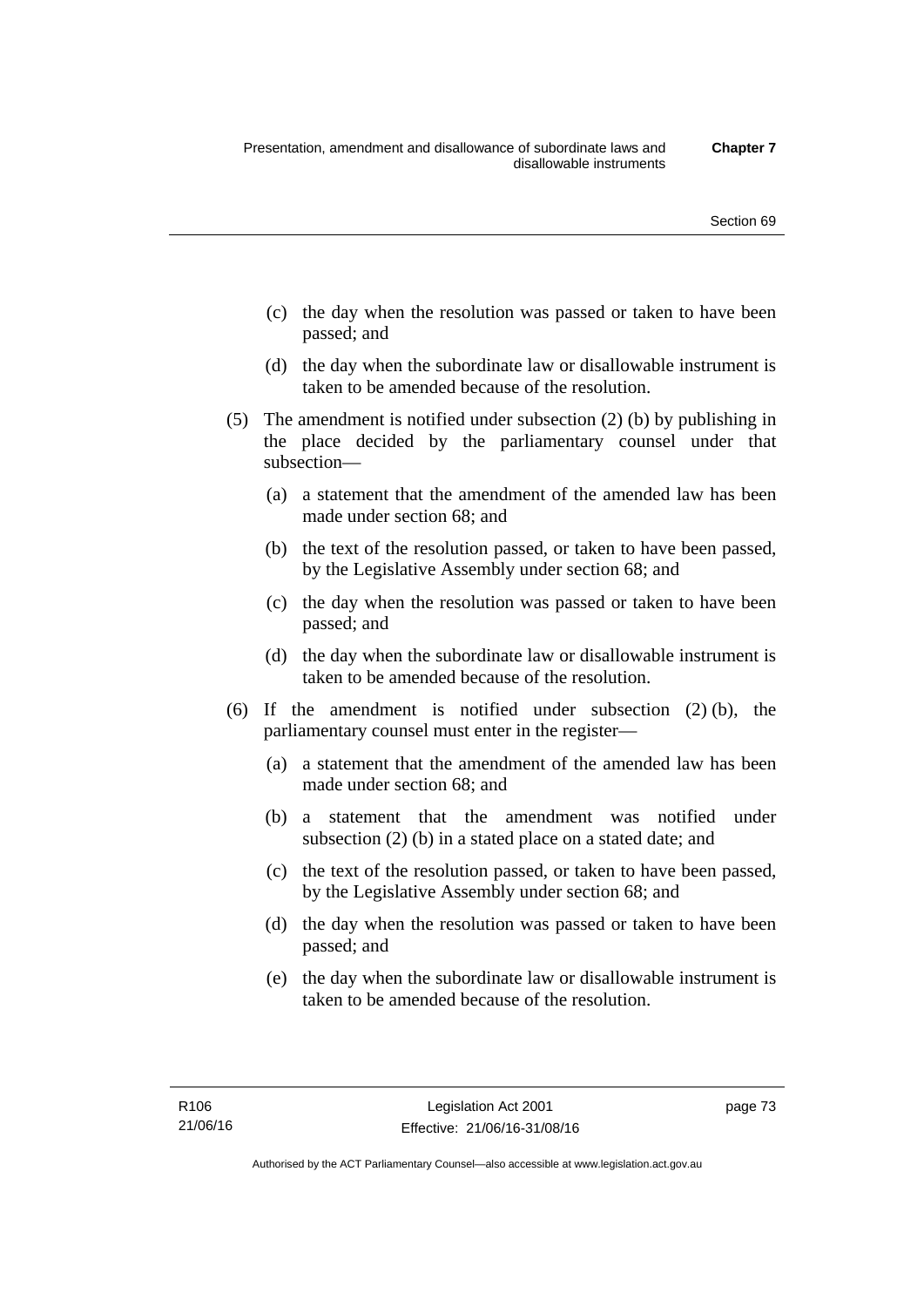#### **Chapter 7** Presentation, amendment and disallowance of subordinate laws and disallowable instruments

#### Section 70

- (7) This section is a determinative provision.
	- *Note* See s 5 for the meaning of determinative provisions, and s 6 for their displacement.

## **70 Making of amendment restoring effect of law within 6 months after amendment**

- (1) This section applies if a subordinate law or disallowable instrument (the *amended law*) is amended under section 68 (Amendment by resolution of Assembly).
- (2) A subordinate law or disallowable instrument the same in substance as the amended law before the amendment (the *earlier law*) must not be made within 6 months beginning on the day the amendment is made unless the Legislative Assembly has—
	- (a) rescinded the resolution that made the amendment; or
	- (b) by resolution approved the making of—
		- (i) a subordinate law or disallowable instrument in those terms; or
		- (ii) a subordinate law or disallowable instrument the same in substance as the earlier law.
- (3) A subordinate law or disallowable instrument made in contravention of this section is void.
- (4) This section is a determinative provision.
	- *Note* See s 5 for the meaning of determinative provisions, and s 6 for their displacement.

## **71 Effect of dissolution or expiry of Assembly on notice of motion**

- (1) This section applies if—
	- (a) notice of motion to disallow or amend a subordinate law or disallowable instrument is given in the Legislative Assembly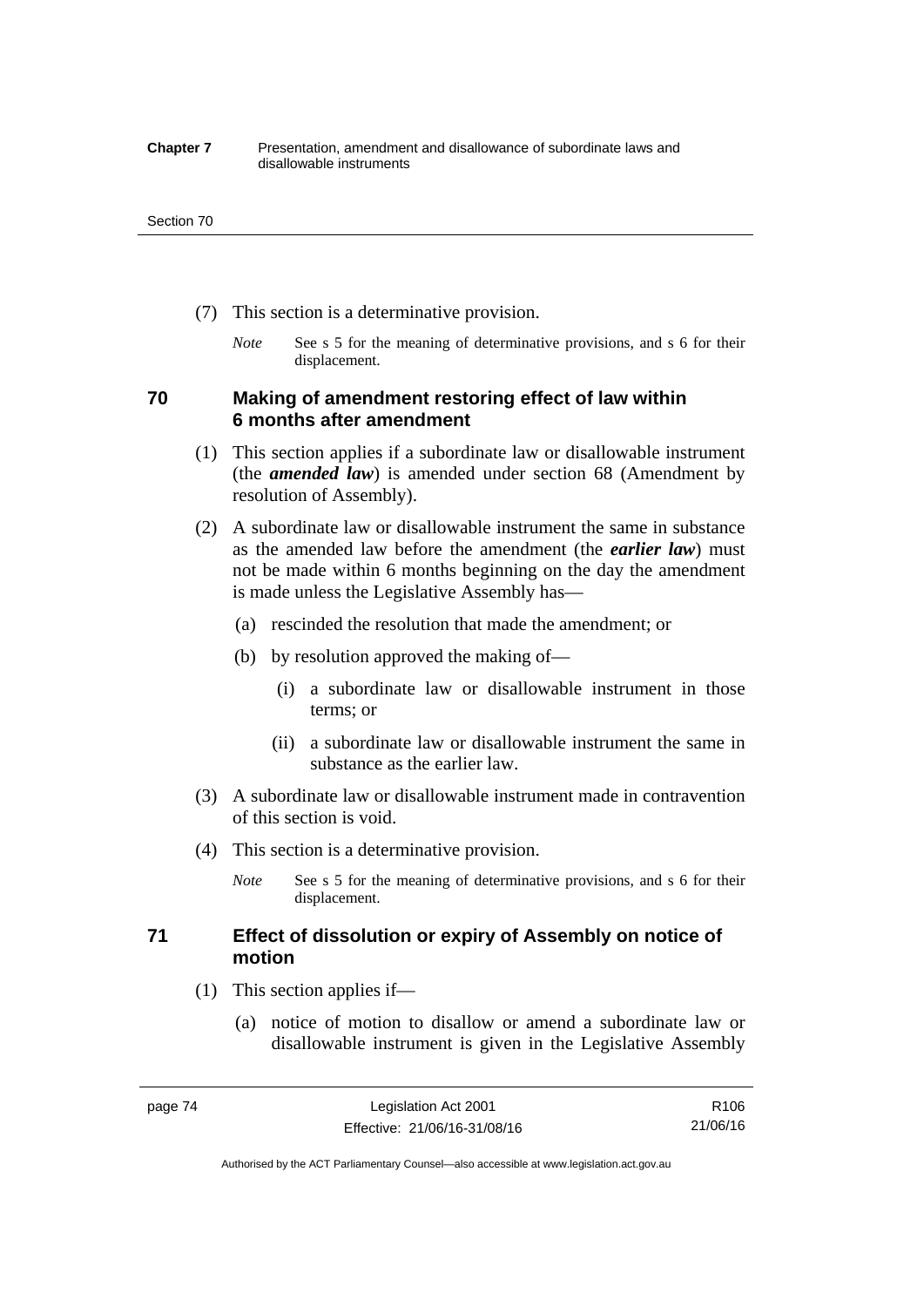not later than 6 sitting days after the day the instrument is presented to the Assembly; and

- (b) not later than 6 sitting days after the day the notice is given, the Assembly is dissolved or expires; and
- (c) at the time of the dissolution or expiry—
	- (i) the notice has not been withdrawn and the motion has not been called on; or
	- (ii) the motion has been called on and moved, but has not been withdrawn or otherwise disposed of.
- (2) For this chapter, the subordinate law or disallowable instrument is taken to have been presented to the Legislative Assembly on the first sitting day of the Assembly after the next general election of members of the Assembly.
- (3) This section is a determinative provision.
	- *Note* See s 5 for the meaning of determinative provisions, and s 6 for their displacement.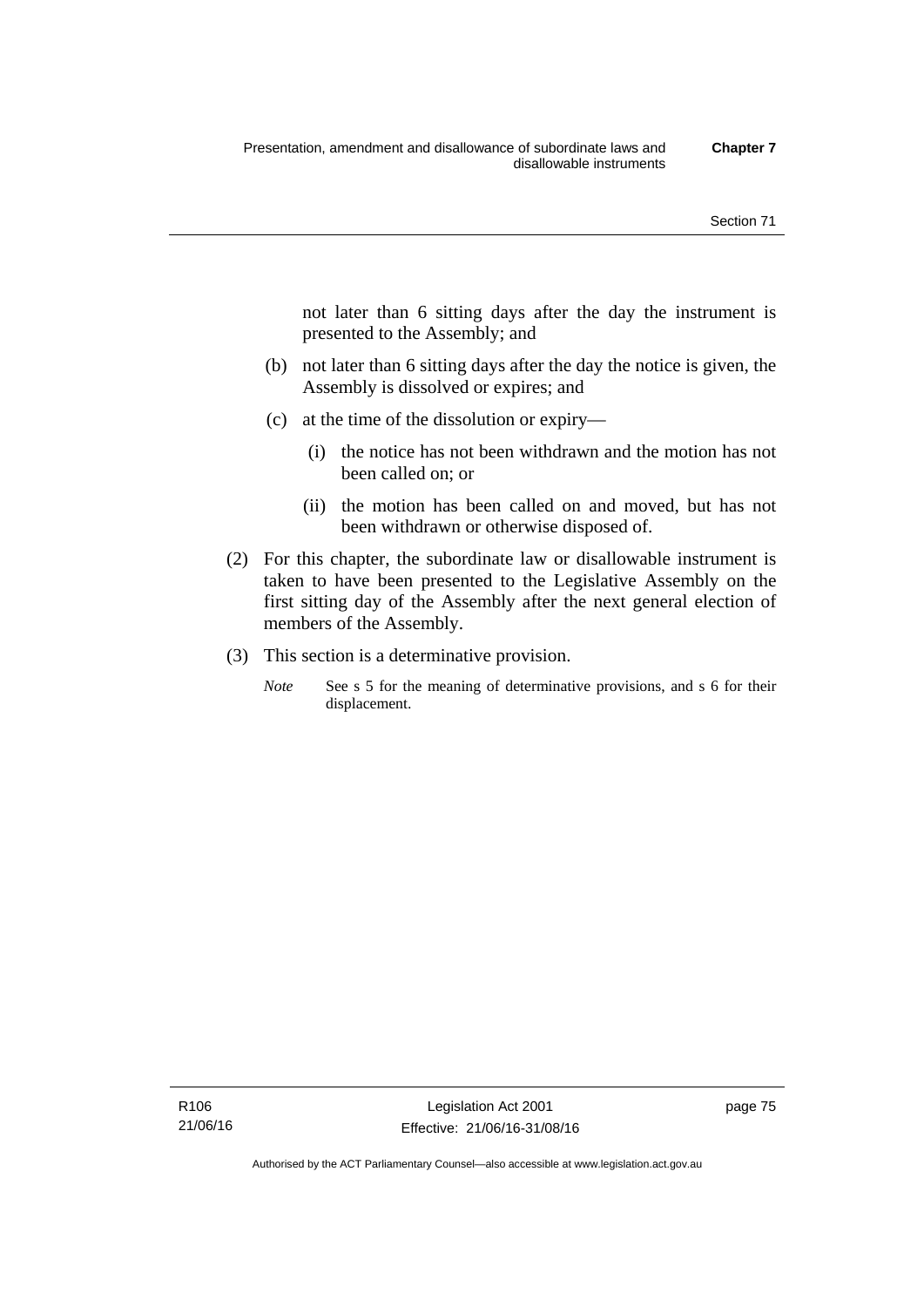# **Chapter 8 Commencement and exercise of powers before commencement**

### **72 Meaning of** *law***—ch 8**

In this chapter:

*law* means an Act or statutory instrument.

*Note* A reference to an Act or statutory instrument includes a reference to a provision of the Act or instrument (see s 7 and s 13).

## **73 General rules about commencement**

- (1) An Act commences—
	- (a) on the day after its notification day; or
	- (b) if the Act or another Act provides for a different date or time of commencement—on that date or at that time.
- (2) A legislative instrument commences—
	- (a) on the day after its notification day; or
	- (b) if an Act or the instrument provides for a later date or time of commencement—on that date or at that time; or
	- (c) if an Act provides for an earlier date or time of commencement—on that date or at that time; or
	- (d) if the instrument, under authority given by an Act, provides for an earlier date or time—on that date or at that time.

#### **Examples—par (b)**

- 1 A subordinate law may provide that it commences on a stated future date or at a stated time on a stated future date.
- 2 A disallowable instrument may provide that it commences on the commencement of a stated law or a stated provision of a stated law.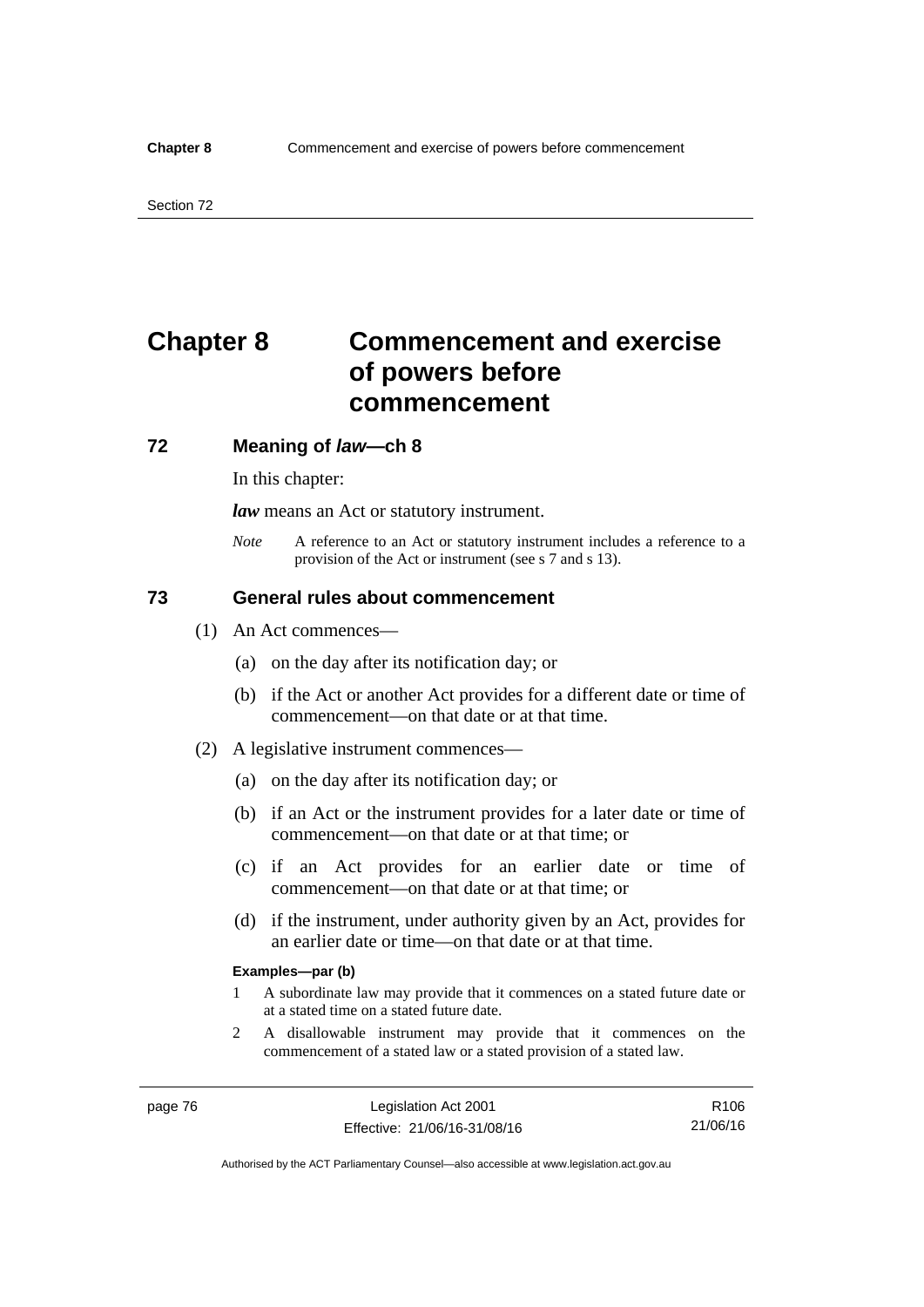- 3 A notifiable instrument may provide that it commences on the expiry of a stated statutory instrument.
- 4 A notifiable instrument may provide that it commences on the date fixed by a Commonwealth Minister, by notice in the Commonwealth gazette, under a stated Commonwealth Act.
- *Note* An example is part of the Act, is not exhaustive and may extend, but does not limit, the meaning of the provision in which it appears (see s 126 and s 132).
- (3) Without limiting subsection (2), if a legislative instrument is notified on a day after the day or time provided by the instrument for its commencement, and subsection (2) (c) or (d) does not apply to the instrument—
	- (a) the instrument is valid; but
	- (b) the instrument commences on the day after its notification day.
- (4) A statutory instrument that is not a legislative instrument commences—
	- (a) on the day after the day it is made or, if it is required under an Act or statutory instrument to be approved (however described) by the Executive, a Minister or any other entity, the day after the day it is approved; or
	- (b) if an Act or the instrument provides for a later date or time of commencement—on that date or at that time; or
	- (c) if an Act provides for an earlier date or time of commencement—on that date or at that time; or
	- (d) if the instrument, under authority given by an Act, provides for an earlier date or time—on that date or at that time.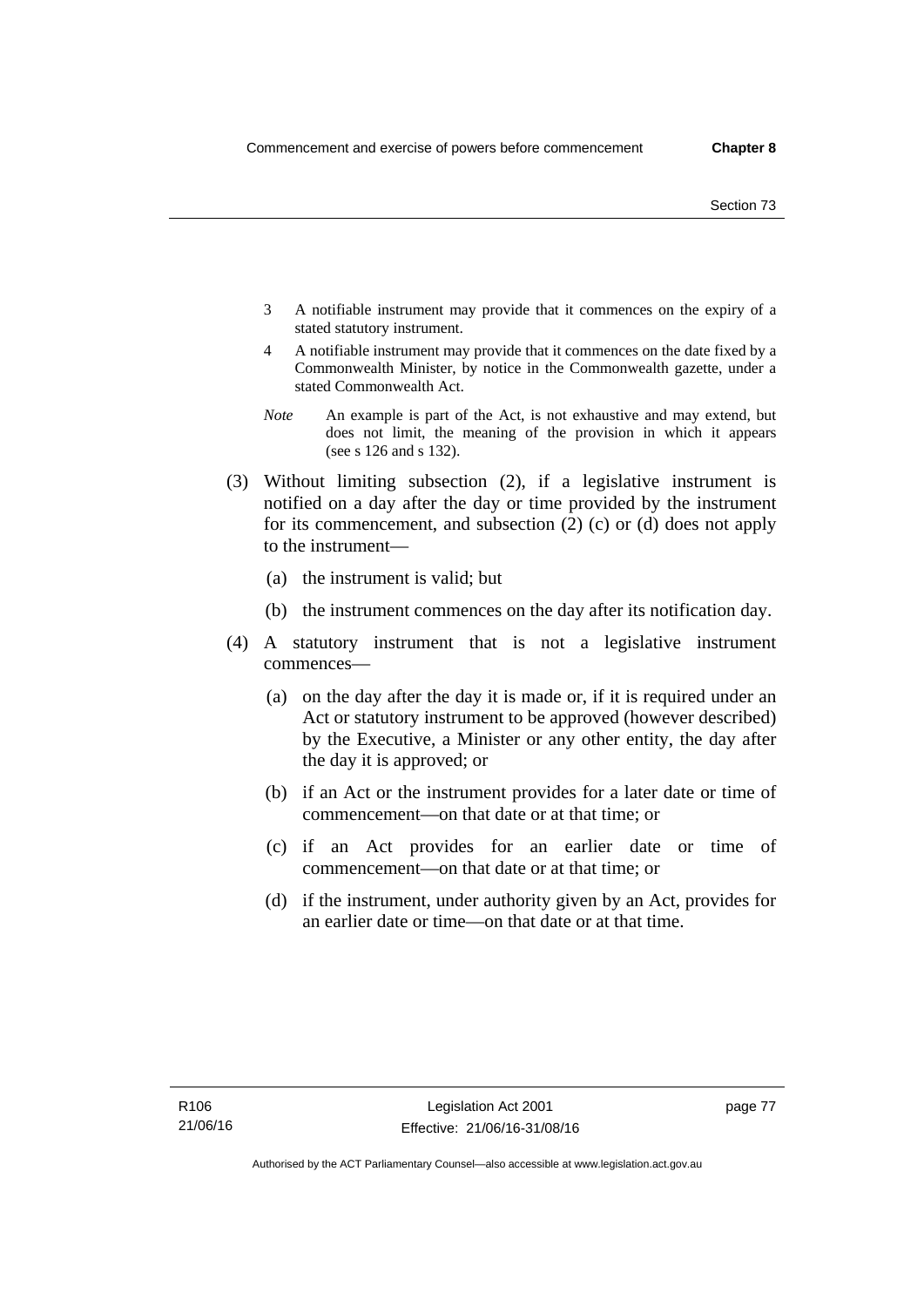- (5) This section is subject to the following sections:
	- (a) section 75 (Commencement of naming and commencement provisions);
	- (b) section 76 (Non-prejudicial provision may commence retrospectively);
	- (c) section 79 (Automatic commencement of postponed law);
	- (d) section 79A (Commencement of amendment of uncommenced law);
	- (e) section 81 (Exercise of powers between notification and commencement).
- (6) This section is a determinative provision.
	- *Note* See s 5 for the meaning of determinative provisions, and s 6 for their displacement.

## **74 Time of commencement**

- (1) If an Act commences on a day, it commences at the beginning of the day unless a different time of commencement is provided by the Act, another Act, or a commencement notice providing for the commencement of the Act.
- (2) If a statutory instrument commences on a day, it commences at the beginning of the day unless a different time of commencement is provided by the instrument, an Act, or a commencement notice providing for the commencement of the instrument.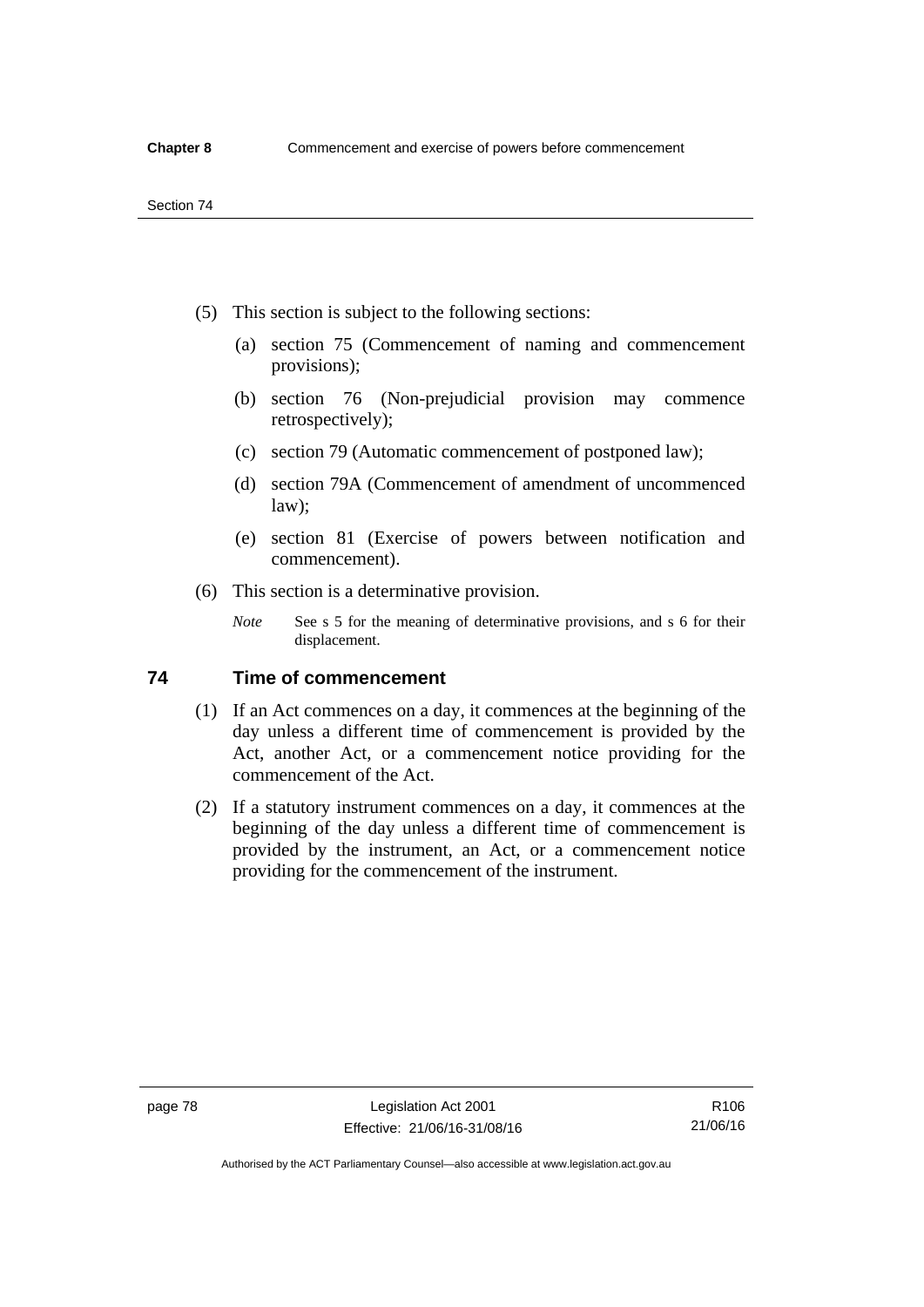## **75 Commencement of naming and commencement provisions**

 (1) The provisions of a law providing for its name and commencement automatically commence on its notification day.

### **Example**

The *XYZ Act 2002* was notified on 1 October 2002. It contains the following provision:

#### **2 Commencement**

This Act commences on 1 December 2002.

The provisions of the *XYZ Act 2002* providing for its name and commencement commence on 1 October 2002.

- *Note* An example is part of the Act, is not exhaustive and may extend, but does not limit, the meaning of the provision in which it appears (see s 126 and s 132).
- (2) However, if a provision of the law commences before the law's notification day, the naming and commencement provisions are taken to have automatically commenced—
	- (a) on that commencement; or
	- (b) if 2 or more provisions of the law commence at different times before the notification day—on the earlier or earliest of the commencements.

## **Example**

#### **2 Commencement**

- (1) This Act, other than section 9 and section 10, commences on a day fixed by the Minister by written notice.
- (2) Section 9 is taken to have commenced on 1 July 2001.
- (3) Section 10 is taken to have commenced on 1 August 2001.

The provisions of the *XYZ Act 2001* providing for its name and commencement are taken to have commenced on 1 July 2001.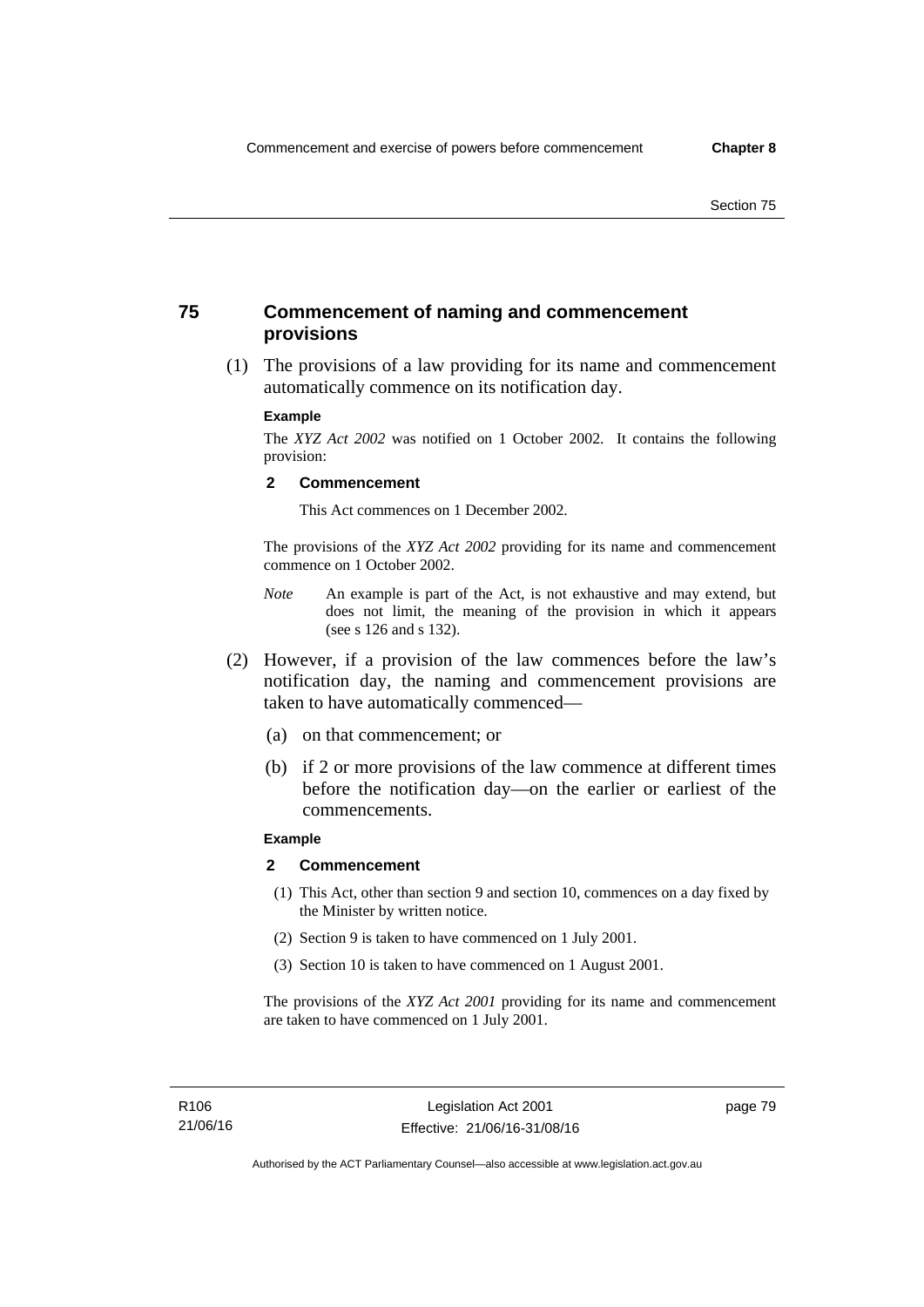- (3) In the application of this section to a statutory instrument that is not a legislative instrument, a reference to the instrument's *notification*  day is a reference to the day after the day it is made or, if it is required under an Act or statutory instrument to be approved (however described) by the Executive, a Minister or any other entity, the day after the day it is approved.
- (4) This section is a determinative provision.
	- *Note* See s 5 for the meaning of determinative provisions, and s 6 for their displacement.

## **75AA Commencement of provisions identifying amended laws**

- (1) This section applies if a law amends another law and includes a provision (a *legislation amended provision*) identifying the amended law.
- (2) The legislation amended provision automatically commences (or is taken to have automatically commenced)—
	- (a) on the commencement of the amendments; or
	- (b) if the amendments commence at different times—on the commencement of the earlier or earliest of the amendments.
- (3) This section is a determinative provision.
	- *Note* See s 5 for the meaning of determinative provision, and s 6 for their displacement.

R106 21/06/16

Authorised by the ACT Parliamentary Counsel—also accessible at www.legislation.act.gov.au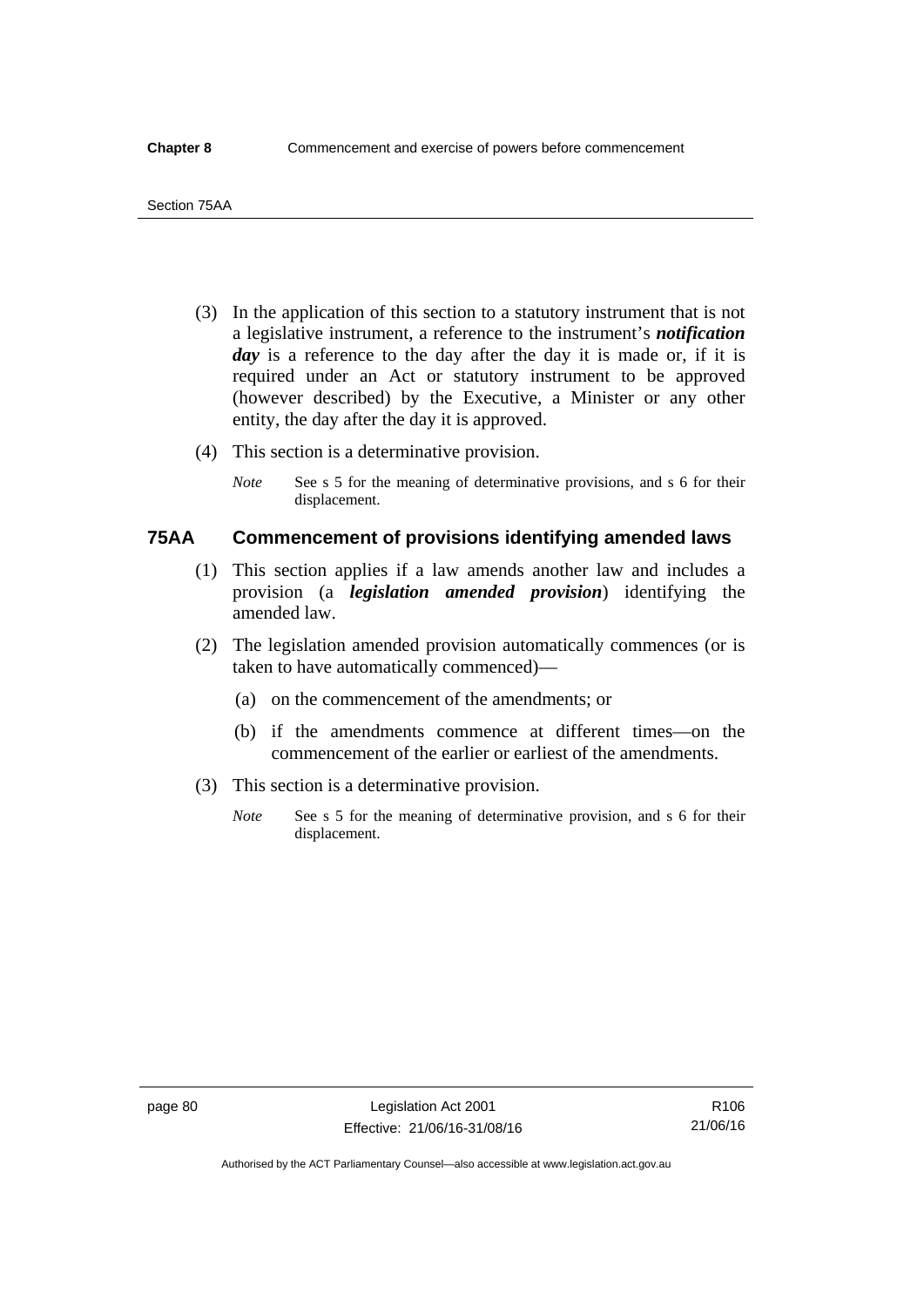## **75A Meaning of commences** *retrospectively*

- (1) An Act or legislative instrument commences *retrospectively* if it commences on a day or at a time earlier than the day after its notification day.
	- *Note* A reference to an Act or legislative instrument includes a reference to a provision of an Act or legislative instrument (see s 7 (3) and s 12 (2)).
- (2) A statutory instrument that is not a legislative instrument commences *retrospectively* if it commences on a day or at a time earlier than the day after the day it is made or, if it is required under an Act or statutory instrument to be approved (however described) by the Executive, a Minister or any other entity, the day after the day it is approved.

## **75B Retrospective commencement requires clear indication**

(1) A law must not be taken to provide for the law (or another law) to commence retrospectively unless the law clearly indicates that it is to commence retrospectively.

### **Example**

The *XYZ Act 2003* was notified on 1 July 2003. It contains the following provision:

## **2 Commencement**

This Act is taken to have commenced on 17 October 2001.

Section 2 clearly indicates that the Act is to commence retrospectively.

- *Note* An example is part of the Act, is not exhaustive and may extend, but does not limit, the meaning of the provision in which it appears (see s 126 and s 132).
- (2) This section is a determinative provision.
	- *Note* See s 5 for the meaning of determinative provisions, and s 6 for their displacement.

page 81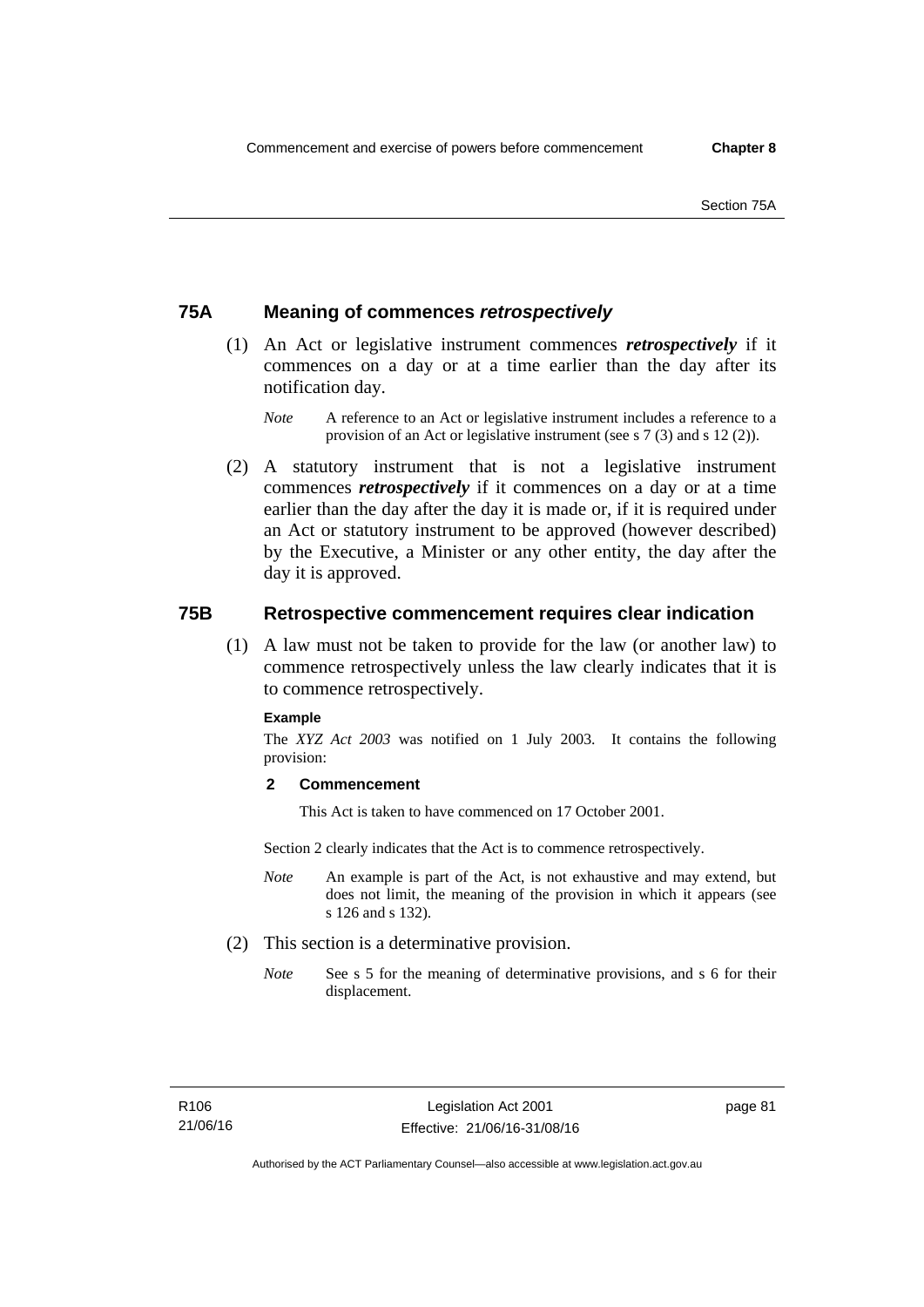## **76 Non–prejudicial provision may commence retrospectively**

- (1) A statutory instrument may provide that a non-prejudicial provision of the instrument commences retrospectively.
- (2) Unless this subsection is displaced by, or under authority given by, an Act, a statutory instrument cannot provide that a prejudicial provision of the instrument commences retrospectively.

#### **Example**

The *Locust Damage Compensation Determination 2003* (a hypothetical disallowable instrument) sets out (among other things) the people who are eligible for compensation under a compensation fund. Previously, there was no restriction on who was eligible. The determination provides that it is taken to have commenced on 1 July 2003, but it is not notified until 15 August 2003. There is nothing in the Act under which the determination is made (or any other Act) that authorises the retrospective commencement.

The provision of the determination that limits who can apply for compensation is a prejudicial provision (ie it adversely affects some people's right to receive compensation) and cannot commence retrospectively. Instead, it would commence on the day after the determination's notification day (see s 73 (3)).

- (3) This section is a determinative provision.
	- *Note* See s 5 for the meaning of determinative provisions, and s 6 for their displacement.
- (4) In this section:

*non-prejudicial provision* means a provision that is not a prejudicial provision.

*prejudicial provision* means a provision that operates to the disadvantage of a person (other than the Territory or a territory authority or instrumentality) by—

- (a) adversely affecting the person's rights; or
- (b) imposing liabilities on the person.

R106 21/06/16

Authorised by the ACT Parliamentary Counsel—also accessible at www.legislation.act.gov.au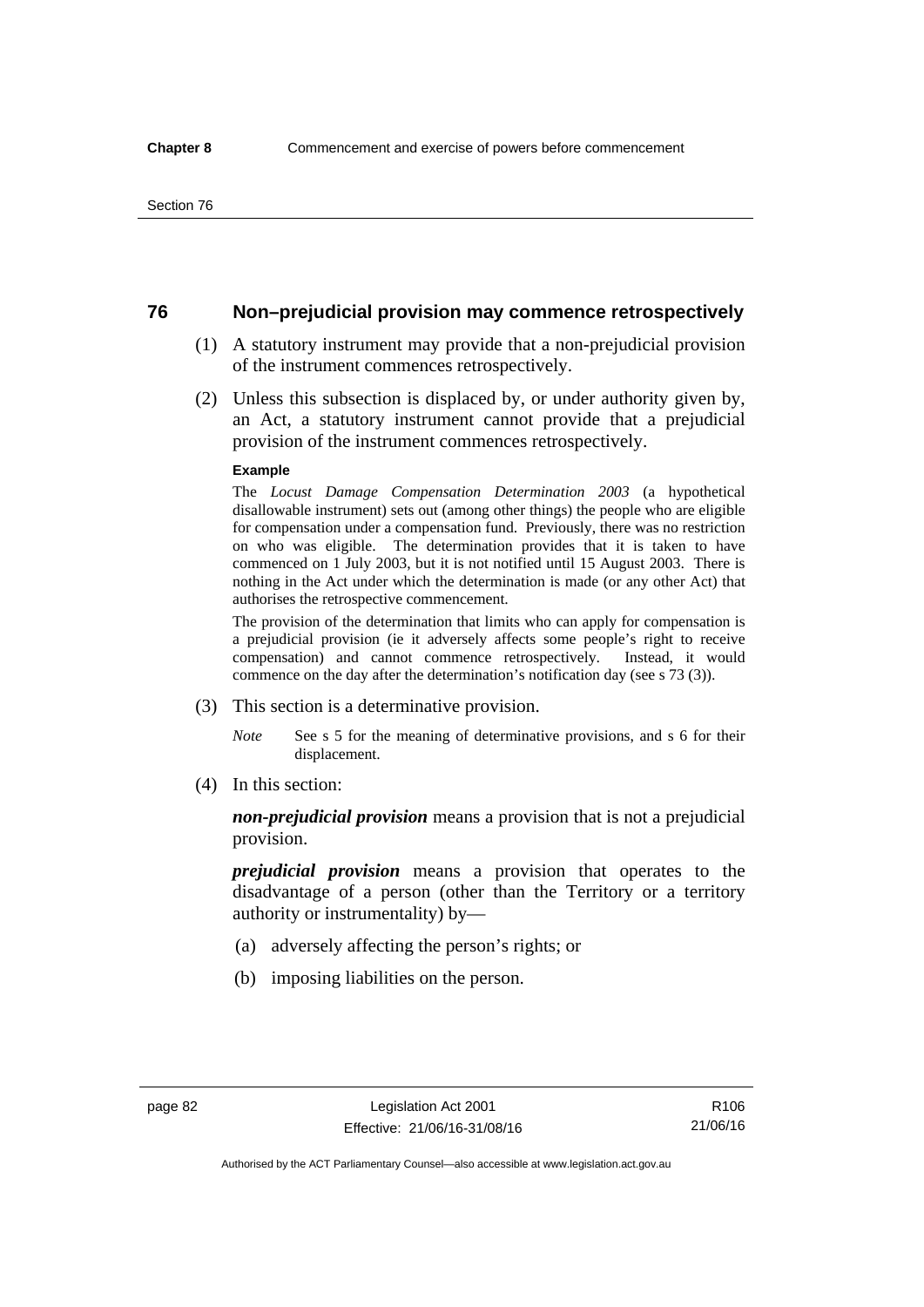## **77 Commencement by commencement notice**

- (1) If a law is expressed to commence on a day fixed or otherwise determined by a notice—
	- (a) a single day, or a time on a single day, may be fixed or determined; or
	- (b) different days or times may be fixed or determined for different provisions.

#### **Example**

The *Hypothetical Act 2001* is expressed to commence on a day to be fixed by the Minister by written notice. Unless the Act has commenced automatically in accordance with s 79 (Automatic commencement of postponed law), any of the following arrangements for commencement would be possible:

- (a) a notice could fix a single day (eg 5 June 2001) for the entire Act to commence;
- (b) a notice could fix a time on a single day (eg 8 pm on 5 June 2001) for the entire Act to commence;
- (c) a notice could fix different days or times for the different provisions of the Act to commence (eg pt 7, pt 9 and sch 4 commence on 5 June 2001, pt 11 commences at 5 pm on 30 June 2001, and the remaining provisions of the Act commence on 1 July 2001);
- (d) a notice could fix a single day (eg 5 June 2001) or a time on a single day (eg 8 pm on 5 June 2001) for the provisions of the Act not already commenced to come into operation.
- *Note* An example is part of the Act, is not exhaustive and may extend, but does not limit, the meaning of the provision in which it appears (see s 126 and s 132).
- (2) A commencement notice for a law is valid even if the day or time fixed or otherwise determined by the notice happens before the notice's notification day.
- (3) If the day or time fixed or otherwise determined by a commencement notice for a law happens on or before the notice's notification day, the law commences on the day after the notice's notification day.

page 83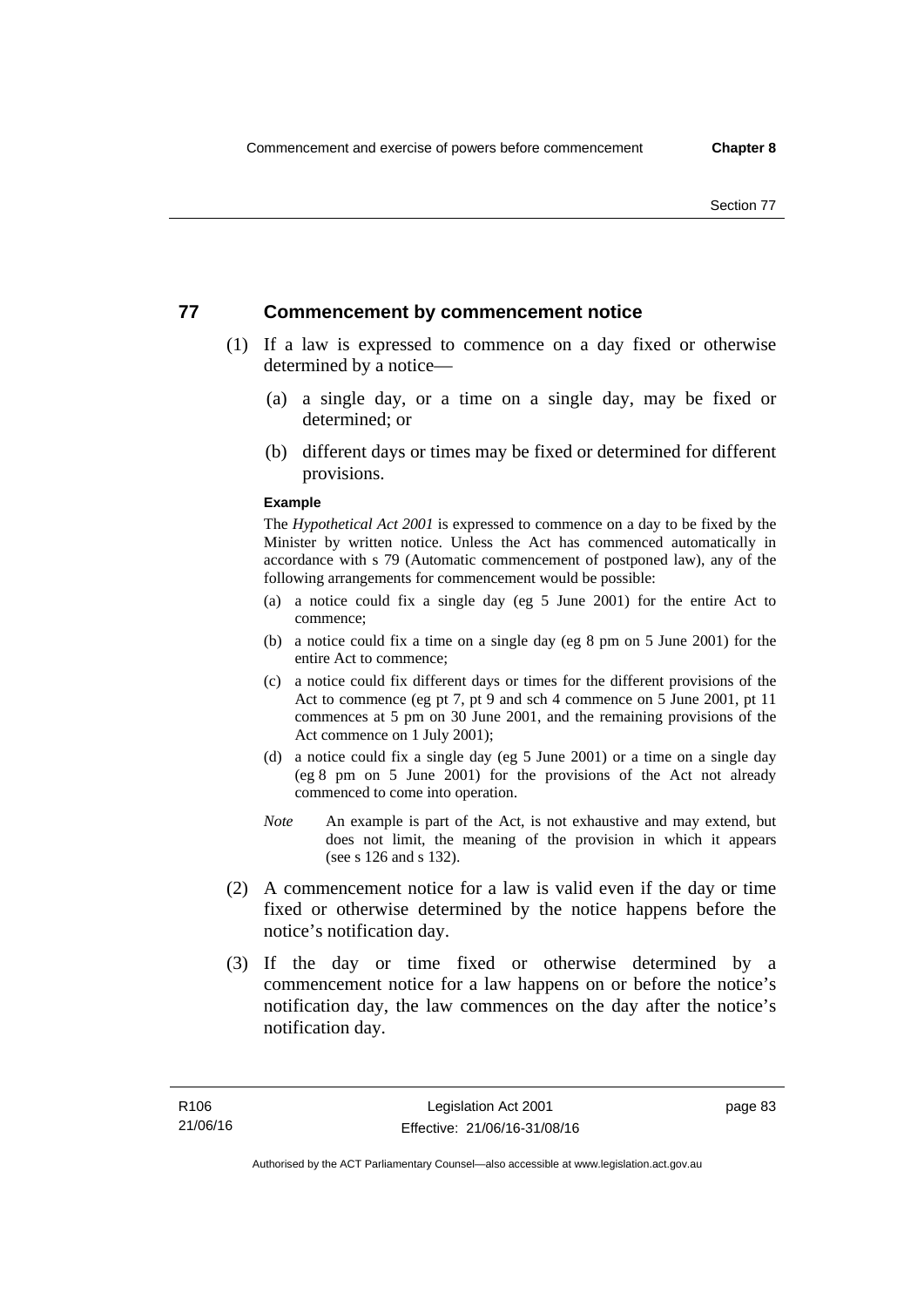- (4) However, subsection (3) does not apply to the commencement notice if—
	- (a) the notice clearly indicates that the law is to commence at an earlier date or time; and
	- (b) the notice provides for the earlier date or time under authority given by an Act.

### **Example—par (a)**

the commencement notice provides that the law or statutory instrument is 'taken to have commenced' at the earlier date or time

- (5) This section is a determinative provision.
	- *Note* See s 5 for the meaning of determinative provisions, and s 6 for their displacement.

## **78 Separate commencement of amendments**

 (1) Amendments made by a provision of a law may be given separate commencements, whether or not the provision is self-contained.

#### **Examples**

- 1 A provision of an amending law inserts 2 sections. The sections may be given separate commencements.
- 2 A provision of an amending law inserts a section that is divided into paragraphs. The paragraphs may be given separate commencements.
- *Note* An example is part of the Act, is not exhaustive and may extend, but does not limit, the meaning of the provision in which it appears (see s 126 and s 132).
- (2) This section is a determinative provision.
	- *Note* See s 5 for the meaning of determinative provisions, and s 6 for their displacement.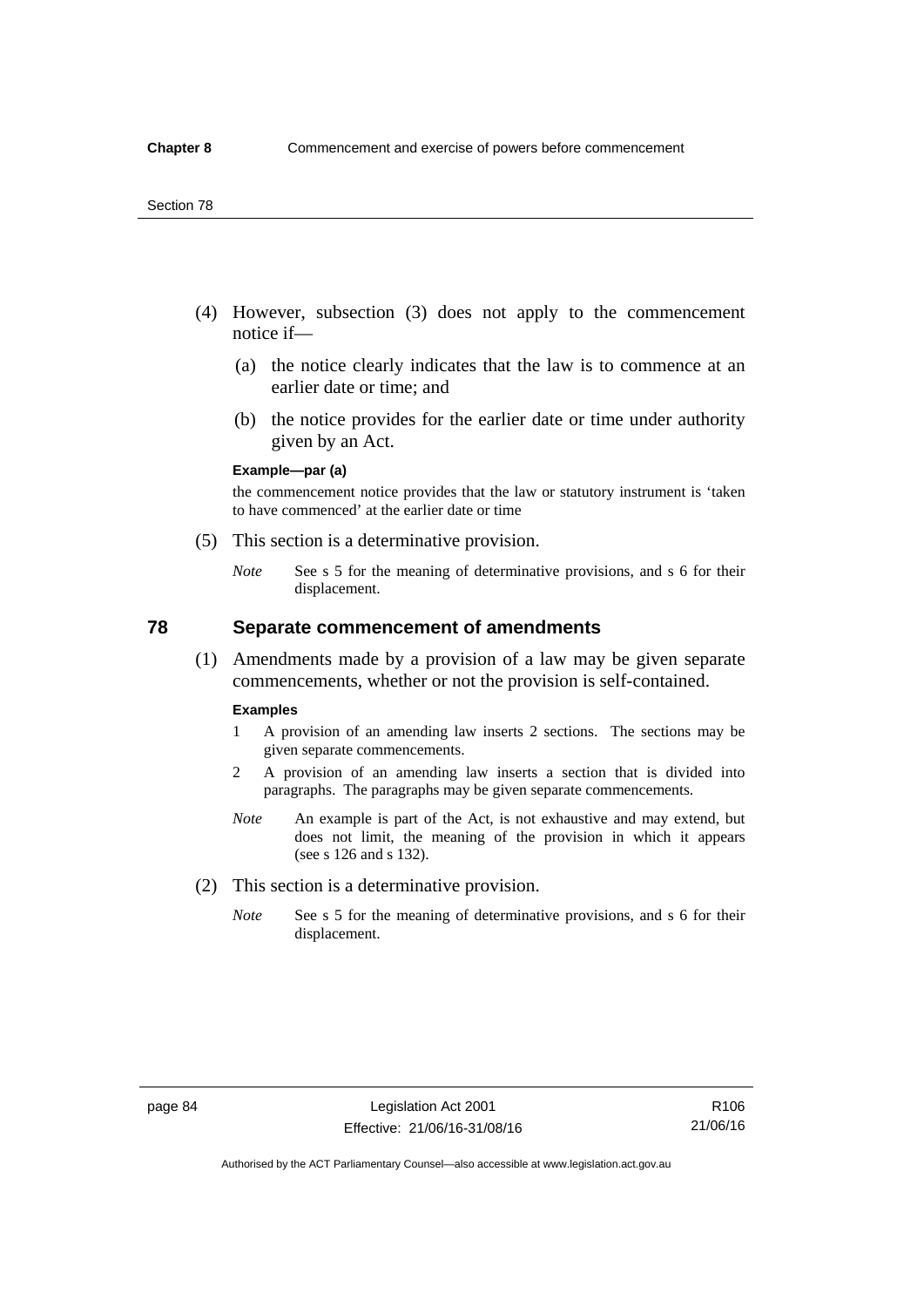## **79 Automatic commencement of postponed law**

 (1) If a postponed law has not commenced within 6 months beginning on its notification day, it automatically commences on the first day after that period.

#### **Example**

The *Hypothetical Act 2001* was notified on 5 July 2001 and was expressed to commence on a day to be fixed by the Minister by written notice. If the Act had not commenced by notice on or before 4 January 2002, it would automatically commence on 5 January 2002.

- *Note* An example is part of the Act, is not exhaustive and may extend, but does not limit, the meaning of the provision in which it appears (see s 126 and s 132).
- (2) This section applies to a law unless it is displaced by, or under authority given by, an Act or, if the postponed law is a subordinate law or disallowable instrument, the postponed law.
- (3) This section is a determinative provision.
	- *Note* See s 5 for the meaning of determinative provisions, and s 6 for their displacement.
- (4) In this section:

*enact* includes make.

*law* means an Act, subordinate law, disallowable instrument or notifiable instrument.

*Note* A reference to an Act, subordinate law, disallowable instrument or notifiable instrument includes a reference to a provision of the Act, law or instrument (see s 7, s 8, s 9 and s 10).

*notification day*, for a postponed law, means the notification day  $of$ 

- (a) if the postponed law is a law—the law; or
- (b) if the postponed law is a provision of a law—the law that enacts the provision.

page 85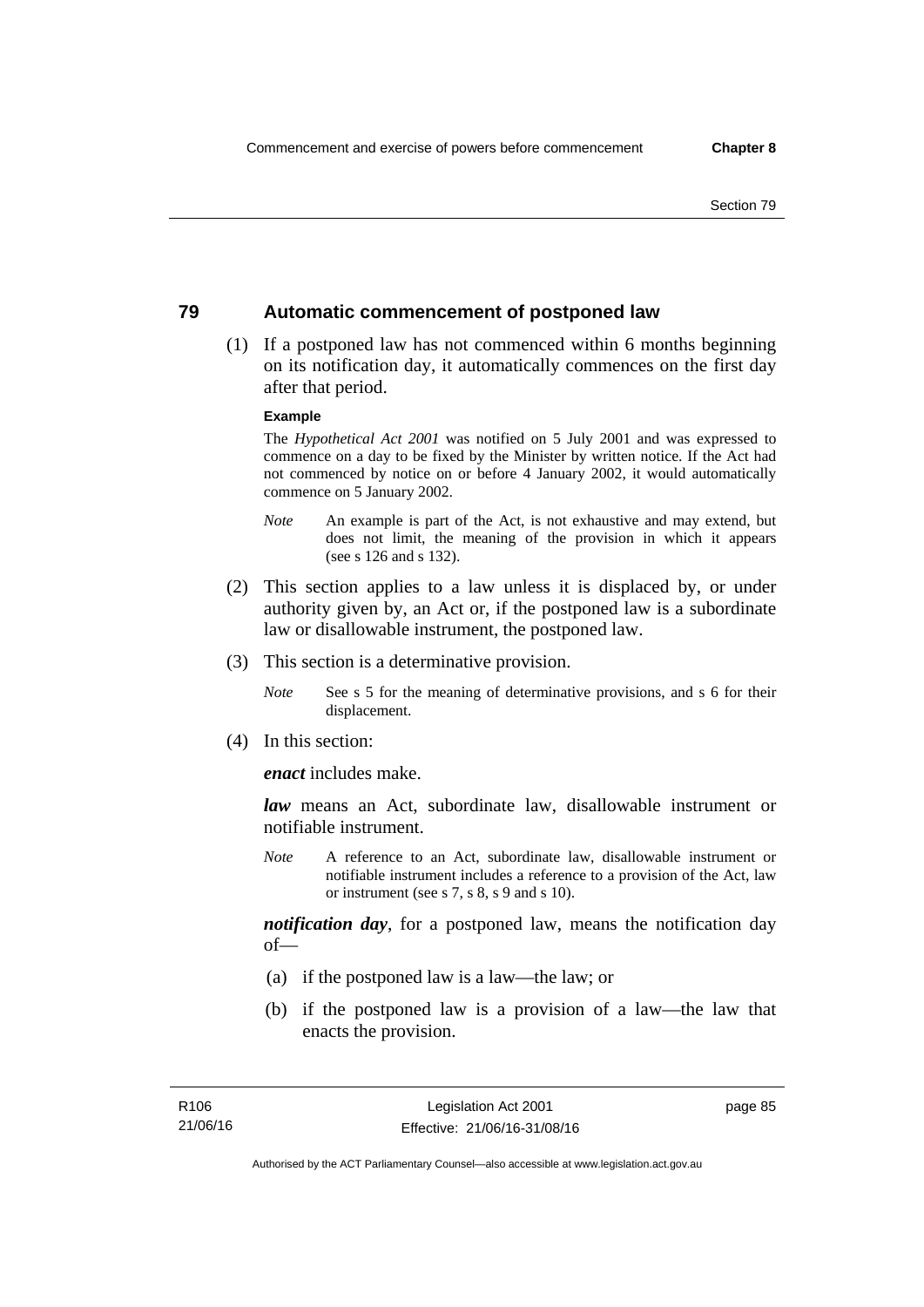#### Section 79A

*postponed law* means a law that does not commence on its notification day because a law postpones its commencement until a day or time fixed or determined by a commencement notice.

## **79A Commencement of amendment of uncommenced law**

- (1) This section applies if a law (the *amending law*) amends a law that has not commenced (the *uncommenced law*).
- (2) The amendment of the uncommenced law does not of itself commence that law.
- (3) The amendment made by the amending law commences on the commencement of the uncommenced law.
- (4) This section is a determinative provision.
	- *Note* See s 5 for the meaning of determinative provisions, and s 6 for their displacement.

## **80 References to** *commencement* **of law**

In a law, a reference to the *commencement* of the law, or another law, (the *law concerned*) is a reference to—

- (a) if the provisions of the law concerned (other than those providing for its name and commencement) commence, or are required to commence, on a single day or at a single time—the commencement of the remaining provisions; or
- (b) if paragraph (a) does not apply and the reference is in a provision of the law concerned—the commencement of the provision; or
- (c) in any other case—the commencement of the relevant provision of the law concerned.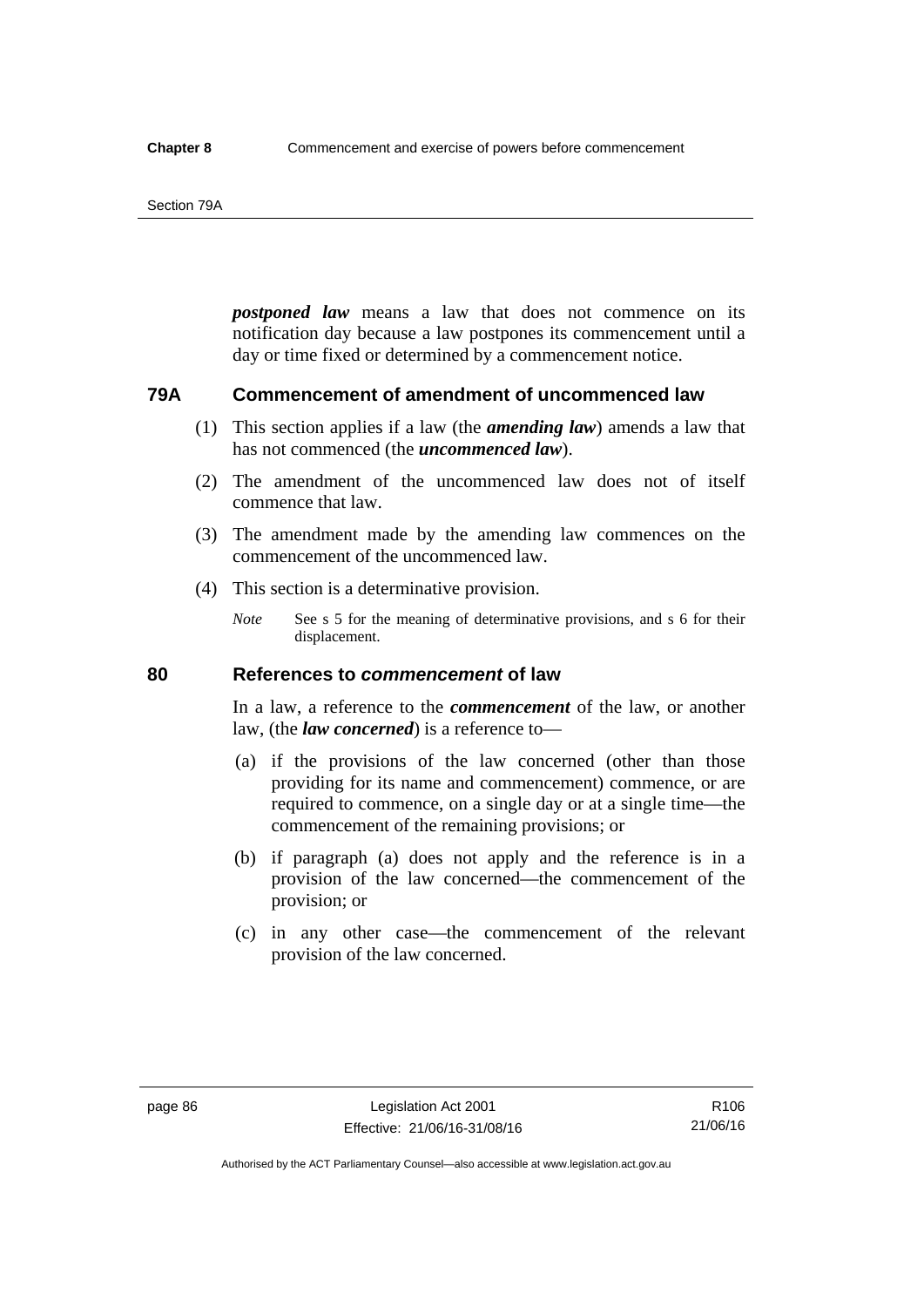## **81 Exercise of powers between notification and commencement**

- (1) This section applies to a power to make an appointment or statutory instrument, or to do anything else, in the following situations:
	- (a) the power is given by a law (the *authorising law*) that has been notified but has not commenced;
	- (b) the power is given by a law (the *authorising law*) as amended by another law (the *amending law*) and the laws have been notified, but all or any of them have not commenced.

### **Examples—powers to which section applies**

- 1 power to delegate a function
- 2 power to give or issue an approval, consent, licence, permit or other authority (however described)
- 3 power to make an acting appointment
- 4 power to issue guidelines
- *Note* An example is part of the Act, is not exhaustive and may extend, but does not limit, the meaning of the provision in which it appears (see s 126 and s 132).
- (2) To remove any doubt and without limiting subsection (1), this section applies to any of the following powers if the power is to be exercised in relation to an entity to be established by the authorising law or the authorising law as amended by the amending law:
	- (a) a power to make an appointment to the entity;
	- (b) a power to make a statutory instrument for the purposes of the entity;
	- (c) a power to do anything else in relation to the entity.

### **Example**

This section applies to powers under an authorising law to be exercised in relation to the conduct of an election for members of a board to be established as a corporation by the authorising law.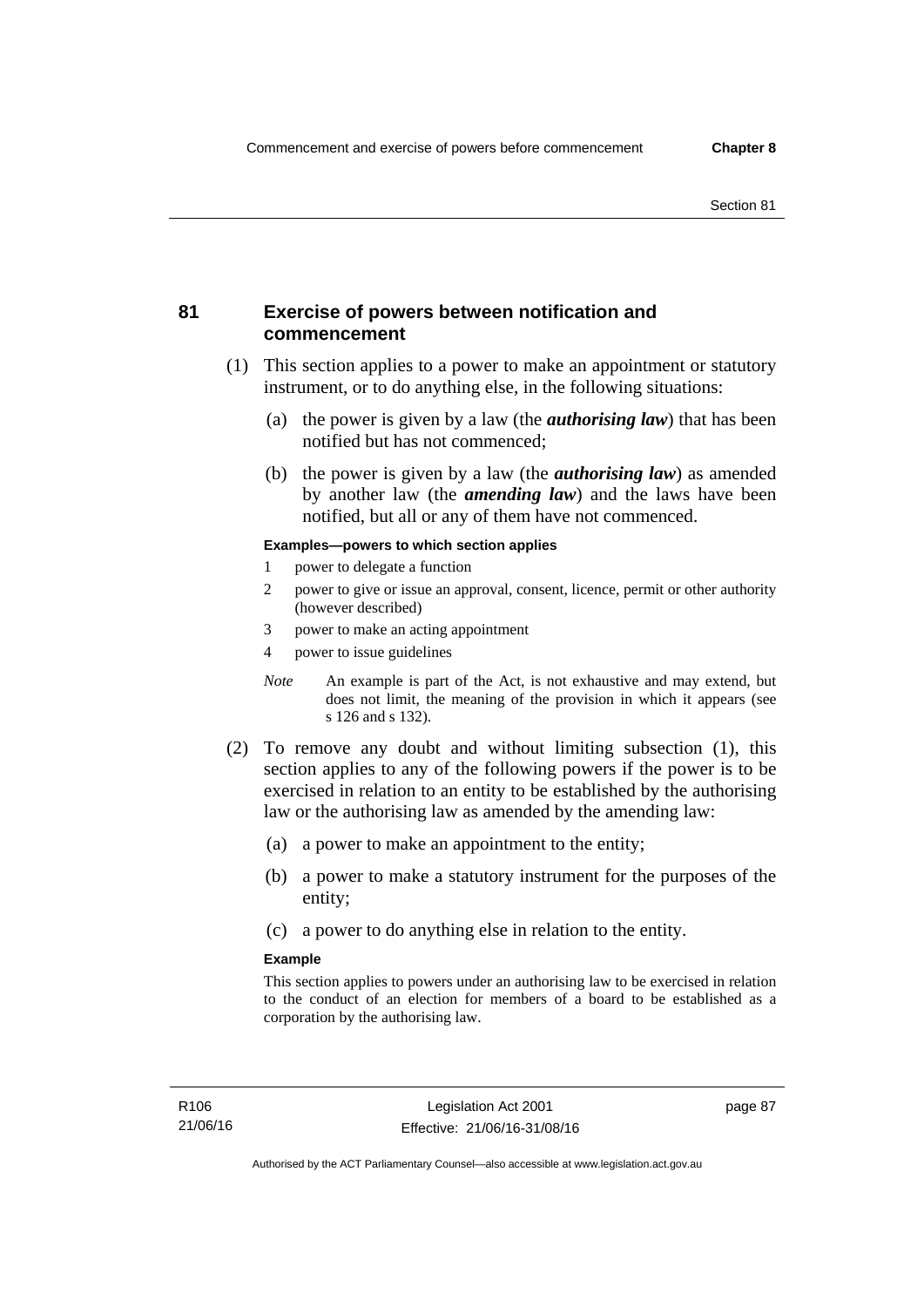#### Section 81

- (3) The power may be exercised at any time even though the authorising law, or the authorising law and amending law (or either of them), is not in force at the time.
- (4) For the exercise of the power, the authorising law, or the authorising law and amending law, are taken to be in force at the time of the exercise of the power.
- (5) Also, anything else may be done under the power at any time for the purpose of bringing, or in relation to bringing, the authorising law, or the authorising law as amended by the amending law, into operation.
- (6) If an appointment or statutory instrument made under this section declares that this subsection applies to it, then, unless the appointment or instrument commences on a different date or at a different time under another provision of this chapter, the appointment or instrument commences on—
	- (a) for an appointment or statutory instrument that is a legislative instrument—the day after its notification day; or
	- (b) for any other appointment or statutory instrument—the day after the day it is made or, if it is required under an Act or statutory instrument to be approved (however described) by the Executive, a Minister or any other entity, the day after the day it is approved.
- (7) In any other case, an appointment or statutory instrument made under this section commences on the latest of the following:
	- (a) the commencement of the authorising law or, if subsection (1) (b) applies and the amending law commences after the authorising law, the commencement of the amending law;
	- (b) on the day or at the time the appointment or instrument would have commenced if it had not been made under this section.

R106 21/06/16

Authorised by the ACT Parliamentary Counsel—also accessible at www.legislation.act.gov.au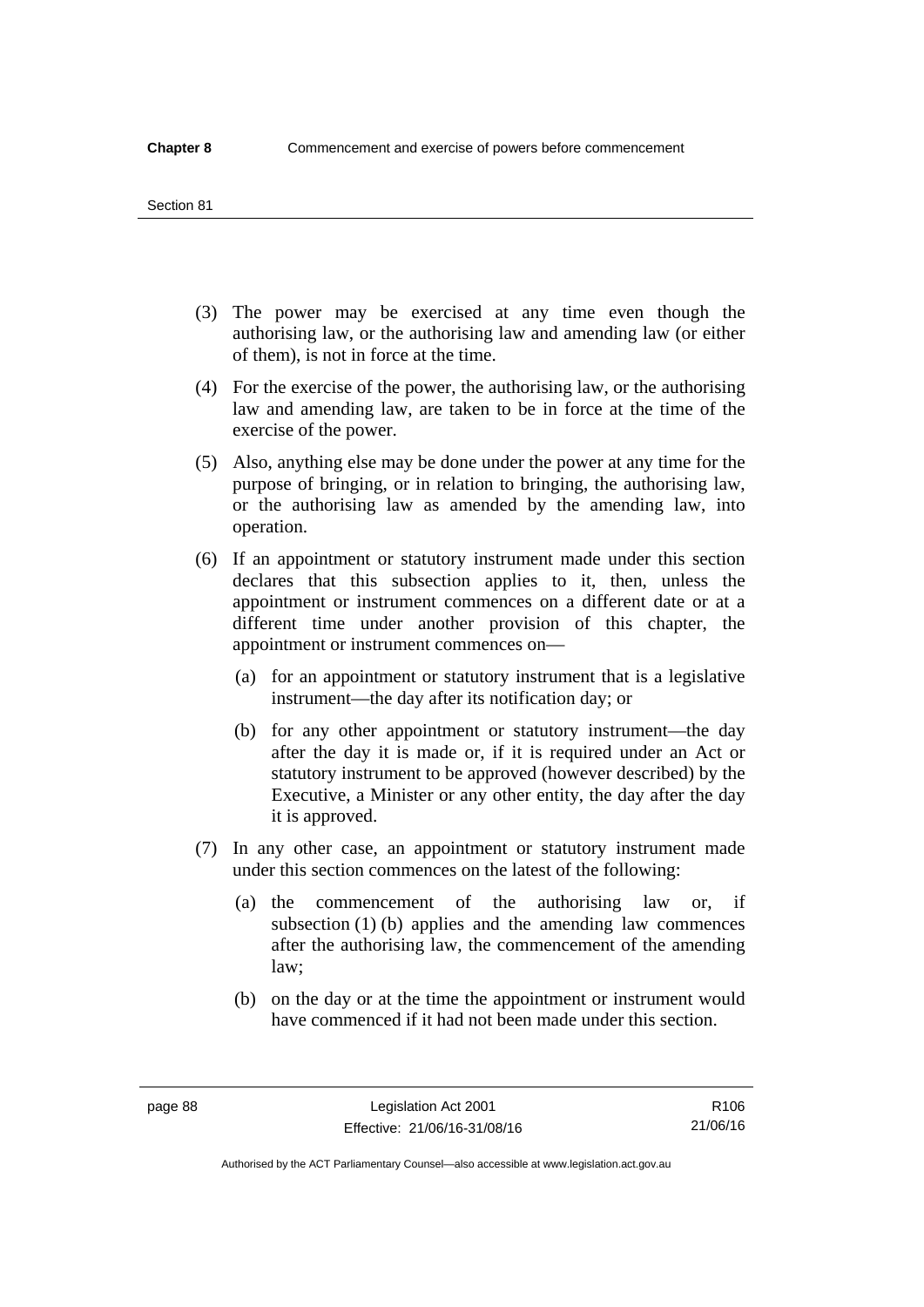- (8) In the application of this section to a statutory instrument that is not a legislative instrument, a reference to the instrument being *notified*  is a reference to the instrument being made or, if it is required under an Act or statutory instrument to be approved (however described) by the Executive, a Minister or any other entity, to the instrument being approved.
- (9) This section is a determinative provision.
	- *Note* See s 5 for the meaning of determinative provisions, and s 6 for their displacement.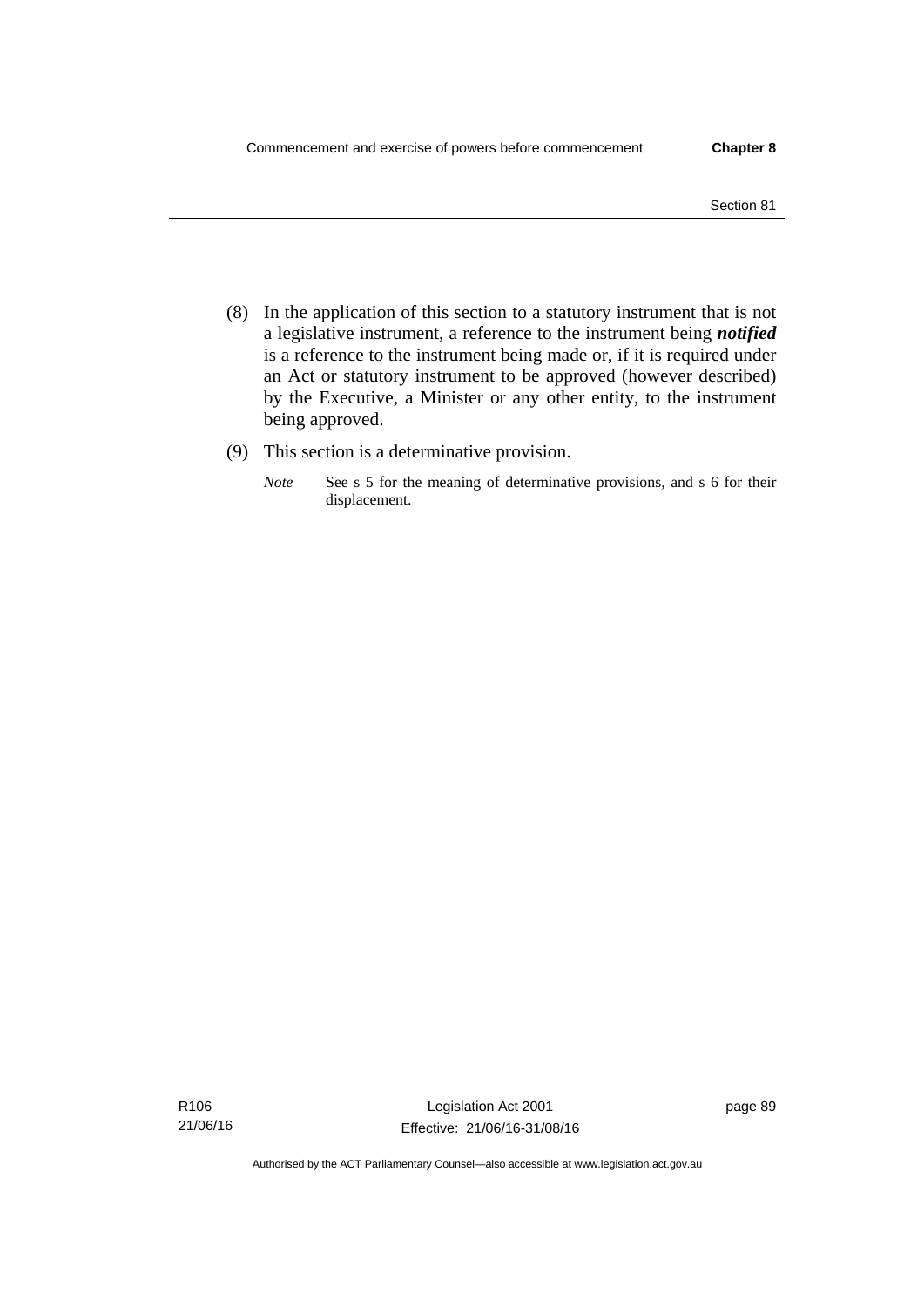Section 82

# **Chapter 9 Repeal and amendment of laws**

# **Part 9.1 General**

## **82 Definitions—ch 9**

In this chapter:

*amend* includes modify.

*law* means an Act or statutory instrument.

*Note* A reference to an Act or statutory instrument includes a reference to a provision of the Act or instrument (see s 7 and s 13).

*repeal* includes lapse and expire.

## **83 Consequences of amendment of statutory instrument by Act**

- (1) If an Act amends a statutory instrument, the instrument may be amended or repealed as if the amendment had been made by another statutory instrument of that kind.
- (2) This section is a determinative provision.
	- *Note* See s 5 for the meaning of determinative provisions, and s 6 for their displacement.

## **84 Saving of operation of repealed and amended laws**

- (1) The repeal or amendment of a law does not—
	- (a) revive anything not in force or existing when the repeal or amendment takes effect; or
	- (b) affect the previous operation of the law or anything done, begun or suffered under the law; or
	- (c) affect an existing right, privilege or liability acquired, accrued or incurred under the law.

page 90 Legislation Act 2001 Effective: 21/06/16-31/08/16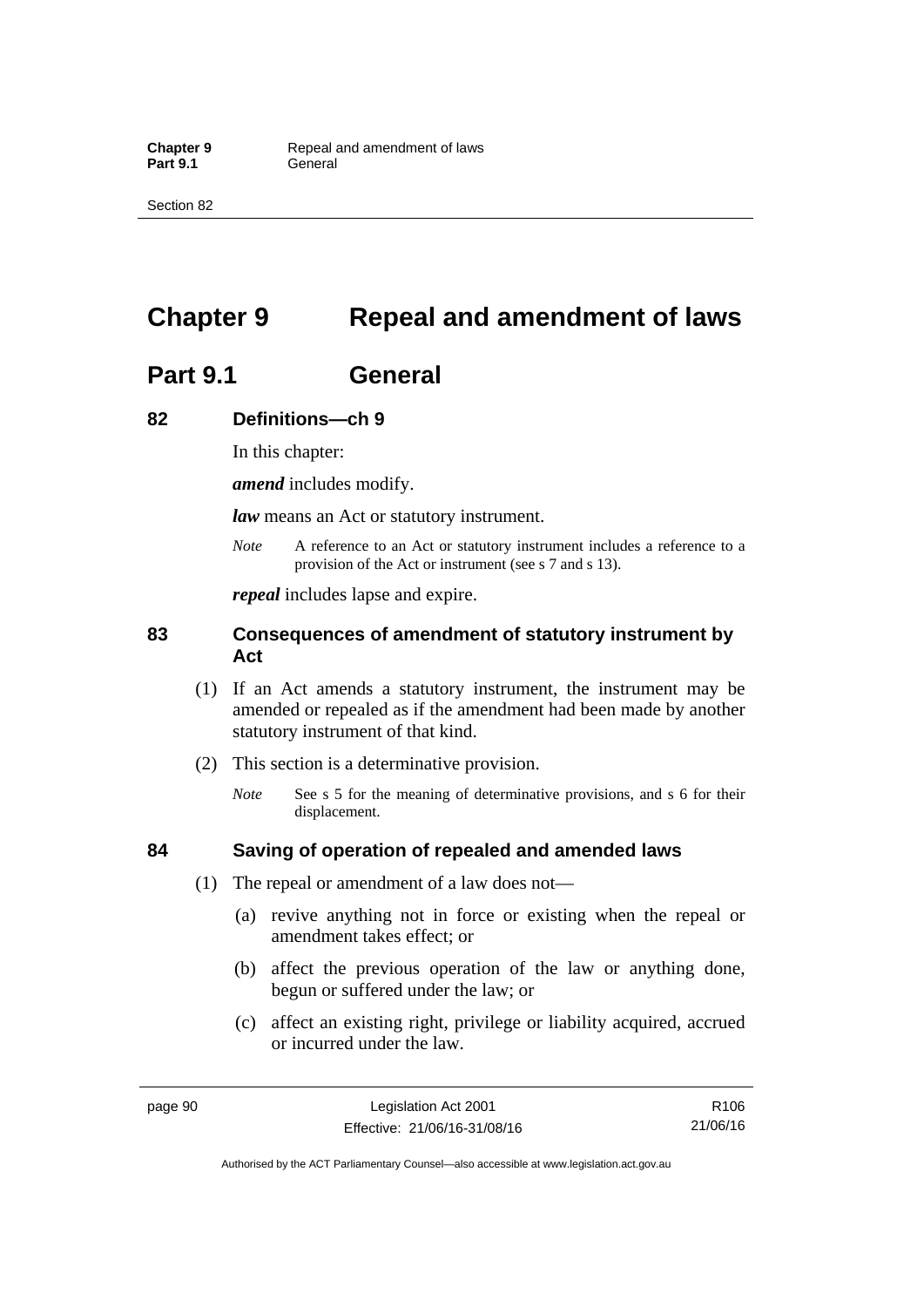- (2) An investigation, proceeding or remedy in relation to an existing right, privilege or liability under the law may be started, exercised, continued or completed, and the right, privilege or liability may be enforced and any penalty imposed, as if the repeal or amendment had not happened.
- (3) Without limiting subsections (1) and (2), the repeal or amendment of a law does not affect—
	- (a) the proof of anything that has happened; or
	- (b) any right, privilege or liability saved by the law.
- (4) This section does not limit any other provision of this chapter and is in addition to any provision of the law by which the repeal or amendment is made.
- (5) This section is a determinative provision.
	- *Note* See s 5 for the meaning of determinative provisions, and s 6 for their displacement.
- (6) In this section:

*liability* includes liability to penalty for an offence against the law.

*penalty* includes punishment and forfeiture.

*privilege* includes immunity.

right includes capacity, interest, status and title.

## **84A Creation of offences and changes in penalties**

- (1) If a law makes an act or omission an offence, the act or omission is only an offence if done or not done after the law commences.
- (2) If a law increases the maximum or minimum penalty, or the penalty, for an offence, the increase applies only to an offence committed after the law commences.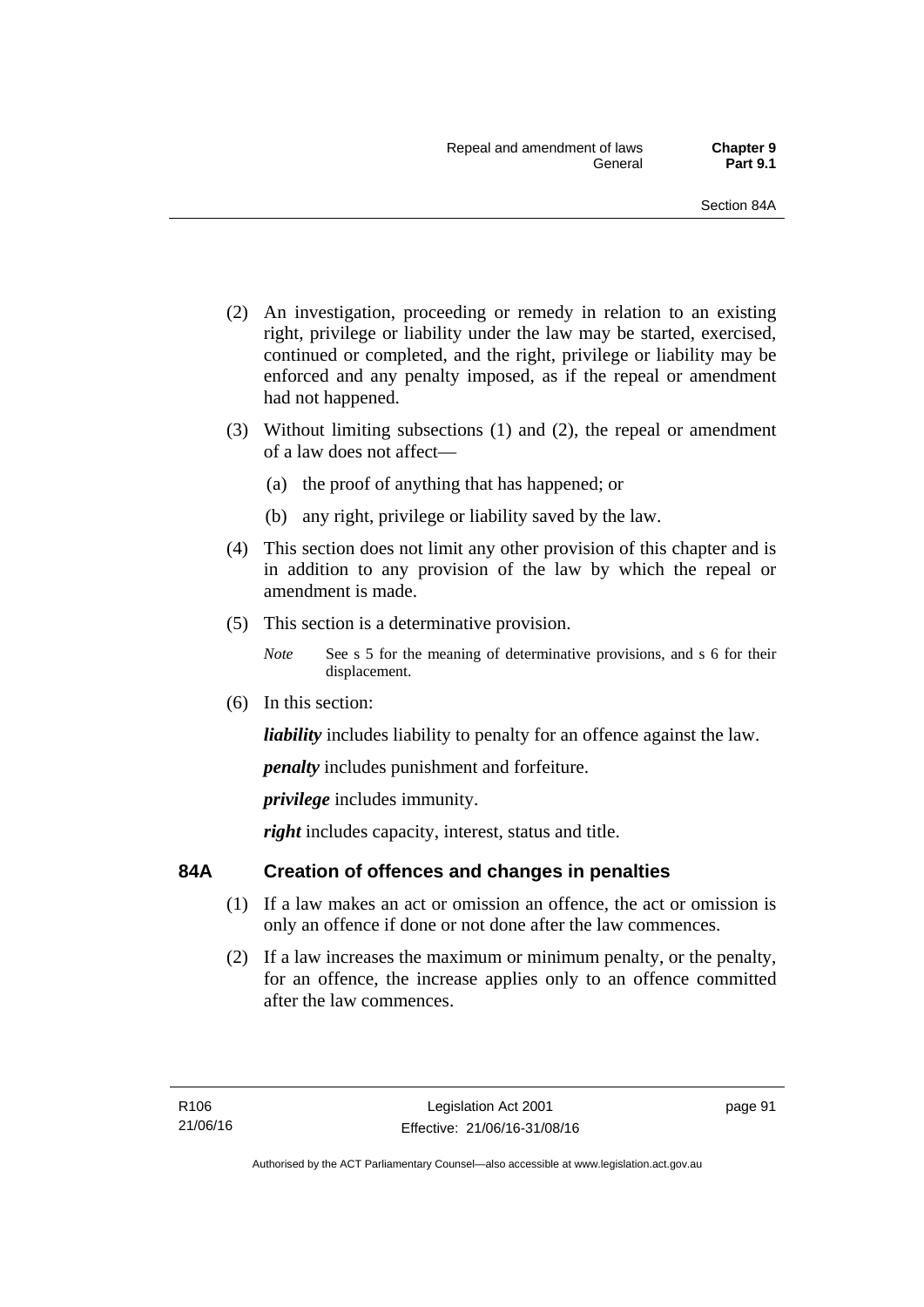- (3) If a law reduces the maximum or minimum penalty, or the penalty, for an offence, the reduction applies to an offence committed before or after the law commences, but does not affect any penalty imposed before the law commences.
- (4) In this section:

*law* means an Act or subordinate law.

- *Note* A reference to an Act or statutory instrument includes a reference to a provision of the Act or instrument (see s 7 and s 8).
- (5) This section is a determinative provision.
	- *Note* See s 5 for the meaning of determinative provisions, and s 6 for their displacement.

page 92 Legislation Act 2001 Effective: 21/06/16-31/08/16

R106 21/06/16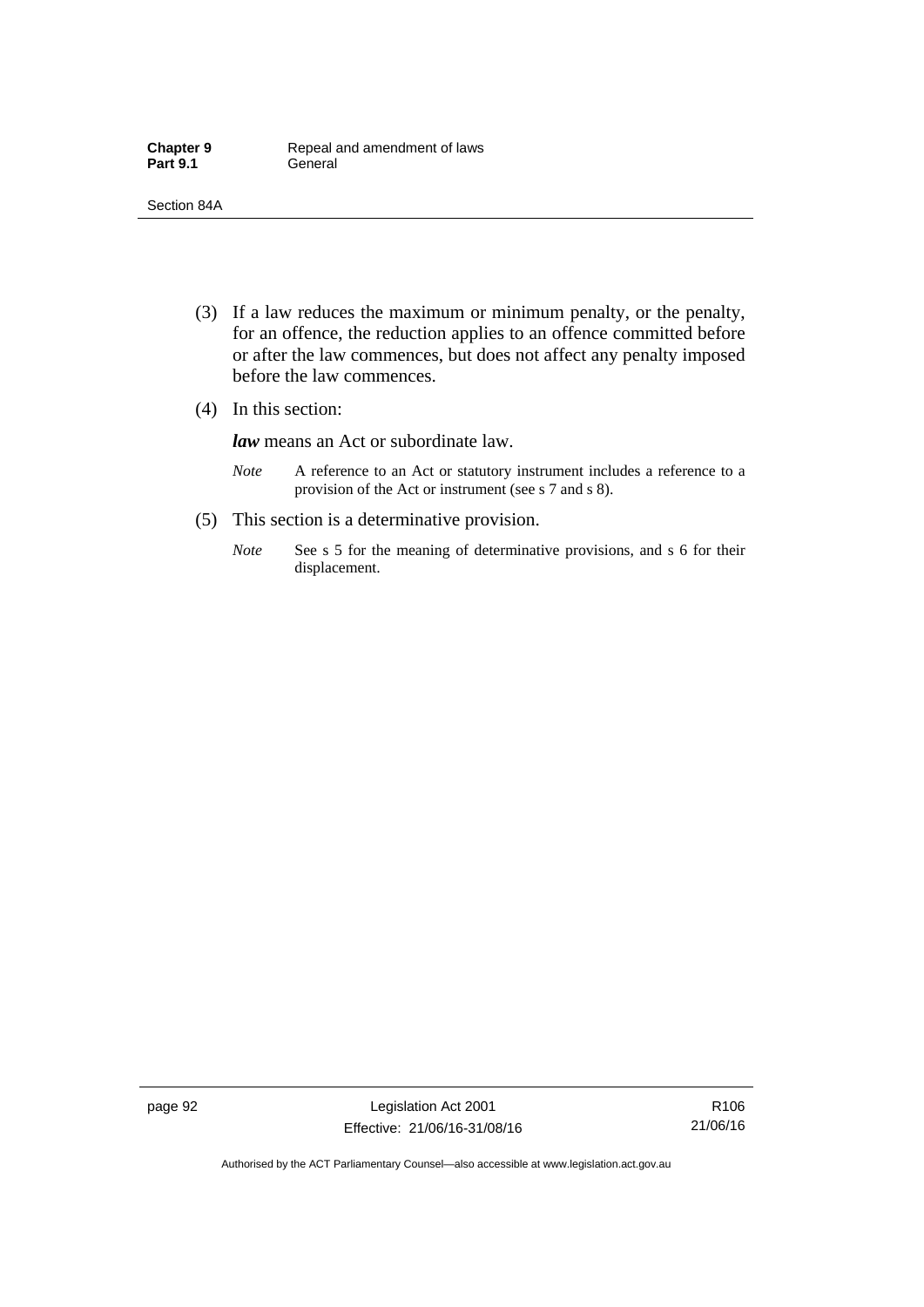## **Part 9.2 Repeal**

### **85 When repeal takes effect**

- (1) This section applies if a law is repealed on a day.
- (2) If the law is remade on that day (with or without changes), the repeal takes effect when the remade law commences.

 (3) If the law is not remade on that day (with or without changes), the law continues in force until the end of the day and the repeal takes effect at midnight on the day.

### **86 Repealed and amended laws not revived on repeal of repealing and amending laws**

 (1) If a law (the *first law*) is repealed by another law (the *other law*), the first law is not revived only because the other law is repealed.

#### **Examples**

- 1 Act A repeals Act B. Act A is repealed. The repeal of Act A does not revive Act B.
- 2 Act A repeals Act B. Act A is automatically repealed under this Act, section 89 (Automatic repeal of certain laws and provisions). The repeal of Act A does not revive Act B.
- *Note* An example is part of the Act, is not exhaustive and may extend, but does not limit, the meaning of the provision in which it appears (see s 126 and s 132).

*Note* Under s 74, if a law commences on a day, it commences at the beginning of the day unless otherwise provided.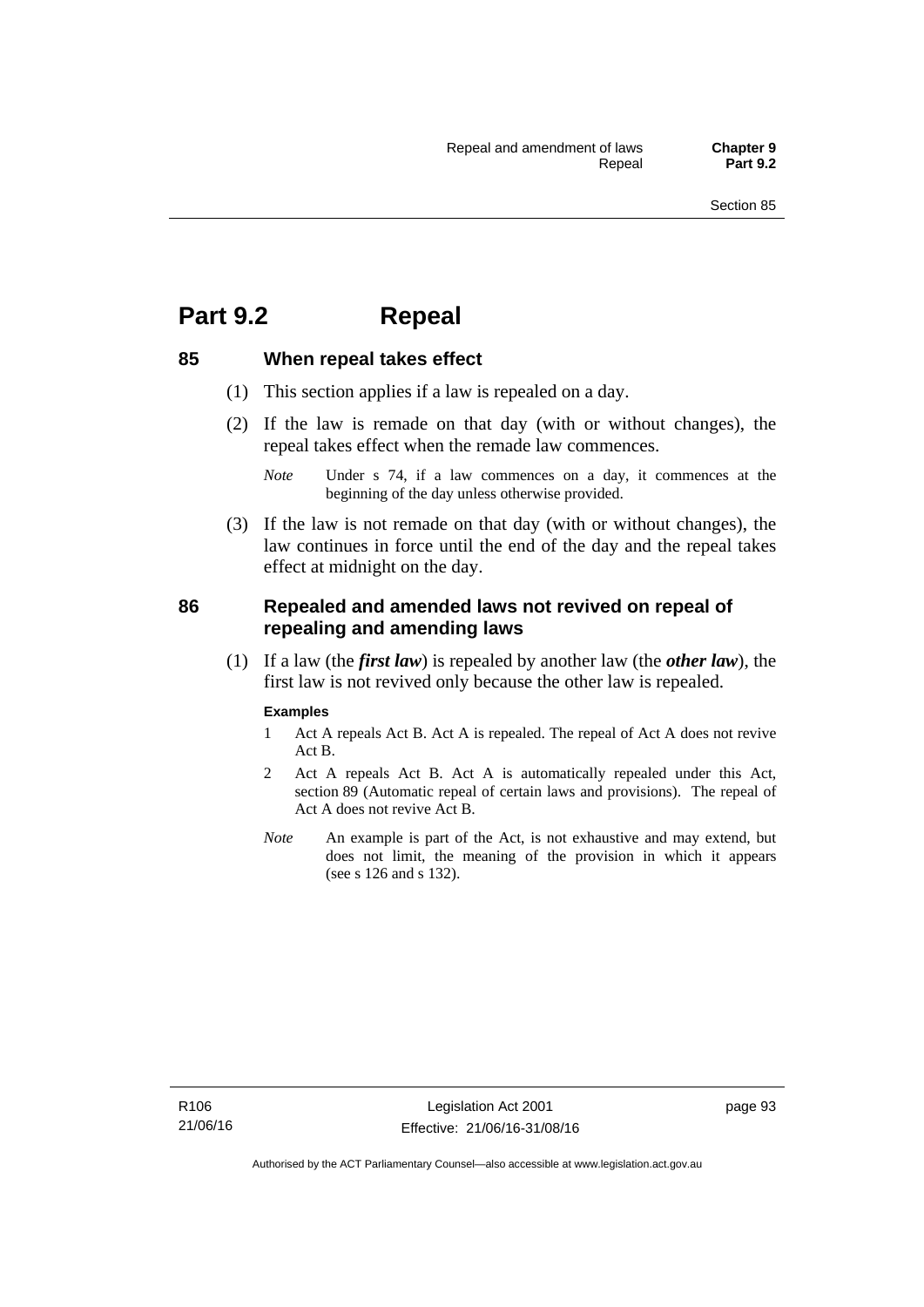(2) If a law (the *first law*) is amended by another law (the *other law*), the continuing operation of the amendments made by the other law is not affected only because the other law is repealed and, in particular, the first law is not revived in the form in which it was in before the amendments took effect only because of the repeal.

#### **Examples**

- 1 Act A amends Act B. Act A is repealed after it has commenced by a later Act C. The amendments made by Act A continue to operate, even though Act A has been repealed.
- 2 Act A amends Act B. Act A is automatically repealed under this Act, section 89. The amendments made by Act A continue to operate, even though Act A has been repealed.
- (3) This section does not limit any other provision of this chapter and is in addition to any provision of the law by which the repeal is made.
- (4) This section is a determinative provision.
	- *Note* See s 5 for the meaning of determinative provisions, and s 6 for their displacement.
- (5) In this section:

*amended* does not include modified.

*law* includes a rule of the common law (including equity).

#### **Examples**

- 1 a common law offence
- 2 a common law rule of practice or procedure
- 3 a right to equitable relief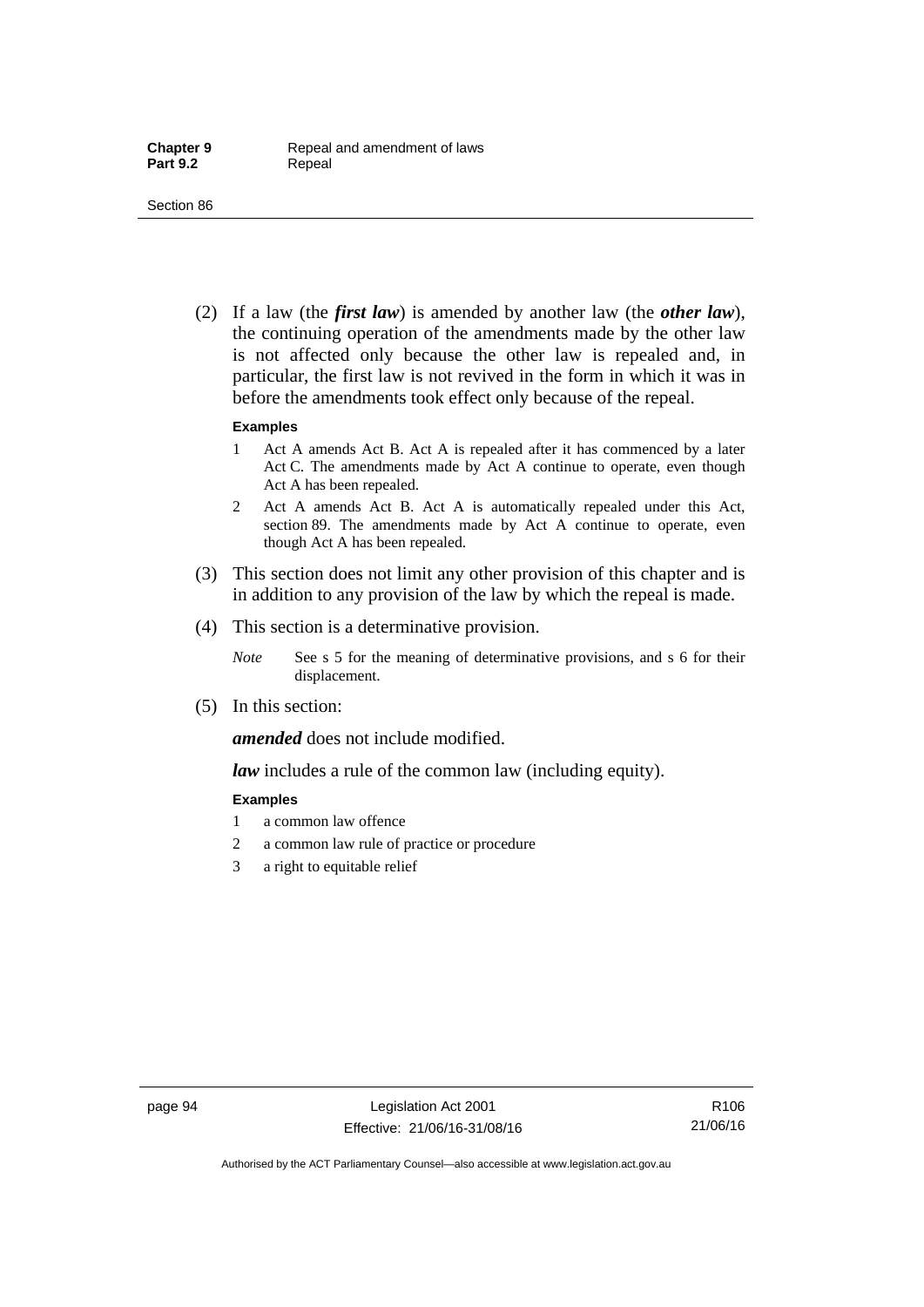### **87 Commencement not undone if repealed**

- (1) If a provision of a law providing for the commencement of the law is repealed after the law has commenced, the repeal of the provision does not affect the continuing operation of the law.
- (2) If a commencement notice providing for the commencement of a law is repealed after the law has commenced, the repeal of the notice does not affect the continuing operation of the law.
- (3) This section does not limit any other provision of this chapter and is in addition to any provision of the law by which the repeal is made.
- (4) This section is a determinative provision.
	- *Note* See s 5 for the meaning of determinative provisions, and s 6 for their displacement.

### **88 Repeal does not end effect of transitional laws etc**

- (1) The continuing operation of a transitional law or validating law is not affected only because the law is repealed.
- (2) Subsection (1) does not apply to a law that is a transitional law or validating law because of modifications that it makes to another law.
- (3) If a law (the *savings law*) declares a law (the *declared law*) to be a law to which this section applies—
	- (a) the effect of the declared law does not end only because of its repeal; and
	- (b) the effect of the savings law does not end only because of its repeal.
- (4) A declaration may be made for subsection (3) about a law whether or not the Act is a law to which subsection (1) applies.
- (5) A declaration made for subsection (3) about a law does not imply that, in the absence of a declaration about it, another law is not a law to which this section applies.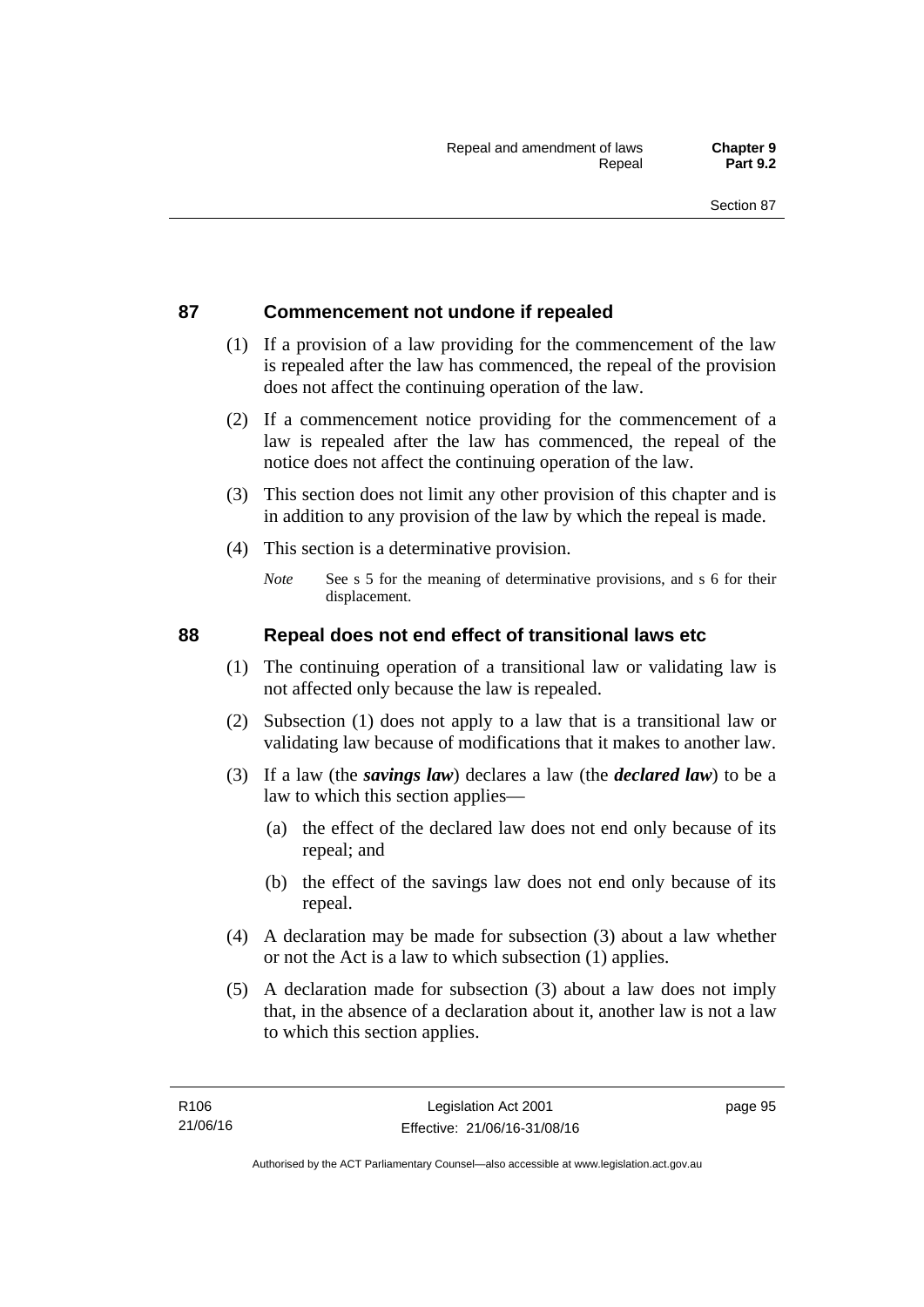- (6) This section does not limit any other provision of this chapter and is in addition to any provision of the law by which the repeal is made.
- (7) This section is a determinative provision.
	- *Note* See s 5 for the meaning of determinative provisions, and s 6 for their displacement.
- (8) To remove any doubt and without limiting section 6 (Legislation Act provisions must be applied), the application of this section to a law is not displaced only because the law is repealed and, in particular, the repeal of the law does not of itself imply an intention to displace the application of this section to the law.
- (9) In this section:

#### *transitional law* means—

- (a) a law made or expressed to be made for a transitional purpose; or
- (b) a law that makes provision consequential on a law mentioned in paragraph (a).

#### **Examples**

- 1 a provision stating that an existing licence under a repealed Act is taken to be a licence of a particular kind under another Act and authorising the imposition of conditions under the other Act
- 2 a provision stating that a provision applies to certain applications made before the commencement of an amendment or only to applications made after the commencement of an amendment
- 3 a declaration made for s (3)
- *Note 1 Transitional* is defined in the dictionary to include application and savings.
- *Note 2* An example is part of the Act, is not exhaustive and may extend, but does not limit, the meaning of the provision in which it appears (see s 126 and s 132).

Authorised by the ACT Parliamentary Counsel—also accessible at www.legislation.act.gov.au

R106 21/06/16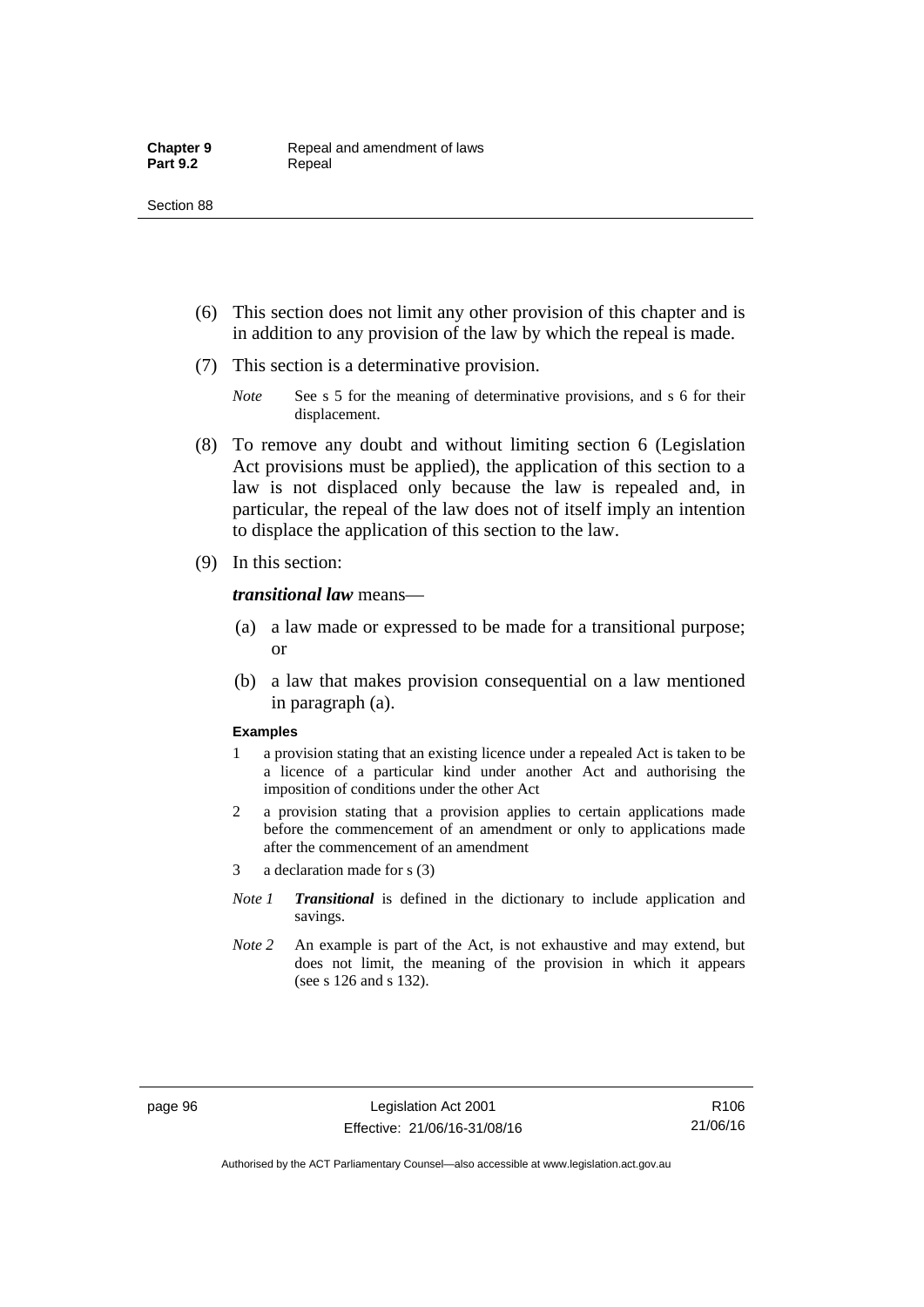#### *validating law* means—

- (a) a law that validates something that is or may be invalid; or
- (b) a law that makes provision consequential on a law mentioned in paragraph (a).

#### **Examples**

- 1 a provision declaring an instrument to have been validly made and acts done in reliance on the instrument to have been validly done
- 2 a provision stating that an instrument that is declared valid is taken to have been amended in a particular way

### **89 Automatic repeal of certain laws and provisions**

- (1) An amending law is automatically repealed on the day after—
	- (a) all of its provisions have commenced; or
	- (b) the last of its provisions that have not commenced are omitted or cannot commence.

#### **Example—provision that can no longer commence**

The *ABC Act 2005* includes a provision that amends the *XYZ Act 2000*. Before the provision commences, the *XYZ Act 2000* is repealed. The provision can, therefore, no longer commence.

- *Note* An example is part of the Act, is not exhaustive and may extend, but does not limit, the meaning of the provision in which it appears (see s 126 and s 132).
- (2) An appropriation Act is automatically repealed on the last day of the financial year for which it makes appropriations.
- (3) An amending provision of a law is automatically repealed immediately after all of the amendments and repeals made by it (or to which it relates) have commenced.
- (4) A commencement provision of a law is automatically repealed immediately after all of the provisions of the law have commenced.

page 97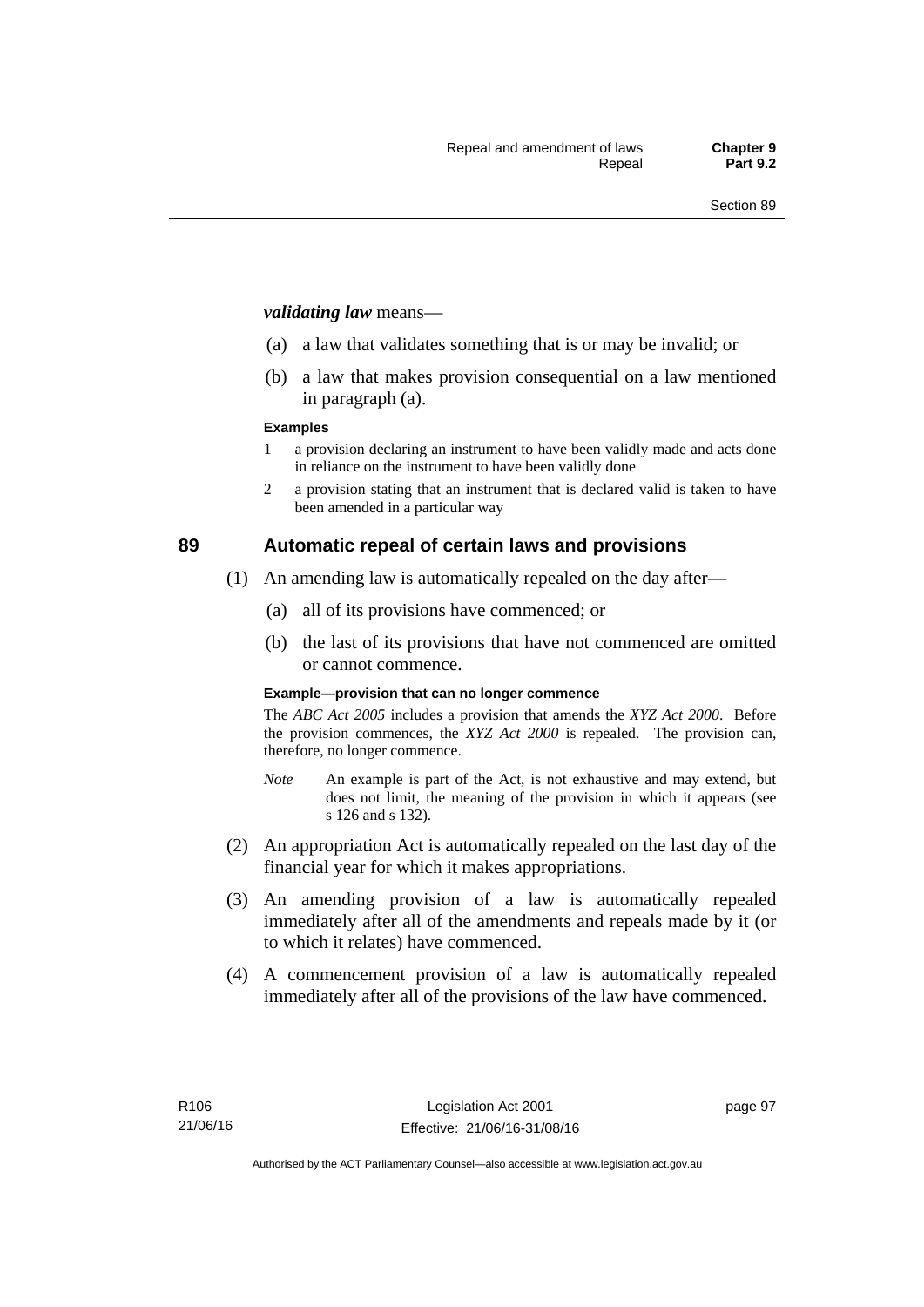- (5) A commencement notice is automatically repealed on the day after the day, or the last of the days, fixed or otherwise determined by the notice for the commencement of a law.
- (6) If an instrument making, or evidencing, an appointment (including an acting appointment) is a legislative instrument, the instrument is automatically repealed—
	- (a) on the day the appointment ends; or
	- (b) if the instrument makes 2 or more appointments that end on different days—on the day the last-ending appointment ends.
- (7) A repeal under this section has effect for all purposes, including, for example, any other provisions of this chapter about repeals.
- (8) If apart from this subsection a law would be automatically repealed on a day that is earlier than its notification day, the law is instead automatically repealed on the day after its notification day.
- (9) In the application of subsection (8) to a statutory instrument that is not a legislative instrument, a reference to the instrument's *notification day* is a reference to the day after the day it is made or, if it is required under an Act or statutory instrument to be approved (however described) by the Executive, a Minister or any other entity, the day after the day it is approved.
- (10) This section does not limit any other provision of this chapter.
- (11) This section is a determinative provision.
	- *Note* See s 5 for the meaning of determinative provisions, and s 6 for their displacement.
- (12) In this section:

*amend* does not include modify.

*amending law* means a law that consists only of provisions of the following kinds:

(a) for an Act—the Act's long title;

Authorised by the ACT Parliamentary Counsel—also accessible at www.legislation.act.gov.au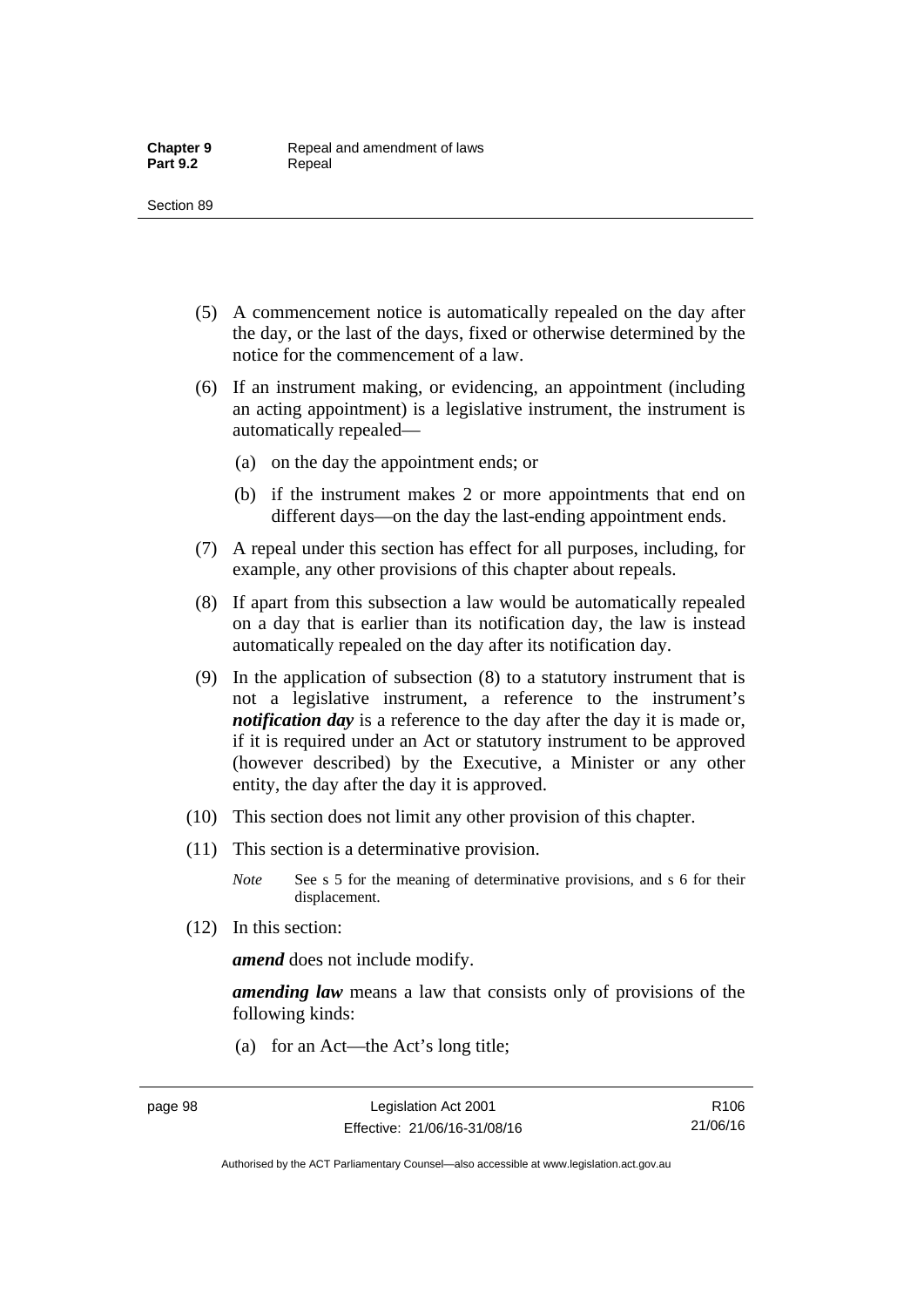- (b) a preamble or recital (however described);
- (c) a provision about the law's name;
- (d) a provision about the law's commencement;
- (e) a provision about the purposes of the law or any of its provisions;

#### **Example**

an objects provision

(f) a provision about the effect of notes;

- (g) a provision providing for the amendment or repeal of a law (including a provision identifying the amended or repealed law);
- (h) a provision declaring a law to be a law to which section 88 (Repeal does not end effect of transitional laws etc) applies;
- (i) a provision about the renumbering of a law;
- (j) a provision authorising or requiring something to be done under chapter 11 (Republication of Acts and statutory instruments).

*amending provision*, of a law, means a provision of the law that only amends or repeals a law, and includes—

- (a) any other provision (for example, a schedule) of the law that only identifies the law amended or repealed; and
- (b) any other provision (for example, a part heading) of the law that only identifies (or groups) provisions that are amended or repealed.

*Note* A note itself is not part of an Act or statutory instrument (see s 127).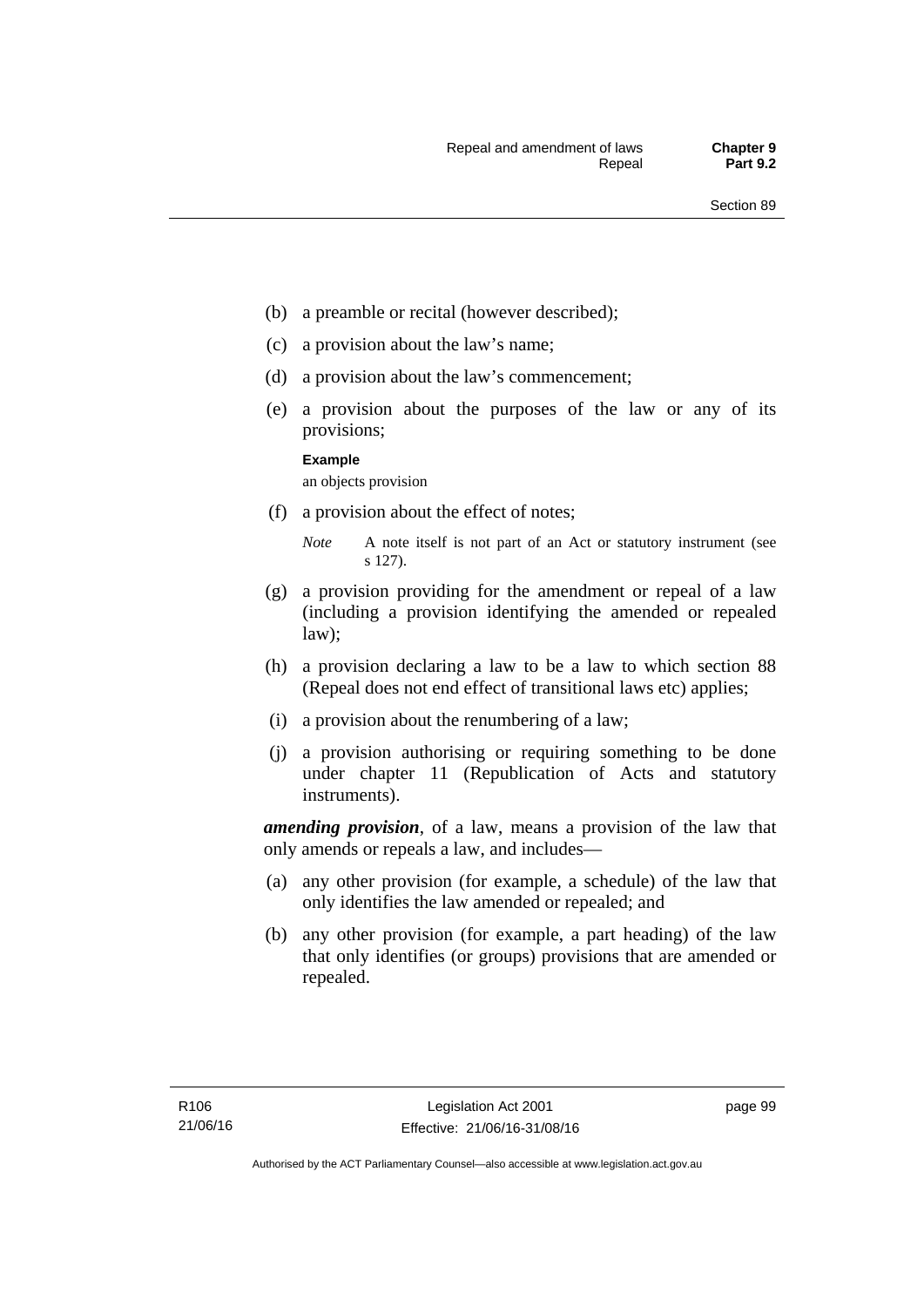#### *appropriation Act*—see the *[Financial Management Act 1996](http://www.legislation.act.gov.au/a/1996-22)*, dictionary.

*commencement provision*, of a law, means a provision of the law that only provides for the commencement of the law.

#### **Example 1—s 89**

The *Hypothetical Amending Act 2002* repeals and amends a number of Acts. The Act contains the following provisions:

- a long title
- a provision about the Act's name
- a provision about the Act's commencement
- repealing provisions (that is, a provision stating that the Act repeals the Acts mentioned in sch 1 and a schedule (sch 1) setting out the names of the repealed Acts)
- amending provisions (that is, a provision stating that the Act amends the Acts mentioned in sch 2 and a schedule (sch 2) setting out the amended Acts and the amendments of them)
- a provision about the application of this Act, s 88 (Repeal does not end effect of transitional laws etc) to a provision being repealed
- a provision requiring an amended Act (the *XYZ Act 1990*), or a provision of the *XYZ Act 1990*, to be renumbered in the next republication of the Act under this Act.

The Act contains no other provisions. Its repealing provisions, and its other provisions apart from the naming provision, the commencement provision and the amending provisions, commence on the day after its notification day, 22 March 2002. Its amending provisions commence on a date fixed by the Minister by written notice, 12 April 2002. The Act is automatically repealed under s 89 on the day after all of its provisions have commenced, 13 April 2002.

#### **Example 2—s 89**

The *Example Act 2001* contains provisions establishing a new licensing scheme. It also amends several Acts and repeals others. Because it contains the scheme provisions, it is not an amending law covered by s (1). It is, therefore, not automatically repealed under s 89.

page 100 Legislation Act 2001 Effective: 21/06/16-31/08/16

R106 21/06/16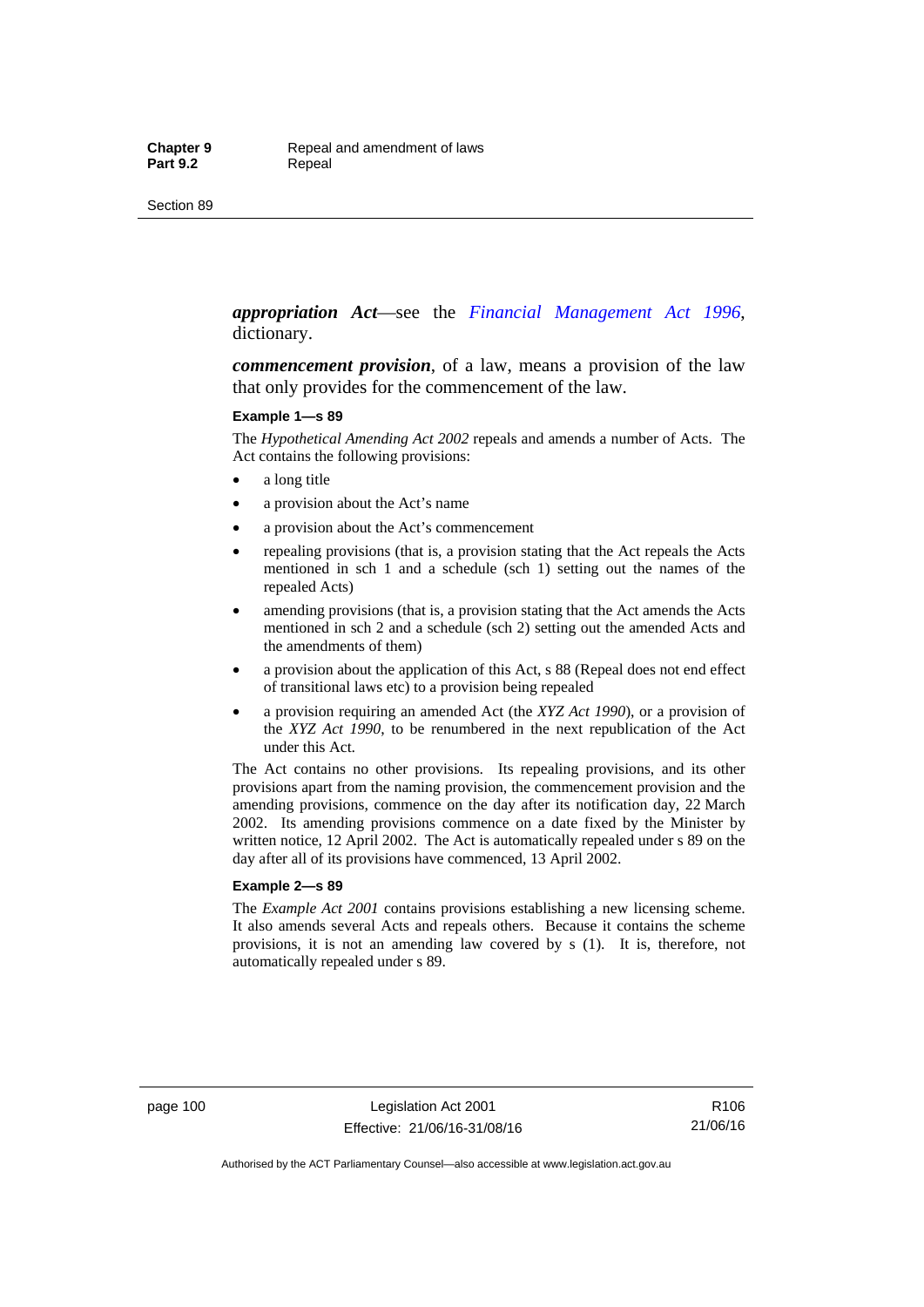#### **Example 3—s 89—see s (12), def** *amending provision*

The *Plant Diseases Act 2003* (hypothetical), pt 6 is as follows:

#### **Part 6 Repeals and consequential amendment**

#### **42 Repeal of Plant Diseases Act 1934**

The *Plant Diseases Act 1934* A1934-21 is repealed.

#### **43 Repeal of Plant Diseases Regulations 1938**

The *Plant Diseases Regulations 1938* (made on 11 February 1938) is repealed.

#### **44 Administrative Decisions (Judicial Review) Act 1989, schedule 1, new item 6**

*insert* 

6 This Act does not apply to decisions of the Minister under the *Plant Diseases Act 2003*, part 3 (Measures for the control of diseases and pests).

Under the definition of *amending provision*, the heading to pt 6, as well as the contents of pt 6, are automatically repealed under s 89.

*Note* An example is part of the Act, is not exhaustive and may extend, but does not limit, the meaning of the provision in which it appears (see s 126 and s 132).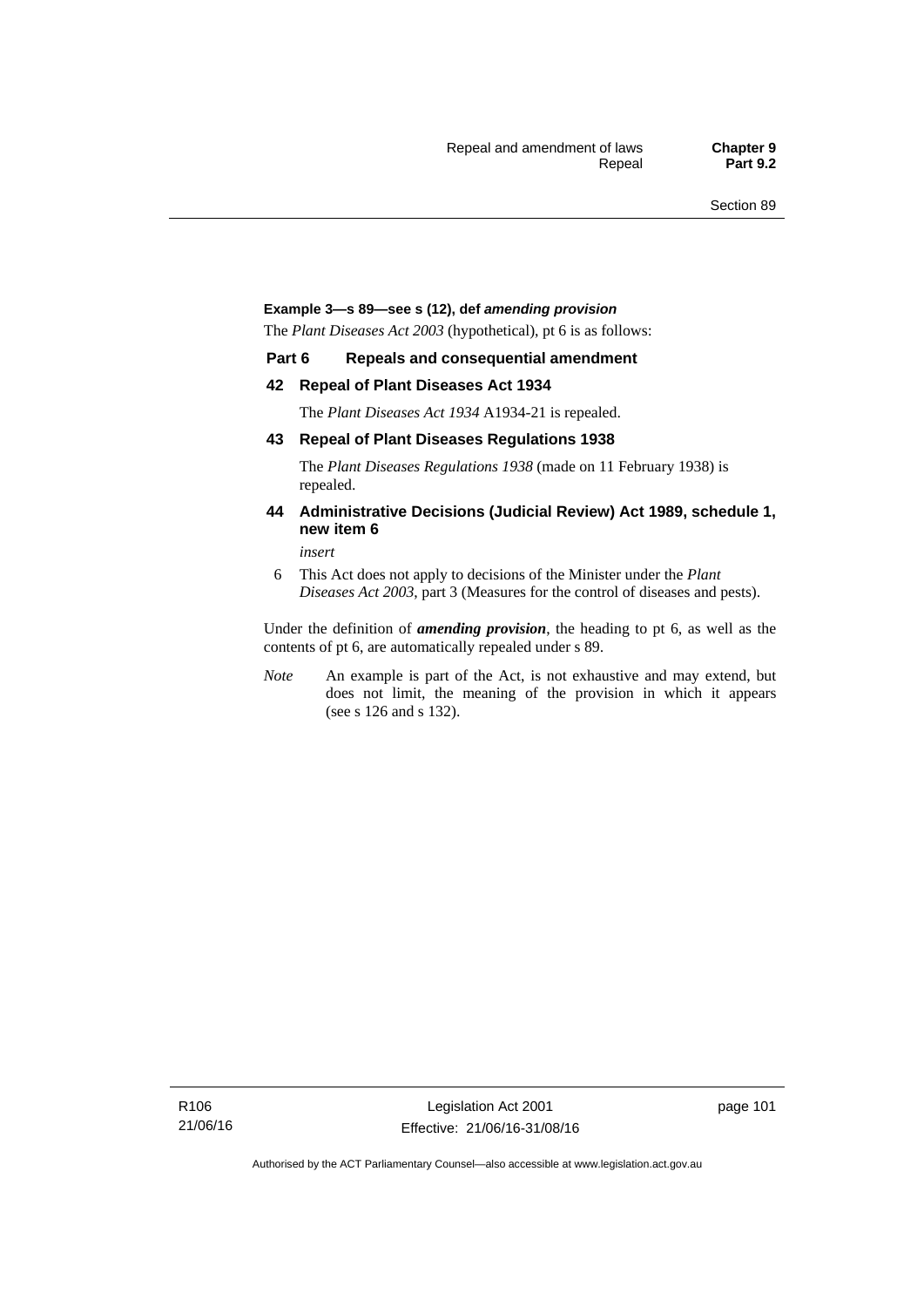## **Part 9.3 Amendment**

### **90 Law and amending laws to be read as one**

A law and all laws amending it are to be read as one.

### **91 Insertion of provisions by amending law**

- (1) This section applies if a law (the *amending law*) amends another law (the *amended law*) by inserting any of the following provisions, and does not exactly specify the position in the amended law where it is to be inserted:
	- (a) a chapter, part, division, subdivision, section or subsection (an *inserted chapter, part, division, subdivision, section* or *subsection*);
	- (b) a paragraph (an *inserted paragraph*);
	- (c) a subparagraph (an *inserted subparagraph*);
	- (d) a sub-subparagraph (an *inserted sub-subparagraph*);
	- (e) a definition (an *inserted definition*);
	- (f) any other provision (a *miscellaneous inserted provision*).
- (2) An inserted chapter, part, division, subdivision, section or subsection is inserted in the appropriate numerical or alphanumerical position in the amended law.
- (3) An inserted paragraph is inserted in the appropriate alphabetical position in the amended law.
- (4) An inserted subparagraph is inserted in the appropriate numerical or alphanumerical position in the amended law.
- (5) An inserted sub-subparagraph is inserted in the appropriate alphabetical position in the amended law.

Authorised by the ACT Parliamentary Counsel—also accessible at www.legislation.act.gov.au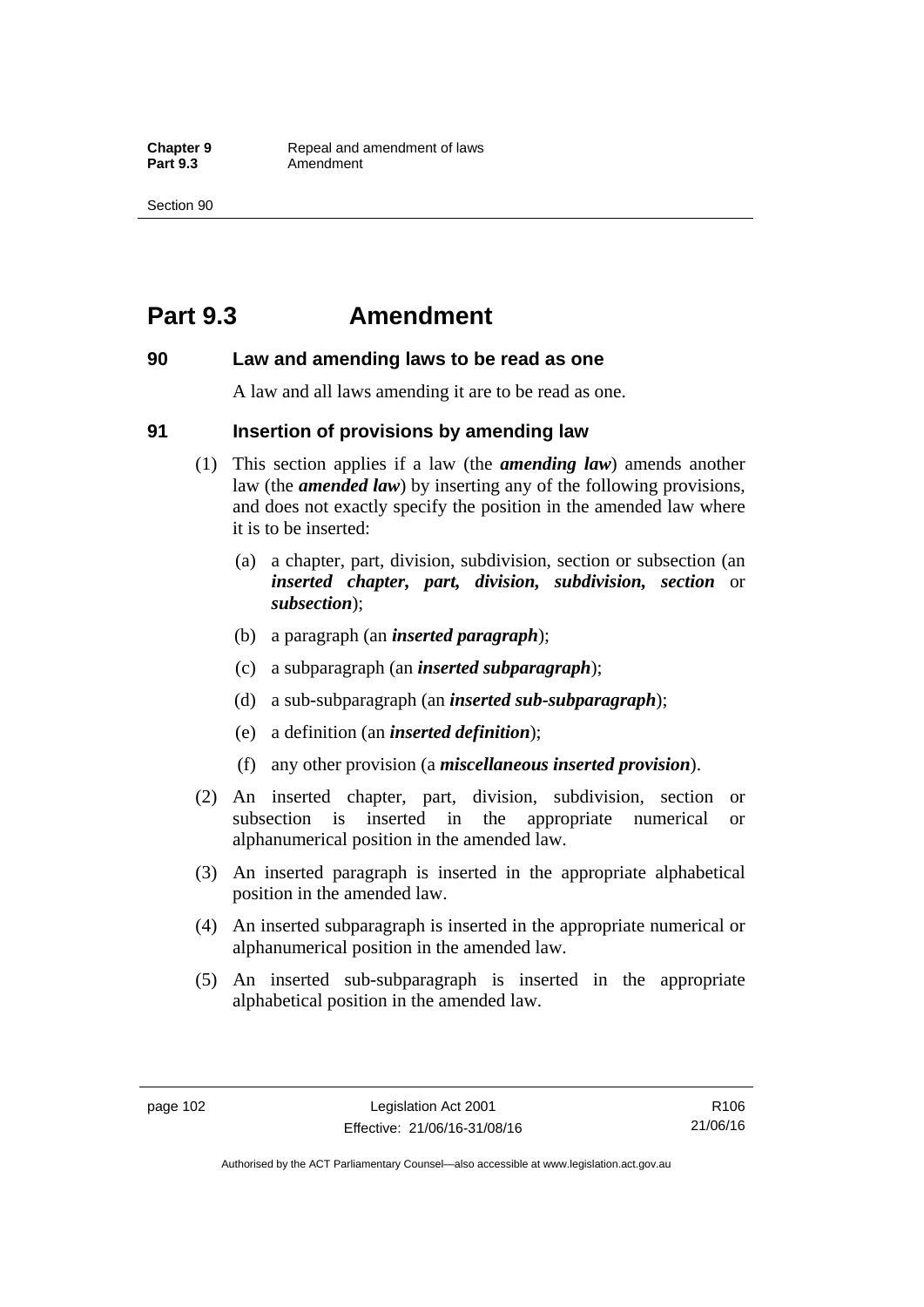- (6) An inserted definition is inserted in the appropriate alphabetical position (worked out on a letter-by-letter basis) in a series of definitions in the amended law.
- (7) A miscellaneous inserted provision is inserted in the appropriate position in the amended law.
- (8) In applying this section to a law that is divided otherwise than into sections, a reference to a section or subsection is a reference to a corresponding provision of the law.
- (9) In working out the appropriate position where a provision is to be inserted in the amended law, regard may be had to the following:
	- (a) the provision number or letter;
	- (b) the heading of the relevant amending provision of the amending law;
	- (c) any other amendments in the amending law including the order of amendments;
	- (d) anything else in the amending law or amended law;
	- (e) current legislative drafting practice.

#### **Examples**

- 1 If a part numbered '3' is to be inserted into an amended law with an existing sequence of parts 'part 1—part 2—part 4', inserted part 3 is inserted between parts 2 and 4.
- 2 If a division numbered '2.2A' is to be inserted into an amended law with an existing sequence of divisions in part 2 'division 2.1—division 2.2 division 2.3', inserted division 2.2A is inserted between divisions 2.2 and 2.3.
- 3 If a section numbered '6AA' is to be inserted into an amended law with an existing sequence of sections 'section 6—section 6A—section 6B', inserted section 6AA is inserted between sections 6A and 6B.
- 4 If a section numbered '7A' is to be inserted (by an amending section headed 'New section 7A', with the command '*in division 2.2, insert*') into an amended law with an existing sequence 'section 7 [in division 2.2] division 2.3 heading—section 8', inserted section 7A is inserted between section 7 and the division 2.3 heading (that is, at the end of division 2.2).

page 103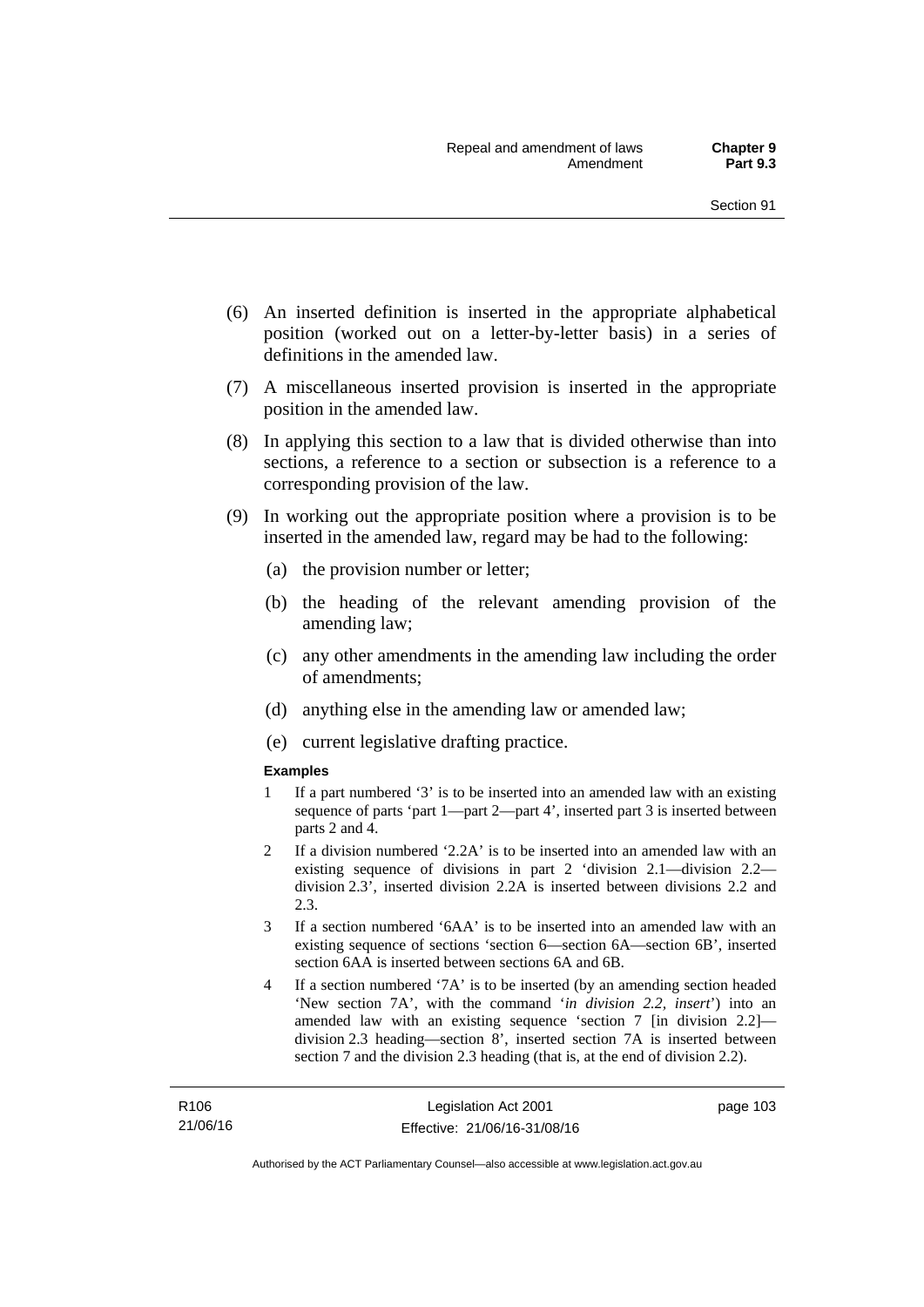- 5 If a section numbered '7A' is to be inserted (by an amending section headed 'New section 7A', with the command '*in division 2.3, insert*') into an amended law with an existing sequence 'section 7 [in division 2.2] division 2.3 heading—section 8', inserted section 7A is inserted between the division 2.3 heading and section 8 (that is, at the beginning of division 2.3).
- *Note* An example is part of the Act, is not exhaustive and may extend, but does not limit, the meaning of the provision in which it appears (see s 126 and s 132).
- (10) This section is a determinative provision.
	- *Note* See s 5 for the meaning of determinative provisions, and s 6 for their displacement.
- (11) In this section:

*insert* includes relocate.

#### **92 Amendment to be made wherever possible**

- (1) If a law amends another law—
	- (a) by omitting a word; or
	- (b) by substituting a word for another word; or
	- (c) by inserting a word before or after a particular word;

the amendment is to be made wherever possible in the other law.

#### **Example**

The *XYZ Amendment Act 2002* is expressed to omit the word 'authorised' from the *ABC Act 1998*, s 20. The word 'authorised' is used once in the heading to s 20, 3 times in s 20 (1), twice in s 20 (3), once in an example to s 20 (4) and twice in a note to s 20 (5). The amendment omits each of those references to the word 'authorised'.

- *Note* An example is part of the Act, is not exhaustive and may extend, but does not limit, the meaning of the provision in which it appears (see s 126 and s 132).
- (2) This section is a determinative provision.
	- *Note* See s 5 for the meaning of determinative provisions, and s 6 for their displacement.

page 104 Legislation Act 2001 Effective: 21/06/16-31/08/16

R106 21/06/16

Authorised by the ACT Parliamentary Counsel—also accessible at www.legislation.act.gov.au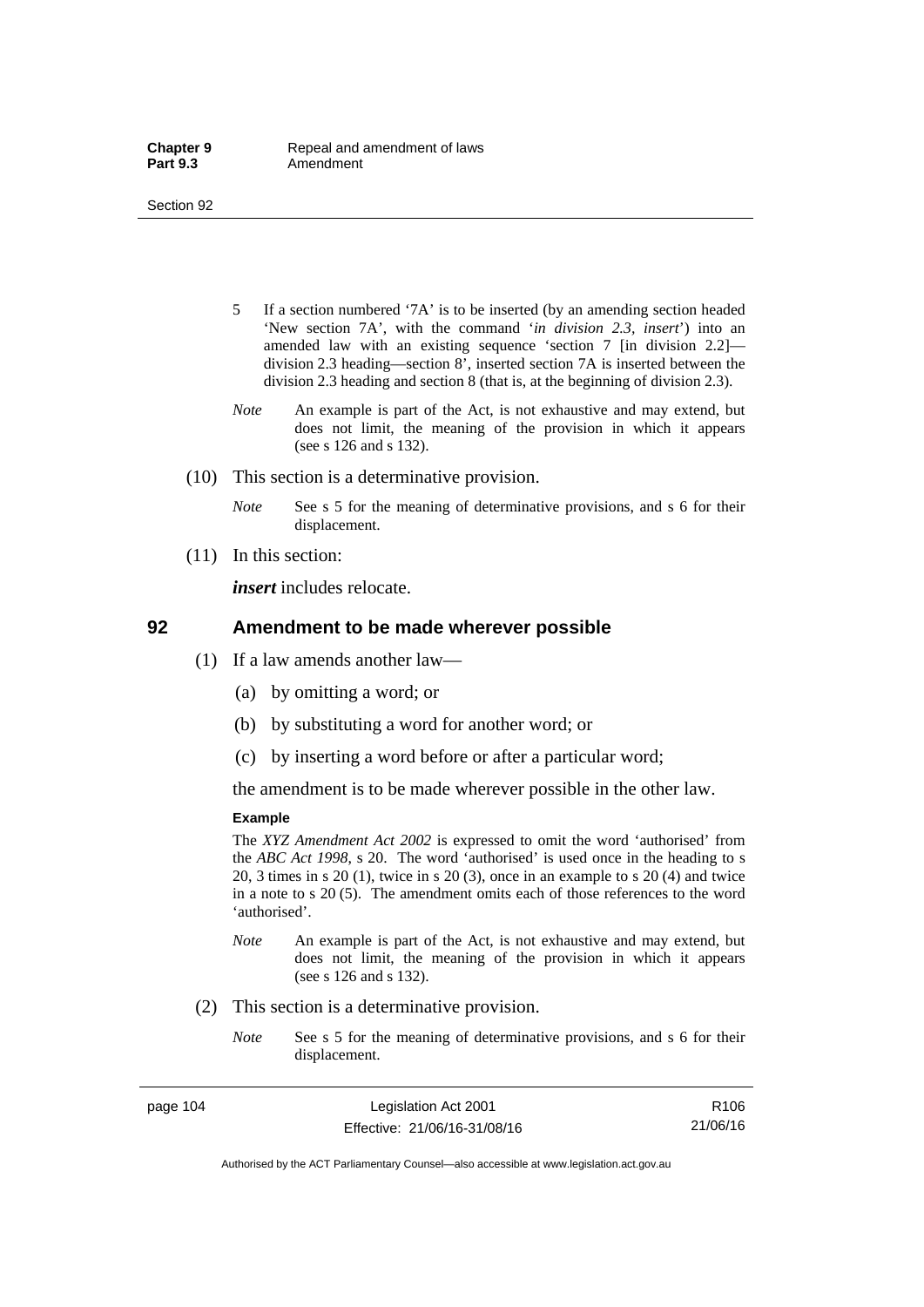### **93 Provisions included in another provision for amendment purposes**

- (1) This section applies for the purpose of amending a law.
- (2) The heading to a chapter, part, division, subdivision, schedule, dictionary, section or any other provision of the law forms part of the provision to which it is a heading.
- (3) An example at the end of a provision of the law is part of the provision unless the example is expressed in a way that indicates that it applies only to another provision.
- (4) A note at the end of a provision of the law is taken, for this section, to be part of the provision unless the note is expressed in a way that indicates that it applies only to another provision.
- (5) However, a note in a law is not, for any other purpose, part of the law.

*Note* Section 127 (Material that is not part of Act or statutory instrument) deals with the status of notes.

- (6) A penalty at the end of a subsection of the law—
	- (a) is part of the subsection unless the penalty is expressed in a way that indicates that it applies only to other subsections of the section; or
	- (b) if the penalty is expressed in a way that indicates that it applies only to other subsections—is part of the section.
- (7) A penalty at the end of a section of the law that is not divided into subsections is part of the section.
- (8) The word 'and', 'or' or 'but', or a similar word, at the end of a paragraph, subparagraph, sub-subparagraph or another provision of the law is part of the provision.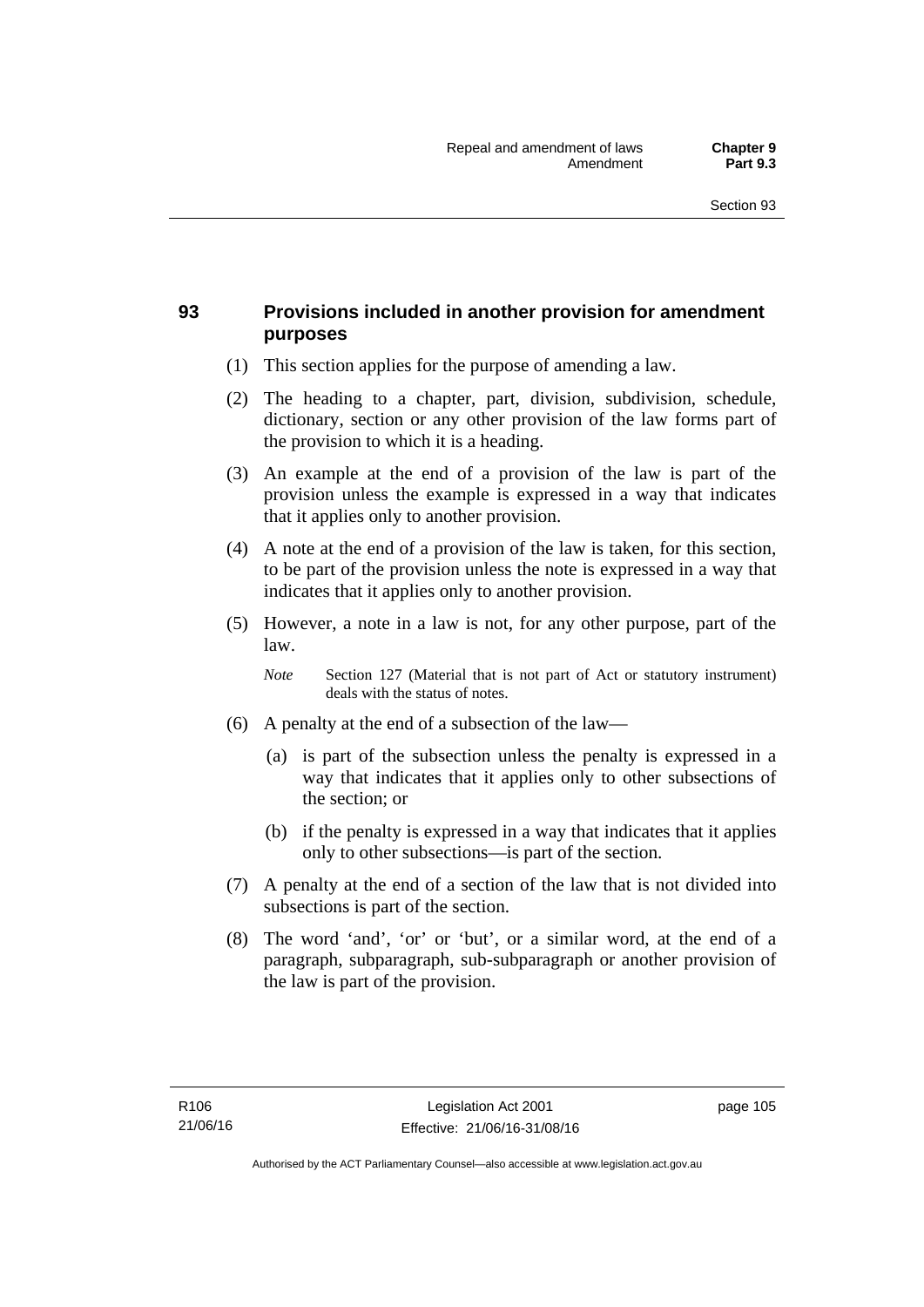- (9) In working out whether an example or note is at the end of a provision of the law, any penalty is to be disregarded, and, for an example, any note is to be disregarded.
	- *Note* According to current legislative drafting practice, examples, notes and penalties to a provision are arranged in the following order at the end of provisions:
		- 1 penalty (first)
		- 2 examples
		- 3 notes (last).
- (10) In applying this section to a law that is divided otherwise than into sections, a reference to a section or subsection is a reference to a corresponding provision of the law.
- (11) This section is a determinative provision.
	- *Note* See s 5 for the meaning of determinative provisions, and s 6 for their displacement.

### **94 Continuance of appointments etc made under amended provisions**

- (1) This section applies if—
	- (a) a law expressly or impliedly authorises or requires—
		- (i) the making of an appointment or statutory instrument; or
		- (ii) the delegation of a function; or
		- (iii) the issue of a licence or permit (however described); or
		- (iv) the doing (however described) of anything else; and
	- (b) the law is amended by another law; and
	- (c) under the amended law—
		- (i) the appointment or statutory instrument may be made; or
		- (ii) the function may be delegated; or

R106 21/06/16

Authorised by the ACT Parliamentary Counsel—also accessible at www.legislation.act.gov.au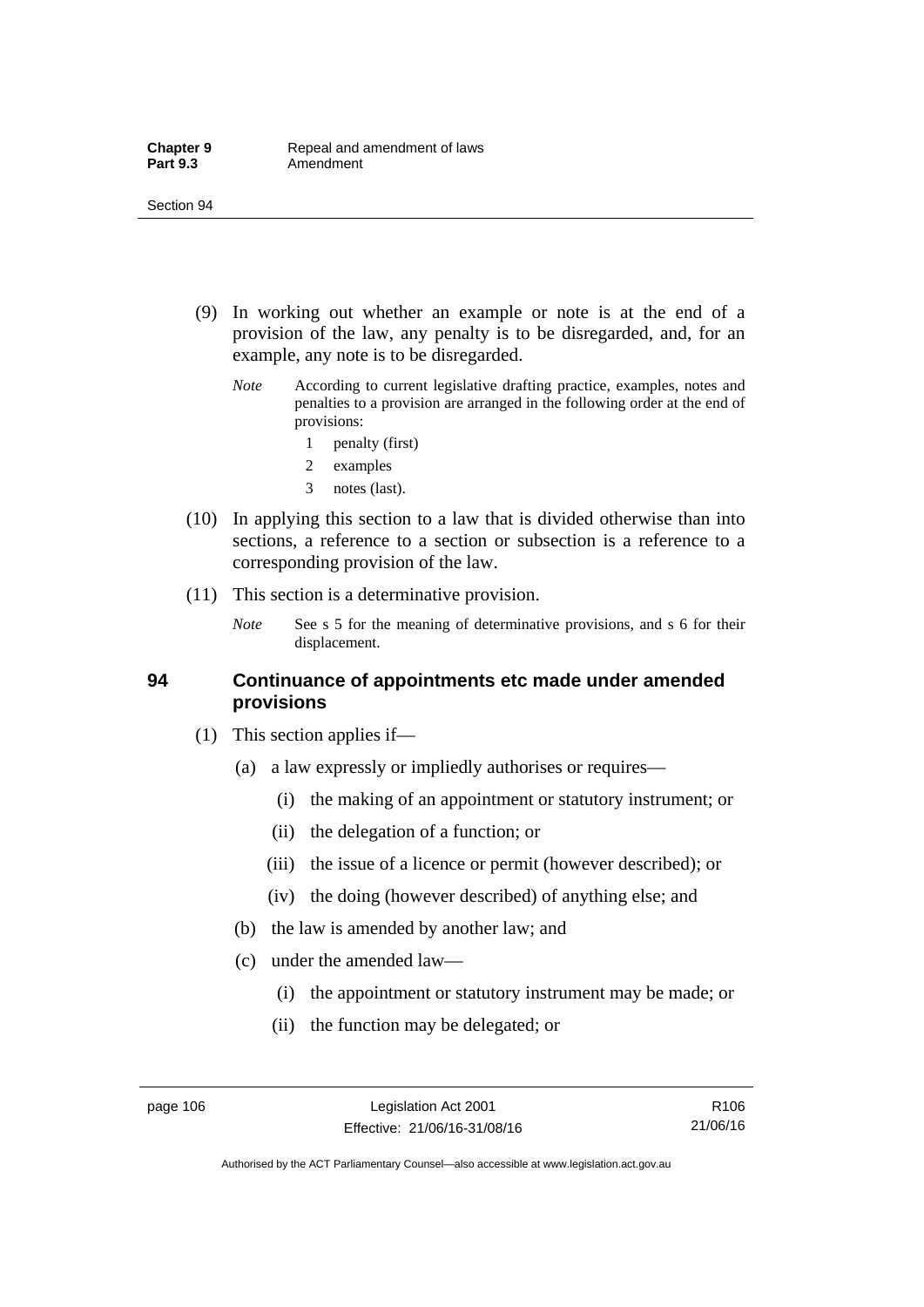- (iii) the licence or permit may be issued; or
- (iv) the thing may be done;

whether by the same or a different entity.

#### **Examples—par (a) (iv)**

- 1 the giving of an approval, consent or permission
- 2 the making of a recommendation
- *Note* An example is part of the Act, is not exhaustive and may extend, but does not limit, the meaning of the provision in which it appears (see s 126 and s 132).
- (2) An appointment, statutory instrument, delegation, licence, permit or anything else mentioned in subsection (1) that was in force immediately before the commencement of the amendment continues to have effect as if it had been made, issued or done (however described) under the amended law.
- (3) This section is a determinative provision.
	- *Note* See s 5 for the meaning of determinative provisions, and s 6 for their displacement.
- (4) In this section:

*amend* includes omit and re-enact in the same law (with or without changes), but does not include omit and re-enact in another law.

*appointment* includes acting appointment.

### **95 Status of modifications**

- (1) If a law is modified by another law, the law operates as modified but the modification does not amend the text of the law.
- (2) This section is a determinative provision.
	- *Note* See s 5 for the meaning of determinative provisions, and s 6 for their displacement.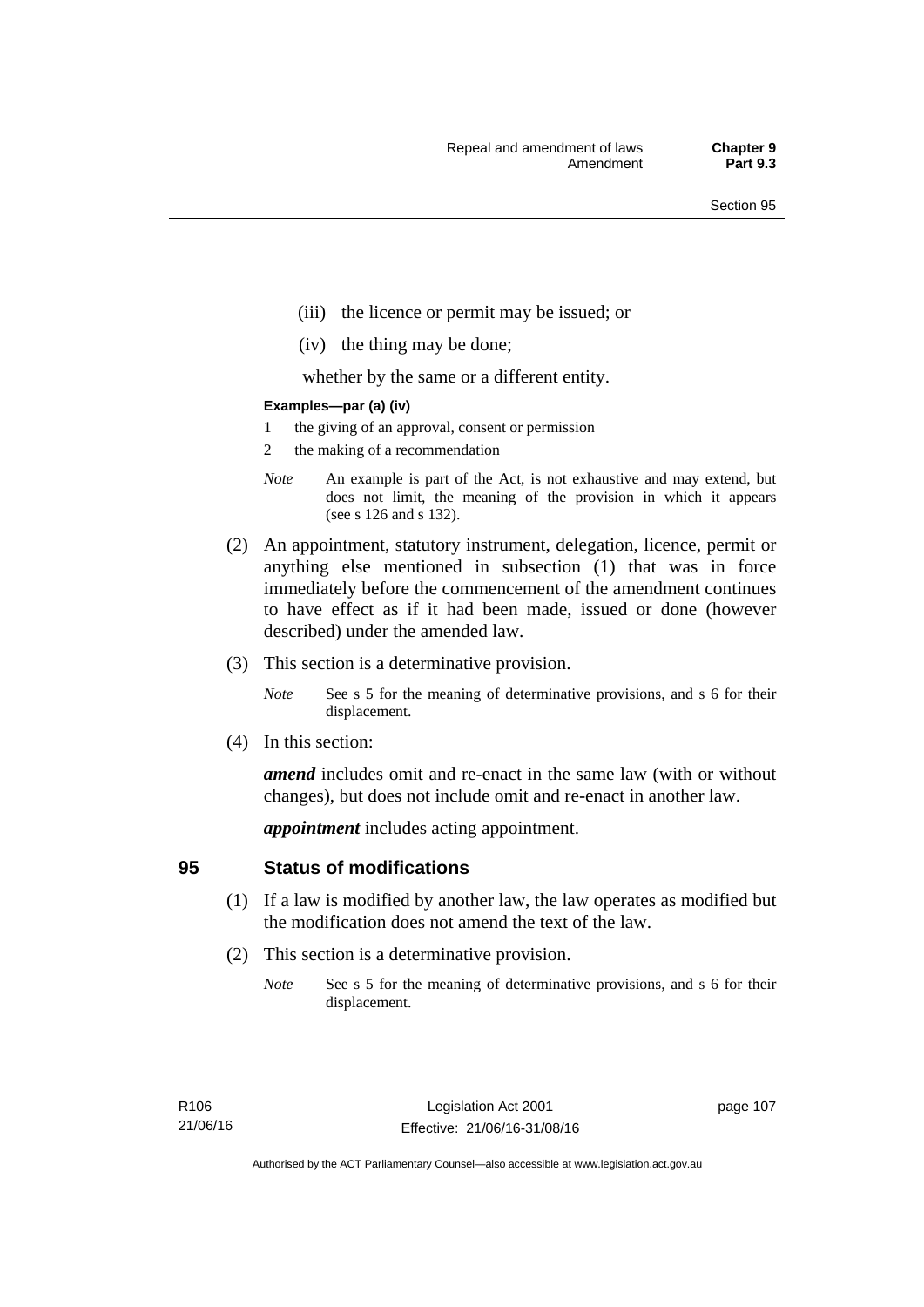### **96 Relocated provisions**

- (1) This section applies if a provision of a law is relocated (with or without changes) to a different place in the same law or to a different law.
- (2) The operation or meaning of the provision is not affected only because of the provision's relocation.
- (3) Without limiting subsection (2), if before its relocation the provision was to be interpreted in a particular way, it is to be interpreted in that way in its new location.

#### **Example**

If a provision of an Act is to be interpreted as if it were a law consolidating the provisions of other laws and it is relocated into another Act, it is to be interpreted in the same way in its new location.

- *Note* An example is part of the Act, is not exhaustive and may extend, but does not limit, the meaning of the provision in which it appears (see s 126 and s 132).
- (4) However, the provision has effect subject to any changes made to, or in relation to, it.
- (5) This section is a determinative provision.
	- *Note* See s 5 for the meaning of determinative provisions, and s 6 for their displacement.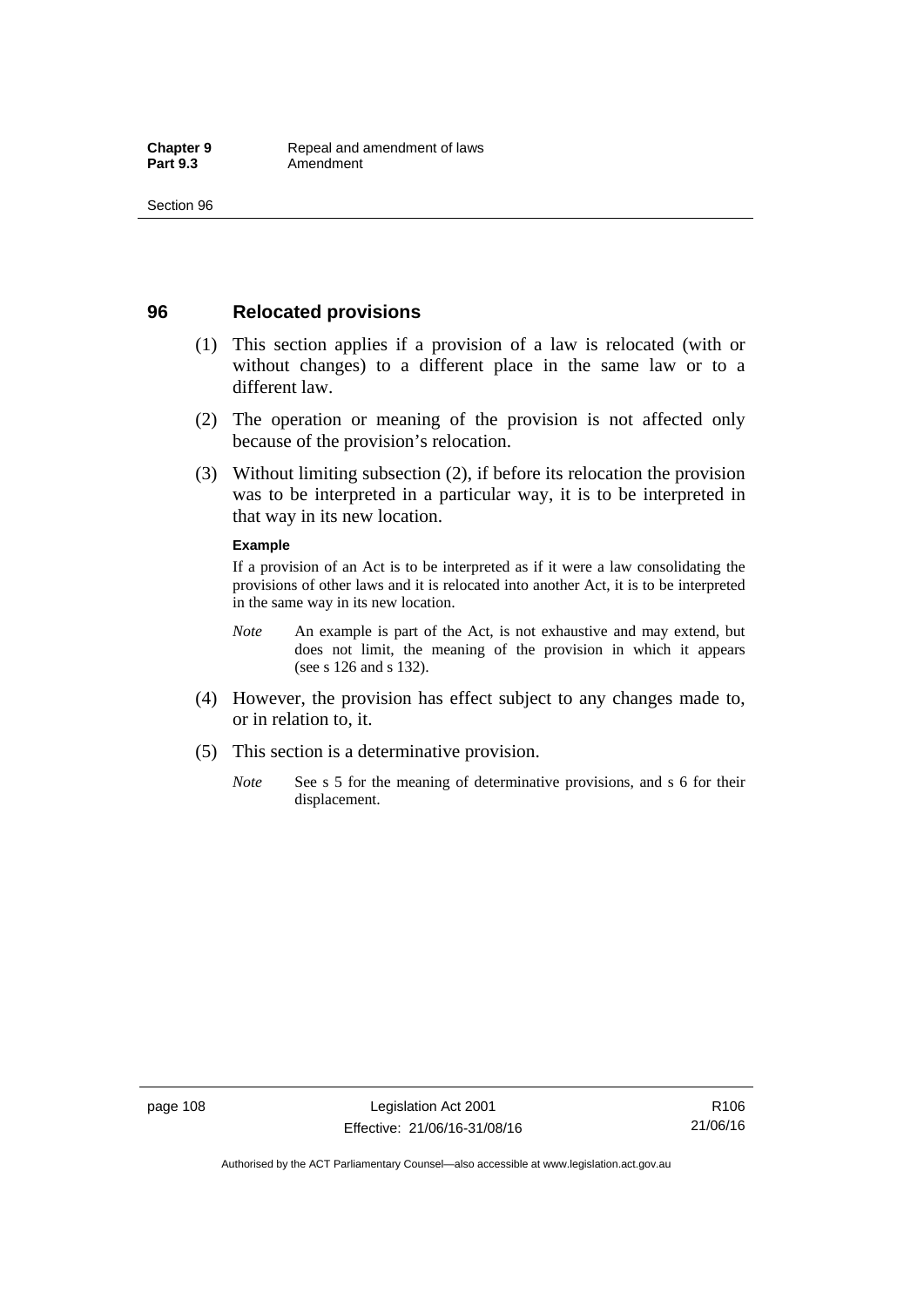## **Chapter 10 Referring to laws**

### **97 Definitions—ch 10**

(1) In this chapter:

*ACT law* means an Act or statutory instrument.

*Note* A reference to an Act or statutory instrument includes a reference to a provision of the Act or instrument (see s 7 and s 13).

*law* means an ACT law or a law of another jurisdiction.

*law of another jurisdiction* means an Act or statutory instrument of another jurisdiction, and includes a provision of an Act or statutory instrument of another jurisdiction.

- *Note Another jurisdiction* means the Commonwealth, a State, another Territory, the United Kingdom or New Zealand (see dict, pt 2).
- (2) In this section:

*Act*, in relation to another Territory, includes ordinance.

*statutory instrument*, of another jurisdiction, means an instrument (whether or not legislative in nature) made under—

- (a) an Act of the other jurisdiction; or
- (b) another statutory instrument of the other jurisdiction; or
- (c) power given by an Act or statutory instrument of the other jurisdiction and also power given otherwise by law.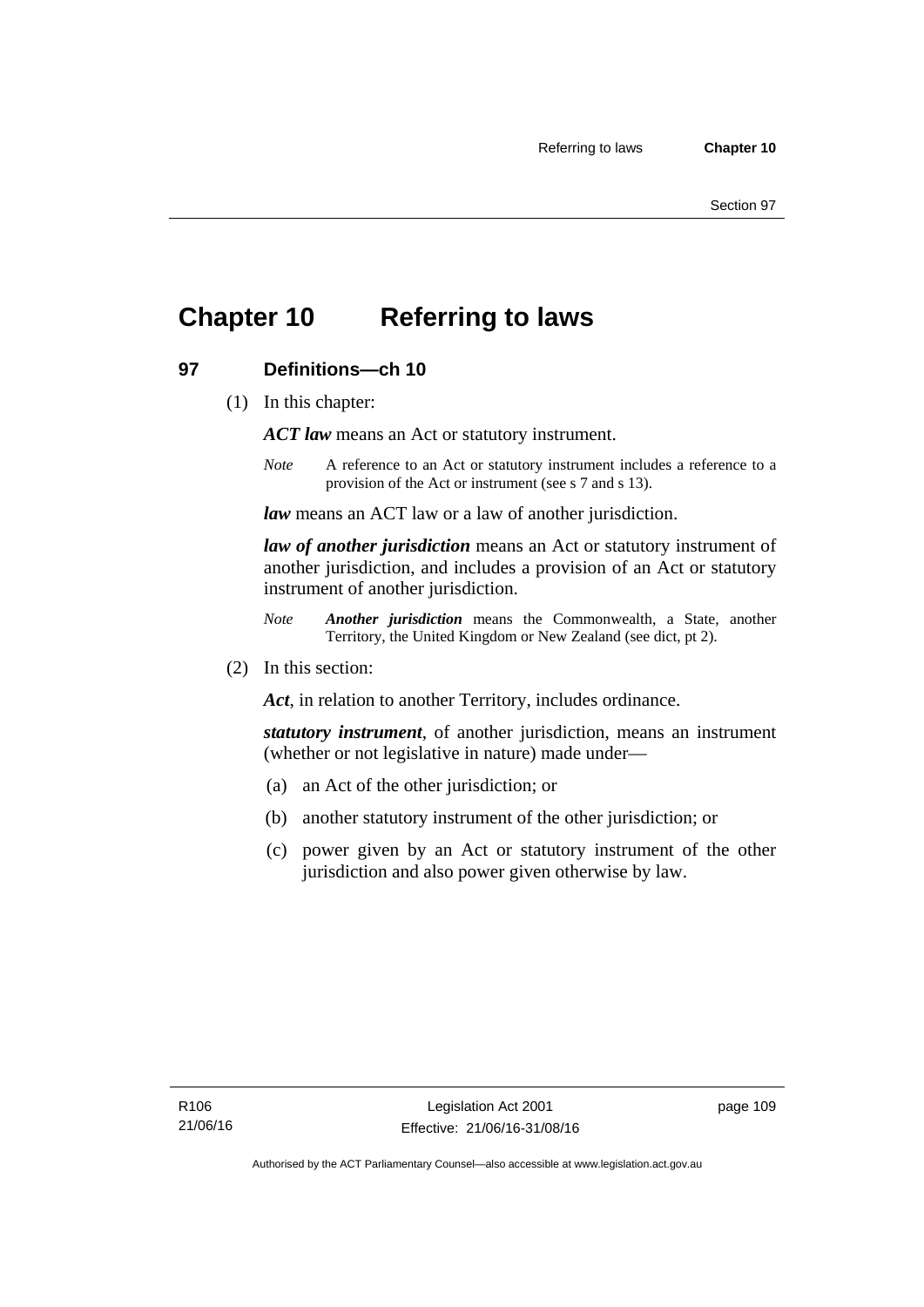### **98 References to ACT law include law containing reference**

In an ACT law, a reference in general terms to an ACT law of the same kind includes a reference to the law itself.

#### **Example**

The *ABC Act 2001*, s 27 gives a power to confiscate property under certain circumstances. Section 93 of the same Act provides 'If an Act authorises the confiscation of property, the owner of the property has a right of appeal to the Magistrates Court.' The right of appeal under s 93 also applies to the power given by s 27 because the reference to 'an Act' in s 93 includes a reference to the *ABC Act 2001*.

*Note* An example is part of the Act, is not exhaustive and may extend, but does not limit, the meaning of the provision in which it appears (see s 126 and s 132).

### **99 References in ACT statutory instruments to** *the Act*

In a statutory instrument, a reference to *Act* or *the Act*, without mentioning a particular Act, is a reference to the Act under which the instrument is made or in force.

### **100 Referring to particular ACT laws**

- (1) An Act may be referred to by—
	- (a) the name the Act gives to itself; or
	- (b) the year it was passed and its number, together with a reference (if necessary) to indicate that it is an Act.

#### **Example—reference to indicate Act**

An Act may be referred to using the word Act or the letter 'A' (eg 'A1993-1' is a reference to Act No 1 of 1993).

*Note* An example is part of the Act, is not exhaustive and may extend, but does not limit, the meaning of the provision in which it appears (see s 126 and s 132).

R106 21/06/16

Authorised by the ACT Parliamentary Counsel—also accessible at www.legislation.act.gov.au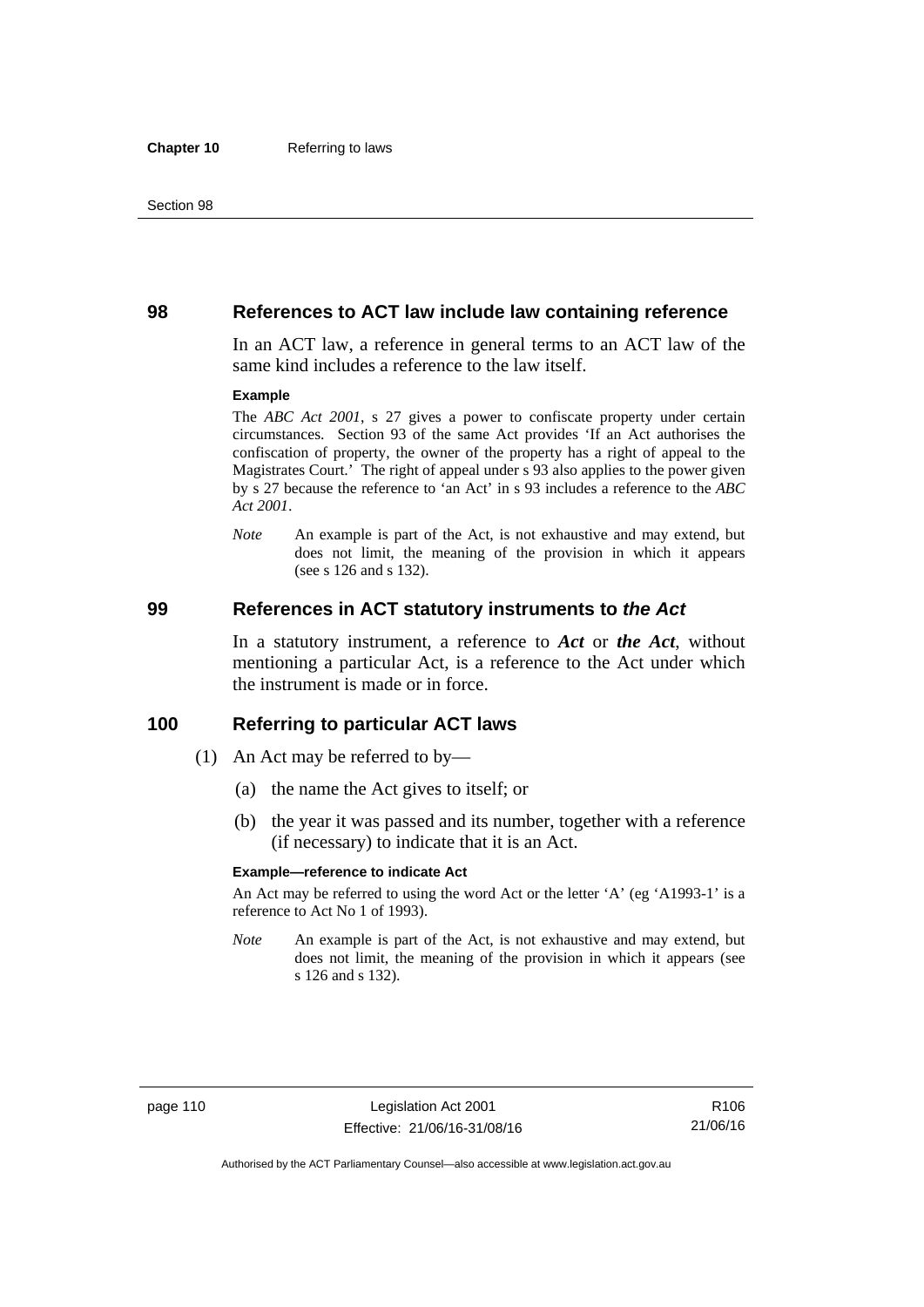- (2) A statutory instrument may be referred to by—
	- (a) any name the instrument gives to itself; or
	- (b) if the instrument was notified in the register, the gazette or otherwise under section 61 (2) (b) and was numbered under this Act or another territory law—the year it was notified and its number, together with a reference (if necessary) to the kind of instrument; or
	- (c) if the instrument was not notified but was numbered under a territory law—the year it was made and its number, together with a reference (if necessary) to the kind of instrument; or
	- (d) if the instrument was notified in the gazette before the commencement of this Act—the number, date and page of the gazette where it was notified; or
	- (e) the date it was made, together with a reference to the Act or statutory instrument under which it was made.

#### **Examples—references to kind of instrument—par (b)**

- 1 A subordinate law may be referred to using the letters 'SL' (eg 'SL2000-11' is a reference to subordinate law No 11 of 2000).
- 2 A disallowable instrument may be referred to using the letters 'DI' (eg 'DI1997-101' is a reference to disallowable instrument No 101 of 1997).
- 3 A notifiable instrument that is not an approved form may be referred to using the letters 'NI' (eg 'NI2002-226' is a reference to notifiable instrument No 226 of 2002).
- 4 An approved form may be referred to using the letters 'AF' (eg 'AF2003-1' is a reference to approved form No 1 of 2003).
- 5 A commencement notice may be referred to using the letters 'CN' (eg 'CN2002-3' is a reference to commencement notice No 3 of 2002).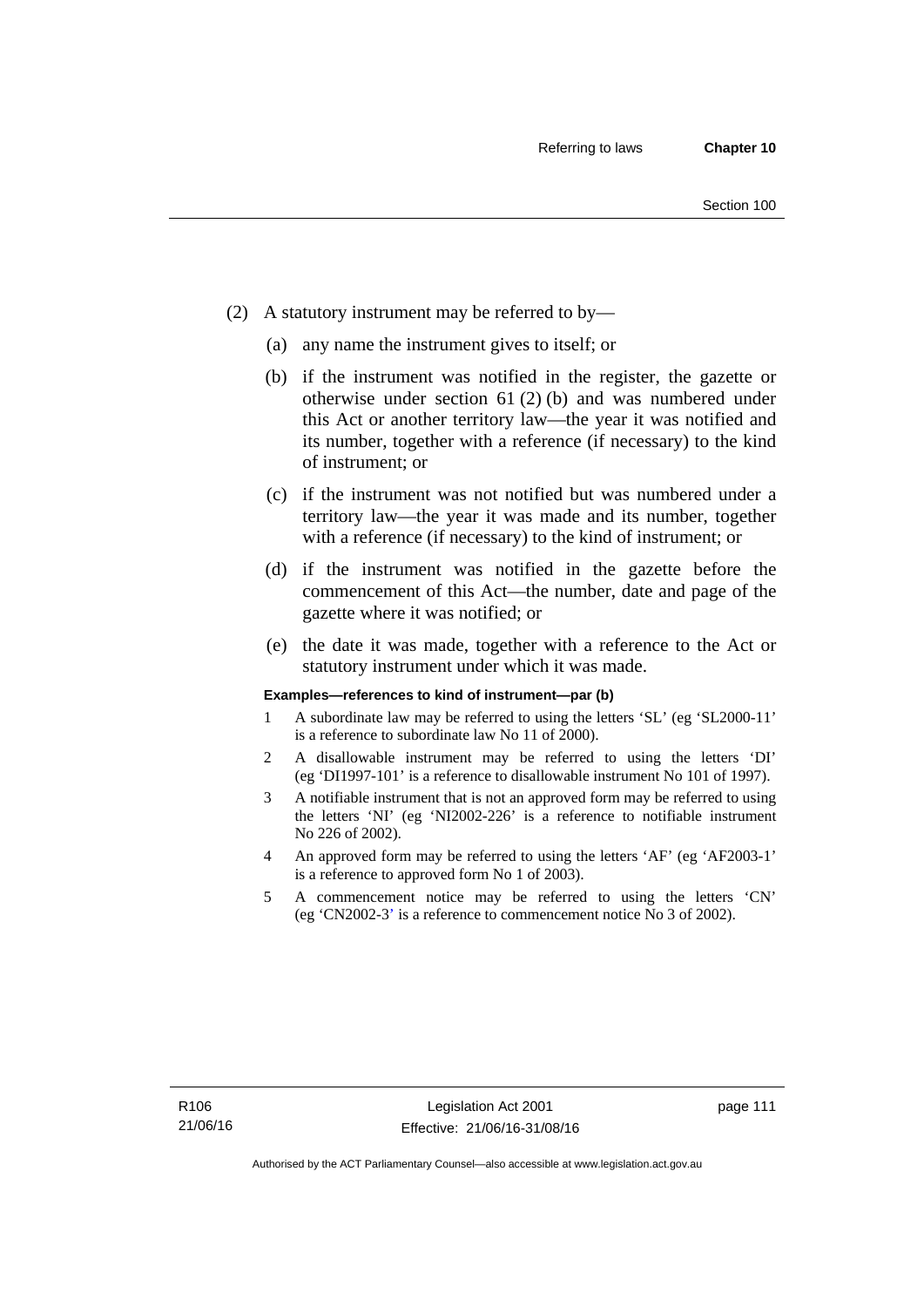### **101 Referring to particular laws of other jurisdictions etc**

- (1) In an ACT law, a law of another jurisdiction (the *relevant law*) may be referred to—
	- (a) by the name the relevant law gives to itself; or
	- (b) in any other way sufficient in a law of the other jurisdiction for referring to the relevant law; or
	- (c) in any way that, under current legislative drafting practice, would be sufficient for referring to the relevant law if it were an ACT law;

together with a reference to the jurisdiction (or an abbreviation of the jurisdiction).

- (2) In an ACT law, a provision of a law of another jurisdiction may be referred to—
	- (a) in a way sufficient in a law of the other jurisdiction for referring to the provision; or
	- (b) in any way that, under current legislative drafting practice, would be sufficient for referring to the provision if it were a provision of an ACT law.
- (3) Subsection (2) does not limit any other provision of this chapter.

### **102 References to laws include references to laws as in force from time to time**

- (1) In an ACT law, a reference to a law includes a reference to the following:
	- (a) the law as originally made, and as amended from time to time since it was originally made;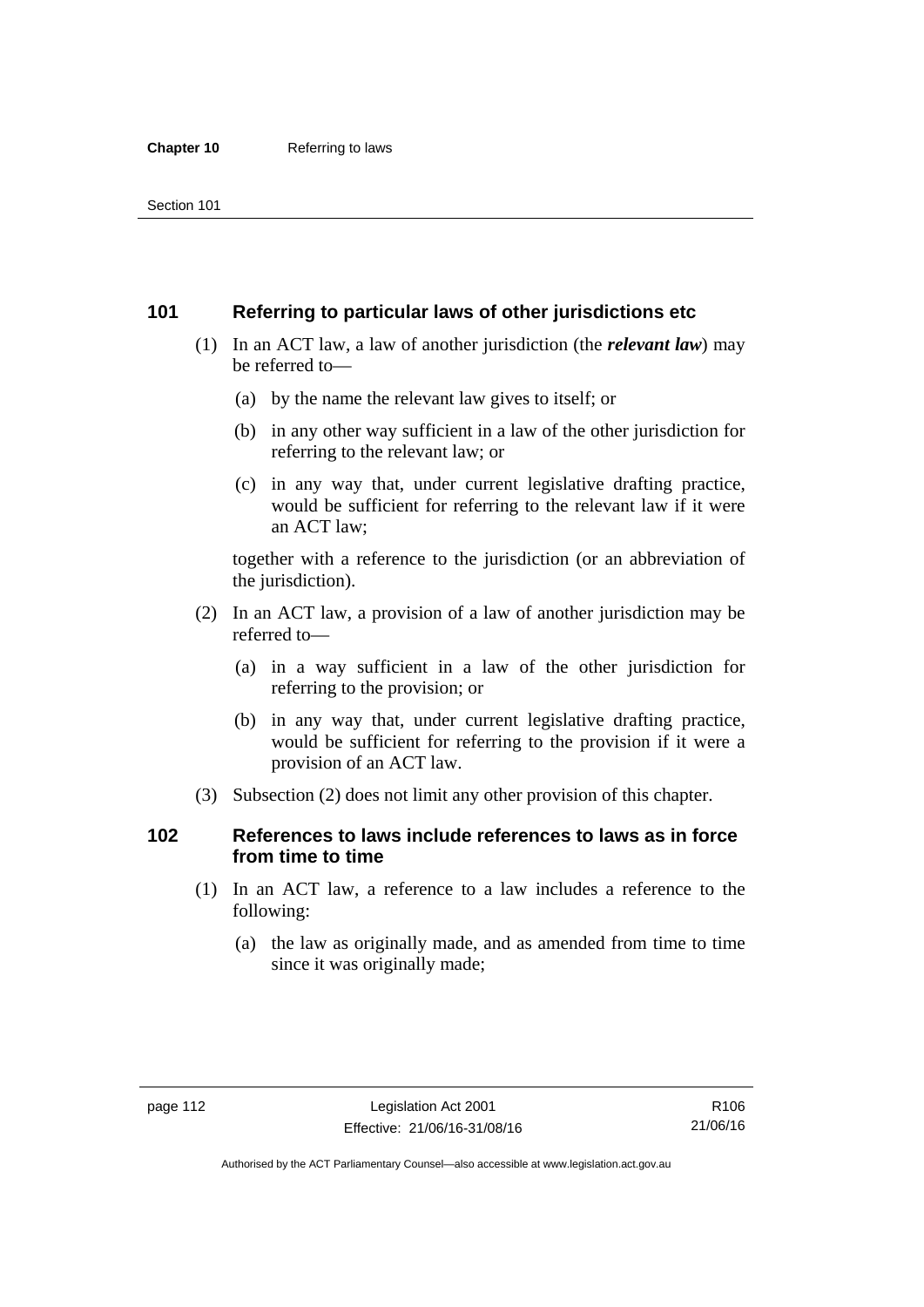- (b) if the law has been repealed and remade (with or without changes) since the reference was made—the law as remade (or last remade), and as amended from time to time since it was remade (or last remade);
- (c) if a relevant provision of the law has been omitted and remade (with or without changes) in another law since the reference was made—the law in which the provision was remade (or last remade), as in force when the provision was remade (or last remade), and as amended from time to time since the provision was remade (or last remade).
- (2) In an ACT law, a reference to a provision of a law includes a reference to the following:
	- (a) the provision as originally made, and as amended from time to time since it was originally made;
	- (b) if the provision has been omitted and remade (with or without changes and whether in the law or another law) since the reference was made—the provision as remade (or last remade), and as amended from time to time since it was remade (or last remade).
- (3) To remove any doubt, if the name of a law is amended, a reference in an ACT law to the law by its name before the amendment includes a reference to the law by its name as amended.
- (4) This section is subject to section 47 (Statutory instrument may make provision by applying law or instrument).
- (5) In this section:

*made* includes enacted.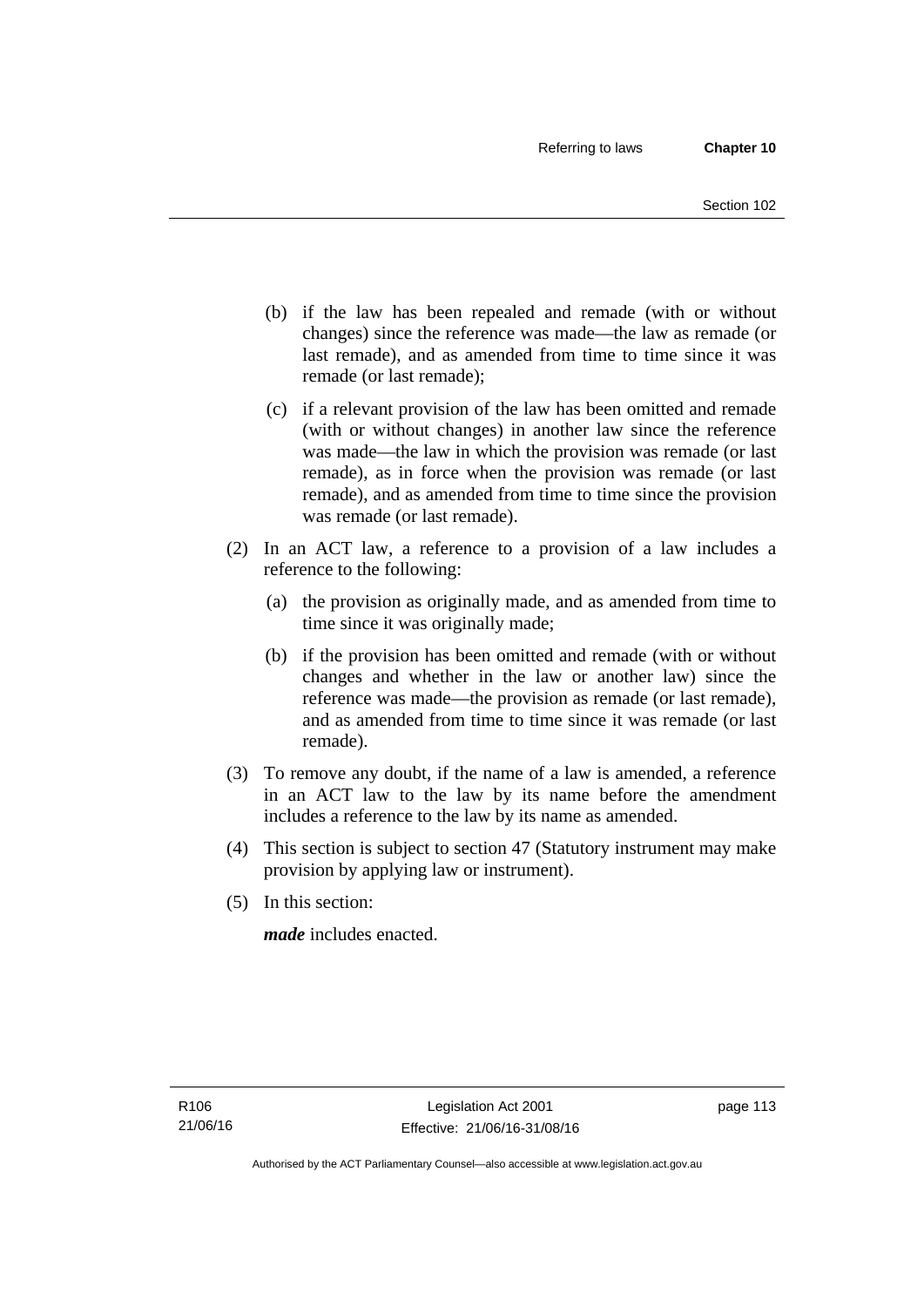### **103 References to repealed laws**

In an ACT law, a reference to a law as repealed is a reference to the law as in force immediately before it was repealed.

#### **Example**

A reference to the '*XYZ Act 2000* (repealed)' is a reference to the *XYZ Act 2000* immediately before it was repealed.

*Note* An example is part of the Act, is not exhaustive and may extend, but does not limit, the meaning of the provision in which it appears (see s 126 and s 132).

### **104 References to laws include references to instruments under laws**

- (1) In an ACT law, a reference (either generally or specifically) to a law includes a reference to the statutory instruments made or in force under the law.
- (2) In subsection (1), a reference to the statutory instruments made or in force under the law includes a reference to any law or instrument applied, adopted or incorporated (with or without change) under the law.
- (3) This chapter applies to an instrument applied, adopted or incorporated under a law as if—
	- (a) the instrument were a law; and
	- (b) any other necessary changes were made.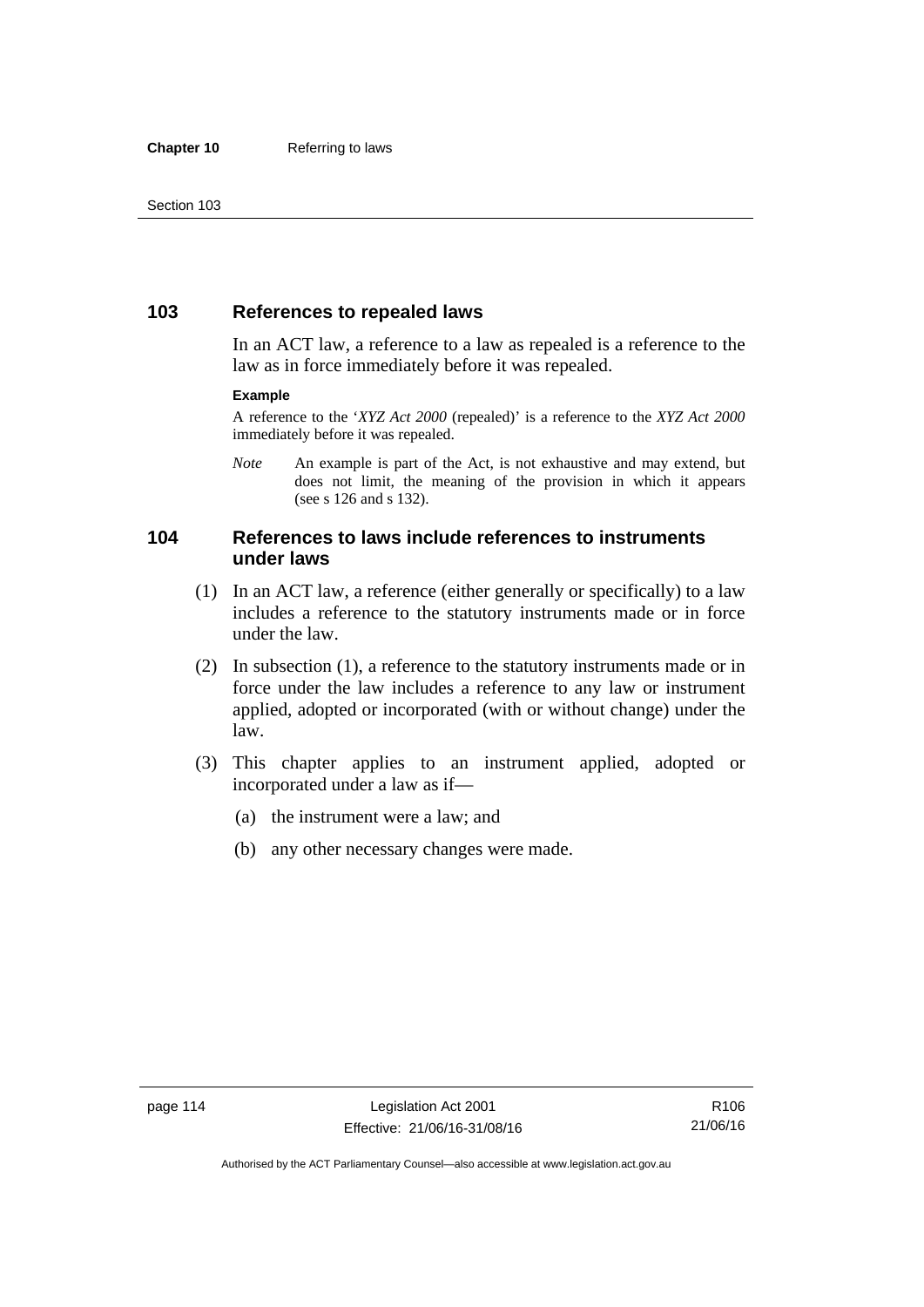### **105 Referring to provisions of laws**

In an ACT law, a provision of a law may be referred to by reference to the provision of the law in which it is contained.

#### **Example**

Paragraph (b) of subsection (2) of section 10 of an Act may be referred to by reference to the section, subsection and paragraph, that is, as section 10 (2) (b).

*Note* An example is part of the Act, is not exhaustive and may extend, but does not limit, the meaning of the provision in which it appears (see s 126 and s 132).

### **106 References to provisions of laws are inclusive**

In an ACT law, a reference to any part of a law is a reference to the following:

- (a) the provision of the law that begins the part;
- (b) the provision of the law that ends the part;
- (c) any provision of the law between the beginning and end of the part.

#### **Examples**

- 1 A reference to 'sections 5 to 9' includes both section 5 and section 9.
- 2 A reference to 'sections 260 to 264' includes a provision such as a part heading between section 260 and section 261.
- 3 A reference to '*from* child *to* adult' includes both the word 'child' and the word 'adult'.
- *Note* An example is part of the Act, is not exhaustive and may extend, but does not limit, the meaning of the provision in which it appears (see s 126 and s 132).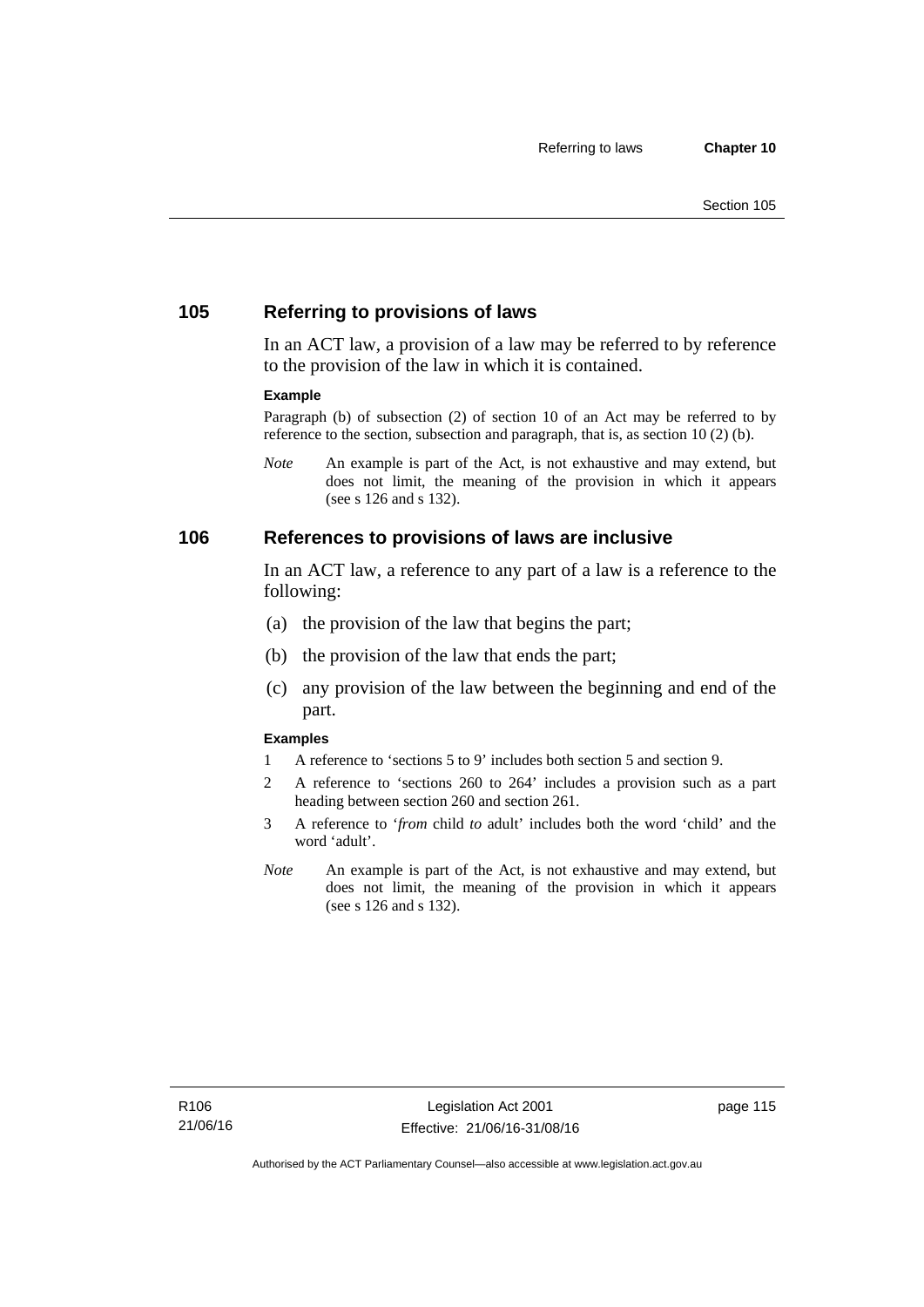#### **Chapter 10** Referring to laws

### **106A References to paragraphs etc of laws**

 (1) In an ACT law, a reference to a paragraph of a provision of a law includes any words in the provision before or after the paragraph that are necessary or desirable to make the reference meaningful.

#### **Example**

A subsection may be divided into paragraphs as follows:

- '(2) An application must be—
	- (a) in writing; and
	- (b) accompanied by a copy of the advertisement of the applicant's intention to apply.'

Paragraphs form part of the sentence in which they are contained. A reference to paragraph (a) in this example that did not include the preceding words 'An application must be' would be meaningless. Section 106A therefore allows the paragraph to be read with those words so that it makes sense.

- *Note 1* Although this section contains a reference to an ACT law and a reference to a law, s 98 makes it clear that the references can be to the same law.
- *Note 2* An example is part of the Act, is not exhaustive and may extend, but does not limit, the meaning of the provision in which it appears (see s 126 and s 132).
- (2) In this section:

*paragraph* includes a subparagraph and a sub-subparagraph.

R106 21/06/16

Authorised by the ACT Parliamentary Counsel—also accessible at www.legislation.act.gov.au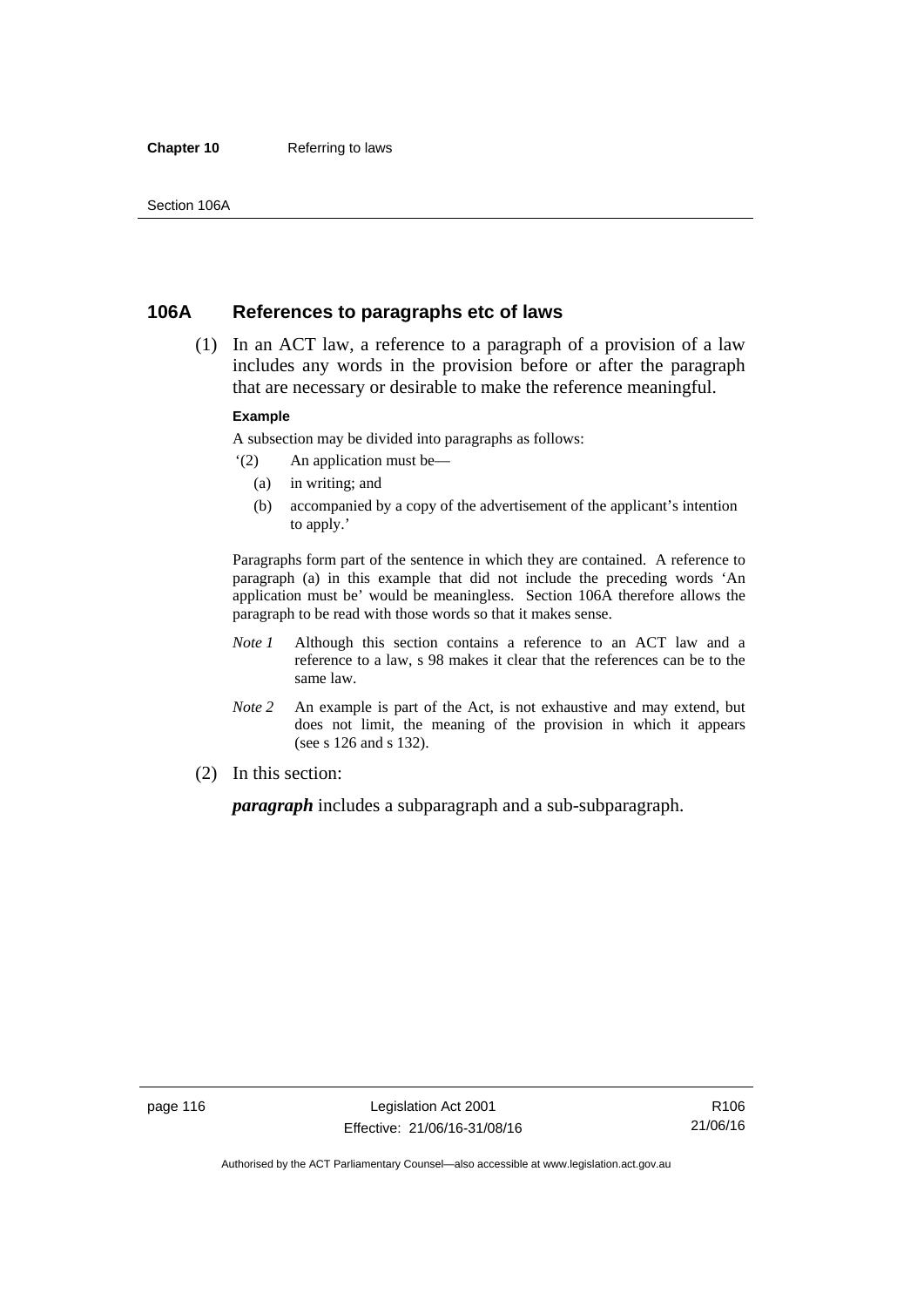# **Chapter 11 Republication of Acts and statutory instruments**

## Part 11.1 General

### **107 Definitions—ch 11**

In this chapter:

*law* means an Act or statutory instrument, whether or not it has been amended, and includes—

- (a) a collection of 2 or more Acts or statutory instruments; or
- (b) all or part of an agreement or other instrument that has the force of law or is in, or attached to, an Act or statutory instrument.
- *Note* A reference to an Act or statutory instrument includes a reference to a provision of the Act or instrument (see s 7 and s 13).

*republication* means a republication of a law.

### **108 Republication in register**

- (1) The parliamentary counsel may republish a law by entering the text of the law in the register.
- (2) This section does not limit the ways in which the parliamentary counsel may republish a law.

### **109 Republications may be published with other information**

The parliamentary counsel may publish information not required by this chapter with a written or electronic version of an authorised republication if the parliamentary counsel considers that the information is likely to be useful to users of the republication.

page 117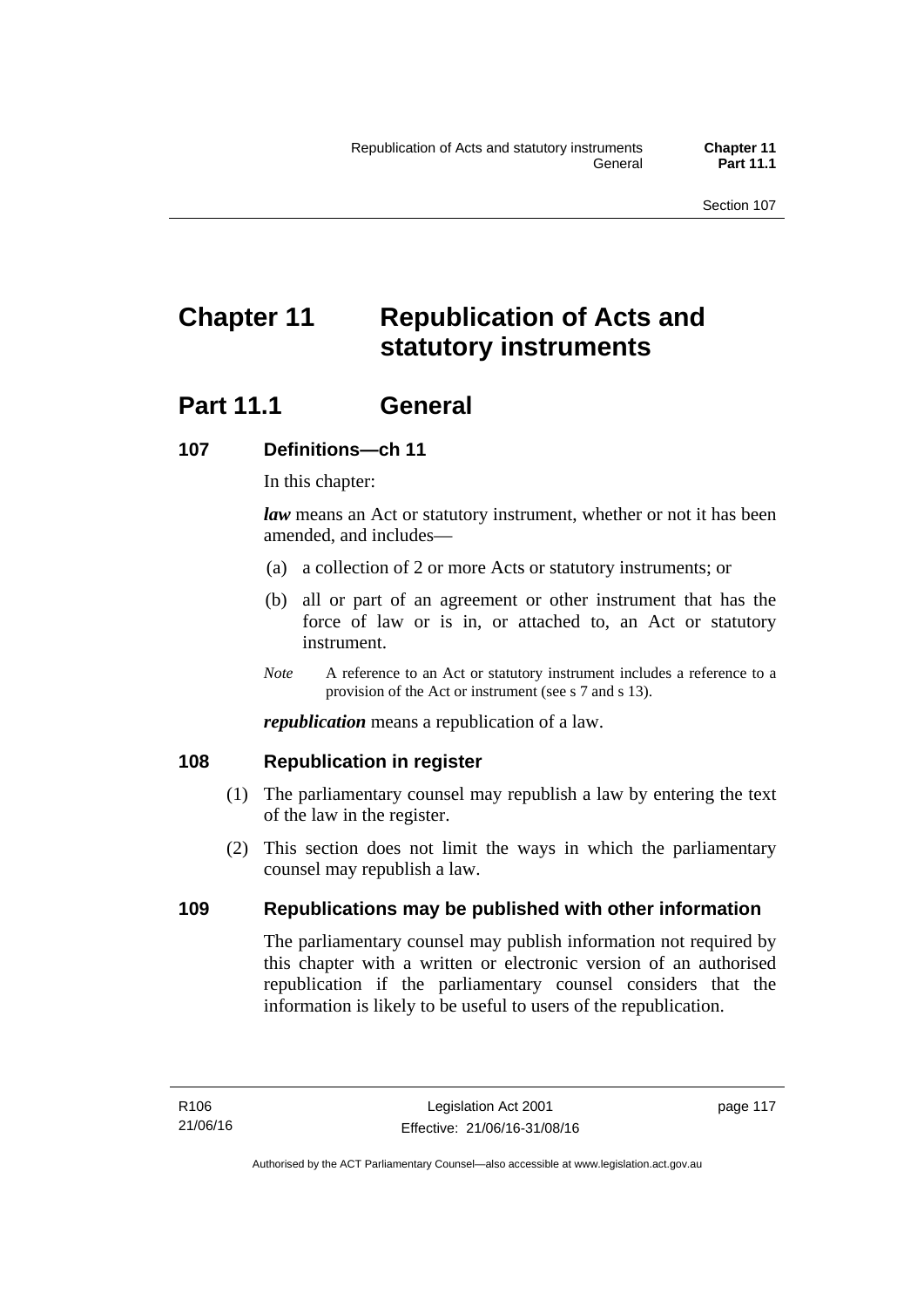## **110 Collections of laws**

- (1) If the parliamentary counsel authorises under this Act the republication of 2 or more laws in a collection, this chapter applies to each of the laws in the collection as if it were republished separately.
- (2) This section does not prevent the use of—
	- (a) a single contents for the collection; or
	- (b) information applying to 2 or more laws in the collection.

R106 21/06/16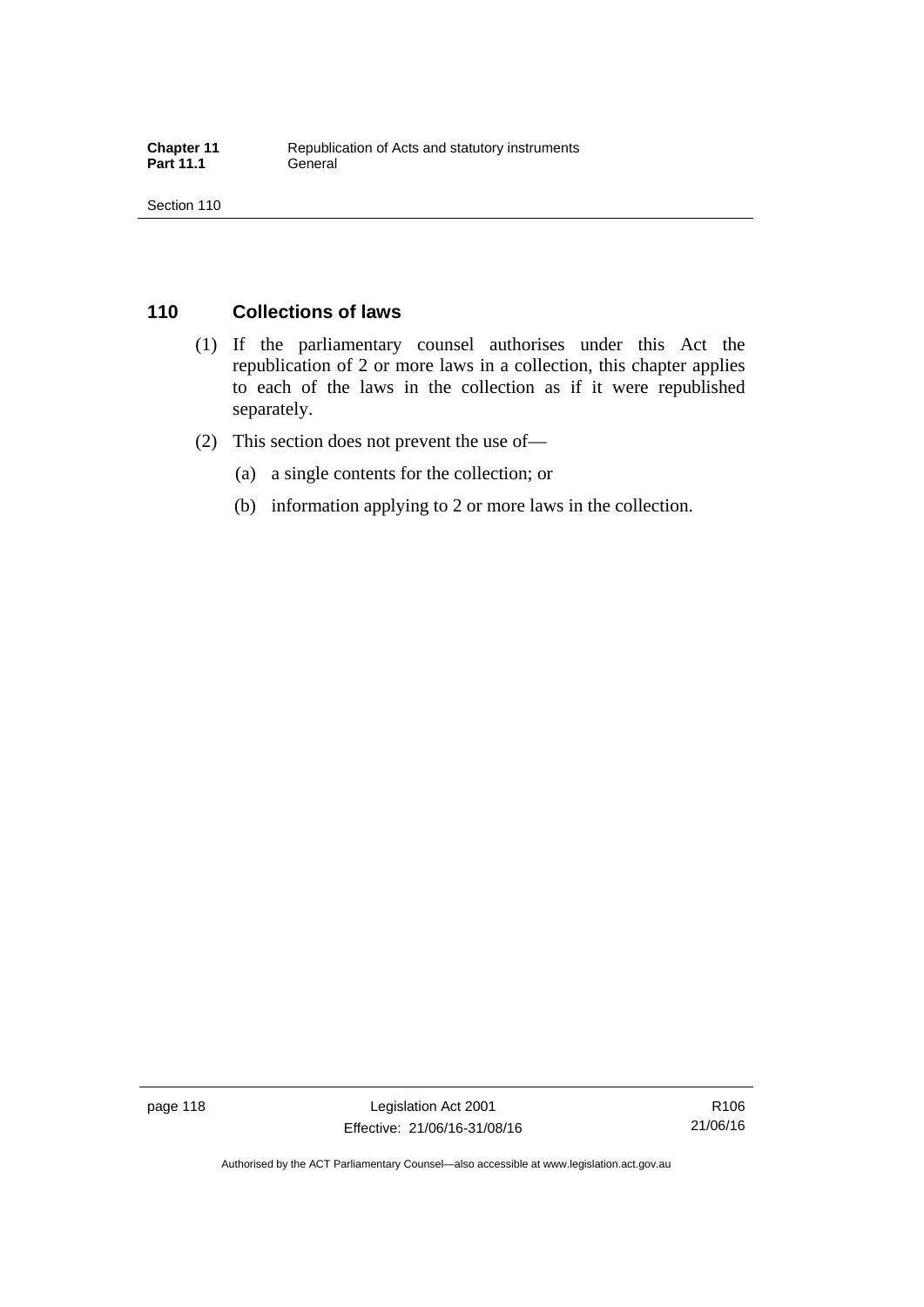## **Part 11.2 Substantive amendments made by laws**

### **111 Incorporation of amendments**

- (1) This section applies to a law if the law has been amended by another law by the omission, insertion, substitution, renumbering or relocation of provisions.
- (2) An authorised republication of the law must show the law as amended by all amendments that commenced on or before the day stated in the republication as the republication date.
- (3) This section does not prevent an authorised republication of the law showing the law as it would be amended by amendments that have not commenced on or before the republication date if the republication indicates, in a suitable place, that the amendments have not commenced.

### **112 Reference to amending laws**

An authorised republication of a law that shows the law as amended must include, in a suitable place, a reference to the law by which each amendment was made.

### **113 Provisions not republished or relocated**

- (1) This part does not require—
	- (a) every provision of a law to be shown in an authorised republication of the law; or
	- (b) each provision of a law to be shown in an authorised republication of the law in the place in the law where it was located when the provision was made.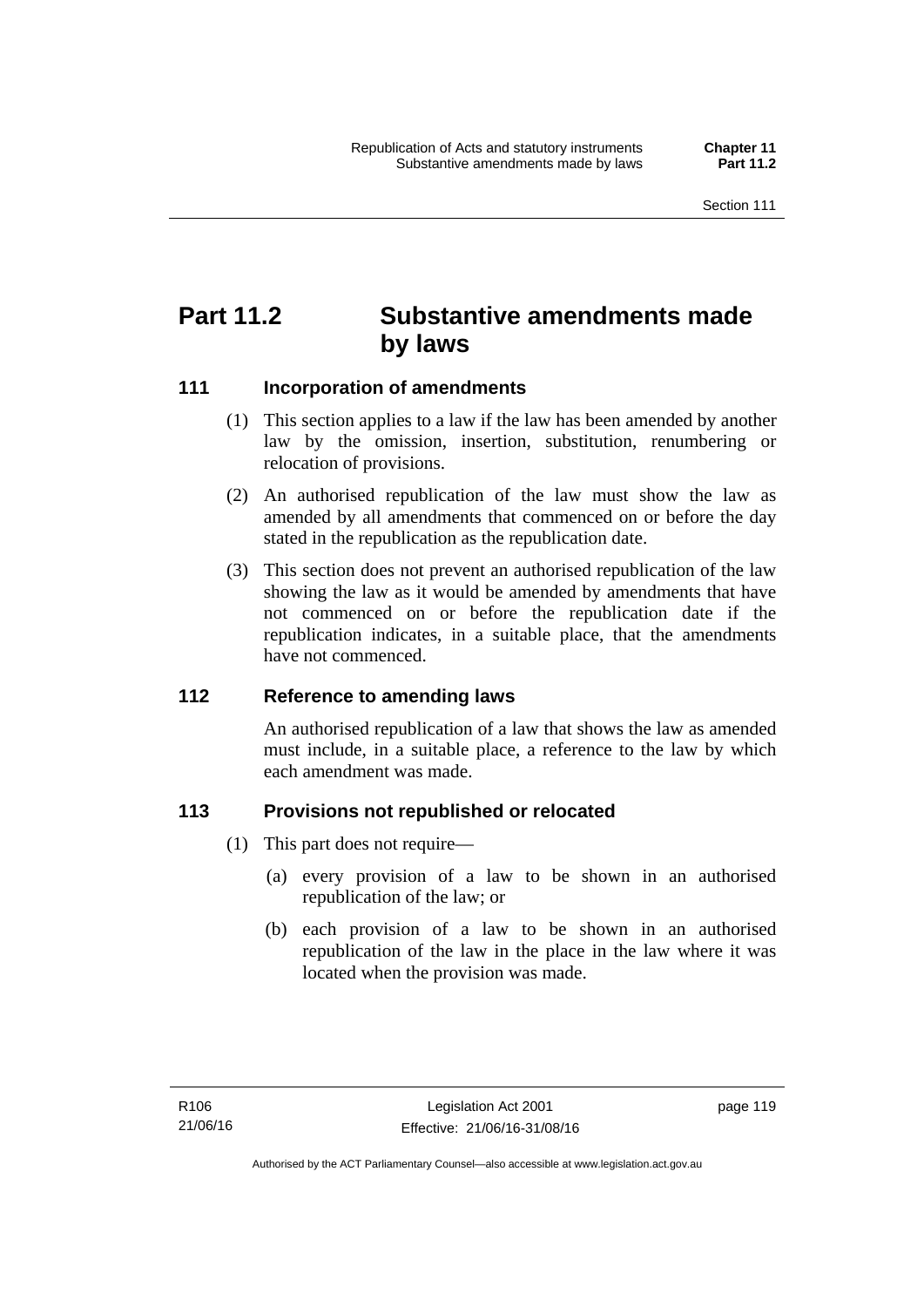- (2) If a provision of a law is not shown in an authorised republication, the republication must indicate that fact in a suitable place.
- (3) If a provision of a law is shown in an authorised republication in a different place in the law to the place where it was located when the provision was made, the republication must indicate that fact in a suitable place.

page 120 Legislation Act 2001 Effective: 21/06/16-31/08/16

R106 21/06/16

Authorised by the ACT Parliamentary Counsel—also accessible at www.legislation.act.gov.au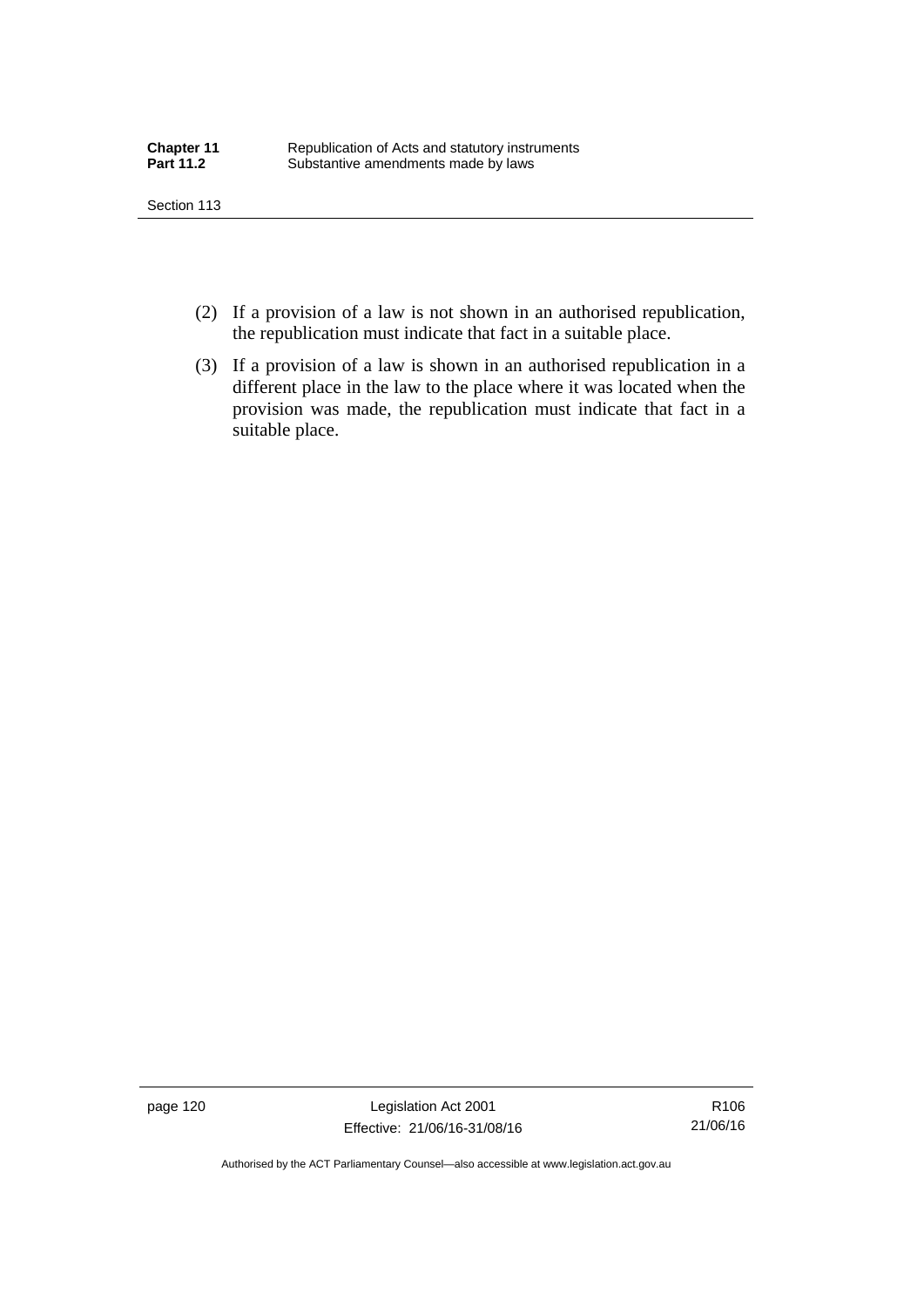## **Part 11.3 Editorial changes**

### **114 Authorisation for parliamentary counsel**

In preparing a law for republication, the parliamentary counsel is authorised—

- (a) to make editorial amendments and other textual amendments of a formal nature that the parliamentary counsel considers desirable to bring the law into line, or more closely into line, with current legislative drafting practice; and
- (b) to make other editorial changes by way of format, layout or printing style, or in any other presentational respect, that the parliamentary counsel considers desirable to bring the law into line, or more closely into line, with current legislative drafting practice.

### **115 Amendments not to change effect**

This part does not permit the making of an amendment of a law that would change the effect of the law.

### **116 Ambit of editorial amendments**

- (1) An *editorial amendment* of a law is an amendment that—
	- (a) corrects a typographical error; or
	- (b) corrects or updates a reference to a law, position, entity, place or thing; or
	- (c) goes only to a matter of spelling, punctuation, grammar or syntax or the use of conjunctives and disjunctives; or
	- (d) changes the name of the law or a provision of the law; or
	- (e) numbers or renumbers a provision of the law; or
	- (f) changes the order of definitions or other provisions of the law; or

page 121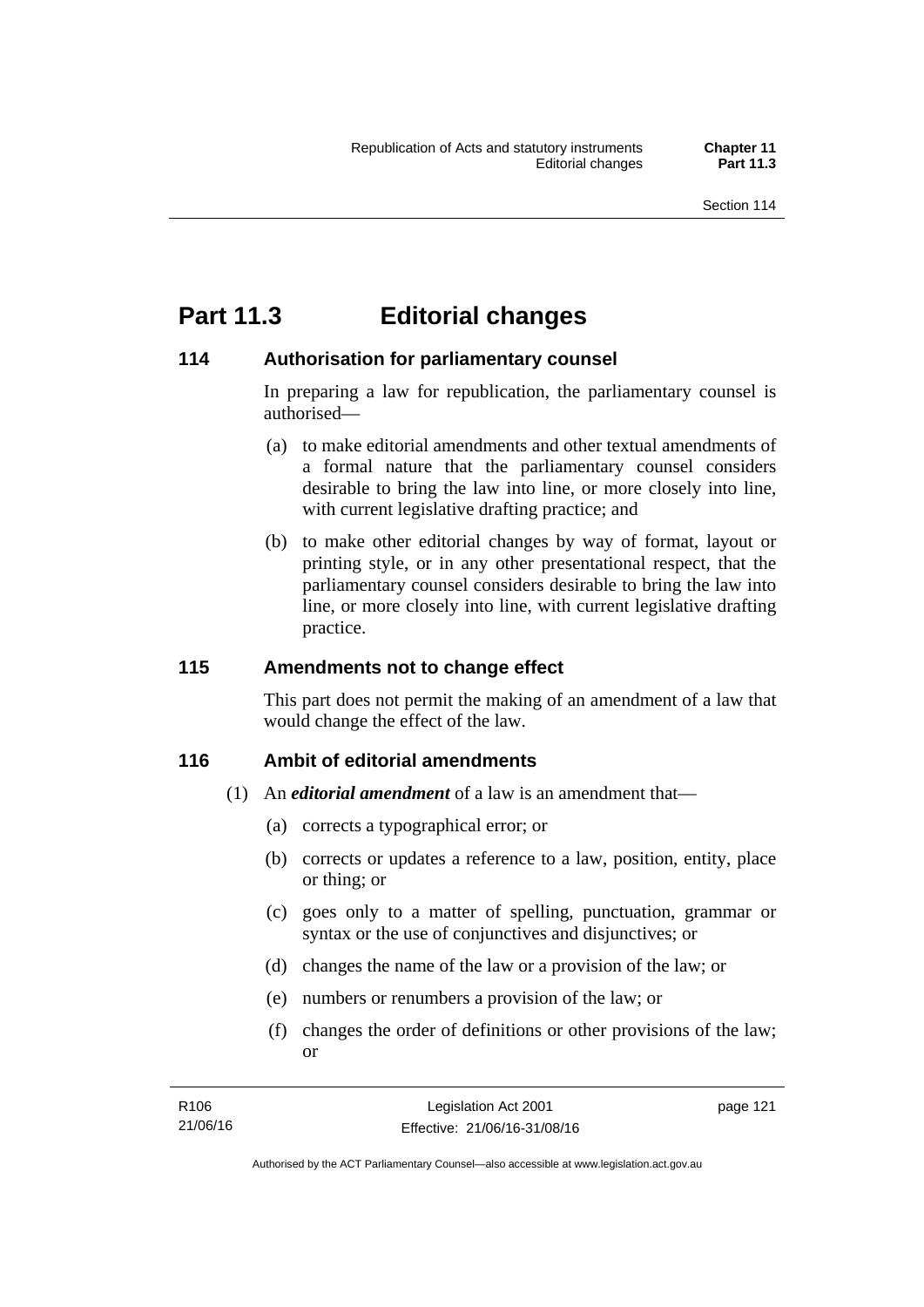- (g) replaces a reference to a provision of a law with a different form of reference to the provision; or
- (h) changes the way of referring to or expressing a number, year, date, time, amount of money, penalty, quantity, measurement, or other matter, idea or concept; or
- (i) replaces a word indicating gender or that could be taken to indicate gender in accordance with current legislative drafting practice; or
- (j) replaces a reference to the Queen, the King or the Crown with a reference to the Sovereign or the Territory; or
- (k) omits—
	- (i) the enacting words or the law-making words (including any signatures); or
	- (ii) a provision that consists only of a description of how the law is arranged into groups of provisions; or
	- (iii) a provision that has expired, the operation of which is exhausted or spent or that is otherwise obsolete or redundant; or
- (l) omits, inserts or changes a referential term; or
- (m) inserts, omits or changes a note; or
- (n) updates a reference to the heading to a provision; or
- (o) is consequential on any amendment made to the law by another law; or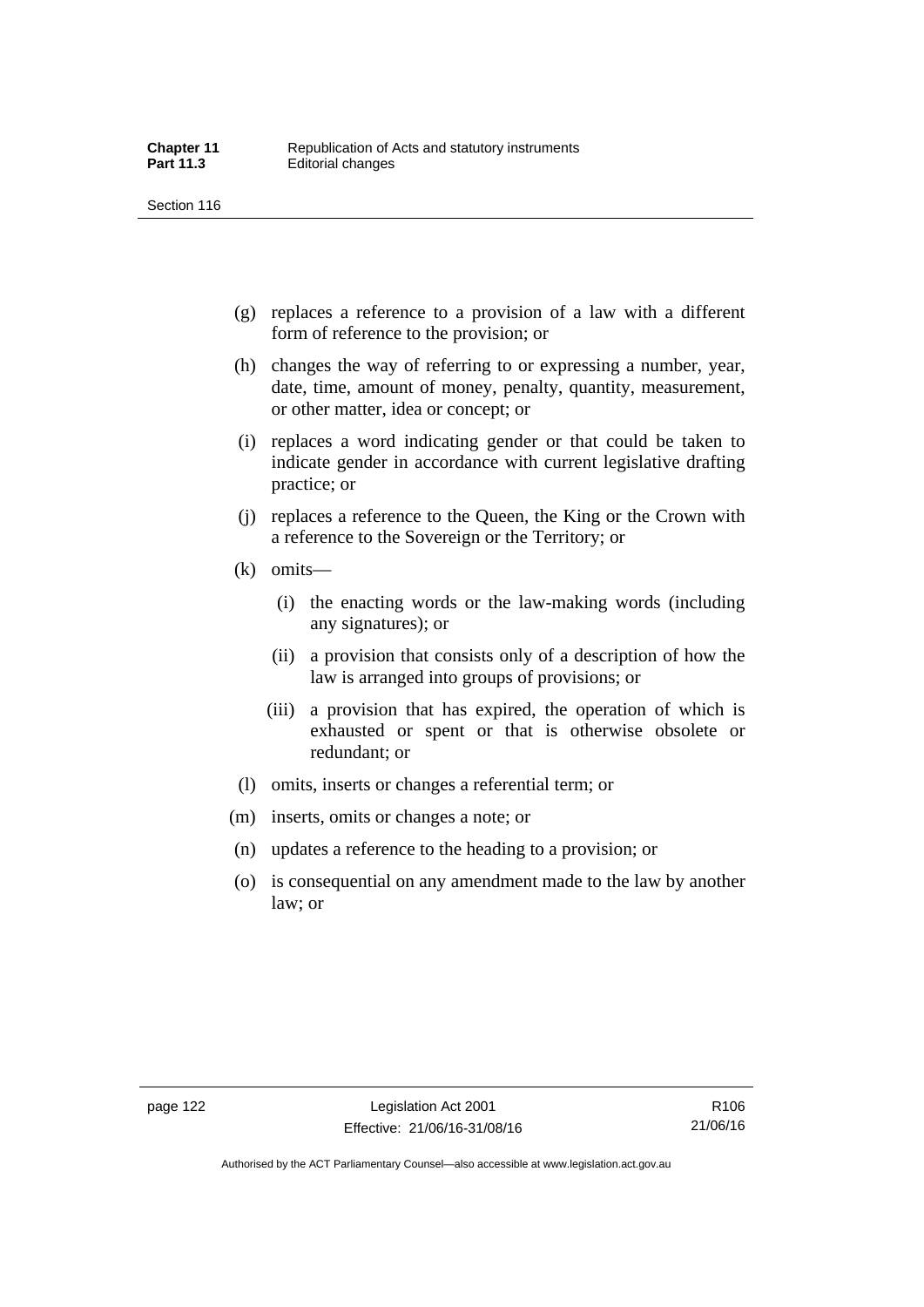(p) is consequential on any other editorial amendment (whether made to that law or another law).

#### **Examples—consequential amendments—par (o)**

- 1 If an amendment adds 1 or more subsections to a section that is not already divided into subsections, the subsection number (1) may be inserted.
- 2 If an amendment omits subsection (1) from a section with 2 subsections, the subsection number (2) may be omitted.
- 3 If an amendment omits subsection (2) from a series of 4 subsections (subsections  $(1)$  to  $(4)$ ), subsections  $(3)$  and  $(4)$  may be renumbered as subsections (2) and (3).
- 4 If an amendment adds a new subsection (3A) to a series of 5 subsections (subsections  $(1)$  to  $(5)$ ), the new subsection and subsections  $(4)$  and  $(5)$  may be renumbered as subsections (4), (5), and (6).
- 5 If an amendment omits paragraph (b) from a series of 4 paragraphs (paragraphs (a) to (d)), paragraphs (c) and (d) may be renumbered as paragraphs (b) and (c).
- 6 If an amendment adds a new paragraph (aa) to a series of 3 paragraphs (paragraphs (a) to (c)), the paragraphs may be renumbered as paragraphs (a), (b), (c) and (d).
- 7 If an amendment makes a change mentioned in any of examples 1 to 6, a cross-reference in any law to any of the provisions that have been renumbered may be correspondingly renumbered.
- 8 If an amendment adds a paragraph as the last paragraph in a series of paragraphs that end in a full stop, the full stop may be changed to a semicolon and, if the series of paragraphs is joined by a conjunction (eg 'and'), the conjunction may be added after the semicolon.
- 9 If an amendment omits a section example from a section that has 2 section examples, the number of the remaining example may be omitted.
- 10 If an amendment adds a subsection note to a subsection that already has a subsection note, the notes may be numbered.
- *Note* An example is part of the Act, is not exhaustive and may extend, but does not limit, the meaning of the provision in which it appears (see s 126 and s 132).
- (2) In this section:

*law* includes a law of another jurisdiction.

*law of another jurisdiction*—see section 97 (1).

page 123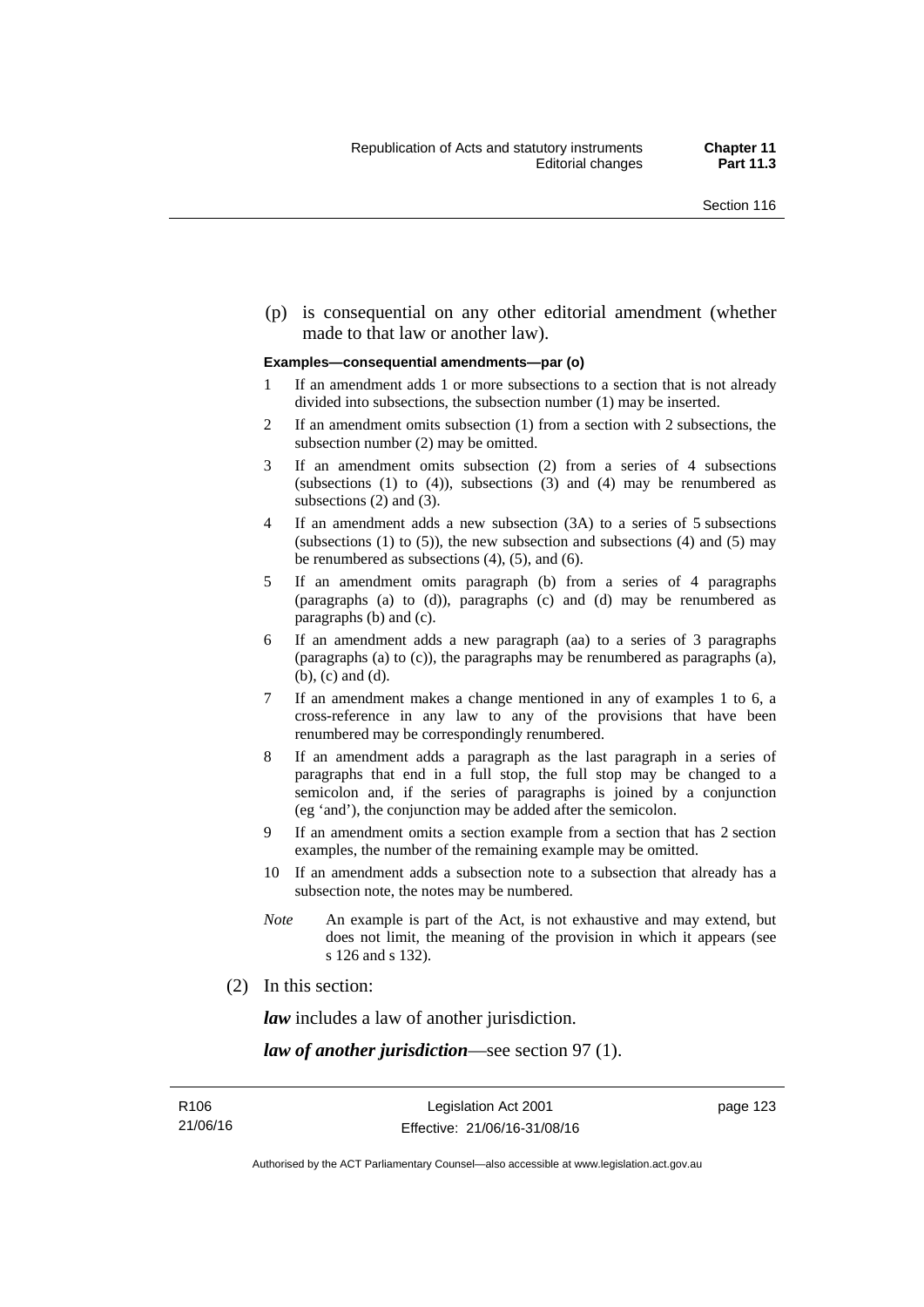*referential term* means a term that identifies a provision as a provision, or part of a provision, of the Act, statutory instrument or provision in which it appears.

#### **Examples**

- 1 of this Act
- 2 of this section
- 3 hereof
- 4 said
- *Note* An example is part of the Act, is not exhaustive and may extend, but does not limit, the meaning of the provision in which it appears (see s 126 and s 132).

### **117 Legal effect of editorial changes**

- (1) A law that is amended or otherwise changed under this part in preparing an authorised republication of the law has effect for all purposes, on and after the republication date, as if the changes had been made by an Act that commenced on the republication date.
- (2) Without limiting subsection (1), section 83 (Consequences of amendment of statutory instrument by Act) applies to an amendment made under this part as if the amendment had been made by an Act.
- (3) This section is subject to section 115 (Amendments not to change effect).

### **118 Reference to editorial amendments**

If a law is amended under this part in preparing an authorised republication of the law, the republication must indicate that fact in a suitable place.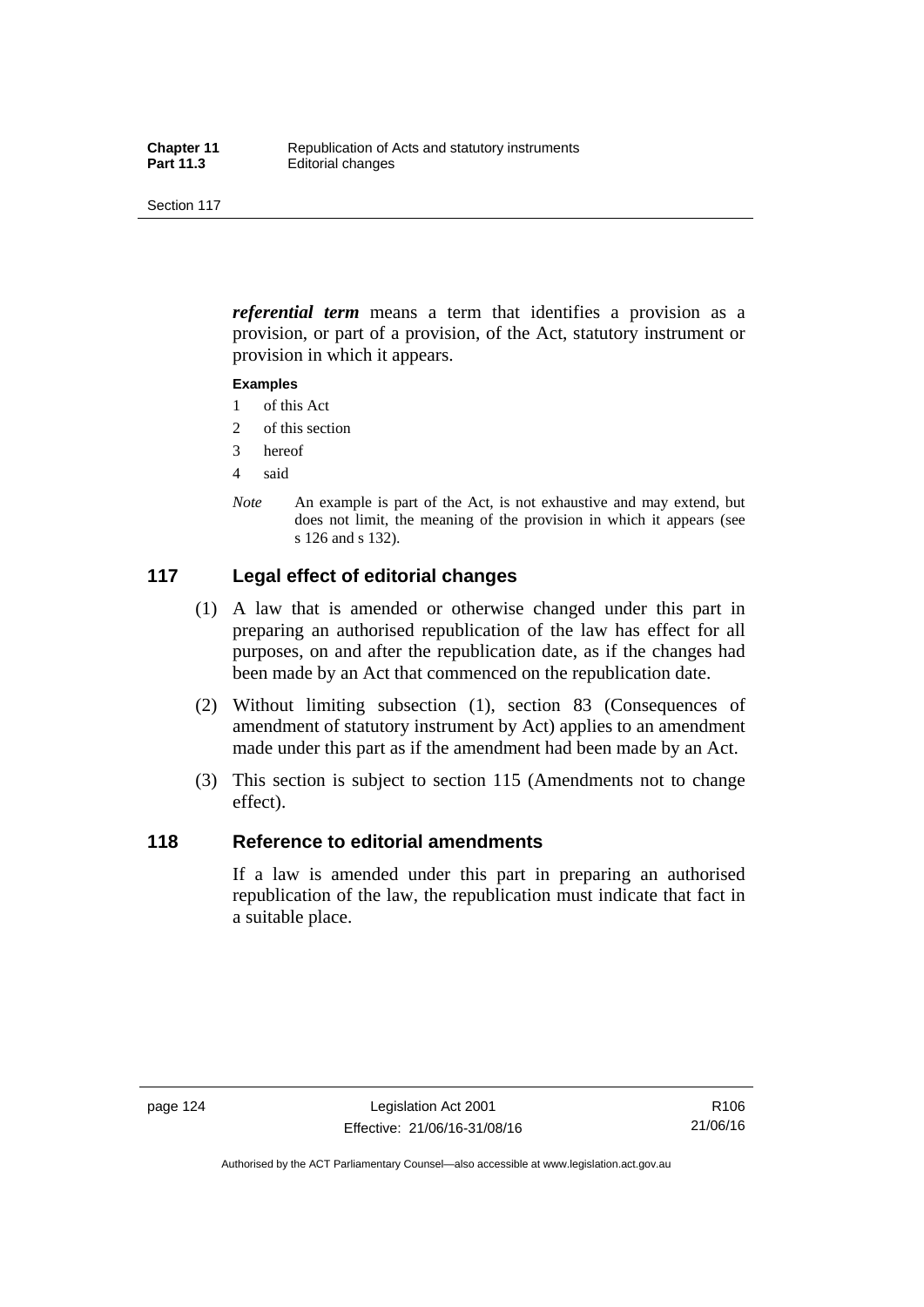## **Chapter 12 Scope of Acts and statutory instruments**

### **120 Act to be interpreted not to exceed legislative powers of Assembly**

- (1) An Act is to be interpreted as operating to the full extent of, but not to exceed, the legislative power of the Legislative Assembly.
- (2) Without limiting subsection (1), if a provision of an Act would, apart from this section, be interpreted as exceeding the legislative power of the Legislative Assembly—
	- (a) the provision is valid to the extent to which it does not exceed power; and
	- (b) the remainder of the Act is not affected.
- (3) Without limiting subsection (1), if the application of a provision of an Act to a matter would, apart from this section, be interpreted as exceeding power, the provision's application to other matters is not affected.
- (4) This section is in addition to any provision of the Act itself.

*Note* For the equivalent provision for statutory instruments, see s 43.

- (5) This section is a determinative provision.
	- *Note* See s 5 for the meaning of determinative provisions, and s 6 for their displacement.

### **121 Binding effect of Acts**

- (1) An Act binds everyone, including people who are not Australian citizens and all governments.
	- *Note* See the [Self-Government Act](http://www.comlaw.gov.au/Series/C2004A03699), s 27 which provides that, except as provided by the regulations under that Act, an ACT enactment does not bind the Crown in right of the Commonwealth. See also s 120.

page 125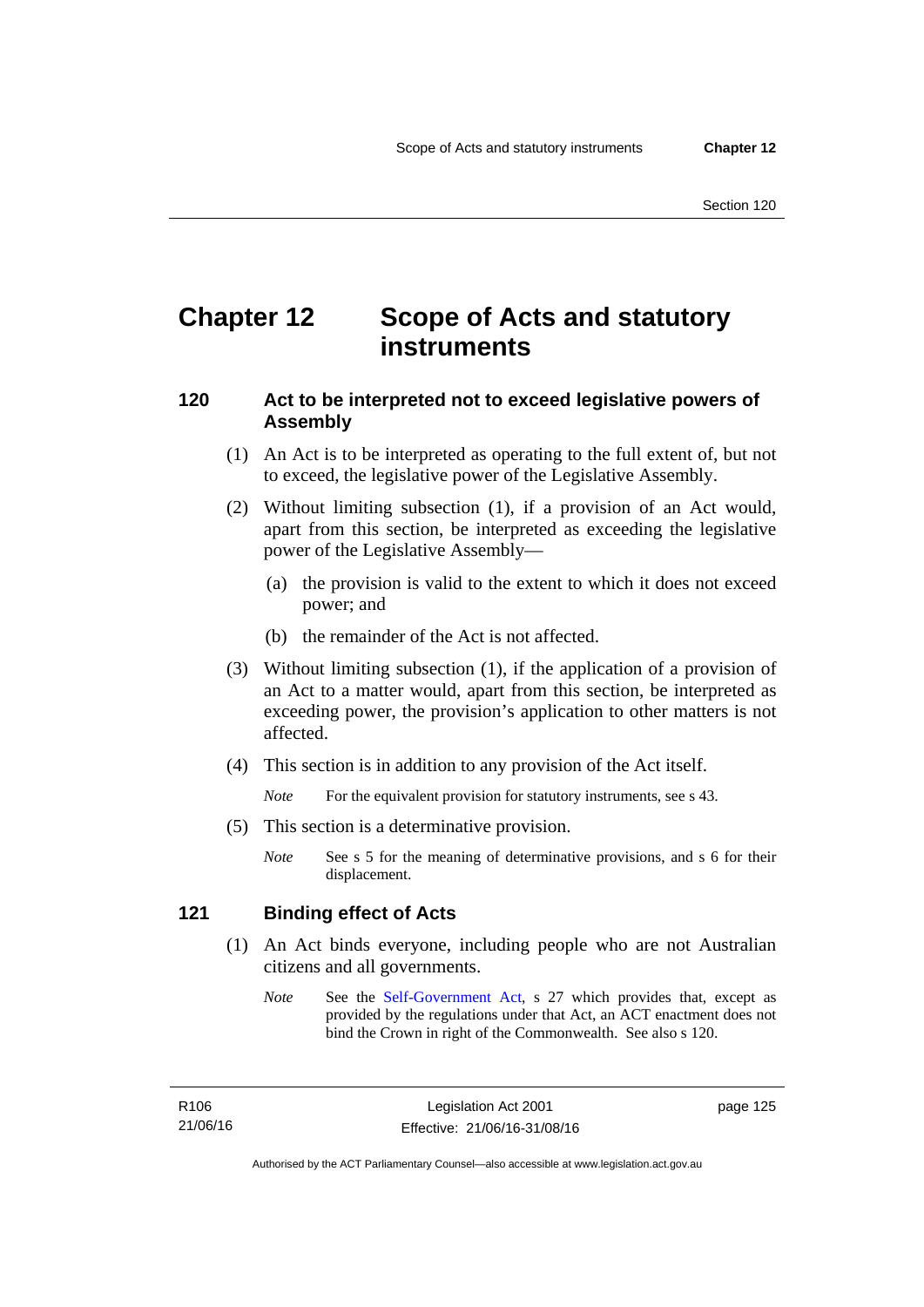- (2) However, an Act does not bind the Territory to the extent that it requires or otherwise provides for the payment of money that, on payment, would form part of the public money of the Territory.
- (3) Also, subsection (1) does not make a government liable to be prosecuted for an offence.
- (4) To the extent that an Act does not bind a government, the same degree of immunity extends to a government entity in relation to an authorised act or omission of the entity.
- (5) This section is a determinative provision.

*Note* See s 5 for the meaning of determinative provisions, and s 6 for their displacement.

(6) In this section:

*authorised*—an act or omission of a government entity is *authorised* if—

- (a) for an instrumentality—the act or omission relates to a matter within the scope of the instrumentality's functions; and
- (b) for an officer or employee of the government—the act or omission relates to a matter within the scope of the duties of the officer or employee; and
- (c) for a contractor who exercises a function on behalf of the government—the act or omission relates to a matter within the scope of the contract; and
- (d) for anyone else who exercises a function on behalf of the government—the act or omission relates to a matter within the scope of the person's engagement.

*government* includes the Territory, the Commonwealth, a State, another Territory or New Zealand.

*government entity* includes—

(a) an instrumentality, officer or employee of the government; and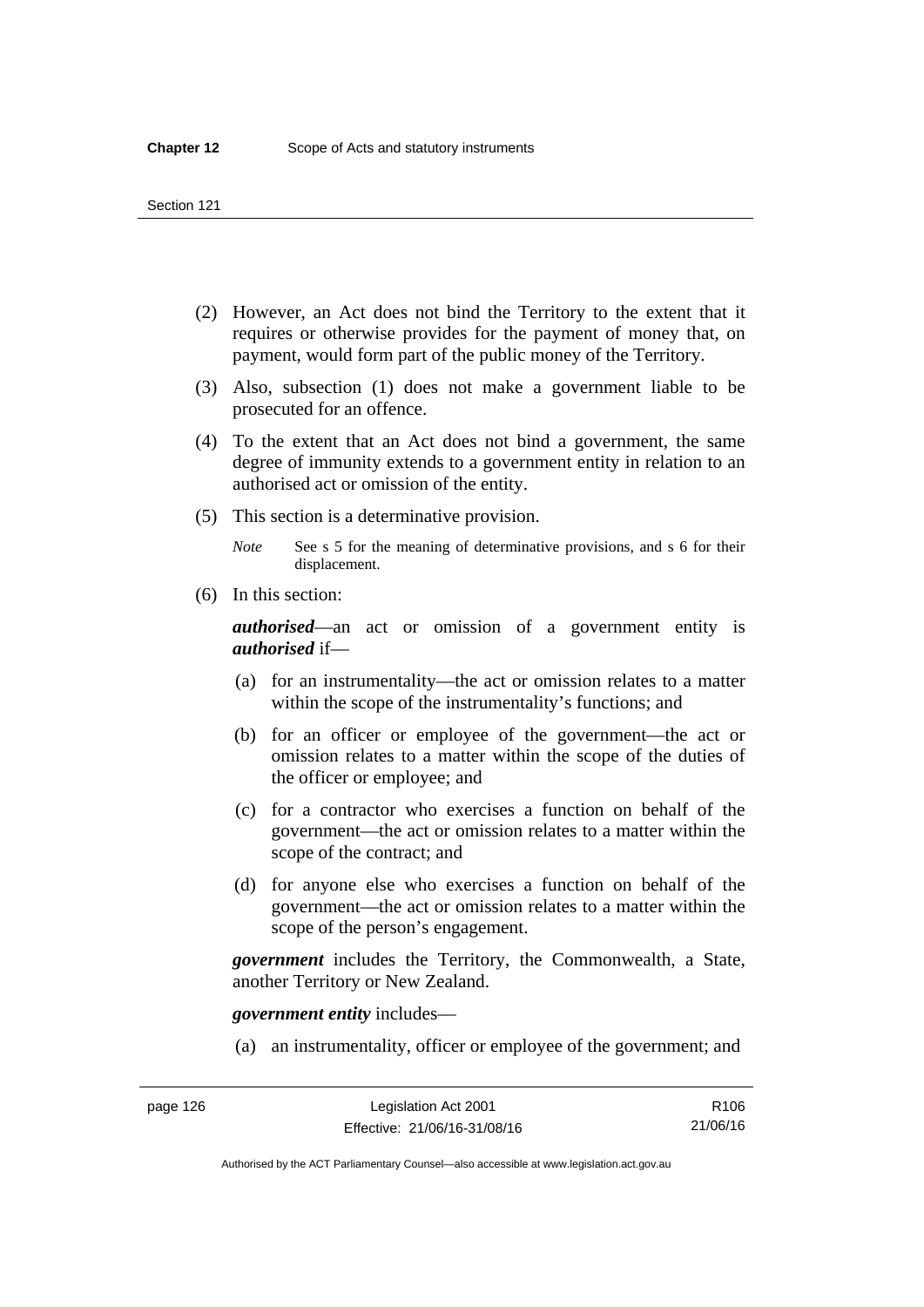- Section 122
- (b) a contractor or anyone else who exercises a function on behalf of the government.

### **122 Application to Territory**

- (1) In an Act or statutory instrument—
	- (a) a reference to an entity or position by name or description is a reference to the entity or position of that name or description in or for the Territory; and
	- (b) a reference to a place, jurisdiction or anything else by name or description is a reference to the place, jurisdiction or thing of that name or description in or for the Territory.
- (2) If the name of an entity or position established under an Act or statutory instrument includes the words 'of the Australian Capital Territory', 'for the Australian Capital Territory', '(ACT)', or words having a similar effect, a reference in an Act or statutory instrument to the entity or position need not include the words.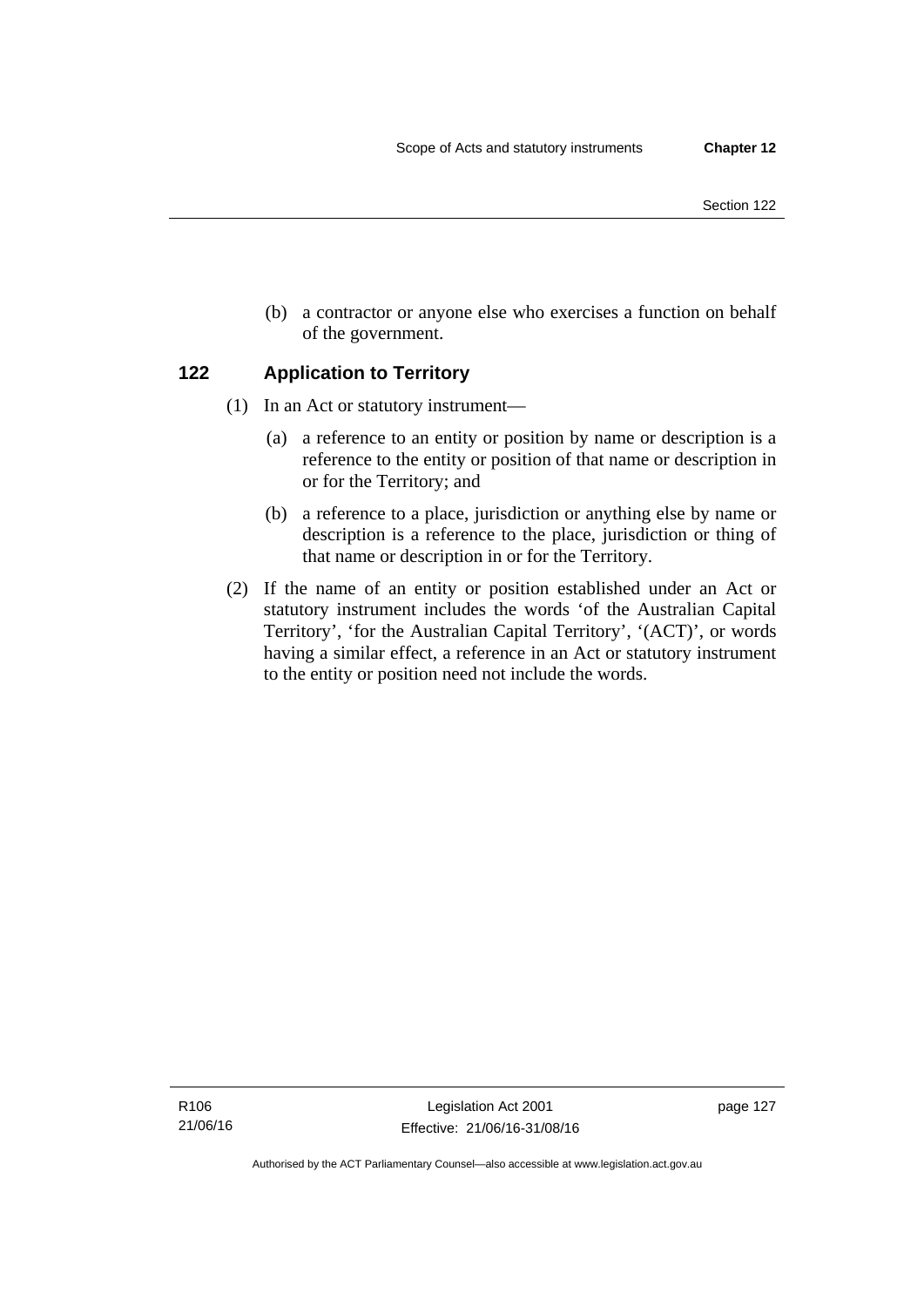## **Chapter 13 Structure of Acts and statutory instruments**

## **Part 13.1 General**

### **125 Meaning of** *law***—ch 13**

In this chapter:

*law* means an Act, subordinate law or disallowable instrument.

*Note* A reference to an Act, subordinate law or disallowable instrument includes a reference to a provision of the Act, law or instrument (see s 7, s 8 and s 9).

### **126 Material that is part of Act or statutory instrument**

- (1) A heading to a chapter, part, division, subdivision, schedule, or another provision (other than a section or subsection), of or to an Act or statutory instrument is part of the Act or instrument.
- (2) A heading to a section or subsection of an Act or statutory instrument is part of the Act or instrument if—
	- (a) the Act was enacted, or the instrument was made, after 1 January 2000; or
	- (b) the heading was amended or inserted into the Act or instrument after 1 January 2000.
- (3) A preamble or other recital to an Act or statutory instrument is part of the Act or instrument.
- (4) An example or diagram in an Act or statutory instrument is part of the Act or instrument.
- (5) A schedule, dictionary or appendix to an Act or statutory instrument is part of the Act or instrument.

R106 21/06/16

Authorised by the ACT Parliamentary Counsel—also accessible at www.legislation.act.gov.au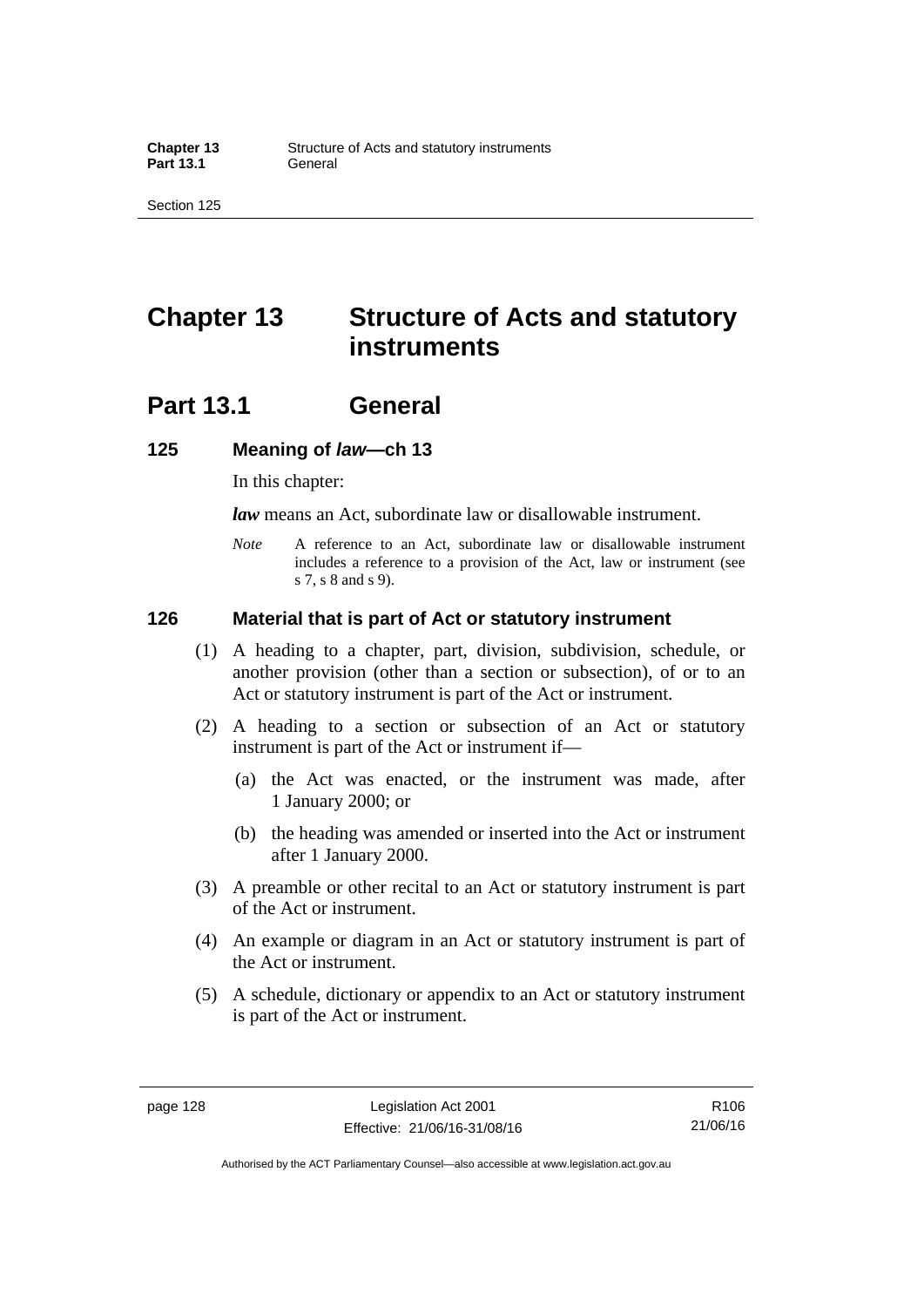- (6) Punctuation in an Act or statutory instrument is part of the Act or instrument.
- (7) A provision number in an Act or statutory instrument is part of the Act or instrument.
- (8) In applying this section to an Act or statutory instrument that is divided otherwise than into sections, a reference to a section or subsection is a reference to a corresponding provision of the Act or instrument.
	- *Note* A reference to an Act or statutory instrument includes a reference to a provision of the Act or instrument (see s 7 and s 13).
- (9) This section is a determinative provision.
	- *Note* See s 5 for the meaning of determinative provisions, and s 6 for their displacement.

### **127 Material that is not part of Act or statutory instrument**

- (1) A footnote, endnote, or other note, in or to an Act or statutory instrument is not part of the Act or instrument.
- (2) A table of contents (however described), or reader's guide or index, in or to an Act or statutory instrument is not part of the Act or instrument.
- (3) A heading to a section or subsection of an Act or statutory instrument is not part of the Act or instrument if section 126 (2) does not apply to the heading.
- (4) This section does not prevent the amendment of a note, table, guide, index or heading mentioned in subsection (1), (2) or (3).
- (5) However, such a note, table, guide or index does not become part of the Act or statutory instrument because it is amended or inserted by an Act or instrument.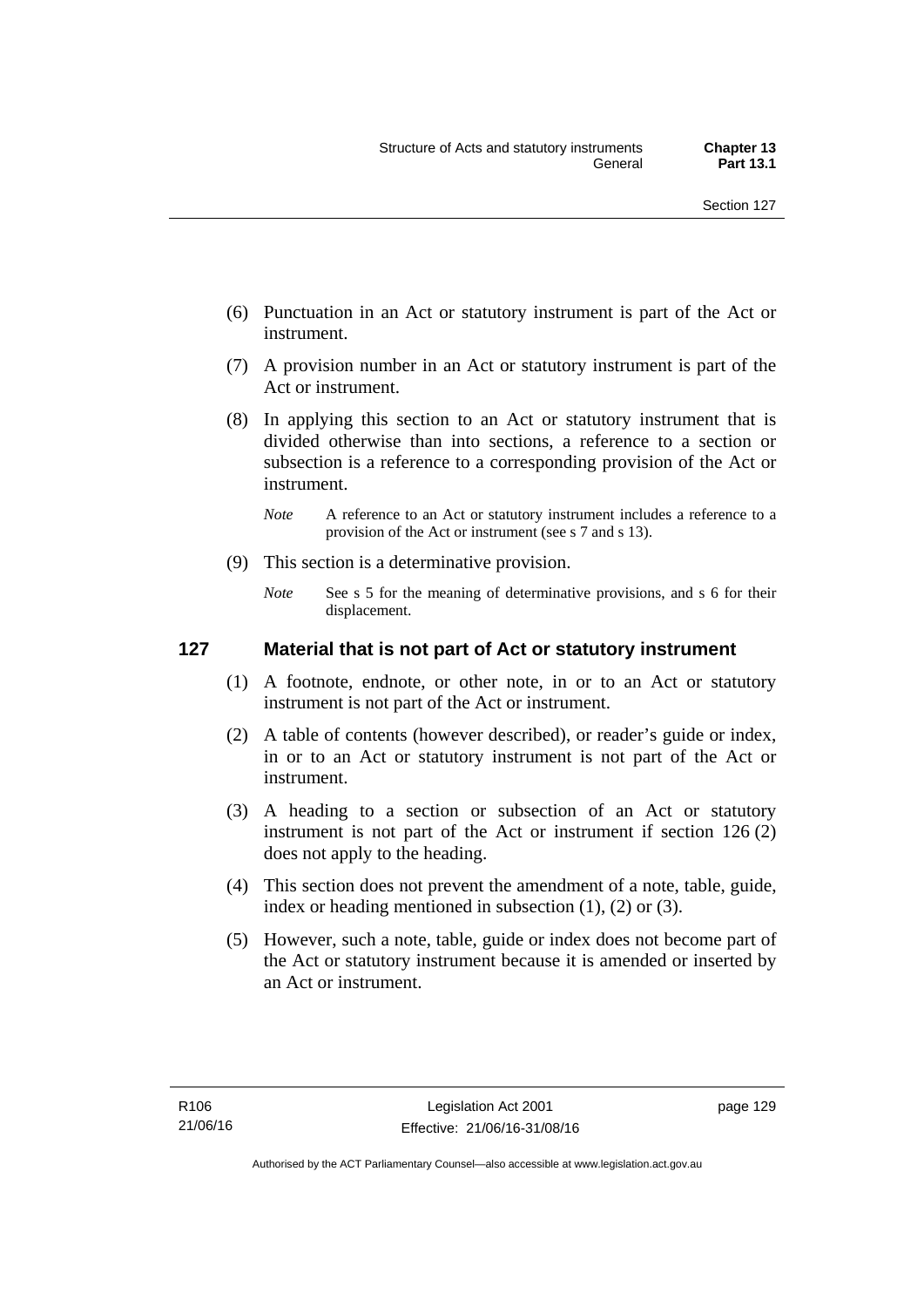| <b>Chapter 13</b> | Structure of Acts and statutory instruments |
|-------------------|---------------------------------------------|
| <b>Part 13.1</b>  | General                                     |

- (6) In applying this section to an Act or statutory instrument that is divided otherwise than into sections, a reference to a section or subsection is a reference to a corresponding provision of the Act or instrument.
	- *Note* A reference to an Act or statutory instrument includes a reference to a provision of the Act or instrument (see s 7 and s 13).
- (7) This section is a determinative provision.
	- *Note* See s 5 for the meaning of determinative provisions, and s 6 for their displacement.

page 130 Legislation Act 2001 Effective: 21/06/16-31/08/16

R106 21/06/16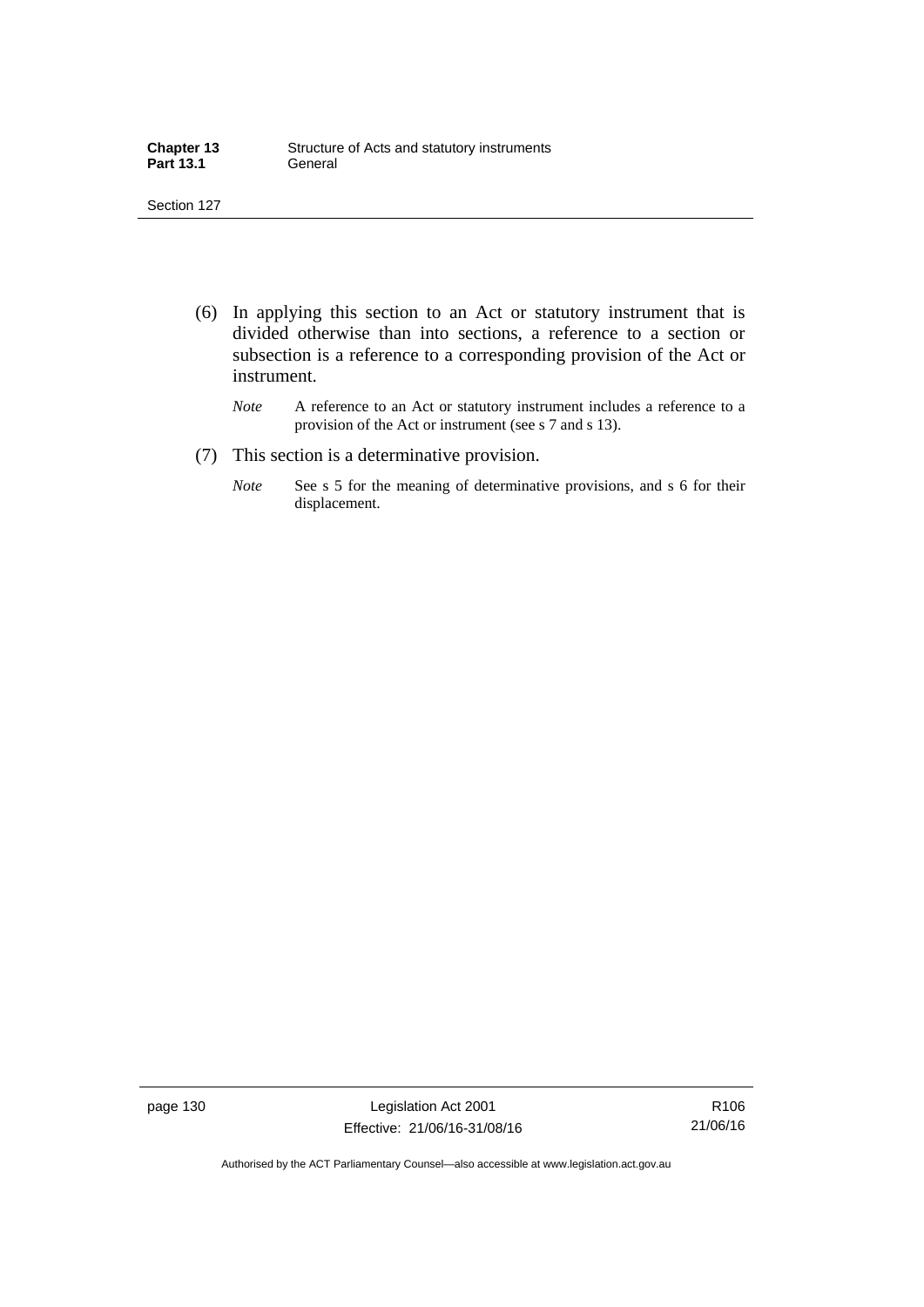page 131

# **Part 13.2 Particular kinds of provisions**

### **130 What is a** *definition***?**

A *definition* is a provision (however expressed) of an Act or statutory instrument that—

- (a) gives a meaning to a term; or
- (b) limits or extends the meaning of a term.

#### **Examples—definitions**

- 1 *X* means Y.
- 2 *X* includes Y.
- 3 *X* means Y, and includes Z.
- 4 A reference to *X* is a reference to Y.
- 5 *X*—see section Y.
- 6 *X*—see the *XYZ Act 1999*, section Y.
- 7 In a proceeding against a person (the *retailer*), it is a defence if the retailer establishes that the goods were bought honestly.
- 8 *excluded*—a claim is *excluded* if the claim is not brought within 1 year after the day the claimant becomes aware of the failure to account to which the claim relates.
- 9 A term used in the *XYZ Act 2003* has the same meaning in this Act.
- 10 A term defined in the *XYZ Act 2003* has the same meaning in this Act.
- *Note 1* Examples 5 and 6 illustrate signpost definitions, that is, definitions that do not themselves directly define a term but point the reader to the place where the term is defined (see s 131).
- *Note 2* Example 7 illustrates a tagged-term definition (*retailer*) that takes its meaning from the context of the provision where the defined term is found.
- *Note 3* Example 8 illustrates a definition that does not begin with the defined term.
- *Note 4* For other provisions about definitions, see pt 15.2.
- *Note 5* An example is part of the Act, is not exhaustive and may extend, but does not limit, the meaning of the provision in which it appears (see s 126 and s 132).

| R106     | Legislation Act 2001         |
|----------|------------------------------|
| 21/06/16 | Effective: 21/06/16-31/08/16 |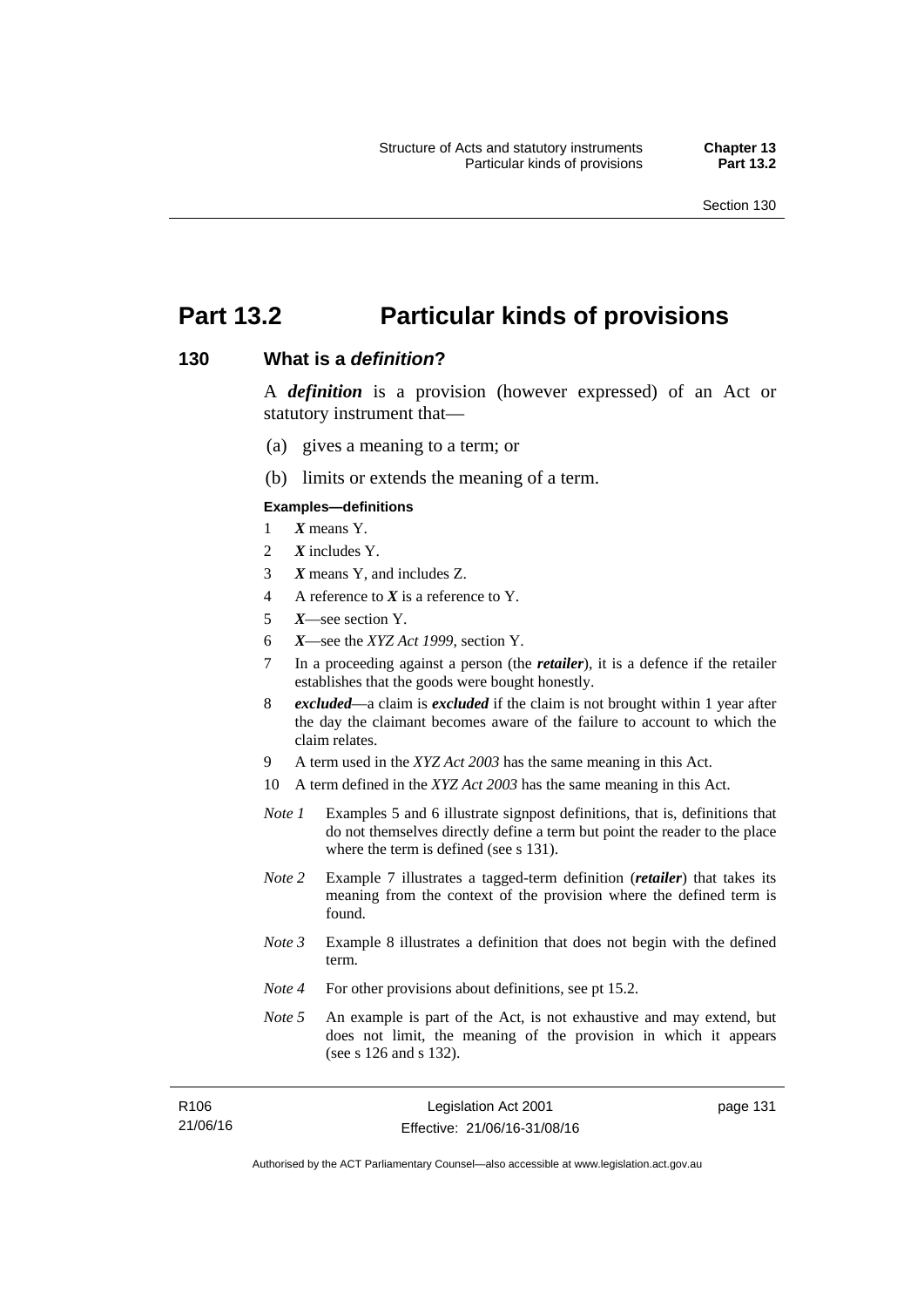### **131 Signpost definitions**

 (1) In an Act or statutory instrument, a definition of a term that includes the word 'see' followed by a reference to a law or instrument (a *signpost definition*) means the term has the same meaning as the term (or, if the reference includes a reference to the definition of another term, that term) has in the law or instrument, as in force from time to time.

#### **Examples**

- 1 A signpost definition '*food*—see section 10.' in the dictionary to an Act means that the word 'food' when used in the Act has the same meaning as it has in section 10, as in force from time to time.
- 2 A signpost definition '*injury*—see the *XYZ Act 2001*, dictionary.' in the dictionary to another Act means that the word 'injury', when used in the other Act, has the same meaning as it has in the definition of *injury* in the *XYZ Act 2001*, dictionary, as in force from time to time.
- 3 A signpost definition 'Work Safety Council—see the *XYZ Act 2000*, dictionary, definition of *council*.' means that the expression 'Work Safety Council' has the same meaning as the word 'council' has in the definition of *council* in the *XYZ Act 2000*, dictionary, as in force from time to time.
- *Note* An example is part of the Act, is not exhaustive and may extend, but does not limit, the meaning of the provision in which it appears (see s 126 and s 132).
- (2) This section is subject to section 47 (Statutory instrument may make provision by applying law or instrument).
- (3) In this section:

*instrument* includes a provision of an instrument.

*law* includes a law, or a provision of a law, of the Commonwealth, a State or another Territory.

*Note* For other provisions about definitions, see pt 15.2.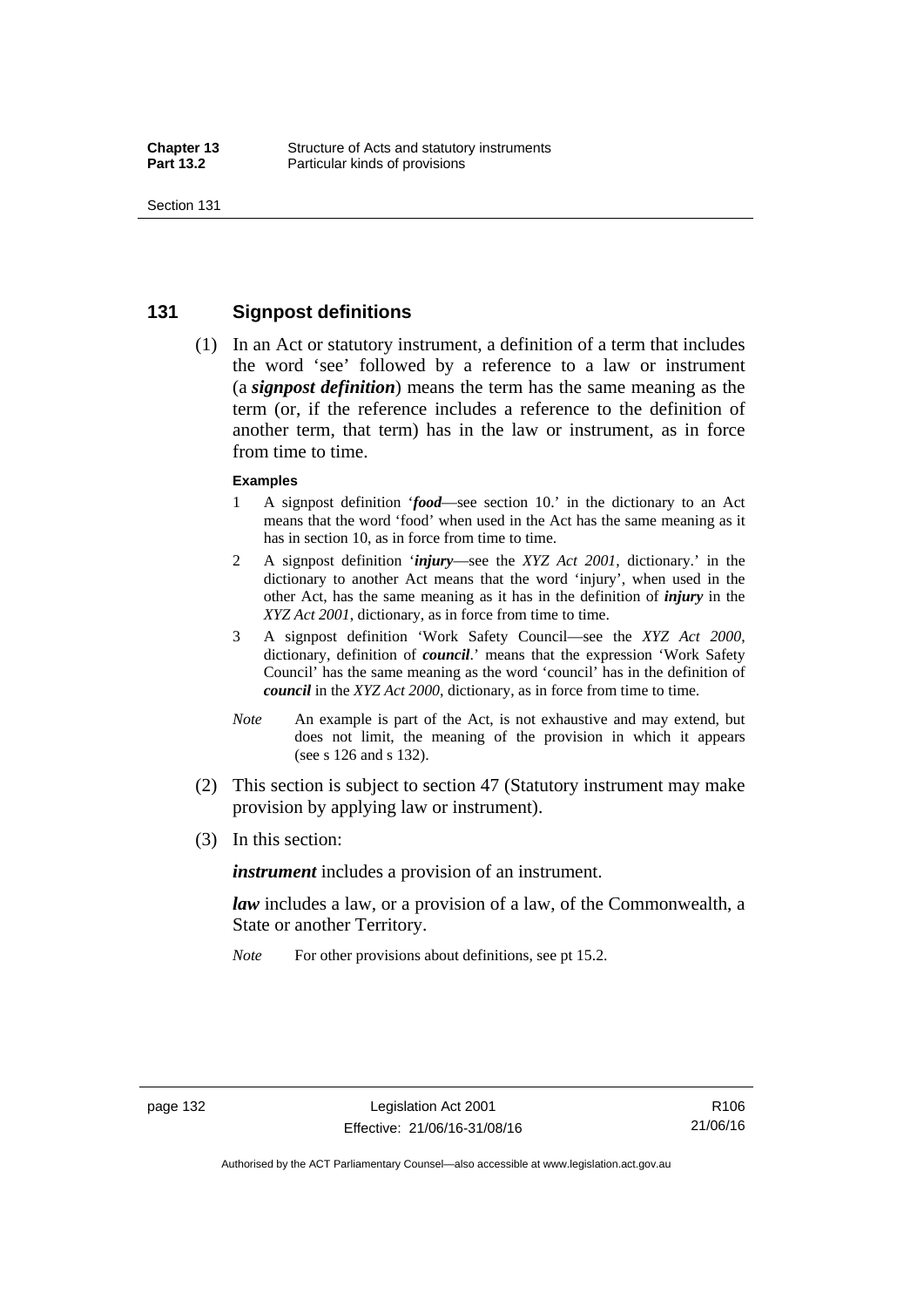### **132 Examples**

- (1) An example in an Act or statutory instrument—
	- (a) is not exhaustive; and
	- (b) may extend, but does not limit, the meaning of the Act or instrument, or the particular provision to which it relates.

#### **Examples**

- 1 A specific case (which may be fictional) that helps to give meaning to the more abstract language of a provision. See the examples in s 43.
- 2 An example (which may be fictional) that clarifies the scope of a provision by illustrating cases that fall within the provision or cases that fall outside the provision, or both. See the examples in s 86.
- *Note 1* These examples may overlap.
- *Note* 2 An example in an Act or statutory instrument is part of the Act or instrument (see s 126 (4)).
- (2) An example may take either of the following forms:
	- (a) a statement at the end of the provision it illustrates (or at the end of a provision containing the provision it illustrates);
	- (b) a statement forming part of the text of a provision that illustrates the operation of the provision, whether or not the words 'for example' are used.

**Examples—par (a)** 

the examples in s 130 or this section, s (1)

#### **Example—par (b)**

the statement beginning 'for example' in s 36 (1) (a)

- (3) Subsection (2) does not limit the form that an example may take.
- (4) This section is a determinative provision.
	- *Note* See s 5 for the meaning of determinative provisions, and s 6 for their displacement.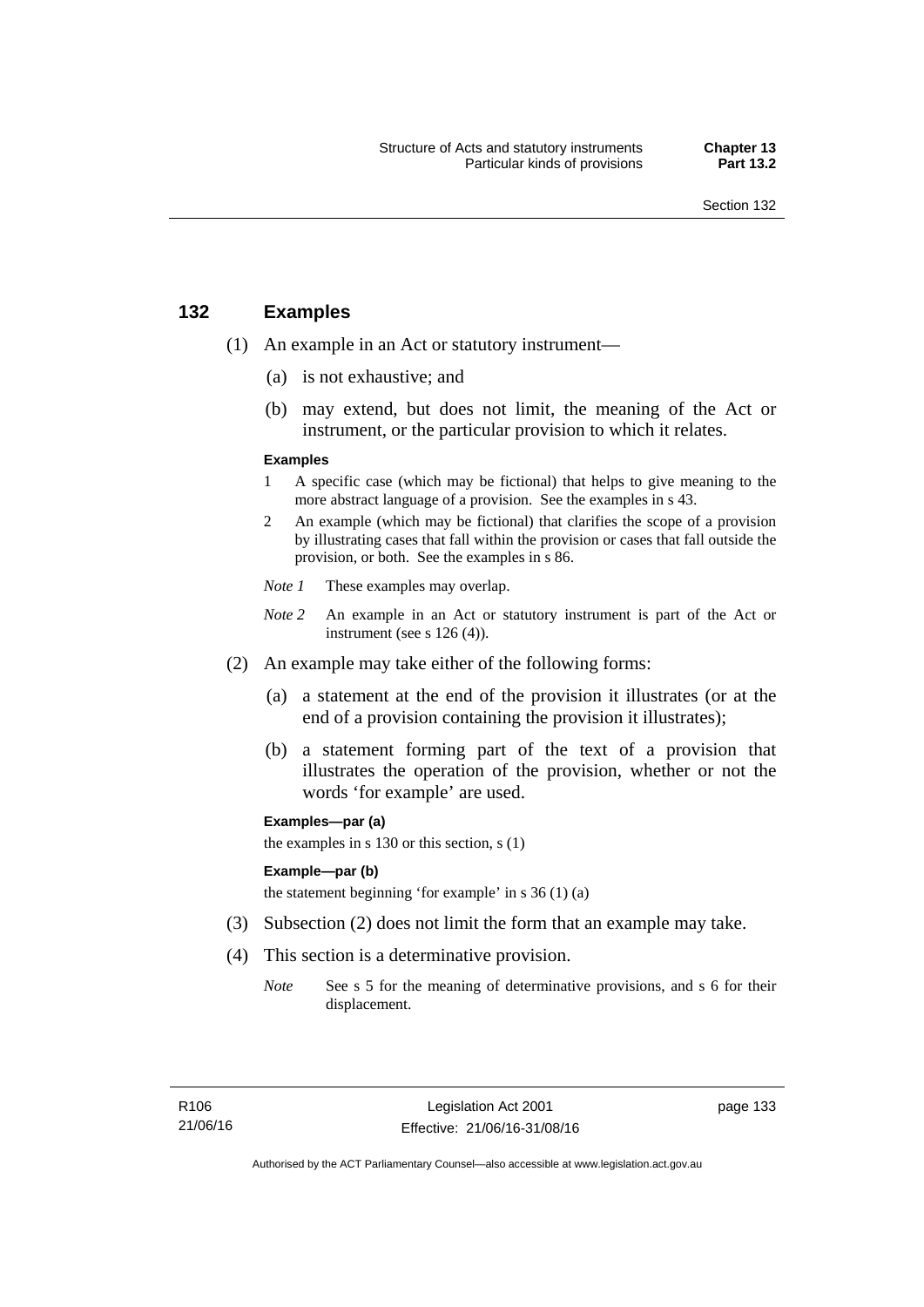### **133 Penalty units**

- (1) In a law, if a penalty for an offence is expressed as a number (whether whole or fractional) of penalty units, the penalty for the offence is a fine of that number of penalty units.
- (2) A *penalty unit* is—
	- (a) for an offence committed by an individual—\$150; or
	- (b) for an offence committed by a corporation—\$750.

#### **Example**

'Maximum penalty: 10 penalty units.' means that a person who is convicted of the relevant offence is liable to a maximum fine of 10 penalty units.

- If the person is an individual, the maximum fine is, therefore, \$1 500 (\$150 x 10).
- If the person is a corporation, the maximum fine is, therefore, \$7 500 (\$750 x 10).
- *Note* An example is part of the Act, is not exhaustive and may extend, but does not limit, the meaning of the provision in which it appears (see [Legislation Act,](http://www.legislation.act.gov.au/a/2001-14) s 126 and s 132).
- (3) The Attorney-General must review the amount of a penalty unit at least once every 4 years after the day this subsection commences.
- (4) This section is a determinative provision.
	- *Note* See s 5 for the meaning of determinative provisions, and s 6 for their displacement.

### **134 Penalties at end of sections and subsections**

- (1) This section applies if a penalty (however expressed) is stated in a law—
	- (a) at the end of a section (whether or not the section is divided into subsections) and not expressed in a way that indicates that it applies only to a provision of the section; or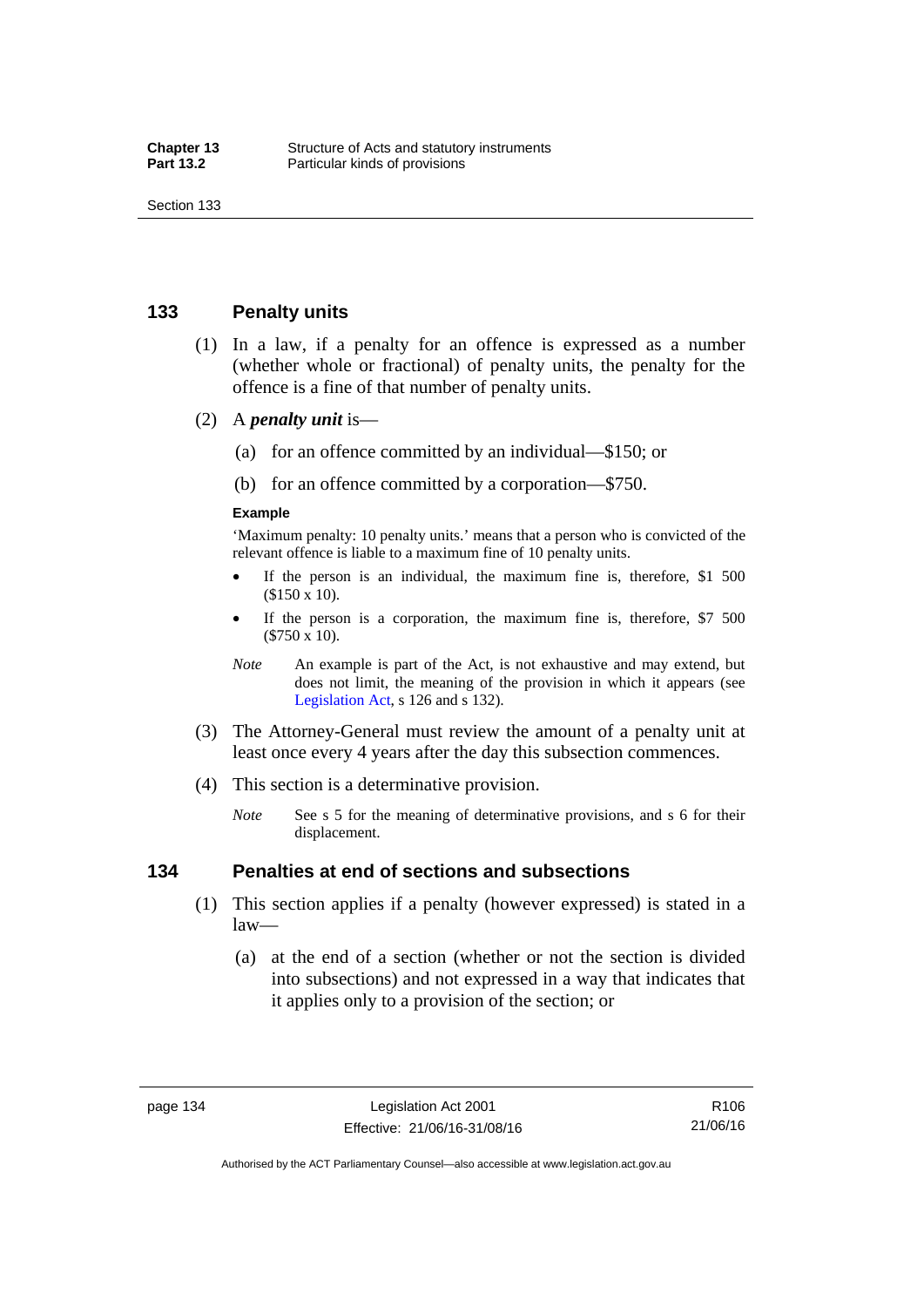- (b) at the end of a subsection (but not at the end of a section) and not expressed in a way that indicates that it applies only to a provision of the subsection; or
- (c) at the end of a section or subsection and expressed in a way that indicates that it applies only to a provision of the section or subsection (the *relevant provision*).

#### **Example—par (a)**

the following penalty at the end of a section: 'Maximum penalty: 20 penalty units.'

#### **Example—par (b)**

the following penalty at the end of a subsection, but not at the end of a section: 'Maximum penalty: 20 penalty units.'

#### **Examples—par (c)**

- 1 the following penalty at the end of a section divided into subsections: 'Maximum penalty (subsection (3)): 20 penalty units.'.
- 2 the following penalty at the end of a subsection, but not at the end of a section:

'Maximum penalty:

- (a) for paragraph (b)—20 penalty units; or
- (b) for another paragraph—50 penalty units, imprisonment for 6 months or both.'
- *Note* An example is part of the Act, is not exhaustive and may extend, but does not limit, the meaning of the provision in which it appears (see s 126 and s 132).
- (2) If an offence is not expressly mentioned in the section, subsection or relevant provision, the penalty indicates that contravention of the section, subsection or relevant provision is an offence punishable on conviction as provided by subsection (4).

#### **Example—penalty applying to entire section or subsection**

A person must not contravene a notice.

Maximum penalty: 20 penalty units.

**Example—penalty applying to a stated provision** 

(2) The register of transactions—

page 135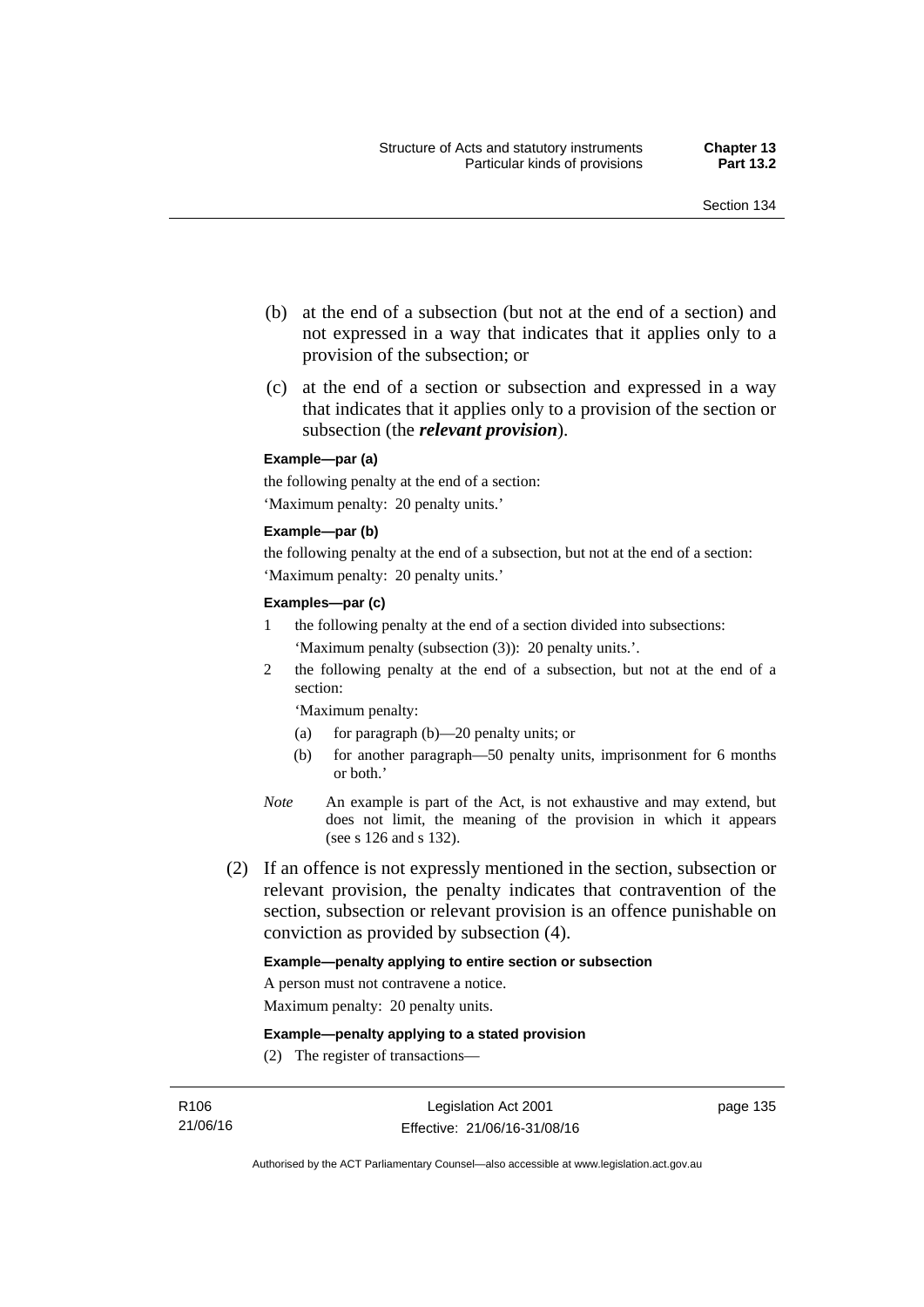Section 134

- (a) may be kept in electronic form; and
- (b) must contain the particulars mentioned in section 91C.

Maximum penalty (paragraph (b)): 20 penalty units.

 (3) If an offence is expressly mentioned in the section, subsection or relevant provision, the penalty indicates that the offence is punishable on conviction as provided by subsection (4).

### **Example—penalty applying to entire section or subsection**

A person who contravenes a notice commits an offence. Maximum penalty: 20 penalty units.

#### **Example—penalty applying to a stated provision**

- (2) If a person keeps the person's identity card after ceasing to be an officer—
	- (a) the person commits an offence; and
	- (b) the identity card is forfeited to the Territory.

Maximum penalty (paragraph (a)): 20 penalty units.

- (4) The penalty that may be imposed for the offence is—
	- (a) if only a single penalty is stated (whether as a maximum penalty or a penalty)—not more than the stated penalty; or
	- (b) if a minimum as well as a maximum penalty is stated—not less than the minimum and not more than the maximum.
- $(5)$  If—
	- (a) a penalty (however expressed) is stated in a law at the end of a section divided into subsections; and
	- (b) another penalty (however expressed) is stated at the end of another subsection of the section; and
	- (c) the first penalty is not expressed in a way that indicates that it applies only to a particular provision of the last subsection;

the first penalty is taken, for this section, to be expressed in a way that indicates that it applies only to the last subsection.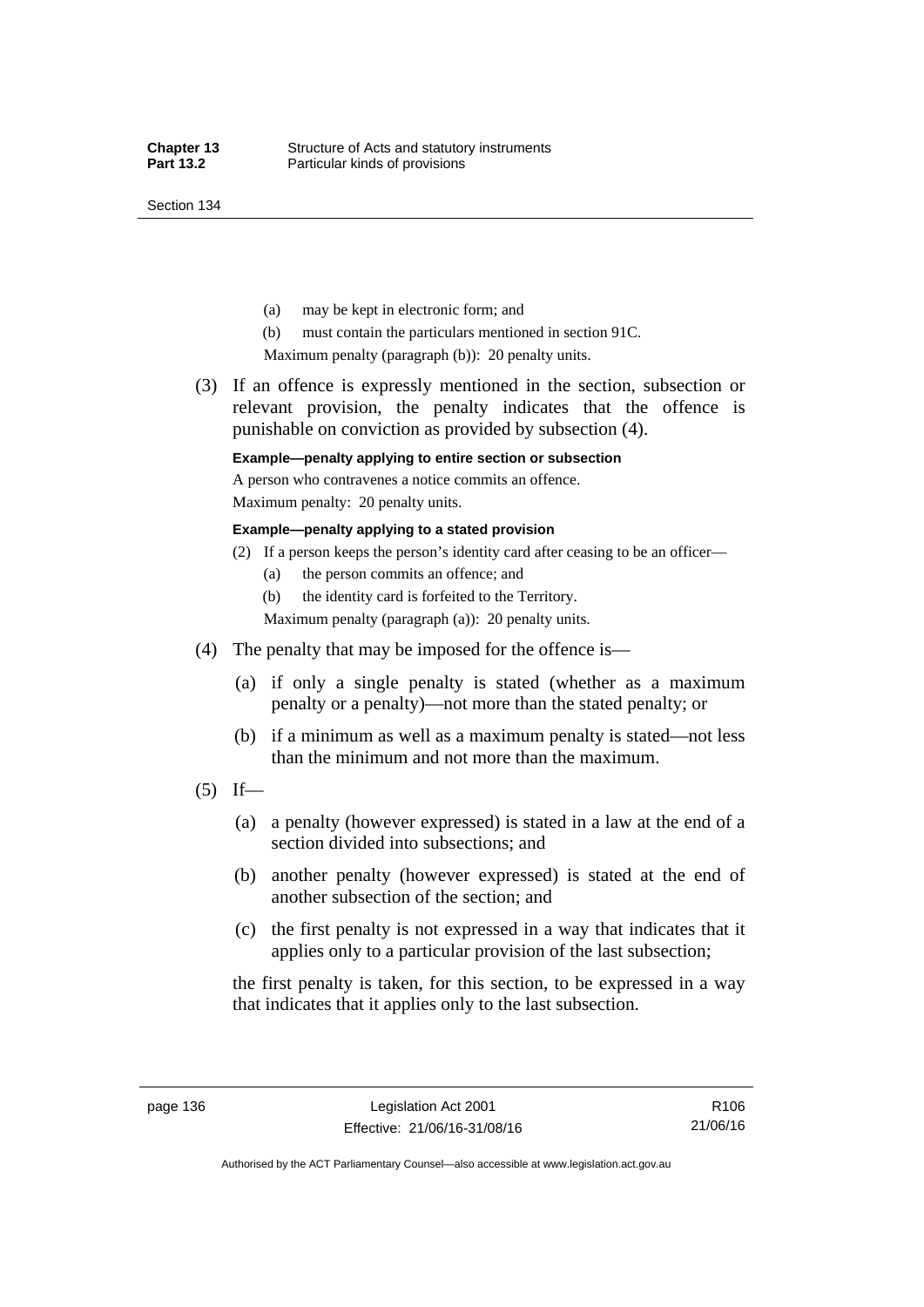#### **Example**

In the following example, s (4) is the last subsection and the penalty stated at the end applies only to that subsection:

'(2) A permit holder must record all transactions under this Act.

Maximum penalty: 20 penalty units.

- (3) If a permit holder is convicted of an offence against subsection (2), the registrar must cancel the permit.
- (4) A permit holder must not sell a declared substance in contravention of this Act.

Maximum penalty: 100 penalty units, imprisonment for 1 year or both.'.

- (6) In working out for this section whether a penalty is at the end of a section or subsection, the position of any example or note is to be disregarded.
- (7) This section is a determinative provision.
	- *Note* See s 5 for the meaning of determinative provisions, and s 6 for their displacement.

### **135 Penalties not at end of sections and subsections**

- (1) This section applies if a penalty (however expressed) is stated in a provision of a law other than at the end of a section or subsection.
- (2) If an offence is expressly mentioned in the provision, the penalty indicates that the offence is punishable on conviction as provided by subsection (4).

#### **Example**

A person who contravenes s (3) commits an offence punishable by a fine of not more than 20 penalty units.

- *Note* An example is part of the Act, is not exhaustive and may extend, but does not limit, the meaning of the provision in which it appears (see s 126 and s 132).
- (3) If an offence is not expressly mentioned in the provision, the penalty indicates that contravention of the provision (or a stated part of the provision) is an offence punishable on conviction as provided by subsection (4).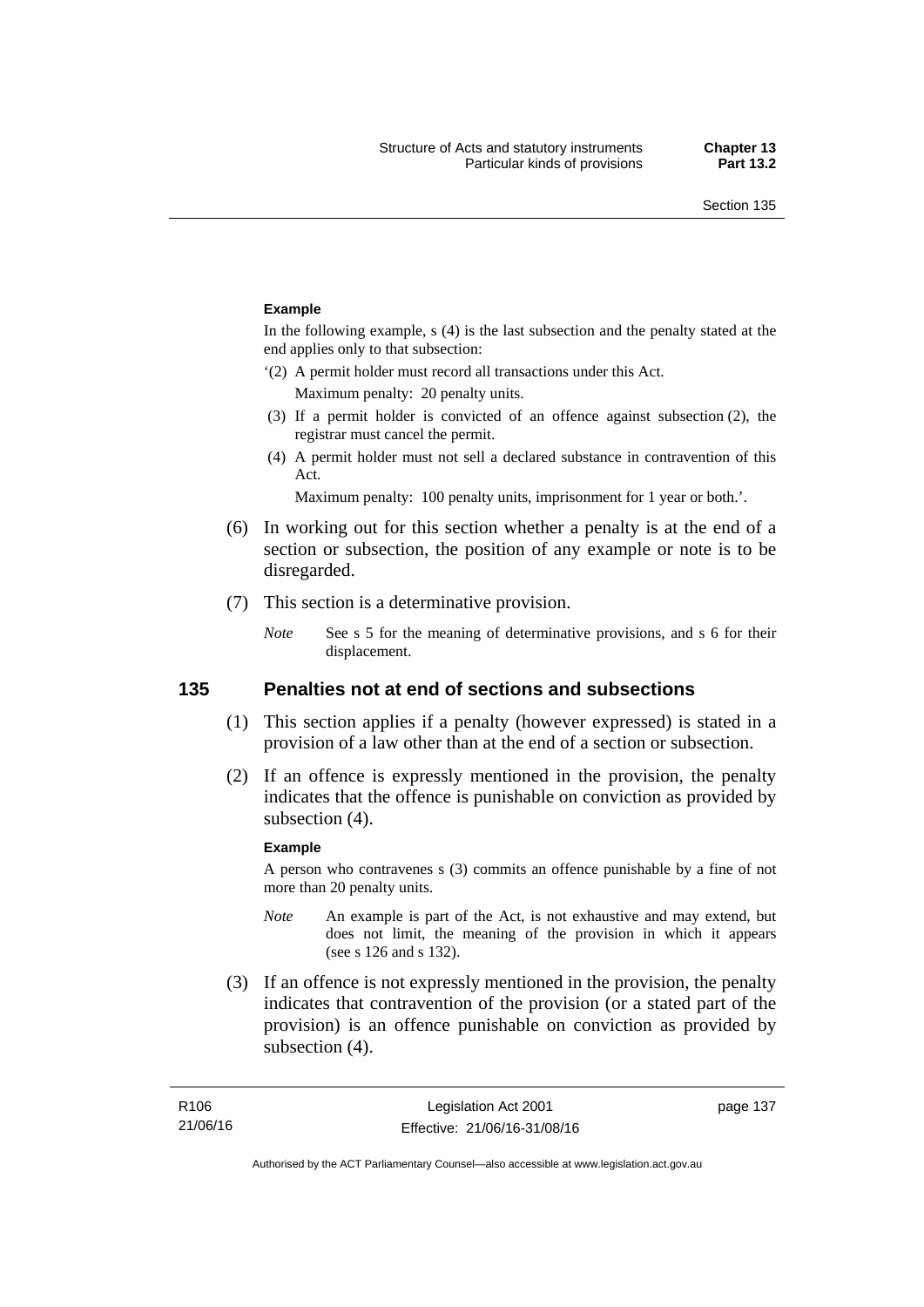Section 135

#### **Example**

A person who contravenes s (3) must pay a fine of not more than 20 penalty units.

- (4) The penalty that may be imposed for the offence is—
	- (a) if only a single penalty is stated (whether as a maximum penalty or a penalty)—not more than the stated penalty; or
	- (b) if a minimum as well as a maximum penalty is stated—not less than the minimum and not more than the maximum.
- (5) In working out for this section whether a penalty is at the end of a section or subsection, the position of any example or note is to be disregarded.
- (6) This section is a determinative provision.
	- *Note* See s 5 for the meaning of determinative provisions, and s 6 for their displacement.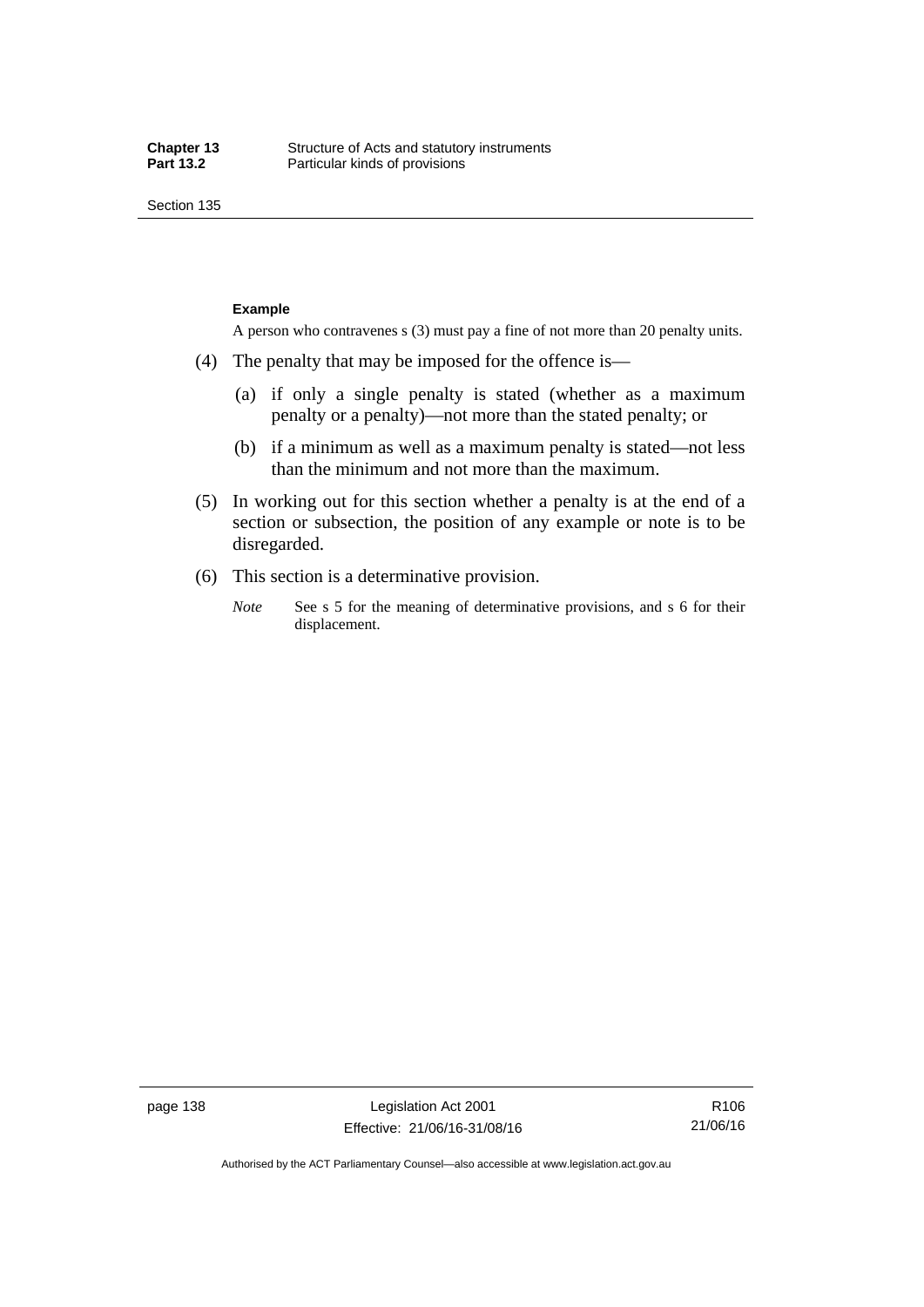# **Chapter 14 Interpretation of Acts and statutory instruments**

# **Part 14.1 Purpose and scope**

### **136 Meaning of** *Act***—ch 14**

In this chapter:

*Act* includes a statutory instrument.

*Note* Section 7 (3) provides that a reference to an Act includes a reference to a provision of an Act. Section 13 (3) provides that a reference to a statutory instrument includes a reference to a provision of a statutory instrument.

### **137 Purpose and scope—ch 14**

- (1) The purpose of this chapter is to provide guidance about the interpretation of Acts.
- (2) This chapter is not intended to be a comprehensive statement of the law of interpretation applying to Acts.
- (3) In particular, this chapter assumes that common law presumptions operate in conjunction with this chapter.
- (4) Subsection (3) also applies to common law presumptions that come into existence after the commencement of this chapter.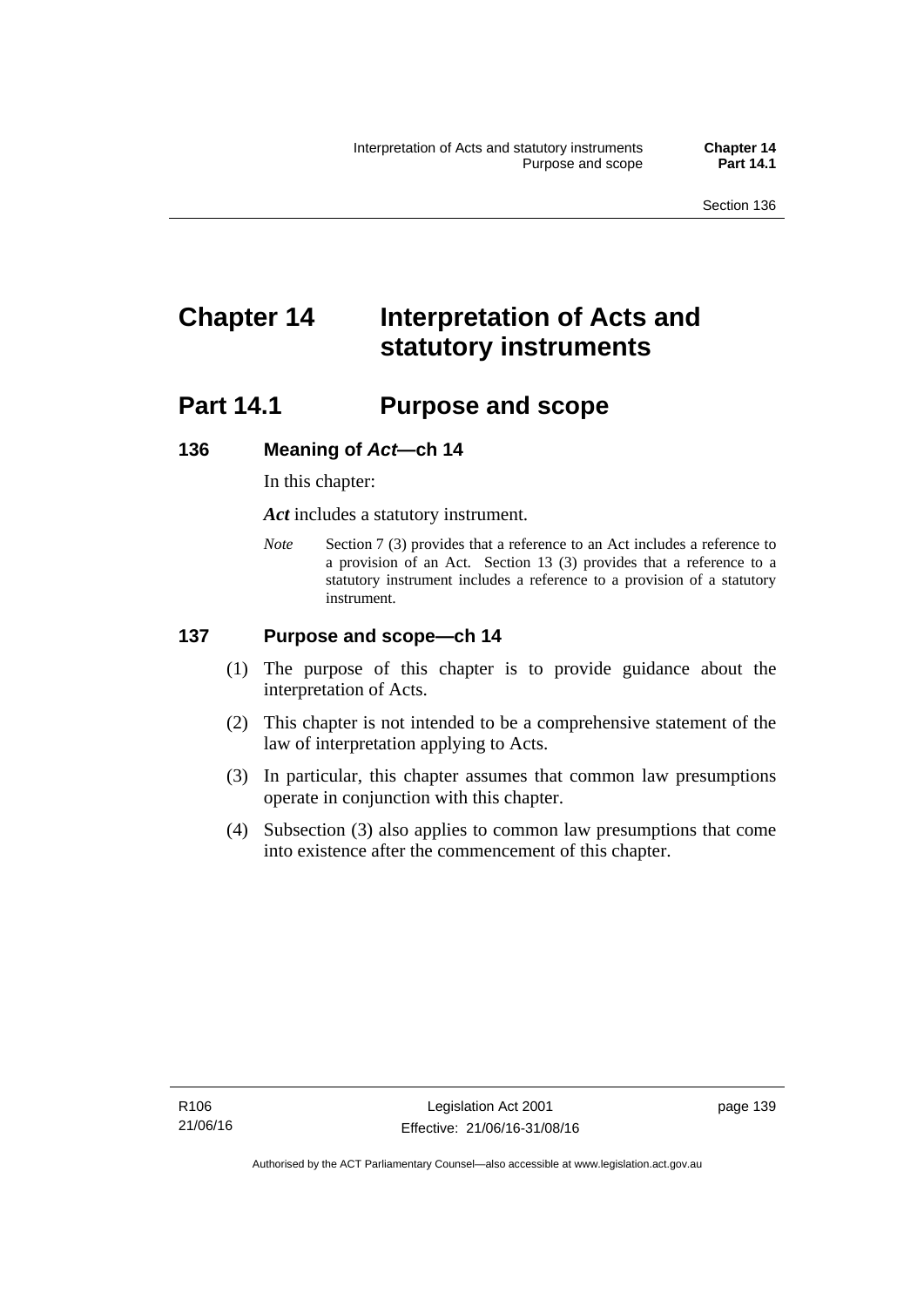# **Part 14.2 Key principles of interpretation**

### **138 Meaning of** *working out the meaning of an Act***—pt 14.2**

In this part:

*working out the meaning of an Act* means—

- (a) resolving an ambiguous or obscure provision of the Act; or
- (b) confirming or displacing the apparent meaning of the Act; or
- (c) finding the meaning of the Act when its apparent meaning leads to a result that is manifestly absurd or is unreasonable; or
- (d) finding the meaning of the Act in any other case.

### **139 Interpretation best achieving Act's purpose**

- (1) In working out the meaning of an Act, the interpretation that would best achieve the purpose of the Act is to be preferred to any other interpretation.
- (2) This section applies whether or not the Act's purpose is expressly stated in the Act.
	- *Note* The *[Human Rights Act 2004](http://www.legislation.act.gov.au/a/2004-5)*, s 30 (which is about interpreting legislation to be consistent with human rights) is also relevant to interpreting territory laws.

R106 21/06/16

Authorised by the ACT Parliamentary Counsel—also accessible at www.legislation.act.gov.au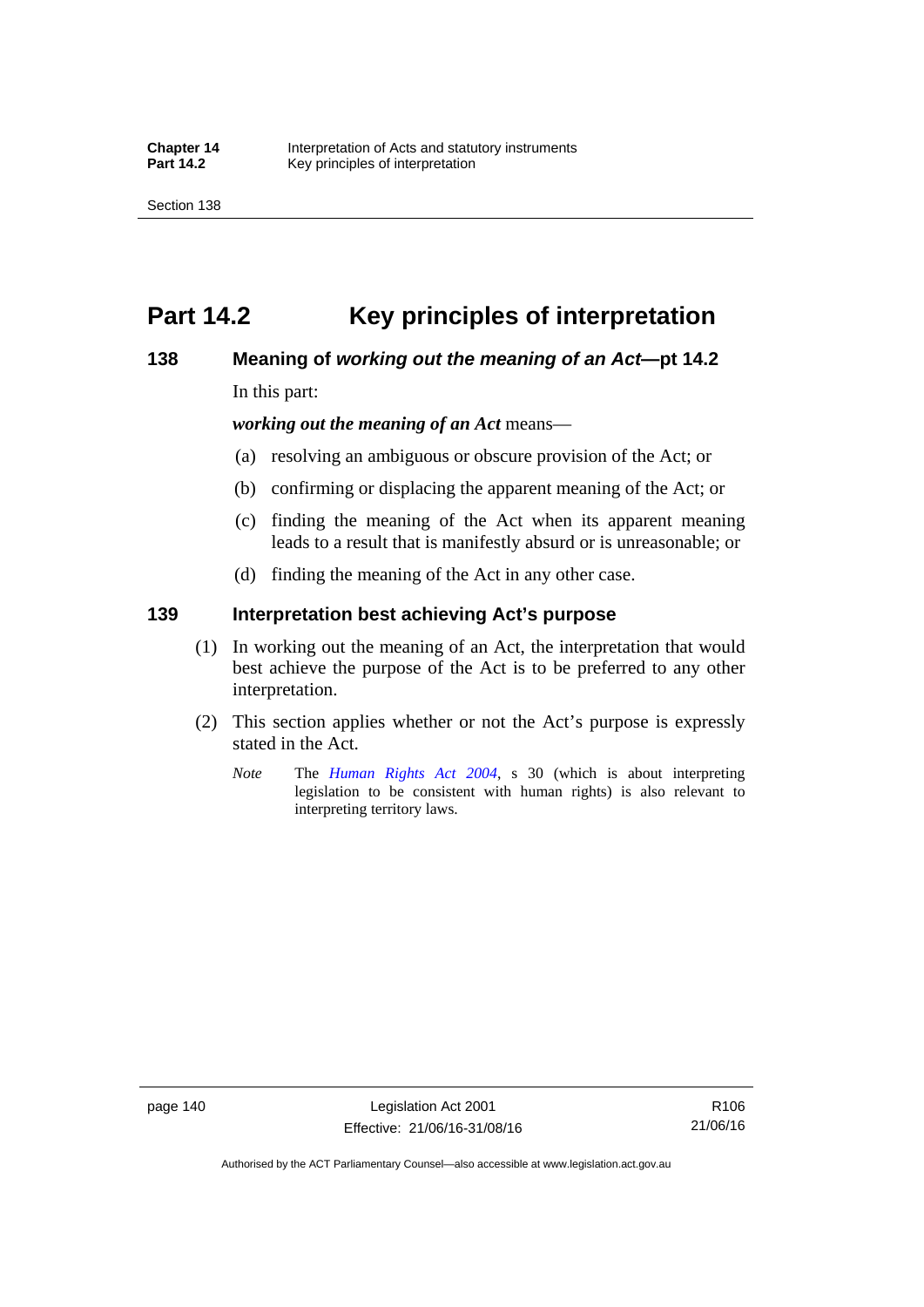### **140 Legislative context**

In working out the meaning of an Act, the provisions of the Act must be read in the context of the Act as a whole.

#### **Examples**

- 1 The long title of an Act provides that it is an Act to give certain benefits to the holders of pensioner cards. Section 4 provides 'This Act applies to a holder of a pensioner card'. Section 22 provides that the commissioner may grant 'a person' an exemption from payment of rates. The Act does not contain a definition of 'person'. Section 22 must be read in the context of the Act as a whole so that the commissioner may only grant exemptions to people who are holders of pensioner cards.
- 2 The *Drug Testing Regulation 2001* (made under the *Drug Testing Act 2000* (hypothetical)), s 6 contains the following heading:

#### **6 Corresponding law—Act, s 100, def** *corresponding law*

The heading indicates that the section has been made for the definition of *corresponding law* in the *Drug Testing Act 2000*, s 100.

- 3 Section 12 (1) of a subordinate law refers to 'a non-conviction order under the *[Crimes \(Sentencing\) Act 2005](http://www.legislation.act.gov.au/a/2005-58)*'. No other kind of order is mentioned in the section and the word 'order' is not otherwise defined in the subordinate law. Subsections (2), (4), (7) and (9) of the same section, which only refer to 'the order', are to be understood as referring to the order mentioned in s (1).
- *Note 1* See s 126 and s 127 for material that is, or is not, part of an Act or statutory instrument.
- *Note 2* An example is part of the Act, is not exhaustive and may extend, but does not limit, the meaning of the provision in which it appears (see s 126 and s 132).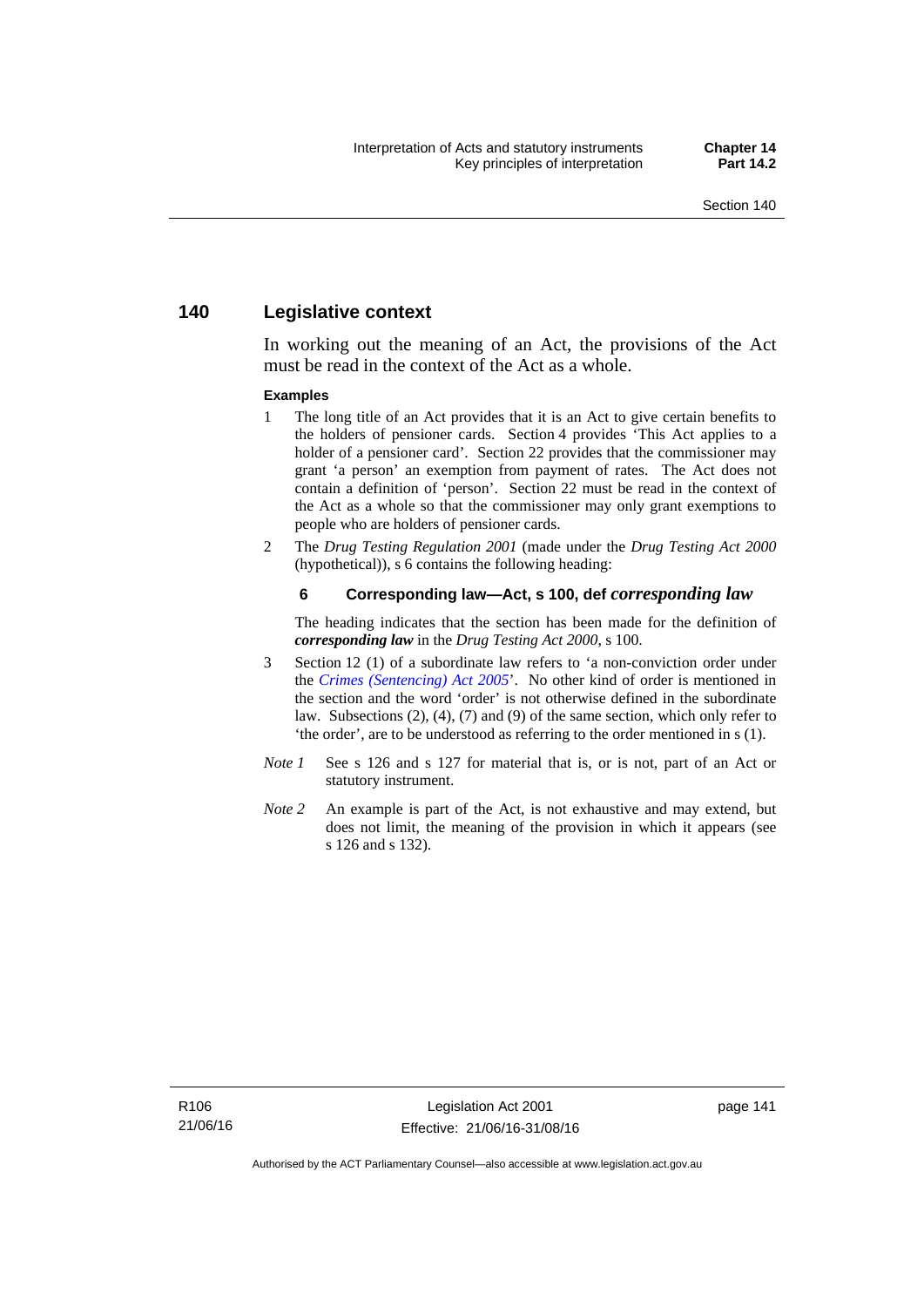Section 141

### **141 Non-legislative context generally**

- (1) In working out the meaning of an Act, material not forming part of the Act may be considered.
	- *Note 1* See s 146 for the meaning of *may* and *must*.
	- *Note* 2 See s 126 and s 127 for material that is, or is not, part of an Act or statutory instrument.
	- *Note 3* See s 142 for material that may be considered in working out the meaning of an Act or statutory instrument.
- (2) In deciding whether material not forming part of an Act should be considered in working out the meaning of the Act, and the weight to be given to the material, the following matters must be taken into account:
	- (a) the desirability of being able to rely on the ordinary meaning of the Act, having regard to the purpose of the Act and the provisions of the Act read in the context of the Act as a whole;
	- (b) the undesirability of prolonging proceedings without compensating advantage;
	- (c) the accessibility of the material to the public.
- (3) Subsection (2) does not limit the matters that may be taken into account.
- (4) For subsection (2) (c), material in the register is taken to be accessible to the public.
	- *Note* The register is the ACT legislation register (see dict, pt 2, def *register*).

R106 21/06/16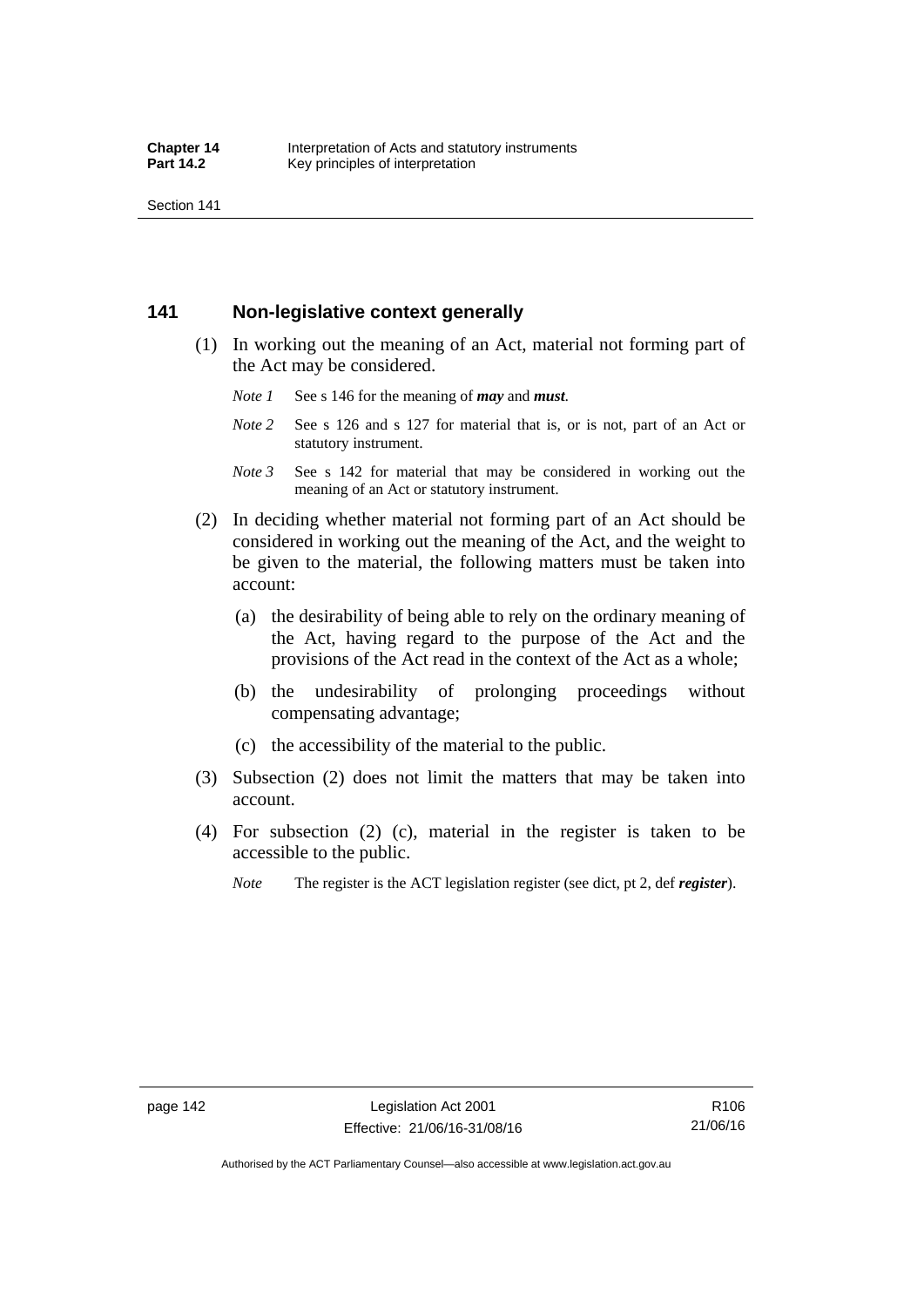### **142 Non-legislative context—material that may be considered**

- (1) In working out the meaning of an Act, material mentioned in table 142, column 2 may be considered.
- (2) In working out the meaning of a statutory instrument, material mentioned in table 142, column 3 may be considered.
- (3) This section does not limit the material that may be considered in working out the meaning of an Act or statutory instrument.

| column 1       | column <sub>2</sub>                                                                                                                                                                                       | column 3                                                                                                                                                                                                                                                                                                                                                |
|----------------|-----------------------------------------------------------------------------------------------------------------------------------------------------------------------------------------------------------|---------------------------------------------------------------------------------------------------------------------------------------------------------------------------------------------------------------------------------------------------------------------------------------------------------------------------------------------------------|
| item           | Act                                                                                                                                                                                                       | statutory instrument                                                                                                                                                                                                                                                                                                                                    |
| 1              | material not forming part of the<br>Act contained in an authorised<br>version of the Act                                                                                                                  | material not forming part of the statutory<br>instrument contained in an authorised version<br>of the instrument                                                                                                                                                                                                                                        |
|                | <i>Note</i> See ch 3 (Authorised versions<br>and evidence of laws and<br>legislative material).                                                                                                           | <i>Note</i> See ch 3 (Authorised versions and evidence<br>of laws and legislative material).                                                                                                                                                                                                                                                            |
| $\overline{c}$ | any relevant report of a royal<br>commission, law reform<br>commission, committee of inquiry<br>or other similar entity that was<br>presented to the Legislative<br>Assembly before the Act was<br>passed | any relevant report of a royal commission,<br>law reform commission, committee of<br>inquiry or other similar entity that was<br>presented to the Legislative Assembly—<br>if the statutory instrument was<br>(a)<br>presented to the Assembly-before<br>the end of 6 sitting days after the<br>day the instrument was presented to<br>the Assembly; or |
|                |                                                                                                                                                                                                           | in any other case—before the<br>(b)<br>instrument was made                                                                                                                                                                                                                                                                                              |

**Table 142** 

R106 21/06/16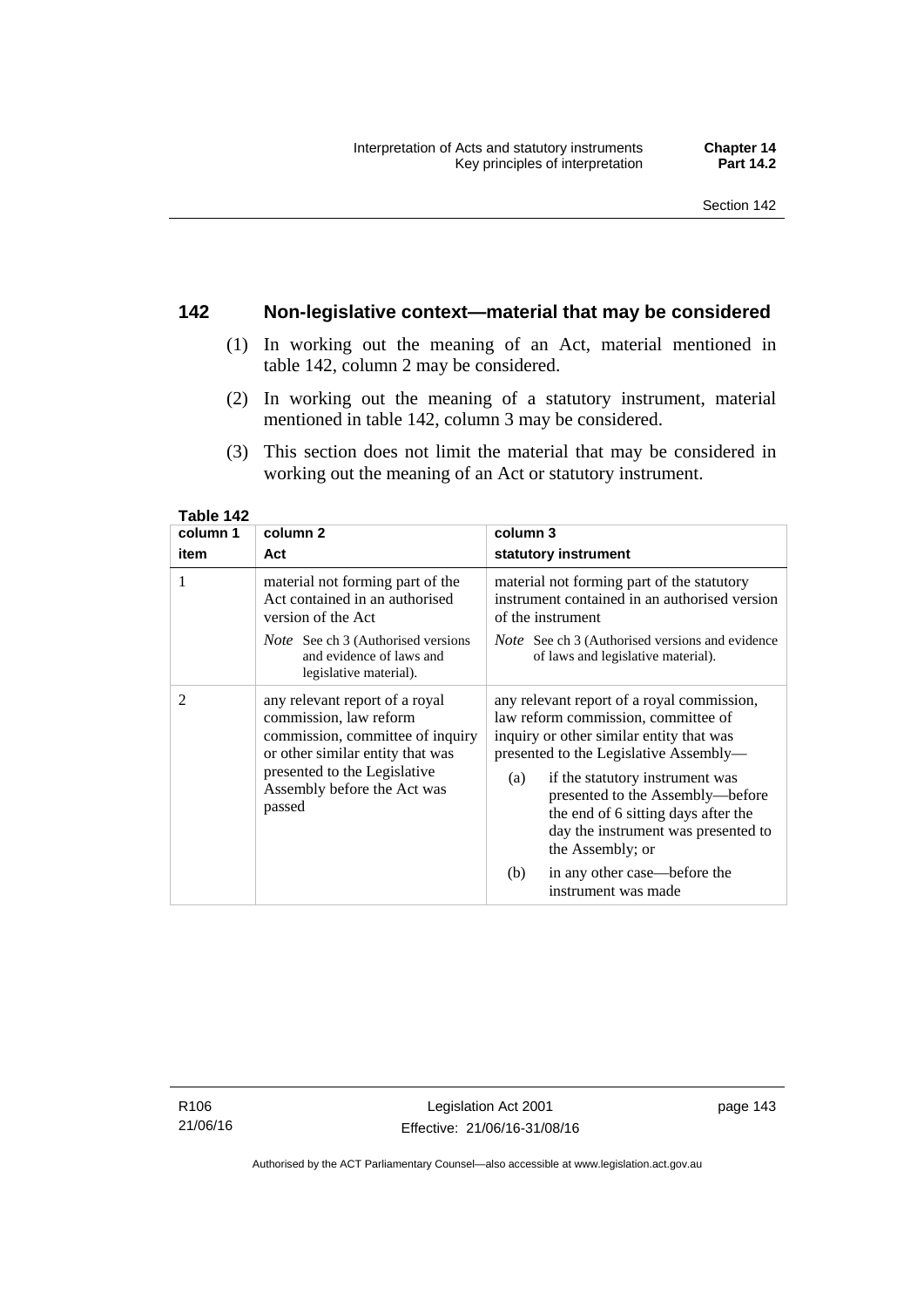**Chapter 14** Interpretation of Acts and statutory instruments<br>**Part 14.2** Key principles of interpretation Key principles of interpretation

Section 143

| column 1       | column <sub>2</sub>                                                                                                                                                                                        | column 3                                                                                                                                                                                                                                                                                                                                          |
|----------------|------------------------------------------------------------------------------------------------------------------------------------------------------------------------------------------------------------|---------------------------------------------------------------------------------------------------------------------------------------------------------------------------------------------------------------------------------------------------------------------------------------------------------------------------------------------------|
| item           | Act                                                                                                                                                                                                        | statutory instrument                                                                                                                                                                                                                                                                                                                              |
| 3              | any relevant report of a committee<br>of the Legislative Assembly that<br>was made to the Assembly before<br>the Act was passed                                                                            | any relevant report of a committee of the<br>Legislative Assembly that was made to the<br>Assembly-<br>(a)<br>if the statutory instrument was<br>presented to the Assembly-before<br>the end of 6 sitting days after the<br>day the instrument was presented to<br>the Assembly; or<br>in any other case—before the<br>(b)<br>instrument was made |
| $\overline{4}$ | any explanatory statement<br>(however described) for the bill<br>that became the Act, or any other<br>relevant document, that was<br>presented to the Legislative<br>Assembly before the Act was<br>passed | if the statutory instrument was presented to<br>the Legislative Assembly—any explanatory<br>statement (however described) for the<br>instrument, or any other relevant document,<br>that was presented to the Legislative<br>Assembly before the end of 6 sitting days<br>after the instrument was presented to the<br>Assembly                   |
| 5              | the presentation speech made to<br>the Legislative Assembly during<br>the passage of the bill that became<br>the Act                                                                                       | if the statutory instrument was presented to<br>the Legislative Assembly by a member of the<br>Assembly—any presentation speech made to<br>the Assembly                                                                                                                                                                                           |
| 6              | official reports of proceedings in<br>the Legislative Assembly in<br>relation to the bill that became the<br>Act                                                                                           | if the statutory instrument was presented to<br>the Legislative Assembly-official reports of<br>proceedings in the Legislative Assembly in<br>relation to the statutory instrument                                                                                                                                                                |
| 7              | any relevant treaty or other<br>international agreement to which<br>Australia is a party                                                                                                                   | any relevant treaty or other international<br>agreement to which Australia is a party                                                                                                                                                                                                                                                             |

## **143 Law stating material for consideration in working out meaning**

 (1) If a relevant law provides that stated material may or must be considered in working out the meaning of an Act or statutory instrument, that does not by implication prevent other material of

page 144 Legislation Act 2001 Effective: 21/06/16-31/08/16

R106 21/06/16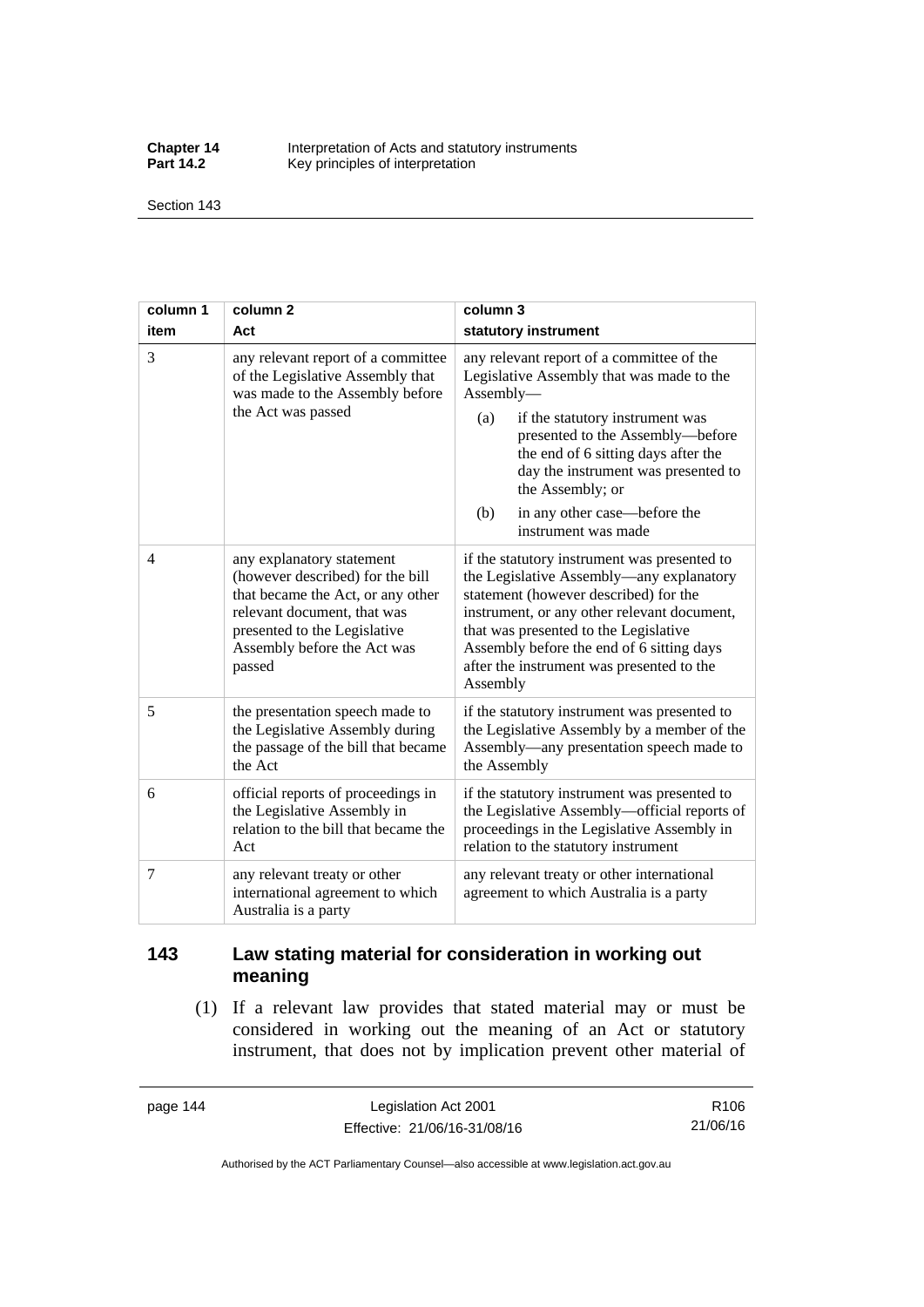the same or similar kind being considered in working out the meaning of the Act or instrument.

#### **Example**

The *Computer Crime Act 2000* (hypothetical) contains the following provision:

#### **4 Report may be used as an aid to interpretation**

The *Community Law Reform Report on Computer Crime* (CLRC No X) may be considered in working out the meaning of this Act.

This does not limit access to other non-legislative material of the same or a similar kind for working out the meaning of the *Computer Crime Act 2000*.

- *Note* An example is part of the Act, is not exhaustive and may extend, but does not limit, the meaning of the provision in which it appears (see s 126 and s 132).
- (2) In this section:

*relevant law* means—

- (a) in working out the meaning of an Act—the Act or another Act; or
- (b) in working out the meaning of a statutory instrument made under an Act—the Act, another Act or the instrument; or
- (c) in working out the meaning of a statutory instrument made under another statutory instrument—an Act or either instrument.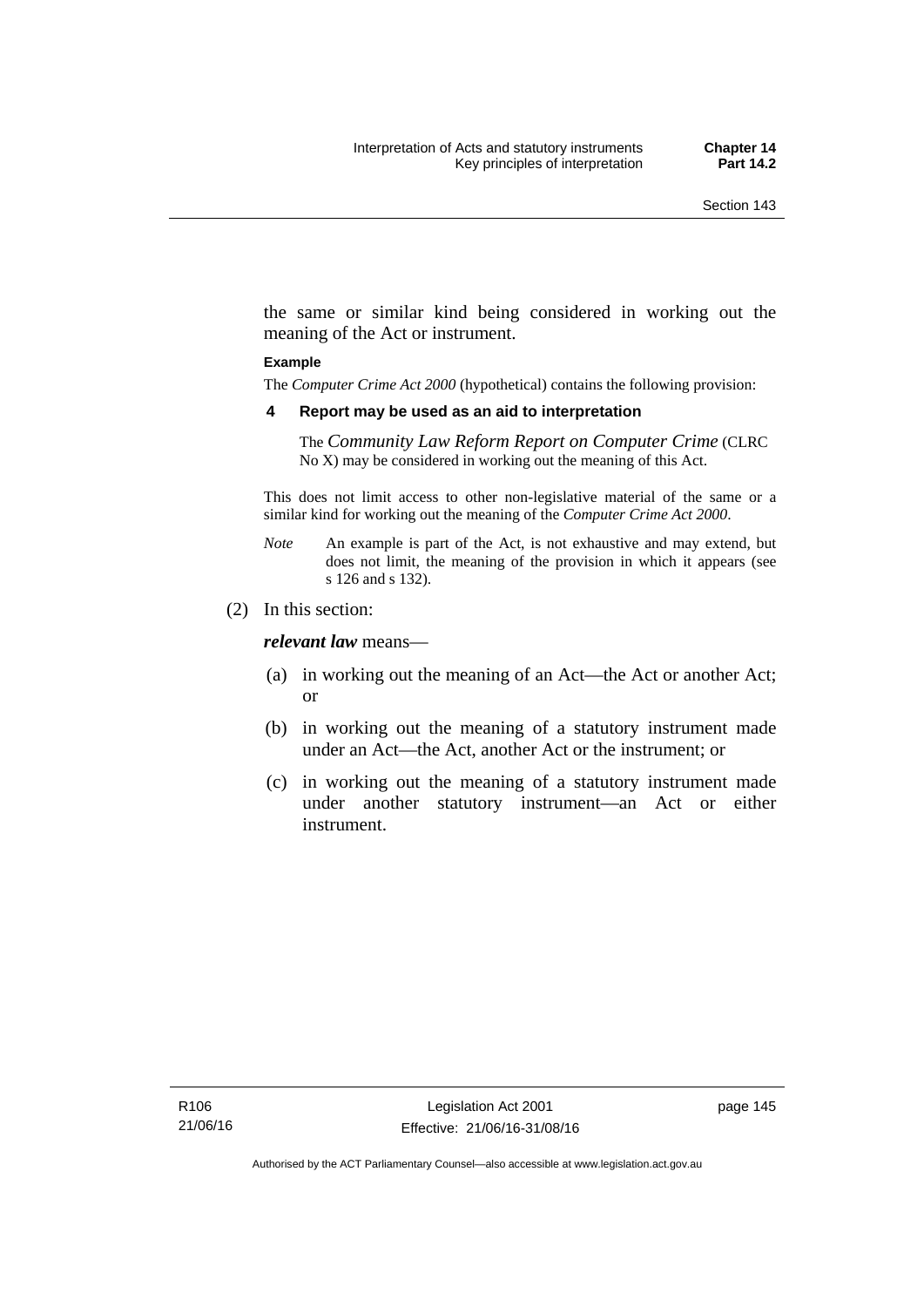**Part 15.1** 

Section 144

# **Chapter 15 Aids to interpretation**

# **Part 15.1 General**

### **144 Meaning of commonly-used terms**

A definition in the dictionary, part 1 applies to all Acts and statutory instruments.

*Note* See s 130 for the def *definition* and s 131 for provisions about signpost definitions.

### **145 Gender and number**

In an Act or statutory instrument—

- (a) words indicating a gender include every other gender; and
- (b) words in the singular number include the plural and words in the plural number include the singular.

### **146 Meaning of** *may* **and** *must*

- (1) In an Act or statutory instrument, the word *may*, or a similar term, used in relation to a function indicates that the function may be exercised or not exercised, at discretion.
	- *Note Function* is defined in the dictionary, pt 1 to include authority, duty and power.
- (2) In an Act or statutory instrument, the word *must*, or a similar term, used in relation to a function indicates that the function is required to be exercised.
- (3) This section is a determinative provision so far as it applies to an applicable law or an applicable provision.
	- *Note* See s 5 for the meaning of determinative provisions, and s 6 for their displacement.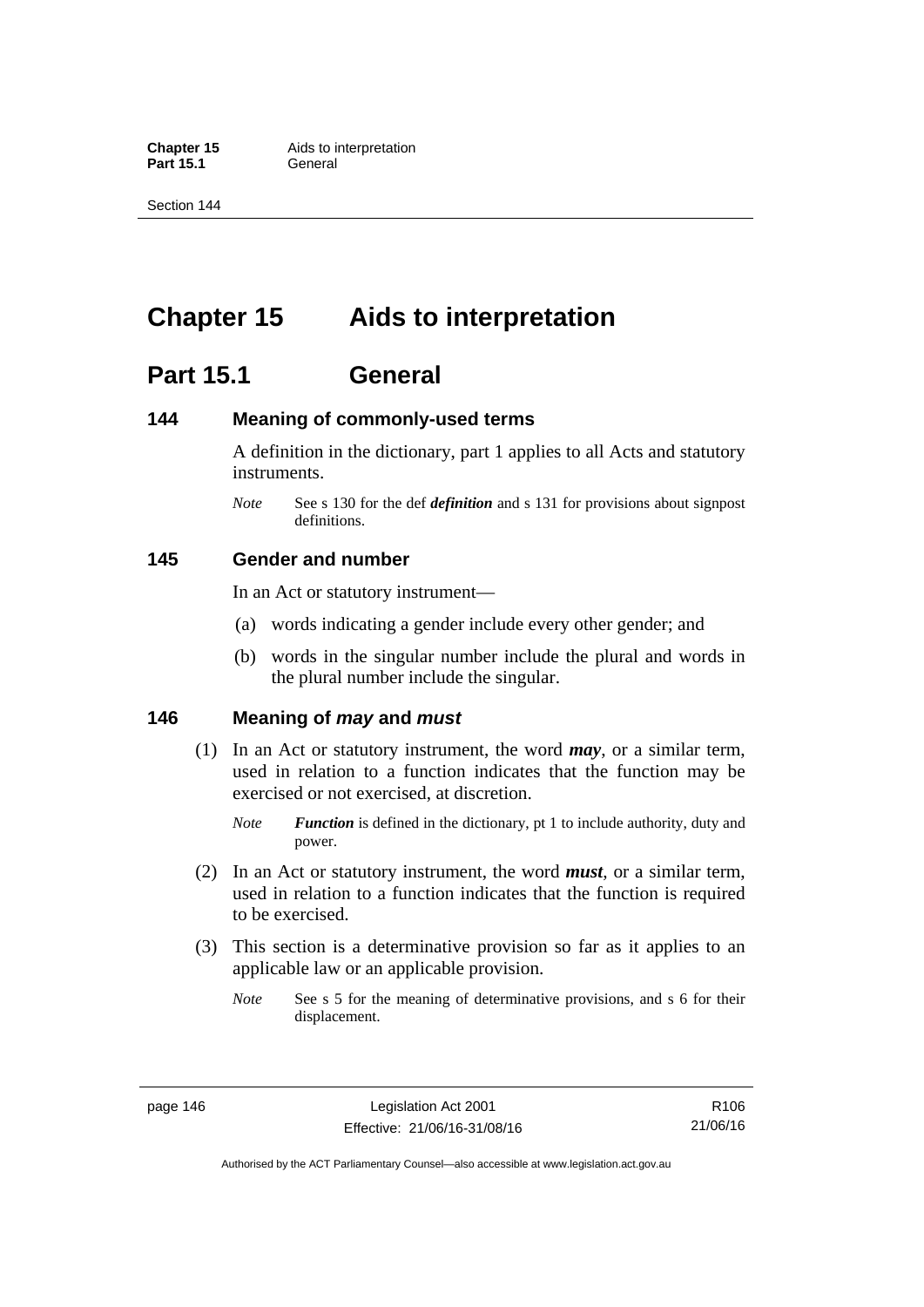(4) In this section:

*applicable law* means an Act enacted, or statutory instrument made, after the application date.

*applicable provision* means a provision inserted after the application date into an Act or statutory instrument that is not an applicable law.

*application date* means—

- (a) for an Act, subordinate law or disallowable instrument— 1 January 2000; and
- (b) for any other statutory instrument—1 January 2006.

*inserted*, for a provision, includes inserted in substitution for another provision.

### **147 Changes of drafting practice not to affect meaning**

(1) The purpose of this section is to encourage the making of progressive improvements in the form of the statute book without inadvertently changing the substantive effect of the law.

*Note* See also s 96 (Relocated provisions).

- (2) This is to be achieved particularly by updating the language and structure of Acts and statutory instruments to replace older forms of legislative expression with forms reflecting current legislative drafting practice.
- (3) If an Act or statutory instrument is amended so that it contains an older form of legislative expression in a provision and a newer form in another, the ideas in the 2 provisions must not be regarded as different only because different words are used or the provisions are structured in different ways.
- (4) Subsection (3) also applies if the provisions are in different Acts or statutory instruments.

page 147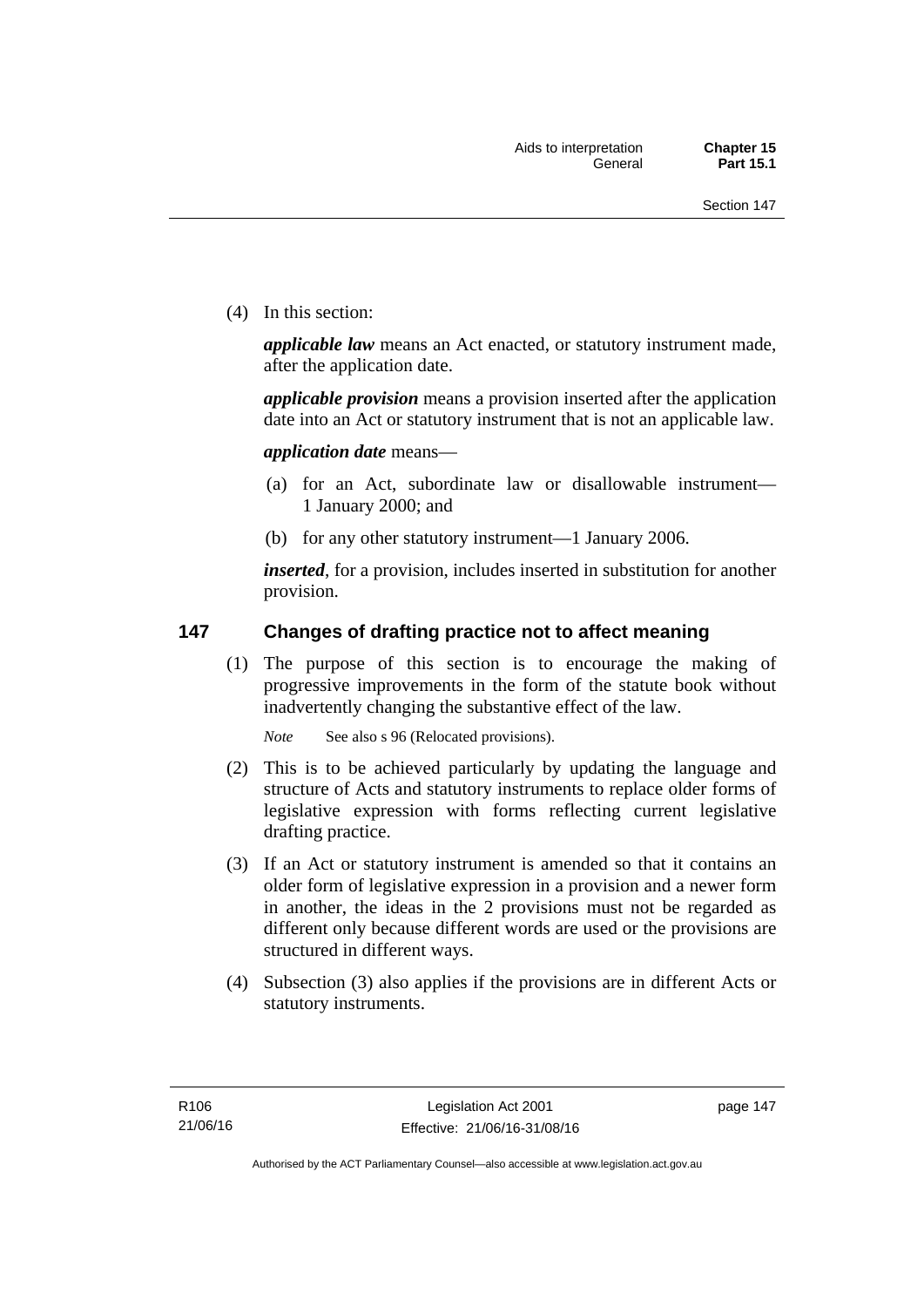- (5) Also, if an Act or statutory instrument is amended so that a provision containing an older form of legislative expression is replaced (whether or not in the same position) by a provision in a newer form, the ideas in the 2 provisions must not be regarded as different only because different words are used or the provisions are structured in different ways.
- (6) In deciding whether the ideas are different, regard must be had to the context and history of the 2 provisions.
- (7) Subsection (6) does not limit the matters to which regard may be had.
- (8) This section is a determinative provision.
	- *Note* See s 5 for the meaning of determinative provisions, and s 6 for their displacement.

### **148 Terms used in instruments have same meanings as in authorising laws**

Terms used in a statutory instrument have the same meanings as they have, from time to time, in the Act or statutory instrument (the *authorising law*), or the relevant provisions of the authorising law, under which the instrument is made or in force.

### **149 Age in years**

For an Act or statutory instrument, a person is an age in years at the beginning of the person's birthday for the age.

### **150 Measurement of distance**

In applying an Act or statutory instrument, distance is to be measured in a straight line on a horizontal plane.

Authorised by the ACT Parliamentary Counsel—also accessible at www.legislation.act.gov.au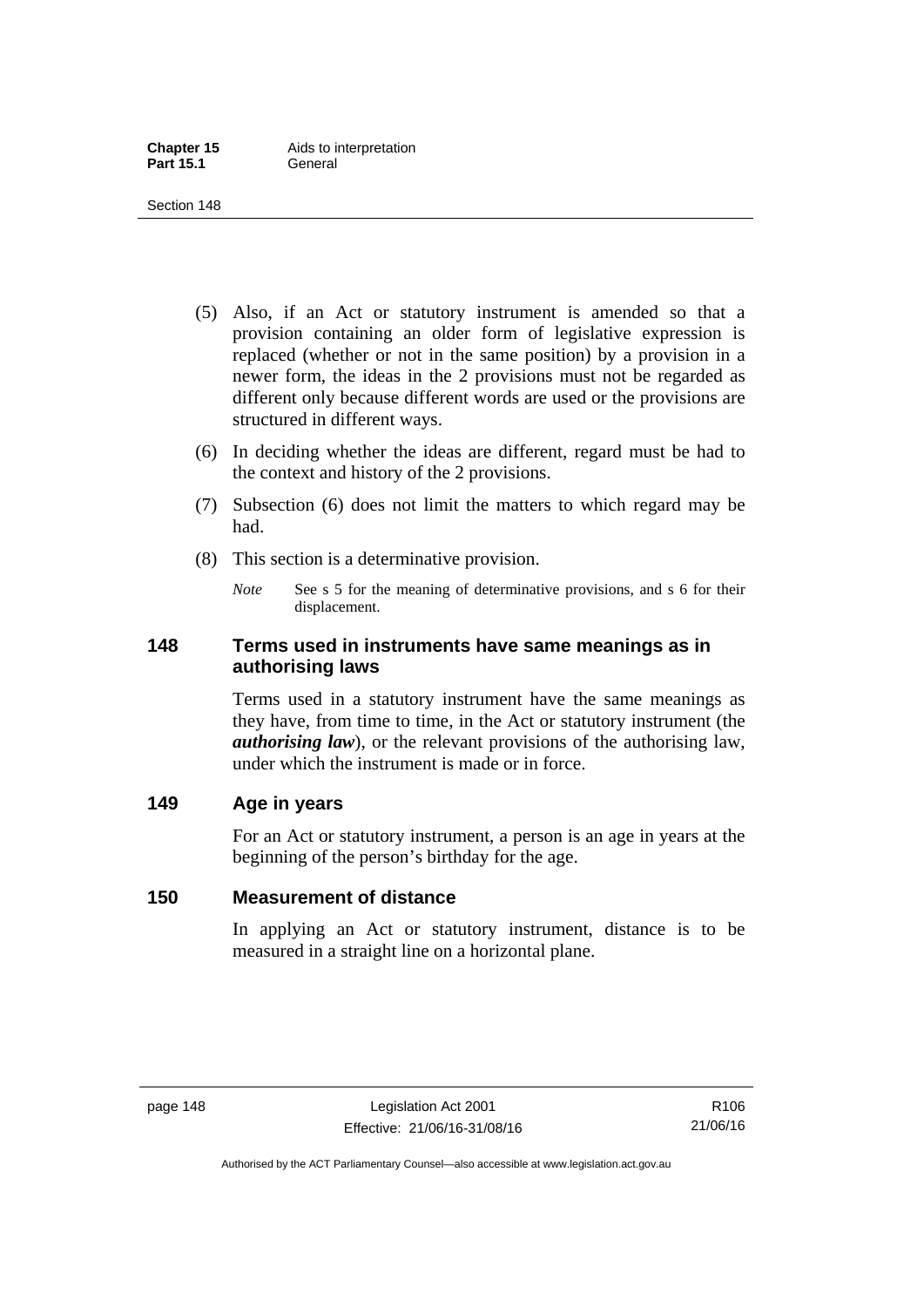### **151 Working out periods of time generally**

- (1) This section applies in working out periods of 1 day or longer for an Act or statutory instrument, whether the period is a period in the future or the past.
	- *Note 1* The following definitions in the dictionary, pt 1 are also relevant to periods of time:
		- *business day*
		- *calendar month*
		- *calendar year*
		- *financial year*
		- *midnight*
		- *month*
		- *quarter*
		- *working day*
		- *year*.
	- *Note 2* The *[Standard Time and Summer Time Act 1972](http://www.legislation.act.gov.au/a/1972-34)* deals with the meaning of a reference to a time.
- (2) A period of time mentioned in an Act or statutory instrument that is of a kind mentioned in an item in the following table is to be worked out according to the rule mentioned in column 3 of the item:

| column 1<br>item | column 2<br>If the period of time-                                                                     | column 3<br>then the period-                                                |
|------------------|--------------------------------------------------------------------------------------------------------|-----------------------------------------------------------------------------|
|                  | is described as beginning at, on or with a stated<br>day, act or event                                 | includes the stated day or<br>the day of the stated act or<br>event         |
|                  | is described as beginning from or after a stated<br>day, act or event                                  | does not include the stated<br>day or the day of the stated<br>act or event |
| 3                | is described as ending at, by, on or with, or as<br>continuing to or until, a stated day, act or event | includes the stated day or<br>the day of the stated act or<br>event         |

**Table 151 Working out periods of time** 

R106 21/06/16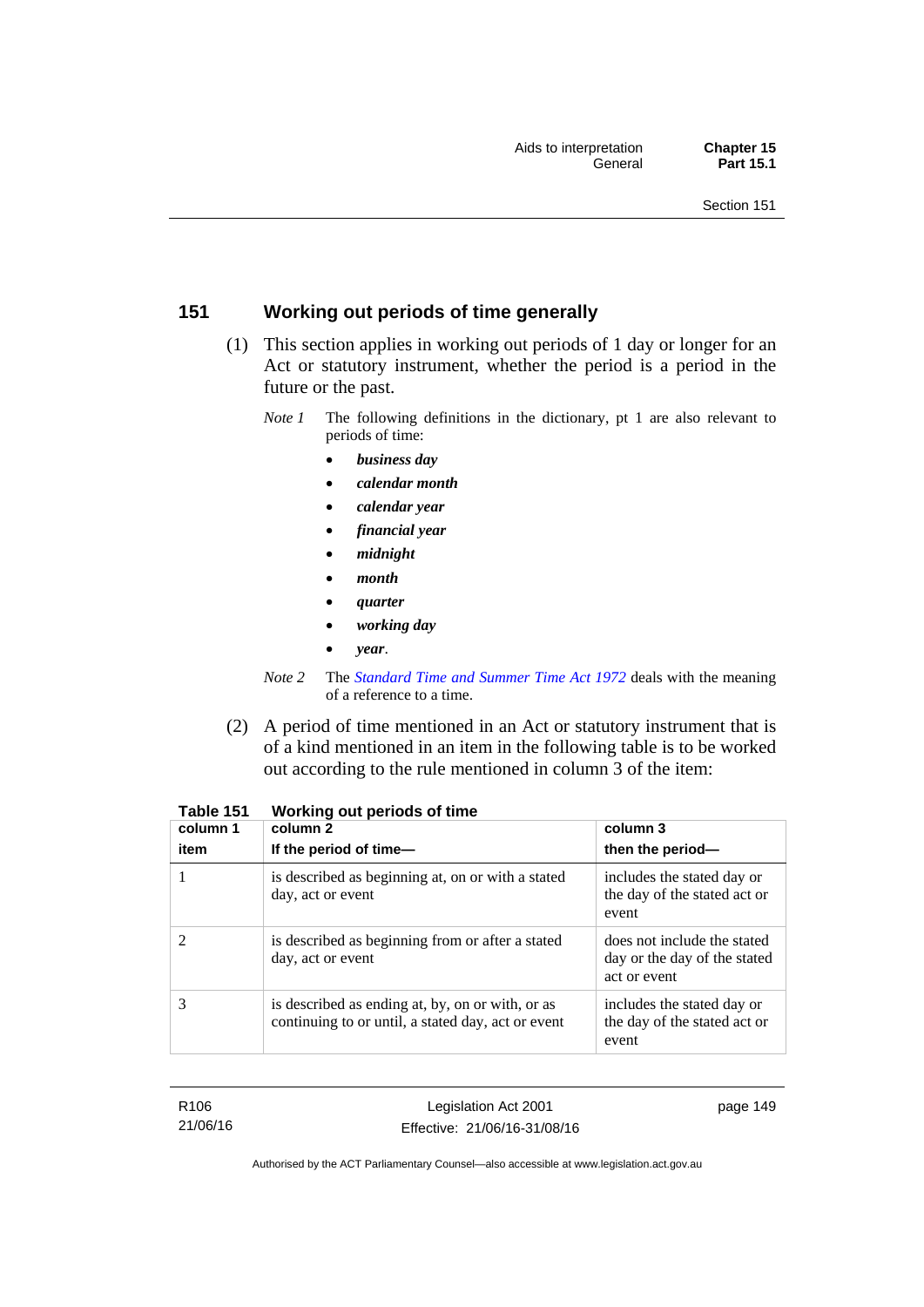**Chapter 15** Aids to interpretation Part 15.1 **General** 

Section 151

| column 1<br>item | column 2<br>If the period of time-                          | column 3<br>then the period-                                                |
|------------------|-------------------------------------------------------------|-----------------------------------------------------------------------------|
| $\overline{4}$   | is described as ending before a stated day, act or<br>event | does not include the stated<br>day or the day of the stated<br>act or event |
|                  | is described as occurring between 2 events                  | does not include the days<br>when the events happen                         |

#### **Example—item 1**

If a licence begins on the first day of a financial year, the licence is in force on that day.

#### **Example—item 2**

If a disallowable instrument is described as beginning from 30 June, the instrument starts to operate on 1 July.

#### **Example—item 3**

If a person's right to apply for review of a decision ends on the last day of a financial year, the person may apply for review of the decision on that day.

#### **Example—item 4**

If a person may apply for renewal of accreditation not later than 6 months before the day the accreditation period ends, and the accreditation period ends on 2 November, the person may apply for renewal at any time during the 6-month period ending on 1 November.

#### **Example—item 5**

A court rule requires a notice of motion to be served 2 days before the return date for the application. If the return date is Friday, that day and the day the application is served are not counted in working out the 2 days. For service to be valid, the application must be served on or before the Tuesday before the return date.

- *Note* An example is part of the Act, is not exhaustive and may extend, but does not limit, the meaning of the provision in which it appears (see [Legislation Act](http://www.legislation.act.gov.au/a/2001-14), s 126 and s 132).
	- (3) Despite table 151, item 2, if, under an Act or statutory instrument, something must or may be done within a particular period of time after a stated day, the thing may be done on the stated day.
	- (4) This section is a determinative provision so far as it applies to an applicable law or applicable provision.
		- *Note* See s 5 for the meaning of determinative provisions, and s 6 for their displacement.

page 150 Legislation Act 2001 Effective: 21/06/16-31/08/16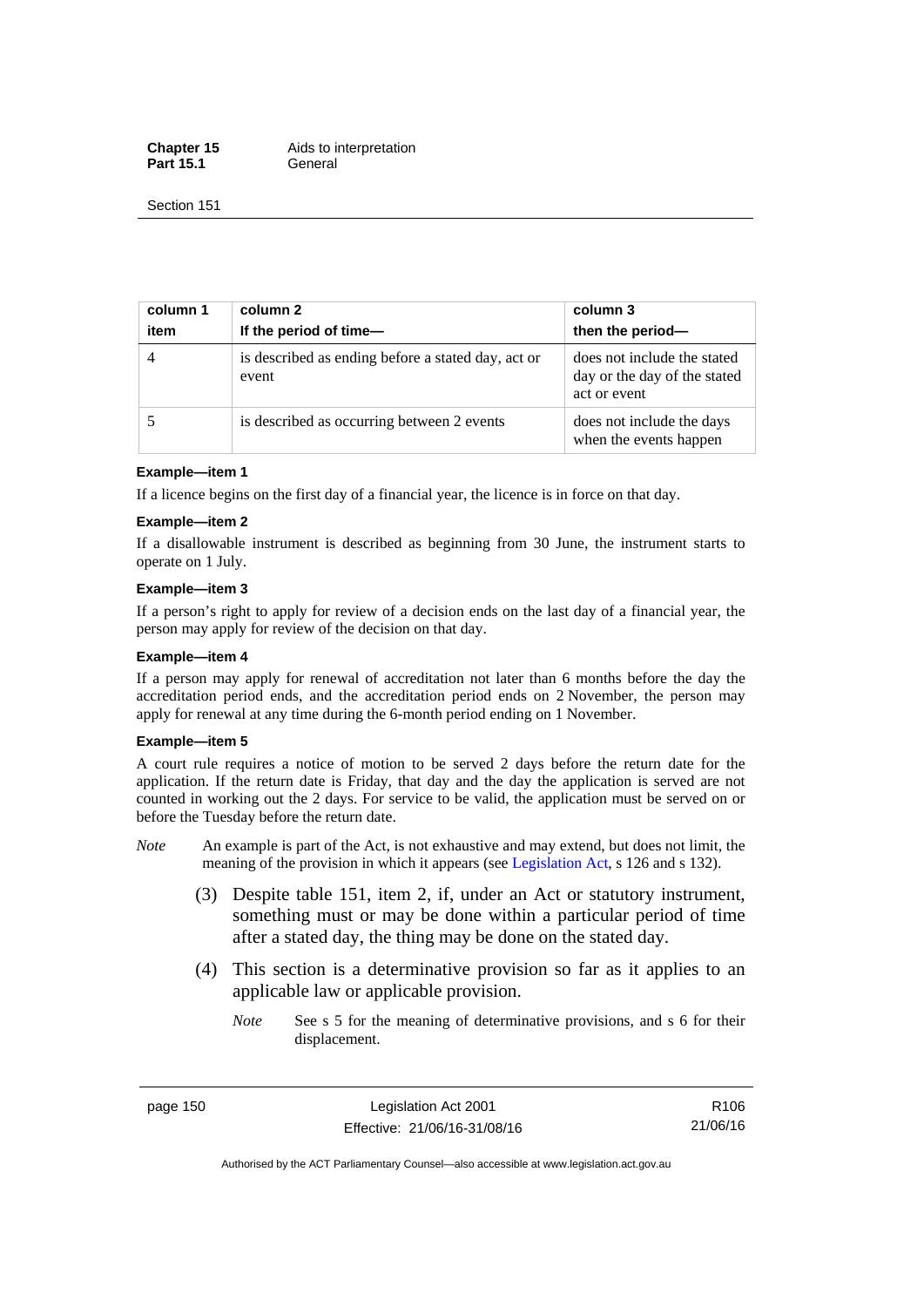(5) In this section:

*applicable law* means an Act enacted, or statutory instrument made, after 1 January 2006.

*applicable provision* means a provision inserted after 1 January 2006 into an Act or statutory instrument that is not an applicable law.

*inserted*, for a provision, includes inserted in substitution for another provision.

### **151A Periods of time ending on non-working days**

- (1) This section applies if—
	- (a) under an Act or statutory instrument, something must or may be done on a particular day or within a particular period of time; and
	- (b) the day, or the last day of the period, is not a working day.
- (2) The thing must or may be done on the next day that is a working day.
- (3) This section is a determinative provision so far as it applies to an applicable law or applicable provision.

(4) In this section:

*applicable law* means an Act enacted, or statutory instrument made, after 1 January 2006.

*applicable provision* means a provision inserted after 1 January 2006 into an Act or statutory instrument that is not an applicable law.

*inserted*, for a provision, includes inserted in substitution for another provision.

*Note* See s 5 for the meaning of determinative provisions, and s 6 for their displacement.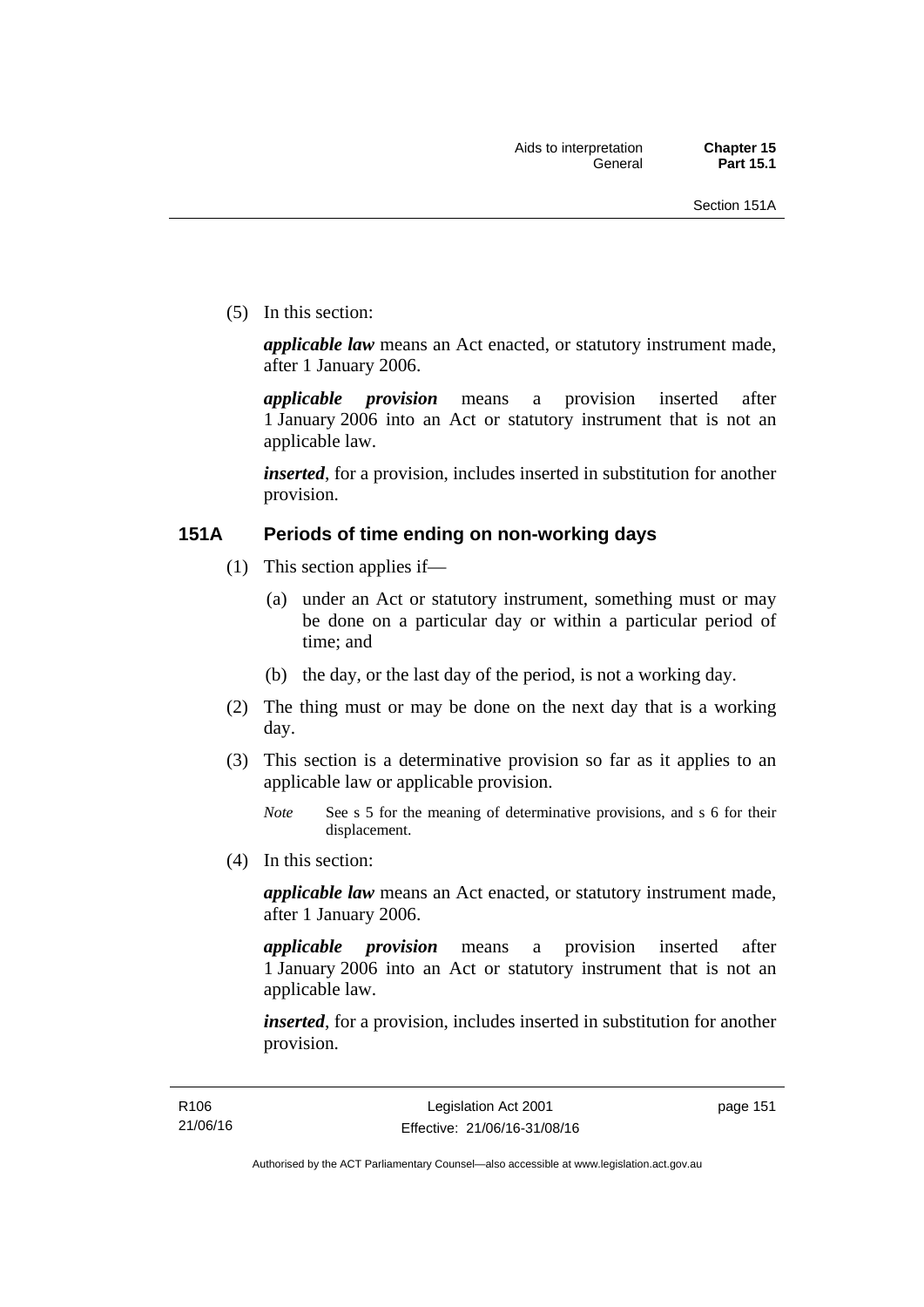Section 151B

#### *public entity* means—

- (a) a court or tribunal; or
- (b) an administrative unit; or
- (c) a statutory-office holder; or
- (d) any other entity established for a public purpose under a law.

#### *working day* means—

- (a) for doing something at an office (however described) of a public entity where the thing must or may be done—a day when the office is open; and
- (b) for doing anything else—a day that is not—
	- (i) a Saturday or Sunday; or
	- (ii) a public holiday at the place where the thing must or may be done; or
	- (iii) if the thing is to be done by or in relation to an authorised deposit-taking institution—a day observed by the institution as a bank holiday at the place where the thing must or may be done.

#### **Example—par (a)**

filing a document at a court registry

*Note* An example is part of the Act, is not exhaustive and may extend, but does not limit, the meaning of the provision in which it appears (see s 126 and s 132).

### **151B Doing things for which no time is fixed**

- (1) This section applies if—
	- (a) under an Act or statutory instrument, something must or may be done; but
	- (b) no time is provided for doing the thing.

R106 21/06/16

Authorised by the ACT Parliamentary Counsel—also accessible at www.legislation.act.gov.au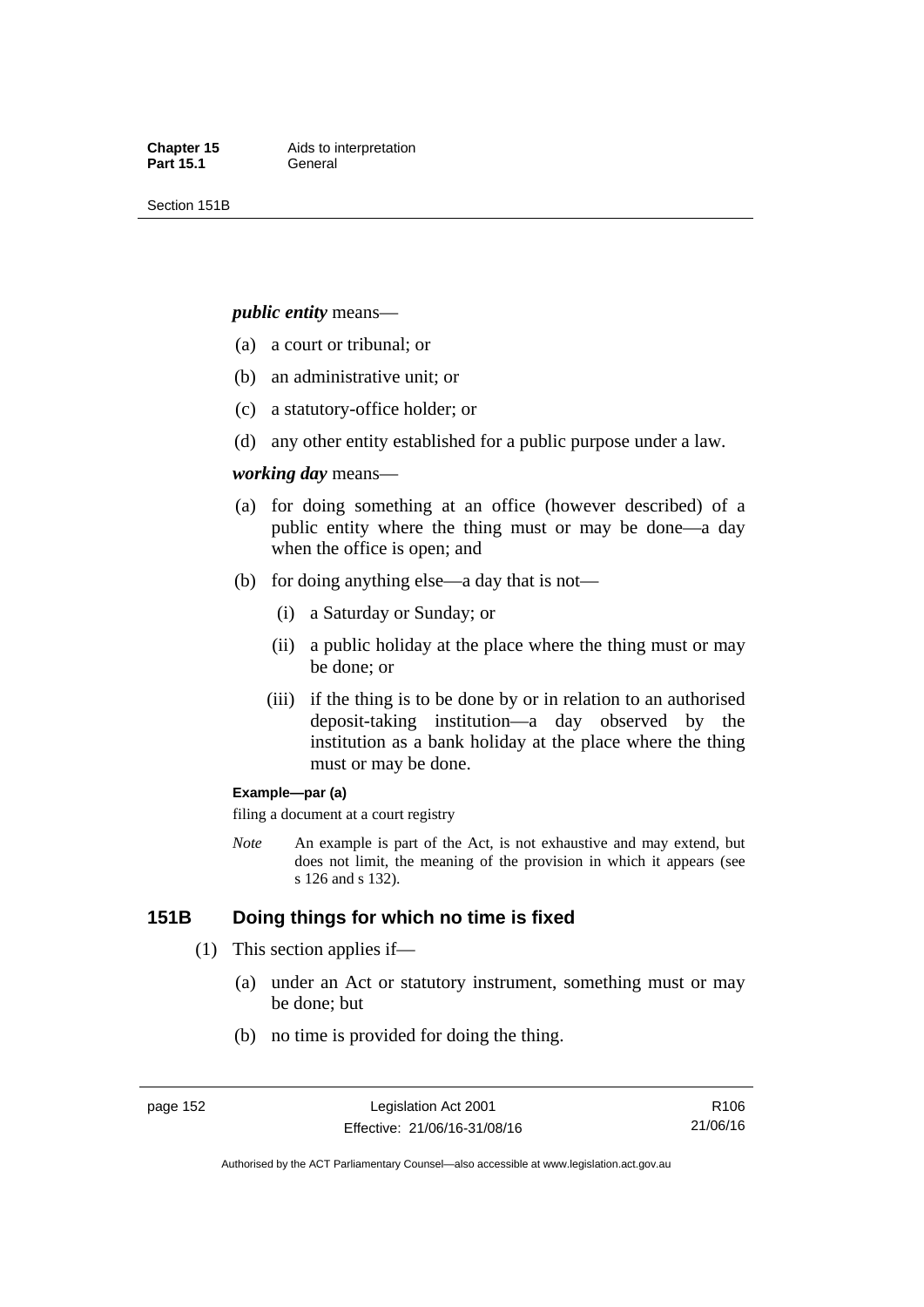(2) The thing must or may be done as soon as possible and as often as needed.

### **151C Power to extend time**

- (1) This section applies if, under an Act or statutory instrument—
	- (a) something must or may be done on a particular day or within a particular period of time; but
	- (b) a court or other entity has power to extend the time (the *relevant time*) for doing the thing.
- (2) A person may apply to the court or other entity for the relevant time to be extended even though the relevant time has ended.
- (3) The court or other entity may extend the relevant time even though the relevant time has ended.
- (4) This section is a determinative provision.

*Note* See s 5 for the meaning of determinative provisions, and s 6 for their displacement.

- (5) This section applies only to an applicable law or applicable provision.
- (6) In this section:

*applicable law* means an Act enacted, or statutory instrument made, after 1 January 2006.

*applicable provision* means a provision inserted after 1 January 2006 into an Act or statutory instrument that is not an applicable law.

*inserted*, for a provision, includes inserted in substitution for another provision.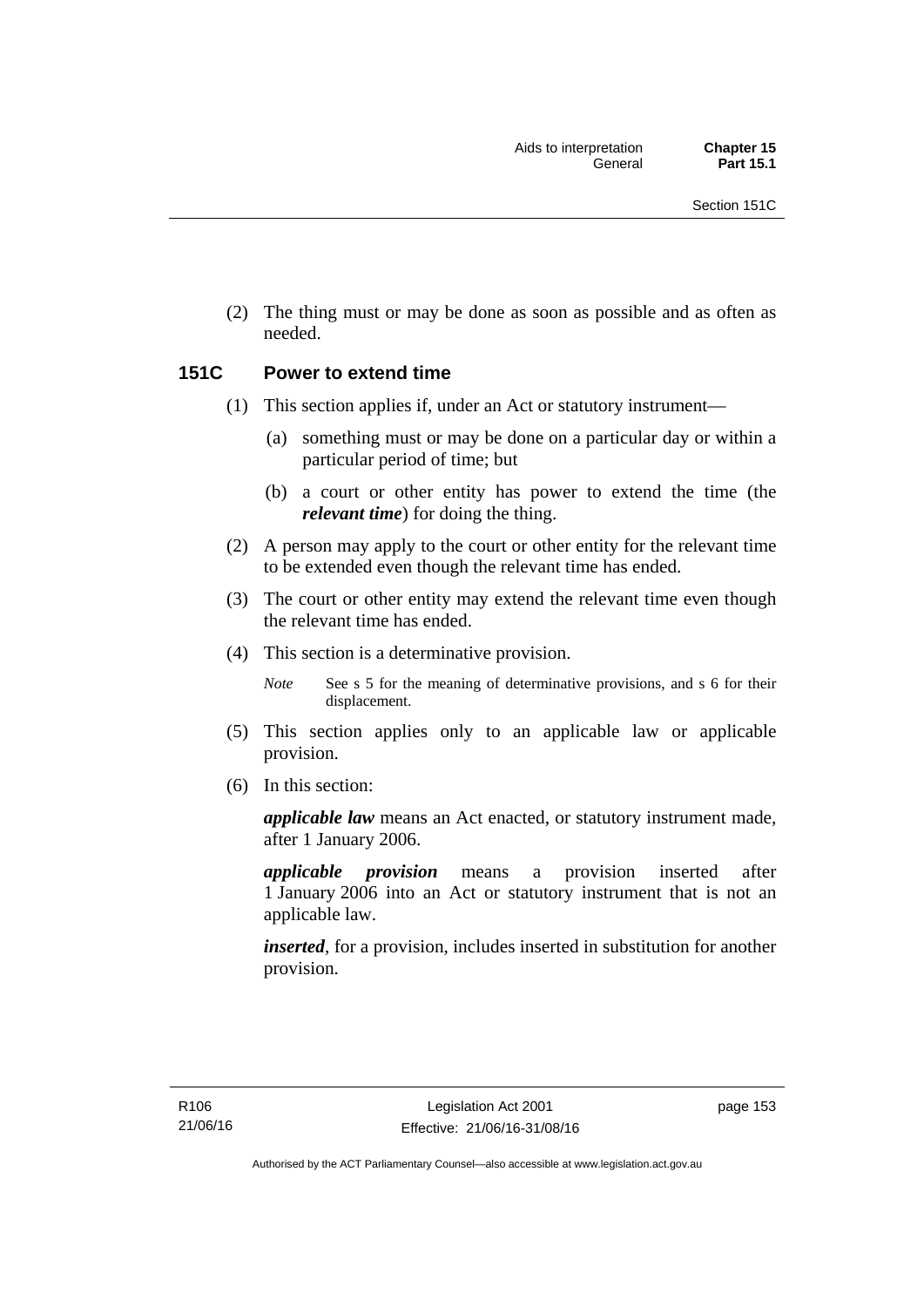### **152 Continuing effect of obligations**

If, under a provision of an Act or statutory instrument, an act is required to be done, the obligation to do the act continues until the act is done even if—

- (a) the provision required the act to be done within a particular period or before a particular time, and the period has ended or the time has passed; or
- (b) someone has been convicted of an offence in relation to failure to do the act.

page 154 Legislation Act 2001 Effective: 21/06/16-31/08/16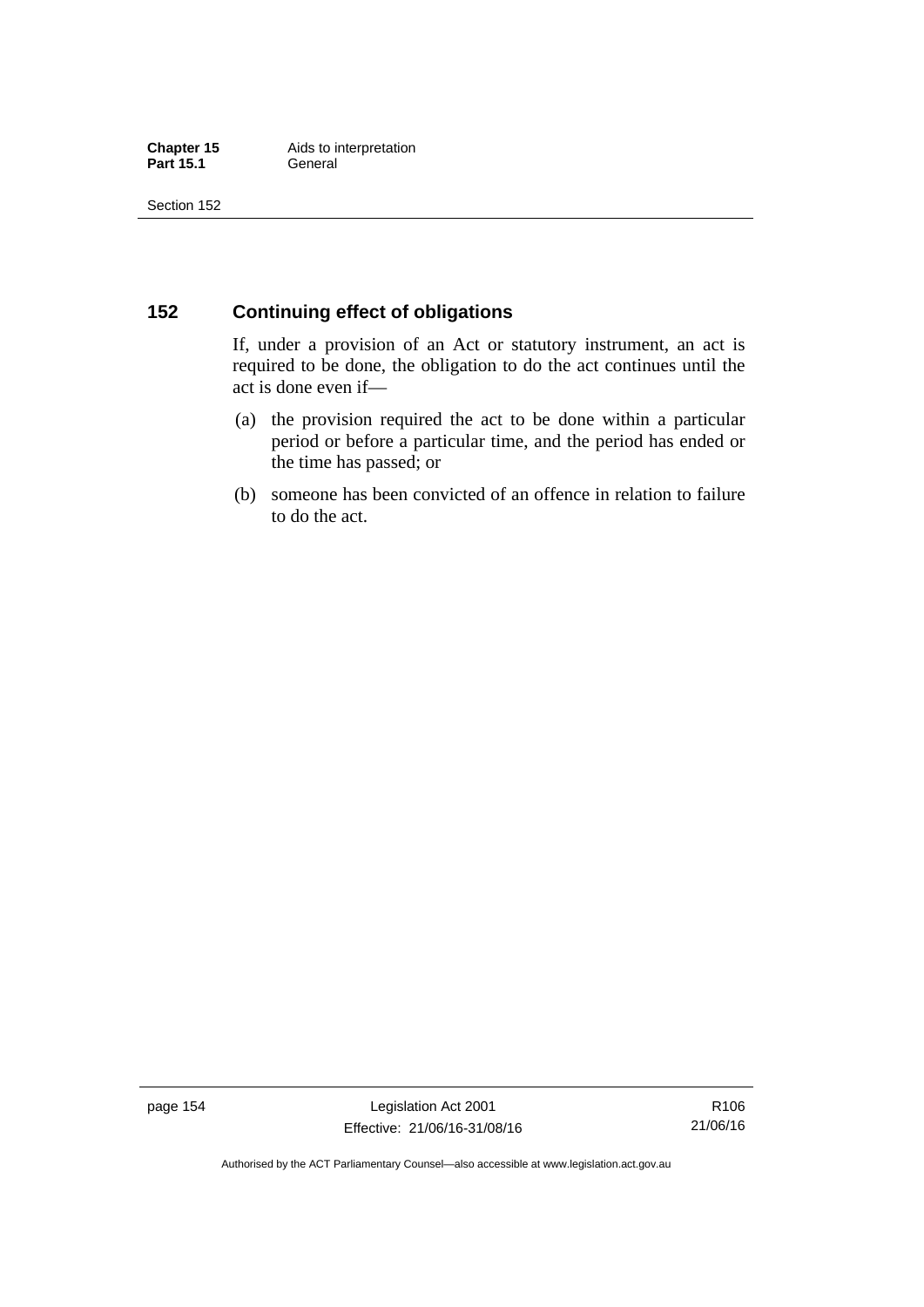155

# **Part 15.2 Definitions**

*Note* See also s 130 (What is a definition?), s 131 (Signpost definitions) and s 148 (Terms used in instruments have same meanings as in authorising laws).

### **155 Definitions apply subject to contrary intention**

- (1) A definition in an Act or statutory instrument applies except so far as the contrary intention appears.
- (2) This section is a determinative provision.
	- *Note* See s 5 for the meaning of determinative provisions, and s 6 for their displacement.

### **156 Application of definitions in dictionaries and sections**

 (1) A definition in the dictionary to an Act or statutory instrument applies to the entire Act or instrument unless the Act or instrument provides for the definition to have a more limited application.

#### **Examples**

- 1 The dictionary to the *ABC Act 1999* includes the signpost definition '*x*—see the *XYZ Act 1998*, section 3.'. There is nothing in the *ABC Act 1999* indicating the intended application of the definition of  $x$ . The definition of  $x$ in the *XYZ Act 1998*, s 3, therefore, applies to the entire *ABC Act 1999*.
- 2 In an Act, the word *z* is defined in the dictionary. The definition provides, in part, that '*z*, in part 4 (Registration of vehicles), means ...'. The definition of *z* applies only to pt 4.
- 3 In pt 6 of an Act (which is headed 'Part 6 Complaints'), the word *a* is defined in s 50. The section is not divided into subsections but contains a number of definitions. Section 50 begins with the words 'In this part:'. However, the dictionary to the Act contains the following definition:

*a*—see section 50.

The definition of *a* applies to the entire Act (compare s (2) example 2).

- *Note 1* See s 144 (Meaning of commonly-used terms) for the application of the definitions in this Act, dict, pt 1.
- *Note 2* Section 148 (Terms used in instruments have same meanings as in authorising laws) provides that terms used in a statutory instrument

| R106     | Legislation Act 2001         | page |
|----------|------------------------------|------|
| 21/06/16 | Effective: 21/06/16-31/08/16 |      |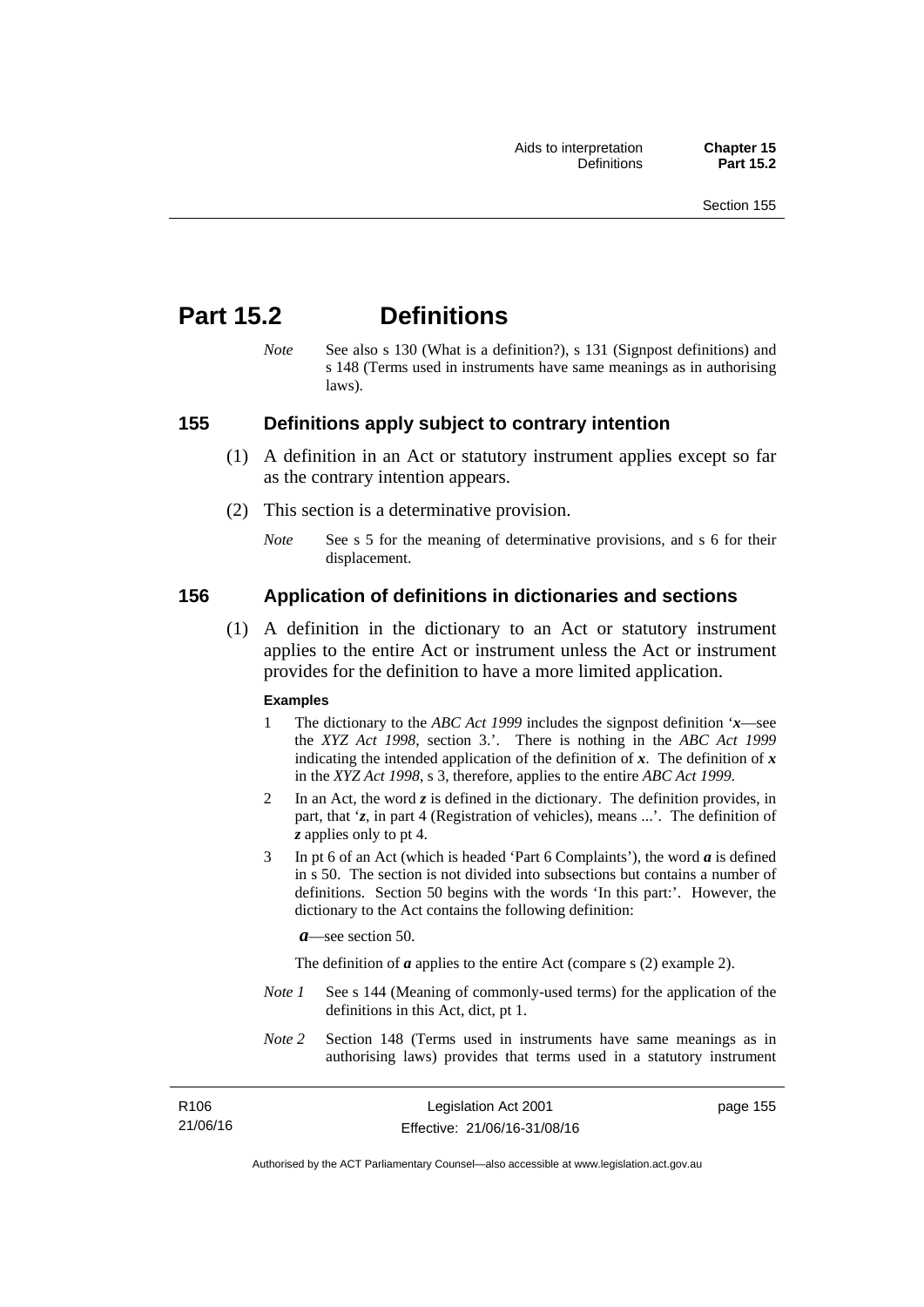Section 156

have the same meaning as they have in the Act or statutory instrument under which the statutory instrument is made.

- *Note 3* An example is part of the Act, is not exhaustive and may extend, but does not limit, the meaning of the provision in which it appears (see s 126 and s 132).
- (2) A definition in a section of an Act or statutory instrument applies only to the section unless the Act or instrument provides for the definition to have a broader application.

#### **Examples**

- 1 This Act, s 255 (7) (Forms) contains definitions of *form 1* and *form 2* as tagged terms. There is nothing in this Act indicating that the definitions apply outside s 255. The definitions apply only to s 255.
- 2 In pt 6 of an Act (which is headed 'Part 6 Complaints'), the word *a* is defined in s 50. The section is not divided into subsections but contains a number of definitions. Section 50 begins with the words 'In this part:'. However, the dictionary to the Act contains the following definition:

*a*, for part 6 (Complaints)—see section 50.

The definition of *a* applies to all of pt 6, but not to provisions of the Act outside pt 6 (compare s (1) example 3).

- 3 In an Act, the word *b* is defined in a section, which is not divided into subsections but contains a number of definitions. The section begins with the words 'In this Act:'. The definition of *b* applies to the entire Act.
- (3) A definition in a section of an Act or statutory instrument applies to the entire section unless the Act or instrument provides for the definition to have a more limited application.

#### **Example**

In a subsection of a section of an Act, the word  $c$  is defined. The subsection begins with the words 'In subsection  $(3)$ :'. The definition of  $c$  applies only to s (3) of that section.

- (4) In applying this section to an Act or statutory instrument that is divided otherwise than into sections, a reference to a section is a reference to a corresponding provision of the Act or instrument.
	- *Note* A reference to an Act or statutory instrument includes a reference to a provision of the Act or instrument (see s 7 and s 13).

page 156 Legislation Act 2001 Effective: 21/06/16-31/08/16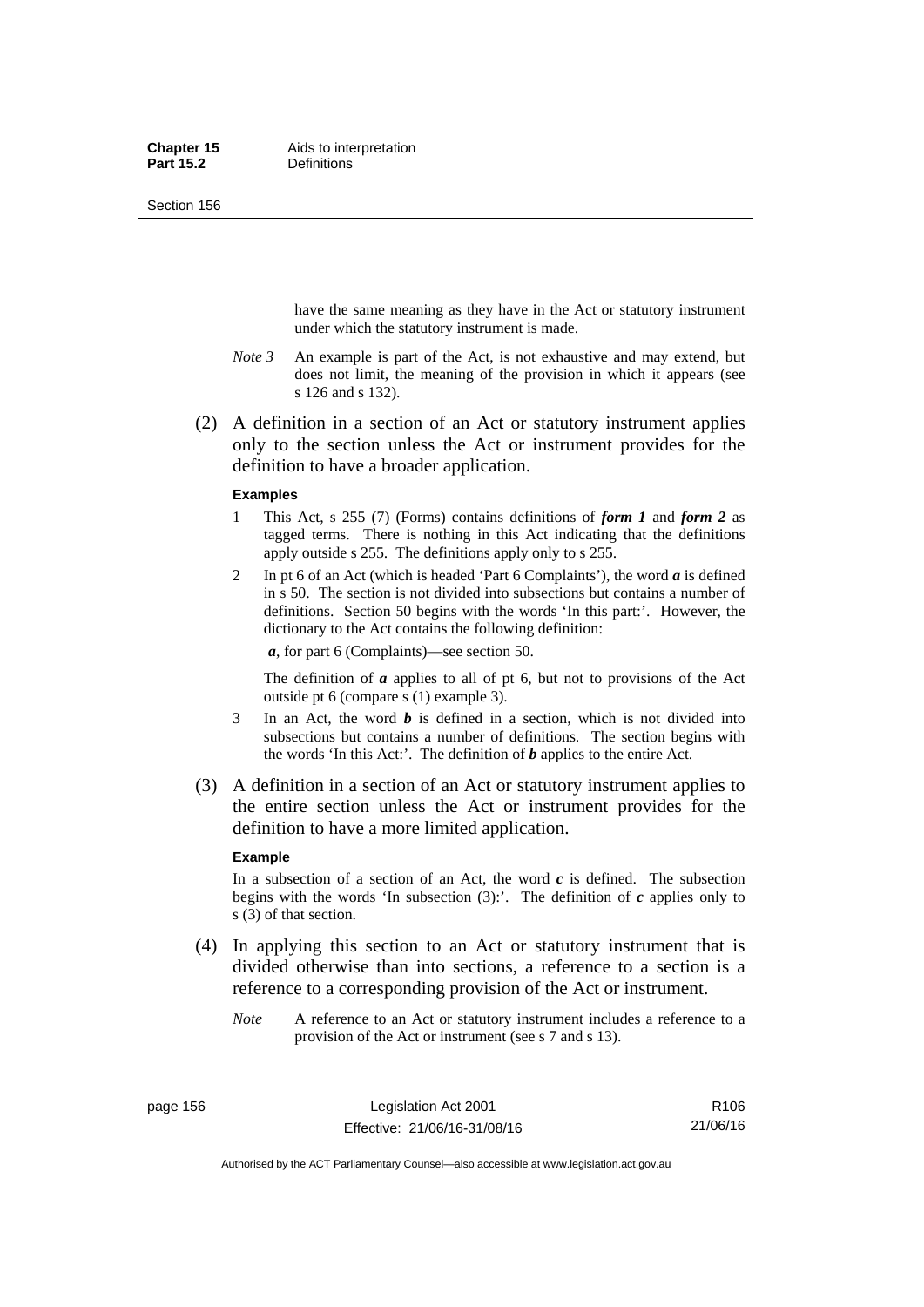### **157 Defined terms—other parts of speech and grammatical forms**

If an Act or statutory instrument defines a term, other parts of speech and grammatical forms of the term have corresponding meanings.

#### **Example**

The *Publication (Grants) Act 2001* contains a definition of *publish* and also contains other forms of the same word ('published', 'publisher', 'publishes', 'publishing' and 'publication'). Because of this section, all forms of the word will have the same meaning except so far as the Act otherwise expressly provides or a contrary intention appears (see s 6 (3)).

*Note* An example is part of the Act, is not exhaustive and may extend, but does not limit, the meaning of the provision in which it appears (see s 126 and s 132).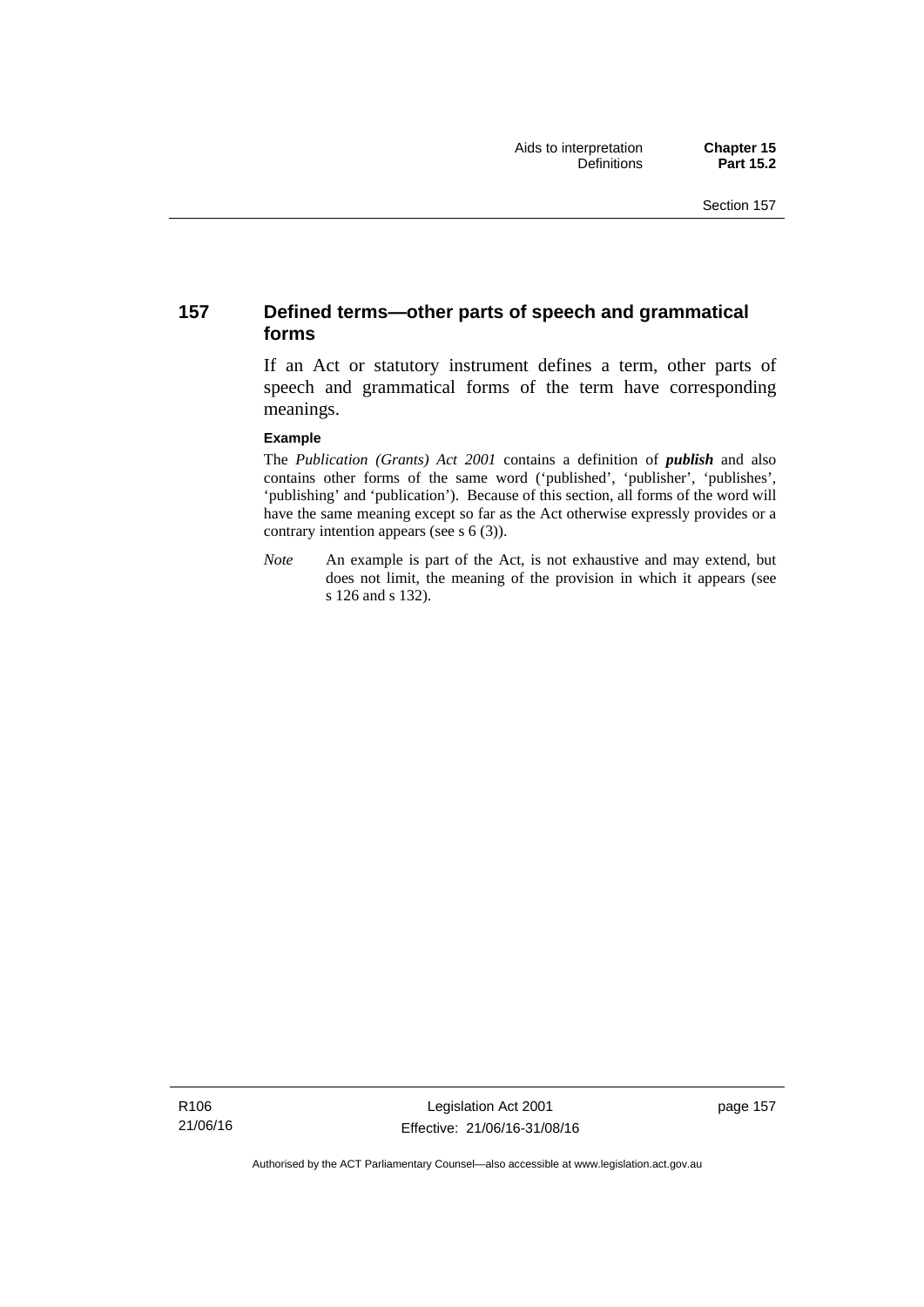Section 160

# **Part 15.3 References to various entities and things**

*Note* See also ch 10 (Referring to laws).

### **160 References to people generally**

- (1) In an Act or statutory instrument, a reference to a *person* generally includes a reference to a corporation as well as an individual.
- (2) Subsection (1) is not displaced only because there is an express reference to either an individual or a corporation elsewhere in the Act or statutory instrument.

#### **Examples—references to a person generally**

- 1 another person
- 2 anyone else
- 3 party
- 4 someone else
- 5 employer

#### **Examples—express references to a corporation**

- 1 body corporate
- 2 company

#### **Examples—express references to an individual**

- 1 adult
- 2 child
- 3 spouse
- 4 driver
- *Note* An example is part of the Act, is not exhaustive and may extend, but does not limit, the meaning of the provision in which it appears (see s 126 and s 132).
- (3) Subsection (2) does not limit the operation of section 6.
	- *Note* Section 6 deals with the displacement of a provision of this Act.

R106 21/06/16

Authorised by the ACT Parliamentary Counsel—also accessible at www.legislation.act.gov.au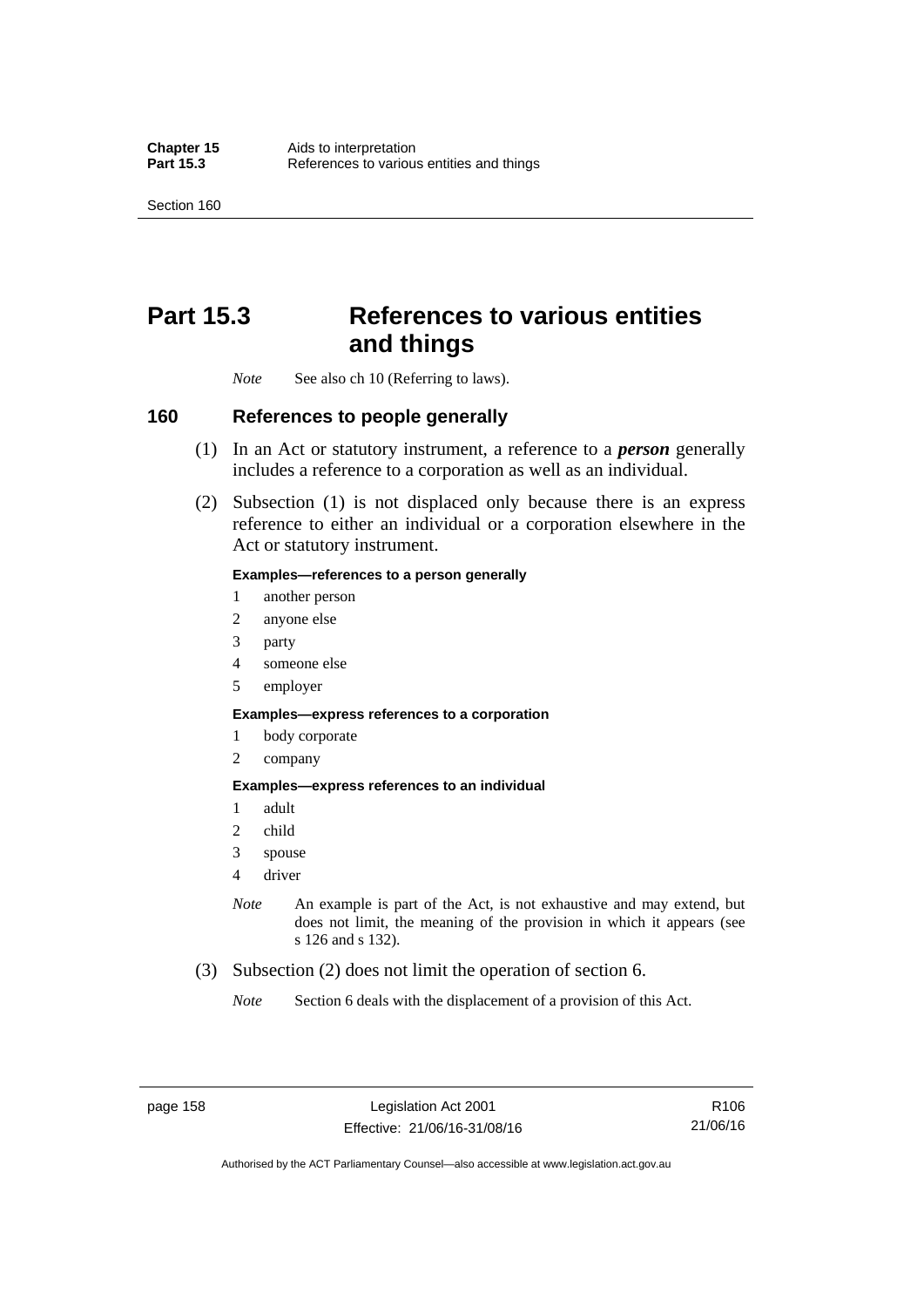### **161 Corporations liable to offences**

- (1) A provision of a law that creates an offence (whether indictable or summary) applies to corporations as well as to individuals.
- (2) A provision of a law that creates an offence can apply to a corporation even though contravention of the provision is punishable by imprisonment (with or without another penalty).

#### **Example**

A provision of an Act contains the following penalty:

'Maximum penalty: 100 penalty units, imprisonment for 1 year or both.' The provision can apply to a corporation.

- *Note* An example is part of the Act, is not exhaustive and may extend, but does not limit, the meaning of the provision in which it appears (see s 126 and s 132).
- (3) If a corporation is convicted of an offence and, apart from this subsection, the penalty for the offence is a period of imprisonment only, the court may impose a maximum penalty of—
	- (a) if the period of imprisonment is not longer than 6 months— 50 penalty units; and
	- (b) if the period of imprisonment is longer than 6 months but not longer than 1 year—100 penalty units; and
	- (c) if the period of imprisonment is longer than 1 year but not longer than 2 years—200 penalty units; and
	- (d) if the period of imprisonment is longer than 2 years but not longer than 5 years—500 penalty units; and
	- (e) if the period of imprisonment is longer than 5 years but not longer than 10 years—1 000 penalty units; and
	- (f) if the period of imprisonment is longer than 10 years—1 500 penalty units.
	- *Note* Section 133 explains the meaning and value of penalty units.

page 159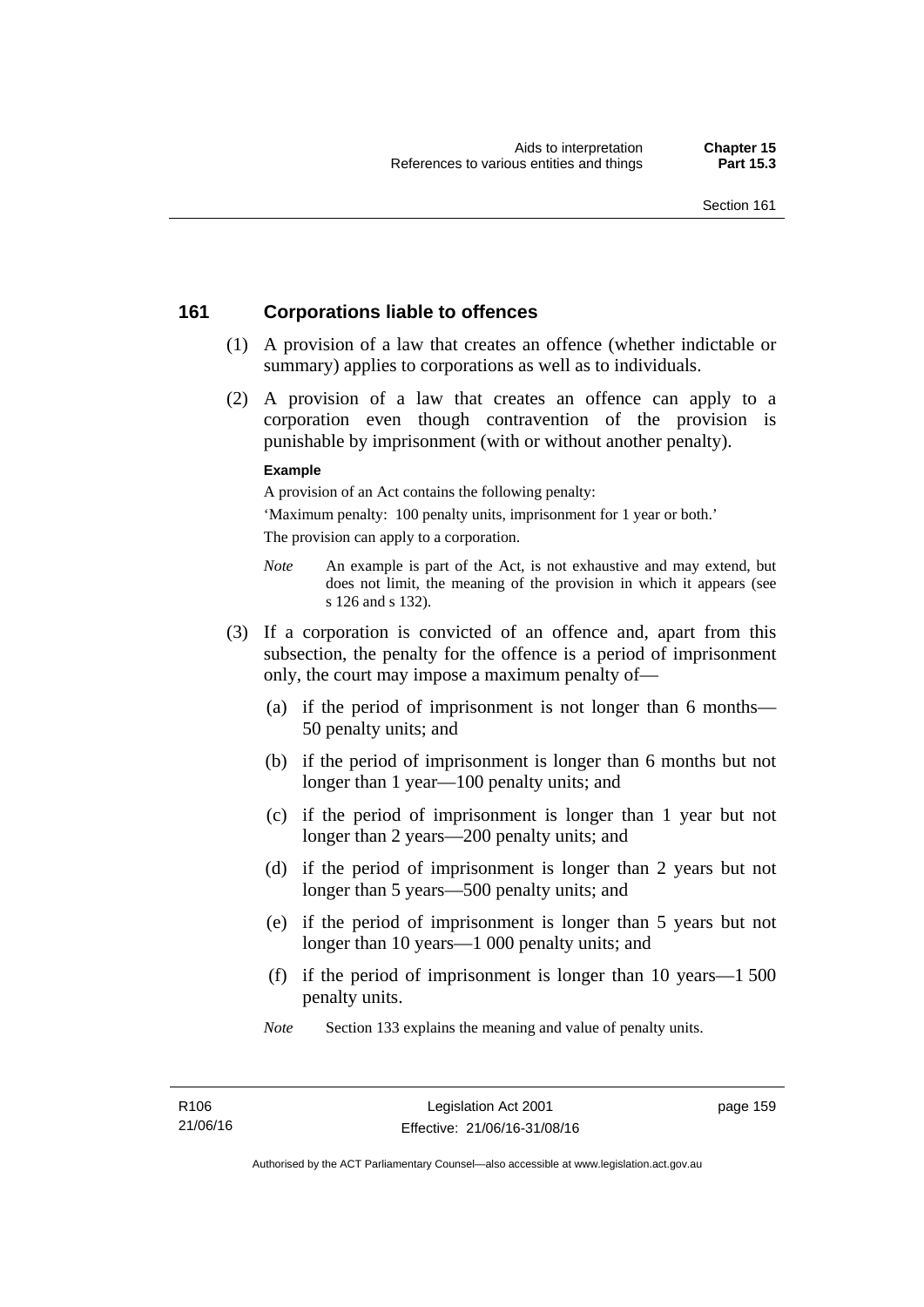(4) In this section:

*law* means an Act, subordinate law or disallowable instrument.

#### **162 References to** *a Minister* **or** *the Minister*

 (1) In an Act or statutory instrument, a reference to *a Minister* is a reference to the Chief Minister or a Minister appointed under the [Self-Government Act,](http://www.comlaw.gov.au/Series/C2004A03699) section 41.

*Note Chief Minister*—see the dictionary, pt 1.

- (2) In a provision of an Act or statutory instrument, a reference to *the Minister* without identifying the Minister's title or portfolio is a reference to—
	- (a) the Minister for the time being administering the provision; or
	- (b) if, for the time being, different Ministers administer the provision in relation to different matters—
		- (i) if only 1 Minister administers the provision in relation to the relevant matter—the Minister; or
		- (ii) if 2 or more Ministers administer the provision in relation to the relevant matter—any of the Ministers; or
	- (c) if paragraph (b) does not apply and, for the time being, 2 or more Ministers administer the provision—any of the Ministers.
- (3) In subsection (2):

*Minister* includes a Minister for the time being acting on behalf of the Minister or 2 or more Ministers.

 (4) If an Act or statutory instrument mentions a Minister and identifies the Minister by reference to the fact that the Minister administers a stated Act, statutory instrument or provision, subsection (2) applies as if references in paragraphs (a) to (c) to the provision were references to the stated Act, instrument or provision.

*Note Attorney-General* and *Treasurer*—see the dictionary, pt 1.

page 160 Legislation Act 2001 Effective: 21/06/16-31/08/16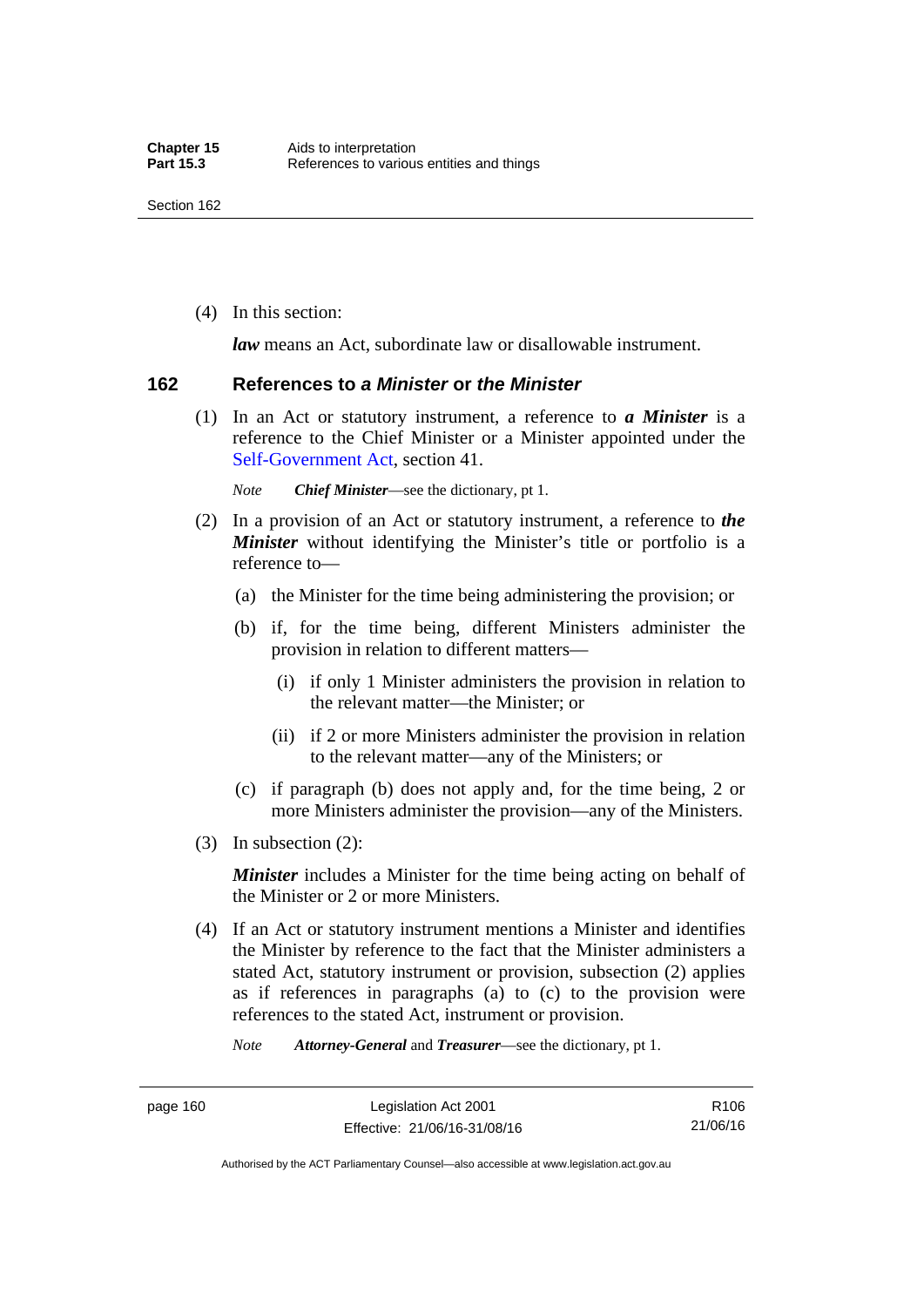### **163 References to** *a director-general* **or** *the director-general*

- (1) In an Act or statutory instrument, a reference to *a director-general* is a reference to a person employed under the [Public Sector](http://www.legislation.act.gov.au/a/1994-37)  [Management Act,](http://www.legislation.act.gov.au/a/1994-37) section 28 (Directors-general—engagement) or section 30 (Directors-general—temporary contracts) to perform the duties of an office of director-general.
- (2) In a provision of an Act or statutory instrument, a reference to *the director-general* without identifying the director-general's title is a reference to—
	- (a) the director-general of the administrative unit responsible for the provision; or
	- (b) if, for the time being, different administrative units are responsible for the provision in relation to different matters—
		- (i) if only 1 administrative unit is responsible for the provision in relation to the relevant matter—the director-general of the administrative unit; or
		- (ii) if 2 or more administrative units are responsible for the provision in relation to the relevant matter—the director-general of any of the administrative units; or
	- (c) if paragraph (b) does not apply and, for the time being, 2 or more administrative units are responsible for the provision the director-general of any of the administrative units.
	- *Note Administrative unit*—see the dictionary, pt 1.
- (3) If an Act or statutory instrument mentions a director-general and identifies the director-general by reference to the fact that the director-general is the director-general of the administrative unit responsible for a stated Act, statutory instrument or provision, subsection (2) applies as if references in paragraphs (a) to (c) to the provision were references to the stated Act, instrument or provision.

page 161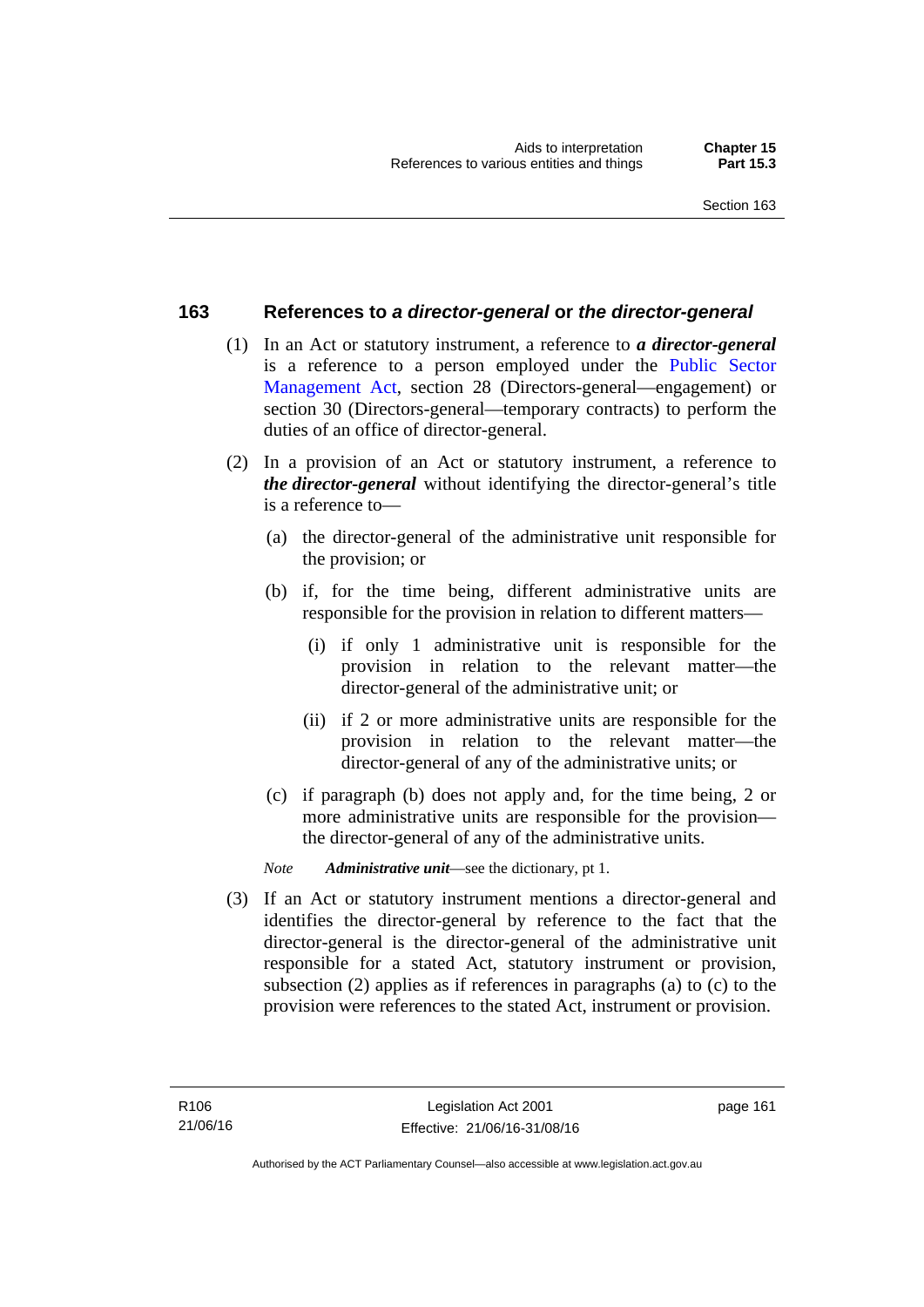(4) In this section:

*director-general*, of an administrative unit, means the person who is employed under the [Public Sector Management Act,](http://www.legislation.act.gov.au/a/1994-37) section 28 or section 30 to perform the duties of the office of director-general in the administrative unit.

*Public Sector Management Act* means the *[Public Sector](http://www.legislation.act.gov.au/a/1994-37)  [Management Act 1994](http://www.legislation.act.gov.au/a/1994-37)*.

*responsible*, for a provision, means allocated responsibility for the provision under the [Public Sector Management Act](http://www.legislation.act.gov.au/a/1994-37), section 14 (1) (b) (Ministerial responsibility and functions of administrative units).

### **164 References to Australian Standards etc**

- (1) In an Act or statutory instrument, a reference consisting of the words 'Australian Standard' or 'AS' followed by a number is a reference to the standard so numbered published by or on behalf of Standards Australia.
- (2) In an Act or statutory instrument, a reference consisting of the words 'Australian/New Zealand Standard' or 'AS/NZS' followed by a number is a reference to the standard so numbered published jointly by or on behalf of Standards Australia and Standards New Zealand.

#### **Examples—s 164**

- 1 AS 4608-1999
- 2 AS/NZS 4906: 1994
- *Note* An example is part of the Act, is not exhaustive and may extend, but does not limit, the meaning of the provision in which it appears (see s 126 and s 132).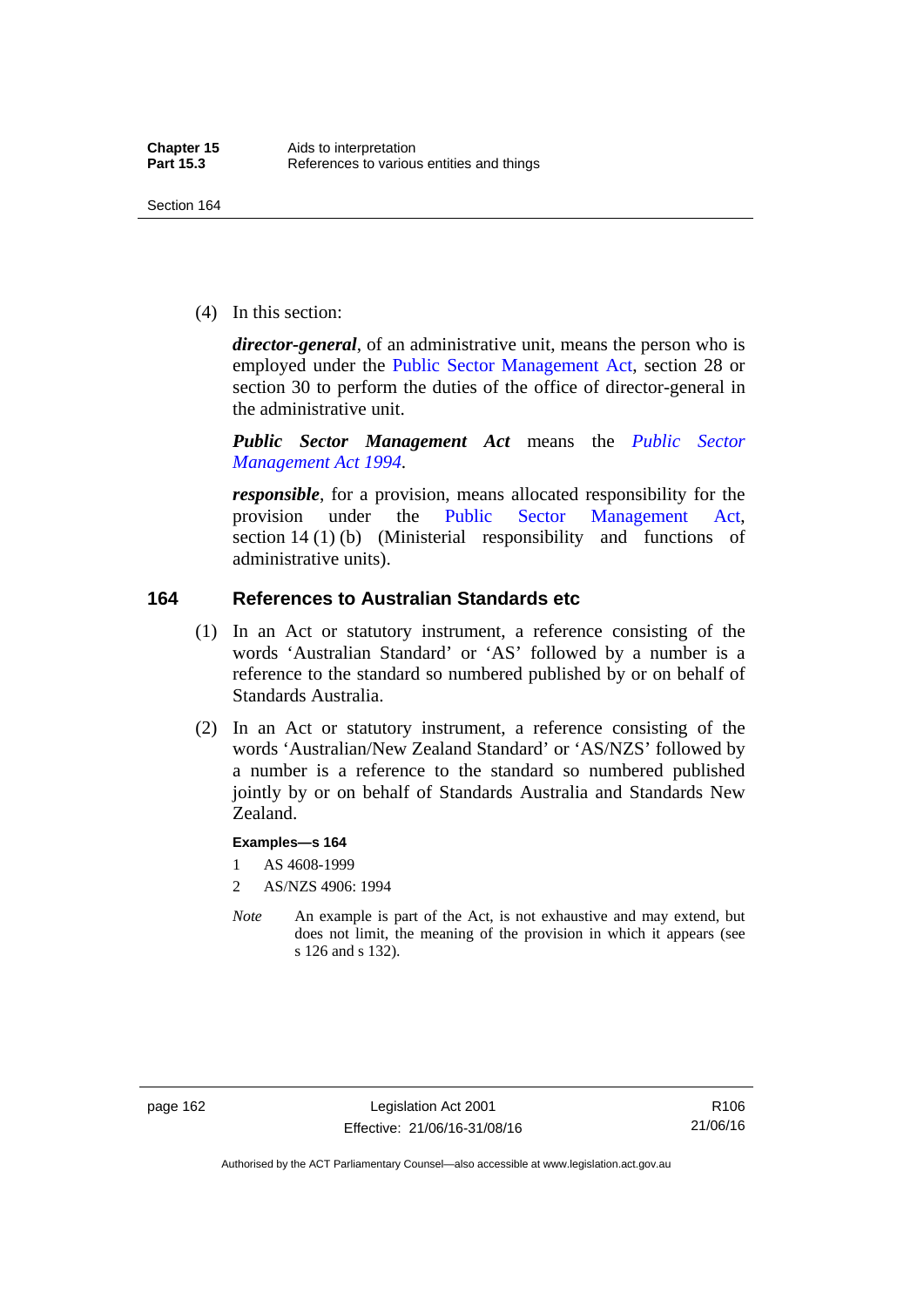### **165 References to Assembly committees that no longer exist**

In an Act or statutory instrument, a reference (whether by name or description) to a committee of the Legislative Assembly that no longer exists is a reference to the committee of the Assembly nominated by the Speaker either generally or for the provision containing the reference.

### **168 References to person with interest in land include personal representative etc**

In an Act or statutory instrument, a reference to a person with an interest in land or other property includes a reference to the person's personal representatives, successors and assigns.

#### **Examples—references to people with interests in land**

- 1 proprietor
- 2 transferor or transferee
- 3 mortgagor or mortgagee
- 4 lessor or lessee
- 5 sublessor or sublessee
- 6 trustee
- *Note* An example is part of the Act, is not exhaustive and may extend, but does not limit, the meaning of the provision in which it appears (see s 126 and s 132).

### **169 References to** *domestic partner* **and** *domestic partnership*

- (1) In an Act or statutory instrument, a reference to a person's *domestic partner* is a reference to someone who lives with the person in a domestic partnership, and includes a reference to a spouse, civil union partner or civil partner of the person.
	- *Note* The Macquarie dictionary, (1997) defines spouse as 'either member of a married pair in relation to the other; one's husband or wife'.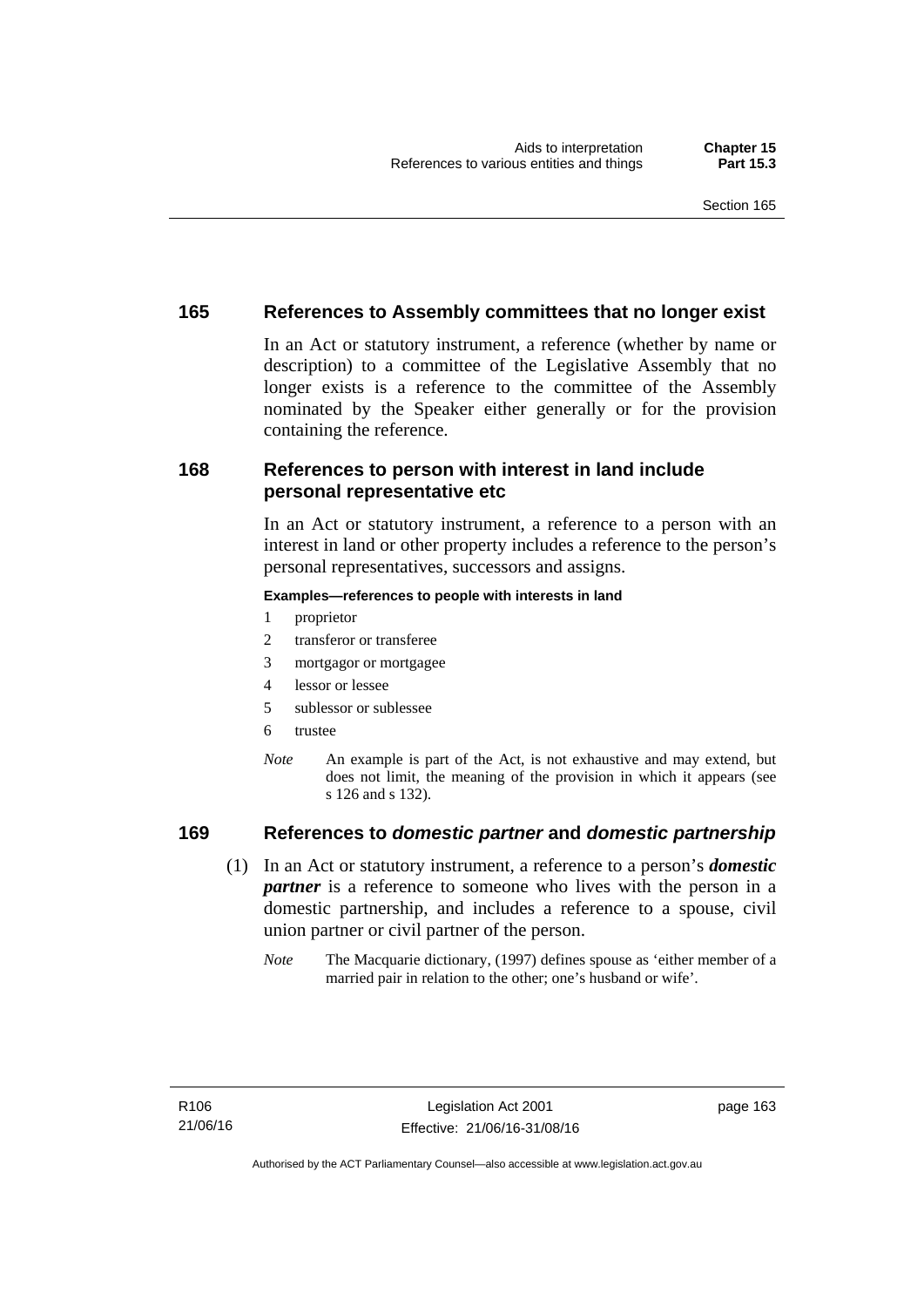(2) In an Act or statutory instrument, a *domestic partnership* is the relationship between 2 people, whether of a different or the same sex, living together as a couple on a genuine domestic basis.

#### **Example—indicators to decide whether 2 people are in a domestic partnership**

- 1 the length of their relationship
- 2 whether they are living together
- 3 if they are living together—how long and under what circumstances they have lived together
- 4 whether there is a sexual relationship between them
- 5 their degree of financial dependence or interdependence, and any arrangements for financial support, between or by them
- 6 the ownership, use and acquisition of their property, including any property that they own individually
- 7 their degree of mutual commitment to a shared life
- 8 whether they mutually care for and support children
- 9 the performance of household duties
- 10 the reputation, and public aspects, of the relationship between them
- *Note* An example is part of the Act, is not exhaustive and may extend, but does not limit, the meaning of the provision in which it appears (see s 126 and s 132).
- (3) In an Act or statutory instrument, a reference to a *domestic partnership* includes a reference to a marriage, a civil union and a civil partnership.

### **169A References to** *transgender people*

- (1) A *transgender person* is a person who—
	- (a) identifies as a member of a different sex by living, or seeking to live, as a member of that sex; or
	- (b) has identified as a member of a different sex by living as a member of that sex;

whether or not the person is a recognised transgender person.

page 164 Legislation Act 2001 Effective: 21/06/16-31/08/16

R106 21/06/16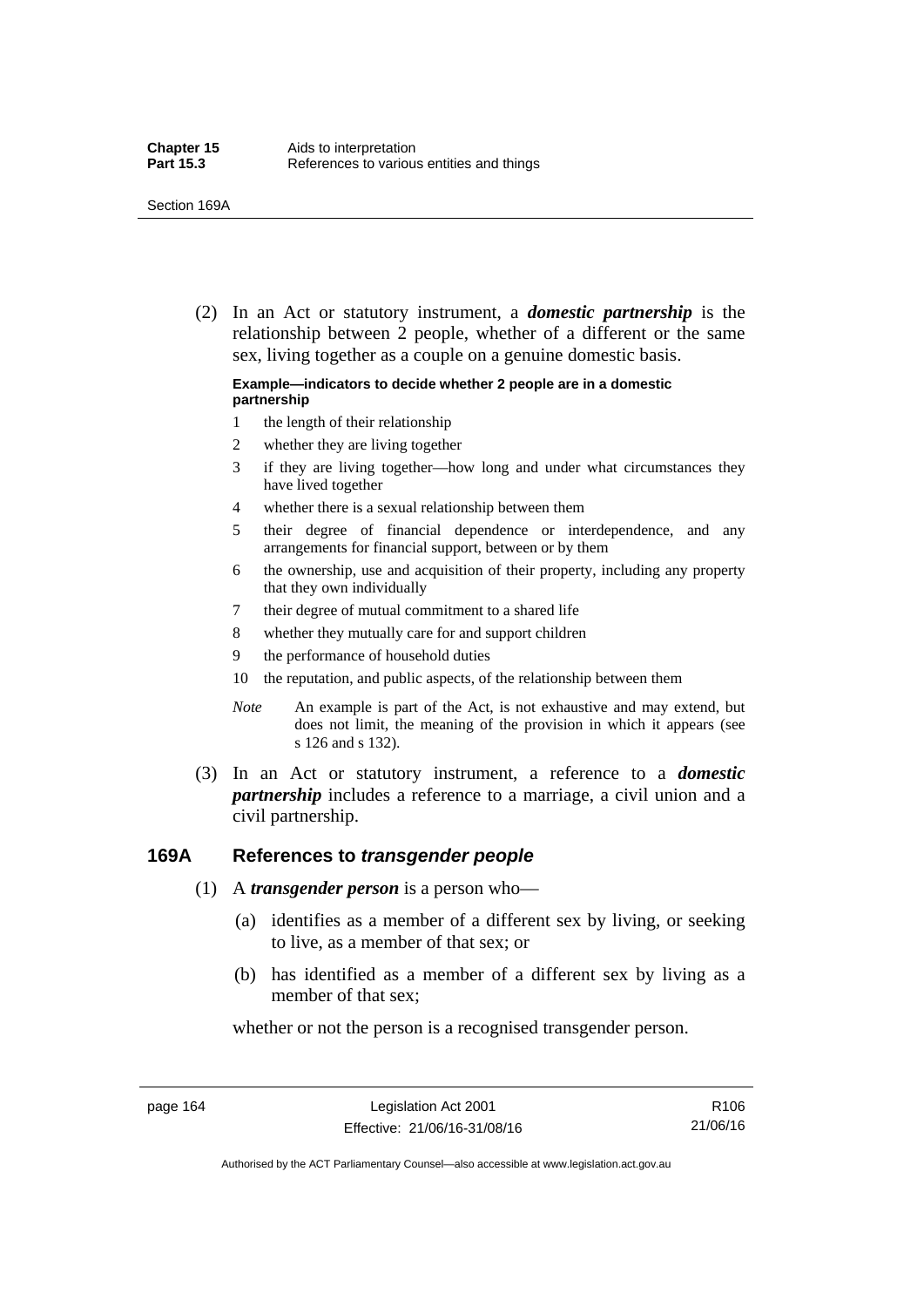- (2) A *transgender person* includes a person who is thought of as a transgender person, whether or not the person is a recognised transgender person.
- (3) A *recognised transgender person* is a person the record of whose sex is altered under the *[Births, Deaths and Marriages Registration](http://www.legislation.act.gov.au/a/1997-112)  [Act 1997](http://www.legislation.act.gov.au/a/1997-112)*, part 4 or the corresponding provisions of a law of a State or another Territory.

# **169B References to** *intersex people*

An *intersex person* is a person who has physical, hormonal or genetic features that are—

- (a) not fully female or fully male; or
- (b) a combination of male or female; or
- (c) not female or male.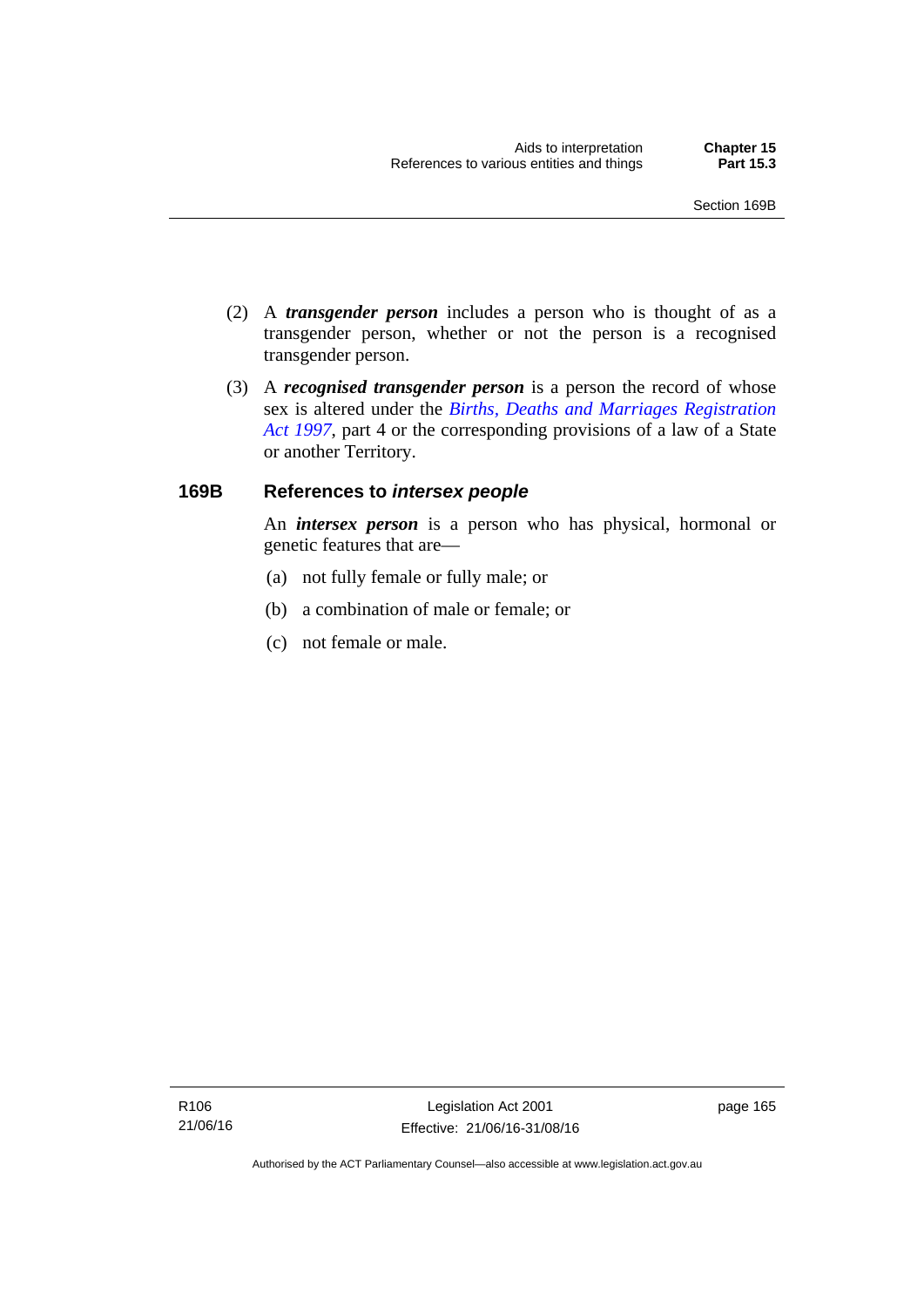# **Part 15.4 Preservation of certain common law privileges**

# **170 Privileges against self-incrimination and exposure to civil penalty**

- (1) An Act or statutory instrument must be interpreted to preserve the common law privileges against self-incrimination and exposure to the imposition of a civil penalty.
- (2) However, this section does not affect the operation of the *[Evidence](http://www.legislation.act.gov.au/a/2011-12)  [Act 2011](http://www.legislation.act.gov.au/a/2011-12)*.
	- *Note* The *[Evidence Act 2011](http://www.legislation.act.gov.au/a/2011-12)*, s 128 contains provisions that apply if a witness raises these privileges in a proceeding. The privileges have been abolished for bodies corporate (see *[Evidence Act 2011](http://www.legislation.act.gov.au/a/2011-12)*, s 187).
- (3) This section is a determinative provision.
	- *Note* See s 5 for the meaning of determinative provisions, and s 6 for their displacement.

# **171 Client legal privilege**

- (1) An Act or statutory instrument must be interpreted to preserve the common law privilege in relation to client legal privilege (also known as legal professional privilege).
- (2) However, this section does not affect the operation of the *[Evidence](http://www.legislation.act.gov.au/a/2011-12)  [Act 2011](http://www.legislation.act.gov.au/a/2011-12)*.
	- *Note* The *[Evidence Act 2011](http://www.legislation.act.gov.au/a/2011-12)*, div 3.10.1 contains provisions about client legal privilege.
- (3) This section is a determinative provision.
	- *Note* See s 5 for the meaning of determinative provisions, and s 6 for their displacement.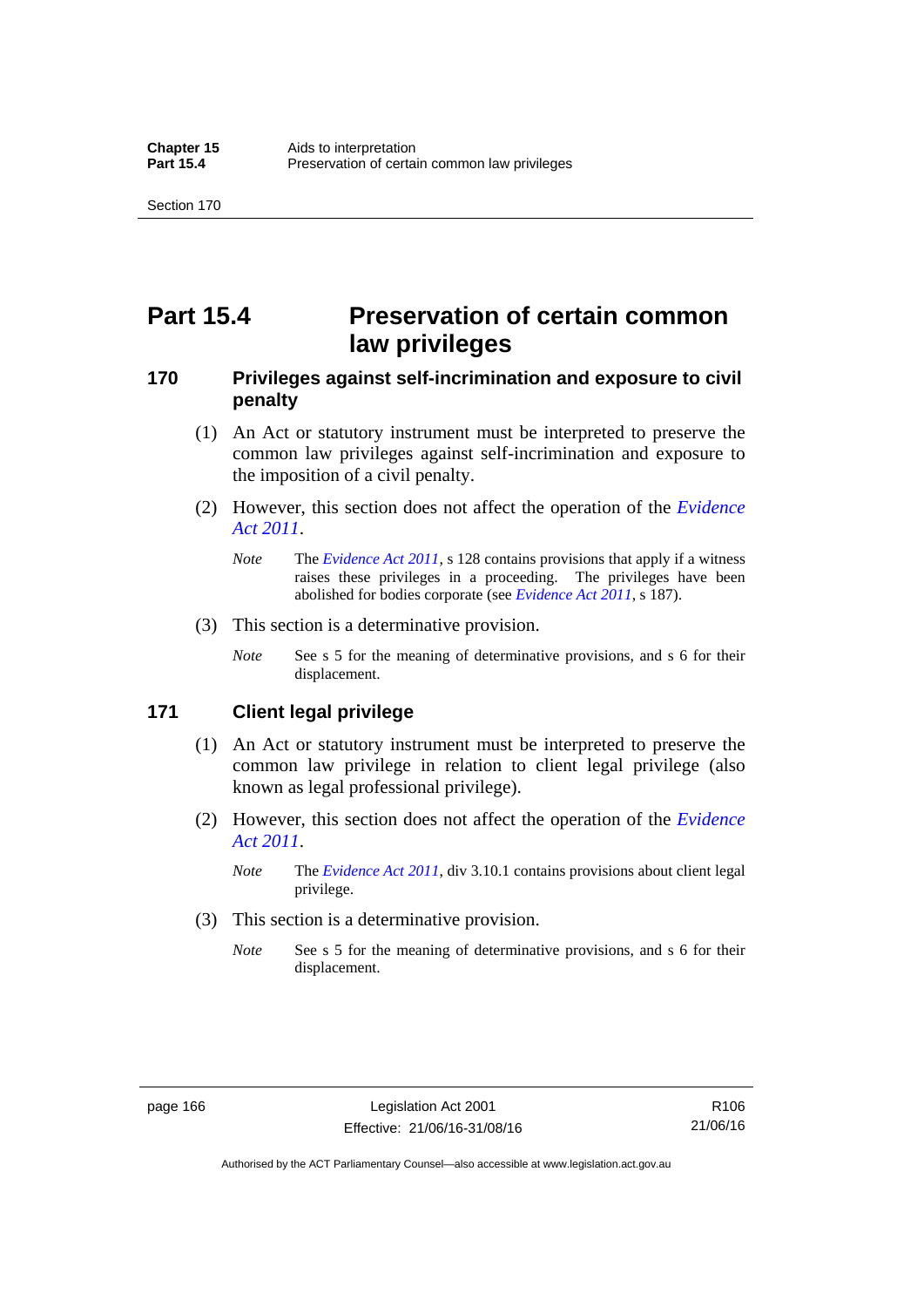# **Chapter 16 Courts, tribunals and other decision-makers**

# **175 Meaning of** *law***—ch 16**

In this chapter:

*law* means an Act, subordinate law or disallowable instrument.

*Note* A reference to an Act, subordinate law or disallowable instrument includes a reference to a provision of the Act, law or instrument (see s 7, s 8 and s 9).

# **176 Jurisdiction of courts and tribunals**

- (1) This section applies if a law, whether expressly or by implication, authorises a proceeding (whether civil or criminal) to be brought in a particular court or tribunal in relation to a matter.
- (2) The law vests the court or tribunal with jurisdiction in the matter.
- (3) The jurisdiction so vested is not limited by any limits to which any other jurisdiction of the court or tribunal may be subject.
	- *Note* See also s 45 which relates to the making of rules carrying out or giving effect to the jurisdiction of the court or tribunal.

# **177 Recovery of amounts owing under laws**

If an amount is owing under a law to a person (the *creditor*) by another person (the *debtor*), the creditor may recover the amount as a debt owing by the debtor to the creditor in a court of competent jurisdiction or the ACAT.

# **178 Power to decide includes power to take evidence etc**

- (1) A court, tribunal or other entity authorised by law to hear and decide a matter (however expressed) has power—
	- (a) to take evidence, including evidence on oath; and

page 167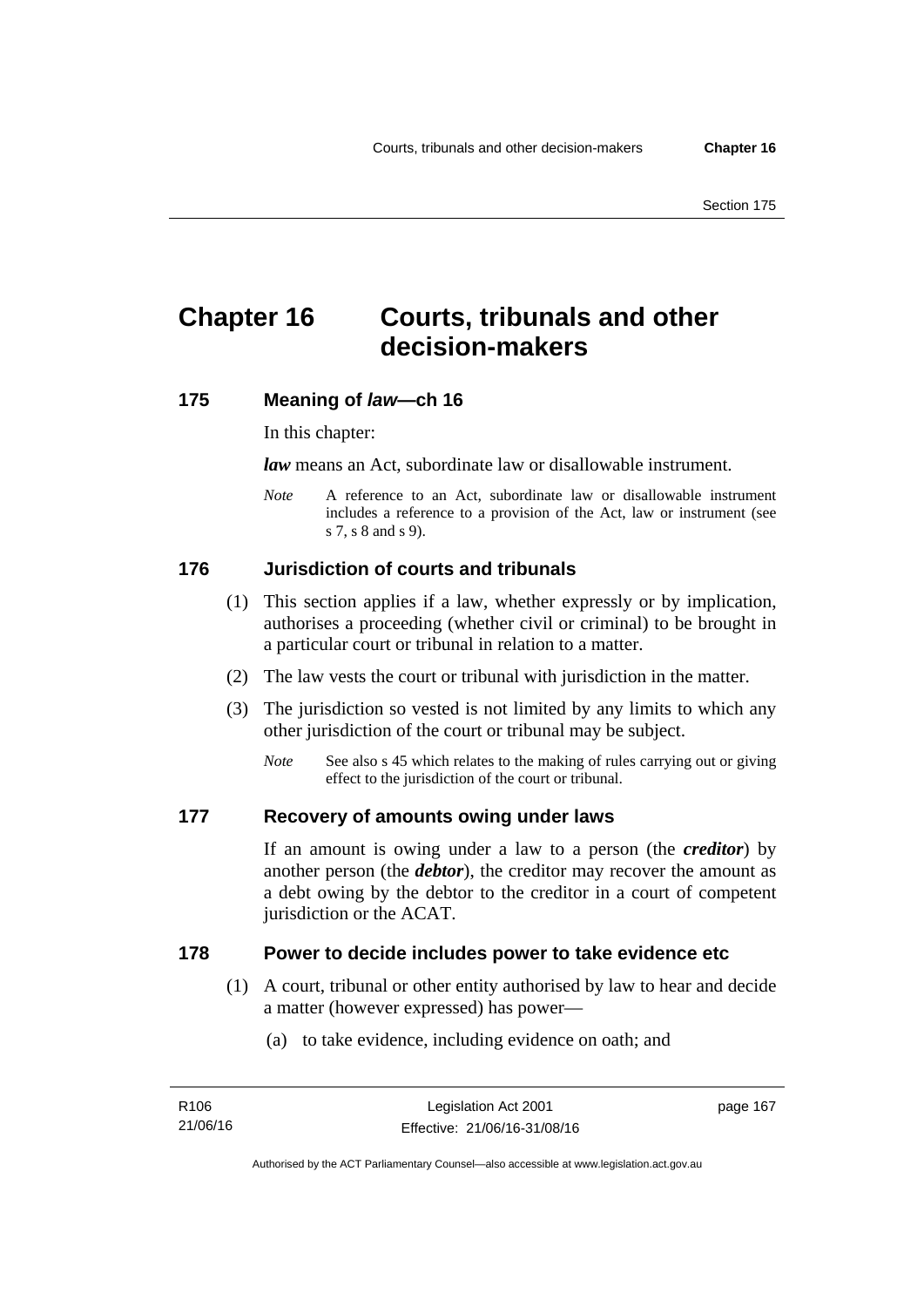- (b) to examine witnesses; and
- (c) to administer oaths to witnesses.
- (2) The court, tribunal or other entity may authorise a person to administer an oath to a witness.
- (3) This section does not limit any other power of the court, tribunal or other entity.

### **179 Content of statements of reasons for decisions**

- (1) This section applies if a law requires a tribunal or other entity making a decision to give written reasons for the decision, whether the term 'reasons', 'grounds' or any other term is used.
- (2) The document giving the reasons must also set out the findings on material questions of fact and refer to the evidence or other material on which the findings were based.
- (3) This section is a determinative provision.
	- *Note* See s 5 for the meaning of determinative provisions, and s 6 for their displacement.

Authorised by the ACT Parliamentary Counsel—also accessible at www.legislation.act.gov.au

R106 21/06/16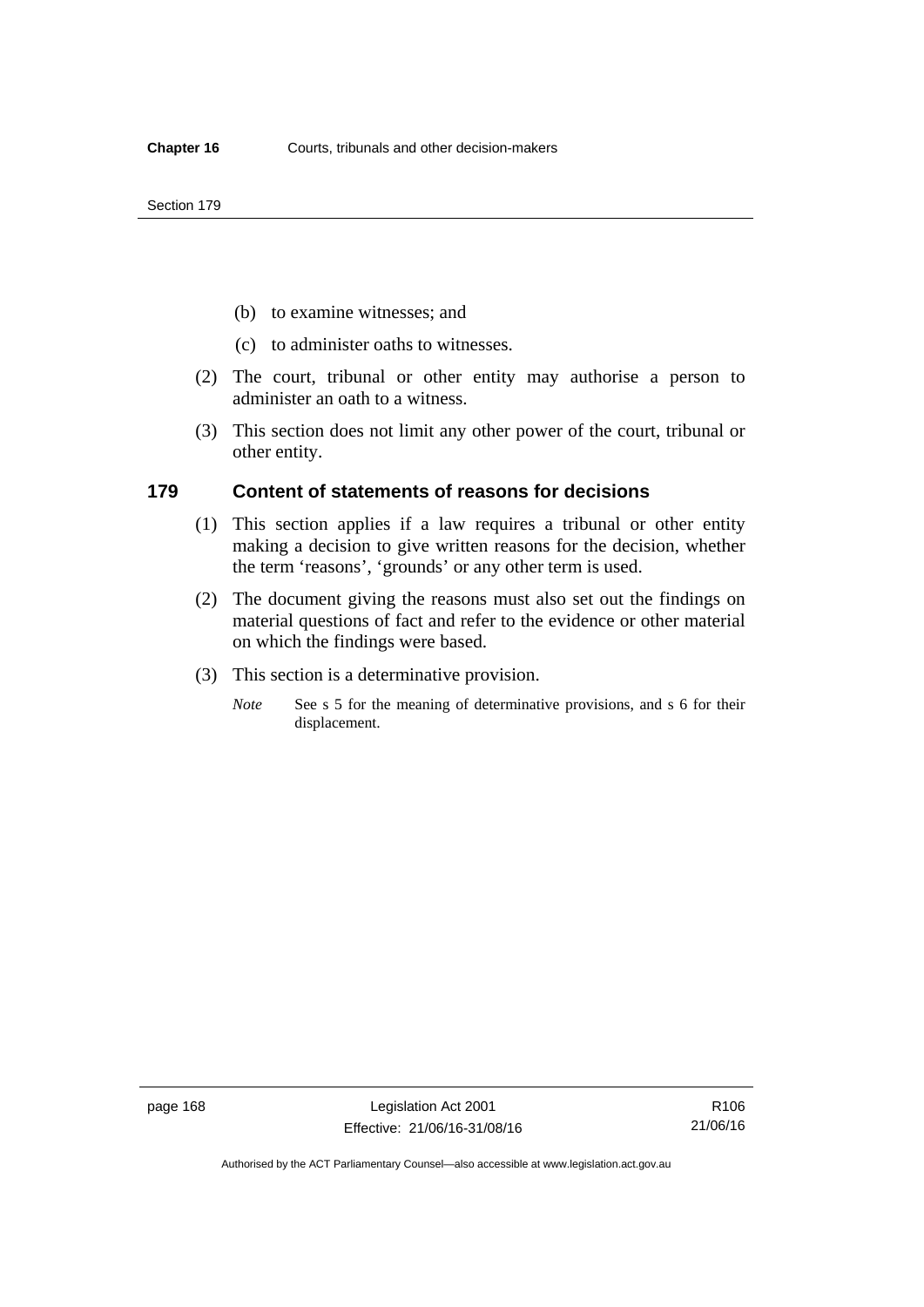# **180 Power to make decision includes power to reverse or change**

- (1) Power given by a law to make a decision includes power to reverse or change the decision.
- (2) The power to reverse or change the decision is exercisable in the same way, and subject to the same conditions, as the power to make the decision.

#### **Example**

If the power to include land in a special reserve is exercisable only on the resolution of the Legislative Assembly, the power to excise land from a special reserve is exercisable only on the resolution of the Assembly.

*Note* An example is part of the Act, is not exhaustive and may extend, but does not limit, the meaning of the provision in which it appears (see s 126 and s 132).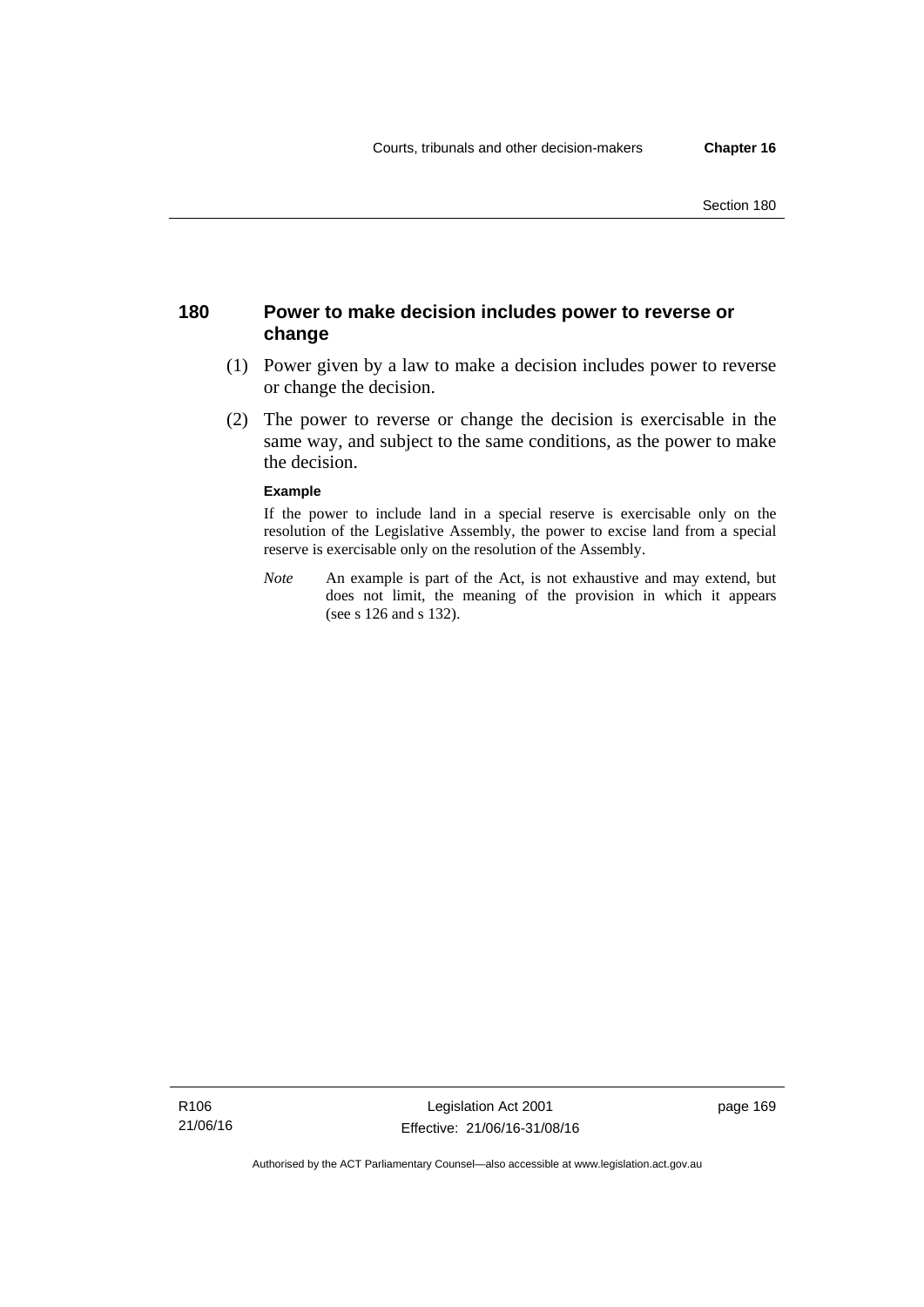# **Chapter 17 Entities and positions**

### **182 Meaning of** *law***—ch 17**

In this chapter:

*law* means an Act or statutory instrument.

*Note* A reference to an Act or statutory instrument includes a reference to a provision of the Act or instrument (see s 7 and s 13).

# **183 Change of name of entity**

- (1) If a law changes the name of an entity established under a law, the entity continues in existence under the new name and its identity is not affected by the change.
- (2) If the name of an entity is changed, a reference in a law to the entity by its previous name is taken, after the change, to be a reference to the entity by its new name.
- (3) To remove any doubt, subsection (2) applies to all entities, whether or not in or for the Territory, including entities established under a law of another jurisdiction.
	- *Note Another jurisdiction* means the Commonwealth, a State, another Territory, the United Kingdom or New Zealand (see dict, pt 2).

# **184 Change in constitution of entity**

- (1) This section applies if a law changes how an entity established under a law is constituted.
- (2) The entity continues in existence as newly constituted and its identity is not affected by the change.
- (3) Without limiting subsection (2), the change does not affect—
	- (a) any function, right, privilege, liability or property of the entity; or

R106 21/06/16

Authorised by the ACT Parliamentary Counsel—also accessible at www.legislation.act.gov.au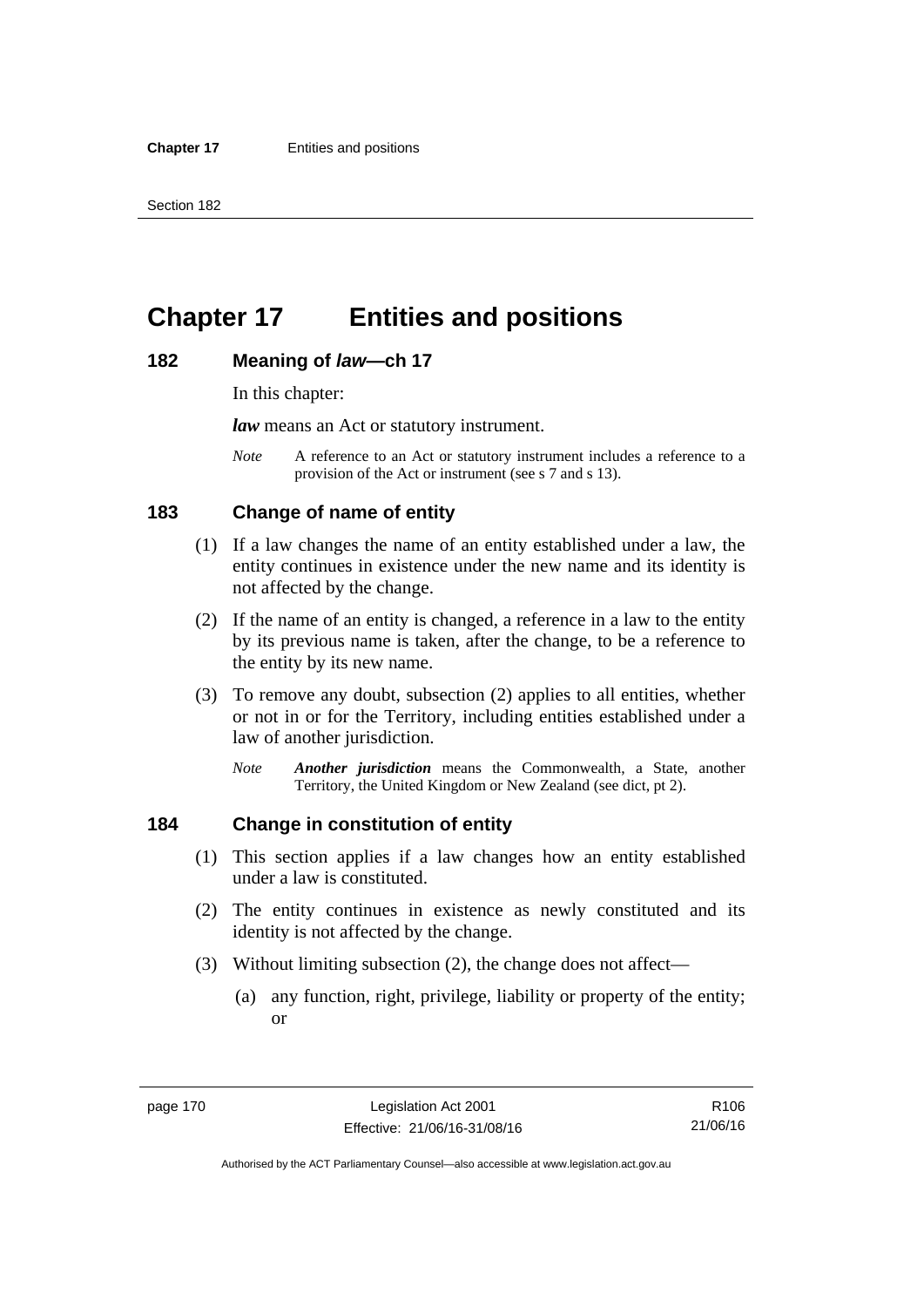- (b) the bringing of a proceeding, or the continuation of a proceeding, by or against the entity; or
- (c) the carrying out of an investigation or inquiry, or the continuation of an investigation or inquiry, in relation to anything done or not done by or in relation to the entity.
- *Note Function* is defined in the dictionary, pt 1 to include authority, duty and power.

# **184A References to entity**

- (1) In a law, a reference to an entity includes a reference to a person exercising a function of the entity, whether under a delegation, subdelegation or otherwise.
- (2) To remove any doubt, this section applies to all entities, whether or not in or for the Territory, including entities established under a law of another jurisdiction.

# **185 References to occupant of position**

- (1) In a law, a reference to the occupant of a position (however expressed) includes a reference to anyone for the time being occupying the position.
- (2) To remove any doubt, this section applies to all positions, whether or not in or for the Territory, including positions established under a law of another jurisdiction.
	- *Note* See s 200 (1) (Functions of occupants of positions) and defs *occupy* and *position* in the dictionary, pt 1.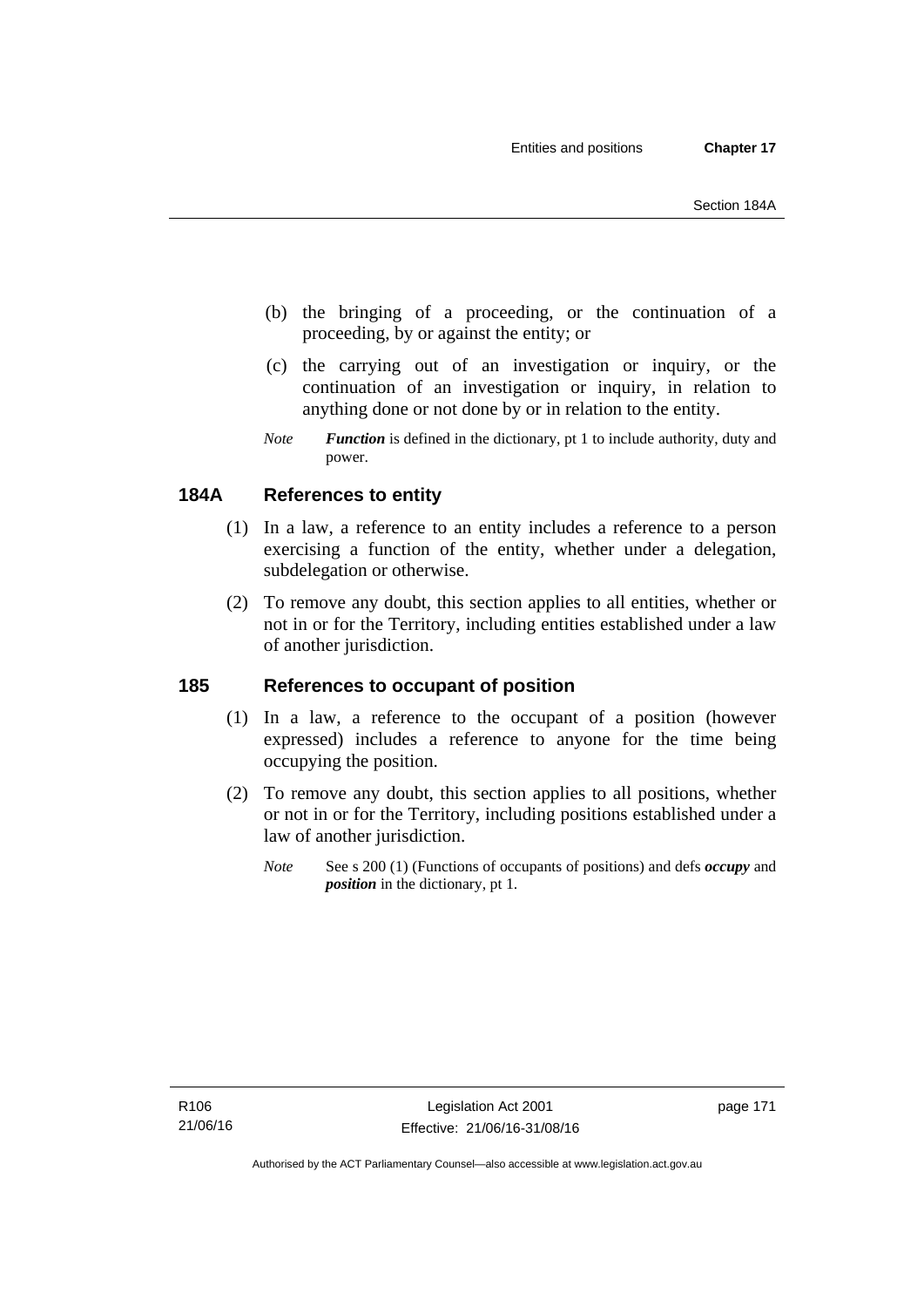# **186 Change of name of position**

- (1) If a law changes the name of a position established under a law, the position continues in existence under the new name and its identity is not affected by the change.
- (2) If the name of a position is changed, a reference in a law to the position by its previous name is taken, after the change, to be a reference to the position by its new name.
- (3) To remove any doubt, subsection (2) applies to all positions, whether or not in or for the Territory, including positions established under a law of another jurisdiction.

# **187 Chair and deputy chair etc**

- (1) If a law establishes a position of chair or chairperson of an entity, the chair or chairperson may be referred to as chairman, chairwoman, chairperson or chair.
- (2) If a law establishes a position of deputy chair or deputy chairperson of an entity, the deputy chair or deputy chairperson may be referred to as deputy chairman, deputy chairwoman, deputy chairperson or deputy chair.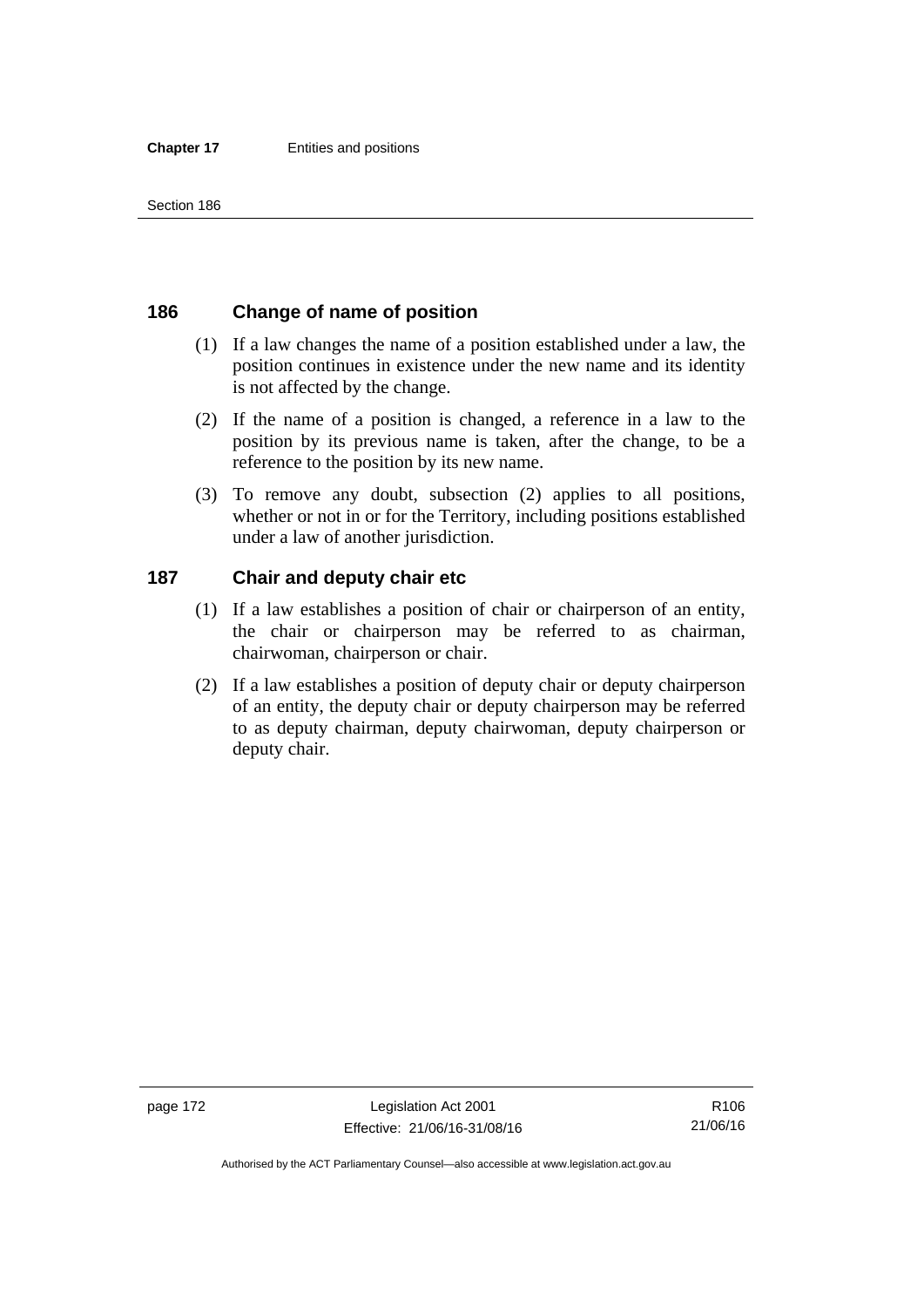# **Chapter 18 Offences**

*Note* See also s 133 to s 135 (which relate to penalty units and penalty provisions) and s 161 (Corporations liable to offences).

## **188 Meaning of** *ACT law***—ch 18**

In this chapter:

*ACT law* means an Act or subordinate law.

*Note* A reference to an Act or subordinate law includes a reference to a provision of the Act or law (see s 7 and s 8).

# **189 Reference to offence includes reference to related ancillary offences**

A reference to an offence against an ACT law includes a reference to an offence against the [Criminal Code,](http://www.legislation.act.gov.au/a/2002-51) part 2.4 (Extensions of criminal responsibility) or section 717 (Accessory after the fact) that relates to the ACT law.

#### **Example**

X is the holder of a licence under the *Plant Development Act 2001* (hypothetical). The Plant Development Act, s 23 provides for the cancellation of a licence if a licence holder commits an offence against the Act. While his business premises are being inspected, X incites an employee to obstruct the inspector. As a result, the employee obstructs the inspector (which is an offence against the Act). X is later convicted of the offence of incitement against the [Criminal Code](http://www.legislation.act.gov.au/a/2002-51), s 47 (which is an offence in the [Criminal Code,](http://www.legislation.act.gov.au/a/2002-51) pt 2.4). Because of the Legislation Act, s 189, X is taken to have committed an offence against the Plant Development Act and is therefore liable to have his licence cancelled.

*Note 1* The result would be the same if X had been convicted of conspiracy relating to the offence of obstruction in the Plant Development Act.

> Apart from the Legislation Act, s 189, the following offences in the [Criminal Code,](http://www.legislation.act.gov.au/a/2002-51) pt 2.4 could also apply to the offence in the Plant Development Act:

- attempt (s 44 (Attempt))
- aiding and abetting (s 45 (Complicity and common purpose)).

page 173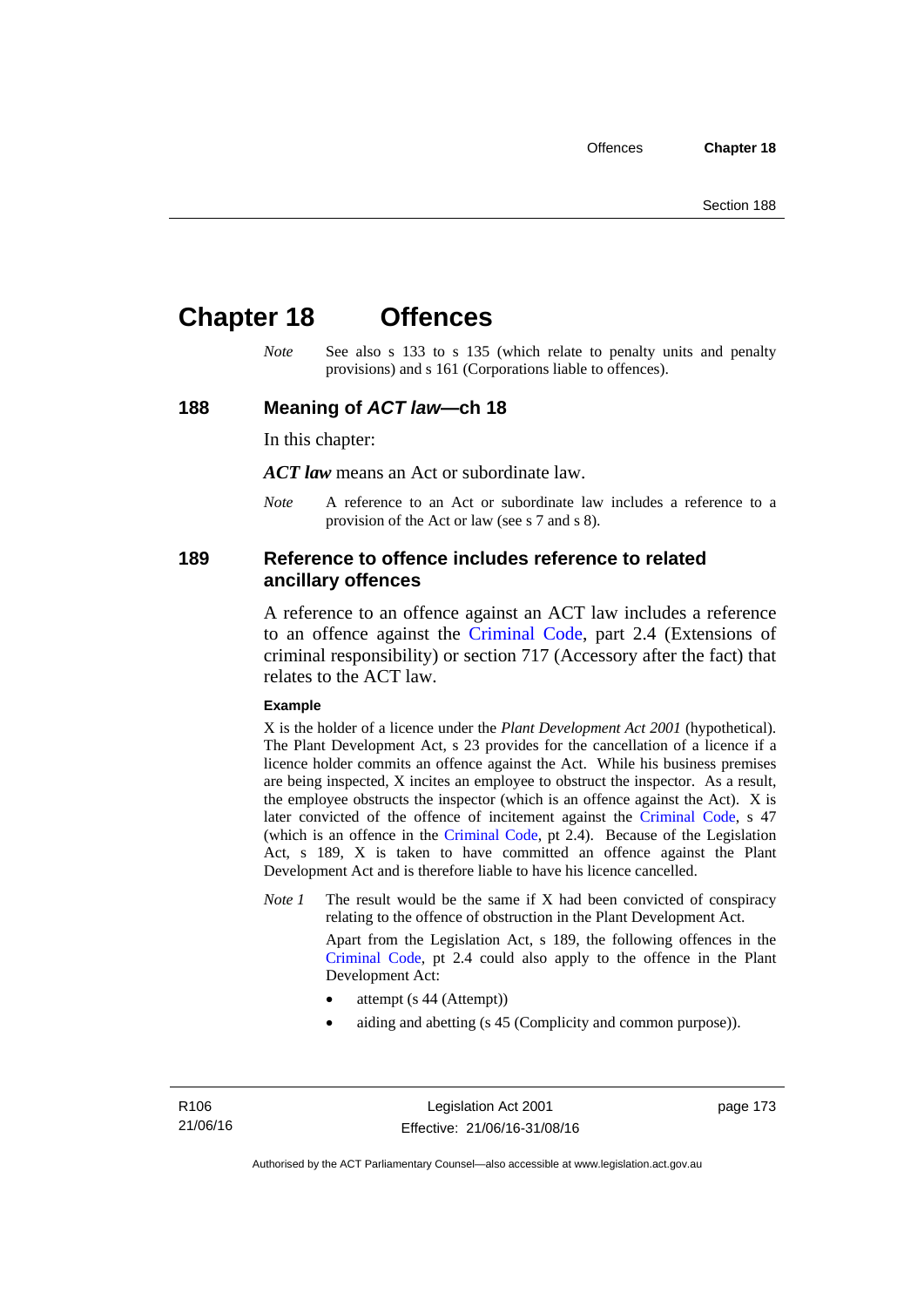*Note 2* An example is part of the Act, is not exhaustive and may extend, but does not limit, the meaning of the provision in which it appears (see s 126 and s 132).

### **190 Indictable and summary offences**

- (1) An offence is an *indictable offence* if—
	- (a) it is punishable by imprisonment for longer than 2 years; or
	- (b) it is declared by an ACT law to be an indictable offence.
- (2) An *indictable offence* includes an indictable offence that is or may be dealt with summarily.
- (3) Any other offence is a *summary offence* and is punishable on summary conviction.

### **191 Offences against 2 or more laws**

- (1) If an act or omission by a person is an offence against 2 or more ACT laws, the person may be prosecuted for and convicted of any of the offences, but is not liable to be punished more than once for the act or omission.
- $(2)$  If—
	- (a) an act or omission by a person is an offence against both an ACT law and a law of another jurisdiction; and
	- (b) the person has been punished for the offence against the law of the other jurisdiction;

the person is not liable to be punished for the offence against the ACT law.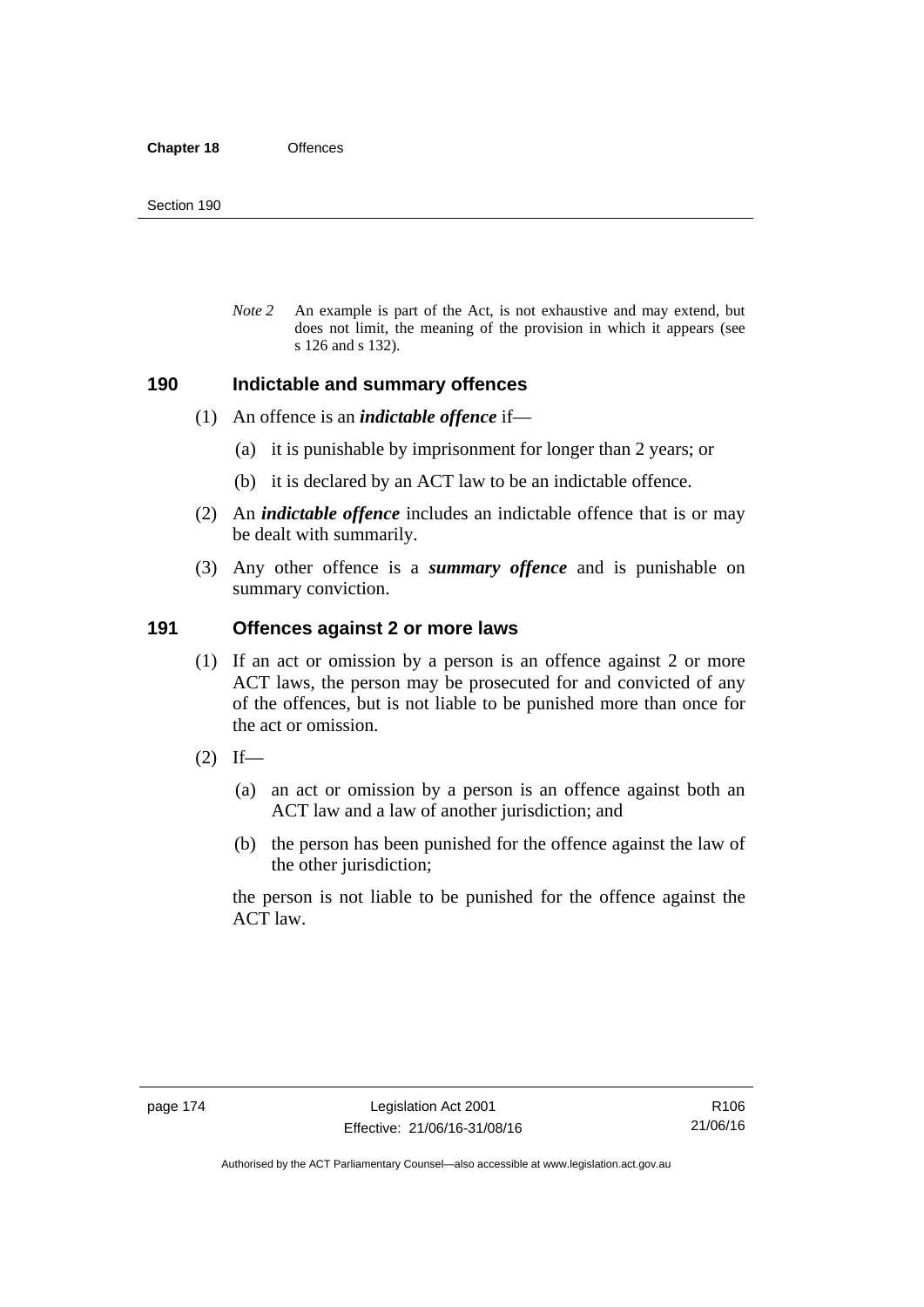# **192 When must prosecutions begin?**

- (1) A prosecution for the following offences against an ACT law may be begun at any time:
	- (a) an offence by an individual punishable by imprisonment for longer than 6 months;
	- (b) an offence by a corporation punishable by a prescribed fine;
		- *Note* See s 161 for the fines that may be imposed on a corporation for offences punishable only by imprisonment.
	- (c) an aiding and abetting offence by an individual in relation to an offence by a corporation punishable by a prescribed fine.
- (2) A prosecution for any other offence against an ACT law must be begun not later than—
	- (a) 1 year after the day of commission of the offence; or
	- (b) if an ACT law provides for another period—that period.
- (3) However, if a coroner's inquest or inquiry, or an inquiry under the *[Inquiries Act 1991](http://www.legislation.act.gov.au/a/1991-2)* or the *[Royal Commissions Act 1991](http://www.legislation.act.gov.au/a/1991-1)*, is held into a matter that discloses or is otherwise found to relate to an offence mentioned in subsection (2), a prosecution for the offence may be begun not later than 1 year after the day when—
	- (a) the coroner's report is made; or
	- (b) the report of the board of inquiry or royal commission is given to the Chief Minister.
- (4) In this section:

*aiding and abetting offence* means an offence against the [Criminal](http://www.legislation.act.gov.au/a/2002-51)  [Code](http://www.legislation.act.gov.au/a/2002-51), section 45 (Complicity and common purpose).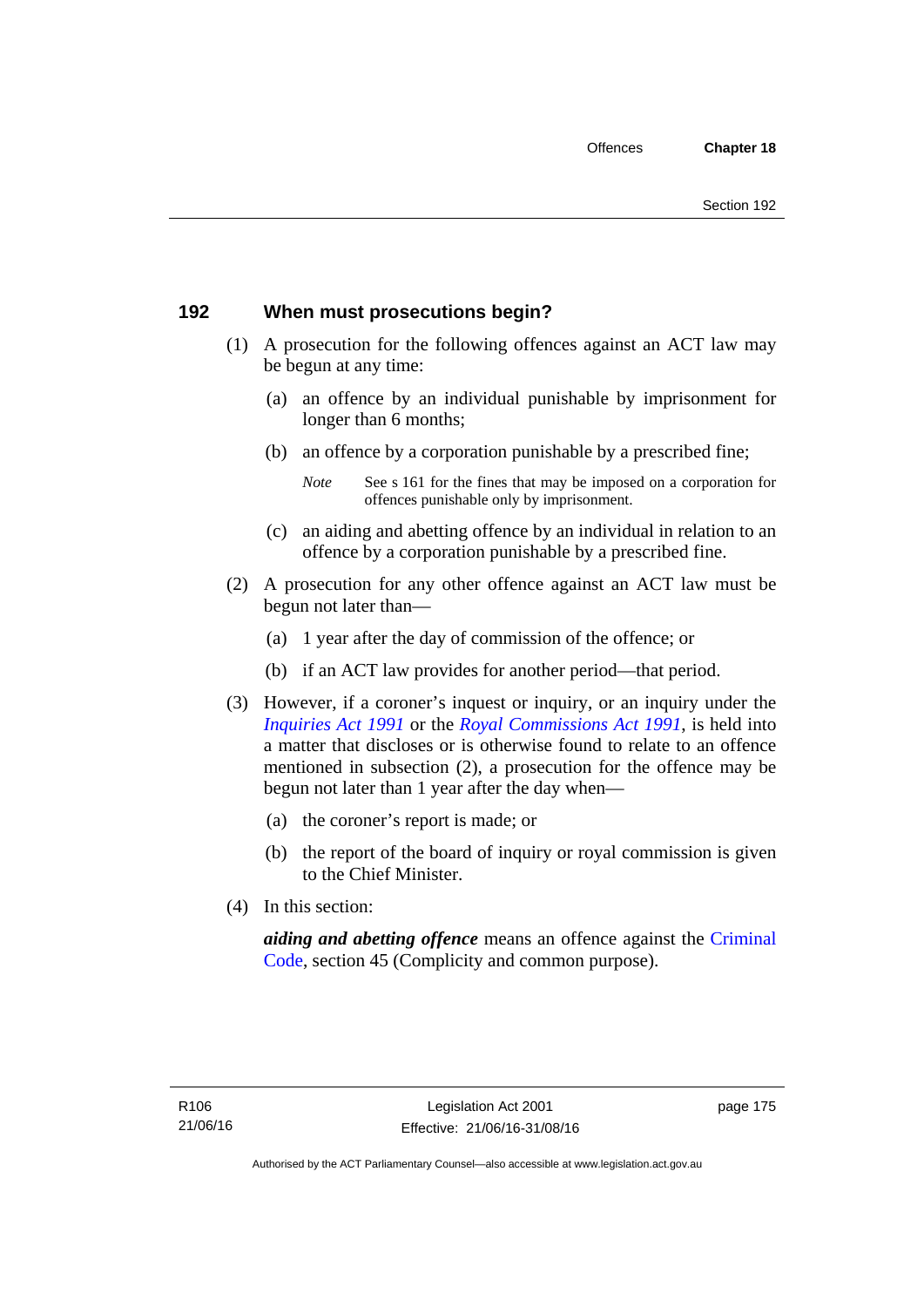*prescribed fine*, for an offence, means—

- (a) if the penalty for the offence is expressed in penalty units— 100 penalty units or more; or
- (b) if the penalty for the offence is expressed as an amount of money—\$50 000 or more.

# **193 Continuing offences**

- (1) This section applies to a requirement to do an act if—
	- (a) the act is required to be done under an ACT law within a particular period or before a particular time; and
	- (b) failure to comply with the requirement is an offence against the law.
- (2) A person who fails to comply with the requirement commits an offence for each day until the act is done.
- (3) A day mentioned in subsection (2) includes any day of conviction for an offence and any later day.

*Note* See also s 152 (Continuing effect of obligations).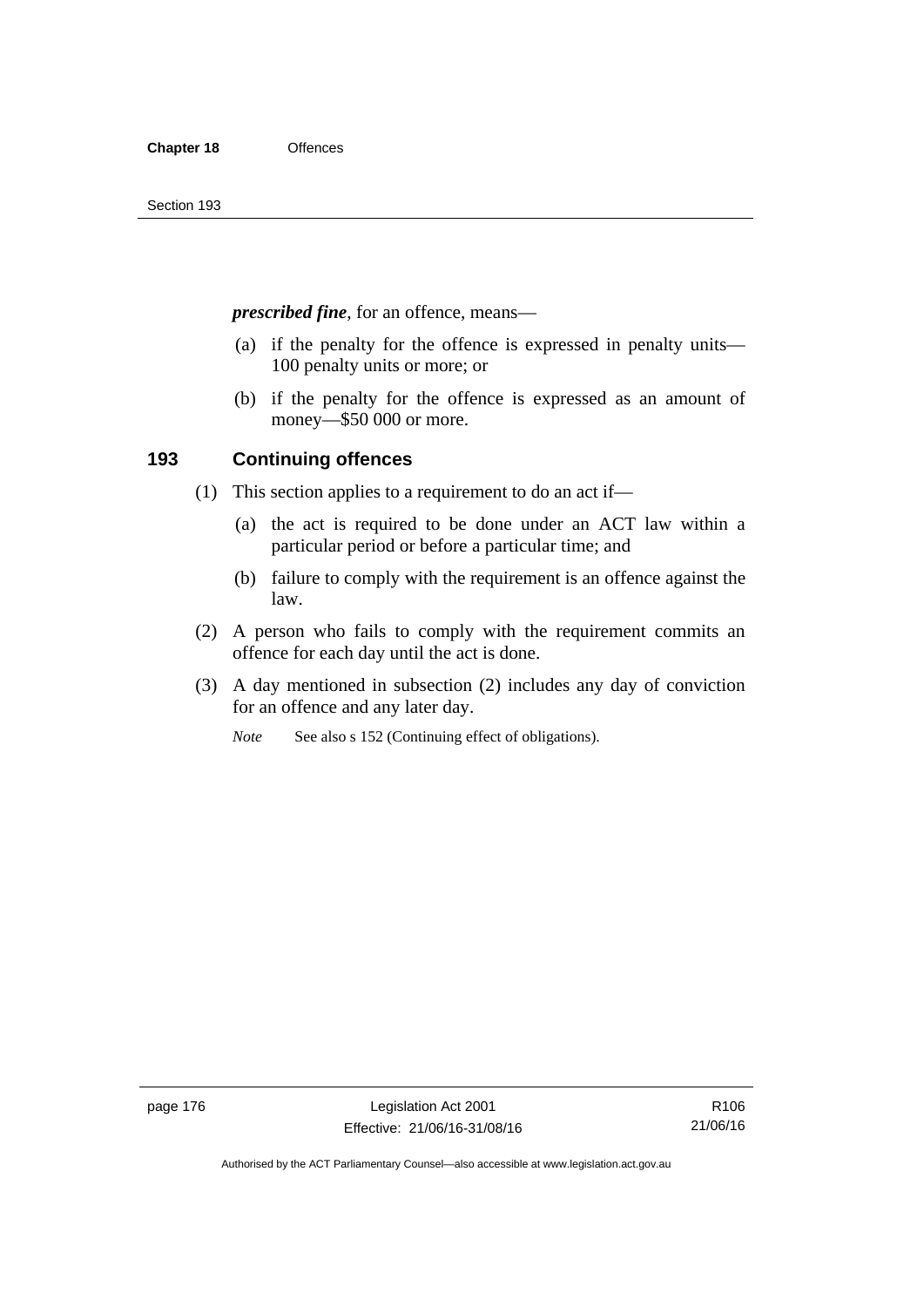# **Chapter 19 Administrative and machinery provisions**

# Part 19.1 **Introductory**

# **195 Meaning of** *law***—ch 19**

In this chapter:

*law* means an Act, subordinate law or disallowable instrument.

*Note* A reference to an Act, subordinate law or disallowable instrument includes a reference to a provision of the Act, law or instrument (see s 7, s 8 and s 9).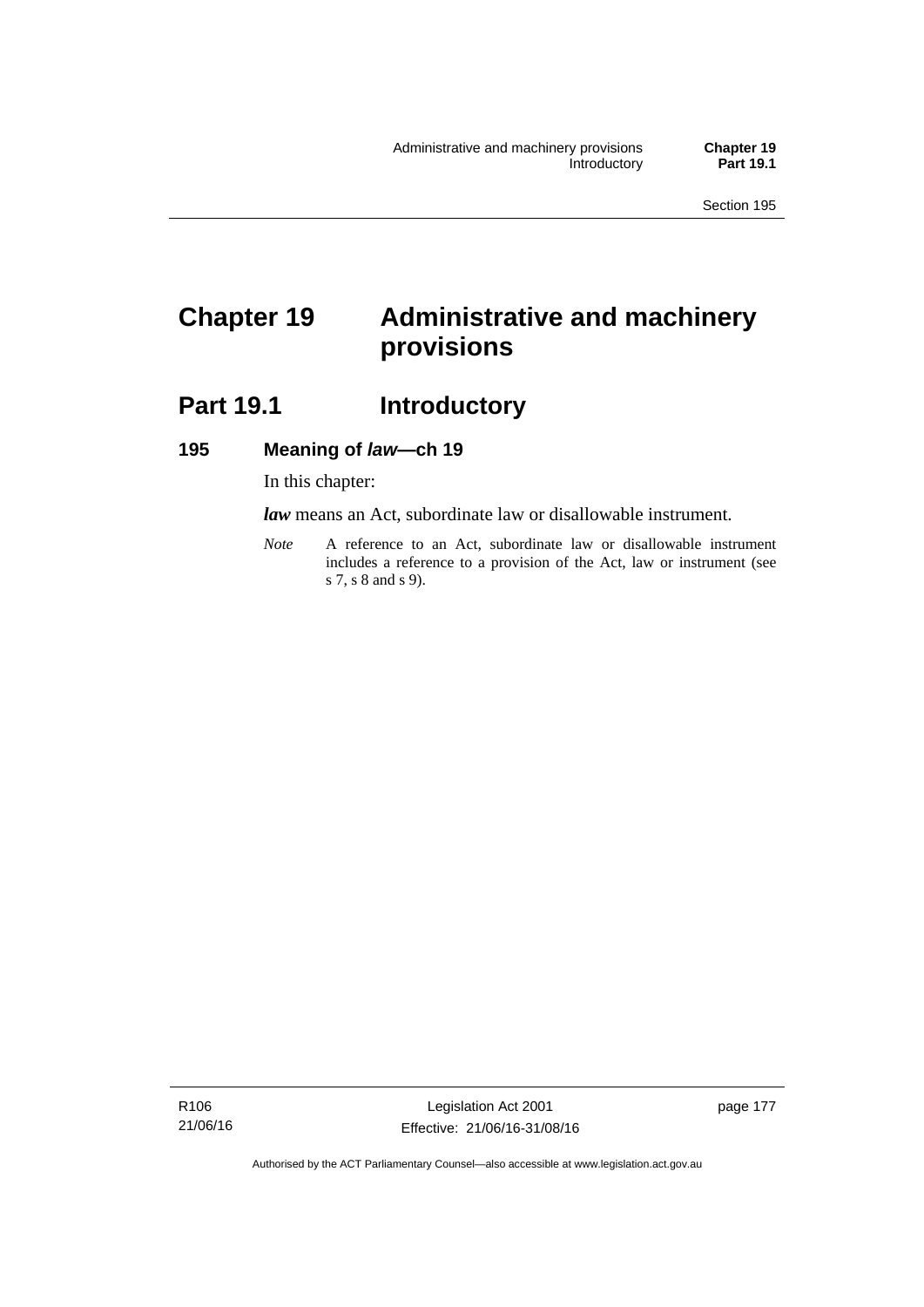# **Part 19.2 Functions**

*Note Function* is defined in the dictionary, pt 1 to include authority, duty and power.

# **196 Provision giving function gives power to exercise function**

 (1) A provision of a law that gives a function to an entity also gives the entity the powers necessary and convenient to exercise the function.

*Note Entity* and *exercise*—see the dictionary, pt 1.

 (2) The powers given to the entity under subsection (1) are in addition to any other powers of the entity under the law.

# **197 Statutory functions may be exercised from time to time**

If a law gives a function to an entity, the function may be exercised from time to time.

*Note* See also s 42 (3) (Power to make statutory instruments).

# **199 Functions of bodies**

 (1) If a law authorises or requires a body to exercise a function, it may do so by resolution.

*Note Body*—see the dictionary, pt 1.

- (2) To remove any doubt, subsection (1) applies in relation to a function even though a law authorises or requires the function to be exercised in writing.
- (3) If a law authorises or requires a signature by a person and the person is a body, the signature of a person authorised by the body for the purpose is taken to be the signature of the body.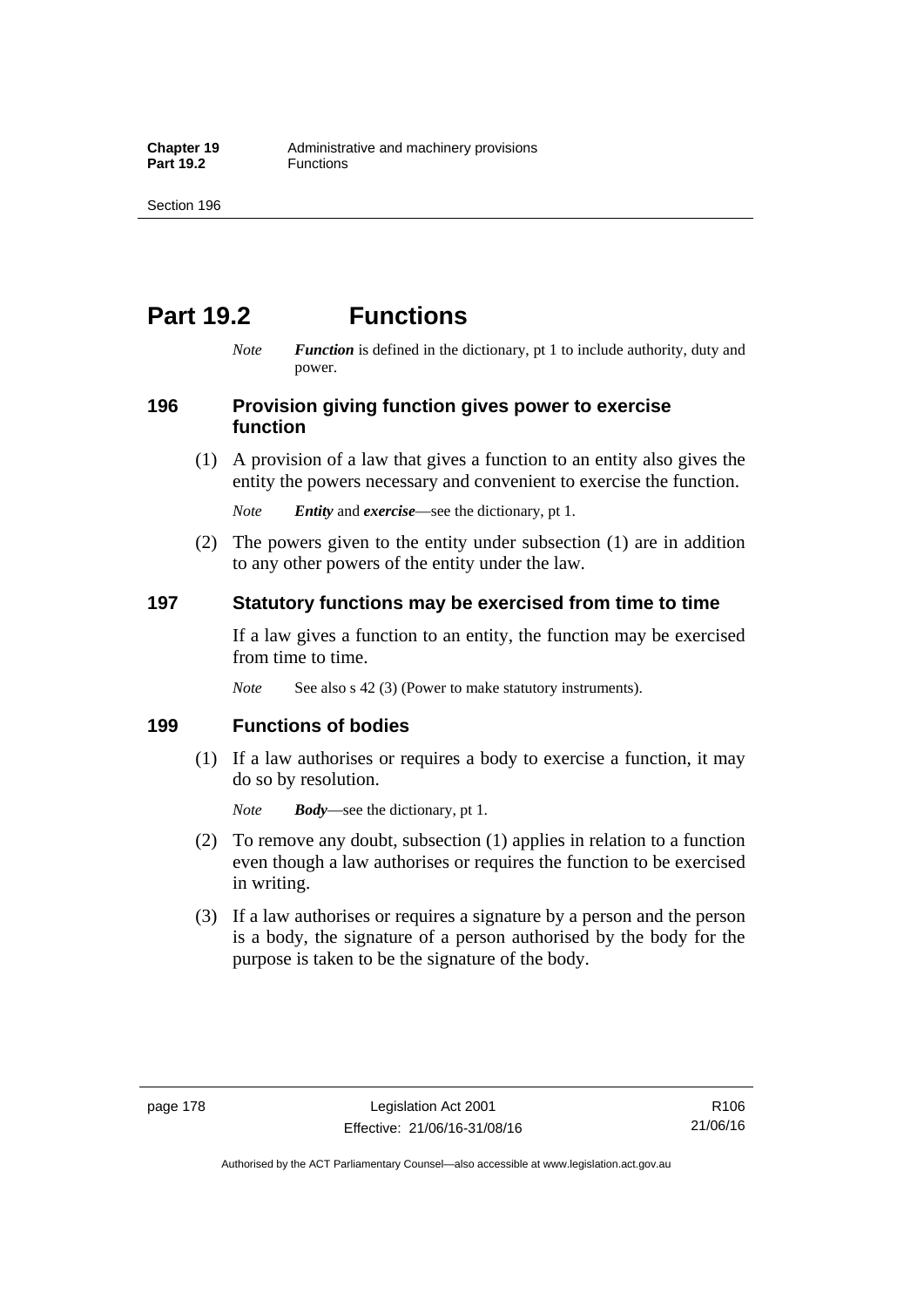(4) If a law gives a function to a body, the function may be exercised by the body as constituted for the time being.

#### **Example**

The ACT Conference Organisers Registration Board is a statutory body consisting of 5 members. At a meeting of the board it is agreed to exempt a conference organiser from registration on certain conditions. On the day after the meeting, 1 of the members of the board (X) resigns and another person (Y) is appointed to the board in  $X$ 's place. At the next meeting of the board, the board considers additional information submitted by the conference organiser and agrees to amend the conditions of exemption. Because of s (4), the board's ability to use its power of exemption is not affected by a change in the membership of the board.

- *Note* An example is part of the Act, is not exhaustive and may extend, but does not limit, the meaning of the provision in which it appears (see s 126 and s 132).
- (5) The exercise of the function is not affected only because of vacancies in the body's membership.
- (6) Subsections (4) and (5) do not affect any quorum requirement applying to the body.

#### **Example**

The Act establishing the board mentioned in the example to s (4) provides that the quorum for a meeting of the board is the chair or deputy chair and 2 other members. If the quorum requirement was complied with at each meeting mentioned in the example, the result mentioned in the example would be the same whether or not X attended the first meeting and whether or not Y attended the second meeting.

- (7) If a body as constituted for the time being does something in exercise of a function given to the body under a law, the effect of the thing done by the body does not end only because the membership of the body changes.
	- *Note* See also s 211 (Appointment not affected by appointer changes), s 224 (Acting appointment not affected by appointer changes), and s 241 (Delegation not affected by appointer changes).
- (8) Subsection (7) does not prevent the thing done by the body being ended or changed by the body as subsequently constituted for the time being.

page 179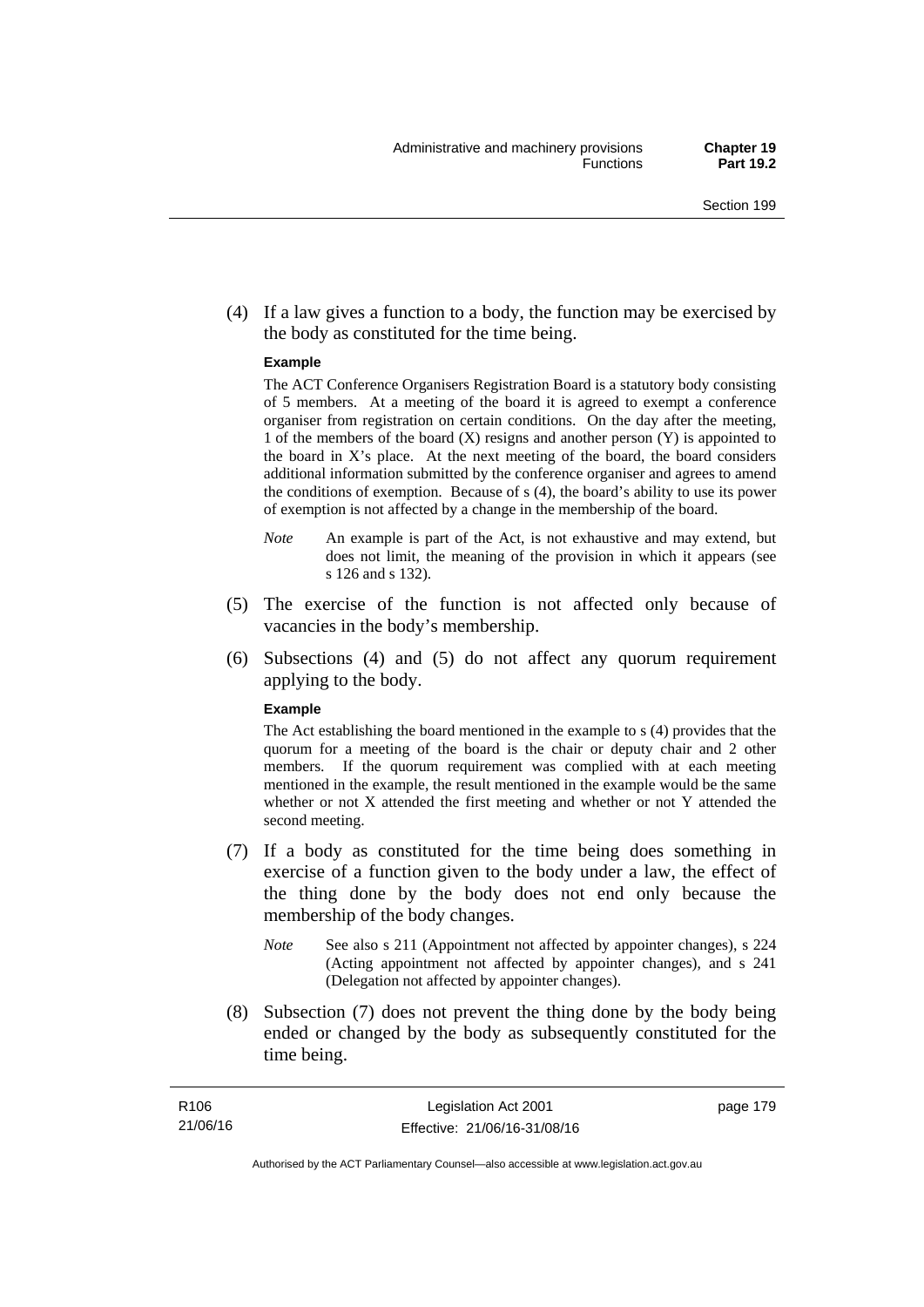# **200 Functions of occupants of positions**

- (1) If a law gives a function to the occupant of a position, the function may be exercised by the person for the time being occupying the position.
	- *Note* See s 185 (References to occupant of position) and dictionary, pt 1, defs *occupy* and *position*.
- (2) If the person for the time being occupying a position does something in exercise of a function given to the occupant of the position under a law, the thing done by the person does not end only because the person ceases to be the occupant of the position.
	- *Note* See also s 211 (Appointment not affected by appointer changes), s 224 (Acting appointment not affected by appointer changes), and s 241 (Delegation not affected by appointer changes).
- (3) Subsection (2) does not prevent the thing done by the person being ended or changed by any person subsequently occupying the position for the time being.

R106 21/06/16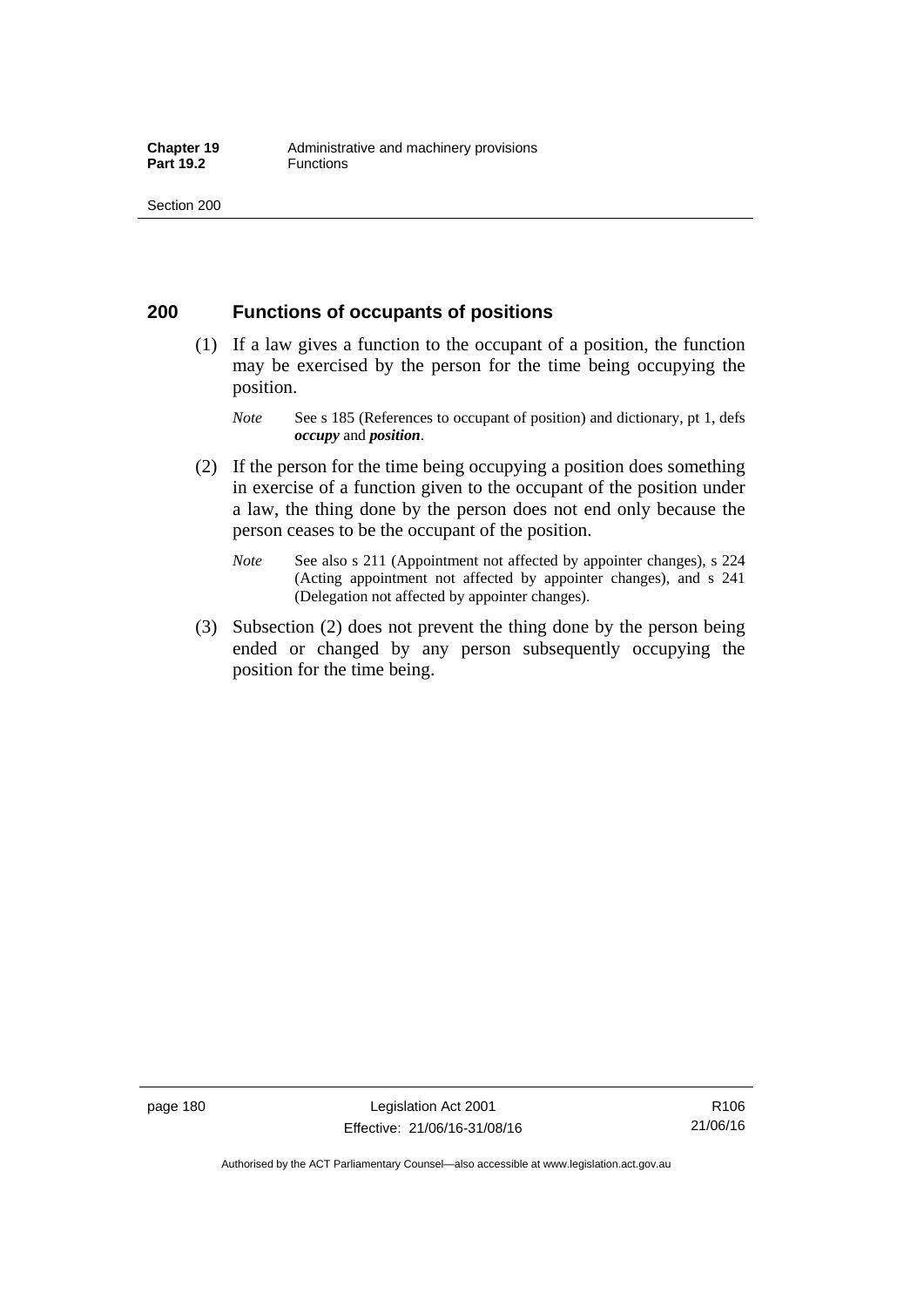# **Part 19.3 Appointments**

# **Division 19.3.1 Appointments—general**

*Note* Certain statutory appointments made by a Minister require consultation with a Legislative Assembly committee and are disallowable (see div 19.3.3 (Appointments—Assembly consultation)).

# **205 Application—div 19.3.1**

This division applies if a law authorises or requires an entity (the *appointer*) to appoint a person—

- (a) to a position under a law; or
- (b) to exercise a function or do anything else under a law.
- *Note Function* is defined in the dictionary, pt 1 to include authority, duty and power.

### **206 Appointments must be in writing etc**

- (1) An appointment must be made, or evidenced, by writing (the *instrument of appointment*) signed by the appointer.
- (2) If a law provides for a maximum or minimum period of appointment, the instrument of appointment must state the period for which the appointment is made.

#### **Examples—stated appointment periods**

- 1 2 years
- 2 until age 65
- *Note* An example is part of the Act, is not exhaustive and may extend, but does not limit, the meaning of the provision in which it appears (see s 126 and s 132).

### **207 Appointment may be by name or position**

- (1) The appointer may make an appointment by—
	- (a) naming the person appointed; or

page 181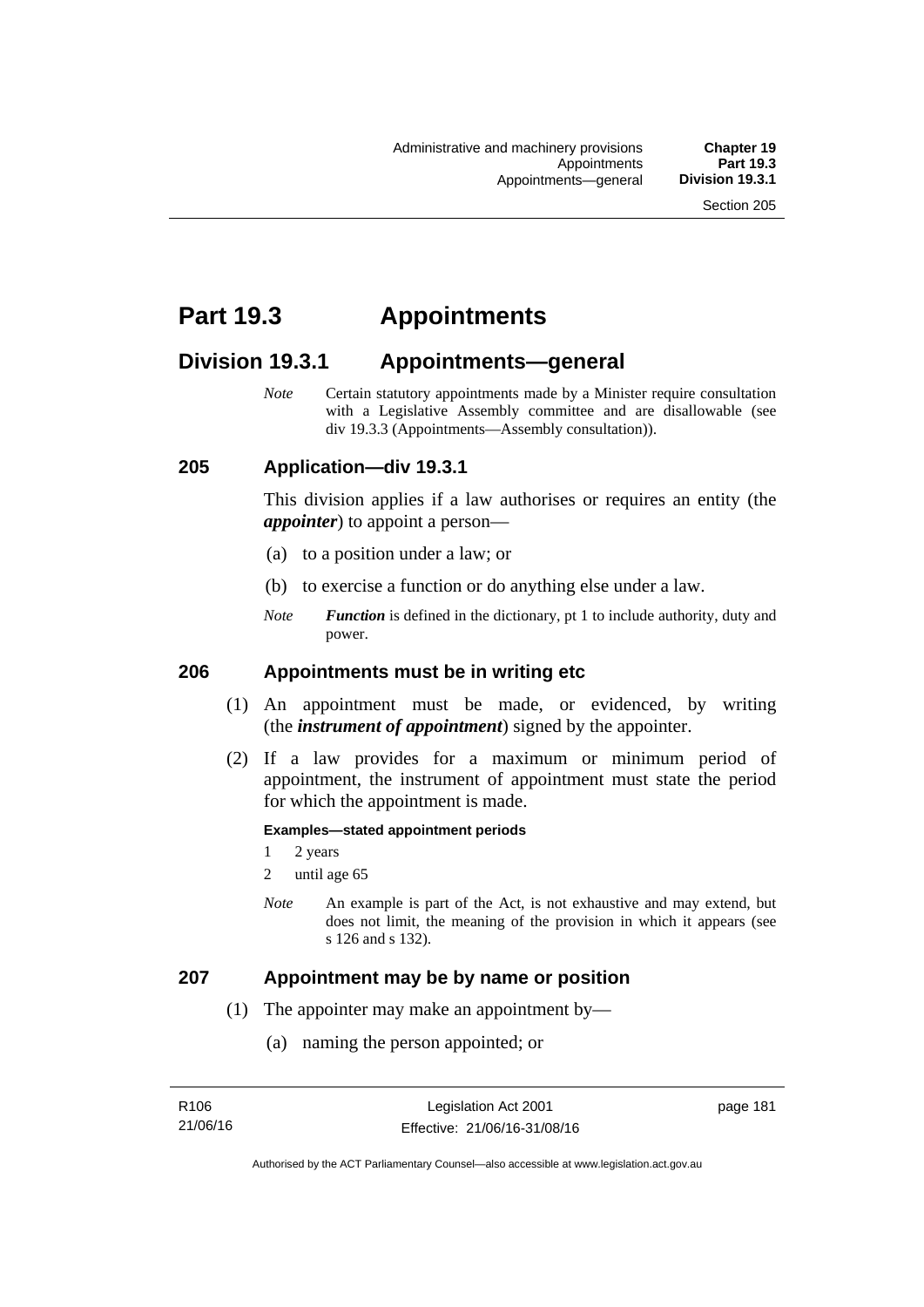Section 208

- (b) nominating the occupant of a position (however described), at a particular time or from time to time.
- (2) For this division, the person named, or the occupant of the position nominated, is the *appointee*.

# **208 Power of appointment includes power to suspend etc**

- (1) The appointer's power to make the appointment includes the power—
	- (a) to suspend the appointee, and end the suspension; or
	- (b) to end the appointment, and appoint someone else or reappoint the appointee if the appointee is eligible to be appointed to the position; or
	- (c) to reappoint the appointee if the appointee is eligible to be appointed to the position.
- (2) The power to suspend the appointee, end the appointment or reappoint the appointee is exercisable in the same way, and subject to the same conditions, as the power to make the appointment.

#### **Example**

If the appointment power is exercisable only on the recommendation of a body, the power to suspend, end the appointment or reappoint is exercisable only on the recommendation of the body.

*Note* An example is part of the Act, is not exhaustive and may extend, but does not limit, the meaning of the provision in which it appears (see s 126 and s 132).

# **209 Power of appointment includes power to make acting appointment**

 (1) If the appointer's power is the power to make an appointment to a position, the power to make the appointment also includes power to appoint a person, or 2 or more people, to act in the position—

Authorised by the ACT Parliamentary Counsel—also accessible at www.legislation.act.gov.au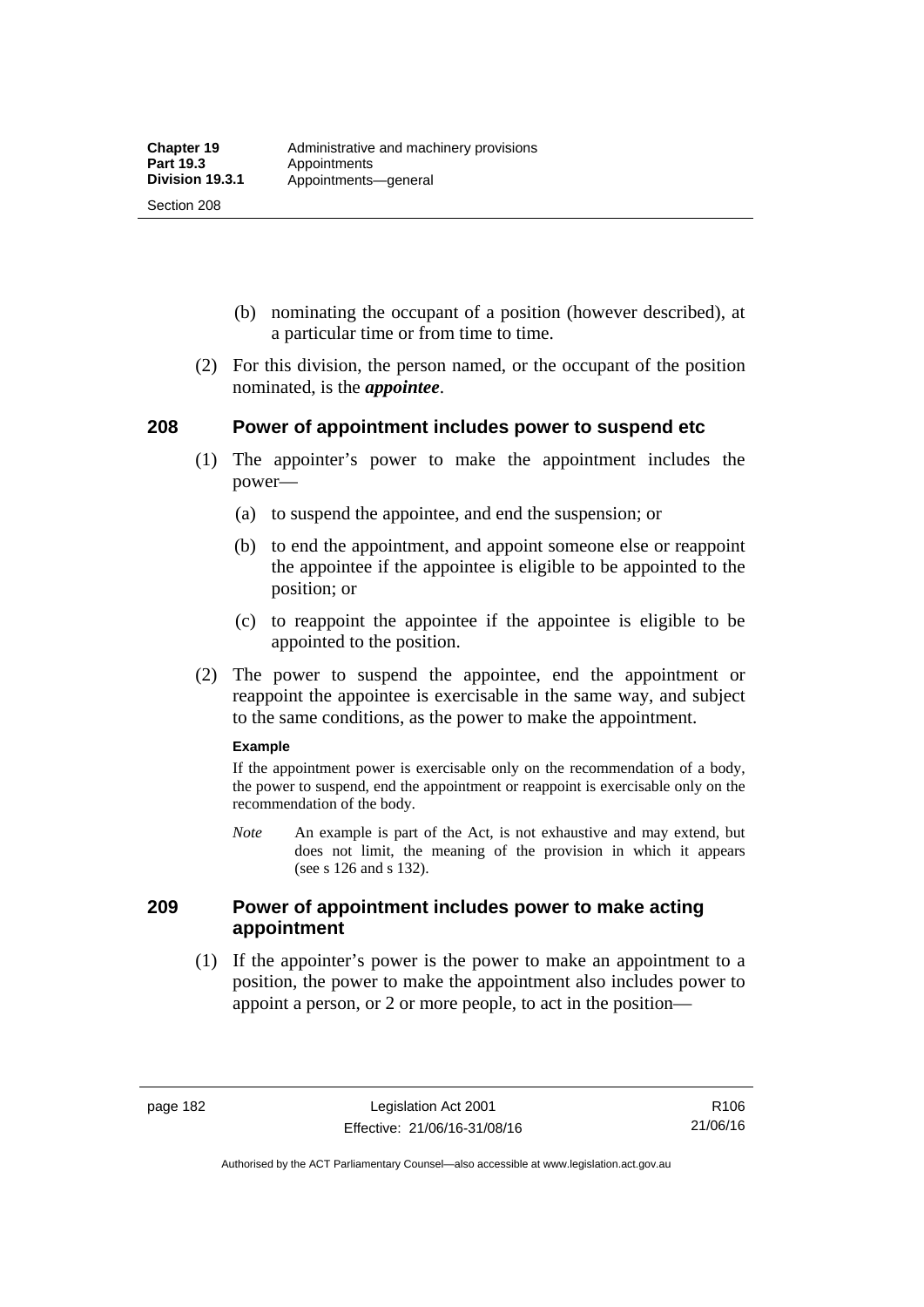- (a) during any vacancy, or all vacancies, in the position, whether or not an appointment has previously been made to the position; or
- (b) during any period, or all periods, when the appointee cannot for any reason exercise functions of the position.

#### **Examples—par (b)**

- 1 the appointee is ill or on leave
- 2 the appointee is acting in another position
- 3 the appointee is outside the ACT or Australia
- *Note 1 Function* is defined in the dictionary, pt 1 to include authority, duty and power.
- *Note 2* An example is part of the Act, is not exhaustive and may extend, but does not limit, the meaning of the provision in which it appears (see s 126 and s 132).
- (2) The power to appoint a person to act is exercisable in the same way, and subject to the same conditions, as the power to make the appointment.

#### **Example**

If the appointment power is exercisable only on the recommendation of a body, the power to appoint a person to act is exercisable only on the recommendation of the body.

- (3) Without limiting subsection (2), if the law (or another law) requires—
	- (a) the appointee to hold a qualification; or
	- (b) the appointer (or someone else) to be satisfied about the appointee's suitability (whether in terms of knowledge, experience, character or any other personal quality) before appointing the appointee to the position;

a person may only be appointed to act in the position if the person holds the qualification or the appointer (or other person) is satisfied about the person's suitability.

page 183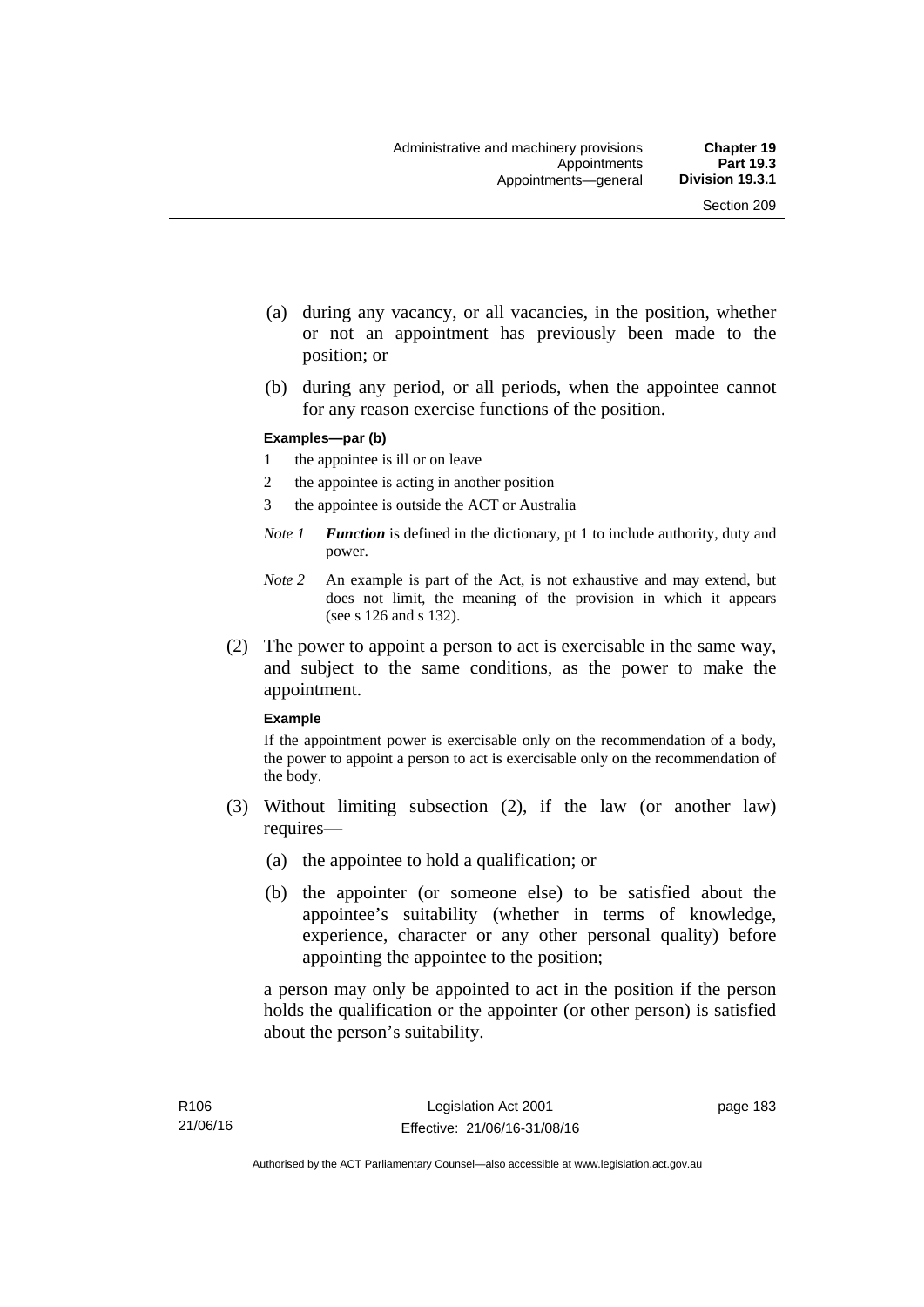Section 210

#### **Examples**

- 1 If an Act requires the appointee to be a magistrate, a person can be appointed to act in the position only if the person is a magistrate.
- 2 If a regulation requires the appointee to be a lawyer of at least 5 years standing, a person can be appointed to act in the position only if the person is a lawyer of at least 5 years standing.
- 3 If an Act requires the appointee to have, in the Executive's opinion, appropriate expertise, training or experience in relation to the needs of a particular group of people, a person can be appointed to act in the position only if the person has, in the Executive's opinion, that expertise, training or experience.

# **210 Resignation of appointment**

- (1) An appointment ends if the appointee resigns by signed notice of resignation given to the appointer.
- (2) However, if the appointer is the Executive, the notice of resignation may be given to a Minister.

# **211 Appointment not affected by appointer changes**

- (1) If the appointer is a body, an appointment made by the body does not end only because the membership of the body changes.
- (2) If the appointer is the person for the time being occupying a position, an appointment made by the person does not end only because the person ceases to be the occupant of the position.
- (3) This section does not limit the following sections:
	- section 199 (Functions of bodies)
	- section 200 (Functions of occupants of positions).

# **212 Appointment not affected by defect etc**

An appointment, or anything done under an appointment, is not invalid only because of a defect or irregularity in or in relation to the appointment.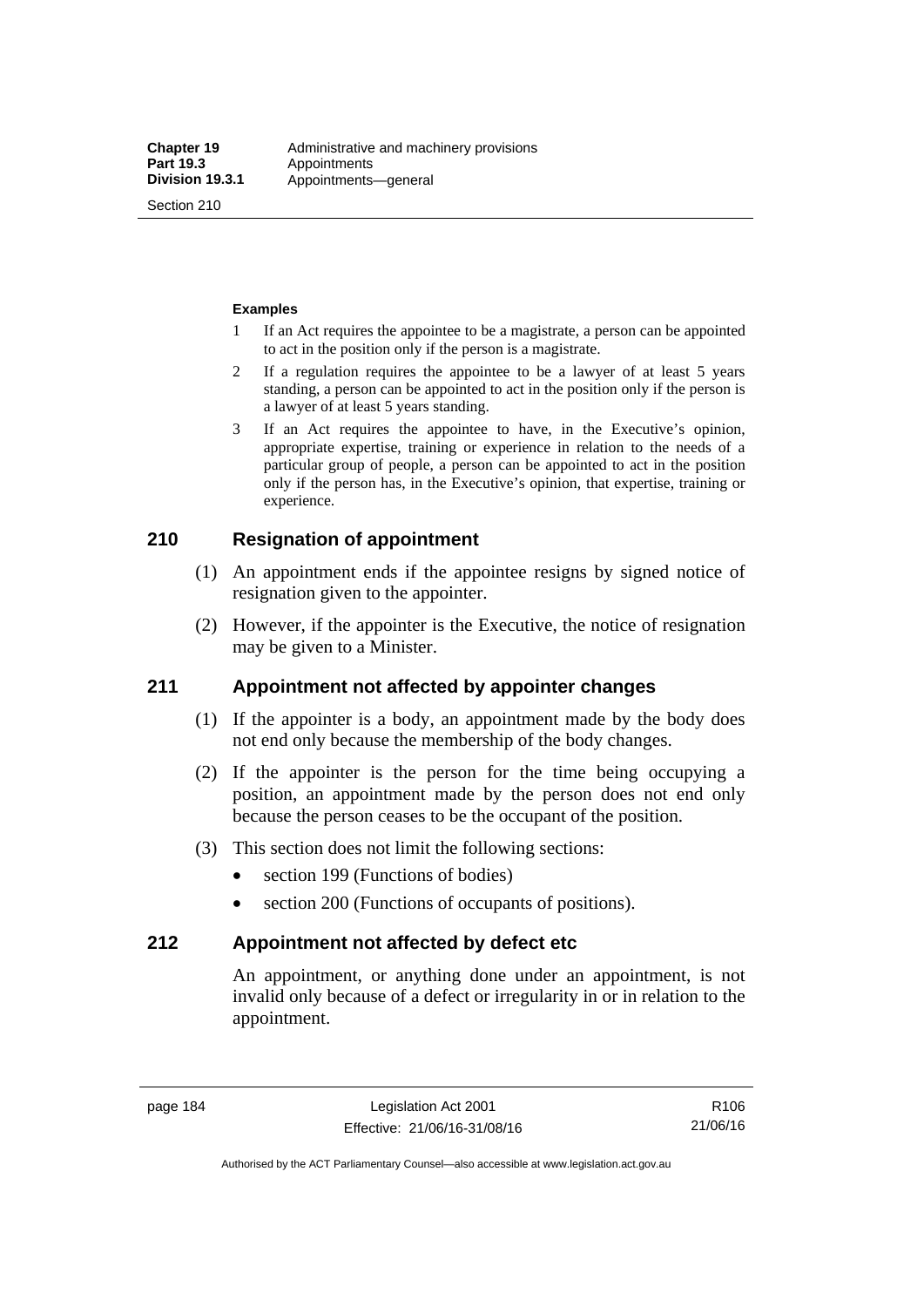# **Division 19.3.2 Acting appointments**

# **215 Application—div 19.3.2**

This division applies if a law gives an entity (the *appointer*) power to appoint a person to act in a position under a law.

# **216 Acting appointments must be in writing etc**

- (1) An acting appointment must be made, or evidenced, by writing (the *instrument of appointment*) signed by the appointer.
- (2) If a law provides for a maximum or minimum period of appointment, the instrument of appointment must state the period for which the acting appointment is made.

### **Examples—stated appointment periods**

- 1 1 year
- 2 until 31 December 2002 (a period of 9 months)
- *Note 1* See also s 219 (Appointer may decide terms of acting appointment etc) and s 221 (How long does an acting appointment operate?)
- *Note 2* An example is part of the Act, is not exhaustive and may extend, but does not limit, the meaning of the provision in which it appears (see s 126 and s 132).

# **217 Acting appointment may be made by name or position**

- (1) The appointer may make an acting appointment by—
	- (a) naming the person appointed; or
	- (b) nominating the occupant of a position (however described), at a particular time or from time to time.
- (2) For this division, the person named, or the occupant of the position nominated, is the *appointee*.

*Note* A power to make an appointment includes power to make an acting appointment (see s 209).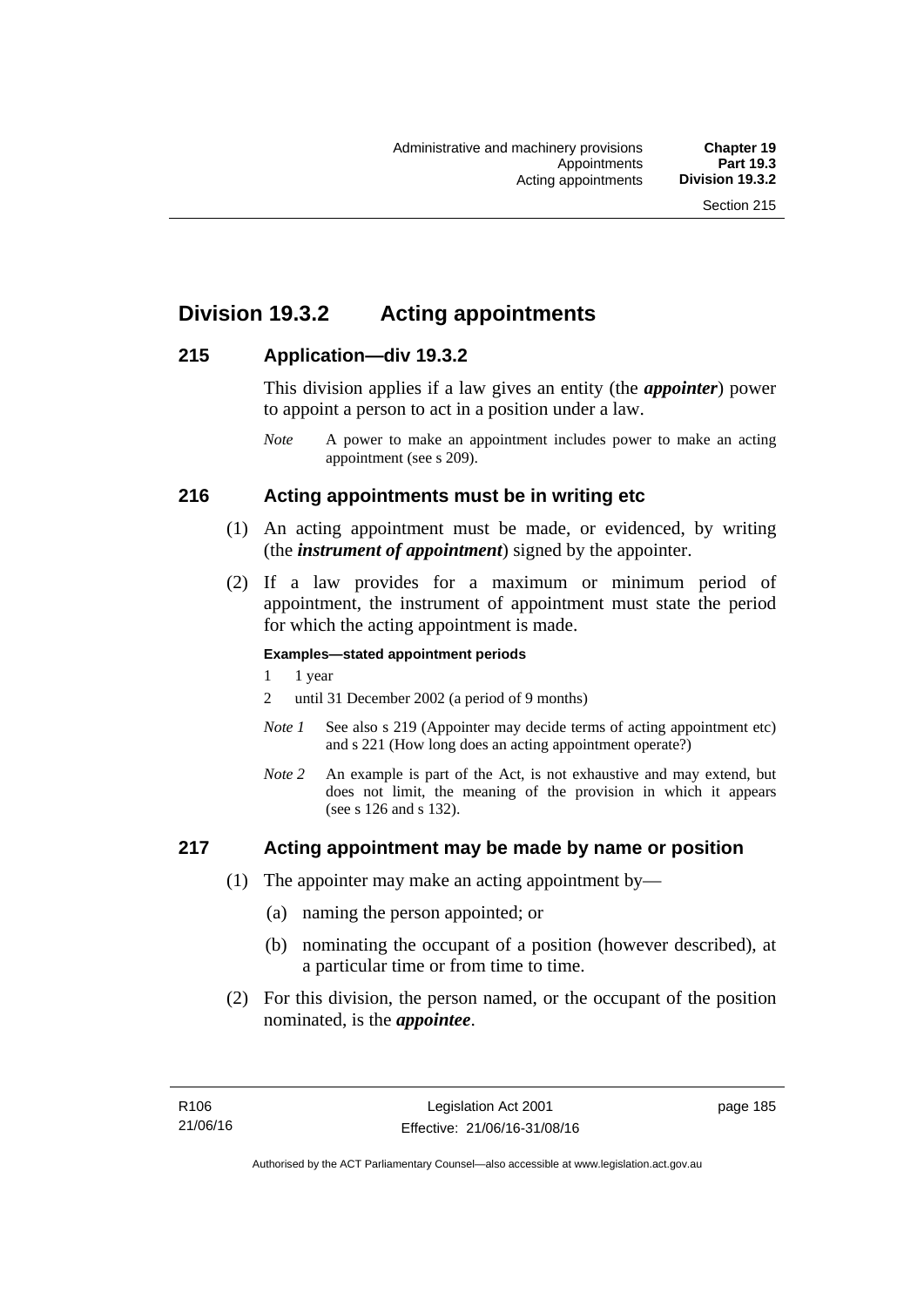Section 218

# **218 Instrument may provide when acting appointment has effect etc**

The instrument making or evidencing the acting appointment may provide that the appointment has effect only in stated circumstances or subject to stated conditions or limitations.

#### **Examples**

- 1 The instrument relating to a standing (or dormant) acting appointment for a position provides that when the substantive occupant of the position (Y) is overseas X may act in the position, but may exercise stated powers of the position only with Y's approval.
- 2 X is appointed to act in Y's position if Y is out of the ACT and a declaration of acute fire danger is published under the *ABC Act 2000*.
- *Note* An example is part of the Act, is not exhaustive and may extend, but does not limit, the meaning of the provision in which it appears (see s 126 and s 132).

# **219 Appointer may decide terms of acting appointment etc**

- (1) The appointer may—
	- (a) decide the terms of the acting appointment, including any remuneration and allowances; and
	- (b) end the appointment at any time.

#### **Example—par (b)**

A appoints  $X$  to act in a position for 10 months. Two months after  $X$  begins to act, A ends the appointment.

- *Note 1* See also s 221 (How long does an acting appointment operate?)
- *Note 2* An example is part of the Act, is not exhaustive and may extend, but does not limit, the meaning of the provision in which it appears (see s 126 and s 132).

R106 21/06/16

Authorised by the ACT Parliamentary Counsel—also accessible at www.legislation.act.gov.au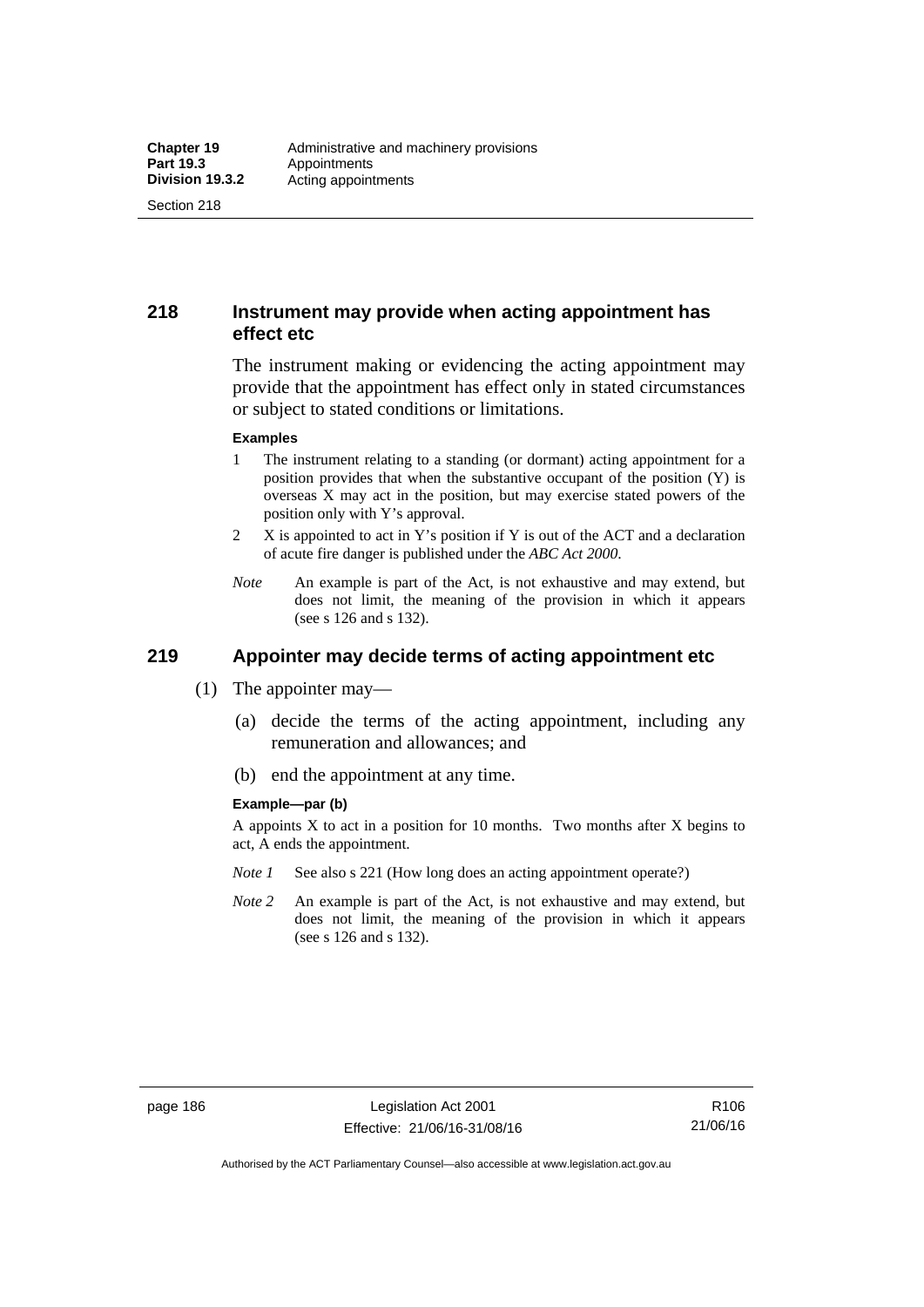(2) The power to end the acting appointment is exercisable in the same way, and subject to the same conditions, as the power to make the acting appointment.

#### **Example**

If the power to make the acting appointment is exercisable only on the recommendation of a body, the power to end the appointment is exercisable only on the recommendation of the body.

# **220 Appointee may exercise functions under acting appointment etc**

While the appointee is acting in the position—

- (a) the appointee has, subject to the instrument making or evidencing the appointment, all the functions of the occupant of the position; and
- (b) all territory laws apply in relation to the appointee as if the appointee were the occupant of the position.
- *Note Function* is defined in the dictionary, pt 1 to include authority, duty and power.

# **221 How long does an acting appointment operate?**

 (1) If the appointee acts in the position because it is vacant, the appointee may not act for more than 1 year after the position became vacant.

*Note* See also s 219 (Appointer may decide terms of acting appointment etc)

- (2) If the appointee is acting in a position that becomes vacant while the appointee is acting, the appointee may continue to act until the first of the following happens:
	- (a) the appointer ends the appointment;
	- (b) the vacancy is filled;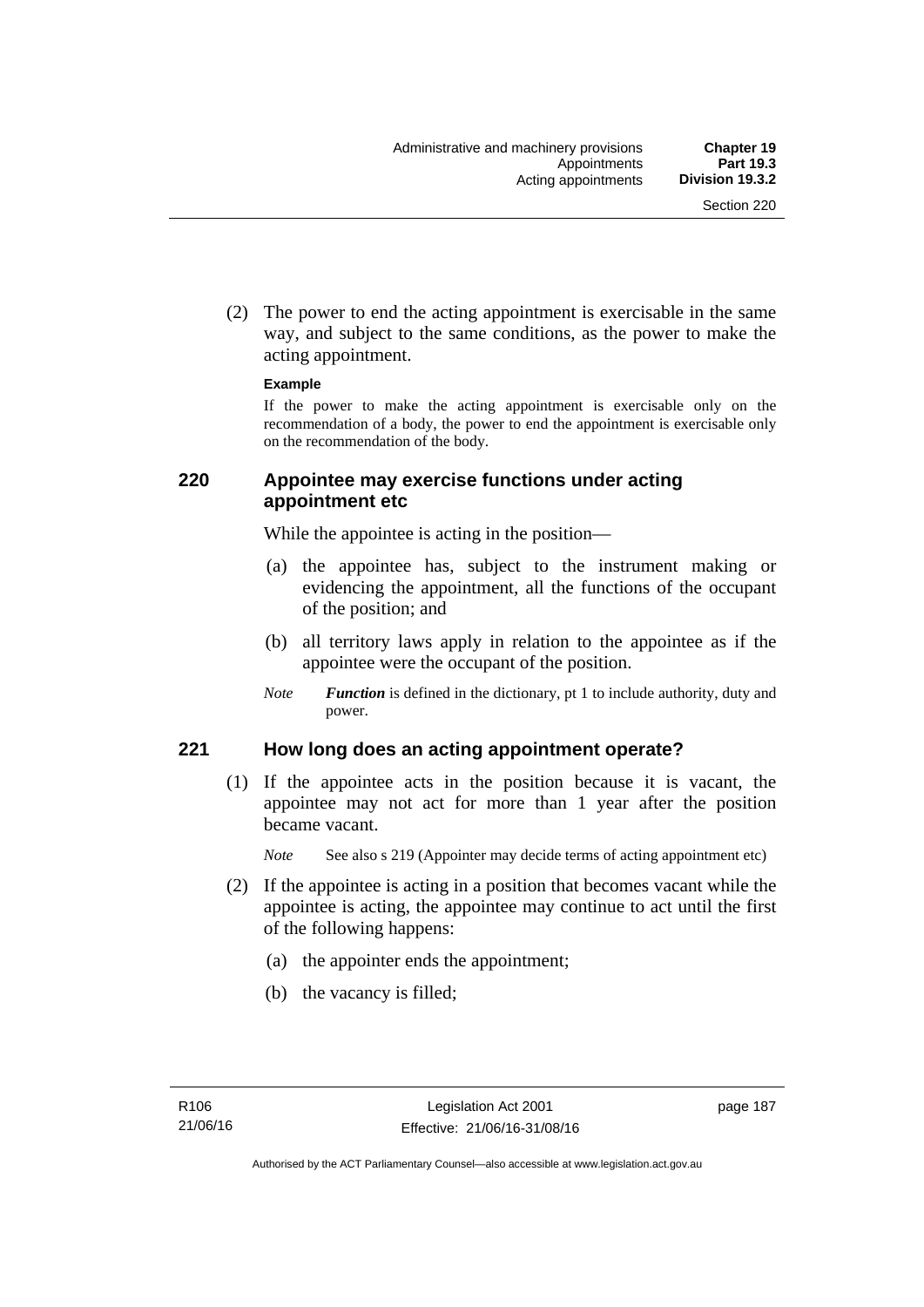Section 222

(c) 1 year after the position became vacant.

#### **Example**

A appoints  $X$  to act in Y's position for a year while Y is on secondment in another agency. Three months after X begins to act, Y is permanently transferred to the other agency. One month later,  $Z$  is appointed to the position in which  $X$  is acting. The appointment of Z brings X's acting appointment to an end.

- *Note* An example is part of the Act, is not exhaustive and may extend, but does not limit, the meaning of the provision in which it appears (see s 126 and s 132).
- (3) If the appointee acts in the position because the occupant of the position cannot exercise functions and the occupant resumes the exercise of the functions, the appointment no longer authorises the appointee to act on that occasion.
	- *Note Function* is defined in the dictionary, pt 1 to include authority, duty and power.

# **222 Resignation of acting appointment**

- (1) An acting appointment ends if the appointee resigns by signed notice of resignation given to the appointer.
- (2) However, if the appointer is the Executive, the notice of resignation may be given to a Minister.

# **223 Effect of acting appointment on substantive appointment etc**

- (1) If the appointee is the occupant of another position under a law (the *substantive position*), the appointee does not cease to occupy the substantive position only because of the appointee's appointment or because the appointee acts under the appointment.
- (2) This section does not prevent an acting appointment being made to the substantive position.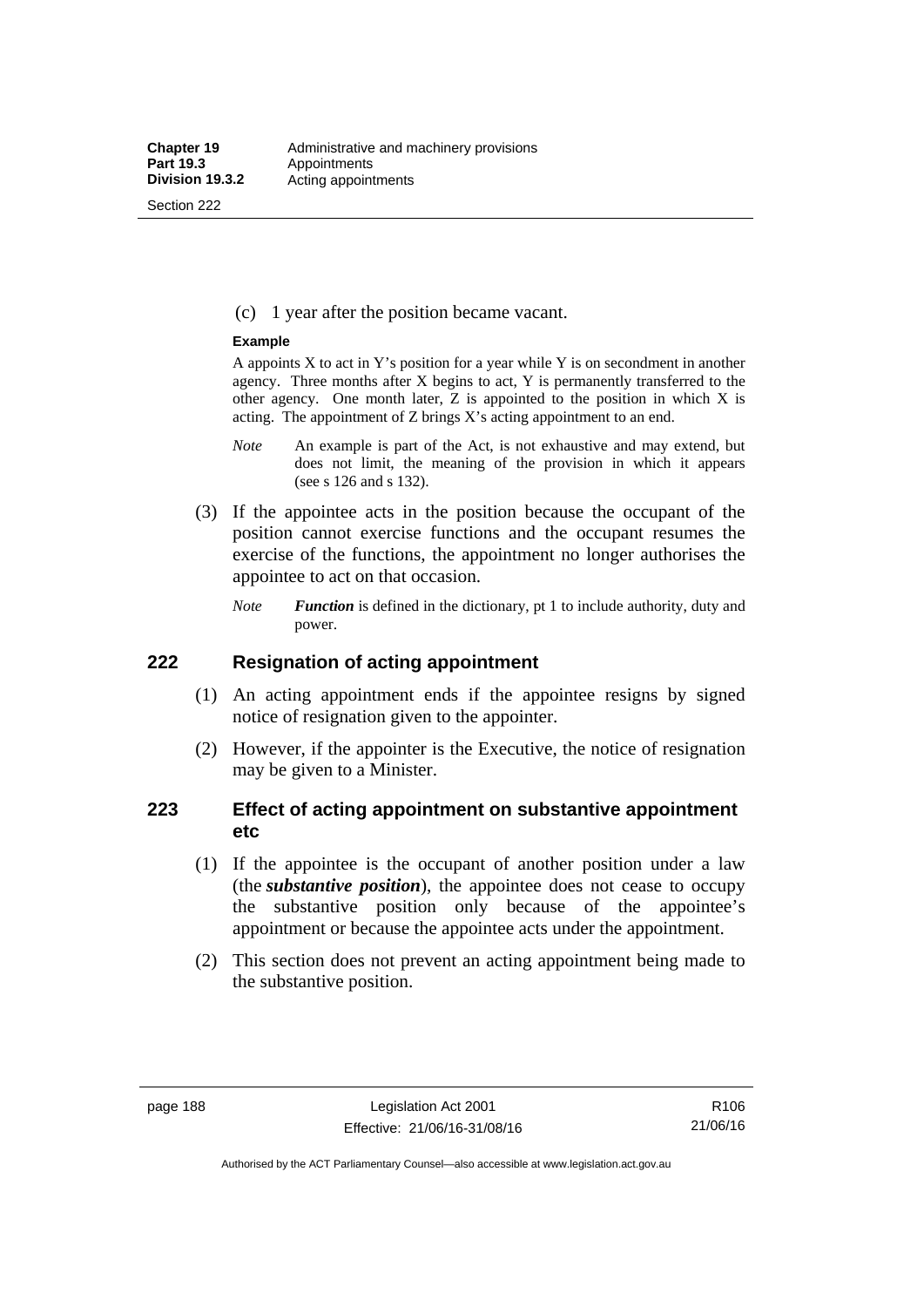# **224 Acting appointment not affected by appointer changes**

- (1) If the appointer is a body, an acting appointment made by the body does not end only because the membership of the body changes.
- (2) If the appointer is the person for the time being occupying a position, an acting appointment made by the person does not end only because the person ceases to be the occupant of the position.
- (3) This section does not limit the following sections:
	- section 199 (Functions of bodies)
	- section 200 (Functions of occupants of positions).

# **225 Acting appointment not affected by defect etc**

- (1) An acting appointment, or anything done under an acting appointment, is not invalid only because of a defect or irregularity in or in relation to the appointment.
- (2) Anything done by or in relation to the appointee while the appointee purports to act in the position is not invalid only because—
	- (a) the occasion for the appointment had not arisen or had ended; or
	- (b) the appointment had ended; or
	- (c) the occasion for the appointee to act had not arisen or had ended.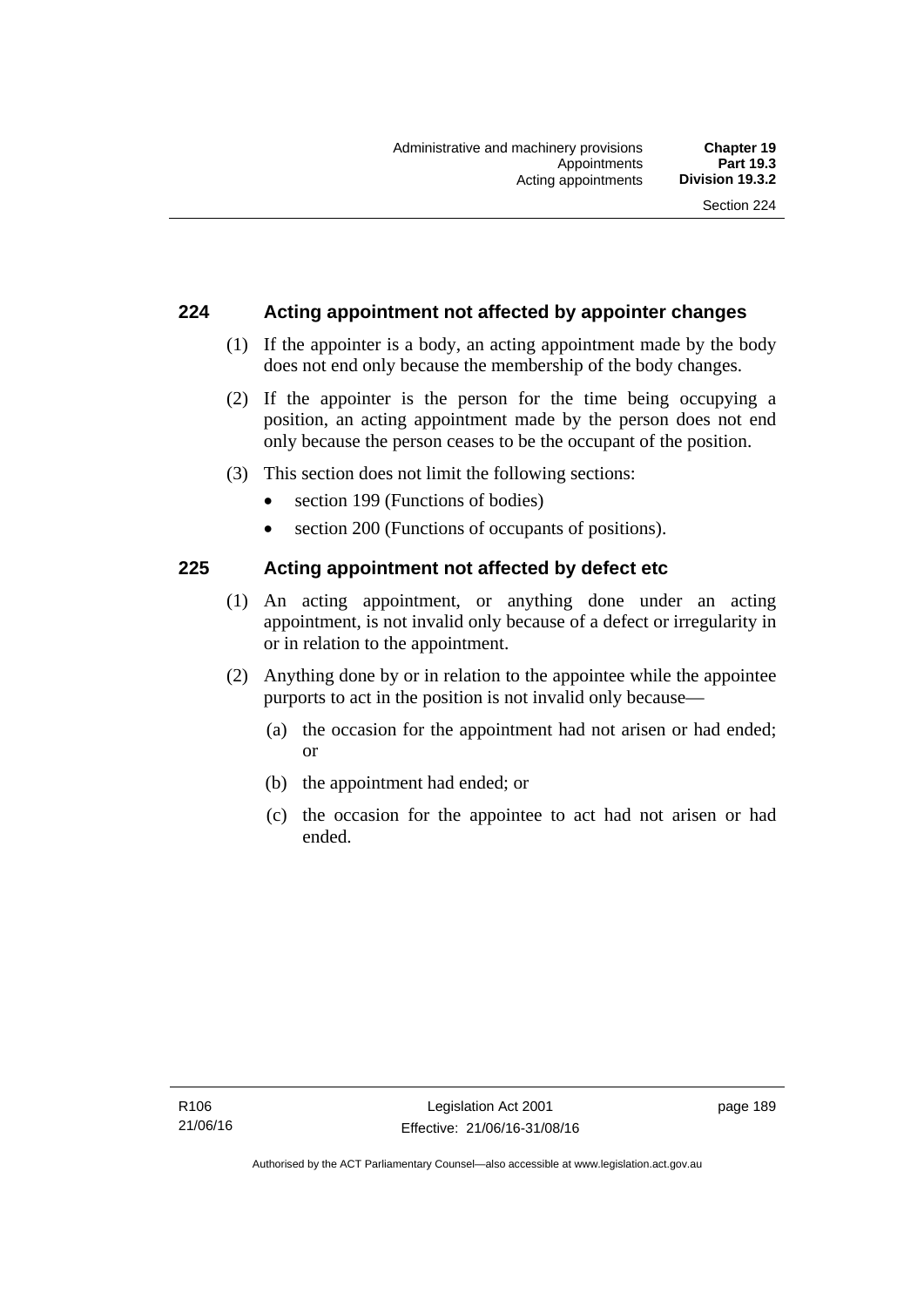Section 225A

# **Division 19.3.2A Standing acting arrangements**

# **225A Application—div 19.3.2A**

This division applies to a position if a law provides that a person acts in the position in stated circumstances.

#### **Example**

The *Hypothetical Act 2003* provides for the deputy director of the hypothetical entity to act in the position of director of the entity if the position is vacant or the director cannot for any reason exercise the functions of the position.

*Note* An example is part of the Act, is not exhaustive and may extend, but does not limit, the meaning of the provision in which it appears (see s 126 and s 132).

# **225B Person acting under standing acting arrangement may exercise functions etc**

- (1) A person acting in the position has, subject to the law providing for the acting or any other law, all the functions of the occupant of the position.
	- *Note Function* is defined in the dictionary, pt 1 to include authority, duty and power.
- (2) All territory laws apply in relation to the person as if the person were the occupant of the position.

# **Division 19.3.3 Appointments—Assembly consultation**

# **226 Meaning of** *statutory position***—div 19.3.3**

In this division:

*statutory position* means a position (including as a member of a territory authority) established under an Act.

*Note Position* includes office (see dict, pt 1, def *position*).

page 190 Legislation Act 2001 Effective: 21/06/16-31/08/16

R106 21/06/16

Authorised by the ACT Parliamentary Counsel—also accessible at www.legislation.act.gov.au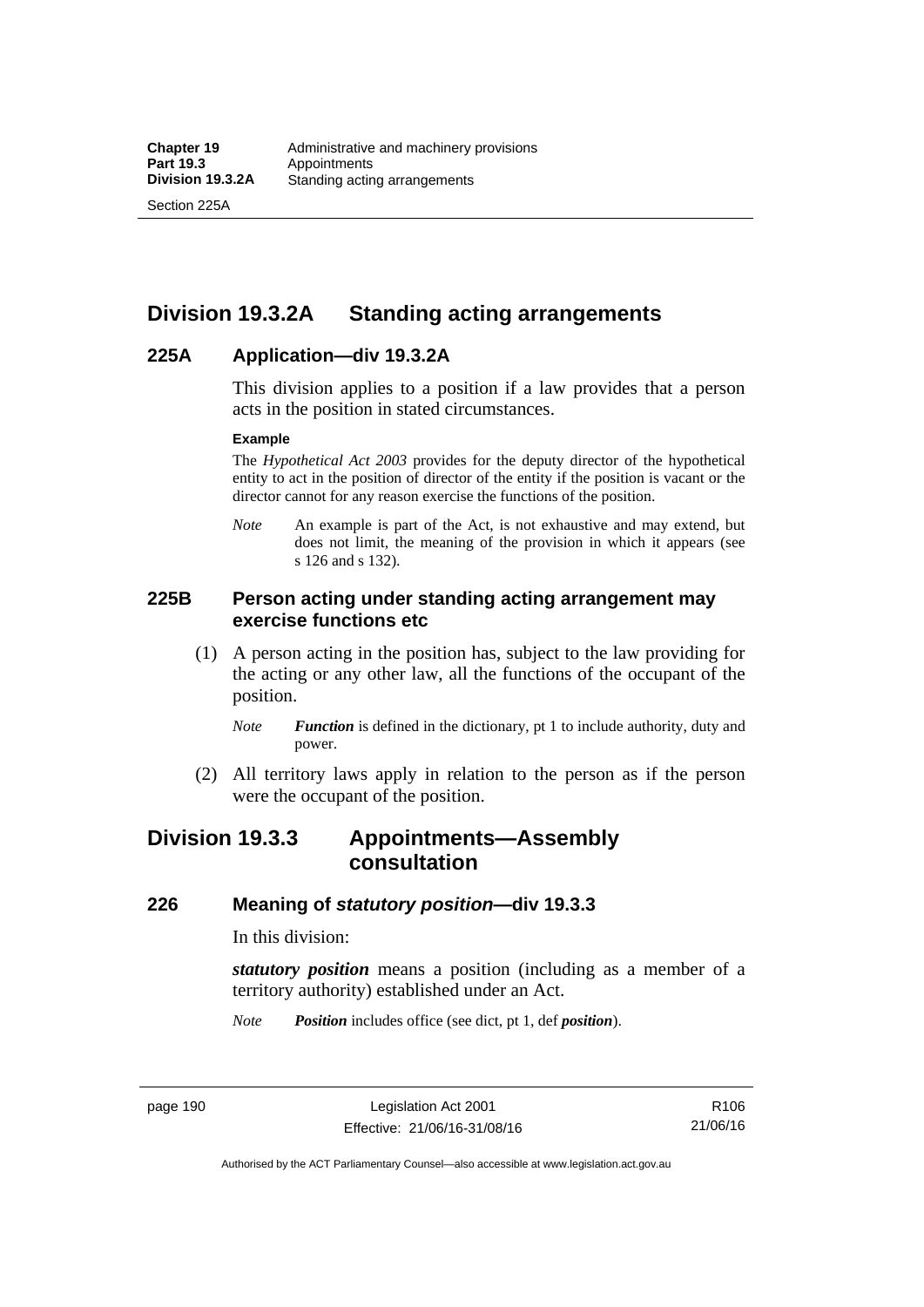# **227 Application—div 19.3.3**

- (1) This division applies if a Minister has the power under an Act to appoint a person to a statutory position.
- (2) However, this division does not apply to an appointment of—
	- (a) a public servant to a statutory position (whether or not the Act under which the appointment is made requires that the appointee be a public servant); or
	- (b) a person to, or to act in, a statutory position for not longer than 6 months, unless the appointment is of the person to, or to act in, the position for a 2nd or subsequent consecutive period; or
	- (c) a person to a statutory position if the only function of the position is to advise the Minister.

## **228 Consultation with appropriate Assembly committee**

- (1) Before making an appointment to a statutory position, a Minister must consult—
	- (a) a standing committee of the Legislative Assembly nominated by the Speaker for the purpose; or
	- (b) if no nomination under paragraph (a) is in force—the standing committee of the Legislative Assembly responsible for the scrutiny of public accounts.
- (2) The committee may make a recommendation to the Minister about the proposed appointment.
- (3) The Minister must not make the appointment until the Minister has received a recommendation or 30 days have passed since the consultation took place, whichever happens first.
- (4) In making the appointment, the Minister must have regard to any recommendation received.

page 191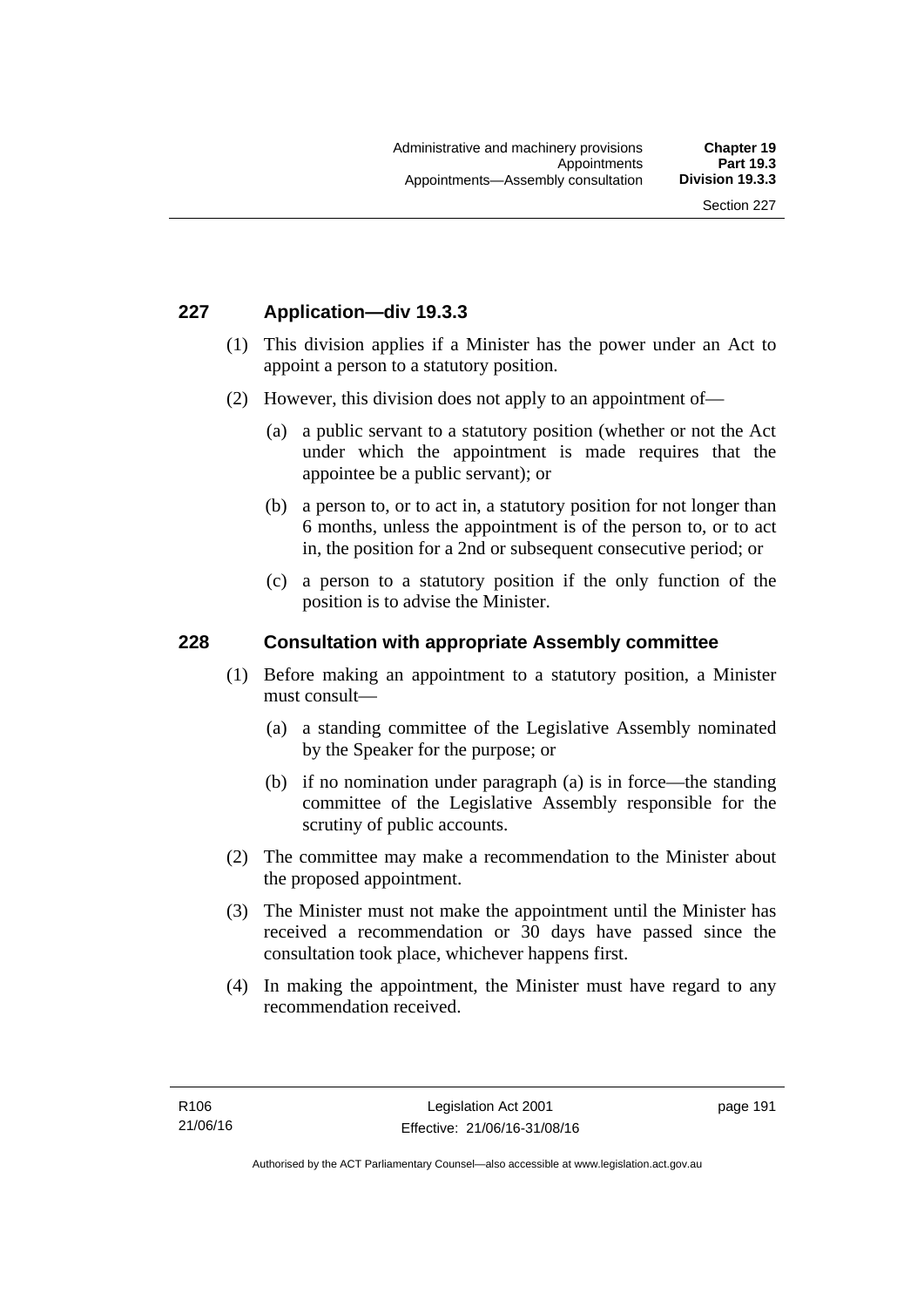Section 229

# **229 Appointment is disallowable instrument**

The instrument making, or evidencing, an appointment to which this division applies is a disallowable instrument.

*Note* A disallowable instrument must be notified and presented to the Legislative Assembly (see ch 7 (Presentation, amendment and disallowance of subordinate laws and disallowable instruments)).

page 192 Legislation Act 2001 Effective: 21/06/16-31/08/16

R106 21/06/16

Authorised by the ACT Parliamentary Counsel—also accessible at www.legislation.act.gov.au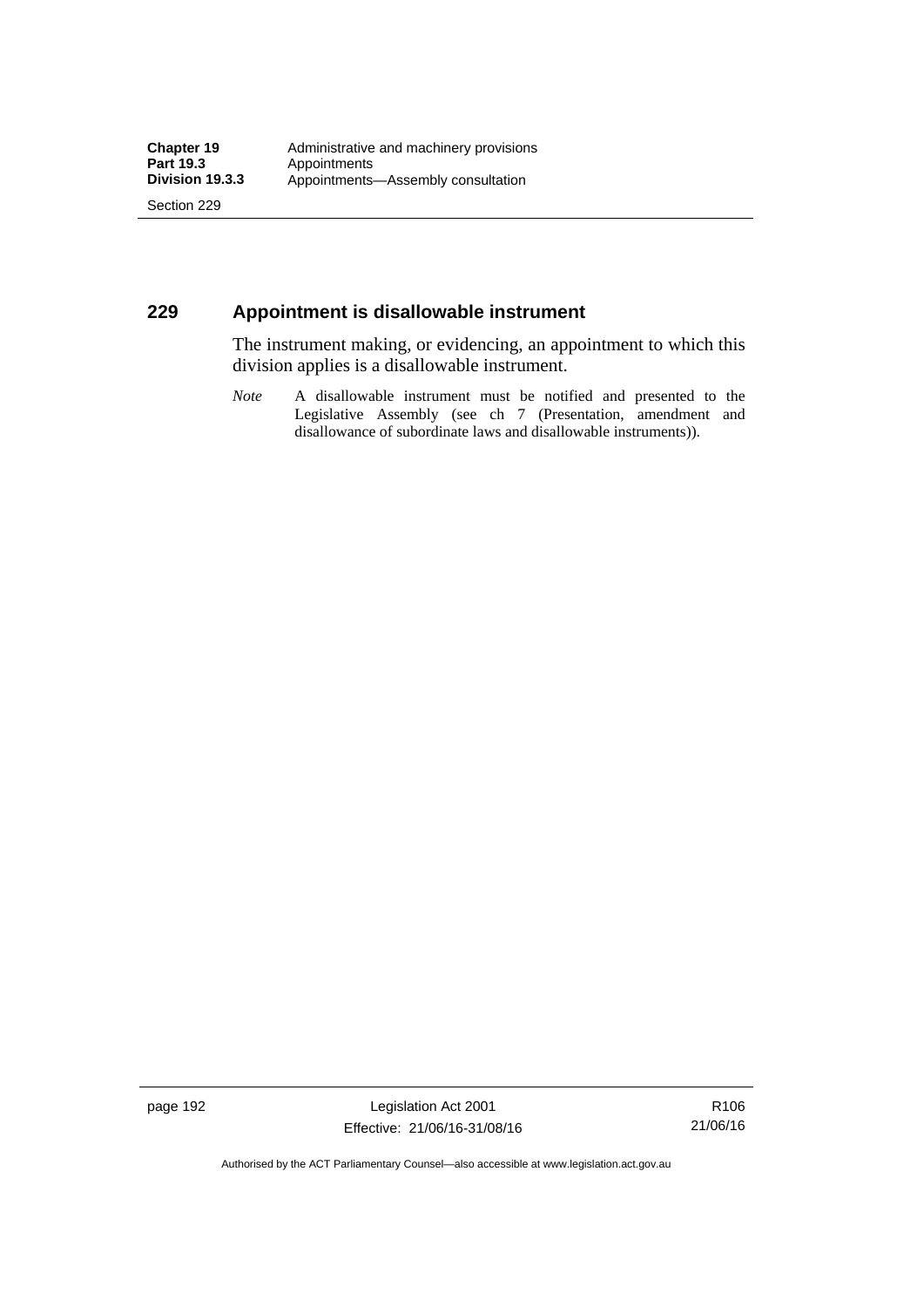# **Part 19.4 Delegations**

# **230 Application—pt 19.4 generally**

This part applies if a law authorises or requires an entity (the *appointer*) to delegate (or subdelegate) a function.

*Note Function* is defined in the dictionary, pt 1 to include authority, duty and power.

# **231 Application—pt 19.4 to subdelegations**

- (1) This part applies to the subdelegation of a function in the same way as it applies to the delegation of the function.
- (2) However, if the appointer delegates a function to a delegate, the delegate may not subdelegate the function.
- (3) Subsection (2) is a determinative provision.

#### **Examples**

- 1 The *ABC Act 2003* provides that an appointer (X) may delegate X's functions to Y. The Act is silent on the subdelegation of the functions. Y may not subdelegate X's functions to Z.
- 2 The *ABC Act 2003* provides that an appointer (X) may delegate X's functions to Y, with authority for Y to subdelegate the functions. Because the Act authorises subdelegation, it expressly displaces this Act, section 231 (2) (see s 6). Y can therefore subdelegate  $\overline{X}$ 's functions to Z (compare s 236, which deals with the subdelegation of a power to delegate)*.*
- *Note 1* See s 5 for the meaning of determinative provisions, and s 6 for their displacement.
- *Note 2* An example is part of the Act, is not exhaustive and may extend, but does not limit, the meaning of the provision in which it appears (see s 126 and s 132).

# **232 Delegation must be in writing etc**

A delegation must be made, or evidenced, by writing signed by the appointer.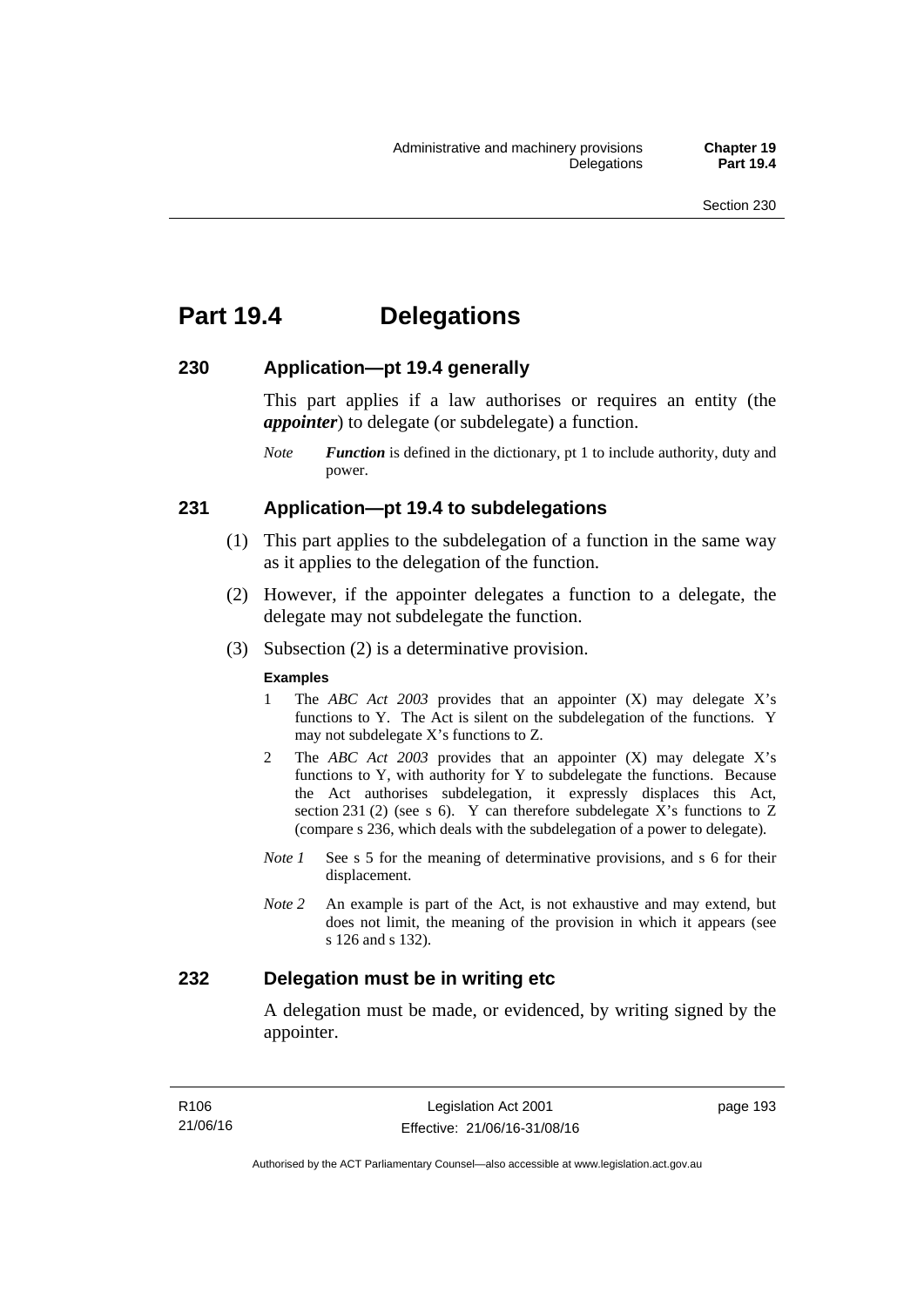### **233 Delegation may be made by name or position**

- (1) The appointer may delegate by—
	- (a) naming the person to whom the delegation is made; or
	- (b) nominating the occupant of a position (however described), at a particular time or from time to time.
- (2) For this part, the person named, or the occupant of the position nominated, is the *delegate*.

# **234 Instrument may provide when delegation has effect etc**

The instrument making or evidencing a delegation may provide—

- (a) that the delegation has effect only in stated circumstances or subject to stated conditions, limitations or directions; or
- (b) that all of a function, or a stated part of the function, is delegated.

#### **Examples**

- 1 The delegation provides that, when the appointer (Y) is outside Australia, the delegate (X) may exercise her functions except that stated functions may only be exercised with Y's approval.
- 2 The delegation provides that X may enter into a contract for the purchase of property of not more than \$50 000 in value.
- 3 The delegation provides that X may grant licences under a stated Act but that, in considering applications, X must take account of the policy of the agency (authorised by the Act) that there should not be more than 100 licences current at any time.
- *Note* An example is part of the Act, is not exhaustive and may extend, but does not limit, the meaning of the provision in which it appears (see s 126 and s 132).

# **235 Delegation may be made to 2 or more delegates**

The appointer may delegate the appointer's function, or any part of the function, to 2 or more delegates.

page 194 Legislation Act 2001 Effective: 21/06/16-31/08/16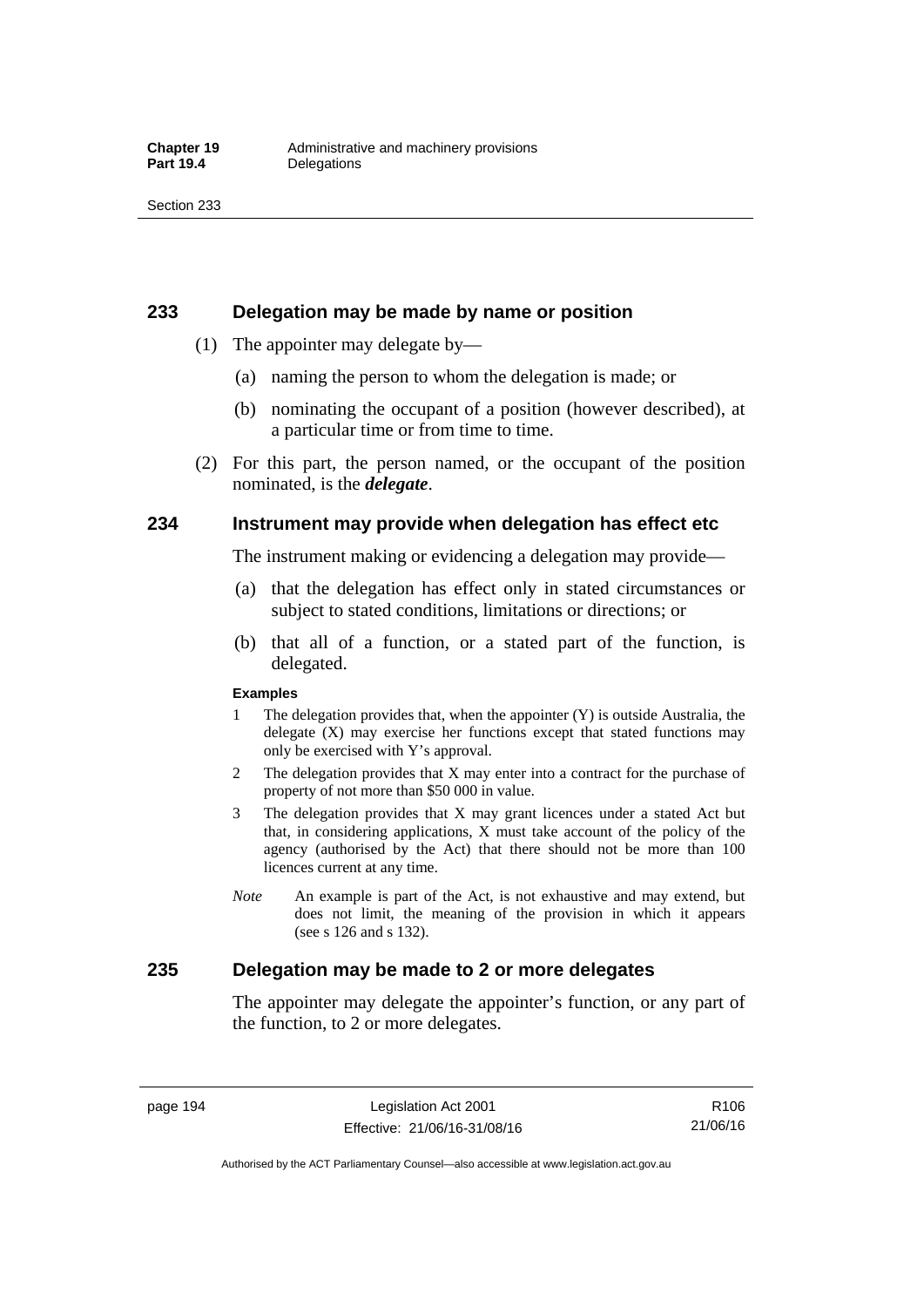# **236 Power to delegate may not be delegated**

- (1) The appointer may not delegate the appointer's power to delegate.
- (2) Subsection (1) is a determinative provision.
	- *Note* See s 5 for the meaning of determinative provisions, and s 6 for their displacement.

#### **Examples**

- 1 The *ABC Act 2003* provides that an appointer (X) may delegate X's functions to Y. The Act is silent on X's power to delegate the power to delegate. X may not delegate X's power to delegate to Y.
- 2 The *ABC Act 2003* provides that an appointer (X) may delegate X's functions to Y, with authority for X to delegate X's power to delegate. Because the Act authorises the delegation of the power to delegate, it expressly displaces this Act, s 236 (1) (see s 6). X can therefore delegate X's power to delegate to Y (compare s 231, which deals with the subdelegation of a delegated function).
- *Note* An example is part of the Act, is not exhaustive and may extend, but does not limit, the meaning of the provision in which it appears (see s 126 and s 132).

### **237 Delegation may be amended or revoked**

- (1) The appointer may amend a delegation or revoke it completely or partly.
- (2) The power to amend or revoke a delegation is exercisable in the same way, and subject to the same conditions, as the power to delegate.

#### **Example**

If the power to delegate is exercisable only with the Minister's approval, the power to revoke the delegation is exercisable only with the Minister's approval.

*Note* An example is part of the Act, is not exhaustive and may extend, but does not limit, the meaning of the provision in which it appears (see s 126 and s 132).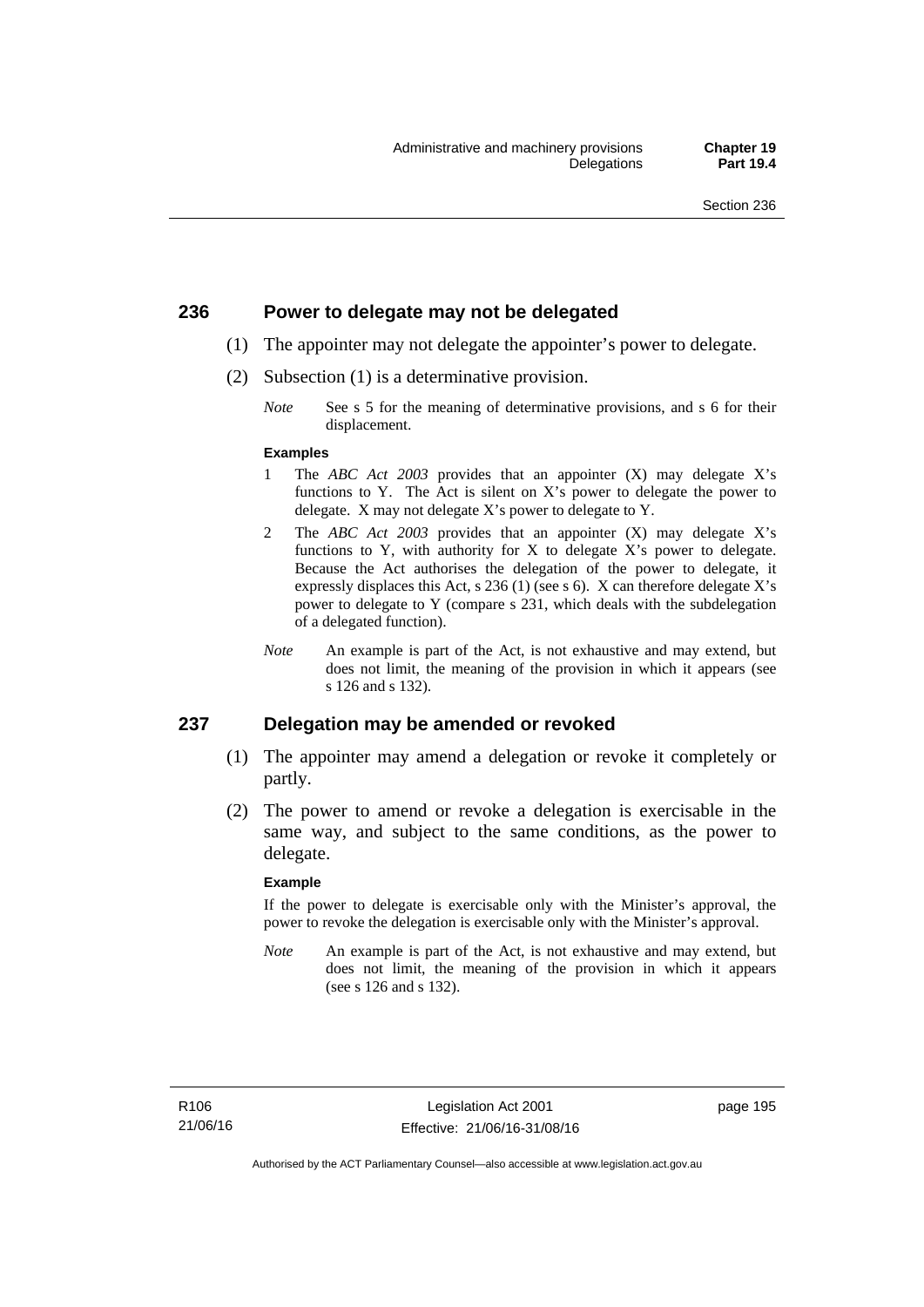# **238 Appointer responsible for delegated function**

The delegation of a function, or a part of a function, does not relieve the appointer of the appointer's obligation to ensure that the function is properly exercised.

# **239 Exercise of delegation by delegate**

- (1) A delegate must exercise the delegation subject to any conditions, limitations or directions in the instrument making or evidencing the delegation.
- (2) All territory laws apply to the delegate in the exercise of the delegation as if the delegate were the appointer.
- (3) Without limiting subsection (2), if the exercise of a function by the appointer is dependent on the appointer's state of mind and the function is delegated, the function may be exercised by the delegate on the delegate's state of mind.
- (4) Anything done by or in relation to the delegate in the exercise of the delegation is taken to have been done by or in relation to the appointer.
	- *Note 1* Section 94 provides that a delegation under a law that is in force immediately before an amendment of the law continues to have effect as if made under the amended law.
	- *Note 2* Section 196 gives a delegate the powers necessary or convenient to exercise a delegated function.
- (5) In this section:

*state of mind* includes knowledge, intention, opinion, belief or purpose.

# **240 Appointer may exercise delegated function**

A function that has been delegated may, despite the delegation, be exercised by the appointer.

page 196 Legislation Act 2001 Effective: 21/06/16-31/08/16

Authorised by the ACT Parliamentary Counsel—also accessible at www.legislation.act.gov.au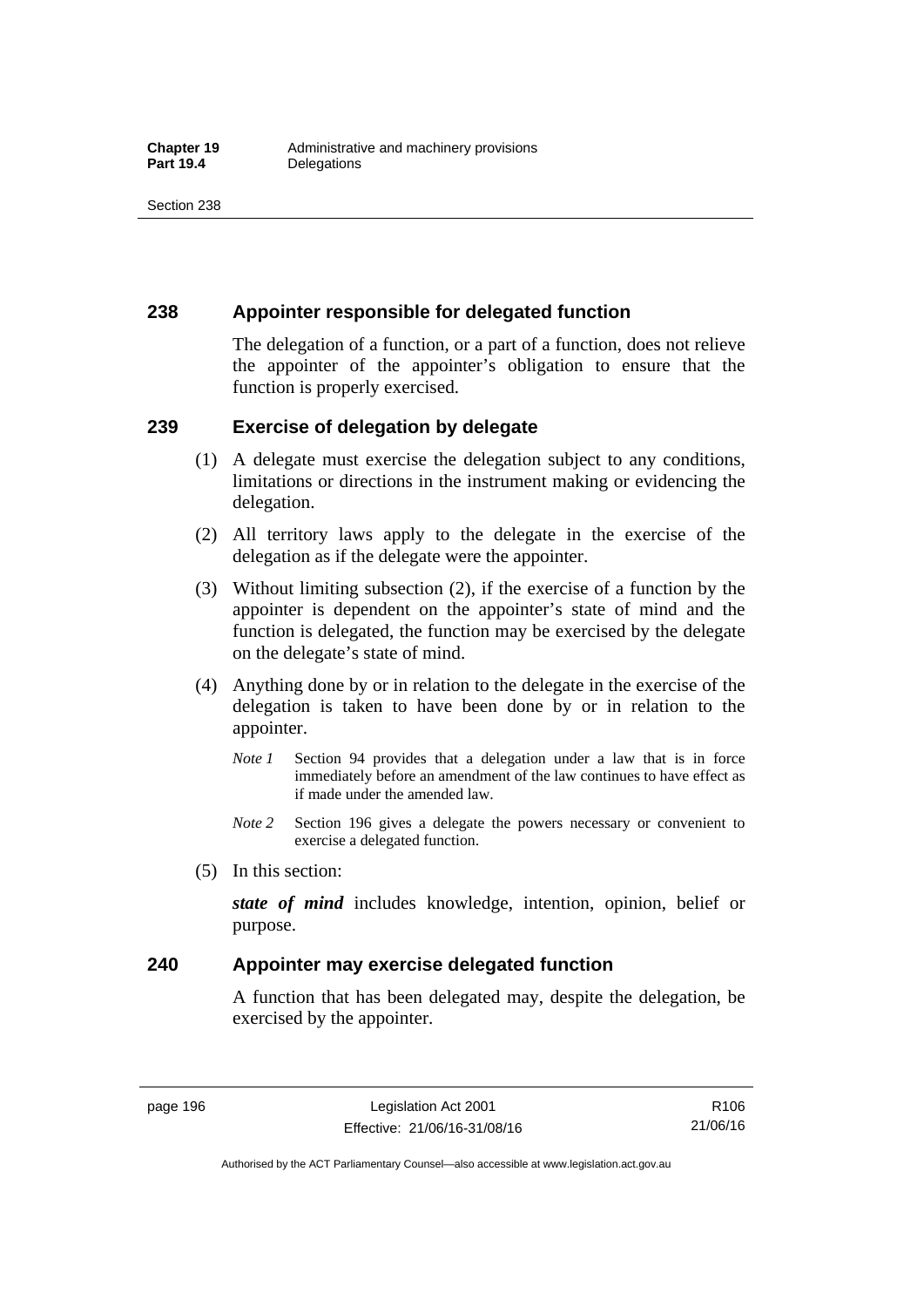# **241 Delegation not affected by appointer changes**

- (1) If the appointer is a body, a delegation made by the body does not end only because the membership of the body changes.
- (2) If the appointer is the person for the time being occupying a position, a delegation made by the person does not end only because the person ceases to be the occupant of the position.
- (3) This section does not limit the following sections:
	- section 199 (Functions of bodies)
	- section 200 (Functions of occupants of positions).

# **242 Delegation not affected by defect etc**

- (1) A delegation, or anything done under a delegation, is not invalid only because of a defect or irregularity in or in relation to the delegation.
- (2) Anything done by or in relation to the delegate while the delegate purports to exercise the delegation is not invalid only because—
	- (a) the delegation had been amended or revoked; or
	- (b) the occasion for the delegate to exercise the delegation had not arisen or had ended.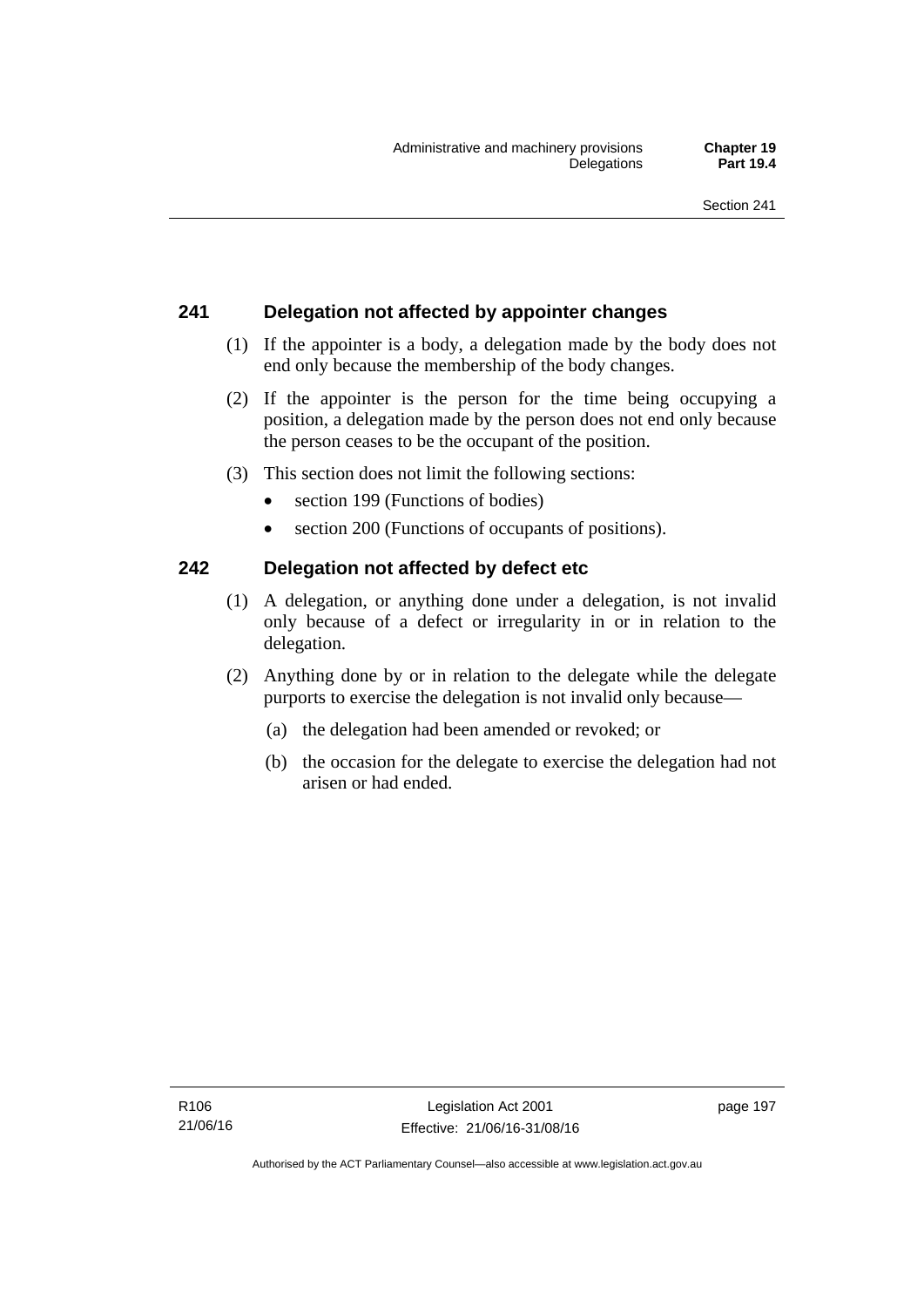Section 245

# **Part 19.5 Service of documents**

# **245 Application—pt 19.5**

This part applies to a document that is authorised or required under a law to be served (whether the word 'serve', 'give', 'notify', 'send' or 'tell' or any other word is used).

# **246 Definitions—pt 19.5**

In this part:

*administrator*, of a law, means the entity administering or responsible for the law.

*agency* means—

- (a) an administrative unit; or
- (b) a statutory office-holder; or
- (c) any other entity established for a public purpose under a law;

and includes a member of, or a member of the staff of, the agency.

*business address*, of an individual, corporation or agency in relation to anything done or to be done under a law, includes the latest business address, or address for service of notices (however described), of the individual, corporation or agency (if any) recorded in a register or other records kept by the administrator of the law.

*corporation* does not include an agency.

*document* includes a notice, an article that may be sent by post or anything else.

*email address*, of an individual, corporation or agency in relation to anything done or to be done under a law, includes the latest email address of the individual, corporation or agency (if any) recorded in a register or other records kept by the administrator of the law.

page 198 Legislation Act 2001 Effective: 21/06/16-31/08/16

Authorised by the ACT Parliamentary Counsel—also accessible at www.legislation.act.gov.au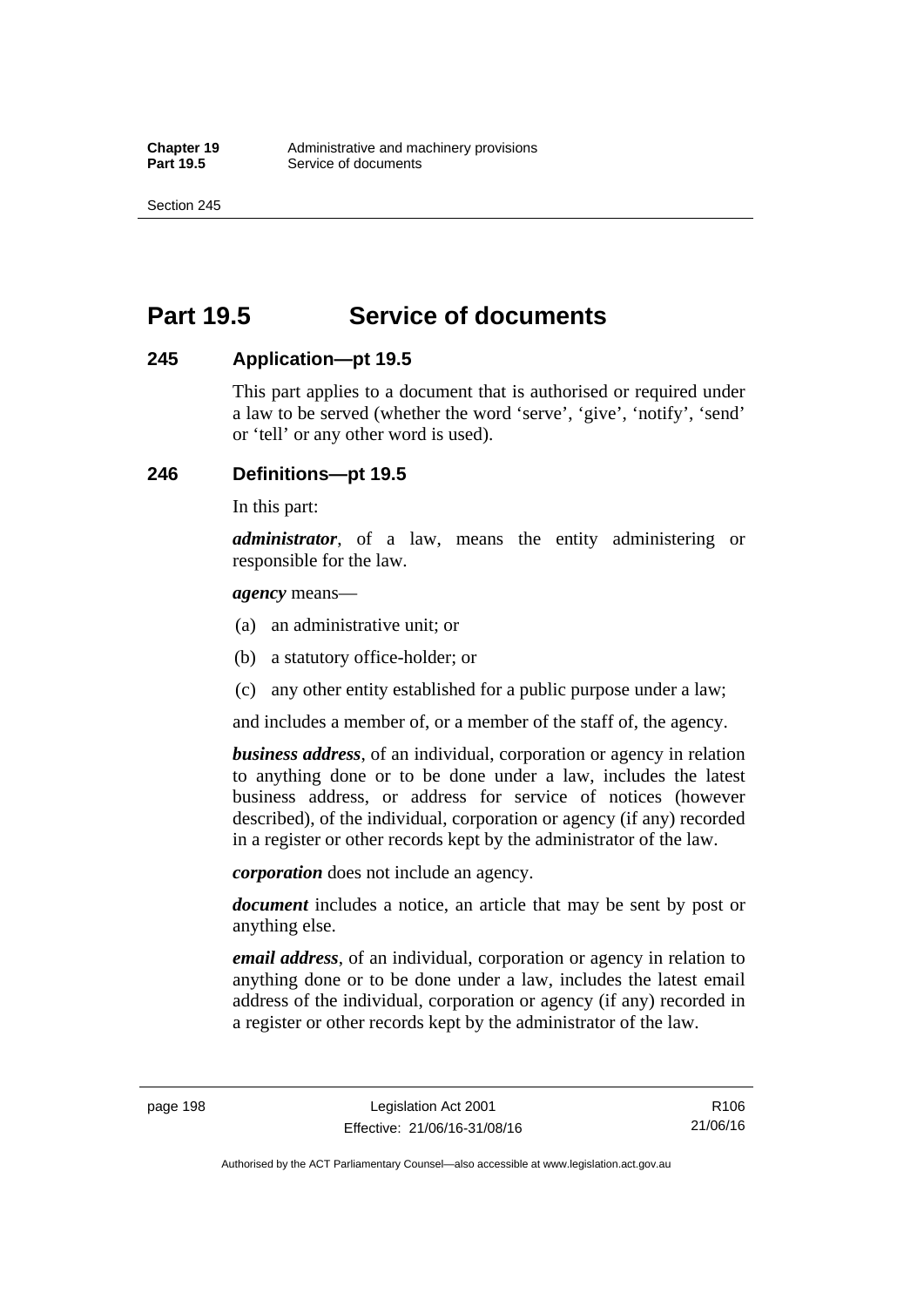### *executive officer* means—

- (a) for a corporation—a person (however described and whether or not the person is a director of the corporation) who is concerned with, or takes part in, the corporation's management; or
- (b) for an agency that is an administrative unit—the director-general of the administrative unit; or
- (c) for an agency that is a statutory office-holder—the occupant of the position; or
- (d) for an agency constituted by 2 or more people—the person who is entitled, because of the position occupied by the person, to preside at any meeting of the agency at which the person is present; or
- (e) for any other agency—the chief executive officer (however described) of the agency; or
- (f) for any agency—a person (however described) who is concerned with, or takes part in, the agency's management.

*fax number*, of an individual, corporation or agency in relation to anything done or to be done under a law, includes the latest fax number of the individual, corporation or agency (if any) recorded in a register or other records kept by the administrator of the law.

*home address*, of an individual in relation to anything done or to be done under a law, includes the latest home address, or address for service of notices (however described), of the person (if any) recorded in a register or other records kept by the administrator of the law.

*responsible*, for a law, means allocated responsibility for the law under the *[Public Sector Management Act 1994](http://www.legislation.act.gov.au/a/1994-37)*, section 14 (1) (b) (Ministerial responsibility and functions of administrative units).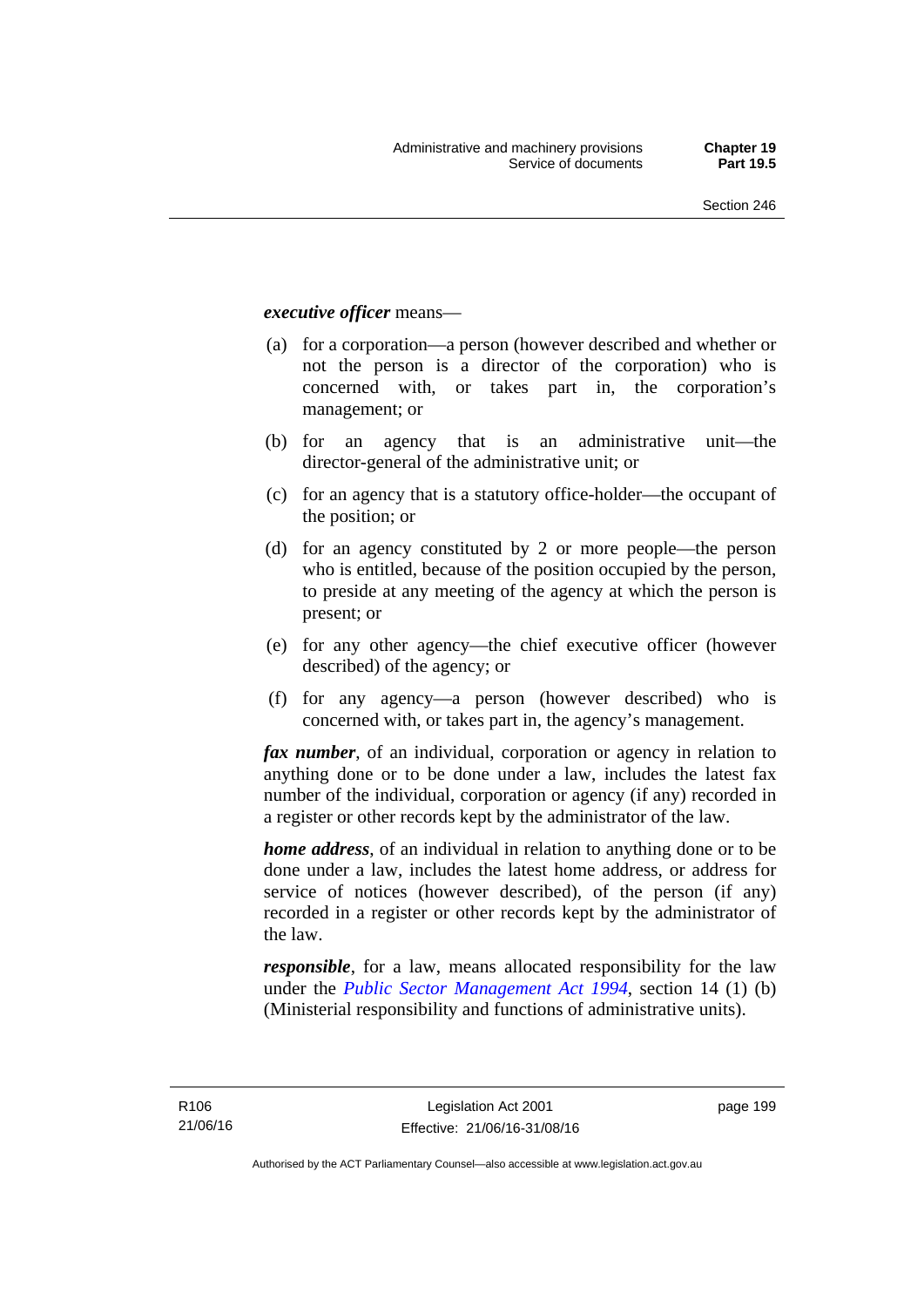# **247 Service of documents on individuals**

- (1) A document may be served on an individual—
	- (a) by giving it to the individual; or
	- (b) by sending it by prepaid post, addressed to the individual, to a home or business address of the individual; or
	- (c) by faxing it to a fax number of the individual; or
	- (d) by emailing it to an email address of the individual; or
	- (e) by leaving it, addressed to the individual, at a home or business address of the individual with someone who appears to be at least 16 years old and to live or be employed at the address.
	- *Note* See s 251 for service of documents under other laws.
- (2) This section applies to service of a document outside the ACT in the same way as it applies to service of the document in the ACT.

# **248 Service of documents on corporations**

- (1) A document may be served on a corporation—
	- (a) by giving it to an executive officer of the corporation; or
	- (b) by sending it by prepaid post, addressed to the corporation (or an executive officer of the corporation), to the address of any of its registered offices or any other business address of the corporation; or
	- (c) by faxing it to a fax number of the corporation; or
	- (d) by emailing it to an email address of the corporation; or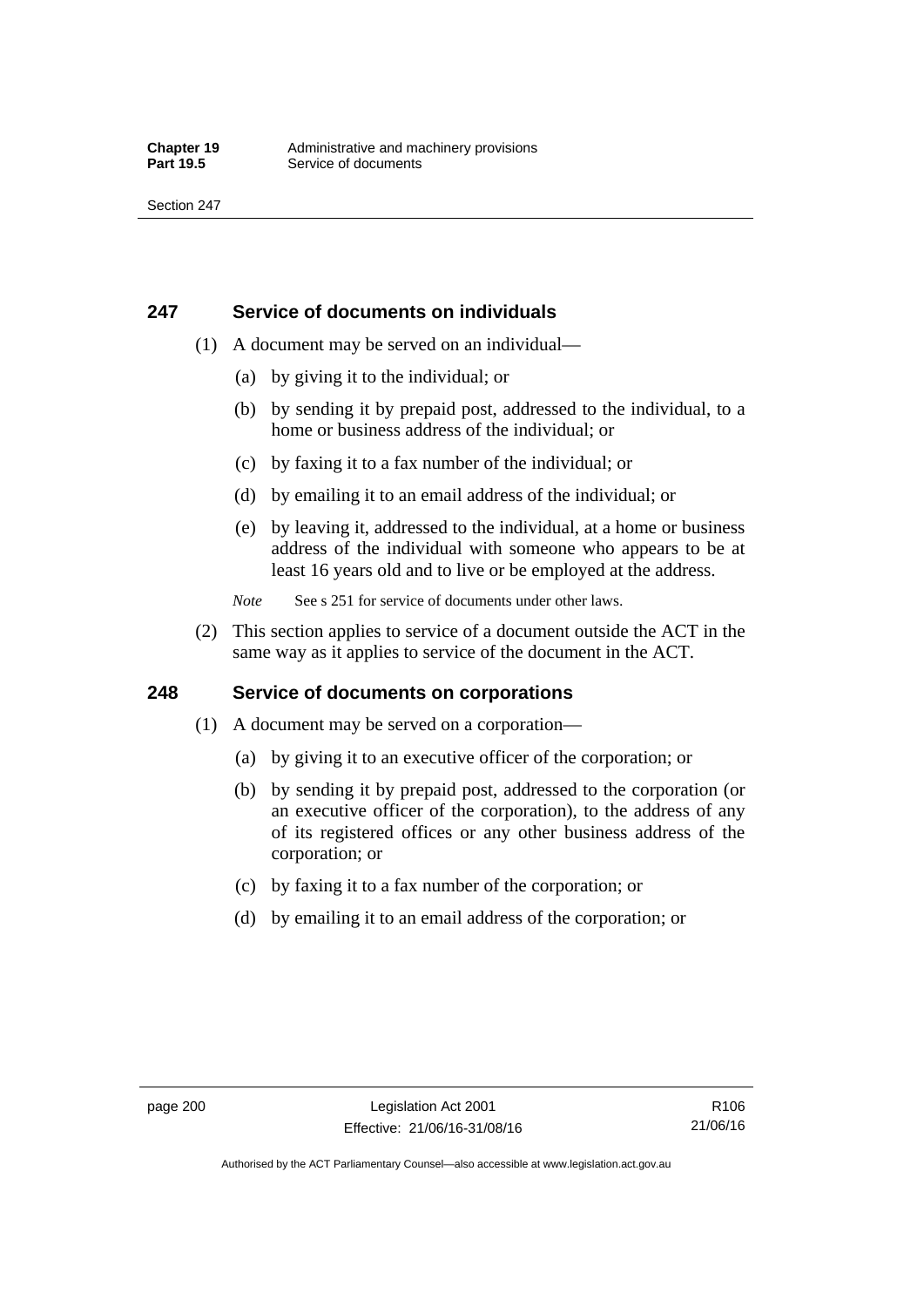(e) by leaving it, addressed to the corporation (or an executive officer of the corporation), at the address of any of the corporation's registered offices, or any other business address of the corporation, with someone who appears to be at least 16 years old and to be employed at the address.

*Note* See s 251 for service of documents under other laws.

 (2) This section applies to service of a document outside the ACT in the same way as it applies to service of the document in the ACT.

## **249 Service of documents on agencies**

A document may be served on an agency—

- (a) by giving it to an executive officer of the agency; or
- (b) by sending it by prepaid post, addressed to the agency (or an executive officer of the agency), to the address of any office of the agency or any other business address of the agency; or
- (c) by faxing it to a fax number of the agency; or
- (d) by emailing it to an email address of the agency; or
- (e) by leaving it, addressed to the agency (or an executive officer of the agency), at the address of any of the agency's offices or any other business address of the agency with someone who appears to be employed at the agency.
- *Note* See s 251 for service of documents under other laws.

## **250 When document taken to be served**

 (1) A document served by post under this part is taken to be served when the document would have been delivered in the ordinary course of post.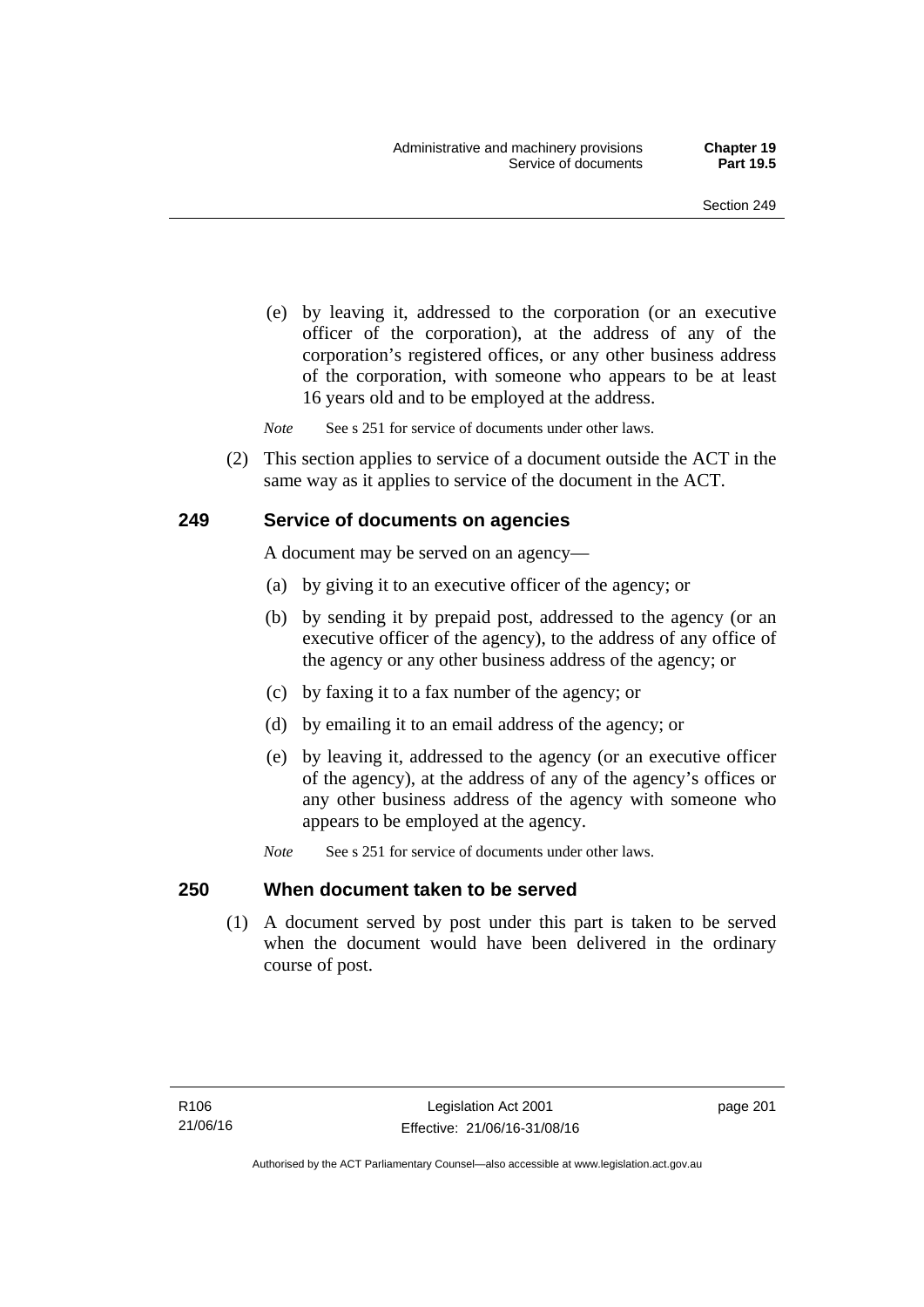Section 250

- (2) However, subsection (1) does not affect the operation of the *[Evidence Act 2011](http://www.legislation.act.gov.au/a/2011-12)*, section 160 (Postal articles).
	- *Note* The *[Evidence Act 2011](http://www.legislation.act.gov.au/a/2011-12)*, s 160 provides a rebuttable presumption that a postal article sent by prepaid post addressed to a person at an address in Australia or an external territory was received on the 4th working day after posting.
- (3) If the sender has no reason to suspect that a document served by fax or email under this part was not received by the recipient when sent, the document is presumed to be served when sent unless evidence sufficient to raise doubt about the presumption is given.
- (4) For subsection (3), the sender has reason to suspect that a document served by fax or email under this part was not received by the recipient when sent only if, on the day the document was sent or on the next working day, the equipment the sender used to send the document indicated by way of a signal or other message that—
	- (a) the equipment did not send the document when the equipment was used to send the document; or
	- (b) for a fax—the number to which the fax was sent to the recipient was not a fax number of the recipient; or
	- (c) for an email—the address to which the email was sent was not an email address of the recipient.
- (5) A document addressed to the recipient, and left for the recipient as mentioned in section 247 (e), section 248 (e) or section 249 (e), is taken to be served when it was left.
- (6) In this section:

*recipient*, for a document, means the individual, corporation or agency on whom the document is intended to be served.

*sender*, for a document served, or to be served, by fax or email, means the person sending, or seeking to send, the document.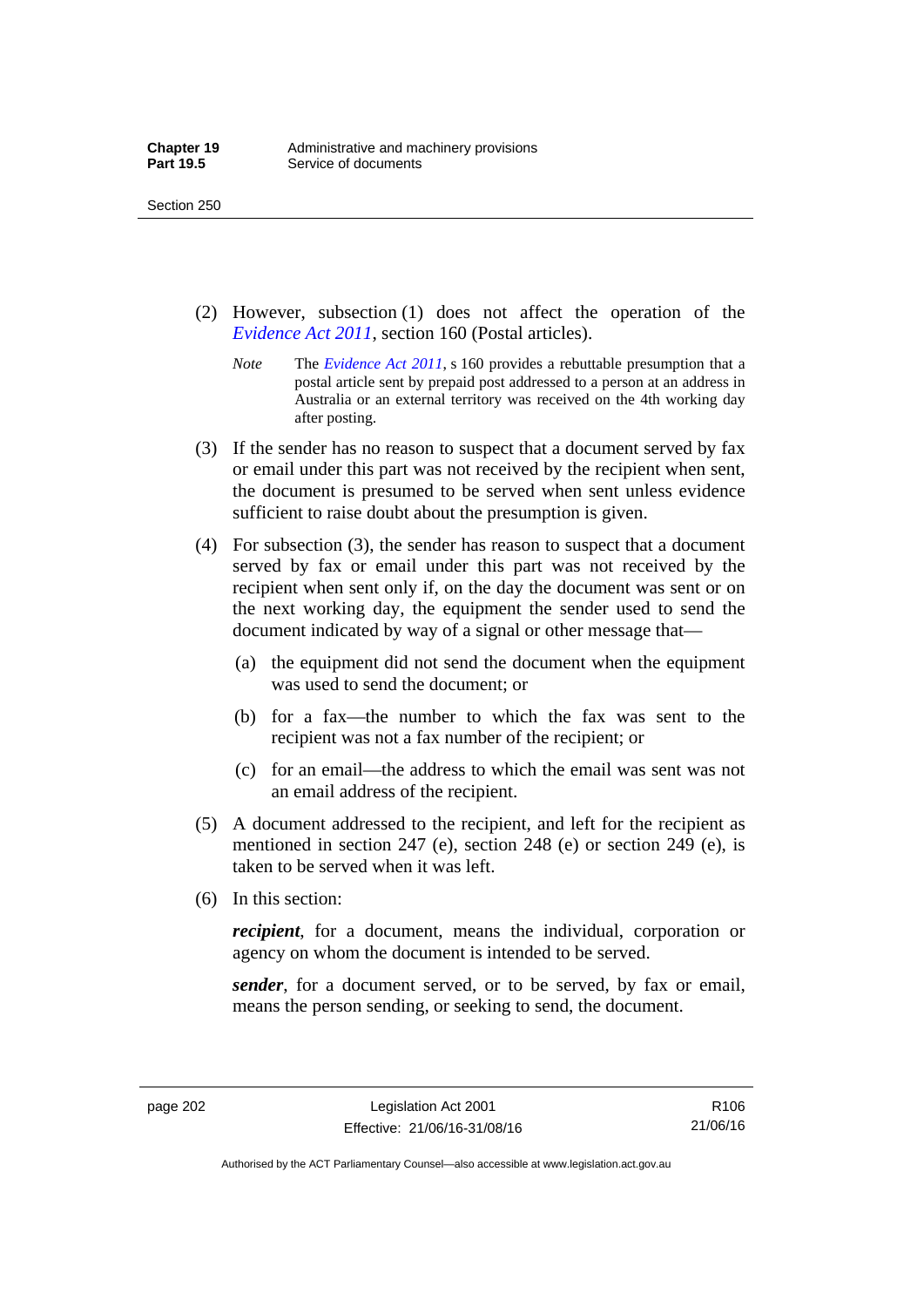# **251 Other laws not affected etc**

- (1) This part does not affect the operation of any other law that authorises or requires service of a document otherwise than as provided under this part.
- (2) Despite this part, a law (or, if the law is an Act, a regulation under the Act) may provide—
	- (a) that a document of a particular kind may or must be served (however described) only in a particular way or to a particular address or number; or
	- (b) for the date (or date and time) when service (however described) of a document is taken to have been made.

# **252 Powers of courts and tribunals not affected**

This part does not affect the power of a court or tribunal to authorise or require service of a document otherwise than as provided under this part.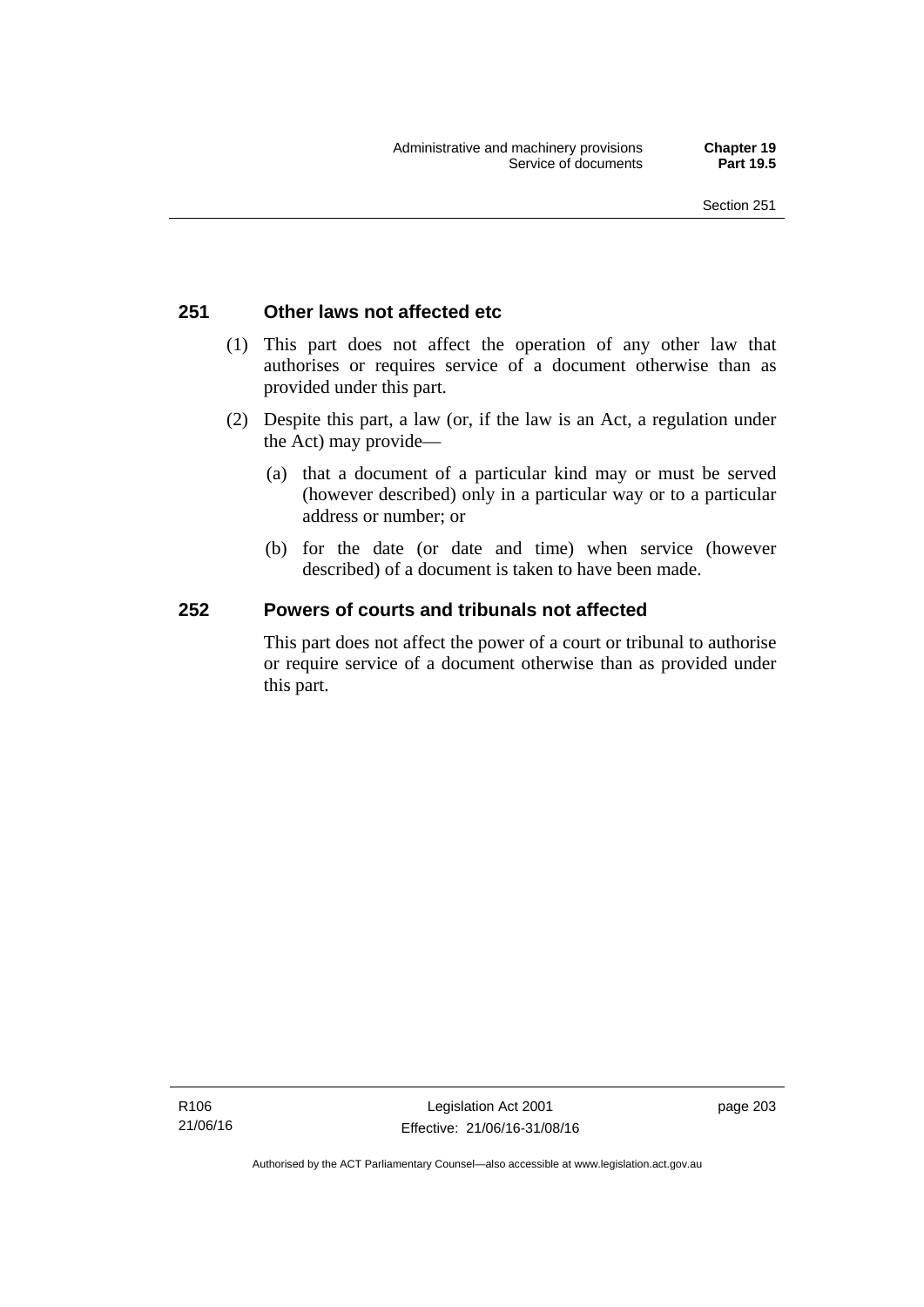Section 253

# **Part 19.6 Functions of Executive and Ministers**

## **253 Exercise of functions of Executive**

- (1) A function given to the Executive under an Act may be exercised by any 2 Ministers acting in concert.
- (2) The exercise of a function under subsection (1) is taken to be the exercise of the function by the Executive.
- (3) A statutory instrument (other than a subordinate law or disallowable instrument) is taken to be made by the Executive if it is signed by 2 or more Ministers who are members of the Executive.
- (4) A statutory instrument mentioned in subsection (3) made in accordance with the subsection is taken to be made when it is signed by the second Minister signing.
- (5) This section is subject to section 41 (Making of certain statutory instruments by Executive).
- (6) In this section:

Act includes an Act of the Commonwealth.

*statutory instrument* includes an instrument (whether or not legislative in nature) made under—

- (a) an Act of the Commonwealth; or
- (b) another statutory instrument of the Commonwealth ; or
- (c) power given by an Act or statutory instrument of the Commonwealth and also power given otherwise by law.

## **254 Administration of matters not allocated**

If a matter relating to the Executive's functions is not allocated under the [Self-Government Act,](http://www.comlaw.gov.au/Series/C2004A03699) section 43 (1), the Chief Minister administers the matter.

page 204 Legislation Act 2001 Effective: 21/06/16-31/08/16

R106 21/06/16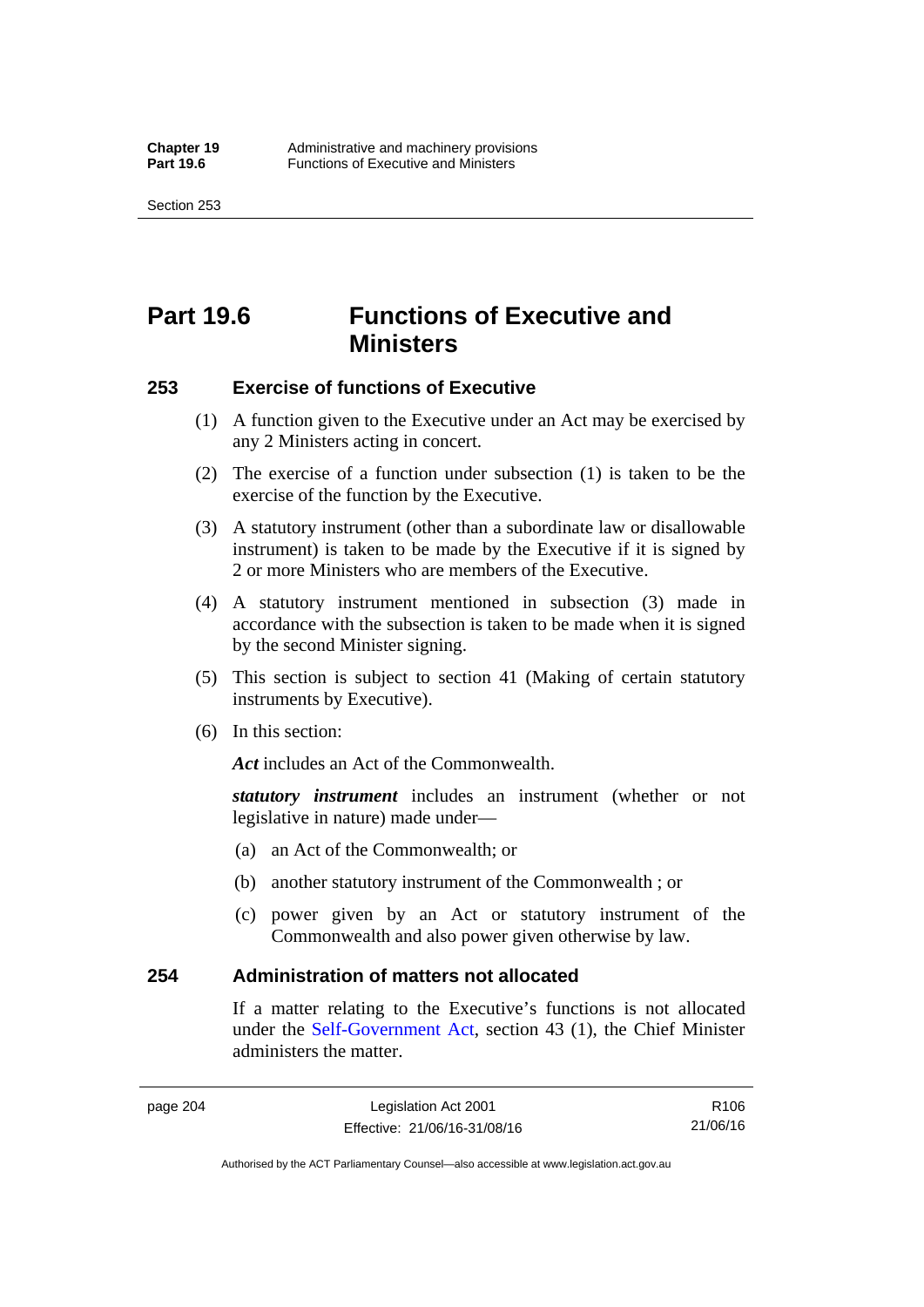# **254A Delegation by Minister**

A Minister may delegate the Minister's functions under an Act or statutory instrument to anyone else.

*Note* For the making of delegations and the exercise of delegated functions, see pt 19.4.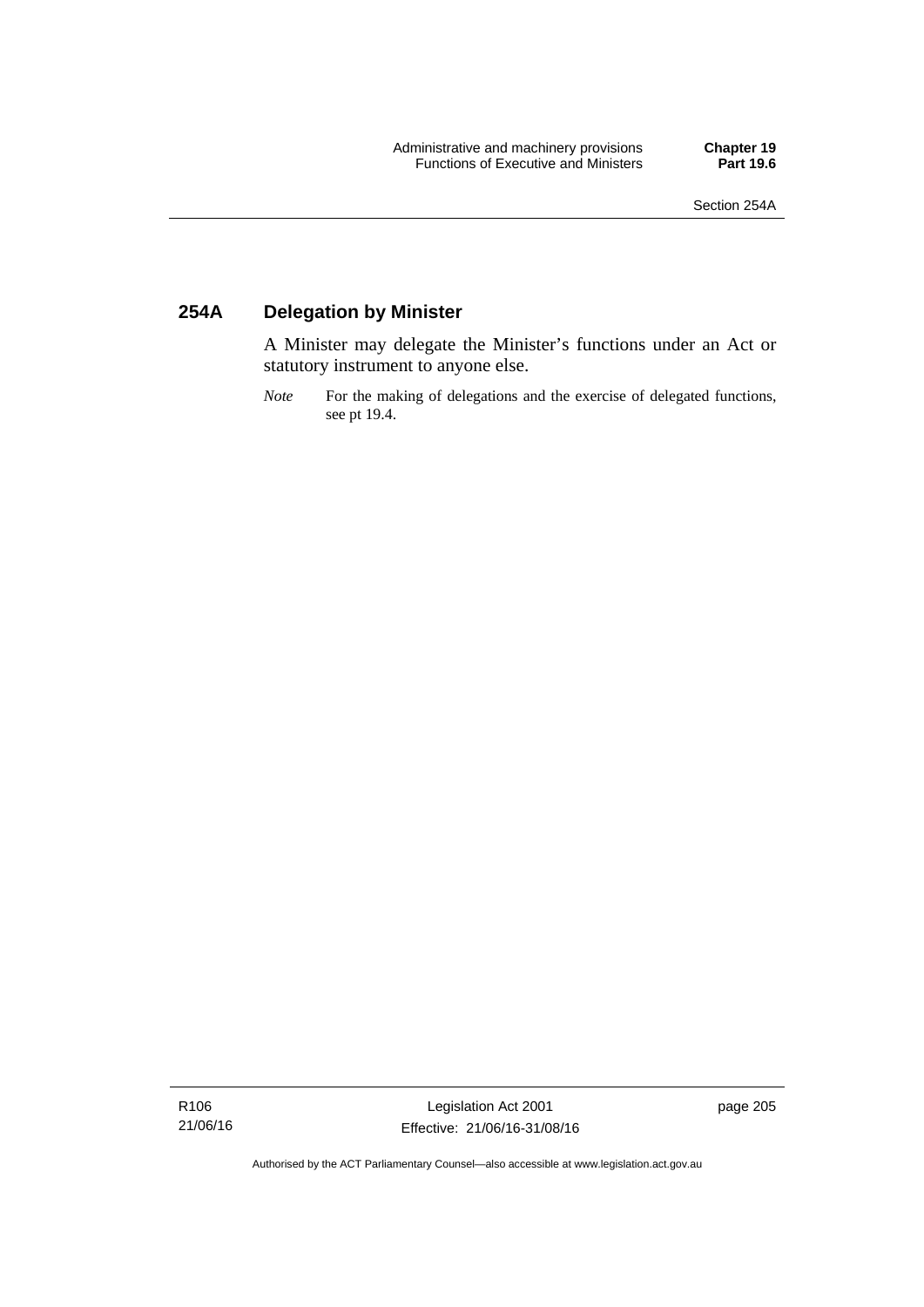# **Part 19.7 Other matters**

## **255 Forms**

- (1) This section applies if an Act, subordinate law or disallowable instrument (the *authorising law*) authorises or requires a form to be approved or prescribed under an Act or statutory instrument (the *relevant law*).
	- *Note* See also s 46 (3), which deals with the repeal and replacement of forms that are legislative instruments and prevents their amendment.
- (2) The authorising law authorises a form to be approved or prescribed in relation to any matter under or in relation to the relevant law.
- (3) To remove any doubt, a form may be approved or prescribed for a provision of the relevant law even though the provision does not mention a form.

### **Example**

The X Act, s 23 provides for a person to apply for registration but makes no mention of a form for the application. However, the Act, s 80 (1) provides:

(1) The Minister may approve forms for this Act.

Section 80 (3) provides that the approval of a form is a notifiable instrument.

Because s 80 (1) permits a form to be approved 'for this Act', this Act, s 255 applies in relation to s 23 and the Minister may, in writing, approve a form for the application.

- *Note 1* Because the approval is a notifiable instrument, it must be in writing (see s 42 (2)).
- *Note 2* An example is part of the Act, is not exhaustive and may extend, but does not limit, the meaning of the provision in which it appears (see s 126 and s 132).
- (4) Substantial compliance with a form is sufficient.
- (5) However, if a form requires—
	- (a) the form to be signed; or

Authorised by the ACT Parliamentary Counsel—also accessible at www.legislation.act.gov.au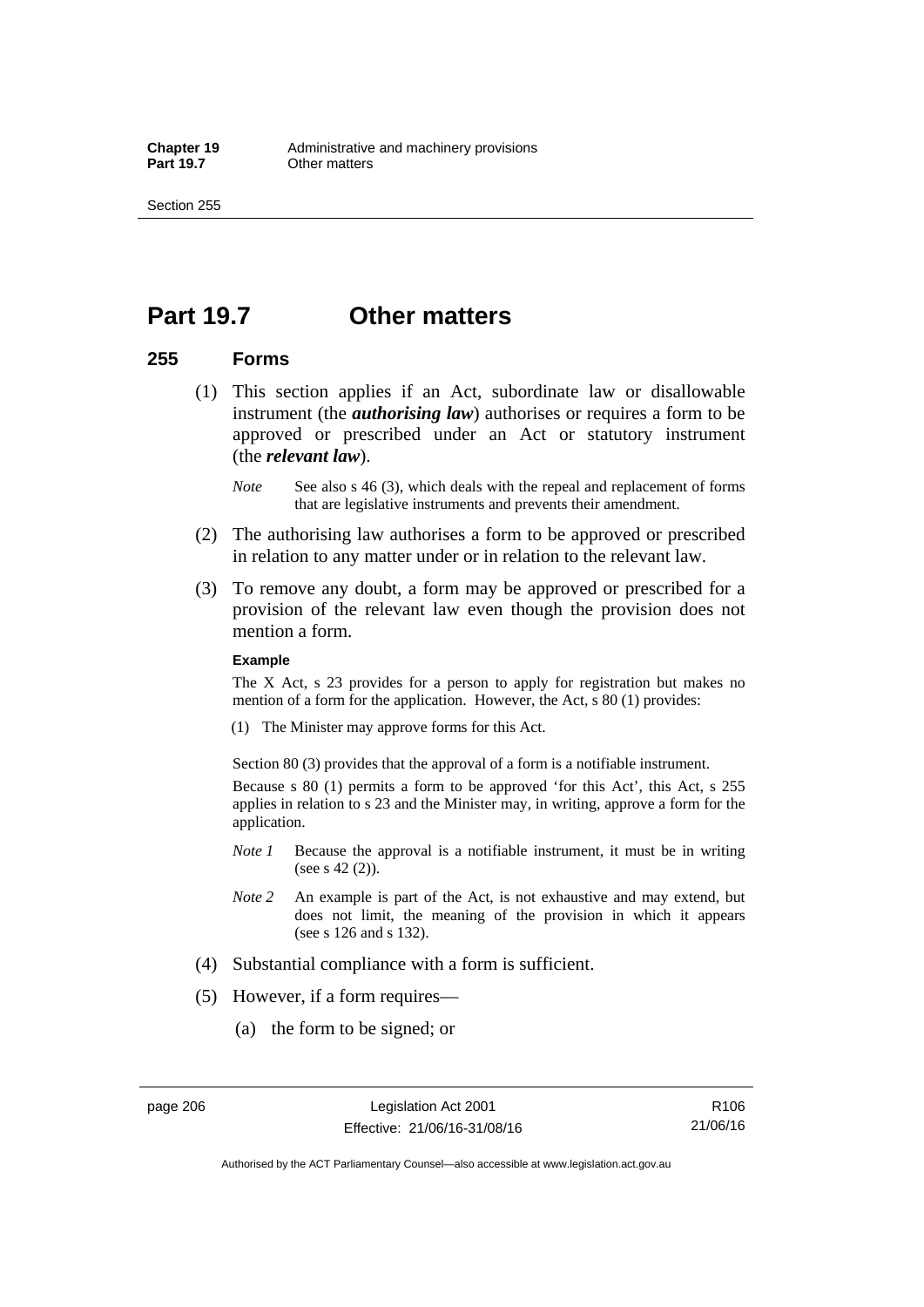- (b) the form to be prepared in a particular way (for example, on paper of a particular size or quality or in a particular electronic form); or
- (c) the form to be completed in a particular way; or
- (d) particular information to be included in the form, or a particular document to be attached to or given with the form; or
- (e) the form, information in the form, or a document attached to or given with the form, to be verified in a particular way (for example, by statutory declaration);

the form is properly completed only if the requirement is complied with.

- (6) Despite subsection (5), the person need not comply with the requirement mentioned in subsection (5) (d) (and the form is taken to be properly completed despite the noncompliance) if—
	- (a) the form is approved or prescribed for a purpose; and
	- (b) the information or document is not reasonably necessary for the purpose.

### **Examples**

- 1 A person need not comply with a requirement of an approved form to include personal information (eg marital status) irrelevant to a purpose for which the form is required.
- 2 A person need not comply with a requirement of an approved form that has some relevance to a purpose for which the form is required, but intrudes to an unreasonable extent on personal privacy.
- $(7)$  If—
	- (a) a form (*form 1*) may be approved or prescribed for a purpose; and
	- (b) another form (*form 2*) may be approved or prescribed for the same or another purpose; and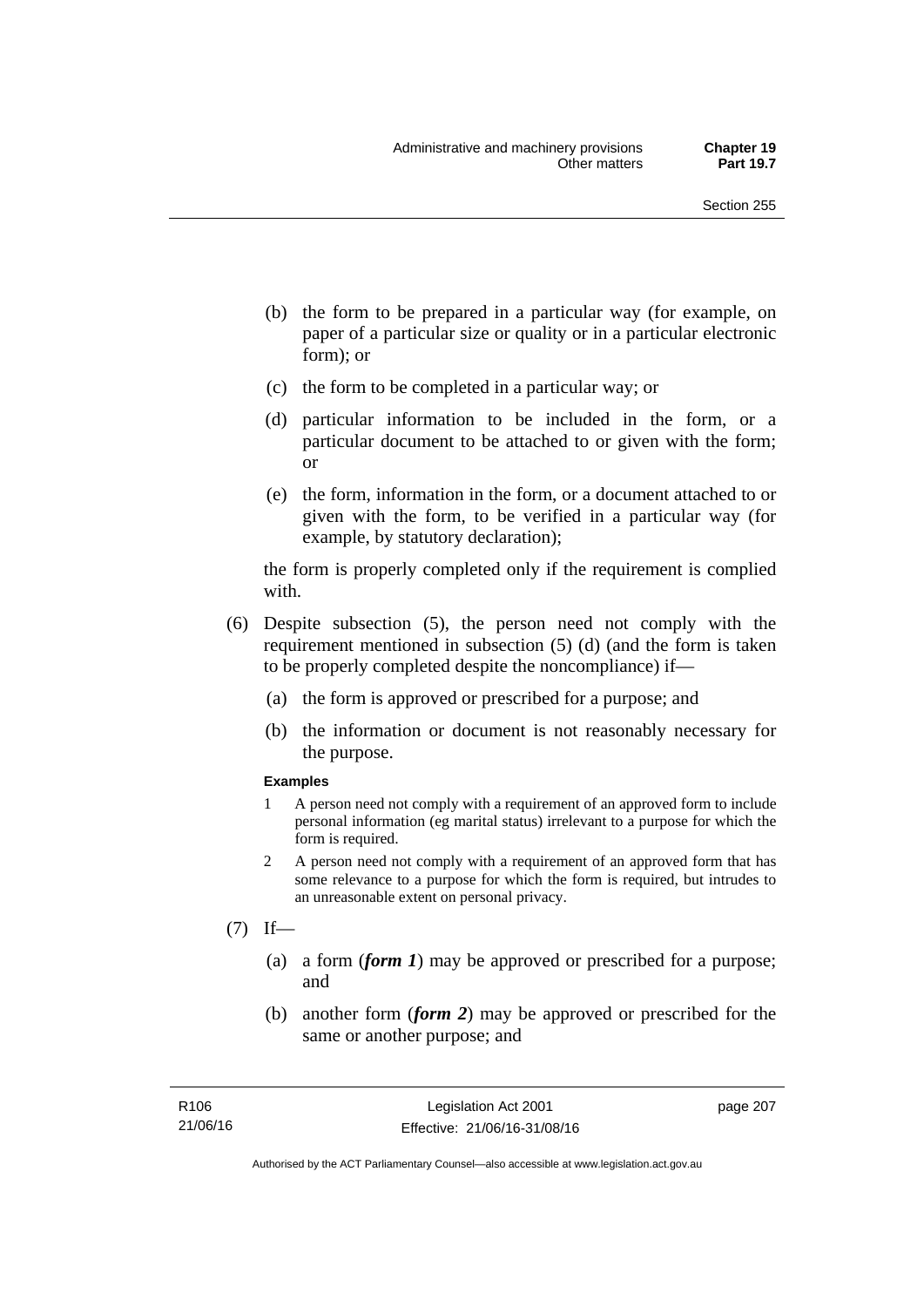Section 256

(c) separate forms 1 and 2 are approved or prescribed;

a combination form, consisting of forms 1 and 2, may be approved or prescribed and used for the purpose or purposes.

- (8) If, under a law, a form is authorised or required to be filed with (however described), or served on (however described), a person, the form may be filed with, or served on, someone else under arrangements made between them.
- (9) This section is a determinative provision.
	- *Note* See s 5 for the meaning of determinative provisions, and s 6 for their displacement.

## **256 Production of records kept in computers etc**

- (1) This section applies if—
	- (a) a person uses an electronic or other device to keep a record of information; and
	- (b) the person is required under a law (however the law is expressed) to give the information, or a document containing the information, to an authority.
- (2) The requirement obliges the person to give to the authority a document that accurately reproduces or contains the information in a form that can be understood by the authority.
- (3) In this section:

*authority* means a court, tribunal or other entity.

## **257 Out-of-session presentation of documents to Legislative Assembly**

 (1) This section applies if a provision of a law requires a person to present a document to the Legislative Assembly within a stated period that is not expressed as a stated number of sitting days.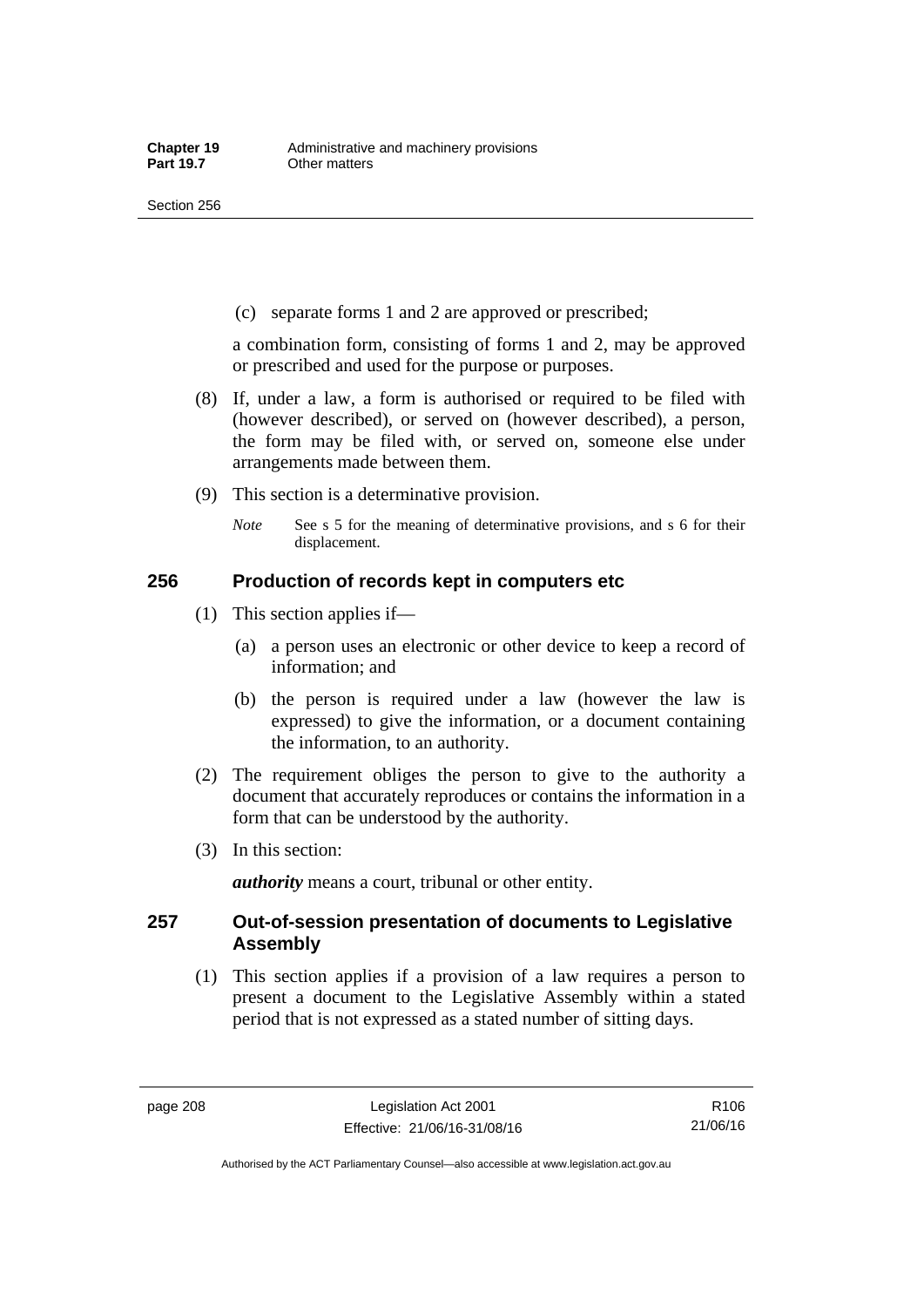- (2) If it is not reasonably practicable to present the document within the stated period—
	- (a) the person may give the document, and a copy for each member of the Legislative Assembly, to the Speaker before the end of the stated period; and
	- (b) the document is taken for all purposes to have been presented to the Legislative Assembly on the day the person gives it to the Speaker; and
	- (c) the Speaker must arrange for a copy of the document to be given to each member of the Legislative Assembly; and
	- (d) the Speaker must present the document to the Legislative Assembly—
		- (i) on the next sitting day; or
		- (ii) if the next sitting day is the first meeting of the Legislative Assembly after a general election of members of the Assembly—on the second sitting day after the election.

### **Example**

A report is given to the Minister under the XYZ Act on 1 November. The Act requires the Minister to present a response to the report to the Legislative Assembly within 3 months after receiving it. The latest sitting day in that period is 10 December. It is not reasonably practicable for the Minister to prepare the response by 10 December. Under this section, the Minister may give the response to the Speaker on 1 February.

- *Note* An example is part of the Act, is not exhaustive and may extend, but does not limit, the meaning of the provision in which it appears (see s 126 and s 132).
- (3) In this section:

*Speaker* includes—

(a) if the Speaker is unavailable—the Deputy Speaker; and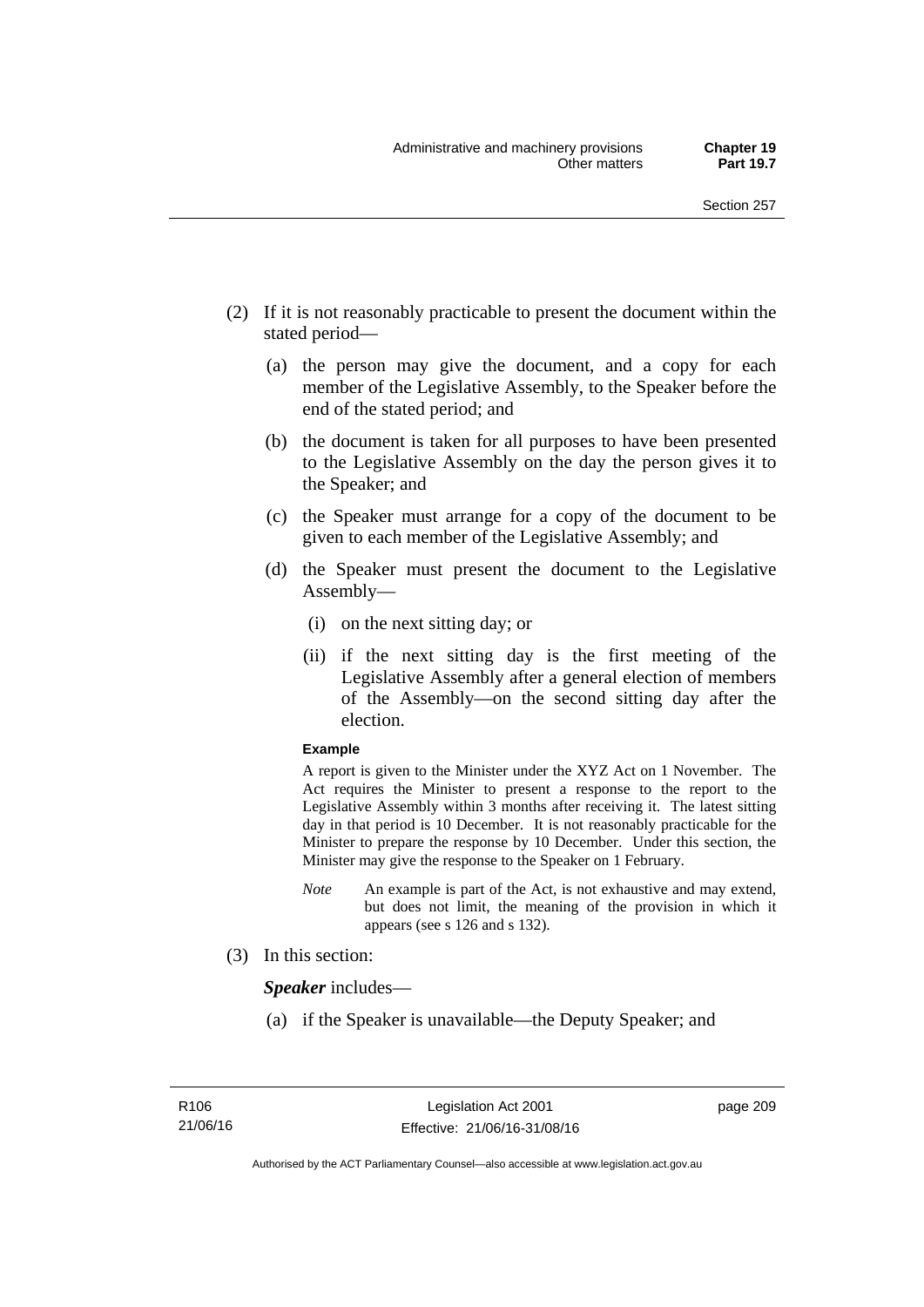Section 257

 (b) if both the Speaker and the Deputy Speaker are unavailable the clerk of the Legislative Assembly.

*unavailable*—the Speaker or Deputy Speaker is *unavailable* if—

- (a) he or she is absent from duty; or
- (b) there is a vacancy in the office of Speaker or Deputy Speaker.

page 210 Legislation Act 2001 Effective: 21/06/16-31/08/16

R106 21/06/16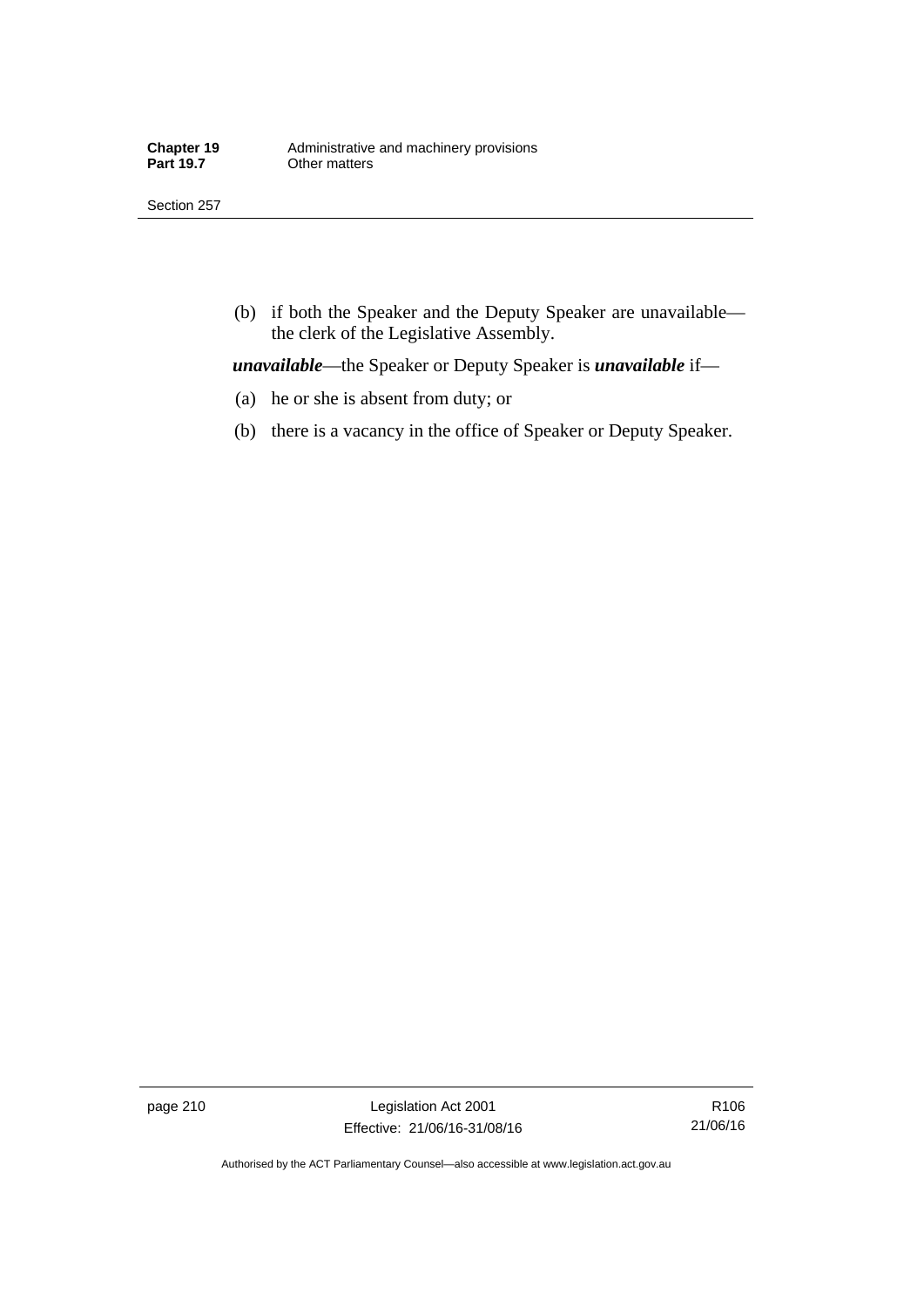# **Chapter 20 Miscellaneous**

## **300 Delegation by parliamentary counsel**

 (1) The parliamentary counsel may delegate the parliamentary counsel's functions under this Act or another territory law to a public servant.

- (2) However, the parliamentary counsel may only delegate a function under part 11.3 (Editorial changes) to—
	- (a) a person performing the duties of deputy parliamentary counsel in the public service; or
	- (b) a public servant prescribed by regulation.

## **301 References to Administration Act 1989 etc**

- (1) In any Act, statutory instrument or document, a reference to the *[Administration Act 1989](http://www.legislation.act.gov.au/a/alt_a1989-41co)*, the *[Interpretation Act 1967](http://www.legislation.act.gov.au/a/1967-48)*, the *[Legislation \(Republication\) Act 1996](http://www.legislation.act.gov.au/a/1996-51)* or the *[Subordinate Laws](http://www.legislation.act.gov.au/a/alt_a1989-24co)  [Act 1989](http://www.legislation.act.gov.au/a/alt_a1989-24co)* is, in relation to anything dealt with in this Act, a reference to this Act.
- (2) In any Act, statutory instrument or document, a reference to a particular provision of the *[Administration Act 1989](http://www.legislation.act.gov.au/a/alt_a1989-41co)*, the *[Interpretation Act 1967](http://www.legislation.act.gov.au/a/1967-48)*, the *[Legislation \(Republication\) Act 1996](http://www.legislation.act.gov.au/a/1996-51)* or the *[Subordinate Laws Act 1989](http://www.legislation.act.gov.au/a/alt_a1989-24co)* is, in relation to anything dealt with in this Act, a reference to the corresponding provision of this Act.

## **302 Regulation-making power**

The Executive may make regulations for this Act.

*Note* A regulation must be notified, and presented to the Legislative Assembly, under this Act.

*Note* For the making of delegations and the exercise of delegated functions, see pt 19.4.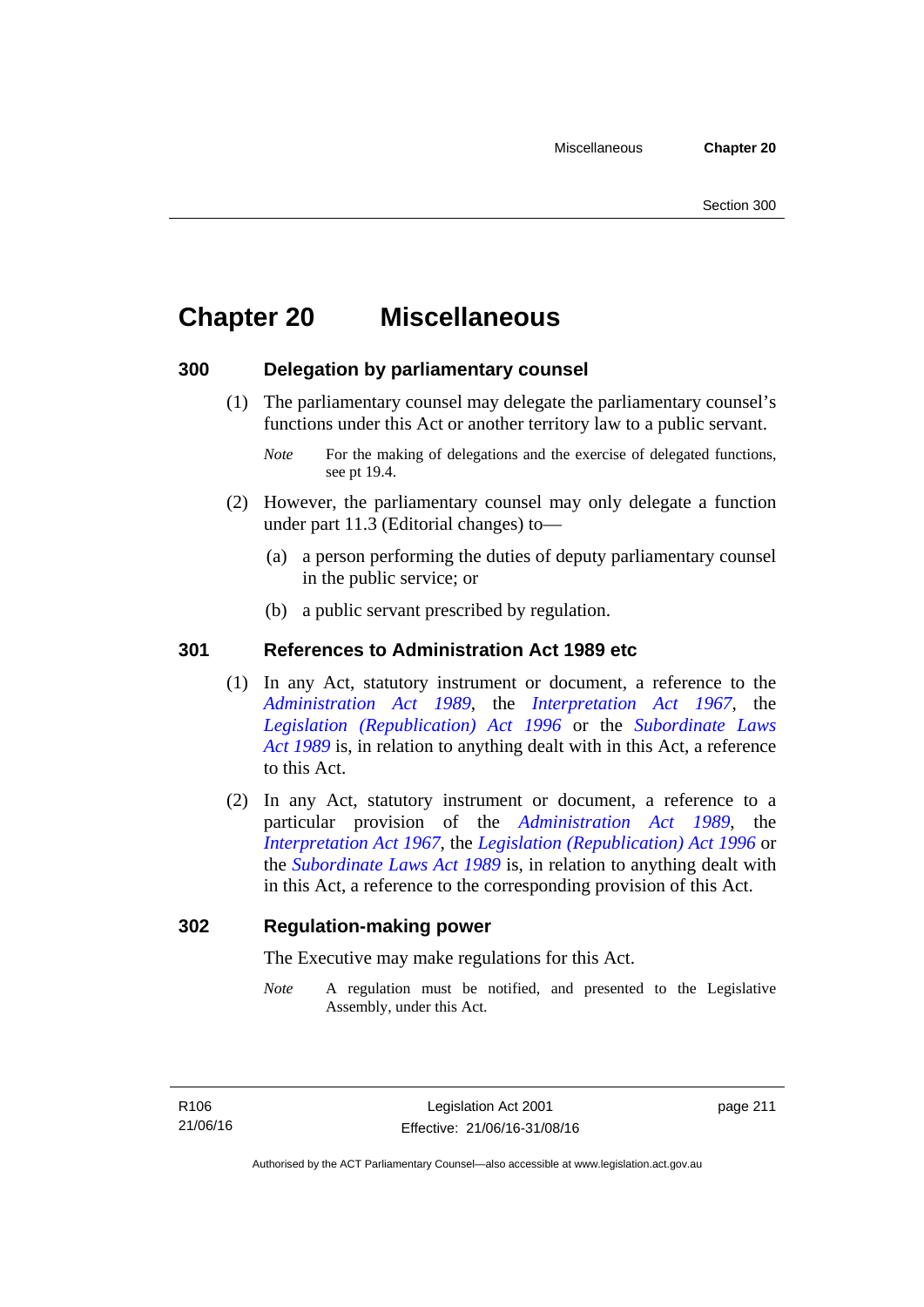# **Schedule 1 Acts included in sources of law in the ACT**

(see s 17)

# **Part 1.1 Former NSW and UK Acts in force before establishment of Territory**

| column 1 | column <sub>2</sub>                                           | column 3                                              |
|----------|---------------------------------------------------------------|-------------------------------------------------------|
| item     | name of Act                                                   | number or date of assent and<br>original jurisdiction |
| 1        | <b>Magna Carta</b>                                            | $(1297)$ 25 Edw 1 c 29 (UK)                           |
| 2        | <b>Criminal and Civil Justice Act 1351</b>                    | 25 Edw 3 St 5 c 4 (UK)                                |
| 3        | Due Process of Law Act 1354                                   | 28 Edw 3 c 3 (UK)                                     |
| 4        | Due Process of Law Act 1368                                   | 42 Edw 3 c 3 (UK)                                     |
| 5        | <b>Free Access to Courts Act 1400</b>                         | 2 Hen 4 c 1 (UK)                                      |
| 6        | <b>Petition of Right 1627</b>                                 | 3 Chas 1 c 1 (UK)                                     |
| 7        | <b>Bill of Rights 1688</b>                                    | 1 Will and Mary sess 2 c 2 (UK)                       |
| 8        | Act of Settlement 1700                                        | 12 and 13 Will 3 c 2 (UK)                             |
| 9        | <b>Royal Marriages Act 1772</b>                               | 12 Geo 3 c 11 (UK)                                    |
| 10       | Crimes Act 1900                                               | 1900 No 40 (NSW)                                      |
| 11       | Truck Act 1900                                                | 1900 No 55 (NSW)                                      |
| 12       | Pawnbrokers Act 1902                                          | 1902 No 66 (NSW)                                      |
| 13       | <b>Public Roads Act 1902</b>                                  | 1902 No 95 (NSW)                                      |
| 14       | <b>Anglican Church of Australia Constitutions</b><br>Act 1902 | 24 December 1902 (NSW)                                |
| 15       | <b>Fertilisers (Labelling and Sale) Act 1904</b>              | 1904 No 33 (NSW)                                      |
| 16       | <b>Second-hand Dealers Act 1906</b>                           | 1906 No 30 (NSW)                                      |

page 212 Legislation Act 2001 Effective: 21/06/16-31/08/16

R106 21/06/16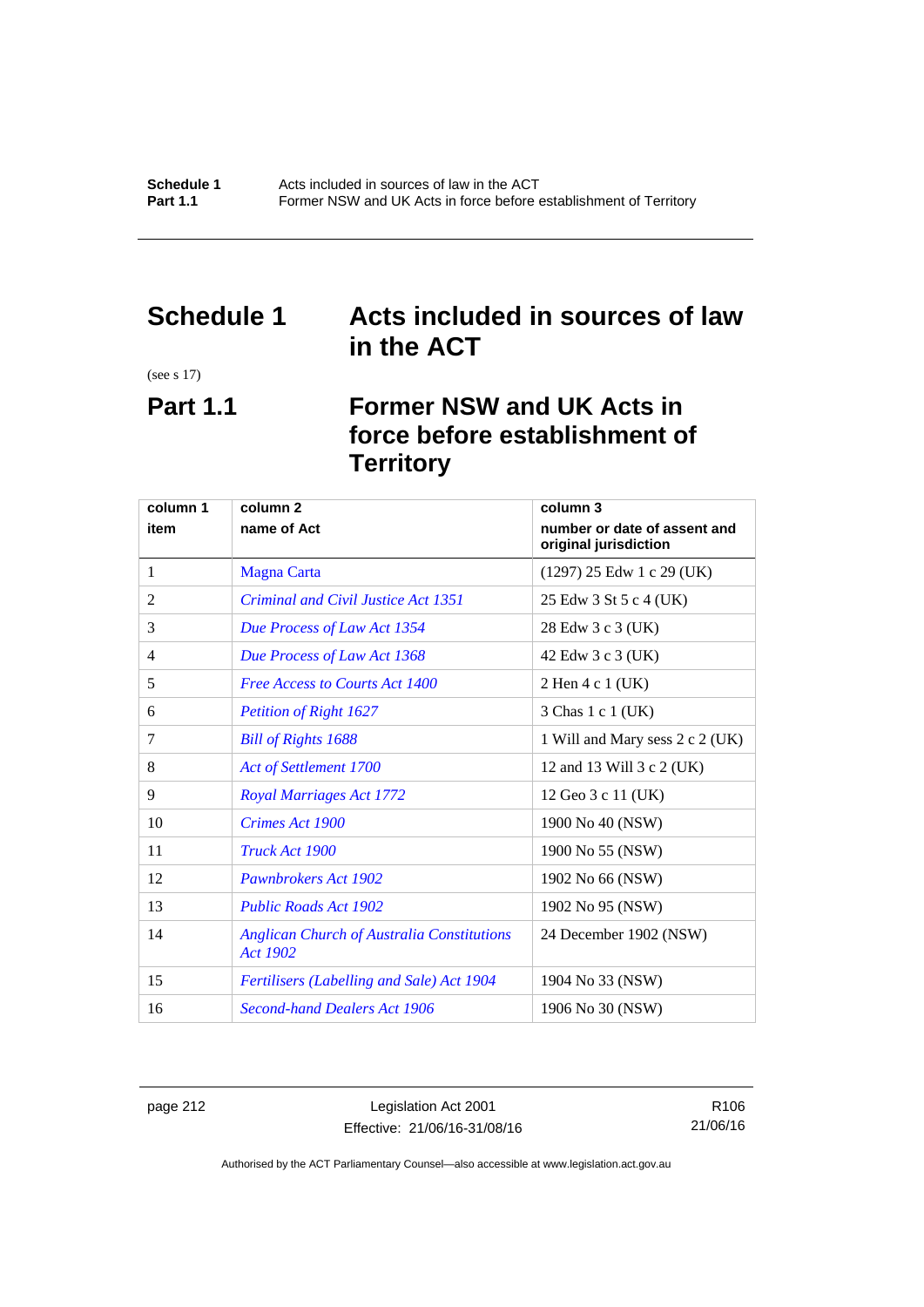# **Part 1.2 Former NSW Acts applied after establishment of Territory**

*Note* The former NSW Acts mentioned in this part are in force in the ACT as Acts of the Legislative Assembly

| column 1 | column <sub>2</sub>                                                   | column 3                                                       |
|----------|-----------------------------------------------------------------------|----------------------------------------------------------------|
| item     | name of NSW Act                                                       | applying Territory Act                                         |
|          | Scaffolding and Lifts Act 1912                                        | <i>Scaffolding and Lifts Act 1957</i> (repealed)               |
|          | <b>Anglican Church of Australia</b><br><b>Trust Property Act 1917</b> | <b>Anglican Church of Australia Trust Property</b><br>Act 1928 |
|          | <i>Trustee Act 1925</i>                                               | <i>Trustee Act 1957</i> (repealed)                             |
| 4        | <b>Anglican Church of Australia</b><br><b>Constitution Act 1961</b>   | <b>Anglican Church of Australia Trust Property</b><br>Act 1928 |

*Note* The written law of the ACT also includes the following Acts that may not be amended or repealed by the Assembly (see [Self-Government Act,](http://www.comlaw.gov.au/Series/C2004A03699) s 34):

- *[Life, Fire and Marine Insurance Act 1902](http://www.legislation.nsw.gov.au/maintop/scanact/sessional/NONE/0)* (NSW)
- *Demise of the Crown Act 1760* (UK)
- *[Naval Prize Act 1864](http://www.legislation.gov.uk/ukpga/Vict/27-28/25/contents)* (UK)
- *[Naval Prize \(Procedure\) Act 1916](http://www.legislation.gov.uk/ukpga/Geo5/6-7/2/contents)* (UK)
- *[Prize Act \(1939\)](http://www.legislation.gov.uk/ukpga/Geo6/2-3/65/contents)* (UK)
- *[Prize Courts Act 1894](http://www.legislation.gov.uk/ukpga/Vict/57-58/39/contents)* (UK)
- *[Prize Courts Act 1915](http://www.legislation.gov.uk/ukpga/Geo5/5-6/57/contents)* (UK)
- *[Prize Courts \(Procedure\) Act 1914](http://www.legislation.gov.uk/ukpga/Geo5/4-5/13/contents)* (UK)
- *[Territorial Waters Jurisdiction Act 1878](http://www.legislation.gov.uk/ukpga/Vict/41-42/73/contents)* (UK).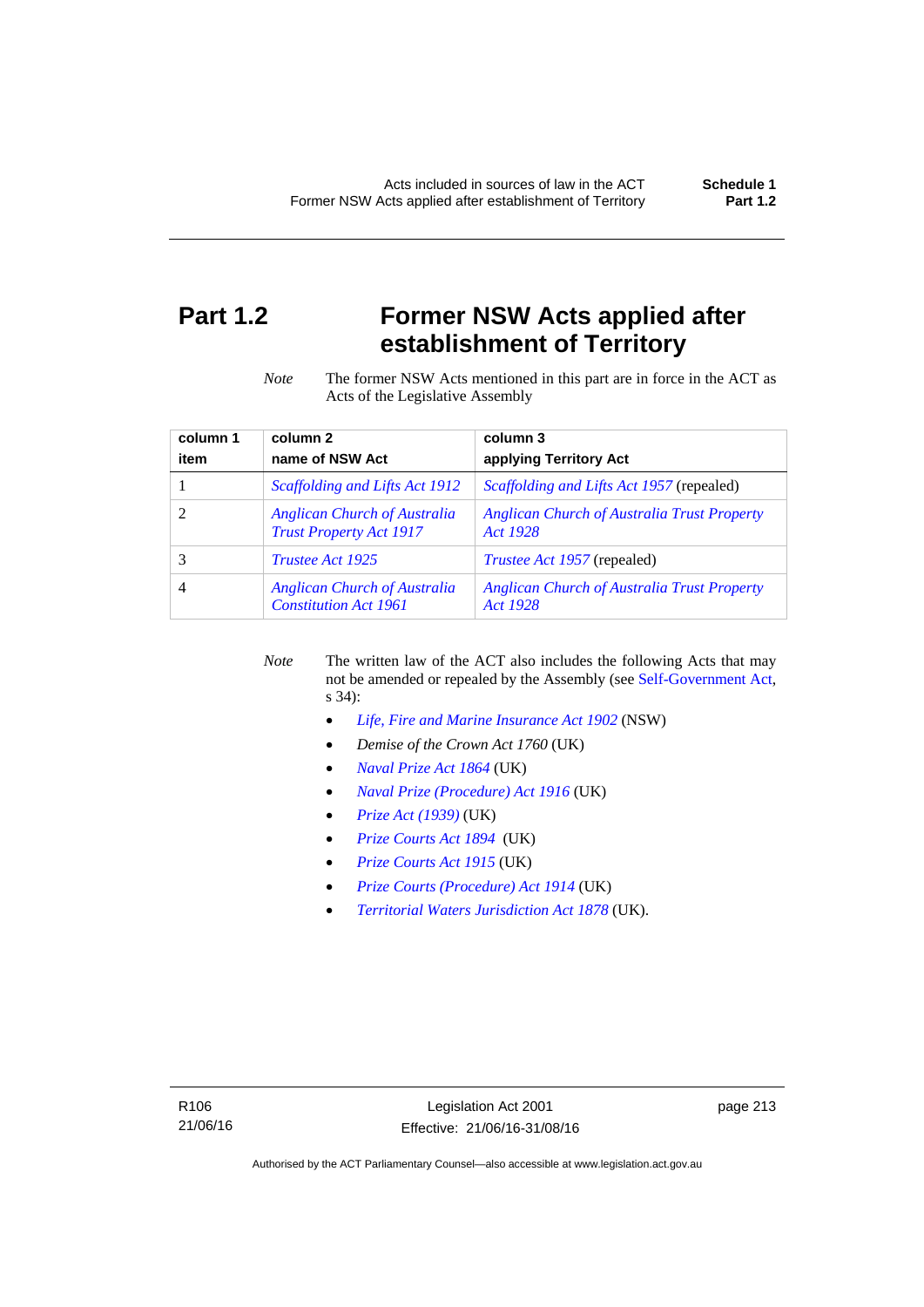**Dictionary** 

# **Dictionary**

(see s 2)

# **Part 1 Meaning of commonly-used terms**

(see s 144)

*Note* Terms that are defined only for this Act are set out in pt 2.

*ACAT* means the ACT Civil and Administrative Tribunal established under the *[ACT Civil and Administrative Tribunal](http://www.legislation.act.gov.au/a/2008-35)  [Act 2008](http://www.legislation.act.gov.au/a/2008-35)*.

*Act*—see the following sections:

- (a) section 7 (Meaning of *Act* generally);
- (b) section 17 (References to Acts include references to former Cwlth enactments etc).
- *Note* See also s 102 (References to laws include references to laws as in force from time to time) and s 104 (References to laws include references to instruments under laws).

*ACT* means the Australian Capital Territory.

*ADI*—see *authorised deposit-taking institution*.

*administrative unit* means an administrative unit for the time being established under the *[Public Sector Management Act 1994](http://www.legislation.act.gov.au/a/1994-37)*, section 13 (1).

*adult* means an individual who is at least 18 years old.

*ambulance service* means the ACT Ambulance Service established under the *[Emergencies Act 2004](http://www.legislation.act.gov.au/a/2004-28)*.

*amend* includes—

(a) for an Act or statutory instrument—omit, insert, substitute, renumber or relocate a provision of the Act or instrument; and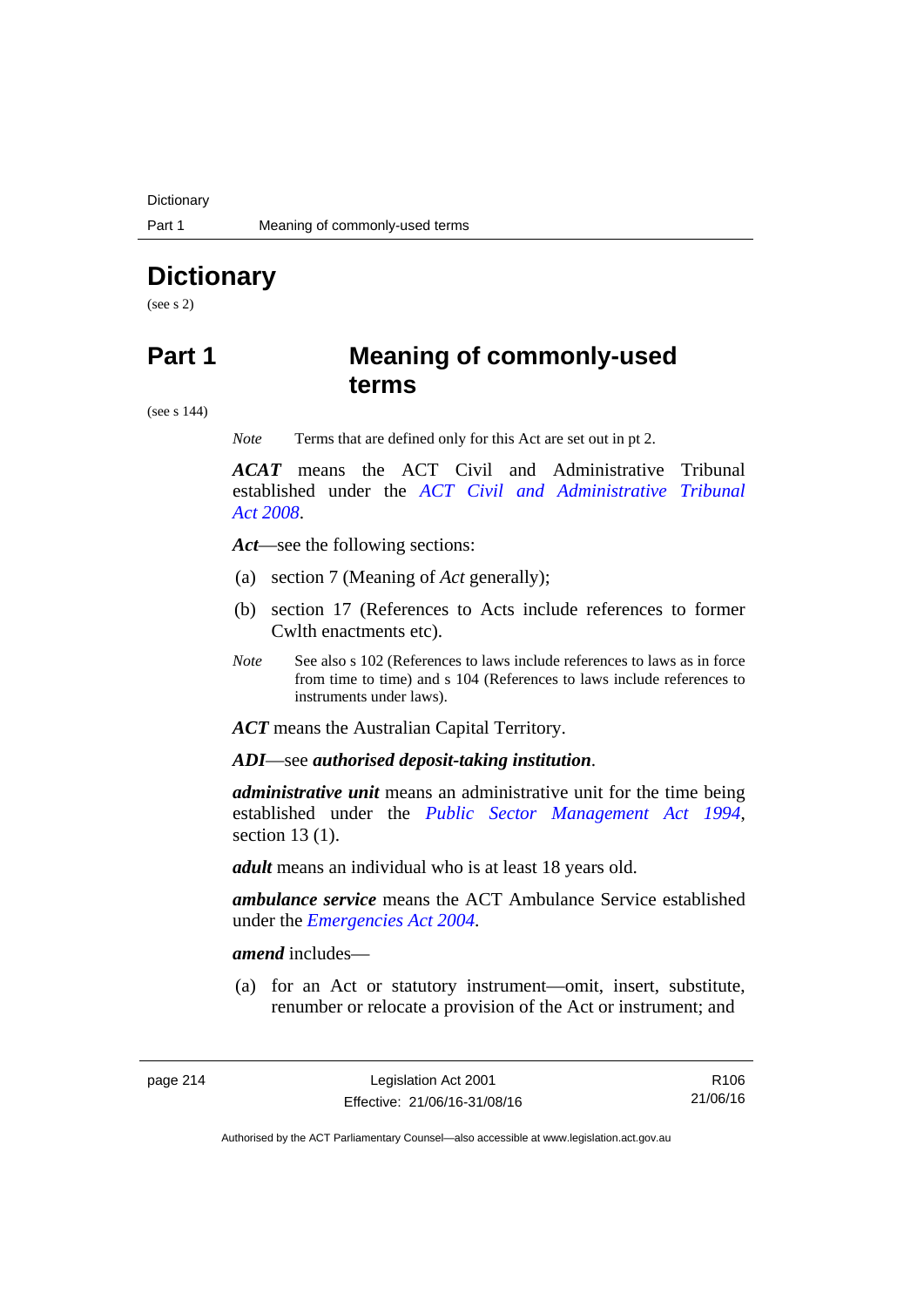- (b) for an Act or statutory instrument (or a provision of it)—amend by implication; and
- (c) for a provision of an Act or statutory instrument—omit the provision (or a part of it), substitute another provision for the provision (or a part of it), renumber the provision (or a part of it) or relocate the provision (or a part of it); and
- (d) for any other instrument, a provision of an instrument or a decision—change or alter.

*appoint* includes reappoint.

*AS*—see section 164 (1) (References to Australian Standards etc).

*AS/NZS*—see section 164 (2) (References to Australian Standards etc).

*asset* includes property of any kind.

*associate judge* means the associate judge under the *[Supreme Court](http://www.legislation.act.gov.au/a/1933-34)  [Act 1933](http://www.legislation.act.gov.au/a/1933-34)*.

*Attorney-General* means the Minister designated Attorney-General by the Chief Minister, and includes a Minister authorised by the Chief Minister to act on behalf of the Attorney-General.

*auditor-general* means the Auditor-General for the Territory under the *[Auditor-General Act 1996](http://www.legislation.act.gov.au/a/1996-23)*.

*Australia* means the Commonwealth of Australia and, when used in a geographical sense, does not include an external territory.

*Australian citizen* means a person who is an Australian citizen under the *[Australian Citizenship Act 2007](http://www.comlaw.gov.au/Series/C2007A00020)* (Cwlth).

*Australian Consumer Law (ACT)* means the provisions applying because of the *[Fair Trading \(Australian Consumer Law\) Act 1992](http://www.legislation.act.gov.au/a/1992-72)*, section 7 (Application of Australian Consumer Law).

R106 21/06/16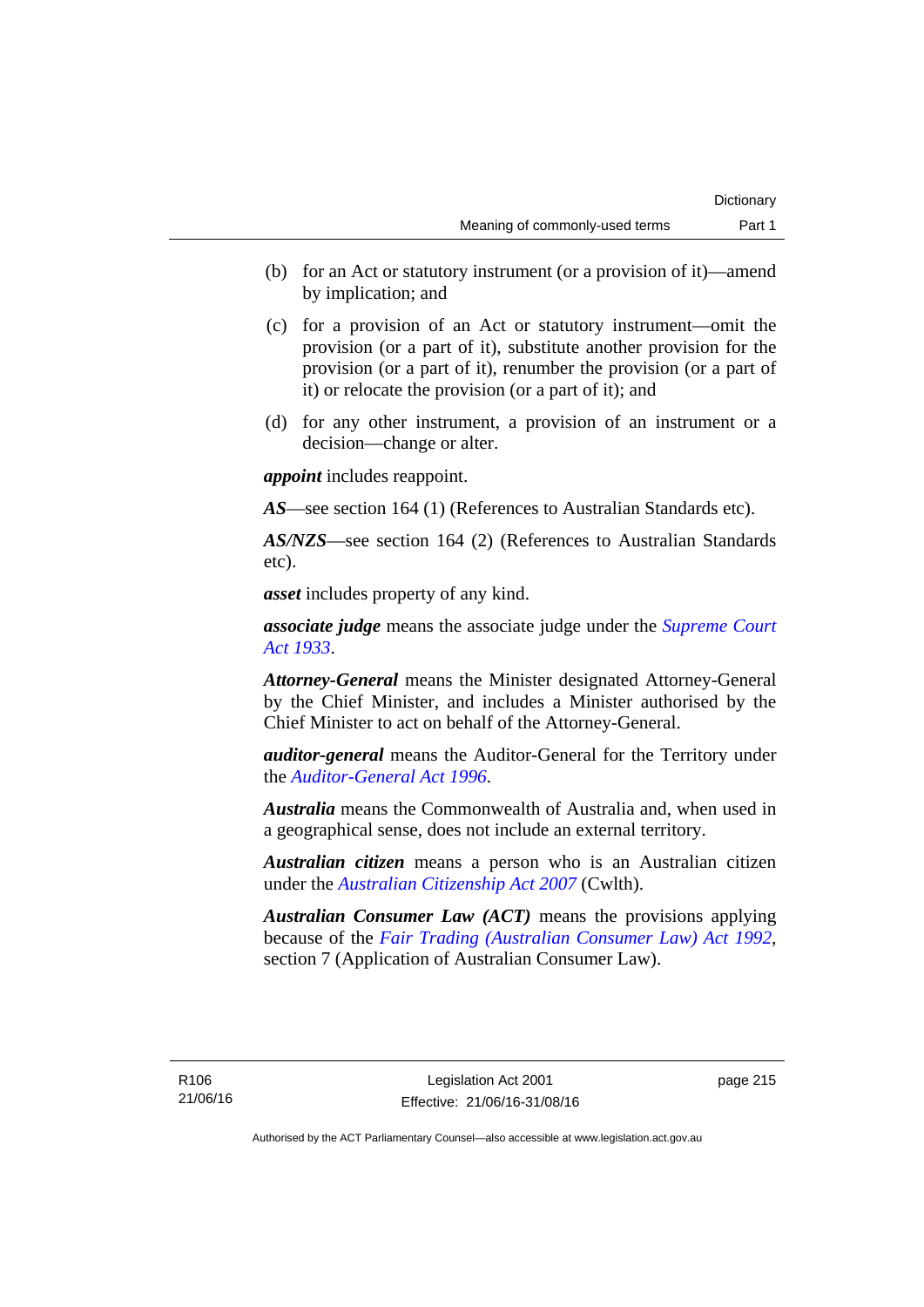*Australian driver licence* means an Australian driver licence under the *[Road Transport \(Driver Licensing\) Act 1999](http://www.legislation.act.gov.au/a/1999-78)*.

*Note Australian driver licence* is defined in that Act, dictionary to mean a driver licence of any kind issued under the law of the Commonwealth or a State or Territory. It includes a driver licence issued under ACT law (see also def *driver licence*).

*Australian/New Zealand Standard*—see section 164 (2) (References to Australian Standards etc).

*Australian Standard*—see section 164 (1) (References to Australian Standards etc).

*Australian statistician* means the Australian Statistician under the *[Australian Bureau of Statistics Act 1975](http://www.comlaw.gov.au/Series/C2004A00282)* (Cwlth).

*authorised deposit-taking institution* (or *ADI*) means an authorised deposit-taking institution under the *[Banking Act 1959](http://www.comlaw.gov.au/Series/C2004A07357)* (Cwlth).

**bank** means an authorised deposit-taking institution that is permitted under the *[Banking Act 1959](http://www.comlaw.gov.au/Series/C2004A07357)* (Cwlth) to assume or use—

- (a) the word 'bank', 'banker' or 'banking'; or
- (b) any other word (whether or not in English) similar in meaning to a word mentioned in paragraph (a).

*bank holiday* means a day that is a bank holiday in the ACT under the *[Holidays Act 1958](http://www.legislation.act.gov.au/a/1958-19)*, section 4.

*bankrupt or personally insolvent*—an individual is *bankrupt or personally insolvent* if the individual—

- (a) under the *[Bankruptcy Act 1966](http://www.comlaw.gov.au/Series/C2004A07422)* (Cwlth)—
	- (i) is bankrupt; or
	- (ii) is a party to a debt agreement as a debtor; or
	- (iii) is a party to a personal insolvency agreement as a debtor and the obligations created by the agreement remain undischarged; or

page 216 Legislation Act 2001 Effective: 21/06/16-31/08/16

R106 21/06/16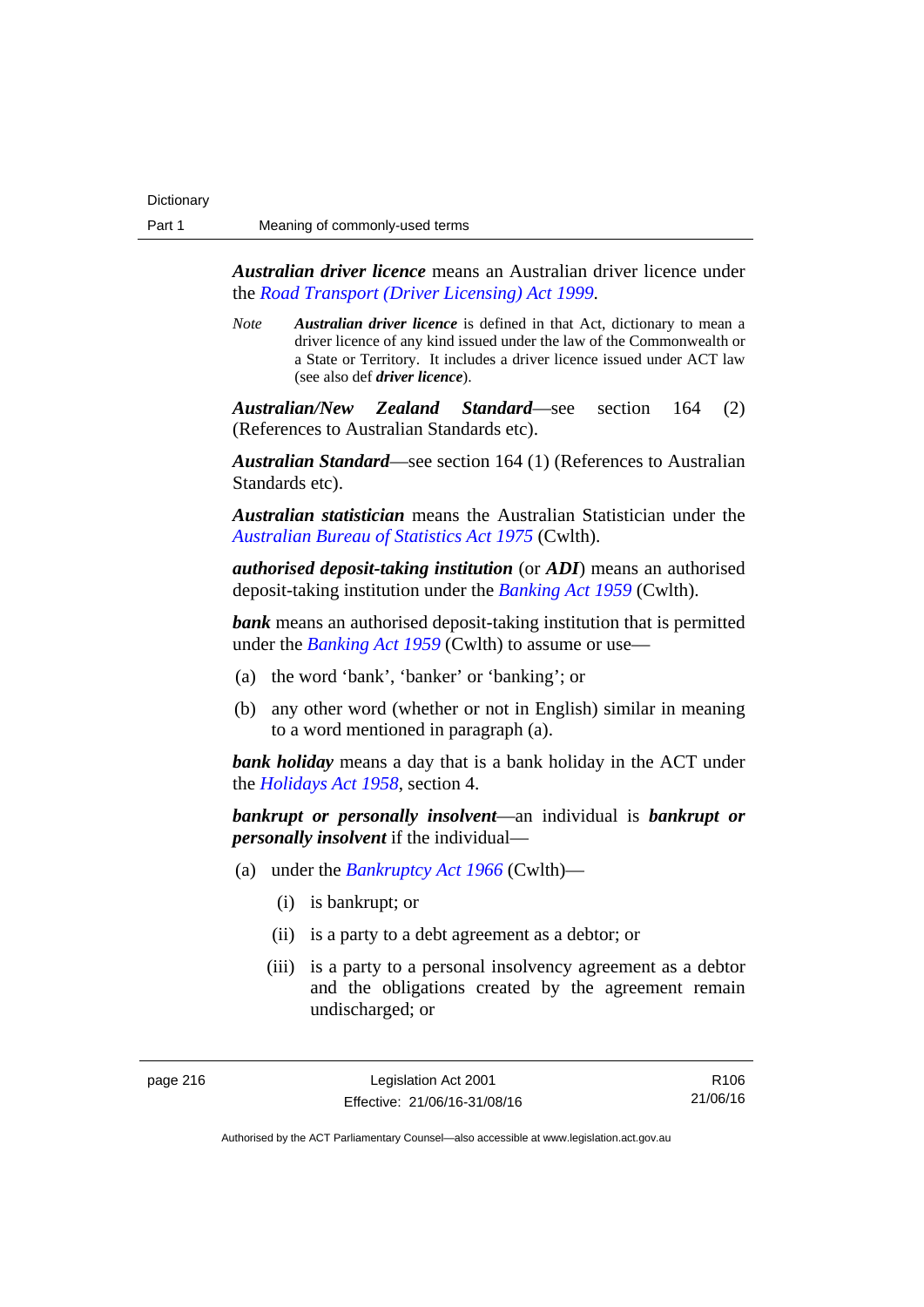- (iv) authorises a controlling trustee to control the individual's property, whether or not the individual has entered into a personal insolvency agreement as a debtor; or
- (b) has a status under a law of a foreign country substantially similar to an individual mentioned in paragraph (a); or
- (c) otherwise applies to take the benefit of any law for the relief of bankrupt or insolvent debtors.

*barrister* means a lawyer who practises as a barrister.

*body* includes any group of people joined together for a common purpose, whether or not incorporated.

### **Examples**

- 1 a company
- 2 a statutory corporation, whether or not it has members
- 3 an association, club or society
- 4 a partnership
- 5 a joint venture
- 6 a corporation sole
- *Note* An example is part of the Act, is not exhaustive and may extend, but does not limit, the meaning of the provision in which it appears (see s 126 and s 132).

*breach* includes contravene.

*building code* means the building code under the *[Building Act 2004](http://www.legislation.act.gov.au/a/2004-11)*, section 136.

*Note* The building code is the Building Code of Australia, as amended from time to time by the Australian Building Codes Board and the Australian Capital Territory Appendix to the Building Code of Australia.

*building society* means an authorised deposit-taking institution that is permitted under the *[Banking Act 1959](http://www.comlaw.gov.au/Series/C2004A07357)* (Cwlth) to assume or use—

- (a) the term 'building society'; or
- (b) any other term (whether or not in English) similar in meaning.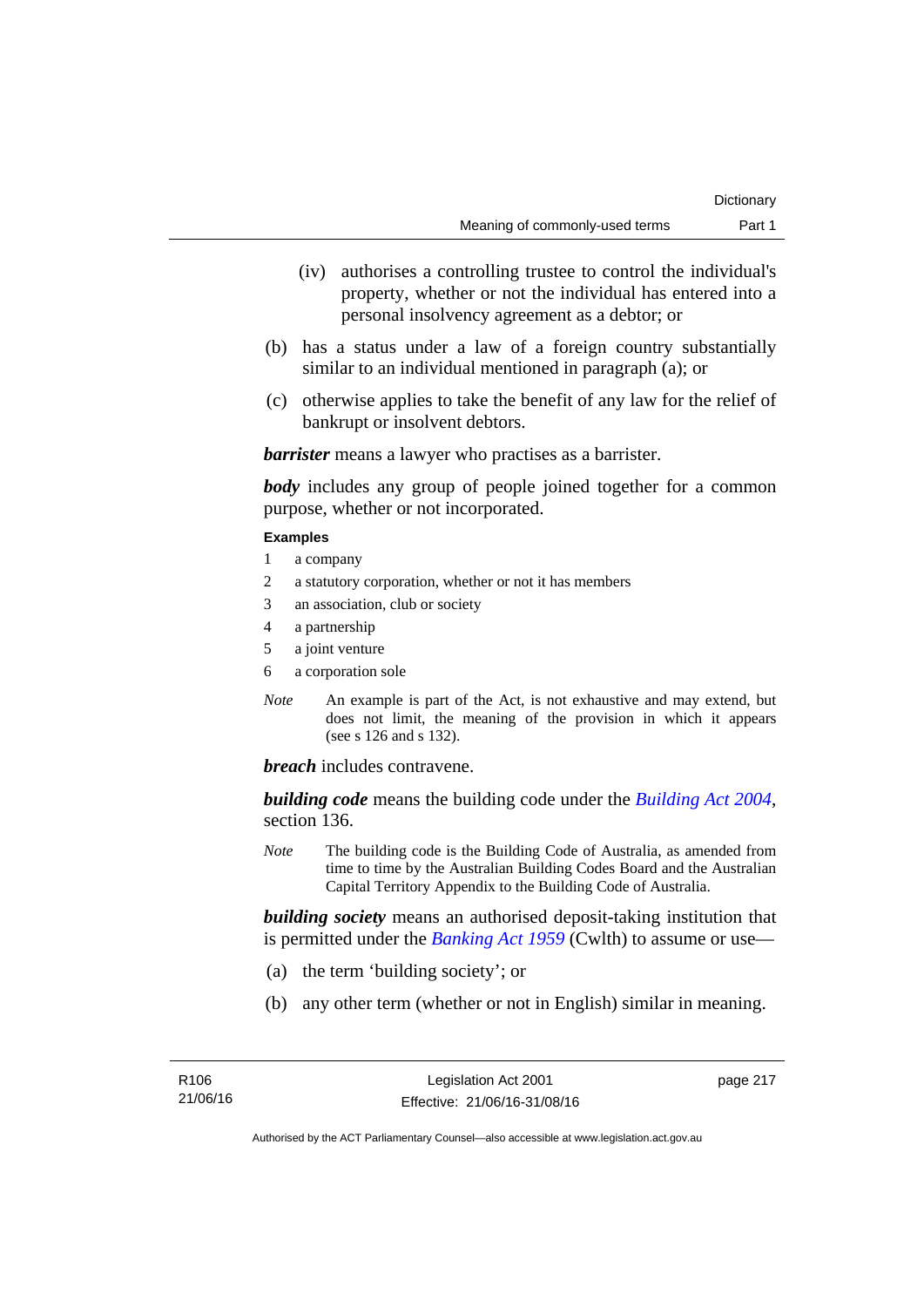*business day* means a day that is not—

- (a) a Saturday or Sunday; or
- (b) a public holiday or bank holiday in the ACT.

*by* regulation includes under a regulation.

*Note* See also def *under*, in relation to an Act or statutory instrument.

*by-law*, in relation to an Act, means a by-law made or in force under the Act.

*calendar month* means one of the 12 months of the year.

*calendar year* means a period of 12 months beginning on 1 January.

*Canberra Institute of Technology* means the Canberra Institute of Technology under the *[Canberra Institute of Technology Act 1987](http://www.legislation.act.gov.au/a/1987-71)*.

*change* includes change by alteration, omission, substitution or addition.

*chief health officer* means the Chief Health Officer under the *[Public Health Act 1997](http://www.legislation.act.gov.au/a/1997-69)*.

*Chief Justice* means the Chief Justice of the Supreme Court.

*Chief Magistrate* means the Chief Magistrate of the Magistrates Court.

*Chief Minister* means the Chief Minister for the Territory.

*Note* The Chief Minister is elected under the [Self-Government Act](http://www.comlaw.gov.au/Series/C2004A03699), s 40.

*chief officer (ambulance service)* means the chief officer (ambulance service) under the *[Emergencies Act 2004](http://www.legislation.act.gov.au/a/2004-28)*.

*chief officer (fire and rescue service)* means the chief officer (fire and rescue service) under the *[Emergencies Act 2004](http://www.legislation.act.gov.au/a/2004-28)*.

*chief officer (rural fire service)* means the chief officer (rural fire service) under the *[Emergencies Act 2004](http://www.legislation.act.gov.au/a/2004-28)*.

page 218 Legislation Act 2001 Effective: 21/06/16-31/08/16

R106 21/06/16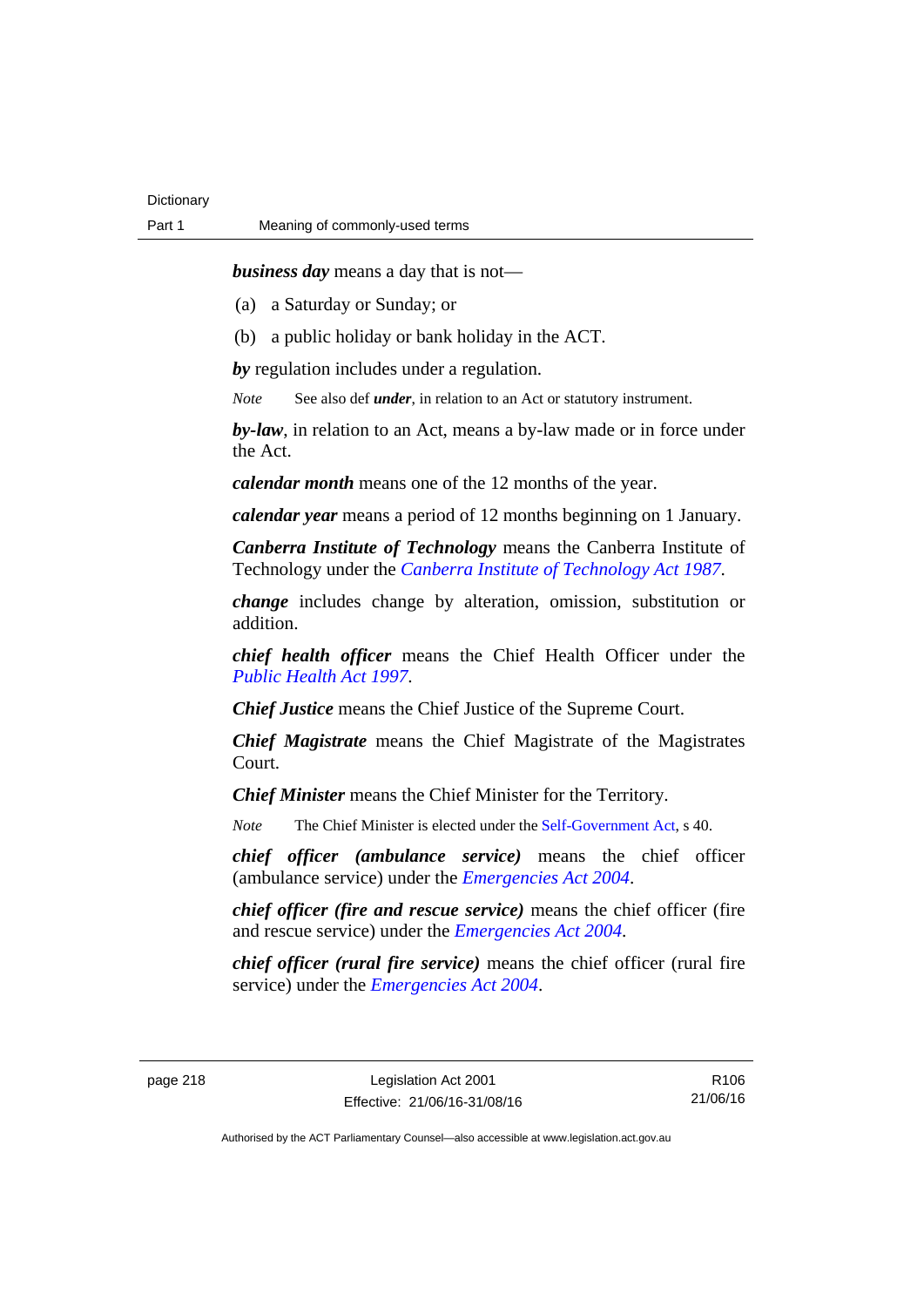*chief officer (SES)* means the chief officer (SES) under the *[Emergencies Act 2004](http://www.legislation.act.gov.au/a/2004-28)*.

*chief planning executive* means the Chief Planning Executive under the *[Planning and Development Act 2007](http://www.legislation.act.gov.au/a/2007-24)*.

*chief police officer* means the police officer responsible to the commissioner of police for the day-to-day administration and control of police services in the ACT.

*chief solicitor* means the chief solicitor under the *[Law Officers](http://www.legislation.act.gov.au/a/2011-30)  [Act 2011](http://www.legislation.act.gov.au/a/2011-30)*.

*child*, if age rather than descendancy is relevant, means an individual who is under 18 years old.

*children and young people commissioner* means the Children and Young People Commissioner under the *[Human Rights Commission](http://www.legislation.act.gov.au/a/2005-40)  [Act 2005](http://www.legislation.act.gov.au/a/2005-40)*.

*Childrens Court* means the Childrens Court under the *[Magistrates](http://www.legislation.act.gov.au/a/1930-21)  [Court Act 1930](http://www.legislation.act.gov.au/a/1930-21)*, section 287.

*city area* means the area that was *the City Area* under the *[City Area](http://www.legislation.act.gov.au/a/1936-31)  [Leases Act 1936](http://www.legislation.act.gov.au/a/1936-31)* (repealed).

*Note* See s 103 for the meaning of references to repealed laws.

*civil partner*—a person who is in a civil partnership with someone else is the *civil partner* of the other person.

*civil partnership* means a civil partnership under the *[Domestic](http://www.legislation.act.gov.au/a/1994-28)  [Relationships Act 1994](http://www.legislation.act.gov.au/a/1994-28)*.

*civil union* means a civil union under the *[Civil Unions Act 2012](http://www.legislation.act.gov.au/a/2012-40)*.

*civil union partner*—a person who is in a civil union with someone else is the *civil union partner* of the other person.

*clerk*, in relation to the Legislative Assembly, means the Clerk of the Legislative Assembly.

*Note* The clerk is appointed under the *[Legislative Assembly \(Office of the](http://www.legislation.act.gov.au/a/2012-26)  [Legislative Assembly\) Act 2012](http://www.legislation.act.gov.au/a/2012-26)*.

| R <sub>106</sub> | Legislation Act 2001         | page 219 |
|------------------|------------------------------|----------|
| 21/06/16         | Effective: 21/06/16-31/08/16 |          |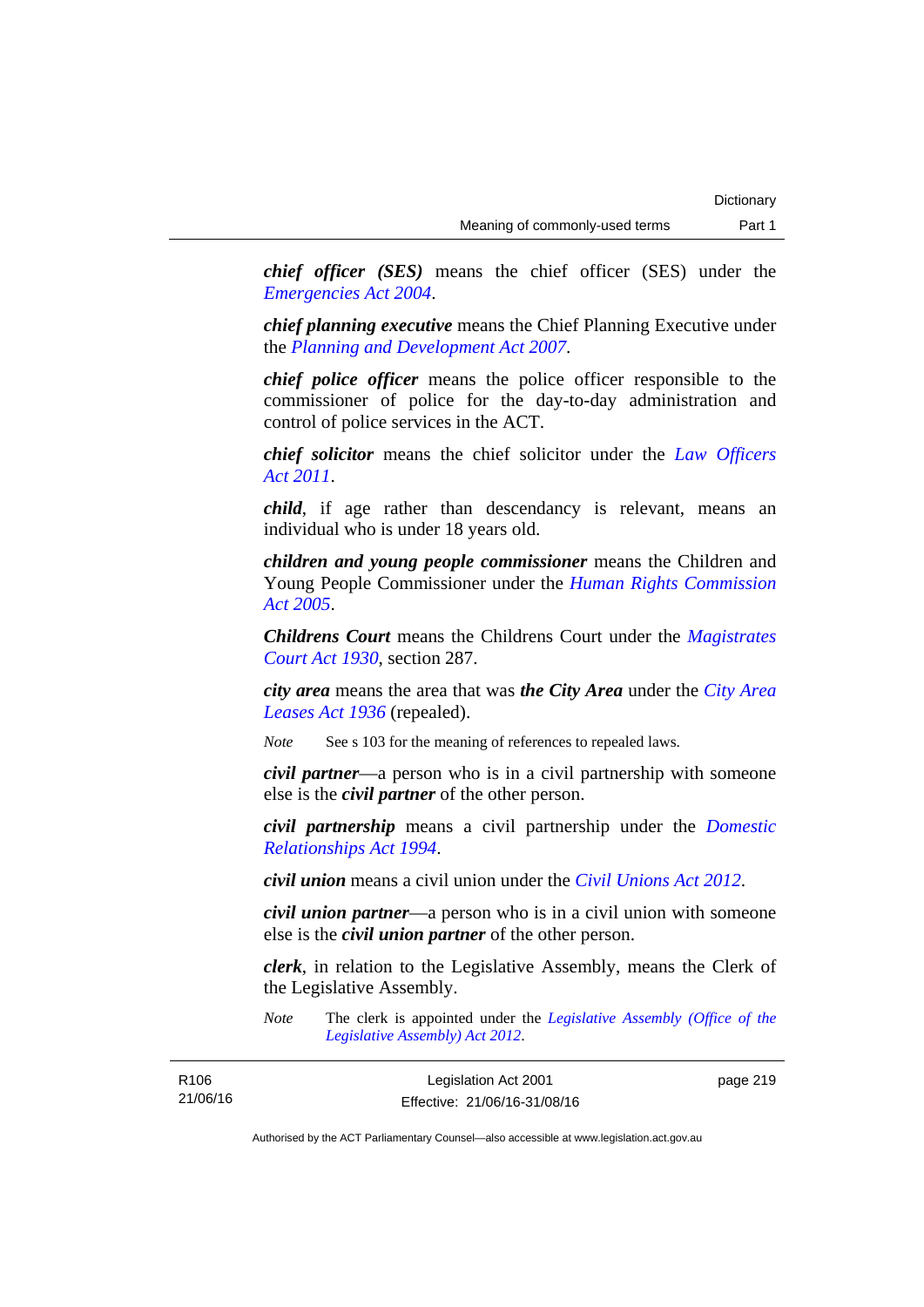*commencement*, of an Act or statutory instrument—see section 80.

*commencement notice*—see section 11.

*commissioner for fair trading* means the Commissioner for Fair Trading of the Australian Capital Territory under the *[Fair Trading](http://www.legislation.act.gov.au/a/1992-72)  [\(Australian Consumer Law\) Act 1992](http://www.legislation.act.gov.au/a/1992-72)*.

*commissioner for public administration* means the Commissioner for Public Administration under the *[Public Sector Management](http://www.legislation.act.gov.au/a/1994-37)  [Act 1994](http://www.legislation.act.gov.au/a/1994-37)*.

*commissioner for revenue* means the Commissioner for Australian Capital Territory Revenue under the *[Taxation Administration](http://www.legislation.act.gov.au/a/1999-4)  [Act 1999](http://www.legislation.act.gov.au/a/1999-4)*.

*commissioner for sustainability and the environment* means the Commissioner for Sustainability and the Environment under the *[Commissioner for Sustainability and the Environment Act 1993](http://www.legislation.act.gov.au/a/1993-37)*.

*commissioner of police* means the Commissioner of Police of the Australian Federal Police.

*commit*, a person for trial, means—

- (a) to order that the person be remanded in custody until tried by the Supreme Court; or
- (b) to grant bail to the person to appear and be tried by the Supreme Court.

*Commonwealth* means the Commonwealth of Australia and, when used in a geographical sense, does not include an external territory.

*Commonwealth country* means a country that forms part of the Commonwealth of Nations, and includes a territory for the international relations of which a Commonwealth country is responsible.

*Commonwealth DPP* means the Director of Public Prosecutions under the *[Director of Public Prosecutions Act 1983](http://www.comlaw.gov.au/Series/C2004A02830)* (Cwlth).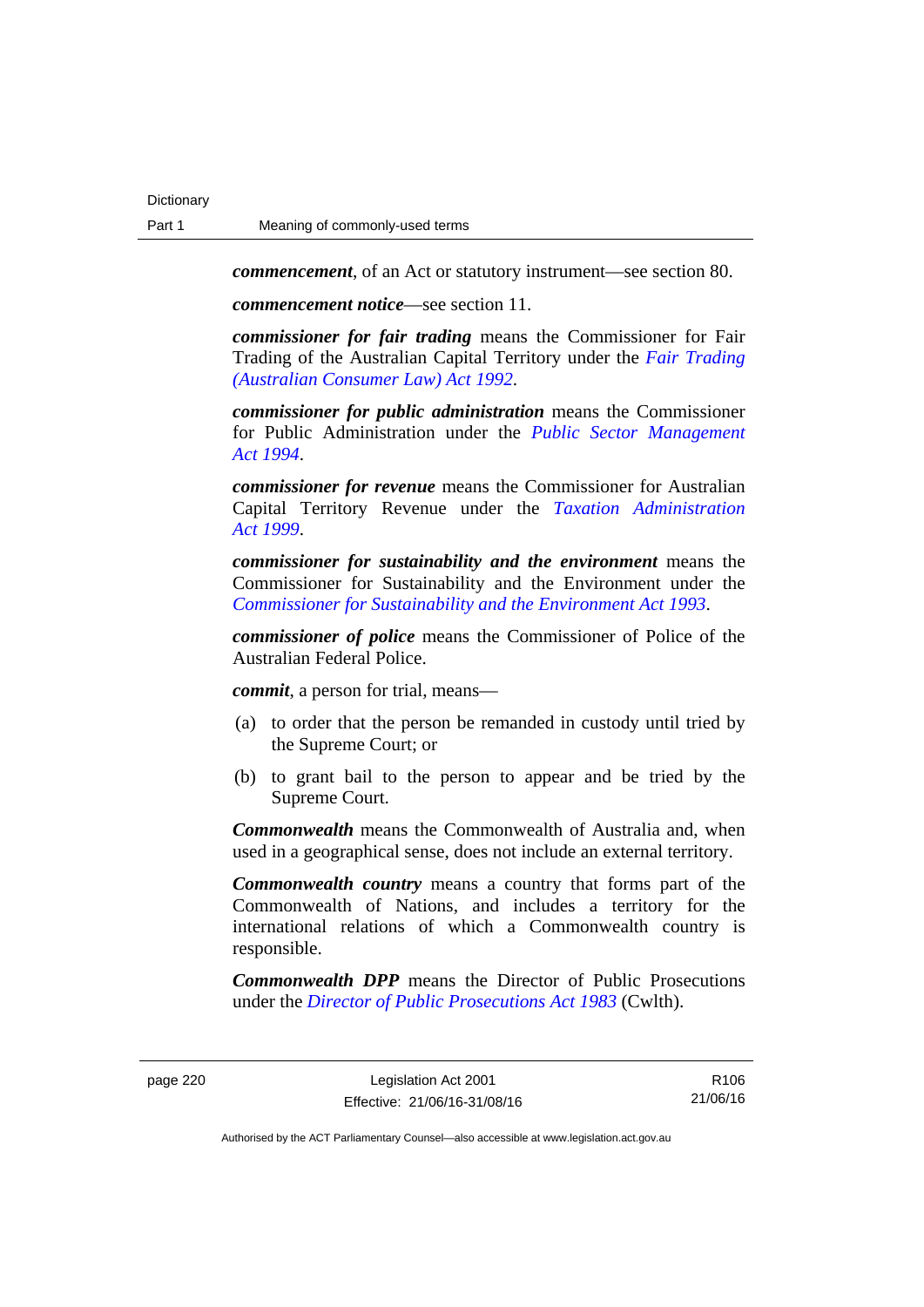*Commonwealth gazette* means the Commonwealth of Australia Gazette or the Australian Government Gazette.

*Note* The *Australian Government Gazette* was published from 1 July 1973 to 30 June 1976.

*confer*, in relation to a function, includes impose.

*conservator of flora and fauna* means the Conservator of Flora and Fauna under the *[Nature Conservation Act 2014](http://www.legislation.act.gov.au/a/2014-59)*.

*construction occupations registrar* means the Australian Capital Territory Construction Occupations Registrar under the *[Construction Occupations \(Licensing\) Act 2004](http://www.legislation.act.gov.au/a/2004-12)*.

*contravene* includes fail to comply with.

*converted ordinance* means an enactment that was an ordinance immediately before self-government day.

*coroner* means a coroner under the *[Coroners Act 1997](http://www.legislation.act.gov.au/a/1997-57)*.

*Coroner's Court* means the Coroner's Court under the *[Coroners](http://www.legislation.act.gov.au/a/1997-57)  [Act 1997](http://www.legislation.act.gov.au/a/1997-57)*.

*corporation* includes a body politic or corporate.

*Corporations Act* means the *[Corporations Act 2001](http://www.comlaw.gov.au/Series/C2004A00818)* (Cwlth).

*correctional centre* means a correctional centre under the *[Corrections Management Act 2007](http://www.legislation.act.gov.au/a/2007-15)*.

*corrections officer* means a corrections officer under the *[Corrections Management Act 2007](http://www.legislation.act.gov.au/a/2007-15)*.

*Court of Appeal* means the Court of Appeal constituted under the *[Supreme Court Act 1933](http://www.legislation.act.gov.au/a/1933-34)*.

*court of summary jurisdiction* means the Magistrates Court.

*credit union* means an authorised deposit-taking institution that is permitted under the *[Banking Act 1959](http://www.comlaw.gov.au/Series/C2004A07357)* (Cwlth) to assume or use—

(a) the term 'credit union'; or

page 221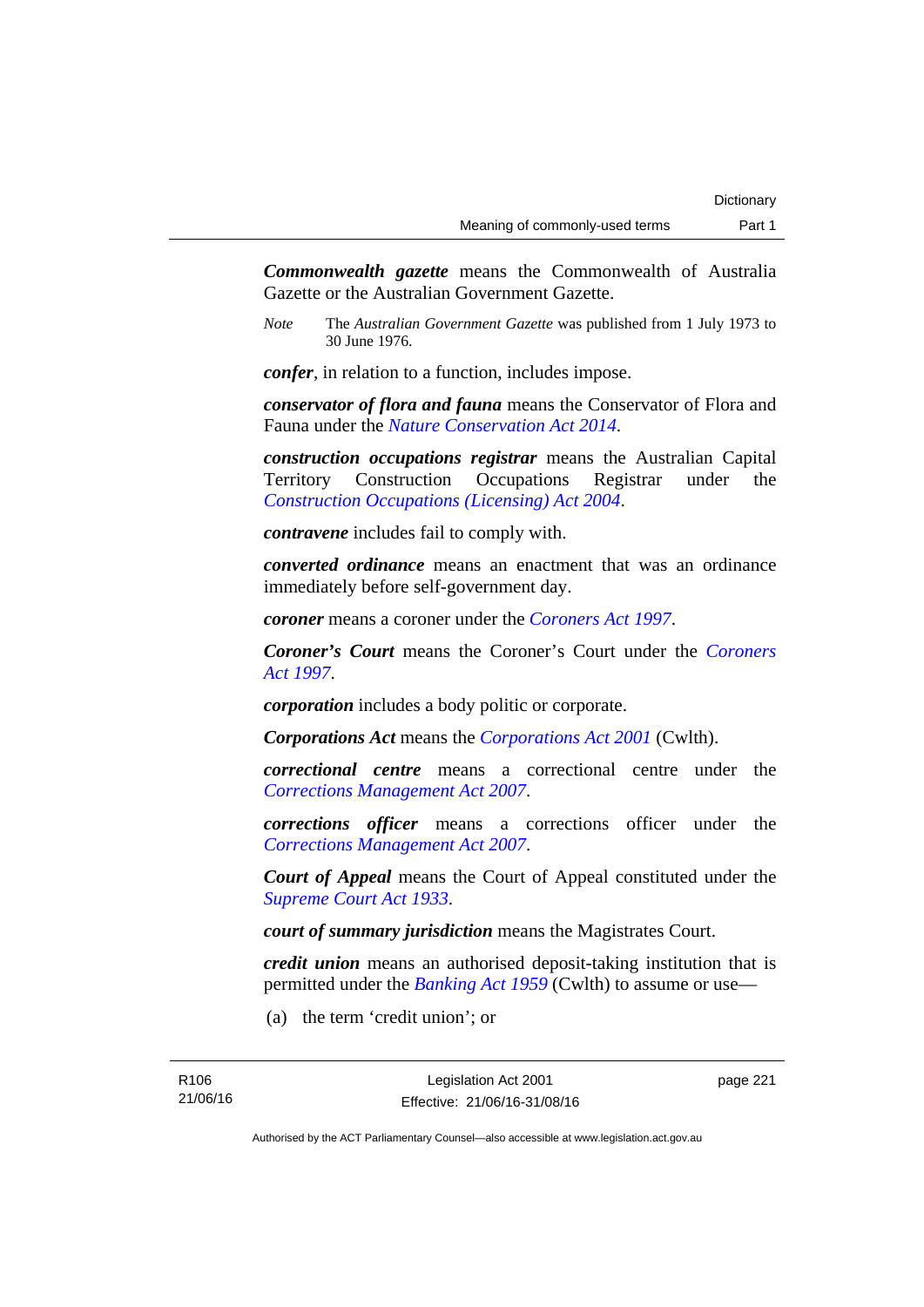(b) any other term (whether or not in English) similar in meaning.

*Criminal Code* means the *[Criminal Code 2002](http://www.legislation.act.gov.au/a/2002-51)*.

*CrimTrac* means the CrimTrac agency established under the *[Public](http://www.comlaw.gov.au/Series/C2004A00538)  [Service Act 1999](http://www.comlaw.gov.au/Series/C2004A00538)* (Cwlth), section 65 (Establishment etc. of Executive Agencies).

*daylight* means the period in a day from sunrise to sunset.

*definition*—see section 130.

## *dental prosthetist*—

- (a) means a person registered under the *[Health Practitioner](http://www.legislation.act.gov.au/a/db_39269/default.asp)  [Regulation National Law \(ACT\)](http://www.legislation.act.gov.au/a/db_39269/default.asp)* to practise the health profession of dental prosthetist (other than as a student); and
- (b) for an activity, includes a person mentioned in paragraph (a) holding limited or provisional registration, to the extent that the person is allowed to do the activity under the person's registration.

## *dentist*—

- (a) means a person registered under the *[Health Practitioner](http://www.legislation.act.gov.au/a/db_39269/default.asp)  [Regulation National Law \(ACT\)](http://www.legislation.act.gov.au/a/db_39269/default.asp)* to practise the health profession of dentist (other than as a student); and
- (b) for an activity, includes a person mentioned in paragraph (a) holding limited or provisional registration, to the extent that the person is allowed to do the activity under the person's registration.

*Deputy Speaker* means the Deputy Presiding Officer of the Legislative Assembly.

*Note* The Deputy Presiding Officer is elected under the [Self-Government](http://www.comlaw.gov.au/Series/C2004A03699)  [Act](http://www.comlaw.gov.au/Series/C2004A03699), s 21 (2).

*designation*, of a position under the *[Public Sector Management](http://www.legislation.act.gov.au/a/1994-37)  [Act 1994](http://www.legislation.act.gov.au/a/1994-37)*, includes a designation given under that Act.

page 222 Legislation Act 2001 Effective: 21/06/16-31/08/16

R106 21/06/16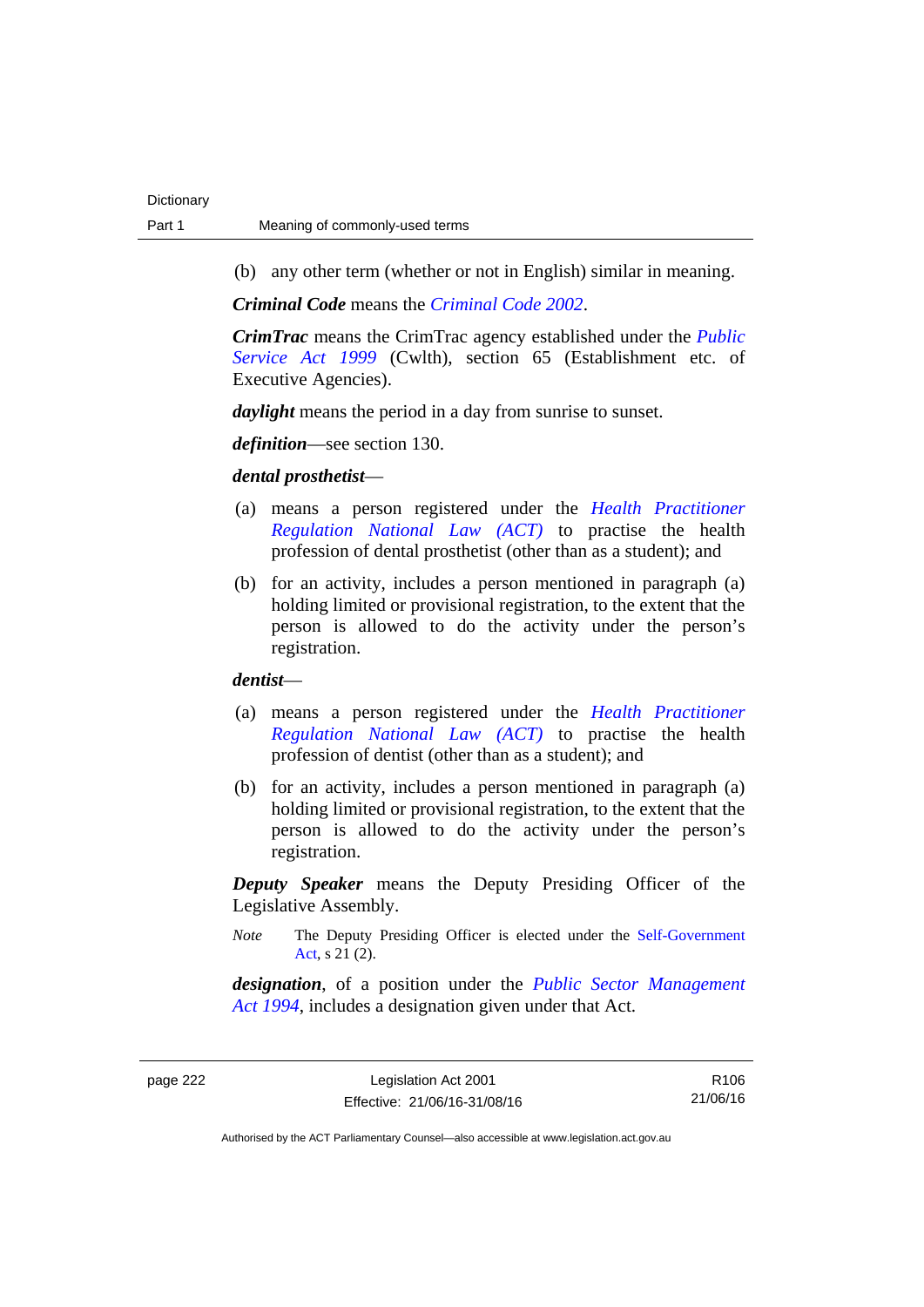*detention place*—see the *[Children and Young People Act 2008](http://www.legislation.act.gov.au/a/2008-19)*, section 142.

*director-general*—see section 163.

*director of public prosecutions* (or *DPP*) means the Director of Public Prosecutions under the *[Director of Public Prosecutions](http://www.legislation.act.gov.au/a/1990-22)  [Act 1990](http://www.legislation.act.gov.au/a/1990-22)*.

*disability and community services commissioner* means the Disability and Community Services Commissioner under the *[Human Rights Commission Act 2005](http://www.legislation.act.gov.au/a/2005-40)*.

*disallowable instrument*—see section 9.

*discrimination commissioner* means the Discrimination Commissioner under the *[Human Rights Commission Act 2005](http://www.legislation.act.gov.au/a/2005-40)*.

*doctor*—

- (a) means a person registered under the *[Health Practitioner](http://www.legislation.act.gov.au/a/db_39269/default.asp)  [Regulation National Law \(ACT\)](http://www.legislation.act.gov.au/a/db_39269/default.asp)* to practise in the medical profession (other than as a student); and
- (b) for an activity, includes a person mentioned in paragraph (a) holding limited or provisional registration, to the extent that the person is allowed to do the activity under the person's registration.

*document* means any record of information, and includes—

- (a) anything on which there is writing; or
- (b) anything on which there are figures, marks, numbers, perforations, symbols or anything else having a meaning for people qualified to interpret them; or
- (c) anything from which images, sounds, messages or writings can be produced or reproduced, whether with or without the aid of anything else; or
- (d) a drawing, map, photograph or plan.

page 223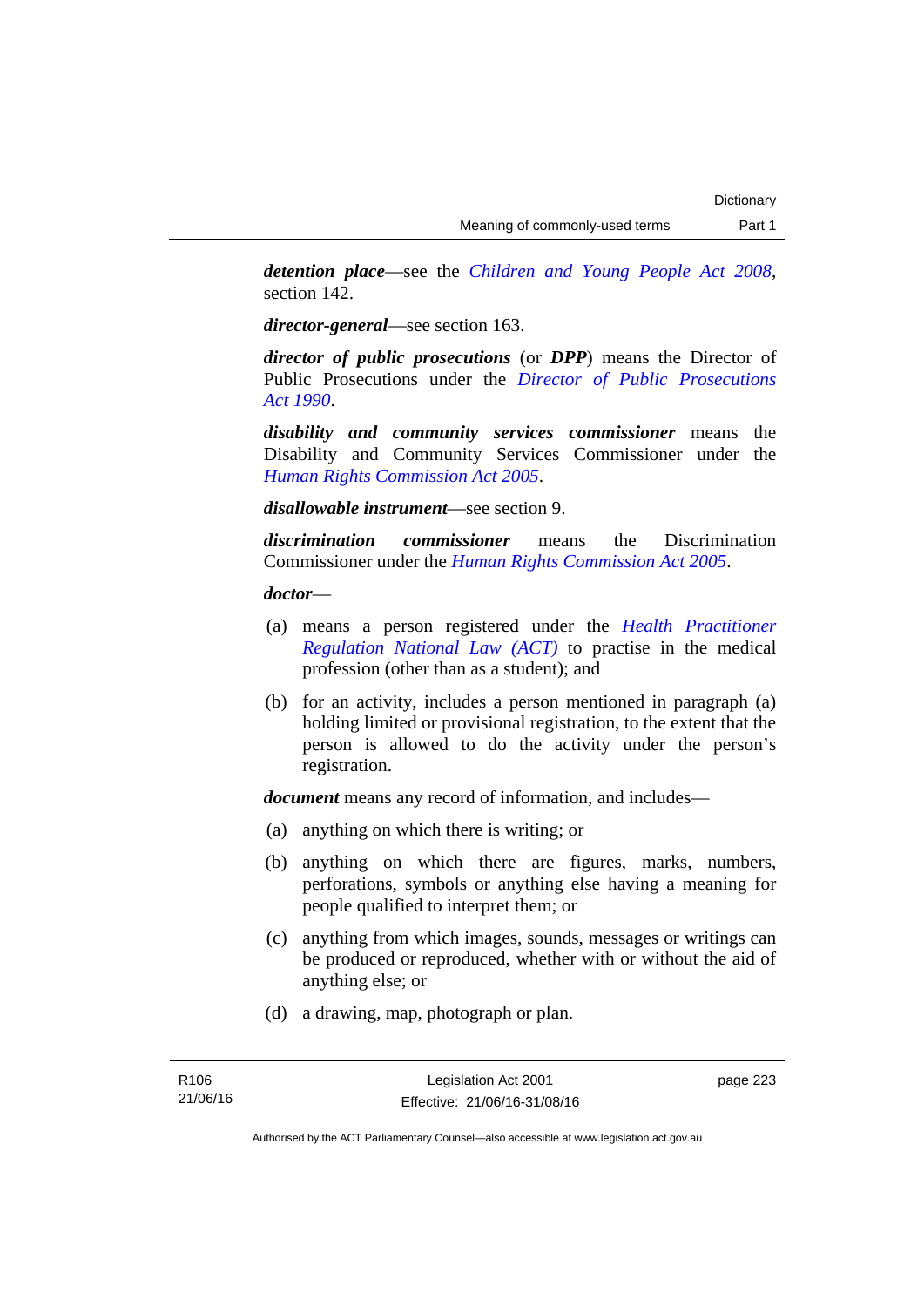*domestic partner*—see section 169 (1).

*domestic partnership*—see section 169 (2).

*DPP*—see *director of public prosecutions*.

*driver licence* means a driver licence under the *[Road Transport](http://www.legislation.act.gov.au/a/1999-78)  [\(Driver Licensing\) Act 1999](http://www.legislation.act.gov.au/a/1999-78)*.

*Note Driver licence* is defined in that Act, dictionary to mean a driver licence of any kind issued under that Act (see also def *Australian driver licence*).

*electoral commission* means the Australian Capital Territory Electoral Commission established under the *[Electoral Act 1992](http://www.legislation.act.gov.au/a/1992-71)*.

*electoral commissioner* means the Electoral Commissioner under the *[Electoral Act 1992](http://www.legislation.act.gov.au/a/1992-71)*.

*emergency service* means the ambulance service, the fire and rescue service, the rural fire service or the SES.

*emergency services commissioner* means the ACT Emergency Services Commissioner under the *[Emergencies Act 2004](http://www.legislation.act.gov.au/a/2004-28)*.

*enactment*, of an Act—see section 29 (References to *enactment* or *passing* of Acts).

## *enrolled nurse*—

- (a) means a person registered under the *[Health Practitioner](http://www.legislation.act.gov.au/a/db_39269/default.asp)  [Regulation National Law \(ACT\)](http://www.legislation.act.gov.au/a/db_39269/default.asp)*—
	- (i) to practise in the nursing and midwifery profession (other than as a student); and
	- (ii) in the enrolled nurses (division 2) division; and
- (b) for an activity, includes a person mentioned in paragraph (a) holding limited or provisional registration, to the extent that the person is allowed to do the activity under the person's registration.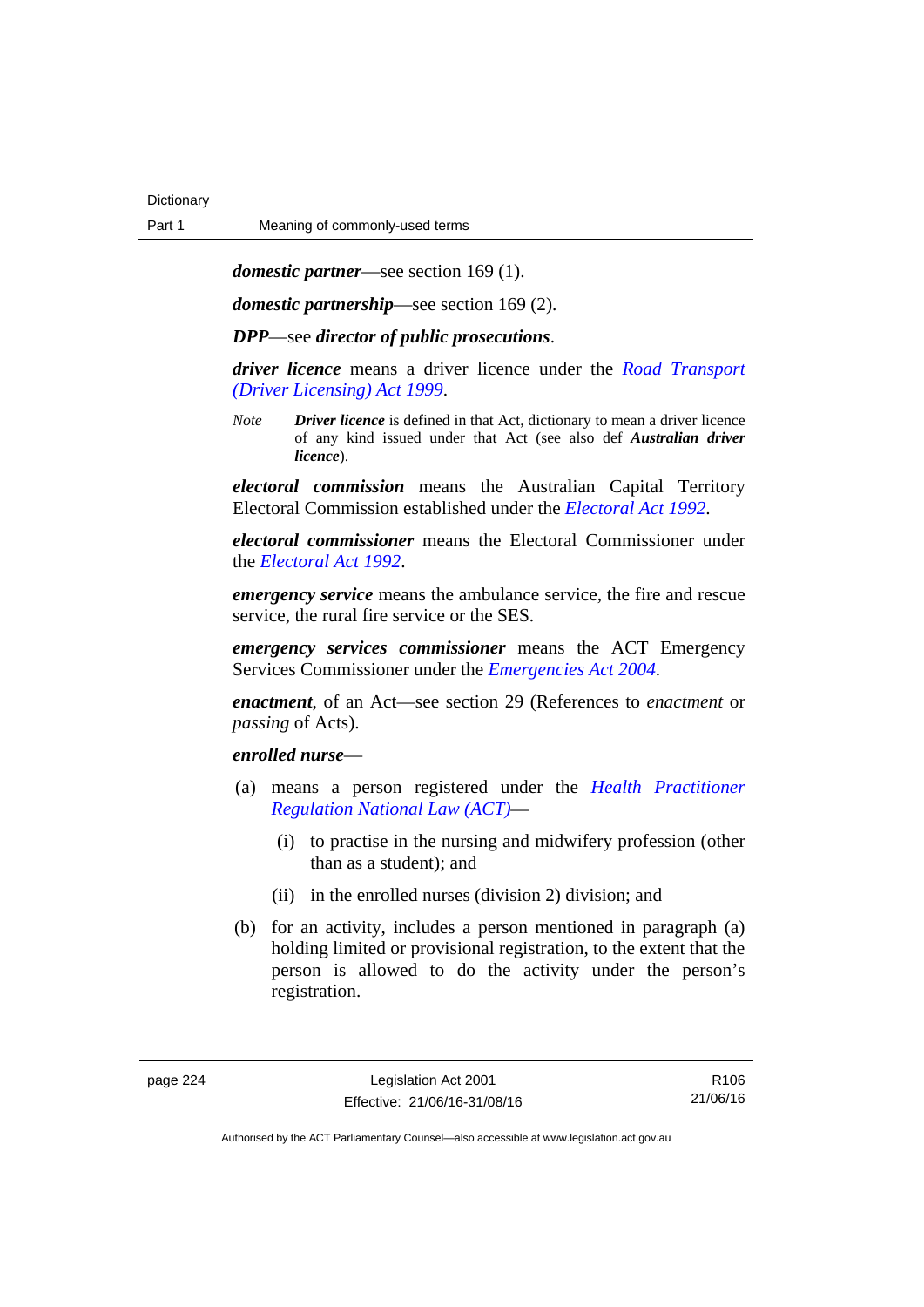*entity* includes an unincorporated body and a person (including a person occupying a position).

*environment protection authority* means the Environment Protection Authority established under the *[Environment Protection](http://www.legislation.act.gov.au/a/1997-92)  [Act 1997](http://www.legislation.act.gov.au/a/1997-92)*.

*establish* includes constitute and continue in existence.

*estate* includes any charge, claim, demand, easement, encumbrance, lien, right and title, whether at law or in equity.

*Executive* means the Australian Capital Territory Executive.

*Note* The Executive is established by the [Self-Government Act](http://www.comlaw.gov.au/Series/C2004A03699), s 36.

*exercise* a function includes perform the function.

*expire* includes lapse or otherwise cease to have effect.

*external territory* means a Commonwealth territory, other than an internal territory.

*fail* includes refuse.

*Federal Court* means the Federal Court of Australia.

*file* includes lodge.

*financial year* means a period of 12 months beginning on 1 July.

*fire and rescue service* means the ACT Fire and Rescue Service established under the *[Emergencies Act 2004](http://www.legislation.act.gov.au/a/2004-28)*.

*for*, in relation to an Act or statutory instrument, includes for the purposes of the Act or statutory instrument.

*Note* Under s 7 (3) and s 13 (3) a reference to an Act or statutory instrument includes a reference to a provision of an Act or statutory instrument.

*foreign country* means a country (whether or not an independent sovereign country) outside Australia and the external territories, and includes a state, province or other part of such a country.

R106 21/06/16 page 225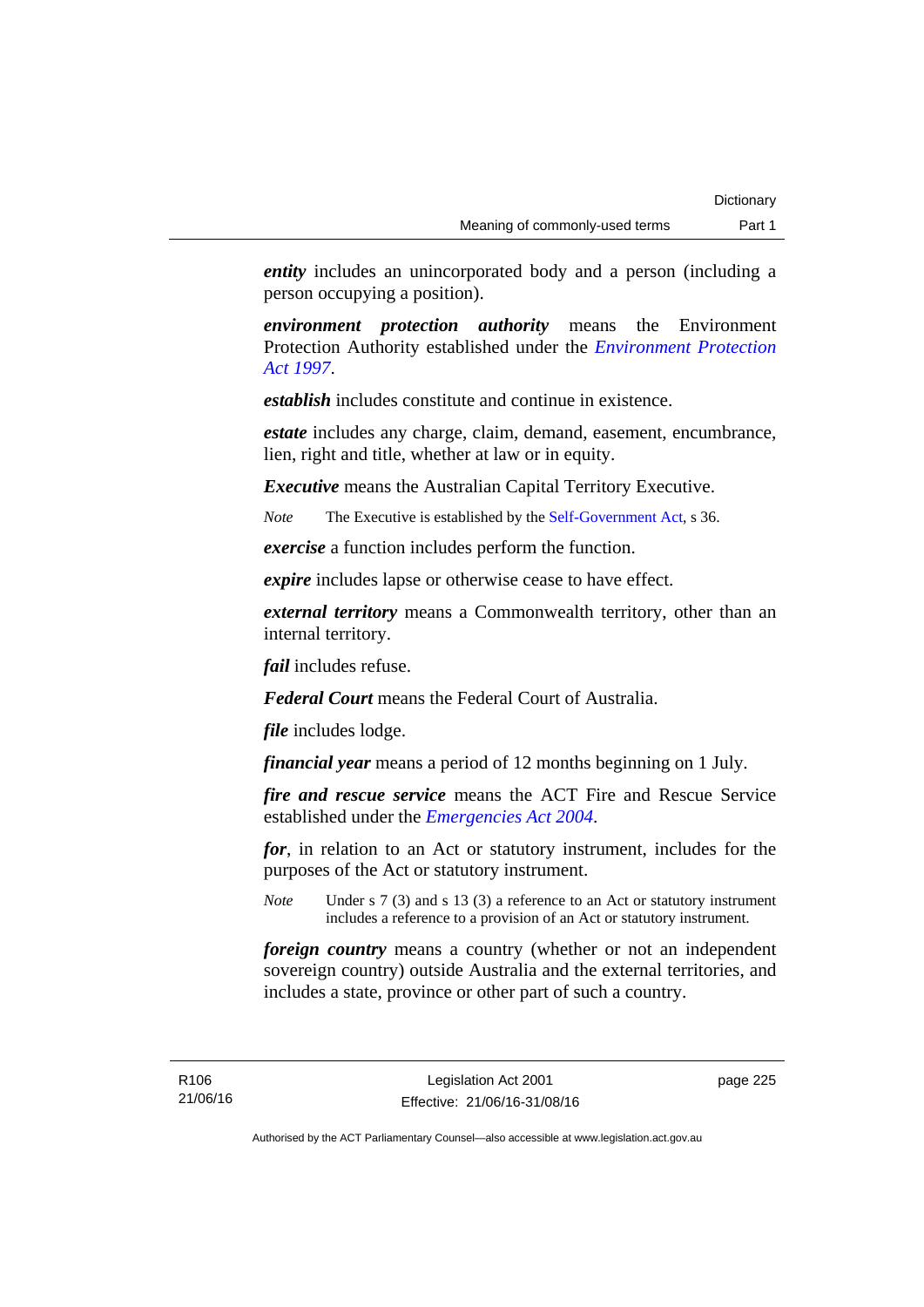*former NSW Act* means an Act corresponding to a NSW Act mentioned in schedule 1.

- *Note 1* The *[Crimes Act 1900](http://www.legislation.act.gov.au/a/1900-40)* is taken to have been enacted by the Legislative Assembly because of the *[Crimes Legislation \(Status and Citation\)](http://www.legislation.act.gov.au/a/1992-6)  [Act 1992](http://www.legislation.act.gov.au/a/1992-6)*. The 1992 Act was repealed by the *[Law Reform](http://www.legislation.act.gov.au/a/1999-66)  [\(Miscellaneous Provisions\) Act 1999](http://www.legislation.act.gov.au/a/1999-66)*, but its previous operation was saved (see s  $5(2)$ ).
- *Note 2* The other former NSW Acts are taken to have been enacted by the Legislative Assembly because of the *[Interpretation Act 1967](http://www.legislation.act.gov.au/a/1967-48)*, s 65. Section 65 has expired, but its previous operation was saved (see s 65 (3)).

*former UK Act* means an Act corresponding to a UK Act mentioned in schedule 1.

*Note* Former UK Acts are also taken to have been enacted by the Legislative Assembly because of the *[Interpretation Act 1967](http://www.legislation.act.gov.au/a/1967-48)*, s 65. Section 65 has expired, but its previous operation was saved (see s 65 (3)).

*found guilty*, of an offence, includes—

- (a) having an order made for the offence under the *[Crimes](http://www.legislation.act.gov.au/a/2005-58)  [\(Sentencing\) Act 2005](http://www.legislation.act.gov.au/a/2005-58)*, section 17 (Non-conviction orders general); and
- (b) having the offence taken into account under the *[Crimes](http://www.legislation.act.gov.au/a/2005-58)  [\(Sentencing\) Act 2005](http://www.legislation.act.gov.au/a/2005-58)*, section 57 (Outstanding additional offences taken into account in sentencing).

*function* includes authority, duty and power.

*gambling and racing commission* means the Gambling and Racing Commission established under the *[Gambling and Racing Control](http://www.legislation.act.gov.au/a/1999-46)  [Act 1999](http://www.legislation.act.gov.au/a/1999-46)*.

*gazette* means—

- (a) the Australian Capital Territory Gazette; or
- (b) for a notice or other information that must or may be notified or published in the gazette under the *[Public Sector](http://www.legislation.act.gov.au/a/1994-37)*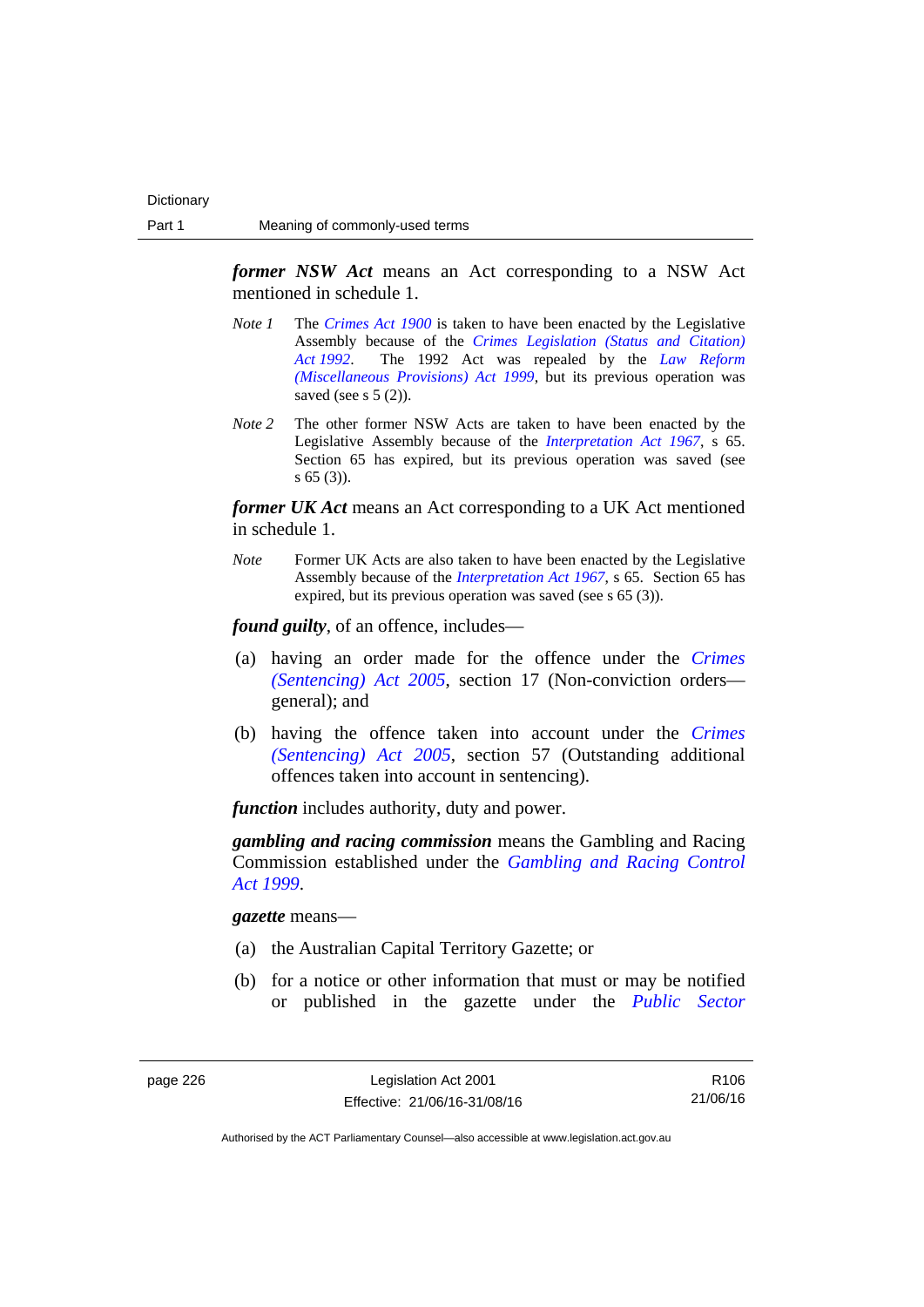*Management Act 1994*—an internet site approved by the commissioner for public administration.

*give*, in relation to a function, includes impose.

*government printer* includes anyone printing for or by the authority of the Executive.

*government solicitor* means the Government Solicitor for the Territory under the *[Law Officers Act 2011](http://www.legislation.act.gov.au/a/2011-30)*.

*Governor* means—

- (a) for a State (other than the Northern Territory)—the Governor of the State, and includes a person administering the Government of the State; or
- (b) for the Northern Territory—the Administrator of the Northern Territory, and includes a person administering the Government of the Northern Territory.

*Governor-General* means the Governor-General of the Commonwealth, and includes a person administering the Government of the Commonwealth.

*GST*—see the *[A New Tax System \(Goods and Services Tax\)](http://www.comlaw.gov.au/Series/C2004A00446)  [Act 1999](http://www.comlaw.gov.au/Series/C2004A00446)* (Cwlth), dictionary.

*health practitioner* means a person registered under the *[Health](http://www.legislation.act.gov.au/a/db_39269/default.asp)  [Practitioner Regulation National Law \(ACT\)](http://www.legislation.act.gov.au/a/db_39269/default.asp)* to practise a health profession (other than as a student).

*Health Practitioner Regulation National Law (ACT)* means the provisions applying because of the *[Health Practitioner Regulation](http://www.legislation.act.gov.au/a/2010-10)  [National Law \(ACT\) Act 2010](http://www.legislation.act.gov.au/a/2010-10)*, section 6 (Application of Health Practitioner Regulation National Law).

*health services commissioner* means the Health Services Commissioner under the *[Human Rights Commission Act 2005](http://www.legislation.act.gov.au/a/2005-40)*.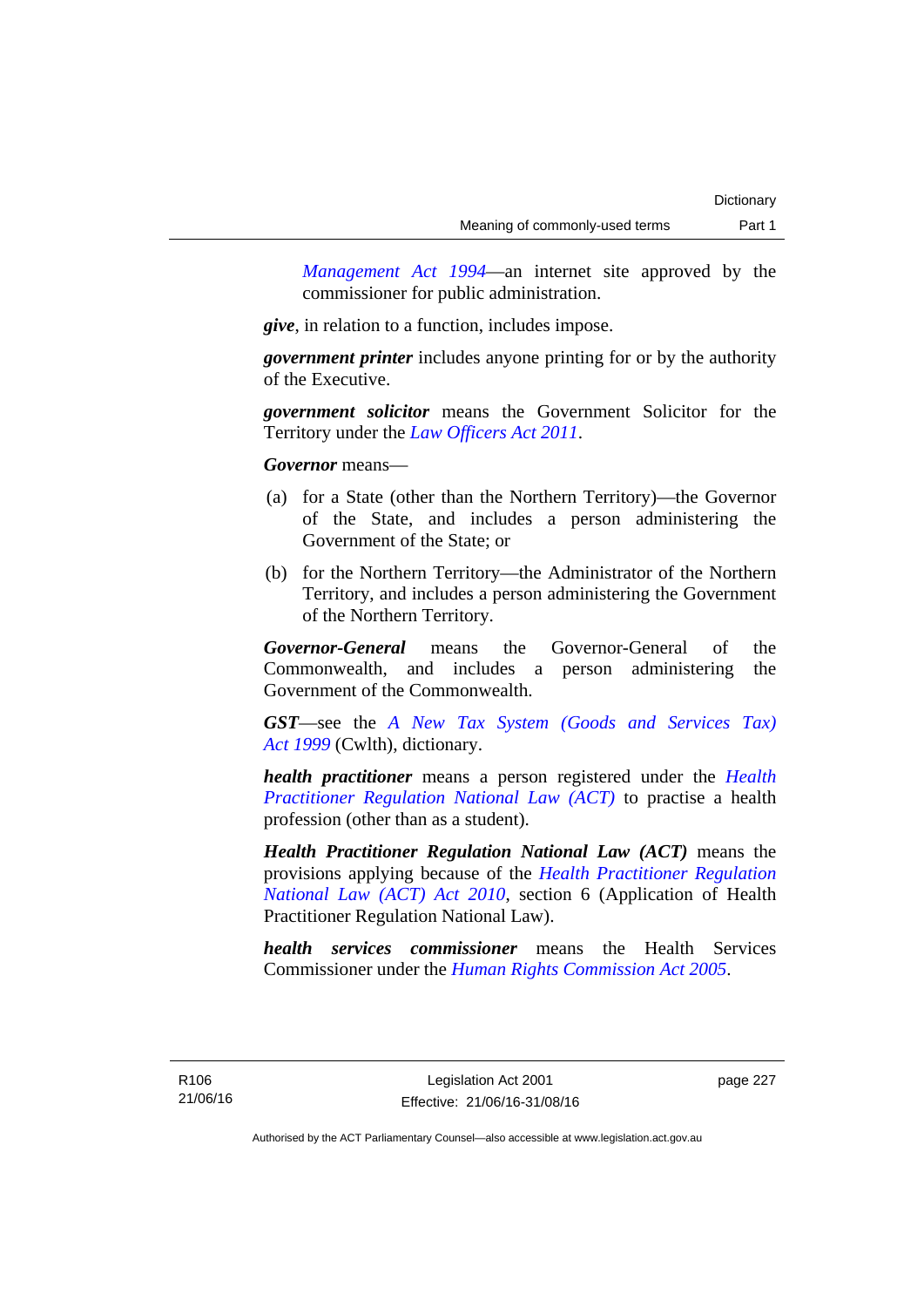| Dictionary |                                |
|------------|--------------------------------|
| Part 1     | Meaning of commonly-used terms |

*Heavy Vehicle National Law (ACT)* means the provisions applying in the ACT because of the *[Heavy Vehicle National Law \(ACT\)](http://www.legislation.act.gov.au/a/2013-51/default.asp)  [Act 2013](http://www.legislation.act.gov.au/a/2013-51/default.asp)*, section 7 (Application of Heavy Vehicle National Law).

*heritage council* means the Australian Capital Territory Heritage Council under the *[Heritage Act 2004](http://www.legislation.act.gov.au/a/2004-57)*.

*heritage register* means the heritage register under the *[Heritage](http://www.legislation.act.gov.au/a/2004-57)  [Act 2004](http://www.legislation.act.gov.au/a/2004-57)*.

*High Court* means the High Court of Australia.

*Note* The High Court is established by the Commonwealth Constitution, s 71 and provided for under the *[High Court of Australia Act 1979](http://www.comlaw.gov.au/Series/C2004A02147)* (Cwlth).

*home address*, for an individual, means the address of the place where the individual usually lives.

*housing commissioner* means the Commissioner for Social Housing under the *[Housing Assistance Act 2007](http://www.legislation.act.gov.au/a/2007-8)*.

*human rights commission* means the Human Rights Commission established under the *[Human Rights Commission Act 2005](http://www.legislation.act.gov.au/a/2005-40)*.

*human rights commissioner* means the Human Rights Commissioner under the *[Human Rights Commission Act 2005](http://www.legislation.act.gov.au/a/2005-40)*.

*Imperial Act* means an Act of the United Kingdom Parliament.

*independent competition and regulatory commission* means the Independent Competition and Regulatory Commission for the Australian Capital Territory established under the *[Independent](http://www.legislation.act.gov.au/a/1997-77)  [Competition and Regulatory Commission Act 1997](http://www.legislation.act.gov.au/a/1997-77)*.

*indictable offence*—see section 190.

*indictment* includes information.

*individual* means a natural person.

*Industrial Court* means the Industrial Court under the *[Magistrates](http://www.legislation.act.gov.au/a/1930-21)  [Court Act 1930](http://www.legislation.act.gov.au/a/1930-21)*, section 291P.

page 228 Legislation Act 2001 Effective: 21/06/16-31/08/16

R106 21/06/16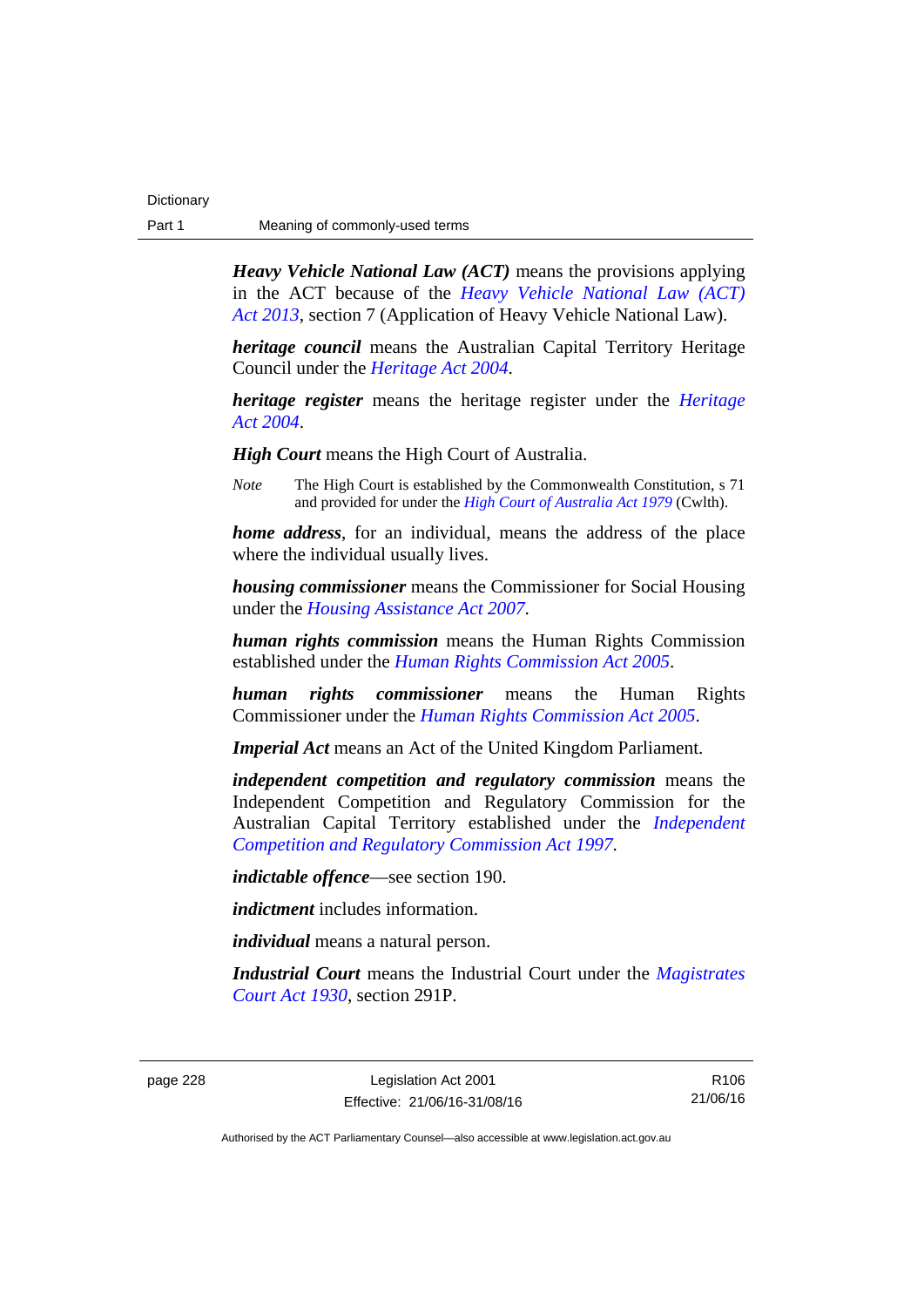*information privacy commissioner* means the Information Privacy Commissioner appointed under the *[Information Privacy Act 2014](http://www.legislation.act.gov.au/a/2014-24/default.asp)*, section 26.

*infringement notice* includes an infringement notice under the *[Magistrates Court Act 1930](http://www.legislation.act.gov.au/a/1930-21)* or the *[Road Transport \(General\)](http://www.legislation.act.gov.au/a/1999-77)  [Act 1999](http://www.legislation.act.gov.au/a/1999-77)*.

*in relation to* includes the following:

- (a) in respect of;
- (b) with respect to;
- (c) in connection with;
- (d) in regard to;
- (e) with reference to;
- (f) relating to;
- (g) for or with respect to.

*instrument*—see section 14.

*interest*, in relation to land or other property, means—

- (a) a legal or equitable estate in the land or other property; or
- (b) a right, power or privilege over, or in relation to, the land or other property.

*internal territory* means the Australian Capital Territory, the Jervis Bay Territory or the Northern Territory.

*intersex person*—see section 169B.

*Jervis Bay Territory* means the Territory accepted by the Commonwealth under the *[Jervis Bay Territory Acceptance Act 1915](http://www.comlaw.gov.au/Series/C2004A07489)* (Cwlth).

*Note* The Jervis Bay Territory is described in the agreement set out in that Act, sch.

page 229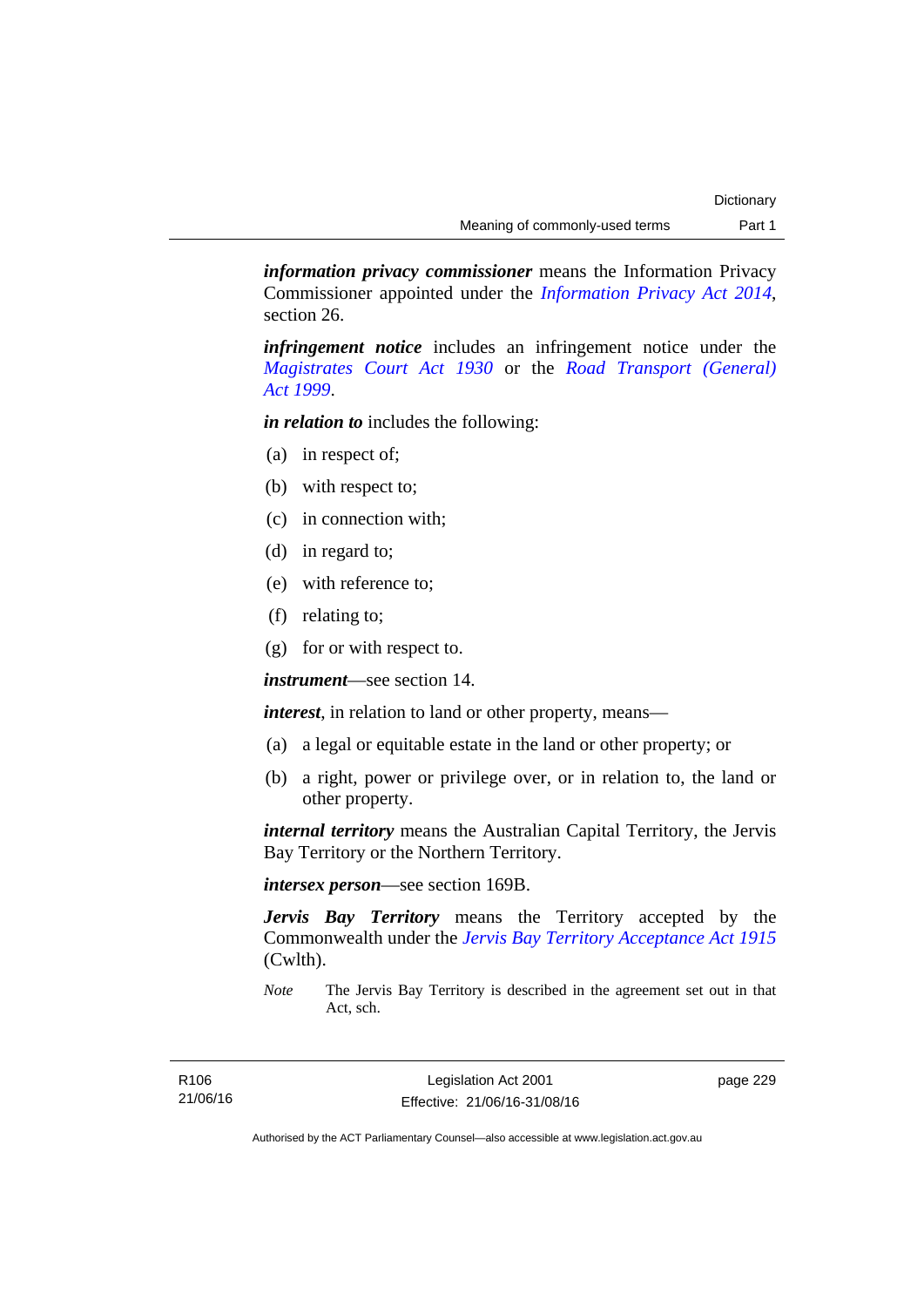*judge* means a resident judge, additional judge or acting judge under the *[Supreme Court Act 1933](http://www.legislation.act.gov.au/a/1933-34)*.

*Lake Burley Griffin* means Lake Burley Griffin as defined in the *[Lakes Act 1976](http://www.legislation.act.gov.au/a/1976-65)*.

*Lake Ginninderra* means Lake Ginninderra as defined in the *[Lakes](http://www.legislation.act.gov.au/a/1976-65)  [Act 1976](http://www.legislation.act.gov.au/a/1976-65)*.

*land* includes messuages, tenements and hereditaments, corporeal or incorporeal, of any tenure or description, whatever the interest in the land.

*Note* A number of the terms mentioned in the definition of *land* have a technical meaning at law. A *messuage* is a house together with its gardens, orchards and outbuildings. The term *tenement* signifies land capable of being held in freehold. *Hereditament* refers to real property that can be inherited. Hereditaments may be *corporeal*, that is, tangible things such as lands and buildings, or *incorporeal*, that is, intangible rights attaching to land such as rents, easements, tithes and profits a prendre. (Profits a prendre are the right to take some product of, or part of the soil from, the land of someone else.)

*land development agency* means the Land Development Agency established under the *[Planning and Development Act 2007](http://www.legislation.act.gov.au/a/2007-24)*.

*law*, of the Territory, means—

- (a) an Act; or
- (b) a subordinate law; or
- (c) any other statutory instrument of a legislative nature; or
- (d) the common law.

*lawyer* means a legal practitioner.

*legal aid commission* means the Legal Aid Commission (A.C.T.) established under the *[Legal Aid Act 1977](http://www.legislation.act.gov.au/a/1977-31)*.

*legal practitioner* means a person who is admitted to the legal profession under the *[Legal Profession Act 2006](http://www.legislation.act.gov.au/a/2006-25)* or a law that is a corresponding law for that Act.

page 230 Legislation Act 2001 Effective: 21/06/16-31/08/16

R106 21/06/16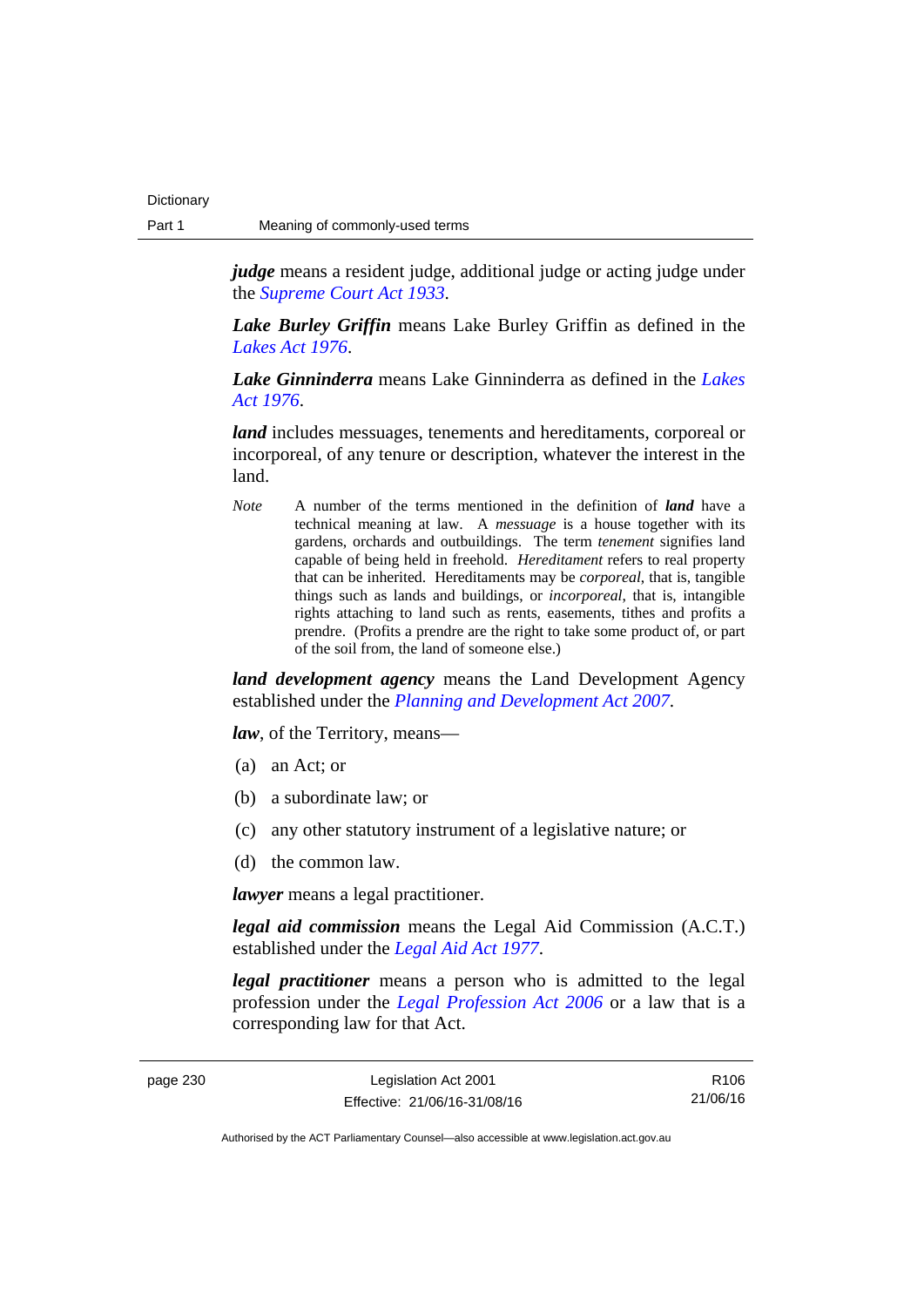*Legislation Act* means the *[Legislation Act 2001](http://www.legislation.act.gov.au/a/2001-14)*.

*Legislative Assembly* means the Legislative Assembly for the Australian Capital Territory.

*Note* The Assembly is established by the [Self-Government Act](http://www.comlaw.gov.au/Series/C2004A03699), s 8 (1).

*legislative instrument*—see section 12.

*liability* means any liability or obligation (whether liquidated or unliquidated, certain or contingent, or accrued or accruing).

*magistrate* means a Magistrate under the *[Magistrates Court](http://www.legislation.act.gov.au/a/1930-21)  [Act 1930](http://www.legislation.act.gov.au/a/1930-21)*.

*Magistrates Court* means the Magistrates Court established under the *[Magistrates Court Act 1930](http://www.legislation.act.gov.au/a/1930-21)*.

*make* an instrument includes issue and grant the instrument.

*making*, of a statutory instrument, means the signing, sealing, approval or other endorsement of the instrument by the entity authorised or required to make it.

*may*—see section 146.

*medical practitioner* means a doctor.

*midnight*, in relation to a particular day, means the time when the day ends.

## *midwife*—

- (a) means a person registered under the *[Health Practitioner](http://www.legislation.act.gov.au/a/db_39269/default.asp)  [Regulation National Law \(ACT\)](http://www.legislation.act.gov.au/a/db_39269/default.asp)* to practise in the nursing and midwifery profession as a midwife (other than as a student); and
- (b) for an activity, includes a person mentioned in paragraph (a) holding limited or provisional registration, to the extent that the person is allowed to do the activity under the person's registration.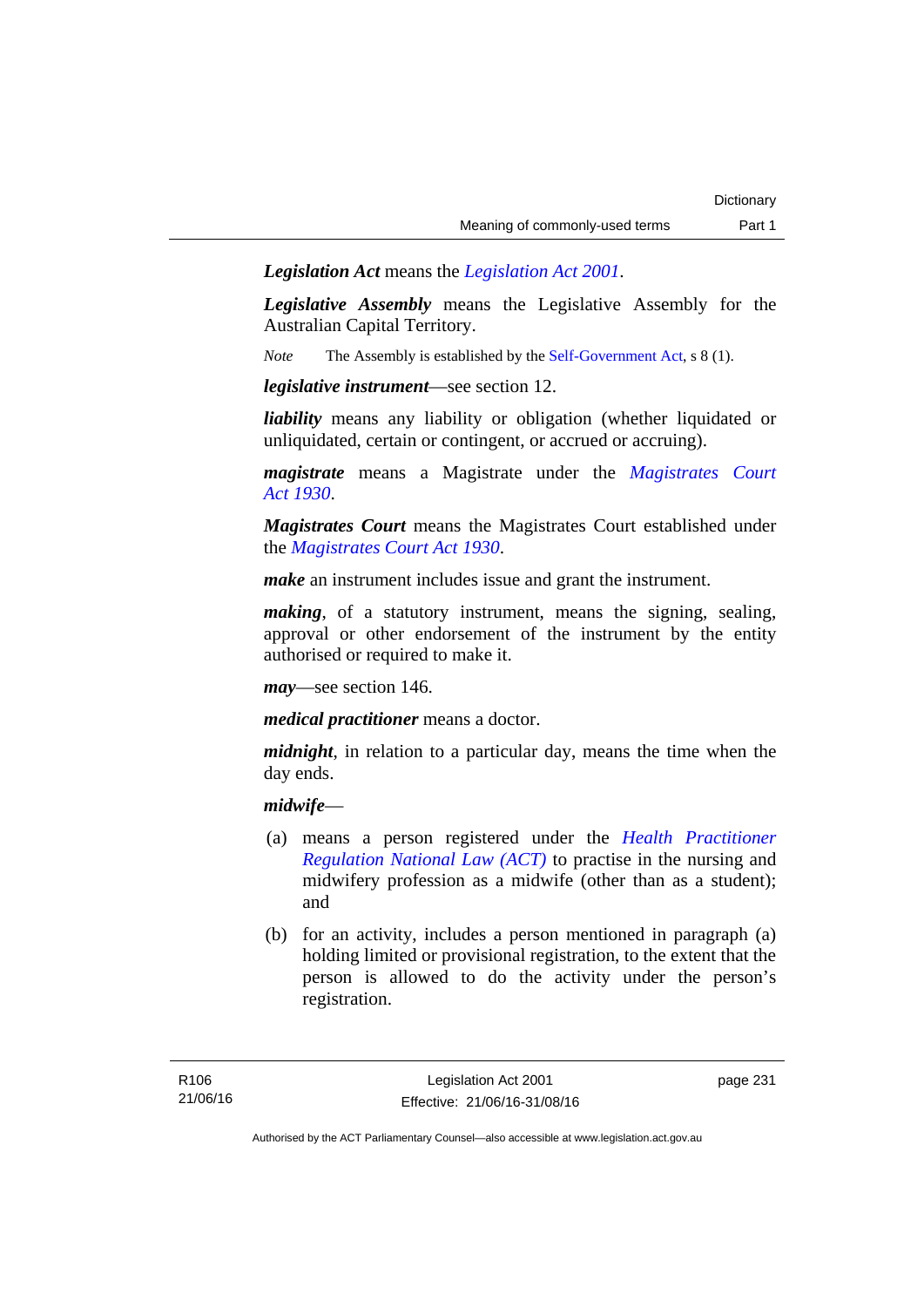*Minister*—see section 162.

*modification* includes modification by alteration, omission, substitution and addition.

*month* means a period beginning at the start of any day of one of the calendar months and ending—

- (a) immediately before the start of the corresponding day of the next calendar month; or
- (b) if there is no such corresponding day—at the end of the next calendar month.

### **Examples**

- 1 The period beginning at the start of 8 May 2014 and ending at midnight on 7 June 2014 is a month.
- 2 The period beginning at the start of 30 January 2014 and ending at midnight on 28 February 2014 is a month. The month ends on the last day of February because in that year, February does not have a day corresponding to 29 January (because 2014 is not a leap year). If the period began at the start of 30 January 2016 (ie a leap year), the month would end at midnight on 29 February 2016.
- *Note* An example is part of the Act, is not exhaustive and may extend, but does not limit, the meaning of the provision in which it appears (see [Legislation Act,](http://www.legislation.act.gov.au/a/2001-14) s 126 and s 132).

*must*—see section 146.

*name* includes—

- (a) for an Act—the Act's short title; and
- (b) for an instrument—the instrument's citation; and
- (c) for a position—the position's title or designation.

*national capital authority* means the National Capital Authority established under the *[Australian Capital Territory \(Planning and](http://www.comlaw.gov.au/Series/C2004A03701)  [Land Management\) Act 1988](http://www.comlaw.gov.au/Series/C2004A03701)* (Cwlth).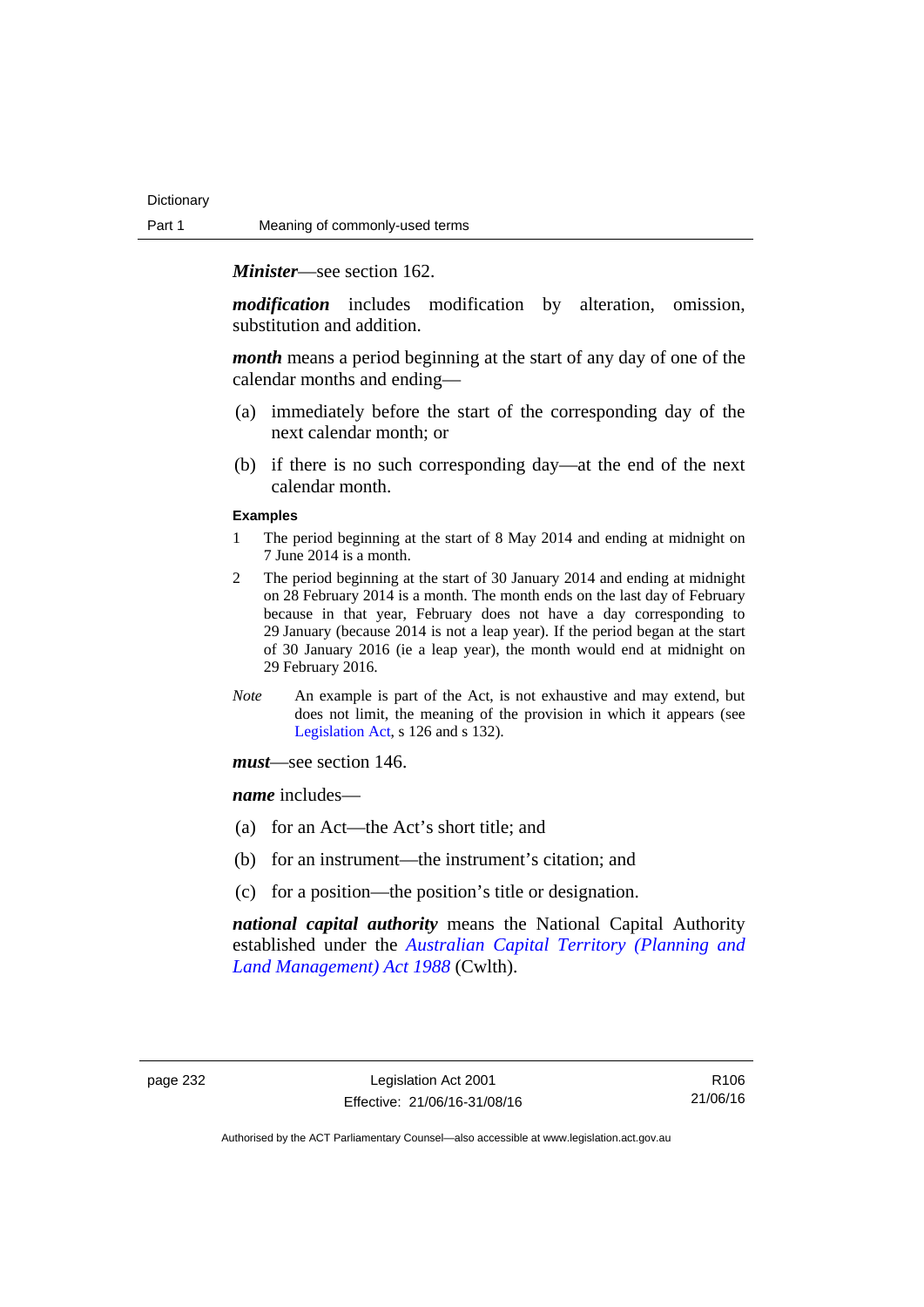*national capital plan* means the National Capital Plan under the *[Australian Capital Territory \(Planning and Land Management\) Act](http://www.comlaw.gov.au/Series/C2004A03701)  [1988](http://www.comlaw.gov.au/Series/C2004A03701)* (Cwlth).

*National Credit Code*—see the *[National Consumer Credit](http://www.comlaw.gov.au/Series/C2009A00134)  [Protection Act 2009](http://www.comlaw.gov.au/Series/C2009A00134)* (Cwlth), section 5.

*National Electricity (ACT) Law* means the provisions applying in the ACT because of the *[Electricity \(National Scheme\) Act 1997](http://www.legislation.act.gov.au/a/1997-79)*, section 5 (Application in ACT of National Electricity Law).

*National Electricity (ACT) Regulation* means the provisions applying because of the *[Electricity \(National Scheme\) Act 1997](http://www.legislation.act.gov.au/a/1997-79)*, section 6 (Application of regulations under National Electricity Law).

*National Energy Retail Law (ACT)* means the provisions applying because of the *[National Energy Retail Law \(ACT\) Act 2012](http://www.legislation.act.gov.au/a/2012-31)*, section 6 (Application of National Energy Retail Law).

*National Energy Retail Regulation (ACT)* means the provisions applying because of the *[National Energy Retail Law \(ACT\)](http://www.legislation.act.gov.au/a/2012-31)  [Act 2012](http://www.legislation.act.gov.au/a/2012-31)*, section 7 (Application of regulations under National Energy Retail Law).

*National Gas (ACT) Law* means the provisions applying because of the *[National Gas \(ACT\) Act 2008](http://www.legislation.act.gov.au/a/2008-15)*, section 8 (Application in the ACT of National Gas Law).

*National Gas (ACT) Regulation* means the provisions applying because of the *[National Gas \(ACT\) Act 2008](http://www.legislation.act.gov.au/a/2008-15)*, section 9 (Application in the ACT of regulations under National Gas Law).

*national land* means National Land under the *[Australian Capital](http://www.comlaw.gov.au/Series/C2004A03701)  [Territory \(Planning and Land Management\) Act 1988](http://www.comlaw.gov.au/Series/C2004A03701)* (Cwlth).

*Note* If an area of land in the ACT is, or is intended to be, used by or on behalf of the Commonwealth, it may be declared National Land under the *[Australian Capital Territory \(Planning and Land Management\) Act](http://www.comlaw.gov.au/Series/C2004A03701)  [1988](http://www.comlaw.gov.au/Series/C2004A03701)* (Cwlth), s 27.

R106 21/06/16 page 233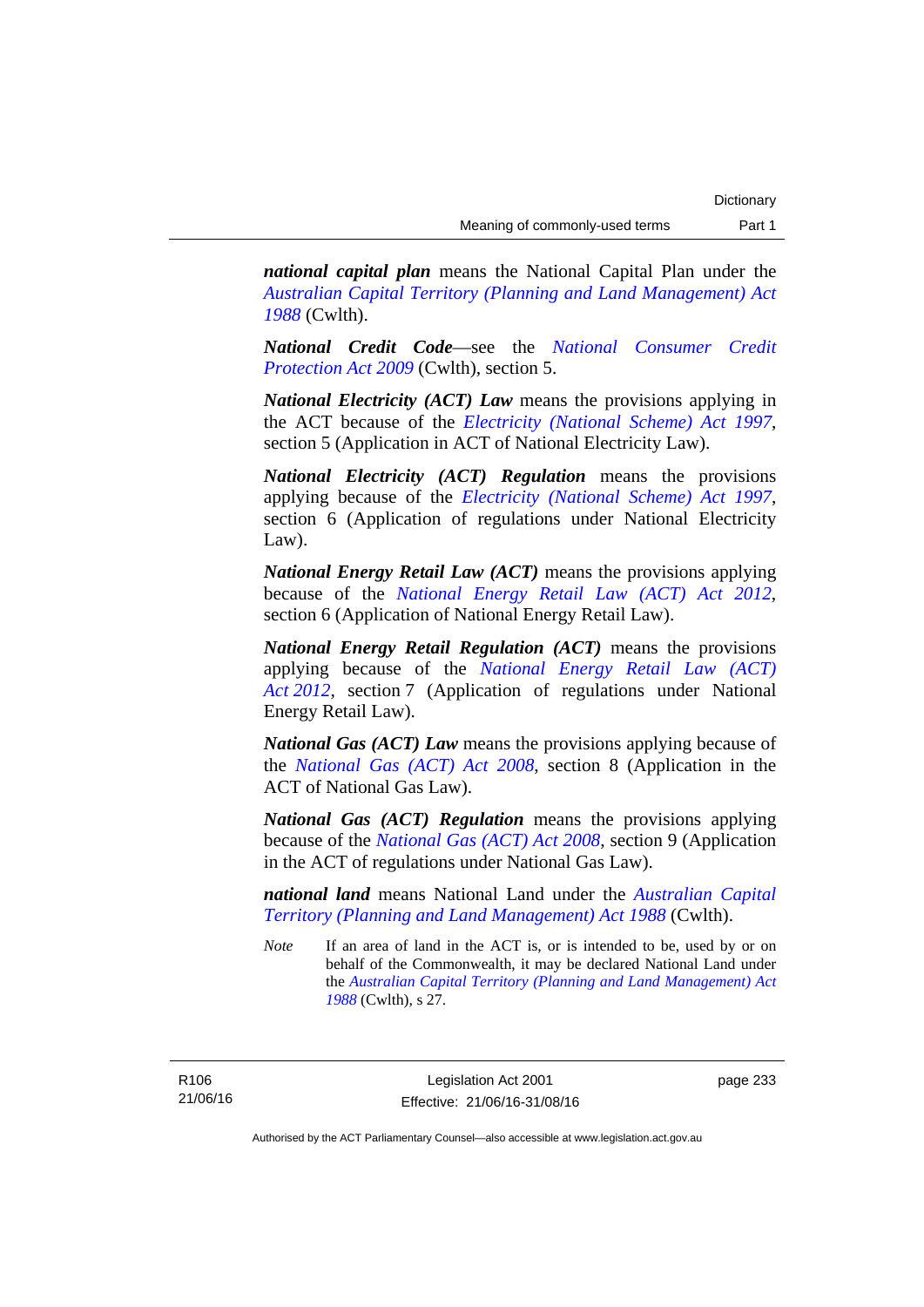*night* means the period between sunset on one day and sunrise on the next day.

*Northern Territory* means the Northern Territory of Australia.

*notifiable instrument*—see section 10.

## *notification*—

- (a) of an Act—see section 30; and
- (b) of a legislative instrument—see section 63.

*notification day*, for an Act or statutory instrument, means the day the Act or instrument is notified.

*NSW Act* means an Act of the New South Wales Parliament.

*NSW correctional centre* means a correctional centre (however described) under the *[Crimes \(Administration of Sentences\) Act 1999](http://www.legislation.nsw.gov.au/maintop/view/inforce/act+93+1999+cd+0+N)* (NSW).

*number* means—

- (a) a number expressed in figures or words; or
- (b) a combination of a number expressed in figures or words and of a letter of the alphabet.

## *nurse*—

- (a) means a person registered under the *[Health Practitioner](http://www.legislation.act.gov.au/a/db_39269/default.asp)  [Regulation National Law \(ACT\)](http://www.legislation.act.gov.au/a/db_39269/default.asp)* to practise in the nursing and midwifery profession as a nurse (other than as a student); and
- (b) for an activity, includes a person mentioned in paragraph (a) holding limited or provisional registration, to the extent that the person is allowed to do the activity under the person's registration; and
- (c) does not include an enrolled nurse.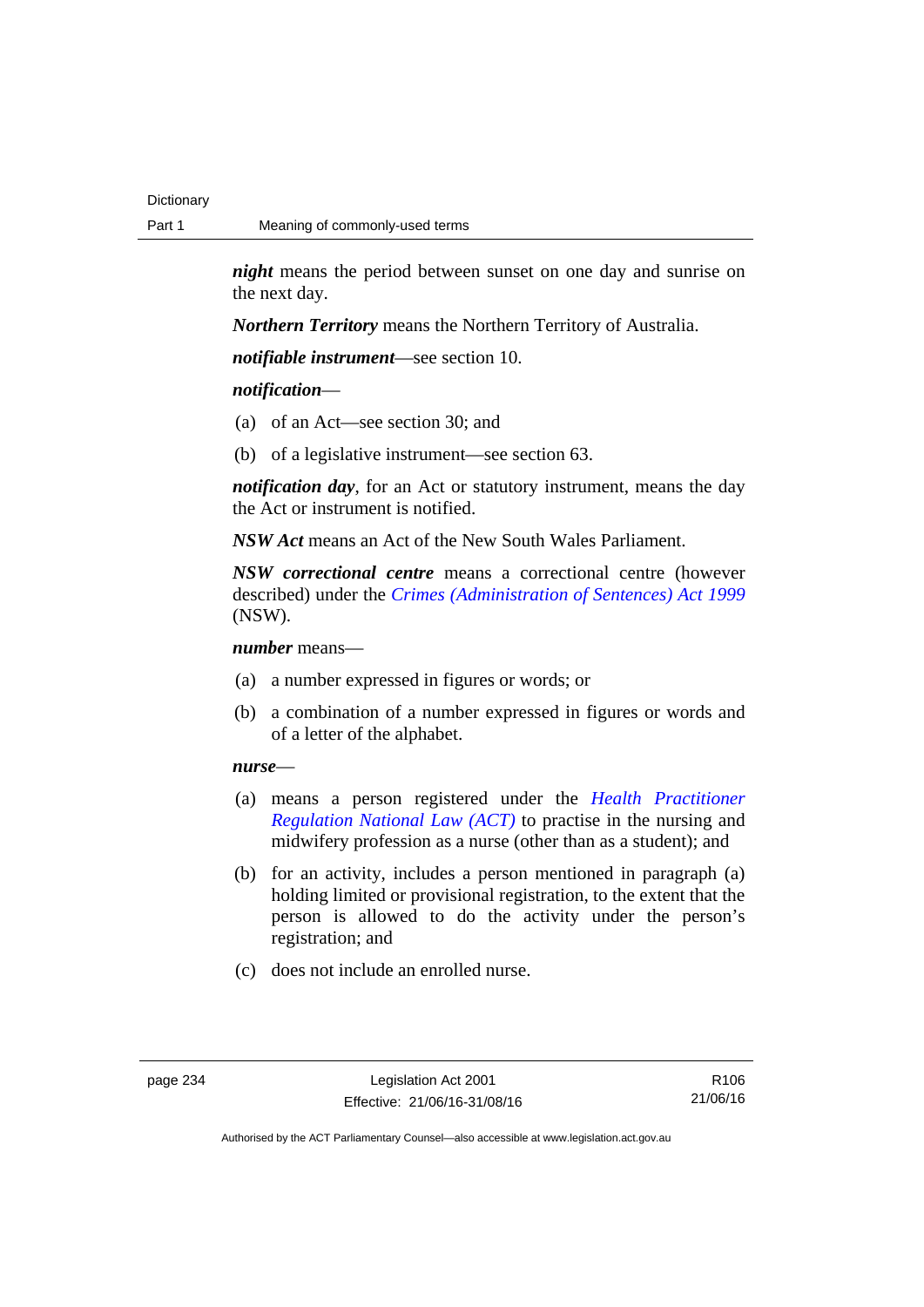## *nurse practitioner*—

- (a) means a person whose registration as a registered health practitioner under the *[Health Practitioner Regulation National](http://www.legislation.act.gov.au/a/db_39269/default.asp)  [Law \(ACT\)](http://www.legislation.act.gov.au/a/db_39269/default.asp)* is endorsed as being qualified to practise as a nurse practitioner; and
- (b) for an activity, includes a person mentioned in paragraph (a) holding limited or provisional registration, to the extent that the person is allowed to do the activity under the person's registration.

*oath* includes affirmation.

*Note* The *[Evidence Act 2011](http://www.legislation.act.gov.au/a/2011-12)*, div 2.1.2 and the *[Oaths and Affirmations](http://www.legislation.act.gov.au/a/1984-79)  [Act 1984](http://www.legislation.act.gov.au/a/1984-79)* deal with oaths and affirmations.

*occupational discipline order* means an order for occupational discipline made by the ACAT.

*Note* Occupational discipline orders are made under the *[ACT Civil and](http://www.legislation.act.gov.au/a/2008-35)  [Administrative Tribunal Act 2008](http://www.legislation.act.gov.au/a/2008-35)*, s 66 and under authorising laws (*authorising law*—see *[ACT Civil and Administrative Tribunal](http://www.legislation.act.gov.au/a/2008-35)  [Act 2008](http://www.legislation.act.gov.au/a/2008-35)*, dict).

*occupy* a position includes hold the position, act in the position or exercise functions of the position (including under a delegation or subdelegation).

*office* includes position.

*Office of the Legislative Assembly* means the Office of the Legislative Assembly established under the *[Legislative Assembly](http://www.legislation.act.gov.au/a/2012-26)  [\(Office of the Legislative Assembly\) Act 2012](http://www.legislation.act.gov.au/a/2012-26)*.

*officer of the Assembly* means—

- (a) the auditor-general; or
- (b) the electoral commissioner; or
- (c) the ombudsman.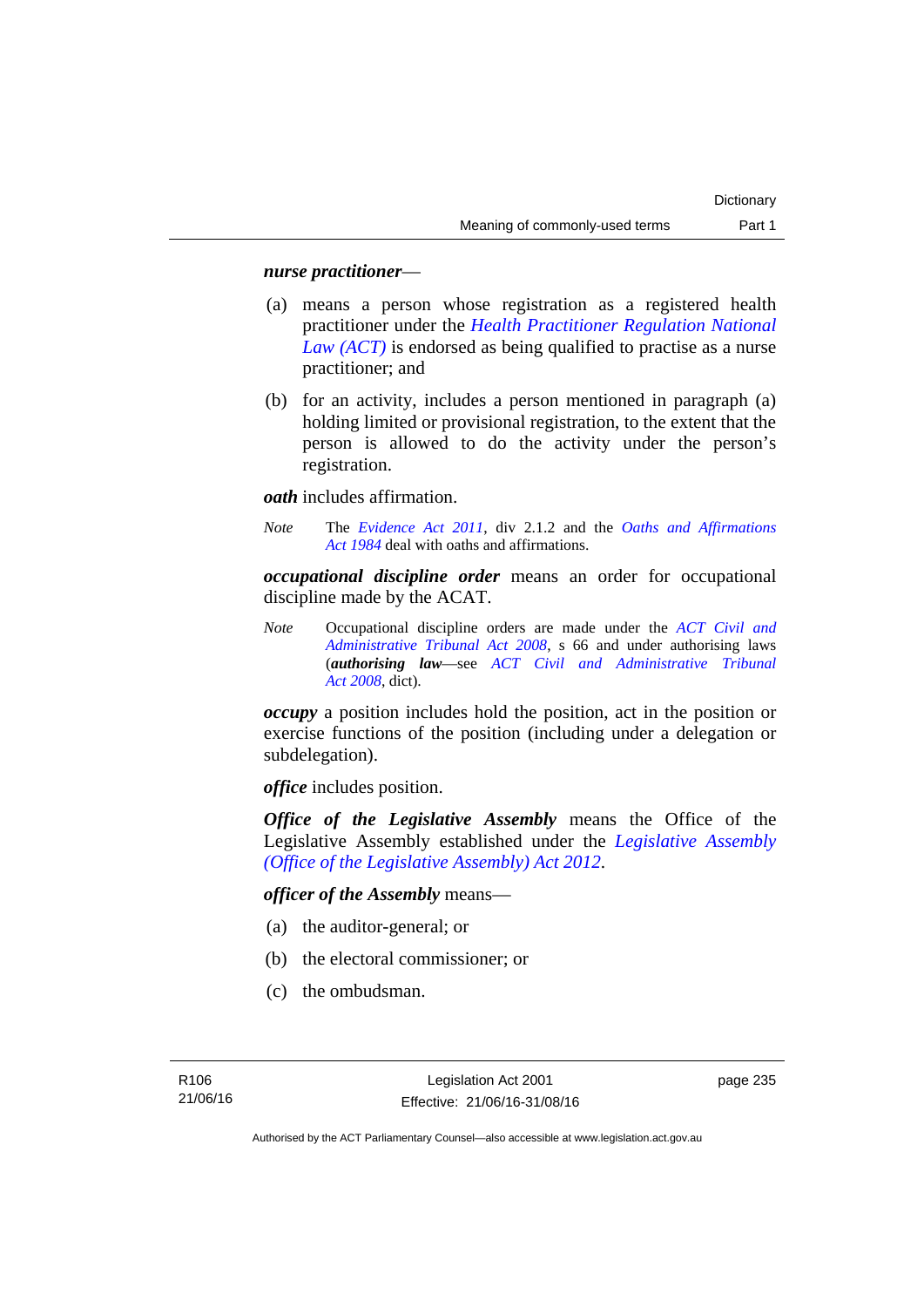*official visitor* means an official visitor appointed under the *[Official](http://www.legislation.act.gov.au/a/2012-33)  [Visitor Act 2012](http://www.legislation.act.gov.au/a/2012-33)*, section 10.

*ombudsman* means the Ombudsman under the *[Ombudsman](http://www.legislation.act.gov.au/a/alt_a1989-45co)  [Act 1989](http://www.legislation.act.gov.au/a/alt_a1989-45co)*.

*omit*, in relation to a provision of an Act or statutory instrument, includes repeal.

### *optometrist*—

- (a) means a person registered under the *[Health Practitioner](http://www.legislation.act.gov.au/a/db_39269/default.asp)  [Regulation National Law \(ACT\)](http://www.legislation.act.gov.au/a/db_39269/default.asp)* to practise in the optometry profession (other than as a student); and
- (b) for an activity, includes a person mentioned in paragraph (a) holding limited or provisional registration, to the extent that the person is allowed to do the activity under the person's registration.

*ordinance* means an ordinance made under the *[Seat of Government](http://www.comlaw.gov.au/Series/C2004A07446)  [\(Administration\) Act 1910](http://www.comlaw.gov.au/Series/C2004A07446)* (Cwlth), section 12.

*parent*, of a child, means—

- (a) the child's mother; or
- (b) the child's father; or
- (c) someone else who is presumed under the *[Parentage Act 2004](http://www.legislation.act.gov.au/a/2004-1)*, part 2 to be a parent of the child.
- *Note* A child cannot have more than 2 parents at any one time (see *[Parentage](http://www.legislation.act.gov.au/a/2004-1)  [Act 2004](http://www.legislation.act.gov.au/a/2004-1)*, s 14).

*parliamentary counsel* means the person performing the duties of Parliamentary Counsel in the public service.

*passing*, of an Act—see section 29.

*penalty unit*—see section 133.

*person—*see section 160 (References to people generally).

page 236 Legislation Act 2001 Effective: 21/06/16-31/08/16

R106 21/06/16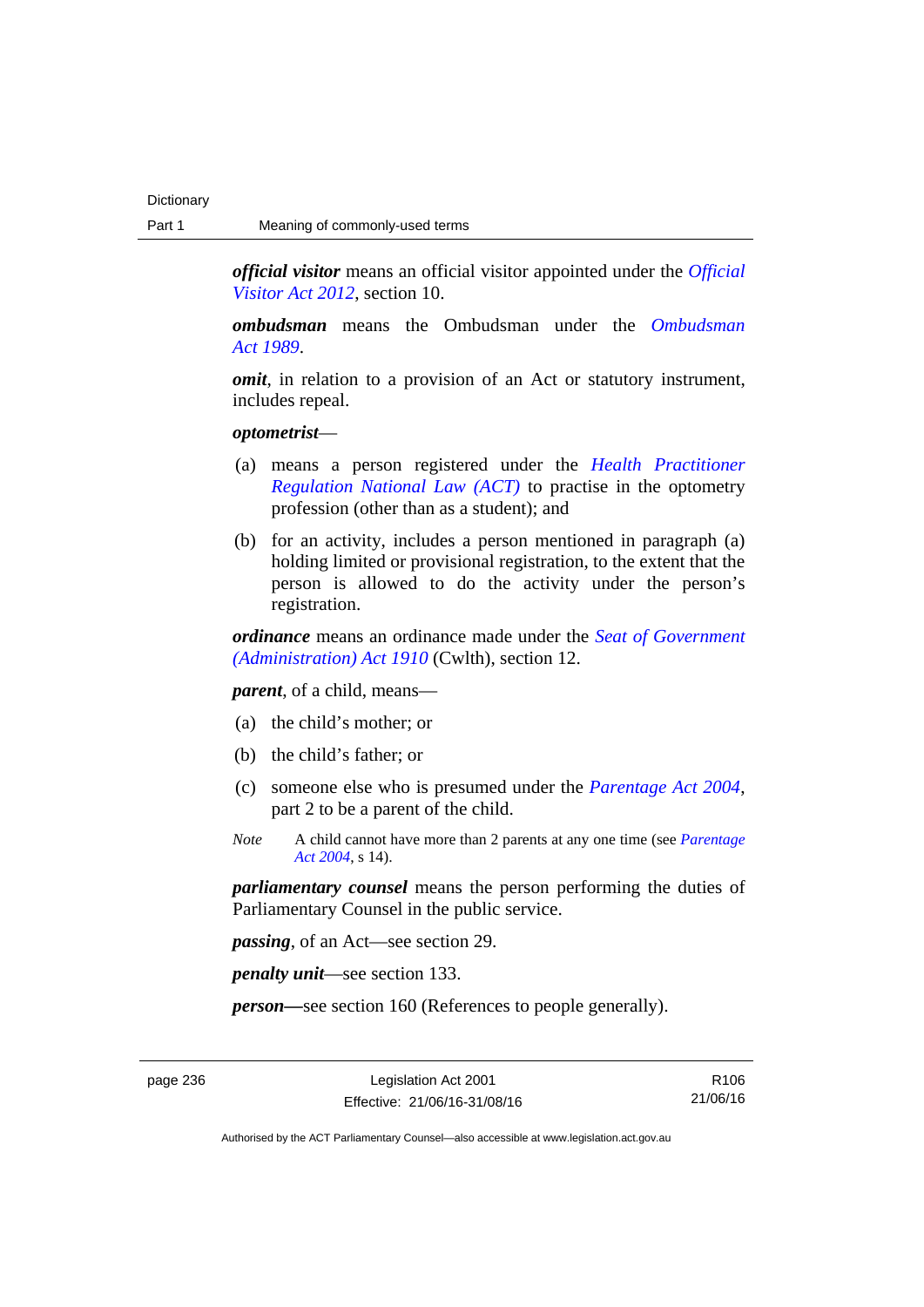## *pharmacist***—**

- (a) means a person registered under the *[Health Practitioner](http://www.legislation.act.gov.au/a/db_39269/default.asp)  [Regulation National Law \(ACT\)](http://www.legislation.act.gov.au/a/db_39269/default.asp)* to practise in the pharmacy profession (other than as a student); and
- (b) for an activity, includes a person mentioned in paragraph (a) holding limited or provisional registration, to the extent that the person is allowed to do the activity under the person's registration.

*planning and land authority* means the Planning and Land Authority established under the *[Planning and Development](http://www.legislation.act.gov.au/a/2007-24)  [Act 2007](http://www.legislation.act.gov.au/a/2007-24)*.

*police officer* means a member or special member of the Australian Federal Police.

*position* includes office.

*power* includes authority.

*prescribed*, in an Act, means prescribed by the Act or by regulation under the Act.

*present* an indictment includes lay an information.

*proceeding* means a legal or other action or proceeding.

*property* means any legal or equitable estate or interest (whether present or future, vested or contingent, or tangible or intangible) in real or personal property of any description (including money), and includes a thing in action.

*Note* A *thing in action* is an intangible personal property right recognised and protected by the law. Examples include debts, money held in a bank, shares, rights under a trust, copyright and right to sue for breach of contract.

*provision*, of an Act or instrument—see section 16.

*public advocate* means the Public Advocate under the *[Human](http://www.legislation.act.gov.au/a/2005-40)  [Rights Commission Act 2005](http://www.legislation.act.gov.au/a/2005-40)*

R106 21/06/16 page 237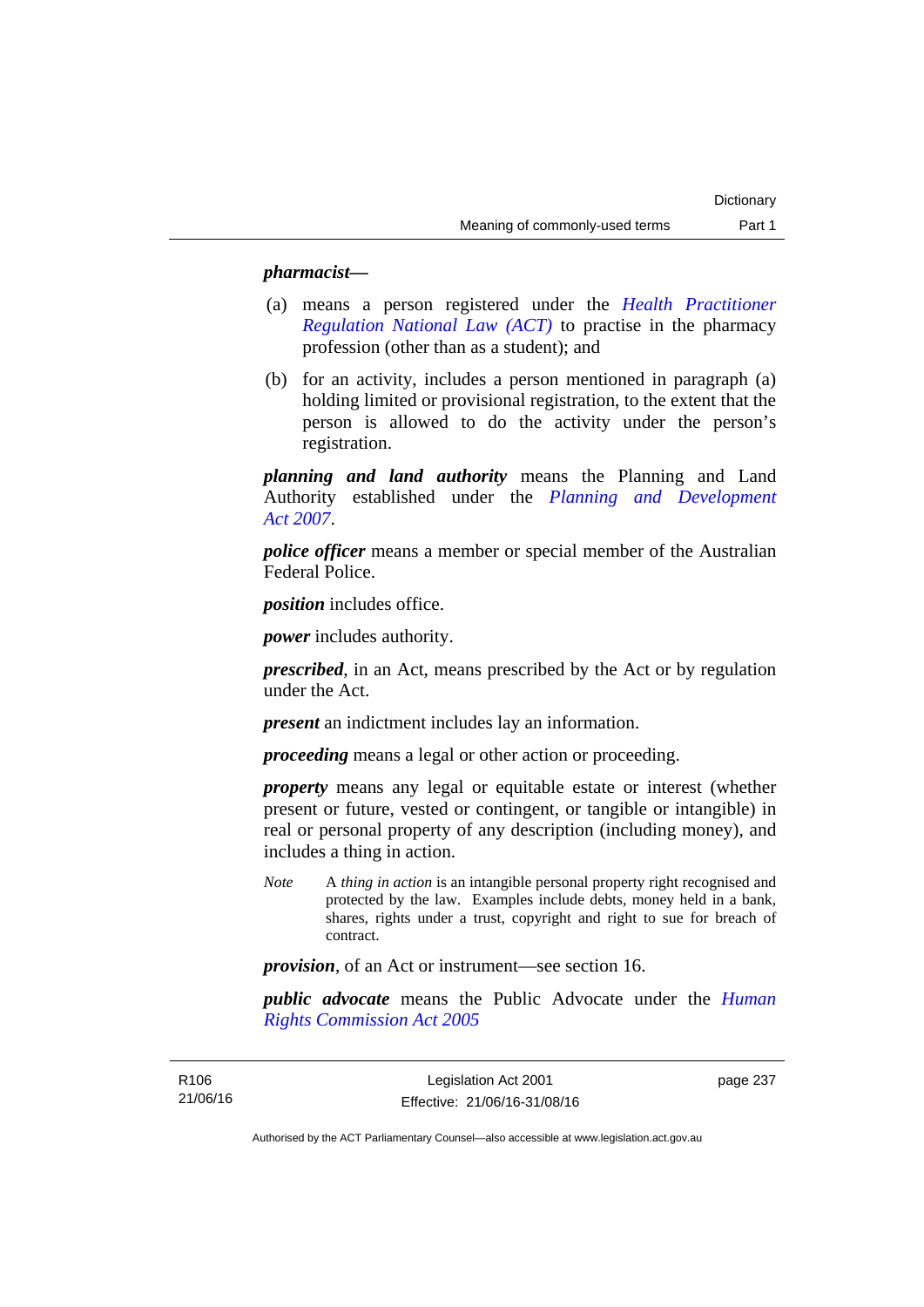*public employee* means—

- (a) a public servant; or
- (b) a person employed by a territory instrumentality; or
- (c) a statutory office-holder or a person employed by a statutory office-holder.

*public health officer* means a public health officer under the *[Public](http://www.legislation.act.gov.au/a/1997-69)  [Health Act 1997.](http://www.legislation.act.gov.au/a/1997-69)*

*public holiday* means a day that is a public holiday in the ACT under the *[Holidays Act 1958](http://www.legislation.act.gov.au/a/1958-19)*, section 3.

*public money*, of the Territory, means revenues, loans and other money received by the Territory.

*public notice*, if required by a Territory law, means—

- (a) a dated notice on an ACT government website; or
- (b) notice in a daily newspaper circulating generally in the ACT.

*public servant* means a person employed in the public service.

*public service* means the Australian Capital Territory Public Service.

*Note* The *[Public Sector Management Act 1994](http://www.legislation.act.gov.au/a/1994-37)*, s 12 deals with the constitution of the public service.

*public trustee and guardian* means the Public Trustee and Guardian under the *[Public Trustee and Guardian Act 1985](http://www.legislation.act.gov.au/a/1985-8/default.asp)*.

*quarter* means a period of 3 months beginning on 1 January, 1 April, 1 July or 1 October in any year.

*recognised transgender person*—see section 169A (3).

*registered surveyor* means a surveyor under the *[Surveyors Act 2007](http://www.legislation.act.gov.au/a/2007-33)*.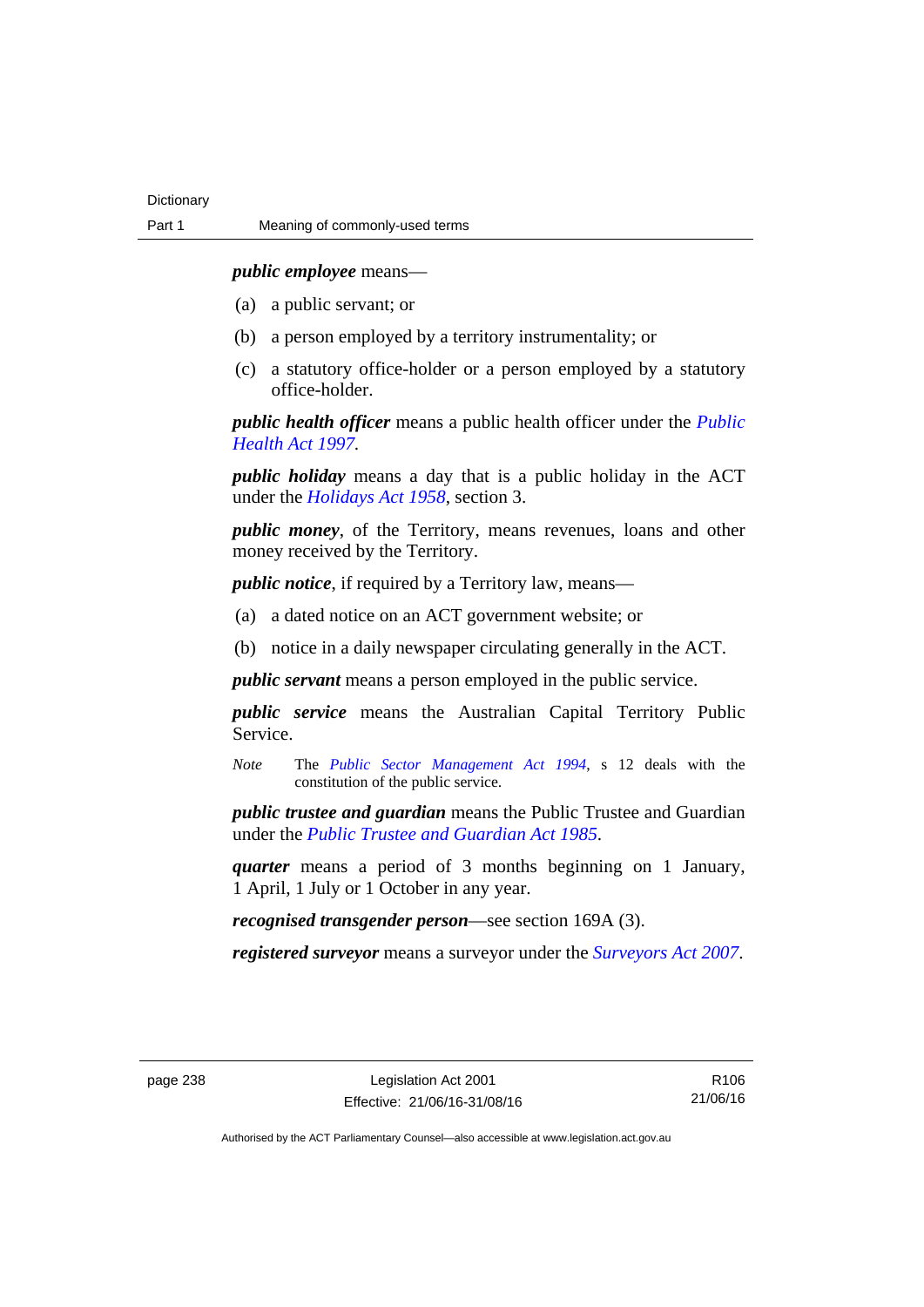*registrar* means—

- (a) in relation to the Supreme Court—the Registrar of the Supreme Court; or
- (b) in relation to the Magistrates Court—the Registrar of the Magistrates Court; or
- (c) in relation to a tribunal—the registrar of the tribunal.

*registrar-general* means the Registrar-General under the *[Registrar-](http://www.legislation.act.gov.au/a/1993-63)[General Act 1993](http://www.legislation.act.gov.au/a/1993-63)*.

*registrar of firearms* means the Registrar of Firearms under the *[Firearms Act 1996](http://www.legislation.act.gov.au/a/1996-74)*.

*regulation*, in relation to an Act, means a regulation made or in force under the Act.

*remuneration tribunal* means the Remuneration Tribunal established under the *[Remuneration Tribunal Act 1995](http://www.legislation.act.gov.au/a/1995-55)*.

*repeal* includes—

- (a) for an Act or statutory instrument—omit a provision of the Act or instrument; and
- (b) for a provision of an Act or statutory instrument—omit the provision (or a part of it); and
- (c) for an Act or statutory instrument (or a provision of it) abrogate or limit its effect, or exclude from its application any circumstance, matter, person, place or purpose; and
- (d) for an Act or statutory instrument (or a provision of it)—any other implied repeal; and
- (e) for a statutory instrument—revoke the instrument (or part of it); and
- (f) for a decision—revoke it or cancel it.

*resident judge* means a resident judge under the *[Supreme Court](http://www.legislation.act.gov.au/a/1933-34)  [Act 1933](http://www.legislation.act.gov.au/a/1933-34)*.

| R <sub>106</sub> | Legislation Act 2001         | page 239 |
|------------------|------------------------------|----------|
| 21/06/16         | Effective: 21/06/16-31/08/16 |          |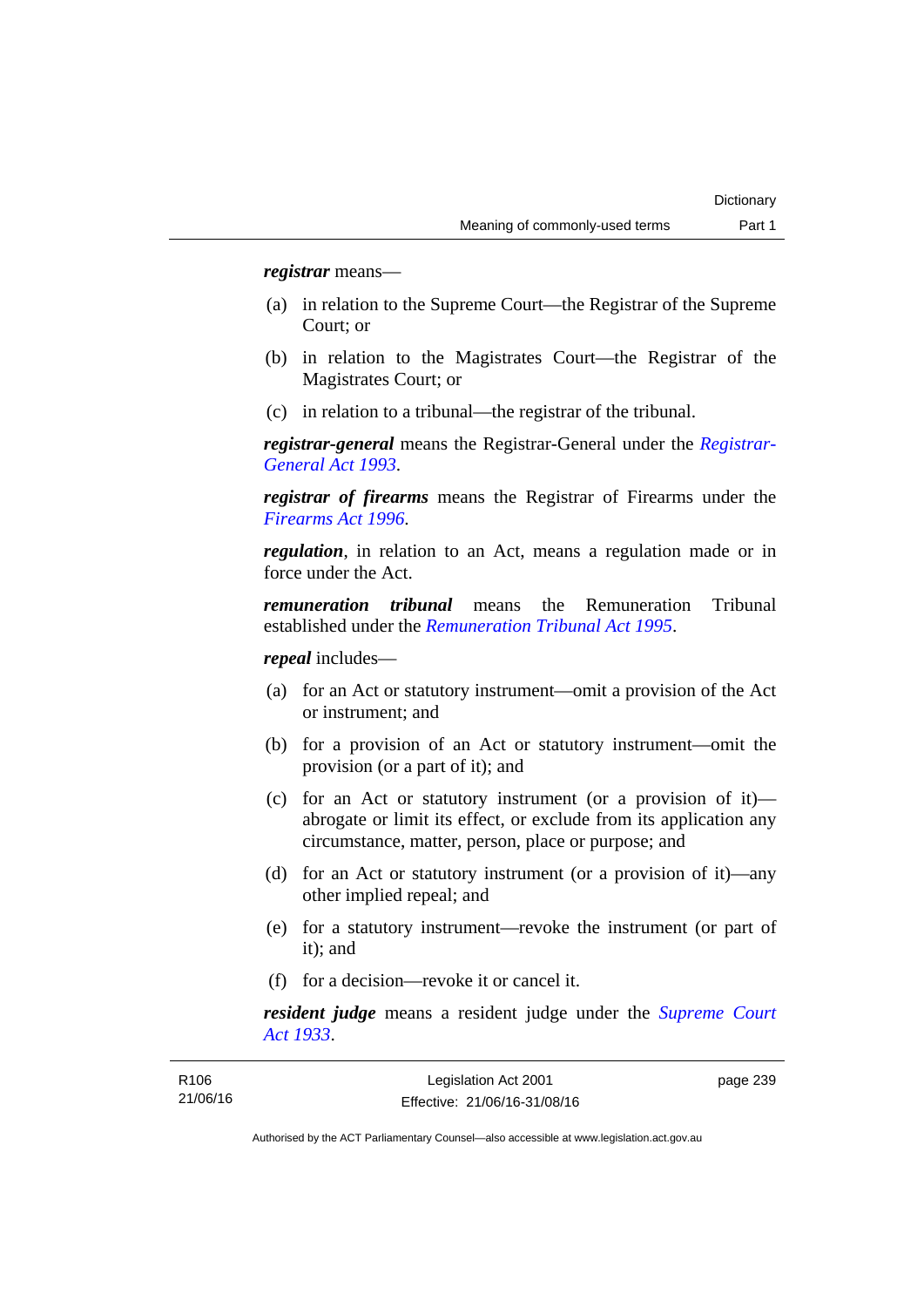*retrospectively*, for the commencement of legislation—see section 75A.

*reviewable decision notice*—see the *[ACT Civil and Administrative](http://www.legislation.act.gov.au/a/2008-35)  [Tribunal Act 2008](http://www.legislation.act.gov.au/a/2008-35)*, section 67A.

*road transport authority* means the Australian Capital Territory Road Transport Authority.

- *Note 1* In relation to the exercise of a function by the road transport authority under a provision of the road transport legislation, the director-general of the administrative unit responsible for the provision is the road transport authority.
- *Note 2 Road transport legislation––*see the *[Road Transport \(General\)](http://www.legislation.act.gov.au/a/1999-77)  [Act 1999](http://www.legislation.act.gov.au/a/1999-77)*, s 6.

*rules* means—

- (a) of a court or tribunal—rules made by the entity having power to make rules (however described) regulating the practice and procedure of the court or tribunal; and
- (b) in relation to an Act—rules made or in force under the Act.

*rural fire service* means the ACT Rural Fire Service under the *[Emergencies Act 2004](http://www.legislation.act.gov.au/a/2004-28)*.

*Self-Government Act* means the *[Australian Capital Territory](http://www.comlaw.gov.au/Series/C2004A03699)  [\(Self-Government\) Act 1988](http://www.comlaw.gov.au/Series/C2004A03699)* (Cwlth).

*self-government day* means 11 May 1989.

*Note* This is the day when the remaining provisions of the Self-Government [Act](http://www.comlaw.gov.au/Series/C2004A03699) commenced and, in particular, the Australian Capital Territory was established as a body politic, the Legislative Assembly was empowered to make laws for the ACT and the Executive was established.

*sentence administration board* means the Sentence Administration Board under the *[Crimes \(Sentence Administration\) Act 2005](http://www.legislation.act.gov.au/a/2005-59)*.

*SES* means the ACT State Emergency Service established under the *[Emergencies Act 2004](http://www.legislation.act.gov.au/a/2004-28)*.

*sign* includes attach a seal and make a mark.

page 240

| Legislation Act 2001         | R106     |
|------------------------------|----------|
| Effective: 21/06/16-31/08/16 | 21/06/16 |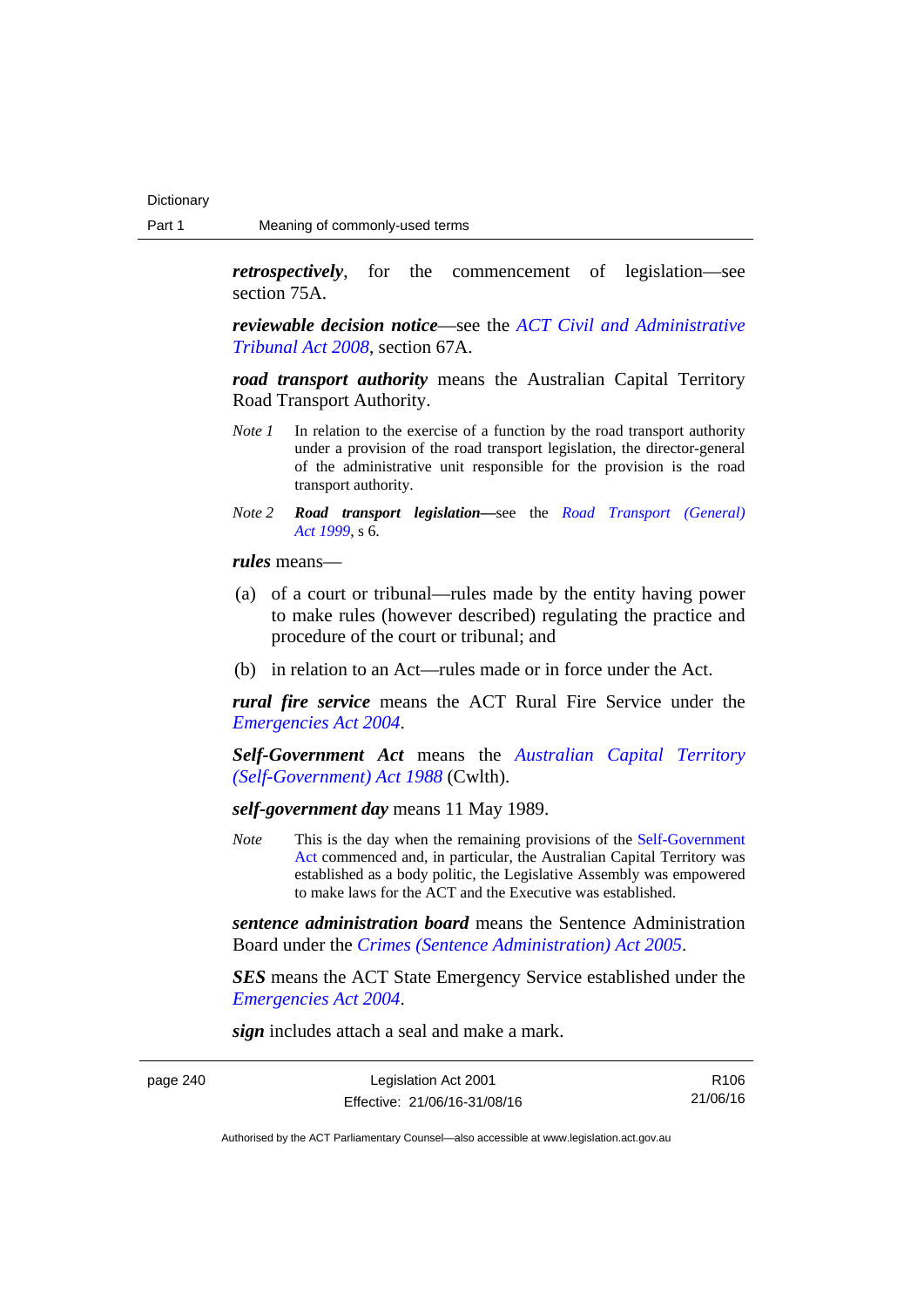*signpost definition*—see section 131 (Signpost definition).

*sitting day*, of the Legislative Assembly, means a period that commences on a day the Assembly meets and continues until the Assembly next adjourns.

*Note* A sitting day may continue for 1 or more days.

*solicitor* means a lawyer who practises as a solicitor.

*solicitor-general* means the Solicitor-General for the Territory under the *[Law Officers Act 2011](http://www.legislation.act.gov.au/a/2011-30)*.

*Speaker* means the Presiding Officer of the Legislative Assembly.

*Note* The Presiding Officer is elected under the [Self-Government Act](http://www.comlaw.gov.au/Series/C2004A03699), s 11.

*Standards Australia* means the company named Standards Australia Limited (ACN 087 326 690).

*State* means a State of the Commonwealth, and includes the Northern Territory.

*statutory declaration* means a statutory declaration made under the *[Statutory Declarations Act 1959](http://www.comlaw.gov.au/Series/C2004A07365)* (Cwlth).

*statutory instrument*—see section 13.

*statutory office-holder* means a person occupying a position under an Act or statutory instrument (other than a position in the public service).

*subordinate law*—see section 8.

*summary offence*—see section 190.

*Supreme Court* means the Supreme Court of the Australian Capital Territory.

*Note* The Supreme Court is established by the *[Supreme Court Act 1933](http://www.legislation.act.gov.au/a/1933-34)*, s 3. The [Self-Government Act](http://www.comlaw.gov.au/Series/C2004A03699), s 48A deals with the jurisdiction and powers of the court.

*surveyor-general* means the surveyor-general under the *[Surveyors](http://www.legislation.act.gov.au/a/2007-33)  [Act 2007](http://www.legislation.act.gov.au/a/2007-33)*.

| R106     |  |
|----------|--|
| 21/06/16 |  |

page 241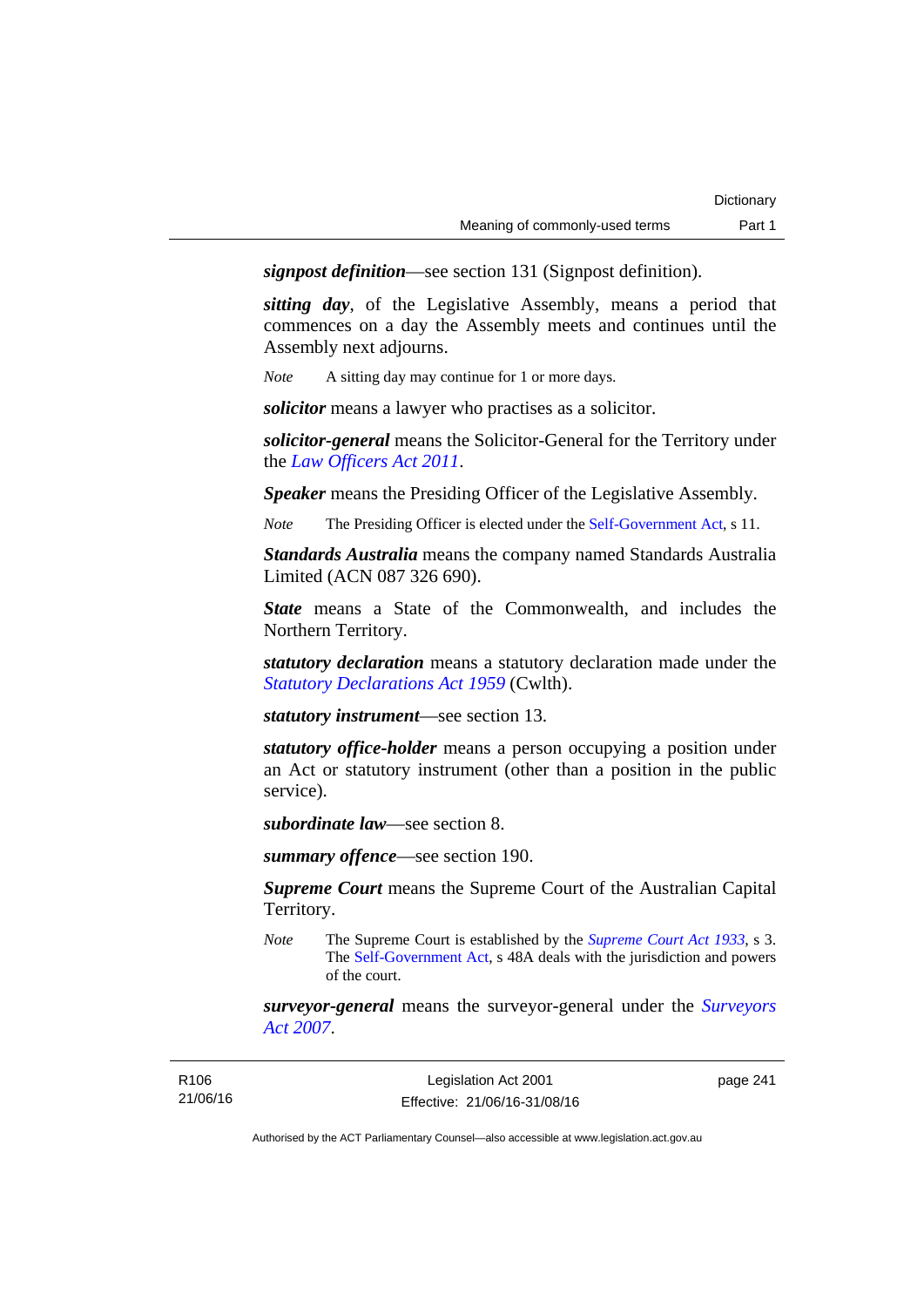**Dictionary** 

*swear* an oath includes make an affirmation.

*take* an oath includes make an affirmation.

*territory authority* means a body established for a public purpose under an Act, but does not include a body declared by regulation not to be a territory authority.

*territory instrumentality* means a corporation that—

- (a) is established under an Act or statutory instrument, or under the Corporations Act; and
- (b) is a territory instrumentality under the *[Public Sector](http://www.legislation.act.gov.au/a/1994-37)  [Management Act 1994](http://www.legislation.act.gov.au/a/1994-37)*.
- *Note Territory instrumentality* is defined in the *[Public Sector Management](http://www.legislation.act.gov.au/a/1994-37)  [Act 1994](http://www.legislation.act.gov.au/a/1994-37)*, dict.

*territory land* means Territory Land under the *[Australian Capital](http://www.comlaw.gov.au/Series/C2004A03701)  [Territory \(Planning and Land Management\) Act 1988](http://www.comlaw.gov.au/Series/C2004A03701)* (Cwlth).

*Note* The *[Australian Capital Territory \(Planning and Land Management\) Act](http://www.comlaw.gov.au/Series/C2004A03701)  [1988](http://www.comlaw.gov.au/Series/C2004A03701)* (Cwlth), s 28 provides that if land in the ACT is not national land it is territory land.

*territory law*—see *law*, of the Territory.

## *territory lease*—

- (a) means—
	- (i) a lease granted under the *[Planning and Development](http://www.legislation.act.gov.au/a/2007-24)  [Act 2007](http://www.legislation.act.gov.au/a/2007-24)*; or
	- (ii) a lease under the *[Unit Titles Act 2001](http://www.legislation.act.gov.au/a/2001-16)*; but
- (b) does not include—
	- (i) a sublease of land approved under the *[Planning and](http://www.legislation.act.gov.au/a/2007-24)  [Development Act 2007](http://www.legislation.act.gov.au/a/2007-24)*, section 308; or
	- (ii) any other sublease.

R106 21/06/16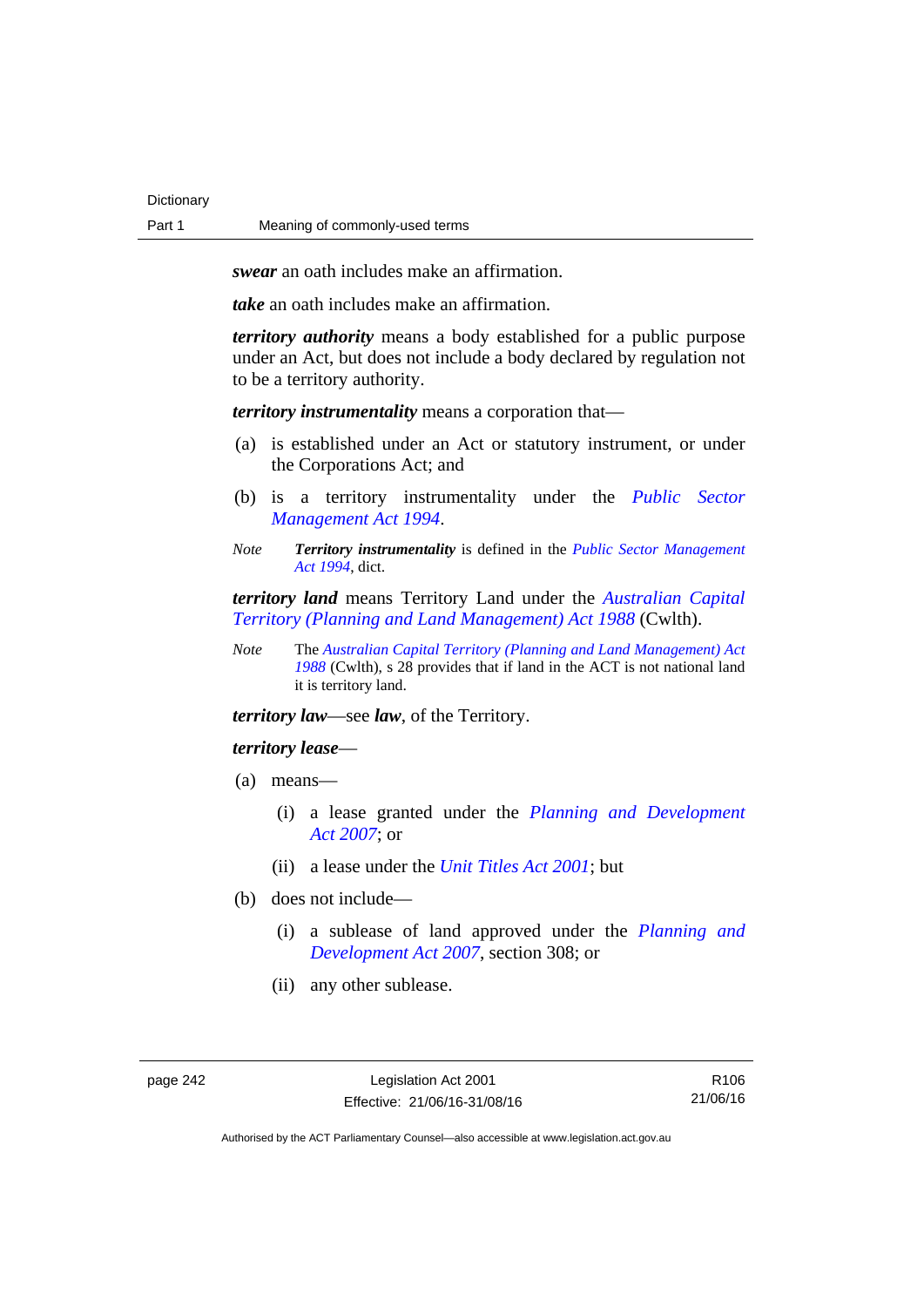*territory-owned corporation* means a Territory owned corporation under the *[Territory-owned Corporations Act 1990](http://www.legislation.act.gov.au/a/1990-53)*.

*territory plan* means the territory plan under the *[Planning and](http://www.legislation.act.gov.au/a/2007-24)  [Development Act 2007](http://www.legislation.act.gov.au/a/2007-24)*.

*the Territory* means—

- (a) when used in a geographical sense—the Australian Capital Territory; or
- (b) in any other case—the body politic established by the [Self-Government Act,](http://www.comlaw.gov.au/Series/C2004A03699) section 7.

*transgender person*—see section 169A (1) and (2).

*transitional* includes application and saving.

*Treasurer* means the Minister designated Treasurer by the Chief Minister, and includes a Minister authorised by the Chief Minister to act on behalf of the Treasurer.

*tribunal* includes any entity that is authorised to hear, receive and examine evidence.

*UK Act* means an Act of the United Kingdom Parliament.

*under*, in relation to an Act or statutory instrument, includes the following:

- (a) by;
- (b) by virtue of;
- (c) for or for the purposes of;
- (d) in accordance with;
- (e) in pursuance of;
- (f) pursuant to;

page 243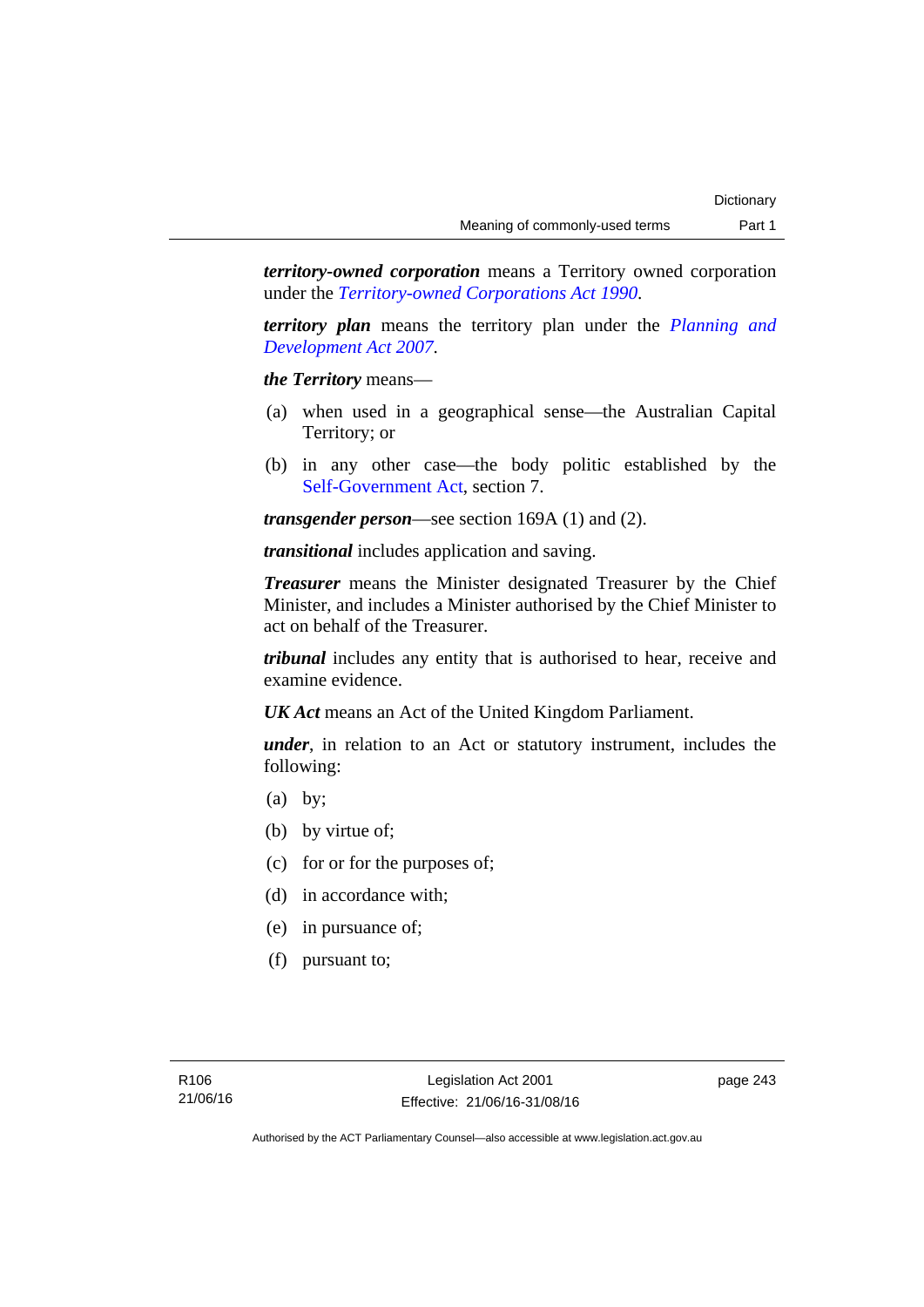- (g) within the meaning of.
- *Note* A reference to an Act or statutory instrument includes a reference to a provision of the Act or instrument (see s 7 and s 13).

*United Kingdom* means the United Kingdom of Great Britain and Northern Ireland.

## *United Kingdom Parliament* means—

- (a) the Parliament of England; or
- (b) the Parliament of Great Britain; or
- (c) the Parliament of the United Kingdom of Great Britain and Ireland; or
- (d) the Parliament of the United Kingdom of Great Britain and Northern Ireland.

*veterinary surgeon*—

- (a) means a person unconditionally registered as a veterinary surgeon under the *[Veterinary Surgeons Act 2015](http://www.legislation.act.gov.au/a/2015-29)*; and
- (b) for an activity, includes a person conditionally registered as a veterinary surgeon under the *[Veterinary Surgeons Act 2015](http://www.legislation.act.gov.au/a/2015-29)* to the extent that the person is allowed to do the activity under the person's conditional registration.

*victims of crime commissioner* means the Victims of Crime Commissioner under the *[Human Rights Commission Act 2005](http://www.legislation.act.gov.au/a/2005-40)*.

*will* includes a codicil.

*word* includes any drawing, figure, number and symbol.

*working day* means a day that is not—

- (a) a Saturday or Sunday; or
- (b) a public holiday in the ACT.

*work safety commissioner* means the work safety commissioner under the *[Work Health and Safety Act 2011](http://www.legislation.act.gov.au/a/2011-35)*.

R106 21/06/16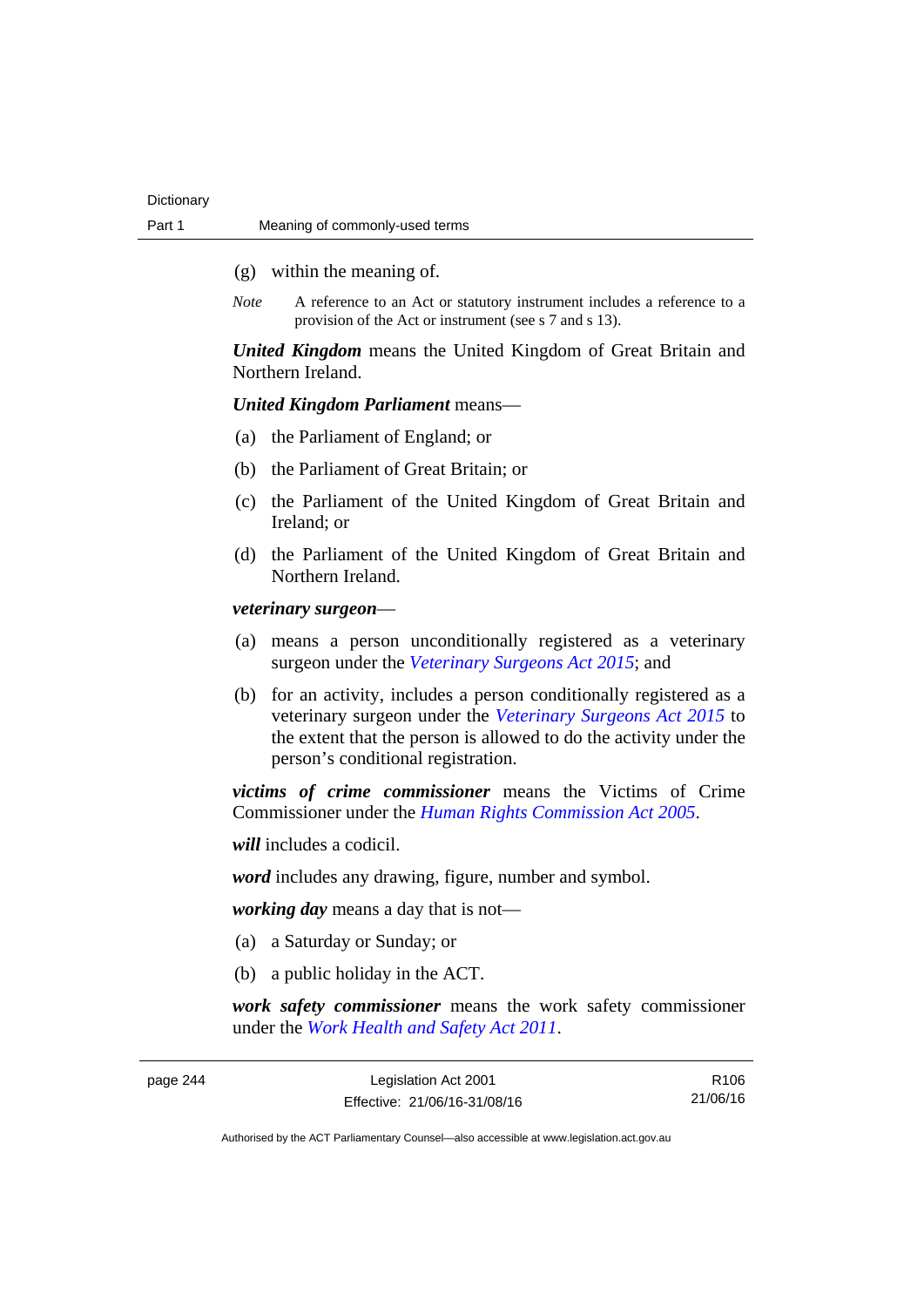*writing* includes any way of representing or reproducing words in visible form.

## **Examples**

printing, photocopying, photography, typewriting

*Note* An example is part of the Act, is not exhaustive and may extend, but does not limit, the meaning of the provision in which it appears (see s 126 and s 132).

*year*, without specifying the kind of year, means calendar year.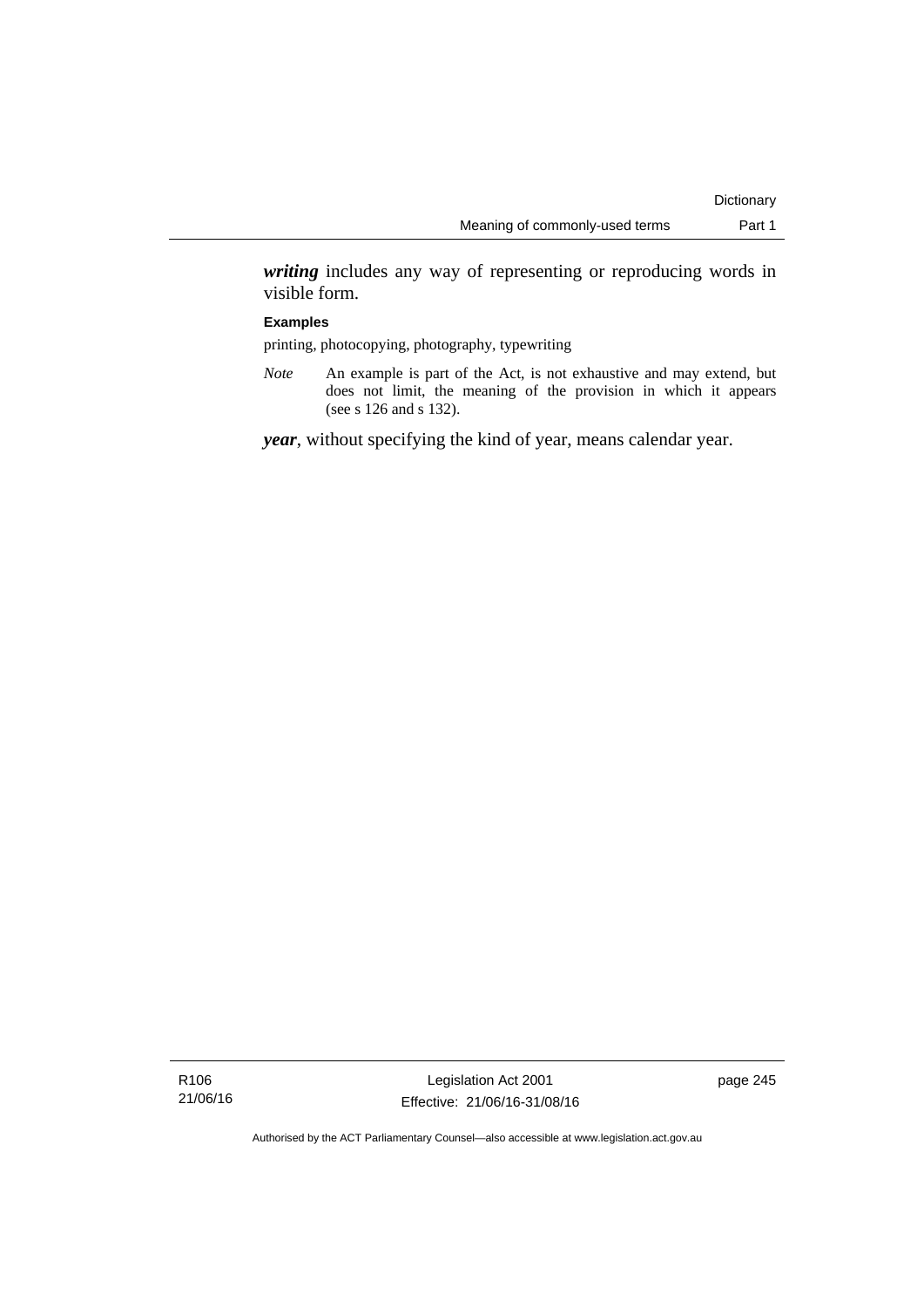# **Part 2 Terms for Legislation Act 2001 only**

*Note* Terms that apply to all Acts and statutory instruments are set out in pt 1.

*Act*, for chapter 14 (Interpretation of Acts and statutory instruments)—see section 136.

*Note* See also def *Act* in the dictionary, pt 1.

*ACT law*—

(a) for chapter 10 (Referring to laws)—see section 97 (1); and

(b) for chapter 18 (Offences)—see section 188.

*administrator*, for part 19.5 (Service of documents)—see section 246.

*agency*, for part 19.5 (Service of documents)—see section 246.

*amend*, for chapter 9 (Repeal and amendment of laws)—see section 82.

*another jurisdiction* means the Commonwealth, a State, another Territory, the United Kingdom or New Zealand.

## *appointee*—

- (a) for division 19.3.1 (Appointments—general)—see section 207 (2); and
- (b) for division 19.3.2 (Acting appointments)—see section 217 (2).

## *appointer*—

- (a) for division 19.3.1 (Appointments—general)—see section 205; and
- (b) for division 19.3.2 (Acting appointments)—see section 215; and
- (c) for part 19.4 (Delegations)—see section 230 (1).

| page 246 | Legislation Act 2001         | R <sub>106</sub> |
|----------|------------------------------|------------------|
|          | Effective: 21/06/16-31/08/16 | 21/06/16         |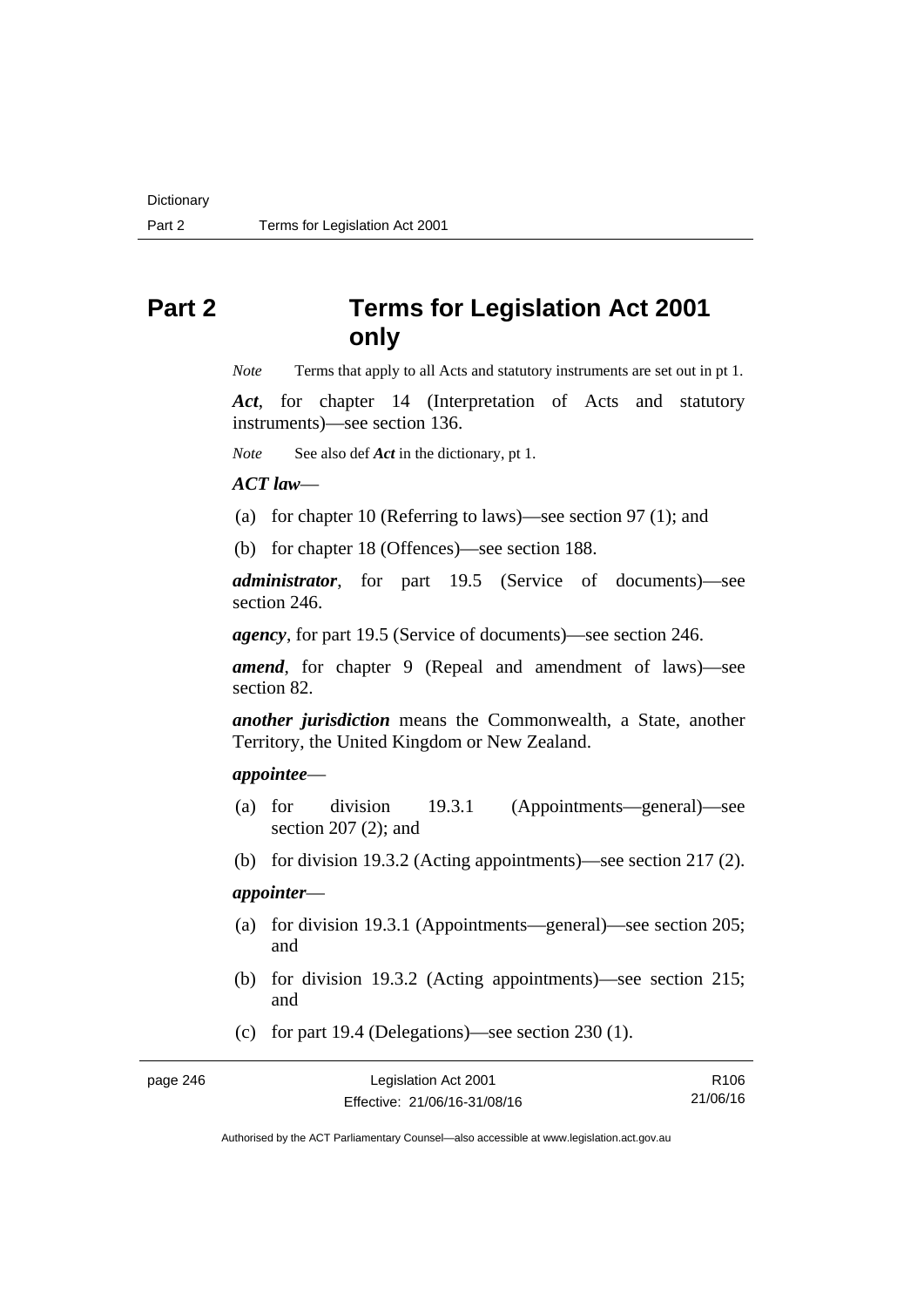*approved website* means an internet site approved under section 21.

*authorised republication*—see section 15.

*authorising law*, for chapter 5 (Regulatory impact statements for subordinate laws and disallowable instruments)—see section 31.

*benefits*, for chapter 5 (Regulatory impact statements for subordinate laws and disallowable instruments)—see section 31.

*business address*, for part 19.5 (Service of documents)—see section 246.

*corporation*, for part 19.5 (Service of documents)—see section 246.

*costs*, for chapter 5 (Regulatory impact statements for subordinate laws and disallowable instruments)—see section 31.

*current legislative drafting practice* means the legislative drafting practices from time to time used in the Parliamentary Counsel's Office.

*delegate*, for part 19.4 (Delegations)—see section 233 (2).

*determinative provision*—see section 5 (2).

*document*, for part 19.5 (Service of documents)—see section 246.

*Note* See also def *document* in the dictionary, pt 1

*editorial amendment*, of a law—see section 116.

*email address*, for part 19.5 (Service of documents)—see section 246.

*executive officer*, for part 19.5 (Service of documents)—see section 246.

*fax number*, for part 19.5 (Service of documents)—see section 246.

*fee*, for part 6.3 (Making of certain statutory instruments about fees)—see section 55.

*home address*, for part 19.5 (Service of documents)—see section 246.

| R <sub>106</sub> | Legislation Act 2001         | page 247 |
|------------------|------------------------------|----------|
| 21/06/16         | Effective: 21/06/16-31/08/16 |          |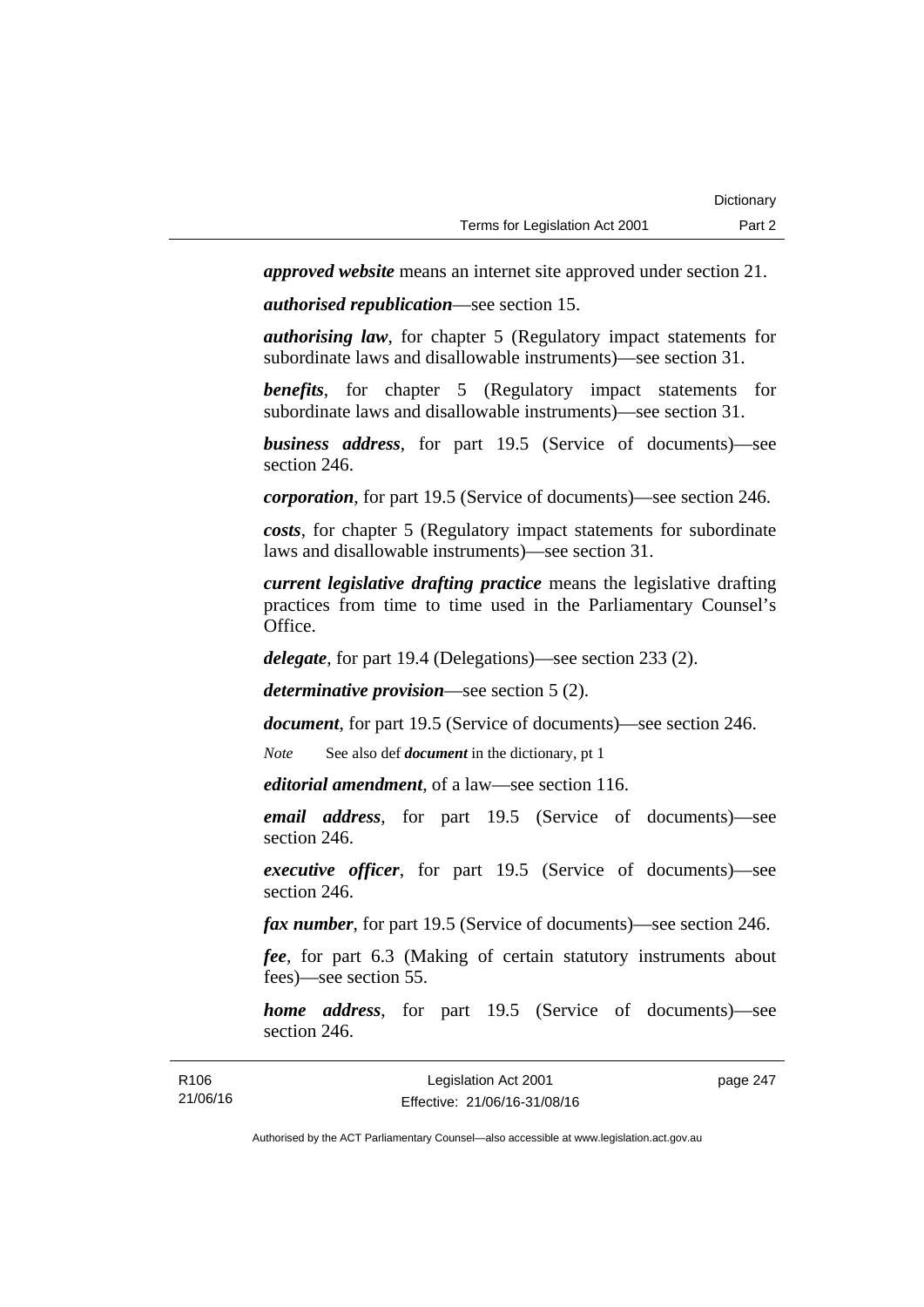## **Dictionary**

## *law*—

- (a) for chapter 3 (Authorised versions and evidence of laws and legislative material)—see section 22A; and
- (b) for chapter 8 (Commencement and exercise of powers before commencement)—see section 72; and
- (c) for chapter 9 (Repeal and amendment of laws)—see section 82; and
- (d) for chapter 10 (Referring to laws)—see section 97 (1); and
- (e) for chapter 11 (Republication of Acts and statutory instruments)—see section 107; and
- (f) for chapter 13 (Structure of Acts and statutory instruments) see section 125; and
- (g) for chapter 16 (Courts, tribunals and other decision-makers) see section 175; and
- (h) for chapter 17 (Entities and positions)—see section 182; and
- (i) for chapter 19 (Administrative and machinery provisions)—see section 195.

*law of another jurisdiction*, for chapter 10 (Referring to laws)—see section 97 (1).

*legislative material*, for chapter 3 (Authorised versions and evidence of laws and legislative material)—see section 22A.

*non-determinative provision*—see section 5 (3).

*provide* a service, for part 6.3 (Making of certain statutory instruments about fees)—see section 55.

*register* means the ACT legislation register.

*repeal*, for chapter 9 (Repeal and amendment of laws)—see section 82.

R106 21/06/16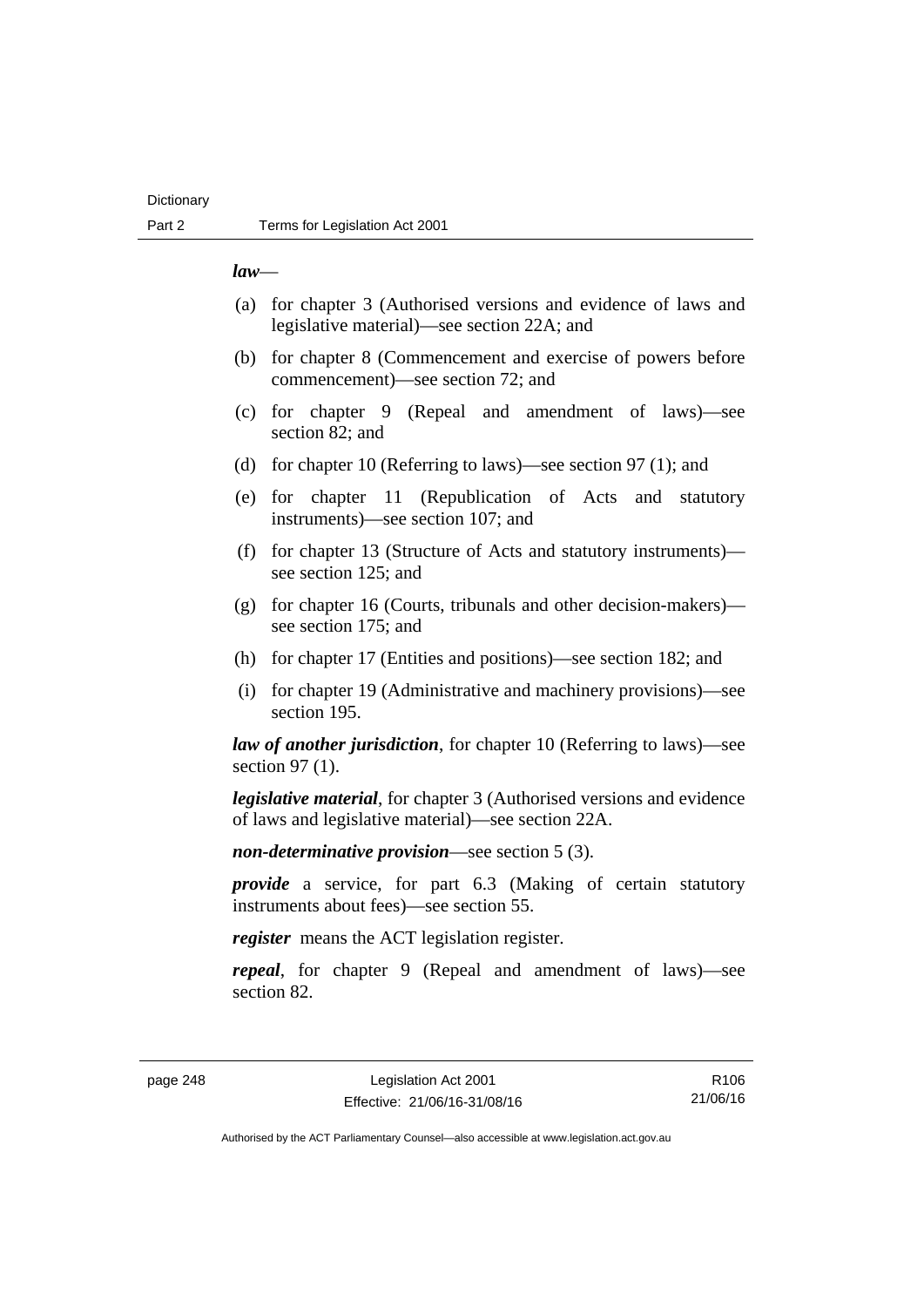## *republication—*

- (a) for chapter 3 (Authorised versions and evidence of laws and legislative material)—see section 22A; and
- (b) for chapter 11 (Republication of Acts and statutory instruments)—see section 107.

*republication date*, for an authorised republication, means the date stated in the republication as the republication date.

*responsible*, for part 19.5 (Service of documents)—see section 246.

*scrutiny committee principles*, for chapter 5 (Regulatory impact statements for subordinate laws and disallowable instruments)—see section 31.

*service*, for part 6.3 (Making of certain statutory instruments about fees)—see section 55.

*working out the meaning of an Act*, for part 14.2 (Key principles of interpretation)—see section 138.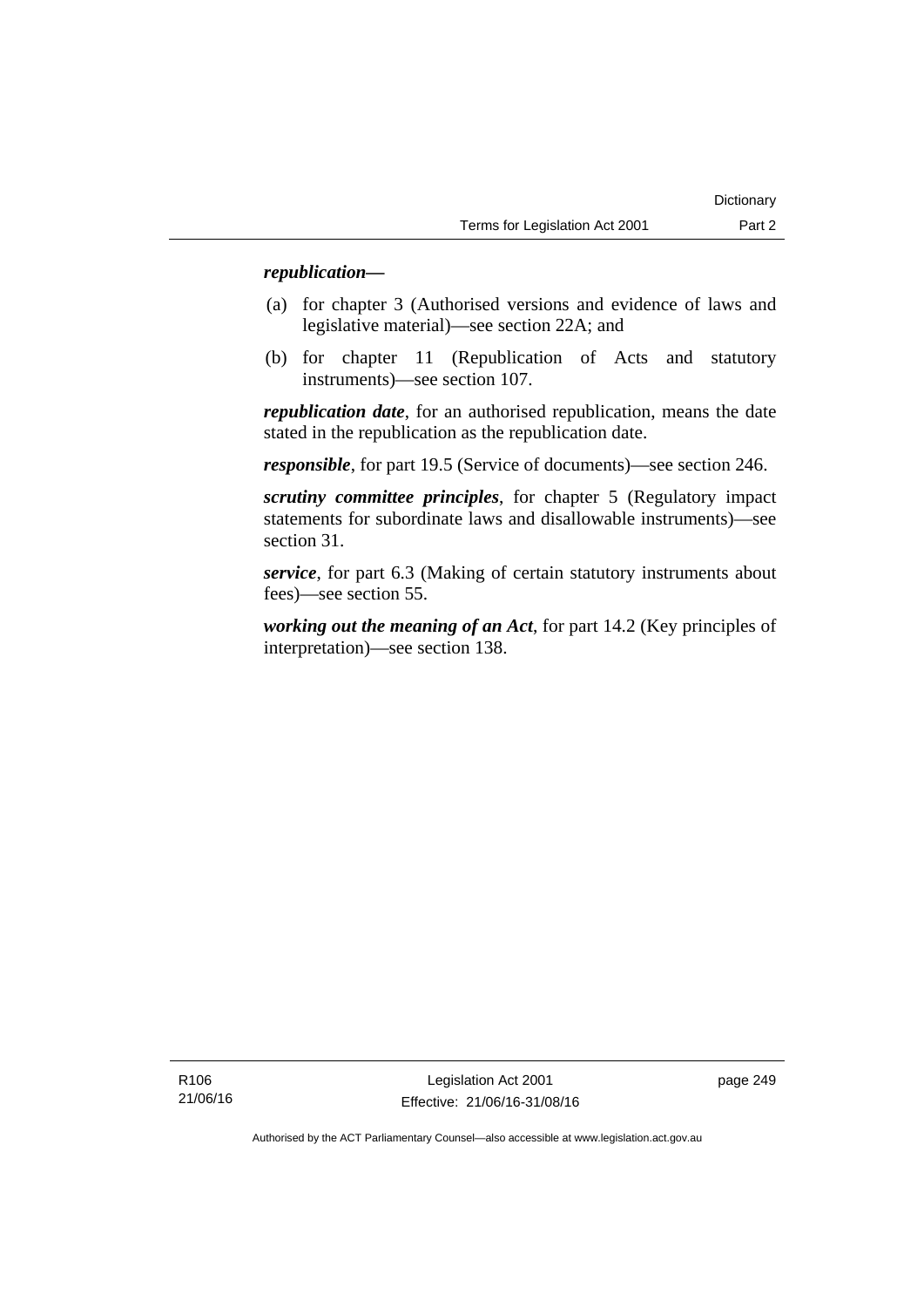1 About the endnotes

## **Endnotes**

## **1 About the endnotes**

Amending and modifying laws are annotated in the legislation history and the amendment history. Current modifications are not included in the republished law but are set out in the endnotes.

Not all editorial amendments made under the *Legislation Act 2001*, part 11.3 are annotated in the amendment history. Full details of any amendments can be obtained from the Parliamentary Counsel's Office.

Uncommenced amending laws are not included in the republished law. The details of these laws are underlined in the legislation history. Uncommenced expiries are underlined in the legislation history and amendment history.

If all the provisions of the law have been renumbered, a table of renumbered provisions gives details of previous and current numbering.

The endnotes also include a table of earlier republications.

**2 Abbreviation key** 

page 250 Legislation Act 2001 Effective: 21/06/16-31/08/16

R106 21/06/16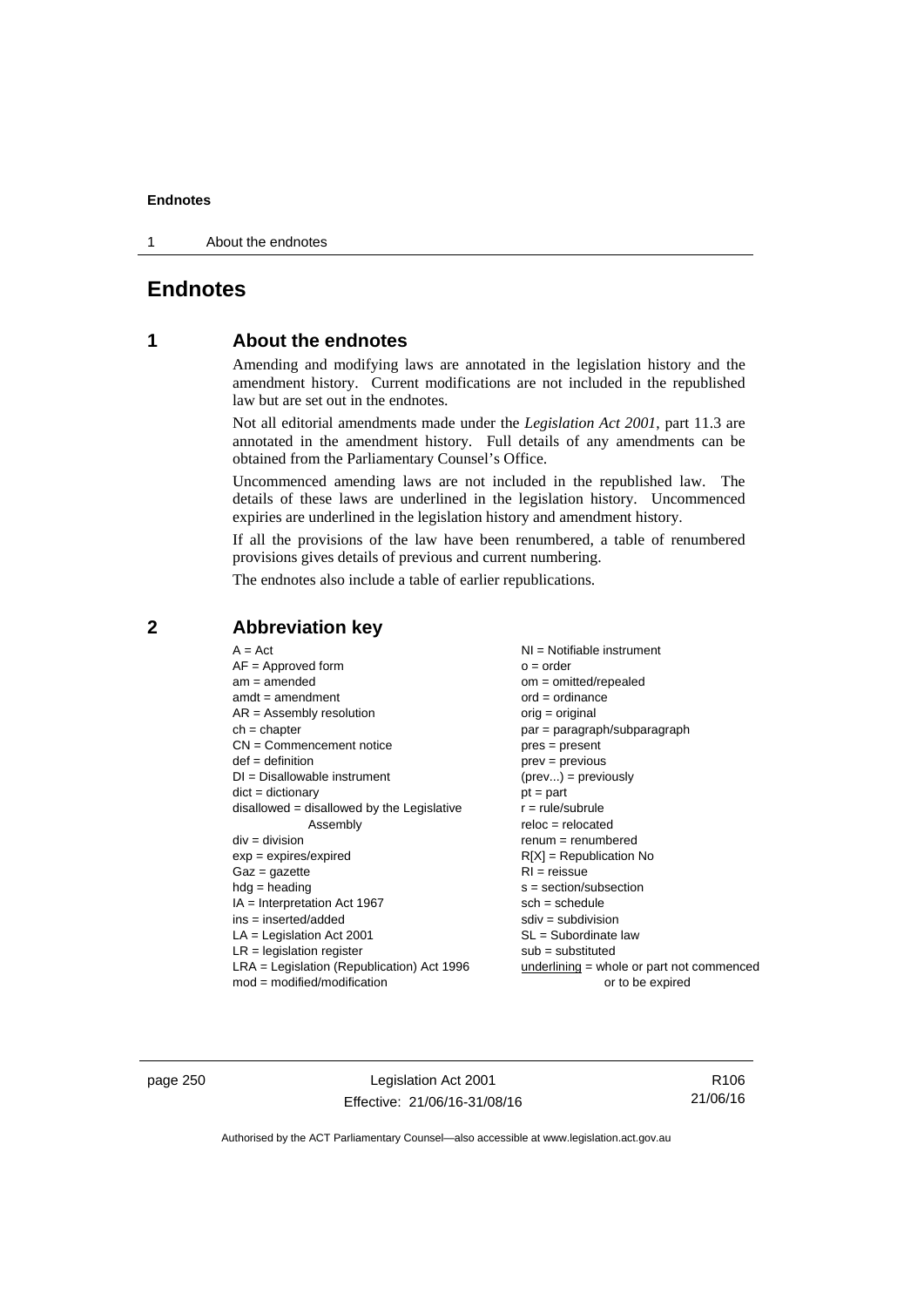## **3 Legislation history**

#### **Legislation Act 2001 A2001-14**

notified 5 April 2001 ([Gaz 2001 No 14](http://www.legislation.act.gov.au/gaz/2001-14/default.asp)) s 1, s 2 commenced 5 April 2001 (IA s 10B) remainder commenced 12 September 2001 (s 2 and [Gaz 2001](http://www.legislation.act.gov.au/gaz/2001-S65/default.asp)  [No S65](http://www.legislation.act.gov.au/gaz/2001-S65/default.asp))

as amended by

## **[Legislation \(Consequential Amendments\) Act 2001](http://www.legislation.act.gov.au/a/2001-44) A2001-44 pt 220**

notified 26 July 2001 ([Gaz 2001 No 30\)](http://www.legislation.act.gov.au/gaz/2001-30/default.asp) s 1, s 2 commenced 26 July 2001 (IA s 10B) pt 220 commenced 12 September 2001 (s 2 and see [Gaz 2001](http://www.legislation.act.gov.au/gaz/2001-S65/default.asp)  [No S65](http://www.legislation.act.gov.au/gaz/2001-S65/default.asp))

## **[Statute Law Amendment Act 2001 \(No 2\)](http://www.legislation.act.gov.au/a/2001-56) A2001-56 pt 2.2**

notified 5 September 2001 [\(Gaz 2001 No S65\)](http://www.legislation.act.gov.au/gaz/2001-S65/default.asp) s 1, s 2 commenced 5 September 2001 (IA s 10B) amdts 2.67, 2.69, 2.78, 2.81 commenced 12 September 2001 (s 2 (2)) pt 2.2 remainder commenced 5 September 2001 (s 2 (1))

as modified by

#### **[Legislation Regulations 2001](http://www.legislation.act.gov.au/sl/2001-34) SL2001-34 reg 6**

notified LR 13 September 2001 commenced 13 September 2001 (reg 2)

as amended by

## **[Justice and Community Safety Legislation Amendment Act 2001](http://www.legislation.act.gov.au/a/2001-70) A2001-70 sch 1**  notified LR 14 September 2001

amdt commenced 14 September 2001 (s 2 (5))

## **[Defamation Act 2001](http://www.legislation.act.gov.au/a/2001-88) A2001-88 s 43 (2)**

notified LR 24 September 2001

s 1, s 2 commenced 24 September 2001 (LA s 75)

s 43 (2) commenced 1 July 2002 (s 2)

R106 21/06/16

Legislation Act 2001 Effective: 21/06/16-31/08/16 page 251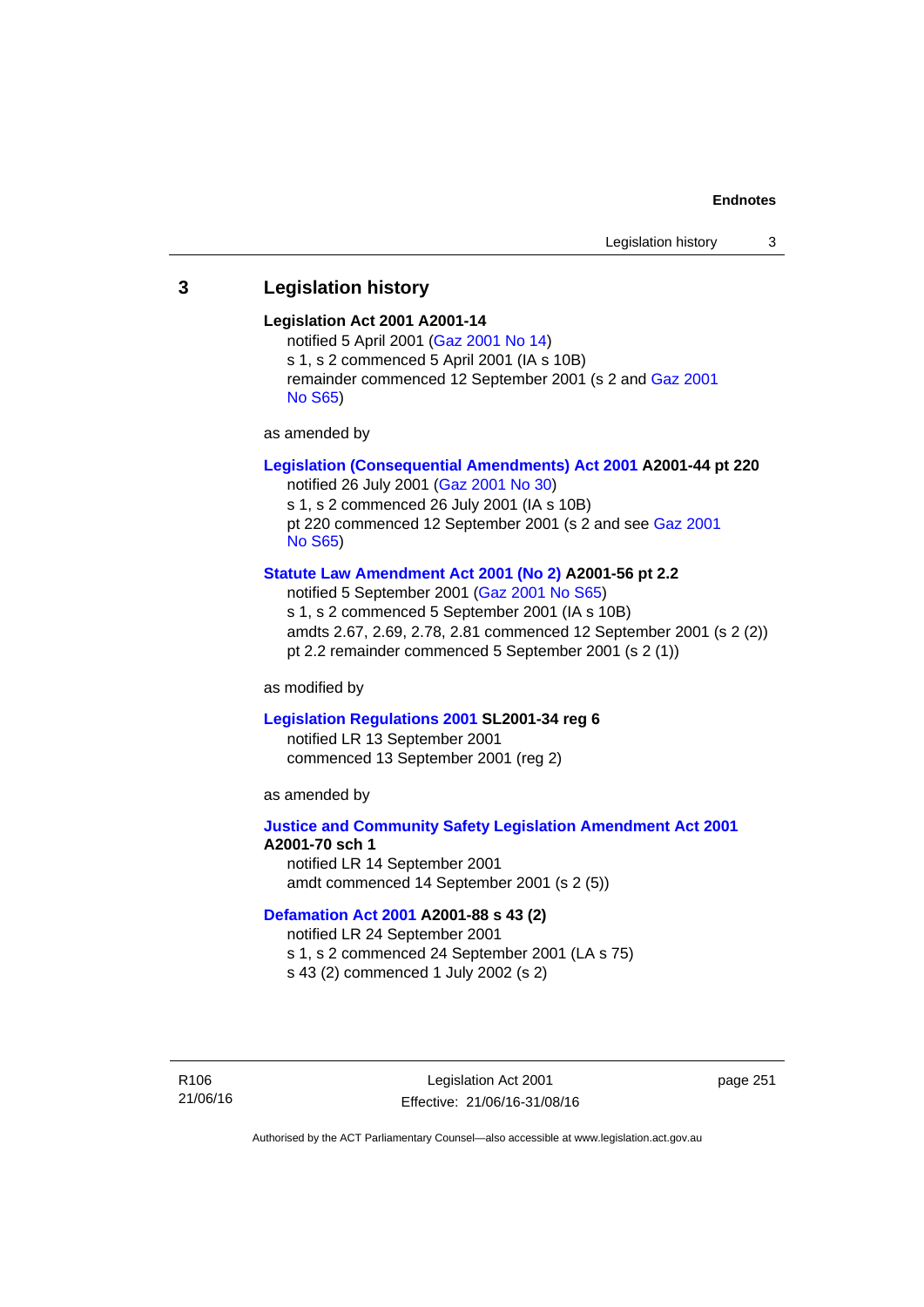3 Legislation history

## **[Legislation Amendment Act 2002](http://www.legislation.act.gov.au/a/2002-11) A2002-11 ss 3-29, sch 1, pt 2.29**

notified LR 27 May 2002 s 1, s 2 commenced 27 May 2002 (LA s 75) ss 3-29, sch 1, pt 2.29 commenced 28 May 2002 (s 2 (1))

### **[Justice and Community Safety Legislation Amendment Act 2002](http://www.legislation.act.gov.au/a/2002-27) A2002-27 pt 8**

notified LR 9 September 2002 s 1, s 2 commenced 9 September 2002 (LA s 75) pt 8 commenced 7 October 2002 (s 2 (2))

#### **[Statute Law Amendment Act 2002](http://www.legislation.act.gov.au/a/2002-30) A2002-30 pt 2.1**

notified LR 16 September 2002 s 1, s 2 taken to have commenced 19 May 1997 (LA s 75 (2)) amdt 2.3 taken to have commenced 12 September 2001 (s 2 (2)) pt 2.1 remainder commenced 17 September 2002 (s 2 (1))

#### **[Civil Law \(Wrongs\) Act 2002](http://www.legislation.act.gov.au/a/2002-40) A2002-40 div 3.2.8**

notified LR 10 October 2002 s 1, s 2 commenced 10 October 2002 (LA s 75 (1)) div 3.2.8 commenced 1 November 2002 (s 2 (2) and [CN2002-13](http://www.legislation.act.gov.au/cn/2002-13/default.asp))

## **[Statute Law Amendment Act 2002 \(No 2\)](http://www.legislation.act.gov.au/a/2002-49) A2002-49 pt 2.1**

notified LR 20 December 2002 s 1, s 2 taken to have commenced 7 October 1994 (LA s 75 (2)) pt 2.1 commenced 17 January 2003 (s 2 (1))

#### **[Criminal Code 2002](http://www.legislation.act.gov.au/a/2002-51) No 51 pt 1.12**

notified LR 20 December 2002 s 1, s 2 commenced 20 December 2002 (LA 75 (1)) pt 1.12 commenced 1 January 2003 (s 2 (1))

## **[Planning and Land \(Consequential Amendments\) Act 2002](http://www.legislation.act.gov.au/a/2002-56) A2002-56 pt 3.13**

notified LR 20 December 2002 s 1, s 2 commenced 20 December 2002 (LA s 75 (1)) sch 3 pt 3.13 commenced 1 July 2003 (s 2 and see Planning and Land [Act 2002](http://www.legislation.act.gov.au/a/2002-55) A2002-55, s 2)

page 252 Legislation Act 2001 Effective: 21/06/16-31/08/16

R106 21/06/16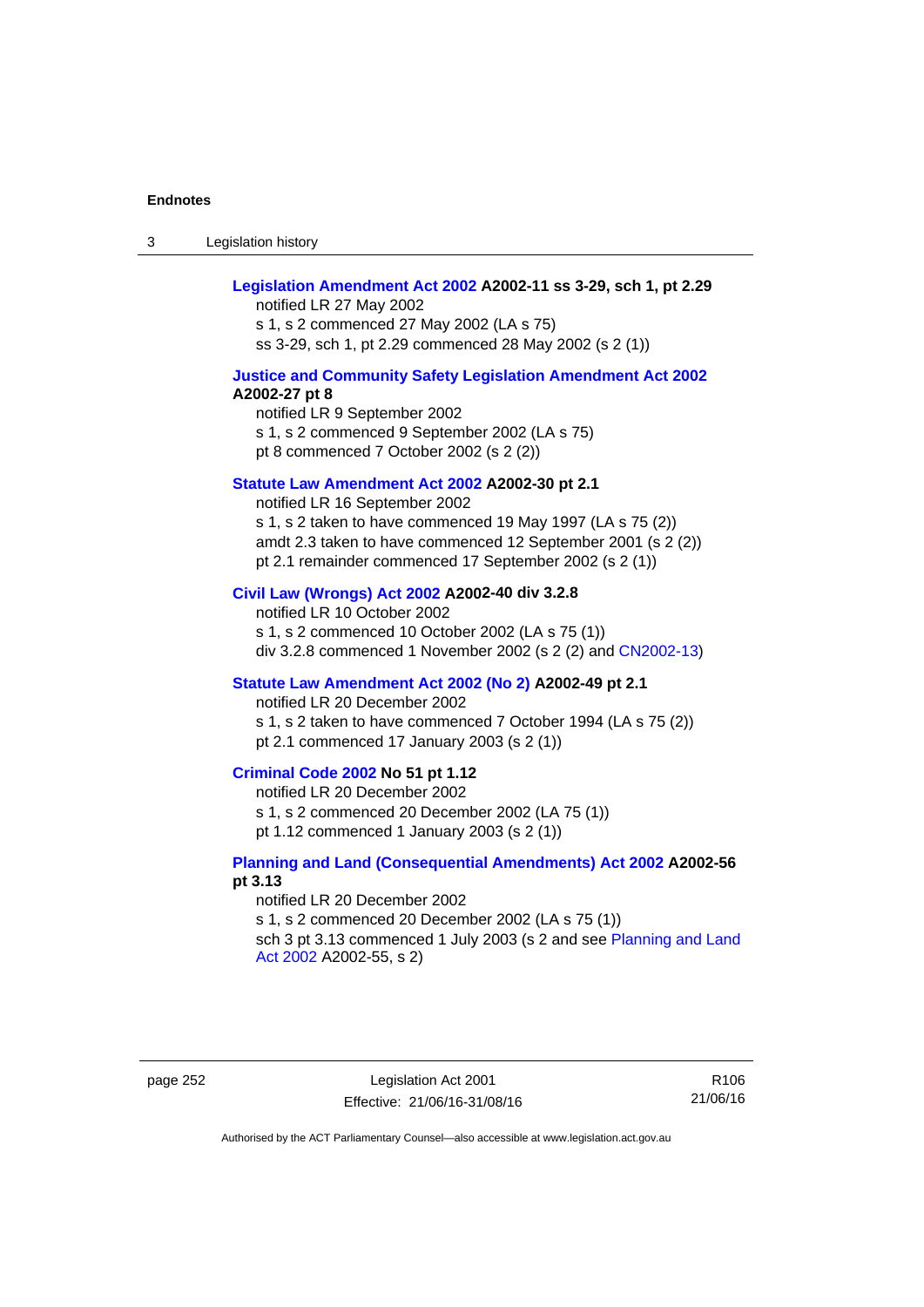Legislation history 3

## **[Legislation \(Gay, Lesbian and Transgender\) Amendment Act 2003](http://www.legislation.act.gov.au/a/2003-14) A2003-14 pt 2**

notified LR 27 March 2003 s 1, s 2 commenced 27 March 2003 (LA s 75 (1)) pt 2 commenced 28 March 2003 (s 2)

#### **[Consumer and Trader Tribunal Act 2003](http://www.legislation.act.gov.au/a/2003-16) A2003-16 s 70**

notified LR 9 April 2003

s 1, s 2 commenced 9 April 2003 (LA s 75 (1))

s 70 commenced 9 October 2003 (s 2 and LA s 79)

## **[Legislation \(Statutory Interpretation\) Amendment Act 2003](http://www.legislation.act.gov.au/a/2003-18) A2003-18**

notified LR 9 April 2003 s 1, s 2 commenced 9 April 2003 (LA s 75 (1)) remainder commenced 10 April 2003 (s 2)

#### **[Statute Law Amendment Act 2003](http://www.legislation.act.gov.au/a/2003-41) A2003-41 sch 2 pt 2.1**

notified LR 11 September 2003 s 1, s 2 commenced 11 September 2003 (LA s 75 (1)) sch 2 pt 2.1 commenced 9 October 2003 (s 2 (1))

## **[Statute Law Amendment Act 2003 \(No 2\)](http://www.legislation.act.gov.au/a/2003-56) A2003-56 sch 2 pt 2.1**

notified LR 5 December 2003 s 1, s 2 commenced 5 December 2003 (LA s 75 (1)) sch 2 pt 2.1 commenced 19 December 2003 (s 2)

## **[Parentage Act 2004](http://www.legislation.act.gov.au/a/2004-1) A2004-1 sch 1 pt 1.7**

notified LR 18 February 2004 s 1, s 2 commenced 18 February 2004 (LA s 75 (1)) sch 1 pt 1.7 commenced 22 March 2004 (s 2 and [CN2004-3\)](http://www.legislation.act.gov.au/cn/2004-3/default.asp)

## **[Human Rights Act 2004](http://www.legislation.act.gov.au/a/2004-5) A2004-5 sch 2 pt 2.3**

notified LR 10 March 2004 s 1, s 2 commenced 10 March 2004 (LA s 75 (1)) sch 2 pt 2.3 commenced 1 July 2004 (s 2)

## **[Dangerous Substances Act 2004](http://www.legislation.act.gov.au/a/2004-7) A2004-7 sch 1 pt 1.4**

notified LR 19 March 2004 s 1, s 2 commenced 19 March 2004 (LA s 75 (1)) sch 1 pt 1.4 commenced 5 April 2004 (s 2 and [CN2004-6](http://www.legislation.act.gov.au/cn/2004-6/default.asp))

R106 21/06/16 page 253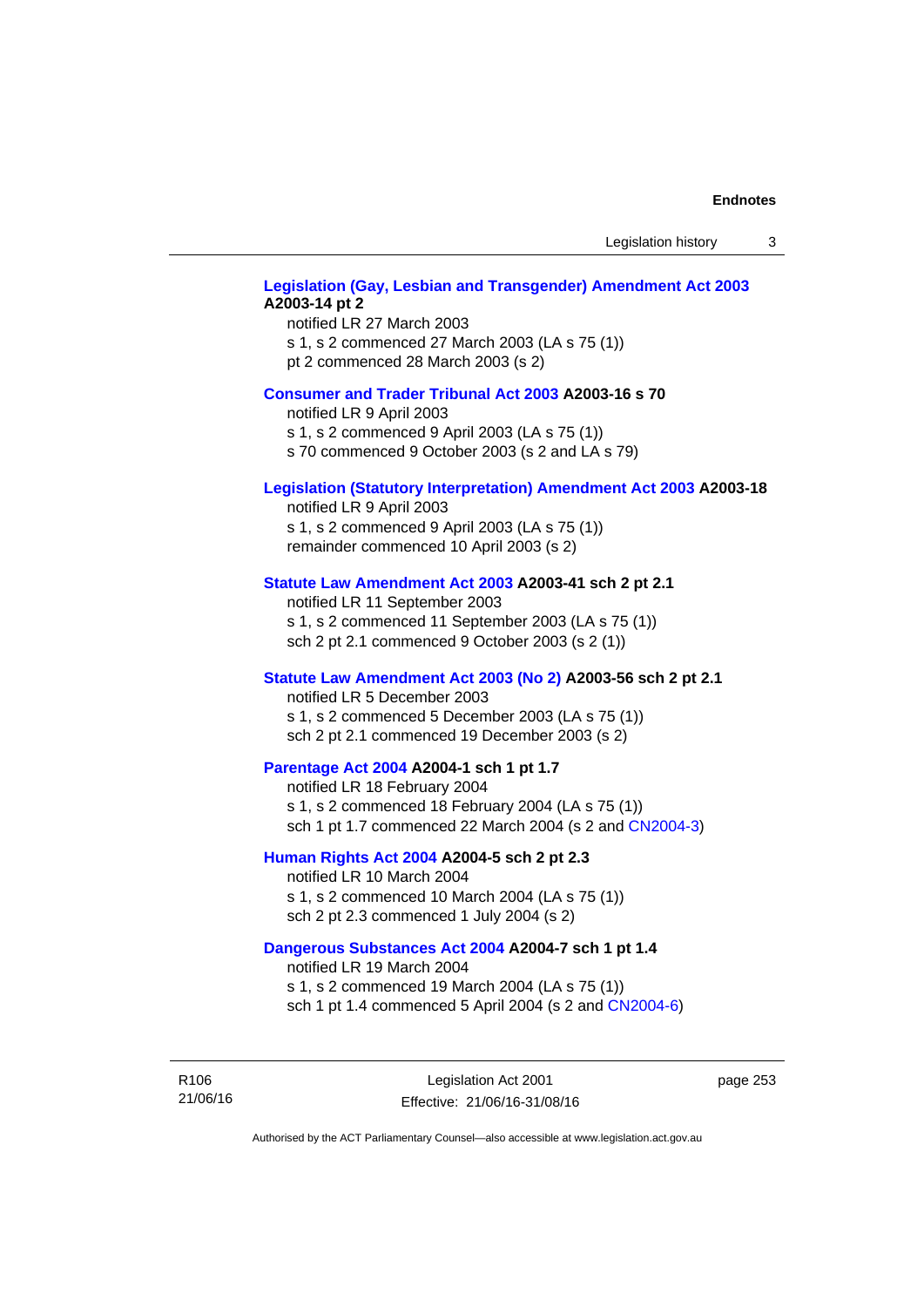3 Legislation history

## **[Nurse Practitioners Legislation Amendment Act 2004](http://www.legislation.act.gov.au/a/2004-10) A2004-10 pt 3**

notified LR 19 March 2004 s 1, s 2 commenced 19 March 2004 (LA s 75 (1)) pt 3 commenced 27 May 2004 (s 2 and [CN2004-9\)](http://www.legislation.act.gov.au/cn/2004-9/default.asp)

#### **[Construction Occupations Legislation Amendment Act 2004](http://www.legislation.act.gov.au/a/2004-13)**

#### **A2004-13 sch 2 pt 2.20**

notified LR 26 March 2004 s 1, s 2 commenced 26 March 2004 (LA s 75 (1)) sch 2 pt 2.20 commenced 1 September 2004 (s 2 and see [Construction Occupations \(Licensing\) Act 2004](http://www.legislation.act.gov.au/a/2004-12) A2004-12, s 2 and [CN2004-8\)](http://www.legislation.act.gov.au/cn/2004-8/default.asp)

## **[Education Act 2004](http://www.legislation.act.gov.au/a/2004-17) A2004-17 sch 2 pt 2.5**

notified LR 8 April 2004 s 1, s 2 commenced 8 April 2004 (LA s 75 (1)) sch 2 pt 2.5 commenced 1 January 2005 (s 2)

#### **[Emergencies Act 2004](http://www.legislation.act.gov.au/a/2004-28) A2004-28 sch 3 pt 3.12**

notified LR 29 June 2004 s 1, s 2 commenced 29 June 2004 (LA s 75 (1)) sch 3 pt 3.12 commenced 1 July 2004 (s 2 (1) and [CN2004-11](http://www.legislation.act.gov.au/cn/2004-11/default.asp))

## **[Justice and Community Safety Legislation Amendment Act 2004](http://www.legislation.act.gov.au/a/2004-32)**

## **[\(No 2\)](http://www.legislation.act.gov.au/a/2004-32) A2004-32 pt 13**

notified LR 29 June 2004 s 1, s 2 commenced 29 June 2004 (LA s 75 (1)) pt 13 commenced 13 July 2004 (s 2 (3))

## **[Health Professionals Legislation Amendment Act 2004](http://www.legislation.act.gov.au/a/2004-39) A2004-39 sch 3 pt 3.1, sch 4 pt 4.3, sch 5 pt 5.9, sch 6 pt 6.6, sch 8 pt 8.2, sch 11A pt 11A.1 (as am by [A2005-28](http://www.legislation.act.gov.au/a/2005-28) amdt 1.61)**  notified LR 8 July 2004 s 1, s 2 commenced 8 July 2004 (LA s 75 (1))

sch 5 pt 5.9 commenced 7 July 2005 (s 2 and see Health Professionals [Act 2004](http://www.legislation.act.gov.au/a/2004-38) A2004-38, s 2 and [CN2005-11\)](http://www.legislation.act.gov.au/cn/2005-11/default.asp)

sch 6 pt 6.6 commenced 17 January 2006 (s 2 and see Health [Professionals Act 2004](http://www.legislation.act.gov.au/a/2004-38) A2004-38, s 2 (as am by [A2005-28](http://www.legislation.act.gov.au/a/2005-28) amdt 1.1) and [CN2006-2](http://www.legislation.act.gov.au/cn/2006-2/default.asp))

sch 3 pt 3.1, sch 4 pt 4.3, sch 8 pt 8.2, sch 11A pt 11A.1 commenced 9 January 2007 (s 2 and see [Health Professionals Act 2004](http://www.legislation.act.gov.au/a/2004-38) A2004-38, s 2 (as am by [A2005-28](http://www.legislation.act.gov.au/a/2005-28) amdt 1.1; [A2006-27](http://www.legislation.act.gov.au/a/2006-27) s 12))

page 254 Legislation Act 2001 Effective: 21/06/16-31/08/16

R106 21/06/16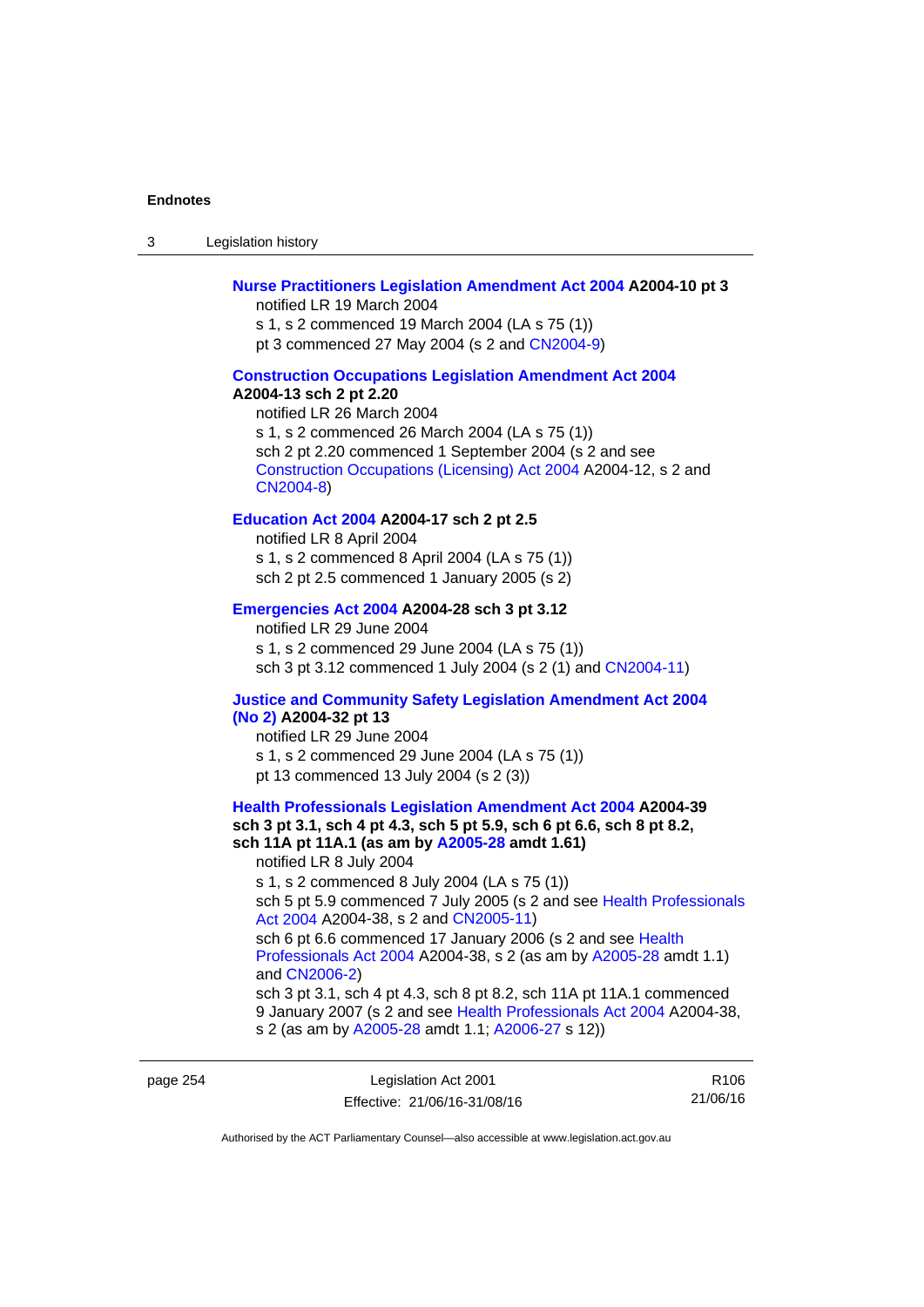#### **[Statute Law Amendment Act 2004](http://www.legislation.act.gov.au/a/2004-42) A2004-42 sch 2 pt 2.1**

notified LR 11 August 2004 s 1, s 2 commenced 11 August 2004 (LA s 75 (1)) sch 2 pt 2.1 commenced 25 August 2004 (s 2 (1))

#### **[Heritage Act 2004](http://www.legislation.act.gov.au/a/2004-57) A2004-57 sch 1 pt 1.8**

notified LR 9 September 2004

s 1, s 2 commenced 9 September 2004 (LA s 75 (1))

sch 1 pt 1.8 commenced 9 March 2005 (s 2 and LA s 79)

## **[Court Procedures \(Consequential Amendments\) Act 2004](http://www.legislation.act.gov.au/a/2004-60) A2004-60 sch 1 pt 1.37**

notified LR 2 September 2004 s 1, s 2 commenced 2 September 2004 (LA s 75 (1)) sch 1 pt 1.37 commenced 10 January 2005 (s 2 and see [Court](http://www.legislation.act.gov.au/a/2004-59)  [Procedures Act 2004](http://www.legislation.act.gov.au/a/2004-59) A2004-59, s 2 and [CN2004-29\)](http://www.legislation.act.gov.au/cn/2004-29/default.asp)

## **[Justice and Community Safety Legislation Amendment Act 2005](http://www.legislation.act.gov.au/a/2005-5) A2005-5 pt 7**

notified LR 23 February 2005 s 1, s 2 commenced 23 February 2005 (LA s 75 (1)) pt 7 commenced 24 February 2005 (s 2 (2))

#### **[Optometrists Legislation Amendment Act 2005](http://www.legislation.act.gov.au/a/2005-9) A2005-9 sch 1 pt 1.1**

notified LR 14 March 2005 s 1, s 2 commenced 14 March 2005 (LA s 75 (1)) sch 1 pt 1.1 commenced 14 September 2005 (s 2 and LA s 79)

## **[Statute Law Amendment Act 2005](http://www.legislation.act.gov.au/a/2005-20) A2005-20 sch 2 pt 2.1**

notified LR 12 May 2005 s 1, s 2 taken to have commenced 8 March 2005 (LA s 75 (2)) sch 2 pt 2.1 commenced 2 June 2005 (s 2 (1))

## **[Health Legislation Amendment Act 2005](http://www.legislation.act.gov.au/a/2005-28) A2005-28 amdt 1.61**

notified LR 6 July 2005 s 1, s 2 commenced 6 July 2005 (LA s 75 (1)) amdt 1.61 commenced 9 January 2007 (LA s 79A) *Note* This Act only amends the [Health Professionals Legislation](http://www.legislation.act.gov.au/a/2004-39)  [Amendment Act 2004](http://www.legislation.act.gov.au/a/2004-39) A2004-39.

R106 21/06/16

Legislation Act 2001 Effective: 21/06/16-31/08/16 page 255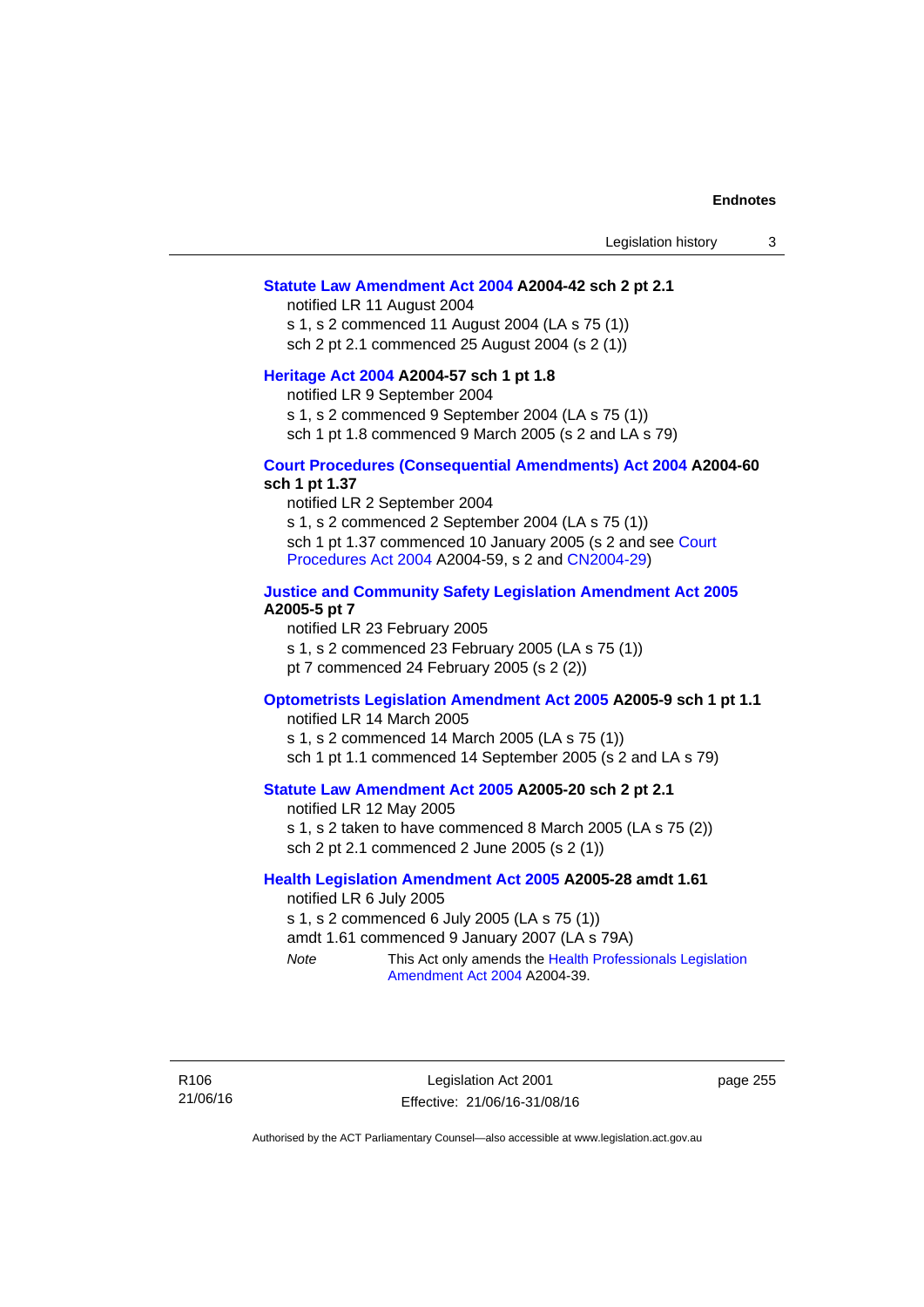3 Legislation history

## **[Human Rights Commission Legislation Amendment Act 2005](http://www.legislation.act.gov.au/a/2005-41) A2005-41 sch 1 pt 1.8 (as am by [A2006-3](http://www.legislation.act.gov.au/a/2006-3) amdt 1.3)**

notified LR 1 September 2005

s 1, s 2 commenced 1 September 2005 (LA s 75 (1)) sch 1 pt 1.8 commenced 1 November 2006 (s 2 (3) (as am by [A2006-3](http://www.legislation.act.gov.au/a/2006-3) amdt 1.3) and see [Human Rights Commission Act 2005](http://www.legislation.act.gov.au/a/2005-40) A2005-40, s 2 (as am by [A2006-3](http://www.legislation.act.gov.au/a/2006-3) s 4) and [CN2006-21](http://www.legislation.act.gov.au/cn/2006-21/default.asp))

## **[Public Sector Management Amendment Act 2005 \(No 2\)](http://www.legislation.act.gov.au/a/2005-44) A2005-44 sch 1 pt 1.4**

notified LR 30 August 2005 s 1, s 2 commenced 30 August 2005 (LA s 75 (1)) sch 1 pt 1.4 commenced 8 September 2005 (s 2 and [CN2005-19\)](http://www.legislation.act.gov.au/cn/2005-19/default.asp)

## **[Human Rights Commission \(Children and Young People](http://www.legislation.act.gov.au/a/2005-46)  [Commissioner\) Amendment Act 2005](http://www.legislation.act.gov.au/a/2005-46) A2005-46 sch 1 pt 1.1 (as am by [A2006-3](http://www.legislation.act.gov.au/a/2006-3) amdt 1.2)**

notified LR 2 September 2005

s 1, s 2 commenced 2 September 2005 (LA s 75 (1)) sch 1 pt 1.1 commenced 1 November 2006 (s 2 (as am by [A2006-3](http://www.legislation.act.gov.au/a/2006-3) amdt 1.2) and see [Human Rights Commission Act 2005](http://www.legislation.act.gov.au/a/2005-40) A2005-40, s 2 (as am by [A2006-3](http://www.legislation.act.gov.au/a/2006-3) s 4) and [CN2006-21](http://www.legislation.act.gov.au/cn/2006-21/default.asp))

## **[Public Advocate Act 2005](http://www.legislation.act.gov.au/a/2005-47) A2005-47 sch 1 pt 1.6 (as am by [A2006-3](http://www.legislation.act.gov.au/a/2006-3) amdt 1.8)**

notified LR 2 September 2005

s 1, s 2 commenced 2 September 2005 (LA s 75 (1)) sch 1 pt 1.6 commenced 1 March 2006 (s 2 (1) as am by [A2006-3](http://www.legislation.act.gov.au/a/2006-3) amdt 1.8)

## **[Criminal Code \(Administration of Justice Offences\) Amendment](http://www.legislation.act.gov.au/a/2005-53)**

**[Act 2005](http://www.legislation.act.gov.au/a/2005-53) A2005-53 sch 1 pt 1.18** 

notified LR 26 October 2005

s 1, s 2 commenced 26 October 2005 (LA s 75 (1))

sch 1 pt 1.18 commenced 23 November 2005 (s 2)

## **[Statute Law Amendment Act 2005 \(No 2\)](http://www.legislation.act.gov.au/a/2005-62) A2005-62 sch 2 pt 2.1**

notified LR 21 December 2005

s 1, s 2 commenced 21 December 2005 (LA s 75 (1)) sch 2 pt 2.1 commenced 11 January 2006 (s 2 (1))

page 256 Legislation Act 2001 Effective: 21/06/16-31/08/16

R106 21/06/16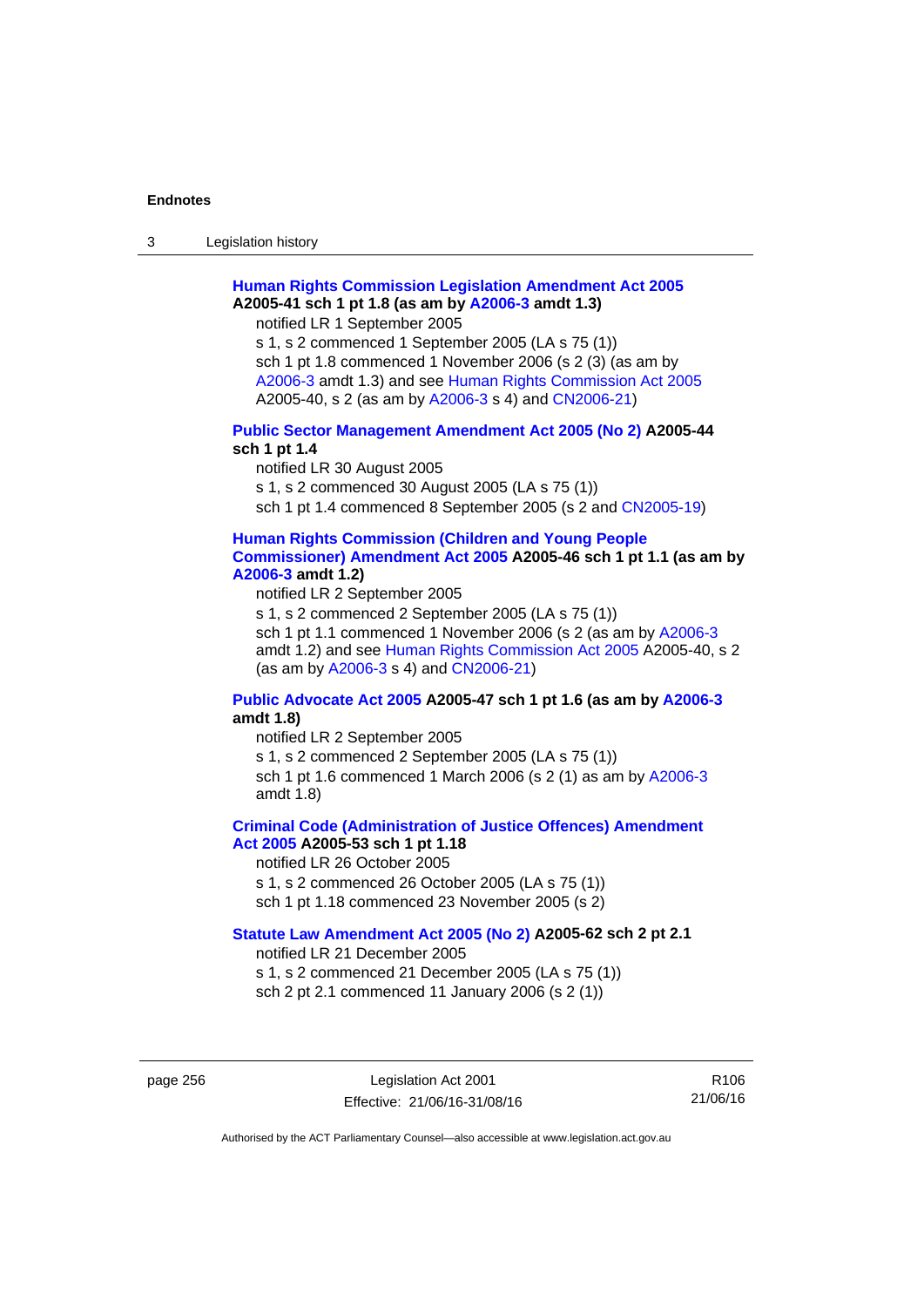| Legislation history |  |
|---------------------|--|
|---------------------|--|

## **[Human Rights Commission Legislation Amendment Act 2006](http://www.legislation.act.gov.au/a/2006-3) A2006-3 amdts 1.2, 1.3, 1.8**

notified LR 22 February 2006

s 1, s 2 commenced 22 February 2006 (LA s 75 (1))

amdts 1.2, 1.3, 1.8 commenced 23 February 2006 (s 2)

*Note* This Act only amends the [Human Rights Commission](http://www.legislation.act.gov.au/a/2005-41)  [Legislation Amendment Act 2005](http://www.legislation.act.gov.au/a/2005-41) A2005-41, [Human Rights](http://www.legislation.act.gov.au/a/2005-46)  [Commission \(Children and Young People Commissioner\)](http://www.legislation.act.gov.au/a/2005-46)  [Amendment Act 2005](http://www.legislation.act.gov.au/a/2005-46) A2005-46 and the [Public Advocate Act](http://www.legislation.act.gov.au/a/2005-47)  [2005](http://www.legislation.act.gov.au/a/2005-47) A2005-47

#### **[Civil Unions Act 2006](http://www.legislation.act.gov.au/a/2006-22) A2006-22 sch 1 pt 1.21**

notified LR 19 May 2006

s 1, s 2 commenced 19 May 2006 (LA s 75 (1))

sch 1 pt 1.21 never commenced

*Note* **Act repealed by disallowance 14 June 2006 (see Cwlth Gaz** 2006 No S93)

## **[Sentencing Legislation Amendment Act 2006](http://www.legislation.act.gov.au/a/2006-23) A2006-23 sch 1 pt 1.26**

notified LR 18 May 2006

s 1, s 2 commenced 18 May 2006 (LA s 75 (1)) sch 1 pt 1.26 commenced 2 June 2006 (s 2 (1) and see [Crimes](http://www.legislation.act.gov.au/a/2005-59)  [\(Sentence Administration\) Act 2005](http://www.legislation.act.gov.au/a/2005-59) A2005-59 s 2, [Crimes](http://www.legislation.act.gov.au/a/2005-58)  [\(Sentencing\) Act 2005](http://www.legislation.act.gov.au/a/2005-58) A2005-58, s 2 and LA s 79)

#### **[Legal Profession Act 2006](http://www.legislation.act.gov.au/a/2006-25) A2006-25 sch 2 pt 2.8**

notified LR 21 June 2006 s 1, s 2 commenced 21 June 2006 (LA s 75 (1)) sch 2 pt 2.8 commenced 1 July 2006 (s 2)

#### **[Administrative \(Miscellaneous Amendments\) Act 2006](http://www.legislation.act.gov.au/a/2006-30) A2006-30 sch 1 pt 1.7**

notified LR 16 June 2006 s 1, s 2 commenced 16 June 2006 (LA s 75 (1)) sch 1 pt 1.7 commenced 1 July 2006 (s 2 (1))

## **[Civil Law \(Property\) Act 2006](http://www.legislation.act.gov.au/a/2006-38) A2006-38 sch 1 pt 1.6**

notified LR 28 September 2006

s 1, s 2 commenced 28 September 2006 (LA s 75 (1))

sch 1 pt 1.6 commenced 28 March 2007 (s 2 and LA s 79)

R106 21/06/16 page 257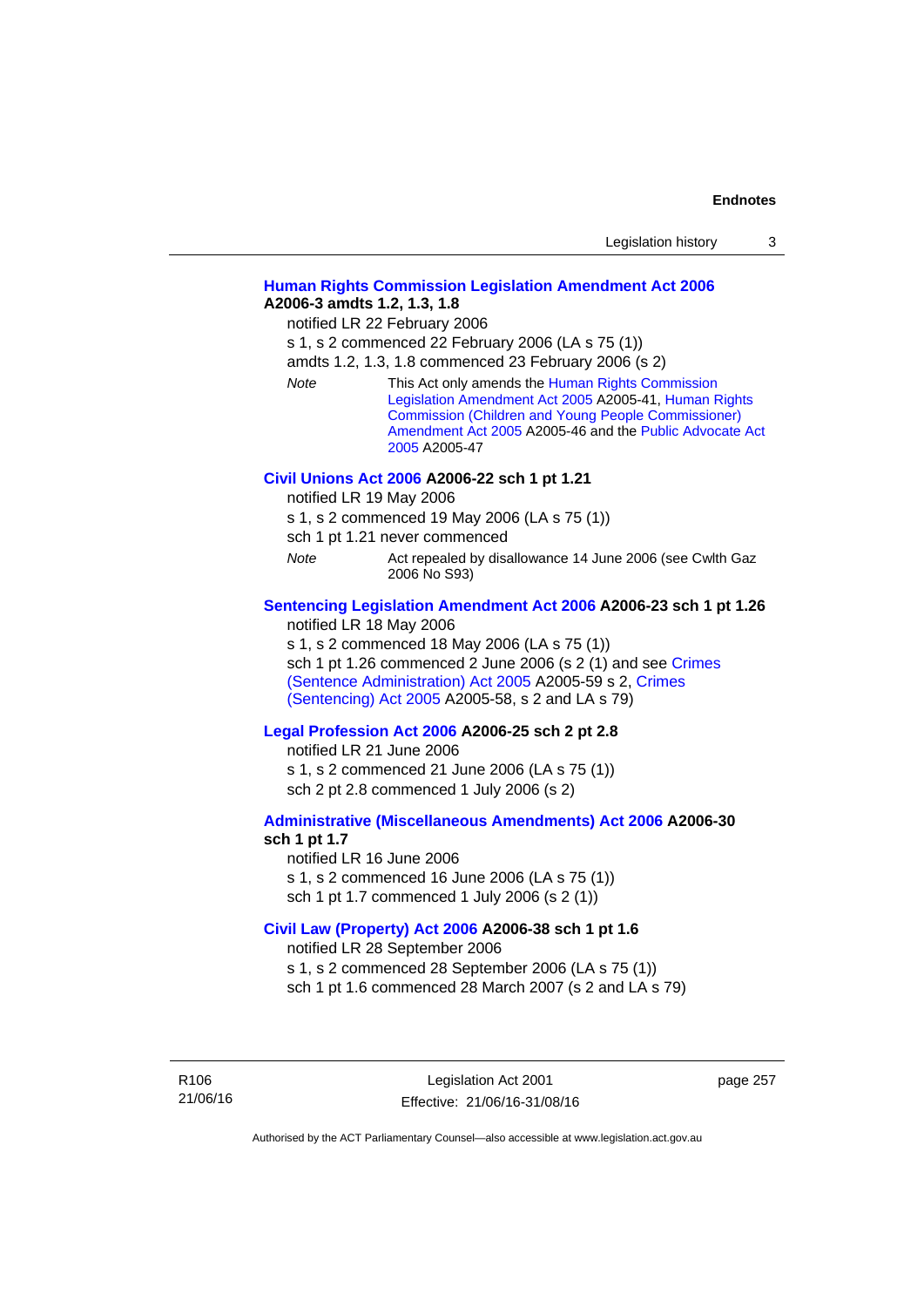| Legislation history<br>-3 |  |
|---------------------------|--|
|---------------------------|--|

#### **[Statute Law Amendment Act 2006](http://www.legislation.act.gov.au/a/2006-42) A2006-42 sch 2 pt 2.1**

notified LR 26 October 2006

s 1, s 2 taken to have commenced 12 November 2005 (LA s 75 (2)) sch 2 pt 2.1 commenced 16 November 2006 (s 2 (1))

## **[Health Legislation Amendment Act 2006 \(No 2\)](http://www.legislation.act.gov.au/a/2006-46) A2006-46 sch 2 pt 2.11**

notified LR 17 November 2006 s 1, s 2 commenced 17 November 2006 (LA s 75 (1)) sch 2 pt 2.11 commenced 18 November 2006 (s 2 (1))

#### **[Statute Law Amendment Act 2007](http://www.legislation.act.gov.au/a/2007-3) A2007-3 sch 2 pt 2.1**

notified LR 22 March 2007 s 1, s 2 taken to have commenced 1 July 2006 (LA s 75 (2)) sch 2 pt 2.1 commenced 12 April 2007 (s 2 (1))

## **[Housing Assistance Act 2007](http://www.legislation.act.gov.au/a/2007-8) A2007-8 sch 1 pt 1.6**

notified LR 10 May 2007 s 1, s 2 commenced 10 May 2007 (LA s 75 (1)) sch 1 pt 1.6 commenced 10 November 2007 (s 2 and LA s 79)

## **[Statute Law Amendment Act 2007 \(No 2\)](http://www.legislation.act.gov.au/a/2007-16) A2007-16 sch 2**

notified LR 20 June 2007 s 1, s 2 taken to have commenced 12 April 2007 (LA s 75 (2)) sch 2 commenced 11 July 2007 (s 2 (1))

## **[Planning and Development \(Consequential Amendments\) Act 2007](http://www.legislation.act.gov.au/a/2007-25)**

**A2007-25 sch 1 pt 1.22** 

notified LR 13 September 2007 s 1, s 2 commenced 13 September 2007 (LA s 75 (1)) sch 1 pt 1.22 commenced 31 March 2008 (s 2 and see [Planning and](http://www.legislation.act.gov.au/a/2007-24)  [Development Act 2007](http://www.legislation.act.gov.au/a/2007-24) A2007-24, s 2 and [CN2008-1](http://www.legislation.act.gov.au/cn/2008-1/default.asp))

## **[Surveyors Act 2007](http://www.legislation.act.gov.au/a/2007-33) A2007-33 sch 1 pt 1.4**

notified LR 25 October 2007 s 1, s 2 commenced 25 October 2007 (LA s 75 (1)) sch 1 pt 1.4 commenced 14 November 2007 (s 2 and [CN2007-15\)](http://www.legislation.act.gov.au/cn/2007-15/default.asp)

#### **[Civil Partnerships Act 2008](http://www.legislation.act.gov.au/a/2008-14) A2008-14 sch 1 pt 1.17**

notified LR 15 May 2008

s 1, s 2 commenced 15 May 2008 (LA s 75 (1)) sch 1 pt 1.17 commenced 19 May 2008 (s 2 and [CN2008-8](http://www.legislation.act.gov.au/cn/2008-8/default.asp))

page 258 Legislation Act 2001 Effective: 21/06/16-31/08/16

R106 21/06/16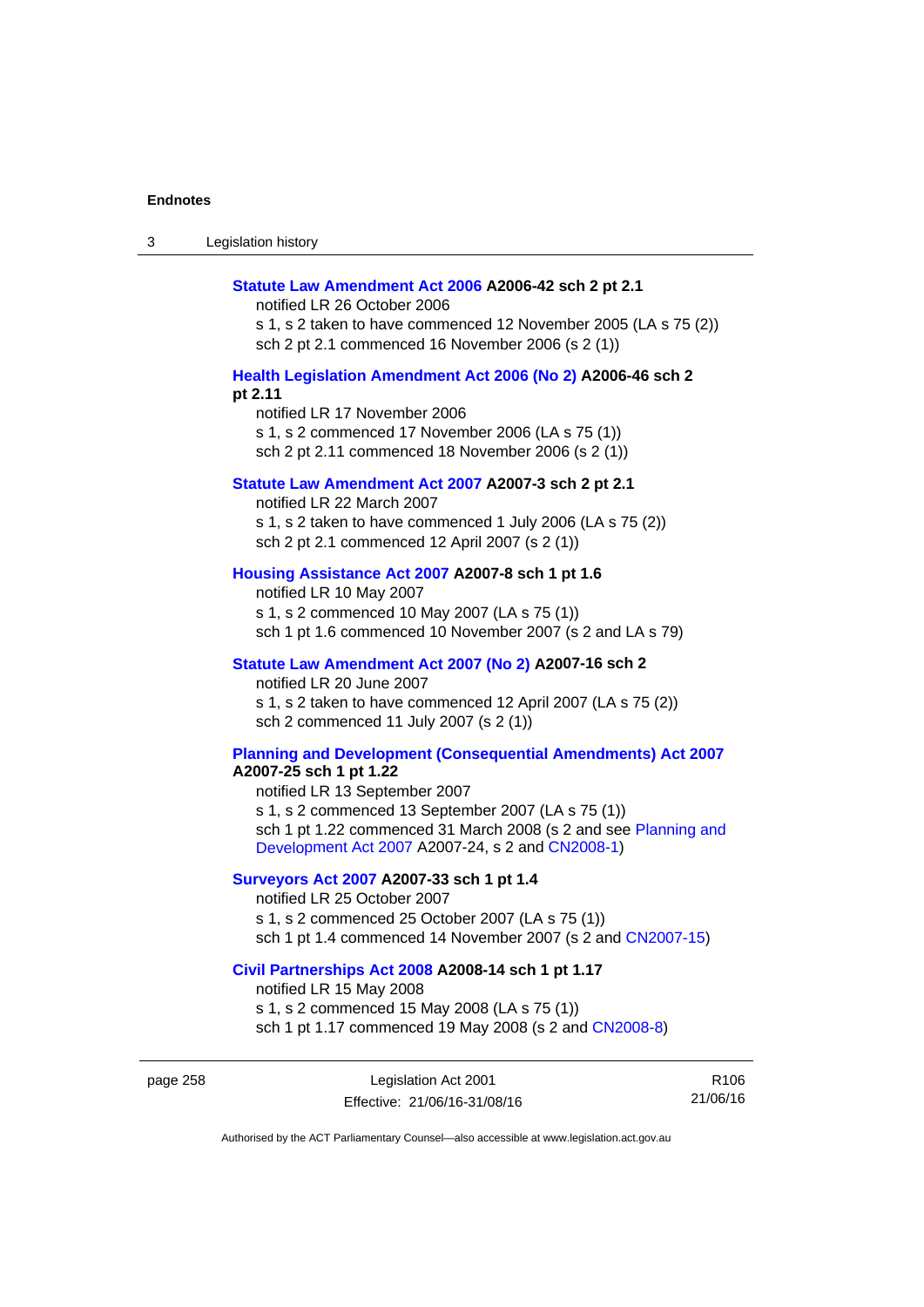## **[National Gas \(ACT\) Act 2008](http://www.legislation.act.gov.au/a/2008-15) A2008-15 sch 2 pt 2.3**

notified LR 30 June 2008

s 1, s 2 commenced 30 June 2008 (LA s 75 (1))

sch 2 pt 2.3 commenced 1 July 2008 (s 2 (1) and see [National Gas](http://www.legislation.sa.gov.au/LZ/C/A/NATIONAL GAS (SOUTH AUSTRALIA) ACT 2008.aspx)  [\(South Australia\) Act 2008](http://www.legislation.sa.gov.au/LZ/C/A/NATIONAL GAS (SOUTH AUSTRALIA) ACT 2008.aspx) (SA), s 7)

## **[Children and Young People \(Consequential Amendments\) Act 2008](http://www.legislation.act.gov.au/a/2008-20) A2008-20 sch 2 pt 2.11, sch 4 pt 4.18**

notified LR 17 July 2008

s 1, s 2 commenced 17 July 2008 (LA s 75 (1))

s 3 commenced 18 July 2008 (s 2 (1))

sch 2 pt 2.11 commenced 9 September 2008 (s 2 (3) and see [Children](http://www.legislation.act.gov.au/a/2008-19)  [and Young People Act 2008](http://www.legislation.act.gov.au/a/2008-19) A2008-19, s 2 and [CN2008-13](http://www.legislation.act.gov.au/cn/2008-13/default.asp)) sch 4 pt 4.18 commenced 27 February 2009 (s 2 (5) and see [Children](http://www.legislation.act.gov.au/a/2008-19)  [and Young People Act 2008](http://www.legislation.act.gov.au/a/2008-19) A2008-19, s 2 and [CN2008-17 \(](http://www.legislation.act.gov.au/cn/2008-17/default.asp)and see [CN2008-13](http://www.legislation.act.gov.au/cn/2008-13/default.asp)))

### **[Statute Law Amendment Act 2008](http://www.legislation.act.gov.au/a/2008-28) A2008-28 sch 2**

notified LR 12 August 2008 s 1, s 2 commenced 12 August 2008 (LA s 75 (1)) sch 2 commenced 26 August 2008 (s 2)

## **[ACT Civil and Administrative Tribunal Legislation Amendment](http://www.legislation.act.gov.au/a/2008-36)**

**[Act 2008](http://www.legislation.act.gov.au/a/2008-36) A2008-36 sch 1 pt 1.34**  notified LR 4 September 2008 s 1, s 2 commenced 4 September 2008 (LA s 75 (1)) sch 1 pt 1.34 commenced 2 February 2009 (s 2 (1) and see [ACT Civil](http://www.legislation.act.gov.au/a/2008-35)  [and Administrative Tribunal Act 2008](http://www.legislation.act.gov.au/a/2008-35) A2008-35, s 2 (1) and [CN2009-2](http://www.legislation.act.gov.au/cn/2009-2/default.asp))

## **[ACT Civil and Administrative Tribunal Legislation Amendment](http://www.legislation.act.gov.au/a/2008-37)**

**[Act 2008 \(No 2\)](http://www.legislation.act.gov.au/a/2008-37) A2008-37 sch 1 pt 1.66**  notified LR 4 September 2008

s 1, s 2 commenced 4 September 2008 (LA s 75 (1))

sch 1 pt 1.66 commenced 2 February 2009 (s 2 (1) and see [ACT Civil](http://www.legislation.act.gov.au/a/2008-35)  [and Administrative Tribunal Act 2008](http://www.legislation.act.gov.au/a/2008-35) A2008-35, s 2 (1) and [CN2009-2](http://www.legislation.act.gov.au/cn/2009-2/default.asp))

## **[Crimes Legislation Amendment Act 2008](http://www.legislation.act.gov.au/a/2008-44) A2008-44 sch 1 pt 1.10**

notified LR 9 September 2008

s 1, s 2 commenced 9 September 2008 (LA s 75 (1))

sch 1 pt 1.10 commenced 30 May 2009 (s 2 and [CN2009-4](http://www.legislation.act.gov.au/cn/2009-4/default.asp))

R106 21/06/16 page 259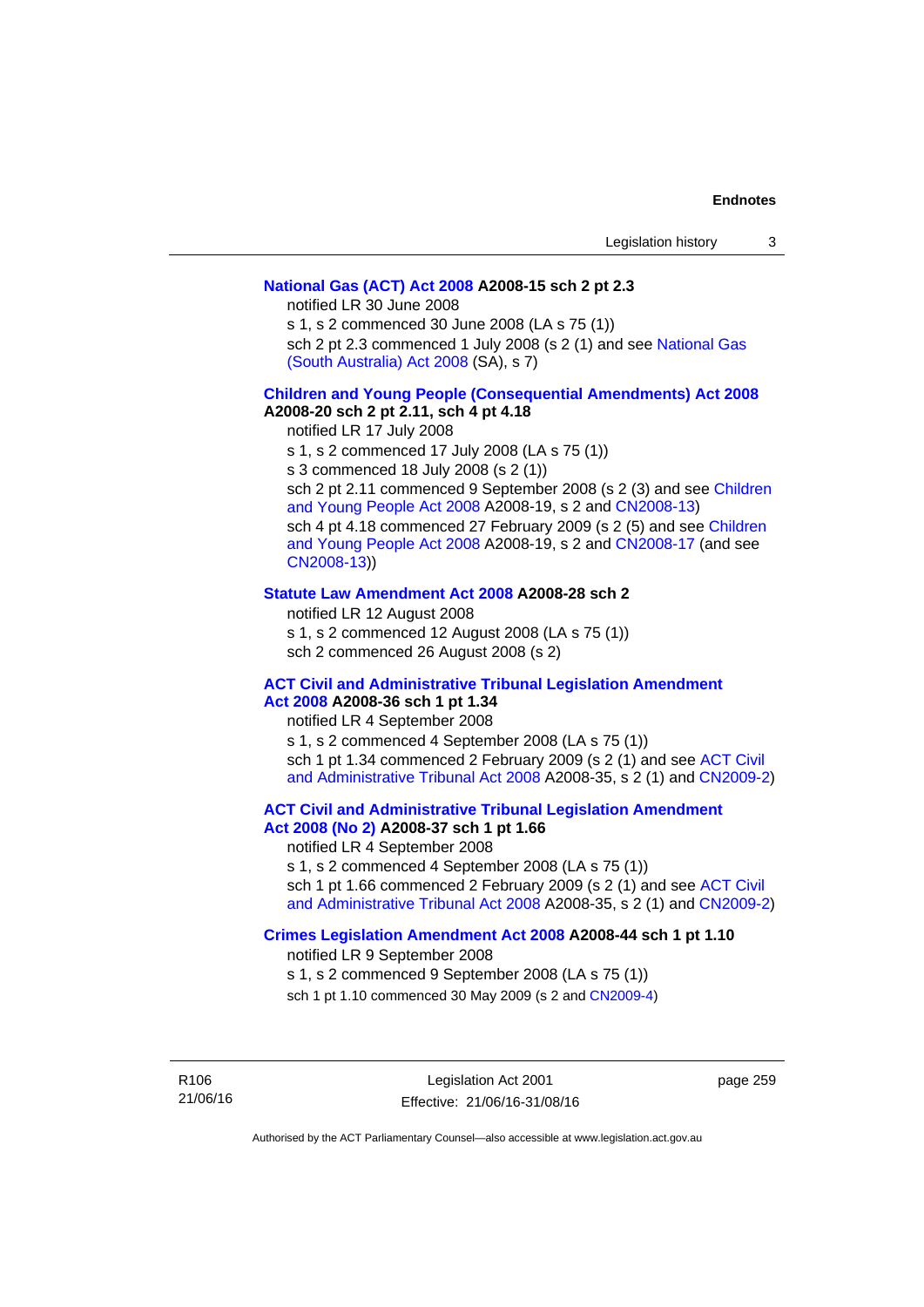| Legislation history<br>ు |
|--------------------------|
|--------------------------|

## **[Statute Law Amendment Act 2009](http://www.legislation.act.gov.au/a/2009-20) A2009-20 sch 2**

notified LR 1 September 2009 s 1, s 2 commenced 1 September 2009 (LA s 75 (1)) sch 2 commenced 22 September 2009 (s 2)

#### **[Work Safety Legislation Amendment Act 2009](http://www.legislation.act.gov.au/a/2009-28) A2009-28 sch 2 pt 2.8**

notified LR 9 September 2009 s 1, s 2 commenced 9 September 2009 (LA s 75 (1)) sch 2 pt 2.8 commenced 1 October 2009 (s 2 and see Work Safety [Act 2008](http://www.legislation.act.gov.au/a/2008-51) A2008-51 s 2 (1) (b) and [CN2009-11](http://www.legislation.act.gov.au/cn/2009-11/default.asp))

## **[Legislation \(Penalty Units\) Amendment Act 2009](http://www.legislation.act.gov.au/a/2009-35) A2009-35**

notified LR 20 October 2009 s 1, s 2 commenced 20 October 2009 (LA s 75 (1)) remainder commenced 21 October 2009 (s 2)

## **[Unlawful Gambling Act 2009](http://www.legislation.act.gov.au/a/2009-39) A2009-39 sch 2 pt 2.2**

notified LR 17 November 2009 s 1, s 2 commenced 17 November 2009 (LA s 75 (1)) sch 2 pt 2.2 commenced 22 March 2010 (s 2 and [CN2010-2\)](http://www.legislation.act.gov.au/cn/2010-2/default.asp)

#### **[Statute Law Amendment Act 2009 \(No 2\)](http://www.legislation.act.gov.au/a/2009-49) A2009-49 sch 2**

notified LR 26 November 2009 s 1, s 2 commenced 26 November 2009 (LA s 75 (1)) sch 2 commenced 17 December 2009 (s 2)

#### **[Building and Construction Industry \(Security of Payment\) Act 2009](http://www.legislation.act.gov.au/a/2009-50) A2009-50 s 50**

notified LR 15 October 2009 s 1, s 2 commenced 15 October 2009 (LA s 75 (1)) s 50 commenced 1 July 2010 (s 2)

#### **[Surveyors Amendment Act 2010](http://www.legislation.act.gov.au/a/2010-6) A2010-6 sch 1 pt 1.4**

notified LR 2 March 2010 s 1, s 2 commenced 2 March 2010 (LA s 75 (1)) sch 1 pt 1.4 commenced 3 March 2010 (s 2)

#### **[Health Practitioner Regulation National Law \(ACT\) Act 2010](http://www.legislation.act.gov.au/a/2010-10) A2010-10 sch 2 pt 2.13**

notified LR 31 March 2010 s 1, s 2 commenced 31 March 2010 (LA s 75 (1)) sch 2 pt 2.13 commenced 1 July 2010 (s 2 (1) (a))

page 260 Legislation Act 2001 Effective: 21/06/16-31/08/16

R106 21/06/16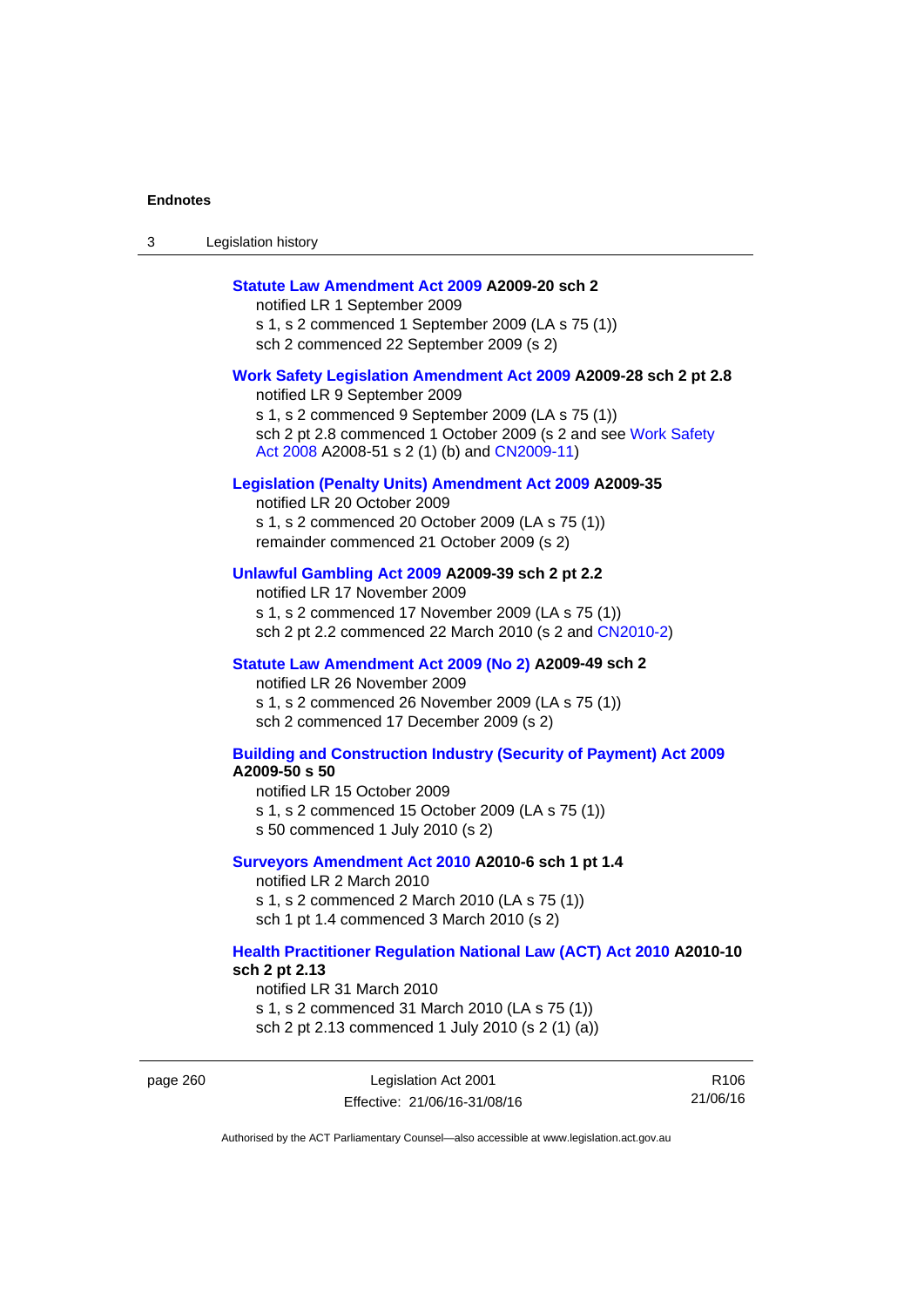## **[Justice and Community Safety Legislation Amendment Act 2010](http://www.legislation.act.gov.au/a/2010-40)  [\(No 3\)](http://www.legislation.act.gov.au/a/2010-40) A2010-40 sch 1 pt 1.8**

#### notified LR 5 October 2010

s 1, s 2 commenced 5 October 2010 (LA s 75 (1))

s 3, sch 1 pt 1.8 commenced 6 October 2010 (s 2 (1))

## **[Fair Trading \(Australian Consumer Law\) Amendment Act 2010](http://www.legislation.act.gov.au/a/2010-54)**

## **A2010-54 sch 3 pt 3.15**

notified LR 16 December 2010 s 1, s 2 commenced 16 December 2010 (LA s 75 (1)) sch 3 pt 3.15 commenced 1 January 2011 (s 2 (1))

## **[Administrative \(One ACT Public Service Miscellaneous Amendments\)](http://www.legislation.act.gov.au/a/2011-22)**

**[Act 2011](http://www.legislation.act.gov.au/a/2011-22) A2011-22 sch 1 pt 1.91**  notified LR 30 June 2011 s 1, s 2 commenced 30 June 2011 (LA s 75 (1))

sch 1 pt 1.91 commenced 1 July 2011 (s 2 (1))

#### **[Statute Law Amendment Act 2011 \(No 2\)](http://www.legislation.act.gov.au/a/2011-28) A2011-28 sch 2**

notified LR 31 August 2011 s 1, s 2 commenced 31 August 2011 (LA s 75 (1)) sch 2 commenced 21 September 2011 (s 2 (1))

## **[Law Officers Act 2011](http://www.legislation.act.gov.au/a/2011-30) A2011-30 sch 1 pt 1.4**

notified LR 29 August 2011 s 1, s 2 commenced 29 August 2011 (LA s 75 (1)) sch 1 pt 1.4 commenced 31 August 2011 (s 2 and [CN2011-9](http://www.legislation.act.gov.au/cn/2011-9/default.asp))

**[Evidence \(Consequential Amendments\) Act 2011](http://www.legislation.act.gov.au/a/2011-48) A2011-48 sch 1 pt 1.22** 

notified LR 22 November 2011 s 1, s 2 commenced 22 November 2011 (LA s 75 (1)) sch 1 pt 1.22 commenced 1 March 2012 (s 2 (1) and see [Evidence Act](http://www.legislation.act.gov.au/a/2011-12)  [2011](http://www.legislation.act.gov.au/a/2011-12) A2011-12, s 2 and [CN2012-4](http://www.legislation.act.gov.au/cn/2012-4/default.asp))

## **[Justice and Community Safety Legislation Amendment Act 2011](http://www.legislation.act.gov.au/a/2011-49)  [\(No 3\)](http://www.legislation.act.gov.au/a/2011-49) A2011-49 sch 1 pt 1.5**

#### notified LR 22 November 2011

s 1, s 2 commenced 22 November 2011 (LA s 75 (1))

sch 1 pt 1.5 commenced 23 November 2011 (s 2 (1))

R106 21/06/16 page 261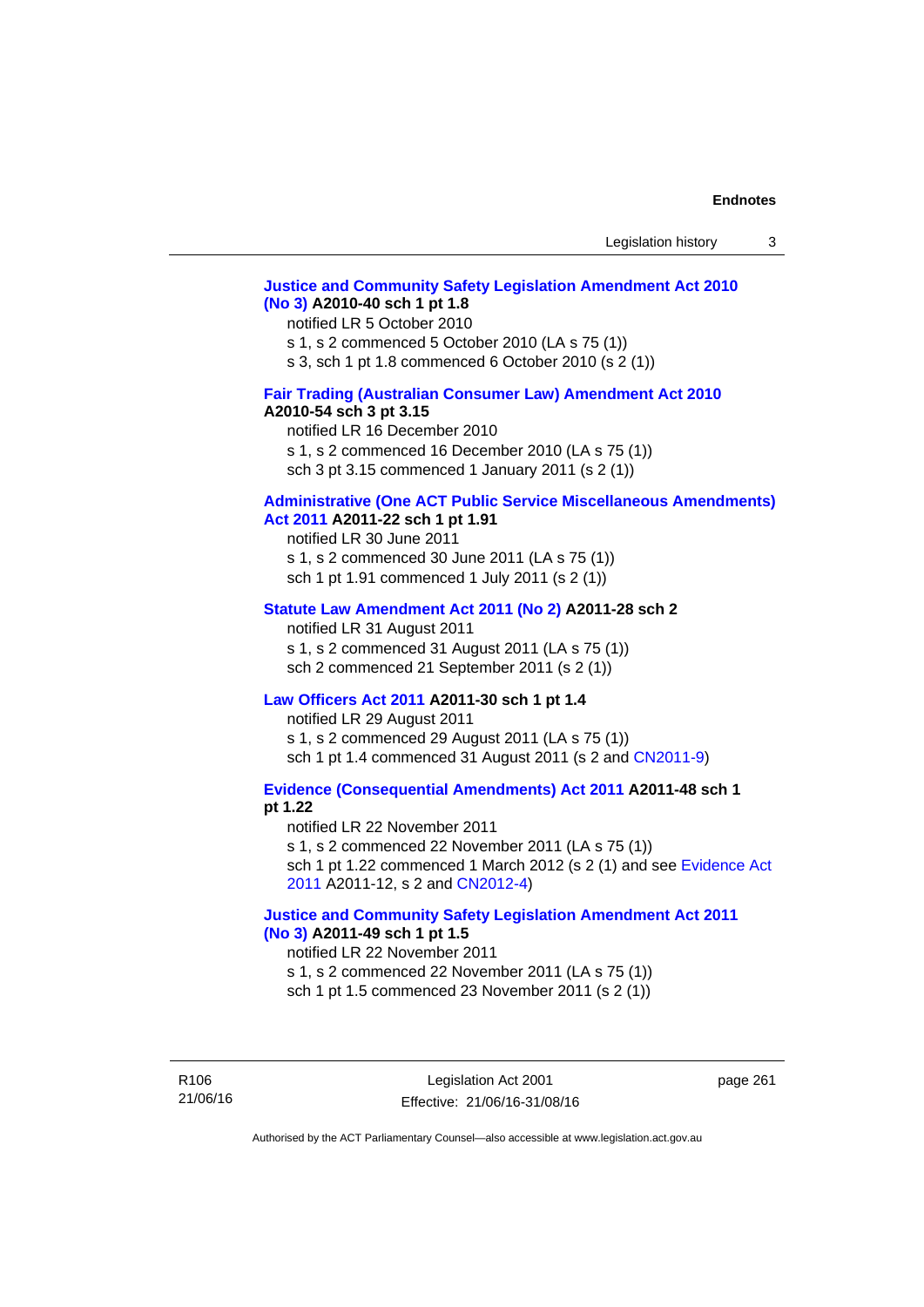3 Legislation history

#### **[Statute Law Amendment Act 2011 \(No 3\)](http://www.legislation.act.gov.au/a/2011-52) A2011-52 sch 2**

notified LR 28 November 2011 s 1, s 2 commenced 28 November 2011 (LA s 75 (1)) sch 2 commenced 12 December 2011 (s 2)

#### **[Work Health and Safety \(Consequential Amendments\) Act 2011](http://www.legislation.act.gov.au/a/2011-55)**

**A2011-55 sch 1 pt 1.9** 

notified LR 14 December 2011 s 1, s 2 commenced 14 December 2011 (LA s 75 (1)) sch 1 pt 1.9 commenced 1 January 2012 (s 2 and see Work Health [and Safety Act 2011](http://www.legislation.act.gov.au/a/2011-35) A2011-35, s 2 and [CN2011-12](http://www.legislation.act.gov.au/cn/2011-12/default.asp))

## **[Statute Law Amendment Act 2012](http://www.legislation.act.gov.au/a/2012-21) A2012-21 sch 2**

notified LR 22 May 2012 s 1, s 2 commenced 22 May 2012 (LA s 75 (1)) amdt 2.1 commenced 5 June 2012 (s 2 (1)) sch 2 remainder commenced 5 June 2012 (s 2 (2))

## **[Commissioner for the Environment Amendment Act 2012](http://www.legislation.act.gov.au/a/2012-25) A2012-25 sch 1 pt 1.2**

notified LR 28 May 2012 s 1, s 2 commenced 28 May 2012 (LA s 75 (1)) sch 1 pt 1.2 commenced 29 May 2012 (s 2)

## **[Legislative Assembly \(Office of the Legislative Assembly\) Act 2012](http://www.legislation.act.gov.au/a/2012-26)**

## **A2012-26 sch 1 pt 1.6**

notified LR 24 May 2012 s 1, s 2 commenced 24 May 2012 (LA s 75 (1)) sch 1 pt 1.6 commenced 1 July 2012 (s 2)

## **[National Energy Retail Law \(Consequential Amendments\) Act 2012](http://www.legislation.act.gov.au/a/2012-32) A2012-32 pt 11**

notified LR 14 June 2012 s 1, s 2 commenced 14 June 2012 (LA s 75 (1)) pt 11 commenced 1 July 2012 (s 2 (1) and see [National Energy Retail](http://www.legislation.act.gov.au/a/2012-31)  [Law \(ACT\) Act 2012](http://www.legislation.act.gov.au/a/2012-31) A2012-31, s 2 (1) and [CN2012-12](http://www.legislation.act.gov.au/cn/2012-12/default.asp))

#### **[Official Visitor Act 2012](http://www.legislation.act.gov.au/a/2012-33) A2012-33 sch 1 pt 1.5**

notified LR 15 June 2012 s 1, s 2 commenced 15 June 2012 (LA s 75 (1)) sch 1 pt 1.5 commenced 1 September 2013 (s 2 (as am by [A2013-22](http://www.legislation.act.gov.au/a/2013-22) s 4))

page 262 Legislation Act 2001 Effective: 21/06/16-31/08/16

R106 21/06/16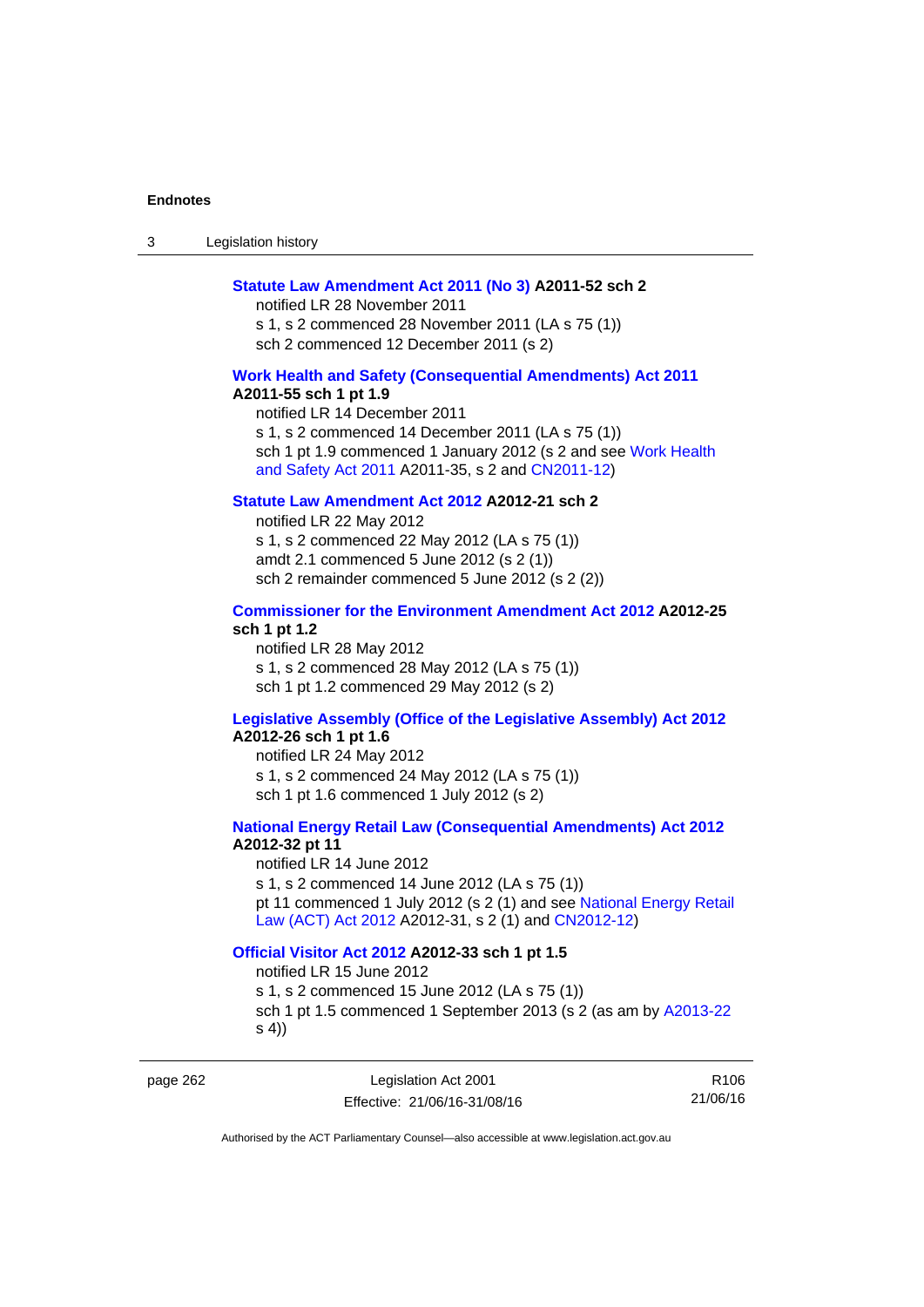| Legislation history |  |
|---------------------|--|
|---------------------|--|

#### **[Civil Unions Act 2012](http://www.legislation.act.gov.au/a/2012-40) A2012-40 sch 3 pt 3.19**

notified LR 4 September 2012 s 1, s 2 commenced 4 September 2012 (LA s 75 (1)) sch 3 pt 3.19 commenced 11 September 2012 (s 2)

## **[Statute Law Amendment Act 2013](http://www.legislation.act.gov.au/a/2013-19) A2013-19 sch 2**

notified LR 24 May 2013 s 1, s 2 commenced 24 May 2013 (LA s 75 (1)) sch 2 commenced 14 June 2013 (s 2)

#### **[Legislation \(Penalty Units\) Amendment Act 2013](http://www.legislation.act.gov.au/a/2013-30) A2013-30**

notified LR 22 August 2013 s 1, s 2 commenced 22 August 2013 (LA s 75 (1)) remainder commenced 23 August 2013 (s 2)

#### **[Marriage Equality \(Same Sex\) Act 2013](http://www.legislation.act.gov.au/a/2013-39) A2013-39 sch 2 pt 2.17**

notified LR 4 November 2013 s 1, s 2 commenced 4 November 2013 (LA s 75 (1)) sch 2 pt 2.17 commenced 7 November 2013 (s 2 and [CN2013-11\)](http://www.legislation.act.gov.au/cn/2013-11) *Note* The High Court held this Act to be of no effect (see *Commonwealth v Australian Capital Territory* [2013] HCA 55)

#### **[Officers of the Assembly Legislation Amendment Act 2013](http://www.legislation.act.gov.au/a/2013-41) A2013-41 sch 1 pt 1.5**

notified LR 7 November 2013 s 1, s 2 commenced 7 November 2013 (LA s 75 (1)) sch 1 pt 1.5 commenced 1 July 2014 (s 2)

## **[Magistrates Court \(Industrial Proceedings\) Amendment Act 2013](http://www.legislation.act.gov.au/a/2013-43) A2013-43 sch 1 pt 1.3**

notified LR 7 November 2013 s 1, s 2 commenced 7 November 2013 (LA s 75 (1)) sch 1 pt 1.3 commenced 8 November 2013 (s 2)

#### **[Statute Law Amendment Act 2013 \(No 2\)](http://www.legislation.act.gov.au/a/2013-44) A2013-44 sch 2**  notified LR 11 November 2013

s 1, s 2 commenced 11 November 2013 (LA s 75 (1))

sch 2 commenced 25 November 2013 (s 2)

R106 21/06/16 page 263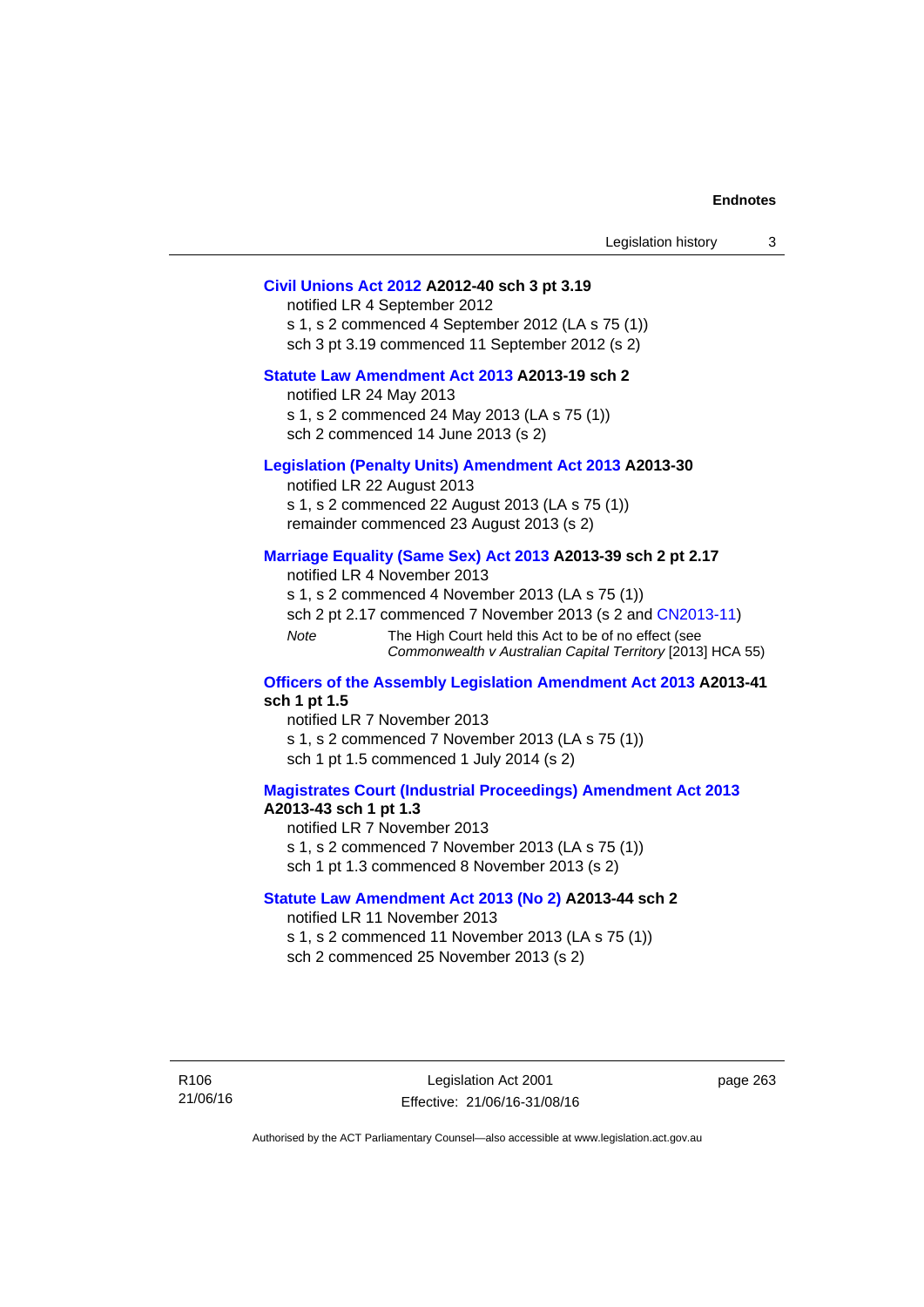3 Legislation history

## **[Heavy Vehicle National Law \(Consequential Amendments\) Act 2013](http://www.legislation.act.gov.au/a/2013-52) A2013-52 pt 3**

notified LR 9 December 2013 s 1, s 2 commenced 9 December 2013 (LA s 75 (1)) pt 3 commenced 10 February 2014 (s 2 and see [Heavy Vehicle](http://www.legislation.act.gov.au/a/2013-51/default.asp)  [National Law \(ACT\) Act 2013](http://www.legislation.act.gov.au/a/2013-51/default.asp) A2013-51, s 2 (1) and [CN2014-2](http://www.legislation.act.gov.au/cn/2014-2/default.asp))

#### **[Births, Deaths and Marriages Registration Amendment Act 2014](http://www.legislation.act.gov.au/a/2014-8) A2014-8 sch 1 pt 1.2**

notified LR 27 March 2014 s 1, s 2 commenced 27 March 2014 (LA s 75 (1)) sch 1 pt 1.2 commenced 26 April 2014 (s 2)

## **[Statute Law Amendment Act 2014](http://www.legislation.act.gov.au/a/2014-18) A2014-18 sch 2**

notified LR 20 May 2014 s 1, s 2 commenced 20 May 2014 (LA s 75 (1)) sch 2 commenced 10 June 2014 (s 2 (1))

## **[Legislation \(Penalty Units\) Amendment Act 2014](http://www.legislation.act.gov.au/a/2014-37) A2014-37**

notified LR 22 August 2014 s 1, s 2 commenced 22 August 2014 (LA s 75 (1)) remainder commenced 23 August 2014 (s 2)

#### **[Statute Law Amendment Act 2014 \(No 2\)](http://www.legislation.act.gov.au/a/2014-44) A2014-44 sch 2**

notified LR 5 November 2014 s 1, s 2 commenced 5 November 2014 (LA s 75 (1)) sch 2 commenced 19 November 2014 (s 2)

#### **[Justice and Community Safety Legislation Amendment Act 2014](http://www.legislation.act.gov.au/a/2014-49)  [\(No 2\)](http://www.legislation.act.gov.au/a/2014-49) A2014-49 sch 1 pt 1.11**

notified LR 10 November 2014 s 1, s 2 commenced 10 November 2014 (LA s 75 (1)) sch 1 pt 1.11 commenced 17 November 2014 (s 2)

## **[Canberra Institute of Technology Amendment Act 2014](http://www.legislation.act.gov.au/a/2014-55/default.asp) A2014-55 s 35, s 36**

notified LR 3 December 2014 s 1, s 2 commenced 3 December 2014 (LA s 75 (1)) s 35, s 36 commenced 1 July 2015 (s 2 (2))

page 264 Legislation Act 2001 Effective: 21/06/16-31/08/16

R106 21/06/16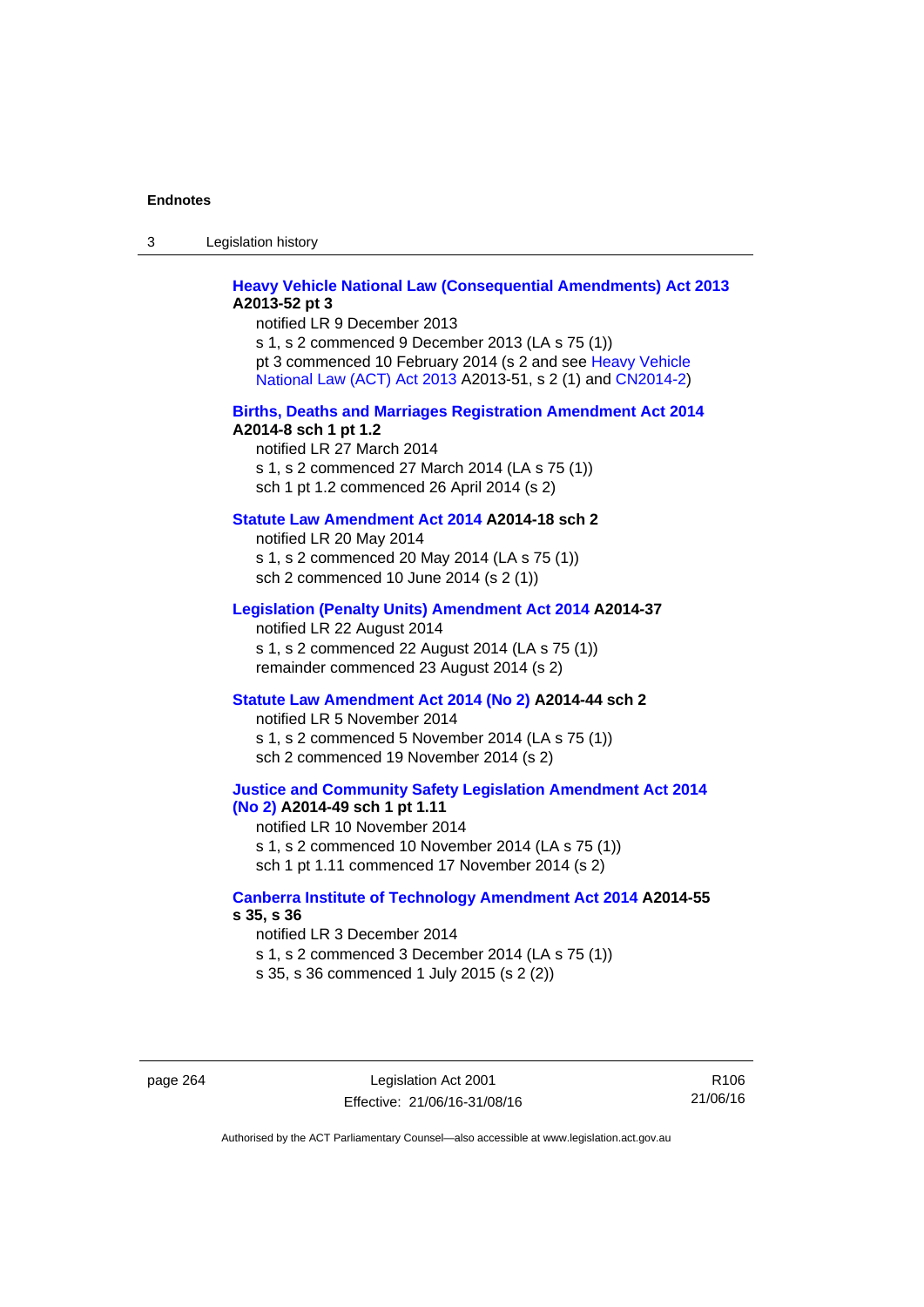| Legislation history                                                                                                                                                                                                                                       | 3 |
|-----------------------------------------------------------------------------------------------------------------------------------------------------------------------------------------------------------------------------------------------------------|---|
| Nature Conservation Act 2014 A2014-59 sch 2 pt 2.9<br>notified LR 11 December 2014<br>s 1, s 2 commenced 11 December 2014 (LA s 75 (1))<br>sch 2 pt 2.9 commenced 11 June 2015 (s 2 (1) and LA s 79)                                                      |   |
| Courts Legislation Amendment Act 2015 A2015-10 pt 11<br>notified LR 7 April 2015<br>s 1, s 2 commenced 7 April 2015 (LA s 75 (1))<br>pt 11 commenced 21 April 2015 (s 2 (2))                                                                              |   |
| Statute Law Amendment Act 2015 A2015-15 sch 2<br>notified LR 27 May 2015<br>s 1, s 2 commenced 27 May 2015 (LA s 75 (1))<br>sch 2 commenced 10 June 2015 (s 2)                                                                                            |   |
| <b>Planning and Development (University of Canberra and Other</b><br>Leases) Legislation Amendment Act 2015 A2015-19 pt 14<br>notified LR 11 June 2015<br>s 1, s 2 commenced 11 June 2015 (LA s 75 (1))<br>pt 14 commenced 1 July 2015 (s 2 and CN2015-9) |   |
| Veterinary Surgeons Act 2015 A2015-29 sch 2 pt 2.8<br>notified LR 20 August 2015<br>s 1, s 2 commenced 20 August 2015 (LA s 75 (1))<br>sch 2 pt 2.8 commenced 1 December 2015 (s 2 (1) and CN2015-22)                                                     |   |
| Red Tape Reduction Legislation Amendment Act 2015 A2015-33<br>sch 1 pt 1.42<br>notified LR 30 September 2015<br>s 1, s 2 commenced 30 September 2015 (LA s 75 (1))<br>sch 1 pt 1.42 commenced 14 October 2015 (s 2)                                       |   |
| Statute Law Amendment Act 2015 (No 2) A2015-50 sch 2<br>notified LR 25 November 2015<br>s 1, s 2 commenced 25 November 2015 (LA s 75 (1))<br>sch 2 commenced 9 December 2015 (s 2)                                                                        |   |
|                                                                                                                                                                                                                                                           |   |

page 265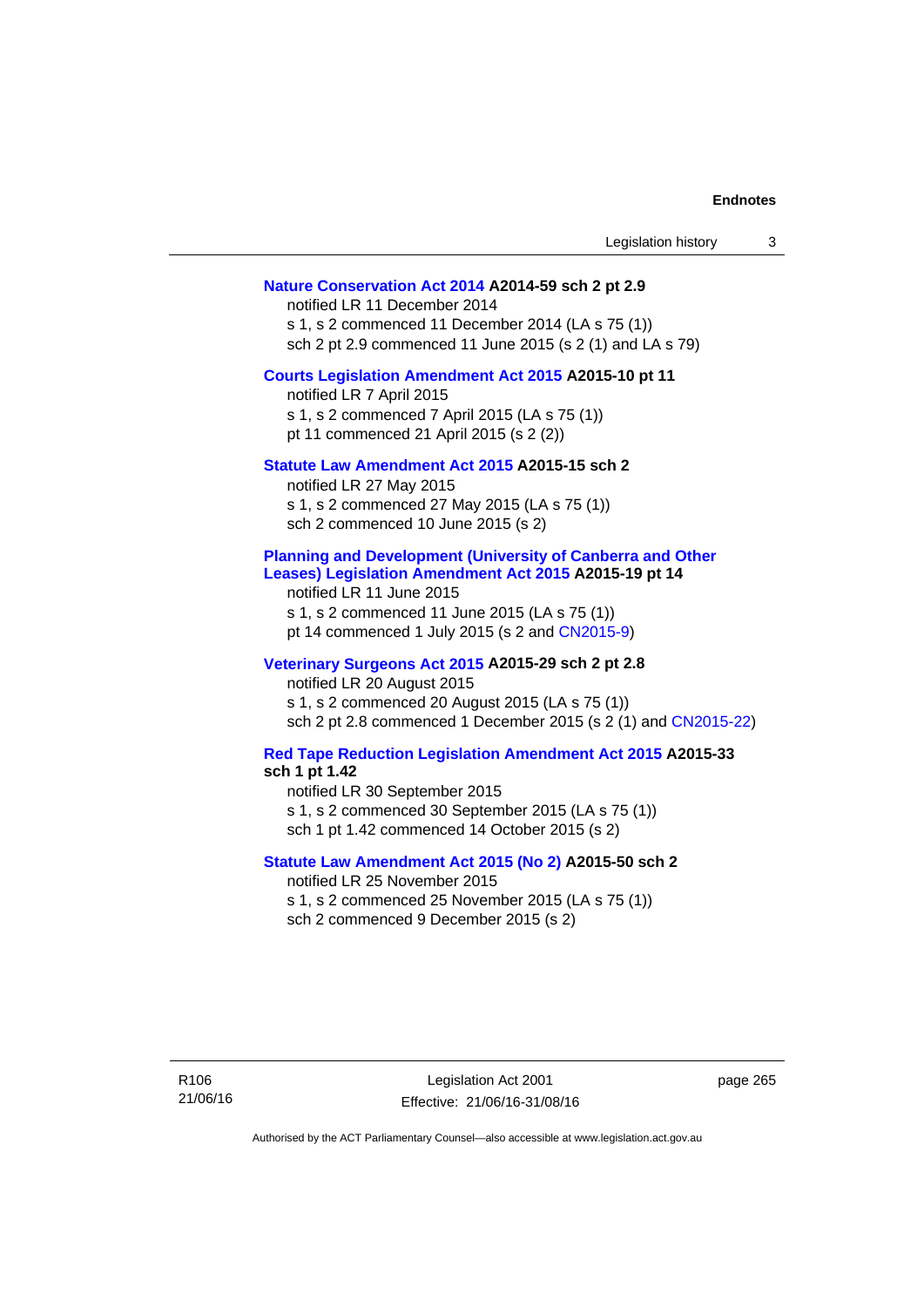3 Legislation history

## **[Protection of Rights \(Services\) Legislation Amendment Act 2016](http://www.legislation.act.gov.au/a/2016-13)  [\(No 2\)](http://www.legislation.act.gov.au/a/2016-13) A2016-13 sch 1 pt 1.27**

notified LR 16 March 2016 s 1, s 2 commenced 16 March 2016 (LA s 75 (1)) sch 1 pt 1.27 commenced 1 April 2016 (s 2 and see [Protection of](http://www.legislation.act.gov.au/a/2016-1/default.asp)  [Rights \(Services\) Legislation Amendment Act 2016](http://www.legislation.act.gov.au/a/2016-1/default.asp) A2016-1 s 2)

## **[Emergencies Amendment Act 2016](http://www.legislation.act.gov.au/a/2016-33) A2016-33 sch 1 pt 1.12**

notified LR 20 June 2016 s 1, s 2 commenced 20 June 2016 (LA s 75 (1)) sch 1 pt 1.12 commenced 21 June 2016 (s 2)

page 266 Legislation Act 2001 Effective: 21/06/16-31/08/16

R106 21/06/16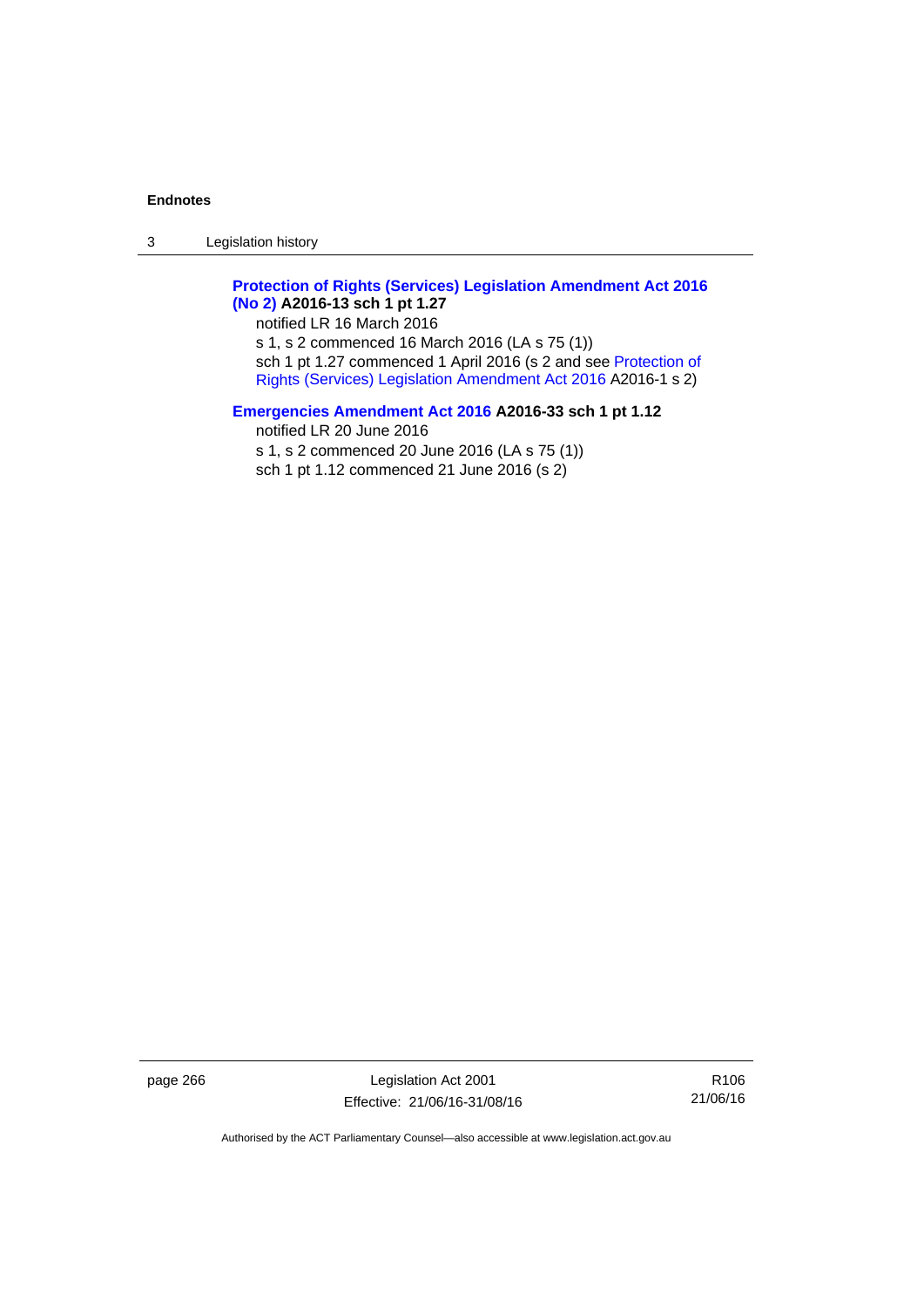# **4 Amendment history**

| <b>Dictionary</b>                       |                                                                                                                                                                                                                                                                                                              |
|-----------------------------------------|--------------------------------------------------------------------------------------------------------------------------------------------------------------------------------------------------------------------------------------------------------------------------------------------------------------|
| s <sub>2</sub>                          | orig s 2 om LA s 89 (4)<br>(prev s 3) am A2001-56 amdt 2.18<br>renum A2002-11 s 5<br>am A2003-56 amdt 2.1; A2014-44 amdt 2.1                                                                                                                                                                                 |
| <b>Notes</b>                            |                                                                                                                                                                                                                                                                                                              |
| s 2A                                    | (prev s 4) am A2001-56 amdt 2.19; A2002-11 amdt 1.1<br>renum A2002-11 s 5<br>(2), (3) exp 2 September 2003 (s 2A (3))                                                                                                                                                                                        |
| <b>Objects</b>                          |                                                                                                                                                                                                                                                                                                              |
| s 3                                     | orig s 3 renum as s 2<br>(prev s 5) am A2002-11 s 4<br>renum A2002-11 s 5                                                                                                                                                                                                                                    |
| <b>Application of Act</b>               |                                                                                                                                                                                                                                                                                                              |
| s 4                                     | orig s 4 renum as s 2A<br>ins A2002-11 s 6<br>am A2006-42 amdt 2.1, amdt 2.2                                                                                                                                                                                                                                 |
| s <sub>5</sub>                          | Determinative and non-determinative provisions<br>orig s 5 renum as s 3<br>ins A2002-11 s 6                                                                                                                                                                                                                  |
| s 6                                     | Legislation Act provisions must be applied<br>sub A2002-11 s 6                                                                                                                                                                                                                                               |
| <b>Meaning of Act generally</b><br>s 7  | am A2005-20 amdt 2.1                                                                                                                                                                                                                                                                                         |
| s 12                                    | Meaning of <i>legislative instrument</i><br>sub A2006-42 amdt 2.3                                                                                                                                                                                                                                            |
| <b>Meaning of instrument</b><br>s 14    | am A2001-56 amdt 2.20                                                                                                                                                                                                                                                                                        |
| <b>Meaning of provision</b><br>s 16     | am A2001-56 amdt 2.21                                                                                                                                                                                                                                                                                        |
| <b>ACT legislation register</b><br>s 18 | am A2001-56 amdt 2.22                                                                                                                                                                                                                                                                                        |
| <b>Contents of register</b>             |                                                                                                                                                                                                                                                                                                              |
| s 19                                    | sub A2001-56 amdt 2.23<br>am A2002-11 s 7; A2002-11 amdt 1.2; ss renum R5 LA (see<br>A2002-11 amdt 1.3); A2002-49 amdt 2.1, amdt 2.1; pars<br>renum R13 LA (see A2002-49 amdt 2.3); A2003-41 amdt 2.1,<br>amdt 2.2; A2004-5 amdt 2.6; A2004-42 amdt 2.1; A2005-20<br>amdt 2.2; A2006-42 amdt 2.18, amdt 2.19 |
|                                         | $L = L = L = L = L = 0004$<br>ິ                                                                                                                                                                                                                                                                              |

21/06/16

R106

Legislation Act 2001 Effective: 21/06/16-31/08/16 page 267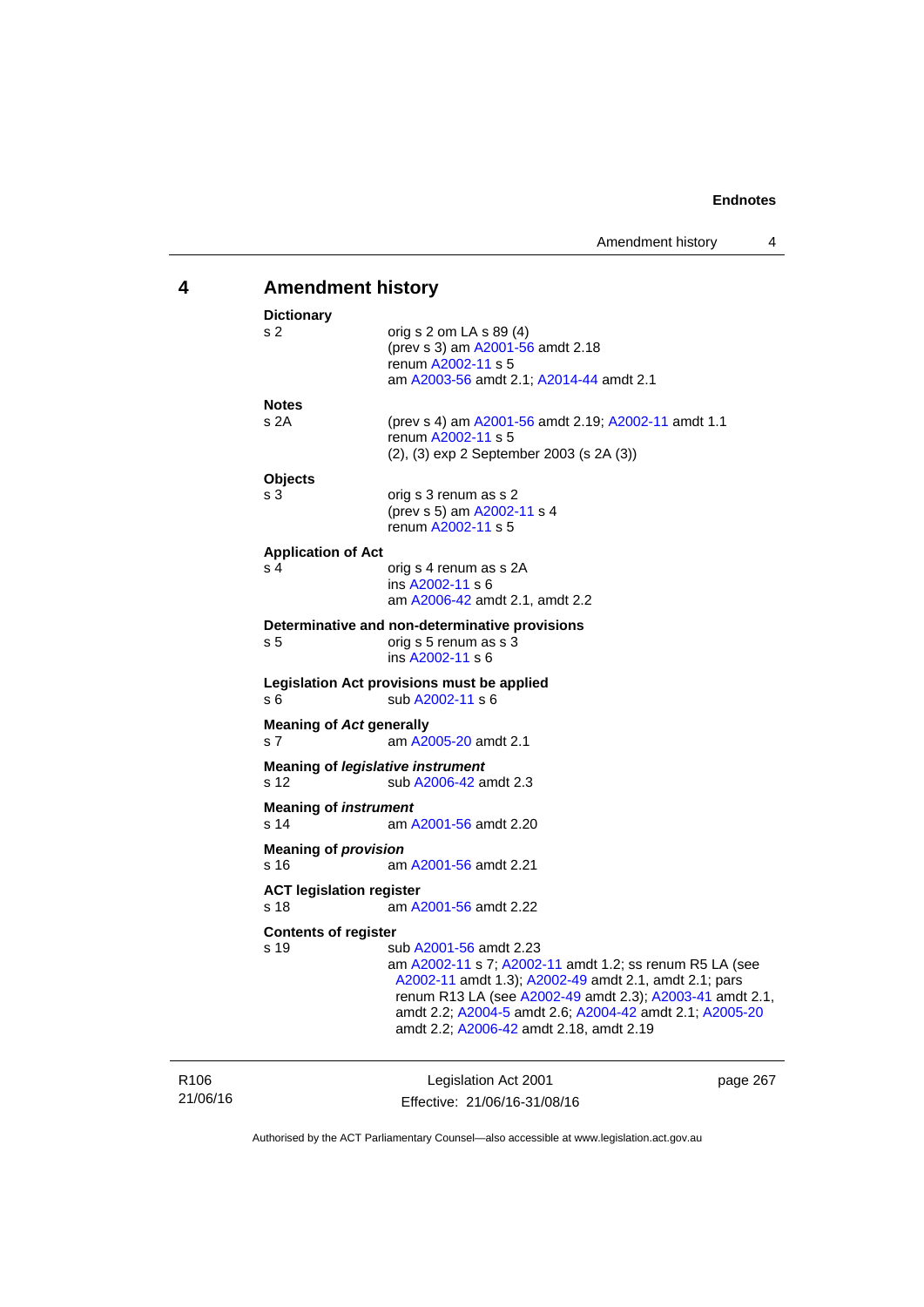4 Amendment history

| s 22                                                                | Access to registered material at approved website<br>am A2001-56 amdt 2.24                                                                                                                                    |  |  |
|---------------------------------------------------------------------|---------------------------------------------------------------------------------------------------------------------------------------------------------------------------------------------------------------|--|--|
| ch 3 hdg                                                            | Authorised versions and evidence of laws and legislative material<br>sub A2003-41 amdt 2.3                                                                                                                    |  |  |
| Definitions-ch 3<br>s 22A                                           | ins A2003-41 amdt 2.4<br>def <i>law</i> ins A2003-41 amdt 2.4<br>def <i>legislative material</i> ins A2003-41 amdt 2.4<br>am A2005-20 amdt 2.3<br>def republication ins A2003-41 amdt 2.4                     |  |  |
| s 23                                                                | Authorisation of versions by parliamentary counsel<br>sub A2003-41 amdt 2.5                                                                                                                                   |  |  |
| <b>Authorised electronic versions</b><br>s 24                       | am A2001-56 amdt 2.25, amdt 2.26; A2002-11 amdt 1.4<br>sub A2003-41 amdt 2.6                                                                                                                                  |  |  |
| <b>Authorised written versions</b><br>s 25<br>sub A2003-41 amdt 2.7 |                                                                                                                                                                                                               |  |  |
| Judicial notice of certain matters<br>$s\,26$                       | am A2003-41 amdt 2.8, amdt 2.9; A2005-20 amdt 2.4;<br>A2011-28 amdt 2.1, amdt 2.2                                                                                                                             |  |  |
| <b>Notification of Acts</b><br>s 28                                 | am A2001-56 amdts 2.27-2.29; A2002-11 amdt 1.5; A2003-41<br>amdt 2.10, amdt 2.11; ss renum R20 LA (see A2003-41<br>amdt 2.12); A2005-62 amdt 2.1, amdt 2.2; A2011-28<br>amdt 2.3, amdt 2.4; A2015-15 amdt 2.1 |  |  |
| s 29                                                                | References to enactment or passing of Acts<br>am A2011-28 amdt 2.5                                                                                                                                            |  |  |
| References to notification of Acts<br>s 30                          | am A2001-56 amdt 2.30, amdt 2.31; A2011-28 amdt 2.5                                                                                                                                                           |  |  |
| Definitions-ch 5<br>s 31                                            | def scrutiny committee principles sub A2013-19 amdt 2.1                                                                                                                                                       |  |  |
| instruments                                                         | Guidelines about costs of proposed subordinate laws and disallowable                                                                                                                                          |  |  |
| s 33                                                                | $(3)$ , $(4)$ exp 12 March 2002 (s 33 $(4)$ )<br>am A2005-20 amdt 2.5, amdt 2.6                                                                                                                               |  |  |
| s 34                                                                | Preparation of regulatory impact statements<br>am A2005-20 amdts 2.7-2.9; A2005-62 amdt 2.3                                                                                                                   |  |  |
| s 36                                                                | When is preparation of regulatory impact statement unnecessary?<br>am A2002-30 amdt 2.1; A2005-20 amdt 2.10                                                                                                   |  |  |

page 268 Legislation Act 2001 Effective: 21/06/16-31/08/16

R106 21/06/16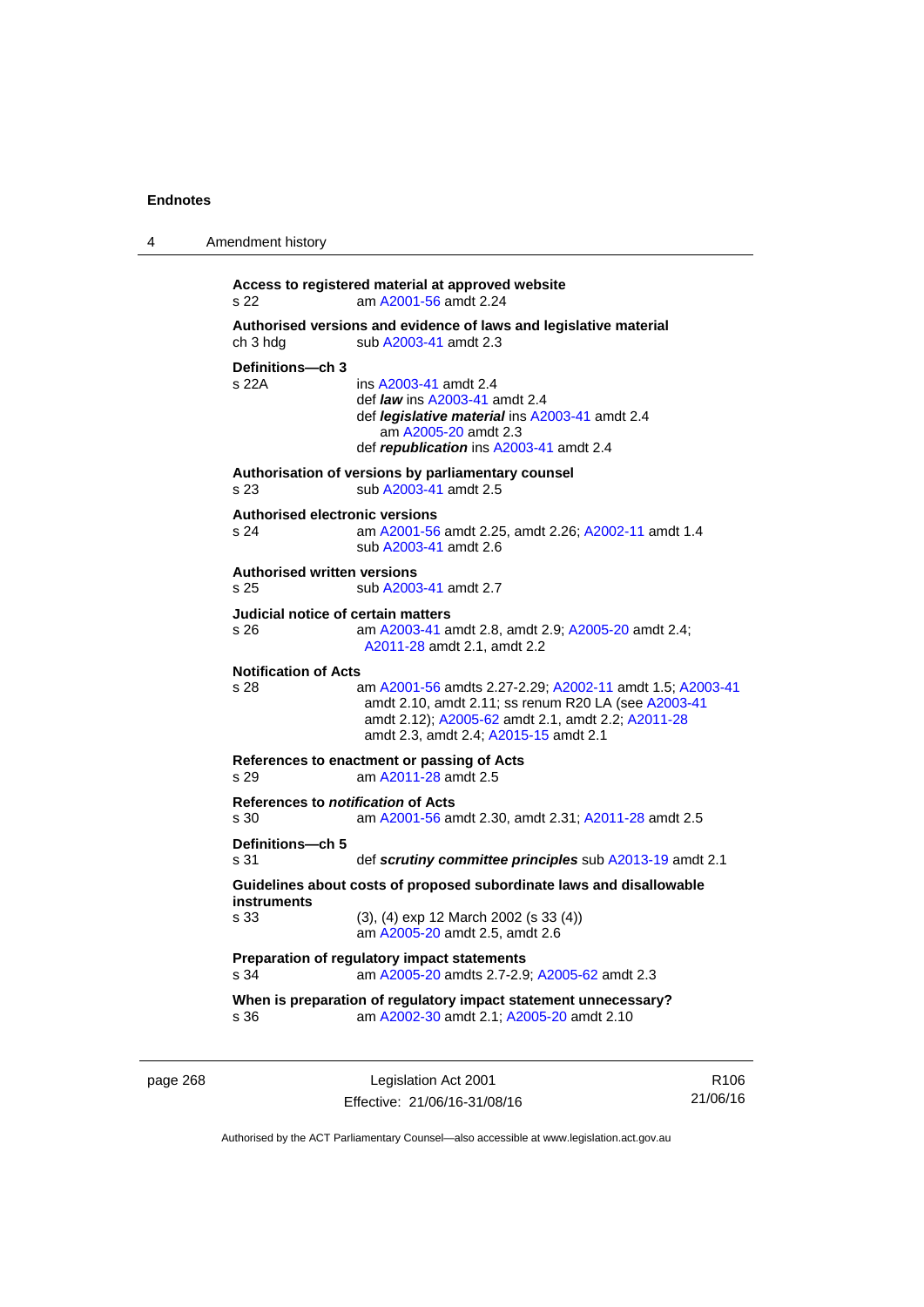| s 37                              | When must regulatory impact statement be presented?<br>am A2005-20 amdt 2.11                                              |
|-----------------------------------|---------------------------------------------------------------------------------------------------------------------------|
| s 41 hdg                          | Making of certain statutory instruments by Executive<br>sub A2001-56 amdt 2.32<br>sub A2002-11 s 8                        |
| s <sub>41</sub>                   | am A2001-56 amdts 2.33-2.36<br>sub A2002-11 s 8                                                                           |
|                                   | Power to make statutory instruments                                                                                       |
| s 42                              | am A2002-11 amdt 1.6; A2005-20 amdt 2.12, amdt 2.13;<br>A2006-42 amdt 2.18                                                |
| authorising law                   | Statutory instruments to be interpreted not to exceed powers under                                                        |
| s 43                              | am A2002-11 amdt 1.7; A2003-56 amdt 2.2, amdt 2.3                                                                         |
| s 44                              | Power to make statutory instruments for Act etc<br>am A2002-11 amdt 1.8, amdt 1.9; A2002-49 amdt 2.54;                    |
|                                   | A2005-20 amdt 2.14                                                                                                        |
| Power to make court rules<br>s 45 | sub A2002-11 s 9                                                                                                          |
|                                   | am A2002-49 amdt 2.4, amdt 2.54; A2005-20 amdt 2.15,<br>amdt 2.16                                                         |
| s 46                              | Power to make instrument includes power to amend or repeal<br>am A2002-11 s 10; A2006-42 amdt 2.18                        |
| s 47                              | Statutory instrument may make provision by applying law or instrument<br>sub A2002-11 s 11                                |
|                                   | am A2002-49 amdt 2.5; A2003-56 amdt 2.4; A2005-20 amdts<br>$2.17 - 2.19$                                                  |
| different categories etc          | Power to make instrument includes power to make different provision for                                                   |
| s 48                              | am A2002-11 amdt 1.10; A2002-49 amdt 2.54                                                                                 |
| requirements                      | Single instrument may exercise several powers or satisfy several                                                          |
| s 49                              | am A2002-11 amdt 1.11                                                                                                     |
| matter                            | Relationship between authorising law and instrument dealing with same                                                     |
| s <sub>50</sub>                   | am A2002-11 amdt 1.12, amdt 1.13; A2002-49 amdt 2.54                                                                      |
| s 51                              | Instrument may make provision in relation to land by reference to map etc<br>am A2005-20 amdt 2.20                        |
| s.52                              | Instrument may authorise determination of matter etc<br>am A2002-11 amdt 1.14; ss renum R5 LA (see A2002-11<br>amdt 1.15) |
|                                   |                                                                                                                           |

R106 21/06/16

Legislation Act 2001 Effective: 21/06/16-31/08/16 page 269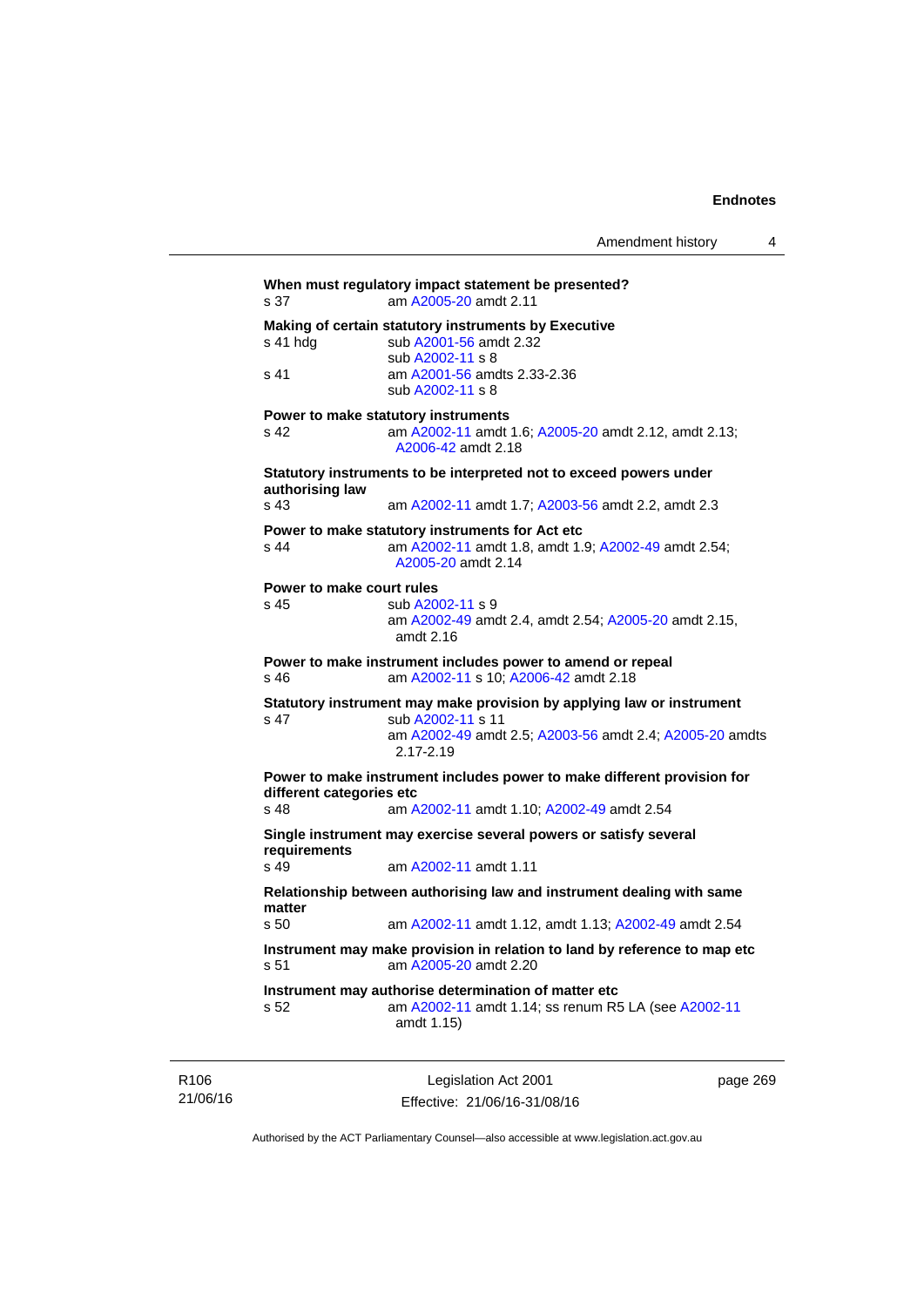| 4        | Amendment history               |                                                                                                                                                                                                                                                                                                                                                                                                                               |                              |
|----------|---------------------------------|-------------------------------------------------------------------------------------------------------------------------------------------------------------------------------------------------------------------------------------------------------------------------------------------------------------------------------------------------------------------------------------------------------------------------------|------------------------------|
|          | Instrument may prohibit<br>s 53 | am A2002-11 amdt 1.16, amdt 1.17                                                                                                                                                                                                                                                                                                                                                                                              |                              |
|          | s 54                            | Instrument may require making of statutory declaration<br>am A2002-11 amdt 1.18; A2002-30 amdt 2.2                                                                                                                                                                                                                                                                                                                            |                              |
|          | s 56                            | Determination of fees by disallowable instrument<br>am A2001-56 amdt 2.37, amdt 2.38; ss renum R1 LA (see<br>A2001-56 amdt 2.39); A2002-11 amdt 1.19, amdt 1.20;<br>A2002-49 amdt 2.54; A2005-20 amdts 2.21-2.27; A2006-42<br>amdt 2.4                                                                                                                                                                                        |                              |
|          | s 57                            | Fees payable in accordance with determination etc<br>am A2002-11 amdt 1.21                                                                                                                                                                                                                                                                                                                                                    |                              |
|          | s 58                            | Regulations may make provision about fees<br>am A2001-56 amdt 2.40; A2002-11 amdt 1.22; ss renum R5<br>LA (see A2002-11 amdt 1.23); A2005-20 amdt 2.28                                                                                                                                                                                                                                                                        |                              |
|          | pt 6.4 hdg                      | Numbering and notification of legislative instruments<br>am A2006-42 amdt 2.19                                                                                                                                                                                                                                                                                                                                                |                              |
|          | <b>Numbering</b><br>s 59        | am A2001-56 amdt 2.41; A2003-41 amdt 2.13; A2005-20<br>amdt 2.29; A2006-42 amdt 2.18, amdt 2.19                                                                                                                                                                                                                                                                                                                               |                              |
|          | s 60 hdg<br>s 60                | Correction etc of name of instrument<br>sub A2003-41 amdt 2.14<br>am A2006-42 amdt 2.18<br>sub A2009-20 amdt 2.1<br>am A2001-56 amdt 2.42, amdt 2.43; A2001-70 amdt 1.8;                                                                                                                                                                                                                                                      |                              |
|          |                                 | A2002-49 amdt 2.6, amdt 2.7; A2003-41 amdt 2.15;<br>A2004-42 amdt 2.2, amdt 2.3; A2006-42 amdt 2.18,<br>amdt 2.19; A2009-20 amdts 2.1-2.5                                                                                                                                                                                                                                                                                     |                              |
|          | s 60A                           | Correction of name of explanatory statement etc<br>ins A2004-42 amdt 2.4<br>am A2006-42 amdt 2.18                                                                                                                                                                                                                                                                                                                             |                              |
|          | s 61 hdg<br>s 61                | Notification of legislative instruments<br>am A2006-42 amdt 2.19<br>sub A2001-56 amdt 2.44<br>am A2002-11 s 12, amdt 1.24; ss renum R5 LA (see A2002-11<br>amdt 1.25); A2003-41 amdts 2.16-2.19; A2004-60<br>amdt 1.173; pars renum R31 LA (see A2004-60 amdt 1.174);<br>A2005-20 amdts 2.30-2.33; A2005-62 amdt 2.4, amdt 2.5;<br>A2006-42 amdt 2.18; A2011-22 amdt 1.275; A2011-28<br>amdt 2.6, amdt 2.7; A2015-15 amdt 2.2 |                              |
|          | s 62 hdg<br>s 62                | Effect of failure to notify legislative instrument<br>am A2006-42 amdt 2.18<br>am A2002-11 amdt 1.26, amdt 1.27; A2006-42 amdt 2.18                                                                                                                                                                                                                                                                                           |                              |
| page 270 |                                 | Legislation Act 2001<br>Effective: 21/06/16-31/08/16                                                                                                                                                                                                                                                                                                                                                                          | R <sub>106</sub><br>21/06/16 |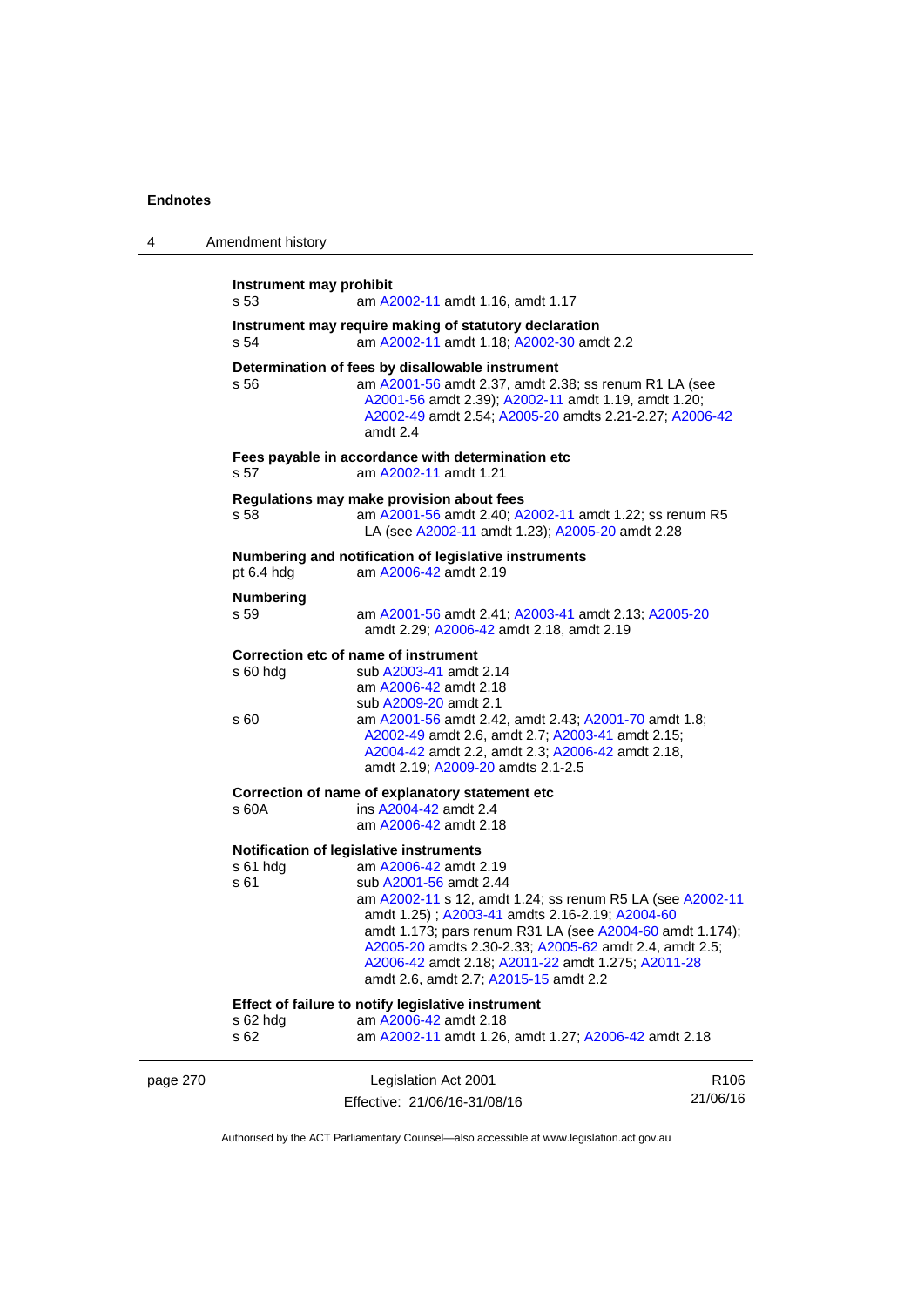## **References to** *notification* **of legislative instruments**

|                                                           | References to <i>hourication</i> or regislative instruments                                                                                                                                   |  |  |
|-----------------------------------------------------------|-----------------------------------------------------------------------------------------------------------------------------------------------------------------------------------------------|--|--|
| s 63 hdg<br>s 63                                          | am A2006-42 amdt 2.19<br>am A2001-56 amdt 2.45, amdt 2.46; A2006-42 amdt 2.18;<br>A2011-28 amdt 2.8                                                                                           |  |  |
|                                                           | Presentation of subordinate laws and disallowable instruments                                                                                                                                 |  |  |
| s 64 hda                                                  | sub A2002-11 amdt 1.28                                                                                                                                                                        |  |  |
| s 64                                                      | am A2002-11 amdt 1.29; A2005-20 amdt 2.34; A2005-62<br>amdt $2.6$                                                                                                                             |  |  |
|                                                           | <b>Disallowance by resolution of Assembly</b>                                                                                                                                                 |  |  |
| s 65 hda                                                  | sub A2001-56 amdt 2.47                                                                                                                                                                        |  |  |
| s 65                                                      | am A2001-56 amdt 2.48, amdt 2.49; A2002-11 amdt 1.30;<br>A2003-56 amdt 2.5; ss renum R21 LA (see A2003-56<br>amdt 2.6); A2004-42 amdt 2.5, amdt 2.6; A2005-20<br>amdt 2.35; A2005-62 amdt 2.7 |  |  |
|                                                           | Notification of disallowance by resolution of Assembly                                                                                                                                        |  |  |
| s 65A                                                     | ins A2001-56 amdt 2.50                                                                                                                                                                        |  |  |
|                                                           | am A2002-11 amdt 1.31; A2003-41 amdt 2.20; A2005-62<br>amdt 2.8; A2011-28 amdts 2.9-2.12; A2015-15 amdt 2.3                                                                                   |  |  |
| <b>Revival of affected laws</b>                           |                                                                                                                                                                                               |  |  |
| s 66                                                      | am A2002-11 amdt 1.32                                                                                                                                                                         |  |  |
|                                                           | Making of instrument same in substance within 6 months after disallowance                                                                                                                     |  |  |
| s 67                                                      | am A2002-11 amdt 1.33; A2005-20 amdt 2.36; A2005-62<br>amdt 2.9                                                                                                                               |  |  |
|                                                           | Amendment by resolution of Assembly                                                                                                                                                           |  |  |
| s 68                                                      | am A2001-56 amdts 2.51-2.53; ss renum R1 LA (see                                                                                                                                              |  |  |
|                                                           | A2001-56 amdt 2.54); A2002-11 amdt 1.34; A2004-42                                                                                                                                             |  |  |
|                                                           | amdt 2.7, amdt 2.8; A2005-20 amdt 2.37; A2005-62                                                                                                                                              |  |  |
|                                                           | amdt 2.10                                                                                                                                                                                     |  |  |
| Notification of amendments made by resolution of Assembly |                                                                                                                                                                                               |  |  |
| s 69                                                      | am A2001-56 amdt 2.55, amdt 2.56; A2002-11 amdt 1.35;                                                                                                                                         |  |  |
|                                                           | A2002-49 amdt 2.8; A2005-62 amdt 2.11; A2011-28                                                                                                                                               |  |  |
|                                                           | amdts 2.13-2.16; A2015-15 amdt 2.4                                                                                                                                                            |  |  |
| amendment                                                 | Making of amendment restoring effect of law within 6 months after                                                                                                                             |  |  |
| s 70                                                      | am A2002-11 amdt 1.36; A2005-20 amdt 2.38; A2005-62<br>amdt 2.12                                                                                                                              |  |  |
|                                                           | Effect of dissolution or expiry of Assembly on notice of motion                                                                                                                               |  |  |
| s 71                                                      | am A2002-11 amdt 1.37; A2005-20 amdt 2.39, amdt 2.40;<br>A2005-62 amdt 2.13                                                                                                                   |  |  |
| Meaning of law-ch 8                                       |                                                                                                                                                                                               |  |  |
| s 72                                                      | am A2004-42 amdt 2.9; A2005-20 amdt 2.41                                                                                                                                                      |  |  |
|                                                           |                                                                                                                                                                                               |  |  |

R106 21/06/16

Legislation Act 2001 Effective: 21/06/16-31/08/16 page 271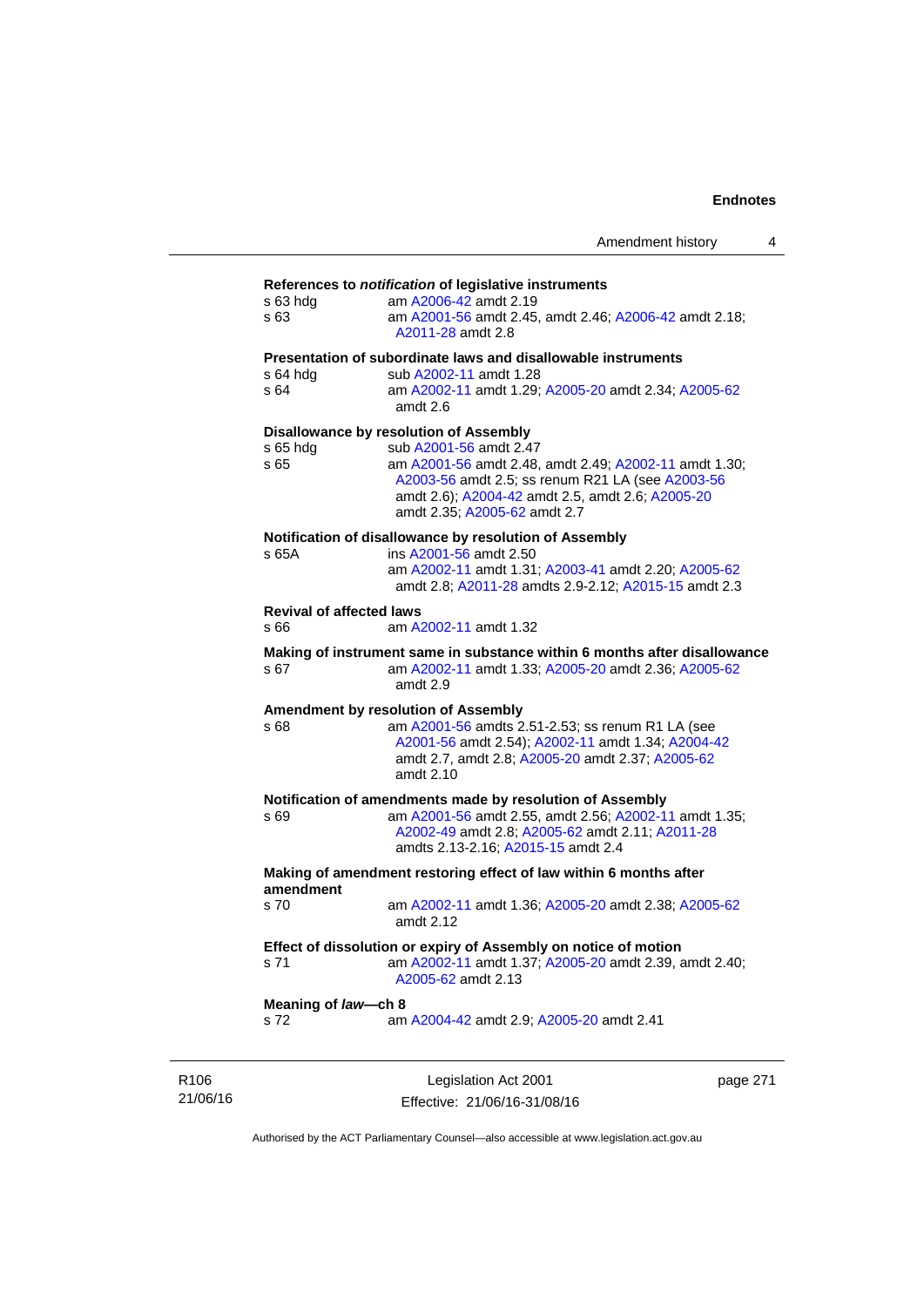| 4 | Amendment history                                                     |                                                                                                                                                                                                                                                       |  |
|---|-----------------------------------------------------------------------|-------------------------------------------------------------------------------------------------------------------------------------------------------------------------------------------------------------------------------------------------------|--|
|   | s 73                                                                  | General rules about commencement<br>am A2002-11 s 13, s 14, amdt 1.38, amdt 1.39; A2003-41<br>amdt 2.21; A2003-56 amdts 2.7-2.9; A2004-42 amdt 2.10;<br>A2005-20 amdt 2.42; A2006-42 amdt 2.18                                                        |  |
|   | Time of commencement<br>s <sub>74</sub><br>sub A2002-11 s 15          |                                                                                                                                                                                                                                                       |  |
|   | s 75 hdg<br>s 75                                                      | Commencement of naming and commencement provisions<br>sub A2004-42 amdt 2.11<br>am A2002-11 s 16; A2002-49 amdt 2.9, amdt 2.10; A2003-56<br>amdt 2.10, amdt 2.11; A2004-42 amdt 2.12; ss renum R27<br>LA (see A2004-42 amdt 2.13); A2006-42 amdt 2.18 |  |
|   | s 75AA                                                                | Commencement of provisions identifying amended laws<br>ins A2006-42 amdt 2.5                                                                                                                                                                          |  |
|   | s 75A                                                                 | Meaning of commences retrospectively<br>ins A2003-56 amdt 2.12<br>am A2006-42 amdt 2.18                                                                                                                                                               |  |
|   | s 75B                                                                 | Retrospective commencement requires clear indication<br>ins A2003-56 amdt 2.12<br>am A2004-42 amdt 2.14; ss renum R27 LA (see A2004-42<br>amdt 2.15)                                                                                                  |  |
|   | s 76                                                                  | Non-prejudicial provision may commence retrospectively<br>am A2002-11 amdt 1.40; ss renum R5 LA (see A2002-11<br>amdt 1.41); A2003-56 amdt 2.13, amdt 2.14; A2005-20<br>amdt 2.46                                                                     |  |
|   | s 77                                                                  | <b>Commencement by commencement notice</b><br>am A2002-11 s 17, amdt 1.42; A2002-49 amdt 2.11; A2004-42<br>amdts 2.16-2.18                                                                                                                            |  |
|   | Separate commencement of amendments<br>s 78<br>sub A2002-11 amdt 1.43 |                                                                                                                                                                                                                                                       |  |
|   | s 79                                                                  | Automatic commencement of postponed law<br>am A2002-11 amdt 1.44; A2002-49 amdt 2.12; A2003-41<br>amdt 2.22; A2003-56 amdt 2.15, amdt 2.16; ss renum R21<br>LA (see A2003-56 amdt 2.17); A2004-42 amdt 2.19;<br>A2005-20 amdt 2.44, amdt 2.45         |  |
|   | s 79A                                                                 | Commencement of amendment of uncommenced law<br>ins A2003-41 amdt 2.23                                                                                                                                                                                |  |
|   | s 80                                                                  | References to commencement of law<br>am A2002-49 amdt 2.13                                                                                                                                                                                            |  |

page 272 Legislation Act 2001 Effective: 21/06/16-31/08/16

R106 21/06/16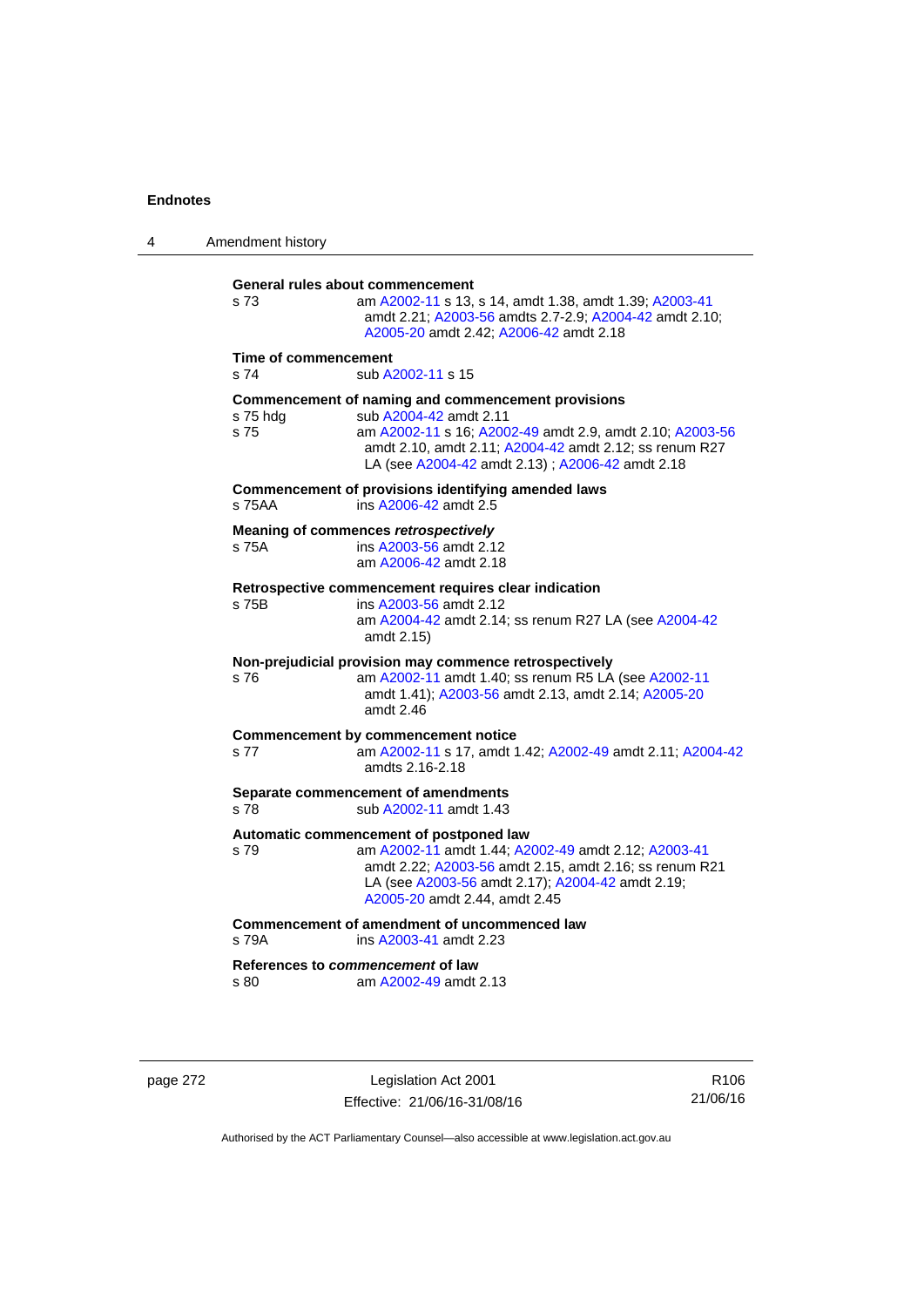|                                  | Amendment history                                                                                                                                                                                                                                                                                                                                                                                                                                                    | 4 |
|----------------------------------|----------------------------------------------------------------------------------------------------------------------------------------------------------------------------------------------------------------------------------------------------------------------------------------------------------------------------------------------------------------------------------------------------------------------------------------------------------------------|---|
| s 81                             | <b>Exercise of powers between notification and commencement</b><br>am A2002-11 amdts 1.45-1.47; A2004-42 amdt 2.20,<br>amdt 2.21; ss renum R27 LA (see A2004-42 amdt 2.22);<br>A2005-5 s 25; ss renum R32 LA (see A2005-5 s 26);<br>A2005-20 amdt 2.46; A2006-42 amdt 2.18                                                                                                                                                                                           |   |
| Definitions-ch 9<br>s 82         | def law sub A2004-42 amdt 2.23; A2005-20 amdt 2.47<br>def repeal sub A2002-49 amdt 2.14<br>am A2004-42 amdt 2.24                                                                                                                                                                                                                                                                                                                                                     |   |
| s 83                             | Consequences of amendment of statutory instrument by Act<br>am A2002-11 amdt 1.48, amdt 1.49                                                                                                                                                                                                                                                                                                                                                                         |   |
| s 84                             | Saving of operation of repealed and amended laws<br>am A2002-11 amdt 1.50; ss renum R5 LA (see A2002-11<br>amdt 1.51); A2005-20 amdt 2.48                                                                                                                                                                                                                                                                                                                            |   |
| s 84A                            | Creation of offences and changes in penalties<br>ins A2001-56 amdt 2.57<br>am A2002-11 amdt 1.52; A2004-42 amdt 2.25; ss renum R27<br>LA (see A2004-42 amdt 2.26); A2005-20 amdt 2.49                                                                                                                                                                                                                                                                                |   |
| When repeal takes effect<br>s 85 | sub A2002-11 s 18                                                                                                                                                                                                                                                                                                                                                                                                                                                    |   |
|                                  | Repealed and amended laws not revived on repeal of repealing and                                                                                                                                                                                                                                                                                                                                                                                                     |   |
| amending laws<br>s 86            | am A2002-11 amdt 1.53; ss renum R5 LA (see A2002-11<br>amdt 1.54)                                                                                                                                                                                                                                                                                                                                                                                                    |   |
| s 87                             | Commencement not undone if repealed<br>am A2002-11 amdt 1.55                                                                                                                                                                                                                                                                                                                                                                                                         |   |
| s 88 hda<br>s 88                 | Repeal does not end effect of transitional laws etc<br>sub A2002-49 amdt 2.15<br>am A2002-11 amdt 1.56; A2003-56 amdt 2.18; A2005-20<br>amdt 2.50, amdt 2.51; ss renum R34 LA (see A2005-20<br>amdt 2.52); A2006-42 amdt 2.6, amdt 2.7                                                                                                                                                                                                                               |   |
| s 89                             | Automatic repeal of certain laws and provisions<br>am A2002-11 amdts 1.57-1.59; ss renum R5 LA (see<br>A2002-11 amdt 1.60); A2002-30 amdt 2.3; A2002-49<br>amdts 2.16-2.18, 2.20-2.23; ss renum R13 LA (see A2002-49<br>amdt 2.19); A2003-56 amdts 2.19-2.23; ss renum R21 LA<br>(see A2003-56 amdt 2.24); A2004-42 amdt 2.27, amdt 2.28,<br>amdts 2.30-2.32; ss renum R27 LA (see A2004-42<br>amdt 2.29); A2005-20 amdts 2.53-2.56; A2006-42 amdt 2.8,<br>amdt 2.18 |   |

R106 21/06/16

Legislation Act 2001 Effective: 21/06/16-31/08/16 page 273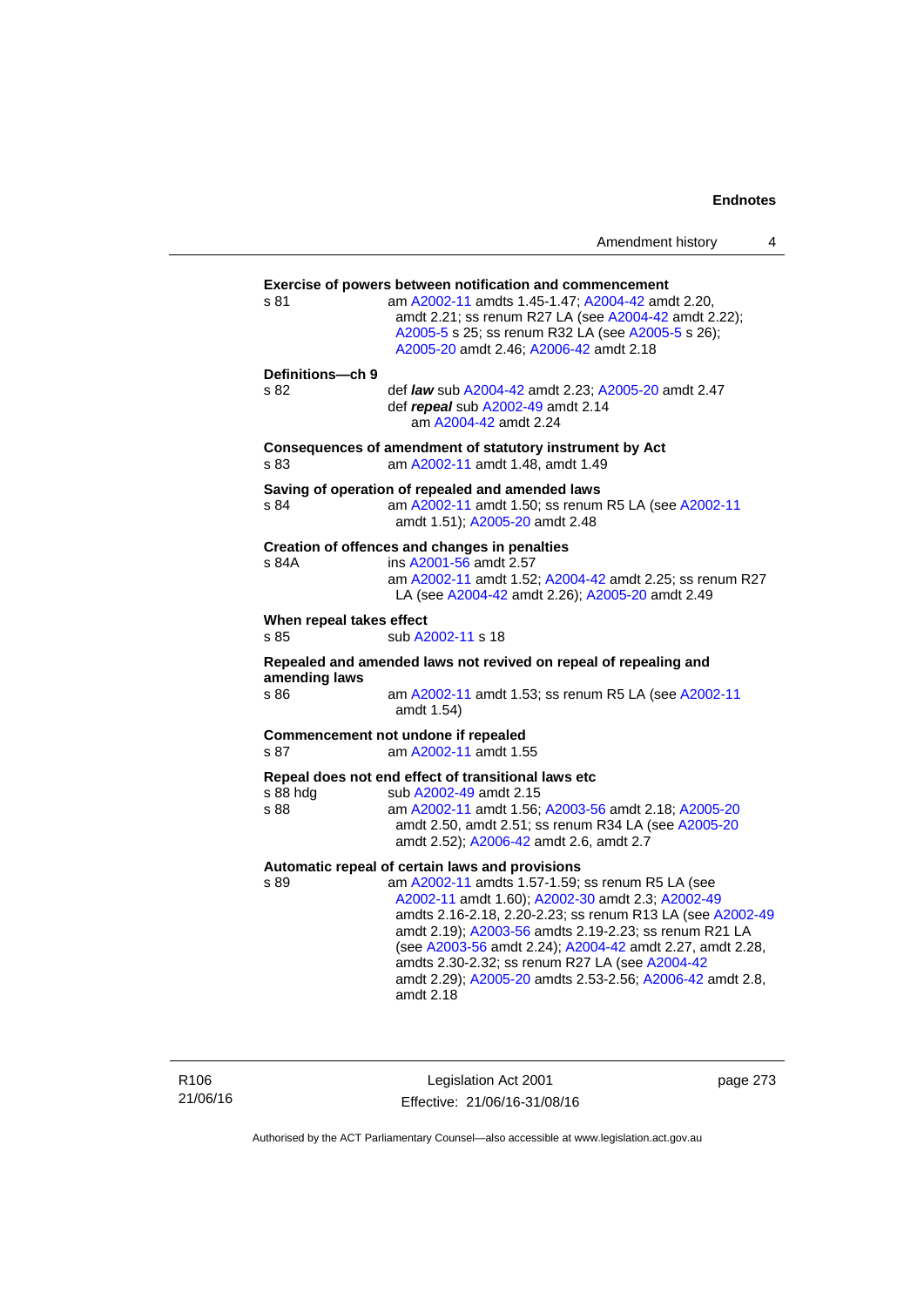| 4 | Amendment history                                |                                                                                                                                                                                                                                         |
|---|--------------------------------------------------|-----------------------------------------------------------------------------------------------------------------------------------------------------------------------------------------------------------------------------------------|
|   | s 91                                             | Insertion of provisions by amending law<br>am A2001-56 amdt 2.58; A2002-11 amdts 1.61-1.63; ss renum<br>R5 LA (see A2002-11 amdt 1.64) ; A2003-41 amdt 2.24;<br>A2004-42 amdt 2.33, amdt 2.34; A2005-20 amdt 2.57;<br>A2009-20 amdt 2.6 |
|   | s 92                                             | Amendment to be made whenever possible<br>am A2002-11 amdts 1.65-1.68; A2005-20 amdt 2.58                                                                                                                                               |
|   | s 93                                             | Provisions included in another provision for amendment purposes<br>am A2001-56 amdt 2.59, amdt 2.60; A2002-11 amdt 1.69;<br>A2004-42 amdt 2.35, amdt 2.36; A2005-20 amdt 2.59                                                           |
|   | s 94                                             | Continuance of appointments etc made under amended provisions<br>am A2002-11 amdt 1.70; ss renum R5 LA (see A2002-11<br>amdt 1.71); A2002-49 amdt 2.24; A2003-41 amdt 2.25                                                              |
|   | <b>Status of modifications</b><br>s 95           | am A2002-11 amdt 1.72, amdt 1.73                                                                                                                                                                                                        |
|   | <b>Relocated provisions</b><br>s 96              | am A2002-11 amdt 1.74; A2005-20 amdt 2.60                                                                                                                                                                                               |
|   | <b>Referring to laws</b><br>ch 10 hdg            | sub A2005-20 amdt 2.61                                                                                                                                                                                                                  |
|   | Definitions-ch 10<br>s 97 hda<br>s 97            | sub A2001-56 amdt 2.61<br>am A2001-56 amdt 2.62<br>sub A2005-20 amdt 2.61<br>def <b>ACT law</b> ins A2005-20 amdt 2.61<br>def <i>law</i> ins A2005-20 amdt 2.61<br>def law of another jurisdiction ins A2005-20 amdt 2.61               |
|   | s 98                                             | References to ACT law include law containing reference<br>am A2002-11 amdt 1.75<br>sub A2005-20 amdt 2.61                                                                                                                               |
|   | s 99                                             | References in ACT statutory instruments to the Act<br>am A2003-56 amdt 2.25<br>sub A2005-20 amdt 2.61                                                                                                                                   |
|   | <b>Referring to particular ACT laws</b><br>s 100 | am A2003-56 amdt 2.26<br>sub A2005-20 amdt 2.61<br>am A2011-28 amdt 2.17                                                                                                                                                                |
|   | s 101                                            | Referring to particular laws of other jurisdictions etc<br>am A2002-49 amdt 2.25<br>sub A2005-20 amdt 2.61                                                                                                                              |

page 274 Legislation Act 2001 Effective: 21/06/16-31/08/16

R106 21/06/16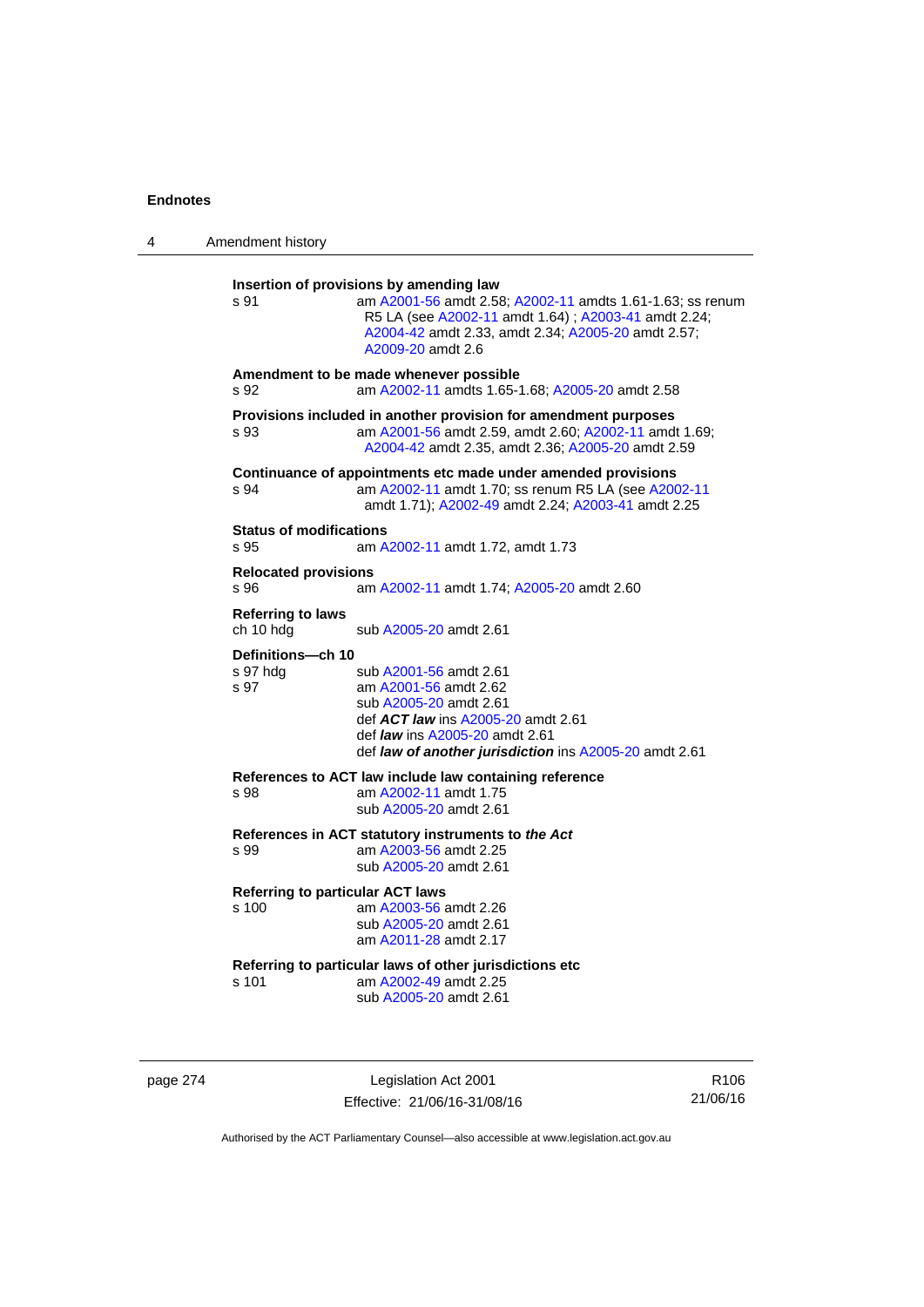| s 101A                                      | ins A2001-56 amdt 2.63<br>om A2005-20 amdt 2.61                                                                                                                                                            |
|---------------------------------------------|------------------------------------------------------------------------------------------------------------------------------------------------------------------------------------------------------------|
| s 101B                                      | References to paragraphs etc<br>ins A2001-56 amdt 2.63<br>om A2005-20 amdt 2.61                                                                                                                            |
| s 102                                       | References to laws include references to laws as in force from time to time<br>am A2002-11 amdt 1.76, amdt 1.77; A2003-56 amdt 2.27;<br>ss renum R21 LA (see A2003-56 amdt 2.28)<br>sub A2005-20 amdt 2.61 |
| <b>References to repealed laws</b><br>s 103 | sub A2005-20 amdt 2.61                                                                                                                                                                                     |
| s 104                                       | References to laws include references to instruments under laws<br>am A2001-56 amdt 2.64<br>sub A2005-20 amdt 2.61<br>am A2015-50 amdt 2.1                                                                 |
| s 105                                       | Referring to provisions of laws<br>am A2002-11 amdt 1.78, amdt 1.79<br>sub A2005-20 amdt 2.61                                                                                                              |
| s 106                                       | References to provisions of laws are inclusive<br>am A2002-30 amdt 2.4<br>sub A2005-20 amdt 2.61                                                                                                           |
| s 106A                                      | References to paragraphs etc of laws<br>ins A2005-20 amdt 2.61                                                                                                                                             |
| Meaning of law-ch 11<br>s 107 hdg<br>s 107  | sub A2004-42 amdt 2.37<br>def law am A2003-41 amdt 2.26; A2005-20 amdt 2.62<br>def republication ins A2004-42 amdt 2.38                                                                                    |
| <b>Republication in register</b><br>s 108   | am A2001-56 amdt 2.65                                                                                                                                                                                      |
| s 109                                       | Republications may be published with other information<br>am A2003-41 amdt 2.27                                                                                                                            |
| s 111                                       | <b>Incorporation of amendments</b><br>am A2005-20 amdt 2.63, amdt 2.64                                                                                                                                     |
| s 114                                       | Authorisation for parliamentary counsel<br>am A2001-70 amdt 1.8                                                                                                                                            |
| s 116                                       | Ambit of editorial amendments<br>am A2003-56 amdt 2.29; A2005-20 amdts 2.65-2.68,<br>amdt 2.146                                                                                                            |

R106 21/06/16

Legislation Act 2001 Effective: 21/06/16-31/08/16 page 275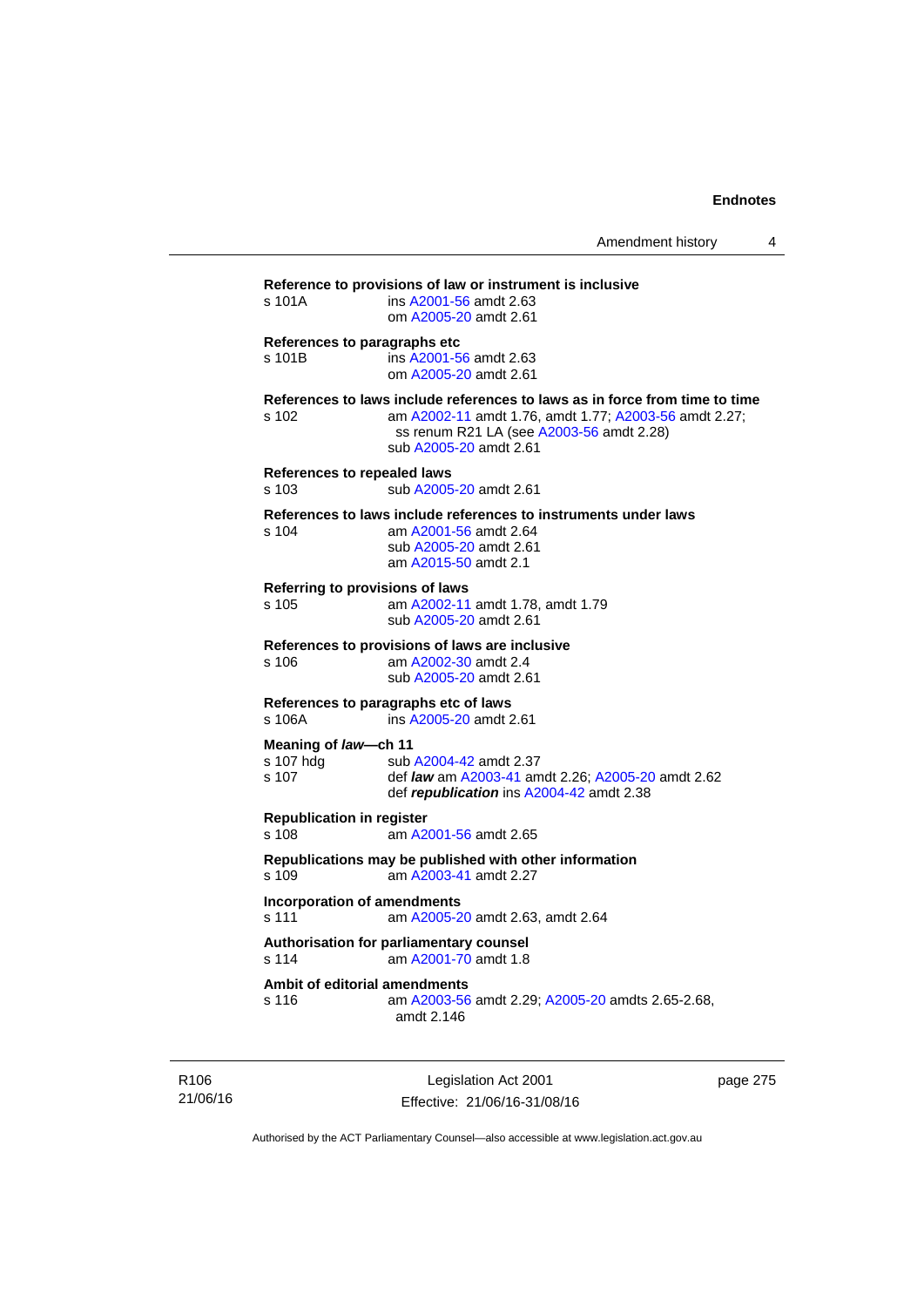| 4 | Amendment history                                                                                                                                                                                                                                                       |
|---|-------------------------------------------------------------------------------------------------------------------------------------------------------------------------------------------------------------------------------------------------------------------------|
|   | Delegation by parliamentary counsel<br>s 119<br>renum as s 260                                                                                                                                                                                                          |
|   | Scope of Acts and statutory instruments<br>orig ch 12 hdg renum as ch 19 hdg and then ch 20 hdg<br>ch 12 hdg<br>ins A2001-56 amdt 2.68                                                                                                                                  |
|   | Act to be interpreted not to exceed legislative powers of Assembly<br>s 120<br>orig s 120 renum as s 261<br>ins A2001-56 amdt 2.68<br>am A2002-11 amdt 1.80                                                                                                             |
|   | <b>Binding effect of Acts</b><br>s 121<br>orig s 121 renum as s 262 and then s 302<br>ins A2002-11 s 19<br>am A2006-38 amdt 1.8                                                                                                                                         |
|   | <b>Application to Territory</b><br>s 122<br>orig s 122 renum as s 263<br>ins A2001-56 amdt 2.68<br>am A2002-11 amdt 1.81                                                                                                                                                |
|   | Application of s 47 (2) and (3)<br>s 122A<br>renum as s 264 and then s 304                                                                                                                                                                                              |
|   | Application of s 61 and s 62<br>s 123<br>renum as s 265 and then s 305                                                                                                                                                                                                  |
|   | <b>Application of s 69</b><br>s 124<br>renum as s 266                                                                                                                                                                                                                   |
|   | <b>Structure of Acts and statutory instruments</b><br>orig ch 13 hdg renum as ch 20 hdg and then ch 21 hdg<br>ch 13 hdg<br>ins A2001-56 amdt 2.68                                                                                                                       |
|   | General<br>pt 13.1 hdg<br>ins A2001-56 amdt 2.68                                                                                                                                                                                                                        |
|   | Meaning of law—ch 13<br>s 125<br>orig s 125 renum as s 267 and then s 306<br>ins A2001-56 amdt 2.68<br>am A2005-20 amdt 2.69                                                                                                                                            |
|   | Material that is part of Act or statutory instrument<br>orig s 126 renum as s 268 and then s 307<br>s 126<br>ins A2001-56 amdt 2.68<br>am A2002-11 amdt 1.82; A2002-30 amdt 2.5; A2003-56<br>amdt 2.30; ss renum R21 LA (see A2003-56 amdt 2.31);<br>A2005-20 amdt 2.70 |

page 276 **Legislation Act 2001** Effective: 21/06/16-31/08/16

R106 21/06/16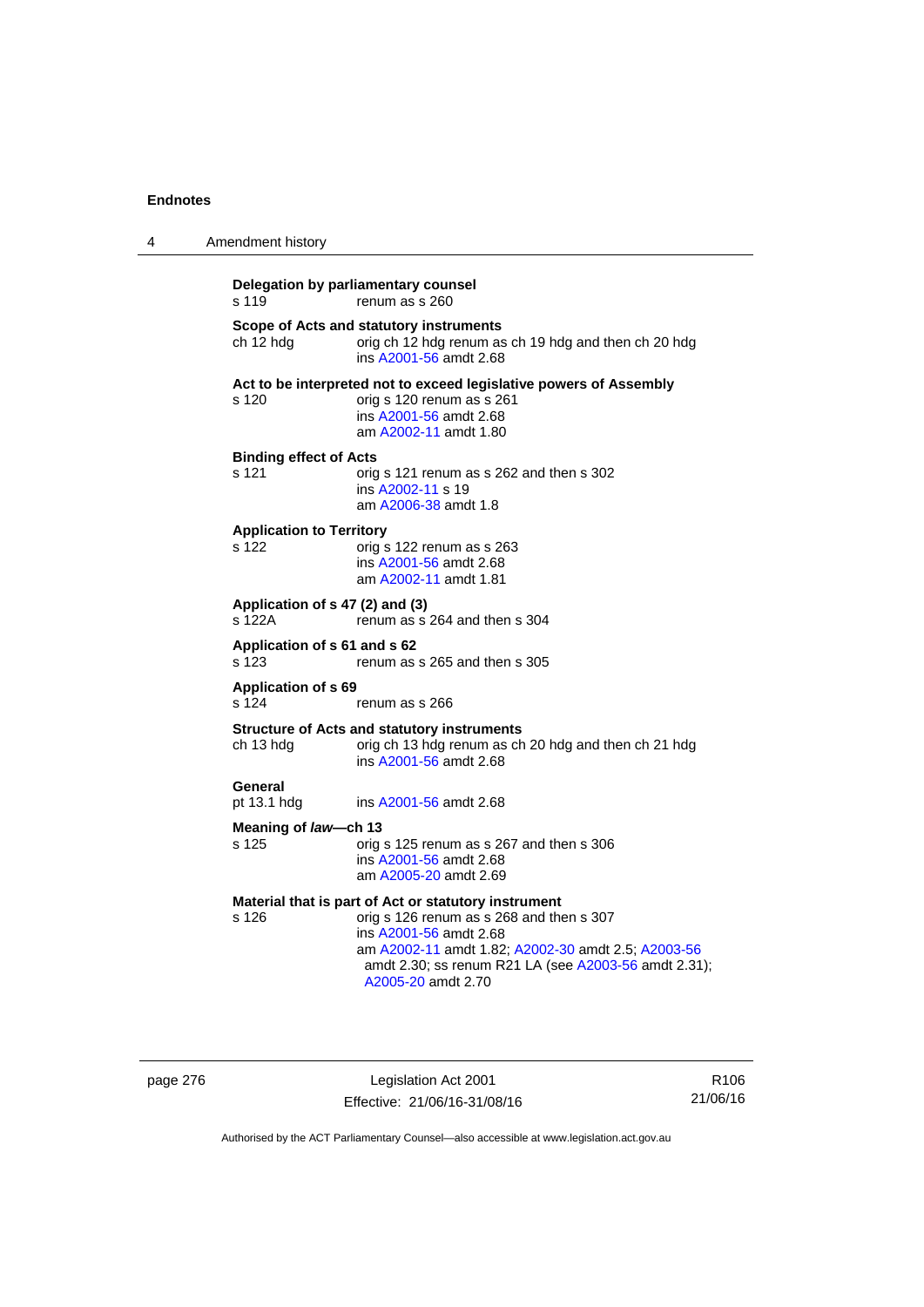|                                                      | Amendment history                                                                                                                                                                |          | 4 |
|------------------------------------------------------|----------------------------------------------------------------------------------------------------------------------------------------------------------------------------------|----------|---|
| s 127                                                | Material that is not part of Act or statutory instrument<br>orig s 127 renum as s 269 and then s 308<br>ins A2001-56 amdt 2.68<br>am A2002-11 amdt 1.83; A2005-20 amdt 2.71      |          |   |
| s 128                                                | Status of certain instruments as notifiable instruments<br>renum as s 270 and then s 309                                                                                         |          |   |
| gazette<br>s 129                                     | Compliance with authorisation or requirement to do something by notice in<br>renum as s 271 and then s 310                                                                       |          |   |
| <b>Particular kinds of provisions</b><br>pt 13.2 hdg | ins A2001-56 amdt 2.68                                                                                                                                                           |          |   |
| What is a definition?<br>s 130                       | orig s 130 renum as s 272 and then s 313<br>ins A2001-56 amdt 2.68<br>am A2003-56 amdts 2.32-2.34                                                                                |          |   |
| <b>Signpost definitions</b><br>s 131                 | ins A2001-56 amdt 2.68<br>am A2002-49 amdt 2.26, amdt 2.27; A2003-56 amdt 2.35,<br>amdt 2.36; ss renum R21 LA (see A2003-56 amdt 2.37);<br>A2009-20 amdt 2.7; A2009-28 amdt 2.20 |          |   |
| <b>Examples</b><br>s 132                             | ins A2001-56 amdt 2.68<br>am A2002-11 amdt 1.84                                                                                                                                  |          |   |
| <b>Penalty units</b><br>s 133                        | ins A2001-56 amdt 2.68<br>am A2002-11 amdt 1.85; A2009-35 s 4; ss renum R67 LA;<br>A2013-30 s 4; ss renum R86 LA; A2014-37 s 4                                                   |          |   |
| s 134                                                | Penalties at end of sections and subsections<br>ins A2001-56 amdt 2.68<br>am A2002-11 amdt 1.86; A2002-49 amdt 2.28; A2005-20<br>amdt 2.72; amdt 2.73                            |          |   |
| s 135                                                | Penalties not at end of sections and subsections<br>ins A2001-56 amdt 2.68<br>am A2002-11 amdt 1.87; A2002-49 amdt 2.29; A2005-20<br>amdt 2.74, amdt 2.75                        |          |   |
| ch 14 hdg                                            | Interpretation of Acts and statutory instruments<br>ins A2002-11 s 20<br>sub A2003-18 s 4                                                                                        |          |   |
| <b>Purpose and scope</b><br>pt 14.1 hdg              | ins A2003-18 s 4                                                                                                                                                                 |          |   |
|                                                      | Legislation Act 2001                                                                                                                                                             | page 277 |   |

21/06/16

R106

Effective: 21/06/16-31/08/16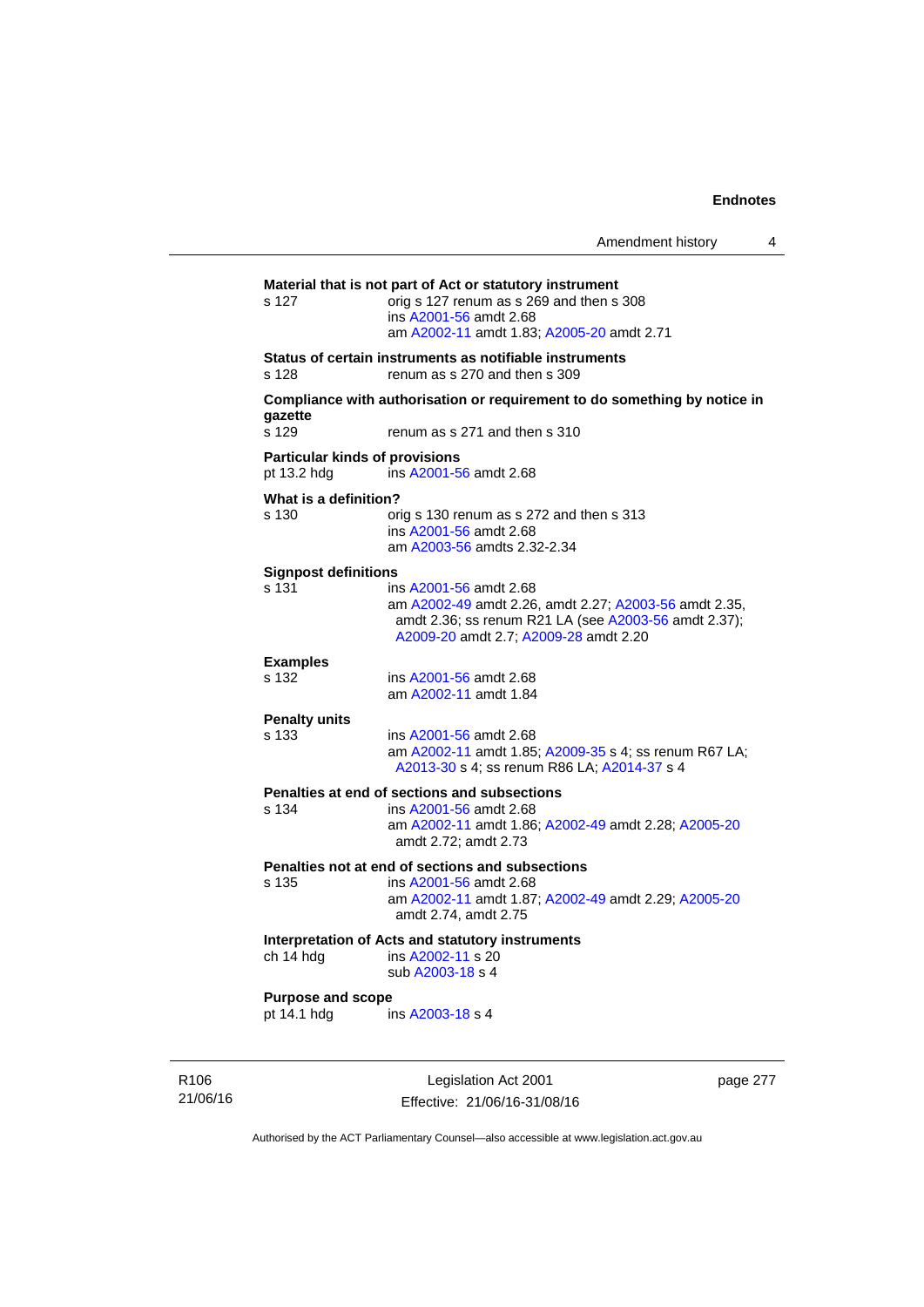4 Amendment history **Meaning of Act—ch 14**<br>s 136 **ins A** s 136 ins [A2001-56](http://www.legislation.act.gov.au/a/2001-56) amdt 2.68 om [A2002-11](http://www.legislation.act.gov.au/a/2002-11) amdt 1.88 ins [A2003-18](http://www.legislation.act.gov.au/a/2003-18) s 4 **Purpose and scope—ch 14**  s 137 ins [A2002-11](http://www.legislation.act.gov.au/a/2002-11) s 20 sub [A2003-18](http://www.legislation.act.gov.au/a/2003-18) s 4 **Key principles of interpretation**<br>pt 14.2 hdg ins A2003-18 ins [A2003-18](http://www.legislation.act.gov.au/a/2003-18) s 4 **Meaning of** *working out the meaning of an Act***—pt 14.2**  s 138 reloc from IA [A2002-11](http://www.legislation.act.gov.au/a/2002-11) amdt 2.63 sub [A2003-18](http://www.legislation.act.gov.au/a/2003-18) s 4 **Interpretation best achieving Act's purpose**  s 139 reloc from IA [A2002-11](http://www.legislation.act.gov.au/a/2002-11) amdt 2.63 pars renum R5 LA am [A2002-49](http://www.legislation.act.gov.au/a/2002-49) amdt 2.30 sub [A2003-18](http://www.legislation.act.gov.au/a/2003-18) s 4 am [A2004-5](http://www.legislation.act.gov.au/a/2004-5) amdt 2.7 **Legislative context**  ins [A2003-18](http://www.legislation.act.gov.au/a/2003-18) s 4 am [A2006-23](http://www.legislation.act.gov.au/a/2006-23) amdt 1.211 **Non-legislative context generally**  s 141 **ins [A2003-18](http://www.legislation.act.gov.au/a/2003-18) s** 4 am [A2003-41](http://www.legislation.act.gov.au/a/2003-41) amdt 2.28 **Non-legislative context—material that may be considered**  s 142 ins [A2003-18](http://www.legislation.act.gov.au/a/2003-18) s 4 am [A2003-41](http://www.legislation.act.gov.au/a/2003-41) amdt 2.29; table renum R22 LA; [A2005-20](http://www.legislation.act.gov.au/a/2005-20) amdt 2.76 **Law stating material for consideration in working out meaning**  ins [A2003-18](http://www.legislation.act.gov.au/a/2003-18) s 4 **Aids to interpretation**  ch 15 hdg ins [A2001-56](http://www.legislation.act.gov.au/a/2001-56) amdt 2.68 ch 15 hdg note om [A2002-11](http://www.legislation.act.gov.au/a/2002-11) amdt 1.89 General<br>pt 15.1 hdg ins [A2001-56](http://www.legislation.act.gov.au/a/2001-56) amdt 2.68 **Meaning of commonly-used terms**  s 144 hdg sub [A2003-56](http://www.legislation.act.gov.au/a/2003-56) amdt 2.38<br>s 144 ins A2001-56 amdt 2.68 ins [A2001-56](http://www.legislation.act.gov.au/a/2001-56) amdt 2.68

page 278 Legislation Act 2001 Effective: 21/06/16-31/08/16

R106 21/06/16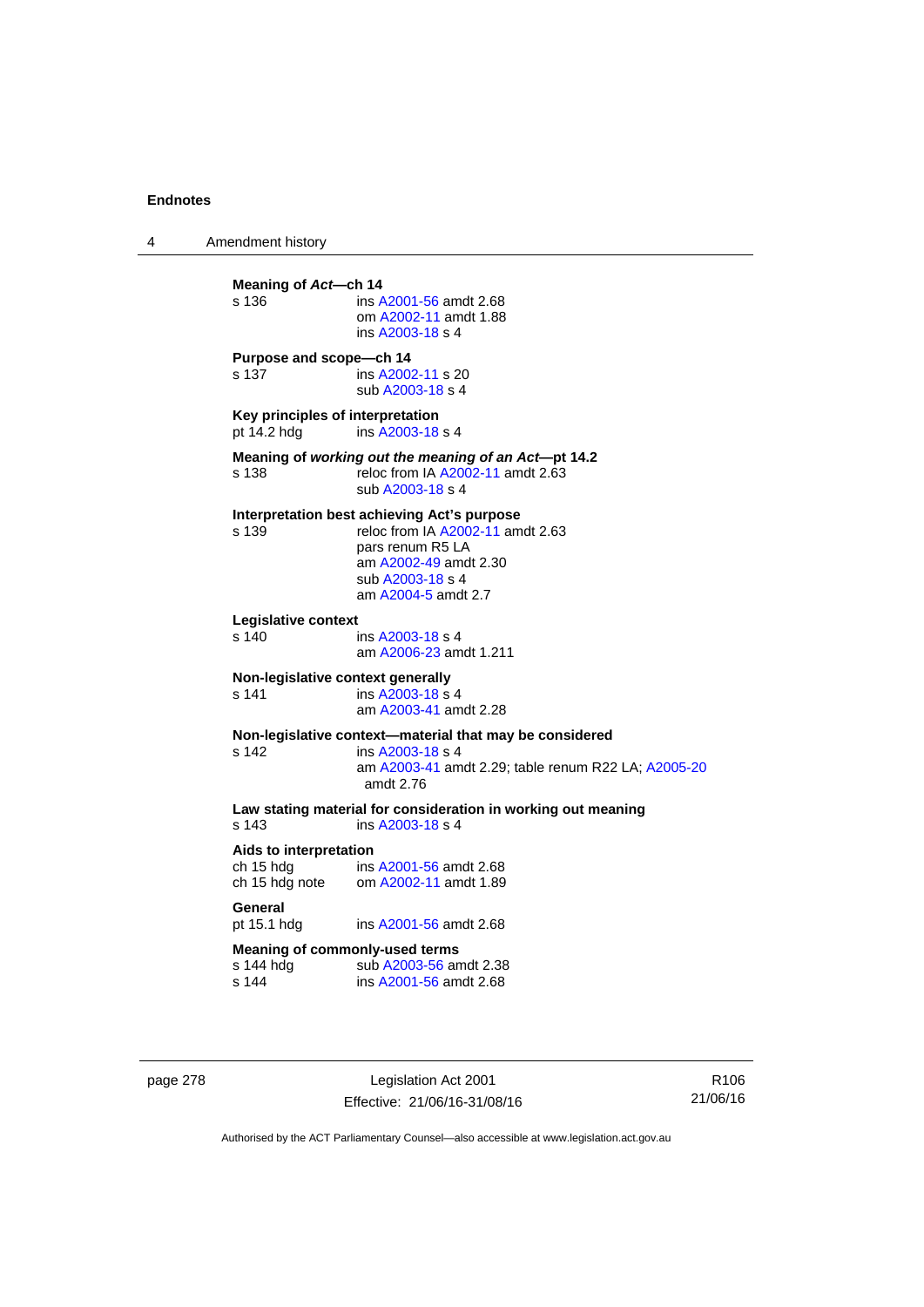| Gender and number                       |                                                                                                                                                                                                                                                                                      |
|-----------------------------------------|--------------------------------------------------------------------------------------------------------------------------------------------------------------------------------------------------------------------------------------------------------------------------------------|
| s 145                                   | ins A2001-56 amdt 2.68<br>am A2002-11 amdt 1.90                                                                                                                                                                                                                                      |
| Meaning of may and must<br>s 146        | ins A2001-56 amdt 2.68<br>am A2002-11 amdt 1.91, amdt 1.92; A2002-30 amdt 2.6;<br>A2003-56 amdt 2.39; A2005-20 amdt 2.77                                                                                                                                                             |
| s 147                                   | Changes of drafting practice not to affect meaning<br>ins A2001-56 amdt 2.68<br>am A2002-11 amdt 1.93                                                                                                                                                                                |
| s 148                                   | Terms used in instruments have same meanings as in authorising laws<br>ins A2001-56 amdt 2.68<br>am A2002-11 amdt 1.94; A2003-56 amdt 2.40                                                                                                                                           |
| Age in years<br>s 149                   | ins A2001-56 amdt 2.68<br>am A2002-11 amdt 1.95                                                                                                                                                                                                                                      |
| <b>Measurement of distance</b><br>s 150 | ins A2001-56 amdt 2.68<br>am A2002-11 amdt 1.96                                                                                                                                                                                                                                      |
| $s$ 151                                 | Working out periods of time generally<br>ins A2002-11 s 21<br>am A2002-49 amdt 2.31; A2003-56 amdt 2.41<br>sub A2005-62 amdt 2.14<br>am A2006-42 amdt 2.9, amdt 2.10; ss renum R47 LA;<br>A2014-44 amdt 2.2, amdt 2.3; ss renum R97 LA<br>(10)-(12) exp 11 January 2007 (s 151 (12)) |
| s 151A                                  | Periods of time ending on non-working days<br>ins A2005-62 amdt 2.14<br>am A2006-42 amdt 2.11<br>(5)-(7) exp 11 January 2007 (s 151A (7))                                                                                                                                            |
| s 151B                                  | Doing things for which no time is fixed<br>ins A2005-62 amdt 2.14                                                                                                                                                                                                                    |
| Power to extend time<br>s 151C          | ins A2005-62 amdt 2.14                                                                                                                                                                                                                                                               |
| s 152                                   | <b>Continuing effect of obligations</b><br>ins A2002-11 s 21<br>sub A2002-49 amdt 2.32                                                                                                                                                                                               |
| <b>Definitions</b><br>pt 15.2 hdg       | ins A2001-56 amdt 2.68                                                                                                                                                                                                                                                               |

R106 21/06/16

Legislation Act 2001 Effective: 21/06/16-31/08/16 page 279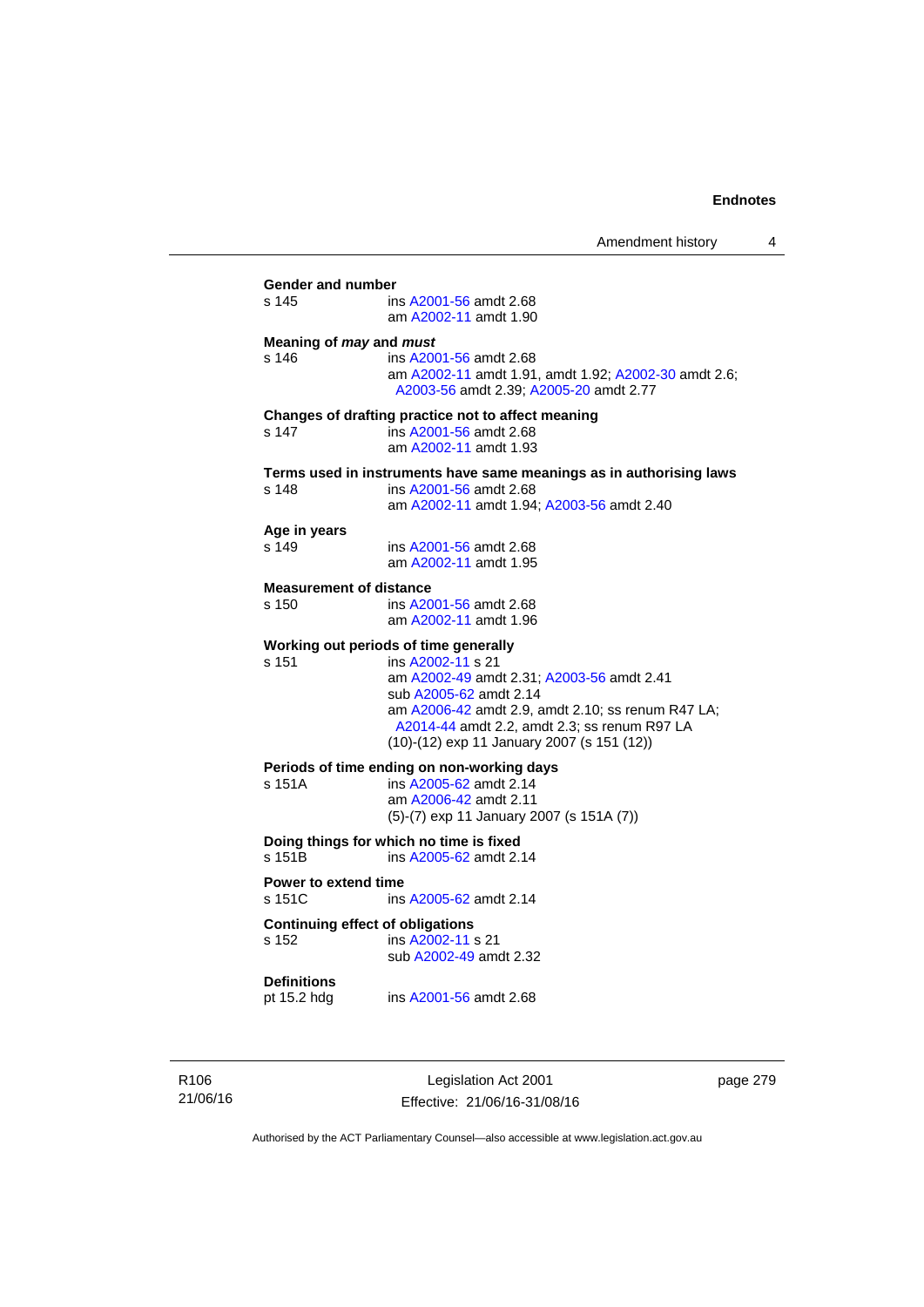| 4 | Amendment history                                  |                                                                                                                                        |
|---|----------------------------------------------------|----------------------------------------------------------------------------------------------------------------------------------------|
|   | s 155                                              | Definitions apply subject to contrary intention<br>ins A2001-56 amdt 2.68<br>am A2002-11 amdt 1.97, amdt 1.98                          |
|   | s 156                                              | Application of definitions in dictionaries and sections<br>ins A2001-56 amdt 2.68<br>am A2003-56 amdt 2.42; A2005-20 amdts 2.78-2.80   |
|   | s 157                                              | Defined terms-other parts of speech and grammatical forms<br>ins A2001-56 amdt 2.68<br>sub A2002-11 amdt 1.99<br>am A2003-56 amdt 2.43 |
|   | pt 15.3 hdg                                        | References to various entities and things<br>ins A2001-56 amdt 2.68                                                                    |
|   | References to people generally<br>s <sub>160</sub> | ins A2001-56 amdt 2.68<br>am A2002-11 amdt 1.100, amdt 1.101; A2009-20 amdt 2.8                                                        |
|   | <b>Corporations liable to offences</b><br>s 161    | ins A2001-56 amdt 2.68<br>am A2002-11 amdt 1.102; A2002-51 amdt 1.23; A2002-49<br>amdt $2.33$                                          |
|   | s 162                                              | References to a Minister or the Minister<br>ins A2001-56 amdt 2.68                                                                     |
|   | s 163                                              | References to a director-general or the director-general<br>ins A2001-56 amdt 2.68<br>am A2005-44 amdt 1.5<br>sub A2011-22 amdt 1.276  |
|   | s 164                                              | <b>References to Australian Standards etc</b><br>ins A2001-56 amdt 2.68<br>sub A2003-56 amdt 2.44                                      |
|   | s 165                                              | References to Assembly committees that no longer exist<br>ins A2001-56 amdt 2.68                                                       |
|   | representative etc                                 | References to person with interest in land include personal                                                                            |
|   | s 168                                              | ins A2001-56 amdt 2.68<br>am A2002-11 amdt 1.103                                                                                       |

page 280 Legislation Act 2001 Effective: 21/06/16-31/08/16

R106 21/06/16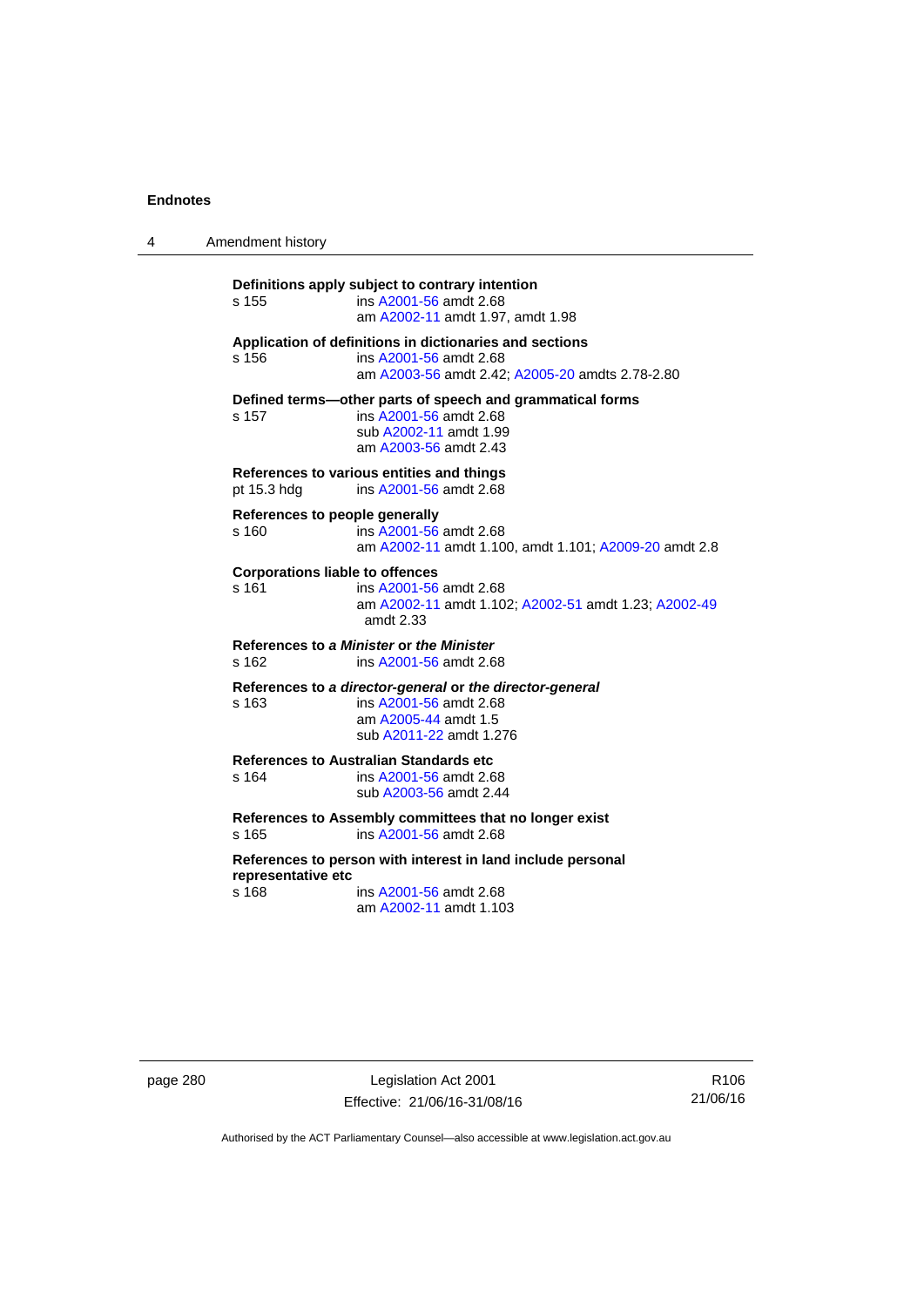| Amendment history |  |
|-------------------|--|
|-------------------|--|

### Legislation Act 2001 page 281 **References to** *domestic partner* **and** *domestic partnership*  s 169 ins [A2003-14](http://www.legislation.act.gov.au/a/2003-14) s 4 am [A2006-22](http://www.legislation.act.gov.au/a/2006-22) amdt 1.72, amdt 1.73 [\(A2006-22](http://www.legislation.act.gov.au/a/2006-22) rep before commenced by disallowance (see Cwlth Gaz 2006 No S93)); [A2008-14](http://www.legislation.act.gov.au/a/2008-14) amdt 1.42, amdt 1.43; [A2012-40](http://www.legislation.act.gov.au/a/2012-40) amdt 3.63, amdt 3.64; [A2013-39](http://www.legislation.act.gov.au/a/2013-39) amdt 2.36 [\(A2013-39](http://www.legislation.act.gov.au/a/2013-39) never effective (see *Commonwealth v Australian Capital Territory* [2013] HCA 55)) **References to** *transgender people*  s 169A ins [A2003-14](http://www.legislation.act.gov.au/a/2003-14) s 4 **References to** *intersex people*  s 169B ins [A2003-14](http://www.legislation.act.gov.au/a/2003-14) s 4 sub [A2014-8](http://www.legislation.act.gov.au/a/2014-8) amdt 1.6 **Preservation of certain common law privileges**  pt 15.4 hdg ins [A2002-11](http://www.legislation.act.gov.au/a/2002-11) s 22 **Privileges against self-incrimination and exposure to civil penalty**  s 170 ins [A2002-11](http://www.legislation.act.gov.au/a/2002-11) s 22 am [A2011-48](http://www.legislation.act.gov.au/a/2011-48) amdt 1.34 **Client legal privilege**  s 171 ins [A2002-11](http://www.legislation.act.gov.au/a/2002-11) s 22 am [A2011-48](http://www.legislation.act.gov.au/a/2011-48) amdt 1.35 **Courts, tribunals and other decision-makers**  ch 16 hdg ins [A2001-56](http://www.legislation.act.gov.au/a/2001-56) amdt 2.68 **Meaning of** *law***—ch 16**  s 175 ins [A2001-56](http://www.legislation.act.gov.au/a/2001-56) amdt 2.68 am [A2005-20](http://www.legislation.act.gov.au/a/2005-20) amdt 2.81 **Jurisdiction of courts and tribunals**  s 176 ins [A2001-56](http://www.legislation.act.gov.au/a/2001-56) amdt 2.68 am [A2002-11](http://www.legislation.act.gov.au/a/2002-11) amdt 1.104 **Recovery of amounts owing under laws**  s 177 ins [A2001-56](http://www.legislation.act.gov.au/a/2001-56) amdt 2.68 am [A2002-11](http://www.legislation.act.gov.au/a/2002-11) amdt 1.105 sub [A2008-37](http://www.legislation.act.gov.au/a/2008-37) amdt 1.296 **Power to decide includes power to take evidence etc**  s 178 hdg am [A2003-41](http://www.legislation.act.gov.au/a/2003-41) amdt 2.30 s 178 ins [A2001-56](http://www.legislation.act.gov.au/a/2001-56) amdt 2.68 am [A2002-11](http://www.legislation.act.gov.au/a/2002-11) amdt 1.106, amdt 1.107; [A2003-41](http://www.legislation.act.gov.au/a/2003-41) amdt 2.31 sub [A2005-53](http://www.legislation.act.gov.au/a/2005-53) amdt 1.92 **Content of statements of reasons for decisions**  s 179 ins [A2001-56](http://www.legislation.act.gov.au/a/2001-56) amdt 2.68 am [A2002-11](http://www.legislation.act.gov.au/a/2002-11) amdt 1.108; [A2003-56](http://www.legislation.act.gov.au/a/2003-56) amdt 2.45

R106 21/06/16

Effective: 21/06/16-31/08/16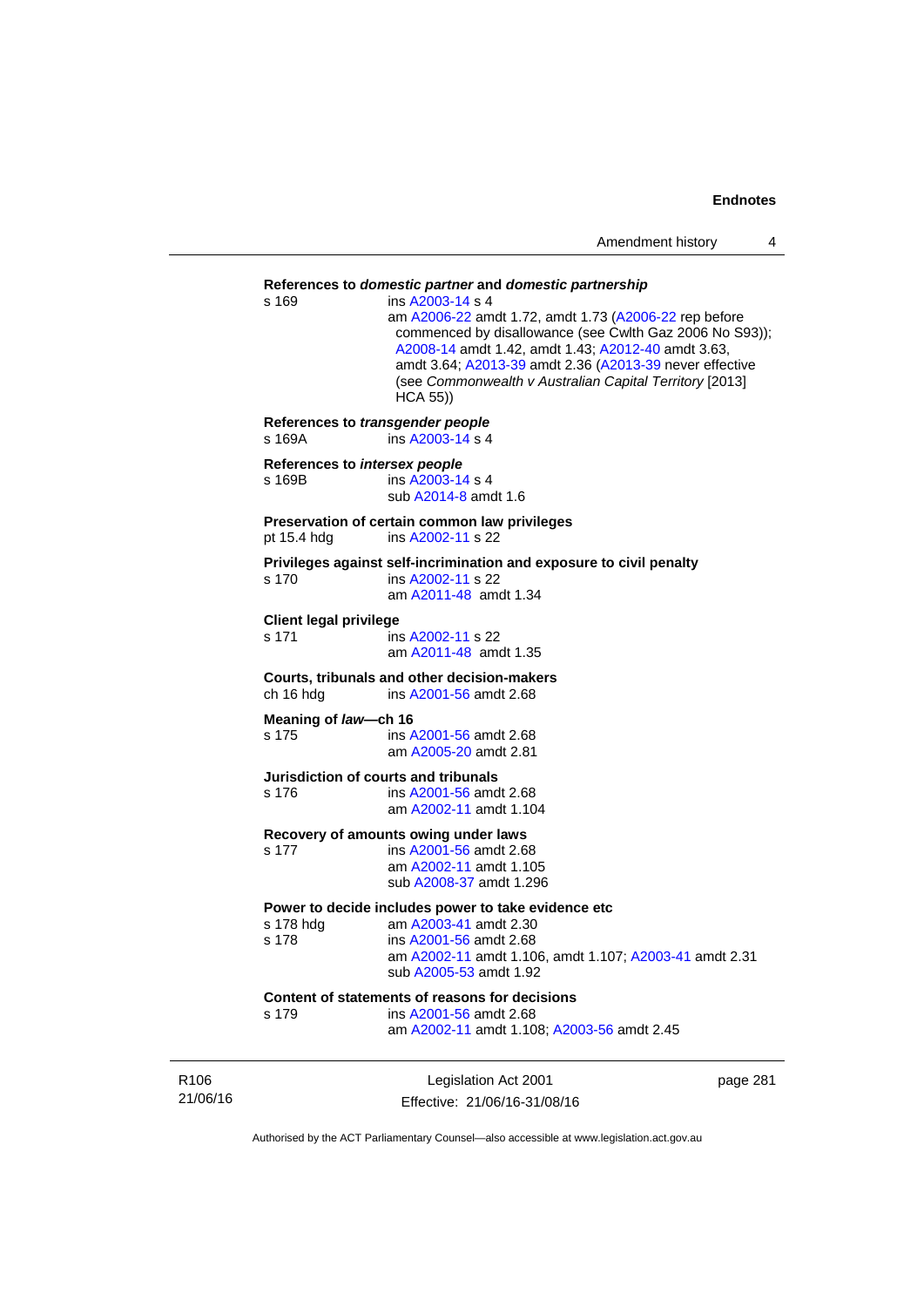| 4        | Amendment history                          |                                                                                                                                                                                             |                              |
|----------|--------------------------------------------|---------------------------------------------------------------------------------------------------------------------------------------------------------------------------------------------|------------------------------|
|          | s 180                                      | Power to make decision includes power to reverse or change<br>ins A2001-56 amdt 2.68<br>am A2002-11 amdt 1.109                                                                              |                              |
|          | <b>Entities and positions</b><br>ch 17 hdg | ins A2001-56 amdt 2.68                                                                                                                                                                      |                              |
|          | Meaning of law-ch 17                       |                                                                                                                                                                                             |                              |
|          | s 182                                      | (prev s 185) ins A2001-56 amdt 2.68<br>renum A2002-11 amdt 1.110<br>sub A2003-56 amdt 2.46<br>am A2005-20 amdt 2.81                                                                         |                              |
|          | Change of name of entity<br>s 183          | (prev s 187) ins A2001-56 amdt 2.68<br>renum A2002-11 amdt 1.112<br>am A2003-56 amdt 2.47<br>sub A2005-20 amdt 2.83                                                                         |                              |
|          | Change in constitution of entity<br>s 184  | (prev s 188) ins A2001-56 amdt 2.68<br>renum A2002-11 amdt 1.112                                                                                                                            |                              |
|          | <b>References to entity</b><br>s 184A      | ins A2005-20 amdt 2.84                                                                                                                                                                      |                              |
|          | s 185                                      | References to occupant of position<br>orig s 185 renum as s 182<br>(prev s 189) ins A2001-56 amdt 2.68<br>renum A2002-11 amdt 1.112<br>am A2003-56 amdt 2.48; A2005-20 amdt 2.85, amdt 2.86 |                              |
|          | Change of name of position                 |                                                                                                                                                                                             |                              |
|          | s 186                                      | (orig s 186) ins A2001-56 amdt 2.68<br>om A2002-11 amdt 1.111<br>(prev s 190) ins A2001-56 amdt 2.68<br>renum A2002-11 amdt 1.112<br>am A2003-56 amdt 2.49<br>sub A2005-20 amdt 2.87        |                              |
|          | Chair and deputy chair etc<br>s 187        | orig s 187 renum as s 183<br>(prev s 191) ins A2001-56 amdt 2.68<br>renum A2002-11 amdt 1.112<br>sub A2005-20 amdt 2.88                                                                     |                              |
|          | <b>Offences</b>                            |                                                                                                                                                                                             |                              |
|          | ch 18 hdg                                  | orig ch 18 hdg renum as ch 19 hdg<br>ins A2002-11 s 23                                                                                                                                      |                              |
|          | <b>Introductory</b><br>pt 18.1 hdg         | renum as pt 19.1 hdg                                                                                                                                                                        |                              |
| page 282 |                                            | Legislation Act 2001<br>Effective: 21/06/16-31/08/16                                                                                                                                        | R <sub>106</sub><br>21/06/16 |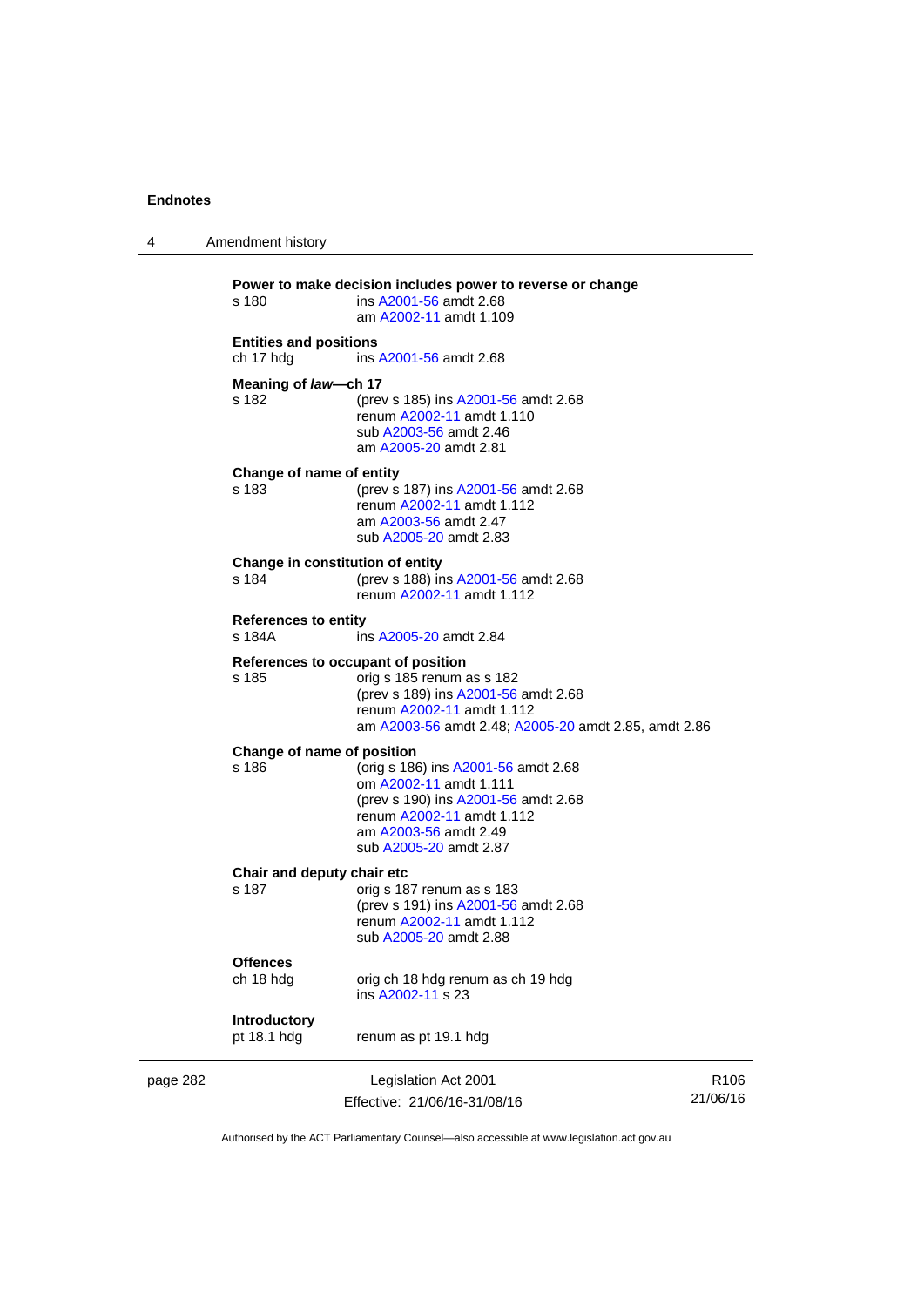Amendment history 4

# **Functions**<br>pt 18.2 hdg renum as pt 19.2 hdg **Appointments**  pt 18.3 hdg renum as pt 19.3 hdg **Appointments—other than acting appointments**  renum as div 19.3.1 hdg **Acting appointments**  div 18.3.2 hdg renum as div 19.3.2 hdg **Delegations**  renum as pt 19.4 hdg **Service of documents**  pt 18.5 hdg renum as pt 19.5 hdg **Other matters**  pt 18.6 hdg renum as pt 19.7 hdg **Meaning of** *ACT law***—ch 18**  s 188 orig s 188 renum as s 184 ins [A2002-11](http://www.legislation.act.gov.au/a/2002-11) s 23 sub [A2005-20](http://www.legislation.act.gov.au/a/2005-20) amdt 2.89 **Reference to offence includes reference to related ancillary offences**  s 189 orig s 189 renum as s 185 ins [A2002-11](http://www.legislation.act.gov.au/a/2002-11) s 23 am [A2002-51](http://www.legislation.act.gov.au/a/2002-51) amdt 1.24, amdt 1.25; [A2005-20](http://www.legislation.act.gov.au/a/2005-20) amdt 2.90, amdt 2.91; [A2005-53](http://www.legislation.act.gov.au/a/2005-53) amdt 1.93 **Indictable and summary offences**  orig s 190 renum as s 186 ins [A2002-11](http://www.legislation.act.gov.au/a/2002-11) s 23 am [A2003-56](http://www.legislation.act.gov.au/a/2003-56) amdt 2.50; ss renum R21 LA (see [A2003-56](http://www.legislation.act.gov.au/a/2003-56) amdt 2.51); [A2005-20](http://www.legislation.act.gov.au/a/2005-20) amdt 2.92; [A2008-44](http://www.legislation.act.gov.au/a/2008-44) amdt 1.62 **Offences against 2 or more laws**  s 191 orig s 191 renum as s 187 ins [A2002-11](http://www.legislation.act.gov.au/a/2002-11) s 23 am [A2005-20](http://www.legislation.act.gov.au/a/2005-20) amdts 2.93-2.96 **When must prosecutions begin?**  s 192 ins [A2002-11](http://www.legislation.act.gov.au/a/2002-11) s 23 am [A2002-51](http://www.legislation.act.gov.au/a/2002-51) amdt 1.26; [A2004-32](http://www.legislation.act.gov.au/a/2004-32) s 90; [A2005-5](http://www.legislation.act.gov.au/a/2005-5) s 27; [A2005-20](http://www.legislation.act.gov.au/a/2005-20) amdt 2.97; [A2005-53](http://www.legislation.act.gov.au/a/2005-53) amdt 1.94; [A2005-62](http://www.legislation.act.gov.au/a/2005-62) amdt 2.15, amdt 2.16; [A2007-16](http://www.legislation.act.gov.au/a/2007-16) amdt 2.1, amdt 2.2 **Continuing offences**

s 193 ins [A2002-11](http://www.legislation.act.gov.au/a/2002-11) s 23 am [A2005-20](http://www.legislation.act.gov.au/a/2005-20) amdt 2.98

R106 21/06/16

Legislation Act 2001 Effective: 21/06/16-31/08/16 page 283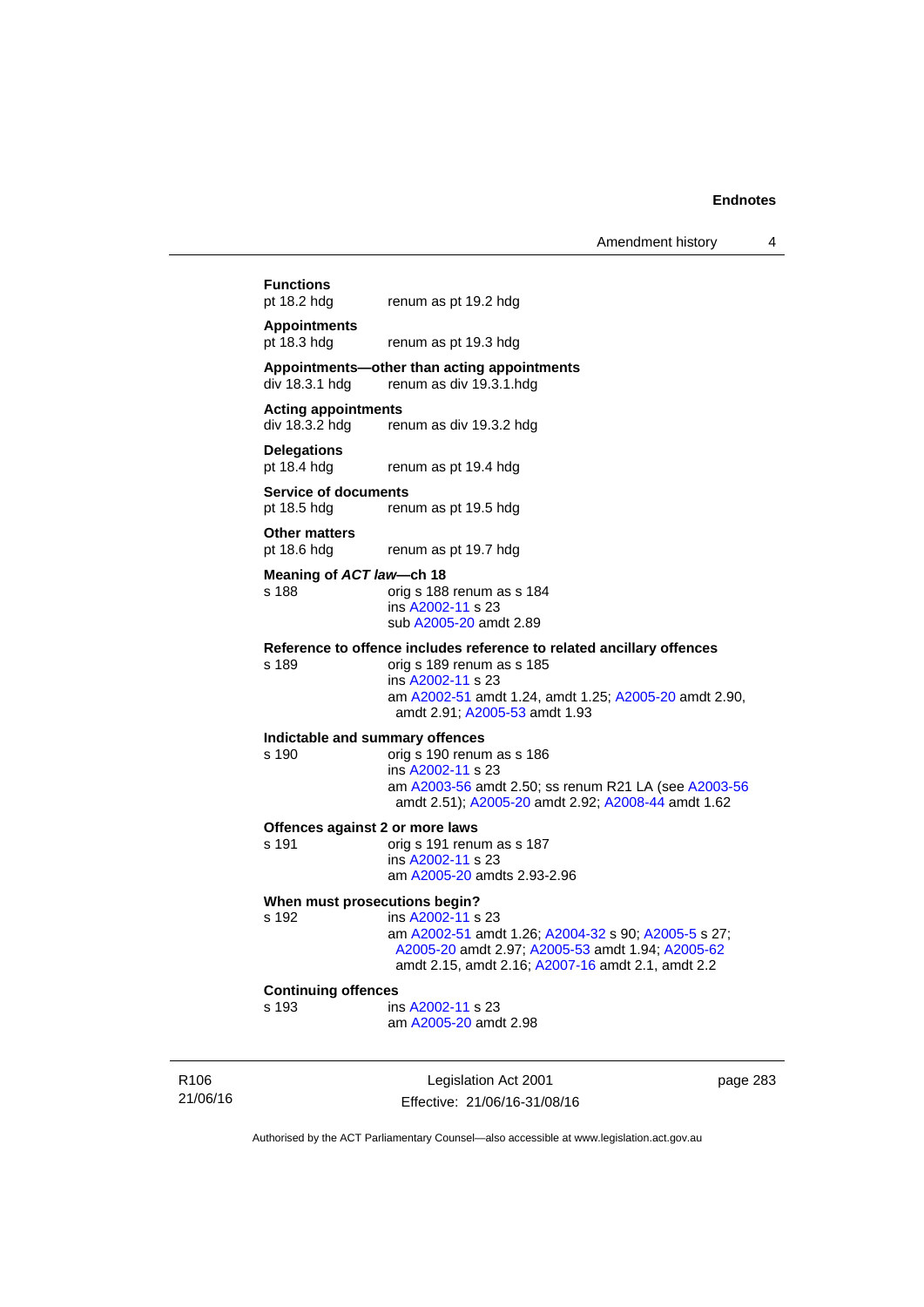| 4 | Amendment history                      |                                                                                                                                                                                       |
|---|----------------------------------------|---------------------------------------------------------------------------------------------------------------------------------------------------------------------------------------|
|   | ch 19 hdg                              | Administrative and machinery provisions<br>(prev ch 12 hdg) renum as ch 19 hdg and then ch 20 hdg<br>(prev ch 18 hdg) ins A2001-56 amdt 2.68<br>renum as ch 19 hdg A2002-11 s 24      |
|   | Introductory<br>pt 19.1 hdg            | (prev pt 18.1 hdg) ins A2001-56 amdt 2.68<br>renum A2002-11 s 24                                                                                                                      |
|   | Meaning of law-ch 19<br>s 195          | ins A2001-56 amdt 2.68<br>am A2005-20 amdt 2.99                                                                                                                                       |
|   | <b>Functions</b><br>pt 19.2 hdg        | (prev pt 18.2 hdg) ins A2001-56 amdt 2.68<br>renum A2002-11 s 24                                                                                                                      |
|   | s 196                                  | Provision giving function gives power to exercise function<br>ins A2001-56 amdt 2.68                                                                                                  |
|   | s 197                                  | Statutory functions may be exercised from time to time<br>ins A2001-56 amdt 2.68<br>am A2002-11 amdt 1.113, amdt 1.114; A2005-20 amdt 2.100                                           |
|   | <b>Functions of bodies</b><br>s 199    | ins A2001-56 amdt 2.68<br>am A2002-11 amdt 1.115, amdt 1.116; ss renum R5 LA<br>(see A2002-11 amdt 1.117); A2003-41 amdt 2.32, amdt 2.33;<br>ss renum R20 LA (see A2003-41 amdt 2.34) |
|   | s 200                                  | <b>Functions of occupants of positions</b><br>ins A2001-56 amdt 2.68                                                                                                                  |
|   | <b>Appointments</b><br>pt 19.3 hdg     | (prev pt 18.3 hdg) ins A2001-56 amdt 2.68<br>renum A2002-11 s 24                                                                                                                      |
|   | Appointments-general<br>div 19.3.1 hdg | (prev div 18.3.1 hdg) ins A2001-56 amdt 2.68<br>renum A2002-11 s 24<br>sub A2003-56 amdt 2.52                                                                                         |
|   | div 19.3.1 note                        | ins A2002-11 amdt 1.118                                                                                                                                                               |
|   | Application-div 19.3.1<br>s 205        | ins A2001-56 amdt 2.68<br>am A2002-11 amdt 1.119, amdt 1.120                                                                                                                          |
|   | s 206                                  | Appointments must be in writing etc<br>ins A2001-56 amdt 2.68<br>sub A2002-11 s 25                                                                                                    |

page 284 Legislation Act 2001 Effective: 21/06/16-31/08/16

R106 21/06/16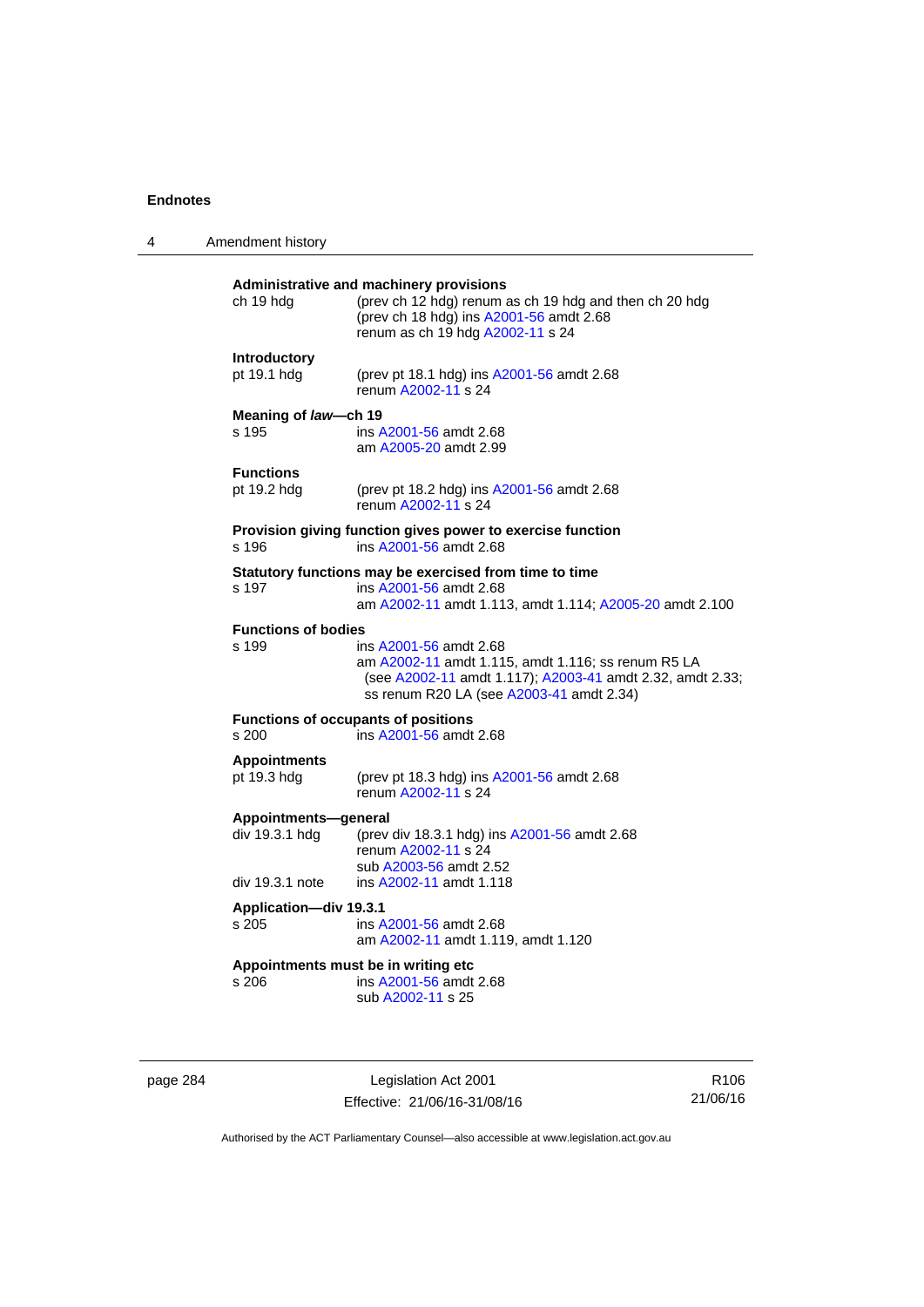**Appointment may be by name or position**  s 207 ins [A2001-56](http://www.legislation.act.gov.au/a/2001-56) amdt 2.68 **Power of appointment includes power to suspend etc**  s 208 ins [A2001-56](http://www.legislation.act.gov.au/a/2001-56) amdt 2.68 am [A2005-20](http://www.legislation.act.gov.au/a/2005-20) amdt 2.101 **Power of appointment includes power to make acting appointment**  s 209 ins [A2001-56](http://www.legislation.act.gov.au/a/2001-56) amdt 2.68 **Resignation of appointment**  s 210 ins [A2001-56](http://www.legislation.act.gov.au/a/2001-56) amdt 2.68 **Appointment not affected by appointer changes**  s 211 ins [A2001-56](http://www.legislation.act.gov.au/a/2001-56) amdt 2.68 **Appointment not affected by defect etc**  s 212 ins [A2001-56](http://www.legislation.act.gov.au/a/2001-56) amdt 2.68 **Acting appointments**  div 19.3.2 hdg (prev div 18.3.2 hdg) ins [A2001-56](http://www.legislation.act.gov.au/a/2001-56) amdt 2.68 renum [A2002-11](http://www.legislation.act.gov.au/a/2002-11) s 24 **Application—div 19.3.2**  s 215 ins [A2001-56](http://www.legislation.act.gov.au/a/2001-56) amdt 2.68 am [A2002-11](http://www.legislation.act.gov.au/a/2002-11) amdt 1.121, amdt 1.122 **Acting appointments must be in writing etc**  s 216 ins [A2001-56](http://www.legislation.act.gov.au/a/2001-56) amdt 2.68 sub [A2002-11](http://www.legislation.act.gov.au/a/2002-11) s 26 **Acting appointment may be made by name or position**  s 217 ins [A2001-56](http://www.legislation.act.gov.au/a/2001-56) amdt 2.68 **Instrument may provide when acting appointment has effect etc**  s 218 ins [A2001-56](http://www.legislation.act.gov.au/a/2001-56) amdt 2.68 **Appointer may decide terms of acting appointment etc**  s 219 ins [A2001-56](http://www.legislation.act.gov.au/a/2001-56) amdt 2.68 am [A2002-11](http://www.legislation.act.gov.au/a/2002-11) amdt 1.123 **Appointee may exercise functions under acting appointment etc**  s 220 ins [A2001-56](http://www.legislation.act.gov.au/a/2001-56) amdt 2.68 **How long does an acting appointment operate?**  s 221 ins [A2001-56](http://www.legislation.act.gov.au/a/2001-56) amdt 2.68 am [A2002-11](http://www.legislation.act.gov.au/a/2002-11) amdt 1.124 **Resignation of acting appointment**  s 222 ins [A2001-56](http://www.legislation.act.gov.au/a/2001-56) amdt 2.68

**Effect of acting appointment on substantive appointment etc**  s 223 ins [A2001-56](http://www.legislation.act.gov.au/a/2001-56) amdt 2.68

R106 21/06/16

Legislation Act 2001 Effective: 21/06/16-31/08/16 page 285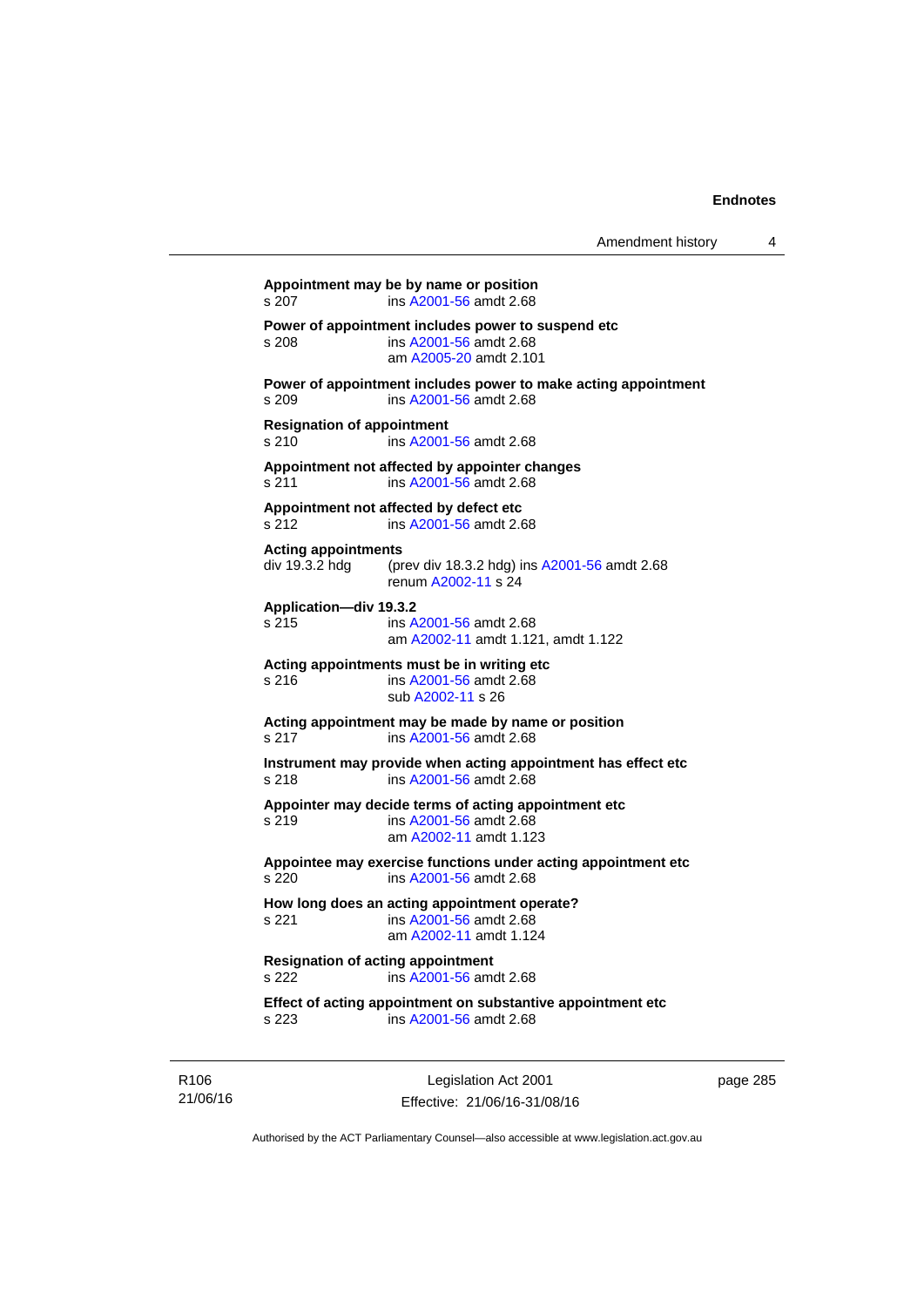| 4 | Amendment history                                      |                                                                                                                                                                                  |
|---|--------------------------------------------------------|----------------------------------------------------------------------------------------------------------------------------------------------------------------------------------|
|   | s 224                                                  | Acting appointment not affected by appointer changes<br>ins A2001-56 amdt 2.68                                                                                                   |
|   | s 225                                                  | Acting appointment not affected by defect etc<br>ins A2001-56 amdt 2.68                                                                                                          |
|   | <b>Standing acting arrangements</b><br>div 19.3.2A hdg | ins A2003-41 amdt 2.35                                                                                                                                                           |
|   | Application-div 19.3.2A<br>s 225A                      | ins A2003-41 amdt 2.35                                                                                                                                                           |
|   |                                                        | Person acting under standing acting arrangement may exercise                                                                                                                     |
|   | functions etc<br>s 225B hdg<br>s 225B                  | sub A2005-20 amdt 2.102<br>ins A2003-41 amdt 2.35                                                                                                                                |
|   | div 19.3.3 hdg                                         | Appointments-Assembly consultation<br>ins A2002-11 s 27                                                                                                                          |
|   | s 226                                                  | Meaning of statutory position-div 19.3.3<br>ins A2002-11 s 27                                                                                                                    |
|   | Application-div 19.3.3<br>s 227                        | ins A2002-11 s 27<br>am A2002-49 amdt 2.34; A2004-28 amdt 3.32<br>(3), (4) exp 22 December 2004 (s 227 (4) and see A2004-28,<br>s 211 (1) and NI2004-486)<br>am A2007-3 amdt 2.1 |
|   | s 228                                                  | <b>Consultation with appropriate Assembly committee</b><br>ins A2002-11 s 27                                                                                                     |
|   | s 229 hdg<br>s 229                                     | Appointment is disallowable instrument<br>sub A2002-49 amdt 2.35<br>ins A2002-11 s 27                                                                                            |
|   | <b>Delegations</b><br>pt 19.4 hdg                      | (prev pt 18.4 hdg) ins A2001-56 amdt 2.68<br>renum A2002-11 s 24                                                                                                                 |
|   | Application-pt 19.4 generally<br>s 230                 | ins A2001-56 amdt 2.68<br>am A2002-11 amdt 1.125; A2005-20 amdt 2.103, amdt 2.104                                                                                                |
|   | s 231                                                  | Application-pt 19.4 to subdelegations<br>ins A2001-56 amdt 2.68<br>am A2002-11 amdt 1.126; A2003-56 amdt 2.53, amdt 2.54                                                         |
|   | Delegation must be in writing etc<br>s 232             | ins A2001-56 amdt 2.68                                                                                                                                                           |
|   |                                                        |                                                                                                                                                                                  |

page 286 **Legislation Act 2001** Effective: 21/06/16-31/08/16

R106 21/06/16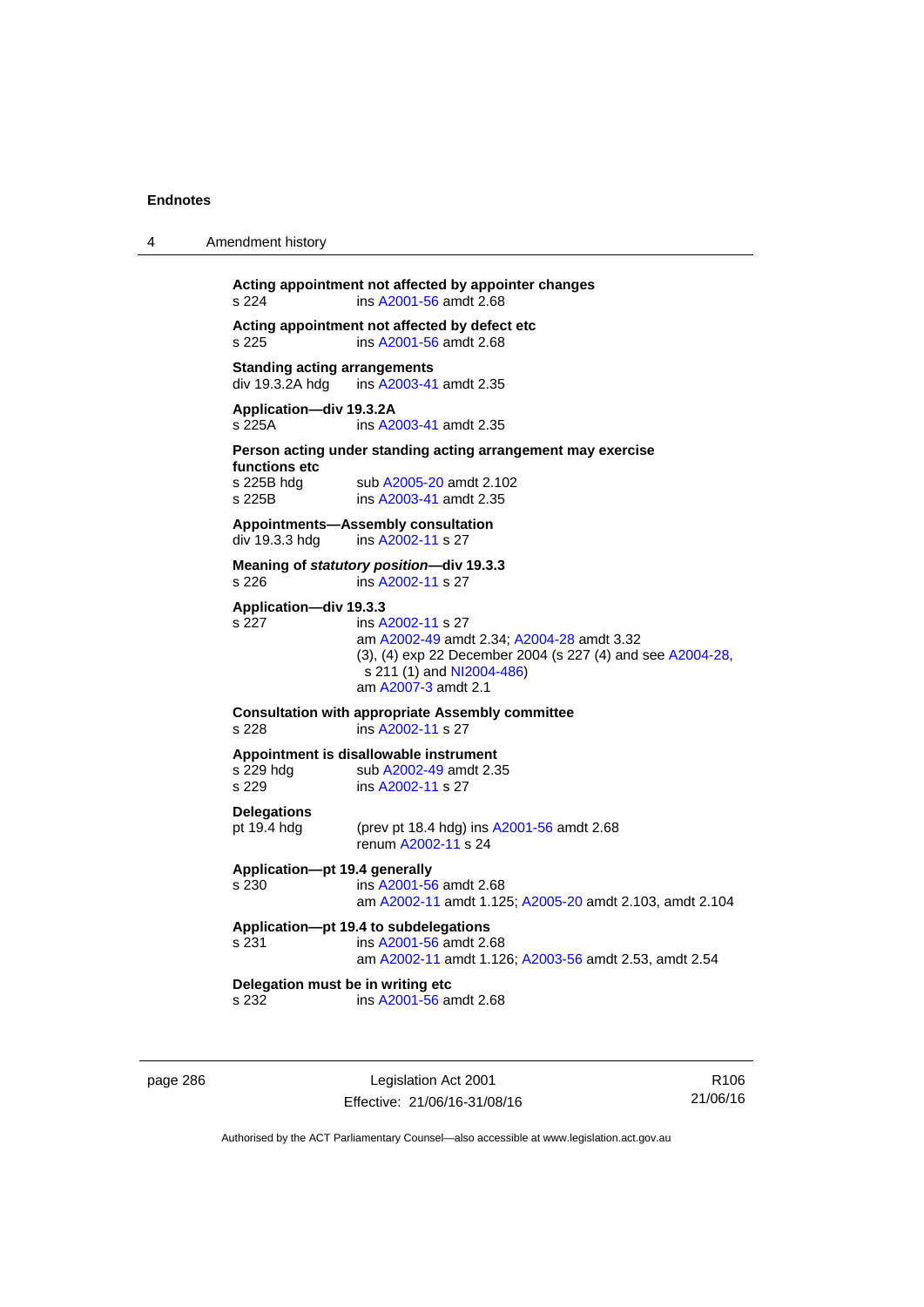| Amendment history |  |  |
|-------------------|--|--|
|-------------------|--|--|

**Delegation may be made by name or position**  s 233 ins [A2001-56](http://www.legislation.act.gov.au/a/2001-56) amdt 2.68 **Instrument may provide when delegation has effect etc**  s 234 ins [A2001-56](http://www.legislation.act.gov.au/a/2001-56) amdt 2.68 am [A2003-41](http://www.legislation.act.gov.au/a/2003-41) amdt 2.36 **Delegation may be made to 2 or more delegates**  s 235 ins [A2001-56](http://www.legislation.act.gov.au/a/2001-56) amdt 2.68 **Power to delegate may not be delegated**  s 236 ins [A2001-56](http://www.legislation.act.gov.au/a/2001-56) amdt 2.68 am [A2002-11](http://www.legislation.act.gov.au/a/2002-11) amdt 1.127 sub [A2003-56](http://www.legislation.act.gov.au/a/2003-56) amdt 2.55 **Delegation may be amended or revoked**  s 237 ins [A2001-56](http://www.legislation.act.gov.au/a/2001-56) amdt 2.68 am [A2005-20](http://www.legislation.act.gov.au/a/2005-20) amdt 2.105 **Appointer responsible for delegated function**  s 238 ins [A2001-56](http://www.legislation.act.gov.au/a/2001-56) amdt 2.68 **Exercise of delegation by delegate**  s 239 ins [A2001-56](http://www.legislation.act.gov.au/a/2001-56) amdt 2.68 am [A2002-49](http://www.legislation.act.gov.au/a/2002-49) amdt 2.36, amdt 2.37; [A2003-56](http://www.legislation.act.gov.au/a/2003-56) amdt 2.56 **Appointer may exercise delegated function**  s 240 ins [A2001-56](http://www.legislation.act.gov.au/a/2001-56) amdt 2.68 **Delegation not affected by appointer changes**  s 241 ins [A2001-56](http://www.legislation.act.gov.au/a/2001-56) amdt 2.68 **Delegation not affected by defect etc**<br>s 242 **ins A2001-56** amdt s 242 ins [A2001-56](http://www.legislation.act.gov.au/a/2001-56) amdt 2.68 **Service of documents**  pt 19.5 hdg (prev pt 18.5 hdg) ins [A2001-56](http://www.legislation.act.gov.au/a/2001-56) amdt 2.68 renum [A2002-11](http://www.legislation.act.gov.au/a/2002-11) s 24 **Application—pt 19.5**  s 245 ins [A2001-56](http://www.legislation.act.gov.au/a/2001-56) amdt 2.68 **Definitions—pt 19.5**  s 246 ins [A2001-56](http://www.legislation.act.gov.au/a/2001-56) amdt 2.68 def *executive officer* am [A2011-22](http://www.legislation.act.gov.au/a/2011-22) amdt 1.277 def *home address* am [A2002-30](http://www.legislation.act.gov.au/a/2002-30) amdt 2.7 **Service of documents on individuals**  s 247 ins [A2001-56](http://www.legislation.act.gov.au/a/2001-56) amdt 2.68 am [A2002-49](http://www.legislation.act.gov.au/a/2002-49) amdt 2.38, amdt 2.39

R106 21/06/16

Legislation Act 2001 Effective: 21/06/16-31/08/16 page 287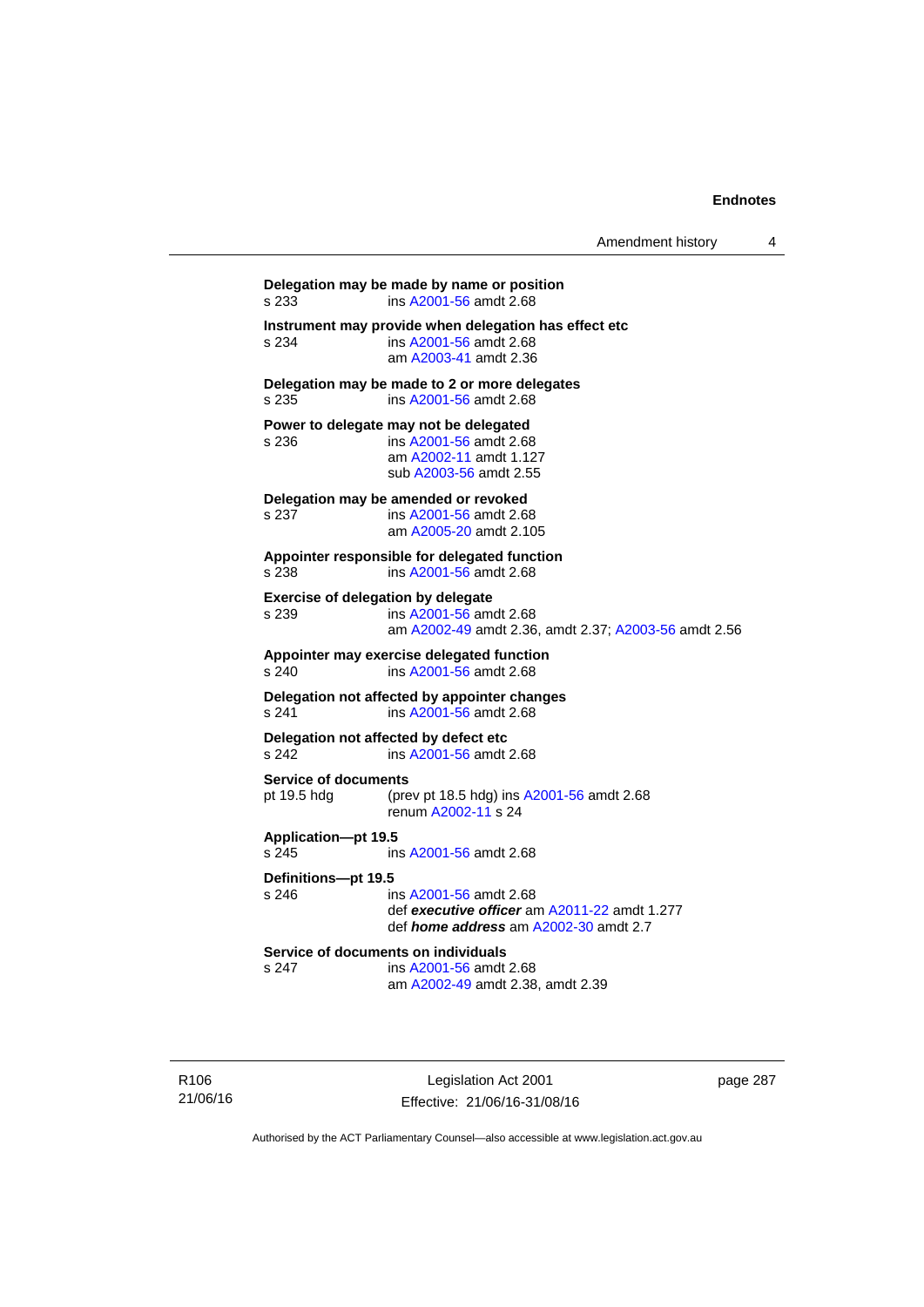4 Amendment history

**Service of documents on corporations**  s 248 ins [A2001-56](http://www.legislation.act.gov.au/a/2001-56) amdt 2.68 am [A2002-49](http://www.legislation.act.gov.au/a/2002-49) amdt 2.40, amdt 2.41 **Service of documents on agencies**  s 249 ins [A2001-56](http://www.legislation.act.gov.au/a/2001-56) amdt 2.68 **When document taken to be served**  s 250 hdg sub [A2005-20](http://www.legislation.act.gov.au/a/2005-20) amdt 2.106<br>s 250 sub A2001-56 amdt 2.68 s 250 ins [A2001-56](http://www.legislation.act.gov.au/a/2001-56) amdt 2.68 am [A2002-11](http://www.legislation.act.gov.au/a/2002-11) amdt 1.128; [A2011-48](http://www.legislation.act.gov.au/a/2011-48) amdt 1.36 **Other laws not affected etc**  s 251 ins [A2001-56](http://www.legislation.act.gov.au/a/2001-56) amdt 2.68 am [A2002-11](http://www.legislation.act.gov.au/a/2002-11) amdt 1.129 **Powers of courts and tribunals not affected**  s 252 ins [A2001-56](http://www.legislation.act.gov.au/a/2001-56) amdt 2.68 **Functions of Executive and Ministers**<br>pt 19.6 hdq ins A2002-11 s 29 ins [A2002-11](http://www.legislation.act.gov.au/a/2002-11) s 29 **Exercise of functions of Executive**  s 253 ins [A2002-11](http://www.legislation.act.gov.au/a/2002-11) s 29 am [A2003-41](http://www.legislation.act.gov.au/a/2003-41) amdt 2.37; [A2005-62](http://www.legislation.act.gov.au/a/2005-62) amdt 2.17 **Administration of matters not allocated**  ins [A2002-11](http://www.legislation.act.gov.au/a/2002-11) s 29 **Delegation by Minister**  s 254A ins [A2002-11](http://www.legislation.act.gov.au/a/2002-11) s 29 **Other matters**  (prev pt 18.6 hdg) ins  $A2001-56$  amdt 2.68 sub [A2002-11](http://www.legislation.act.gov.au/a/2002-11) s 28 **Forms**  s 255 ins [A2001-56](http://www.legislation.act.gov.au/a/2001-56) amdt 2.68 am [A2002-11](http://www.legislation.act.gov.au/a/2002-11) amdt 1.130, amdt 1.131; [A2002-49](http://www.legislation.act.gov.au/a/2002-49) amdt 2.42; [A2003-41](http://www.legislation.act.gov.au/a/2003-41) amdt 2.38; [A2005-20](http://www.legislation.act.gov.au/a/2005-20) amdt 2.107, amdt 2.108; [A2006-42](http://www.legislation.act.gov.au/a/2006-42) amdt 2.12, amdt 2.19 **Production of records kept in computers etc**  s 256 ins [A2001-56](http://www.legislation.act.gov.au/a/2001-56) amdt 2.68 am [A2005-20](http://www.legislation.act.gov.au/a/2005-20) amdt 2.109 **Out-of-session presentation of documents to Legislative Assembly**  s 257 ins [A2015-50](http://www.legislation.act.gov.au/a/2015-50) amdt 2.2 **Delegation by parliamentary counsel**  s 260 (prev s 119) renum [A2001-56](http://www.legislation.act.gov.au/a/2001-56) amdt 2.67 om [A2002-11](http://www.legislation.act.gov.au/a/2002-11) amdt 1.132

page 288 Legislation Act 2001 Effective: 21/06/16-31/08/16

R106 21/06/16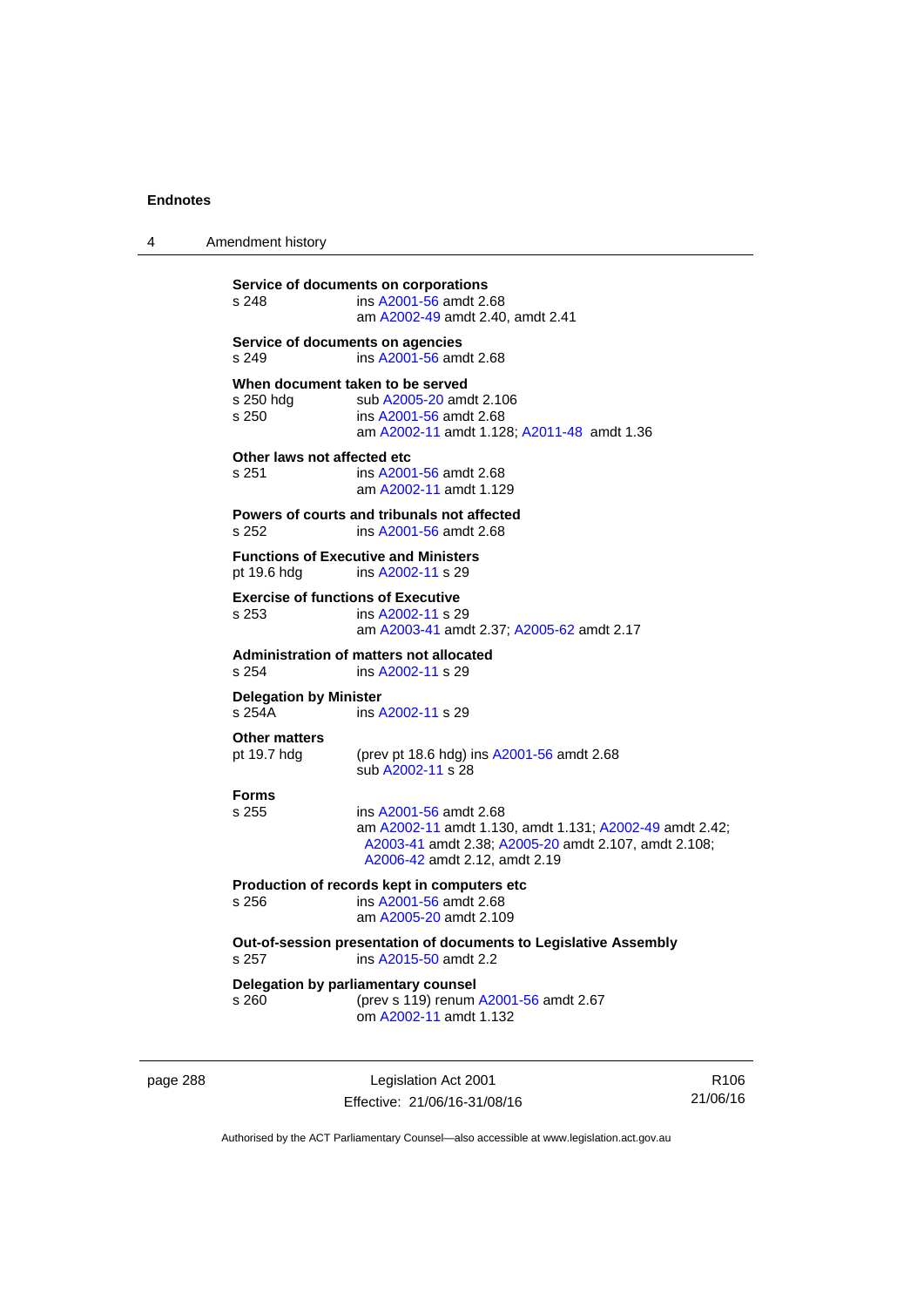| s 261                                    | <b>References to Administration Act 1989 etc</b><br>(prev s 120) renum A2001-56 amdt 2.67<br>om A2002-11 amdt 1.132 |
|------------------------------------------|---------------------------------------------------------------------------------------------------------------------|
| <b>Regulation-making power</b><br>s 262  | (prev s 121) renum as s 262 and then s 302                                                                          |
| <b>Application of s 28</b><br>s 263      | (prev s 122) renum A2001-56 amdt 2.67<br>exp 12 March 2002 (s 263 (2))                                              |
| Application of s 47 (2) to (6)<br>s 264  | (prev s 122A) renum as s 264 and then s 304                                                                         |
| Application of s 61 and s 62<br>s 265    | (prev s 123) renum as s 265 and then s 305                                                                          |
| <b>Application of s 69</b><br>s 266      | (prev s 124) renum A2001-56 amdt 2.67<br>exp 12 March 2002 (s 266 (2))                                              |
| <b>Transitional regulations</b><br>s 267 | (prev s $125$ ) renum as s $267$ and then s $306$                                                                   |
| s 268                                    | Modification of ch 20's operation<br>(prev s 126) renum as s 268 and then s 307                                     |
| s 269                                    | Status of certain instruments as disallowable instruments<br>(prev s 127) renum as s 269 and then s 308             |
| s 270                                    | Status of certain instruments as notifiable instruments<br>(prev s 128) renum as s 270 and then s 309               |
|                                          | Compliance with authorisation or requirement to do something by notice in                                           |
| qazette<br>s 271                         | (prev s 129) renum as s 271 and then s 310                                                                          |
| s 271B                                   | Commencement of Acts that refer to notification or notice in the gazette<br>renum as s 311                          |
| in the gazette                           | Commencement of registrable instruments that refer to notification or notice                                        |
| s 271C                                   | renum as s 312                                                                                                      |
| s 272                                    | Status of republications under Legislation (Republication) Act 1996<br>(prev s 130) renum as s 272 and then s 313   |
| s 273                                    | <b>Transitional provisions about penalties</b><br>renum as s 314                                                    |
| s 274                                    | <b>Status of certain determinations</b><br>renum as s 315                                                           |

R106 21/06/16

Legislation Act 2001 Effective: 21/06/16-31/08/16 page 289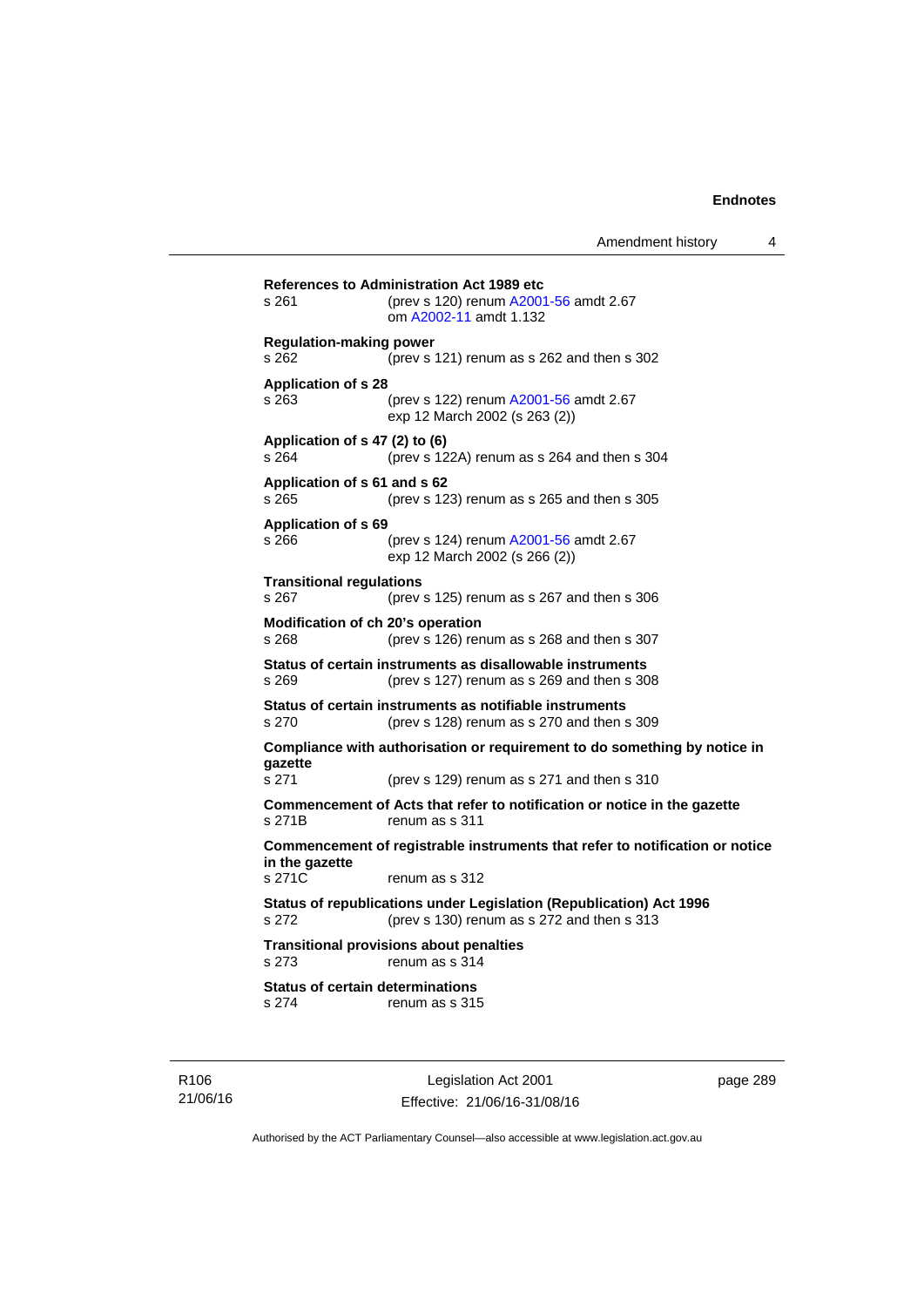| 4 | Amendment history                                    |                                                                                                                                                                                                                                                                                    |
|---|------------------------------------------------------|------------------------------------------------------------------------------------------------------------------------------------------------------------------------------------------------------------------------------------------------------------------------------------|
|   | <b>Miscellaneous</b><br>ch 20 hdg                    | (prev ch 13 hdg) renum as ch 20 hdg and then ch 21 hdg<br>(prev ch 12 hdg) renum as ch 19 hdg A2001-56 amdt 2.66<br>renum as ch 20 hdg A2002-11 s 24                                                                                                                               |
|   | s 300                                                | Delegation by parliamentary counsel<br>ins A2002-11 amdt 1.132<br>am A2004-60 amdt 1.175                                                                                                                                                                                           |
|   | s 301                                                | <b>References to Administration Act 1989 etc</b><br>ins A2002-11 amdt 1.132                                                                                                                                                                                                        |
|   | <b>Regulation-making power</b><br>s 302              | (prev s 121) renum as s 262 A2001-56 amdt 2.67<br>renum as s 302 R5 LA (see A2002-11 amdt 1.133)<br>sub A2003-41 amdt 2.39<br>am A2006-42 amdt 2.19; A2011-28 amdt 2.18                                                                                                            |
|   | <b>Transitional</b><br>ch 21 hdg                     | (prev ch 13 hdg) renum as ch 20 hdg A2001-56 amdt 2.66<br>renum as ch 21 hdg A2002-11 s 24<br>om R29 LA                                                                                                                                                                            |
|   | s 303                                                | Transitional-meaning of optometrist<br>ins A2005-9 amdt 1.1<br>exp 9 January 2007 (see the Health Professionals Act 2004<br>s 136 (1) (h)) (s 303 (2))                                                                                                                             |
|   | Application of s 47 (2) to (6)<br>s 304 hdg<br>s 304 | (prev s 122A hdg) renum as s 264 hdg and then s 304 hdg<br>sub A2002-11 amdt 1.134<br>(prev s 122A) ins A2001-44 amdt 1.2623<br>renum as s 264 A2001-56 amdt 2.67<br>am A2002-11 amdt 1.135<br>renum as s 304 R5 LA (see A2002-11 amdt 1.136)<br>exp 12 September 2004 (s 304 (4)) |
|   | Application of s 61 and s 62<br>s 305                | (prev s 123) renum as s 265 A2001-56 amdt 2.67<br>renum as s 305 R5 LA (see A2002-11 amdt 1.136)<br>exp 12 September 2002 (s 305 (3))                                                                                                                                              |
|   | <b>Transitional regulations</b><br>s 306             | (prev s 125) am A2001-44 amdt 1.2624<br>renum as s 267 A2001-56 amdt 2.67<br>am A2001-56 amdts 2.69-2.71; A2002-11<br>amdts 1.137-1.140<br>renum as s 306 R5 LA (see A2002-11 amdt 1.136)<br>exp 28 May 2003 (s 306 (5))                                                           |

page 290 **Legislation Act 2001** Effective: 21/06/16-31/08/16

R106 21/06/16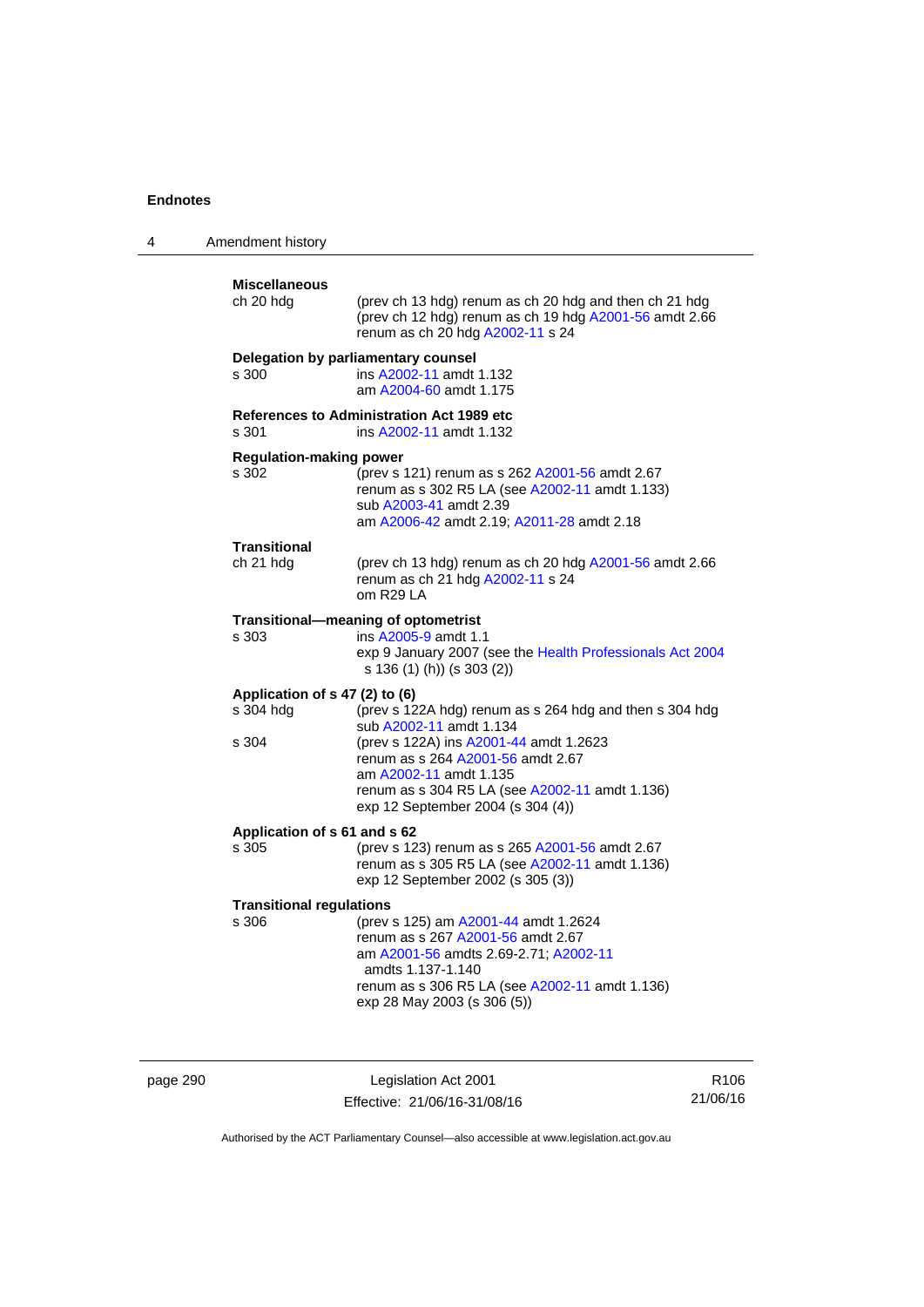|                                                         | Amendment history                                                                                                                                                                                                            | 4 |
|---------------------------------------------------------|------------------------------------------------------------------------------------------------------------------------------------------------------------------------------------------------------------------------------|---|
| Modification of ch 20's operation<br>s 307 hdg<br>s 307 | (prev s 268 hdg) sub A2001-56 amdt 2.72<br>(prev s 126) renum as s 268 A2001-56 amdt 2.67<br>am A2002-11 amdt 1.141<br>renum as s 307 R5 LA (see A2002-11 amdt 1.13)<br>am A2002-49 amdt 2.54<br>exp 28 May 2003 (s 307 (2)) |   |
| s 308                                                   | Status of certain instruments as disallowable instruments<br>(prev s 127) renum as s 269 A2001-56 amdt 2.67<br>renum as s 308 R5 LA (see A2002-11 amdt 1.136)<br>exp 12 September 2004 (s 308 (4))                           |   |
| s 309                                                   | Status of certain instruments as notifiable instruments<br>(prev s 128) renum as s 270 A2001-56 amdt 2.67<br>renum as s 309 R5 LA (see A2002-11 amdt 1.136)<br>exp 12 September 2004 (s 309 (7))                             |   |
|                                                         | Compliance with authorisation or requirement to do something by notice in                                                                                                                                                    |   |
| gazette<br>s 310                                        | (prev s 129) renum as s 271 A2001-56 amdt 2.67<br>am A2001-56 amdt 2.73<br>renum as s 310 R5 LA (see A2002-11 amdt 1.136)<br>exp 12 September 2004 (s 310 (5))                                                               |   |
| s 310A                                                  | Application of s 89 to registrable instrument<br>ins A2003-56 amdt 2.57<br>exp 12 September 2004 (s 310A (2))                                                                                                                |   |
| s 311                                                   | Commencement of Acts that refer to notification or notice in the gazette<br>(prev s 271B) ins as mod SL2001-34 reg 6<br>renum R5 LA (see A2002-11 amdt 1.136)<br>exp 13 September 2002 (s 311 (5))                           |   |
|                                                         | Commencement of registrable instruments that refer to notification or notice                                                                                                                                                 |   |
| in the gazette<br>s 312                                 | (prev s 271C) ins as mod SL2001-34 reg 6<br>renum R5 LA (see A2002-11 amdt 1.136)<br>exp 13 September 2002 (s 312 (5))                                                                                                       |   |
| s 313                                                   | Status of republications under Legislation (Republication) Act 1996<br>(prev s 130) renum as s 272 A2001-56 amdt 2.67<br>renum as s 313 R5 LA (see A2002-11 amdt 1.136)<br>exp 12 September 2004 (s 313 (3))                 |   |
| s 314                                                   | <b>Transitional provisions about penalties</b><br>(prev s 273) ins A2001-56 amdt 2.74<br>renum R5 LA (see A2002-11 amdt 1.136)<br>exp 12 September 2003 (s 314 (5))                                                          |   |
|                                                         |                                                                                                                                                                                                                              |   |

R106 21/06/16

Legislation Act 2001 Effective: 21/06/16-31/08/16 page 291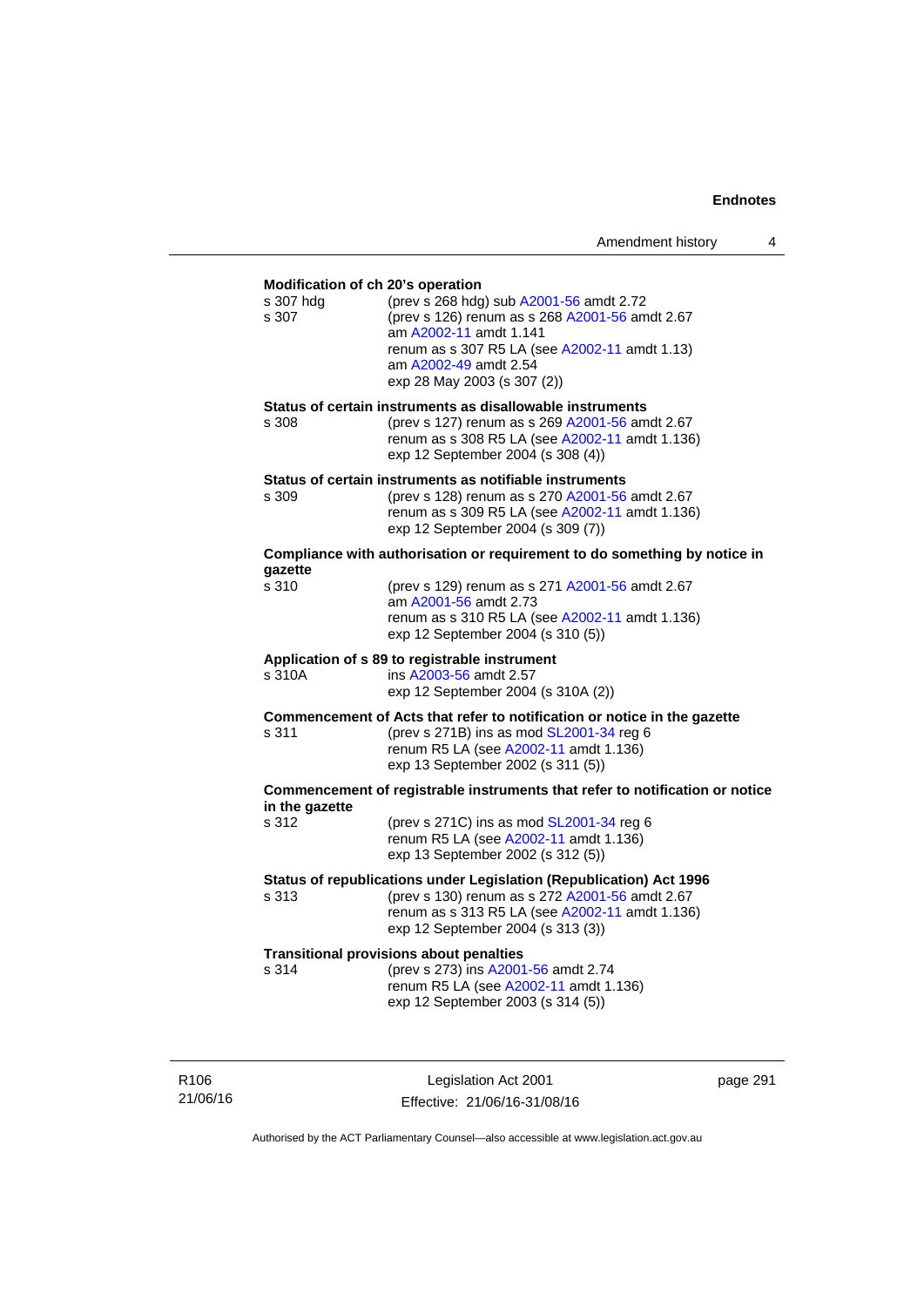| 4 | Amendment history                                                                     |                                                                                                                                                                                                                                                                                                                                                                                                                                                                                                                                                                                                                                                                                                                                                         |
|---|---------------------------------------------------------------------------------------|---------------------------------------------------------------------------------------------------------------------------------------------------------------------------------------------------------------------------------------------------------------------------------------------------------------------------------------------------------------------------------------------------------------------------------------------------------------------------------------------------------------------------------------------------------------------------------------------------------------------------------------------------------------------------------------------------------------------------------------------------------|
|   | <b>Status of certain determinations</b><br>s 315                                      | (prev s 274) ins A2001-56 amdt 2.74<br>renum R5 LA (see A2002-11 amdt 1.136)<br>exp 12 September 2003 (s 315 (6))                                                                                                                                                                                                                                                                                                                                                                                                                                                                                                                                                                                                                                       |
|   | s 316                                                                                 | <b>Delegations under Administration Act 1989</b><br>ins A2003-56 amdt 2.58<br>exp 12 September 2004 (s 316 (3))                                                                                                                                                                                                                                                                                                                                                                                                                                                                                                                                                                                                                                         |
|   | sch 1 pt 1.1 hdg<br>sch 1 pt 1.1                                                      | Former NSW and UK Acts in force before establishment of Territory<br>(prev sch 1 pt 1 hdg) sub and renum A2001-56 amdt 2.75<br>am A2001-44 amdt 1.2625; A2001-56 amdts 2.76-2.79;<br>A2001-88 s 43 (2); A2002-40 amdt 3.28; items renum R11<br>LA (see A2002-40 amdt 3.29)<br>sub A2002-49 amdt 2.43<br>am A2003-56 amdt 2.59; items renum R21 LA (see A2003-56<br>amdt 2.60); A2004-17 amdt 2.10; items renum R30 LA (see<br>A2004-17 amdt 2.11); A2004-60 amdt 1.176; items renum<br>R31 LA (see A2004-60 amdt 1.177); A2006-38 amdt 1.9;<br>items renum R52 LA (see A2006-38 amdt 1.10); A2009-39<br>amdt 2.5; items renum R70 LA; A2009-50 s 50; items renum<br><b>R71 LA</b>                                                                       |
|   | sch 1 pt 1.2 hdg<br>sch 1 pt 1.2                                                      | Former NSW Acts applied after establishment of Territory<br>(prev sch 1 pt 2 hdg) sub and renum A2001-56 amdt 2.80<br>am A2001-44 amdt 1.2626, amdt 1.2627; A2001-56<br>amdt 2.81; A2004-7 amdt 1.5; A2006-38 amdt 1.11; items<br>renum R52 LA (see A2006-38 amdt 1.12)                                                                                                                                                                                                                                                                                                                                                                                                                                                                                 |
|   | <b>Meaning of commonly-used terms</b><br>dict pt 1 hdg<br>dict pt 1 note<br>dict pt 1 | sub A2003-56 amdt 2.61<br>sub A2003-56 amdt 2.61<br>def $AAT$ ins $A2002-49$ amdt 2.44<br>om A2008-37 amdt 1.297<br>def <b>ACAT</b> ins A2008-36 amdt 1.409<br>def Act sub A2001-56 amdt 2.82<br>am A2005-20 amdt 2.110<br>def $ACT$ reloc from IA $A2001-56$ amdt 2.16<br>def ADI reloc from IA A2001-56 amdt 2.16<br>sub A2002-49 amdt 2.45<br>def administrative appeals tribunal reloc from IA A2001-56<br>amdt 2.16<br>om A2008-37 amdt 1.297<br>def <i>administrative unit</i> reloc from IA A2001-56 amdt 2.16<br>def <i>adult</i> reloc from IA A2001-56 amdt 2.16<br>def <i>affidavit</i> reloc from IA A2001-56 amdt 2.16<br>om A2005-53 amdt 1.95<br>def <b>ambulance service</b> reloc from IA A2001-56 amdt 2.16<br>sub A2004-28 amdt 3.33 |

page 292 **Legislation Act 2001** Effective: 21/06/16-31/08/16

R106 21/06/16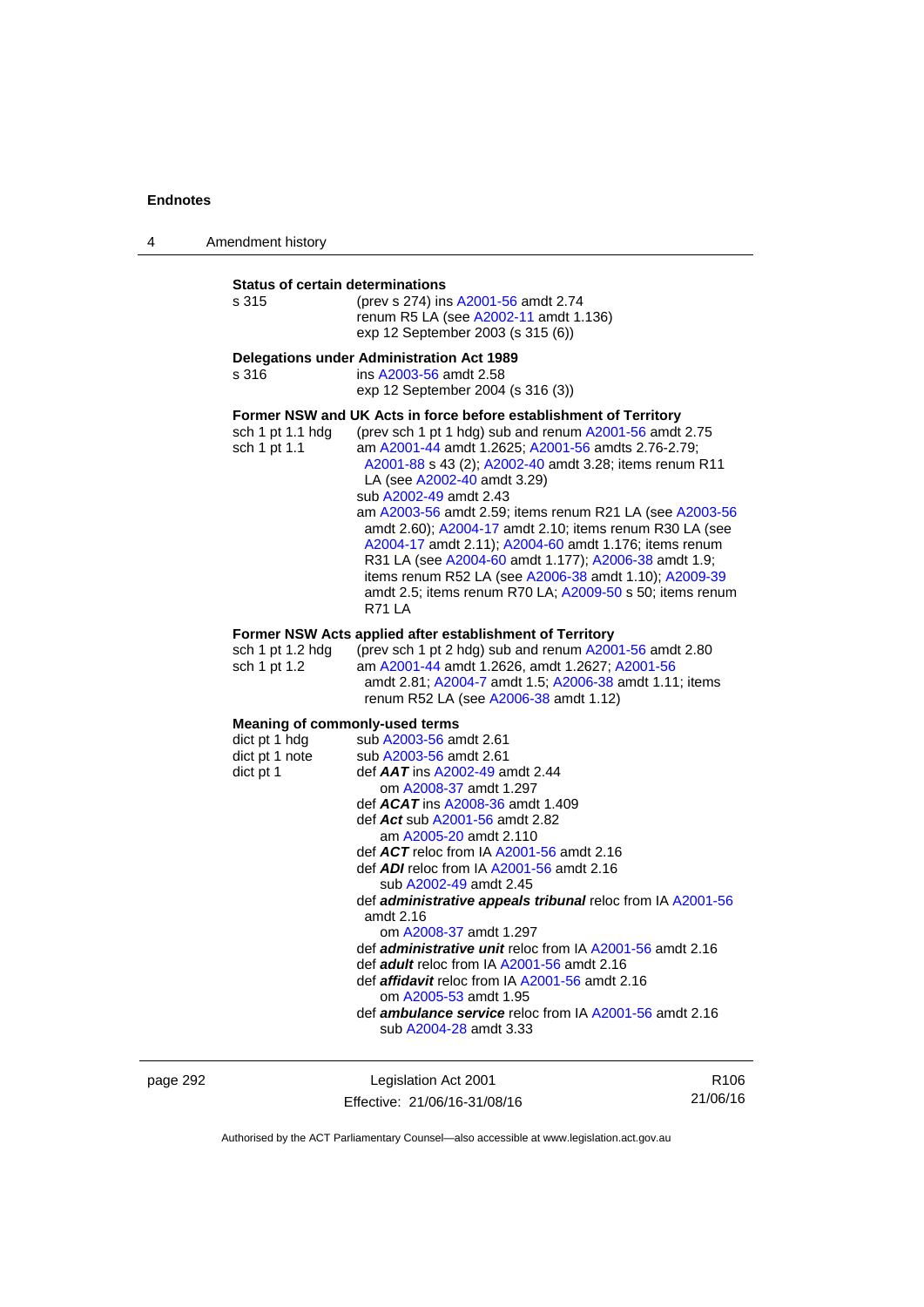def *amend* sub [A2001-56](http://www.legislation.act.gov.au/a/2001-56) amdt 2.82 am [A2005-20](http://www.legislation.act.gov.au/a/2005-20) amdt 2.111, amdt 2.112 def *appoint* reloc from IA [A2001-56](http://www.legislation.act.gov.au/a/2001-56) amdt 2.16 def *AS* ins [A2009-20](http://www.legislation.act.gov.au/a/2009-20) amdt 2.9 def *AS/NZS* ins [A2009-20](http://www.legislation.act.gov.au/a/2009-20) amdt 2.9 def *asset* reloc from IA [A2001-56](http://www.legislation.act.gov.au/a/2001-56) amdt 2.16 def *associate judge* ins [A2015-10](http://www.legislation.act.gov.au/a/2015-10) s 32 def *Attorney-General* ins [A2001-56](http://www.legislation.act.gov.au/a/2001-56) amdt 2.82 def *auditor-general* reloc from IA [A2001-56](http://www.legislation.act.gov.au/a/2001-56) amdt 2.16 sub [A2005-20](http://www.legislation.act.gov.au/a/2005-20) amdt 2.113 def *Australia* reloc from IA [A2001-56](http://www.legislation.act.gov.au/a/2001-56) amdt 2.16 def *Australian citizen* ins [A2012-21](http://www.legislation.act.gov.au/a/2012-21) amdt 2.1 def *Australian Consumer Law (ACT)* ins [A2010-54](http://www.legislation.act.gov.au/a/2010-54) amdt 3.38 def *Australian driver licence* reloc from IA [A2001-56](http://www.legislation.act.gov.au/a/2001-56) amdt 2.16 def *Australian/New Zealand Standard* ins [A2009-20](http://www.legislation.act.gov.au/a/2009-20) amdt 2.9 def *Australian Standard* ins [A2009-20](http://www.legislation.act.gov.au/a/2009-20) amdt 2.9 def *Australian Statistician* ins [A2005-20](http://www.legislation.act.gov.au/a/2005-20) amdt 2.114 def *authorised deposit-taking institution* reloc from IA [A2001-56](http://www.legislation.act.gov.au/a/2001-56) amdt 2.16 sub [A2002-49](http://www.legislation.act.gov.au/a/2002-49) amdt 2.46 def *bank* reloc from IA [A2001-56](http://www.legislation.act.gov.au/a/2001-56) amdt 2.16 def *bank holiday* ins [A2011-28](http://www.legislation.act.gov.au/a/2011-28) amdt 2.19 def *bankrupt or personally insolvent* ins [A2009-49](http://www.legislation.act.gov.au/a/2009-49) amdt 2.1 def *barrister* reloc from IA [A2001-56](http://www.legislation.act.gov.au/a/2001-56) amdt 2.16 def *body* reloc from IA [A2001-56](http://www.legislation.act.gov.au/a/2001-56) amdt 2.16 def *breach* reloc from IA [A2001-56](http://www.legislation.act.gov.au/a/2001-56) amdt 2.16 def *building code* ins [A2004-13](http://www.legislation.act.gov.au/a/2004-13) amdt 2.79 def *building society* reloc from IA [A2001-56](http://www.legislation.act.gov.au/a/2001-56) amdt 2.16 sub [A2003-56](http://www.legislation.act.gov.au/a/2003-56) amdt 2.62 def *business day* reloc from IA [A2001-56](http://www.legislation.act.gov.au/a/2001-56) amdt 2.16 am [A2011-28](http://www.legislation.act.gov.au/a/2011-28) amdt 2.20 def *by* ins [A2005-20](http://www.legislation.act.gov.au/a/2005-20) amdt 2.115 def *by-law* ins [A2005-20](http://www.legislation.act.gov.au/a/2005-20) amdt 2.116 def *by-laws* ins [A2002-11](http://www.legislation.act.gov.au/a/2002-11) amdt 1.142 om [A2005-20](http://www.legislation.act.gov.au/a/2005-20) amdt 2.116 def *calendar month* reloc from IA [A2001-56](http://www.legislation.act.gov.au/a/2001-56) amdt 2.16 sub [A2014-44](http://www.legislation.act.gov.au/a/2014-44) amdt 2.4 def *calendar year* reloc from IA [A2001-56](http://www.legislation.act.gov.au/a/2001-56) amdt 2.16 def *Canberra Institute of Technology* ins [A2014-55](http://www.legislation.act.gov.au/a/2014-55/default.asp) s 35 def *change* reloc from IA [A2001-56](http://www.legislation.act.gov.au/a/2001-56) amdt 2.16 sub [A2006-42](http://www.legislation.act.gov.au/a/2006-42) amdt 2.13

def *chief executive* ins [A2001-56](http://www.legislation.act.gov.au/a/2001-56) amdt 2.82 om [A2011-22](http://www.legislation.act.gov.au/a/2011-22) amdt 1.278

R106 21/06/16

Legislation Act 2001 Effective: 21/06/16-31/08/16 page 293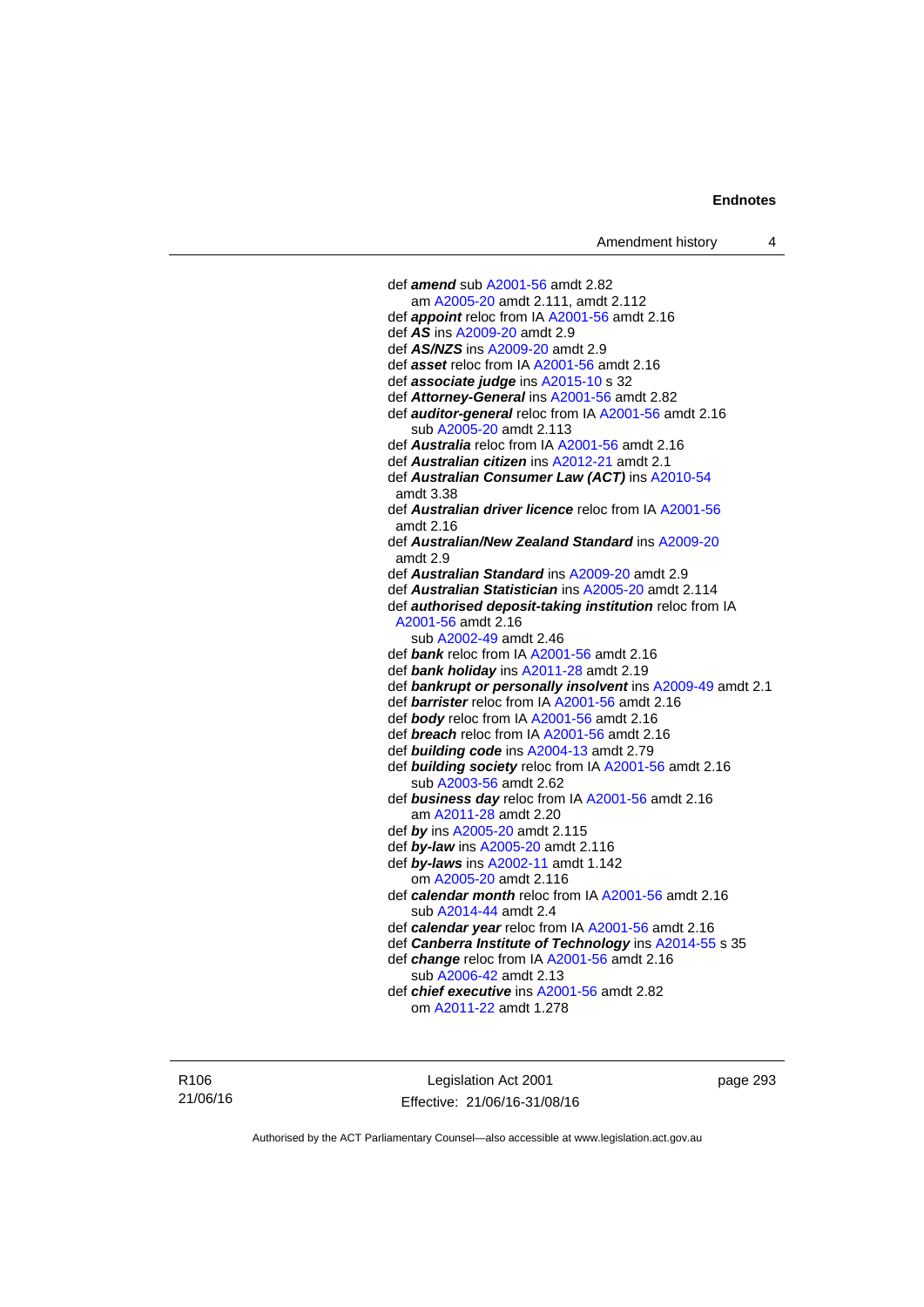| 4 | Amendment history |                                                                                                                                                 |
|---|-------------------|-------------------------------------------------------------------------------------------------------------------------------------------------|
|   |                   |                                                                                                                                                 |
|   |                   | def chief fire control officer ins A2001-56 amdt 2.82                                                                                           |
|   |                   | om A2004-28 amdt 3.34                                                                                                                           |
|   |                   | def chief health officer reloc from IA A2001-56 amdt 2.16                                                                                       |
|   |                   | def <i>Chief Justice</i> reloc from IA A2001-56 amdt 2.16                                                                                       |
|   |                   | def <i>Chief Magistrate</i> reloc from IA A2001-56 amdt 2.16                                                                                    |
|   |                   | def Chief Minister reloc from IA A2001-56 amdt 2.16                                                                                             |
|   |                   | def chief officer (ambulance service) ins A2004-28<br>amdt 3.35                                                                                 |
|   |                   | def chief officer (fire and rescue) ins A2012-21 amdt 2.2<br>om A2016-33 amdt 1.29                                                              |
|   |                   | def chief officer (fire and rescue service) ins A2016-33 amdt<br>1.30                                                                           |
|   |                   | def chief officer (fire brigade) ins A2004-28 amdt 3.35<br>om A2012-21 amdt 2.2                                                                 |
|   |                   | def chief officer (rural fire service) ins A2004-28 amdt 3.35                                                                                   |
|   |                   | def chief officer (SES) ins A2004-28 amdt 3.35                                                                                                  |
|   |                   | def chief planning executive ins A2002-56 amdt 3.43                                                                                             |
|   |                   | sub A2005-20 amdt 2.117; A2007-25 amdt 1.96                                                                                                     |
|   |                   | def chief police officer reloc from IA A2001-56 amdt 2.16                                                                                       |
|   |                   | def chief solicitor ins A2004-42 amdt 2.39                                                                                                      |
|   |                   | am A2011-30 amdt 1.8                                                                                                                            |
|   |                   | def chief surveyor ins A2007-33 amdt 1.9<br>om A2010-6 amdt 1.10                                                                                |
|   |                   | def child reloc from IA A2001-56 amdt 2.16                                                                                                      |
|   |                   | def children and young people commissioner ins A2005-46<br>amdt $1.1$                                                                           |
|   |                   | def <i>Childrens Court</i> reloc from IA A2001-56 amdt 2.16<br>sub A2008-20 amdt 4.42                                                           |
|   |                   | def <i>city area</i> reloc from IA $A2001-56$ amdt 2.16                                                                                         |
|   |                   | am A2005-20 amdt 2.118                                                                                                                          |
|   |                   | def civil partner ins A2008-14 amdt 1.44                                                                                                        |
|   |                   | def civil partnership ins A2008-14 amdt 1.44                                                                                                    |
|   |                   | sub A2012-40 amdt 3.65                                                                                                                          |
|   |                   | def civil union ins A2006-22 amdt 1.74 (A2006-22 rep before<br>commenced by disallowance (see Cwlth Gaz 2006 No S93))<br>ins A2012-40 amdt 3.66 |
|   |                   | sub A2013-39 amdt 2.37 (A2013-39 never effective (see                                                                                           |
|   |                   | Commonwealth v Australian Capital Territory [2013]<br><b>HCA 55))</b>                                                                           |
|   |                   | def civil union partner ins A2012-40 amdt 3.66                                                                                                  |
|   |                   | def clerk reloc from IA A2001-56 amdt 2.16                                                                                                      |
|   |                   | am A2012-26 amdt 1.31                                                                                                                           |
|   |                   | def commencement sub A2001-56 amdt 2.82                                                                                                         |
|   |                   | def commencement notice sub A2001-56 amdt 2.82                                                                                                  |
|   |                   |                                                                                                                                                 |

page 294 Legislation Act 2001 Effective: 21/06/16-31/08/16

R106 21/06/16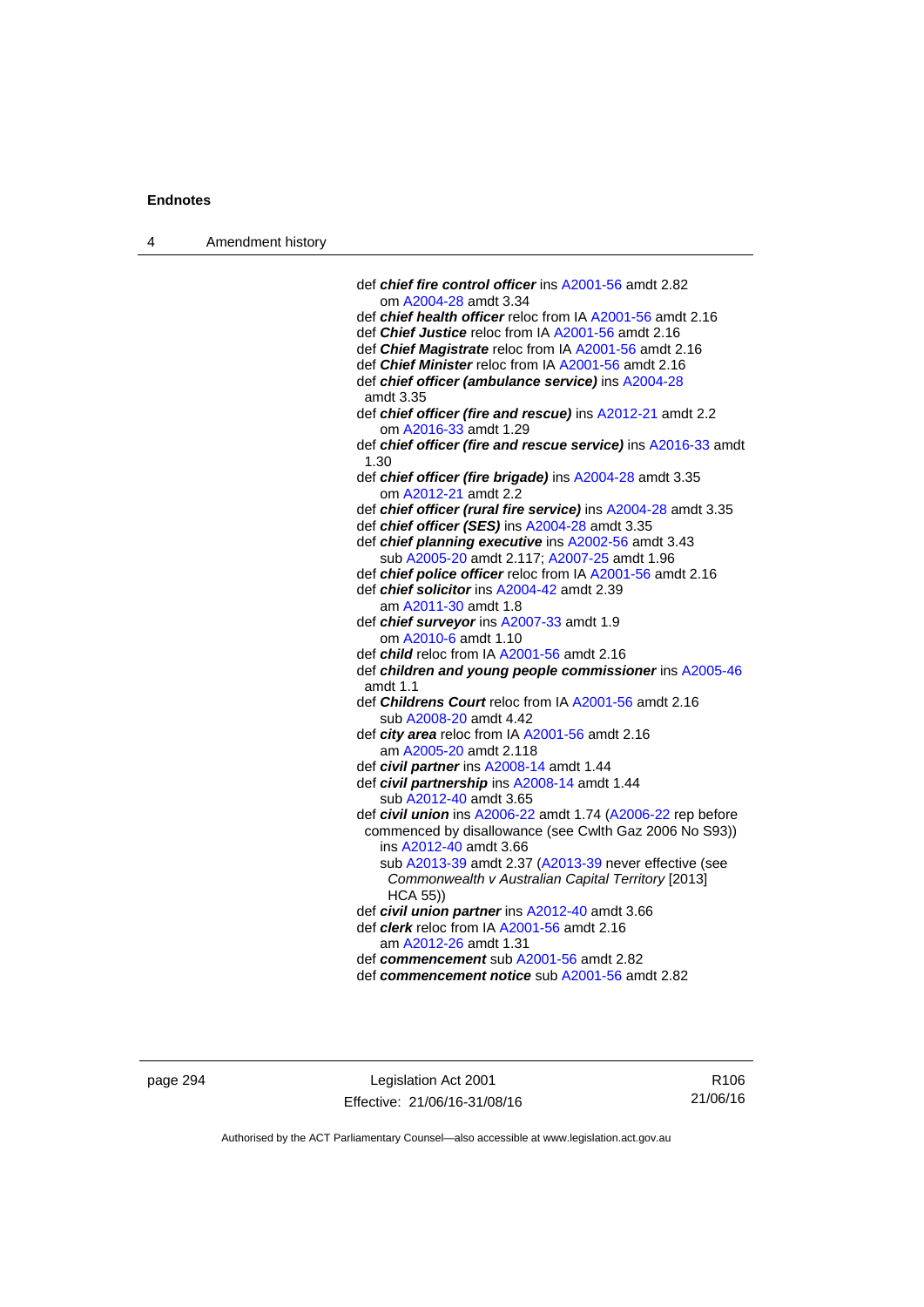def *commissioner for fair trading* reloc from IA [A2001-56](http://www.legislation.act.gov.au/a/2001-56) sub [A2005-20](http://www.legislation.act.gov.au/a/2005-20) amdt 2.119 am [A2010-54](http://www.legislation.act.gov.au/a/2010-54) amdt 3.39 def *commissioner for health complaints* ins [A2001-56](http://www.legislation.act.gov.au/a/2001-56) om [A2005-41](http://www.legislation.act.gov.au/a/2005-41) amdt 1.110 def *commissioner for housing* reloc from IA [A2001-56](http://www.legislation.act.gov.au/a/2001-56) om [A2007-8](http://www.legislation.act.gov.au/a/2007-8) amdt 1.12 def *commissioner for land and planning* reloc from IA om [A2002-56](http://www.legislation.act.gov.au/a/2002-56) amdt 3.44 def *commissioner for public administration* reloc from IA def *commissioner for revenue* reloc from IA [A2001-56](http://www.legislation.act.gov.au/a/2001-56)

amdt 2.16 def *commissioner for surveys* reloc from IA [A2001-56](http://www.legislation.act.gov.au/a/2001-56) amdt 2.16 om [A2007-33](http://www.legislation.act.gov.au/a/2007-33) amdt 1.10 def *commissioner for sustainability and the environment* ins [A2012-25](http://www.legislation.act.gov.au/a/2012-25) amdt 1.2 def *commissioner for the environment* ins [A2001-56](http://www.legislation.act.gov.au/a/2001-56) amdt 2.82 om [A2012-25](http://www.legislation.act.gov.au/a/2012-25) amdt 1.2 def *commissioner of police* reloc from IA [A2001-56](http://www.legislation.act.gov.au/a/2001-56) amdt 2.16 def *commit* ins [A2006-23](http://www.legislation.act.gov.au/a/2006-23) amdt 1.212 def *committed for trial* reloc from IA [A2001-56](http://www.legislation.act.gov.au/a/2001-56) amdt 2.16 om [A2006-23](http://www.legislation.act.gov.au/a/2006-23) amdt 1.212 def *Commonwealth* reloc from IA [A2001-56](http://www.legislation.act.gov.au/a/2001-56) amdt 2.16 def *Commonwealth country* reloc from IA [A2001-56](http://www.legislation.act.gov.au/a/2001-56) amdt 2.16 def *Commonwealth DPP* ins [A2005-20](http://www.legislation.act.gov.au/a/2005-20) amdt 2.120 def *Commonwealth gazette* reloc from IA [A2001-56](http://www.legislation.act.gov.au/a/2001-56) amdt 2.16 def *community advocate* reloc from IA [A2001-56](http://www.legislation.act.gov.au/a/2001-56) amdt 2.16 om [A2005-47](http://www.legislation.act.gov.au/a/2005-47) amdt 1.12 def *confer* reloc from IA [A2001-56](http://www.legislation.act.gov.au/a/2001-56) amdt 2.16 def *conservator of flora and fauna* reloc from IA [A2001-56](http://www.legislation.act.gov.au/a/2001-56) amdt 2.16 am [A2014-59](http://www.legislation.act.gov.au/a/2014-59) amdt 2.36 def *construction occupations registrar* ins [A2004-13](http://www.legislation.act.gov.au/a/2004-13) amdt 2.80 sub [A2005-20](http://www.legislation.act.gov.au/a/2005-20) amdt 2.121 def *consumer and trader tribunal* ins [A2003-16](http://www.legislation.act.gov.au/a/2003-16) s 70

om [A2008-36](http://www.legislation.act.gov.au/a/2008-36) amdt 1.410

R106 21/06/16

Legislation Act 2001 Effective: 21/06/16-31/08/16 page 295

Authorised by the ACT Parliamentary Counsel—also accessible at www.legislation.act.gov.au

amdt 2.16

amdt 2.82

amdt 2.16

[A2001-56](http://www.legislation.act.gov.au/a/2001-56) amdt 2.16

[A2001-56](http://www.legislation.act.gov.au/a/2001-56) amdt 2.16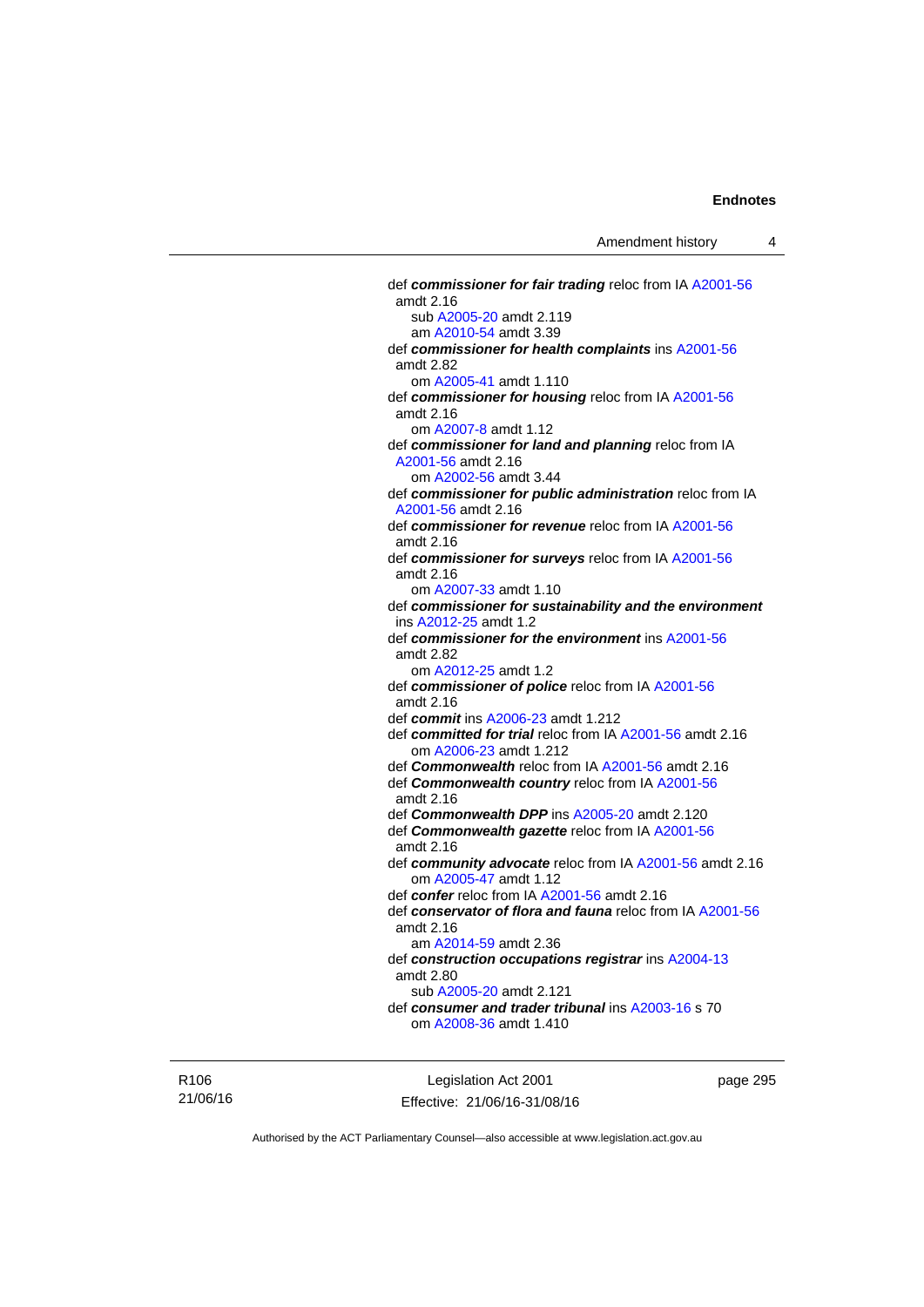| 4 | Amendment history |  |
|---|-------------------|--|
|---|-------------------|--|

| def Consumer Credit (Australian Capital Territory) Code    |
|------------------------------------------------------------|
| reloc from IA A2001-56 amdt 2.16                           |
| om A2010-40 amdt 1.25                                      |
| def Consumer Credit (Australian Capital Territory)         |
| Regulations reloc from IA A2001-56 amdt 2.16               |
| om A2010-40 amdt 1.25                                      |
| def contravene reloc from IA A2001-56 amdt 2.16            |
| def converted ordinance reloc from IA A2001-56 amdt 2.16   |
| def coroner ins A2014-18 amdt 2.1                          |
| def Coroner's Court reloc from IA A2001-56 amdt 2.16       |
| def corporation reloc from IA A2001-56 amdt 2.16           |
| def Corporations Act ins in IA 2001No 56 amdt 2.14         |
| reloc from IA A2001-56 amdt 2.16                           |
| def correctional centre ins A2006-23 amdt 1.213            |
| def corrections officer ins A2006-23 amdt 1.213            |
| def Court of Appeal ins A2004-42 amdt 2.39                 |
| def court of summary jurisdiction reloc from IA A2001-56   |
| amdt 2.16                                                  |
| def credit tribunal reloc from IA A2001-56 amdt 2.16       |
| sub A2005-20 amdt 2.122                                    |
| om A2008-36 amdt 1.410                                     |
| def <i>credit union</i> reloc from IA A2001-56 amdt 2.16   |
| sub A2003-56 amdt 2.63                                     |
| def Criminal Code ins A2002-51 amdt 1.27                   |
| def CrimTrac ins A2011-52 amdt 2.1                         |
| def custodial escort ins A2002-30 amdt 2.8                 |
| om A2006-23 amdt 1.214                                     |
| def daily newspaper ins A2009-20 amdt 2.10                 |
| om A2015-33 amdt 1.139                                     |
| def daylight reloc from IA A2001-56 amdt 2.16              |
| def <i>definition</i> ins A2001-56 amdt 2.82               |
| def dental prosthetist reloc from IA A2001-56 amdt 2.16    |
| sub A2004-39 amdt 3.1; A2010-10 amdt 2.69                  |
| def dental technician reloc from IA A2001-56 amdt 2.16     |
| sub A2004-39 amdt 3.2                                      |
| om A2011-28 amdt 2.21                                      |
| def <i>dentist</i> reloc from IA A2001-56 amdt 2.16        |
| sub A2004-39 amdt 4.3; A2010-10 amdt 2.70                  |
|                                                            |
| def Deputy Speaker ins A2005-20 amdt 2.123                 |
| def designation reloc from IA A2001-56 amdt 2.16           |
| def detention place ins A2008-20 amdt 2.22                 |
| def director-general ins A2011-22 amdt 1.279               |
| def director of corrective services ins A2002-30 amdt 2.8  |
| om A2006-23 amdt 1.215                                     |
| def director of public prosecutions (or DPP) reloc from IA |
| A2001-56 amdt 2.16                                         |

page 296 **Legislation Act 2001** Effective: 21/06/16-31/08/16

R106 21/06/16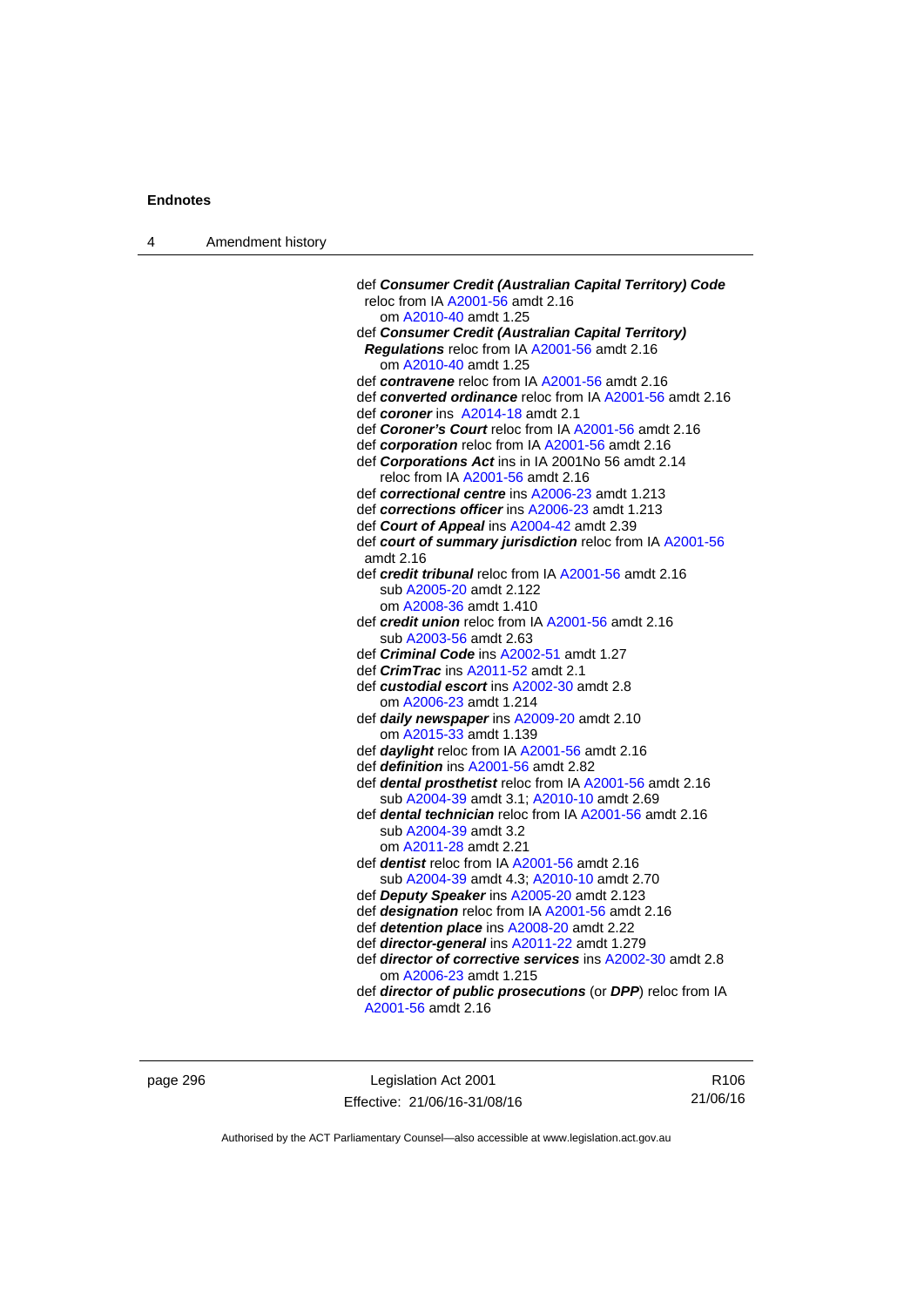def *disability and community services commissioner* ins [A2005-41](http://www.legislation.act.gov.au/a/2005-41) amdt 1.111 def *disallowable instrument* sub [A2001-56](http://www.legislation.act.gov.au/a/2001-56) amdt 2.82 def *discrimination commissioner* reloc from IA [A2001-56](http://www.legislation.act.gov.au/a/2001-56) amdt 2.16 sub [A2005-41](http://www.legislation.act.gov.au/a/2005-41) amdt 1.112 def *discrimination tribunal* reloc from IA [A2001-56](http://www.legislation.act.gov.au/a/2001-56) amdt 2.16 om [A2008-36](http://www.legislation.act.gov.au/a/2008-36) amdt 1.410 def *doctor* reloc from IA [A2001-56](http://www.legislation.act.gov.au/a/2001-56) amdt 2.16 sub [A2004-39](http://www.legislation.act.gov.au/a/2004-39) amdt 5.13; [A2010-10](http://www.legislation.act.gov.au/a/2010-10) amdt 2.71 def *document* reloc from IA [A2001-56](http://www.legislation.act.gov.au/a/2001-56) amdt 2.16 am [A2003-56](http://www.legislation.act.gov.au/a/2003-56) amdt 2.64 def *domestic partner* ins [A2003-14](http://www.legislation.act.gov.au/a/2003-14) s 5 def *domestic partnership* ins [A2003-14](http://www.legislation.act.gov.au/a/2003-14) s 5 def *DPP* ins [A2002-49](http://www.legislation.act.gov.au/a/2002-49) amdt 2.47 def *driver licence* reloc from IA [A2001-56](http://www.legislation.act.gov.au/a/2001-56) amdt 2.16 def *electoral commission* reloc from IA [A2001-56](http://www.legislation.act.gov.au/a/2001-56) amdt 2.16 def *electoral commissioner* reloc from IA [A2001-56](http://www.legislation.act.gov.au/a/2001-56) amdt 2.16 def *emergency service* ins [A2004-28](http://www.legislation.act.gov.au/a/2004-28) amdt 3.35 sub [A2012-21](http://www.legislation.act.gov.au/a/2012-21) amdt 2.3; [A2016-33](http://www.legislation.act.gov.au/a/2016-33) amdt 1.31 def *emergency services authority* ins [A2004-28](http://www.legislation.act.gov.au/a/2004-28) amdt 3.35 om [A2007-3](http://www.legislation.act.gov.au/a/2007-3) amdt 2.2 def *emergency services commissioner* ins [A2004-28](http://www.legislation.act.gov.au/a/2004-28) amdt 3.35 def *enactment* sub [A2001-56](http://www.legislation.act.gov.au/a/2001-56) amdt 2.82 def *enrolled nurse* ins [A2006-46](http://www.legislation.act.gov.au/a/2006-46) amdt 2.28 sub [A2010-10](http://www.legislation.act.gov.au/a/2010-10) amdt 2.72 def *entity* ins [A2001-56](http://www.legislation.act.gov.au/a/2001-56) amdt 2.82 def *environment protection authority* ins [A2002-11](http://www.legislation.act.gov.au/a/2002-11) amdt 1.142 def *establish* reloc from IA [A2001-56](http://www.legislation.act.gov.au/a/2001-56) amdt 2.16 def *estate* reloc from IA [A2001-56](http://www.legislation.act.gov.au/a/2001-56) amdt 2.16 def *Executive* reloc from IA [A2001-56](http://www.legislation.act.gov.au/a/2001-56) amdt 2.16 def *exercise* reloc from IA [A2001-56](http://www.legislation.act.gov.au/a/2001-56) amdt 2.16 def *expire* reloc from IA [A2001-56](http://www.legislation.act.gov.au/a/2001-56) amdt 2.16 def *external territory* reloc from IA [A2001-56](http://www.legislation.act.gov.au/a/2001-56) amdt 2.16 def *fail* reloc from IA [A2001-56](http://www.legislation.act.gov.au/a/2001-56) amdt 2.16 def *Federal Court* reloc from IA [A2001-56](http://www.legislation.act.gov.au/a/2001-56) amdt 2.16 def *file* reloc from IA [A2001-56](http://www.legislation.act.gov.au/a/2001-56) amdt 2.16 def *financial year* reloc from IA [A2001-56](http://www.legislation.act.gov.au/a/2001-56) amdt 2.16 def *fire and rescue* ins [A2012-21](http://www.legislation.act.gov.au/a/2012-21) amdt 2.4 om [A2016-33](http://www.legislation.act.gov.au/a/2016-33) amdt 1.32 def *fire and rescue service* ins [A2016-33](http://www.legislation.act.gov.au/a/2016-33) amdt 1.33 def *fire brigade* reloc from IA [A2001-56](http://www.legislation.act.gov.au/a/2001-56) amdt 2.16 sub [A2004-28](http://www.legislation.act.gov.au/a/2004-28) amdt 3.36 om [A2012-21](http://www.legislation.act.gov.au/a/2012-21) amdt 2.5

R106 21/06/16

Legislation Act 2001 Effective: 21/06/16-31/08/16 page 297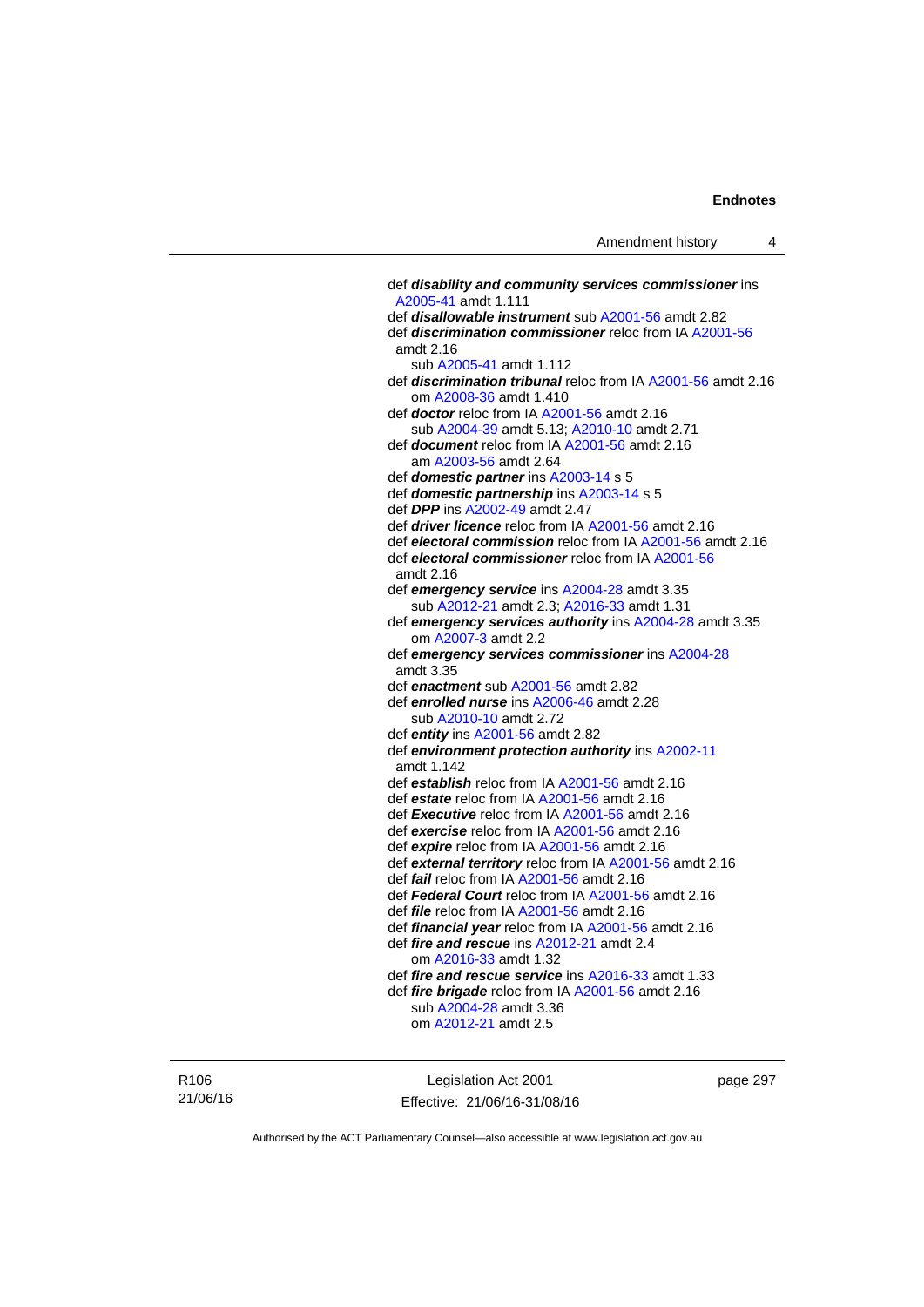| $\boldsymbol{\Lambda}$ | Amendment history |  |
|------------------------|-------------------|--|
|------------------------|-------------------|--|

| def <i>fire commissioner</i> reloc from IA A2001-56 amdt 2.16                                                |
|--------------------------------------------------------------------------------------------------------------|
| om A2004-28 amdt 3.37                                                                                        |
| def for ins A2002-11 amdt 1.142                                                                              |
| def foreign country reloc from IA A2001-56 amdt 2.16<br>sub A2006-42 amdt 2.14                               |
| def former NSW Act sub A2001-56 amdt 2.82; A2002-11<br>amdt 1.143                                            |
| def former UK Act sub A2001-56 amdt 2.82; A2002-11                                                           |
| amdt 1.143                                                                                                   |
| def found guilty reloc from IA A2001-56 amdt 2.16                                                            |
| sub A2002-49 amdt 2.48; A2006-23 amdt 1.216                                                                  |
| am A2008-20 amdt 4.43                                                                                        |
| def function reloc from IA A2001-56 amdt 2.16                                                                |
| def gambling and racing commission reloc from IA                                                             |
| A2001-56 amdt 2.16                                                                                           |
| def gazette reloc from IA A2001-56 amdt 2.16                                                                 |
| sub A2009-49 amdt 2.2                                                                                        |
| def give reloc from IA A2001-56 amdt 2.16                                                                    |
| def government printer reloc from IA A2001-56 amdt 2.16                                                      |
| def government solicitor reloc from IA A2001-56 amdt 2.16                                                    |
| sub A2011-30 amdt 1.9                                                                                        |
| def Governor ins A2001-56 amdt 2.82                                                                          |
| def Governor-General ins A2001-56 amdt 2.82                                                                  |
| def GST ins A2002-27 s 27                                                                                    |
| def guardianship tribunal reloc from IA A2001-56 amdt 2.16                                                   |
| om A2008-36 amdt 1.410                                                                                       |
| def health practitioner ins A2010-10 amdt 2.73                                                               |
| def Health Practitioner Regulation National Law (ACT) ins                                                    |
| A2010-10 amdt 2.73                                                                                           |
| def health services commissioner ins A2005-41 amdt 1.113                                                     |
| def Heavy Vehicle National Law (ACT) ins A2013-52 s 6                                                        |
| def heritage council ins A2004-57 amdt 1.53                                                                  |
| def heritage register ins A2004-57 amdt 1.53                                                                 |
| def High Court reloc from IA A2001-56 amdt 2.16                                                              |
| def <i>home address</i> ins A2009-49 amdt 2.3                                                                |
| def <i>housing commissioner</i> ins A2007-8 amdt 1.13                                                        |
| def human rights commission ins A2005-41 amdt 1.113<br>def human rights commissioner ins A2005-41 amdt 1.113 |
| def Imperial Act reloc from IA A2001-56 amdt 2.16                                                            |
| def independent competition and regulatory commission                                                        |
| ins A2004-42 amdt 2.39                                                                                       |
| def <i>indictable</i> offence ins A2001-56 amdt 2.82                                                         |
| sub A2002-11 amdt 1.144; A2003-56 amdt 2.65                                                                  |
| def <i>indictment</i> reloc from IA A2001-56 amdt 2.16                                                       |
| def <i>individual</i> reloc from IA A2001-56 amdt 2.16                                                       |
| def <i>Industrial Court</i> ins A2013-43 amdt 1.3                                                            |
|                                                                                                              |

page 298 Legislation Act 2001 Effective: 21/06/16-31/08/16

R106 21/06/16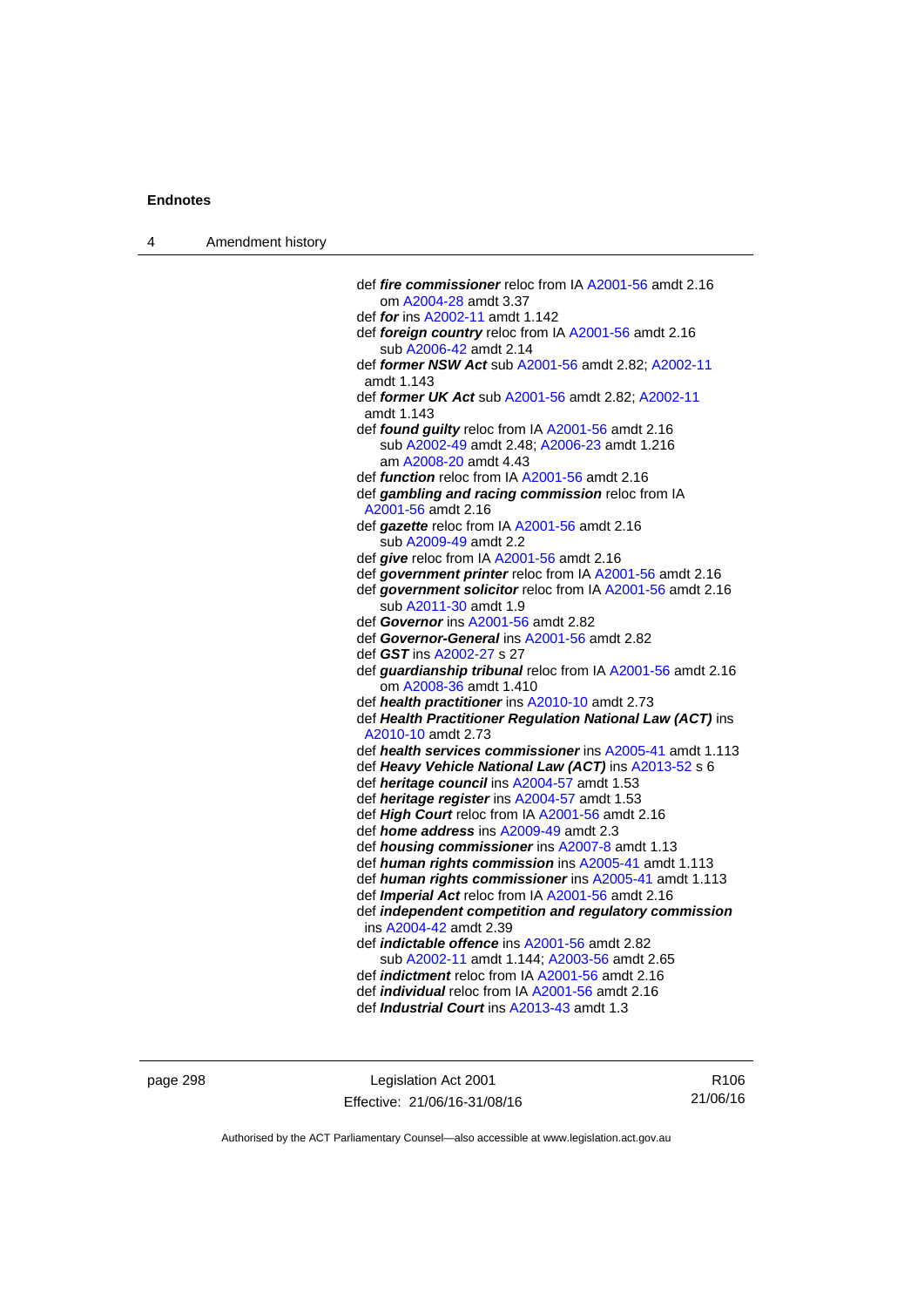def *information privacy commissioner* ins [A2014-49](http://www.legislation.act.gov.au/a/2014-49) amdt 1.26 def *infringement notice* ins [A2004-42](http://www.legislation.act.gov.au/a/2004-42) amdt 2.39 def *in relation to* ins [A2002-49](http://www.legislation.act.gov.au/a/2002-49) amdt 2.49 def *insolvent under administration* ins [A2003-56](http://www.legislation.act.gov.au/a/2003-56) amdt 2.66 om [A2005-20](http://www.legislation.act.gov.au/a/2005-20) amdt 2.124 def *institute of technology* ins [A2007-3](http://www.legislation.act.gov.au/a/2007-3) amdt 2.3 om [A2014-55](http://www.legislation.act.gov.au/a/2014-55/default.asp) s 36 def *instrument* sub [A2001-56](http://www.legislation.act.gov.au/a/2001-56) amdt 2.82 def *interest* reloc from IA [A2001-56](http://www.legislation.act.gov.au/a/2001-56) amdt 2.16 def *internal territory* reloc from IA [A2001-56](http://www.legislation.act.gov.au/a/2001-56) amdt 2.16 def *intersex person* ins [A2003-14](http://www.legislation.act.gov.au/a/2003-14) s 5 def *Jervis Bay Territory* reloc from IA [A2001-56](http://www.legislation.act.gov.au/a/2001-56) amdt 2.16 def *judge* reloc from IA [A2001-56](http://www.legislation.act.gov.au/a/2001-56) amdt 2.16 am [A2002-11](http://www.legislation.act.gov.au/a/2002-11) amdt 1.145 def *Lake Burley Griffin* reloc from IA [A2001-56](http://www.legislation.act.gov.au/a/2001-56) amdt 2.16 def *Lake Ginninderra* reloc from IA [A2001-56](http://www.legislation.act.gov.au/a/2001-56) amdt 2.16 def *land* reloc from IA [A2001-56](http://www.legislation.act.gov.au/a/2001-56) amdt 2.16 def *land development agency* ins [A2002-56](http://www.legislation.act.gov.au/a/2002-56) amdt 3.45 sub [A2005-20](http://www.legislation.act.gov.au/a/2005-20) amdt 2.125; [A2007-25](http://www.legislation.act.gov.au/a/2007-25) amdt 1.97 def *law* reloc from IA [A2001-56](http://www.legislation.act.gov.au/a/2001-56) amdt 2.16 def *lawyer* reloc from IA [A2001-56](http://www.legislation.act.gov.au/a/2001-56) amdt 2.16 def *legal aid commission* ins [A2001-56](http://www.legislation.act.gov.au/a/2001-56) amdt 2.82 def *legal practitioner* reloc from IA [A2001-56](http://www.legislation.act.gov.au/a/2001-56) amdt 2.16 sub [A2006-25](http://www.legislation.act.gov.au/a/2006-25) amdt 2.16 def *Legislation Act* ins [A2002-49](http://www.legislation.act.gov.au/a/2002-49) amdt 2.50 def *Legislative Assembly* reloc from IA [A2001-56](http://www.legislation.act.gov.au/a/2001-56) amdt 2.16 def *legislative instrument* ins [A2006-42](http://www.legislation.act.gov.au/a/2006-42) amdt 2.15 def *liability* reloc from IA [A2001-56](http://www.legislation.act.gov.au/a/2001-56) amdt 2.16 def *magistrate* reloc from IA [A2001-56](http://www.legislation.act.gov.au/a/2001-56) amdt 2.16 def *Magistrates Court* reloc from IA [A2001-56](http://www.legislation.act.gov.au/a/2001-56) amdt 2.16 def *make* reloc from IA [A2001-56](http://www.legislation.act.gov.au/a/2001-56) amdt 2.16 def *making* sub [A2001-56](http://www.legislation.act.gov.au/a/2001-56) amdt 2.82 def *marriage* ins [A2013-39](http://www.legislation.act.gov.au/a/2013-39) amdt 2.38 ([A2013-39](http://www.legislation.act.gov.au/a/2013-39) never effective (see *Commonwealth v Australian Capital Territory* [2013] HCA 55)) def *master* reloc from IA [A2001-56](http://www.legislation.act.gov.au/a/2001-56) amdt 2.16 om [A2015-10](http://www.legislation.act.gov.au/a/2015-10) s 33 def *may* ins [A2001-56](http://www.legislation.act.gov.au/a/2001-56) amdt 2.82 def *medical practitioner* ins [A2001-56](http://www.legislation.act.gov.au/a/2001-56) amdt 2.82 def *mental health tribunal* reloc from IA [A2001-56](http://www.legislation.act.gov.au/a/2001-56) amdt 2.16 om [A2008-36](http://www.legislation.act.gov.au/a/2008-36) amdt 1.410 def *midnight* reloc from IA [A2001-56](http://www.legislation.act.gov.au/a/2001-56) amdt 2.16 def *midwife* ins [A2006-46](http://www.legislation.act.gov.au/a/2006-46) amdt 2.28 sub [A2010-10](http://www.legislation.act.gov.au/a/2010-10) amdt 2.74 def *Minister* ins [A2001-56](http://www.legislation.act.gov.au/a/2001-56) amdt 2.82 def *modification* reloc from IA [A2001-56](http://www.legislation.act.gov.au/a/2001-56) amdt 2.16

R106 21/06/16

Legislation Act 2001 Effective: 21/06/16-31/08/16 page 299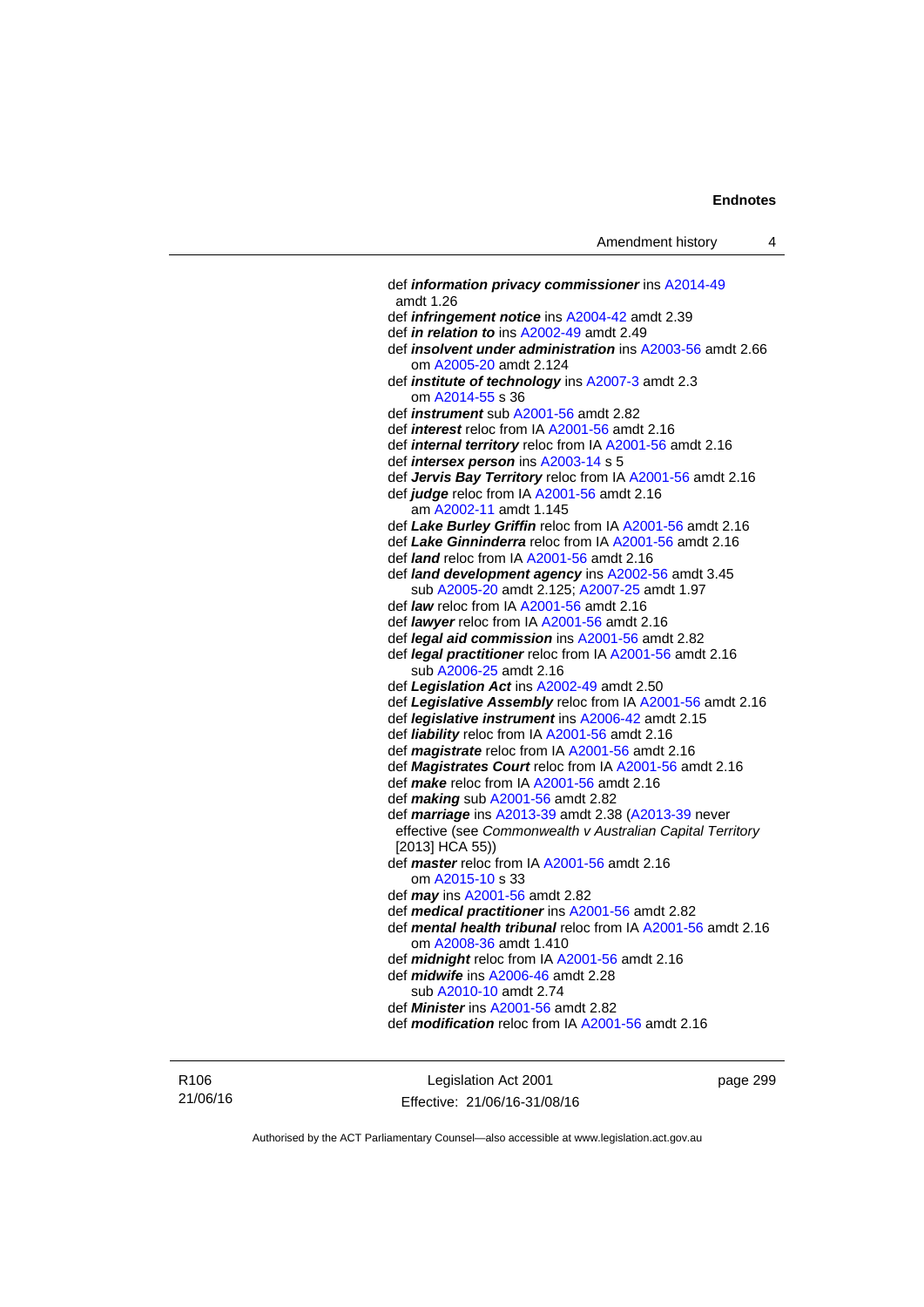| 4 | Amendment history |  |
|---|-------------------|--|
|---|-------------------|--|

 sub [A2006-42](http://www.legislation.act.gov.au/a/2006-42) amdt 2.16 def *month* reloc from IA [A2001-56](http://www.legislation.act.gov.au/a/2001-56) amdt 2.16 sub [A2014-44](http://www.legislation.act.gov.au/a/2014-44) amdt 2.5 def *must* ins [A2001-56](http://www.legislation.act.gov.au/a/2001-56) amdt 2.82 def *name* reloc from IA [A2001-56](http://www.legislation.act.gov.au/a/2001-56) amdt 2.16 def *named month* reloc from IA [A2001-56](http://www.legislation.act.gov.au/a/2001-56) amdt 2.16 om [A2014-44](http://www.legislation.act.gov.au/a/2014-44) amdt 2.6 def *national capital authority* ins [A2002-11](http://www.legislation.act.gov.au/a/2002-11) amdt 1.146 def *national capital plan* ins [A2004-42](http://www.legislation.act.gov.au/a/2004-42) amdt 2.39 def *National Credit Code* ins [A2010-40](http://www.legislation.act.gov.au/a/2010-40) amdt 1.26 def *National Electricity (ACT) Law* ins [A2011-52](http://www.legislation.act.gov.au/a/2011-52) amdt 2.1 def *National Electricity (ACT) Regulation* ins [A2011-52](http://www.legislation.act.gov.au/a/2011-52) amdt 2.1 def *National Energy Retail Law (ACT)* ins [A2012-32](http://www.legislation.act.gov.au/a/2012-32) s 64 def *National Energy Retail Regulation (ACT)* ins [A2012-32](http://www.legislation.act.gov.au/a/2012-32) s 64 def *National Gas (ACT) Law* ins [A2008-15](http://www.legislation.act.gov.au/a/2008-15) amdt 2.11 def *National Gas (ACT) Regulation* ins [A2008-15](http://www.legislation.act.gov.au/a/2008-15) amdt 2.11 def *national land* reloc from IA [A2001-56](http://www.legislation.act.gov.au/a/2001-56) amdt 2.16 def *night* reloc from IA [A2001-56](http://www.legislation.act.gov.au/a/2001-56) amdt 2.16 def *Northern Territory* reloc from IA [A2001-56](http://www.legislation.act.gov.au/a/2001-56) amdt 2.16 def *notifiable instrument* sub [A2001-56](http://www.legislation.act.gov.au/a/2001-56) amdt 2.82 def *notification* sub [A2001-56](http://www.legislation.act.gov.au/a/2001-56) amdt 2.82 am [A2004-42](http://www.legislation.act.gov.au/a/2004-42) amdt 2.40; [A2006-42](http://www.legislation.act.gov.au/a/2006-42) amdt 2.18 def *notification day* sub [A2001-56](http://www.legislation.act.gov.au/a/2001-56) amdt 2.82 def *NSW Act* reloc from IA [A2001-56](http://www.legislation.act.gov.au/a/2001-56) amdt 2.16 def *NSW correctional centre* ins [A2006-23](http://www.legislation.act.gov.au/a/2006-23) amdt 1.217 def *number* reloc from IA [A2001-56](http://www.legislation.act.gov.au/a/2001-56) amdt 2.16 def *nurse* reloc from IA [A2001-56](http://www.legislation.act.gov.au/a/2001-56) amdt 2.16 sub [A2004-39](http://www.legislation.act.gov.au/a/2004-39) amdt 6.7; [A2010-10](http://www.legislation.act.gov.au/a/2010-10) amdt 2.75 def *nurse practitioner* ins [A2004-10](http://www.legislation.act.gov.au/a/2004-10) s 6 sub [A2004-39](http://www.legislation.act.gov.au/a/2004-39) amdt 6.8; [A2010-10](http://www.legislation.act.gov.au/a/2010-10) amdt 2.76 def *oath* reloc from IA [A2001-56](http://www.legislation.act.gov.au/a/2001-56) amdt 2.16 sub [A2005-53](http://www.legislation.act.gov.au/a/2005-53) amdt 1.96 am [A2011-48](http://www.legislation.act.gov.au/a/2011-48) amdt 1.37 def *occupational discipline order* ins [A2008-36](http://www.legislation.act.gov.au/a/2008-36) amdt 1.411 def *occupy* ins [A2001-56](http://www.legislation.act.gov.au/a/2001-56) amdt 2.82 sub [A2005-20](http://www.legislation.act.gov.au/a/2005-20) amdt 2.126 def *office* reloc from IA [A2001-56](http://www.legislation.act.gov.au/a/2001-56) amdt 2.16 def *office of fair trading* reloc from IA [A2001-56](http://www.legislation.act.gov.au/a/2001-56) amdt 2.16 sub [A2005-20](http://www.legislation.act.gov.au/a/2005-20) amdt 2.127 om [A2010-54](http://www.legislation.act.gov.au/a/2010-54) amdt 3.40 def *Office of the Legislative Assembly* ins [A2012-26](http://www.legislation.act.gov.au/a/2012-26) amdt 1.32 def *officer of the Assembly* ins [A2013-41](http://www.legislation.act.gov.au/a/2013-41/default.asp) amdt 1.27 def *official visitor* ins [A2012-33](http://www.legislation.act.gov.au/a/2002-49) amdt 1.37

page 300 Legislation Act 2001 Effective: 21/06/16-31/08/16

R106 21/06/16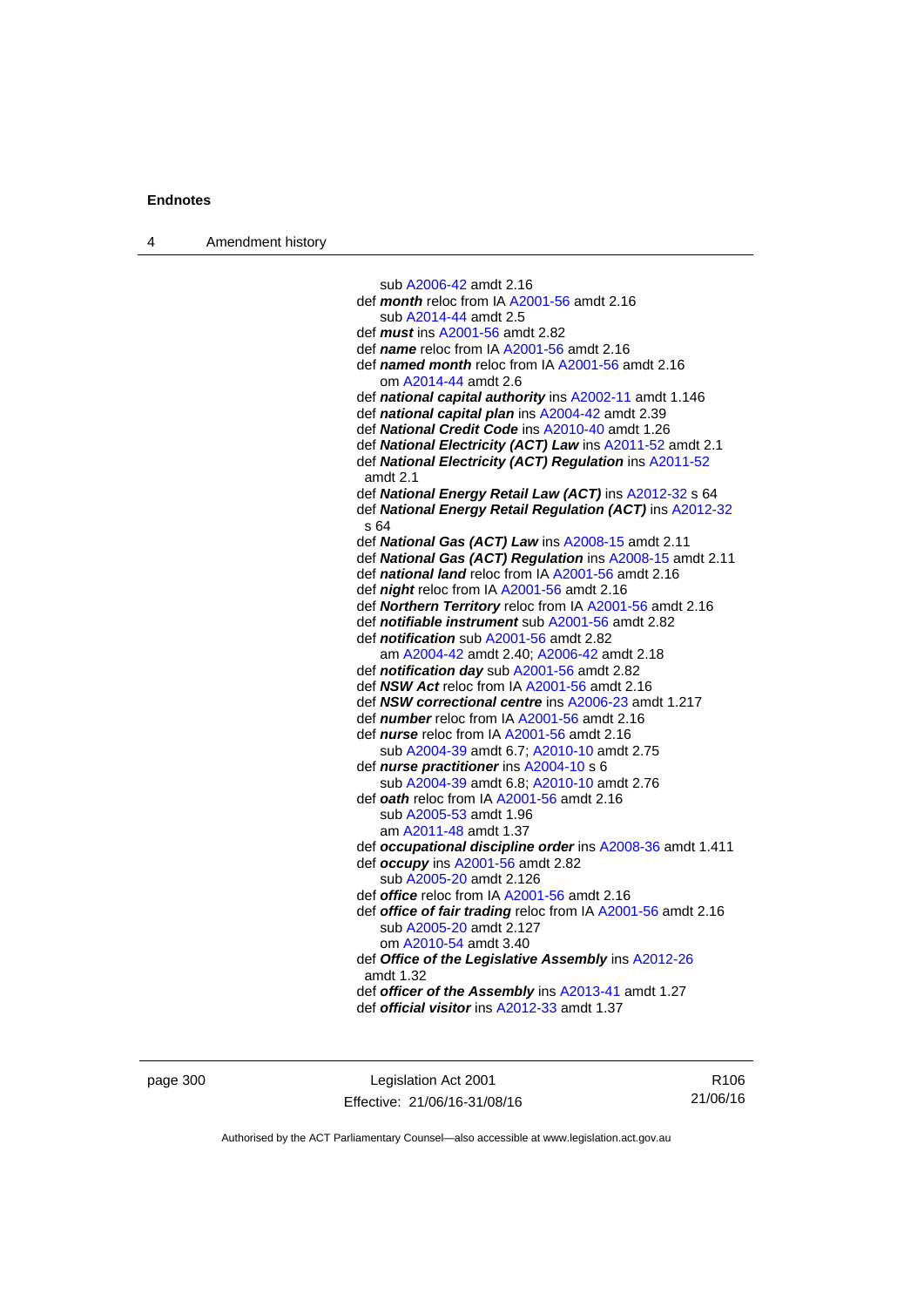def *OH&S commissioner* ins [A2003-41](http://www.legislation.act.gov.au/a/2003-41) amdt 2.40 om [A2009-28](http://www.legislation.act.gov.au/a/2009-28) amdt 2.21 def *ombudsman* reloc from IA [A2001-56](http://www.legislation.act.gov.au/a/2001-56) amdt 2.16 def *omit* ins [A2001-56](http://www.legislation.act.gov.au/a/2001-56) amdt 2.82 def *optometrist* ins [A2005-9](http://www.legislation.act.gov.au/a/2005-9) amdt 1.2 note exp 9 January 2007 (see the [Health Professionals](http://www.legislation.act.gov.au/a/2004-38)  [Act 2004](http://www.legislation.act.gov.au/a/2004-38) s 136 (1) (h)) (s 303 (2)) sub [A2010-10](http://www.legislation.act.gov.au/a/2010-10) amdt 2.77 def *ordinance* reloc from IA [A2001-56](http://www.legislation.act.gov.au/a/2001-56) amdt 2.16 def *parent* ins [A2004-1](http://www.legislation.act.gov.au/a/2004-1) amdt 1.22 def *parliamentary counsel* sub [A2001-56](http://www.legislation.act.gov.au/a/2001-56) amdt 2.82 def *passing* sub [A2001-56](http://www.legislation.act.gov.au/a/2001-56) amdt 2.82 def *penalty unit* ins [A2001-56](http://www.legislation.act.gov.au/a/2001-56) amdt 2.82 def *person* ins [A2001-56](http://www.legislation.act.gov.au/a/2001-56) amdt 2.82 sub [A2009-20](http://www.legislation.act.gov.au/a/2009-20) amdt 2.11 def *pharmacist* reloc from IA [A2001-56](http://www.legislation.act.gov.au/a/2001-56) amdt 2.16 sub [A2004-39](http://www.legislation.act.gov.au/a/2004-39) amdt 8.2; [A2010-10](http://www.legislation.act.gov.au/a/2010-10) amdt 2.78 def *planning and land authority* ins [A2002-56](http://www.legislation.act.gov.au/a/2002-56) amdt 3.47 sub [A2005-20](http://www.legislation.act.gov.au/a/2005-20) amdt 2.128; [A2007-25](http://www.legislation.act.gov.au/a/2007-25) amdt 1.98 def *planning and land council* ins [A2002-56](http://www.legislation.act.gov.au/a/2002-56) amdt 3.46 sub [A2005-20](http://www.legislation.act.gov.au/a/2005-20) amdt 2.129 om [A2006-30](http://www.legislation.act.gov.au/a/2006-30) amdt 1.70 def *planning authority* reloc from IA [A2001-56](http://www.legislation.act.gov.au/a/2001-56) amdt 2.16 om [A2002-56](http://www.legislation.act.gov.au/a/2002-56) amdt 3.47 def *police officer* reloc from IA [A2001-56](http://www.legislation.act.gov.au/a/2001-56) amdt 2.16 def *position* reloc from IA [A2001-56](http://www.legislation.act.gov.au/a/2001-56) amdt 2.16 def *power* reloc from IA [A2001-56](http://www.legislation.act.gov.au/a/2001-56) amdt 2.16 def *prescribed* reloc from IA [A2001-56](http://www.legislation.act.gov.au/a/2001-56) amdt 2.16 am [A2002-49](http://www.legislation.act.gov.au/a/2002-49) amdt 2.51; [A2005-20](http://www.legislation.act.gov.au/a/2005-20) amdt 2.130 def *present* ins [A2005-5](http://www.legislation.act.gov.au/a/2005-5) s 28 def *privacy commissioner* reloc from IA [A2001-56](http://www.legislation.act.gov.au/a/2001-56) amdt 2.16 om [A2014-49](http://www.legislation.act.gov.au/a/2014-49) amdt 1.27 def *proceeding* reloc from IA [A2001-56](http://www.legislation.act.gov.au/a/2001-56) amdt 2.16 def *property* reloc from IA [A2001-56](http://www.legislation.act.gov.au/a/2001-56) amdt 2.16 def *provision* sub [A2001-56](http://www.legislation.act.gov.au/a/2001-56) amdt 2.82 def *public advocate* ins [A2005-47](http://www.legislation.act.gov.au/a/2005-47) amdt 1.13 am [A2016-13](http://www.legislation.act.gov.au/a/2016-13) amdt 1.92 def *public employee* reloc from IA [A2001-56](http://www.legislation.act.gov.au/a/2001-56) amdt 2.16 def *public health officer* reloc from IA [A2001-56](http://www.legislation.act.gov.au/a/2001-56) amdt 2.16 sub [A2005-20](http://www.legislation.act.gov.au/a/2005-20) amdt 2.131 def *public holiday* ins [A2011-28](http://www.legislation.act.gov.au/a/2011-28) amdt 2.22 def *public money* reloc from IA [A2001-56](http://www.legislation.act.gov.au/a/2001-56) amdt 2.16 def *public notice* ins [A2015-33](http://www.legislation.act.gov.au/a/2015-33) amdt 1.140 def *public servant* reloc from IA [A2001-56](http://www.legislation.act.gov.au/a/2001-56) amdt 2.16 def *public service* reloc from IA [A2001-56](http://www.legislation.act.gov.au/a/2001-56) amdt 2.16 def *public trustee* reloc from IA [A2001-56](http://www.legislation.act.gov.au/a/2001-56) amdt 2.16

om [A2016-13](http://www.legislation.act.gov.au/a/2016-13) amdt 1.93

R106 21/06/16

Legislation Act 2001 Effective: 21/06/16-31/08/16 page 301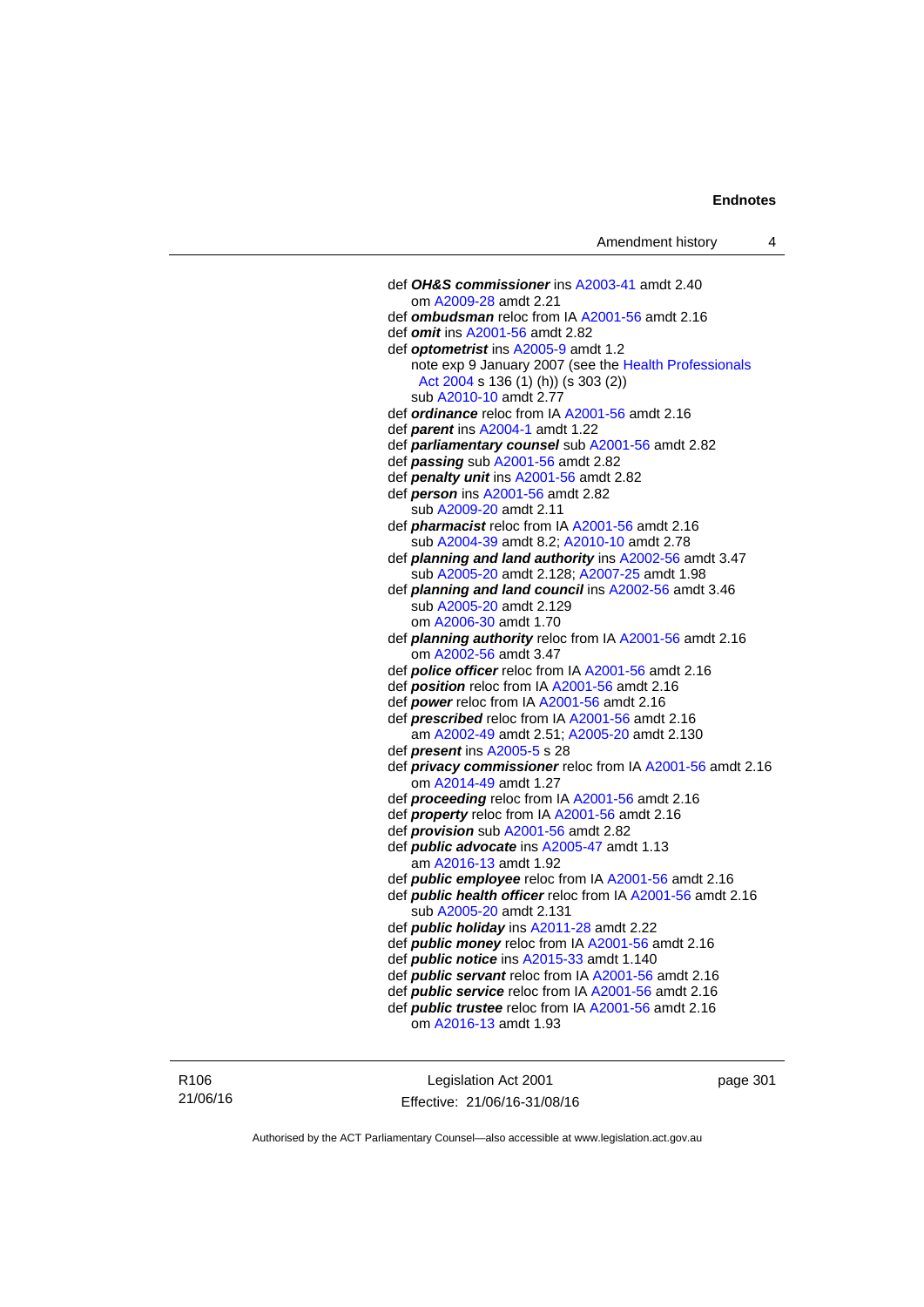| 4 | Amendment history |                                                                                                                      |
|---|-------------------|----------------------------------------------------------------------------------------------------------------------|
|   |                   |                                                                                                                      |
|   |                   | def <b>public trustee and guardian</b> ins A2016-13 amdt 1.94                                                        |
|   |                   | def quarter ins A2002-30 amdt 2.8                                                                                    |
|   |                   | def recognised transgender person ins A2003-14 s 5                                                                   |
|   |                   | def registered surveyor reloc from IA A2001-56 amdt 2.16<br>am A2007-33 amdt 1.11                                    |
|   |                   | def registrable instrument sub A2001-56 amdt 2.82<br>om A2006-42 amdt 2.17                                           |
|   |                   | def registrar reloc from IA A2001-56 amdt 2.16                                                                       |
|   |                   | def registrar-general reloc from IA A2001-56 amdt 2.16                                                               |
|   |                   | def registrar of firearms reloc from IA A2001-56 amdt 2.16                                                           |
|   |                   | def registrar of liquor licences reloc from IA A2001-56<br>amdt 2.16                                                 |
|   |                   | om A2009-20 amdt 2.12                                                                                                |
|   |                   | def regulations reloc from IA A2001-56 amdt 2.16<br>om A2005-20 amdt 2.132                                           |
|   |                   | def regulation ins A2005-20 amdt 2.132                                                                               |
|   |                   | def remand centre ins A2002-30 amdt 2.8                                                                              |
|   |                   | om A2006-23 amdt 1.218                                                                                               |
|   |                   | def remand centre administrator ins A2002-30 amdt 2.8                                                                |
|   |                   | om A2006-23 amdt 1.218                                                                                               |
|   |                   | def remuneration tribunal reloc from IA A2001-56 amdt 2.16                                                           |
|   |                   | def repeal sub A2001-56 amdt 2.82                                                                                    |
|   |                   | pars renum A2002-11 amdt 1.147                                                                                       |
|   |                   | am A2002-11 amdt 1.148; A2004-42 amdts 2.41-2.43;                                                                    |
|   |                   | pars renum R27 LA (see A2004-42 amdt 2.44); A2005-20                                                                 |
|   |                   | amdt 2.133, amdt 2.134                                                                                               |
|   |                   | def residential tenancies tribunal reloc from IA A2001-56                                                            |
|   |                   | amdt 2.16                                                                                                            |
|   |                   | om A2008-36 amdt 1.412                                                                                               |
|   |                   | def resident judge ins A2004-42 amdt 2.45                                                                            |
|   |                   | def retrospectively reloc from dict, pt 2 A2005-20 amdt 2.148                                                        |
|   |                   | def reviewable decision notice ins A2008-36 amdt 1.413                                                               |
|   |                   | def road transport authority reloc from IA A2001-56                                                                  |
|   |                   | amdt 2.16                                                                                                            |
|   |                   | am A2011-22 amdt 1.280; A2011-49 amdt 1.10                                                                           |
|   |                   | def <i>rules</i> reloc from IA A2001-56 amdt 2.16<br>sub A2002-11 amdt 1.149                                         |
|   |                   | am A2005-20 amdt 2.135                                                                                               |
|   |                   | def rural firefighting service reloc from IA A2001-56                                                                |
|   |                   | amdt 2.16                                                                                                            |
|   |                   | om A2004-28 amdt 3.38                                                                                                |
|   |                   | def <i>rural fire service</i> ins A2004-28 amdt 3.38                                                                 |
|   |                   | def see ins A2001-56 amdt 2.82                                                                                       |
|   |                   | om A2009-20 amdt 2.13                                                                                                |
|   |                   |                                                                                                                      |
|   |                   | def Self-Government Act reloc from IA A2001-56 amdt 2.16<br>def self-government day reloc from IA A2001-56 amdt 2.16 |

page 302 Legislation Act 2001 Effective: 21/06/16-31/08/16

R106 21/06/16

Authorised by the ACT Parliamentary Counsel—also accessible at www.legislation.act.gov.au

def *sentence administration board* ins [A2002-30](http://www.legislation.act.gov.au/a/2002-30) amdt 2.8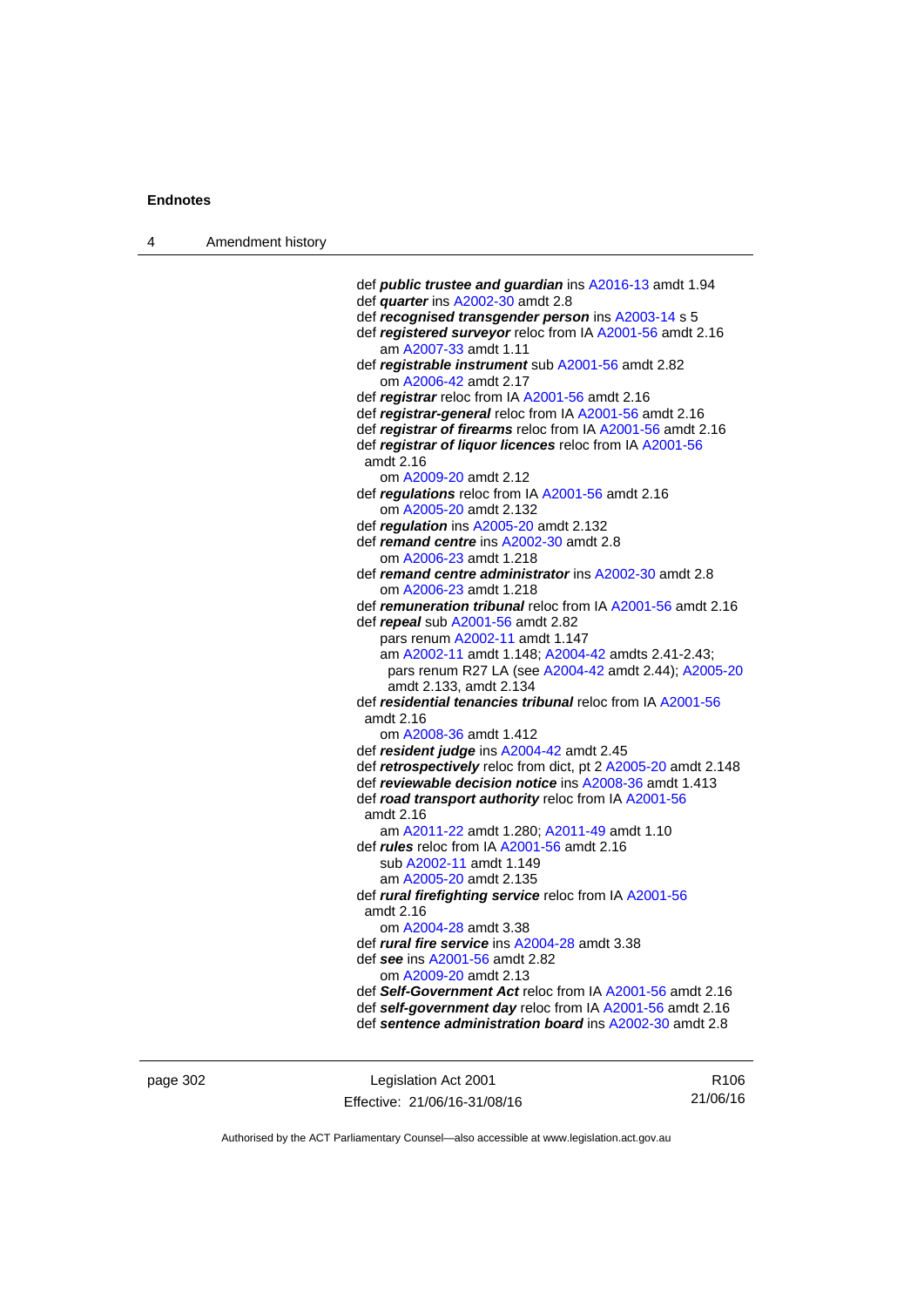sub [A2006-23](http://www.legislation.act.gov.au/a/2006-23) amdt 1.219 def *SES* ins [A2004-28](http://www.legislation.act.gov.au/a/2004-28) amdt 3.39 def *sign* reloc from IA [A2001-56](http://www.legislation.act.gov.au/a/2001-56) amdt 2.16 def *signpost definition* ins [A2009-20](http://www.legislation.act.gov.au/a/2009-20) amdt 2.14 def *sitting day* reloc from IA [A2001-56](http://www.legislation.act.gov.au/a/2001-56) amdt 2.16 sub [A2009-20](http://www.legislation.act.gov.au/a/2009-20) amdt 2.15 def *Small Claims Court* reloc from IA [A2001-56](http://www.legislation.act.gov.au/a/2001-56) amdt 2.16 sub [A2004-60](http://www.legislation.act.gov.au/a/2004-60) amdt 1.178 om [A2008-36](http://www.legislation.act.gov.au/a/2008-36) amdt 1.414 def *solicitor* reloc from IA [A2001-56](http://www.legislation.act.gov.au/a/2001-56) amdt 2.16 def *solicitor-general* ins [A2011-30](http://www.legislation.act.gov.au/a/2011-30) amdt 1.10 def *Speaker* reloc from IA [A2001-56](http://www.legislation.act.gov.au/a/2001-56) amdt 2.16 def *spouse* ins [A2013-39](http://www.legislation.act.gov.au/a/2013-39) amdt 2.38 [\(A2013-39](http://www.legislation.act.gov.au/a/2013-39) never effective (see *Commonwealth v Australian Capital Territory* [2013] HCA 55)) def *Standards Australia* reloc from IA [A2001-56](http://www.legislation.act.gov.au/a/2001-56) amdt 2.16 am [A2013-44](http://www.legislation.act.gov.au/a/2013-44) amdt 2.1 def *State* reloc from IA [A2001-56](http://www.legislation.act.gov.au/a/2001-56) amdt 2.16 def *statutory declaration* reloc from IA [A2001-56](http://www.legislation.act.gov.au/a/2001-56) amdt 2.16 def *statutory instrument* sub [A2001-56](http://www.legislation.act.gov.au/a/2001-56) amdt 2.82 def *statutory office-holder* ins [A2001-56](http://www.legislation.act.gov.au/a/2001-56) amdt 2.82 sub [A2002-11](http://www.legislation.act.gov.au/a/2002-11) amdt 1.150 def *subordinate law* sub [A2001-56](http://www.legislation.act.gov.au/a/2001-56) amdt 2.82 def *summary offence* ins [A2001-56](http://www.legislation.act.gov.au/a/2001-56) amdt 2.82 sub [A2002-11](http://www.legislation.act.gov.au/a/2002-11) amdt 1.151; [A2003-56](http://www.legislation.act.gov.au/a/2003-56) amdt 2.67 def *Supreme Court* reloc from IA [A2001-56](http://www.legislation.act.gov.au/a/2001-56) amdt 2.16 def *surveyor-general* ins [A2010-6](http://www.legislation.act.gov.au/a/2010-6) amdt 1.11 def *swear* reloc from IA [A2001-56](http://www.legislation.act.gov.au/a/2001-56) amdt 2.16 sub [A2005-53](http://www.legislation.act.gov.au/a/2005-53) amdt 1.97 def *take* ins [A2005-53](http://www.legislation.act.gov.au/a/2005-53) amdt 1.98 def *tenancy tribunal* reloc from IA [A2001-56](http://www.legislation.act.gov.au/a/2001-56) amdt 2.16 om [A2002-49](http://www.legislation.act.gov.au/a/2002-49) amdt 2.52 def *territory authority* reloc from IA [A2001-56](http://www.legislation.act.gov.au/a/2001-56) amdt 2.16 sub [A2003-41](http://www.legislation.act.gov.au/a/2003-41) amdt 2.41; [A2008-28](http://www.legislation.act.gov.au/a/2008-28) amdt 2.1 def *territory instrumentality* ins [A2001-56](http://www.legislation.act.gov.au/a/2001-56) amdt 2.82 am [A2007-3](http://www.legislation.act.gov.au/a/2007-3) amdt 2.4 def *territory land* reloc from IA [A2001-56](http://www.legislation.act.gov.au/a/2001-56) amdt 2.16 def *territory law* ins [A2005-62](http://www.legislation.act.gov.au/a/2005-62) amdt 2.18 def *territory lease* ins [A2007-25](http://www.legislation.act.gov.au/a/2007-25) amdt 1.99 am [A2015-19](http://www.legislation.act.gov.au/a/2015-19) s 74 def *territory-owned corporation* reloc from IA [A2001-56](http://www.legislation.act.gov.au/a/2001-56) amdt 2.16 def *territory plan* reloc from IA [A2001-56](http://www.legislation.act.gov.au/a/2001-56) amdt 2.16 am [A2002-49](http://www.legislation.act.gov.au/a/2002-49) amdt 2.53 sub [A2007-25](http://www.legislation.act.gov.au/a/2007-25) amdt 1.100 def *the Territory* ins [A2001-56](http://www.legislation.act.gov.au/a/2001-56) amdt 2.82 def *transgender person* ins [A2003-14](http://www.legislation.act.gov.au/a/2003-14) s 5

R106 21/06/16

Legislation Act 2001 Effective: 21/06/16-31/08/16 page 303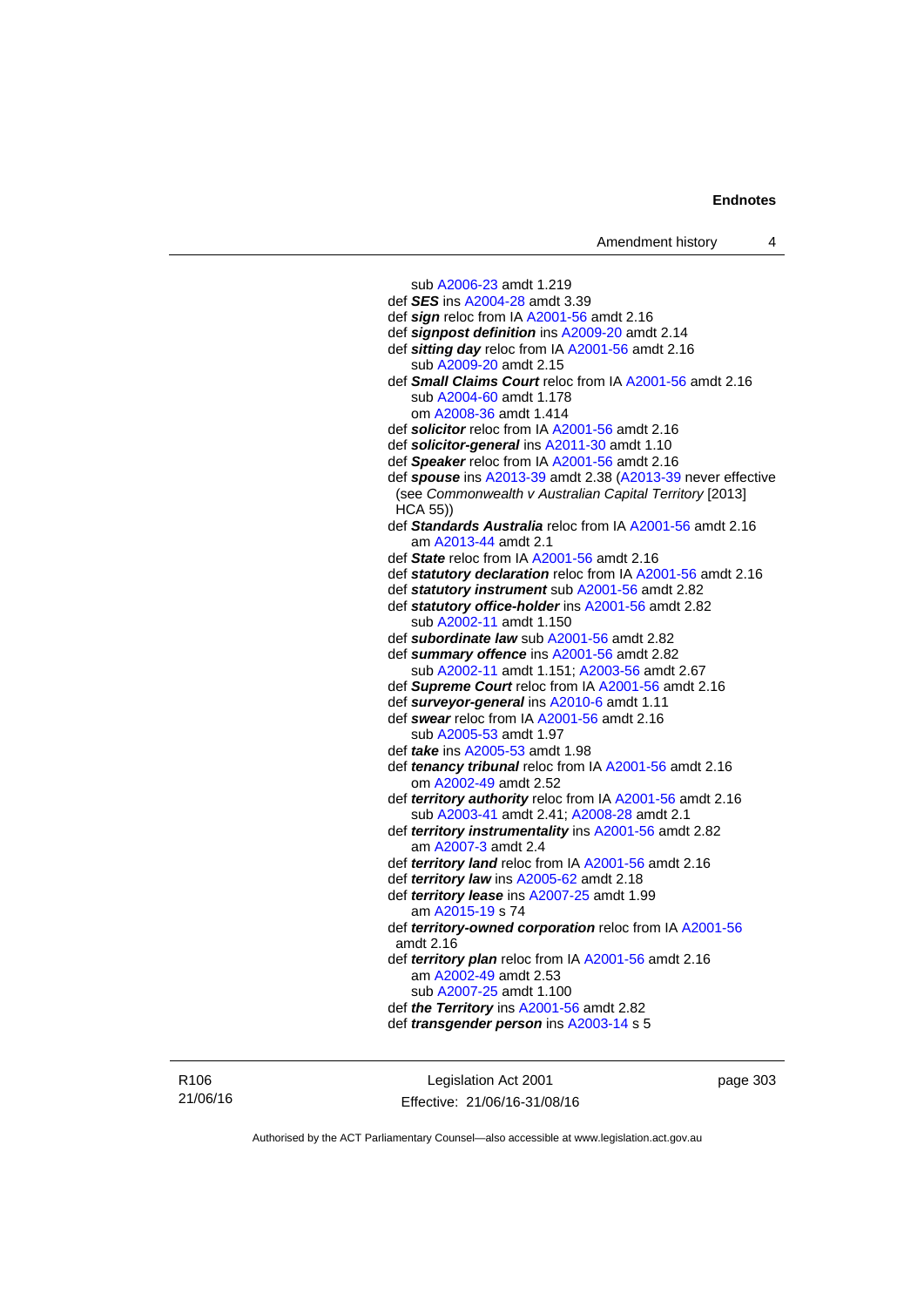| 4 | Amendment history                   |                                                                                                                                           |
|---|-------------------------------------|-------------------------------------------------------------------------------------------------------------------------------------------|
|   |                                     | def <i>transitional</i> reloc from IA A2001-56 amdt 2.16                                                                                  |
|   |                                     | sub A2005-20 amdt 2.136                                                                                                                   |
|   |                                     | def Treasurer ins A2001-56 amdt 2.82                                                                                                      |
|   |                                     | def <i>tribunal</i> sub A2001-56 amdt 2.82                                                                                                |
|   |                                     | def UK Act reloc from IA A2001-56 amdt 2.16                                                                                               |
|   |                                     | def <i>under</i> ins A2001-52 amdt 2.82                                                                                                   |
|   |                                     | sub A2002-30 amdt 2.9                                                                                                                     |
|   |                                     | am A2005-20 amdt 2.137, amdt 2.138                                                                                                        |
|   |                                     | def <b>United Kingdom</b> reloc from IA A2001-56 amdt 2.16                                                                                |
|   |                                     | def United Kingdom Parliament reloc from IA A2001-56<br>amdt 2.16                                                                         |
|   |                                     | def veterinary surgeon reloc from IA A2001-56 amdt 2.16<br>sub A2004-39 amdt 11A.1 (as am by A2005-28 amdt 1.61)<br>am A2015-29 amdt 2.62 |
|   |                                     | def victims of crime commissioner ins A2016-13 amdt 1.95                                                                                  |
|   |                                     | def <i>will</i> ins A2001-56 amdt 2.82                                                                                                    |
|   |                                     | def word reloc from IA A2001-56 amdt 2.16                                                                                                 |
|   |                                     | def working day ins $A2002-11$ amdt 1.152<br>sub A2003-56 amdt 2.68                                                                       |
|   |                                     | am A2011-28 amdt 2.23                                                                                                                     |
|   |                                     | def work safety commissioner ins A2009-28 amdt 2.22                                                                                       |
|   |                                     | sub A2011-55 amdt 1.23                                                                                                                    |
|   |                                     | def writing reloc from IA A2001-56 amdt 2.16                                                                                              |
|   |                                     | def year reloc from IA A2001-56 amdt 2.16                                                                                                 |
|   | Terms for Legislation Act 2001 only |                                                                                                                                           |
|   | dict pt 2 hdg                       | sub A2003-56 amdt 2.69                                                                                                                    |
|   | dict pt 2 note                      | sub A2003-56 amdt 2.69                                                                                                                    |
|   | dict pt 2                           | def Act ins A2003-41 amdt 2.42                                                                                                            |
|   |                                     | def ACT law ins A2005-20 amdt 2.139                                                                                                       |
|   |                                     | def <i>administrator</i> ins A2001-56 amdt 2.82                                                                                           |
|   |                                     | def <i>agency</i> ins $A2001-56$ amdt 2.82                                                                                                |
|   |                                     | def amend ins A2005-20 amdt 2.140                                                                                                         |
|   |                                     | def <b>another jurisdiction</b> ins A2005-20 amdt 2.141                                                                                   |
|   |                                     | def <i>appointee</i> ins A2001-56 amdt 2.82                                                                                               |
|   |                                     | am A2003-56 amdt 2.70                                                                                                                     |
|   |                                     | def <i>appointer</i> ins A2001-56 amdt 2.82                                                                                               |
|   |                                     | am A2003-56 amdt 2.71<br>def <i>approved</i> website sub A2001-56 amdt 2.82                                                               |
|   |                                     | def <b>authorised republication</b> sub A2001-56 amdt 2.82                                                                                |
|   |                                     | def <b>authorising law</b> sub A2001-56 amdt 2.82                                                                                         |
|   |                                     | def benefits sub A2001-56 amdt 2.82                                                                                                       |
|   |                                     | def <i>business address</i> ins A2001-56 amdt 2.82                                                                                        |
|   |                                     | def corporation ins A2001-56 amdt 2.82                                                                                                    |
|   |                                     | def costs sub A2001-56 amdt 2.82                                                                                                          |
|   |                                     | def current legislative drafting practice sub A2001-56                                                                                    |
|   |                                     | amdt 2.82                                                                                                                                 |
|   |                                     | def <i>delegate</i> ins A2001-56 amdt 2.82                                                                                                |
|   |                                     |                                                                                                                                           |

page 304 Legislation Act 2001 Effective: 21/06/16-31/08/16

R106 21/06/16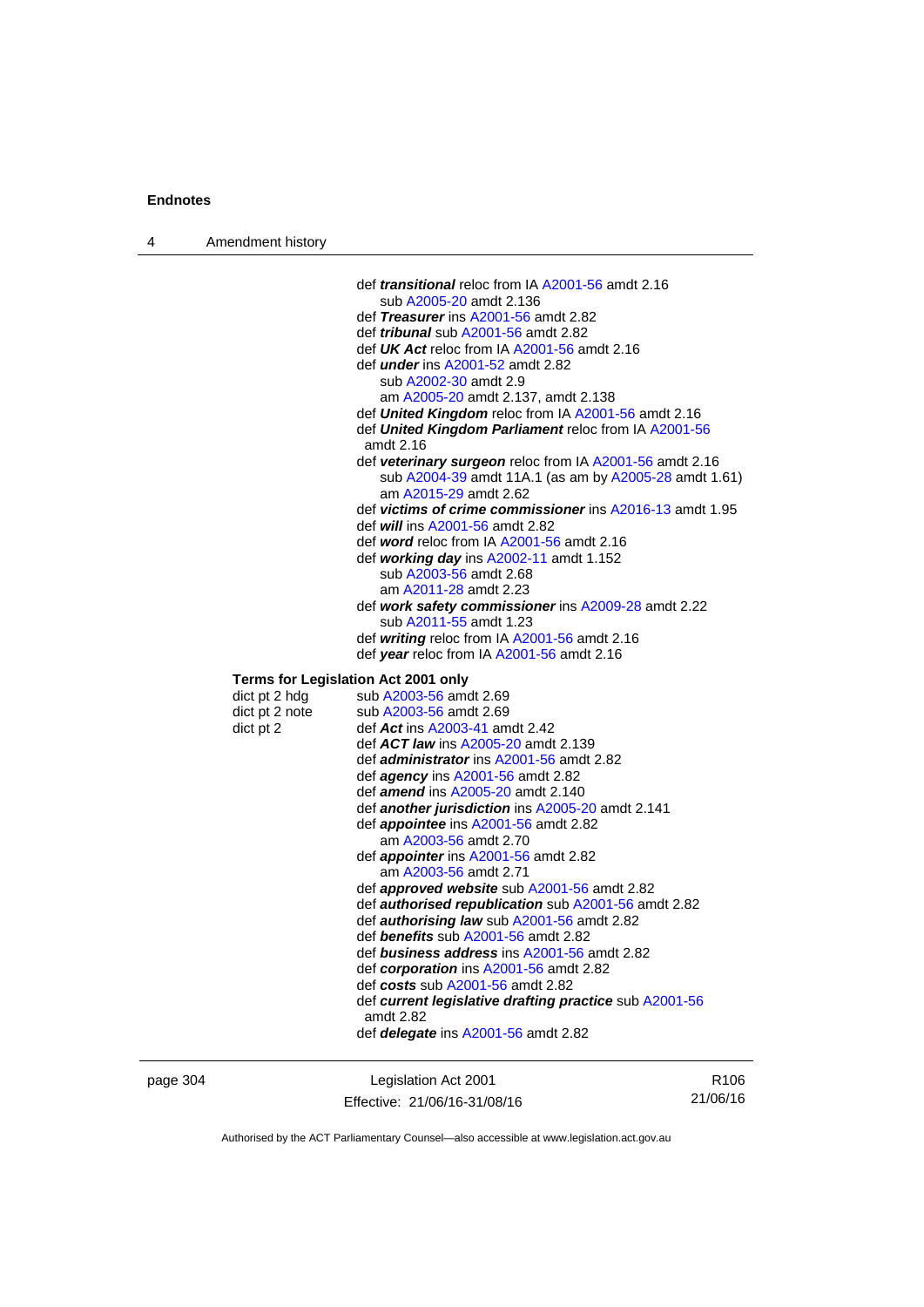def *determinative provision* ins [A2002-11](http://www.legislation.act.gov.au/a/2002-11) amdt 1.153 def *document* ins [A2001-56](http://www.legislation.act.gov.au/a/2001-56) amdt 2.82 def *editorial amendment* sub [A2001-56](http://www.legislation.act.gov.au/a/2001-56) amdt 2.82 def *email address* ins [A2001-56](http://www.legislation.act.gov.au/a/2001-56) amdt 2.82 def *executive officer* ins [A2001-56](http://www.legislation.act.gov.au/a/2001-56) amdt 2.82 def *fax number* ins [A2001-56](http://www.legislation.act.gov.au/a/2001-56) amdt 2.82 def *fee* sub [A2001-56](http://www.legislation.act.gov.au/a/2001-56) amdt 2.82 def *home address* ins [A2001-56](http://www.legislation.act.gov.au/a/2001-56) amdt 2.82 def *law* sub [A2001-56](http://www.legislation.act.gov.au/a/2001-56) amdt 2.82 am [A2002-11](http://www.legislation.act.gov.au/a/2002-11) amdt 1.154; pars renum [A2002-11](http://www.legislation.act.gov.au/a/2002-11) amdt 1.155; [A2003-41](http://www.legislation.act.gov.au/a/2003-41) amdt 2.43; pars renum R20 LA (see [A2003-41](http://www.legislation.act.gov.au/a/2003-41) amdt 2.44); [A2005-20](http://www.legislation.act.gov.au/a/2005-20) amdt 2.142, amdt 2.143; pars renum R34 LA (see [A2005-20](http://www.legislation.act.gov.au/a/2005-20) amdt 2.144) def *law of another jurisdiction* ins [A2005-20](http://www.legislation.act.gov.au/a/2005-20) amdt 2.145 def *legislative material* ins [A2003-41](http://www.legislation.act.gov.au/a/2003-41) amdt 2.45 def *non-determinative provision* ins [A2002-11](http://www.legislation.act.gov.au/a/2002-11) amdt 1.156 def *provide* sub [A2001-56](http://www.legislation.act.gov.au/a/2001-56) amdt 2.82 def *referential term* ins [A2003-56](http://www.legislation.act.gov.au/a/2003-56) amdt 2.72 reloc to s 116 (2) [A2005-20](http://www.legislation.act.gov.au/a/2005-20) amdt 2.146 def *referential words* sub [A2001-56](http://www.legislation.act.gov.au/a/2001-56) amdt 2.82 om [A2003-56](http://www.legislation.act.gov.au/a/2003-56) amdt 2.72 def *register* sub [A2001-56](http://www.legislation.act.gov.au/a/2001-56) amdt 2.82 def *repeal* ins [A2005-20](http://www.legislation.act.gov.au/a/2005-20) amdt 2.147 def *republication* sub [A2001-56](http://www.legislation.act.gov.au/a/2001-56) amdt 2.82; [A2003-41](http://www.legislation.act.gov.au/a/2003-41) amdt 2.46 def *republication date* sub [A2001-56](http://www.legislation.act.gov.au/a/2001-56) amdt 2.82 def *responsible* ins [A2001-56](http://www.legislation.act.gov.au/a/2001-56) amdt 2.82 def *retrospectively* ins [A2003-56](http://www.legislation.act.gov.au/a/2003-56) amdt 2.73 reloc to dict, pt 1 [A2005-20](http://www.legislation.act.gov.au/a/2005-20) amdt 2.148 def *scrutiny committee principles* sub [A2001-56](http://www.legislation.act.gov.au/a/2001-56) amdt 2.82 def *service* sub [A2001-56](http://www.legislation.act.gov.au/a/2001-56) amdt 2.82 def *working out the meaning of an Act* ins [A2003-41](http://www.legislation.act.gov.au/a/2003-41) amdt 2.47

R106 21/06/16

Legislation Act 2001 Effective: 21/06/16-31/08/16 page 305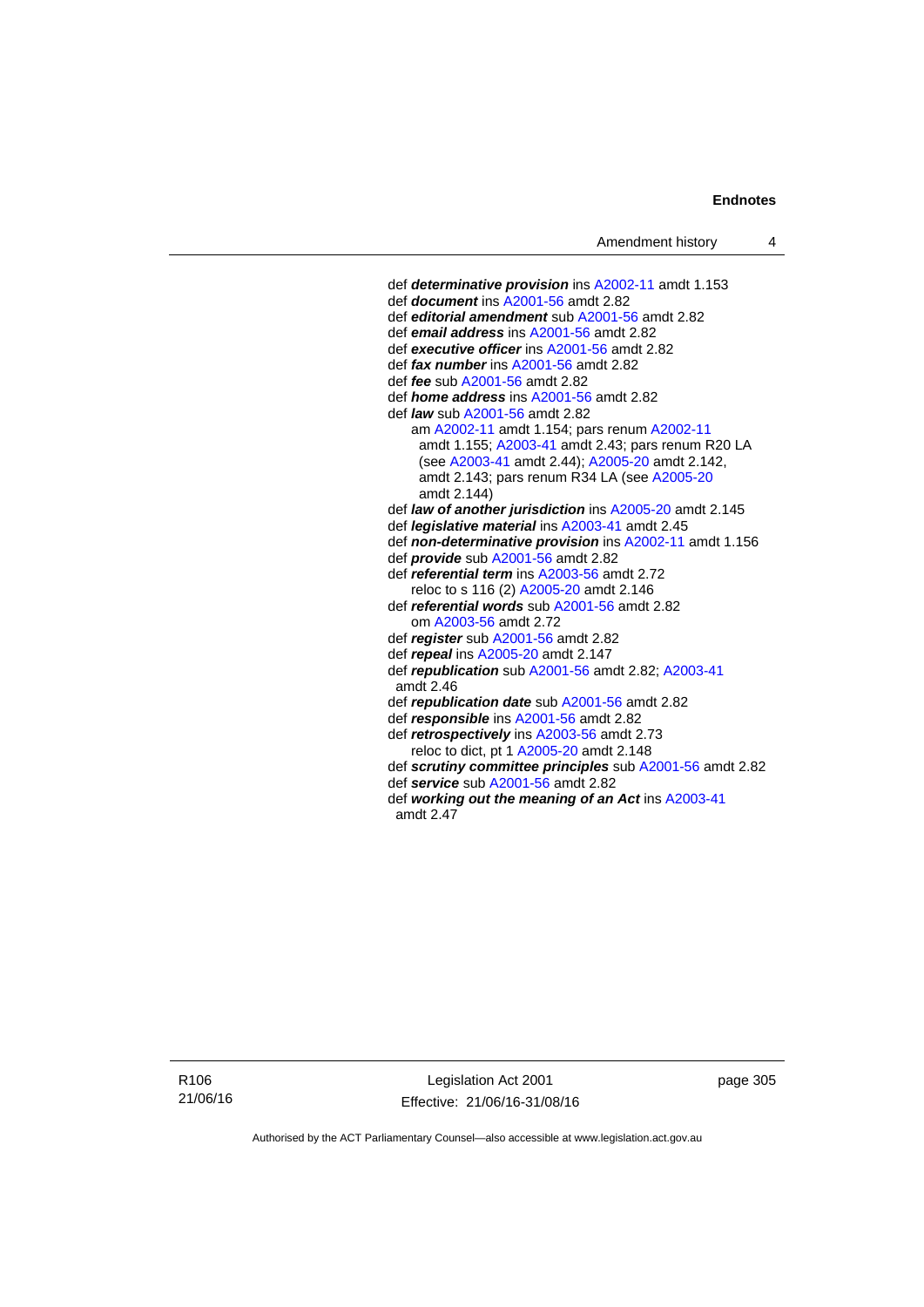# **5 Earlier republications**

Some earlier republications were not numbered. The number in column 1 refers to the publication order.

Since 12 September 2001 every authorised republication has been published in electronic pdf format on the ACT legislation register. A selection of authorised republications have also been published in printed format. These republications are marked with an asterisk (\*) in column 1. Electronic and printed versions of an authorised republication are identical.

| <b>Republication</b><br>No and date | <b>Effective</b>              | Last<br>amendment<br>made by | <b>Republication for</b>                                                              |
|-------------------------------------|-------------------------------|------------------------------|---------------------------------------------------------------------------------------|
| R <sub>0</sub> A<br>17 Sept 2002    | 12 Sept 2001-<br>12 Sept 2001 | A2001-56                     | amendments by<br>A2001-44, A2001-56<br>and retrospective<br>amendments by<br>A2002-30 |
| R <sub>1</sub><br>13 Sept 2001      | 13 Sept 2001-<br>13 Sept 2001 | SL2001-34                    | modification by<br>SL2001-34                                                          |
| R <sub>1</sub> (RI)<br>17 Sept 2001 | 13 Sept 2001-<br>13 Sept 2001 | SL2001-34                    | reissue for<br>retrospective<br>amendments by<br>A2002-30                             |
| R <sub>2</sub><br>14 Sept 2001      | 14 Sept 2001-<br>20 Feb 2002  | A2001-70                     | amendments by<br>A2001-70                                                             |
| R <sub>2</sub> (RI)<br>17 Sept 2002 | 14 Sept 2001-<br>20 Feb 2002  | A2001-70                     | reissue for<br>retrospective<br>amendments by<br>A2002-30                             |
| R <sub>3</sub><br>21 Feb 2002       | 21 Feb 2002-<br>12 Mar 2002   | A2001-88                     | changed endnotes<br>and editorial<br>changes                                          |
| R3 (RI)<br>17 Sept 2002             | 21 Feb 2002-<br>12 Mar 2002   | A2001-88                     | reissue for<br>retrospective<br>amendments by<br>A2002-30                             |
| R4<br>13 Mar 2002                   | 13 Mar 2002-<br>27 May 2002   | A2001-88                     | commenced expiry                                                                      |

page 306 Legislation Act 2001 Effective: 21/06/16-31/08/16

R106 21/06/16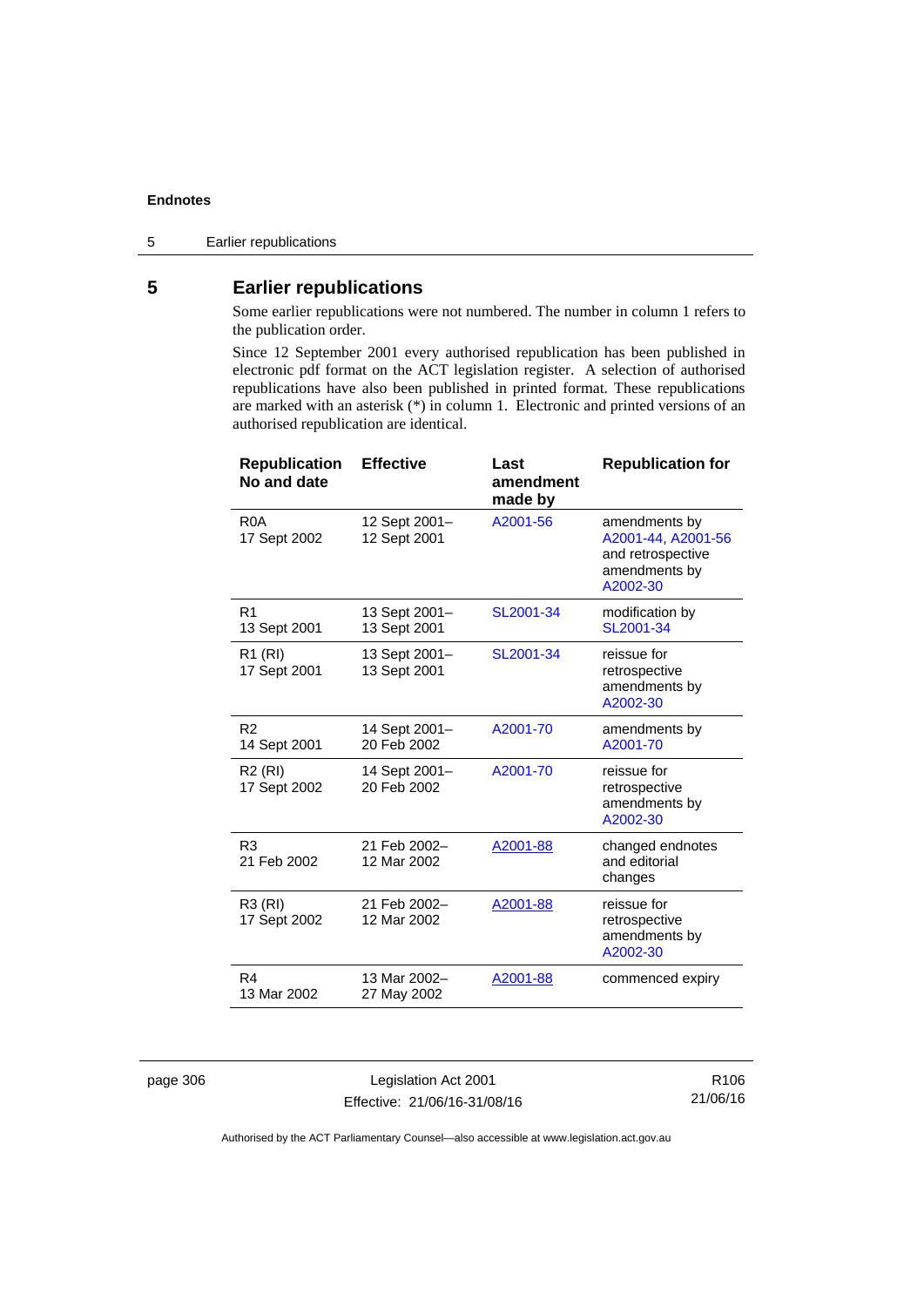Earlier republications 5

| <b>Republication</b><br>No and date | <b>Effective</b>              | Last<br>amendment<br>made by | <b>Republication for</b>                                  |
|-------------------------------------|-------------------------------|------------------------------|-----------------------------------------------------------|
| R4 (RI)<br>17 Sept 2002             | 13 Mar 2002-<br>27 May 2002   | A2001-88                     | reissue for<br>retrospective<br>amendments by<br>A2002-30 |
| $R5*$<br>28 May 2002                | 28 May 2002-<br>30 June 2002  | A2002-11                     | amendments by<br>A2002-11                                 |
| <b>R5 (RI)</b><br>17 Sept 2002      | 28 May 2002-<br>30 June 2002  | A2002-11                     | reissue for<br>retrospective<br>amendments by<br>A2002-30 |
| R <sub>6</sub><br>1 July 2002       | 1 July 2002-<br>12 Sept 2002  | A2002-11                     | amendments by<br>A2001-88                                 |
| R6 (RI)<br>17 Sept 2002             | 1 July 2002-<br>12 Sept 2002  | A2002-11                     | reissue for<br>retrospective<br>amendments by<br>A2002-30 |
| R7<br>13 Sept 2002                  | 13 Sept 2002-<br>13 Sept 2002 | A2002-27                     | commenced expiry                                          |
| <b>R7 (RI)</b><br>17 Sept 2002      | 13 Sept 2002-<br>13 Sept 2002 | A2002-27                     | reissue for<br>retrospective<br>amendments by<br>A2002-30 |
| R8<br>14 Sept 2002                  | 14 Sept 2002-<br>16 Sept 2002 | A2002-27                     | commenced expiry                                          |
| R8 (RI)<br>17 Sept 2002             | 14 Sept 2002-<br>16 Sept 2002 | A2002-27                     | reissue for<br>retrospective<br>amendments by<br>A2002-30 |
| R9<br>17 Sept 2002                  | 17 Sept 2002-<br>6 Oct 2002   | A2002-30                     | amendments by<br>A2002-30                                 |
| R <sub>10</sub><br>7 Oct 2002       | 7 Oct 2002-<br>31 Oct 2002    | A2002-30                     | amendments by<br>A2002-27                                 |
| R <sub>11</sub><br>1 Nov 2002       | 1 Nov 2002-<br>31 Dec 2002    | A2002-40                     | amendments by<br>A2002-40                                 |
| R <sub>12</sub><br>1 Jan 2003       | 1 Jan 2003-<br>16 Jan 2003    | A2002-56                     | amendments by<br>A2002-51                                 |

### R106 21/06/16

Legislation Act 2001 Effective: 21/06/16-31/08/16 page 307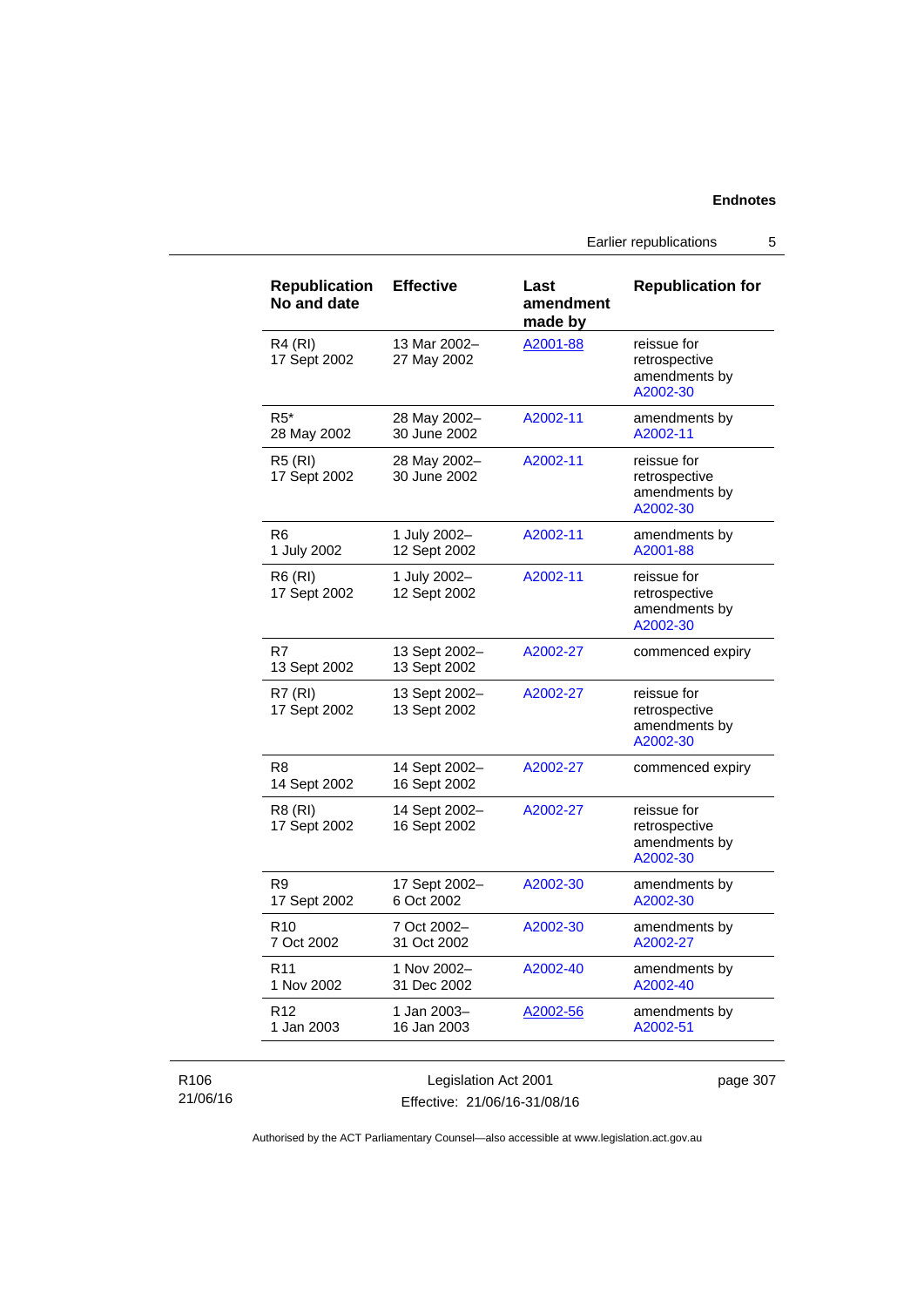| <b>Republication</b><br>No and date        | <b>Effective</b>             | Last<br>amendment<br>made by | <b>Republication for</b>                  |
|--------------------------------------------|------------------------------|------------------------------|-------------------------------------------|
| R <sub>13</sub>                            | 17 Jan 2003-                 | A2002-56                     | amendments by                             |
| 17 Jan 2003                                | 27 Mar 2003                  |                              | A2002-49                                  |
| R <sub>14</sub>                            | 28 Mar 2003-                 | A2003-14                     | amendments by                             |
| 28 Mar 2003                                | 9 Apr 2003                   |                              | A2003-14                                  |
| R <sub>15</sub>                            | 10 Apr 2003-                 | A2003-18                     | amendments by                             |
| 10 Apr 2003                                | 28 May 2003                  |                              | A2003-18                                  |
| R <sub>16</sub><br>29 May 2003             | 29 May 2003-<br>30 June 2003 | A2003-18                     | commenced expiry                          |
| R <sub>17</sub>                            | 1 July 2003-                 | A2003-18                     | amendments by                             |
| 1 July 2003                                | 2 Sept 2003                  |                              | A2002-56                                  |
| R <sub>18</sub><br>3 Sept 2003             | 3 Sept 2003-<br>12 Sept 2003 | A2003-18                     | commenced expiry                          |
| R <sub>19</sub><br>13 Sept 2003            | 13 Sept 2003-<br>8 Oct 2003  | <u>A2003-41</u>              | commenced expiry                          |
| R <sub>20</sub> <sup>*</sup><br>9 Oct 2003 | 9 Oct 2003-<br>18 Dec 2003   | A2003-41                     | amendments by<br>A2003-16 and<br>A2003-41 |
| R <sub>21</sub>                            | 19 Dec 2003-                 | A2003-56                     | amendments by                             |
| 19 Dec 2003                                | 21 Mar 2004                  |                              | A2003-56                                  |
| R <sub>22</sub>                            | 22 Mar 2004-                 | A2004-10                     | amendments by                             |
| 22 Mar 2004                                | 4 Apr 2004                   |                              | A2004-1                                   |
| R <sub>23</sub>                            | 5 Apr 2004-                  | A2004-10                     | amendments by                             |
| 5 Apr 2004                                 | 26 May 2004                  |                              | A2004-7                                   |
| R <sub>24</sub>                            | 27 May 2004-                 | <u>A2004-17</u>              | amendments by                             |
| 27 May 2004                                | 30 June 2004                 |                              | A2004-10                                  |
| R <sub>25</sub><br>1 July 2004             | 1 July 2004-<br>12 July 2004 | A2004-28                     | amendments by<br>A2004-5 and<br>A2004-28  |
| R <sub>26</sub>                            | 13 July 2004-                | A2004-32                     | amendments by                             |
| 13 July 2004                               | 24 Aug 2004                  |                              | A2004-32                                  |
| R <sub>27</sub>                            | 25 Aug 2004-                 | A2004-42                     | amendments by                             |
| 25 Aug 2004                                | 31 Aug 2004                  |                              | A2004-42                                  |
| R <sub>28</sub>                            | 1 Sept 2004-                 | A2004-42                     | amendments by                             |
| 1 Sept 2004                                | 12 Sept 2004                 |                              | A2004-13                                  |

## 5 Earlier republications

| page 308 |
|----------|
|----------|

page 308 Legislation Act 2001 Effective: 21/06/16-31/08/16

R106 21/06/16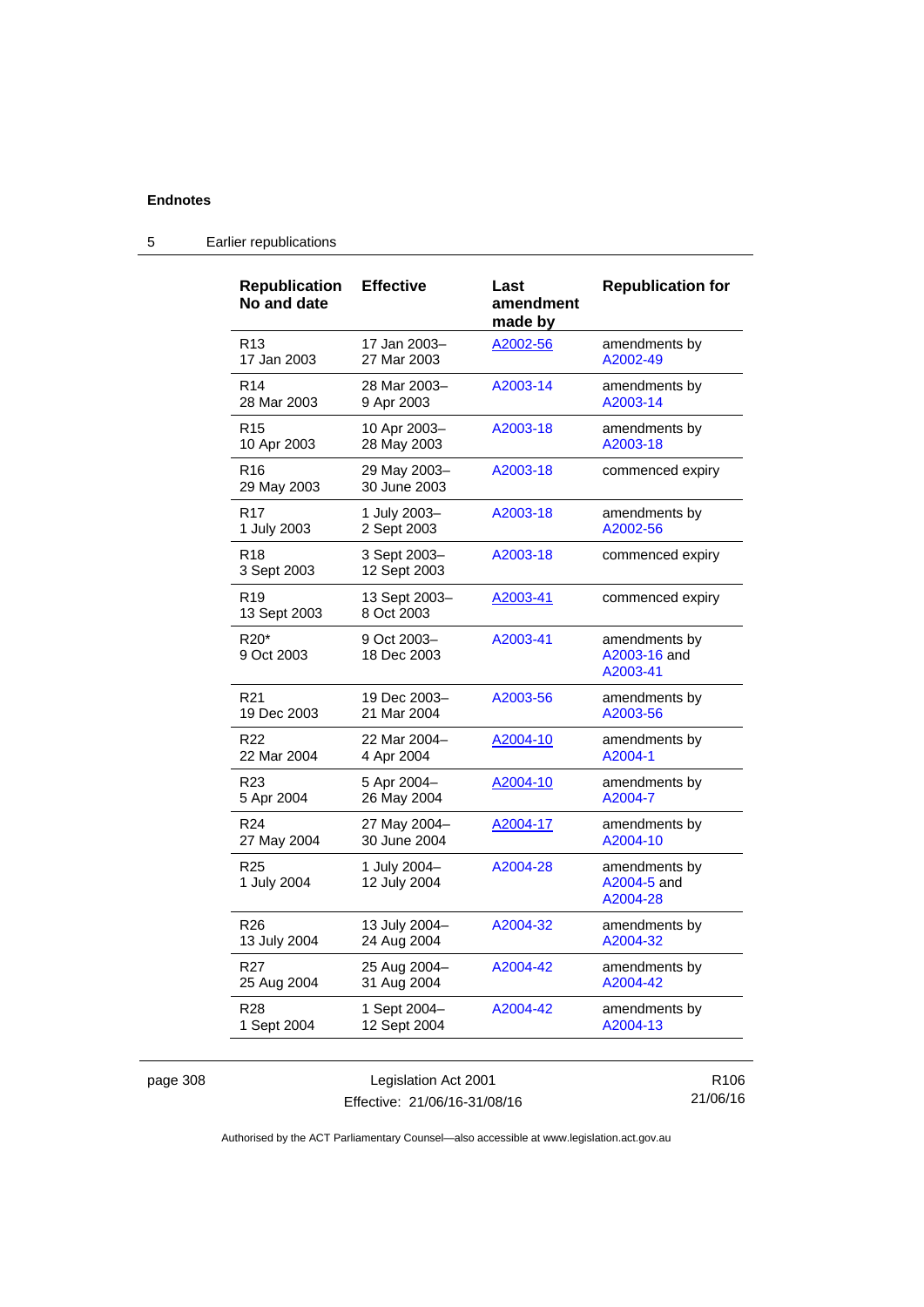Earlier republications 5

| <b>Republication</b><br>No and date | <b>Effective</b>             | Last<br>amendment<br>made by | <b>Republication for</b>                                     |
|-------------------------------------|------------------------------|------------------------------|--------------------------------------------------------------|
| R <sub>29</sub><br>13 Sept 2004     | 13 Sept 2004-<br>22 Dec 2004 | A2004-42                     | commenced expiry                                             |
| <b>R29A</b><br>23 Dec 2004          | 23 Dec 2004-<br>31 Dec 2004  | A2004-42                     | commenced expiry                                             |
| R30 (RI)<br>5 Jan 2005              | 1 Jan 2005-<br>9 Jan 2005    | A2004-60                     | amendments by<br>A2004-17<br>reissue for<br>commenced expiry |
| R31                                 | 10 Jan 2005-                 | A2004-60                     | amendments by                                                |
| 10 Jan 2005                         | 23 Feb 2005                  |                              | A2004-60                                                     |
| R32                                 | 24 Feb 2005-                 | A2005-5                      | amendments by                                                |
| 24 Feb 2005                         | 8 Mar 2005                   |                              | A2005-5                                                      |
| R33                                 | 9 Mar 2005-                  | A2005-5                      | amendments by                                                |
| 9 Mar 2005                          | 1 June 2005                  |                              | A2004-57                                                     |
| R34*                                | 2 June 2005-                 | A2005-20                     | amendments by                                                |
| 2 June 2005                         | 6 July 2005                  |                              | A2005-20                                                     |
| R35<br>7 July 2005                  | 7 July 2005-<br>7 Sept 2005  | A2005-20                     | amendments by<br>A2004-39 as am by<br>A2005-28               |
| R36                                 | 8 Sept 2005-                 | A2005-47                     | amendments by                                                |
| 8 Sept 2005                         | 13 Sept 2005                 |                              | A2005-44                                                     |
| R37                                 | 13 Sept 2005-                | A2005-47                     | amendments by                                                |
| 14 Sept 2005                        | 22 Nov 2005                  |                              | A2005-9                                                      |
| R38                                 | 23 Nov 2005-                 | A2005-53                     | amendments by                                                |
| 23 Nov 2005                         | 10 Jan 2006                  |                              | A2005-53                                                     |
| R39                                 | 11 Jan 2006-                 | A2005-62                     | amendments by                                                |
| 11 Jan 2006                         | 16 Jan 2006                  |                              | A2005-62                                                     |
| R40                                 | 17 Jan 2006-                 | A2005-62                     | amendments by                                                |
| 17 Jan 2006                         | 22 Feb 2006                  |                              | A2004-39                                                     |
| R41<br>23 Feb 2006                  | 23 Feb 2006-<br>28 Feb 2006  | A2006-3                      | updated endnotes as<br>amended by<br>A2006-3                 |

Legislation Act 2001 Effective: 21/06/16-31/08/16 page 309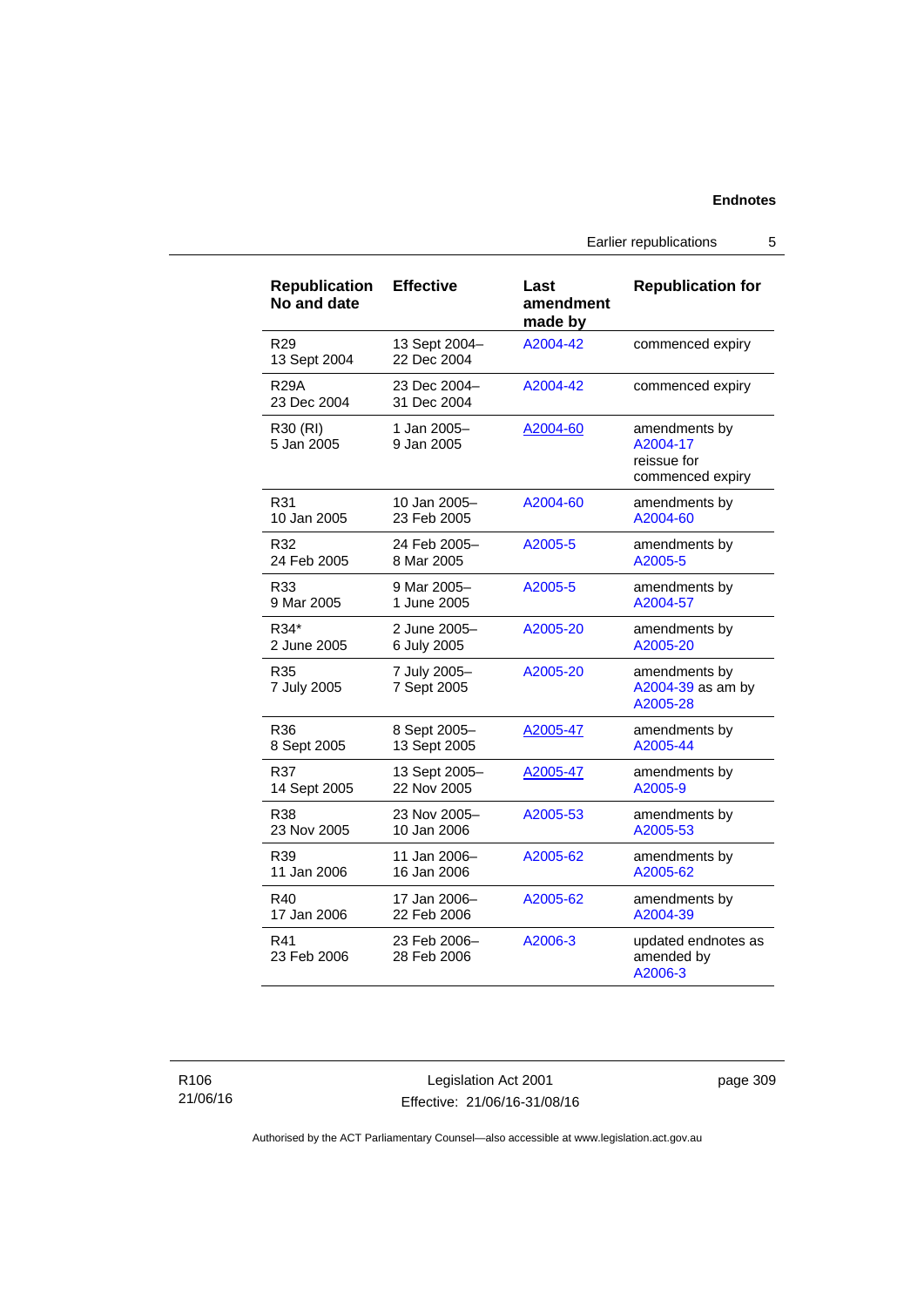| <b>Republication</b><br>No and date | <b>Effective</b>              | Last<br>amendment<br>made by | <b>Republication for</b>                                              |
|-------------------------------------|-------------------------------|------------------------------|-----------------------------------------------------------------------|
| R42<br>1 Mar 2006                   | 1 Mar 2006-<br>1 June 2006    | A2006-3                      | amendments by<br>A2005-47 as<br>amended by<br>A2006-3                 |
| R43                                 | 2 June 2006-                  | A2006-23                     | amendments by                                                         |
| 2 June 2006                         | 15 June 2006                  |                              | A2006-23                                                              |
| R44<br>16 June 2006                 | 16 June 2006–<br>30 June 2006 | A2006-23                     | updated endnotes as<br>amended by<br>A2006-27                         |
| R45<br>1 July 2006                  | 1 July 2006-<br>31 Oct 2006   | A2006-30                     | amendments by<br>A2006-25 and<br>A2006-30                             |
| R46<br>1 Nov 2006                   | 1 Nov 2006-<br>15 Nov 2006    | A2006-42                     | amendments by<br>A2005-41 and<br>A2005-46 as<br>amended by<br>A2006-3 |
| <b>R47</b>                          | 16 Nov 2006–                  | A2006-42                     | amendments by                                                         |
| 16 Nov 2006                         | 17 Nov 2006                   |                              | A2006-42                                                              |
| R48                                 | 18 Nov 2006-                  | A2006-46                     | amendments by                                                         |
| 18 Nov 2006                         | 8 Jan 2007                    |                              | A2006-46                                                              |
| R49                                 | 9 Jan 2007–                   | A2006-46                     | amendments by                                                         |
| 9 Jan 2007                          | 9 Jan 2007                    |                              | A2004-39                                                              |
| <b>R50</b><br>10 Jan 2007           | 10 Jan 2007-<br>11 Jan 2007   | A2006-46                     | commenced expiry                                                      |
| R <sub>51</sub> *<br>12 Jan 2007    | 12 Jan 2007-<br>27 Mar 2007   | A2006-46                     | commenced expiry                                                      |
| R <sub>52</sub>                     | 28 Mar 2007-                  | A2007-3                      | amendments by                                                         |
| 28 Mar 2007                         | 11 Apr 2007                   |                              | A2006-38                                                              |
| R <sub>53</sub>                     | 12 Apr 2007-                  | A2007-3                      | amendments by                                                         |
| 12 Apr 2007                         | 10 July 2007                  |                              | A2007-3                                                               |
| R <sub>54</sub>                     | 11 July 2007-                 | A2007-16                     | amendments by                                                         |
| 11 July 2007                        | 9 Nov 2007                    |                              | A2007-16                                                              |
| <b>R55</b>                          | 10 Nov 2007-                  | A2007-33                     | amendments by                                                         |
| 10 Nov 2007                         | 13 Nov 2007                   |                              | A2007-8                                                               |

# 5 Earlier republications

page 310 Legislation Act 2001 Effective: 21/06/16-31/08/16

R106 21/06/16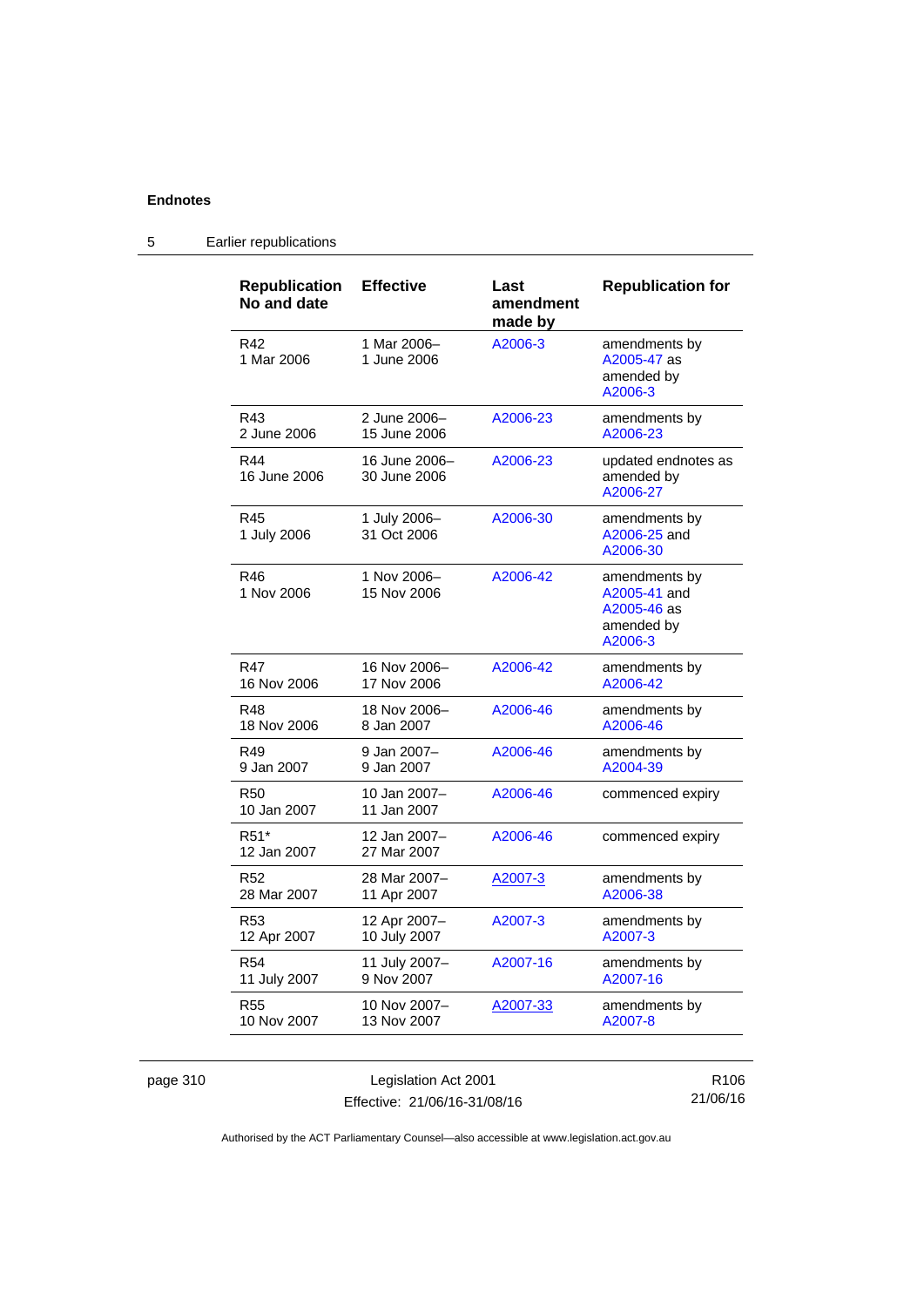Earlier republications 5

| <b>Republication</b><br>No and date | <b>Effective</b>           | Last<br>amendment<br>made by | <b>Republication for</b>                  |
|-------------------------------------|----------------------------|------------------------------|-------------------------------------------|
| <b>R56</b>                          | 14 Nov 2007-               | A2007-33                     | amendments by                             |
| 14 Nov 2007                         | 30 Mar 2008                |                              | A2007-33                                  |
| <b>R57</b>                          | 31 Mar 2008-               | A2007-33                     | amendments by                             |
| 31 Mar 2008                         | 18 May 2008                |                              | A2007-25                                  |
| R58                                 | 19 May 2008-               | A2008-14                     | amendments by                             |
| 19 May 2008                         | 30 June 2008               |                              | A2008-14                                  |
| R <sub>59</sub>                     | 1 July 2008-               | A2008-15                     | amendments by                             |
| 1 July 2008                         | 25 Aug 2008                |                              | A2008-15                                  |
| R60                                 | 26 Aug 2008-               | A2008-28                     | amendments by                             |
| 26 Aug 2008                         | 8 Sept 2008                |                              | A2008-28                                  |
| R61                                 | 9 Sept 2008-               | A2008-44                     | amendments by                             |
| 9 Sept 2008                         | 1 Feb 2009                 |                              | A2008-20                                  |
| R <sub>62</sub><br>2 Feb 2009       | 2 Feb 2009-<br>26 Feb 2009 | A2008-44                     | amendments by<br>A2008-36 and<br>A2008-37 |
| R63                                 | 27 Feb 2009-               | A2008-44                     | amendments by                             |
| 27 Feb 2009                         | 29 May 2009                |                              | A2008-20                                  |
| R64                                 | 30 May 2009-               | A2008-44                     | amendments by                             |
| 30 May 2009                         | 21 Sept 2009               |                              | A2008-44                                  |
| R65                                 | 22 Sept 2009-              | A2009-28                     | amendments by                             |
| 22 Sept 2009                        | 30 Sept 2009               |                              | A2009-20                                  |
| R66                                 | 1 Oct 2009-                | A2009-28                     | amendments by                             |
| 1 Oct 2009                          | 20 Oct 2009                |                              | A2009-28                                  |
| R67                                 | 21 Oct 2009-               | A2009-35                     | amendments by                             |
| 21 Oct 2009                         | 16 Dec 2009                |                              | A2009-35                                  |
| <b>R68</b>                          | 17 Dec 2009-               | A2009-50                     | amendments by                             |
| 17 Dec 2009                         | 2 Mar 2010                 |                              | A2009-49                                  |
| R <sub>69</sub>                     | 3 Mar 2010-                | A2010-6                      | amendments by                             |
| 3 Mar 2010                          | 21 Mar 2010                |                              | A2010-6                                   |
| <b>R70</b>                          | 22 Mar 2010-               | A2010-6                      | amendments by                             |
| 22 Mar 2010                         | 30 June 2010               |                              | A2009-39                                  |
| R71<br>1 July 2010                  | 1 July 2010-<br>5 Oct 2010 | A2010-10                     | amendments by<br>A2009-50 and<br>A2010-10 |

#### R106 21/06/16

Legislation Act 2001 Effective: 21/06/16-31/08/16 page 311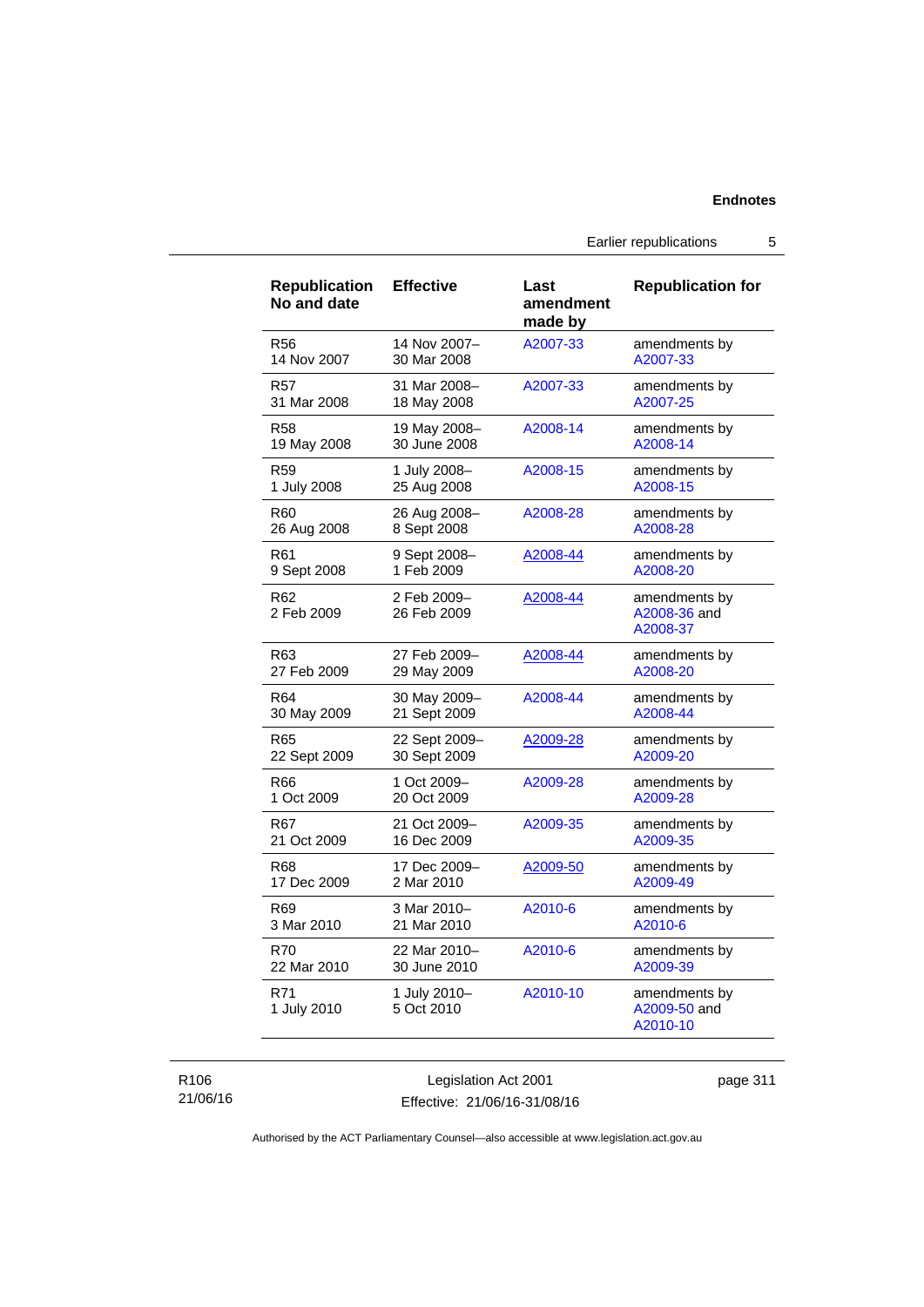| <b>Republication</b><br>No and date | <b>Effective</b>             | Last<br>amendment<br>made by | <b>Republication for</b>                  |
|-------------------------------------|------------------------------|------------------------------|-------------------------------------------|
| R72                                 | 6 Oct 2010-                  | A2010-40                     | amendments by                             |
| 6 Oct 2010                          | 31 Dec 2010                  |                              | A2010-40                                  |
| R73                                 | 1 Jan 2011–                  | A2010-54                     | amendments by                             |
| 1 Jan 2011                          | 30 June 2011                 |                              | A2010-54                                  |
| R74                                 | 1 July 2011-                 | A2011-22                     | amendments by                             |
| 1 July 2011                         | 30 Aug 2011                  |                              | A2011-22                                  |
| R75                                 | 31 Aug 2011-                 | A2011-30                     | amendments by                             |
| 31 Aug 2011                         | 20 Sept 2011                 |                              | A2011-30                                  |
| R76                                 | 21 Sept 2011-                | A2011-30                     | amendments by                             |
| 21 Sept 2011                        | 22 Nov 2011                  |                              | A2011-28                                  |
| <b>R77</b>                          | 23 Nov 2011-                 | A2011-49                     | amendments by                             |
| 23 Nov 2011                         | 11 Dec 2011                  |                              | A2011-49                                  |
| R78                                 | 12 Dec 2011-                 | A2011-52                     | amendments by                             |
| 12 Dec 2011                         | 31 Dec 2011                  |                              | A2011-52                                  |
| R79                                 | 1 Jan 2012–                  | A2011-55                     | amendments by                             |
| 1 Jan 2012                          | 29 Feb 2012                  |                              | A2011-55                                  |
| R80                                 | 1 Mar 2012-                  | A2011-55                     | amendments by                             |
| 1 Mar 2012                          | 28 May 2012                  |                              | A2011-48                                  |
| R81                                 | 29 May 2012-                 | A2012-25                     | amendments by                             |
| 29 May 2012                         | 4 June 2012                  |                              | A2012-25                                  |
| R82                                 | 5 June 2012-                 | A2012-25                     | amendments by                             |
| 5 June 2012                         | 30 June 2012                 |                              | A2012-21                                  |
| R83<br>1 July 2012                  | 1 July 2012-<br>10 Sept 2012 | A2012-32                     | amendments by<br>A2012-26 and<br>A2012-32 |
| R84                                 | 11 Sept 2012-                | A2012-40                     | amendments by                             |
| 11 Sept 2012                        | 13 June 2013                 |                              | A2012-40                                  |
| R85                                 | 14 June 2013–                | A2013-19                     | amendments by                             |
| 14 June 2013                        | 22 Aug 2013                  |                              | A2013-19                                  |
| R86                                 | 23 Aug 2013-                 | A2013-30                     | amendments by                             |
| 23 Aug 2013                         | 31 Aug 2013                  |                              | A2013-30                                  |
| R87                                 | 1 Sept 2013-                 | A2013-30                     | amendments by                             |
| 1 Sept 2013                         | 6 Nov 2013                   |                              | A2012-33                                  |

# 5 Earlier republications

page 312 Legislation Act 2001 Effective: 21/06/16-31/08/16

R106 21/06/16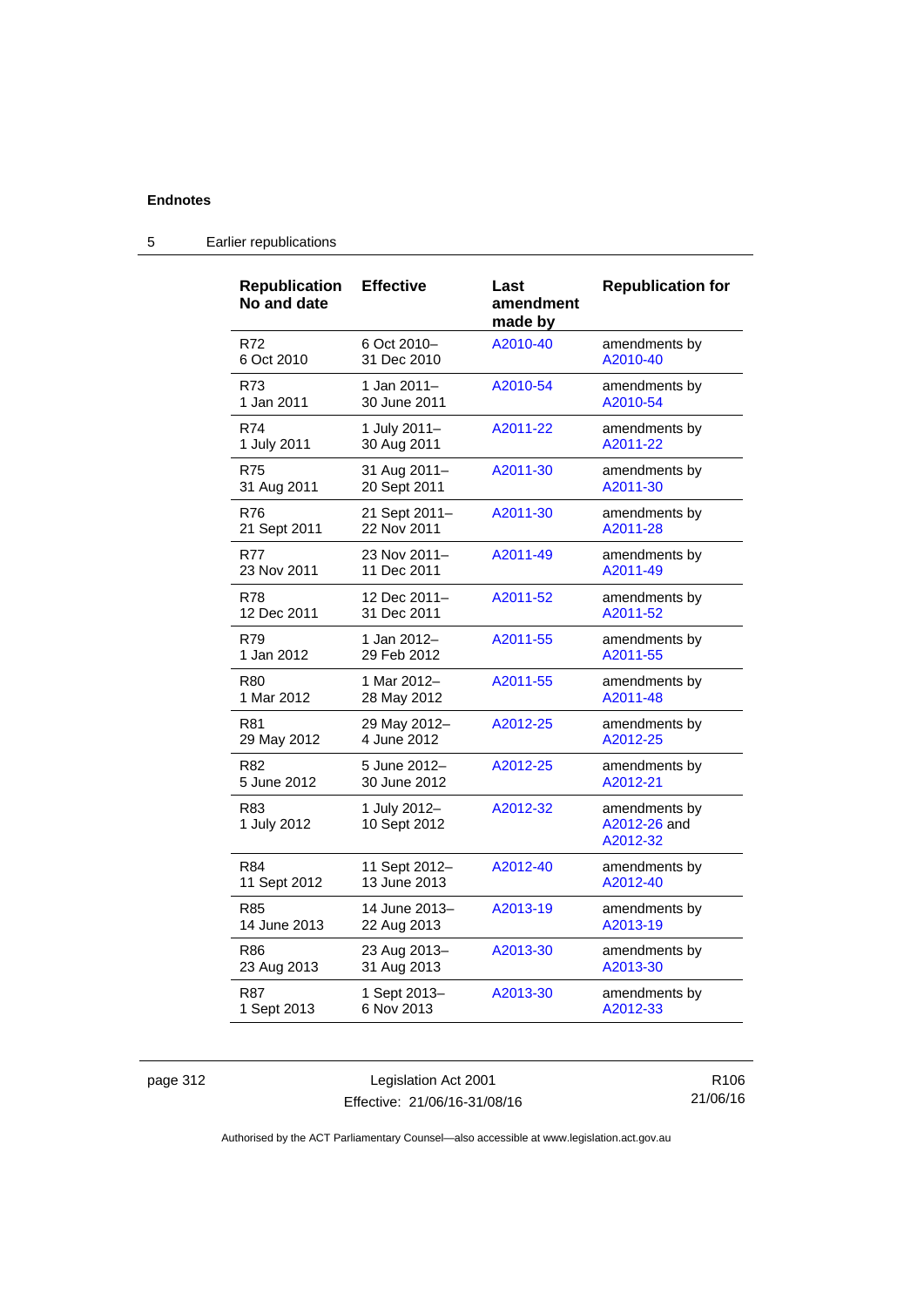Earlier republications 5

| <b>Republication</b><br>No and date | <b>Effective</b>              | Last<br>amendment<br>made by     | <b>Republication for</b>                                                        |
|-------------------------------------|-------------------------------|----------------------------------|---------------------------------------------------------------------------------|
| <b>R88</b><br>7 Nov 2013            | never effective               | A2013-39<br>(never<br>effective) | amendments by<br>A2013-39                                                       |
| R88 (RI)<br>24 Feb 2014             | 7 Nov 2013-<br>7 Nov 2013     | A2013-39<br>(never<br>effective) | reissue because of<br>High Court decision<br>in relation to<br>A2013-39         |
| R89<br>8 Nov 2013                   | never effective               | A2013-43                         | amendments by<br>A2013-43                                                       |
| R89 (RI)<br>24 Feb 2014             | 8 Nov 2013-<br>24 Nov 2013    | A2013-43                         | reissue because of<br><b>High Court decision</b><br>in relation to<br>A2013-39  |
| R90<br>25 Nov 2013                  | never effective               | A2013-44                         | amendments by<br>A2013-44                                                       |
| R90 (RI)<br>24 Feb 2014             | 25 Nov 2013-<br>9 Feb 2014    | A2013-44                         | reissue because of<br><b>High Court decision</b><br>in relation to<br>A2013-39  |
| R91<br>10 Feb 2014                  | never effective               | A2013-52                         | removed from LR<br>because of High<br>Court decision in<br>relation to A2013-39 |
| R91 (RI)<br>24 Feb 2014             | 10 Feb 2014-<br>25 Apr 2014   | A2013-52                         | reissue because of<br>High Court decision<br>in relation to<br>A2013-39         |
| R92<br>26 Apr 2014                  | 26 Apr 2014-<br>9 June 2014   | A2014-8                          | amendments by<br>A2014-8                                                        |
| R93<br>10 June 2014                 | 10 June 2014-<br>30 June 2014 | A2014-18                         | amendments by<br>A2014-18                                                       |
| R94<br>1 July 2014                  | 1 July 2014-<br>22 Aug 2014   | A2014-18                         | amendments by<br>A2013-41                                                       |
| R95<br>23 Aug 2014                  | 23 Aug 2014-<br>16 Nov 2014   | A2014-37                         | amendments by<br>A2014-37                                                       |

R106 21/06/16

Legislation Act 2001 Effective: 21/06/16-31/08/16 page 313